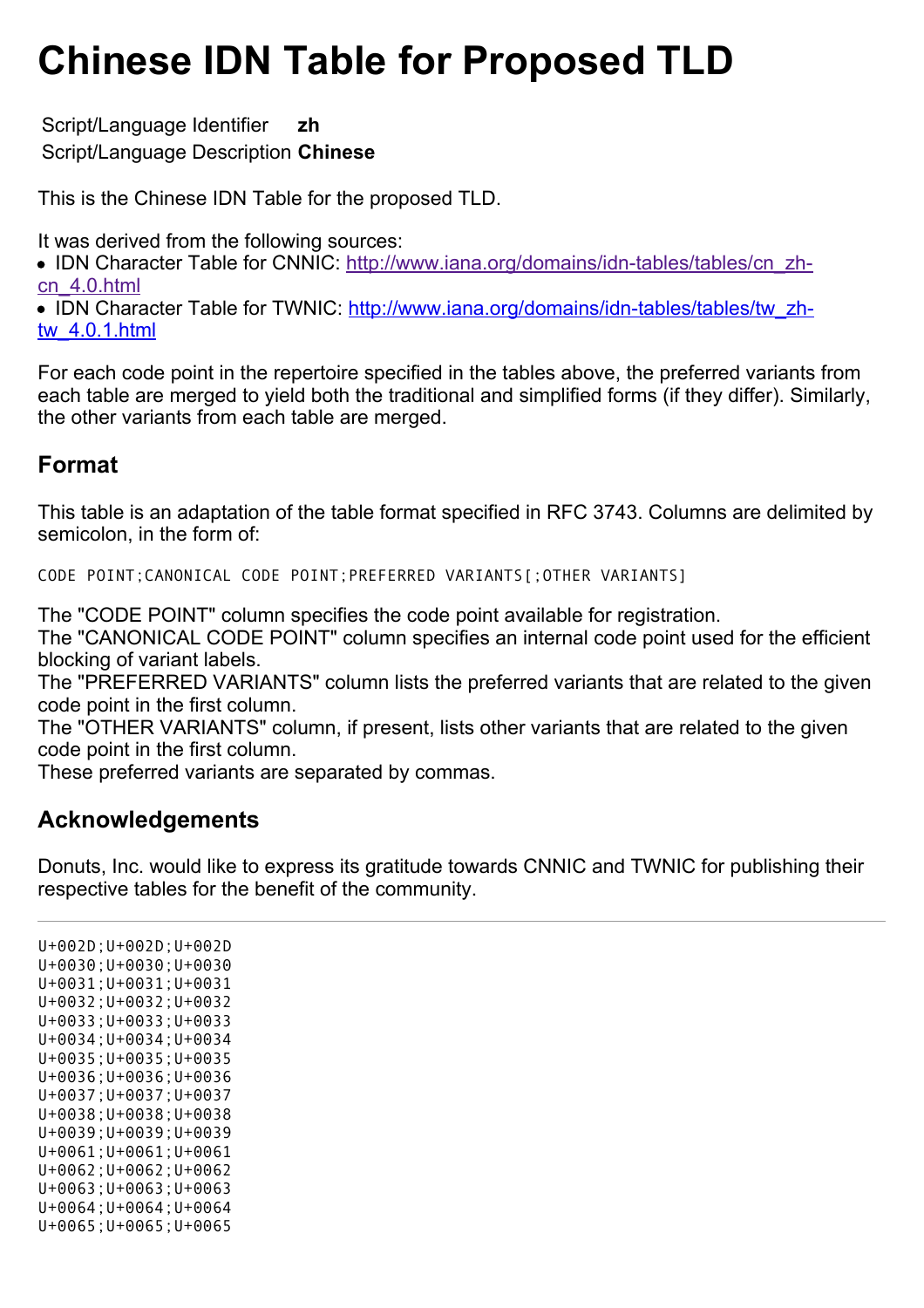| $U+0066$ ; $U+0066$ ; $U+0066$                                                         |
|----------------------------------------------------------------------------------------|
| $U+0067$ ; $U+0067$ ; $U+0067$                                                         |
| $U+0068$ ; $U+0068$ ; $U+0068$                                                         |
| $U+0069$ ; $U+0069$ ; $U+0069$                                                         |
| $U+006A$ ; $U+006A$ ; $U+006A$                                                         |
| $U+006B$ ; $U+006B$ ; $U+006B$                                                         |
| $U+006C$ ; $U+006C$ ; $U+006C$                                                         |
| $U+006D$ ; $U+006D$ ; $U+006D$                                                         |
| $U+006E$ ; $U+006E$ ; $U+006E$                                                         |
| $U+006F$ ; $U+006F$ ; $U+006F$                                                         |
| $U+0070$ ; $U+0070$ ; $U+0070$                                                         |
| $U+0071; U+0071; U+0071$                                                               |
| $U+0072$ ; $U+0072$ ; $U+0072$                                                         |
| $U+0073$ ; $U+0073$ ; $U+0073$                                                         |
| $U+0074$ ; $U+0074$ ; $U+0074$<br>$U+0075$ ; $U+0075$ ; $U+0075$                       |
| $U+0076$ ; $U+0076$ ; $U+0076$                                                         |
| $U+0077$ ; $U+0077$ ; $U+0077$                                                         |
| $U+0078$ ; $U+0078$ ; $U+0078$                                                         |
| $U+0079$ ; $U+0079$ ; $U+0079$                                                         |
| $U+007A$ ; $U+007A$ ; $U+007A$                                                         |
| U+3447; U+3447; U+3447, U+3473                                                         |
| $U+3473; U+3447; U+3447, U+3473$                                                       |
| U+359E; U+359E; U+359E, U+558E                                                         |
| $U+360E$ ; $U+360E$ ; $U+360E$ , $U+361A$                                              |
| $U+361A; U+360E; U+360E; U+361A$                                                       |
| U+3918; U+3918; U+3918, U+396E                                                         |
| U+396E; U+3918; U+3918, U+396E                                                         |
| U+39CF; U+39CF; U+39CF, U+6386                                                         |
| U+39D0; U+39D0; U+39D0, U+3A73                                                         |
| U+39DF; U+39DF; U+39DF, U+64D3                                                         |
| $U+3A73$ ; $U+39D0$ ; $U+39D0$ , $U+3A73$                                              |
| $U+3B4E$ ; $U+3B4E$ ; $U+3B4E$ , $U+68E1$                                              |
|                                                                                        |
| $U+3C6E$ ; $U+3C6E$ ; $U+3C6E$ , $U+6BAB$                                              |
| $U+3CE0$ ; $U+3CE0$ ; $U+3CE0$ , $U+6FBE$                                              |
| $U+4056$ ; $U+4056$ ; $U+4056$ , $U+779C$                                              |
| U+415F; U+415F; U+415F, U+7A47                                                         |
| U+4337;U+4337;U+4337,U+7D2C;U+7EF8,U+7DA2                                              |
| $U+43AC$ ; $U+43AC$ ; $U+43AC$ , $U+43B1$                                              |
| U+43B1; U+43AC; U+43AC, U+43B1                                                         |
| $U+43DD; U+43DD; U+43DD; U+819E$                                                       |
| $U+44D6$ ; $U+44D6$ ; $U+44D6$ , $U+85ED$                                              |
| $U+464C$ ; $U+464C$ ; $U+464C$ , $U+4661$                                              |
| $U+4661; U+464C; U+464C; U+4661$                                                       |
| $U+4723$ ; $U+4723$ ; $U+4723$ , $U+8A22$                                              |
| $U+4729$ ; $U+4729$ ; $U+4729$ , $U+8B8C$                                              |
| U+477C; U+478D; U+478D, U+477C                                                         |
| $U+478D$ ; $U+478D$ ; $U+478D$ , $U+477C$                                              |
| U+4947; U+4982; U+4982, U+4947                                                         |
| $U+497A; U+497A; U+497A; U+91FE$                                                       |
| $U+497D$ ; $U+497D$ ; $U+497D$ , $U+93FA$                                              |
| U+4982; U+4982; U+4982, U+4947                                                         |
| $U+4983; U+4983; U+4983; U+942F$                                                       |
| $U+4985$ ; $U+4985$ ; $U+4985$ , $U+9425$                                              |
| $U+4986$ ; $U+4986$ ; $U+4986$ , $U+9481$<br>$U+499B$ ; $U+49B6$ ; $U+49B6$ , $U+499B$ |
| $U+499F; U+49B7; U+49B7, U+499F$                                                       |
| $U+49B6$ ; $U+49B6$ ; $U+49B6$ , $U+499B$                                              |
| $U+49B7; U+49B7; U+49B7, U+499F$                                                       |
| $U+4C77$ ; $U+4CA3$ ; $U+4CA3$ , $U+4C77$                                              |
| $U+4C9F$ ; $U+4C9F$ ; $U+4C9F$ , $U+9BA3$                                              |
| $U+4CA0$ ; $U+4CA0$ ; $U+4CA0$ , $U+9C06$                                              |
| $U+4CA1$ ; $U+4CA1$ ; $U+4CA1$ , $U+9COC$ ; $U+9CC5$ , $U+9COD$                        |
| $U+4CA2$ ; $U+4CA2$ ; $U+4CA2$ , $U+9C27$<br>$U+4CA3$ ; $U+4CA3$ ; $U+4CA3$ , $U+4C77$ |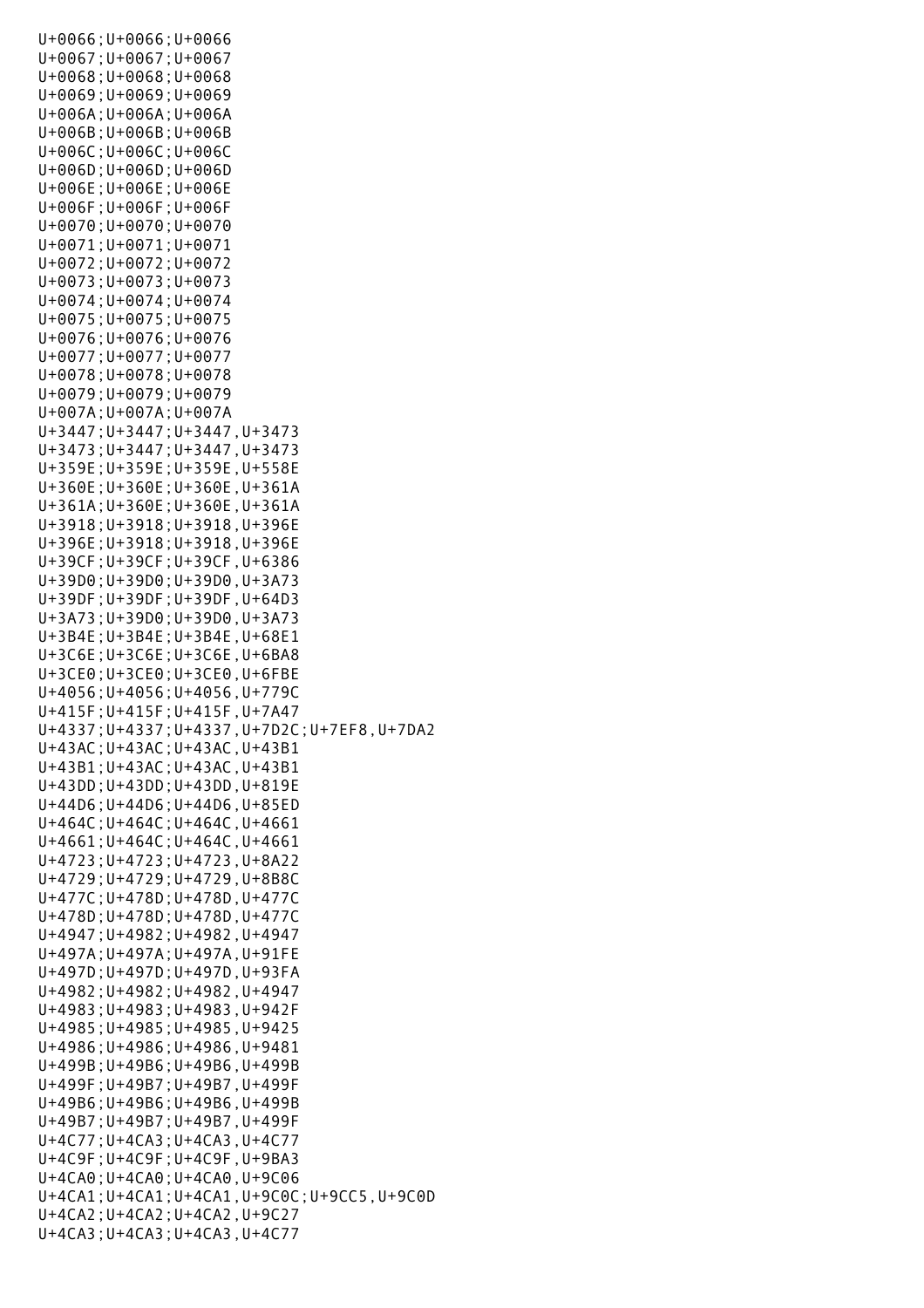U+4D13;U+4D13;U+4D13,U+9CFE U+4D14;U+4D14;U+4D14,U+9D41 U+4D15;U+4D15;U+4D15,U+9D37 U+4D16;U+4D16;U+4D16,U+9D84 U+4D17;U+4D17;U+4D17,U+9DAA U+4D18;U+4D18;U+4D18,U+9DC9;U+9DC8 U+4D19;U+4D19;U+4D19,U+9E0A;U+9DFF U+4DAE;U+4DAE;U+4DAE,U+9F91 U+4E00;U+4E00;U+4E00;U+58F1,U+5F0C,U+58F9 U+4E01;U+4E01;U+4E01 U+4E02;U+4E02;U+4E02 U+4E03;U+4E03;U+4E03 U+4E04;U+4E0A;U+4E0A;U+4EE9 U+4E05;U+4E0B;U+4E0B U+4E06;U+4E06;U+4E06 U+4E07;U+4E07;U+4E07,U+842C U+4E08;U+4E08;U+4E08 U+4E09;U+4E09;U+4E09 U+4E0A;U+4E0A;U+4E0A;U+4EE9,U+4E04 U+4E0B;U+4E0B;U+4E0B;U+4E05 U+4E0C;U+4E0C;U+4E0C;U+4E93,U+5176 U+4E0D;U+4E0D;U+4E0D U+4E0E;U+4E0E;U+4E0E,U+8207 U+4E0F;U+4E10;U+4E10,U+4E0F U+4E10;U+4E10;U+4E10;U+4E0F U+4E11;U+4E11;U+4E11,U+919C U+4E13;U+4E13;U+4E13,U+5C08 U+4E14;U+4E14;U+4E14 U+4E15;U+4E15;U+4E15 U+4E16;U+4E16;U+4E16;U+534B,U+4E17 U+4E17;U+4E16;U+4E16;U+534B U+4E18;U+4E18;U+4E18;U+4E20,U+5775 U+4E19;U+4E19;U+4E19 U+4E1A;U+4E1A;U+4E1A,U+696D U+4E1B;U+4E1B;U+4E1B,U+53E2,U+6B09;U+85C2 U+4E1C;U+4E1C;U+4E1C,U+6771 U+4E1D;U+4E1D;U+4E1D,U+7D72;U+7CF8,U+7CF9,U+7E9F U+4E1E;U+4E1E;U+4E1E U+4E1F;U+4E22;U+4E22,U+4E1F U+4E20;U+4E18;U+4E18;U+5775 U+4E21;U+4E24;U+4E24,U+5169 U+4E22;U+4E22;U+4E22,U+4E1F U+4E23;U+9149;U+9149 U+4E24;U+4E24;U+4E24,U+5169;U+4E21 U+4E25;U+4E25;U+4E25,U+56B4;U+53B3 U+4E26;U+5E76;U+5E76,U+4E26;U+5002,U+4F75,U+7ADD,U+5E77 U+4E27;U+4E27;U+4E27,U+55AA U+4E28;U+4E28;U+4E28 U+4E2A;U+4E2A;U+4E2A,U+500B;U+7B87 U+4E2B;U+4E2B;U+4E2B U+4E2C;U+4E2C;U+4E2C,U+723F U+4E2D;U+4E2D;U+4E2D U+4E2E;U+4E2E;U+4E2E U+4E2F;U+4E2F;U+4E2F U+4E30;U+4E30;U+4E30,U+8C50;U+8C4A U+4E31;U+4E31;U+4E31 U+4E32;U+4E32;U+4E32;U+8CD7 U+4E33;U+4E33;U+4E33 U+4E34;U+4E34;U+4E34,U+81E8 U+4E35;U+4E35;U+4E35 U+4E36;U+4E36;U+4E36 U+4E37;U+4E37;U+4E37 U+4E38;U+4E38;U+4E38 U+4E39;U+4E39;U+4E39 U+4E3A;U+4E3A;U+4E3A,U+70BA;U+7232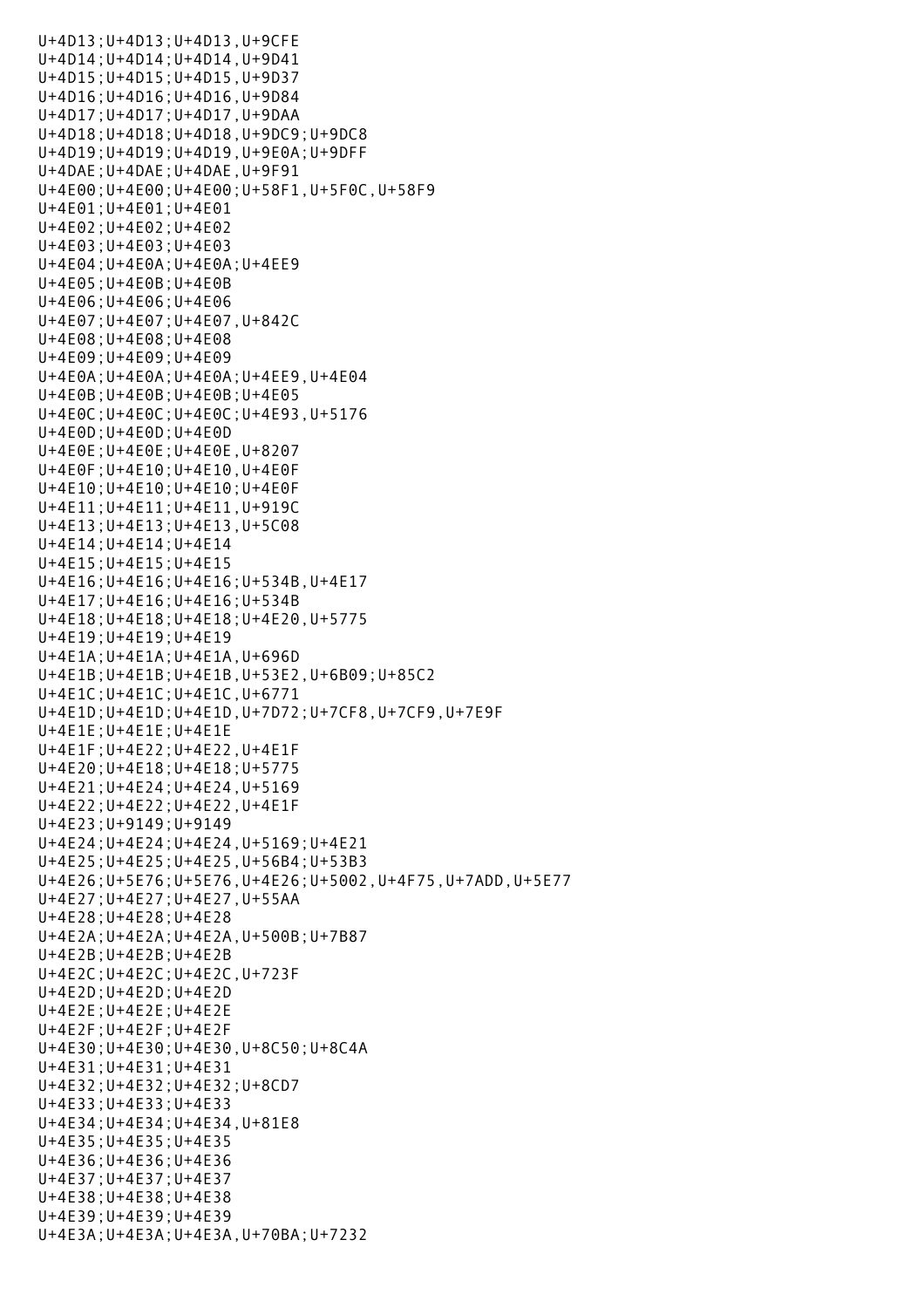U+4E3B;U+4E3B;U+4E3B U+4E3C;U+4E95;U+4E95,U+4E3C U+4E3D;U+4E3D;U+4E3D,U+9E97 U+4E3E;U+4E3E;U+4E3E,U+8209;U+6319,U+64E7 U+4E3F;U+4E3F;U+4E3F U+4E40;U+4E40;U+4E40 U+4E41;U+4E41;U+4E41 U+4E42;U+4E42;U+4E42 U+4E43;U+4E43;U+4E43,U+8FFA;U+5EFC U+4E44;U+4E44;U+4E44 U+4E45;U+4E45;U+4E45;U+4E46 U+4E46;U+4E45;U+4E45 U+4E47;U+4E47;U+4E47 U+4E48;U+4E48;U+4E48,U+9EBC;U+5E7A,U+5E85,U+9EBD U+4E49;U+4E49;U+4E49,U+7FA9;U+7F9B U+4E4A;U+4E4A;U+4E4A U+4E4B;U+4E4B;U+4E4B U+4E4C;U+4E4C;U+4E4C,U+70CF U+4E4D;U+4E4D;U+4E4D U+4E4E;U+4E4E;U+4E4E U+4E4F;U+4E4F;U+4E4F U+4E50;U+4E50;U+4E50,U+6A02;U+697D U+4E51;U+4E51;U+4E51 U+4E52;U+4E52;U+4E52 U+4E53;U+4E53;U+4E53 U+4E54;U+4E54;U+4E54,U+55AC U+4E56;U+4E56;U+4E56 U+4E57;U+4E58;U+4E58 U+4E58;U+4E58;U+4E58;U+4E57 U+4E59;U+4E59;U+4E59 U+4E5A;U+4E5A;U+4E5A U+4E5B;U+4E5B;U+4E5B U+4E5C;U+4E5C;U+4E5C U+4E5D;U+4E5D;U+4E5D U+4E5E;U+4E5E;U+4E5E U+4E5F;U+4E5F;U+4E5F U+4E60;U+4E60;U+4E60,U+7FD2 U+4E61;U+4E61;U+4E61,U+9109;U+9115,U+90F7 U+4E62;U+4E62;U+4E62 U+4E63;U+4E63;U+4E63 U+4E64;U+4E64;U+4E64 U+4E65;U+4E65;U+4E65 U+4E66;U+4E66;U+4E66,U+66F8 U+4E67;U+4E67;U+4E67 U+4E69;U+4E69;U+4E69;U+7A3D U+4E6A;U+4E6A;U+4E6A U+4E6B;U+4E6B;U+4E6B U+4E6C;U+4E6C;U+4E6C U+4E6D;U+4E6D;U+4E6D U+4E6E;U+4E6E;U+4E6E U+4E6F;U+4E6F;U+4E6F U+4E70;U+4E70;U+4E70,U+8CB7 U+4E71;U+4E71;U+4E71,U+4E82;U+4E7F U+4E72;U+4E72;U+4E72 U+4E73;U+4E73;U+4E73 U+4E74;U+4E74;U+4E74 U+4E75;U+4E75;U+4E75 U+4E76;U+4E76;U+4E76 U+4E77;U+4E77;U+4E77 U+4E78;U+4E78;U+4E78 U+4E7A;U+4E7A;U+4E7A U+4E7B;U+4E7B;U+4E7B U+4E7C;U+4E7C;U+4E7C U+4E7D;U+4E7D;U+4E7D U+4E7E;U+4E7E;U+4E7E,U+5E72;U+4E81,U+5E79,U+69A6,U+6F27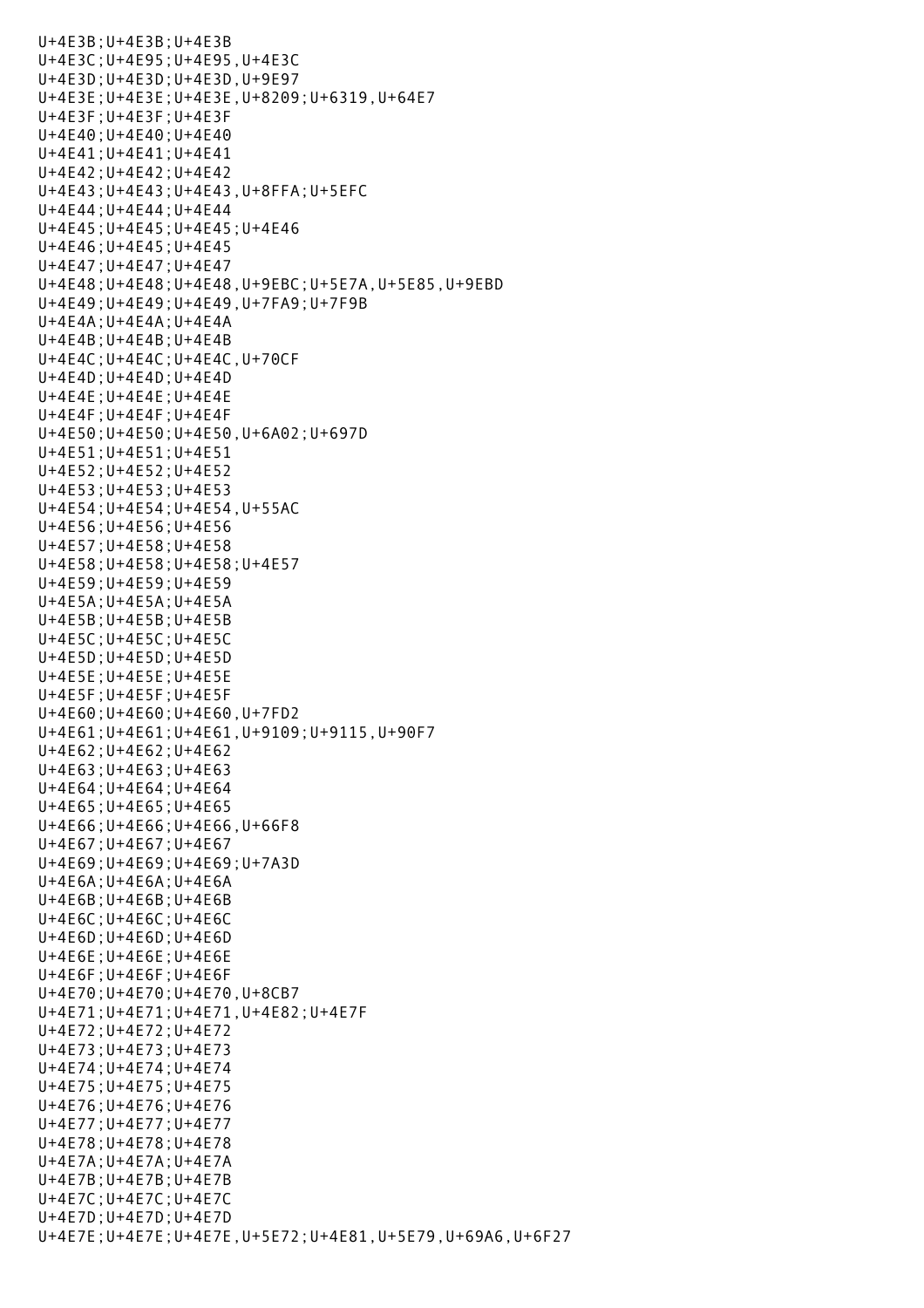U+4E7F;U+4E71;U+4E71,U+4E7F;U+4E82 U+4E80;U+9F9F;U+9F9F,U+9F9C U+4E81;U+4E7E;U+5E72,U+4E7E;U+5E79,U+69A6,U+6F27 U+4E82;U+4E71;U+4E71,U+4E82;U+4E7F U+4E83;U+4E83;U+4E83 U+4E84;U+4E84;U+4E84 U+4E85;U+4E85;U+4E85 U+4E86;U+4E86;U+4E86,U+77AD;U+66B8 U+4E87;U+4E87;U+4E87 U+4E88;U+4E88;U+4E88 U+4E89;U+4E89;U+4E89,U+722D U+4E8B;U+4E8B;U+4E8B U+4E8C;U+4E8C;U+4E8C;U+8D30,U+8CB3,U+5F0D,U+8CAE U+4E8D;U+4E8D;U+4E8D U+4E8E;U+4E8E;U+4E8E;U+65BC,U+6275 U+4E8F;U+4E8F;U+4E8F,U+8667 U+4E90;U+4E90;U+4E90 U+4E91;U+4E91;U+4E91,U+96F2 U+4E92;U+4E92;U+4E92 U+4E93;U+4E0C;U+4E93;U+4E0C,U+5176 U+4E94;U+4E94;U+4E94;U+4F0D U+4E95;U+4E95;U+4E95;U+4E3C U+4E97;U+5C81;U+5C81,U+6B72;U+6B73 U+4E98;U+4E98;U+4E98,U+4E99 U+4E99;U+4E98;U+4E98,U+4E99 U+4E9A;U+4E9A;U+4E9A,U+4E9E;U+4E9C U+4E9B;U+4E9B;U+4E9B U+4E9C;U+4E9A;U+4E9A,U+4E9E U+4E9D;U+9F50;U+9F50,U+9F4A;U+6589 U+4E9E;U+4E9A;U+4E9A,U+4E9E;U+4E9C U+4E9F;U+4E9F;U+4E9F U+4EA0;U+4EA0;U+4EA0 U+4EA1;U+4EA1;U+4EA1;U+4EBE,U+5166 U+4EA2;U+4EA2;U+4EA2 U+4EA4;U+4EA4;U+4EA4 U+4EA5;U+4EA5;U+4EA5 U+4EA6;U+4EA6;U+4EA6 U+4EA7;U+4EA7;U+4EA7,U+7522;U+7523 U+4EA8;U+4EA8;U+4EA8 U+4EA9;U+4EA9;U+4EA9,U+755D;U+756E,U+7546 U+4EAA;U+4EAA;U+4EAA U+4EAB;U+4EAB;U+4EAB;U+4EAF U+4EAC;U+4EAC;U+4EAC;U+4EB0 U+4EAD;U+4EAD;U+4EAD U+4EAE;U+4EAE;U+4EAE U+4EAF;U+4EAB;U+4EAB U+4EB0;U+4EAC;U+4EAC U+4EB1;U+591C;U+591C U+4EB2;U+4EB2;U+4EB2,U+89AA U+4EB3;U+4EB3;U+4EB3 U+4EB4;U+4EB4;U+4EB4 U+4EB5;U+4EB5;U+4EB5,U+893B U+4EB6;U+4EB6;U+4EB6 U+4EB7;U+5EC9;U+5EC9;U+899D U+4EB8;U+4EB8;U+4EB8,U+56B2 U+4EB9;U+4EB9;U+4EB9;U+6596 U+4EBA;U+4EBA;U+4EBA U+4EBB;U+4EBB;U+4EBB U+4EBD;U+4EBD;U+4EBD U+4EBE;U+4EA1;U+4EA1;U+5166 U+4EBF;U+4EBF;U+4EBF,U+5104 U+4EC0;U+4EC0;U+4EC0 U+4EC1;U+4EC1;U+4EC1;U+5FC8 U+4EC2;U+4EC2;U+4EC2 U+4EC3;U+4EC3;U+4EC3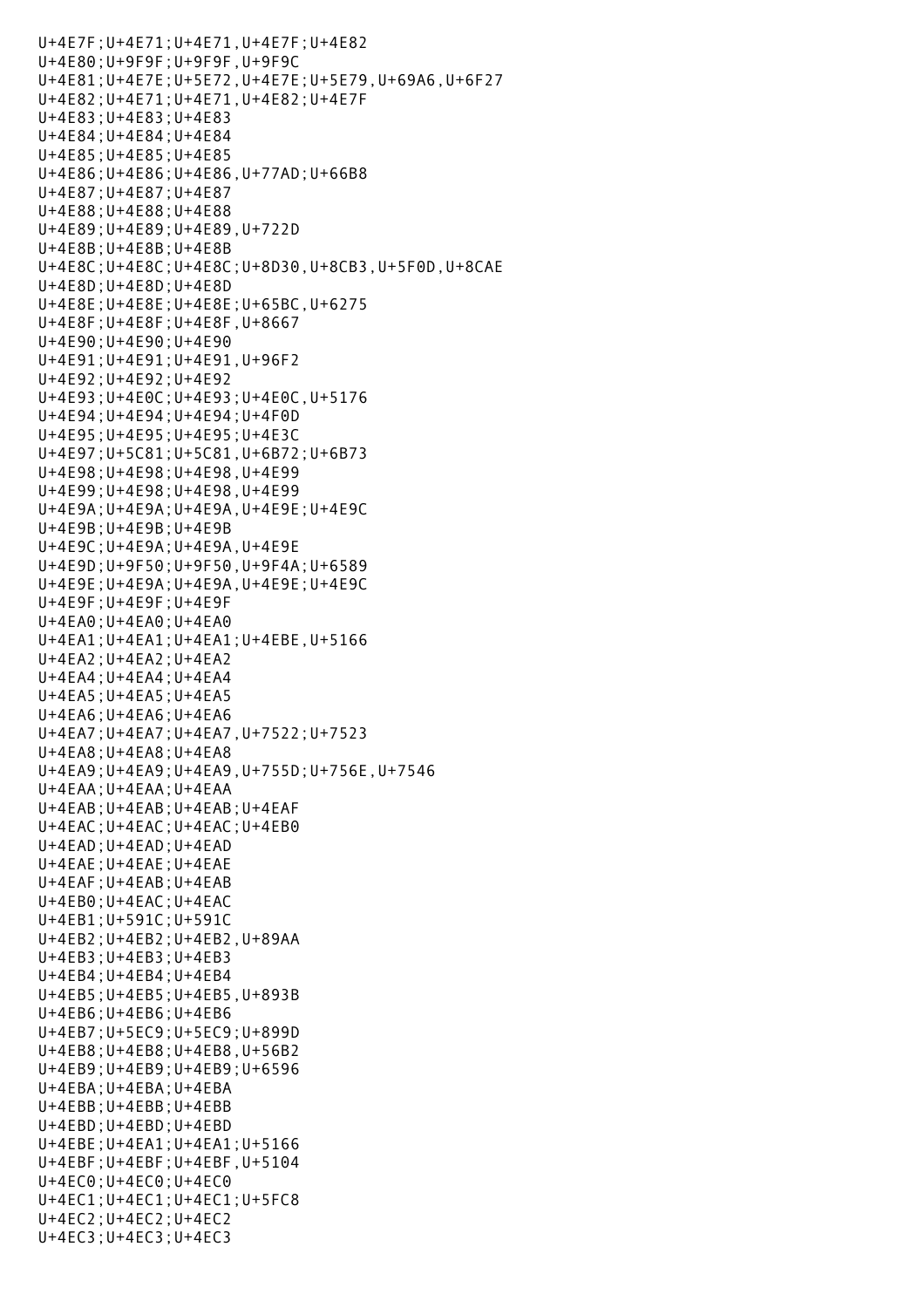U+4EC4;U+4EC4;U+4EC4;U+5E82 U+4EC5;U+4EC5;U+4EC5,U+50C5 U+4EC6;U+4EC6;U+4EC6,U+50D5 U+4EC7;U+4EC7;U+4EC7;U+96E0,U+8B90,U+8B8E U+4EC8;U+4EC8;U+4EC8 U+4EC9;U+4EC9;U+4EC9 U+4ECA;U+4ECA;U+4ECA U+4ECB;U+4ECB;U+4ECB U+4ECD;U+4ECD;U+4ECD U+4ECE;U+4ECE;U+4ECE,U+5F9E;U+5F93 U+4ECF;U+4F5B;U+4F5B;U+9AF4,U+5F7F U+4ED0;U+4ED0;U+4ED0 U+4ED1;U+4ED1;U+4ED1,U+4F96,U+5D19;U+5D18 U+4ED2;U+4ED2;U+4ED2 U+4ED3;U+4ED3;U+4ED3,U+5009 U+4ED4;U+4ED4;U+4ED4 U+4ED5;U+4ED5;U+4ED5 U+4ED6;U+4ED6;U+4ED6;U+6039 U+4ED7;U+4ED7;U+4ED7 U+4ED8;U+4ED8;U+4ED8 U+4ED9;U+4ED9;U+4ED9;U+4EDA,U+50CA U+4EDA;U+4ED9;U+4ED9,U+4EDA;U+50CA U+4EDB;U+4EDB;U+4EDB U+4EDC;U+4EDC;U+4EDC U+4EDD;U+4EDD;U+4EDD;U+540C,U+8855 U+4EDE;U+4EDE;U+4EDE U+4EDF;U+4EDF;U+4EDF;U+5343,U+97C6 U+4EE0;U+4EE0;U+4EE0 U+4EE1;U+4EE1;U+4EE1 U+4EE2;U+4EE2;U+4EE2 U+4EE3;U+4EE3;U+4EE3 U+4EE4;U+4EE4;U+4EE4 U+4EE5;U+4EE5;U+4EE5 U+4EE6;U+4EE6;U+4EE6 U+4EE8;U+4EE8;U+4EE8 U+4EE9;U+4E0A;U+4E0A,U+4EE9;U+4E04 U+4EEA;U+4EEA;U+4EEA,U+5100 U+4EEB;U+4EEB;U+4EEB U+4EEC;U+4EEC;U+4EEC,U+5011 U+4EEF;U+4EEF;U+4EEF U+4EF0;U+4EF0;U+4EF0;U+4F52 U+4EF1;U+4EF1;U+4EF1 U+4EF2;U+4EF2;U+4EF2;U+72C6 U+4EF3;U+4EF3;U+4EF3 U+4EF4;U+4EF4;U+4EF4 U+4EF5;U+4EF5;U+4EF5 U+4EF6;U+4EF6;U+4EF6 U+4EF7;U+4EF7;U+4EF7,U+50F9;U+4FA1 U+4EFB;U+4EFB;U+4EFB U+4EFD;U+4EFD;U+4EFD;U+5F6C U+4EFF;U+4EFF;U+4EFF;U+5023,U+9AE3,U+5F77 U+4F00;U+4F00;U+4F00 U+4F01;U+4F01;U+4F01 U+4F02;U+6C9B;U+6C9B,U+4F02 U+4F03;U+4F03;U+4F03 U+4F04;U+4F04;U+4F04 U+4F05;U+4F05;U+4F05 U+4F06;U+4F06;U+4F06 U+4F08;U+4F08;U+4F08 U+4F09;U+4F09;U+4F09 U+4F0A;U+4F0A;U+4F0A;U+6D22 U+4F0B;U+4F0B;U+4F0B;U+89D9 U+4F0C;U+4F0C;U+4F0C U+4F0D;U+4E94;U+4F0D;U+4E94 U+4F0E;U+4F0E;U+4F0E

U+4EC3;U+4EC3;U+4EC3;U+4EC3;U+4EC3;U+4EC3;U+4EC3;U+4EC3;U+4EC3;U+4EC3;U+4EC3;U+4EC3;U+4EC3;U+4EC3;U+4EC3;U+4EC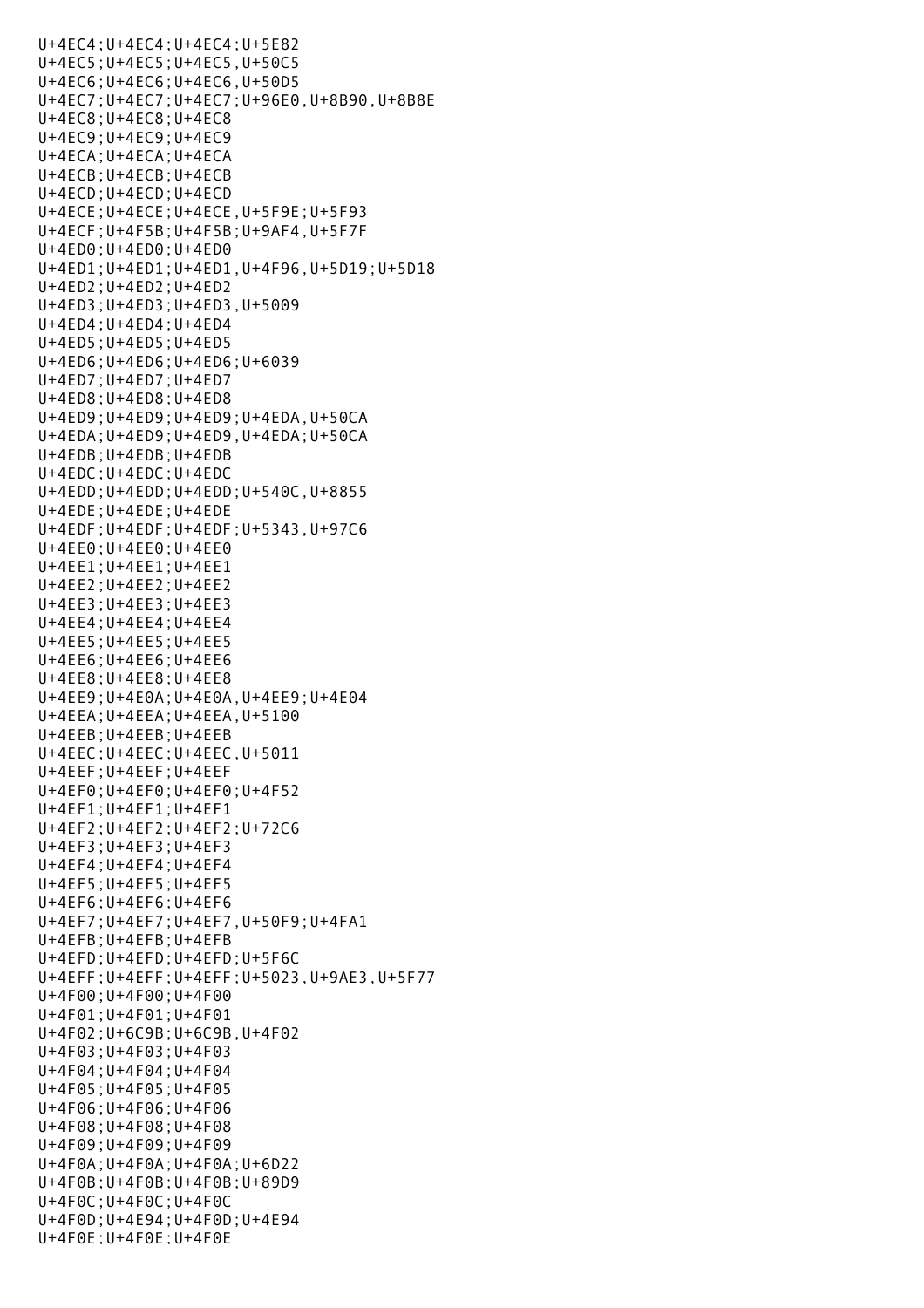U+4F0F;U+4F0F;U+4F0F U+4F10;U+4F10;U+4F10 U+4F11;U+4F11;U+4F11 U+4F12;U+4F12;U+4F12 U+4F13;U+4F13;U+4F13 U+4F14;U+628C;U+628C,U+4F14 U+4F15;U+592B;U+592B,U+4F15 U+4F17;U+4F17;U+4F17,U+773E;U+8846 U+4F18;U+4F18;U+4F18,U+512A U+4F19;U+4F19;U+4F19,U+5925 U+4F1A;U+4F1A;U+4F1A,U+6703 U+4F1B;U+4F1B;U+4F1B,U+50B4 U+4F1C;U+5005;U+5005 U+4F1D;U+4F1D;U+4F1D U+4F1E;U+4F1E;U+4F1E,U+5098;U+7E56 U+4F1F;U+4F1F;U+4F1F,U+5049 U+4F20;U+4F20;U+4F20,U+50B3 U+4F21;U+4F21;U+4F21,U+4FE5 U+4F22;U+4F22;U+4F22 U+4F23;U+4F23;U+4F23,U+4FD4 U+4F24;U+4F24;U+4F24,U+50B7 U+4F25;U+4F25;U+4F25,U+5000 U+4F26;U+4F26;U+4F26,U+502B U+4F27;U+4F27;U+4F27,U+5096 U+4F29;U+4FE1;U+4FE1 U+4F2A;U+4F2A;U+4F2A,U+507D;U+50DE U+4F2B;U+4F2B;U+4F2B,U+4F47 U+4F2C;U+4F2C;U+4F2C U+4F2D;U+4F2D;U+4F2D U+4F2E;U+4F2E;U+4F2E U+4F2F;U+4F2F;U+4F2F U+4F30;U+4F30;U+4F30 U+4F32;U+4F32;U+4F32,U+4F60;U+511E,U+59B3,U+5B2D,U+5976 U+4F33;U+4F33;U+4F33 U+4F34;U+4F34;U+4F34 U+4F36;U+4F36;U+4F36 U+4F38;U+4F38;U+4F38;U+62BB U+4F39;U+4F39;U+4F39 U+4F3A;U+4F3A;U+4F3A U+4F3B;U+4F3B;U+4F3B U+4F3C;U+4F3C;U+4F3C U+4F3D;U+4F3D;U+4F3D U+4F3E;U+4F3E;U+4F3E U+4F3F;U+4F3F;U+4F3F U+4F41;U+4F41;U+4F41 U+4F42;U+4F42;U+4F42 U+4F43;U+4F43;U+4F43 U+4F45;U+4F45;U+4F45 U+4F46;U+4F46;U+4F46 U+4F47;U+4F2B;U+4F2B,U+4F47 U+4F48;U+5E03;U+5E03,U+4F48 U+4F49;U+4F49;U+4F49 U+4F4A;U+4F4A;U+4F4A U+4F4B;U+4F4B;U+4F4B U+4F4C;U+4F4C;U+4F4C U+4F4D;U+4F4D;U+4F4D U+4F4E;U+4F4E;U+4F4E U+4F4F;U+4F4F;U+4F4F U+4F50;U+4F50;U+4F50 U+4F51;U+4F51;U+4F51 U+4F52;U+4EF0;U+4EF0,U+4F52 U+4F53;U+4F53;U+4F53,U+9AD4;U+8EB0,U+9AB5,U+8EC6 U+4F54;U+5360;U+5360,U+4F54 U+4F55;U+4F55;U+4F55 U+4F56;U+4F56;U+4F56

 $U_{\rm{eff}}$  =  $U_{\rm{eff}}$   $U_{\rm{eff}}$  =  $U_{\rm{eff}}$   $U_{\rm{eff}}$  =  $U_{\rm{eff}}$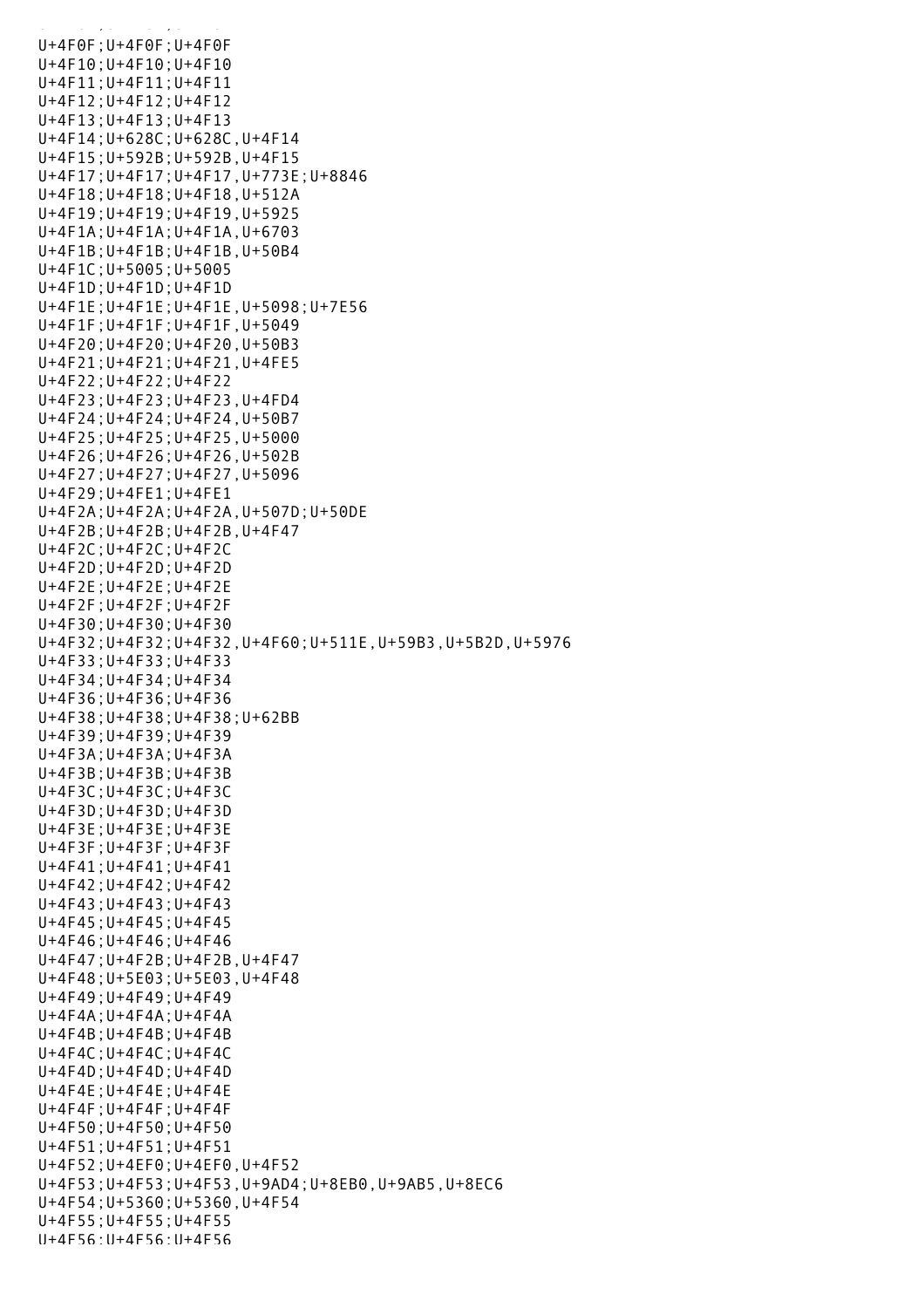U+4F56;U+4F56;U+4F56;U+4F56;U+4F56;U+4F56;U+4F56;U+4F56;U+4F56;U+4F56;U+4F56;U+4F U+4F57;U+4F57;U+4F57 U+4F58;U+4F58;U+4F58 U+4F59;U+4F59;U+4F59,U+9918;U+9980 U+4F5A;U+4F5A;U+4F5A U+4F5B;U+4F5B;U+4F5B;U+5F7F,U+9AF4,U+4ECF U+4F5C;U+4F5C;U+4F5C U+4F5D;U+4F5D;U+4F5D;U+6010 U+4F5E;U+4F5E;U+4F5E;U+4FAB U+4F5F;U+4F5F;U+4F5F U+4F60;U+4F32;U+4F60;U+4F32,U+59B3,U+5B2D,U+5976,U+511E U+4F61;U+4F61;U+4F61 U+4F62;U+4F62;U+4F62 U+4F63;U+4F63;U+4F63,U+50AD U+4F64;U+4F64;U+4F64 U+4F65;U+4F65;U+4F65,U+50C9 U+4F66;U+4F66;U+4F66 U+4F67;U+4F67;U+4F67 U+4F68;U+4F68;U+4F68 U+4F69;U+4F69;U+4F69,U+73EE U+4F6A;U+5F8A;U+5F8A,U+4F6A U+4F6B;U+4F6B;U+4F6B U+4F6C;U+4F6C;U+4F6C;U+72EB U+4F6D;U+4F6D;U+4F6D U+4F6E;U+4F6E;U+4F6E U+4F6F;U+4F6F;U+4F6F U+4F70;U+4F70;U+4F70 U+4F72;U+4F72;U+4F72 U+4F73;U+4F73;U+4F73 U+4F74;U+4F74;U+4F74 U+4F75;U+5E76;U+5E76,U+4F75;U+5002,U+7ADD,U+4E26,U+5E77 U+4F76;U+4F76;U+4F76 U+4F77;U+5F88;U+5F88,U+4F77 U+4F78;U+4F78;U+4F78 U+4F79;U+4F79;U+4F79 U+4F7A;U+4F7A;U+4F7A U+4F7B;U+4F7B;U+4F7B U+4F7C;U+4F7C;U+4F7C U+4F7D;U+4F7D;U+4F7D U+4F7E;U+4F7E;U+4F7E U+4F7F;U+4F7F;U+4F7F U+4F80;U+4F80;U+4F80 U+4F81;U+4F81;U+4F81 U+4F82;U+4F82;U+4F82 U+4F83;U+4F83;U+4F83 U+4F84;U+4F84;U+4F84,U+59EA U+4F85;U+4F85;U+4F85 U+4F86;U+6765;U+6765,U+4F86 U+4F87;U+5937;U+5937,U+4F87 U+4F88;U+4F88;U+4F88 U+4F89;U+4F89;U+4F89 U+4F8A;U+4F8A;U+4F8A U+4F8B;U+4F8B;U+4F8B U+4F8D;U+4F8D;U+4F8D U+4F8F;U+4F8F;U+4F8F U+4F90;U+4F90;U+4F90 U+4F91;U+4F91;U+4F91 U+4F92;U+5B89;U+5B89,U+4F92 U+4F93;U+4F93;U+4F93 U+4F94;U+4F94;U+4F94 U+4F95;U+4F95;U+4F95 U+4F96;U+4ED1;U+4ED1,U+4F96;U+5D18,U+5D19 U+4F97;U+4F97;U+4F97 U+4F98;U+8BE7;U+8BE7,U+4F98;U+8A6B U+4F99;U+4F99;U+4F99  $II+4F9A \cdot II+4F9A \cdot II+4F9A$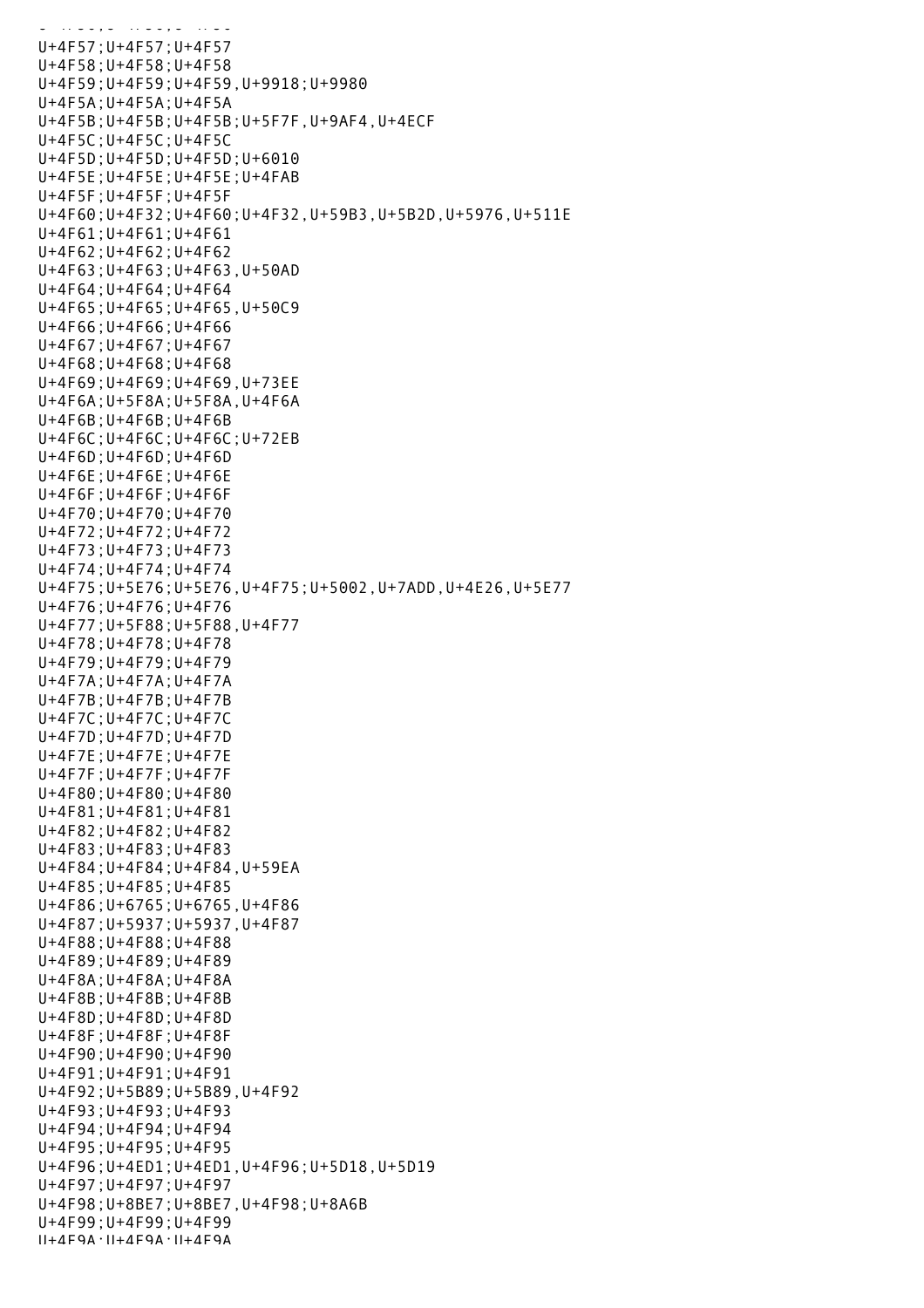U+4F9B;U+4F9B;U+4F9B U+4F9C;U+4F9C;U+4F9C U+4F9D;U+4F9D;U+4F9D U+4F9E;U+4F9E;U+4F9E U+4F9F;U+4F9F;U+4F9F U+4FA0;U+4FA0;U+4FA0,U+4FE0 U+4FA1;U+4EF7;U+4EF7,U+50F9 U+4FA3;U+4FA3;U+4FA3,U+4FB6 U+4FA4;U+4FA4;U+4FA4 U+4FA5;U+4FA5;U+4FA5,U+50E5;U+5FBA,U+510C U+4FA6;U+4FA6;U+4FA6,U+5075;U+9049 U+4FA7;U+4FA7;U+4FA7,U+5074 U+4FA8;U+4FA8;U+4FA8,U+50D1 U+4FA9;U+4FA9;U+4FA9,U+5108 U+4FAA;U+4FAA;U+4FAA,U+5115 U+4FAB;U+4F5E;U+4F5E U+4FAC;U+4FAC;U+4FAC,U+5102 U+4FAE;U+4FAE;U+4FAE U+4FAF;U+4FAF;U+4FAF U+4FB0;U+4FB0;U+4FB0 U+4FB1;U+4FB1;U+4FB1 U+4FB2;U+4FB2;U+4FB2 U+4FB3;U+4FB3;U+4FB3 U+4FB4;U+4FB4;U+4FB4 U+4FB5;U+4FB5;U+4FB5 U+4FB6;U+4FA3;U+4FA3,U+4FB6 U+4FB7;U+5C40;U+5C40,U+4FB7;U+8DFC U+4FB8;U+4FB8;U+4FB8 U+4FB9;U+4FB9;U+4FB9 U+4FBA;U+4FBA;U+4FBA U+4FBB;U+4FBB;U+4FBB U+4FBC;U+4FBC;U+4FBC U+4FBE;U+4FBE;U+4FBE U+4FBF;U+4FBF;U+4FBF U+4FC0;U+4FC0;U+4FC0 U+4FC1;U+4FE3;U+4FE3,U+4FC1 U+4FC2;U+7CFB;U+7CFB,U+4FC2;U+7E6B U+4FC3;U+4FC3;U+4FC3 U+4FC4;U+4FC4;U+4FC4 U+4FC5;U+4FC5;U+4FC5 U+4FC7;U+4FC7;U+4FC7 U+4FC9;U+4FC9;U+4FC9 U+4FCA;U+4FCA;U+4FCA;U+5101 U+4FCB;U+4FCB;U+4FCB U+4FCD;U+4FCD;U+4FCD U+4FCE;U+4FCE;U+4FCE;U+723C U+4FCF;U+4FCF;U+4FCF U+4FD0;U+4FD0;U+4FD0 U+4FD1;U+4FD1;U+4FD1 U+4FD2;U+4FD2;U+4FD2 U+4FD3;U+4FD3;U+4FD3 U+4FD4;U+4F23;U+4F23,U+4FD4 U+4FD5;U+4FD5;U+4FD5 U+4FD6;U+4FD6;U+4FD6 U+4FD7;U+4FD7;U+4FD7 U+4FD8;U+4FD8;U+4FD8 U+4FD9;U+4FD9;U+4FD9 U+4FDA;U+4FDA;U+4FDA U+4FDB;U+4FEF;U+4FEF,U+4FDB;U+982B U+4FDC;U+4FDC;U+4FDC U+4FDD;U+4FDD;U+4FDD;U+5AAC U+4FDE;U+4FDE;U+4FDE;U+516A,U+9103 U+4FDF;U+4FDF;U+4FDF;U+7AE2 U+4FE0;U+4FA0;U+4FA0,U+4FE0  $11+4$ FF1; $1+4$ FF1; $1+4$ FF1; $1+4$ F79

U+4F9A;U+4F9A;U+4F9A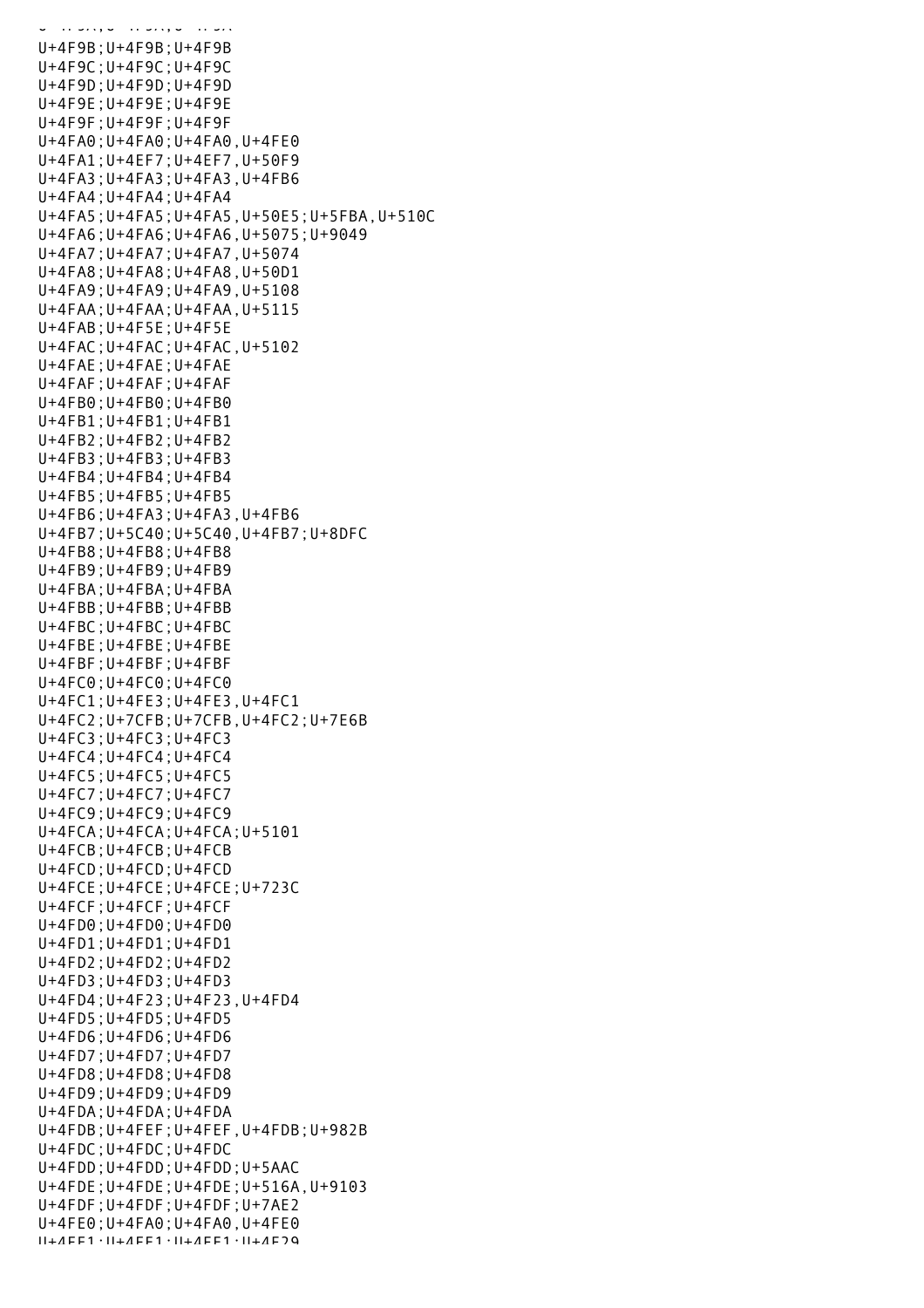U+4FE1;U+4FE1;U+4FE1;U+4F29 U+4FE3;U+4FE3;U+4FE3,U+4FC1 U+4FE4;U+4FE4;U+4FE4 U+4FE5;U+4F21;U+4F21,U+4FE5 U+4FE6;U+4FE6;U+4FE6,U+5114 U+4FE7;U+4FE7;U+4FE7 U+4FE8;U+4FE8;U+4FE8,U+513C U+4FE9;U+4FE9;U+4FE9,U+5006 U+4FEA;U+4FEA;U+4FEA,U+5137 U+4FEB;U+4FEB;U+4FEB,U+5008 U+4FEC;U+4FEC;U+4FEC U+4FED;U+4FED;U+4FED,U+5109;U+5039 U+4FEE;U+4FEE;U+4FEE;U+8129 U+4FEF;U+4FEF;U+4FEF;U+982B,U+4FDB U+4FF0;U+4FF0;U+4FF0 U+4FF1;U+4FF1;U+4FF1;U+5036 U+4FF2;U+6548;U+6548,U+509A;U+52B9 U+4FF3;U+4FF3;U+4FF3 U+4FF4;U+4FF4;U+4FF4 U+4FF5;U+4FF5;U+4FF5 U+4FF6;U+4FF6;U+4FF6 U+4FF7;U+4FF7;U+4FF7 U+4FF8;U+4FF8;U+4FF8 U+4FF9;U+4FF9;U+4FF9 U+4FFA;U+4FFA;U+4FFA U+4FFB;U+5907;U+5907,U+5099;U+5079 U+4FFE;U+4FFE;U+4FFE U+4FFF;U+4FFF;U+4FFF U+5000;U+4F25;U+4F25,U+5000 U+5001;U+5001;U+5001 U+5002;U+5E76;U+5E76,U+4F75;U+7ADD,U+4E26,U+5E77 U+5003;U+5003;U+5003 U+5004;U+5004;U+5004 U+5005;U+5005;U+5005;U+4F1C U+5006;U+4FE9;U+4FE9,U+5006 U+5007;U+5A49;U+5A49,U+5007 U+5008;U+4FEB;U+4FEB,U+5008 U+5009;U+4ED3;U+4ED3,U+5009 U+500A;U+500A;U+500A U+500B;U+4E2A;U+4E2A,U+500B;U+7B87 U+500C;U+500C;U+500C U+500D;U+500D;U+500D U+500E;U+8146;U+8146,U+500E U+500F;U+500F;U+500F;U+5135 U+5011;U+4EEC;U+4EEC,U+5011 U+5012;U+5012;U+5012 U+5013;U+5013;U+5013 U+5014;U+5014;U+5014 U+5015;U+5015;U+5015 U+5016;U+5E78;U+5E78,U+5016 U+5017;U+5017;U+5017 U+5018;U+5018;U+5018 U+5019;U+5019;U+5019 U+501A;U+501A;U+501A U+501B;U+501B;U+501B U+501C;U+501C;U+501C U+501D;U+501D;U+501D U+501E;U+501E;U+501E U+501F;U+501F;U+501F,U+85C9;U+8024 U+5020;U+5020;U+5020 U+5021;U+5021;U+5021 U+5022;U+5022;U+5022 U+5023;U+4EFF;U+4EFF,U+5023;U+9AE3,U+5F77 U+5024;U+503C;U+503C U+5025;U+5025;U+5025  $11+5026 \cdot 11+5026 \cdot 11+5026 \cdot 11+5228$   $11+5285$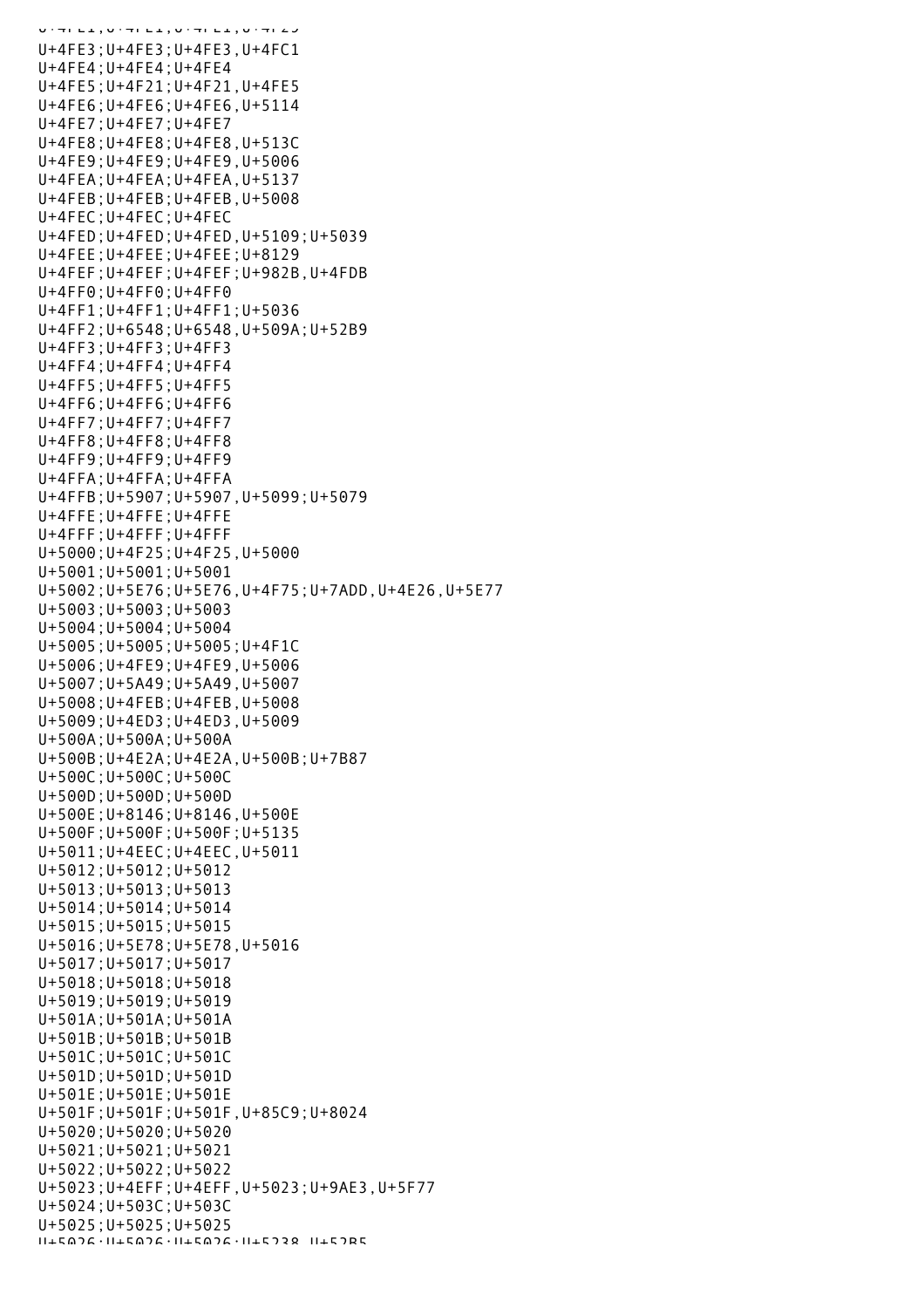U+5026;U+5026;U+5026;U+52DC;U+52B5 U+5027;U+5027;U+5027 U+5028;U+5028;U+5028 U+5029;U+5029;U+5029 U+502A;U+502A;U+502A;U+6DE3 U+502B;U+4F26;U+4F26,U+502B U+502C;U+502C;U+502C U+502D;U+502D;U+502D U+502E;U+502E;U+502E U+502F;U+502F;U+502F U+5030;U+5030;U+5030 U+5031;U+5031;U+5031 U+5032;U+5032;U+5032 U+5033;U+5033;U+5033;U+525A U+5035;U+5035;U+5035 U+5036;U+4FF1;U+4FF1 U+5037;U+5037;U+5037 U+5039;U+4FED;U+4FED,U+5109 U+503A;U+503A;U+503A,U+50B5 U+503B;U+503B;U+503B U+503C;U+503C;U+503C;U+5024 U+503E;U+503E;U+503E,U+50BE U+503F;U+503F;U+503F U+5040;U+82F1;U+82F1,U+5040 U+5041;U+79F0;U+79F0,U+5041;U+7A31 U+5043;U+5043;U+5043 U+5044;U+5044;U+5044 U+5045;U+5045;U+5045 U+5046;U+5046;U+5046 U+5047;U+5047;U+5047 U+5048;U+5048;U+5048 U+5049;U+4F1F;U+4F1F,U+5049 U+504A;U+504A;U+504A U+504B;U+504B;U+504B U+504C;U+504C;U+504C U+504D;U+504D;U+504D U+504E;U+504E;U+504E U+504F;U+504F;U+504F U+5051;U+5051;U+5051 U+5053;U+5053;U+5053 U+5054;U+5054;U+5054 U+5055;U+5055;U+5055 U+5056;U+5056;U+5056 U+5057;U+5057;U+5057 U+5059;U+5059;U+5059 U+505A;U+505A;U+505A U+505B;U+505B;U+505B U+505C;U+505C;U+505C U+505D;U+80CC;U+80CC,U+505D;U+63F9 U+505E;U+505E;U+505E U+505F;U+505F;U+505F U+5060;U+5060;U+5060 U+5061;U+5061;U+5061 U+5062;U+7785;U+7785,U+5062 U+5063;U+5063;U+5063 U+5064;U+5064;U+5064 U+5065;U+5065;U+5065 U+5066;U+5066;U+5066 U+5067;U+5067;U+5067 U+5068;U+5068;U+5068 U+5069;U+5069;U+5069 U+506A;U+506A;U+506A U+506B;U+506B;U+506B U+506C;U+506C;U+506C;U+50AF U+506D;U+506D;U+506D U+506E;U+506E;U+506E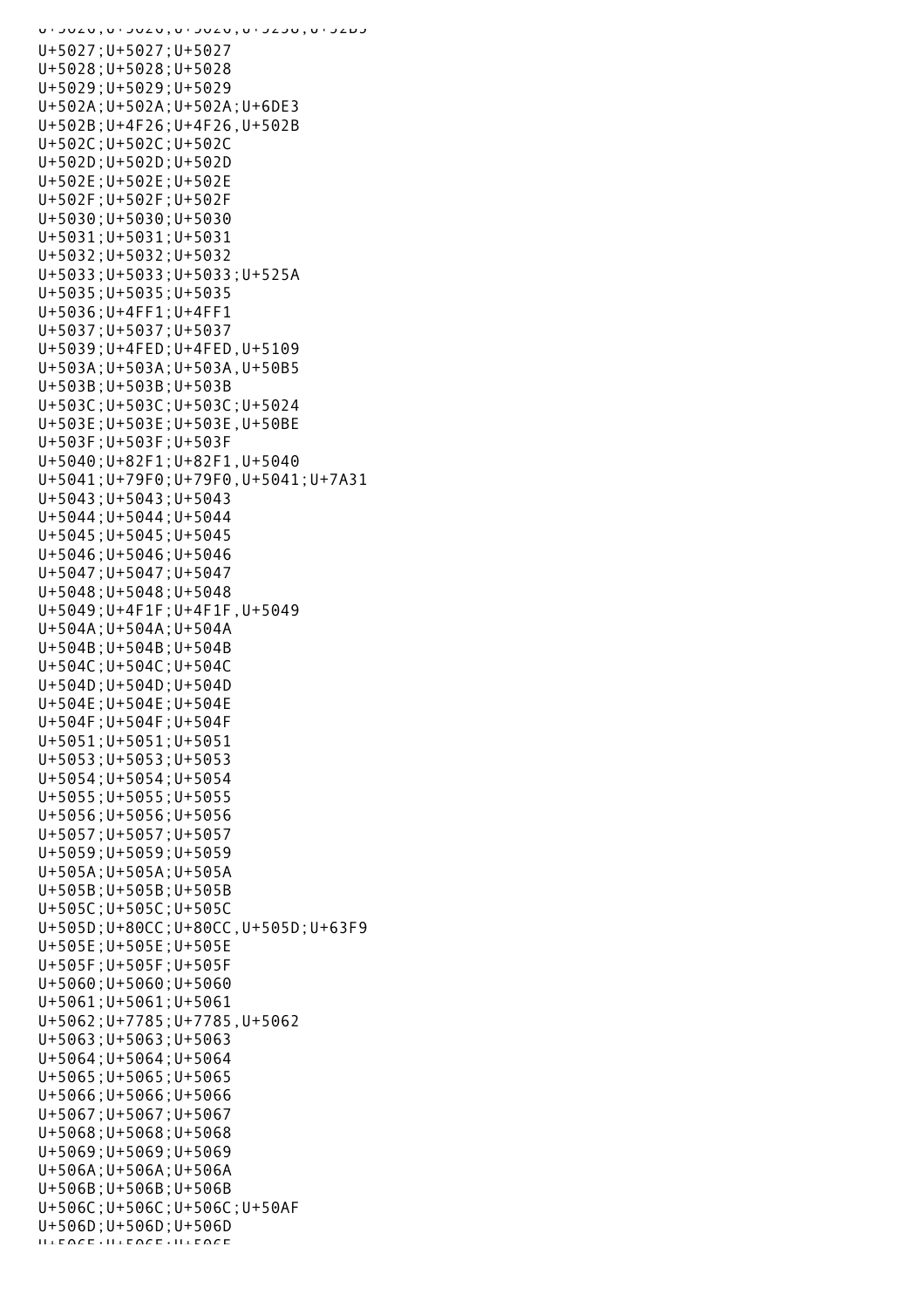$U^+$ סטכ $U^+$ ט פוטכ $E$ , סטכ U+506F;U+506F;U+506F U+5070;U+5070;U+5070 U+5071;U+5071;U+5071 U+5072;U+5072;U+5072 U+5073;U+5073;U+5073 U+5074;U+4FA7;U+4FA7,U+5074 U+5075;U+4FA6;U+4FA6,U+5075;U+9049 U+5076;U+5076;U+5076 U+5077;U+5077;U+5077;U+5078,U+5A7E,U+5AAE U+5078;U+5077;U+5077;U+5A7E,U+5AAE U+5079;U+5907;U+5907,U+5099;U+4FFB U+507A;U+54B1;U+54B1,U+507A;U+5592 U+507B;U+507B;U+507B,U+50C2 U+507D;U+4F2A;U+4F2A,U+507D;U+50DE U+507E;U+507E;U+507E,U+50E8 U+507F;U+507F;U+507F,U+511F U+5080;U+5080;U+5080 U+5082;U+5082;U+5082 U+5083;U+5083;U+5083 U+5084;U+5084;U+5084 U+5085;U+5085;U+5085 U+5086;U+5086;U+5086 U+5087;U+5087;U+5087 U+5088;U+5088;U+5088 U+5089;U+5089;U+5089 U+508A;U+508A;U+508A U+508B;U+508B;U+508B U+508C;U+9A82;U+9A82,U+508C;U+99E1,U+7F75 U+508D;U+508D;U+508D;U+5FAC U+508E;U+98A0;U+98A0,U+508E;U+985A,U+985B U+508F;U+508F;U+508F U+5090;U+5090;U+5090 U+5091;U+6770;U+6770,U+5091 U+5092;U+5092;U+5092 U+5094;U+5094;U+5094 U+5095;U+5095;U+5095 U+5096;U+4F27;U+4F27,U+5096 U+5098;U+4F1E;U+4F1E,U+5098;U+7E56 U+5099;U+5907;U+5907,U+5099;U+5079,U+4FFB U+509A;U+6548;U+6548,U+509A;U+52B9,U+4FF2 U+509B;U+509B;U+509B U+509C;U+5FAD;U+5FAD,U+509C U+509D;U+509D;U+509D U+509E;U+509E;U+509E U+50A2;U+5BB6;U+5BB6,U+50A2 U+50A3;U+50A3;U+50A3 U+50A4;U+50A4;U+50A4,U+510E U+50A5;U+50A5;U+50A5,U+513B U+50A6;U+50A6;U+50A6 U+50A7;U+50A7;U+50A7,U+5110 U+50A8;U+50A8;U+50A8,U+5132 U+50A9;U+50A9;U+50A9,U+513A U+50AA;U+50AA;U+50AA U+50AB;U+50AB;U+50AB U+50AC;U+50AC;U+50AC U+50AD;U+4F63;U+4F63,U+50AD U+50AE;U+5608;U+5608,U+50AE U+50AF;U+506C;U+506C,U+50AF U+50B0;U+50B0;U+50B0 U+50B1;U+50B1;U+50B1 U+50B2;U+50B2;U+50B2 U+50B3;U+4F20;U+4F20,U+50B3 U+50B4;U+4F1B;U+4F1B,U+50B4 U+50B5;U+503A;U+503A,U+50B5 U+FABC;U+81CA;U+81CA,U+FABC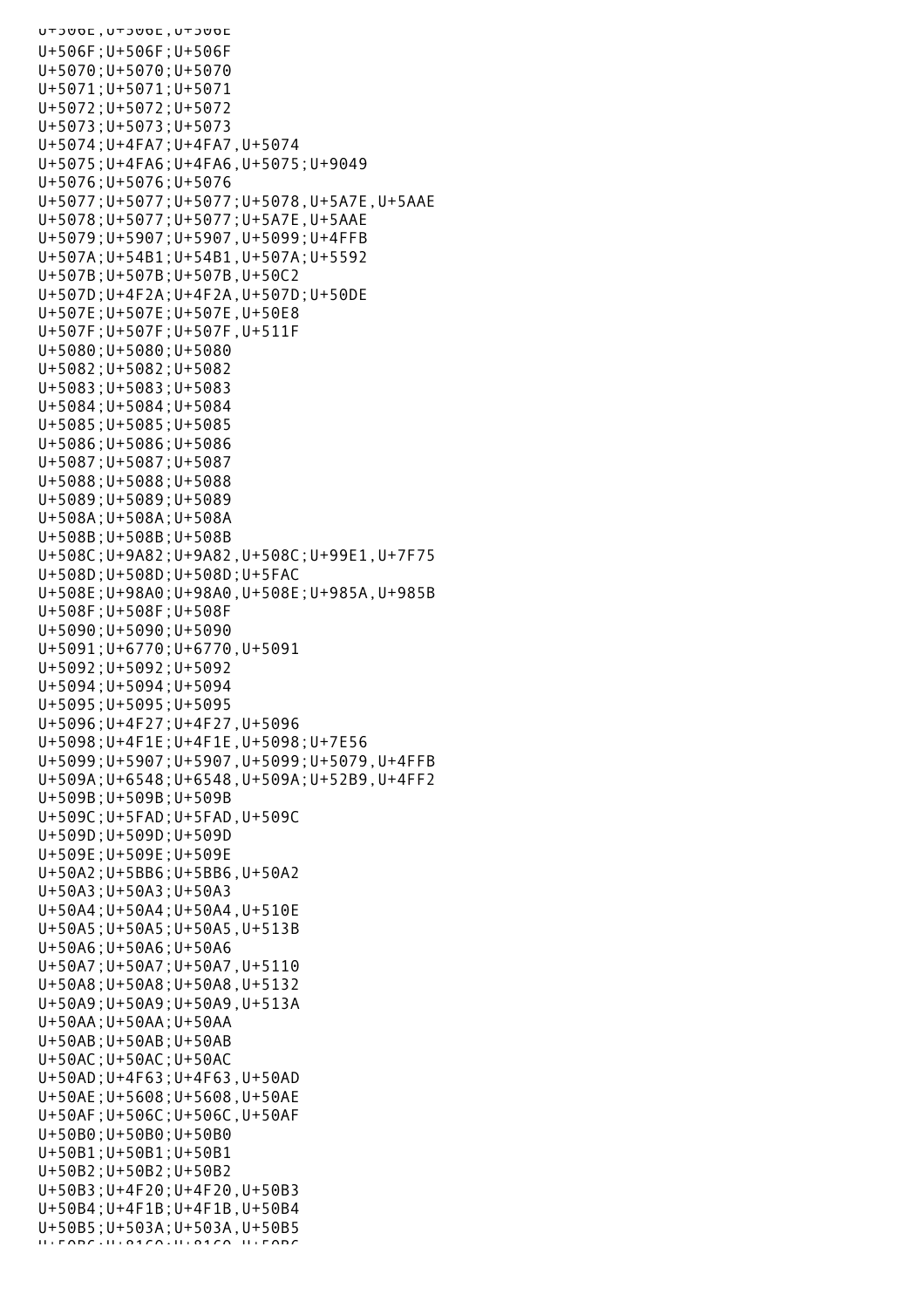U+50B6;U+8160;U+8160,U+50B6 U+50B7;U+4F24;U+4F24,U+50B7 U+50B8;U+50B8;U+50B8 U+50BA;U+50BA;U+50BA U+50BB;U+50BB;U+50BB;U+510D U+50BC;U+50BC;U+50BC U+50BD;U+50BD;U+50BD U+50BE;U+503E;U+503E,U+50BE U+50BF;U+50BF;U+50BF U+50C0;U+50C0;U+50C0 U+50C1;U+50C1;U+50C1 U+50C2;U+507B;U+507B,U+50C2 U+50C4;U+50C4;U+50C4 U+50C5;U+4EC5;U+4EC5,U+50C5 U+50C6;U+50C6;U+50C6 U+50C7;U+50C7;U+50C7 U+50C8;U+50C8;U+50C8 U+50C9;U+4F65;U+4F65,U+50C9 U+50CA;U+4ED9;U+4ED9,U+50CA;U+4EDA U+50CB;U+50CB;U+50CB U+50CC;U+50CC;U+50CC U+50CD;U+52A8;U+52A8,U+52D5 U+50CE;U+50CE;U+50CE U+50CF;U+50CF;U+50CF;U+8C61 U+50D0;U+50D0;U+50D0 U+50D1;U+4FA8;U+4FA8,U+50D1 U+50D2;U+50D2;U+50D2 U+50D3;U+50D3;U+50D3 U+50D4;U+50D4;U+50D4 U+50D5;U+4EC6;U+4EC6,U+50D5 U+50D6;U+50D6;U+50D6 U+50D7;U+50D7;U+50D7 U+50D9;U+50D9;U+50D9 U+50DA;U+50DA;U+50DA U+50DB;U+50DB;U+50DB U+50DC;U+50DC;U+50DC U+50DD;U+50DD;U+50DD U+50DE;U+4F2A;U+4F2A,U+507D U+50E0;U+50E0;U+50E0 U+50E3;U+50ED;U+50ED,U+50E3 U+50E4;U+50E4;U+50E4 U+50E5;U+4FA5;U+4FA5,U+50E5;U+5FBA,U+510C U+50E6;U+50E6;U+50E6 U+50E7;U+50E7;U+50E7 U+50E8;U+507E;U+507E,U+50E8 U+50E9;U+50E9;U+50E9 U+50EA;U+50EA;U+50EA U+50EC;U+50EC;U+50EC U+50ED;U+50ED;U+50ED;U+50E3 U+50EE;U+50EE;U+50EE;U+735E U+50EF;U+50EF;U+50EF U+50F0;U+50F0;U+50F0 U+50F1;U+96C7;U+96C7,U+50F1 U+50F2;U+50F2;U+50F2 U+50F3;U+50F3;U+50F3 U+50F5;U+50F5;U+50F5;U+6BAD U+50F6;U+50F6;U+50F6 U+50F8;U+50F8;U+50F8 U+50F9;U+4EF7;U+4EF7,U+50F9;U+4FA1 U+50FA;U+50FA;U+50FA U+50FB;U+50FB;U+50FB U+50FC;U+50FC;U+50FC U+50FD;U+50FD;U+50FD U+50FE;U+50FE;U+50FE U+50FF;U+50FF;U+50FF  $U_{\pm}$ E400;U+4EEA;U+4EEA;U+4EEA;U+400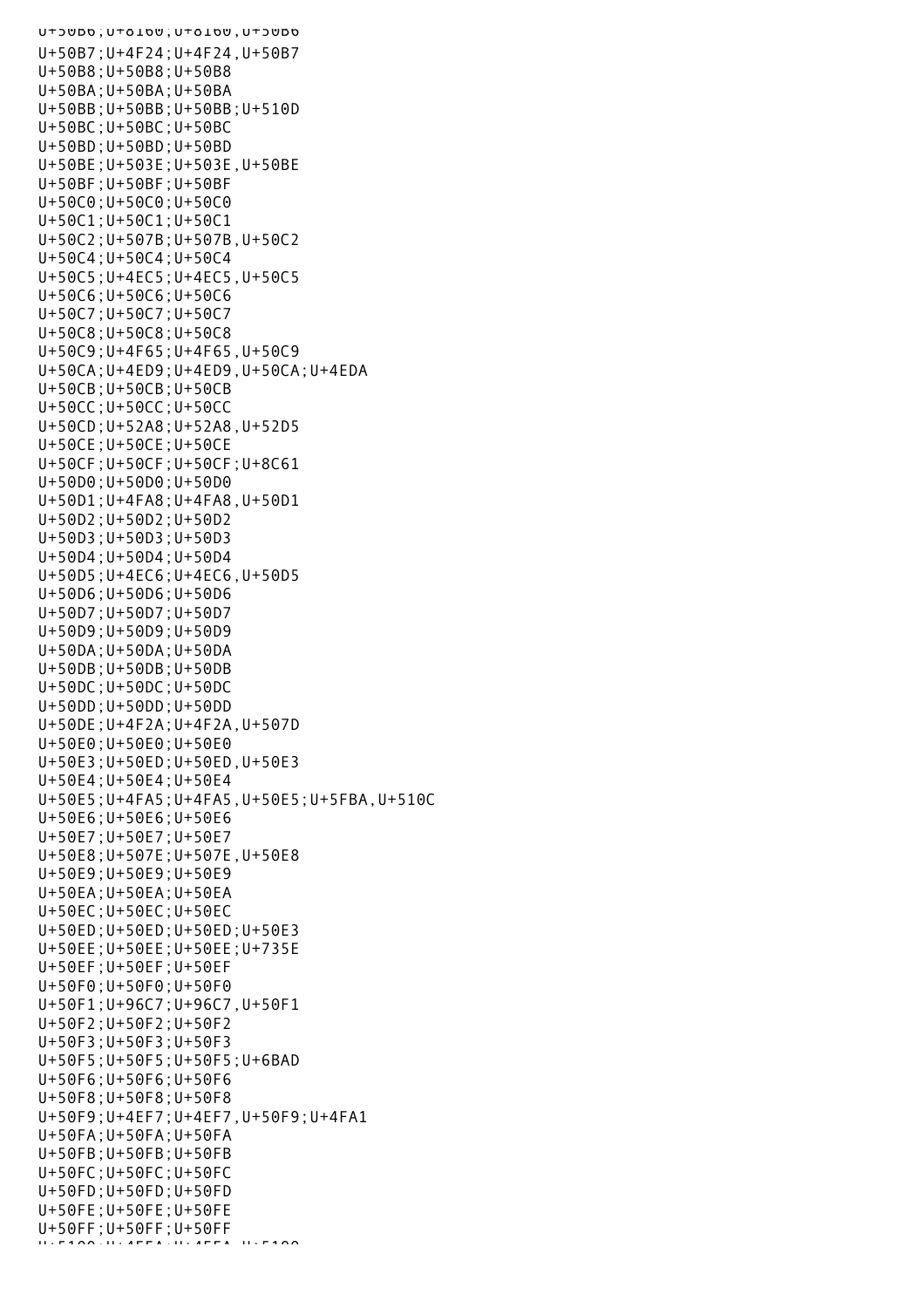U+5100;U+4EEA;U+4EEA,U+5100 U+5101;U+4FCA;U+4FCA U+5102;U+4FAC;U+4FAC,U+5102 U+5103;U+5103;U+5103 U+5104;U+4EBF;U+4EBF,U+5104 U+5105;U+5105;U+5105 U+5106;U+5106;U+5106;U+61BC U+5107;U+5107;U+5107 U+5108;U+4FA9;U+4FA9,U+5108 U+5109;U+4FED;U+4FED,U+5109;U+5039 U+510A;U+510A;U+510A U+510B;U+510B;U+510B U+510C;U+4FA5;U+4FA5,U+510C;U+5FBA,U+50E5 U+510D;U+50BB;U+50BB U+510E;U+50A4;U+50A4,U+510E U+510F;U+510F;U+510F U+5110;U+50A7;U+50A7,U+5110 U+5111;U+5111;U+5111 U+5112;U+5112;U+5112 U+5113;U+5113;U+5113 U+5114;U+4FE6;U+4FE6,U+5114 U+5115;U+4FAA;U+4FAA,U+5115 U+5116;U+5116;U+5116 U+5117;U+5117;U+5117;U+64EC,U+62DF U+5118;U+5C3D;U+5C3D,U+5118;U+76E1 U+5119;U+5119;U+5119 U+511A;U+511A;U+511A U+511C;U+511C;U+511C U+511D;U+511D;U+511D U+511E;U+4F32;U+4F60;U+4F32,U+59B3,U+5B2D,U+5976 U+511F;U+507F;U+507F,U+511F U+5120;U+5120;U+5120 U+5121;U+5121;U+5121 U+5122;U+5122;U+5122 U+5123;U+5123;U+5123 U+5124;U+5124;U+5124 U+5125;U+5125;U+5125 U+5126;U+5126;U+5126 U+5127;U+5127;U+5127 U+5129;U+5129;U+5129 U+512A;U+4F18;U+4F18,U+512A U+512C;U+512C;U+512C U+512D;U+512D;U+512D U+512E;U+512E;U+512E U+512F;U+512F;U+512F U+5130;U+5130;U+5130 U+5131;U+5131;U+5131 U+5132;U+50A8;U+50A8,U+5132 U+5133;U+5133;U+5133 U+5134;U+5134;U+5134 U+5135;U+500F;U+500F,U+5135 U+5136;U+5136;U+5136 U+5137;U+4FEA;U+4FEA,U+5137 U+5138;U+5138;U+5138 U+5139;U+5139;U+5139 U+513A;U+50A9;U+50A9,U+513A U+513B;U+50A5;U+50A5,U+513B U+513C;U+4FE8;U+4FE8,U+513C U+513D;U+513D;U+513D U+513E;U+513E;U+513E U+513F;U+513F;U+513F,U+5152;U+5150 U+5140;U+5140;U+5140 U+5141;U+5141;U+5141 U+5143;U+5143;U+5143 U+5144;U+5144;U+5144 U+5145;U+5145;U+514<br>U+51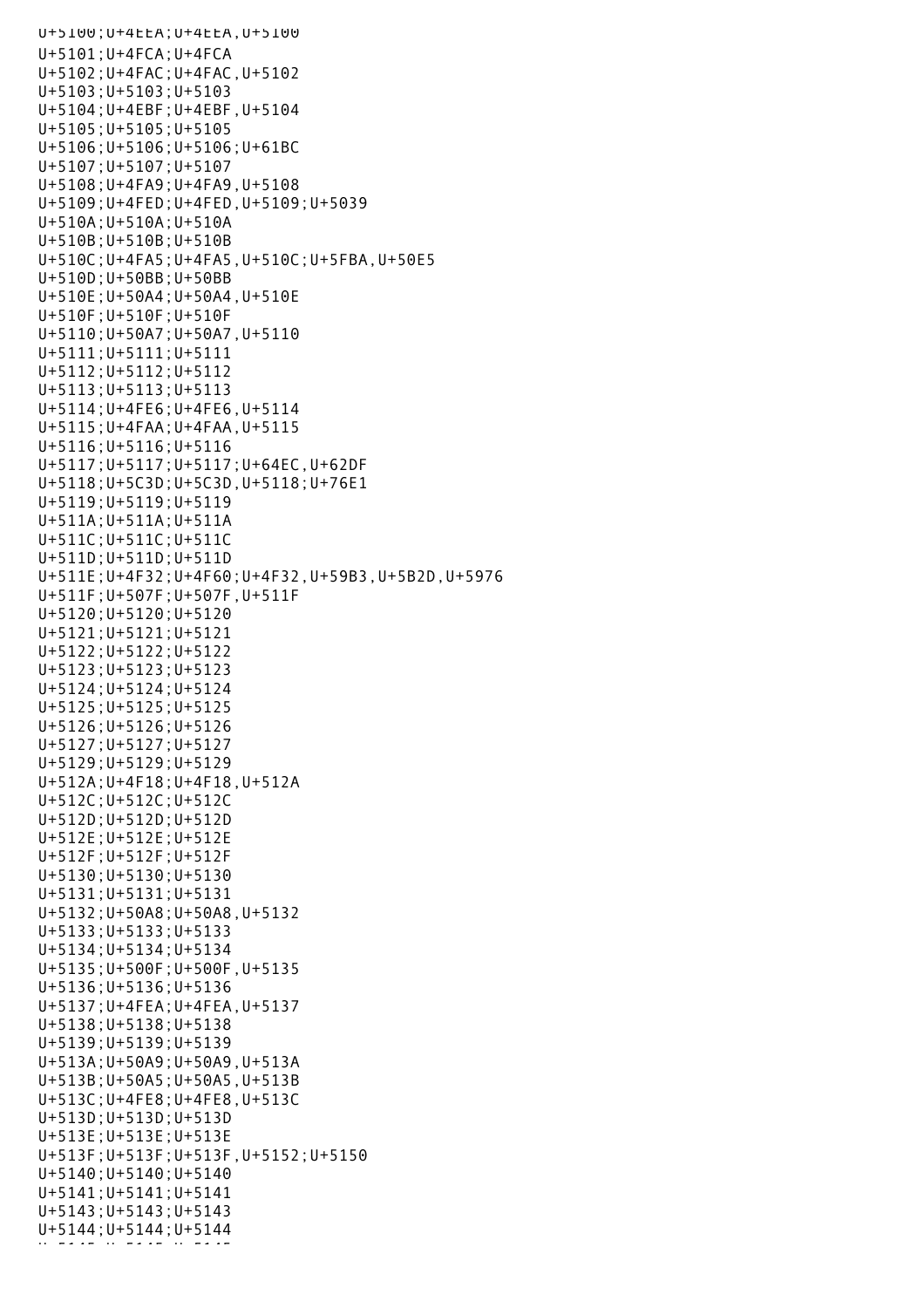```
U+5145;U+5145;U+5145
U+5146;U+5146;U+5146
U+5147;U+51F6;U+51F6,U+5147
U+5148;U+5148;U+5148
U+5149;U+5149;U+5149;U+70E1,U+709A,U+706E
U+514B;U+514B;U+514B;U+524B,U+5C05
U+514C;U+5151;U+5151,U+514C
U+514D;U+514D;U+514D
U+514E;U+5154;U+5154
U+5150;U+513F;U+513F,U+5152
U+5151;U+5151;U+5151,U+514C
U+5152;U+513F;U+513F,U+5152;U+5150
U+5154;U+5154;U+5154;U+514E
U+5155;U+5155;U+5155
U+5156;U+5156;U+5156,U+5157
U+5157;U+5156;U+5156,U+5157
U+5159;U+5159;U+5159
U+515A;U+515A;U+515A,U+9EE8
U+515B;U+515B;U+515B
U+515C;U+515C;U+515C
U+515D;U+515D;U+515D
U+515E;U+515E;U+515E
U+515F;U+515F;U+515F
U+5161;U+5161;U+5161
U+5162;U+5162;U+5162
U+5163;U+5163;U+5163
U+5165;U+5165;U+5165
U+5166;U+4EA1;U+4EA1;U+4EBE
U+5167;U+5185;U+5185,U+5167
U+5168;U+5168;U+5168
U+5169;U+4E24;U+4E24,U+5169;U+4E21
U+516A;U+4FDE;U+4FDE;U+9103
U+516B;U+516B;U+516B;U+634C
U+516C;U+516C;U+516C
U+516D;U+516D;U+516D
U+516E;U+516E;U+516E
U+516F;U+516F;U+516F
U+5170;U+5170;U+5170,U+862D
U+5171;U+5171;U+5171
U+5173;U+5173;U+5173,U+95DC;U+95A2,U+959E,U+95D7
U+5174;U+5174;U+5174,U+8208
U+5175;U+5175;U+5175
U+5176;U+4E0C;U+5176;U+4E93,U+4E0C
U+5177;U+5177;U+5177
U+5178;U+5178;U+5178
U+5179;U+5179;U+5179,U+8332;U+7386
U+517A;U+517A;U+517A
U+517B;U+517B;U+517B,U+990A
U+517C;U+517C;U+517C
U+517D;U+517D;U+517D,U+7378
U+517F;U+827A;U+827A,U+85DD;U+84FA
U+5180;U+5180;U+5180
U+5181;U+5181;U+5181,U+56C5
U+5182;U+5182;U+5182
U+5185;U+5185;U+5185,U+5167
U+5186;U+5706;U+5706,U+5713;U+570E
U+5187;U+5187;U+5187
U+5188;U+5188;U+5188,U+5CA1;U+5D17,U+5C97
U+5189;U+5189;U+5189
U+518A;U+518C;U+518C,U+518A
U+518B;U+518B;U+518B
U+518C;U+518C;U+518C,U+518A
U+518D;U+518D;U+518D
U+518F;U+518F;U+518F;U+56E7
U+5190;U+5192;U+5192
U+5191;U+5191;U+5191;U+5191;U+80C4;U+80C4;U+80C4;U+80C4;U+80C4;U+80C4;U+80C4;U+80C4;U+80C4;U+80C4;U+80C4;U+80C<br>U+5191;U+8191;U+8191;U+8191;U+8191;U+8191;U+8191;U+8191;U+8191;U+8191;U+8191;U+81
```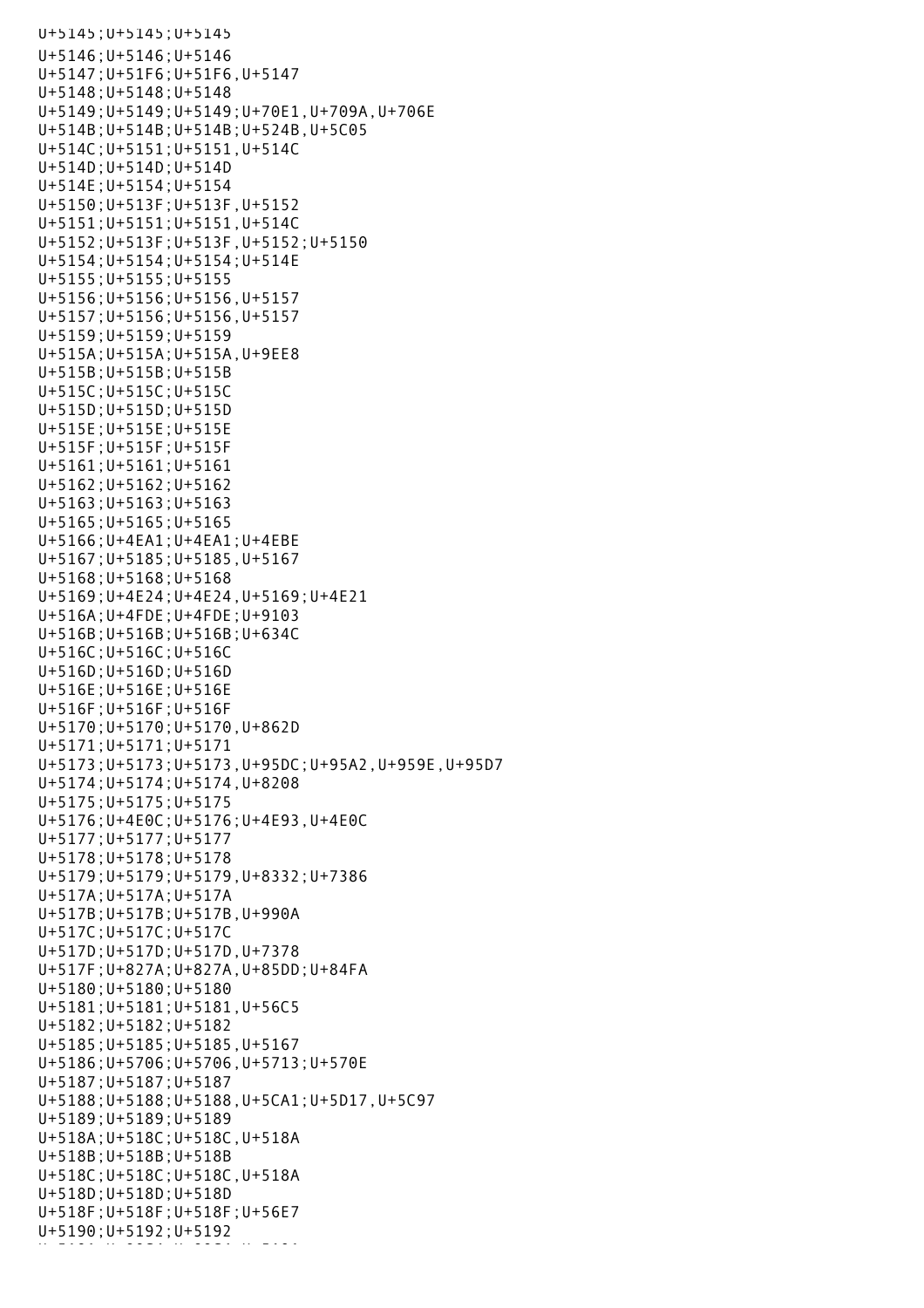U+5191;U+80C4;U+80C4,U+5191 U+5192;U+5192;U+5192;U+5190 U+5193;U+6784;U+6784,U+5193;U+69CB,U+6406 U+5194;U+5194;U+5194 U+5195;U+5195;U+5195 U+5196;U+5196;U+5196 U+5197;U+5197;U+5197;U+5B82 U+5198;U+5198;U+5198 U+5199;U+5199;U+5199,U+5BEB U+519A;U+519A;U+519A U+519B;U+519B;U+519B,U+8ECD U+519C;U+519C;U+519C,U+8FB2 U+519D;U+5B9C;U+5B9C U+519E;U+5F25;U+5F25,U+519E;U+7030,U+5F4C U+519F;U+519F;U+519F U+51A0;U+51A0;U+51A0 U+51A2;U+51A2;U+51A2;U+585A U+51A4;U+51A4;U+51A4;U+5BC3 U+51A5;U+51A5;U+51A5 U+51A6;U+5BC7;U+5BC7 U+51A7;U+51A7;U+51A7 U+51A8;U+5BCC;U+5BCC U+51AA;U+5E42;U+5E42,U+51AA;U+7F83 U+51AB;U+51AB;U+51AB U+51AC;U+51AC;U+51AC;U+9F15 U+51AE;U+51AE;U+51AE U+51AF;U+51AF;U+51AF,U+99AE U+51B0;U+51B0;U+51B0;U+6C37 U+51B1;U+51B1;U+51B1;U+6C8D U+51B2;U+51B2;U+51B2,U+6C96,U+885D;U+794C,U+76C5,U+8876 U+51B3;U+51B3;U+51B3,U+6C7A U+51B5;U+51B5;U+51B5,U+6CC1 U+51B6;U+51B6;U+51B6 U+51B7;U+51B7;U+51B7 U+51B9;U+51B9;U+51B9 U+51BB;U+51BB;U+51BB,U+51CD U+51BC;U+51BC;U+51BC U+51BD;U+51BD;U+51BD;U+6D0C U+51BE;U+6D3D;U+6D3D,U+51BE U+51BF;U+51BF;U+51BF U+51C0;U+51C0;U+51C0,U+6DE8;U+51C8,U+6D44 U+51C1;U+51C1;U+51C1 U+51C3;U+6D82;U+6D82;U+5857 U+51C4;U+51C4;U+51C4,U+6DD2;U+60BD U+51C5;U+51C5;U+51C5 U+51C6;U+51C6;U+51C6,U+6E96;U+51D6 U+51C7;U+51C7;U+51C7 U+51C8;U+51C0;U+51C0,U+51C8;U+6DE8,U+6D44 U+51C9;U+51C9;U+51C9,U+6DBC U+51CA;U+6E05;U+6E05,U+51CA;U+6DF8 U+51CB;U+51CB;U+51CB U+51CC;U+51CC;U+51CC,U+6DE9 U+51CD;U+51BB;U+51BB,U+51CD U+51CE;U+51CE;U+51CE U+51CF;U+51CF;U+51CF,U+6E1B U+51D0;U+51D0;U+51D0 U+51D1;U+51D1;U+51D1,U+6E4A U+51D4;U+51D4;U+51D4 U+51D5;U+51D5;U+51D5 U+51D6;U+51C6;U+51C6,U+6E96 U+51D7;U+51D7;U+51D7 U+51D8;U+51D8;U+51D8 U+51D9;U+51D9;U+51D9 U+51DA;U+51DA;U+51DA U+51DB;U+51DB;U+51DB,U+51DC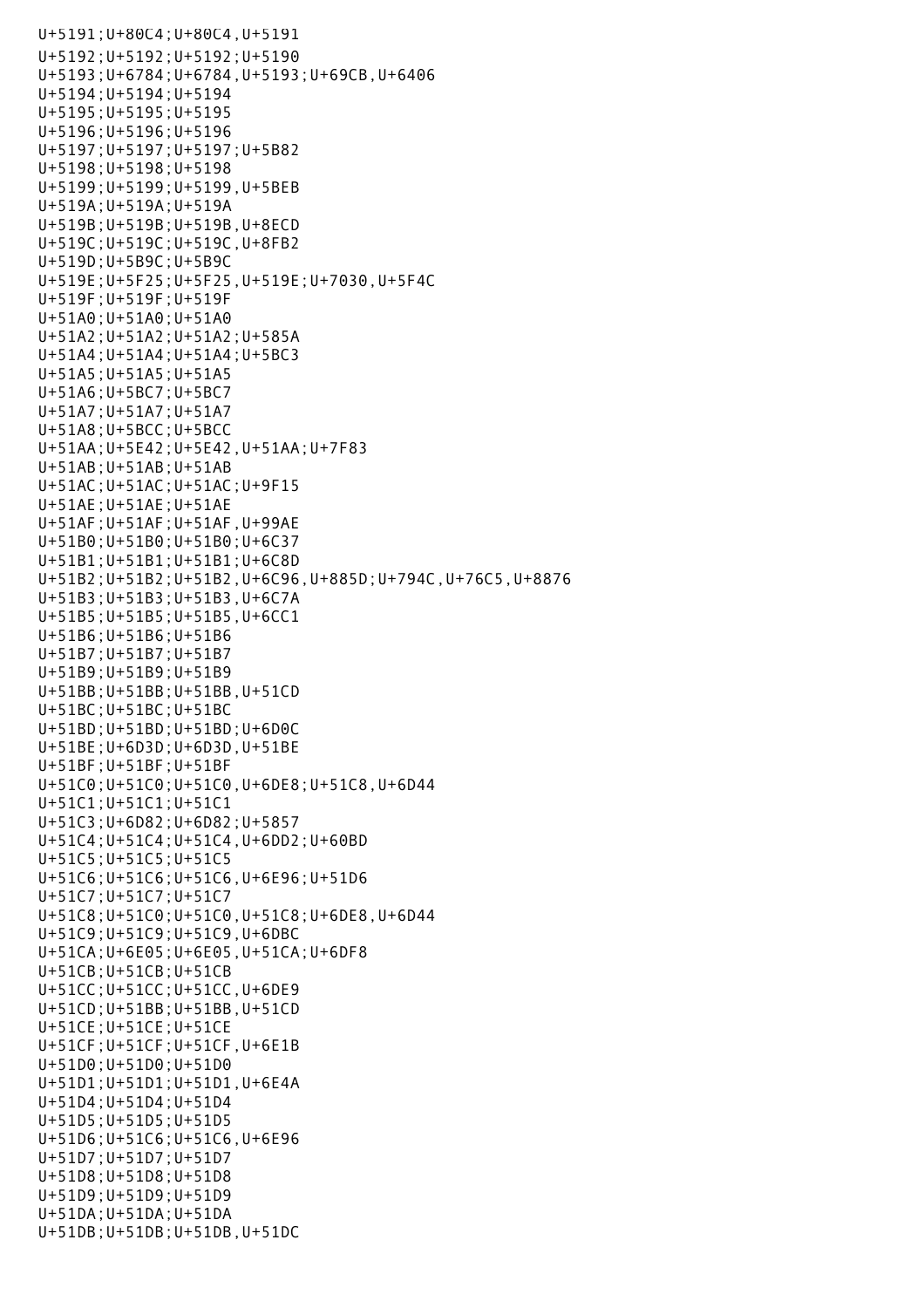```
U+51DC;U+51DB;U+51DB,U+51DC
U+51DD;U+51DD;U+51DD
U+51DE;U+51DE;U+51DE
U+51E0;U+51E0;U+51E0,U+5E7E
U+51E1;U+51E1;U+51E1;U+51E2,U+51E3
U+51E2;U+51E1;U+51E1;U+51E3
U+51E3;U+51E1;U+51E1;U+51E2
U+51E4;U+51E4;U+51E4,U+9CF3;U+9CEF
U+51E5;U+51E5;U+51E5
U+51E7;U+51E7;U+51E7
U+51E8;U+98CE;U+98CE,U+98A8;U+98CC
U+51E9;U+51E9;U+51E9
U+51EA;U+51EA;U+51EA
U+51EB;U+51EB;U+51EB,U+9CE7;U+9CEC
U+51ED;U+51ED;U+51ED,U+6191;U+51F4
U+51EF;U+51EF;U+51EF,U+51F1
U+51F0;U+51F0;U+51F0
U+51F1;U+51EF;U+51EF,U+51F1
U+51F3;U+51F3;U+51F3
U+51F4;U+51ED;U+51ED,U+6191
U+51F5;U+51F5;U+51F5
U+51F6;U+51F6;U+51F6,U+5147
U+51F7;U+5757;U+5757,U+584A
U+51F8;U+51F8;U+51F8
U+51F9;U+51F9;U+51F9
U+51FA;U+51FA;U+51FA,U+9F63;U+5C80
U+51FB;U+51FB;U+51FB,U+64CA;U+6483
U+51FC;U+51FC;U+51FC
U+51FD;U+51FD;U+51FD;U+80A3,U+51FE
U+51FE;U+51FD;U+51FD;U+80A3
U+51FF;U+51FF;U+51FF,U+947F
U+5200;U+5200;U+5200;U+5202
U+5201;U+5201;U+5201
U+5202;U+5200;U+5200
U+5203;U+5203;U+5203;U+5204
U+5204;U+5203;U+5203
U+5205;U+5205;U+5205
U+5206;U+5206;U+5206
U+5207;U+5207;U+5207
U+5208;U+5208;U+5208;U+82C5
U+5209;U+5209;U+5209
U+520A;U+520A;U+520A;U+520B
U+520B;U+520A;U+520A
U+520C;U+5FD6;U+5FD6,U+520C
U+520D;U+520D;U+520D,U+82BB
U+520E;U+520E;U+520E
U+520F;U+520F;U+520F
U+5210;U+5210;U+5210
U+5211;U+5211;U+5211
U+5212;U+5212;U+5212,U+5283
U+5213;U+5213;U+5213
U+5214;U+6289;U+6289
U+5215;U+5215;U+5215
U+5216;U+5216;U+5216
U+5217;U+5217;U+5217
U+5218;U+5218;U+5218,U+5289
U+5219;U+5219;U+5219,U+5247
U+521A;U+521A;U+521A,U+525B
U+521B;U+521B;U+521B,U+5275;U+5231,U+5259
U+521C;U+521C;U+521C
U+521D;U+521D;U+521D
U+521E;U+801D;U+801D,U+521E
U+521F;U+521F;U+521F
U+5220;U+5220;U+5220,U+522A
U+5221;U+5221;U+5221
```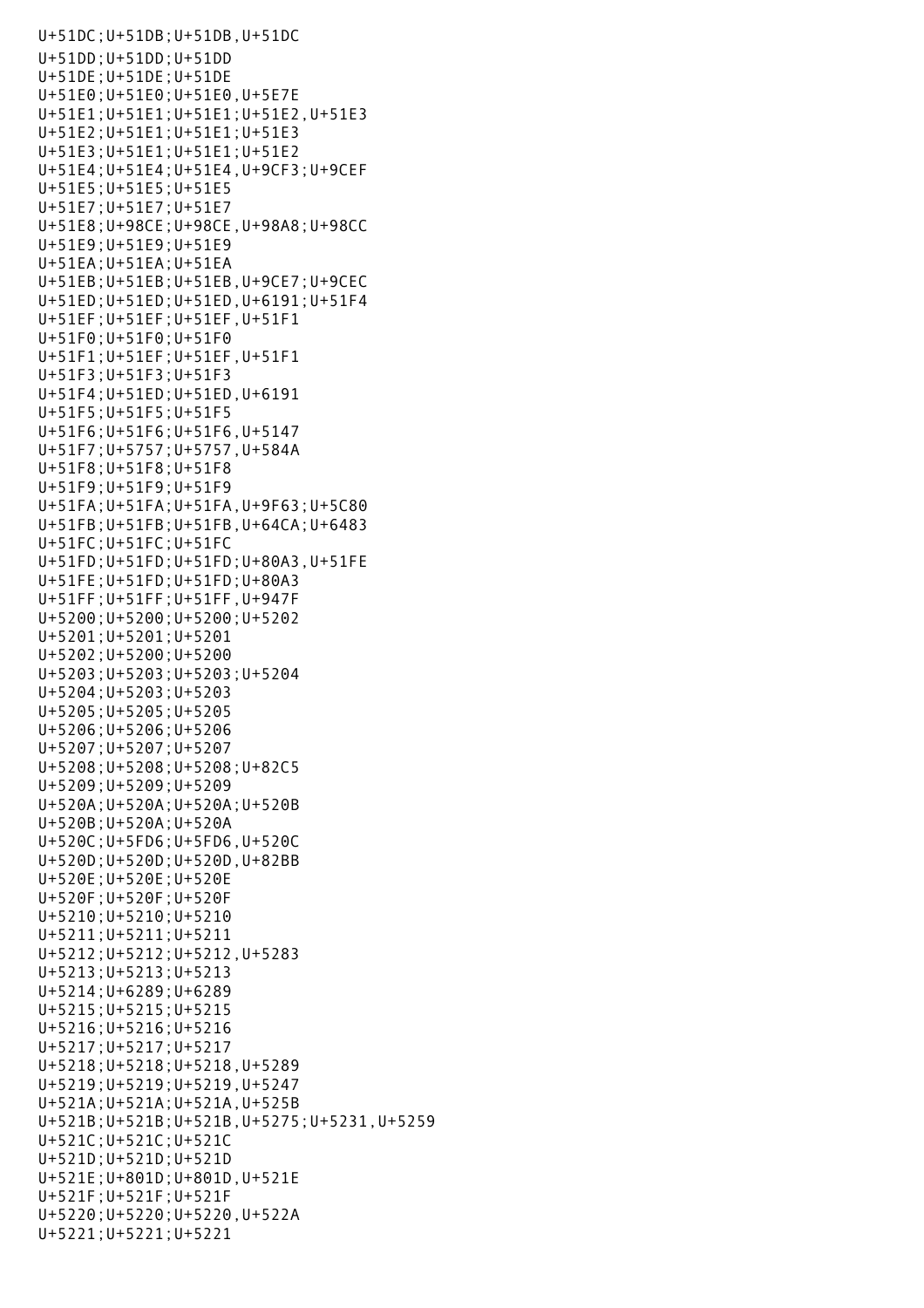U+5222;U+5222;U+5222 U+5223;U+5223;U+5223 U+5224;U+5224;U+5224 U+5225;U+522B;U+522B,U+5225;U+618B,U+5F46 U+5226;U+52AB;U+52AB;U+523C U+5228;U+5228;U+5228;U+9464 U+5229;U+5229;U+5229 U+522A;U+5220;U+5220,U+522A U+522B;U+522B;U+522B,U+5225,U+5F46;U+618B U+522C;U+522C;U+522C,U+5277;U+94F2,U+93DF,U+5257 U+522D;U+522D;U+522D,U+5244 U+522E;U+522E;U+522E,U+98B3;U+5280 U+522F;U+522F;U+522F U+5230;U+5230;U+5230 U+5231;U+521B;U+521B,U+5231;U+5259,U+5275 U+5232;U+5232;U+5232 U+5233;U+5233;U+5233 U+5234;U+5241;U+5241 U+5235;U+5235;U+5235 U+5236;U+5236;U+5236,U+88FD U+5237;U+5237;U+5237 U+5238;U+5026;U+5238;U+52B5,U+5026 U+5239;U+5239;U+5239,U+524E U+523A;U+523A;U+523A;U+523E,U+673F U+523B;U+523B;U+523B U+523C;U+52AB;U+52AB;U+5226 U+523D;U+523D;U+523D,U+528A U+523E;U+523A;U+523A;U+673F U+523F;U+523F;U+523F,U+528C U+5240;U+5240;U+5240,U+5274 U+5241;U+5241;U+5241;U+5234 U+5242;U+5242;U+5242,U+5291;U+5264 U+5243;U+5243;U+5243;U+8599 U+5244;U+522D;U+522D,U+5244 U+5245;U+5245;U+5245 U+5246;U+5246;U+5246 U+5247;U+5219;U+5219,U+5247 U+5248;U+5248;U+5248 U+5249;U+5249;U+5249 U+524A;U+524A;U+524A U+524B;U+514B;U+514B,U+524B;U+5C05 U+524C;U+524C;U+524C U+524D;U+524D;U+524D U+524E;U+5239;U+5239,U+524E U+5250;U+5250;U+5250,U+526E U+5251;U+5251;U+5251,U+528D;U+9431,U+5292,U+5263,U+5294 U+5252;U+5252;U+5252 U+5254;U+5254;U+5254 U+5255;U+5255;U+5255 U+5256;U+5256;U+5256 U+5257;U+522C;U+522C,U+5277;U+94F2,U+93DF U+5258;U+5258;U+5258 U+5259;U+521B;U+521B,U+5275;U+5231 U+525A;U+5033;U+5033,U+525A U+525B;U+521A;U+521A,U+525B U+525C;U+525C;U+525C U+525D;U+5265;U+5265,U+525D U+525E;U+525E;U+525E U+525F;U+525F;U+525F U+5260;U+5260;U+5260 U+5261;U+5261;U+5261 U+5262;U+5262;U+5262 U+5263;U+5251;U+5251,U+528D;U+9431,U+5292,U+5294 U+5264;U+5242;U+5242,U+5291 U+5265;U+5265;U+5265,U+525D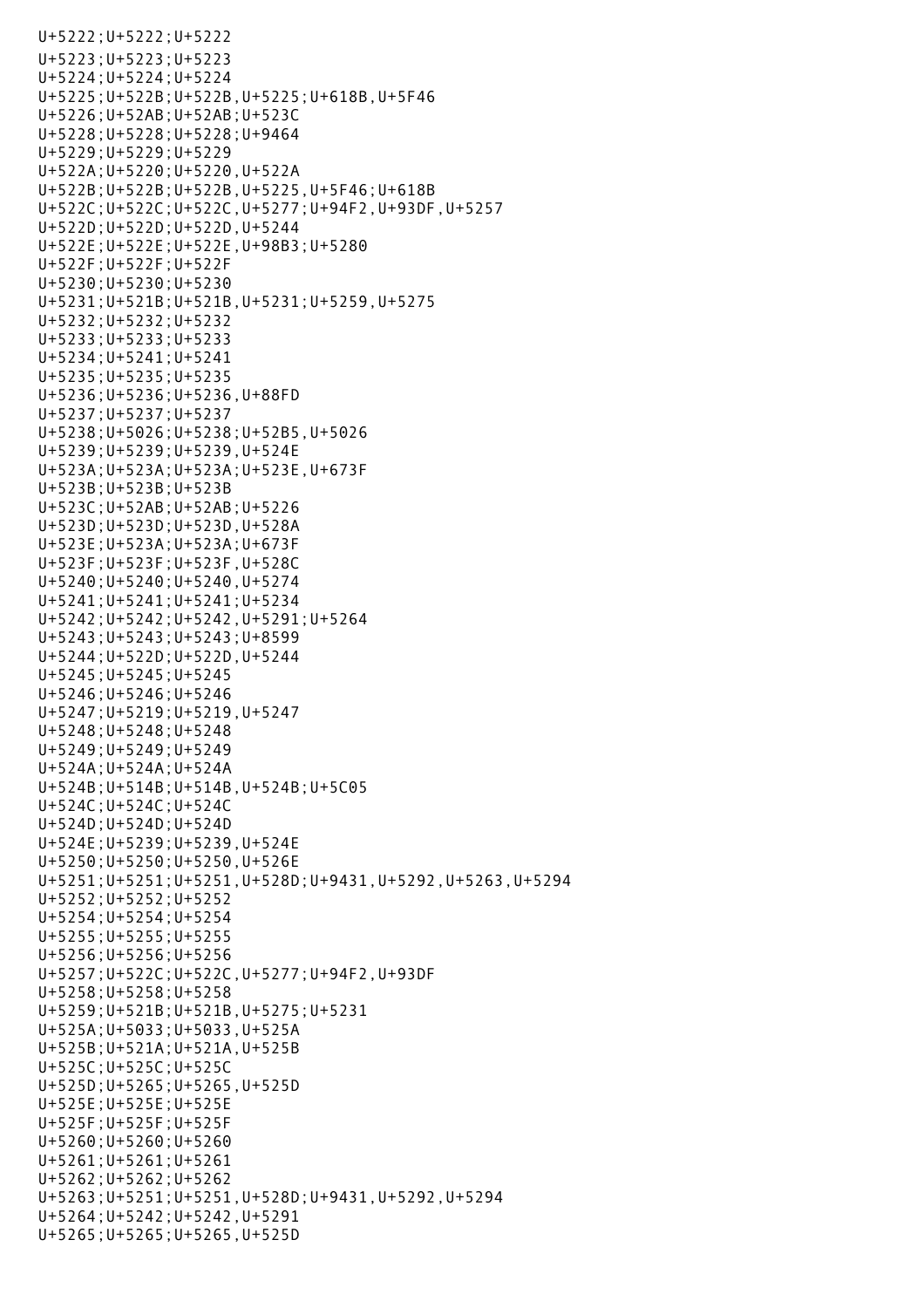U+5267;U+5267;U+5267,U+5287 U+5268;U+5268;U+5268 U+5269;U+5269;U+5269;U+5270,U+8CF8 U+526A;U+526A;U+526A U+526B;U+526B;U+526B U+526C;U+526C;U+526C U+526D;U+526D;U+526D U+526E;U+5250;U+5250,U+526E U+526F;U+526F;U+526F;U+8914 U+5270;U+5269;U+5269;U+8CF8 U+5272;U+5272;U+5272 U+5273;U+672D;U+672D,U+5284;U+7B9A,U+7D2E,U+7D25,U+624E U+5274;U+5240;U+5240,U+5274 U+5275;U+521B;U+521B,U+5275;U+5231,U+5259 U+5276;U+5276;U+5276 U+5277;U+522C;U+94F2,U+5277;U+93DF,U+522C,U+5257 U+5278;U+5278;U+5278 U+527A;U+527A;U+527A U+527B;U+527B;U+527B U+527C;U+527C;U+527C U+527D;U+527D;U+527D;U+6153 U+527E;U+527E;U+527E U+527F;U+527F;U+527F;U+528B,U+52E6 U+5280;U+522E;U+522E,U+5280;U+98B3 U+5281;U+5281;U+5281 U+5282;U+5282;U+5282 U+5283;U+5212;U+5212,U+5283 U+5284;U+672D;U+672D,U+5284;U+7B9A,U+5273,U+7D25,U+624E,U+7D2E U+5286;U+5286;U+5286,U+942E;U+9570,U+938C U+5287;U+5267;U+5267,U+5287 U+5288;U+5288;U+5288 U+5289;U+5218;U+5218,U+5289 U+528A;U+523D;U+523D,U+528A U+528B;U+527F;U+527F,U+528B;U+52E6 U+528C;U+523F;U+523F,U+528C U+528D;U+5251;U+5251,U+528D;U+9431,U+5292,U+5263,U+5294 U+528F;U+528F;U+528F U+5290;U+5290;U+5290 U+5291;U+5242;U+5242,U+5291;U+5264 U+5292;U+5251;U+5251,U+528D;U+9431,U+5263,U+5294 U+5293;U+5293;U+5293 U+5294;U+5251;U+5251,U+528D;U+9431,U+5292,U+5263 U+5295;U+5295;U+5295 U+5296;U+5296;U+5296 U+5297;U+5297;U+5297 U+5298;U+5298;U+5298 U+5299;U+5299;U+5299;U+882B U+529A;U+529A;U+529A U+529B;U+529B;U+529B U+529C;U+529C;U+529C U+529D;U+529D;U+529D,U+52F8;U+52E7 U+529E;U+529E;U+529E,U+8FA6;U+8FA8,U+91C6,U+8FA7 U+529F;U+529F;U+529F U+52A0;U+52A0;U+52A0 U+52A1;U+52A1;U+52A1,U+52D9 U+52A2;U+52A2;U+52A2,U+52F1 U+52A3;U+52A3;U+52A3 U+52A5;U+52A5;U+52A5 U+52A6;U+534F;U+534F,U+52A6;U+604A,U+5354 U+52A7;U+52A7;U+52A7 U+52A8;U+52A8;U+52A8,U+52D5;U+50CD U+52A9;U+52A9;U+52A9 U+52AA;U+52AA;U+52AA U+52AB;U+52AB;U+52AB;U+523C,U+5226 U+52AC;U+52AC;U+52AC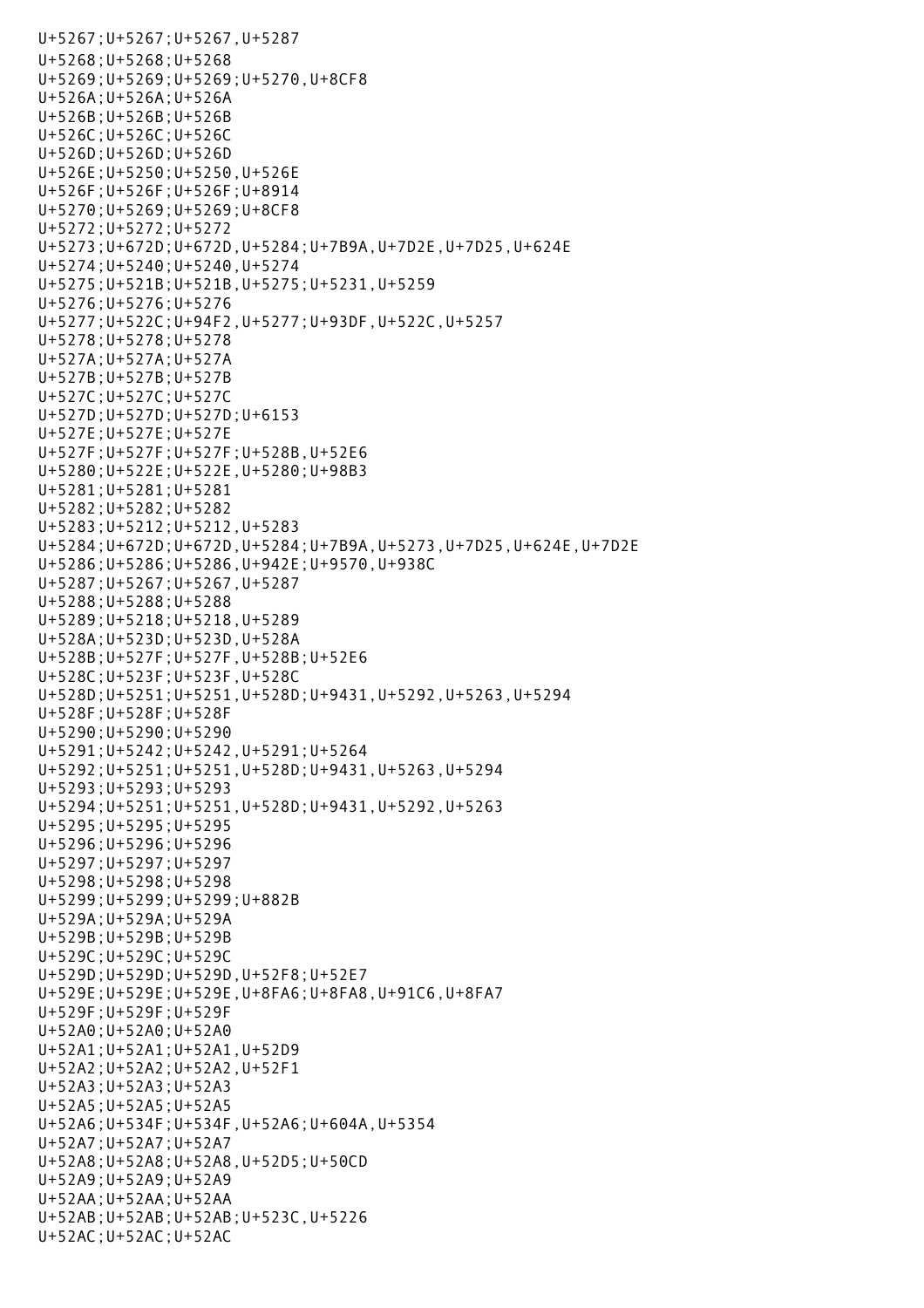U+52AD;U+52AD;U+52AD U+52AE;U+9038;U+9038,U+52AE U+52AF;U+52AF;U+52AF U+52B0;U+52B0;U+52B0 U+52B1;U+52B1;U+52B1,U+52F5 U+52B2;U+52B2;U+52B2,U+52C1 U+52B3;U+52B3;U+52B3,U+52DE;U+52B4 U+52B4;U+52B3;U+52B3,U+52DE U+52B5;U+5026;U+5026,U+5238 U+52B6;U+52B6;U+52B6 U+52B7;U+52B7;U+52B7 U+52B8;U+52B8;U+52B8 U+52B9;U+6548;U+6548;U+4FF2,U+509A U+52BA;U+52BA;U+52BA U+52BB;U+52BB;U+52BB U+52BC;U+52BC;U+52BC U+52BD;U+52BD;U+52BD U+52BE;U+52BE;U+52BE;U+52D3 U+52BF;U+52BF;U+52BF,U+52E2 U+52C0;U+52C0;U+52C0 U+52C1;U+52B2;U+52B2,U+52C1 U+52C2;U+52C2;U+52C2 U+52C3;U+52C3;U+52C3 U+52C6;U+52C6;U+52C6 U+52C7;U+52C7;U+52C7 U+52C9;U+52C9;U+52C9 U+52CA;U+52CA;U+52CA U+52CB;U+52CB;U+52CB,U+52DB;U+52F2,U+52F3 U+52CD;U+52CD;U+52CD U+52CF;U+52CF;U+52CF U+52D0;U+52D0;U+52D0 U+52D2;U+52D2;U+52D2 U+52D3;U+52BE;U+52BE,U+52D3 U+52D5;U+52A8;U+52A8,U+52D5;U+50CD U+52D6;U+52D6;U+52D6;U+52D7 U+52D7;U+52D6;U+52D6,U+52D7 U+52D8;U+52D8;U+52D8 U+52D9;U+52A1;U+52A1,U+52D9 U+52DA;U+52DA;U+52DA,U+52E9 U+52DB;U+52CB;U+52CB,U+52DB;U+52F2,U+52F3 U+52DC;U+52DC;U+52DC U+52DD;U+80DC;U+80DC,U+52DD U+52DE;U+52B3;U+52B3,U+52DE;U+52B4 U+52DF;U+52DF;U+52DF U+52E0;U+52E0;U+52E0 U+52E2;U+52BF;U+52BF,U+52E2 U+52E3;U+7EE9;U+7EE9,U+52E3;U+7E3E U+52E4;U+52E4;U+52E4;U+61C3,U+763D U+52E6;U+527F;U+527F,U+52E6;U+528B U+52E7;U+529D;U+529D,U+52F8 U+52E8;U+52E8;U+52E8 U+52E9;U+52DA;U+52DA,U+52E9 U+52EA;U+52EA;U+52EA U+52EB;U+52EB;U+52EB U+52EC;U+52EC;U+52EC U+52ED;U+52ED;U+52ED U+52EF;U+52EF;U+52EF U+52F0;U+52F0;U+52F0 U+52F1;U+52A2;U+52A2,U+52F1 U+52F2;U+52CB;U+52CB,U+52F3;U+52DB U+52F3;U+52CB;U+52CB,U+52F3;U+52F2,U+52DB U+52F4;U+52F4;U+52F4 U+52F5;U+52B1;U+52B1,U+52F5 U+52F6;U+52F6;U+52F6 U+52F7;U+52F7;U+52F7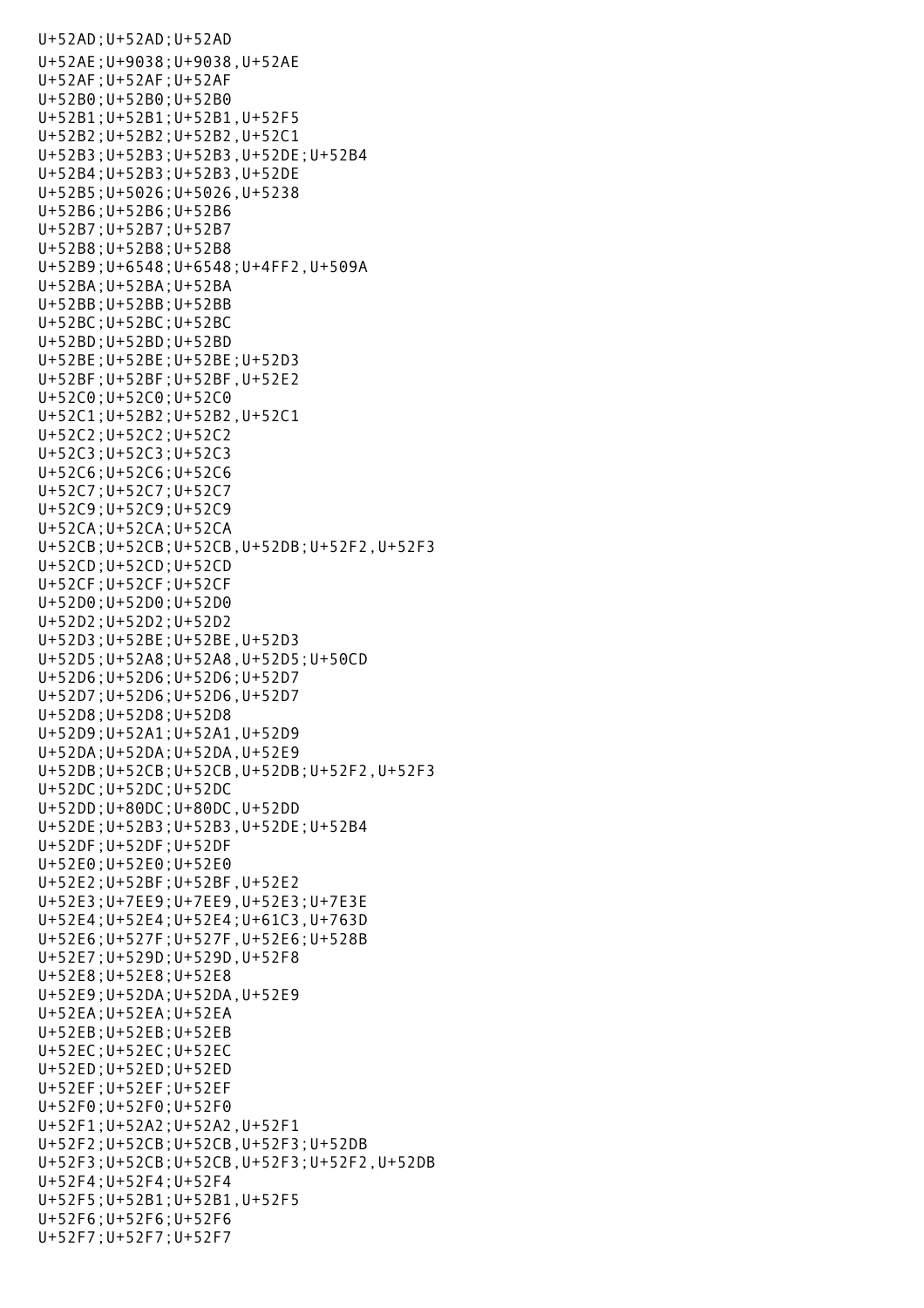U+52F8;U+529D;U+529D,U+52F8;U+52E7 U+52F9;U+52F9;U+52F9 U+52FA;U+52FA;U+52FA U+52FB;U+5300;U+5300,U+52FB U+52FC;U+52FC;U+52FC U+52FD;U+52FD;U+52FD U+52FE;U+52FE;U+52FE;U+53E5 U+52FF;U+52FF;U+52FF U+5300;U+5300;U+5300,U+52FB U+5301;U+5301;U+5301 U+5302;U+5302;U+5302 U+5305;U+5305;U+5305 U+5306;U+5306;U+5306;U+6031,U+60A4 U+5307;U+5307;U+5307 U+5308;U+5308;U+5308 U+5309;U+5309;U+5309 U+530A;U+63AC;U+63AC,U+530A U+530B;U+9676;U+9676,U+530B U+530C;U+530C;U+530C U+530D;U+530D;U+530D U+530E;U+530E;U+530E U+530F;U+530F;U+530F U+5310;U+5310;U+5310 U+5311;U+5311;U+5311 U+5312;U+5312;U+5312 U+5313;U+5313;U+5313 U+5314;U+5314;U+5314 U+5315;U+5315;U+5315 U+5316;U+5316;U+5316 U+5317;U+5317;U+5317 U+5319;U+5319;U+5319 U+531A;U+531A;U+531A U+531C;U+531C;U+531C U+531D;U+531D;U+531D U+531F;U+7095;U+7095,U+531F U+5320;U+5320;U+5320 U+5321;U+5321;U+5321 U+5322;U+532B;U+532B,U+5322 U+5323;U+5323;U+5323 U+5324;U+5324;U+5324 U+5325;U+5325;U+5325 U+5326;U+5326;U+5326,U+532D U+5328;U+5328;U+5328 U+532A;U+532A;U+532A U+532B;U+532B;U+532B;U+5322 U+532C;U+532C;U+532C U+532D;U+5326;U+5326,U+532D U+532E;U+532E;U+532E,U+5331;U+9400 U+532F;U+6C47;U+6C47,U+532F;U+5F59,U+5F5A,U+6ED9 U+5330;U+5330;U+5330 U+5331;U+532E;U+532E,U+5331;U+9400 U+5333;U+5941;U+5941,U+5969 U+5334;U+5334;U+5334 U+5337;U+5337;U+5337 U+5339;U+5339;U+5339;U+758B U+533A;U+533A;U+533A,U+5340 U+533B;U+533B;U+533B,U+91AB;U+6BC9 U+533C;U+533C;U+533C U+533D;U+533D;U+533D U+533E;U+533E;U+533E U+533F;U+533F;U+533F U+5340;U+533A;U+533A,U+5340 U+5341;U+5341;U+5341 U+5343;U+4EDF;U+5343,U+97C6;U+4EDF U+5344;U+5EFF;U+5EFF,U+5344

 $U_{\rm{eff}}=2\pi \left( \frac{1}{2}\right)$   $U_{\rm{eff}}=2\pi \left( \frac{1}{2}\right)$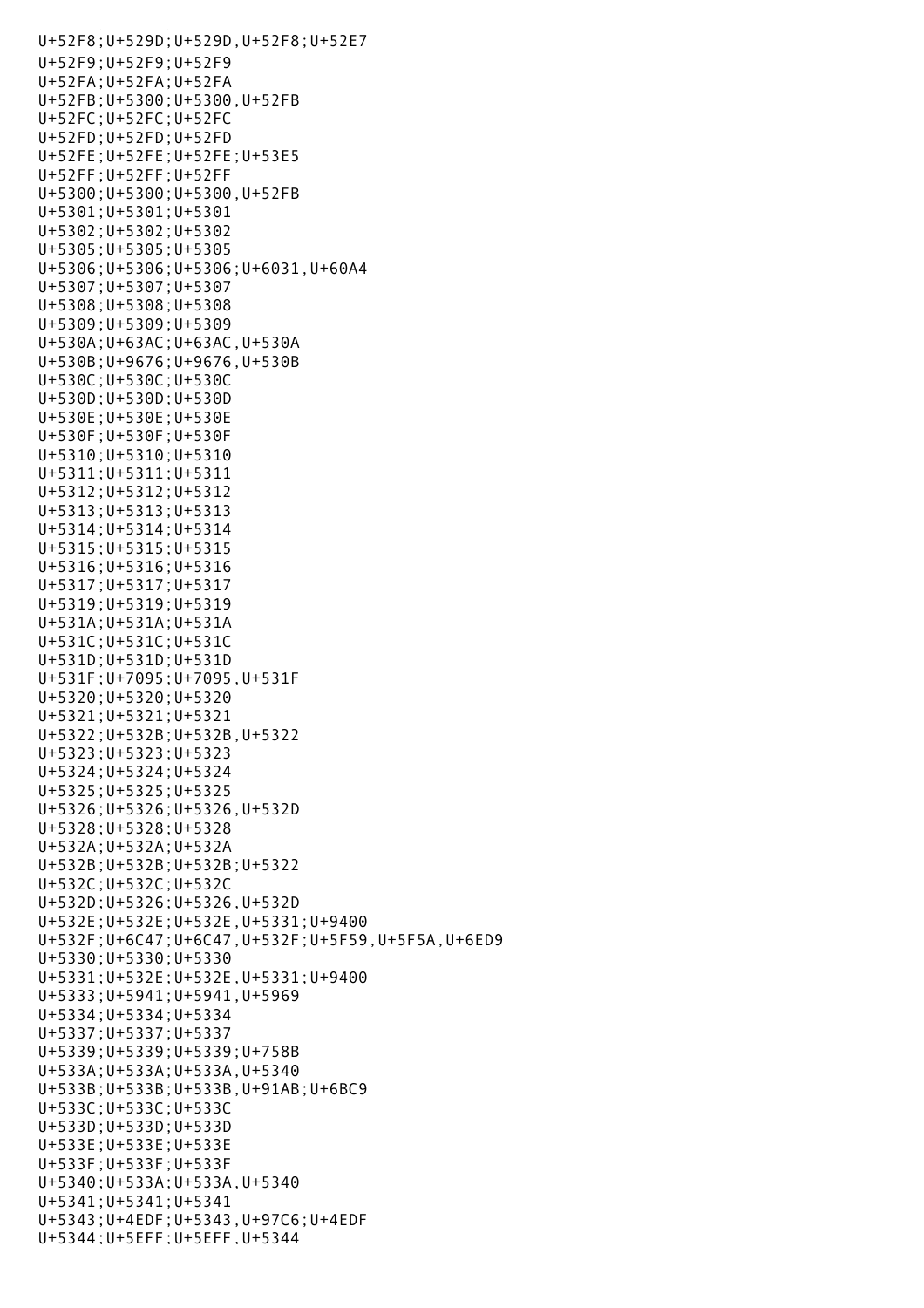U+5345;U+5345;U+5345 U+5346;U+5352;U+5352 U+5347;U+5347;U+5347,U+6607,U+965E U+5348;U+5348;U+5348 U+5349;U+5349;U+5349 U+534A;U+534A;U+534A U+534B;U+4E16;U+4E16;U+4E17 U+534C;U+534C;U+534C U+534D;U+534D;U+534D;U+5350 U+534E;U+534E;U+534E,U+83EF;U+5D0B U+534F;U+534F;U+534F,U+5354;U+604A,U+52A6 U+5350;U+534D;U+534D U+5351;U+5351;U+5351 U+5352;U+5352;U+5352;U+5346 U+5353;U+5353;U+5353 U+5354;U+534F;U+534F,U+5354;U+604A,U+52A6 U+5355;U+5355;U+5355,U+55AE;U+5358 U+5356;U+5356;U+5356,U+8CE3;U+58F2 U+5357;U+5357;U+5357 U+5358;U+5355;U+5355,U+55AE U+5359;U+5359;U+5359 U+535A;U+535A;U+535A;U+613D U+535C;U+535C;U+535C,U+8514;U+83D4 U+535E;U+535E;U+535E U+535F;U+535F;U+535F U+5360;U+5360;U+5360,U+4F54 U+5361;U+5361;U+5361 U+5362;U+5362;U+5362,U+76E7 U+5363;U+5363;U+5363 U+5364;U+5364;U+5364,U+9E75,U+6EF7 U+5365;U+5365;U+5365 U+5366;U+5366;U+5366 U+5367;U+5367;U+5367,U+81E5 U+5369;U+5369;U+5369 U+536B;U+536B;U+536B,U+885B;U+885E U+536C;U+536C;U+536C U+536E;U+536E;U+536E;U+5DF5 U+536F;U+536F;U+536F;U+5918,U+623C U+5370;U+5370;U+5370 U+5371;U+5371;U+5371 U+5372;U+5372;U+5372 U+5373;U+5373;U+5373;U+537D U+5374;U+5374;U+5374,U+537B U+5375;U+5375;U+5375 U+5376;U+5376;U+5376 U+5377;U+5377;U+5377,U+6372;U+5DFB U+5378;U+5378;U+5378;U+7F37 U+5379;U+6064;U+6064,U+5379;U+8CC9 U+537A;U+537A;U+537A U+537B;U+5374;U+5374,U+537B U+537C;U+537C;U+537C U+537D;U+5373;U+5373 U+537E;U+537E;U+537E U+537F;U+537F;U+537F U+5381;U+5381;U+5381 U+5382;U+5382;U+5382,U+5EE0;U+53B0 U+5383;U+5383;U+5383 U+5384;U+5384;U+5384;U+9628 U+5385;U+5385;U+5385,U+5EF3;U+5EF0,U+5E81,U+539B U+5386;U+5386;U+5386,U+6B77,U+66C6;U+6B74,U+53A4,U+66A6 U+5387;U+5387;U+5387 U+5388;U+5388;U+5388 U+5389;U+5389;U+5389,U+53B2 U+538A;U+538A;U+538A U+538B;U+538B;U+538B,U+58D3;U+5727

 $U_{\rm{eff}}=1$  and  $U_{\rm{eff}}=1$  and  $U_{\rm{eff}}=1$  and  $U_{\rm{eff}}=1$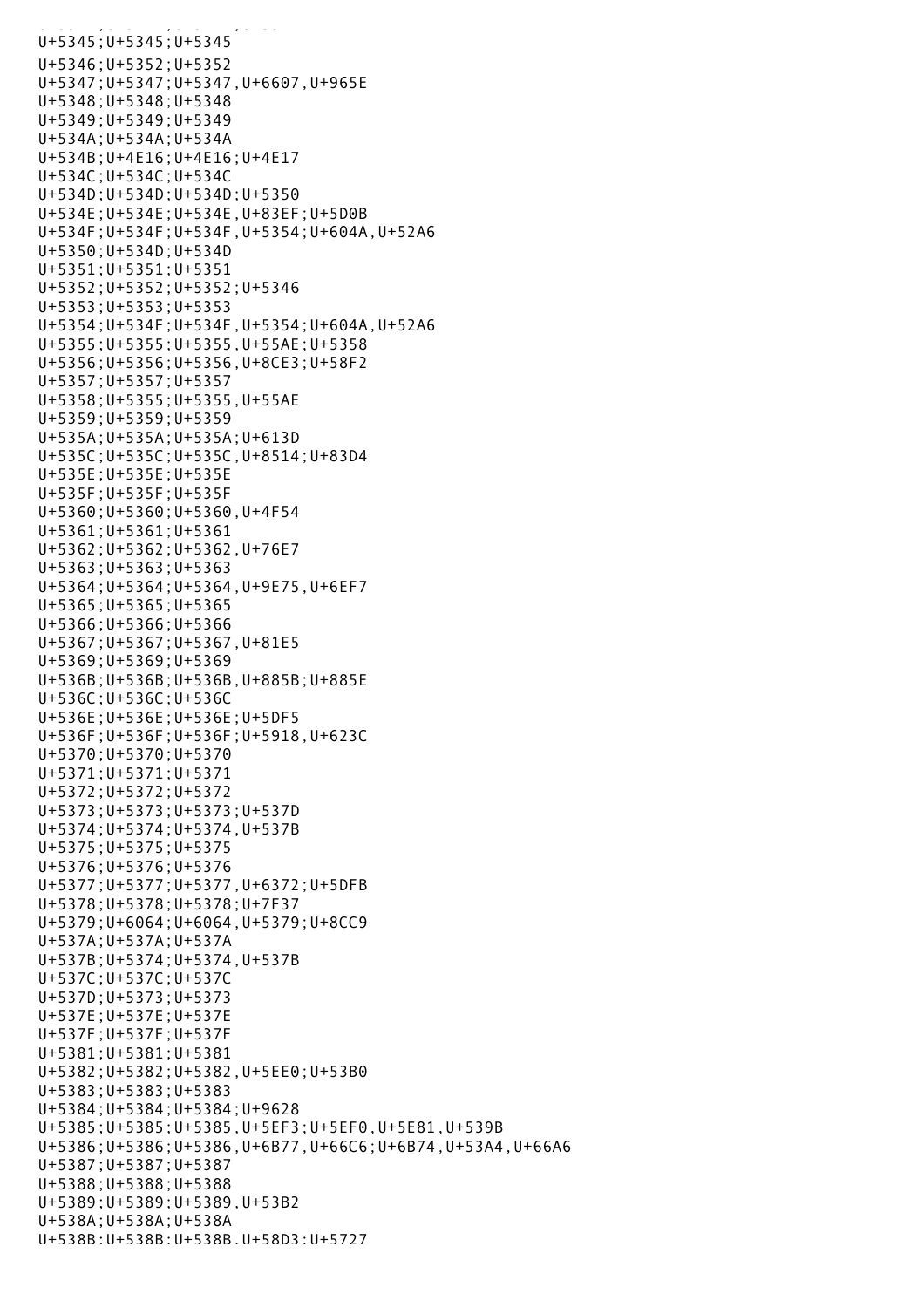U+538B;U+538B;U+538B,U+58D3;U+5727 U+538C;U+538C;U+538C,U+53AD;U+7312 U+538D;U+538D;U+538D,U+5399 U+538E;U+5E95;U+5E95,U+538E U+538F;U+538F;U+538F U+5390;U+5E9E;U+5E9E,U+9F90;U+9F8E U+5391;U+5391;U+5391 U+5392;U+5392;U+5392 U+5393;U+5393;U+5393 U+5394;U+5394;U+5394 U+5395;U+5395;U+5395,U+5EC1;U+53A0 U+5396;U+5396;U+5396 U+5397;U+5397;U+5397 U+5398;U+5398;U+5398,U+91D0 U+5399;U+538D;U+538D,U+5399 U+539A;U+539A;U+539A U+539B;U+5385;U+5385,U+5EF3;U+5EF0,U+5E81 U+539C;U+539C;U+539C U+539D;U+539D;U+539D U+539E;U+539E;U+539E U+539F;U+539F;U+539F;U+908D U+53A0;U+5395;U+5395,U+5EC1 U+53A2;U+53A2;U+53A2,U+5EC2 U+53A3;U+53A3;U+53A3,U+53B4 U+53A4;U+5386;U+5386,U+53A4;U+6B74,U+66C6,U+66A6,U+6B77 U+53A5;U+53A5;U+53A5 U+53A6;U+53A6;U+53A6,U+5EC8 U+53A7;U+53A7;U+53A7 U+53A8;U+53A8;U+53A8,U+5EDA U+53A9;U+53A9;U+53A9,U+5EC4;U+5ED0,U+5ECF U+53AC;U+53AC;U+53AC U+53AD;U+538C;U+538C,U+53AD;U+7312 U+53AE;U+53AE;U+53AE,U+5EDD U+53B0;U+5382;U+5382,U+5EE0 U+53B1;U+53B1;U+53B1 U+53B2;U+5389;U+5389,U+53B2 U+53B3;U+4E25;U+4E25,U+56B4 U+53B4;U+53A3;U+53A3,U+53B4 U+53B5;U+6E90;U+6E90 U+53B6;U+53B6;U+53B6,U+79C1 U+53B7;U+53B7;U+53B7 U+53B8;U+53B8;U+53B8 U+53B9;U+53B9;U+53B9 U+53BB;U+53BB;U+53BB U+53BC;U+53BC;U+53BC U+53BD;U+53BD;U+53BD U+53BE;U+53BE;U+53BE U+53BF;U+53BF;U+53BF,U+7E23 U+53C0;U+53C0;U+53C0 U+53C1;U+53C1;U+53C1,U+53C3;U+8460,U+84E1,U+53C2,U+53C4 U+53C2;U+53C1;U+53C2,U+53C3;U+8460,U+84E1,U+53C4,U+53C1 U+53C3;U+53C1;U+53C2,U+53C3;U+8460,U+84E1,U+53C4,U+53C1 U+53C4;U+53C1;U+53C2,U+53C3;U+8460,U+84E1,U+53C1 U+53C6;U+53C6;U+53C6,U+9749 U+53C7;U+53C7;U+53C7,U+9746 U+53C8;U+53C8;U+53C8 U+53C9;U+53C9;U+53C9 U+53CA;U+53CA;U+53CA U+53CB;U+53CB;U+53CB U+53CC;U+53CC;U+53CC,U+96D9 U+53CD;U+53CD;U+53CD;U+6604 U+53CE;U+6536;U+6536 U+53D0;U+53D0;U+53D0 U+53D1;U+53D1;U+53D1,U+767C,U+9AEE;U+5F42,U+9AEA U+53D2;U+53D2;U+53D2 U+53D3;U+53D3;U+53D3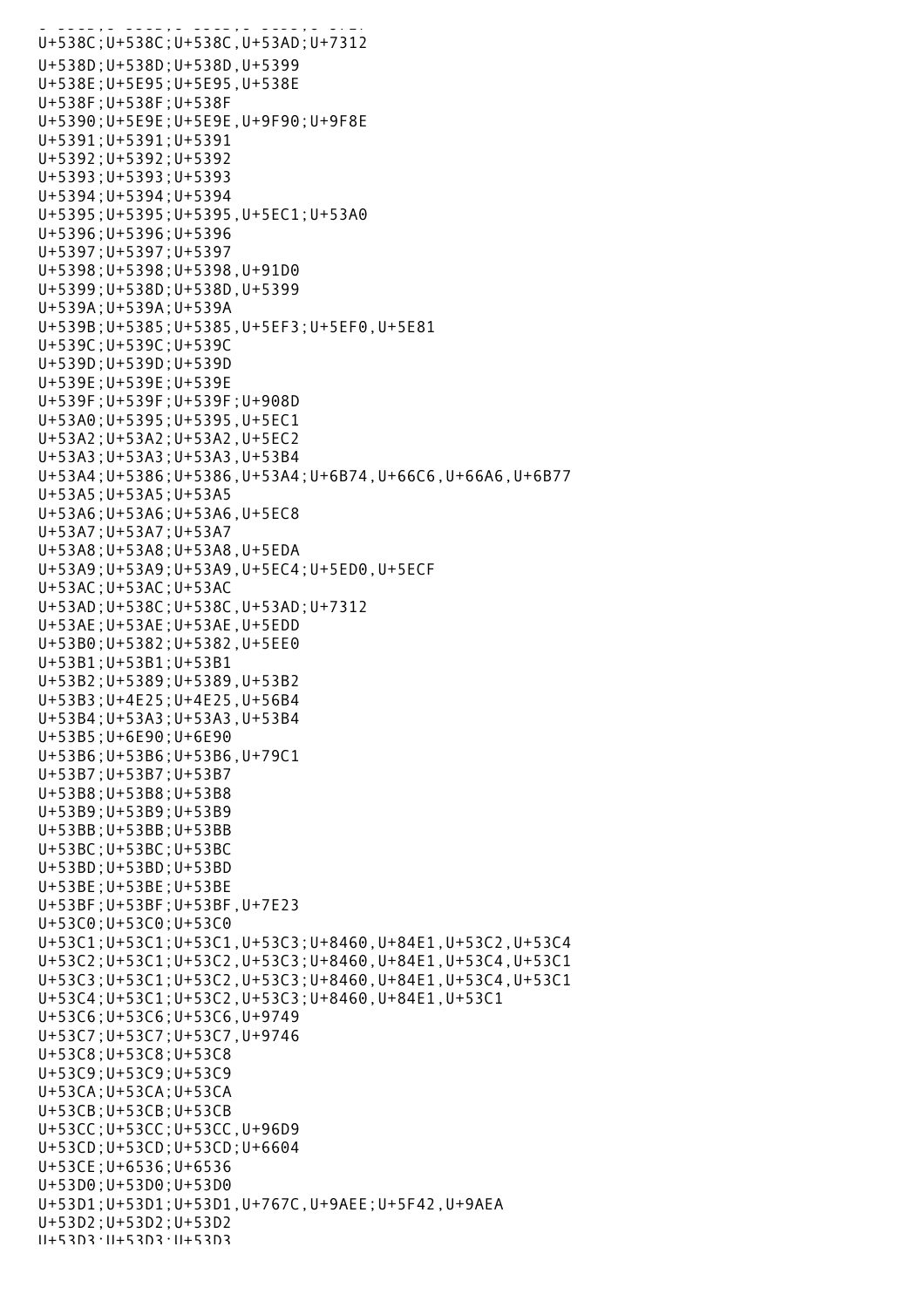U+53D3;U+53D3;U+53D3 U+53D4;U+53D4;U+53D4 U+53D5;U+53D5;U+53D5 U+53D6;U+53D6;U+53D6 U+53D7;U+53D7;U+53D7 U+53D8;U+53D8;U+53D8,U+8B8A;U+5909 U+53D9;U+53D9;U+53D9,U+6558;U+654D U+53DB;U+53DB;U+53DB U+53DC;U+53DF;U+53DF U+53DF;U+53DF;U+53DF;U+53DC U+53E0;U+53E0;U+53E0,U+758A;U+66E1,U+8FED,U+7589 U+53E1;U+777F;U+777F,U+53E1 U+53E2;U+4E1B;U+4E1B,U+53E2;U+6B09,U+85C2 U+53E3;U+53E3;U+53E3 U+53E4;U+53E4;U+53E4 U+53E5;U+52FE;U+53E5;U+52FE U+53E6;U+53E6;U+53E6 U+53E8;U+53E8;U+53E8 U+53E9;U+53E9;U+53E9 U+53EA;U+53EA;U+53EA,U+8879,U+96BB U+53EB;U+53EB;U+53EB;U+5602 U+53EC;U+53EC;U+53EC U+53ED;U+53ED;U+53ED U+53EE;U+53EE;U+53EE U+53EF;U+53EF;U+53EF U+53F0;U+53F0;U+53F0,U+6AAF,U+81FA,U+98B1;U+7C49 U+53F1;U+53F1;U+53F1 U+53F2;U+53F2;U+53F2 U+53F3;U+53F3;U+53F3 U+53F4;U+53F4;U+53F4 U+53F5;U+53F5;U+53F5 U+53F6;U+53F6;U+53F6,U+8449 U+53F7;U+53F7;U+53F7,U+865F;U+8B79 U+53F8;U+53F8;U+53F8 U+53F9;U+53F9;U+53F9,U+5606,U+6B4E U+53FA;U+53FA;U+53FA U+53FB;U+53FB;U+53FB U+53FC;U+53FC;U+53FC U+53FD;U+53FD;U+53FD,U+5630 U+53FE;U+53FE;U+53FE U+5401;U+5401;U+5401,U+7C72 U+5402;U+5402;U+5402 U+5403;U+5403;U+5403;U+55AB U+5404;U+5404;U+5404 U+5405;U+5405;U+5405,U+55A7;U+8AE0 U+5406;U+5406;U+5406 U+5407;U+5407;U+5407 U+5408;U+5408;U+5408,U+95A4;U+6546 U+5409;U+5409;U+5409 U+540A;U+540A;U+540A,U+5F14 U+540B;U+540B;U+540B U+540C;U+4EDD;U+540C;U+8855,U+4EDD U+540D;U+540D;U+540D U+540E;U+540E;U+540E,U+5F8C U+540F;U+540F;U+540F U+5410;U+5410;U+5410 U+5411;U+5411;U+5411,U+56AE;U+66CF U+5412;U+5412;U+5412 U+5413;U+5413;U+5413,U+5687 U+5414;U+5414;U+5414 U+5415;U+5415;U+5415,U+5442;U+90D8 U+5416;U+5416;U+5416 U+5417;U+5417;U+5417,U+55CE U+5418;U+5418;U+5418 U+5419;U+5419;U+5419  $II + 541R \cdot II + 541R \cdot II + 541R$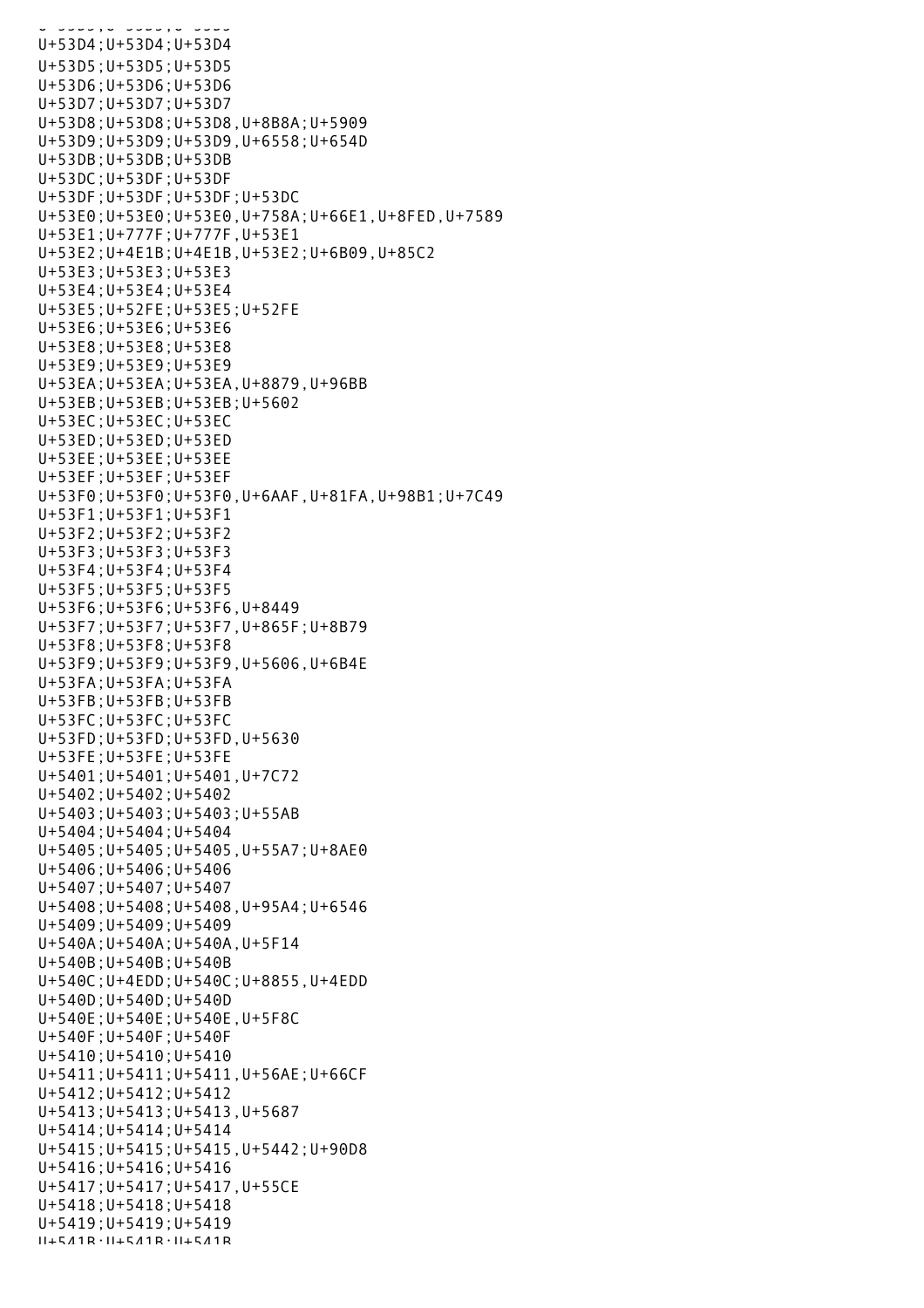U+JTIU, U+JTIU, U+JTIU U+541C;U+541C;U+541C U+541D;U+541D;U+541D;U+608B U+541E;U+541E;U+541E;U+5451 U+541F;U+541F;U+541F U+5420;U+5420;U+5420 U+5421;U+5421;U+5421 U+5423;U+5423;U+5423;U+551A U+5424;U+5424;U+5424 U+5425;U+5425;U+5425 U+5426;U+5426;U+5426 U+5427;U+5427;U+5427 U+5428;U+5428;U+5428,U+5678 U+5429;U+5429;U+5429 U+542A;U+542A;U+542A U+542B;U+542B;U+542B U+542C;U+542C;U+542C,U+807D;U+807C,U+8074 U+542D;U+542D;U+542D U+542E;U+542E;U+542E U+542F;U+542F;U+542F,U+555F;U+5553,U+5554 U+5430;U+5B8F;U+5B8F,U+5430 U+5431;U+5431;U+5431 U+5432;U+5432;U+5432 U+5433;U+5434;U+5434,U+5433;U+5449 U+5434;U+5434;U+5434,U+5433;U+5449 U+5435;U+5435;U+5435 U+5436;U+5450;U+5450,U+5436 U+5437;U+5437;U+5437 U+5438;U+5438;U+5438 U+5439;U+5439;U+5439 U+543A;U+543A;U+543A U+543B;U+543B;U+543B;U+5461,U+5445 U+543C;U+543C;U+543C U+543D;U+543D;U+543D U+543E;U+543E;U+543E U+543F;U+544A;U+544A U+5440;U+5440;U+5440 U+5441;U+5441;U+5441 U+5442;U+5415;U+5415,U+5442;U+90D8 U+5443;U+5443;U+5443 U+5444;U+5444;U+5444 U+5445;U+543B;U+543B,U+5445;U+5461 U+5446;U+5446;U+5446;U+7343,U+9A03 U+5447;U+5447;U+5447 U+5448;U+5448;U+5448 U+5449;U+5434;U+5434,U+5433 U+544A;U+544A;U+544A;U+543F U+544B;U+544B;U+544B U+544D;U+544D;U+544D U+544E;U+544E;U+544E U+544F;U+544F;U+544F U+5450;U+5450;U+5450,U+5436 U+5451;U+541E;U+541E U+5452;U+5452;U+5452,U+5638 U+5453;U+5453;U+5453,U+56C8;U+5BF1 U+5454;U+5454;U+5454 U+5455;U+5455;U+5455,U+5614 U+5456;U+5456;U+5456,U+56A6 U+5457;U+5457;U+5457,U+5504 U+5458;U+5458;U+5458,U+54E1 U+5459;U+5459;U+5459,U+54BC U+545A;U+545A;U+545A U+545B;U+545B;U+545B,U+55C6 U+545C;U+545C;U+545C,U+55DA U+545E;U+545E;U+545E  $11 + 5A5E \cdot 11 + 5A5E \cdot 11 + 5A5E$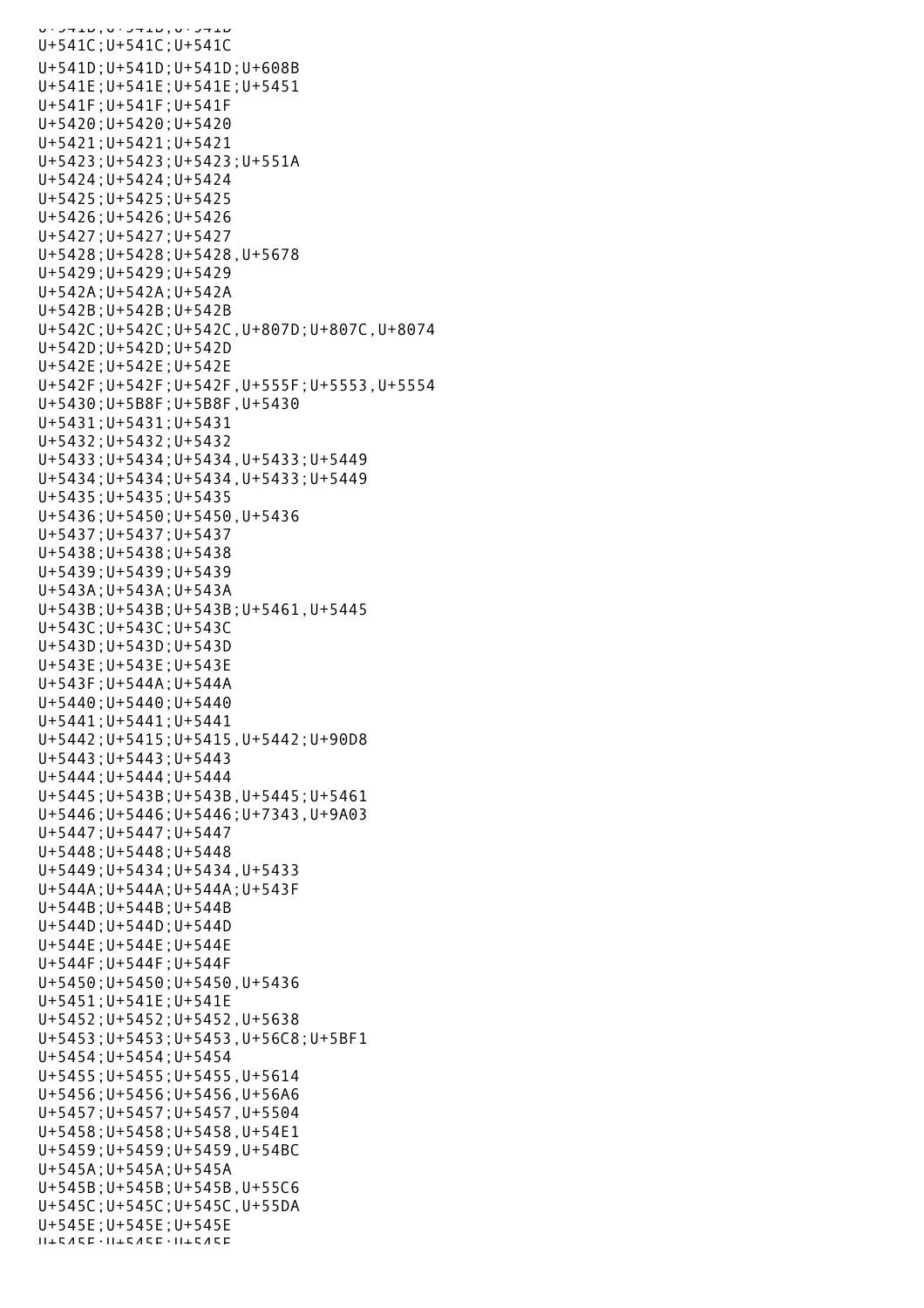$U$ וכדעיט, וכדכיט, וכדכיט U+5460;U+5460;U+5460 U+5461;U+543B;U+543B,U+5461;U+5445 U+5462;U+5462;U+5462 U+5463;U+5463;U+5463 U+5464;U+5464;U+5464 U+5465;U+5465;U+5465 U+5466;U+5466;U+5466 U+5467;U+8BCB;U+8BCB,U+5467;U+8A46 U+5468;U+5468;U+5468,U+9031 U+546A;U+5492;U+5492 U+546B;U+546B;U+546B U+546C;U+546C;U+546C U+546D;U+546D;U+546D U+546E;U+546E;U+546E U+546F;U+546F;U+546F U+5470;U+5470;U+5470 U+5471;U+5471;U+5471;U+54CC U+5472;U+5472;U+5472 U+5473;U+5473;U+5473 U+5474;U+5474;U+5474 U+5475;U+5475;U+5475;U+8BC3,U+55EC,U+8A36 U+5476;U+5476;U+5476 U+5477;U+5477;U+5477 U+5478;U+5478;U+5478 U+5479;U+5479;U+5479 U+547A;U+547A;U+547A U+547B;U+547B;U+547B U+547C;U+547C;U+547C;U+5611,U+8B3C,U+8656 U+547D;U+547D;U+547D U+547E;U+547E;U+547E U+547F;U+547F;U+547F U+5480;U+5480;U+5480;U+5634 U+5481;U+5481;U+5481 U+5482;U+5482;U+5482 U+5483;U+5483;U+5483 U+5484;U+5484;U+5484 U+5485;U+5485;U+5485 U+5486;U+5486;U+5486 U+5487;U+5487;U+5487 U+5488;U+5488;U+5488 U+5489;U+5489;U+5489 U+548B;U+548B;U+548B U+548C;U+548C;U+548C;U+9FA2,U+924C U+548D;U+548D;U+548D U+548E;U+548E;U+548E U+548F;U+548F;U+548F,U+8A60 U+5490;U+5490;U+5490 U+5491;U+5491;U+5491 U+5492;U+5492;U+5492;U+546A U+5493;U+5493;U+5493 U+5494;U+5494;U+5494 U+5495;U+5495;U+5495 U+5496;U+5496;U+5496 U+5497;U+5497;U+5497 U+5498;U+5498;U+5498 U+5499;U+5499;U+5499,U+56A8 U+549A;U+549A;U+549A U+549B;U+549B;U+549B,U+5680 U+549C;U+549C;U+549C U+549D;U+549D;U+549D;U+565D U+549E;U+549E;U+549E U+549F;U+549F;U+549F U+54A0;U+54A0;U+54A0 U+54A1;U+54A1;U+54A1  $U + E$  $A$  $A$  $A$  $B$  $+$  $U + E$  $A$  $A$  $A$  $D$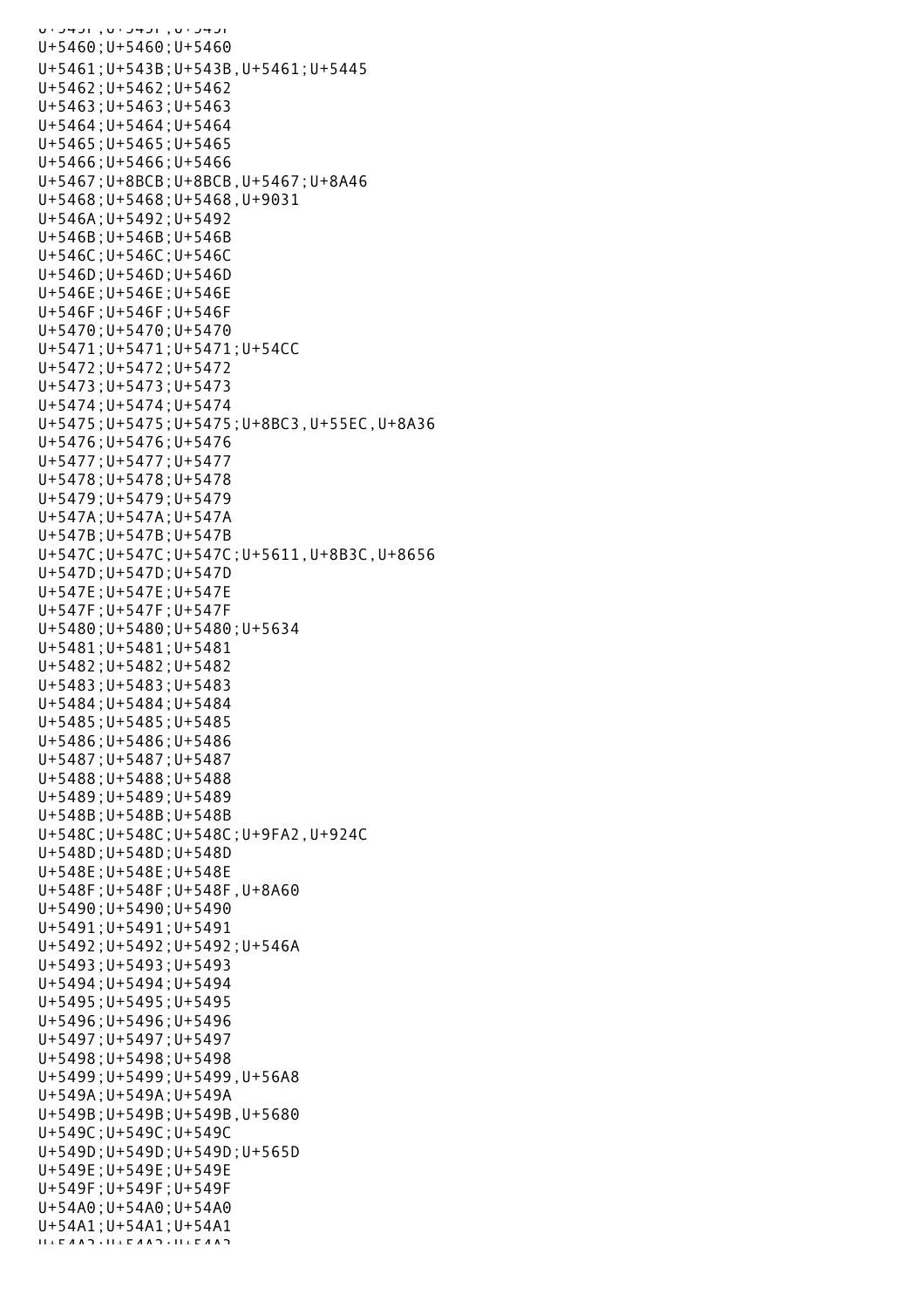UTJ4AZ, UTJ4AZ, UTJ4AZ U+54A3;U+54A3;U+54A3 U+54A4;U+54A4;U+54A4 U+54A5;U+54A5;U+54A5 U+54A6;U+54A6;U+54A6 U+54A7;U+54A7;U+54A7 U+54A8;U+54A8;U+54A8;U+8C18,U+8AEE U+54A9;U+54A9;U+54A9 U+54AA;U+54AA;U+54AA U+54AB;U+54AB;U+54AB U+54AC;U+54AC;U+54AC;U+9F69 U+54AD;U+54AD;U+54AD U+54AE;U+54AE;U+54AE U+54AF;U+54AF;U+54AF;U+8A7B U+54B0;U+54B0;U+54B0 U+54B1;U+54B1;U+54B1;U+5592,U+507A U+54B2;U+7B11;U+7B11 U+54B3;U+54B3;U+54B3 U+54B4;U+54B4;U+54B4 U+54B6;U+54B6;U+54B6 U+54B7;U+5555;U+5555,U+54B7 U+54B8;U+54B8;U+54B8,U+9E79 U+54B9;U+54B9;U+54B9 U+54BA;U+54BA;U+54BA U+54BB;U+54BB;U+54BB U+54BC;U+5459;U+5459,U+54BC U+54BD;U+54BD;U+54BD,U+56A5 U+54BE;U+54BE;U+54BE U+54BF;U+54BF;U+54BF U+54C0;U+54C0;U+54C0 U+54C1;U+54C1;U+54C1 U+54C2;U+54C2;U+54C2 U+54C3;U+54C3;U+54C3 U+54C4;U+54C4;U+54C4,U+9B28;U+95A7 U+54C5;U+8BBB;U+8BBB,U+54C5;U+8A29 U+54C6;U+54C6;U+54C6 U+54C7;U+54C7;U+54C7 U+54C8;U+54C8;U+54C8 U+54C9;U+54C9;U+54C9 U+54CA;U+54CA;U+54CA U+54CB;U+54CB;U+54CB U+54CC;U+5471;U+54CC,U+5471 U+54CD;U+54CD;U+54CD,U+97FF U+54CE;U+54CE;U+54CE U+54CF;U+54CF;U+54CF U+54D0;U+54D0;U+54D0 U+54D1;U+54D1;U+54D1,U+555E;U+7602,U+75D6,U+5516 U+54D2;U+54D2;U+54D2,U+5660 U+54D3;U+54D3;U+54D3,U+5635 U+54D4;U+54D4;U+54D4,U+55F6 U+54D5;U+54D5;U+54D5,U+5666 U+54D6;U+54D6;U+54D6 U+54D7;U+54D7;U+54D7,U+5629;U+8B41 U+54D8;U+54D8;U+54D8 U+54D9;U+54D9;U+54D9,U+5672 U+54DA;U+54DA;U+54DA U+54DB;U+54DB;U+54DB U+54DC;U+54DC;U+54DC,U+568C U+54DD;U+54DD;U+54DD,U+5665 U+54DE;U+54DE;U+54DE U+54DF;U+54DF;U+54DF,U+55B2 U+54E0;U+54E0;U+54E0 U+54E1;U+5458;U+5458,U+54E1 U+54E2;U+54E2;U+54E2 U+54E3;U+54E3;U+54E3 U+54E4;U+54E4;U+54E4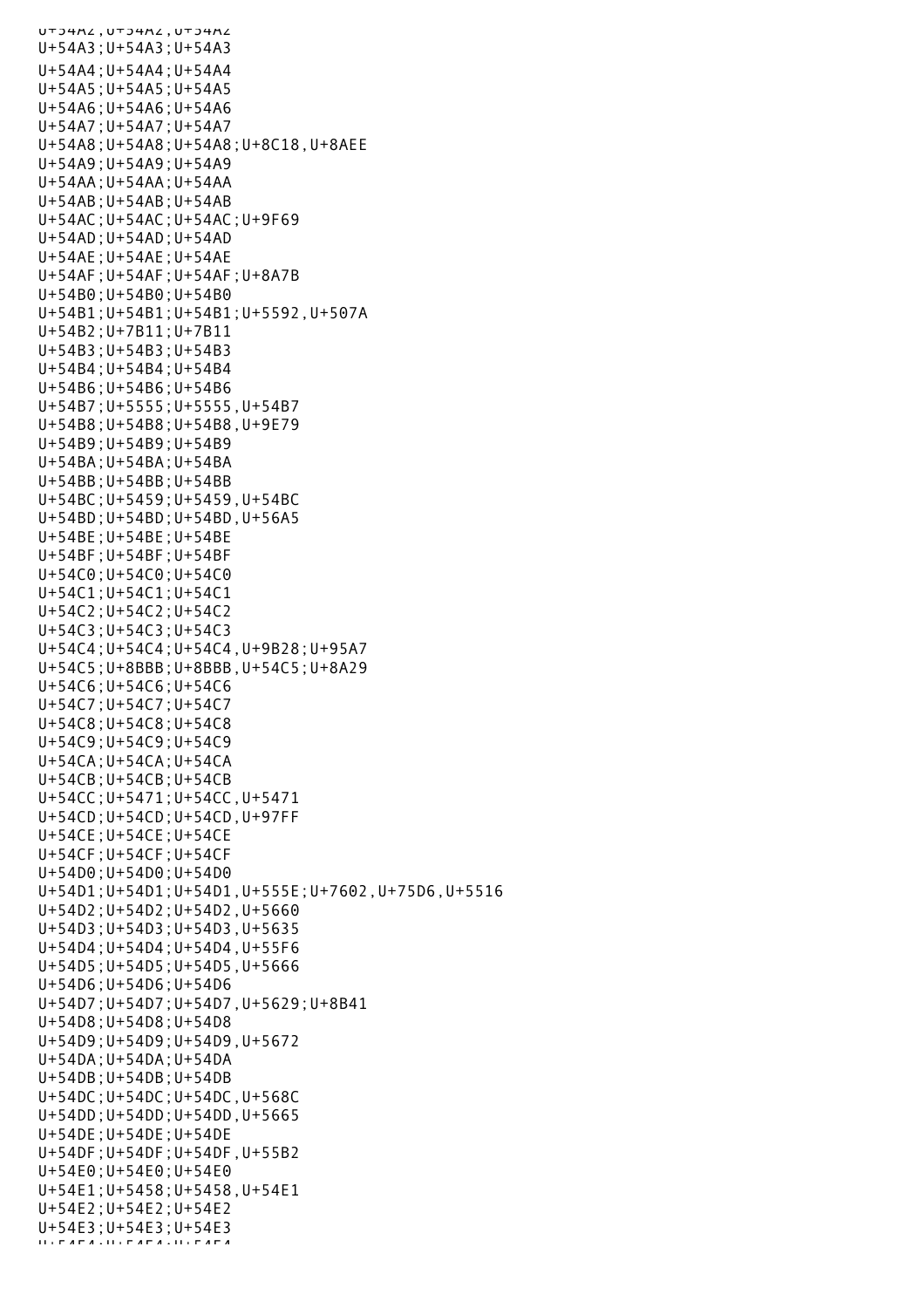U+54E4;U+54E4;U+54E4 U+54E5;U+54E5;U+54E5 U+54E6;U+54E6;U+54E6 U+54E7;U+54E7;U+54E7 U+54E8;U+54E8;U+54E8 U+54E9;U+54E9;U+54E9 U+54EA;U+54EA;U+54EA U+54EB;U+54EB;U+54EB U+54EC;U+54EC;U+54EC U+54ED;U+54ED;U+54ED U+54EE;U+54EE;U+54EE U+54EF;U+54EF;U+54EF U+54F0;U+54F0;U+54F0 U+54F1;U+54F1;U+54F1 U+54F2;U+54F2;U+54F2;U+5586 U+54F3;U+54F3;U+54F3 U+54F4;U+54F4;U+54F4 U+54F5;U+54F5;U+54F5 U+54F7;U+54F7;U+54F7 U+54F8;U+54F8;U+54F8 U+54F9;U+54F9;U+54F9 U+54FA;U+54FA;U+54FA U+54FB;U+9F3E;U+9F3E,U+54FB U+54FC;U+54FC;U+54FC U+54FD;U+54FD;U+54FD U+54FE;U+54FE;U+54FE U+54FF;U+54FF;U+54FF U+5500;U+5500;U+5500 U+5501;U+5501;U+5501 U+5502;U+5502;U+5502 U+5503;U+5503;U+5503 U+5504;U+5457;U+5457,U+5504 U+5505;U+5505;U+5505 U+5506;U+5506;U+5506 U+5507;U+5507;U+5507,U+8123 U+5508;U+5508;U+5508 U+5509;U+5509;U+5509 U+550A;U+550A;U+550A U+550B;U+550B;U+550B U+550C;U+550C;U+550C U+550D;U+550D;U+550D U+550E;U+550E;U+550E U+550F;U+550F;U+550F U+5510;U+5510;U+5510 U+5511;U+5511;U+5511 U+5512;U+5512;U+5512 U+5513;U+5513;U+5513 U+5514;U+5514;U+5514 U+5516;U+54D1;U+54D1,U+555E;U+7602,U+75D6 U+5517;U+5517;U+5517 U+551A;U+5423;U+5423,U+551A U+551B;U+551B;U+551B,U+561C U+551C;U+551C;U+551C U+551D;U+551D;U+551D,U+55CA U+551E;U+551E;U+551E U+551F;U+551F;U+551F U+5520;U+5520;U+5520,U+562E U+5521;U+5521;U+5521,U+5562 U+5522;U+5522;U+5522,U+55E9 U+5523;U+5523;U+5523 U+5524;U+5524;U+5524,U+559A U+5525;U+5525;U+5525 U+5526;U+5526;U+5526 U+5527;U+5527;U+5527;U+559E U+5528;U+5528;U+5528 U+5529;U+5529;U+5529<br>U+5529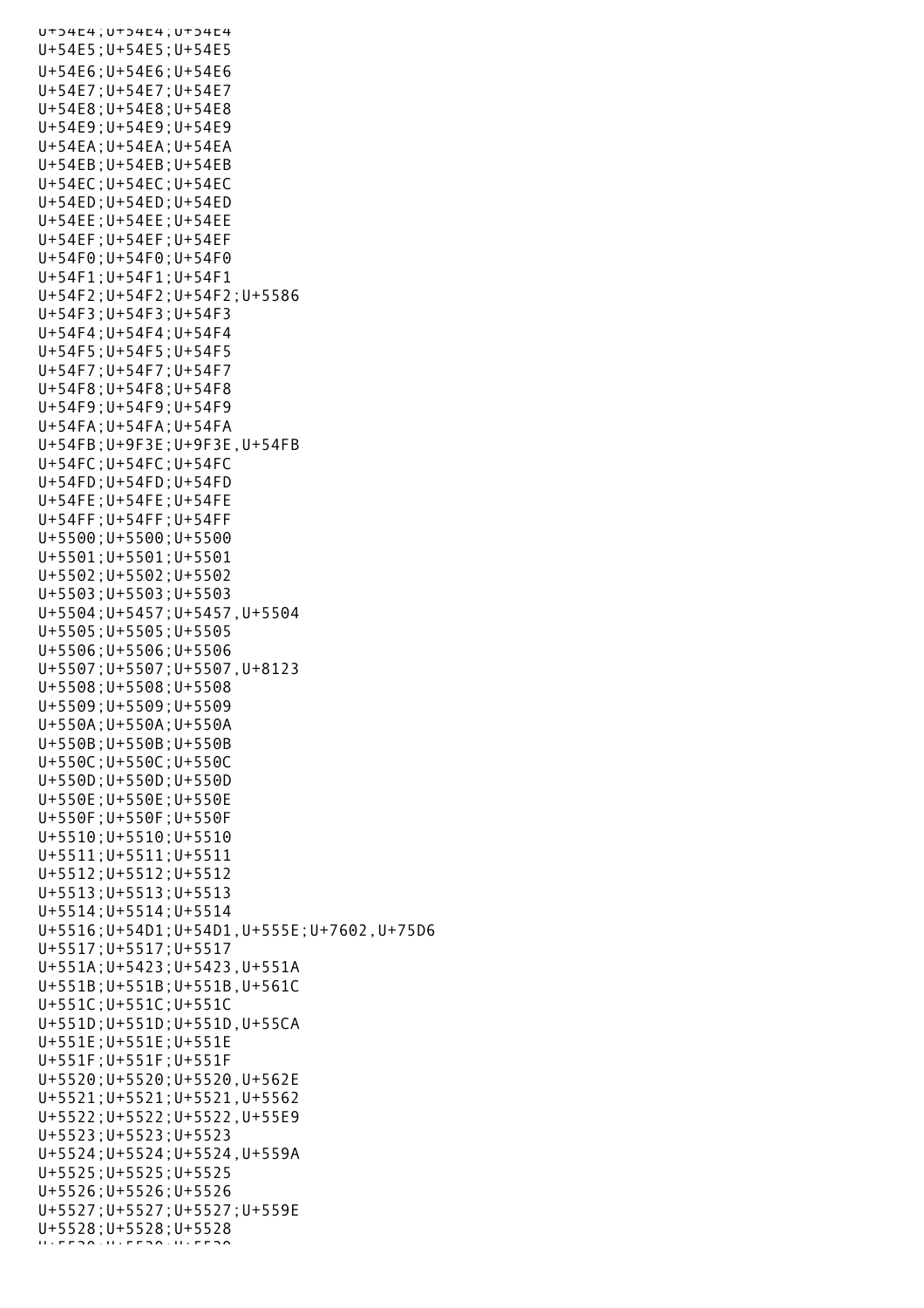U+5529;U+5529;U+5529 U+552A;U+552A;U+552A U+552B;U+552B;U+552B U+552C;U+552C;U+552C U+552D;U+552D;U+552D U+552E;U+552E;U+552E U+552F;U+552F;U+552F U+5530;U+5530;U+5530 U+5531;U+5531;U+5531 U+5532;U+5532;U+5532 U+5533;U+5533;U+5533 U+5534;U+5534;U+5534 U+5535;U+5535;U+5535 U+5536;U+5536;U+5536 U+5537;U+5537;U+5537 U+5538;U+5FF5;U+5FF5,U+5538 U+5539;U+5539;U+5539 U+553A;U+553A;U+553A U+553B;U+553B;U+553B U+553C;U+553C;U+553C U+553D;U+553D;U+553D U+553E;U+553E;U+553E U+553F;U+553F;U+553F U+5540;U+5540;U+5540 U+5541;U+5541;U+5541 U+5542;U+5542;U+5542 U+5543;U+5543;U+5543 U+5544;U+5544;U+5544 U+5545;U+5545;U+5545 U+5546;U+5546;U+5546;U+8B2A U+5548;U+5548;U+5548 U+5549;U+5549;U+5549 U+554A;U+554A;U+554A U+554B;U+554B;U+554B U+554C;U+554C;U+554C U+554D;U+554D;U+554D U+554E;U+554E;U+554E U+554F;U+95EE;U+95EE,U+554F U+5550;U+5550;U+5550 U+5551;U+5551;U+5551 U+5552;U+5552;U+5552 U+5553;U+542F;U+542F,U+555F;U+5554 U+5554;U+542F;U+542F,U+555F;U+5553 U+5555;U+5555;U+5555;U+54B7 U+5556;U+5556;U+5556;U+5649,U+56AA,U+5557 U+5557;U+5556;U+5556,U+5557;U+5649,U+56AA U+5558;U+5558;U+5558 U+5559;U+5559;U+5559 U+555A;U+555A;U+555A U+555B;U+555B;U+555B U+555C;U+555C;U+555C;U+56BD U+555D;U+555D;U+555D U+555E;U+54D1;U+54D1,U+555E;U+7602,U+5516,U+75D6 U+555F;U+542F;U+542F,U+555F;U+5553,U+5554 U+5561;U+5561;U+5561 U+5562;U+5521;U+5521,U+5562 U+5563;U+8854;U+8854,U+5563;U+929C U+5564;U+5564;U+5564 U+5565;U+5565;U+5565 U+5566;U+5566;U+5566 U+5567;U+5567;U+5567,U+5616 U+5568;U+5568;U+5568 U+5569;U+5569;U+5569 U+556A;U+556A;U+556A  $U+556B$ ;  $U+556B$ ;  $U+556B$ <br> $U+556B$ ;  $U+556B$ U+556 U+556 U+556 U+555<br>C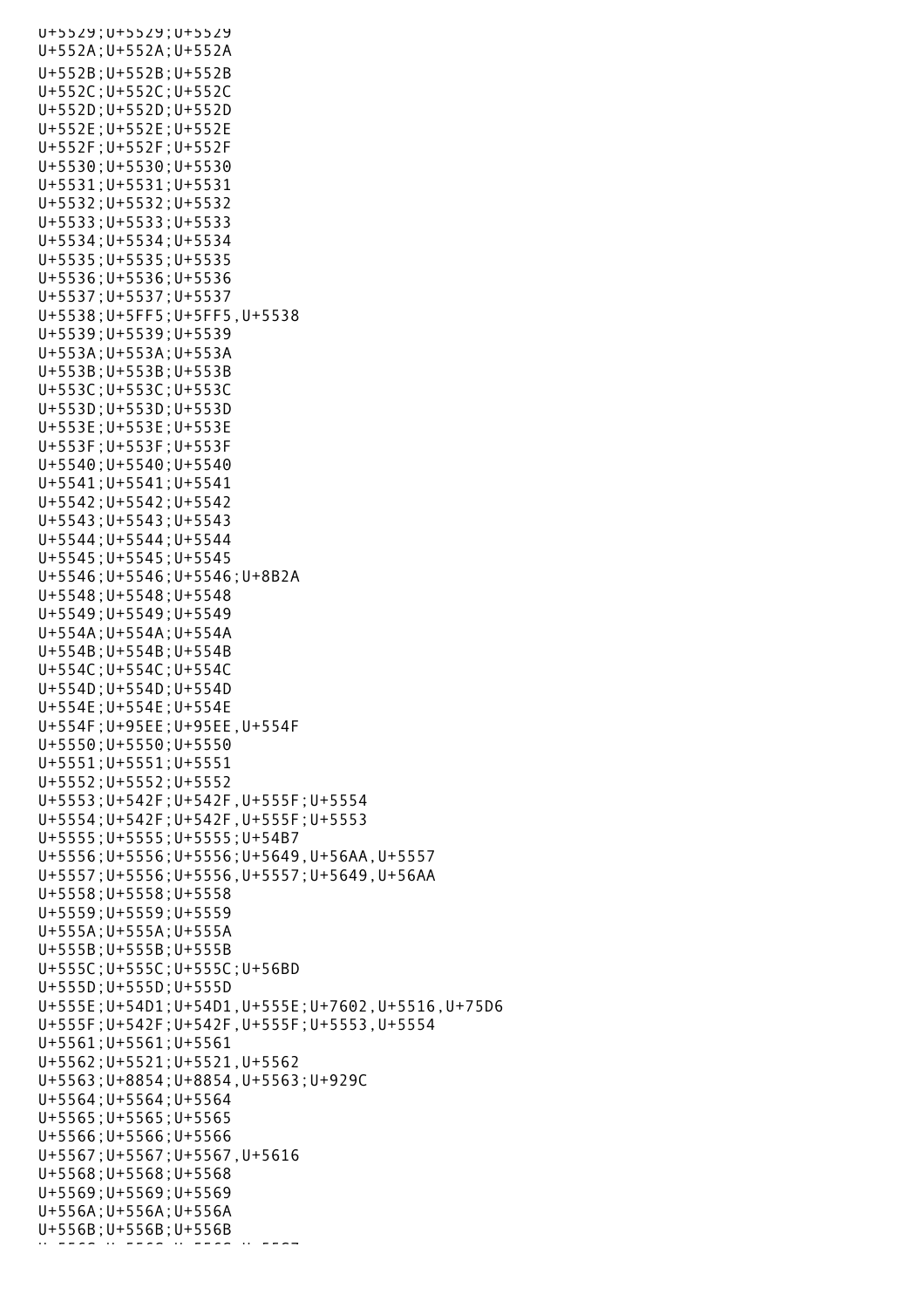U+556C;U+556C;U+556C,U+55C7 U+556D;U+556D;U+556D,U+56C0 U+556E;U+556E;U+556E,U+9F67;U+5699,U+56D3 U+556F;U+556F;U+556F,U+5613 U+5570;U+5570;U+5570,U+56C9 U+5571;U+5571;U+5571 U+5572;U+5572;U+5572 U+5573;U+5573;U+5573 U+5574;U+5574;U+5574,U+563D U+5575;U+5575;U+5575 U+5576;U+5576;U+5576 U+5577;U+5577;U+5577 U+5578;U+5578;U+5578,U+562F;U+5628 U+5579;U+5579;U+5579 U+557B;U+557B;U+557B U+557C;U+557C;U+557C;U+8B15 U+557D;U+557D;U+557D U+557E;U+557E;U+557E U+557F;U+557F;U+557F U+5580;U+5580;U+5580 U+5581;U+5581;U+5581 U+5582;U+5582;U+5582,U+9935 U+5583;U+5583;U+5583;U+5A1A,U+8AF5 U+5584;U+5584;U+5584;U+8B71 U+5585;U+5585;U+5585 U+5586;U+54F2;U+54F2 U+5587;U+5587;U+5587 U+5588;U+5588;U+5588 U+5589;U+5589;U+5589 U+558A;U+558A;U+558A U+558B;U+558B;U+558B U+558C;U+558C;U+558C U+558D;U+558D;U+558D U+558E;U+359E;U+359E,U+558E U+558F;U+558F;U+558F U+5590;U+5590;U+5590 U+5591;U+5591;U+5591;U+567E,U+7616 U+5592;U+54B1;U+54B1,U+5592;U+507A U+5593;U+5593;U+5593 U+5594;U+5594;U+5594 U+5595;U+5595;U+5595 U+5596;U+5596;U+5596 U+5597;U+5597;U+5597 U+5598;U+5598;U+5598 U+5599;U+5599;U+5599 U+559A;U+5524;U+5524,U+559A U+559B;U+559B;U+559B U+559C;U+559C;U+559C;U+6199 U+559D;U+559D;U+559D U+559E;U+5527;U+5527 U+559F;U+559F;U+559F;U+6B33,U+5633 U+55A0;U+55A0;U+55A0 U+55A1;U+55A1;U+55A1 U+55A2;U+55A2;U+55A2 U+55A3;U+55A3;U+55A3 U+55A4;U+55A4;U+55A4 U+55A5;U+55A5;U+55A5 U+55A6;U+5CA9;U+5CA9,U+55A6;U+5D52,U+5DD6,U+58E7,U+7939,U+5DCC,U+789E U+55A7;U+5405;U+55A7;U+8AE0,U+5405 U+55A8;U+55A8;U+55A8 U+55A9;U+55BB;U+55BB U+55AA;U+4E27;U+4E27,U+55AA U+55AB;U+5403;U+5403,U+55AB U+55AC;U+4E54;U+4E54,U+55AC U+55AD;U+55AD;U+55AD

U+55AE;U+5355;U+5358;U+5358;U+5358;U+5358<br>U+53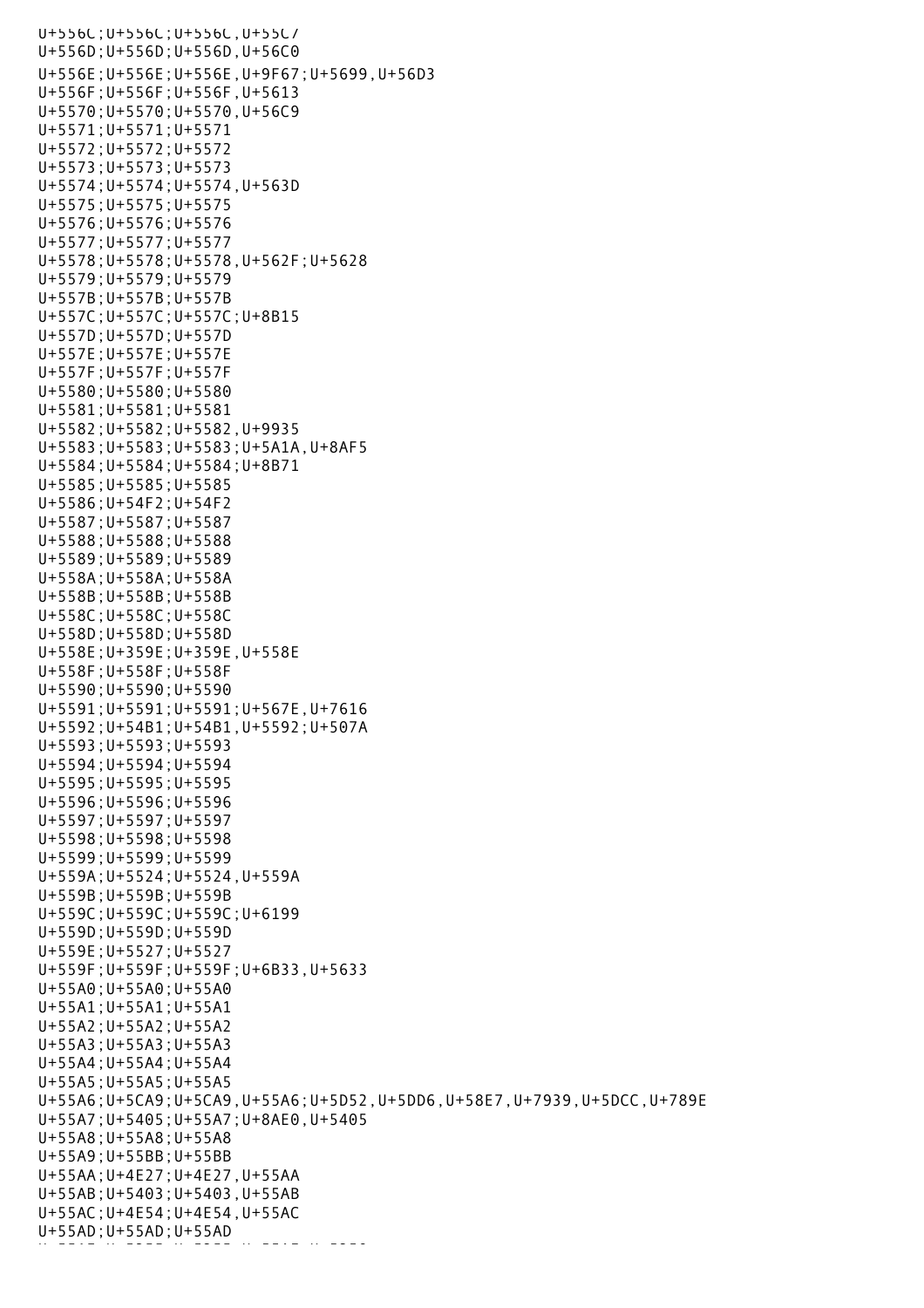U+55AE;U+5355;U+5355,U+55AE;U+5358 U+55AF;U+55AF;U+55AF U+55B0;U+9910;U+9910 U+55B1;U+55B1;U+55B1 U+55B2;U+54DF;U+54DF,U+55B2 U+55B3;U+55B3;U+55B3 U+55B4;U+55B4;U+55B4 U+55B5;U+55B5;U+55B5 U+55B6;U+8425;U+8425,U+71DF U+55B7;U+55B7;U+55B7,U+5674;U+6B55 U+55B8;U+55B8;U+55B8 U+55B9;U+55B9;U+55B9 U+55BA;U+55BA;U+55BA U+55BB;U+55BB;U+55BB;U+55A9 U+55BC;U+55BC;U+55BC U+55BD;U+55BD;U+55BD,U+560D U+55BE;U+55BE;U+55BE,U+56B3 U+55BF;U+55BF;U+55BF U+55C0;U+55C0;U+55C0 U+55C1;U+55C1;U+55C1 U+55C2;U+55C2;U+55C2 U+55C3;U+55C3;U+55C3 U+55C4;U+55C4;U+55C4 U+55C5;U+55C5;U+55C5 U+55C6;U+545B;U+545B,U+55C6 U+55C7;U+556C;U+556C,U+55C7 U+55C8;U+55C8;U+55C8 U+55C9;U+55C9;U+55C9;U+8186 U+55CA;U+551D;U+551D,U+55CA U+55CB;U+55CB;U+55CB U+55CC;U+55CC;U+55CC U+55CD;U+55CD;U+55CD U+55CE;U+5417;U+5417,U+55CE U+55CF;U+55CF;U+55CF U+55D0;U+55D0;U+55D0 U+55D1;U+55D1;U+55D1 U+55D2;U+55D2;U+55D2 U+55D3;U+55D3;U+55D3 U+55D4;U+55D4;U+55D4 U+55D5;U+55D5;U+55D5 U+55D6;U+55D6;U+55D6 U+55D7;U+55D7;U+55D7 U+55D8;U+55D8;U+55D8 U+55D9;U+55D9;U+55D9 U+55DA;U+545C;U+545C,U+55DA U+55DB;U+55DB;U+55DB U+55DC;U+55DC;U+55DC U+55DD;U+55DD;U+55DD U+55DE;U+55DE;U+55DE U+55DF;U+55DF;U+55DF U+55E1;U+55E1;U+55E1 U+55E2;U+55E2;U+55E2 U+55E3;U+55E3;U+55E3 U+55E4;U+55E4;U+55E4 U+55E5;U+55E5;U+55E5 U+55E6;U+55E6;U+55E6 U+55E7;U+55E7;U+55E7 U+55E8;U+55E8;U+55E8 U+55E9;U+5522;U+5522,U+55E9 U+55EA;U+55EA;U+55EA U+55EB;U+55EB;U+55EB,U+56C1 U+55EC;U+5475;U+55EC,U+5475;U+8BC3,U+8A36 U+55ED;U+55ED;U+55ED U+55EE;U+55EE;U+55EE U+55EF;U+55EF;U+55EF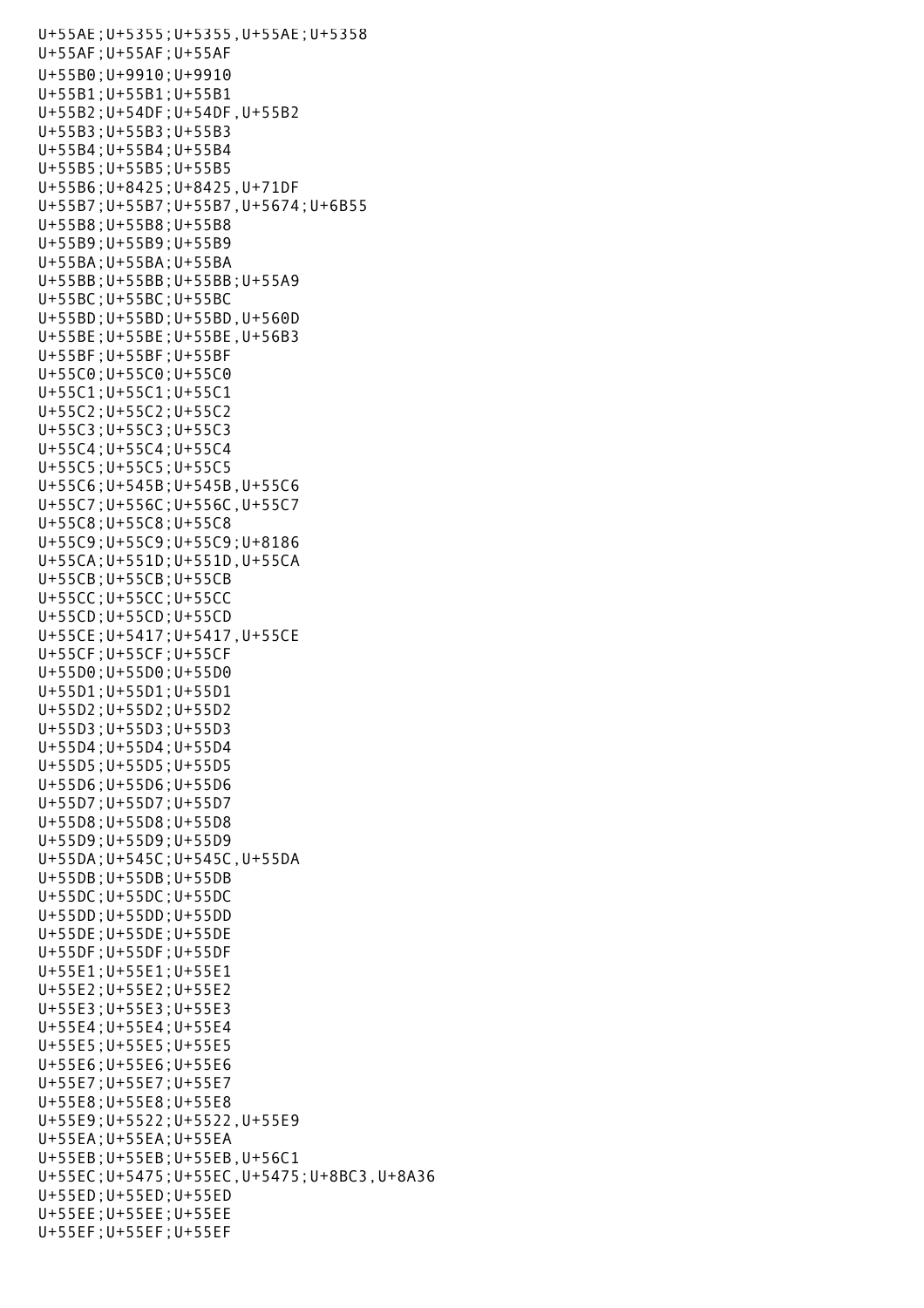U+55F0;U+55F0;U+55F0 U+55F1;U+55F1;U+55F1 U+55F2;U+55F2;U+55F2 U+55F3;U+55F3;U+55F3,U+566F U+55F4;U+55F4;U+55F4 U+55F5;U+55F5;U+55F5 U+55F6;U+54D4;U+54D4,U+55F6 U+55F7;U+55F7;U+55F7 U+55F9;U+55F9;U+55F9 U+55FA;U+55FA;U+55FA U+55FB;U+55FB;U+55FB U+55FC;U+5BDE;U+5BDE,U+55FC U+55FD;U+55FD;U+55FD;U+6B36 U+55FE;U+55FE;U+55FE U+55FF;U+55FF;U+55FF U+5600;U+5600;U+5600 U+5601;U+5601;U+5601 U+5602;U+53EB;U+53EB,U+5602 U+5603;U+5603;U+5603 U+5604;U+5604;U+5604 U+5606;U+53F9;U+53F9,U+5606;U+6B4E U+5607;U+5607;U+5607 U+5608;U+5608;U+5608;U+50AE U+5609;U+5609;U+5609 U+560C;U+560C;U+560C U+560D;U+55BD;U+55BD,U+560D U+560E;U+560E;U+560E U+560F;U+560F;U+560F U+5610;U+5610;U+5610 U+5611;U+547C;U+547C;U+8B3C,U+8656 U+5612;U+5612;U+5612 U+5613;U+556F;U+556F,U+5613 U+5614;U+5455;U+5455,U+5614 U+5615;U+5615;U+5615 U+5616;U+5567;U+5567,U+5616 U+5617;U+5C1D;U+5C1D,U+5617;U+5690,U+751E U+5618;U+5618;U+5618,U+5653 U+5619;U+5619;U+5619 U+561A;U+561A;U+561A U+561B;U+561B;U+561B U+561C;U+551B;U+551B,U+561C U+561D;U+561D;U+561D U+561E;U+561E;U+561E U+561F;U+561F;U+561F U+5621;U+5621;U+5621 U+5622;U+5622;U+5622 U+5623;U+5623;U+5623 U+5624;U+5624;U+5624,U+56B6;U+8B7B U+5625;U+5625;U+5625 U+5626;U+5626;U+5626 U+5627;U+5627;U+5627 U+5628;U+5578;U+5578,U+562F U+5629;U+54D7;U+54D7,U+5629;U+8B41 U+562A;U+562A;U+562A U+562C;U+562C;U+562C U+562D;U+562D;U+562D U+562E;U+5520;U+5520,U+562E U+562F;U+5578;U+5578,U+562F;U+5628 U+5630;U+53FD;U+53FD,U+5630 U+5631;U+5631;U+5631,U+56D1 U+5632;U+5632;U+5632 U+5633;U+559F;U+559F,U+5633;U+6B33 U+5634;U+5480;U+5634;U+5480 U+5635;U+54D3;U+54D3,U+5635 U+5636;U+5636;U+5636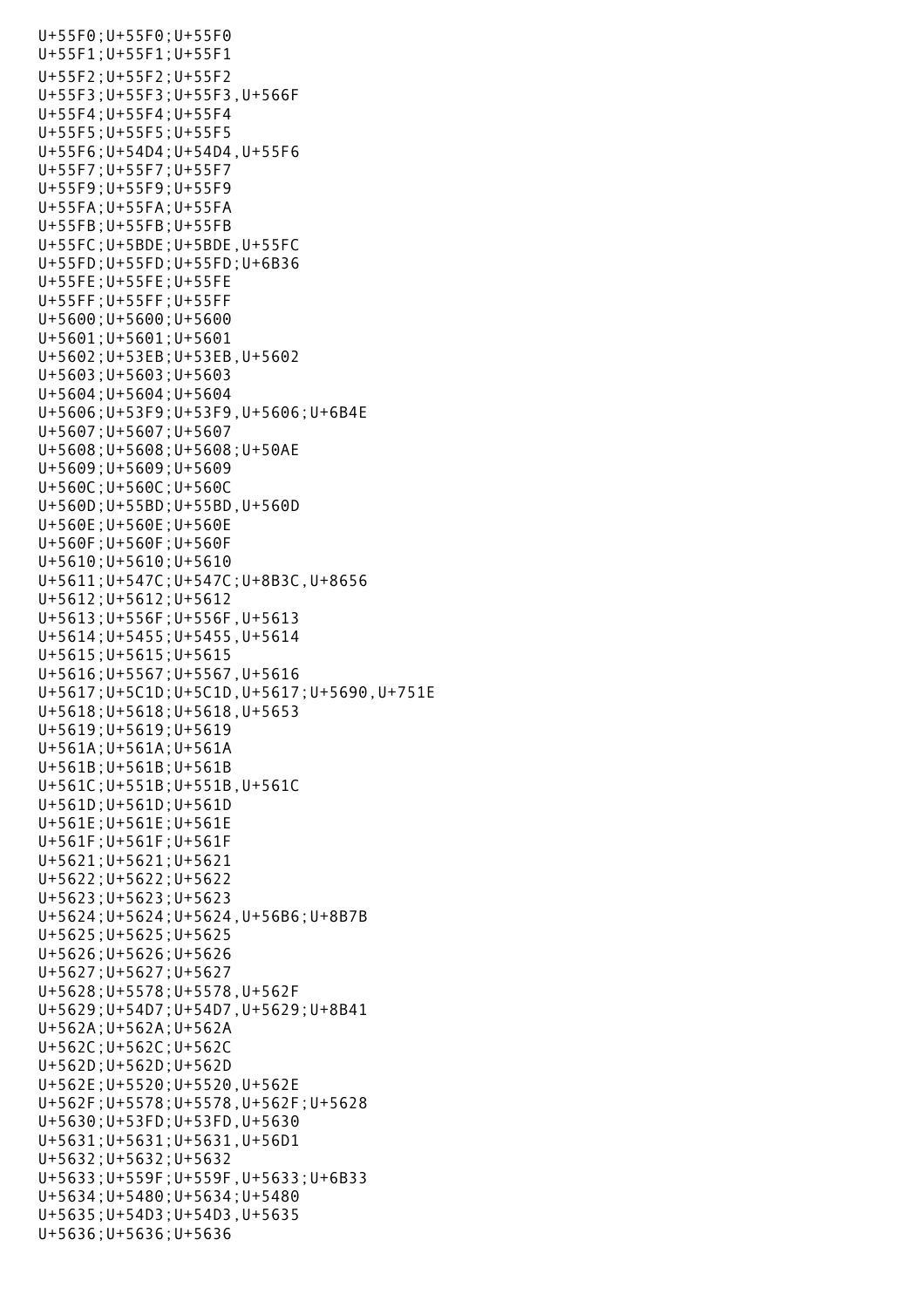U+5638;U+5452;U+5452,U+5638 U+5639;U+5639;U+5639 U+563A;U+563A;U+563A U+563B;U+563B;U+563B;U+8B46 U+563D;U+5574;U+5574,U+563D U+563E;U+563E;U+563E U+563F;U+563F;U+563F U+5640;U+5640;U+5640 U+5641;U+6076;U+6076,U+5641;U+60E1,U+60AA U+5642;U+5642;U+5642;U+8B50 U+5643;U+5643;U+5643 U+5645;U+5645;U+5645;U+5655 U+5646;U+5646;U+5646 U+5647;U+5647;U+5647 U+5648;U+5648;U+5648 U+5649;U+5556;U+5556,U+5649;U+56AA,U+5557 U+564A;U+8C32;U+8C32,U+564A;U+8B4E U+564C;U+564C;U+564C U+564D;U+564D;U+564D U+564E;U+564E;U+564E U+564F;U+564F;U+564F U+5650;U+5668;U+5668 U+5652;U+5652;U+5652 U+5653;U+5618;U+5618,U+5653 U+5654;U+5654;U+5654 U+5655;U+5645;U+5645 U+5657;U+5657;U+5657 U+5658;U+5658;U+5658 U+5659;U+5659;U+5659 U+565A;U+565A;U+565A U+565B;U+565B;U+565B U+565C;U+565C;U+565C,U+5695 U+565D;U+549D;U+549D,U+565D U+565E;U+565E;U+565E U+5660;U+54D2;U+54D2,U+5660 U+5662;U+5662;U+5662 U+5663;U+5663;U+5663 U+5664;U+5664;U+5664 U+5665;U+54DD;U+54DD,U+5665 U+5666;U+54D5;U+54D5,U+5666 U+5667;U+5667;U+5667 U+5668;U+5668;U+5668;U+5650 U+5669;U+5669;U+5669 U+566A;U+566A;U+566A;U+8B5F U+566B;U+566B;U+566B U+566C;U+566C;U+566C U+566D;U+566D;U+566D U+566E;U+566E;U+566E U+566F;U+55F3;U+55F3,U+566F U+5670;U+5670;U+5670 U+5671;U+5671;U+5671 U+5672;U+54D9;U+54D9,U+5672 U+5673;U+5673;U+5673 U+5674;U+55B7;U+55B7,U+5674;U+6B55 U+5676;U+5676;U+5676 U+5677;U+5677;U+5677 U+5678;U+5428;U+5428,U+5678 U+5679;U+5F53;U+5F53,U+5679;U+7576 U+567A;U+567A;U+567A U+567B;U+567B;U+567B U+567C;U+567C;U+567C U+567E;U+5591;U+5591,U+567E;U+7616 U+567F;U+567F;U+567F U+5680;U+549B;U+549B,U+5680 U+5681;U+5681;U+5681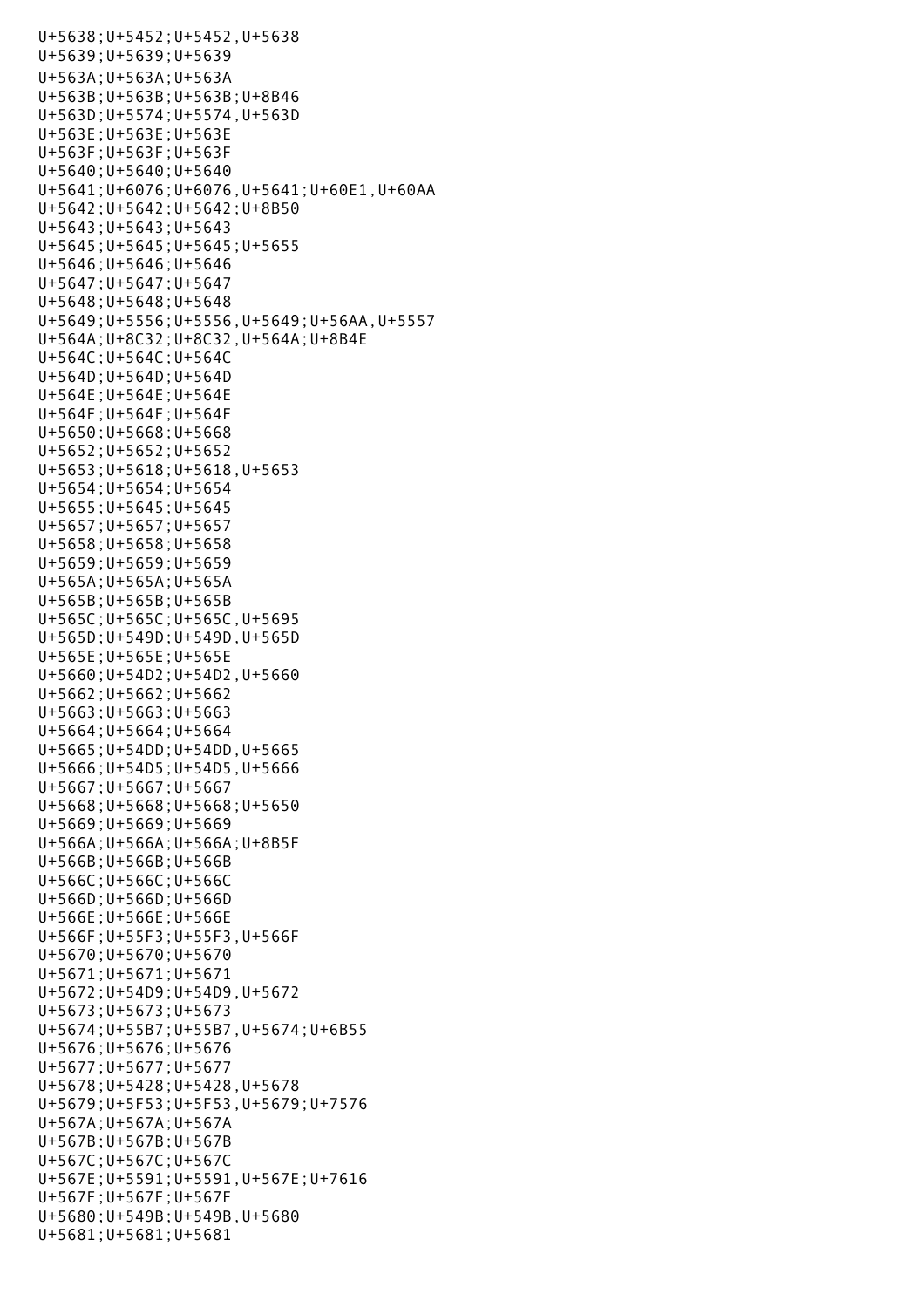U+5682;U+5682;U+5682 U+5683;U+5683;U+5683 U+5684;U+5684;U+5684 U+5685;U+5685;U+5685 U+5686;U+5686;U+5686 U+5687;U+5413;U+5413,U+5687 U+568A;U+568A;U+568A U+568C;U+54DC;U+54DC,U+568C U+568D;U+568D;U+568D U+568E;U+568E;U+568E U+568F;U+568F;U+568F;U+5694 U+5690;U+5C1D;U+5C1D,U+5690;U+751E,U+5617 U+5691;U+5691;U+5691 U+5692;U+5692;U+5692 U+5693;U+5693;U+5693 U+5694;U+568F;U+568F U+5695;U+565C;U+565C,U+5695 U+5697;U+5697;U+5697 U+5698;U+5698;U+5698 U+5699;U+556E;U+556E,U+5699;U+56D3,U+9F67 U+569A;U+569A;U+569A U+569B;U+569B;U+569B U+569C;U+569C;U+569C U+569D;U+569D;U+569D U+569F;U+569F;U+569F U+56A0;U+6D4F;U+6D4F,U+700F U+56A1;U+56A1;U+56A1 U+56A3;U+56A3;U+56A3,U+56C2;U+56BB U+56A4;U+56A4;U+56A4 U+56A5;U+54BD;U+54BD,U+56A5 U+56A6;U+5456;U+5456,U+56A6 U+56A7;U+56A7;U+56A7 U+56A8;U+5499;U+5499,U+56A8 U+56A9;U+56A9;U+56A9 U+56AA;U+5556;U+5556,U+56AA;U+5649,U+5557 U+56AB;U+56AB;U+56AB U+56AC;U+56AC;U+56AC U+56AD;U+56AD;U+56AD U+56AE;U+5411;U+5411,U+56AE;U+66CF U+56AF;U+56AF;U+56AF U+56B0;U+56B0;U+56B0 U+56B1;U+56B1;U+56B1 U+56B2;U+4EB8;U+4EB8,U+56B2 U+56B3;U+55BE;U+55BE,U+56B3 U+56B4;U+4E25;U+4E25,U+56B4;U+53B3 U+56B5;U+56B5;U+56B5 U+56B6;U+5624;U+5624,U+56B6;U+8B7B U+56B7;U+56B7;U+56B7 U+56B8;U+56B8;U+56B8 U+56B9;U+56B9;U+56B9 U+56BB;U+56A3;U+56A3,U+56C2 U+56BC;U+56BC;U+56BC U+56BD;U+555C;U+555C,U+56BD U+56BE;U+56BE;U+56BE U+56BF;U+56BF;U+56BF U+56C0;U+556D;U+556D,U+56C0 U+56C1;U+55EB;U+55EB,U+56C1 U+56C2;U+56A3;U+56A3,U+56C2;U+56BB U+56C3;U+56C3;U+56C3 U+56C4;U+56C4;U+56C4 U+56C5;U+5181;U+5181,U+56C5 U+56C6;U+56C6;U+56C6 U+56C7;U+56C7;U+56C7 U+56C8;U+5453;U+5453,U+56C8;U+5BF1 U+56C9;U+5570;U+5570,U+56C9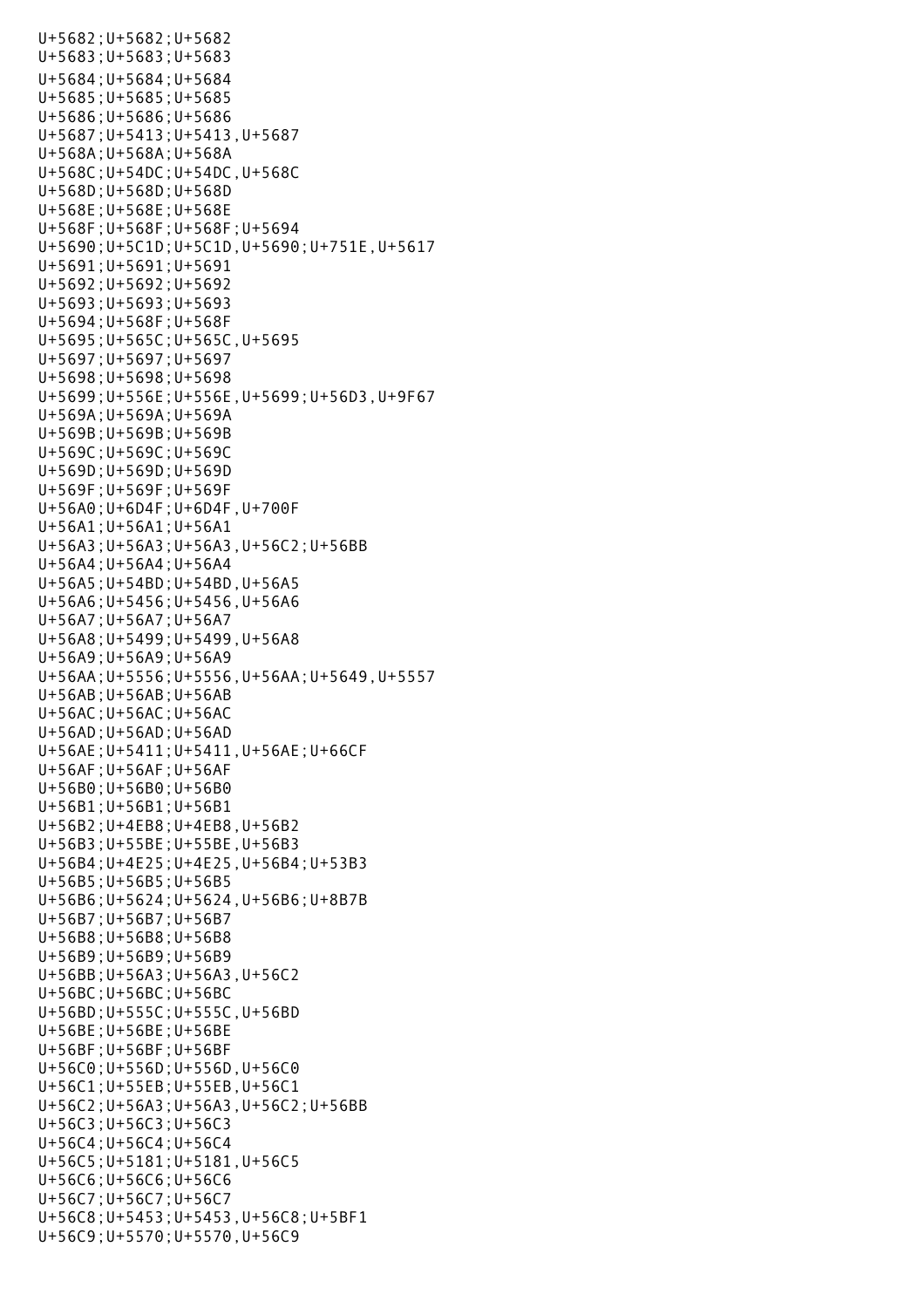U+56CA;U+56CA;U+56CA U+56CB;U+56CB;U+56CB U+56CC;U+82CF;U+82CF,U+56CC;U+8613,U+7526,U+8607 U+56CD;U+56CD;U+56CD U+56CE;U+56CE;U+56CE U+56D0;U+56D0;U+56D0 U+56D1;U+5631;U+5631,U+56D1 U+56D2;U+56D2;U+56D2 U+56D3;U+556E;U+556E,U+56D3;U+5699,U+9F67 U+56D4;U+56D4;U+56D4 U+56D5;U+56D5;U+56D5 U+56D6;U+56D6;U+56D6 U+56D7;U+56D7;U+56D7 U+56D8;U+56DE;U+56DE;U+56EC,U+5EFB,U+8FF4,U+9025,U+5EFD U+56DA;U+56DA;U+56DA U+56DB;U+56DB;U+56DB;U+8086 U+56DC;U+56DC;U+56DC U+56DD;U+56DD;U+56DD U+56DE;U+56DE;U+56DE,U+8FF4;U+56D8,U+5EFB,U+56EC,U+9025,U+5EFD U+56DF;U+56DF;U+56DF U+56E0;U+56E0;U+56E0 U+56E1;U+56E1;U+56E1 U+56E2;U+56E2;U+56E2,U+5718,U+7CF0;U+56E3 U+56E3;U+56E2;U+56E2,U+5718;U+7CF0 U+56E4;U+56E4;U+56E4 U+56E5;U+56E5;U+56E5 U+56E7;U+518F;U+518F,U+56E7 U+56E8;U+56E8;U+56E8 U+56E9;U+56E9;U+56E9 U+56EA;U+56F1;U+56F1,U+56EA U+56EB;U+56EB;U+56EB U+56EC;U+56DE;U+56DE;U+56D8,U+5EFB,U+8FF4,U+9025,U+5EFD U+56ED;U+56ED;U+56ED,U+5712 U+56EE;U+56EE;U+56EE U+56EF;U+56FD;U+56FD,U+570B;U+5700 U+56F0;U+56F0;U+56F0,U+774F U+56F1;U+56F1;U+56F1,U+56EA U+56F2;U+56F4;U+56F4,U+570D U+56F3;U+56FE;U+56FE,U+5716 U+56F4;U+56F4;U+56F4,U+570D;U+56F2 U+56F5;U+56F5;U+56F5,U+5707 U+56F7;U+56F7;U+56F7 U+56F9;U+56F9;U+56F9 U+56FA;U+56FA;U+56FA U+56FD;U+56FD;U+56FD,U+570B;U+5700,U+56EF U+56FE;U+56FE;U+56FE,U+5716;U+56F3 U+56FF;U+56FF;U+56FF U+5700;U+56FD;U+56FD,U+570B;U+56EF U+5701;U+5701;U+5701 U+5702;U+5702;U+5702 U+5703;U+5703;U+5703 U+5704;U+5704;U+5704 U+5706;U+5706;U+5706,U+5713;U+570E,U+5186 U+5707;U+56F5;U+56F5,U+5707 U+5708;U+5708;U+5708;U+570F U+5709;U+5709;U+5709 U+570A;U+570A;U+570A U+570B;U+56FD;U+56FD,U+570B;U+5700,U+56EF U+570C;U+570C;U+570C U+570D;U+56F4;U+56F4,U+570D;U+56F2 U+570E;U+5706;U+5706,U+5713;U+5186 U+570F;U+5708;U+5708 U+5710;U+5710;U+5710 U+5712;U+56ED;U+56ED,U+5712 U+5713;U+5706;U+5706,U+5713;U+570E,U+5186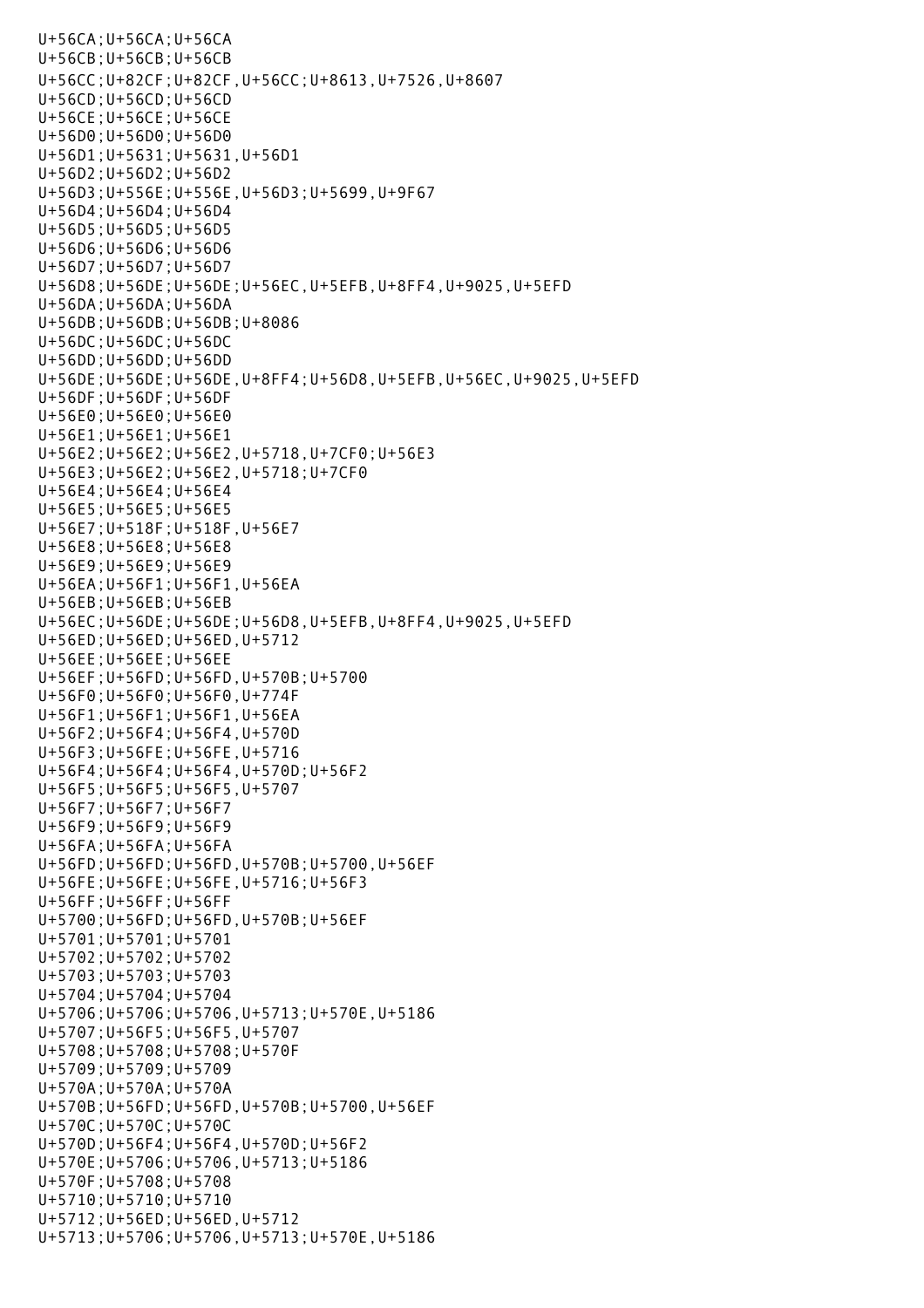U+5714;U+5714;U+5714 U+5715;U+5715;U+5715 U+5716;U+56FE;U+56FE,U+5716;U+56F3 U+5718;U+56E2;U+56E2,U+5718;U+7CF0,U+56E3 U+5719;U+5719;U+5719 U+571A;U+571A;U+571A U+571B;U+571B;U+571B U+571C;U+571C;U+571C U+571D;U+571D;U+571D U+571E;U+571E;U+571E U+571F;U+571F;U+571F U+5720;U+5720;U+5720 U+5722;U+753A;U+753A,U+5722 U+5723;U+5723;U+5723,U+8056;U+57A9,U+580A U+5725;U+5725;U+5725 U+5726;U+5726;U+5726 U+5727;U+538B;U+538B,U+58D3 U+5728;U+5728;U+5728 U+5729;U+5729;U+5729 U+572A;U+572A;U+572A U+572B;U+572B;U+572B U+572C;U+572C;U+572C;U+6747 U+572D;U+572D;U+572D;U+73EA U+572E;U+572E;U+572E U+572F;U+572F;U+572F U+5730;U+5730;U+5730;U+58AC U+5731;U+5731;U+5731 U+5732;U+5732;U+5732 U+5733;U+5733;U+5733 U+5734;U+5734;U+5734 U+5735;U+5735;U+5735 U+5736;U+5736;U+5736 U+5737;U+5737;U+5737 U+5738;U+5738;U+5738 U+5739;U+5739;U+5739,U+58D9 U+573A;U+573A;U+573A,U+5834;U+5872 U+573B;U+573B;U+573B;U+57A0 U+573C;U+573C;U+573C U+573E;U+573E;U+573E U+573F;U+573F;U+573F U+5740;U+5740;U+5740;U+962F U+5741;U+5741;U+5741 U+5742;U+5742;U+5742,U+962A U+5744;U+5744;U+5744 U+5745;U+5745;U+5745 U+5746;U+5746;U+5746 U+5747;U+5747;U+5747 U+5749;U+5749;U+5749 U+574A;U+574A;U+574A U+574B;U+574B;U+574B U+574C;U+574C;U+574C U+574D;U+574D;U+574D U+574E;U+574E;U+574E U+574F;U+574F;U+574F,U+58DE;U+58CA,U+7623,U+576F U+5750;U+5750;U+5750;U+5EA7 U+5751;U+5751;U+5751;U+962C U+5752;U+5752;U+5752 U+5753;U+5753;U+5753 U+5754;U+5754;U+5754 U+5757;U+5757;U+5757,U+584A;U+51F7 U+5759;U+5759;U+5759 U+575A;U+575A;U+575A,U+5805 U+575B;U+575B;U+575B,U+58C7,U+7F48;U+7F4E U+575C;U+575C;U+575C,U+58E2 U+575D;U+575D;U+575D,U+58E9;U+57BB

U+5713;U+570E,U+570E,U+570E,U+570E,U+570E,U+570E,U+570E,U+570E,U+570E,U+570E,U+570E,U+570E,U+570E,U+570E,U+570<br>U+570E,U+570E,U+570E,U+570E,U+570E,U+570E,U+570E,U+570E,U+570E,U+570E,U+570E,U+570E,U+570E,U+570E,U+570E,U+570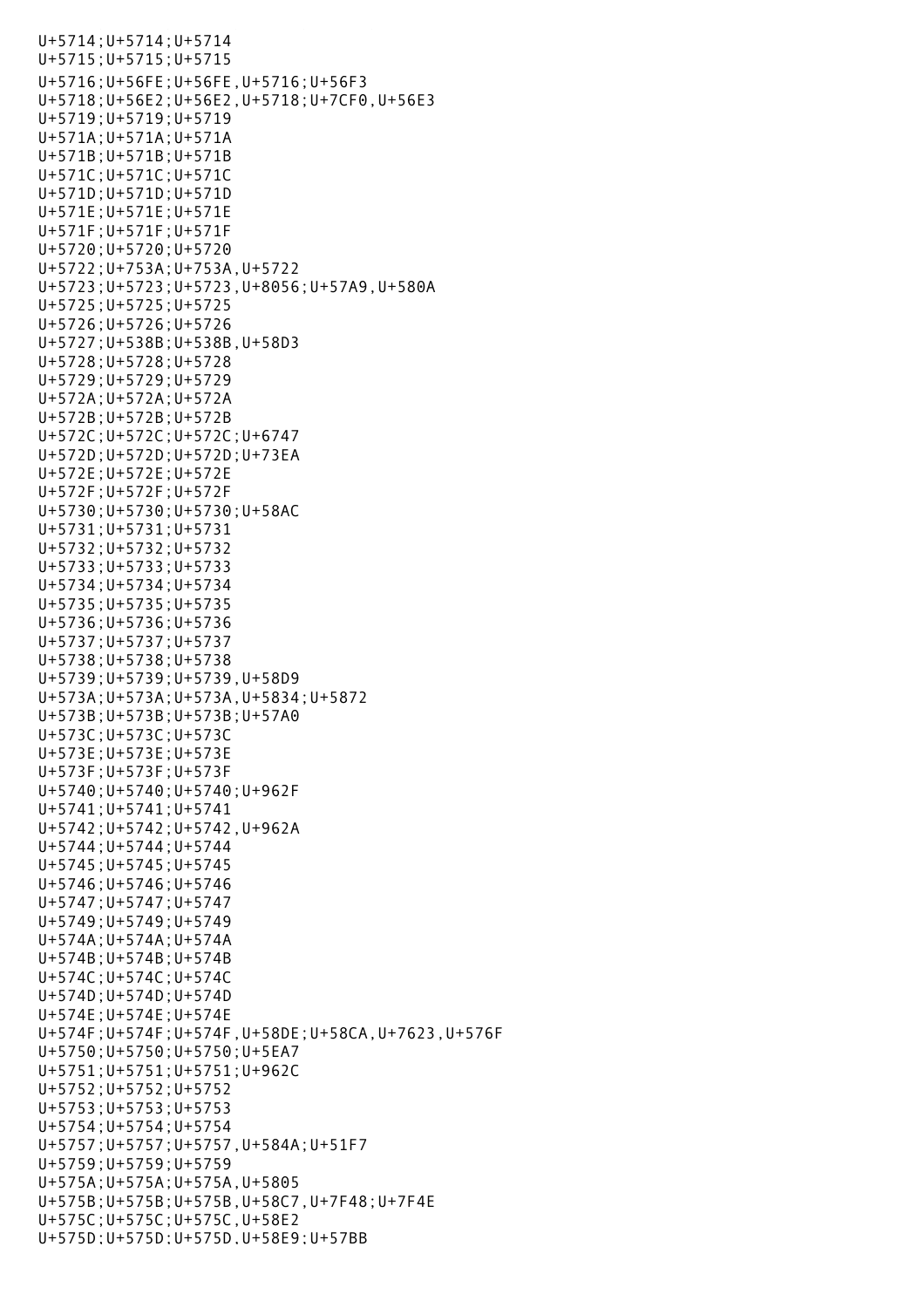U+575E;U+575E;U+575E,U+5862 U+575F;U+575F;U+575F,U+58B3 U+5760;U+5760;U+5760,U+589C U+5761;U+5761;U+5761;U+5CA5 U+5762;U+5762;U+5762 U+5764;U+5764;U+5764;U+5803 U+5765;U+5765;U+5765 U+5766;U+5766;U+5766 U+5767;U+5767;U+5767 U+5768;U+5768;U+5768 U+5769;U+5769;U+5769 U+576A;U+576A;U+576A U+576B;U+576B;U+576B;U+5E97 U+576C;U+576C;U+576C U+576D;U+576D;U+576D U+576F;U+574F;U+576F;U+58CA,U+7623,U+58DE,U+574F U+5770;U+5770;U+5770 U+5771;U+5771;U+5771 U+5772;U+5772;U+5772 U+5773;U+5773;U+5773 U+5774;U+9646;U+9646,U+5774;U+9678 U+5775;U+4E18;U+4E18,U+5775;U+4E20 U+5776;U+5776;U+5776 U+5777;U+5777;U+5777 U+5779;U+5779;U+5779 U+577A;U+577A;U+577A U+577B;U+577B;U+577B U+577C;U+577C;U+577C U+577D;U+577D;U+577D U+577E;U+577E;U+577E U+577F;U+9644;U+9644 U+5780;U+5780;U+5780 U+5782;U+5782;U+5782;U+57C0 U+5783;U+5783;U+5783 U+5784;U+5784;U+5784,U+58DF;U+58E0,U+5785 U+5785;U+5784;U+5785,U+58DF;U+58E0,U+5784 U+5786;U+5786;U+5786,U+58DA;U+7F4F U+5788;U+5788;U+5788 U+5789;U+5789;U+5789 U+578A;U+578A;U+578A U+578B;U+578B;U+578B U+578C;U+578C;U+578C U+578D;U+578D;U+578D U+578E;U+578E;U+578E U+578F;U+578F;U+578F U+5790;U+5790;U+5790 U+5791;U+5791;U+5791 U+5792;U+5792;U+5792,U+58D8;U+58E8 U+5793;U+5793;U+5793;U+9654 U+5794;U+5794;U+5794 U+5795;U+5795;U+5795 U+5797;U+5797;U+5797 U+5798;U+5798;U+5798 U+5799;U+5799;U+5799 U+579A;U+5C27;U+5C27,U+579A;U+5C2D,U+582F U+579B;U+579B;U+579B;U+579C U+579C;U+579B;U+579B U+579D;U+579D;U+579D U+579E;U+579E;U+579E U+579F;U+579F;U+579F U+57A0;U+573B;U+57A0;U+573B U+57A1;U+57A1;U+57A1 U+57A2;U+57A2;U+57A2 U+57A3;U+57A3;U+57A3 U+57A4;U+57A4;U+57A4

U+575D;U+575D;U+575D;U+575D;U+575D;U+575D;U+575D;U+575D;U+575D;U+575D;U+575D;U+57BBBBBBBBBBBBBBBBBBBBBBBBBBBBB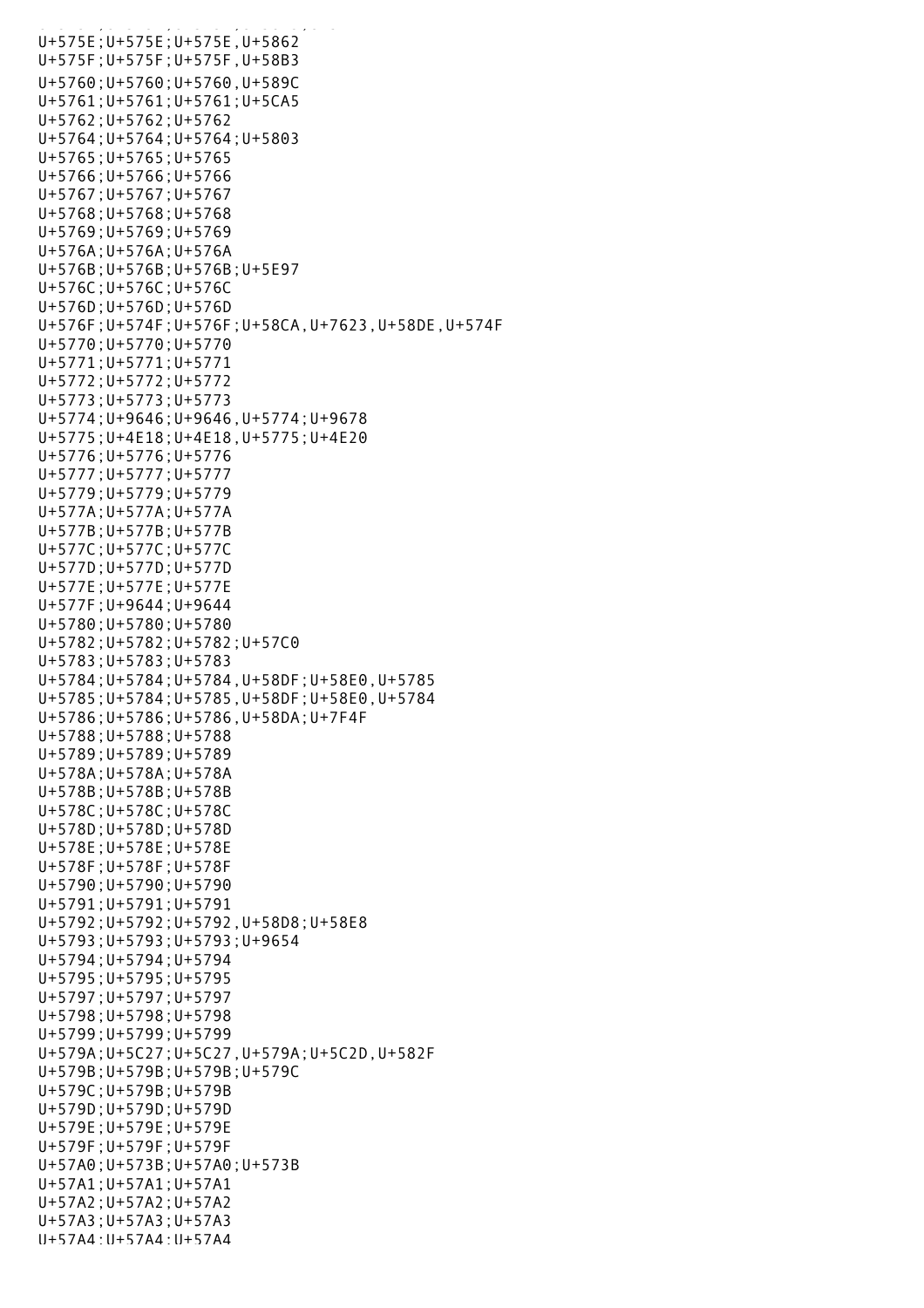U+57A4;U+57A4;U+57A4;U+57A4;U+57A4;U+57A4;U+57A4;U+57A4;U+57A4;U+57A4;U+57A4;U+57A4;U+57A4;U+57A4;U+57A4;U+57A U+57A5;U+57A5;U+57A5 U+57A6;U+57A6;U+57A6,U+58BE U+57A7;U+57A7;U+57A7 U+57A9;U+5723;U+57A9,U+580A;U+5723,U+8056 U+57AA;U+57AA;U+57AA U+57AB;U+57AB;U+57AB,U+588A U+57AC;U+57AC;U+57AC U+57AD;U+57AD;U+57AD,U+57E1 U+57AE;U+57AE;U+57AE U+57AF;U+57AF;U+57AF U+57B0;U+57B0;U+57B0 U+57B1;U+57B1;U+57B1,U+58CB U+57B2;U+57B2;U+57B2,U+584F U+57B3;U+57B3;U+57B3 U+57B4;U+57B4;U+57B4;U+5816 U+57B5;U+57B5;U+57B5 U+57B6;U+57B6;U+57B6 U+57B7;U+57B7;U+57B7 U+57B8;U+57B8;U+57B8 U+57B9;U+57B9;U+57B9 U+57BA;U+57BA;U+57BA U+57BB;U+575D;U+575D,U+58E9 U+57BC;U+57BC;U+57BC U+57BD;U+57BD;U+57BD U+57BE;U+57BE;U+57BE U+57BF;U+57BF;U+57BF U+57C0;U+5782;U+5782 U+57C1;U+57C1;U+57C1 U+57C2;U+57C2;U+57C2 U+57C3;U+57C3;U+57C3 U+57C4;U+57C4;U+57C4 U+57C5;U+57C5;U+57C5 U+57C6;U+57C6;U+57C6 U+57C7;U+57C7;U+57C7 U+57C8;U+57C8;U+57C8 U+57C9;U+57C9;U+57C9 U+57CB;U+57CB;U+57CB U+57CC;U+57CC;U+57CC U+57CD;U+57CD;U+57CD U+57CE;U+57CE;U+57CE U+57CF;U+57CF;U+57CF U+57D0;U+57D0;U+57D0 U+57D2;U+57D2;U+57D2;U+57D3 U+57D3;U+57D2;U+57D2 U+57D4;U+57D4;U+57D4 U+57D5;U+57D5;U+57D5 U+57D6;U+57D6;U+57D6 U+57D8;U+57D8;U+57D8,U+5852 U+57D9;U+57D9;U+57D9,U+5864;U+58CE U+57DA;U+57DA;U+57DA,U+581D U+57DC;U+91CE;U+91CE,U+57DC U+57DD;U+57DD;U+57DD U+57DF;U+57DF;U+57DF U+57E0;U+57E0;U+57E0 U+57E1;U+57AD;U+57AD,U+57E1 U+57E2;U+57E2;U+57E2 U+57E3;U+57E3;U+57E3 U+57E4;U+57E4;U+57E4 U+57E5;U+57E5;U+57E5 U+57E6;U+57E6;U+57E6 U+57E7;U+57E7;U+57E7 U+57E8;U+57E8;U+57E8 U+57E9;U+57E9;U+57E9 U+57EA;U+57EA;U+57EA U+57EB;U+57EB;U+57EB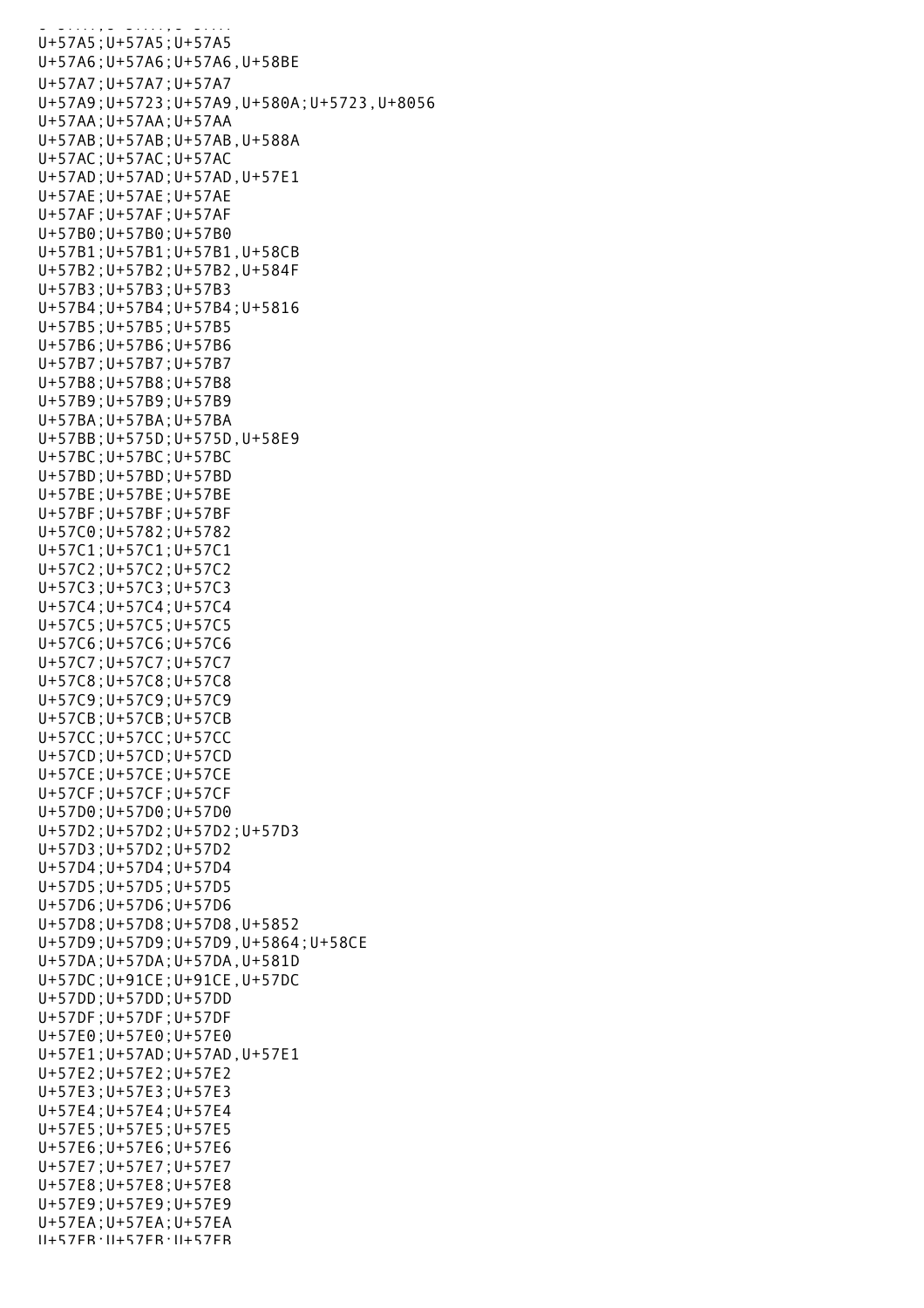U+57EB;U+57EB;U+57EB U+57EC;U+57EC;U+57EC U+57ED;U+57ED;U+57ED U+57EE;U+57EE;U+57EE U+57EF;U+57EF;U+57EF U+57F0;U+57F0;U+57F0 U+57F1;U+57F1;U+57F1 U+57F2;U+57F2;U+57F2 U+57F3;U+57F3;U+57F3 U+57F4;U+57F4;U+57F4 U+57F5;U+57F5;U+57F5 U+57F6;U+57F6;U+57F6 U+57F7;U+6267;U+6267,U+57F7;U+74E1 U+57F8;U+57F8;U+57F8 U+57F9;U+57F9;U+57F9 U+57FA;U+57FA;U+57FA U+57FB;U+57FB;U+57FB U+57FC;U+5D0E;U+5D0E,U+57FC;U+7895 U+57FD;U+57FD;U+57FD U+57FE;U+57FE;U+57FE U+57FF;U+57FF;U+57FF U+5800;U+5800;U+5800 U+5801;U+5801;U+5801 U+5802;U+5802;U+5802 U+5803;U+5764;U+5764 U+5804;U+5804;U+5804 U+5805;U+575A;U+575A,U+5805 U+5806;U+5806;U+5806 U+5807;U+5807;U+5807;U+84F3,U+83EB U+5808;U+7F38;U+7F38,U+5808 U+5809;U+5809;U+5809 U+580A;U+5723;U+57A9,U+580A;U+5723,U+8056 U+580B;U+580B;U+580B;U+5874 U+580C;U+580C;U+580C U+580D;U+580D;U+580D U+580E;U+580E;U+580E U+580F;U+580F;U+580F U+5810;U+5810;U+5810 U+5811;U+5811;U+5811,U+5879 U+5812;U+5812;U+5812 U+5813;U+5813;U+5813 U+5814;U+5814;U+5814 U+5815;U+5815;U+5815,U+58AE;U+58AF U+5816;U+57B4;U+57B4 U+5819;U+5819;U+5819 U+581A;U+581A;U+581A U+581B;U+581B;U+581B U+581C;U+581C;U+581C U+581D;U+57DA;U+57DA,U+581D U+581E;U+581E;U+581E U+581F;U+581F;U+581F U+5820;U+5820;U+5820 U+5821;U+5821;U+5821 U+5822;U+5822;U+5822 U+5823;U+5823;U+5823 U+5824;U+5824;U+5824;U+9684 U+5825;U+5825;U+5825 U+5826;U+9636;U+9636,U+968E U+5827;U+58D6;U+58D6,U+5827 U+5828;U+5828;U+5828 U+5829;U+5829;U+5829 U+582A;U+582A;U+582A U+582B;U+582B;U+582B U+582C;U+582C;U+582C U+582D;U+582D;U+582D U+582E;U+582E;U+582E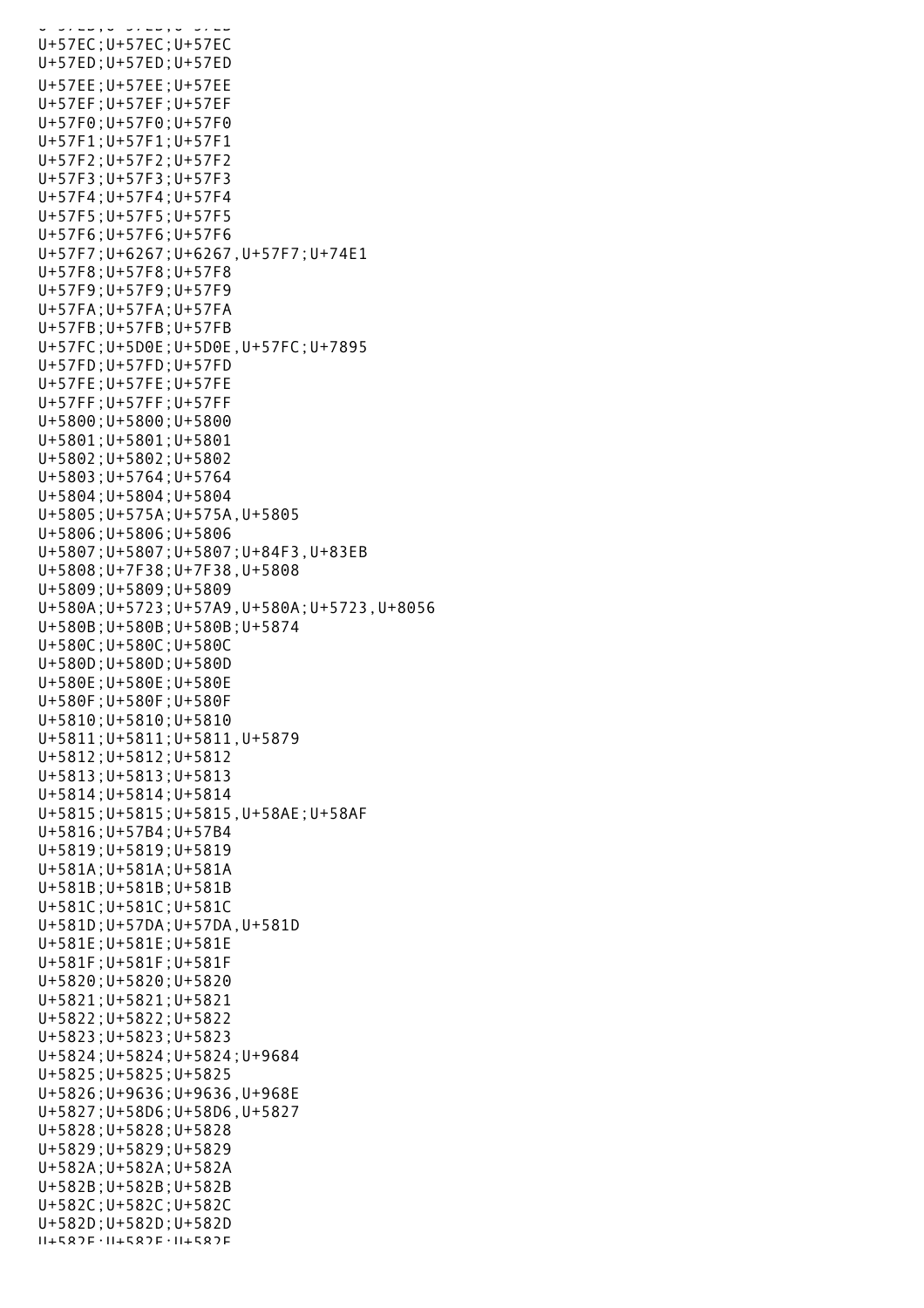U+582E;U+582E;U+582E U+582F;U+5C27;U+5C27,U+582F;U+579A,U+5C2D U+5830;U+5830;U+5830 U+5831;U+62A5;U+62A5,U+5831 U+5832;U+5832;U+5832 U+5833;U+5833;U+5833 U+5834;U+573A;U+573A,U+5834;U+5872 U+5835;U+5835;U+5835 U+5836;U+5836;U+5836 U+5837;U+7AA8;U+7AA8,U+5837 U+5838;U+5838;U+5838 U+5839;U+5839;U+5839 U+583A;U+754C;U+754C;U+754D U+583B;U+583B;U+583B U+583C;U+583C;U+583C U+583D;U+583D;U+583D U+583E;U+583E;U+583E U+583F;U+583F;U+583F U+5840;U+5840;U+5840 U+5842;U+5842;U+5842 U+5843;U+5843;U+5843 U+5844;U+5844;U+5844 U+5845;U+5845;U+5845 U+5846;U+5846;U+5846,U+58EA U+5847;U+5847;U+5847 U+5848;U+5848;U+5848;U+588D U+5849;U+5849;U+5849 U+584A;U+5757;U+5757,U+584A;U+51F7 U+584B;U+8314;U+8314,U+584B U+584C;U+584C;U+584C U+584D;U+584D;U+584D U+584E;U+584E;U+584E U+584F;U+57B2;U+57B2,U+584F U+5851;U+5851;U+5851 U+5852;U+57D8;U+57D8,U+5852 U+5853;U+5853;U+5853 U+5854;U+5854;U+5854;U+5896 U+5855;U+5855;U+5855 U+5857;U+6D82;U+6D82,U+5857;U+51C3 U+5858;U+5858;U+5858 U+5859;U+786E;U+786E,U+5859;U+78BA,U+78BB,U+792D U+585A;U+51A2;U+51A2,U+585A U+585B;U+585B;U+585B U+585C;U+585C;U+585C;U+5873 U+585D;U+585D;U+585D U+585E;U+585E;U+585E U+585F;U+846C;U+846C U+5861;U+586B;U+586B U+5862;U+575E;U+575E,U+5862 U+5863;U+5863;U+5863 U+5864;U+57D9;U+57D9,U+5864;U+58CE U+5865;U+5865;U+5865 U+5868;U+5868;U+5868 U+5869;U+76D0;U+76D0,U+9E7D U+586A;U+586A;U+586A U+586B;U+586B;U+586B;U+5861 U+586C;U+586C;U+586C U+586D;U+586D;U+586D U+586E;U+586E;U+586E U+586F;U+586F;U+586F U+5870;U+5870;U+5870 U+5871;U+5871;U+5871 U+5872;U+573A;U+573A,U+5834 U+5873;U+585C;U+5873;U+585C U+5874;U+580B;U+580B,U+5874 U+5875;U+5C18;U+5C18,U+5875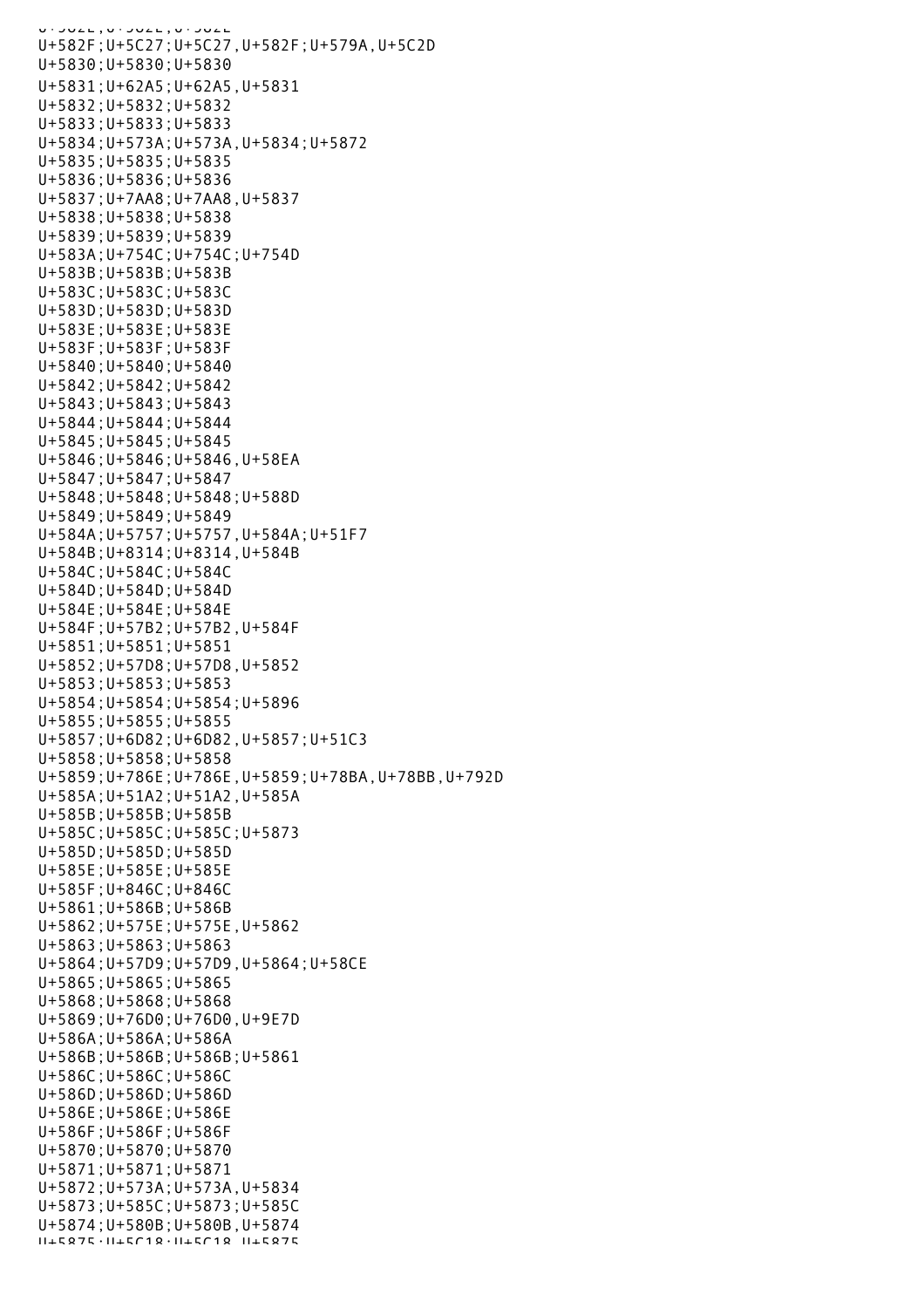U+5875;U+5C10,U+5C10,U+5C19 U+5876;U+5876;U+5876 U+5878;U+5878;U+5878 U+5879;U+5811;U+5811,U+5879 U+587A;U+587A;U+587A U+587B;U+587B;U+587B U+587C;U+587C;U+587C U+587D;U+587D;U+587D U+587E;U+587E;U+587E U+587F;U+587F;U+587F U+5880;U+5880;U+5880 U+5881;U+5881;U+5881 U+5882;U+6807;U+6807,U+5882;U+6A19 U+5883;U+5883;U+5883 U+5884;U+5884;U+5884 U+5885;U+5885;U+5885 U+5886;U+5886;U+5886 U+5887;U+969C;U+969C,U+5887 U+5888;U+5888;U+5888 U+5889;U+5889;U+5889 U+588A;U+57AB;U+57AB,U+588A U+588B;U+588B;U+588B U+588C;U+588C;U+588C U+588D;U+5848;U+5848 U+588E;U+90ED;U+90ED,U+588E U+588F;U+588F;U+588F U+5890;U+5890;U+5890 U+5891;U+5891;U+5891 U+5892;U+5892;U+5892 U+5893;U+5893;U+5893 U+5894;U+5894;U+5894 U+5896;U+5854;U+5854 U+5897;U+589E;U+589E U+5898;U+5898;U+5898 U+5899;U+5899;U+5899,U+58BB,U+7246 U+589A;U+589A;U+589A U+589B;U+589B;U+589B U+589C;U+5760;U+5760,U+589C U+589D;U+589D;U+589D U+589E;U+589E;U+589E;U+5897 U+589F;U+589F;U+589F U+58A0;U+58A0;U+58A0 U+58A1;U+58A1;U+58A1 U+58A2;U+58A2;U+58A2 U+58A3;U+58A3;U+58A3 U+58A4;U+58A4;U+58A4 U+58A5;U+7583;U+7583,U+58A5;U+757D U+58A6;U+58A6;U+58A6 U+58A7;U+58A7;U+58A7 U+58A8;U+58A8;U+58A8 U+58A9;U+58A9;U+58A9 U+58AB;U+58AB;U+58AB;U+6A3D,U+7F47 U+58AC;U+5730;U+5730,U+58AC U+58AD;U+58AD;U+58AD U+58AE;U+5815;U+5815,U+58AE;U+58AF U+58AF;U+5815;U+5815,U+58AF;U+58AE U+58B0;U+58B0;U+58B0 U+58B1;U+58B1;U+58B1 U+58B2;U+58B2;U+58B2 U+58B3;U+575F;U+575F,U+58B3 U+58B4;U+58B4;U+58B4 U+58B7;U+58B7;U+58B7 U+58B8;U+58B8;U+58B8 U+58B9;U+58B9;U+58B9 U+58BA;U+58BA;U+58BA U+59BB;U+5800;U+5900,U+59BB;U+7746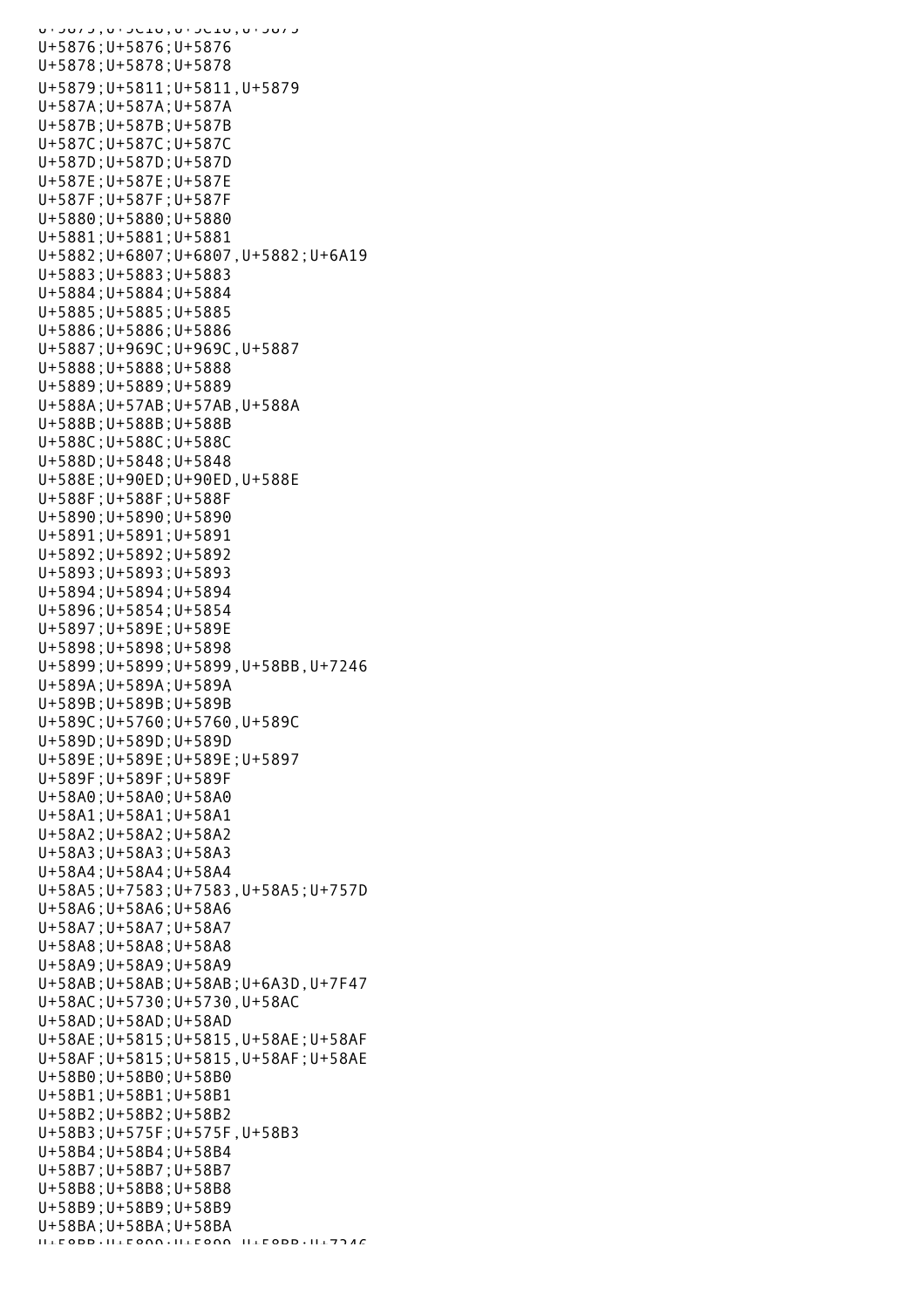$U^{\pm}$ 59B , U+5899, U+589,U+589,U+589,U+7240 U+58BC;U+58BC;U+58BC U+58BD;U+58BD;U+58BD U+58BE;U+57A6;U+57A6,U+58BE U+58BF;U+58BF;U+58BF U+58C1;U+58C1;U+58C1 U+58C2;U+58C2;U+58C2 U+58C5;U+58C5;U+58C5 U+58C6;U+58C6;U+58C6 U+58C7;U+575B;U+575B,U+58C7;U+7F48,U+7F4E U+58C8;U+58C8;U+58C8 U+58C9;U+58C9;U+58C9 U+58CA;U+574F;U+574F,U+58DE;U+7623,U+576F U+58CB;U+57B1;U+57B1,U+58CB U+58CE;U+57D9;U+57D9,U+58CE;U+5864 U+58CF;U+58CF;U+58CF U+58D1;U+58D1;U+58D1 U+58D2;U+58D2;U+58D2 U+58D3;U+538B;U+538B,U+58D3;U+5727 U+58D4;U+58D4;U+58D4 U+58D5;U+58D5;U+58D5 U+58D6;U+58D6;U+58D6;U+5827 U+58D7;U+58D7;U+58D7 U+58D8;U+5792;U+5792,U+58D8;U+58E8 U+58D9;U+5739;U+5739,U+58D9 U+58DA;U+5786;U+5786,U+58DA;U+7F4F U+58DB;U+58DB;U+58DB U+58DD;U+58DD;U+58DD U+58DE;U+574F;U+574F,U+58DE;U+58CA,U+7623,U+576F U+58DF;U+5784;U+5784,U+58DF;U+58E0,U+5785 U+58E0;U+5784;U+5785,U+58DF;U+5784 U+58E2;U+575C;U+575C,U+58E2 U+58E3;U+58E3;U+58E3 U+58E4;U+58E4;U+58E4 U+58E5;U+58E5;U+58E5 U+58E7;U+5CA9;U+5CA9,U+58E7;U+5D52,U+5DD6,U+55A6,U+7939,U+5DCC,U+789E U+58E8;U+5792;U+5792,U+58E8;U+58D8 U+58E9;U+575D;U+575D,U+58E9;U+57BB U+58EA;U+5846;U+5846,U+58EA U+58EB;U+58EB;U+58EB U+58EC;U+58EC;U+58EC U+58ED;U+58ED;U+58ED U+58EE;U+58EE;U+58EE,U+58EF U+58EF;U+58EE;U+58EE,U+58EF U+58F0;U+58F0;U+58F0,U+8072 U+58F1;U+4E00;U+58F9;U+4E00,U+5F0C U+58F2;U+5356;U+5356,U+8CE3 U+58F3;U+58F3;U+58F3,U+6BBC;U+6BBB U+58F4;U+58F4;U+58F4 U+58F6;U+58F6;U+58F6,U+58FA;U+58F7 U+58F7;U+58F6;U+58F6,U+58FA U+58F8;U+58F8;U+58F8,U+58FC U+58F9;U+4E00;U+58F9;U+4E00,U+58F1,U+5F0C U+58FA;U+58F6;U+58F6,U+58FA;U+58F7 U+58FB;U+58FB;U+58FB U+58FC;U+58F8;U+58F8,U+58FC U+58FD;U+5BFF;U+5BFF,U+58FD;U+5900 U+58FE;U+58FE;U+58FE U+58FF;U+8E72;U+8E72,U+58FF U+5900;U+5BFF;U+5BFF,U+58FD U+5902;U+5902;U+5902 U+5903;U+5903;U+5903 U+5904;U+5904;U+5904,U+8655 U+5906;U+5906;U+5906 U+5907;U+5907;U+5907,U+5099;U+5079,U+4FFB U+5909;U+53D8;U+53D8,U+8B8A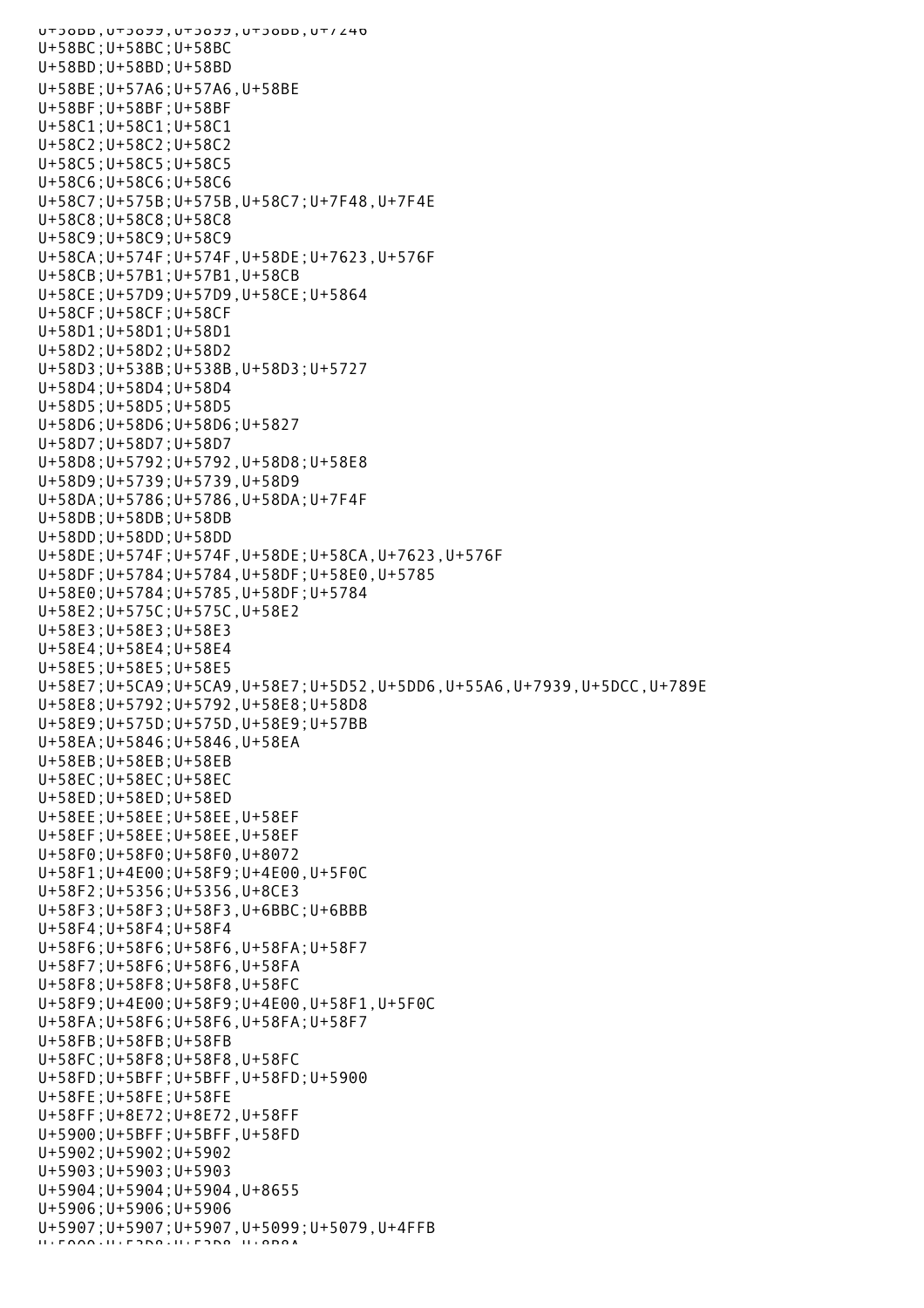U+5909;U+53D8;U+53D8,U+8B8A U+590A;U+590A;U+590A U+590B;U+590B;U+590B U+590C;U+590C;U+590C U+590D;U+590D;U+590D,U+5FA9,U+8907;U+8986 U+590E;U+590E;U+590E U+590F;U+590F;U+590F U+5910;U+5910;U+5910,U+657B U+5912;U+5912;U+5912 U+5914;U+5914;U+5914 U+5915;U+5915;U+5915 U+5916;U+5916;U+5916 U+5917;U+5917;U+5917 U+5918;U+536F;U+536F;U+623C U+5919;U+5919;U+5919 U+591A;U+591A;U+591A;U+591B U+591B;U+591A;U+591A U+591C;U+591C;U+591C;U+4EB1 U+591D;U+591D;U+591D U+591E;U+591E;U+591E U+591F;U+591F;U+591F,U+5920 U+5920;U+591F;U+591F,U+5920 U+5921;U+5921;U+5921 U+5922;U+68A6;U+68A6,U+5922 U+5924;U+5924;U+5924 U+5925;U+4F19;U+5925,U+4F19 U+5926;U+5926;U+5926 U+5927;U+5927;U+5927 U+5928;U+5928;U+5928 U+5929;U+5929;U+5929 U+592A;U+592A;U+592A U+592B;U+592B;U+592B,U+4F15 U+592C;U+592C;U+592C U+592D;U+592D;U+592D;U+6B80 U+592E;U+592E;U+592E U+592F;U+592F;U+592F U+5930;U+5930;U+5930 U+5931;U+5931;U+5931 U+5932;U+5932;U+5932,U+672C U+5934;U+5934;U+5934,U+982D U+5935;U+5935;U+5935 U+5937;U+5937;U+5937;U+4F87 U+5938;U+5938;U+5938,U+8A87 U+5939;U+5939;U+5939,U+593E;U+88CC U+593A;U+593A;U+593A,U+596A;U+6553 U+593B;U+593B;U+593B U+593C;U+593C;U+593C U+593D;U+593D;U+593D U+593E;U+5939;U+5939,U+593E;U+88CC U+593F;U+593F;U+593F U+5940;U+5940;U+5940 U+5941;U+5941;U+5941,U+5969;U+5333 U+5942;U+5942;U+5942,U+5950 U+5943;U+5943;U+5943 U+5944;U+5944;U+5944 U+5945;U+5945;U+5945 U+5946;U+5946;U+5946 U+5947;U+5947;U+5947;U+7AD2 U+5948;U+5948;U+5948;U+67F0 U+5949;U+5949;U+5949 U+594A;U+594A;U+594A U+594B;U+594B;U+594B,U+596E U+594C;U+70B9;U+70B9,U+9EDE U+594D;U+594D;U+594D U+594E;U+594E;U+594E  $U \times F$ 94F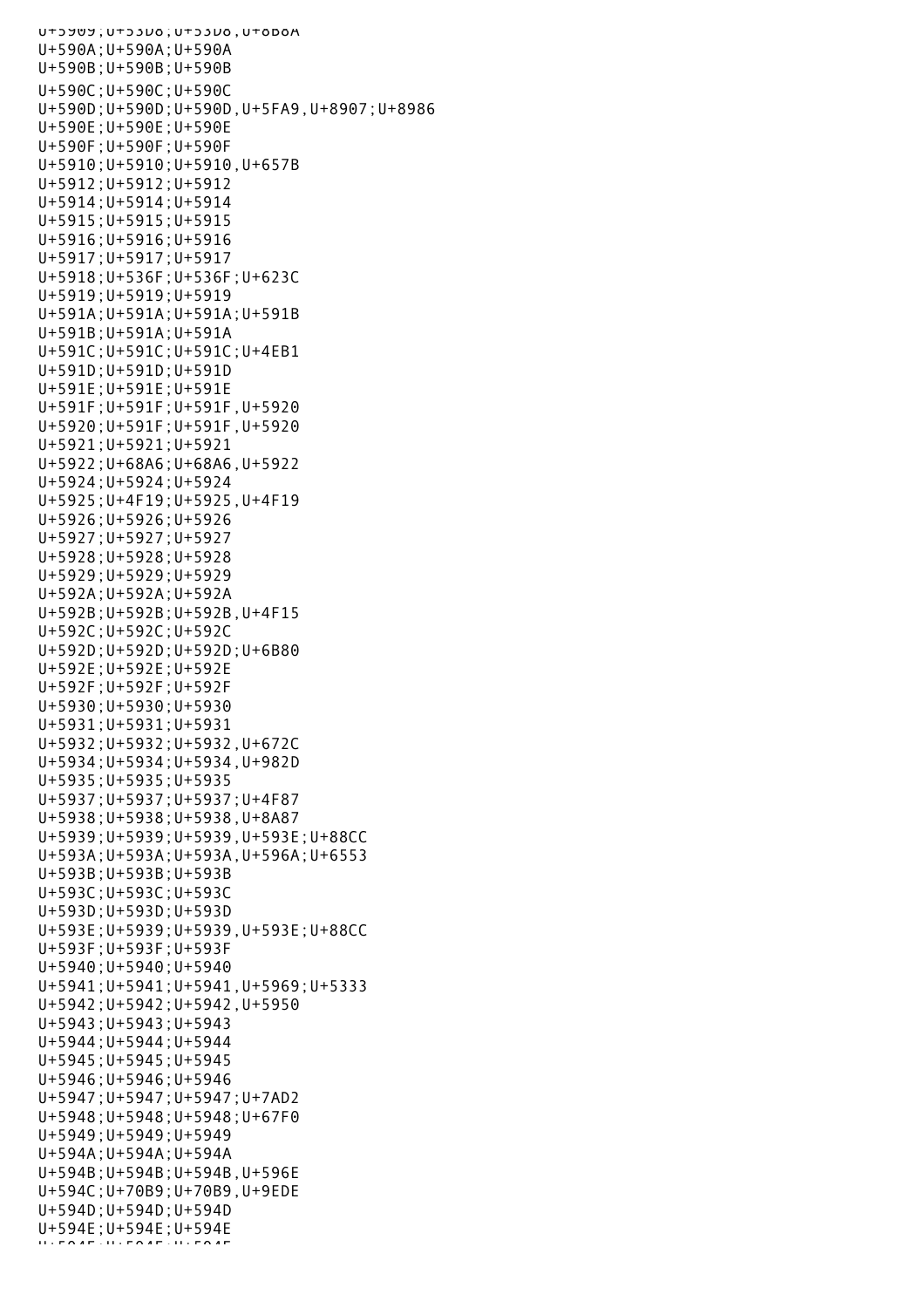U+594F;U+594F;U+594F U+5950;U+5942;U+5942,U+5950 U+5951;U+5951;U+5951;U+6814 U+5952;U+5952;U+5952 U+5953;U+5953;U+5953 U+5954;U+5954;U+5954;U+9029,U+7287 U+5955;U+5955;U+5955 U+5956;U+5956;U+5956,U+734E;U+5968,U+596C U+5957;U+5957;U+5957 U+5958;U+5958;U+5958 U+595A;U+595A;U+595A U+595C;U+595C;U+595C U+595D;U+595D;U+595D U+595E;U+595E;U+595E U+595F;U+595F;U+595F U+5960;U+5960;U+5960 U+5961;U+5961;U+5961 U+5962;U+5962;U+5962 U+5963;U+5963;U+5963 U+5964;U+5964;U+5964 U+5965;U+5965;U+5965,U+5967 U+5966;U+5966;U+5966 U+5967;U+5965;U+5965,U+5967 U+5968;U+5956;U+5956,U+734E;U+596C U+5969;U+5941;U+5941,U+5969;U+5333 U+596A;U+593A;U+593A,U+596A;U+6553 U+596B;U+596B;U+596B U+596C;U+5956;U+5956,U+734E;U+5968 U+596D;U+596D;U+596D U+596E;U+594B;U+594B,U+596E U+596F;U+596F;U+596F U+5970;U+5970;U+5970 U+5971;U+5971;U+5971 U+5972;U+5972;U+5972 U+5973;U+5973;U+5973 U+5974;U+5974;U+5974 U+5975;U+5975;U+5975 U+5976;U+4F32;U+5976;U+4F60,U+4F32,U+59B3,U+5B2D,U+511E U+5977;U+5977;U+5977 U+5978;U+5978;U+5978,U+59E6 U+5979;U+5979;U+5979 U+597A;U+597A;U+597A U+597B;U+597B;U+597B U+597C;U+59F9;U+59F9,U+597C U+597D;U+597D;U+597D U+597E;U+597E;U+597E U+597F;U+597F;U+597F U+5980;U+5980;U+5980 U+5981;U+5981;U+5981 U+5982;U+5982;U+5982 U+5983;U+5983;U+5983 U+5984;U+5984;U+5984 U+5985;U+5985;U+5985 U+5986;U+5986;U+5986,U+599D U+5987;U+5987;U+5987,U+5A66 U+5988;U+5988;U+5988,U+5ABD U+5989;U+5989;U+5989 U+598A;U+598A;U+598A;U+59D9 U+598B;U+598B;U+598B U+598C;U+598C;U+598C U+598D;U+598D;U+598D;U+59F8 U+598E;U+598E;U+598E U+598F;U+598F;U+598F U+5990;U+5990;U+5990 U+5991;U+5991;U+5991 U+5992;U+5992;U+5992;U+59AC<br>U+5992;U+5992;U+5992;U+5992;U+59AC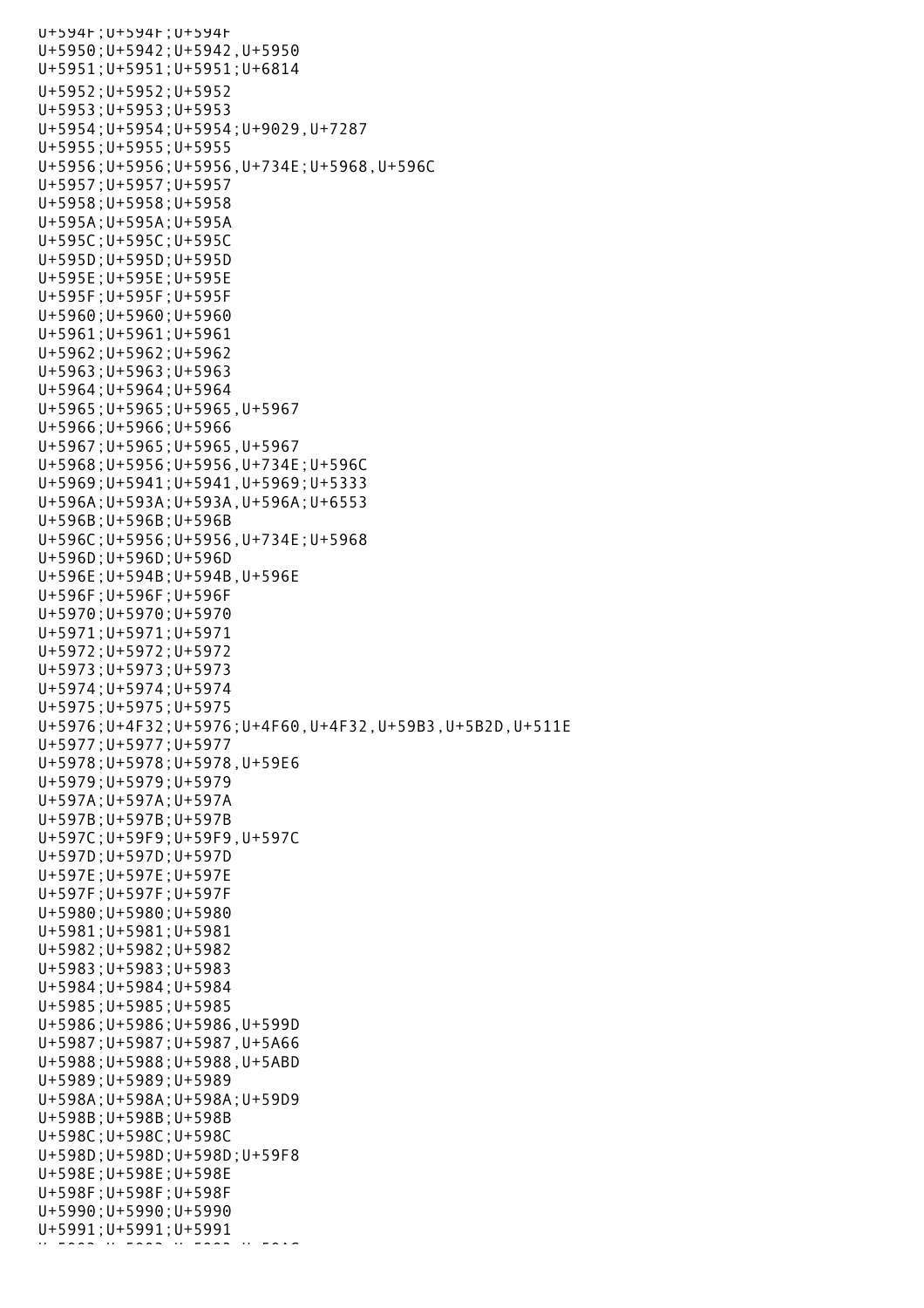U+5992;U+5992;U+5992;U+59AC U+5993;U+5993;U+5993 U+5994;U+5994;U+5994 U+5995;U+5995;U+5995 U+5996;U+5996;U+5996;U+7945,U+8A1E U+5997;U+5997;U+5997 U+5998;U+5998;U+5998 U+5999;U+5999;U+5999;U+7385 U+599A;U+599A;U+599A U+599C;U+599C;U+599C U+599D;U+5986;U+5986,U+599D U+599E;U+599E;U+599E U+599F;U+599F;U+599F U+59A0;U+59A0;U+59A0 U+59A1;U+59A1;U+59A1 U+59A2;U+59A2;U+59A2 U+59A3;U+59A3;U+59A3 U+59A4;U+59A4;U+59A4 U+59A5;U+59A5;U+59A5 U+59A6;U+59A6;U+59A6 U+59A7;U+59A7;U+59A7 U+59A8;U+59A8;U+59A8 U+59A9;U+59A9;U+59A9,U+5AF5 U+59AA;U+59AA;U+59AA,U+5AD7 U+59AB;U+59AB;U+59AB,U+5AAF;U+5B00 U+59AC;U+5992;U+5992 U+59AD;U+59AD;U+59AD U+59AE;U+59AE;U+59AE U+59AF;U+59AF;U+59AF U+59B0;U+59B0;U+59B0 U+59B1;U+59B1;U+59B1 U+59B2;U+59B2;U+59B2 U+59B3;U+4F32;U+59B3;U+4F60,U+4F32,U+5B2D,U+5976,U+511E U+59B4;U+59B4;U+59B4 U+59B5;U+59B5;U+59B5 U+59B6;U+59B6;U+59B6 U+59B8;U+59B8;U+59B8 U+59B9;U+59B9;U+59B9 U+59BA;U+59BA;U+59BA U+59BB;U+59BB;U+59BB U+59BC;U+59BC;U+59BC U+59BD;U+59BD;U+59BD U+59BE;U+59BE;U+59BE U+59BF;U+59BF;U+59BF U+59C0;U+59C0;U+59C0 U+59C1;U+59C1;U+59C1 U+59C2;U+59C2;U+59C2 U+59C3;U+59C3;U+59C3 U+59C4;U+59C4;U+59C4 U+59C5;U+59C5;U+59C5 U+59C6;U+59C6;U+59C6 U+59C7;U+59C7;U+59C7 U+59C8;U+59C8;U+59C8 U+59C9;U+59CA;U+59CA U+59CA;U+59CA;U+59CA;U+59C9 U+59CB;U+59CB;U+59CB U+59CC;U+59CC;U+59CC U+59CD;U+59D7;U+59D7,U+59CD U+59CE;U+59CE;U+59CE U+59CF;U+59CF;U+59CF U+59D0;U+59D0;U+59D0;U+5A8E U+59D1;U+59D1;U+59D1 U+59D2;U+59D2;U+59D2 U+59D3;U+59D3;U+59D3 U+59D4;U+59D4;U+59D4 U+59D5;U+59D5;U+59D5;U+59D5;U+59D5;U+59D5;U+59D5;U+59D5;U+59D5;U+59D5;U+59D5;U+59D5;U+59D5;U+59D5;U+59D5;U+59D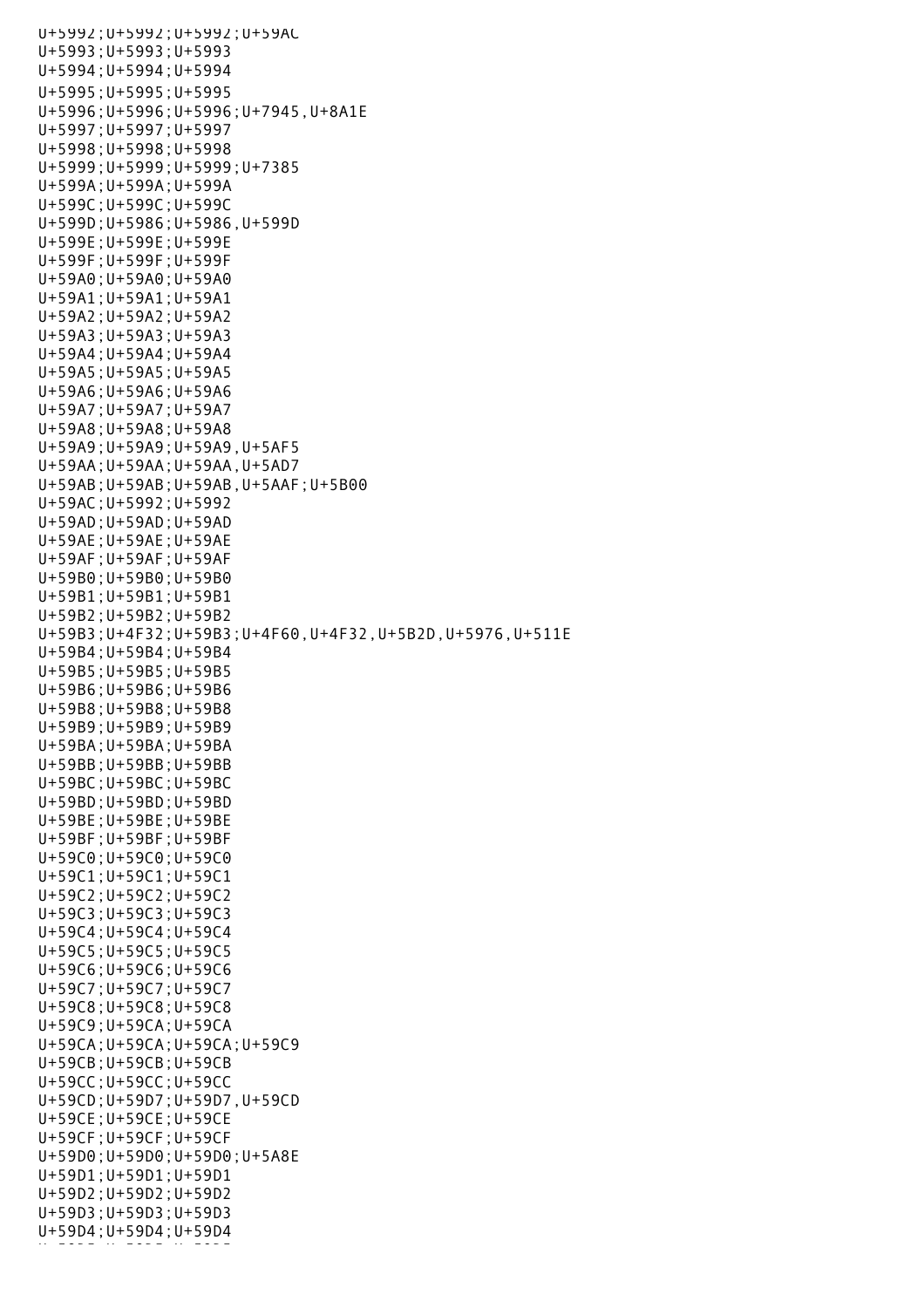U+59D5;U+59D5;U+59D5 U+59D6;U+59D6;U+59D6 U+59D7;U+59D7;U+59D7,U+59CD U+59D8;U+59D8;U+59D8 U+59D9;U+598A;U+598A U+59DA;U+59DA;U+59DA U+59DB;U+59DB;U+59DB U+59DC;U+59DC;U+59DC,U+8591 U+59DD;U+59DD;U+59DD U+59DE;U+59DE;U+59DE U+59DF;U+59DF;U+59DF U+59E0;U+59E0;U+59E0 U+59E1;U+59E1;U+59E1 U+59E2;U+5A1F;U+5A1F U+59E3;U+59E3;U+59E3 U+59E4;U+59E4;U+59E4 U+59E5;U+59E5;U+59E5 U+59E6;U+5978;U+5978,U+59E6 U+59E8;U+59E8;U+59E8 U+59E9;U+59E9;U+59E9 U+59EA;U+4F84;U+4F84,U+59EA U+59EB;U+59EC;U+59EC U+59EC;U+59EC;U+59EC;U+59EB U+59ED;U+59ED;U+59ED U+59EE;U+59EE;U+59EE U+59EF;U+59EF;U+59EF U+59F0;U+59F0;U+59F0 U+59F1;U+59F1;U+59F1 U+59F2;U+59F2;U+59F2 U+59F3;U+59F3;U+59F3 U+59F4;U+59F4;U+59F4 U+59F5;U+59F5;U+59F5 U+59F6;U+59F6;U+59F6 U+59F7;U+59F7;U+59F7 U+59F8;U+598D;U+598D U+59F9;U+59F9;U+59F9;U+597C U+59FA;U+59FA;U+59FA U+59FB;U+59FB;U+59FB;U+5A63 U+59FC;U+59FC;U+59FC U+59FD;U+59FD;U+59FD U+59FE;U+59FE;U+59FE U+59FF;U+59FF;U+59FF U+5A00;U+5A00;U+5A00 U+5A01;U+5A01;U+5A01 U+5A02;U+5A02;U+5A02 U+5A03;U+5A03;U+5A03 U+5A04;U+5A04;U+5A04,U+5A41 U+5A05;U+5A05;U+5A05,U+5A6D U+5A06;U+5A06;U+5A06,U+5B08 U+5A07;U+5A07;U+5A07,U+5B0C U+5A08;U+5A08;U+5A08,U+5B4C U+5A09;U+5A09;U+5A09 U+5A0A;U+5A0A;U+5A0A U+5A0B;U+5A0B;U+5A0B U+5A0C;U+5A0C;U+5A0C U+5A0D;U+5A0D;U+5A0D U+5A0E;U+5A0E;U+5A0E U+5A0F;U+5A0F;U+5A0F U+5A10;U+5A10;U+5A10 U+5A11;U+5A11;U+5A11 U+5A12;U+5A12;U+5A12 U+5A13;U+5A13;U+5A13 U+5A14;U+5A14;U+5A14 U+5A15;U+5A15;U+5A15 U+5A16;U+5A16;U+5A16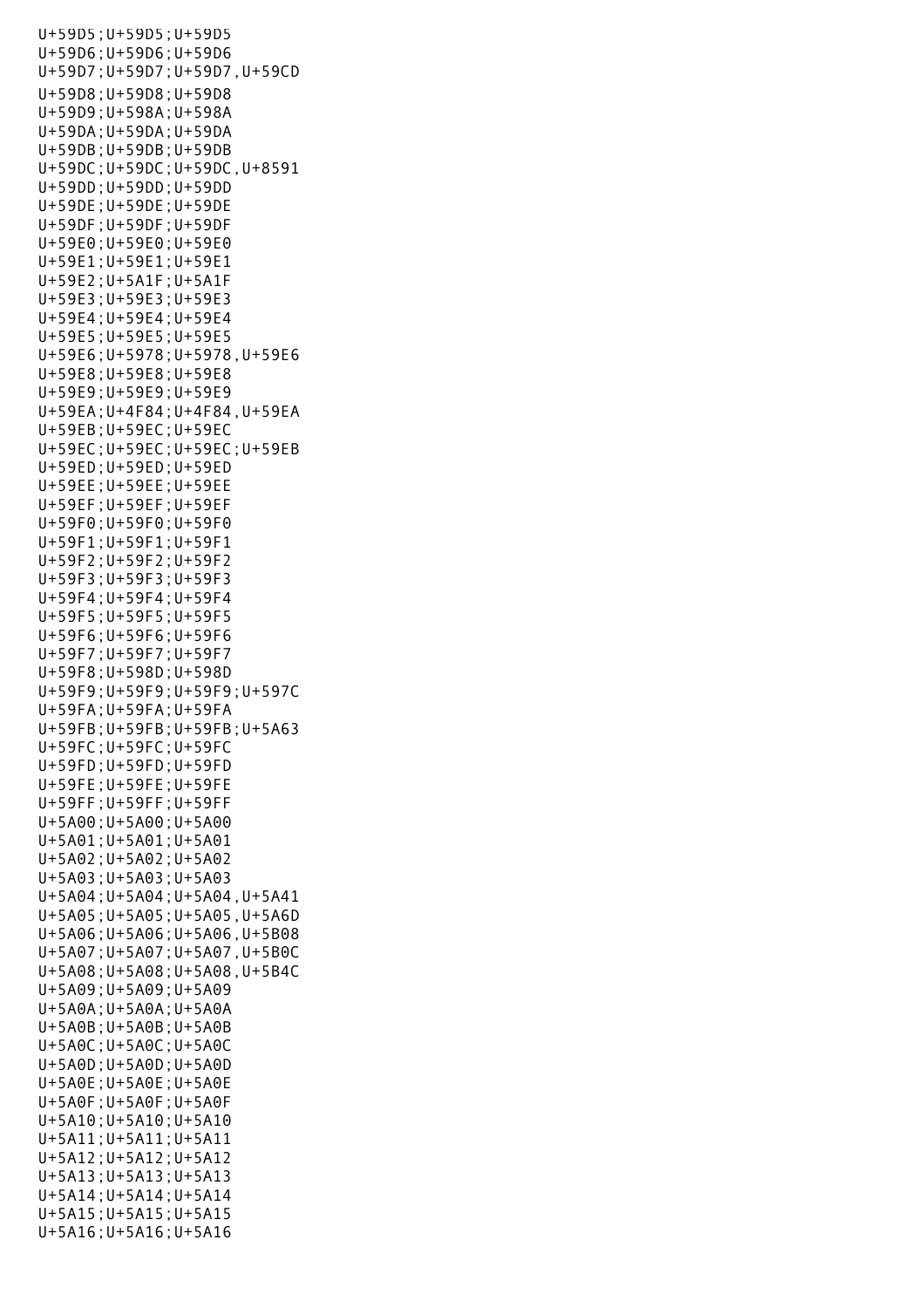U+5A17;U+5A17;U+5A17 U+5A18;U+5A18;U+5A18,U+5B43;U+5B22 U+5A19;U+5A19;U+5A19 U+5A1A;U+5583;U+5583;U+8AF5 U+5A1B;U+5A31;U+5A31,U+5A1B;U+5A2F U+5A1C;U+5A1C;U+5A1C U+5A1D;U+5A1D;U+5A1D U+5A1E;U+5A1E;U+5A1E U+5A1F;U+5A1F;U+5A1F;U+59E2 U+5A20;U+5A20;U+5A20 U+5A21;U+5A21;U+5A21 U+5A22;U+5A22;U+5A22 U+5A23;U+5A23;U+5A23 U+5A25;U+5A25;U+5A25 U+5A27;U+5A27;U+5A27 U+5A28;U+5A28;U+5A28 U+5A29;U+5A29;U+5A29 U+5A2A;U+5A2A;U+5A2A U+5A2B;U+5A2B;U+5A2B U+5A2D;U+5A2D;U+5A2D U+5A2E;U+5A2E;U+5A2E U+5A2F;U+5A31;U+5A31,U+5A1B U+5A31;U+5A31;U+5A31,U+5A1B;U+5A2F U+5A32;U+5A32;U+5A32,U+5AA7 U+5A33;U+5A33;U+5A33 U+5A34;U+5A34;U+5A34,U+5AFB;U+5AFA U+5A35;U+5A35;U+5A35 U+5A36;U+5A36;U+5A36 U+5A37;U+5A37;U+5A37 U+5A38;U+5A38;U+5A38 U+5A39;U+5A39;U+5A39 U+5A3A;U+5A3A;U+5A3A U+5A3B;U+5A3B;U+5A3B U+5A3C;U+5A3C;U+5A3C U+5A3D;U+5A3D;U+5A3D U+5A3E;U+5A3E;U+5A3E  $U+5A3F:U+5A40:U+5A40$ U+5A40;U+5A40;U+5A40;U+5A3F U+5A41;U+5A04;U+5A04,U+5A41 U+5A42;U+5A42;U+5A42 U+5A43;U+5A43;U+5A43 U+5A44;U+5A44;U+5A44 U+5A45;U+5A45;U+5A45 U+5A46;U+5A46;U+5A46 U+5A47;U+5A47;U+5A47 U+5A48;U+5A48;U+5A48 U+5A49;U+5A49;U+5A49;U+5007 U+5A4A;U+5A4A;U+5A4A U+5A4B;U+5A4B;U+5A4B U+5A4C;U+5A4C;U+5A4C U+5A4D;U+5A4D;U+5A4D U+5A4E;U+5A4E;U+5A4E U+5A4F;U+5A4F;U+5A4F U+5A50;U+5A50;U+5A50 U+5A51;U+5A51;U+5A51 U+5A52;U+5A52;U+5A52 U+5A53;U+5A53;U+5A53 U+5A55;U+5A55;U+5A55 U+5A56;U+5A56;U+5A56 U+5A57;U+5A57;U+5A57 U+5A58;U+5A58;U+5A58 U+5A5A;U+5A5A;U+5A5A U+5A5B;U+5A5B;U+5A5B U+5A5C;U+5A5C;U+5A5C U+5A5D;U+5A5D;U+5A5D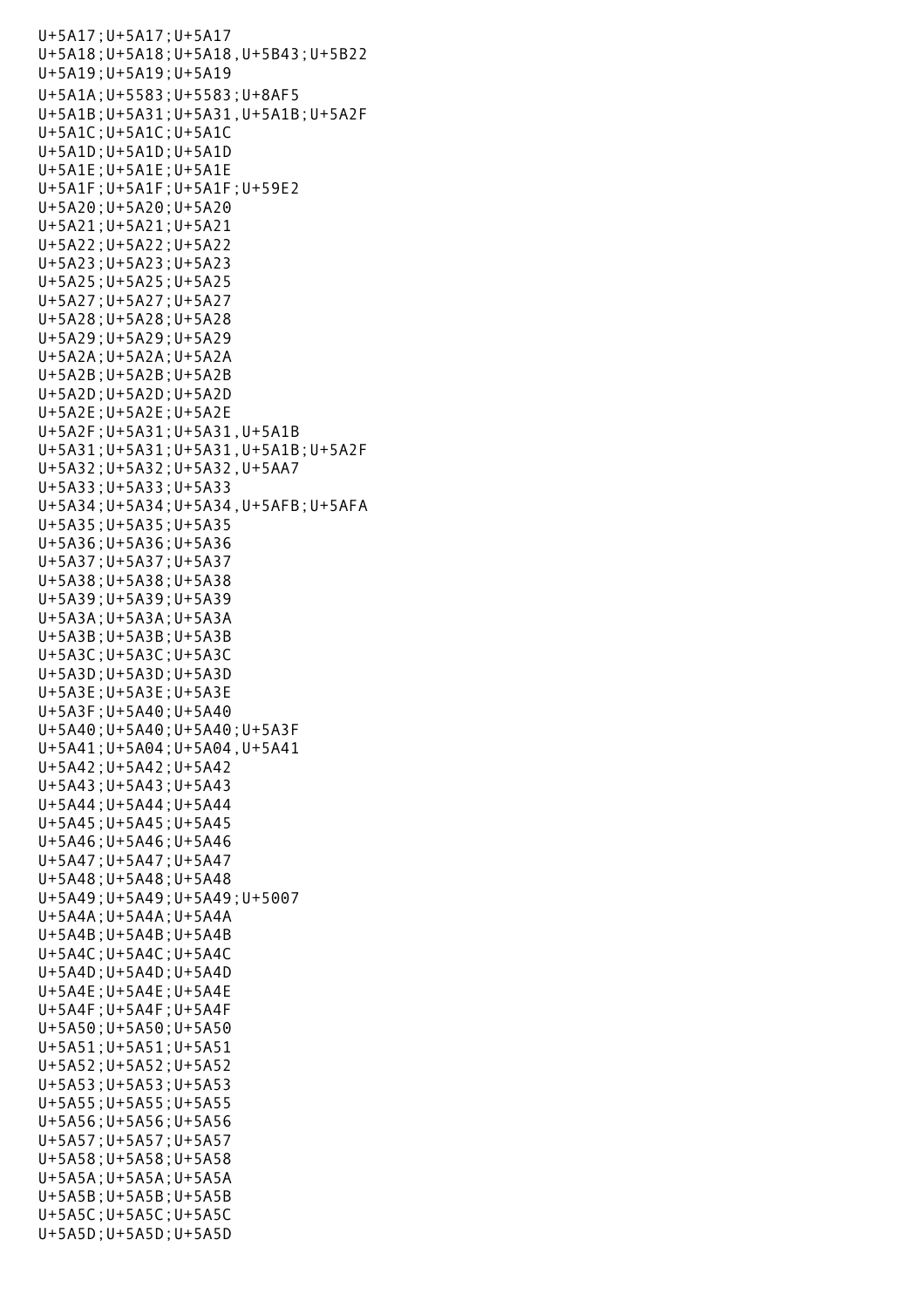U+5A5E;U+5A5E;U+5A5E U+5A5F;U+5A5F;U+5A5F U+5A60;U+5A60;U+5A60 U+5A61;U+5A61;U+5A61 U+5A62;U+5A62;U+5A62 U+5A63;U+59FB;U+59FB U+5A64;U+5A64;U+5A64 U+5A65;U+5A65;U+5A65 U+5A66;U+5987;U+5987,U+5A66 U+5A67;U+5A67;U+5A67 U+5A68;U+5A68;U+5A68 U+5A69;U+5A69;U+5A69 U+5A6A;U+5A6A;U+5A6A U+5A6B;U+5A6B;U+5A6B U+5A6C;U+6DEB;U+6DEB,U+5A6C U+5A6D;U+5A05;U+5A05,U+5A6D U+5A6E;U+5A6E;U+5A6E U+5A70;U+5A70;U+5A70 U+5A72;U+5A72;U+5A72 U+5A73;U+5A73;U+5A73,U+5AFF U+5A74;U+5A74;U+5A74,U+5B30 U+5A75;U+5A75;U+5A75,U+5B0B U+5A76;U+5A76;U+5A76,U+5B38 U+5A77;U+5A77;U+5A77 U+5A78;U+5A78;U+5A78 U+5A79;U+5A79;U+5A79 U+5A7A;U+5A7A;U+5A7A U+5A7B;U+5A7B;U+5A7B U+5A7C;U+5A7C;U+5A7C U+5A7D;U+5A7D;U+5A7D U+5A7E;U+5077;U+5077,U+5AAE;U+5078 U+5A7F;U+5A7F;U+5A7F;U+805F U+5A80;U+5A80;U+5A80 U+5A81;U+5A81;U+5A81 U+5A82;U+5A82;U+5A82 U+5A83;U+5A83;U+5A83 U+5A84;U+5A84;U+5A84 U+5A85;U+5A85;U+5A85 U+5A86;U+5A86;U+5A86 U+5A88;U+5A88;U+5A88 U+5A89;U+5A89;U+5A89 U+5A8A;U+5A8A;U+5A8A U+5A8B;U+5A8B;U+5A8B U+5A8C;U+5A8C;U+5A8C;U+5AF9 U+5A8E;U+59D0;U+59D0,U+5A8E U+5A8F;U+5A8F;U+5A8F U+5A90;U+5A90;U+5A90 U+5A91;U+5A91;U+5A91 U+5A92;U+5A92;U+5A92 U+5A93;U+5A93;U+5A93 U+5A94;U+5A94;U+5A94 U+5A95;U+5A95;U+5A95 U+5A96;U+5A96;U+5A96 U+5A97;U+5A97;U+5A97 U+5A98;U+5A98;U+5A98 U+5A99;U+5A99;U+5A99 U+5A9A;U+5A9A;U+5A9A U+5A9B;U+5A9B;U+5A9B U+5A9C;U+5A9C;U+5A9C U+5A9D;U+5A9D;U+5A9D U+5A9E;U+5A9E;U+5A9E U+5A9F;U+5A9F;U+5A9F U+5AA0;U+5AA0;U+5AA0;U+5AF7 U+5AA1;U+5AA1;U+5AA1 U+5AA2;U+5AA2;U+5AA2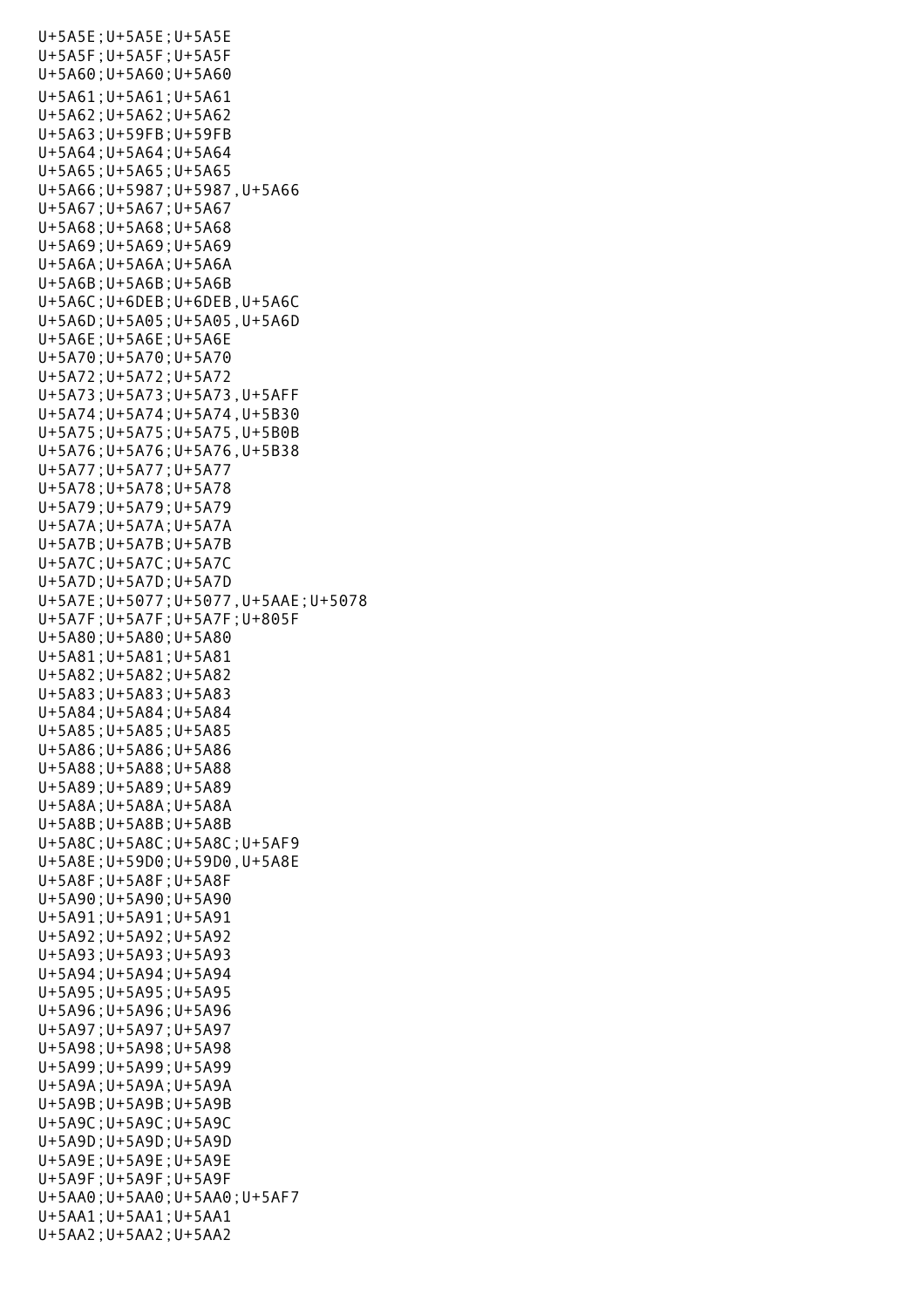U+5AA3;U+5AA3;U+5AA3 U+5AA4;U+5AA4;U+5AA4 U+5AA5;U+5AA5;U+5AA5 U+5AA6;U+5AA6;U+5AA6 U+5AA7;U+5A32;U+5A32,U+5AA7 U+5AA8;U+5AA8;U+5AA8 U+5AA9;U+5AA9;U+5AA9 U+5AAA;U+5AAA;U+5AAA,U+5ABC U+5AAC;U+4FDD;U+4FDD,U+5AAC U+5AAD;U+5AAD;U+5AAD,U+5B03 U+5AAE;U+5077;U+5077,U+5AAE;U+5078,U+5A7E U+5AAF;U+59AB;U+59AB,U+5AAF;U+5B00 U+5AB0;U+5AB0;U+5AB0 U+5AB1;U+5AB1;U+5AB1 U+5AB2;U+5AB2;U+5AB2 U+5AB3;U+5AB3;U+5AB3 U+5AB4;U+5AB4;U+5AB4 U+5AB5;U+5AB5;U+5AB5 U+5AB6;U+5AB6;U+5AB6 U+5AB7;U+5AB7;U+5AB7 U+5AB8;U+5AB8;U+5AB8 U+5AB9;U+5AB9;U+5AB9 U+5ABA;U+7F8E;U+7F8E,U+5ABA U+5ABB;U+5ABB;U+5ABB U+5ABC;U+5AAA;U+5AAA,U+5ABC U+5ABD;U+5988;U+5988,U+5ABD U+5ABE;U+5ABE;U+5ABE U+5ABF;U+6127;U+6127,U+5ABF U+5AC0;U+5AC0;U+5AC0 U+5AC1;U+5AC1;U+5AC1 U+5AC2;U+5AC2;U+5AC2 U+5AC3;U+5AC3;U+5AC3 U+5AC4;U+5AC4;U+5AC4 U+5AC5;U+5AC5;U+5AC5 U+5AC6;U+5AC6;U+5AC6 U+5AC7;U+5AC7;U+5AC7 U+5AC8;U+5AC8;U+5AC8 U+5AC9;U+5AC9;U+5AC9 U+5ACA;U+5ACA;U+5ACA U+5ACB;U+8885;U+8885,U+5ACB;U+88CA,U+5B1D,U+892D U+5ACC;U+5ACC;U+5ACC U+5ACD;U+5ACD;U+5ACD U+5ACE;U+5ACE;U+5ACE U+5ACF;U+5ACF;U+5ACF U+5AD1;U+5AD1;U+5AD1 U+5AD2;U+5AD2;U+5AD2,U+5B21 U+5AD4;U+5AD4;U+5AD4,U+5B2A U+5AD5;U+5AD5;U+5AD5 U+5AD6;U+5AD6;U+5AD6 U+5AD7;U+59AA;U+59AA,U+5AD7 U+5AD8;U+5AD8;U+5AD8 U+5AD9;U+5AD9;U+5AD9 U+5ADA;U+5ADA;U+5ADA U+5ADB;U+5ADB;U+5ADB U+5ADC;U+5ADC;U+5ADC U+5ADD;U+5ADD;U+5ADD U+5ADE;U+6175;U+6175,U+5ADE U+5ADF;U+5ADF;U+5ADF U+5AE0;U+5AE0;U+5AE0 U+5AE1;U+5AE1;U+5AE1 U+5AE2;U+5AE2;U+5AE2 U+5AE3;U+5AE3;U+5AE3 U+5AE4;U+5AE4;U+5AE4 U+5AE5;U+5AE5;U+5AE5 U+5AE6;U+5AE6;U+5AE6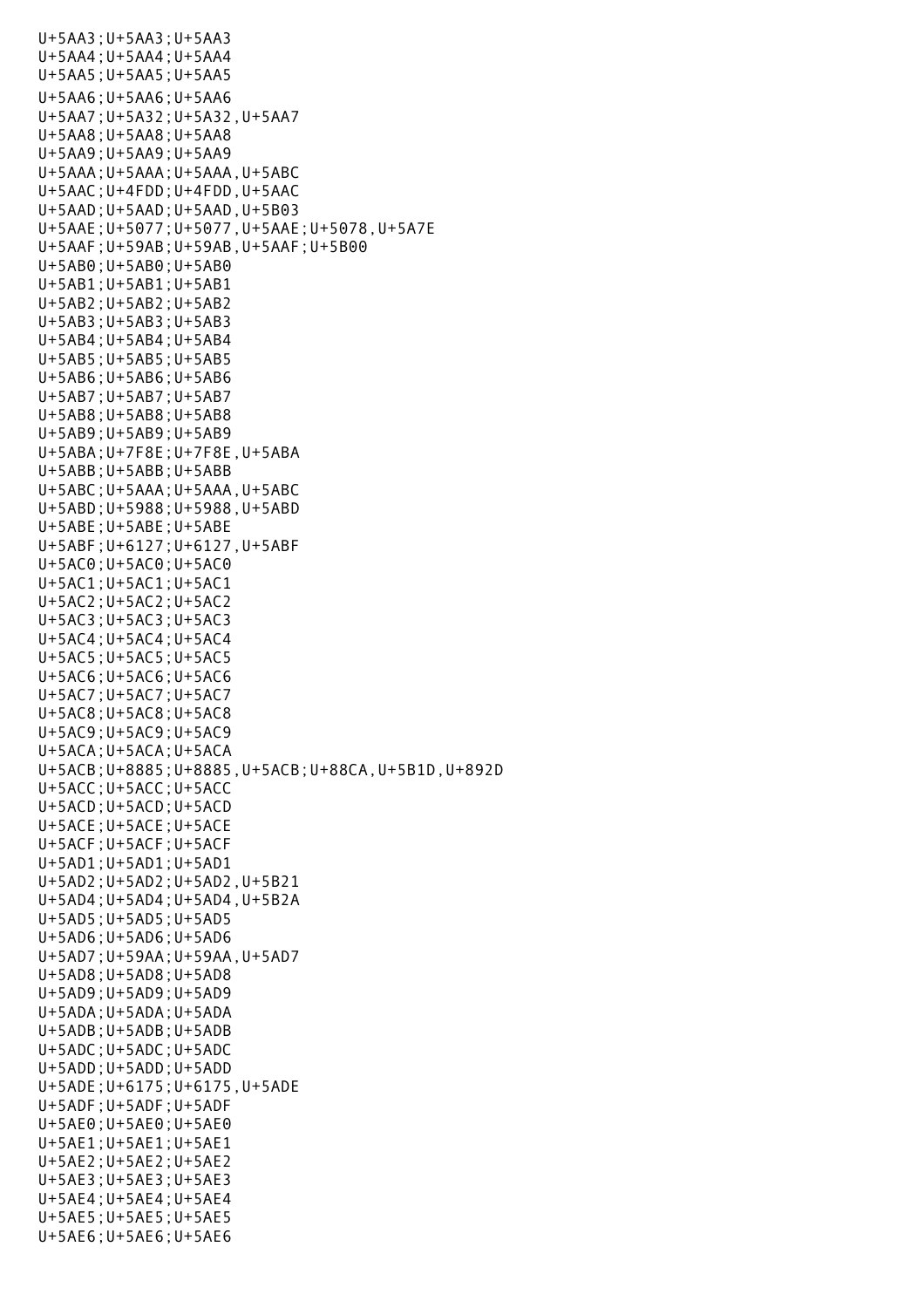U+5AE7;U+5AE7;U+5AE7 U+5AE8;U+5AE8;U+5AE8 U+5AE9;U+5AE9;U+5AE9 U+5AEA;U+5AEA;U+5AEA U+5AEB;U+5AEB;U+5AEB U+5AEC;U+5AEC;U+5AEC U+5AED;U+5AED;U+5AED U+5AEE;U+5AEE;U+5AEE U+5AF1;U+5AF1;U+5AF1,U+5B19 U+5AF2;U+5AF2;U+5AF2 U+5AF3;U+5AF3;U+5AF3 U+5AF4;U+5AF4;U+5AF4 U+5AF5;U+59A9;U+59A9,U+5AF5 U+5AF6;U+5AF6;U+5AF6 U+5AF7;U+5AA0;U+5AA0,U+5AF7 U+5AF8;U+5AF8;U+5AF8 U+5AF9;U+5A8C;U+5A8C,U+5AF9 U+5AFA;U+5A34;U+5A34,U+5AFA;U+5AFB U+5AFB;U+5A34;U+5A34,U+5AFB;U+5AFA U+5AFC;U+5AFC;U+5AFC U+5AFD;U+5AFD;U+5AFD U+5AFE;U+5AFE;U+5AFE U+5AFF;U+5A73;U+5A73,U+5AFF U+5B00;U+59AB;U+59AB,U+5AAF U+5B01;U+5B01;U+5B01 U+5B02;U+5B02;U+5B02 U+5B03;U+5AAD;U+5AAD,U+5B03 U+5B04;U+5B04;U+5B04 U+5B05;U+5B05;U+5B05 U+5B06;U+5B06;U+5B06 U+5B07;U+5B07;U+5B07 U+5B08;U+5A06;U+5A06,U+5B08 U+5B09;U+5B09;U+5B09 U+5B0B;U+5A75;U+5A75,U+5B0B U+5B0C;U+5A07;U+5A07,U+5B0C U+5B0E;U+5B0E;U+5B0E U+5B0F;U+5B0F;U+5B0F U+5B10;U+5B10;U+5B10 U+5B11;U+5B11;U+5B11 U+5B12;U+5B12;U+5B12 U+5B13;U+5B13;U+5B13 U+5B14;U+5B14;U+5B14 U+5B15;U+5B15;U+5B15 U+5B16;U+5B16;U+5B16 U+5B17;U+5B17;U+5B17 U+5B18;U+5B18;U+5B18 U+5B19;U+5AF1;U+5AF1,U+5B19 U+5B1A;U+5B1A;U+5B1A U+5B1B;U+5B1B;U+5B1B U+5B1C;U+5B1C;U+5B1C U+5B1D;U+8885;U+8885,U+5B1D;U+88CA,U+5ACB,U+892D U+5B1E;U+5B1E;U+5B1E U+5B1F;U+5B1F;U+5B1F U+5B20;U+5B20;U+5B20 U+5B21;U+5AD2;U+5AD2,U+5B21 U+5B22;U+5A18;U+5A18,U+5B43 U+5B23;U+5B23;U+5B23 U+5B24;U+5B37;U+5B37,U+5B24 U+5B25;U+5B25;U+5B25 U+5B26;U+5B26;U+5B26 U+5B27;U+5B27;U+5B27 U+5B28;U+5B28;U+5B28 U+5B29;U+5B29;U+5B29 U+5B2A;U+5AD4;U+5AD4,U+5B2A U+5B2B;U+5B2B;U+5B2B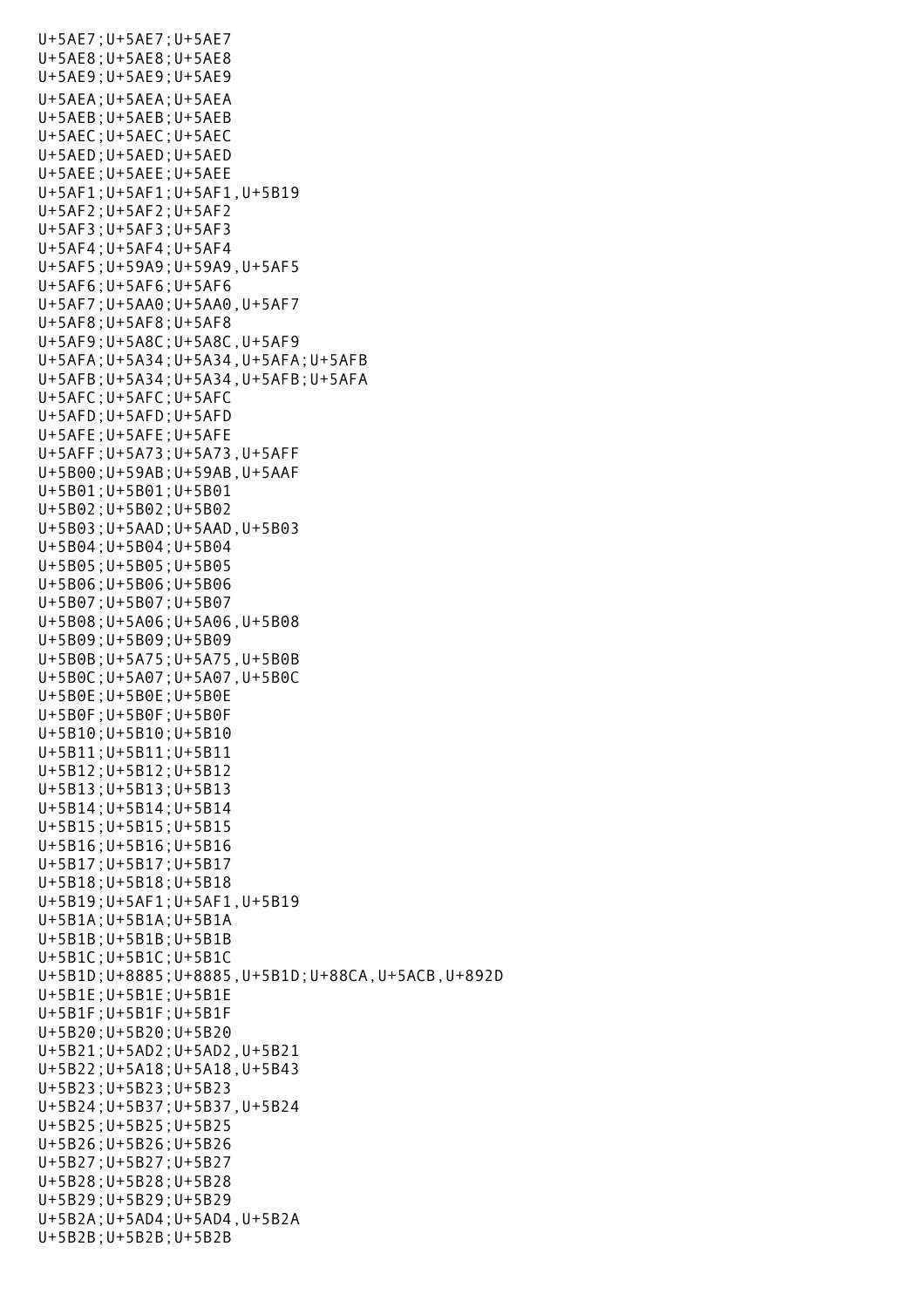U+5B2C;U+5B2C;U+5B2C U+5B2D;U+4F32;U+5976,U+5B2D;U+4F60,U+4F32,U+59B3,U+511E U+5B2E;U+5B2E;U+5B2E U+5B2F;U+5B2F;U+5B2F U+5B30;U+5A74;U+5A74,U+5B30 U+5B31;U+5B31;U+5B31 U+5B32;U+5B32;U+5B32 U+5B33;U+5B33;U+5B33 U+5B34;U+5B34;U+5B34 U+5B35;U+5B35;U+5B35 U+5B36;U+5B36;U+5B36 U+5B37;U+5B37;U+5B37,U+5B24 U+5B38;U+5A76;U+5A76,U+5B38 U+5B3A;U+5B3A;U+5B3A U+5B3B;U+5B3B;U+5B3B U+5B3C;U+5B3C;U+5B3C U+5B3D;U+5B3D;U+5B3D U+5B3E;U+61D2;U+61D2,U+5B3E;U+61F6 U+5B3F;U+5B3F;U+5B3F U+5B40;U+5B40;U+5B40 U+5B41;U+5B41;U+5B41 U+5B42;U+5B42;U+5B42 U+5B43;U+5A18;U+5A18,U+5B43;U+5B22 U+5B44;U+5B44;U+5B44 U+5B45;U+7EA4;U+7EA4,U+5B45;U+7E34,U+7E96,U+7E8E U+5B47;U+5B47;U+5B47 U+5B48;U+5B48;U+5B48 U+5B49;U+5B49;U+5B49 U+5B4A;U+5B4A;U+5B4A U+5B4B;U+5B4B;U+5B4B U+5B4C;U+5A08;U+5A08,U+5B4C U+5B4D;U+5B4D;U+5B4D U+5B4E;U+5B4E;U+5B4E U+5B50;U+5B50;U+5B50 U+5B51;U+5B51;U+5B51 U+5B53;U+5B53;U+5B53 U+5B54;U+5B54;U+5B54 U+5B55;U+5B55;U+5B55 U+5B56;U+5B56;U+5B56 U+5B57;U+5B57;U+5B57 U+5B58;U+5B58;U+5B58 U+5B59;U+5B59;U+5B59,U+5B6B U+5B5A;U+5B5A;U+5B5A;U+5B75 U+5B5B;U+5B5B;U+5B5B U+5B5C;U+5B5C;U+5B5C U+5B5D;U+5B5D;U+5B5D U+5B5E;U+5B5E;U+5B5E U+5B5F;U+5B5F;U+5B5F U+5B62;U+5B62;U+5B62 U+5B63;U+5B63;U+5B63 U+5B64;U+5B64;U+5B64 U+5B65;U+5B65;U+5B65 U+5B66;U+5B66;U+5B66,U+5B78;U+6588 U+5B67;U+5B67;U+5B67 U+5B68;U+5B68;U+5B68 U+5B69;U+5B69;U+5B69 U+5B6A;U+5B6A;U+5B6A,U+5B7F U+5B6B;U+5B59;U+5B59,U+5B6B U+5B6C;U+5B6C;U+5B6C U+5B6D;U+5B6D;U+5B6D U+5B6E;U+5B6E;U+5B6E U+5B70;U+5B70;U+5B70 U+5B71;U+5B71;U+5B71 U+5B72;U+5B72;U+5B72 U+5B73;U+5B73;U+5B73;U+5B76

U+5B2B;U+5B2B;U+5B2B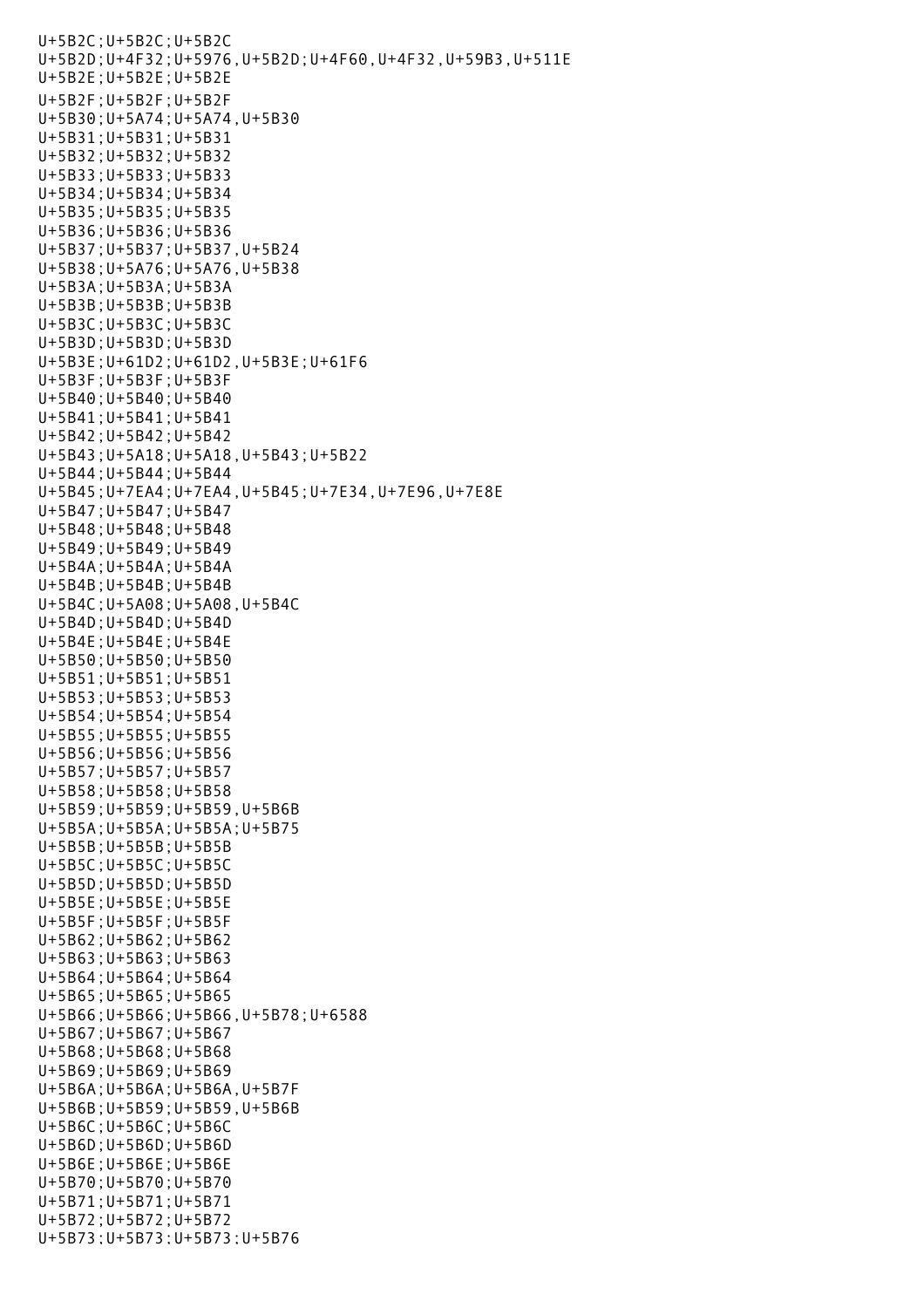U+5B74;U+5B74;U+5B74 U+5B75;U+5B5A;U+5B75;U+5B5A U+5B76;U+5B73;U+5B73 U+5B77;U+5B77;U+5B77 U+5B78;U+5B66;U+5B66,U+5B78;U+6588 U+5B7A;U+5B7A;U+5B7A U+5B7B;U+5B7B;U+5B7B U+5B7C;U+5B7D;U+5B7D U+5B7D;U+5B7D;U+5B7D;U+5B7C U+5B7F;U+5B6A;U+5B6A,U+5B7F U+5B80;U+5B80;U+5B80 U+5B81;U+5B81;U+5B81,U+5BE7;U+5BDC,U+5BD5,U+5BCD U+5B82;U+5197;U+5197 U+5B83;U+5B83;U+5B83,U+7260 U+5B84;U+5B84;U+5B84 U+5B85;U+5B85;U+5B85 U+5B87;U+5B87;U+5B87;U+7A7B U+5B88;U+5B88;U+5B88 U+5B89;U+5B89;U+5B89;U+4F92 U+5B8A;U+5B8A;U+5B8A U+5B8B;U+5B8B;U+5B8B U+5B8C;U+5B8C;U+5B8C U+5B8D;U+8089;U+8089 U+5B8E;U+5B8E;U+5B8E U+5B8F;U+5B8F;U+5B8F;U+5430 U+5B91;U+5B91;U+5B91 U+5B92;U+5B92;U+5B92 U+5B93;U+5B93;U+5B93 U+5B94;U+5B94;U+5B94 U+5B95;U+5B95;U+5B95 U+5B96;U+5B96;U+5B96 U+5B97;U+5B97;U+5B97 U+5B98;U+5B98;U+5B98 U+5B99;U+5B99;U+5B99 U+5B9A;U+5B9A;U+5B9A U+5B9B;U+5B9B;U+5B9B U+5B9C;U+5B9C;U+5B9C;U+519D U+5B9D;U+5B9D;U+5B9D,U+5BF6;U+5BF3 U+5B9E;U+5B9E;U+5B9E,U+5BE6;U+5B9F U+5B9F;U+5B9E;U+5B9E,U+5BE6 U+5BA0;U+5BA0;U+5BA0,U+5BF5 U+5BA1;U+5BA1;U+5BA1,U+5BE9 U+5BA2;U+5BA2;U+5BA2 U+5BA3;U+5BA3;U+5BA3 U+5BA4;U+5BA4;U+5BA4 U+5BA5;U+5BA5;U+5BA5 U+5BA6;U+5BA6;U+5BA6 U+5BA7;U+5BA7;U+5BA7 U+5BA8;U+5BA8;U+5BA8 U+5BAA;U+5BAA;U+5BAA,U+61B2 U+5BAB;U+5BAB;U+5BAB,U+5BAE U+5BAC;U+5BAC;U+5BAC U+5BAD;U+5BAD;U+5BAD U+5BAE;U+5BAB;U+5BAB,U+5BAE U+5BAF;U+5BAF;U+5BAF U+5BB0;U+5BB0;U+5BB0 U+5BB1;U+5BB1;U+5BB1 U+5BB3;U+5BB3;U+5BB3 U+5BB4;U+5BB4;U+5BB4;U+91BC U+5BB5;U+5BB5;U+5BB5 U+5BB6;U+5BB6;U+5BB6,U+50A2 U+5BB8;U+5BB8;U+5BB8 U+5BB9;U+5BB9;U+5BB9 U+5BBA;U+5BBA;U+5BBA U+5BBB;U+5BC6;U+5BC6

U+5B73;U+5B73;U+5B73;U+5B73;U+5B73;U+5B763;U+5B73;U+5B73;U+5B73;U+5B763;U+5B763;U+5B763;U+5B763;U+5B763;U+5B76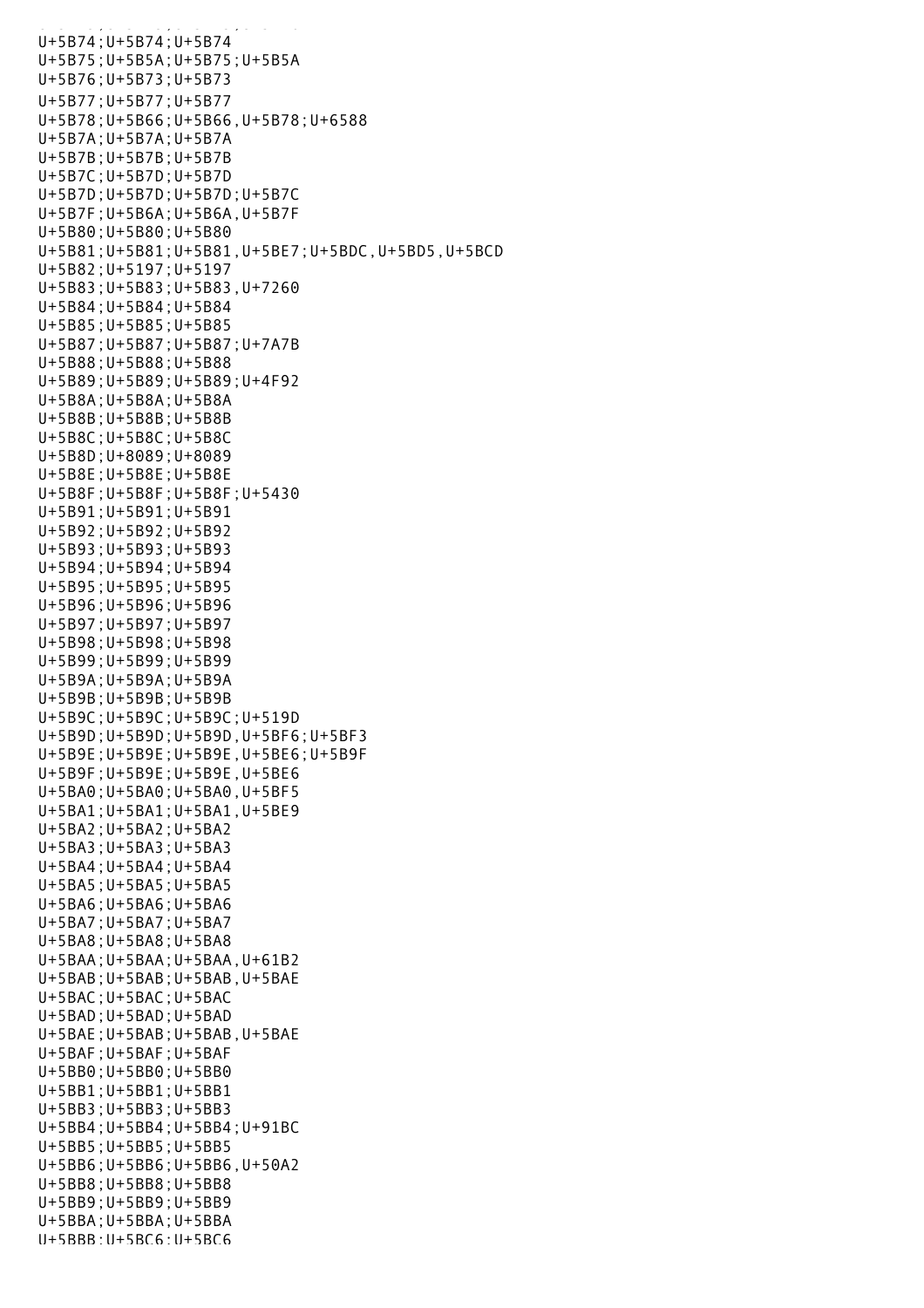UHS SEED, SUPER U+5BBD;U+5BBD;U+5BBD,U+5BEC;U+5BDB U+5BBE;U+5BBE;U+5BBE,U+8CD3;U+8CD4 U+5BBF;U+5BBF;U+5BBF U+5BC0;U+5BC0;U+5BC0 U+5BC1;U+5BC1;U+5BC1 U+5BC2;U+5BC2;U+5BC2 U+5BC3;U+51A4;U+51A4 U+5BC4;U+5BC4;U+5BC4 U+5BC5;U+5BC5;U+5BC5 U+5BC6;U+5BC6;U+5BC6;U+5BBB U+5BC7;U+5BC7;U+5BC7;U+51A6 U+5BCA;U+5BCA;U+5BCA U+5BCB;U+5BCB;U+5BCB U+5BCC;U+5BCC;U+5BCC;U+51A8 U+5BCD;U+5B81;U+5B81,U+5BCD;U+5BDC,U+5BD5,U+5BE7 U+5BCE;U+5BCE;U+5BCE U+5BCF;U+5BCF;U+5BCF U+5BD0;U+5BD0;U+5BD0 U+5BD1;U+5BDD;U+5BDD,U+5BD1;U+5BE2 U+5BD2;U+5BD2;U+5BD2 U+5BD3;U+5BD3;U+5BD3;U+5EBD U+5BD4;U+5BD4;U+5BD4 U+5BD5;U+5B81;U+5B81,U+5BE7;U+5BDC,U+5BCD U+5BD6;U+5BD6;U+5BD6 U+5BD8;U+7F6E;U+7F6E,U+5BD8 U+5BD9;U+5BD9;U+5BD9 U+5BDB;U+5BBD;U+5BBD,U+5BEC U+5BDC;U+5B81;U+5B81,U+5BE7;U+5BD5,U+5BCD U+5BDD;U+5BDD;U+5BDD,U+5BE2;U+5BD1 U+5BDE;U+5BDE;U+5BDE;U+55FC U+5BDF;U+5BDF;U+5BDF;U+8A67 U+5BE0;U+7AAD;U+7AAD,U+5BE0;U+7AB6 U+5BE1;U+5BE1;U+5BE1 U+5BE2;U+5BDD;U+5BDD,U+5BE2;U+5BD1 U+5BE3;U+5BE3;U+5BE3 U+5BE4;U+5BE4;U+5BE4 U+5BE5;U+5BE5;U+5BE5 U+5BE6;U+5B9E;U+5B9E,U+5BE6;U+5B9F U+5BE7;U+5B81;U+5B81,U+5BE7;U+5BDC,U+5BCD,U+5BD5 U+5BE8;U+5BE8;U+5BE8 U+5BE9;U+5BA1;U+5BA1,U+5BE9 U+5BEA;U+5BEA;U+5BEA U+5BEB;U+5199;U+5199,U+5BEB U+5BEC;U+5BBD;U+5BBD,U+5BEC;U+5BDB U+5BED;U+5BED;U+5BED U+5BEE;U+5BEE;U+5BEE U+5BEF;U+5BEF;U+5BEF U+5BF0;U+5BF0;U+5BF0 U+5BF1;U+5453;U+5453,U+5BF1;U+56C8 U+5BF2;U+5BF2;U+5BF2 U+5BF3;U+5B9D;U+5B9D,U+5BF6 U+5BF4;U+5BF4;U+5BF4 U+5BF5;U+5BA0;U+5BA0,U+5BF5 U+5BF6;U+5B9D;U+5B9D,U+5BF6;U+5BF3 U+5BF7;U+5BF7;U+5BF7 U+5BF8;U+5BF8;U+5BF8 U+5BF9;U+5BF9;U+5BF9,U+5C0D U+5BFA;U+5BFA;U+5BFA U+5BFB;U+5BFB;U+5BFB,U+5C0B U+5BFC;U+5BFC;U+5BFC,U+5C0E U+5BFD;U+5BFD;U+5BFD U+5BFF;U+5BFF;U+5BFF,U+58FD;U+5900 U+5C01;U+5C01;U+5C01 U+5C03;U+6577;U+6577,U+5C03  $II+5C04 \cdot II+5C04 \cdot II+5C04$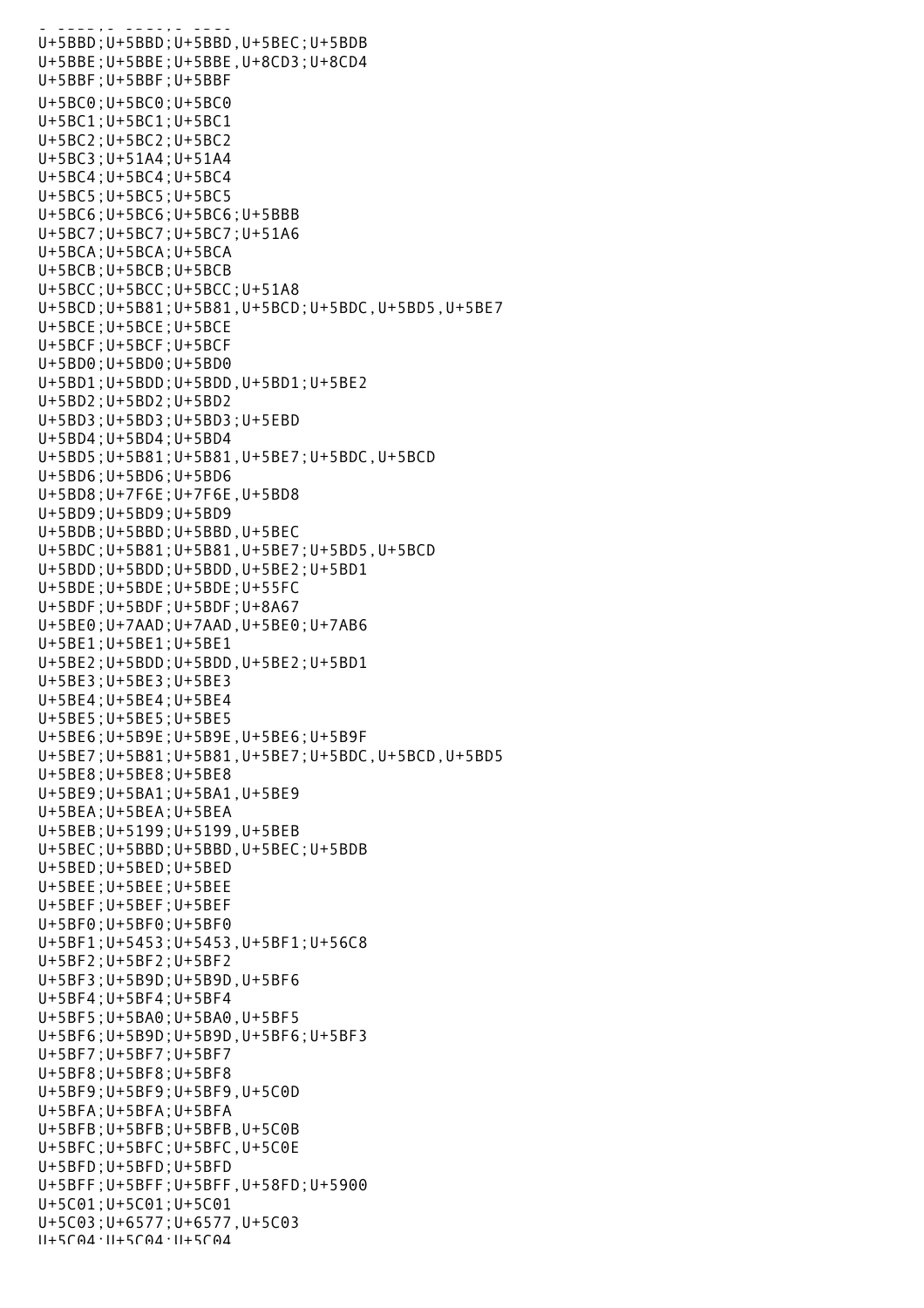U+5C04;U+5C04;U+5C04 U+5C05;U+514B;U+514B,U+524B U+5C06;U+5C06;U+5C06,U+5C07 U+5C07;U+5C06;U+5C06,U+5C07 U+5C08;U+4E13;U+4E13,U+5C08 U+5C09;U+5C09;U+5C09 U+5C0A;U+5C0A;U+5C0A U+5C0B;U+5BFB;U+5BFB,U+5C0B U+5C0C;U+6811;U+6811,U+5C0C;U+6A39 U+5C0D;U+5BF9;U+5BF9,U+5C0D U+5C0E;U+5BFC;U+5BFC,U+5C0E U+5C0F;U+5C0F;U+5C0F U+5C10;U+5C10;U+5C10 U+5C11;U+5C11;U+5C11 U+5C12;U+5C14;U+5C14,U+5C12;U+5C13,U+723E U+5C13;U+5C14;U+5C14,U+5C12;U+723E U+5C14;U+5C14;U+5C14,U+723E;U+5C12,U+5C13 U+5C15;U+5C15;U+5C15 U+5C16;U+5C16;U+5C16;U+946F U+5C17;U+5C17;U+5C17 U+5C18;U+5C18;U+5C18,U+5875 U+5C19;U+5C1A;U+5C1A U+5C1A;U+5C1A;U+5C1A;U+5C19 U+5C1C;U+5C1C;U+5C1C U+5C1D;U+5C1D;U+5C1D,U+5617,U+5690;U+751E U+5C1E;U+5C1E;U+5C1E U+5C1F;U+9C9C;U+9C9C,U+5C1F;U+5C20,U+9BAE U+5C20;U+9C9C;U+9C9C,U+9BAE;U+5C1F U+5C21;U+5C21;U+5C21 U+5C22;U+5C22;U+5C22 U+5C24;U+5C24;U+5C24;U+8A27 U+5C25;U+5C25;U+5C25 U+5C27;U+5C27;U+5C27,U+582F;U+579A,U+5C2D U+5C28;U+5C28;U+5C28 U+5C2A;U+5C2A;U+5C2A;U+5C2B U+5C2B;U+5C2A;U+5C2A U+5C2C;U+5C2C;U+5C2C U+5C2D;U+5C27;U+5C27,U+582F;U+579A U+5C2E;U+5C2E;U+5C2E U+5C2F;U+5C2F;U+5C2F U+5C30;U+5C30;U+5C30 U+5C31;U+5C31;U+5C31 U+5C32;U+5C32;U+5C32 U+5C33;U+5C33;U+5C33 U+5C34;U+5C34;U+5C34,U+5C37 U+5C35;U+5C35;U+5C35 U+5C37;U+5C34;U+5C34,U+5C37 U+5C38;U+5C38;U+5C38,U+5C4D U+5C39;U+5C39;U+5C39 U+5C3A;U+5C3A;U+5C3A U+5C3B;U+5C3B;U+5C3B U+5C3C;U+5C3C;U+5C3C U+5C3D;U+5C3D;U+5C3D,U+5118,U+76E1 U+5C3E;U+5C3E;U+5C3E U+5C3F;U+5C3F;U+5C3F;U+6EBA U+5C40;U+5C40;U+5C40,U+4FB7,U+8DFC U+5C41;U+5C41;U+5C41 U+5C42;U+5C42;U+5C42,U+5C64 U+5C43;U+5C43;U+5C43,U+5C6D;U+5C53 U+5C44;U+5C44;U+5C44 U+5C45;U+5C45;U+5C45 U+5C46;U+5C4A;U+5C4A,U+5C46;U+8250 U+5C47;U+5C47;U+5C47 U+5C48;U+5C48;U+5C48 U+5C49;U+5C49;U+5C49 U+5C4A;U+5C4A;U+5C4A,U+5C46;U+8250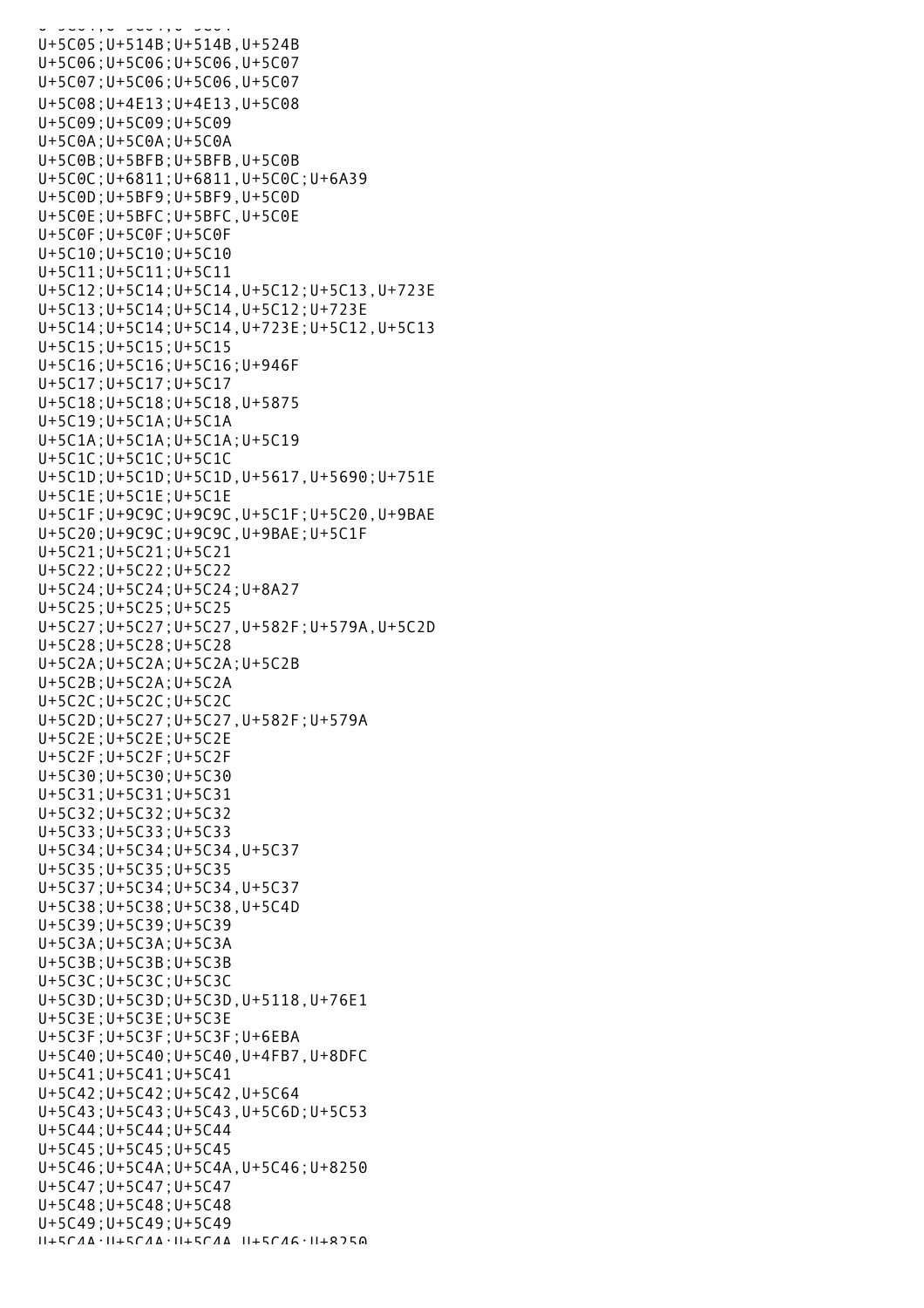U+JUTA;U+JUTA;U+JUTA;U+JUTU;U+UZJU U+5C4B;U+5C4B;U+5C4B U+5C4C;U+5C4C;U+5C4C U+5C4D;U+5C38;U+5C38,U+5C4D U+5C4E;U+5C4E;U+5C4E U+5C4F;U+5C4F;U+5C4F;U+5EB0,U+5C5B U+5C50;U+5C50;U+5C50 U+5C51;U+5C51;U+5C51 U+5C52;U+5C52;U+5C52 U+5C53;U+5C43;U+5C43,U+5C6D U+5C54;U+5C54;U+5C54 U+5C55;U+5C55;U+5C55 U+5C56;U+5C56;U+5C56 U+5C57;U+5C57;U+5C57 U+5C58;U+5C58;U+5C58 U+5C59;U+5C59;U+5C59 U+5C5B;U+5C4F;U+5C4F;U+5EB0 U+5C5C;U+5C5C;U+5C5C U+5C5D;U+5C5D;U+5C5D U+5C5E;U+5C5E;U+5C5E,U+5C6C U+5C5F;U+5C5F;U+5C5F U+5C60;U+5C60;U+5C60 U+5C61;U+5C61;U+5C61,U+5C62 U+5C62;U+5C61;U+5C61,U+5C62 U+5C63;U+5C63;U+5C63 U+5C64;U+5C42;U+5C42,U+5C64 U+5C65;U+5C65;U+5C65 U+5C66;U+5C66;U+5C66,U+5C68 U+5C67;U+5C67;U+5C67 U+5C68;U+5C66;U+5C66,U+5C68 U+5C69;U+5C69;U+5C69 U+5C6A;U+5C6A;U+5C6A U+5C6B;U+5C6B;U+5C6B U+5C6C;U+5C5E;U+5C5E,U+5C6C U+5C6D;U+5C43;U+5C43,U+5C6D;U+5C53 U+5C6E;U+5C6E;U+5C6E U+5C6F;U+5C6F;U+5C6F U+5C70;U+5C70;U+5C70 U+5C71;U+5C71;U+5C71 U+5C72;U+5C72;U+5C72 U+5C73;U+5C73;U+5C73 U+5C74;U+5C74;U+5C74 U+5C75;U+5C75;U+5C75 U+5C76;U+5C76;U+5C76 U+5C77;U+5C77;U+5C77 U+5C78;U+5C78;U+5C78 U+5C79;U+5C79;U+5C79;U+9623 U+5C7A;U+5C7A;U+5C7A U+5C7B;U+5C7B;U+5C7B U+5C7C;U+5C7C;U+5C7C U+5C7D;U+5C7D;U+5C7D U+5C7E;U+5C7E;U+5C7E U+5C7F;U+5C7F;U+5C7F,U+5DBC U+5C80;U+51FA;U+51FA;U+9F63 U+5C81;U+5C81;U+5C81,U+6B72;U+6B73,U+4E97 U+5C82;U+5C82;U+5C82,U+8C48 U+5C83;U+5C83;U+5C83 U+5C84;U+5C84;U+5C84 U+5C86;U+5C86;U+5C86 U+5C87;U+5C87;U+5C87 U+5C88;U+5C88;U+5C88 U+5C89;U+5C89;U+5C89 U+5C8A;U+5C8A;U+5C8A U+5C8B;U+5C8B;U+5C8B U+5C8C;U+5C8C;U+5C8C U+5C8D;U+5C8D;U+5C8D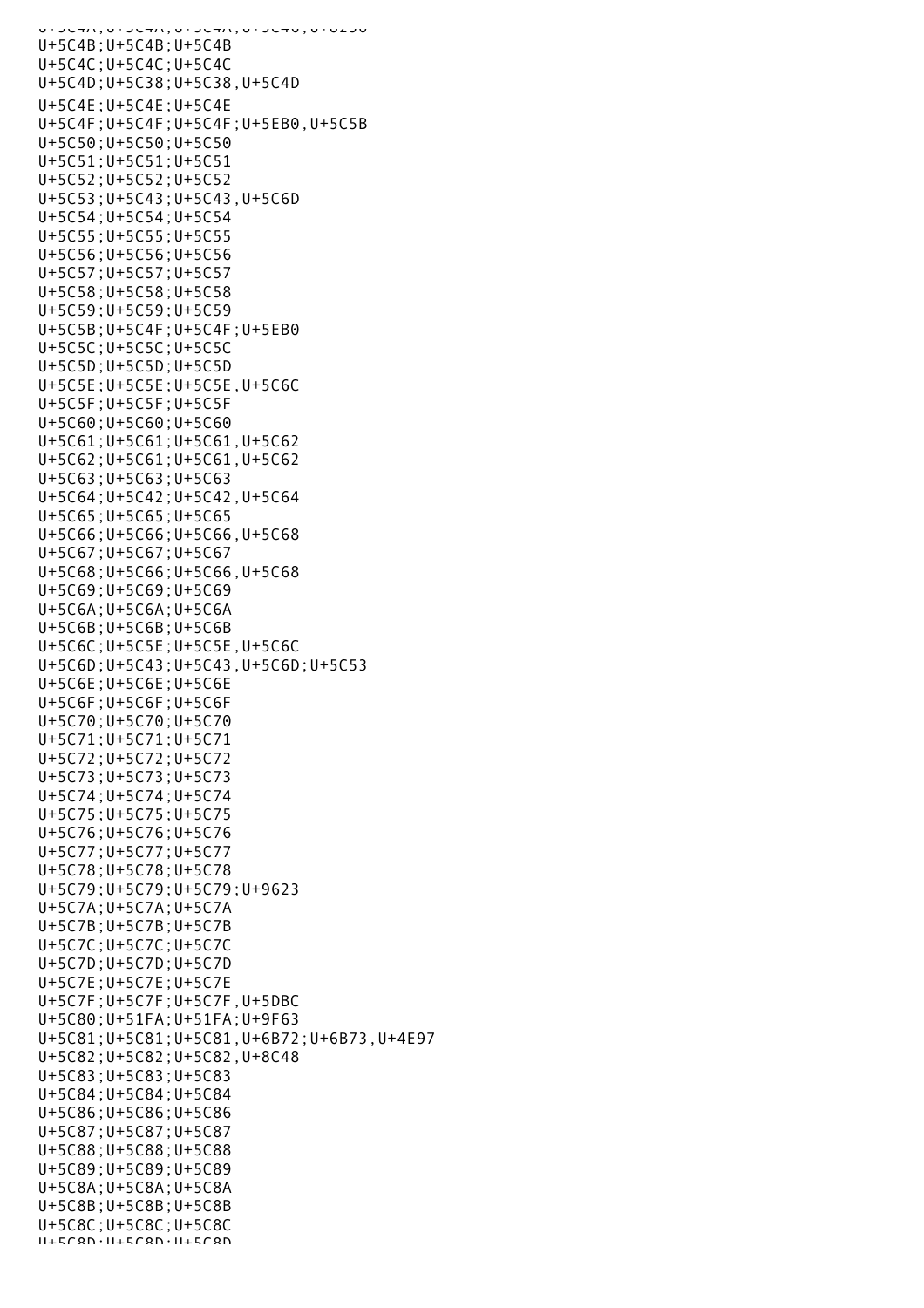U+5C0D;U+5C0D;U+5C0D U+5C8E;U+5C8E;U+5C8E U+5C8F;U+5C8F;U+5C8F U+5C90;U+5C90;U+5C90;U+6B67 U+5C91;U+5C91;U+5C91 U+5C92;U+5C92;U+5C92 U+5C93;U+5C93;U+5C93 U+5C94;U+5C94;U+5C94 U+5C95;U+5C95;U+5C95 U+5C96;U+5C96;U+5C96,U+5D87 U+5C97;U+5188;U+5C97,U+5D17;U+5188,U+5CA1 U+5C98;U+5C98;U+5C98,U+5CF4 U+5C99;U+5C99;U+5C99 U+5C9A;U+5C9A;U+5C9A,U+5D50 U+5C9B;U+5C9B;U+5C9B,U+5CF6;U+5D8B,U+5D8C U+5C9C;U+5C9C;U+5C9C U+5C9D;U+5C9D;U+5C9D U+5C9E;U+5C9E;U+5C9E U+5C9F;U+5C9F;U+5C9F U+5CA0;U+5CA0;U+5CA0 U+5CA1;U+5188;U+5188,U+5CA1;U+5C97,U+5D17 U+5CA2;U+5CA2;U+5CA2 U+5CA3;U+5CA3;U+5CA3 U+5CA4;U+7A74;U+7A74,U+5CA4 U+5CA5;U+5761;U+5761,U+5CA5 U+5CA6;U+5CA6;U+5CA6 U+5CA7;U+5CA7;U+5CA7 U+5CA8;U+5CA8;U+5CA8 U+5CA9;U+5CA9;U+5CA9,U+5DD6;U+5D52,U+55A6,U+58E7,U+7939,U+5DCC,U+789E U+5CAA;U+5CAA;U+5CAA U+5CAB;U+5CAB;U+5CAB U+5CAC;U+5CAC;U+5CAC U+5CAD;U+5CAD;U+5CAD,U+5DBA;U+5CBA U+5CAE;U+5CAE;U+5CAE U+5CAF;U+5CAF;U+5CAF U+5CB0;U+5CB0;U+5CB0 U+5CB1;U+5CB1;U+5CB1 U+5CB2;U+5CB2;U+5CB2 U+5CB3;U+5CB3;U+5CB3,U+5DBD U+5CB5;U+5CB5;U+5CB5 U+5CB6;U+5CB6;U+5CB6 U+5CB7;U+5CB7;U+5CB7;U+5D0F U+5CB8;U+5CB8;U+5CB8 U+5CBA;U+5CAD;U+5CAD;U+5DBA U+5CBB;U+5CBB;U+5CBB U+5CBC;U+5CBC;U+5CBC U+5CBD;U+5CBD;U+5CBD,U+5D2C U+5CBE;U+5CBE;U+5CBE U+5CBF;U+5CBF;U+5CBF,U+5DCB U+5CC1;U+5CC1;U+5CC1 U+5CC2;U+5CC2;U+5CC2 U+5CC3;U+5CC3;U+5CC3,U+5DA8 U+5CC4;U+5CC4;U+5CC4,U+5DA7 U+5CC5;U+5CC5;U+5CC5 U+5CC6;U+5CC6;U+5CC6 U+5CC7;U+5CC7;U+5CC7 U+5CC8;U+5CC8;U+5CC8 U+5CC9;U+5CC9;U+5CC9 U+5CCA;U+961C;U+961C,U+5CCA;U+961D U+5CCB;U+5CCB;U+5CCB U+5CCC;U+5CCC;U+5CCC U+5CCD;U+5CCD;U+5CCD U+5CCE;U+5CCE;U+5CCE U+5CCF;U+5CCF;U+5CCF U+5CD0;U+5CD0;U+5CD0 U+5CD1;U+5CD1;U+5CD1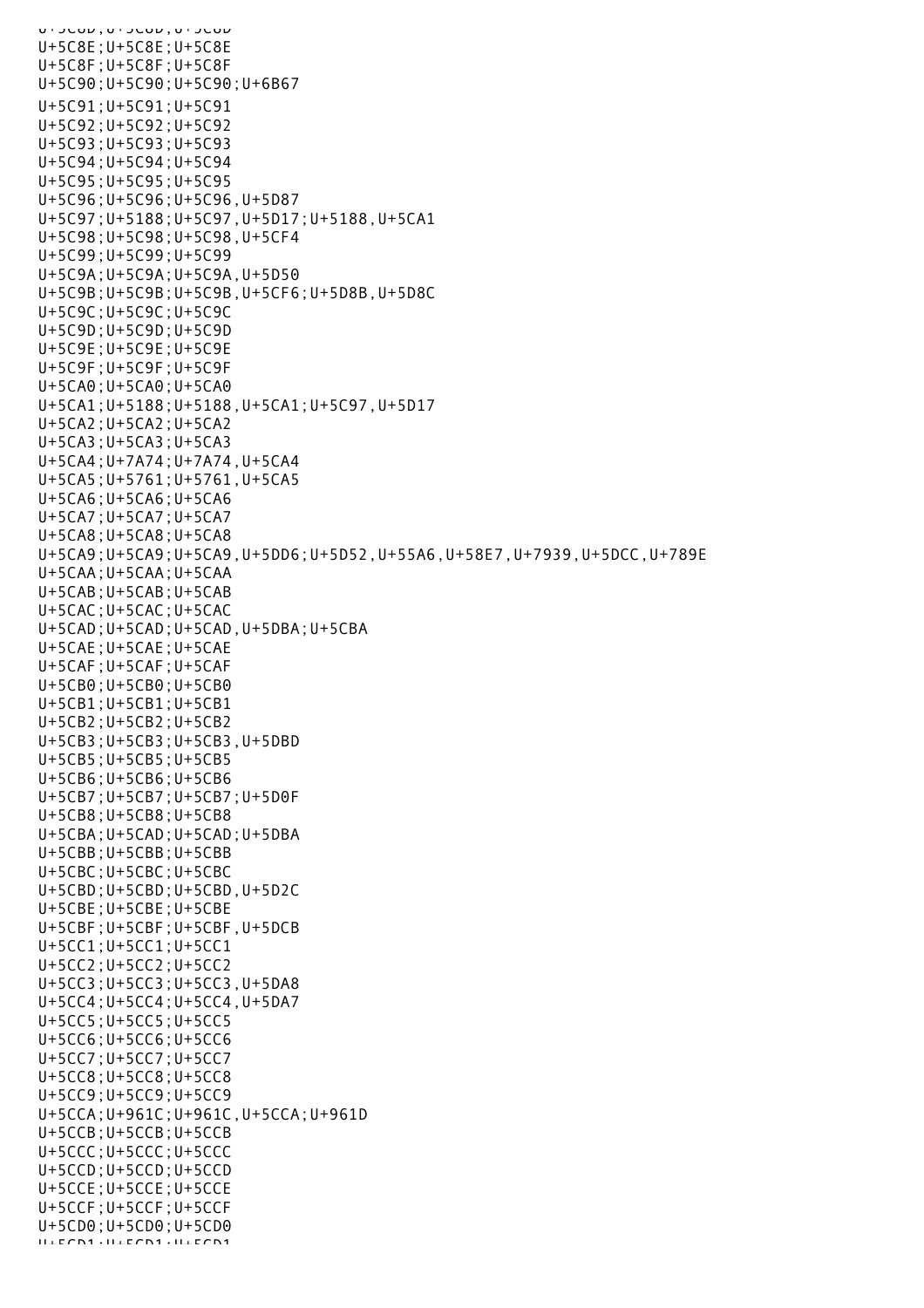U+5CD1;U+5CD1;U+5CD1 U+5CD2;U+5CD2;U+5CD2 U+5CD3;U+5CD3;U+5CD3 U+5CD4;U+5CD4;U+5CD4 U+5CD6;U+5CD6;U+5CD6 U+5CD7;U+5CD7;U+5CD7 U+5CD8;U+5CD8;U+5CD8 U+5CD9;U+5CD9;U+5CD9 U+5CDA;U+5CDA;U+5CDA U+5CDB;U+5CDB;U+5CDB U+5CDC;U+5CDC;U+5CDC U+5CDE;U+5CDE;U+5CDE U+5CDF;U+5CDF;U+5CDF U+5CE0;U+5CE0;U+5CE0 U+5CE1;U+5CE1;U+5CE1,U+5CFD U+5CE2;U+5CE2;U+5CE2 U+5CE3;U+5CE3;U+5CE3,U+5DA2 U+5CE4;U+5CE4;U+5CE4,U+5DA0 U+5CE5;U+5CE5;U+5CE5,U+5D22 U+5CE6;U+5CE6;U+5CE6,U+5DD2 U+5CE7;U+5CE7;U+5CE7 U+5CE8;U+5CE8;U+5CE8;U+5CE9 U+5CE9;U+5CE8;U+5CE8 U+5CEA;U+5CEA;U+5CEA U+5CEB;U+5CEB;U+5CEB U+5CEC;U+5CEC;U+5CEC U+5CED;U+5CED;U+5CED U+5CEE;U+5CEE;U+5CEE U+5CEF;U+5CF0;U+5CF0 U+5CF0;U+5CF0;U+5CF0;U+5CEF U+5CF1;U+5CF1;U+5CF1;U+5DA9 U+5CF2;U+5CF2;U+5CF2 U+5CF3;U+5CF3;U+5CF3 U+5CF4;U+5C98;U+5C98,U+5CF4 U+5CF6;U+5C9B;U+5C9B,U+5CF6;U+5D8B,U+5D8C U+5CF7;U+5CF7;U+5CF7 U+5CF8;U+5CF8;U+5CF8 U+5CF9;U+5CF9;U+5CF9 U+5CFA;U+5CFA;U+5CFA,U+786C U+5CFB;U+5CFB;U+5CFB U+5CFC;U+5CFC;U+5CFC U+5CFD;U+5CE1;U+5CE1,U+5CFD U+5CFE;U+5CFE;U+5CFE U+5CFF;U+5CFF;U+5CFF U+5D00;U+5D00;U+5D00 U+5D01;U+5D01;U+5D01 U+5D02;U+5D02;U+5D02,U+5D97 U+5D03;U+5D03;U+5D03,U+5D0D U+5D04;U+5D04;U+5D04,U+5DAE U+5D05;U+5D05;U+5D05 U+5D06;U+5D06;U+5D06 U+5D07;U+5D07;U+5D07;U+5D08 U+5D08;U+5D07;U+5D07 U+5D09;U+5D09;U+5D09 U+5D0A;U+5D0A;U+5D0A U+5D0B;U+534E;U+534E,U+5D0B;U+83EF U+5D0C;U+5D0C;U+5D0C U+5D0D;U+5D03;U+5D03,U+5D0D U+5D0E;U+5D0E;U+5D0E;U+57FC,U+7895 U+5D0F;U+5CB7;U+5CB7,U+5D0F U+5D10;U+6606;U+6606,U+5D11;U+665C U+5D11;U+6606;U+6606,U+5D11;U+5D10,U+665C U+5D12;U+5D12;U+5D12 U+5D13;U+5D13;U+5D13 U+5D14;U+5D14;U+5D14 U+ FD1F;U+FD16;U+5D16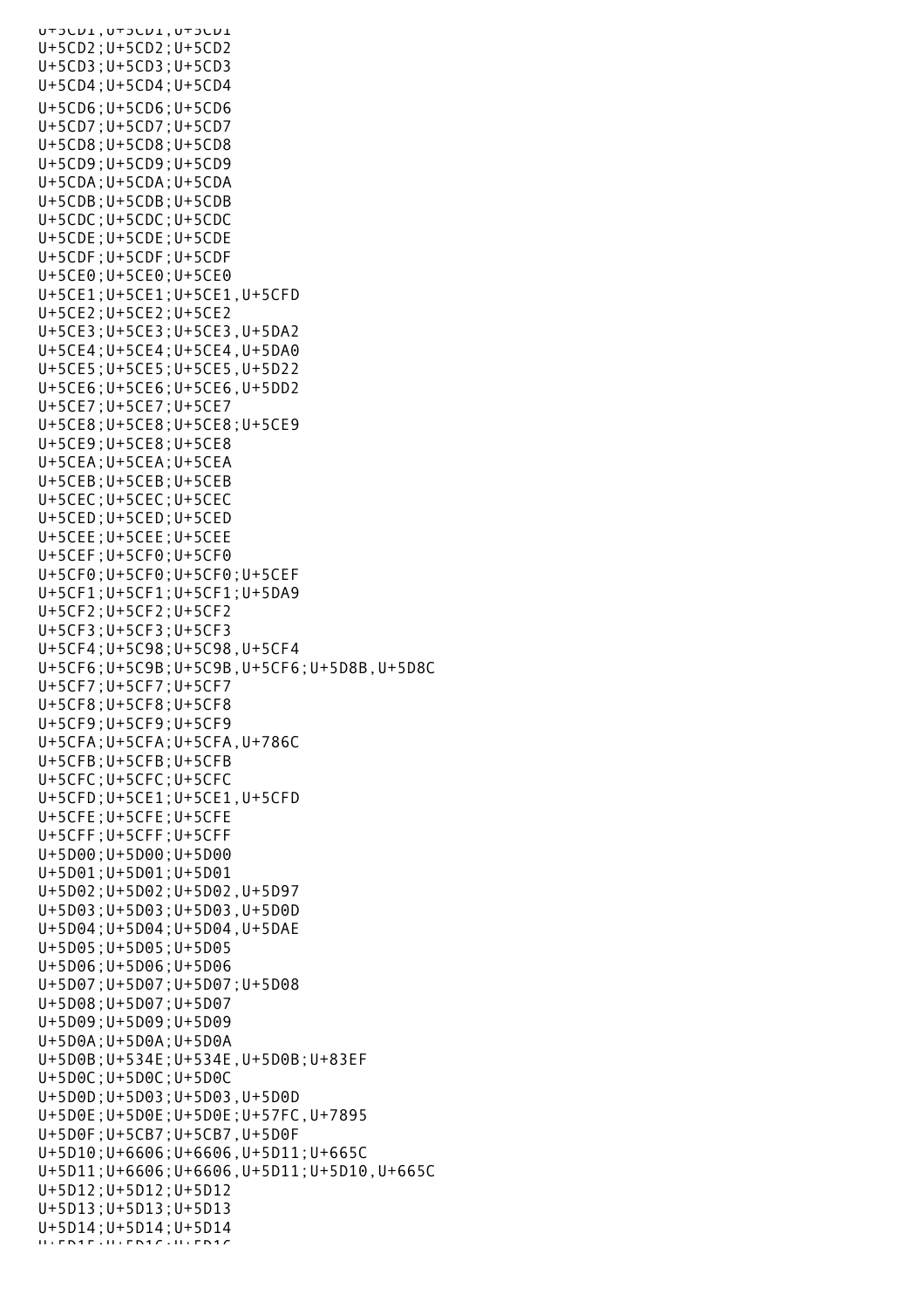U+5D15;U+5D16;U+5D16 U+5D16;U+5D16;U+5D16;U+5D15 U+5D17;U+5188;U+5C97,U+5D17;U+5188,U+5CA1 U+5D18;U+4ED1;U+4ED1,U+5D19;U+4F96 U+5D19;U+4ED1;U+4ED1,U+5D19;U+5D18,U+4F96 U+5D1A;U+5D1A;U+5D1A U+5D1B;U+5D1B;U+5D1B U+5D1C;U+5D1C;U+5D1C U+5D1D;U+5D1D;U+5D1D U+5D1E;U+5D1E;U+5D1E U+5D1F;U+5D1F;U+5D1F U+5D20;U+5D20;U+5D20 U+5D21;U+5D21;U+5D21 U+5D22;U+5CE5;U+5CE5,U+5D22 U+5D23;U+5D23;U+5D23 U+5D24;U+5D24;U+5D24 U+5D25;U+5D25;U+5D25 U+5D26;U+5D26;U+5D26 U+5D27;U+5D27;U+5D27 U+5D28;U+5D28;U+5D28 U+5D29;U+5D29;U+5D29 U+5D2A;U+5D2A;U+5D2A U+5D2C;U+5CBD;U+5CBD,U+5D2C U+5D2D;U+5D2D;U+5D2D,U+5D84 U+5D2E;U+5D2E;U+5D2E U+5D30;U+5D30;U+5D30 U+5D31;U+5D31;U+5D31 U+5D32;U+5D32;U+5D32 U+5D33;U+5D33;U+5D33 U+5D34;U+5D34;U+5D34 U+5D35;U+5D35;U+5D35 U+5D36;U+5D36;U+5D36 U+5D37;U+5D37;U+5D37 U+5D38;U+5D38;U+5D38 U+5D39;U+5D39;U+5D39 U+5D3A;U+5D3A;U+5D3A U+5D3C;U+5D3C;U+5D3C U+5D3D;U+5D3D;U+5D3D U+5D3E;U+5D3E;U+5D3E U+5D3F;U+5D3F;U+5D3F U+5D40;U+5D40;U+5D40 U+5D41;U+5D41;U+5D41 U+5D42;U+5D42;U+5D42 U+5D43;U+5D43;U+5D43 U+5D44;U+5D44;U+5D44 U+5D45;U+5D45;U+5D45 U+5D46;U+5D47;U+5D47 U+5D47;U+5D47;U+5D47;U+5D46 U+5D48;U+5D48;U+5D48 U+5D49;U+5D49;U+5D49 U+5D4A;U+5D4A;U+5D4A U+5D4B;U+5D4B;U+5D4B U+5D4C;U+5D4C;U+5D4C U+5D4D;U+5D4D;U+5D4D U+5D4E;U+5D4E;U+5D4E U+5D4F;U+5D4F;U+5D4F;U+5D55 U+5D50;U+5C9A;U+5C9A,U+5D50 U+5D51;U+5D51;U+5D51 U+5D52;U+5CA9;U+5CA9,U+5D52;U+5DD6,U+55A6,U+58E7,U+7939,U+5DCC,U+789E U+5D54;U+5D54;U+5D54 U+5D55;U+5D4F;U+5D4F,U+5D55 U+5D56;U+5D56;U+5D56 U+5D58;U+5D58;U+5D58,U+5DB8 U+5D59;U+5D59;U+5D59 U+5D5A;U+5D5A;U+5D5A,U+5D94 U+5D5B;U+5D5B;U+5D5B<mark>;</mark><br>U+5D5B;U+5D5B;U+5D5B;U+5D5B;U+5D5B;U+5D5B;U+5D5B;U+5D5B;U+5D5B;U+5D5B;U+5D5B;U+5D5B;U+5D5B;U+5D5B;U+5D5B;U+5D5B;U+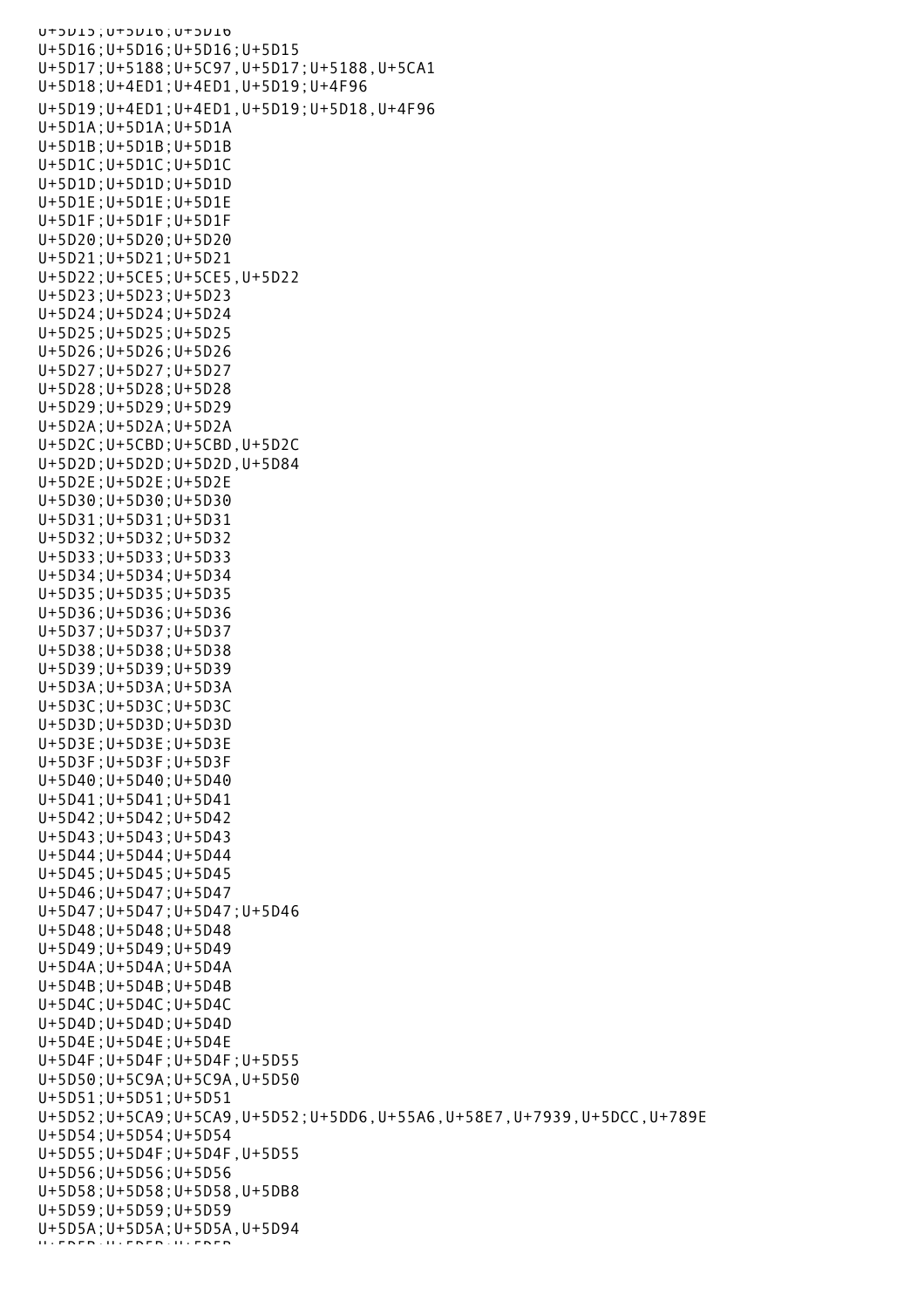U+5D5B;U+5D5B;U+5D5B U+5D5D;U+5D5D;U+5D5D,U+5D81 U+5D5E;U+5D5E;U+5D5E U+5D5F;U+5D5F;U+5D5F U+5D61;U+5D61;U+5D61 U+5D62;U+5D62;U+5D62 U+5D63;U+5D63;U+5D63 U+5D64;U+5D64;U+5D64 U+5D65;U+5D65;U+5D65 U+5D66;U+5D66;U+5D66 U+5D67;U+5D67;U+5D67 U+5D68;U+5D68;U+5D68 U+5D69;U+5D69;U+5D69 U+5D6A;U+5D6A;U+5D6A U+5D6B;U+5D6B;U+5D6B U+5D6C;U+5D6C;U+5D6C U+5D6D;U+5D6D;U+5D6D U+5D6E;U+5D6E;U+5D6E U+5D6F;U+5D6F;U+5D6F;U+5D73 U+5D70;U+5D70;U+5D70 U+5D71;U+5D71;U+5D71 U+5D72;U+5D72;U+5D72 U+5D73;U+5D6F;U+5D6F U+5D74;U+5D74;U+5D74 U+5D75;U+5D75;U+5D75 U+5D76;U+5D76;U+5D76 U+5D77;U+5D77;U+5D77 U+5D78;U+5D78;U+5D78 U+5D79;U+5D79;U+5D79 U+5D7A;U+5D7A;U+5D7A U+5D7B;U+5D7B;U+5D7B U+5D7C;U+5D7C;U+5D7C U+5D7D;U+5D7D;U+5D7D U+5D7E;U+5D7E;U+5D7E U+5D7F;U+5D7F;U+5D7F U+5D80;U+5D80;U+5D80 U+5D81;U+5D5D;U+5D5D,U+5D81 U+5D82;U+5D82;U+5D82 U+5D84;U+5D2D;U+5D2D,U+5D84 U+5D85;U+5D85;U+5D85 U+5D86;U+5D86;U+5D86 U+5D87;U+5C96;U+5C96,U+5D87 U+5D88;U+5D88;U+5D88 U+5D89;U+5D89;U+5D89 U+5D8A;U+5D8A;U+5D8A U+5D8B;U+5C9B;U+5C9B,U+5CF6;U+5D8C U+5D8C;U+5C9B;U+5C9B,U+5CF6;U+5D8B U+5D8D;U+5D8D;U+5D8D U+5D8E;U+5D8E;U+5D8E U+5D8F;U+5D8F;U+5D8F U+5D90;U+5D90;U+5D90 U+5D91;U+5D91;U+5D91 U+5D92;U+5D92;U+5D92 U+5D93;U+5D93;U+5D93 U+5D94;U+5D5A;U+5D5A,U+5D94 U+5D95;U+5D95;U+5D95 U+5D97;U+5D02;U+5D02,U+5D97 U+5D98;U+5D98;U+5D98 U+5D99;U+5D99;U+5D99 U+5D9A;U+5D9A;U+5D9A U+5D9B;U+5D9B;U+5D9B U+5D9C;U+5D9C;U+5D9C U+5D9D;U+5D9D;U+5D9D U+5D9E;U+5D9E;U+5D9E U+5D9F;U+5D9F;U+5D9F U+5DA U+5A5ZU+5A5ZU+5DA<br>U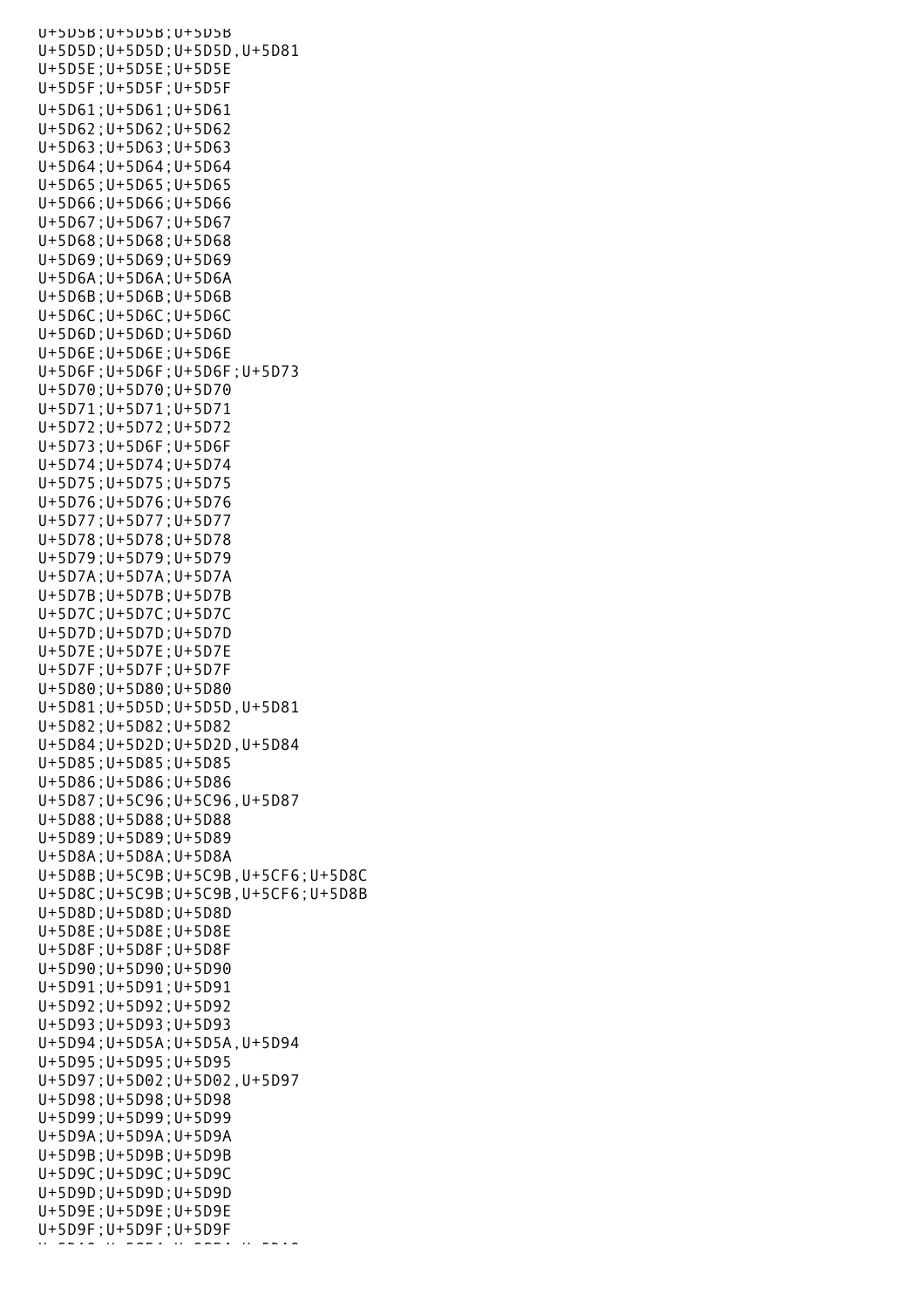U+5DA0;U+5CE4;U+5CE4,U+5DA0 U+5DA1;U+5DA1;U+5DA1 U+5DA2;U+5CE3;U+5CE3,U+5DA2 U+5DA5;U+5DA5;U+5DA5 U+5DA6;U+5DA6;U+5DA6 U+5DA7;U+5CC4;U+5CC4,U+5DA7 U+5DA8;U+5CC3;U+5CC3,U+5DA8 U+5DA9;U+5CF1;U+5CF1,U+5DA9 U+5DAA;U+5DAA;U+5DAA U+5DAC;U+5DAC;U+5DAC U+5DAD;U+5DAD;U+5DAD U+5DAE;U+5D04;U+5D04,U+5DAE U+5DAF;U+5DAF;U+5DAF U+5DB0;U+5DB0;U+5DB0 U+5DB1;U+5DB1;U+5DB1 U+5DB2;U+5DB2;U+5DB2 U+5DB4;U+5DB4;U+5DB4 U+5DB5;U+5DB5;U+5DB5 U+5DB6;U+5DB6;U+5DB6 U+5DB7;U+5DB7;U+5DB7 U+5DB8;U+5D58;U+5D58,U+5DB8 U+5DBA;U+5CAD;U+5CAD,U+5DBA;U+5CBA U+5DBB;U+5DBB;U+5DBB U+5DBC;U+5C7F;U+5C7F,U+5DBC U+5DBD;U+5CB3;U+5CB3,U+5DBD U+5DBE;U+5DBE;U+5DBE U+5DBF;U+5DBF;U+5DBF U+5DC0;U+5DC0;U+5DC0 U+5DC1;U+5DC1;U+5DC1 U+5DC2;U+5DC2;U+5DC2 U+5DC3;U+5DC3;U+5DC3 U+5DC5;U+5DC5;U+5DC5,U+5DD4;U+5DD3 U+5DC6;U+5DC6;U+5DC6 U+5DC7;U+5DC7;U+5DC7 U+5DC8;U+5DC8;U+5DC8 U+5DC9;U+6E10;U+6E10,U+5DC9;U+6F38 U+5DCA;U+5DCA;U+5DCA U+5DCB;U+5CBF;U+5CBF,U+5DCB U+5DCC;U+5CA9;U+5CA9,U+5DD6;U+7939,U+5D52,U+55A6,U+789E,U+58E7 U+5DCD;U+5DCD;U+5DCD U+5DCE;U+5DCE;U+5DCE U+5DCF;U+5DCF;U+5DCF U+5DD0;U+5DD0;U+5DD0 U+5DD1;U+5DD1;U+5DD1 U+5DD2;U+5CE6;U+5CE6,U+5DD2 U+5DD3;U+5DC5;U+5DC5,U+5DD4 U+5DD4;U+5DC5;U+5DC5,U+5DD4;U+5DD3 U+5DD5;U+5DD5;U+5DD5 U+5DD6;U+5CA9;U+5CA9,U+5DD6;U+5D52,U+55A6,U+58E7,U+7939,U+5DCC,U+789E U+5DD8;U+5DD8;U+5DD8 U+5DD9;U+5DD9;U+5DD9 U+5DDB;U+5DDB;U+5DDB U+5DDD;U+5DDD;U+5DDD U+5DDE;U+5DDE;U+5DDE U+5DDF;U+5DDF;U+5DDF U+5DE0;U+5DE0;U+5DE0 U+5DE1;U+5DE1;U+5DE1;U+5EF5 U+5DE2;U+5DE2;U+5DE2;U+5DE3,U+6F05 U+5DE3;U+5DE2;U+5DE2;U+6F05 U+5DE4;U+5DE4;U+5DE4 U+5DE5;U+5DE5;U+5DE5 U+5DE6;U+5DE6;U+5DE6 U+5DE7;U+5DE7;U+5DE7 U+5DE8;U+5DE8;U+5DE8,U+9245;U+949C U+5DE9;U+5DE9;U+5DE9,U+978F U+5DEA;U+5DEA;U+5DEA;U+5DEA;U+5DEA;U+5DEA;U+5DEA;U+5DEA;U+5DEA;U+5DEA;U+5DEA;U+5DEA;U+5DEA;U+5DEA;U+5DEA;U+5D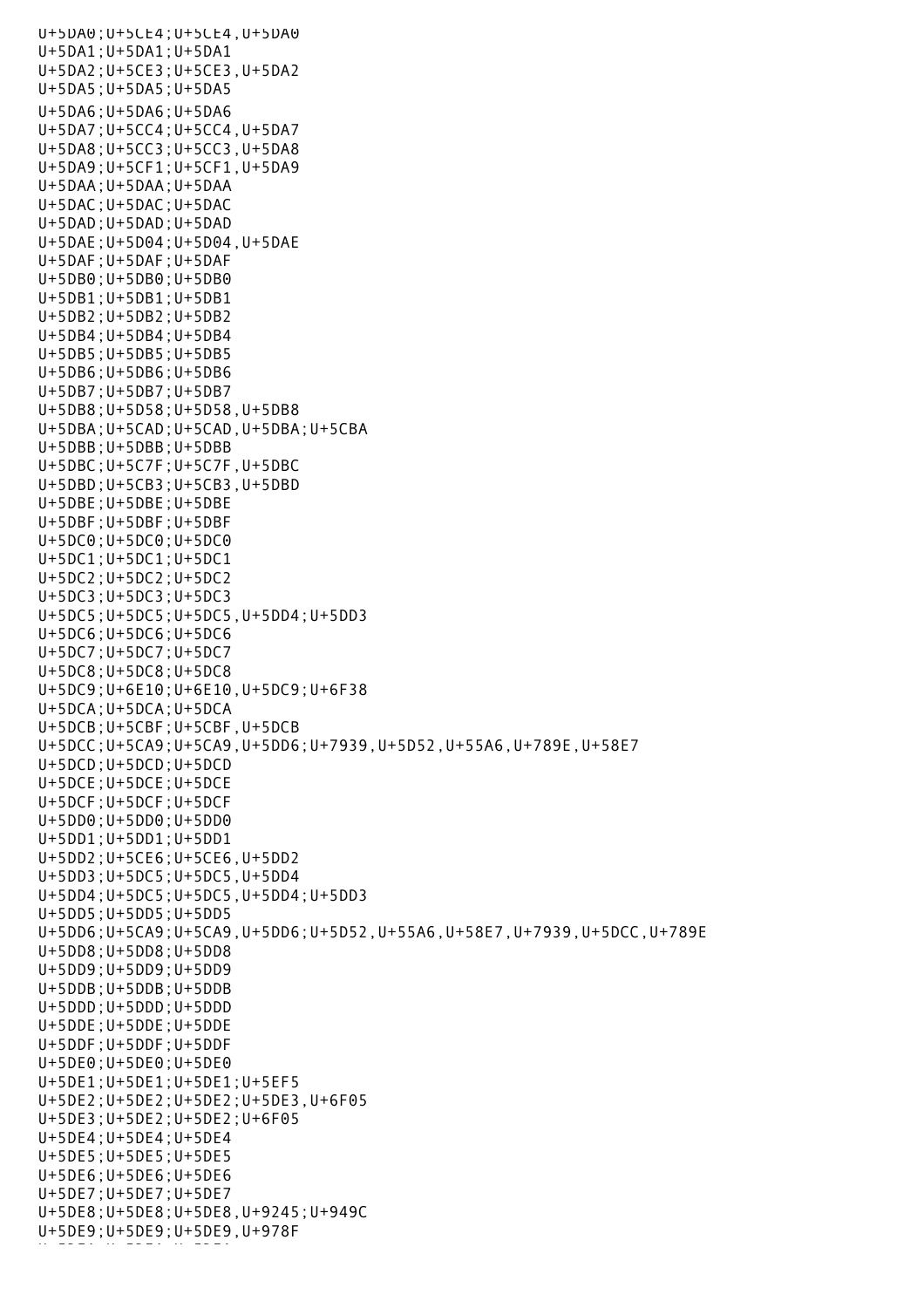U+5DEA;U+5DEA;U+5DEA U+5DEB;U+5DEB;U+5DEB U+5DEC;U+5DEC;U+5DEC U+5DED;U+5DED;U+5DED U+5DEE;U+5DEE;U+5DEE U+5DEF;U+5DEF;U+5DEF,U+5DF0 U+5DF0;U+5DEF;U+5DEF,U+5DF0 U+5DF1;U+5DF1;U+5DF1 U+5DF2;U+5DF2;U+5DF2 U+5DF3;U+5DF3;U+5DF3 U+5DF4;U+5DF4;U+5DF4;U+7B06 U+5DF5;U+536E;U+536E U+5DF7;U+5DF7;U+5DF7 U+5DF8;U+5DF8;U+5DF8 U+5DF9;U+5DF9;U+5DF9 U+5DFA;U+5DFD;U+5DFD U+5DFB;U+5377;U+5377;U+6372 U+5DFC;U+5DFC;U+5DFC U+5DFD;U+5DFD;U+5DFD;U+5DFA U+5DFE;U+5DFE;U+5DFE U+5DFF;U+5DFF;U+5DFF U+5E00;U+5E00;U+5E00 U+5E01;U+5E01;U+5E01,U+5E63;U+5E64 U+5E02;U+5E02;U+5E02 U+5E03;U+5E03;U+5E03,U+4F48 U+5E04;U+5E04;U+5E04 U+5E05;U+5E05;U+5E05,U+5E25 U+5E06;U+5E06;U+5E06 U+5E07;U+5E07;U+5E07 U+5E08;U+5E08;U+5E08,U+5E2B U+5E09;U+5E09;U+5E09 U+5E0A;U+5E0A;U+5E0A U+5E0B;U+7EB8;U+7EB8,U+7D19 U+5E0C;U+5E0C;U+5E0C;U+7A00 U+5E0D;U+5E0D;U+5E0D U+5E0E;U+5E0E;U+5E0E U+5E0F;U+5E0F;U+5E0F,U+5E43 U+5E10;U+5E10;U+5E10,U+5E33;U+8CEC,U+8D26 U+5E11;U+5E11;U+5E11 U+5E13;U+5E13;U+5E13 U+5E14;U+5E14;U+5E14 U+5E15;U+5E15;U+5E15 U+5E16;U+5E16;U+5E16 U+5E17;U+5E17;U+5E17 U+5E18;U+5E18;U+5E18,U+7C3E U+5E19;U+5E19;U+5E19;U+889F U+5E1A;U+5E1A;U+5E1A;U+83F7 U+5E1B;U+5E1B;U+5E1B U+5E1C;U+5E1C;U+5E1C,U+5E5F U+5E1D;U+5E1D;U+5E1D U+5E1E;U+5E1E;U+5E1E U+5E1F;U+5E1F;U+5E1F U+5E20;U+5E20;U+5E20 U+5E21;U+5E21;U+5E21;U+5E32 U+5E22;U+5E22;U+5E22 U+5E23;U+5E23;U+5E23 U+5E24;U+5E24;U+5E24 U+5E25;U+5E05;U+5E05,U+5E25 U+5E26;U+5E26;U+5E26,U+5E36;U+5E2F U+5E27;U+5E27;U+5E27,U+5E40 U+5E28;U+5E28;U+5E28 U+5E29;U+5E29;U+5E29 U+5E2A;U+5E2A;U+5E2A U+5E2B;U+5E08;U+5E08,U+5E2B U+5E2C;U+88D9;U+88D9;U+88E0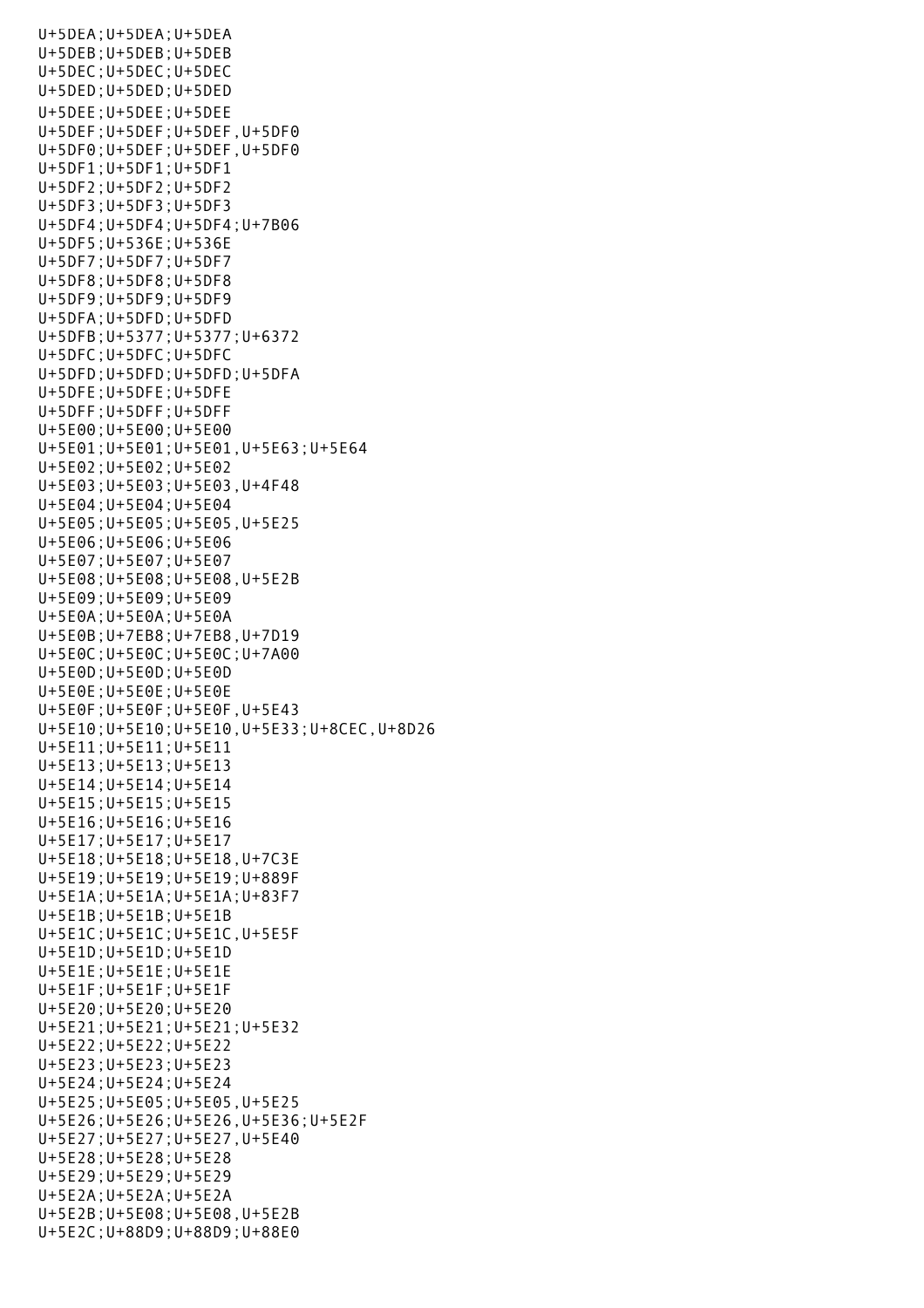U+5E2D;U+5E2D;U+5E2D,U+84C6;U+5ED7 U+5E2E;U+5E2E;U+5E2E,U+5E6B;U+5E5A,U+97A4,U+7E0D,U+5E47 U+5E2F;U+5E26;U+5E26,U+5E36 U+5E30;U+5F52;U+5F52,U+6B78;U+7688 U+5E31;U+5E31;U+5E31,U+5E6C U+5E32;U+5E21;U+5E21 U+5E33;U+5E10;U+5E10,U+5E33;U+8CEC,U+8D26 U+5E34;U+5E34;U+5E34 U+5E35;U+5E35;U+5E35 U+5E36;U+5E26;U+5E26,U+5E36;U+5E2F U+5E37;U+5E37;U+5E37 U+5E38;U+5E38;U+5E38 U+5E39;U+5E39;U+5E39 U+5E3A;U+5E3A;U+5E3A;U+8900 U+5E3B;U+5E3B;U+5E3B,U+5E58 U+5E3C;U+5E3C;U+5E3C,U+5E57;U+852E U+5E3D;U+5E3D;U+5E3D U+5E3E;U+5E3E;U+5E3E U+5E40;U+5E27;U+5E27,U+5E40 U+5E41;U+5E41;U+5E41 U+5E42;U+5E42;U+5E42,U+51AA;U+7F83 U+5E43;U+5E0F;U+5E0F,U+5E43 U+5E44;U+5E44;U+5E44 U+5E45;U+5E45;U+5E45 U+5E46;U+5E46;U+5E46 U+5E47;U+5E2E;U+5E2E,U+5E6B;U+5E5A,U+97A4,U+7E0D U+5E49;U+5E49;U+5E49 U+5E4A;U+5E4A;U+5E4A U+5E4B;U+5E4B;U+5E4B U+5E4C;U+5E4C;U+5E4C U+5E4D;U+5E4D;U+5E4D U+5E4E;U+5E4E;U+5E4E U+5E4F;U+5E4F;U+5E4F U+5E50;U+5E50;U+5E50 U+5E52;U+5E52;U+5E52 U+5E53;U+5E53;U+5E53 U+5E54;U+5E54;U+5E54 U+5E55;U+5E55;U+5E55;U+5E59 U+5E56;U+5E56;U+5E56 U+5E57;U+5E3C;U+5E3C,U+5E57;U+852E U+5E58;U+5E3B;U+5E3B,U+5E58 U+5E59;U+5E55;U+5E55,U+5E59 U+5E5A;U+5E2E;U+5E2E,U+5E6B;U+97A4,U+7E0D,U+5E47 U+5E5B;U+5E5B;U+5E5B U+5E5C;U+5E5C;U+5E5C U+5E5D;U+5E5D;U+5E5D U+5E5E;U+5E5E;U+5E5E U+5E5F;U+5E1C;U+5E1C,U+5E5F U+5E60;U+5E60;U+5E60 U+5E61;U+5E61;U+5E61 U+5E62;U+5E62;U+5E62 U+5E63;U+5E01;U+5E01,U+5E63;U+5E64 U+5E64;U+5E01;U+5E01,U+5E63 U+5E65;U+5E65;U+5E65 U+5E66;U+5E66;U+5E66 U+5E67;U+5E67;U+5E67 U+5E68;U+5E68;U+5E68 U+5E69;U+5E69;U+5E69 U+5E6A;U+5E6A;U+5E6A U+5E6B;U+5E2E;U+5E2E,U+5E6B;U+5E5A,U+97A4,U+7E0D,U+5E47 U+5E6C;U+5E31;U+5E31,U+5E6C U+5E6D;U+5E6D;U+5E6D U+5E6E;U+5E6E;U+5E6E U+5E6F;U+5E6F;U+5E6F U+5E70;U+5E70;U+5E70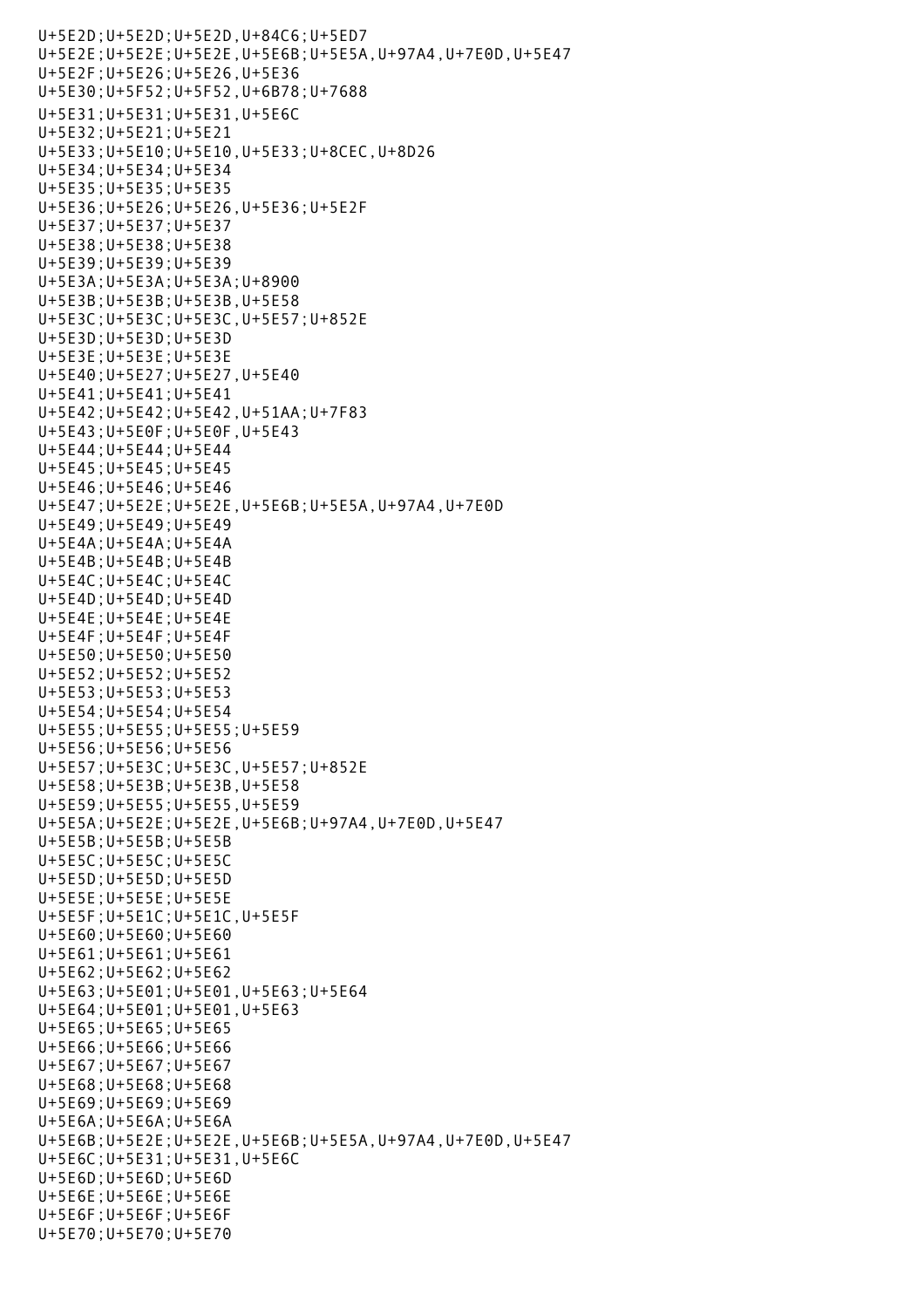```
U+5E71;U+8955;U+8955,U+8974
U+5E72;U+4E7E;U+5E72,U+4E7E,U+5E79;U+4E81,U+69A6,U+6F27
U+5E73;U+5E73;U+5E73
U+5E74;U+5E74;U+5E74;U+79CA
U+5E75;U+5E75;U+5E75
U+5E76;U+5E76;U+5E76,U+4E26,U+4F75;U+5002,U+7ADD,U+5E77
U+5E77;U+5E76;U+5E76;U+5002,U+4F75,U+4E26,U+7ADD
U+5E78;U+5E78;U+5E78,U+5016
U+5E79;U+4E7E;U+5E72,U+5E79;U+4E81,U+4E7E,U+69A6,U+6F27
U+5E7A;U+4E48;U+5E7A,U+4E48;U+9EBC,U+5E85,U+9EBD
U+5E7B;U+5E7B;U+5E7B
U+5E7C;U+5E7C;U+5E7C
U+5E7D;U+5E7D;U+5E7D
U+5E7E;U+51E0;U+51E0,U+5E7E
U+5E7F;U+5E7F;U+5E7F,U+5EE3;U+5E83
U+5E80;U+5E80;U+5E80
U+5E81;U+5385;U+5E81,U+5EF3;U+5EF0,U+539B,U+5385
U+5E82;U+4EC4;U+4EC4,U+5E82
U+5E83;U+5E7F;U+5E7F,U+5EE3
U+5E84;U+5E84;U+5E84,U+838A;U+8358
U+5E85;U+4E48;U+4E48,U+9EBC;U+5E7A,U+9EBD
U+5E86;U+5E86;U+5E86,U+6176
U+5E87;U+5E87;U+5E87
U+5E88;U+5E88;U+5E88
U+5E89;U+5E89;U+5E89
U+5E8A;U+5E8A;U+5E8A;U+7240
U+5E8B;U+5E8B;U+5E8B
U+5E8C;U+5E8C;U+5E8C
U+5E8D;U+5E8D;U+5E8D
U+5E8E;U+5E8E;U+5E8E
U+5E8F;U+5E8F;U+5E8F
U+5E90;U+5E90;U+5E90,U+5EEC
U+5E91;U+5E91;U+5E91,U+5EE1
U+5E93;U+5E93;U+5E93,U+5EAB
U+5E94;U+5E94;U+5E94,U+61C9;U+5FDC,U+8B4D
U+5E95;U+5E95;U+5E95;U+538E
U+5E96;U+5E96;U+5E96
U+5E97;U+576B;U+5E97;U+576B
U+5E98;U+5E98;U+5E98
U+5E99;U+5E99;U+5E99,U+5EDF;U+5EBF
U+5E9A;U+5E9A;U+5E9A
U+5E9B;U+5E9B;U+5E9B
U+5E9C;U+5E9C;U+5E9C
U+5E9D;U+5E9D;U+5E9D
U+5E9E;U+5E9E;U+5E9E,U+9F90;U+5390,U+9F8E
U+5E9F;U+5E9F;U+5E9F,U+5EE2;U+7648,U+5EC3
U+5EA0;U+5EA0;U+5EA0
U+5EA1;U+5EA1;U+5EA1
U+5EA2;U+5EA2;U+5EA2
U+5EA3;U+5EA3;U+5EA3
U+5EA4;U+5EA4;U+5EA4
U+5EA5;U+5EA5;U+5EA5
U+5EA6;U+5EA6;U+5EA6
U+5EA7;U+5750;U+5EA7;U+5750
U+5EA8;U+5EA8;U+5EA8
U+5EA9;U+5EA9;U+5EA9
U+5EAA;U+5EAA;U+5EAA
U+5EAB;U+5E93;U+5E93,U+5EAB
U+5EAC;U+5EAC;U+5EAC
U+5EAD;U+5EAD;U+5EAD
U+5EAE;U+5EAE;U+5EAE
U+5EAF;U+5EAF;U+5EAF
U+5EB0;U+5C4F;U+5C4F,U+5EB0;U+5C5B
U+5EB1;U+5EB1;U+5EB1
U+5EB2;U+5EB2;U+5EB2
```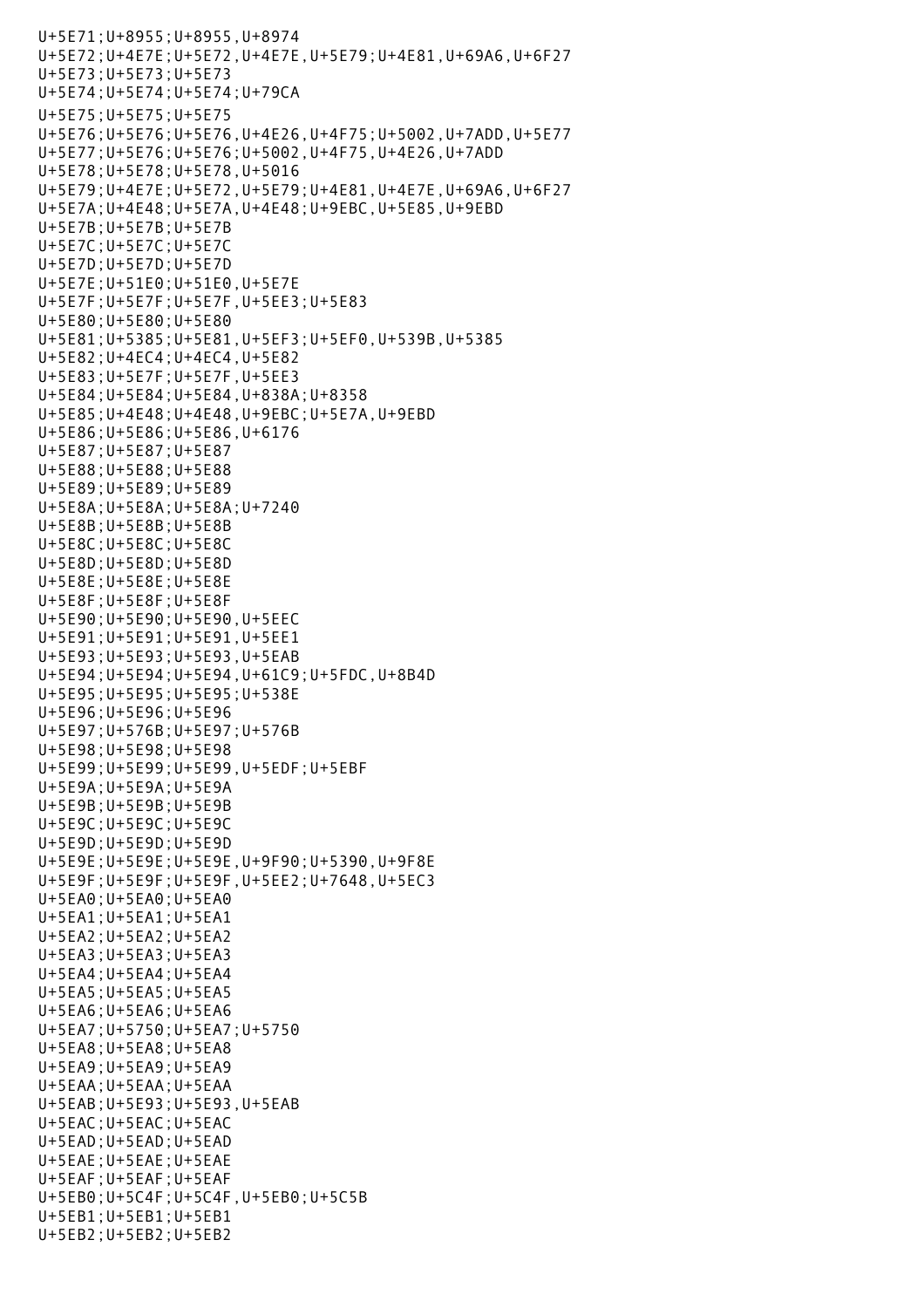U+5EB3;U+5EB3;U+5EB3 U+5EB4;U+5EB4;U+5EB4 U+5EB5;U+5EB5;U+5EB5;U+83F4 U+5EB6;U+5EB6;U+5EB6;U+5EBB,U+8B36 U+5EB7;U+5EB7;U+5EB7 U+5EB8;U+5EB8;U+5EB8 U+5EB9;U+5EB9;U+5EB9 U+5EBB;U+5EB6;U+5EB6;U+8B36 U+5EBC;U+5EBC;U+5EBC,U+5ECE U+5EBD;U+5BD3;U+5BD3 U+5EBE;U+5EBE;U+5EBE;U+6594,U+659E U+5EBF;U+5E99;U+5E99,U+5EDF U+5EC1;U+5395;U+5395,U+5EC1;U+53A0 U+5EC2;U+53A2;U+53A2,U+5EC2 U+5EC3;U+5E9F;U+5E9F,U+5EE2;U+7648 U+5EC4;U+53A9;U+53A9,U+5EC4;U+5ED0,U+5ECF U+5EC5;U+5EC5;U+5EC5 U+5EC6;U+5EC6;U+5EC6 U+5EC7;U+5EC7;U+5EC7 U+5EC8;U+53A6;U+53A6,U+5EC8 U+5EC9;U+5EC9;U+5EC9;U+899D,U+4EB7 U+5ECA;U+5ECA;U+5ECA U+5ECB;U+5ECB;U+5ECB U+5ECC;U+5ECC;U+5ECC U+5ECD;U+5ECD;U+5ECD U+5ECE;U+5EBC;U+5EBC,U+5ECE U+5ECF;U+53A9;U+53A9,U+5EC4;U+5ED0 U+5ED0;U+53A9;U+53A9,U+5EC4;U+5ECF U+5ED1;U+5ED1;U+5ED1 U+5ED2;U+5ED2;U+5ED2 U+5ED3;U+5ED3;U+5ED3;U+9729 U+5ED4;U+5ED4;U+5ED4 U+5ED5;U+836B;U+836B,U+5ED5;U+852D U+5ED6;U+5ED6;U+5ED6 U+5ED7;U+5E2D;U+5E2D,U+5ED7;U+84C6 U+5ED8;U+5ED8;U+5ED8 U+5ED9;U+5ED9;U+5ED9 U+5EDA;U+53A8;U+53A8,U+5EDA U+5EDB;U+5EDB;U+5EDB U+5EDC;U+5EDC;U+5EDC U+5EDD;U+53AE;U+53AE,U+5EDD U+5EDE;U+5EDE;U+5EDE U+5EDF;U+5E99;U+5E99,U+5EDF;U+5EBF U+5EE0;U+5382;U+5382,U+5EE0;U+53B0 U+5EE1;U+5E91;U+5E91,U+5EE1 U+5EE2;U+5E9F;U+5E9F,U+5EE2;U+7648,U+5EC3 U+5EE3;U+5E7F;U+5E7F,U+5EE3;U+5E83 U+5EE4;U+5EE4;U+5EE4 U+5EE5;U+5EE5;U+5EE5 U+5EE6;U+5EE6;U+5EE6 U+5EE7;U+5EE7;U+5EE7 U+5EE8;U+5EE8;U+5EE8 U+5EE9;U+5EEA;U+5EEA,U+5EE9;U+7980,U+7A1F U+5EEA;U+5EEA;U+5EEA,U+5EE9;U+7980,U+7A1F U+5EEC;U+5E90;U+5E90,U+5EEC U+5EED;U+5EED;U+5EED U+5EEE;U+5EEE;U+5EEE U+5EEF;U+5EEF;U+5EEF U+5EF0;U+5385;U+5385,U+5EF3;U+5E81,U+539B U+5EF1;U+5EF1;U+5EF1 U+5EF2;U+5EF2;U+5EF2 U+5EF3;U+5385;U+5385,U+5EF3;U+5EF0,U+5E81,U+539B U+5EF4;U+5EF4;U+5EF4 U+5EF5;U+5DE1;U+5DE1 U+5EF6;U+5EF6;U+5EF6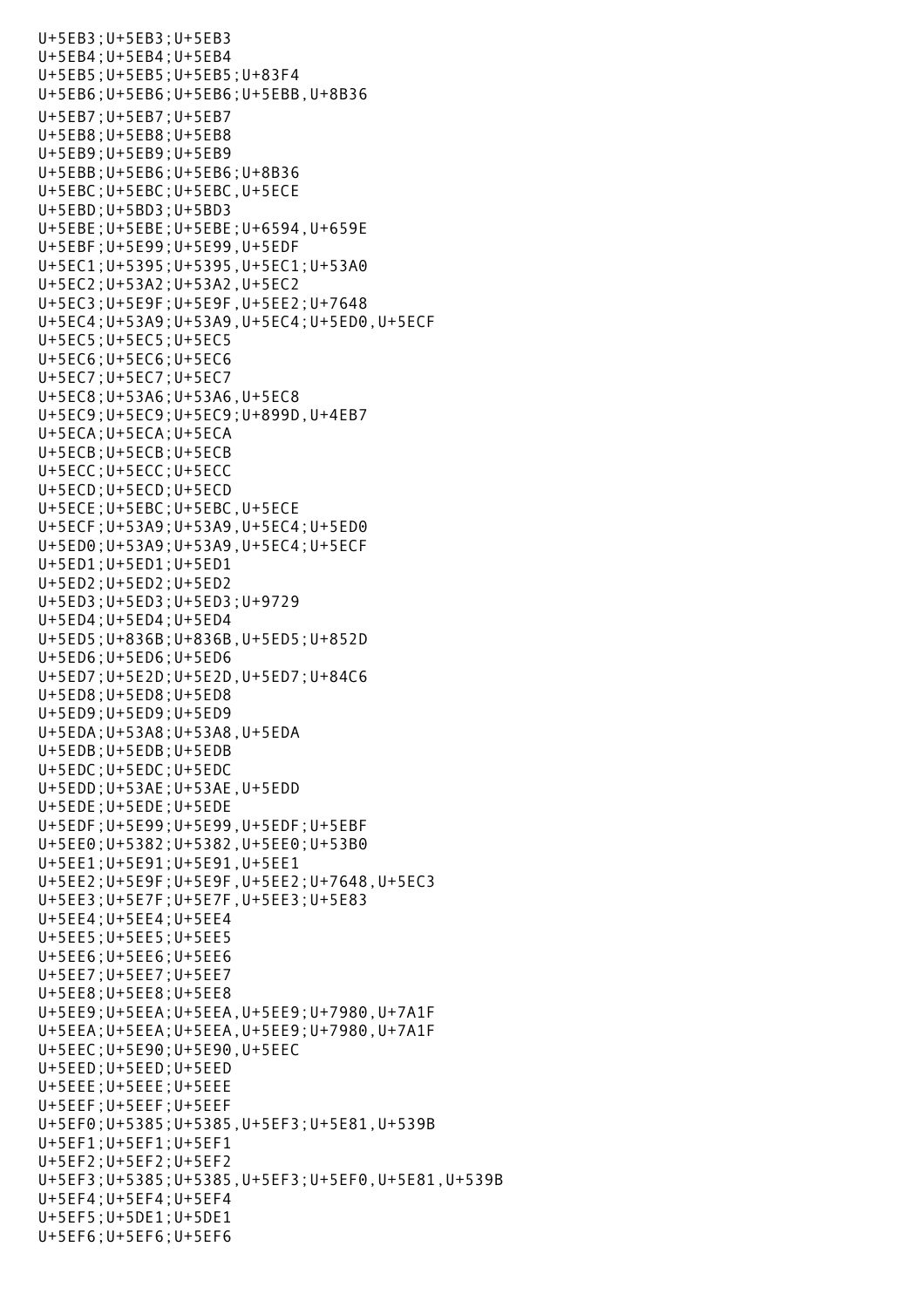U+5EF7;U+5EF7;U+5EF7 U+5EF8;U+8FEA;U+8FEA U+5EFA;U+5EFA;U+5EFA U+5EFB;U+56DE;U+56DE,U+8FF4;U+56D8,U+56EC,U+9025,U+5EFD U+5EFC;U+4E43;U+4E43,U+8FFA U+5EFD;U+56DE;U+56DE,U+8FF4;U+56D8,U+5EFB,U+56EC,U+9025 U+5EFE;U+5EFE;U+5EFE U+5EFF;U+5EFF;U+5EFF;U+5344 U+5F00;U+5F00;U+5F00,U+958B U+5F01;U+5F01;U+5F01 U+5F02;U+5F02;U+5F02,U+7570 U+5F03;U+5F03;U+5F03,U+68C4 U+5F04;U+5F04;U+5F04;U+8856 U+5F05;U+5F05;U+5F05 U+5F06;U+5F06;U+5F06 U+5F07;U+5F07;U+5F07 U+5F08;U+5F08;U+5F08 U+5F0A;U+5F0A;U+5F0A U+5F0B;U+5F0B;U+5F0B;U+96BF U+5F0C;U+4E00;U+4E00;U+58F1,U+58F9 U+5F0D;U+4E8C;U+4E8C;U+8D30,U+8CB3,U+8CAE U+5F0F;U+5F0F;U+5F0F U+5F11;U+5F11;U+5F11,U+5F12 U+5F12;U+5F11;U+5F11,U+5F12 U+5F13;U+5F13;U+5F13 U+5F14;U+540A;U+540A,U+5F14 U+5F15;U+5F15;U+5F15 U+5F16;U+5F16;U+5F16 U+5F17;U+5F17;U+5F17 U+5F18;U+5F18;U+5F18 U+5F19;U+5F19;U+5F19 U+5F1A;U+5F1A;U+5F1A U+5F1B;U+5F1B;U+5F1B U+5F1C;U+5F1C;U+5F1C U+5F1D;U+5F1D;U+5F1D U+5F1E;U+5F1E;U+5F1E U+5F1F;U+5F1F;U+5F1F U+5F20;U+5F20;U+5F20,U+5F35 U+5F21;U+5F21;U+5F21 U+5F22;U+5F22;U+5F22 U+5F23;U+5F23;U+5F23 U+5F24;U+5F24;U+5F24 U+5F25;U+5F25;U+5F25,U+5F4C;U+7030,U+519E U+5F26;U+5F26;U+5F26;U+7D43 U+5F27;U+5F27;U+5F27 U+5F28;U+5F28;U+5F28 U+5F29;U+5F29;U+5F29 U+5F2A;U+5F2A;U+5F2A,U+5F33 U+5F2B;U+5F2B;U+5F2B U+5F2C;U+5F2C;U+5F2C U+5F2D;U+5F2D;U+5F2D U+5F2E;U+5F2E;U+5F2E U+5F2F;U+5F2F;U+5F2F,U+5F4E U+5F30;U+5F30;U+5F30 U+5F31;U+5F31;U+5F31 U+5F32;U+5F32;U+5F32 U+5F33;U+5F2A;U+5F2A,U+5F33 U+5F34;U+5F34;U+5F34 U+5F35;U+5F20;U+5F20,U+5F35 U+5F36;U+5F36;U+5F36 U+5F37;U+5F3A;U+5F3A,U+5F37;U+5F4A U+5F38;U+5F38;U+5F38 U+5F39;U+5F39;U+5F39,U+5F48;U+5F3E U+5F3A;U+5F3A;U+5F3A,U+5F37;U+5F4A U+5F3C;U+5F3C;U+5F3C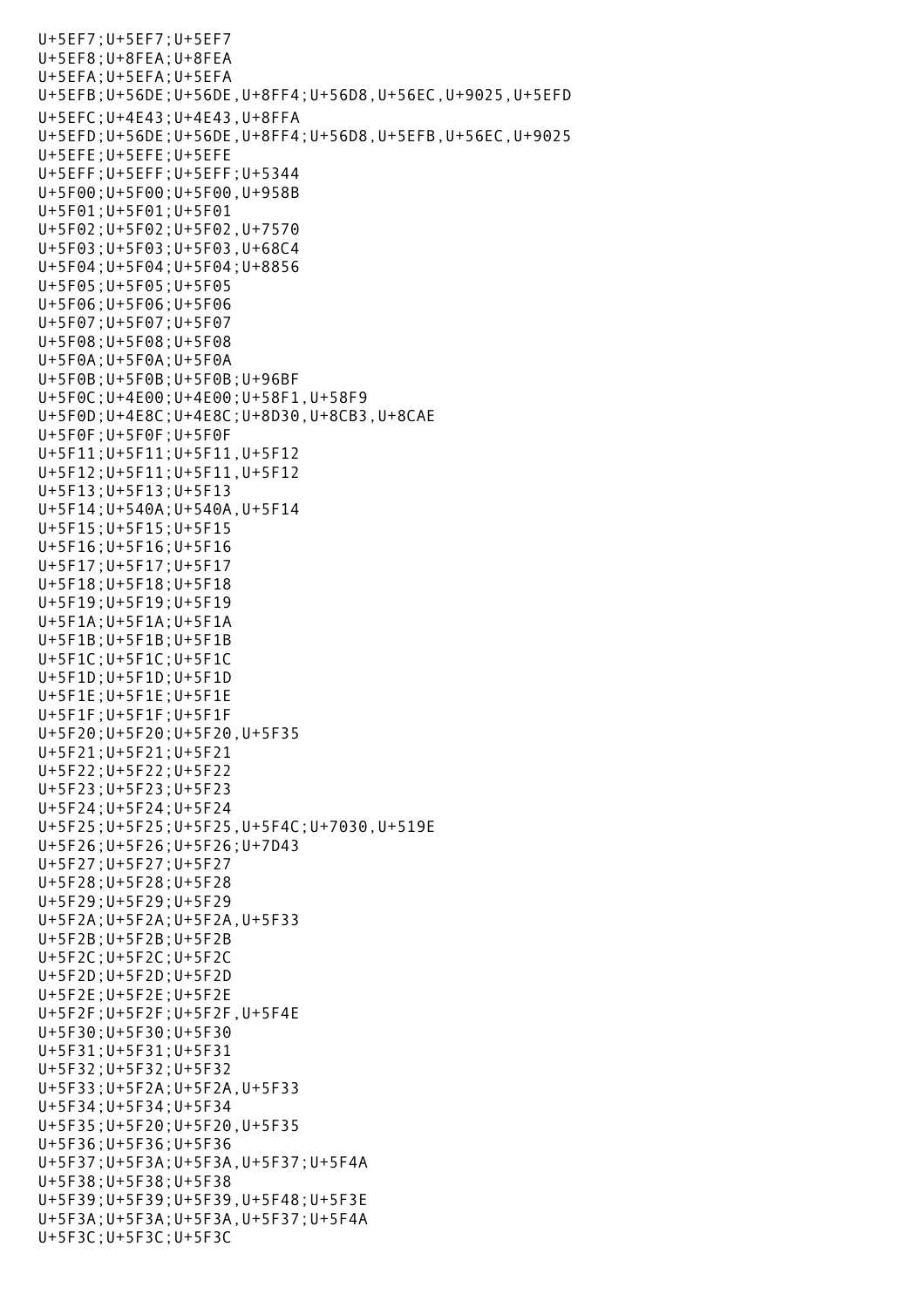U+5F3E;U+5F39;U+5F39,U+5F48 U+5F3F;U+5F3F;U+5F3F U+5F40;U+5F40;U+5F40 U+5F41;U+5F41;U+5F41 U+5F42;U+53D1;U+53D1,U+767C;U+9AEA,U+9AEE U+5F43;U+5F43;U+5F43 U+5F44;U+5F44;U+5F44 U+5F45;U+5F45;U+5F45 U+5F46;U+522B;U+522B,U+5F46;U+618B,U+5225 U+5F47;U+5F47;U+5F47 U+5F48;U+5F39;U+5F39,U+5F48;U+5F3E U+5F49;U+5F4D;U+5F4D,U+5F49 U+5F4A;U+5F3A;U+5F3A,U+5F4A;U+5F37 U+5F4B;U+5F4B;U+5F4B U+5F4C;U+5F25;U+5F25,U+5F4C;U+7030,U+519E U+5F4D;U+5F4D;U+5F4D;U+5F49 U+5F4E;U+5F2F;U+5F2F,U+5F4E U+5F4F;U+5F4F;U+5F4F U+5F50;U+5F50;U+5F50;U+5F51 U+5F51;U+5F50;U+5F50,U+5F51 U+5F52;U+5F52;U+5F52,U+6B78;U+7688,U+5E30 U+5F53;U+5F53;U+5F53,U+7576,U+5679 U+5F54;U+5F55;U+5F55,U+5F54;U+9332,U+9304 U+5F55;U+5F55;U+5F55,U+5F54,U+9304;U+9332 U+5F56;U+5F56;U+5F56 U+5F57;U+5F57;U+5F57;U+7BF2 U+5F58;U+5F58;U+5F58 U+5F59;U+6C47;U+6C47,U+5F59;U+6ED9,U+5F5A,U+532F U+5F5A;U+6C47;U+6C47,U+5F59;U+6ED9,U+532F U+5F5B;U+5F5D;U+5F5D;U+5F5C,U+5F5E U+5F5C;U+5F5D;U+5F5D;U+5F5B,U+5F5E U+5F5D;U+5F5D;U+5F5D;U+5F5B,U+5F5C,U+5F5E U+5F5E;U+5F5D;U+5F5D;U+5F5B,U+5F5C U+5F5F;U+5F5F;U+5F5F,U+5F60 U+5F60;U+5F5F;U+5F5F,U+5F60 U+5F61;U+5F61;U+5F61 U+5F62;U+5F62;U+5F62 U+5F63;U+5F63;U+5F63 U+5F64;U+5F64;U+5F64 U+5F65;U+5F66;U+5F66,U+5F65 U+5F66;U+5F66;U+5F66,U+5F65 U+5F67;U+5F67;U+5F67 U+5F68;U+5F68;U+5F68,U+5F72 U+5F69;U+5F69;U+5F69,U+7DB5 U+5F6A;U+5F6A;U+5F6A U+5F6B;U+5F6B;U+5F6B;U+9D70,U+7431,U+96D5 U+5F6C;U+4EFD;U+5F6C;U+4EFD U+5F6D;U+5F6D;U+5F6D U+5F6E;U+5F6E;U+5F6E U+5F6F;U+5F6F;U+5F6F U+5F70;U+5F70;U+5F70 U+5F71;U+5F71;U+5F71 U+5F72;U+5F68;U+5F68,U+5F72 U+5F73;U+5F73;U+5F73 U+5F74;U+5F74;U+5F74 U+5F75;U+5F75;U+5F75 U+5F76;U+5F76;U+5F76 U+5F77;U+4EFF;U+5F77;U+5023,U+9AE3,U+4EFF U+5F78;U+5F78;U+5F78 U+5F79;U+5F79;U+5F79 U+5F7A;U+5F7A;U+5F7A U+5F7B;U+5F7B;U+5F7B,U+5FB9 U+5F7C;U+5F7C;U+5F7C U+5F7D;U+5F7D;U+5F7D U+5F7E;U+5F7E;U+5F7E

 $U_{\rm{eff}}=55$  C;U+5F3C;U+5F3C;U+5F3C;U+5F3C;U+5F3C;U+5F3C;U+5F3C;U+5F3C;U+5F3C;U+5F3C;U+5F3C;U+5F3C;U+5F3C;U+5F3C;U+5F3C;U+5F3C;U+5F3C;U+5F3C;U+5F3C;U+5F3C;U+5F3C;U+5F3C;U+5F3C;U+5F3C;U+5F3C;U+5F3C;U+5F3C;U+5F3C;U+5F3C;U+5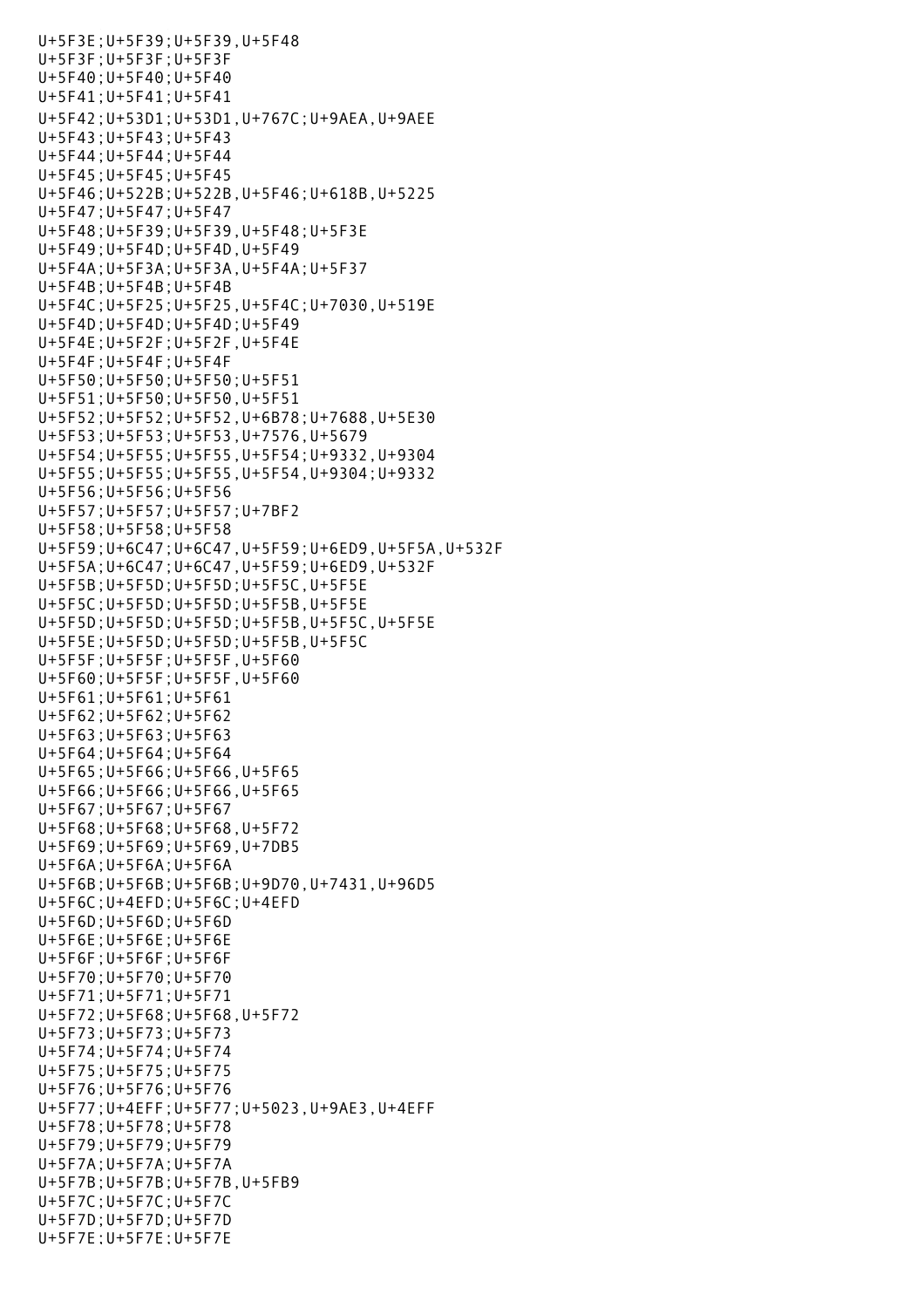U+5F7F;U+4F5B;U+4F5B,U+5F7F;U+9AF4,U+4ECF U+5F80;U+5F80;U+5F80;U+5F83,U+8FEC U+5F81;U+5F81;U+5F81,U+5FB5;U+5FB4 U+5F82;U+5F82;U+5F82 U+5F83;U+5F80;U+5F80;U+8FEC U+5F84;U+5F84;U+5F84,U+5F91;U+8FF3,U+9015 U+5F85;U+5F85;U+5F85 U+5F86;U+5F86;U+5F86 U+5F87;U+5F87;U+5F87 U+5F88;U+5F88;U+5F88;U+4F77 U+5F89;U+5F89;U+5F89 U+5F8A;U+5F8A;U+5F8A;U+4F6A U+5F8B;U+5F8B;U+5F8B U+5F8C;U+540E;U+540E,U+5F8C U+5F8D;U+5F8D;U+5F8D U+5F8E;U+5F8E;U+5F8E U+5F90;U+5F90;U+5F90 U+5F91;U+5F84;U+5F84,U+5F91;U+8FF3,U+9015 U+5F92;U+5F92;U+5F92 U+5F93;U+4ECE;U+4ECE,U+5F9E U+5F94;U+5F94;U+5F94 U+5F95;U+5F95;U+5F95,U+5FA0 U+5F96;U+5F96;U+5F96 U+5F97;U+5F97;U+5F97 U+5F98;U+5F98;U+5F98 U+5F99;U+5F99;U+5F99 U+5F9B;U+5F9B;U+5F9B U+5F9C;U+5F9C;U+5F9C U+5F9D;U+5F9D;U+5F9D U+5F9E;U+4ECE;U+4ECE,U+5F9E;U+5F93 U+5F9F;U+5F9F;U+5F9F U+5FA0;U+5F95;U+5F95,U+5FA0 U+5FA1;U+5FA1;U+5FA1,U+79A6 U+5FA2;U+5FA2;U+5FA2 U+5FA5;U+5FA5;U+5FA5 U+5FA6;U+5FA6;U+5FA6 U+5FA7;U+904D;U+904D U+5FA8;U+5FA8;U+5FA8;U+9051 U+5FA9;U+590D;U+590D,U+5FA9;U+8986,U+8907 U+5FAA;U+5FAA;U+5FAA U+5FAB;U+5FAB;U+5FAB U+5FAC;U+508D;U+508D,U+5FAC U+5FAD;U+5FAD;U+5FAD;U+509C U+5FAE;U+5FAE;U+5FAE U+5FAF;U+5FAF;U+5FAF U+5FB1;U+5FB1;U+5FB1 U+5FB2;U+5FB2;U+5FB2 U+5FB3;U+5FB7;U+5FB7;U+60EA,U+60B3 U+5FB4;U+5F81;U+5F81,U+5FB5 U+5FB5;U+5F81;U+5FB5,U+5F81;U+5FB4 U+5FB6;U+5FB6;U+5FB6 U+5FB7;U+5FB7;U+5FB7;U+60EA,U+60B3,U+5FB3 U+5FB8;U+5FB8;U+5FB8 U+5FB9;U+5F7B;U+5F7B,U+5FB9 U+5FBA;U+4FA5;U+4FA5,U+50E5;U+510C U+5FBB;U+5FBB;U+5FBB U+5FBC;U+5FBC;U+5FBC U+5FBD;U+5FBD;U+5FBD U+5FBE;U+5FBE;U+5FBE U+5FBF;U+5FBF;U+5FBF U+5FC0;U+5FC0;U+5FC0 U+5FC1;U+5FC1;U+5FC1 U+5FC3;U+5FC3;U+5FC3  $U+5FC4:U+5FC4:U+5FC4$ U+5FC5;U+5FC5;U+5FC5

 $U_{\rm{eff}}$  =  $U_{\rm{eff}}$   $U_{\rm{eff}}$  =  $U_{\rm{eff}}$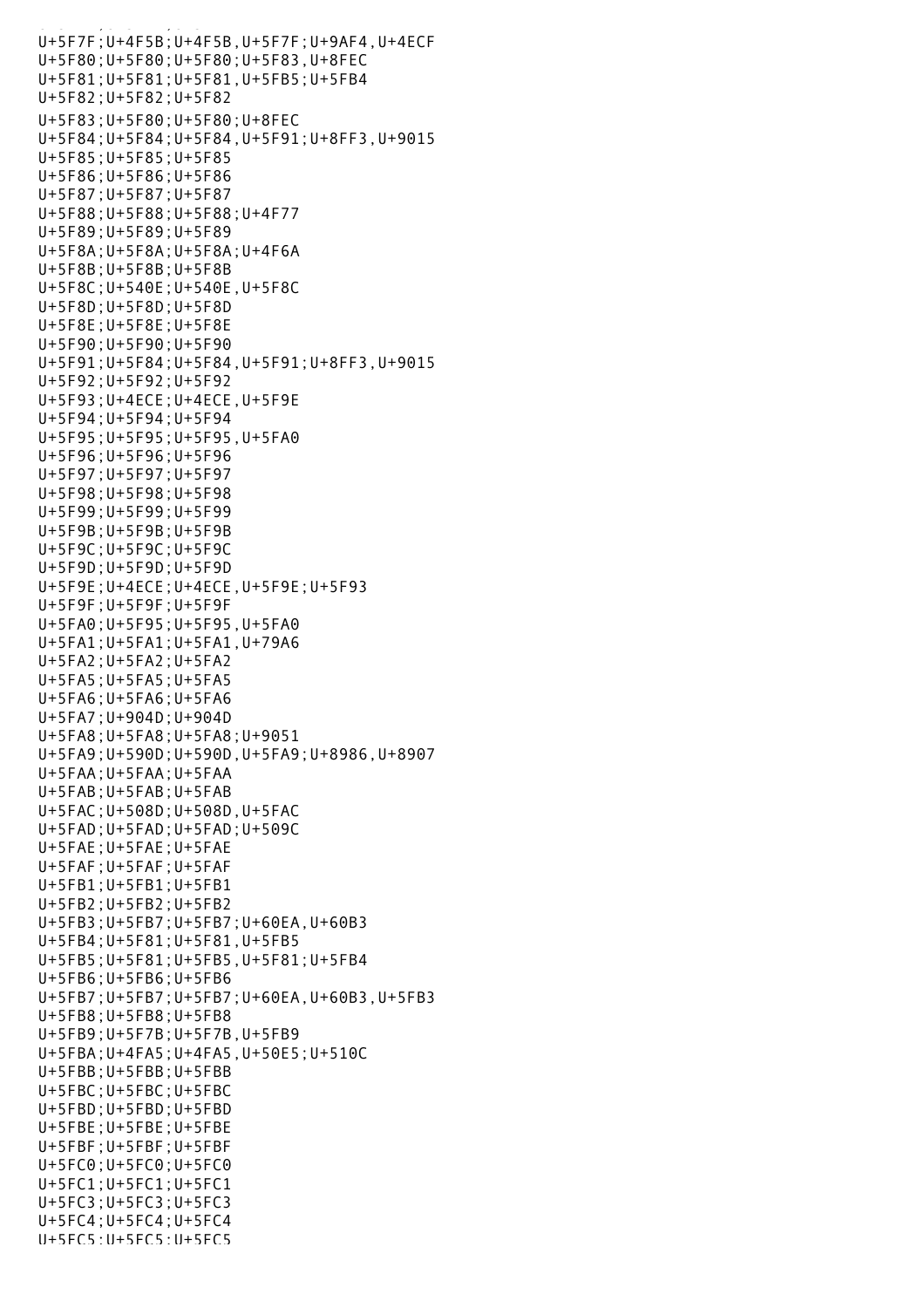$U\rightarrow 5$   $-5$   $-5$   $-5$   $-5$   $-5$   $-5$   $-5$ U+5FC6;U+5FC6;U+5FC6,U+61B6 U+5FC7;U+5FC7;U+5FC7 U+5FC8;U+4EC1;U+4EC1 U+5FC9;U+5FC9;U+5FC9 U+5FCA;U+5FCA;U+5FCA U+5FCB;U+5FCB;U+5FCB U+5FCC;U+5FCC;U+5FCC;U+8A8B,U+8AC5 U+5FCD;U+5FCD;U+5FCD U+5FCF;U+5FCF;U+5FCF,U+61FA U+5FD0;U+5FD0;U+5FD0 U+5FD1;U+5FD1;U+5FD1 U+5FD2;U+5FD2;U+5FD2 U+5FD3;U+5FD3;U+5FD3 U+5FD4;U+5FD4;U+5FD4 U+5FD5;U+5FD5;U+5FD5 U+5FD6;U+5FD6;U+5FD6;U+520C U+5FD7;U+5FD7;U+5FD7,U+8A8C U+5FD8;U+5FD8;U+5FD8 U+5FD9;U+5FD9;U+5FD9 U+5FDA;U+5FDA;U+5FDA U+5FDC;U+5E94;U+5E94,U+61C9;U+8B4D U+5FDD;U+5FDD;U+5FDD U+5FDE;U+5FDE;U+5FDE U+5FE0;U+5FE0;U+5FE0 U+5FE1;U+5FE1;U+5FE1 U+5FE3;U+6025;U+6025,U+5FE3 U+5FE4;U+5FE4;U+5FE4 U+5FE5;U+5FE5;U+5FE5 U+5FE6;U+5FE6;U+5FE6 U+5FE7;U+5FE7;U+5FE7,U+6182 U+5FE8;U+5FE8;U+5FE8 U+5FE9;U+5FE9;U+5FE9 U+5FEA;U+5FEA;U+5FEA U+5FEB;U+5FEB;U+5FEB U+5FED;U+5FED;U+5FED U+5FEE;U+5FEE;U+5FEE U+5FEF;U+5FEF;U+5FEF U+5FF0;U+60B4;U+60B4 U+5FF1;U+5FF1;U+5FF1 U+5FF2;U+5FF2;U+5FF2 U+5FF3;U+5FF3;U+5FF3 U+5FF4;U+5FF4;U+5FF4 U+5FF5;U+5FF5;U+5FF5,U+5538 U+5FF6;U+5FF6;U+5FF6 U+5FF7;U+5FF7;U+5FF7 U+5FF8;U+5FF8;U+5FF8 U+5FF9;U+5FF9;U+5FF9 U+5FFA;U+5FFA;U+5FFA U+5FFB;U+5FFB;U+5FFB U+5FFD;U+5FFD;U+5FFD U+5FFE;U+5FFE;U+5FFE,U+613E U+5FFF;U+5FFF;U+5FFF U+6000;U+6000;U+6000,U+61F7;U+61D0,U+8931,U+8922 U+6001;U+6001;U+6001,U+614B U+6002;U+6002;U+6002,U+616B U+6003;U+6003;U+6003,U+61AE U+6004;U+6004;U+6004,U+616A U+6005;U+6005;U+6005,U+60B5 U+6006;U+6006;U+6006,U+6134 U+6007;U+6007;U+6007 U+6008;U+6008;U+6008 U+6009;U+6009;U+6009 U+600A;U+600A;U+600A U+600B;U+600B;U+600B U+600C;U+600C;U+600C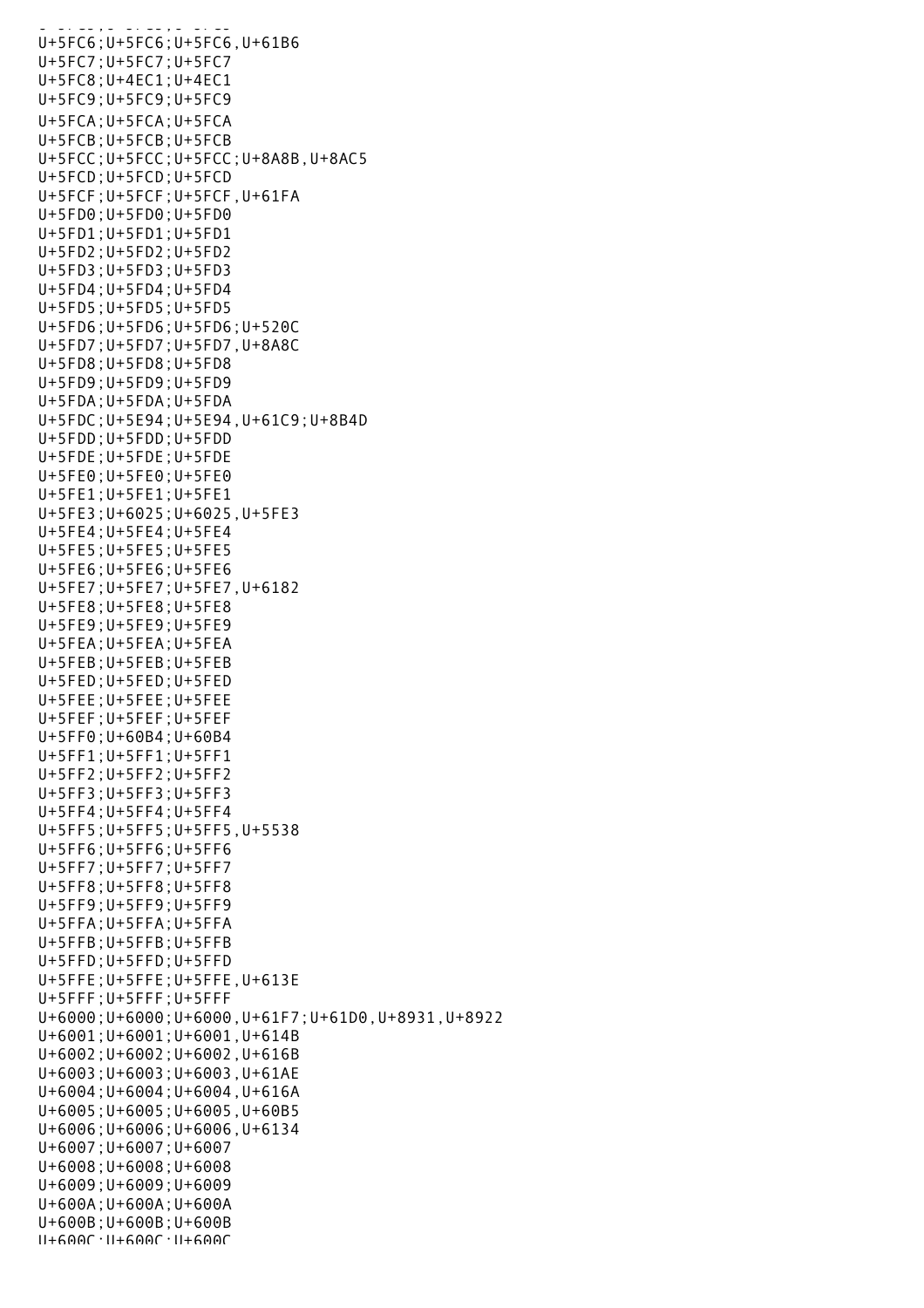U+600C;U+600C;U+600C U+600D;U+600D;U+600D U+600E;U+600E;U+600E U+600F;U+600F;U+600F U+6010;U+4F5D;U+4F5D,U+6010 U+6011;U+6011;U+6011 U+6012;U+6012;U+6012 U+6013;U+6013;U+6013 U+6014;U+6014;U+6014 U+6015;U+6015;U+6015 U+6016;U+6016;U+6016 U+6017;U+6017;U+6017 U+6018;U+6018;U+6018 U+6019;U+6019;U+6019 U+601A;U+601A;U+601A U+601B;U+601B;U+601B U+601C;U+601C;U+601C,U+6190 U+601D;U+601D;U+601D U+601E;U+601E;U+601E U+601F;U+601F;U+601F U+6020;U+6020;U+6020 U+6021;U+6021;U+6021 U+6022;U+6022;U+6022 U+6024;U+6024;U+6024 U+6025;U+6025;U+6025;U+5FE3 U+6026;U+6026;U+6026 U+6027;U+6027;U+6027 U+6028;U+6028;U+6028 U+6029;U+6029;U+6029 U+602A;U+602A;U+602A U+602B;U+602B;U+602B U+602C;U+602C;U+602C U+602D;U+602D;U+602D U+602E;U+602E;U+602E U+602F;U+602F;U+602F U+6030;U+6030;U+6030 U+6031;U+5306;U+5306;U+60A4 U+6032;U+6032;U+6032 U+6033;U+604D;U+604D,U+6033 U+6034;U+6034;U+6034 U+6035;U+6035;U+6035 U+6036;U+6036;U+6036 U+6037;U+6037;U+6037 U+6038;U+6038;U+6038 U+6039;U+4ED6;U+4ED6,U+6039 U+603A;U+603A;U+603A U+603B;U+603B;U+603B,U+7E3D;U+6460,U+7E02,U+6403,U+6374,U+7DCF U+603C;U+603C;U+603C,U+61DF U+603D;U+603D;U+603D U+603E;U+603E;U+603E U+603F;U+603F;U+603F,U+61CC U+6040;U+6040;U+6040 U+6041;U+6041;U+6041 U+6042;U+6042;U+6042;U+609B U+6043;U+6043;U+6043 U+6044;U+6044;U+6044 U+6045;U+6045;U+6045 U+6046;U+6052;U+6052,U+6046 U+6047;U+6047;U+6047 U+6048;U+6048;U+6048 U+6049;U+65E8;U+65E8,U+6049 U+604A;U+534F;U+534F,U+5354;U+52A6 U+604B;U+604B;U+604B,U+6200 U+604C;U+604C;U+604C U+604D;U+604D;U+604D;U+6033 U+604E;U+604E;U+604E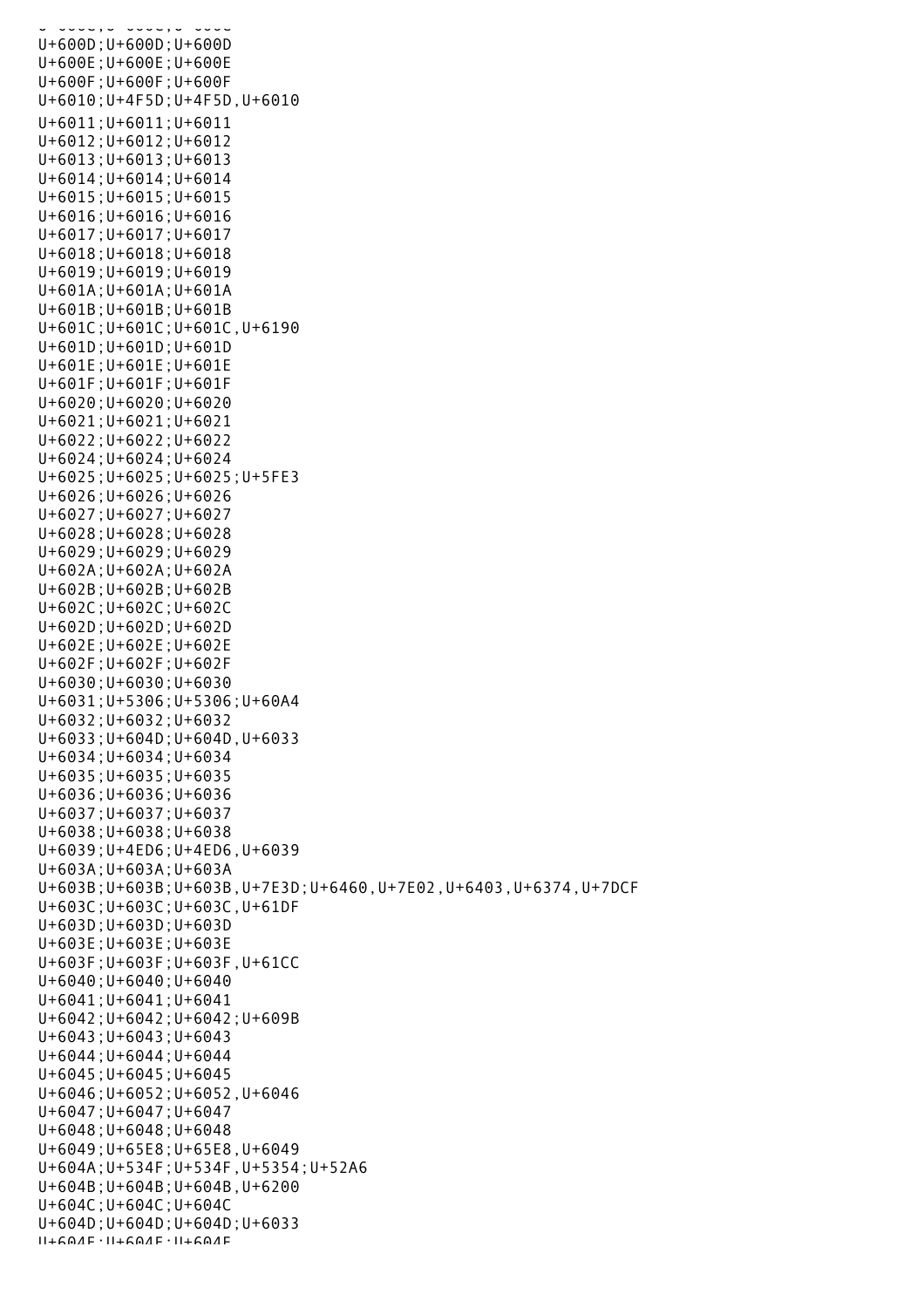U+604E;U+60+E;U+604E U+604F;U+604F;U+604F U+6050;U+6050;U+6050 U+6051;U+6051;U+6051 U+6052;U+6052;U+6052;U+6046 U+6053;U+6053;U+6053 U+6054;U+6054;U+6054 U+6055;U+6055;U+6055 U+6057;U+6057;U+6057 U+6058;U+6058;U+6058 U+6059;U+6059;U+6059 U+605A;U+605A;U+605A U+605B;U+605B;U+605B U+605C;U+605C;U+605C U+605D;U+605D;U+605D U+605E;U+605E;U+605E U+605F;U+605F;U+605F U+6062;U+6062;U+6062 U+6063;U+6063;U+6063 U+6064;U+6064;U+6064,U+5379;U+8CC9 U+6065;U+803B;U+803B,U+6065 U+6066;U+6066;U+6066 U+6067;U+6067;U+6067 U+6068;U+6068;U+6068 U+6069;U+6069;U+6069 U+606A;U+606A;U+606A;U+6118 U+606B;U+606B;U+606B;U+75CC U+606C;U+606C;U+606C U+606D;U+606D;U+606D U+606E;U+606E;U+606E U+606F;U+606F;U+606F U+6070;U+6070;U+6070 U+6072;U+6072;U+6072 U+6073;U+6073;U+6073,U+61C7 U+6075;U+60E0;U+60E0;U+6193 U+6076;U+6076;U+6076,U+60E1,U+5641;U+60AA U+6077;U+6077;U+6077 U+6078;U+6078;U+6078,U+615F;U+6185 U+6079;U+6079;U+6079,U+61E8 U+607A;U+607A;U+607A,U+6137 U+607B;U+607B;U+607B,U+60FB U+607C;U+607C;U+607C,U+60F1 U+607D;U+607D;U+607D,U+60F2 U+607E;U+607E;U+607E U+607F;U+607F;U+607F;U+6142 U+6080;U+6080;U+6080 U+6081;U+6081;U+6081 U+6082;U+6082;U+6082 U+6083;U+6083;U+6083 U+6084;U+6084;U+6084 U+6085;U+60A6;U+60A6,U+6085 U+6086;U+6086;U+6086 U+6087;U+6087;U+6087 U+6088;U+6088;U+6088 U+6089;U+6089;U+6089 U+608A;U+608A;U+608A U+608B;U+541D;U+541D U+608C;U+608C;U+608C U+608D;U+608D;U+608D U+608E;U+608E;U+608E U+608F;U+608F;U+608F U+6090;U+60D5;U+60D5,U+6090 U+6092;U+6092;U+6092 U+6094;U+6094;U+6094 U+6095;U+6095;U+6095 U+6096;U+6096;U+6096;U+8A96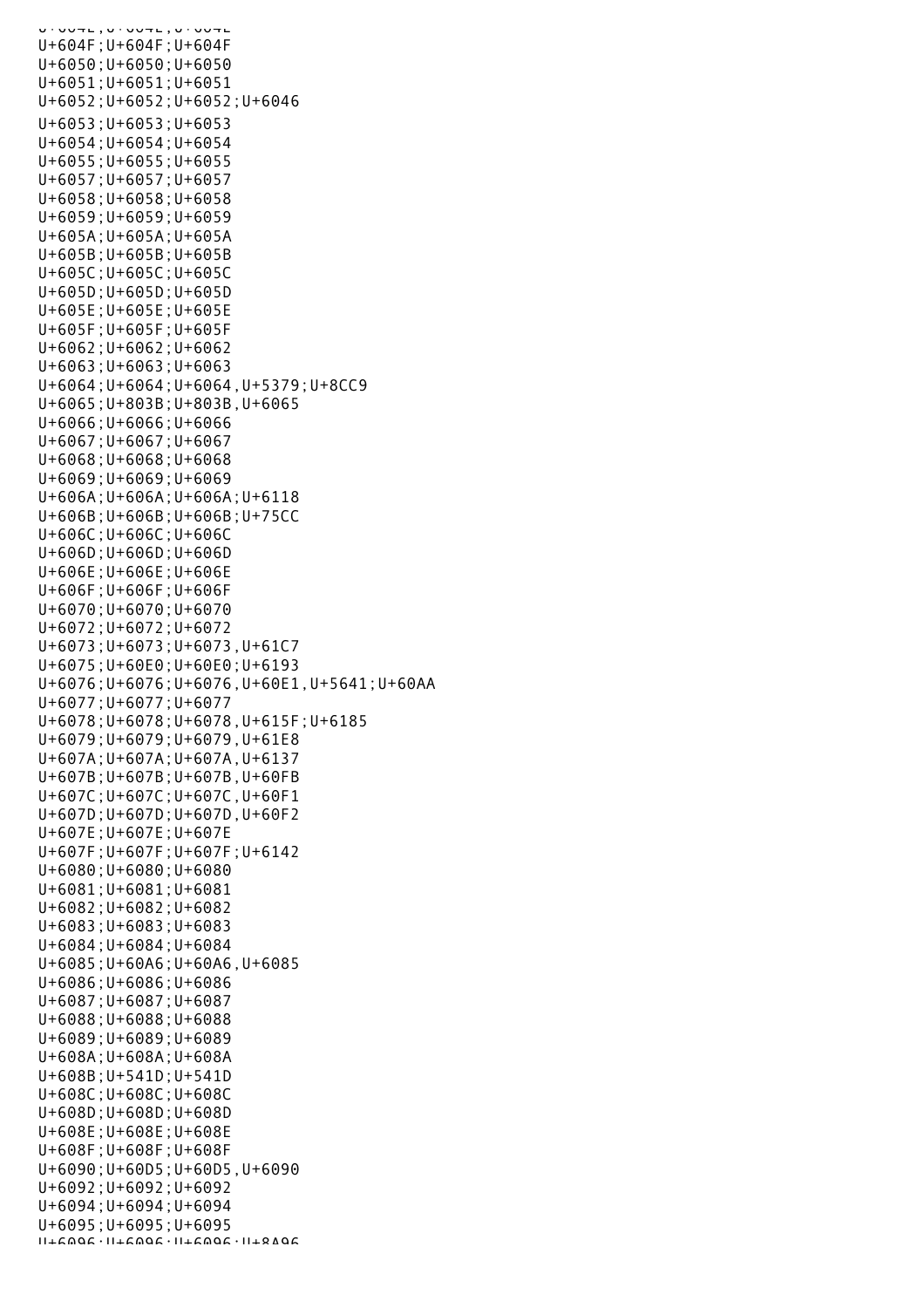U+6099,U+0099,U+00999;U+60999 U+6097;U+6097;U+6097 U+6098;U+6098;U+6098 U+6099;U+6099;U+6099 U+609A;U+609A;U+609A U+609B;U+6042;U+609B;U+6042 U+609C;U+609C;U+609C U+609D;U+609D;U+609D U+609E;U+8BEF;U+8BEF,U+8AA4;U+60AE U+609F;U+609F;U+609F  $U+60A0:U+60A0:U+60A0$ U+60A1;U+60A1;U+60A1 U+60A2;U+60A2;U+60A2 U+60A3;U+60A3;U+60A3 U+60A4;U+5306;U+5306;U+6031 U+60A6;U+60A6;U+60A6,U+6085 U+60A7;U+60A7;U+60A7 U+60A8;U+60A8;U+60A8 U+60AA;U+6076;U+6076,U+60E1;U+5641 U+60AB;U+60AB;U+60AB,U+6128;U+6164 U+60AC;U+60AC;U+60AC,U+61F8 U+60AD;U+60AD;U+60AD,U+6173 U+60AE;U+8BEF;U+8BEF,U+8AA4;U+609E U+60AF;U+60AF;U+60AF,U+61AB U+60B0;U+60B0;U+60B0 U+60B1;U+60B1;U+60B1 U+60B2;U+60B2;U+60B2 U+60B3;U+5FB7;U+5FB7;U+60EA,U+5FB3 U+60B4;U+60B4;U+60B4;U+5FF0 U+60B5;U+6005;U+6005,U+60B5 U+60B6;U+95F7;U+95F7,U+60B6 U+60B7;U+60B7;U+60B7 U+60B8;U+60B8;U+60B8;U+75F5 U+60B9;U+60B9;U+60B9;U+60BA U+60BA;U+60B9;U+60B9,U+60BA U+60BB;U+60BB;U+60BB U+60BC;U+60BC;U+60BC U+60BD;U+51C4;U+51C4,U+60BD;U+6DD2 U+60BE;U+60BE;U+60BE U+60BF;U+60BF;U+60BF U+60C0;U+60C0;U+60C0 U+60C1;U+60C1;U+60C1 U+60C2;U+60C2;U+60C2 U+60C3;U+60C3;U+60C3 U+60C4;U+60C4;U+60C4 U+60C5;U+60C5;U+60C5 U+60C6;U+60C6;U+60C6 U+60C7;U+60C7;U+60C7 U+60C8;U+60C8;U+60C8 U+60C9;U+60C9;U+60C9 U+60CA;U+60CA;U+60CA,U+9A5A U+60CB;U+60CB;U+60CB U+60CC;U+60CC;U+60CC U+60CD;U+60CD;U+60CD U+60CE;U+60CE;U+60CE U+60CF;U+60CF;U+60CF U+60D0;U+60D0;U+60D0 U+60D1;U+60D1;U+60D1 U+60D3;U+60D3;U+60D3 U+60D4;U+60D4;U+60D4 U+60D5;U+60D5;U+60D5;U+6090 U+60D7;U+60D7;U+60D7 U+60D8;U+60D8;U+60D8 U+60D9;U+60D9;U+60D9 U+60DA;U+60DA;U+60DA  $U + 60D + U + 60D + U + 60D$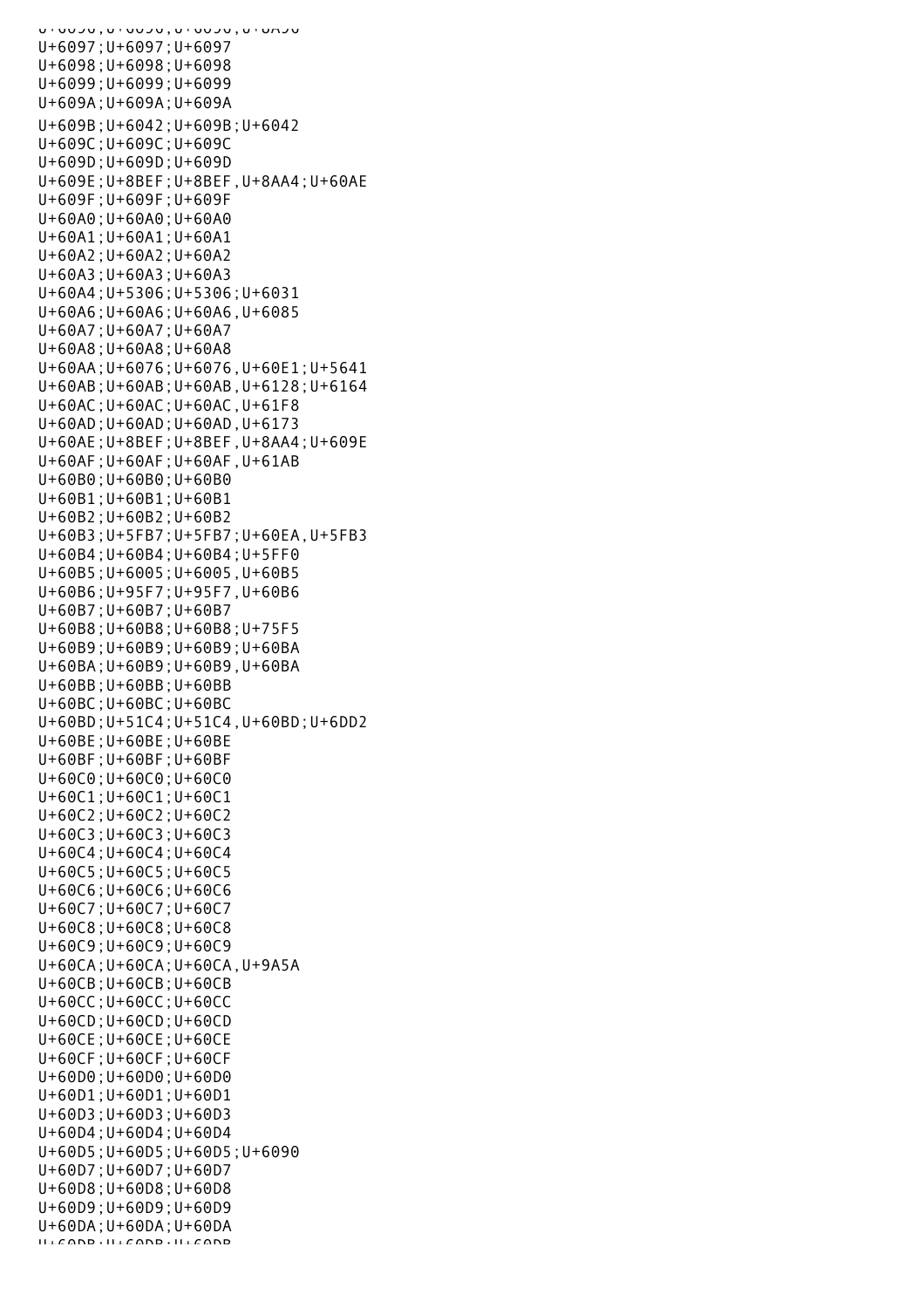```
U^+0טסU^+, טעטסU^+סטס
U+60DC;U+60DC;U+60DC
U+60DD;U+60DD;U+60DD
U+60DF;U+60DF;U+60DF
U+60E0;U+60E0;U+60E0;U+6193,U+6075
U+60E1;U+6076;U+6076,U+60E1;U+5641,U+60AA
U+60E2;U+60E2;U+60E2
U+60E4;U+60E4;U+60E4
U+60E6;U+60E6;U+60E6
U+60E7;U+60E7;U+60E7,U+61FC
U+60E8;U+60E8;U+60E8,U+6158
U+60E9;U+60E9;U+60E9,U+61F2
U+60EA;U+5FB7;U+5FB7;U+60B3,U+5FB3
U+60EB;U+60EB;U+60EB,U+618A
U+60EC;U+60EC;U+60EC,U+611C
U+60ED;U+60ED;U+60ED,U+615A;U+6159
U+60EE;U+60EE;U+60EE,U+619A
U+60EF;U+60EF;U+60EF,U+6163
U+60F0;U+60F0;U+60F0
U+60F1;U+607C;U+607C,U+60F1
U+60F2;U+607D;U+607D,U+60F2
U+60F3;U+60F3;U+60F3
U+60F4;U+60F4;U+60F4
U+60F5;U+60F5;U+60F5
U+60F6;U+60F6;U+60F6
U+60F7;U+8822;U+8822,U+60F7
U+60F8;U+8315;U+8315,U+60F8;U+7162,U+712D
U+60F9;U+60F9;U+60F9
U+60FA;U+60FA;U+60FA
U+60FB;U+607B;U+607B,U+60FB
U+60FC;U+890A;U+890A,U+60FC
U+60FE;U+60FE;U+60FE
U+60FF;U+60FF;U+60FF
U+6100;U+6100;U+6100
U+6101;U+6101;U+6101
U+6103;U+6103;U+6103
U+6104;U+754F;U+754F,U+6104
U+6105;U+6105;U+6105
U+6106;U+6106;U+6106
U+6108;U+6108;U+6108,U+7652;U+7609
U+6109;U+6109;U+6109
U+610A;U+610A;U+610A
U+610B;U+63F4;U+63F4,U+610B
U+610C;U+610C;U+610C
U+610D;U+610D;U+610D;U+656F
U+610E;U+610E;U+610E
U+610F;U+610F;U+610F
U+6110;U+6110;U+6110
U+6112;U+6112;U+6112
U+6113;U+6113;U+6113
U+6114;U+6114;U+6114
U+6115;U+6115;U+6115
U+6116;U+6116;U+6116
U+6117;U+6117;U+6117
U+6118;U+606A;U+606A,U+6118
U+6119;U+6119;U+6119
U+611A;U+611A;U+611A
U+611B;U+7231;U+7231,U+611B
U+611C;U+60EC;U+60EC,U+611C
U+611D;U+611D;U+611D
U+611F;U+611F;U+611F
U+6120;U+6120;U+6120,U+614D
U+6122;U+6122;U+6122
U+6123;U+6123;U+6123
U+6124;U+6124;U+6124,U+61A4
U+6125;U+6125;U+6125
```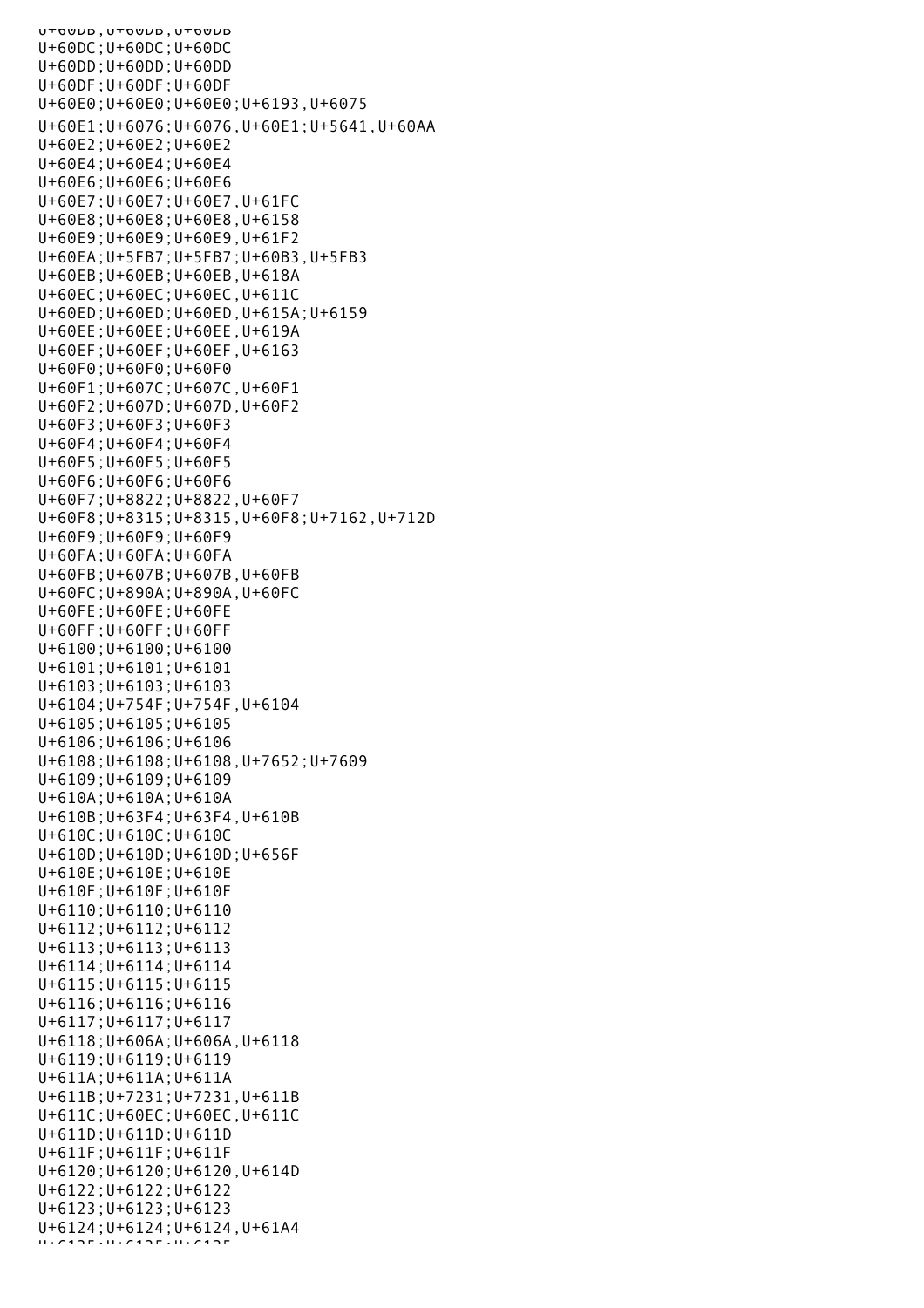U+6125;U+6125;U+6125 U+6126;U+6126;U+6126,U+6192 U+6127;U+6127;U+6127;U+5ABF U+6128;U+60AB;U+60AB,U+6128;U+6164 U+6129;U+6129;U+6129 U+612A;U+612A;U+612A U+612B;U+612B;U+612B U+612C;U+8BC9;U+8BC9,U+612C;U+8A34 U+612D;U+612D;U+612D U+612E;U+612E;U+612E U+612F;U+612F;U+612F U+6130;U+6130;U+6130 U+6132;U+6132;U+6132 U+6134;U+6006;U+6006,U+6134 U+6136;U+6136;U+6136 U+6137;U+607A;U+607A,U+6137 U+613A;U+613A;U+613A U+613B;U+900A;U+900A,U+613B;U+905C U+613C;U+614E;U+614E;U+7718,U+661A U+613D;U+535A;U+535A U+613E;U+5FFE;U+5FFE,U+613E U+613F;U+613F;U+613F,U+9858 U+6140;U+6140;U+6140 U+6141;U+6141;U+6141 U+6142;U+607F;U+607F U+6143;U+6143;U+6143 U+6144;U+6817;U+6817,U+6144 U+6145;U+6145;U+6145 U+6146;U+6146;U+6146 U+6147;U+6BB7;U+6BB7,U+6147 U+6148;U+6148;U+6148 U+6149;U+6149;U+6149 U+614A;U+614A;U+614A U+614B;U+6001;U+6001,U+614B U+614C;U+614C;U+614C U+614D;U+6120;U+6120,U+614D U+614E;U+614E;U+614E;U+7718,U+661A,U+613C U+614F;U+614F;U+614F U+6150;U+6150;U+6150 U+6151;U+6151;U+6151,U+61FE;U+6174 U+6152;U+6152;U+6152 U+6153;U+527D;U+527D,U+6153 U+6154;U+6154;U+6154 U+6155;U+6155;U+6155 U+6156;U+6156;U+6156 U+6157;U+6157;U+6157 U+6158;U+60E8;U+60E8,U+6158 U+6159;U+60ED;U+60ED,U+615A U+615A;U+60ED;U+60ED,U+615A;U+6159 U+615B;U+615B;U+615B U+615C;U+615C;U+615C U+615D;U+615D;U+615D U+615E;U+615E;U+615E U+615F;U+6078;U+6078,U+615F;U+6185 U+6161;U+723D;U+723D,U+6161 U+6162;U+6162;U+6162 U+6163;U+60EF;U+60EF,U+6163 U+6164;U+60AB;U+60AB,U+6128 U+6165;U+6165;U+6165 U+6166;U+6166;U+6166 U+6167;U+6167;U+6167;U+8B7F U+6168;U+6168;U+6168 U+6169;U+6169;U+6169 U+616A;U+6004;U+6004,U+616A U+616B;U+6002;U+6002,U+616B  $U_1$  for form  $\sigma$  for  $\sigma$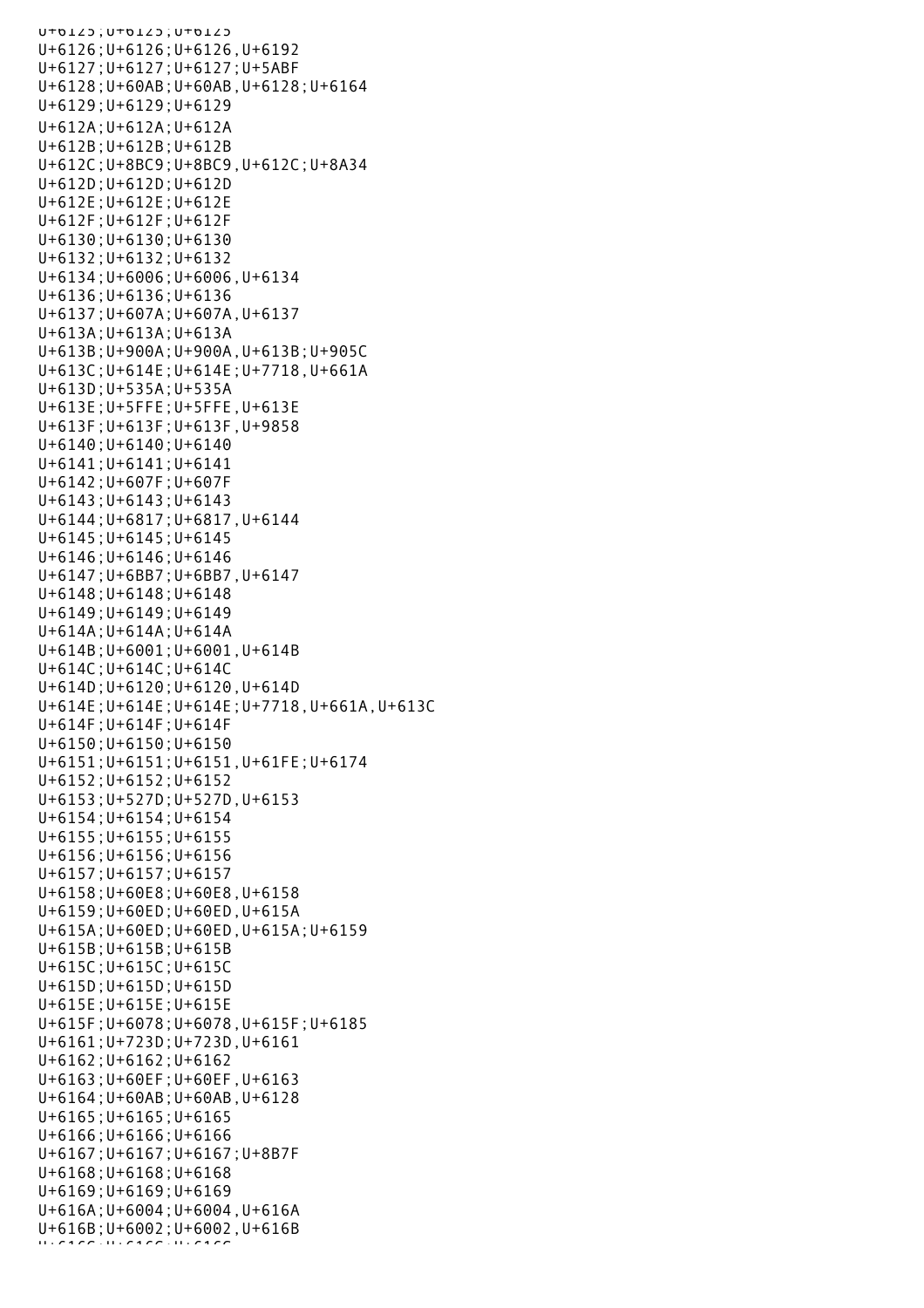U+616C;U+616C;U+616C U+616D;U+616D;U+616D,U+6196 U+616E;U+8651;U+8651,U+616E U+6170;U+6170;U+6170 U+6171;U+6171;U+6171 U+6172;U+6172;U+6172 U+6173;U+60AD;U+60AD,U+6173 U+6174;U+6151;U+6151,U+6174;U+61FE U+6175;U+6175;U+6175;U+5ADE U+6176;U+5E86;U+5E86,U+6176 U+6177;U+6177;U+6177 U+6178;U+6178;U+6178 U+6179;U+6179;U+6179 U+617A;U+617A;U+617A U+617C;U+617C;U+617C U+617E;U+6B32;U+6B32,U+617E U+6180;U+6180;U+6180 U+6181;U+6181;U+6181 U+6182;U+5FE7;U+5FE7,U+6182 U+6183;U+6183;U+6183 U+6184;U+6184;U+6184 U+6185;U+6078;U+6078,U+615F U+6187;U+61A9;U+61A9 U+6188;U+6188;U+6188 U+6189;U+6189;U+6189 U+618A;U+60EB;U+60EB,U+618A U+618B;U+522B;U+618B;U+522B,U+5225,U+5F46 U+618C;U+618C;U+618C U+618D;U+9A84;U+9A84,U+618D;U+9A55 U+618E;U+618E;U+618E U+618F;U+618F;U+618F U+6190;U+601C;U+601C,U+6190 U+6191;U+51ED;U+51ED,U+6191;U+51F4 U+6192;U+6126;U+6126,U+6192 U+6193;U+60E0;U+60E0,U+6193;U+6075 U+6194;U+6194;U+6194 U+6195;U+6195;U+6195 U+6196;U+616D;U+616D,U+6196 U+6198;U+6198;U+6198 U+6199;U+559C;U+559C U+619A;U+60EE;U+60EE,U+619A U+619B;U+619B;U+619B U+619D;U+619D;U+619D;U+8B48 U+619E;U+619E;U+619E U+619F;U+619F;U+619F U+61A0;U+61A0;U+61A0 U+61A1;U+61A1;U+61A1 U+61A2;U+61A2;U+61A2 U+61A3;U+61A3;U+61A3 U+61A4;U+6124;U+6124,U+61A4 U+61A5;U+61A5;U+61A5 U+61A6;U+61A6;U+61A6 U+61A7;U+61A7;U+61A7 U+61A8;U+61A8;U+61A8 U+61A9;U+61A9;U+61A9;U+6187 U+61AA;U+61AA;U+61AA U+61AB;U+60AF;U+60AF,U+61AB U+61AC;U+61AC;U+61AC U+61AD;U+61AD;U+61AD U+61AE;U+6003;U+6003,U+61AE U+61AF;U+61AF;U+61AF U+61B0;U+61B0;U+61B0 U+61B1;U+61B1;U+61B1 U+61B2;U+5BAA;U+5BAA,U+61B2 U+61B3;U+61B3;U+61B3 U+61B4;U+61B4;U+61B4;<br>U+61B4;U+61B4;U+61B4;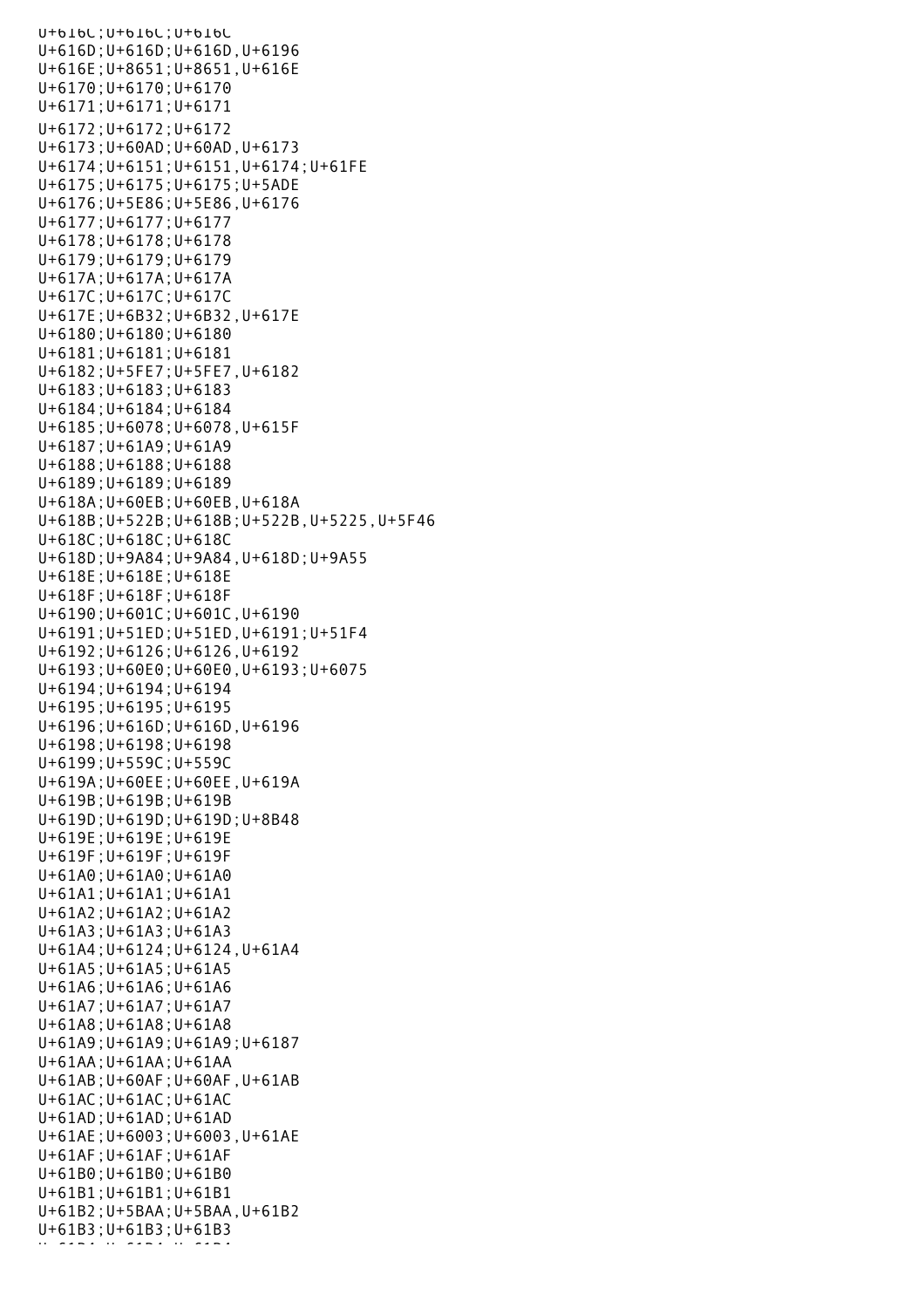U+61B4;U+61B4;U+61B4 U+61B5;U+61B5;U+61B5 U+61B6;U+5FC6;U+5FC6,U+61B6 U+61B7;U+61B7;U+61B7 U+61B8;U+61B8;U+61B8 U+61BA;U+61BA;U+61BA U+61BC;U+5106;U+5106,U+61BC U+61BD;U+61BD;U+61BD U+61BE;U+61BE;U+61BE U+61BF;U+61BF;U+61BF U+61C0;U+61C0;U+61C0 U+61C1;U+61C1;U+61C1 U+61C2;U+61C2;U+61C2 U+61C3;U+52E4;U+52E4,U+61C3;U+763D U+61C4;U+61C4;U+61C4 U+61C5;U+61C5;U+61C5 U+61C6;U+61C6;U+61C6 U+61C7;U+6073;U+6073,U+61C7 U+61C8;U+61C8;U+61C8 U+61C9;U+5E94;U+5E94,U+61C9;U+5FDC,U+8B4D U+61CA;U+61CA;U+61CA U+61CB;U+61CB;U+61CB U+61CC;U+603F;U+603F,U+61CC U+61CD;U+61D4;U+61D4,U+61CD U+61CE;U+61CE;U+61CE U+61CF;U+61CF;U+61CF U+61D0;U+6000;U+6000,U+61F7;U+8931,U+8922 U+61D1;U+61D1;U+61D1,U+61E3 U+61D2;U+61D2;U+61D2,U+61F6;U+5B3E U+61D4;U+61D4;U+61D4,U+61CD U+61D6;U+61D6;U+61D6 U+61D7;U+61D7;U+61D7 U+61D8;U+61D8;U+61D8 U+61D9;U+61D9;U+61D9 U+61DA;U+61DA;U+61DA U+61DB;U+61DB;U+61DB U+61DC;U+61DC;U+61DC U+61DD;U+61DD;U+61DD U+61DE;U+8499;U+8499,U+61DE;U+6FDB,U+77C7 U+61DF;U+603C;U+603C,U+61DF U+61E0;U+61E0;U+61E0 U+61E1;U+61E1;U+61E1 U+61E2;U+61E2;U+61E2 U+61E3;U+61D1;U+61D1,U+61E3 U+61E4;U+61E4;U+61E4 U+61E5;U+61E5;U+61E5 U+61E6;U+61E6;U+61E6;U+61E7 U+61E7;U+61E6;U+61E6,U+61E7 U+61E8;U+6079;U+6079,U+61E8 U+61E9;U+61E9;U+61E9 U+61EA;U+61EA;U+61EA U+61EB;U+61EB;U+61EB U+61ED;U+61ED;U+61ED U+61EE;U+61EE;U+61EE U+61F0;U+61F0;U+61F0 U+61F1;U+61F1;U+61F1 U+61F2;U+60E9;U+60E9,U+61F2 U+61F3;U+61F3;U+61F3 U+61F5;U+61F5;U+61F5 U+61F6;U+61D2;U+61D2,U+61F6;U+5B3E U+61F7;U+6000;U+6000,U+61F7;U+61D0,U+8931,U+8922 U+61F8;U+60AC;U+60AC,U+61F8 U+61F9;U+61F9;U+61F9 U+61FA;U+5FCF;U+5FCF,U+61FA U+61FB;U+61FB;U+61FB U+61FC;U+60E7;U+61FC;U+61FC;U+61FC;<br>U+61FC;U+61FC;U+61FC;U+61FC;U+61FC;U+61FC;U+61FC;U+61FC;U+61FC;U+61FC;U+61FC;U+6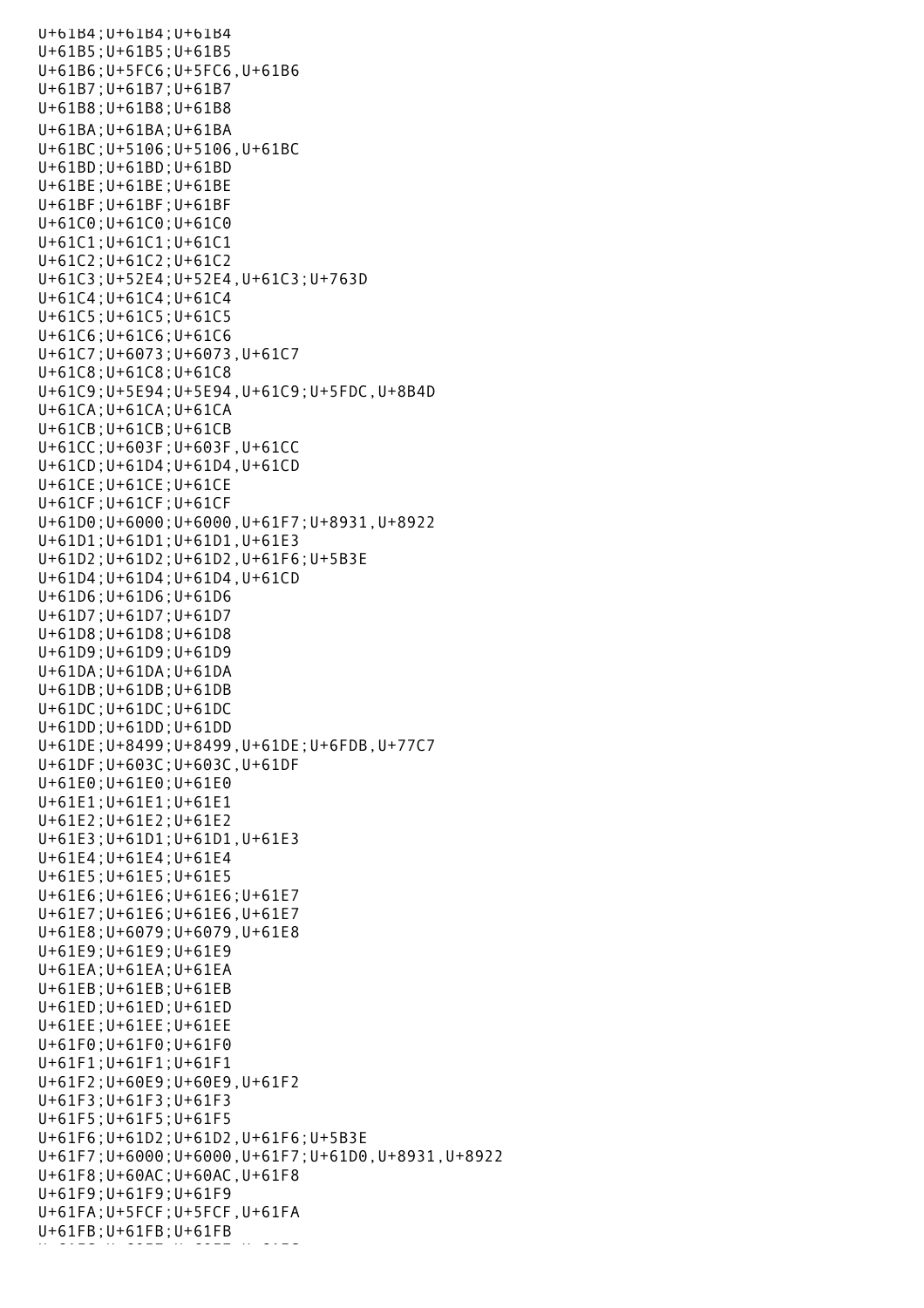U+61FC;U+60E7;U+60E7,U+61FC U+61FD;U+6B22;U+6B22,U+61FD;U+8B99,U+6B53,U+6B61,U+9A69 U+61FE;U+6151;U+6151,U+61FE;U+6174 U+61FF;U+61FF;U+61FF U+6200;U+604B;U+604B,U+6200 U+6201;U+6201;U+6201 U+6202;U+6202;U+6202 U+6203;U+6203;U+6203 U+6204;U+6204;U+6204 U+6206;U+6206;U+6206,U+6207 U+6207;U+6206;U+6206,U+6207 U+6208;U+6208;U+6208 U+6209;U+6209;U+6209 U+620A;U+620A;U+620A U+620B;U+620B;U+620B,U+6214 U+620C;U+620C;U+620C U+620D;U+620D;U+620D U+620E;U+620E;U+620E U+620F;U+620F;U+620F,U+6232;U+6231,U+622F U+6210;U+6210;U+6210 U+6211;U+6211;U+6211 U+6212;U+6212;U+6212 U+6213;U+6213;U+6213 U+6214;U+620B;U+620B,U+6214 U+6215;U+6215;U+6215 U+6216;U+6216;U+6216 U+6217;U+6217;U+6217,U+6227 U+6218;U+6218;U+6218,U+6230;U+6226 U+6219;U+6219;U+6219 U+621A;U+621A;U+621A U+621B;U+621B;U+621B;U+621E U+621C;U+621C;U+621C U+621D;U+8D3C;U+8D3C,U+8CCA U+621E;U+621B;U+621B U+621F;U+621F;U+621F U+6220;U+6220;U+6220 U+6221;U+6221;U+6221 U+6222;U+6222;U+6222 U+6223;U+6223;U+6223 U+6224;U+6224;U+6224 U+6225;U+6225;U+6225 U+6226;U+6218;U+6218,U+6230 U+6227;U+6217;U+6217,U+6227 U+6228;U+6228;U+6228 U+6229;U+622C;U+622C,U+6229 U+622A;U+622A;U+622A U+622B;U+622B;U+622B U+622C;U+622C;U+622C,U+6229 U+622D;U+622D;U+622D U+622E;U+622E;U+622E U+622F;U+620F;U+620F,U+6232;U+6231 U+6230;U+6218;U+6218,U+6230;U+6226 U+6231;U+620F;U+620F,U+6232;U+622F U+6232;U+620F;U+620F,U+6232;U+6231,U+622F U+6233;U+6233;U+6233 U+6234;U+6234;U+6234 U+6236;U+6237;U+6237,U+6236;U+6238 U+6237;U+6237;U+6237,U+6236;U+6238 U+6238;U+6237;U+6237,U+6236 U+623A;U+623A;U+623A U+623B;U+623E;U+623E;U+76ED U+623C;U+536F;U+536F;U+5918 U+623D;U+623D;U+623D U+623E;U+623E;U+623E;U+623B,U+76ED U+623F;U+623F;U+623F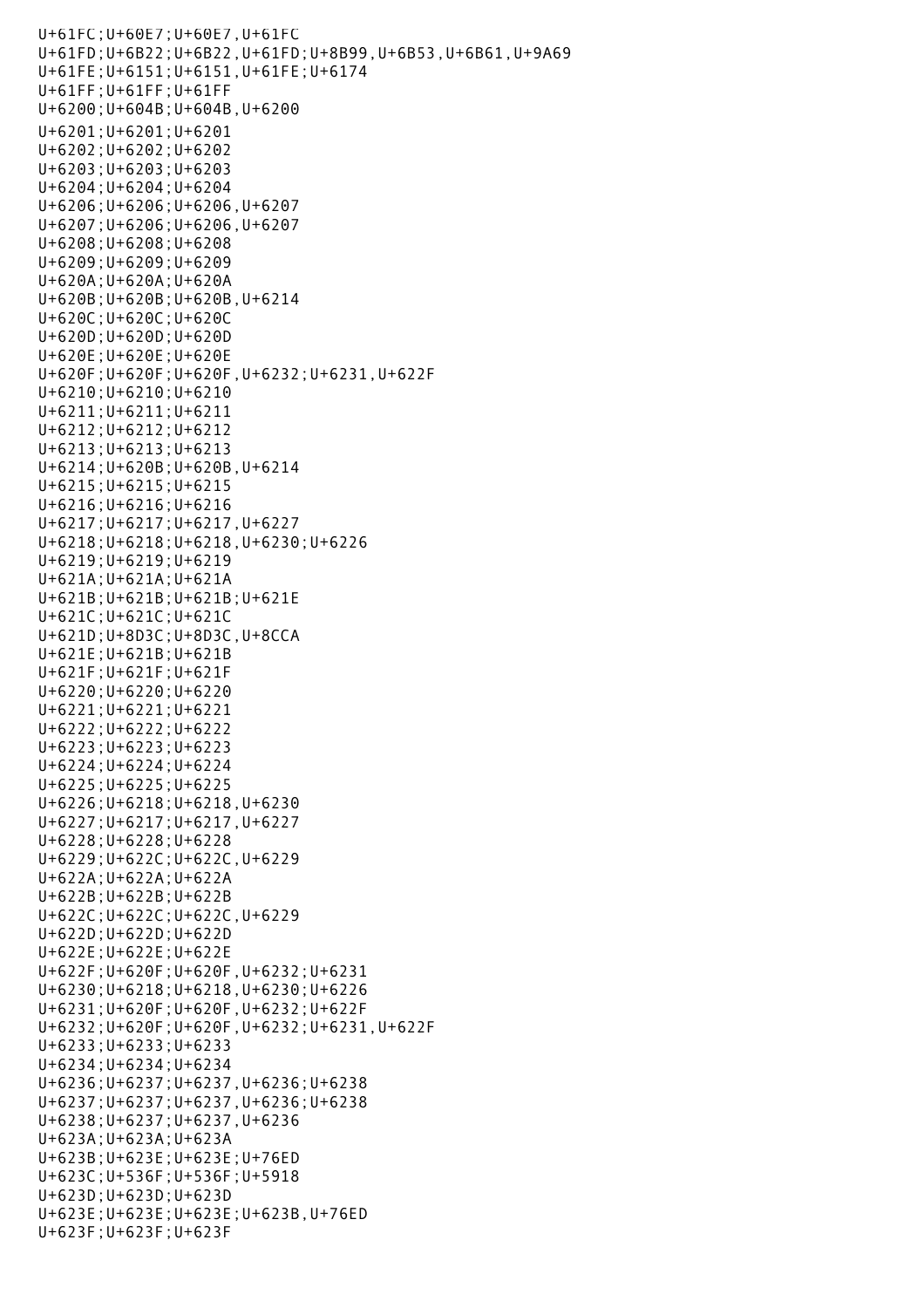U+6240;U+6240;U+6240 U+6241;U+6241;U+6241 U+6242;U+6242;U+6242 U+6243;U+6243;U+6243 U+6244;U+6244;U+6244 U+6245;U+6245;U+6245 U+6246;U+6246;U+6246 U+6247;U+6247;U+6247;U+6427 U+6248;U+6248;U+6248 U+6249;U+6249;U+6249 U+624A;U+624A;U+624A U+624B;U+624B;U+624B U+624C;U+624C;U+624C U+624D;U+624D;U+624D,U+7E94 U+624E;U+672D;U+624E,U+7D2E;U+7B9A,U+5273,U+5284,U+7D25,U+672D U+624F;U+624F;U+624F U+6250;U+6250;U+6250 U+6251;U+6251;U+6251,U+64B2;U+6534 U+6252;U+6252;U+6252 U+6253;U+6253;U+6253 U+6254;U+6254;U+6254 U+6255;U+62C2;U+62C2 U+6256;U+6256;U+6256 U+6258;U+6258;U+6258,U+8A17;U+8BAC U+6259;U+6259;U+6259 U+625A;U+625A;U+625A U+625B;U+625B;U+625B;U+6443 U+625C;U+625C;U+625C U+625D;U+625D;U+625D U+625E;U+625E;U+625E;U+64C0,U+634D U+625F;U+625F;U+625F U+6260;U+6260;U+6260;U+640B U+6261;U+6261;U+6261 U+6262;U+6262;U+6262 U+6263;U+6263;U+6263,U+91E6 U+6264;U+6264;U+6264 U+6265;U+6265;U+6265 U+6266;U+6266;U+6266 U+6267;U+6267;U+6267,U+57F7;U+74E1 U+6268;U+6268;U+6268 U+6269;U+6269;U+6269,U+64F4;U+62E1 U+626A;U+626A;U+626A,U+636B U+626B;U+626B;U+626B,U+6383 U+626C;U+626C;U+626C,U+63DA;U+98BA,U+98CF U+626D;U+626D;U+626D U+626E;U+626E;U+626E U+626F;U+626F;U+626F;U+64A6 U+6270;U+6270;U+6270,U+64FE U+6271;U+6271;U+6271 U+6272;U+6272;U+6272 U+6273;U+6273;U+6273 U+6274;U+6274;U+6274 U+6275;U+4E8E;U+65BC;U+4E8E U+6276;U+6276;U+6276 U+6277;U+6277;U+6277 U+6278;U+6278;U+6278 U+6279;U+6279;U+6279 U+627A;U+627A;U+627A;U+89DD,U+7274,U+62B5,U+7F9D U+627B;U+627B;U+627B U+627C;U+627C;U+627C;U+6439,U+6424 U+627D;U+627D;U+627D U+627E;U+627E;U+627E U+627F;U+627F;U+627F U+6280;U+6280;U+6280 U+6281;U+6281;U+6281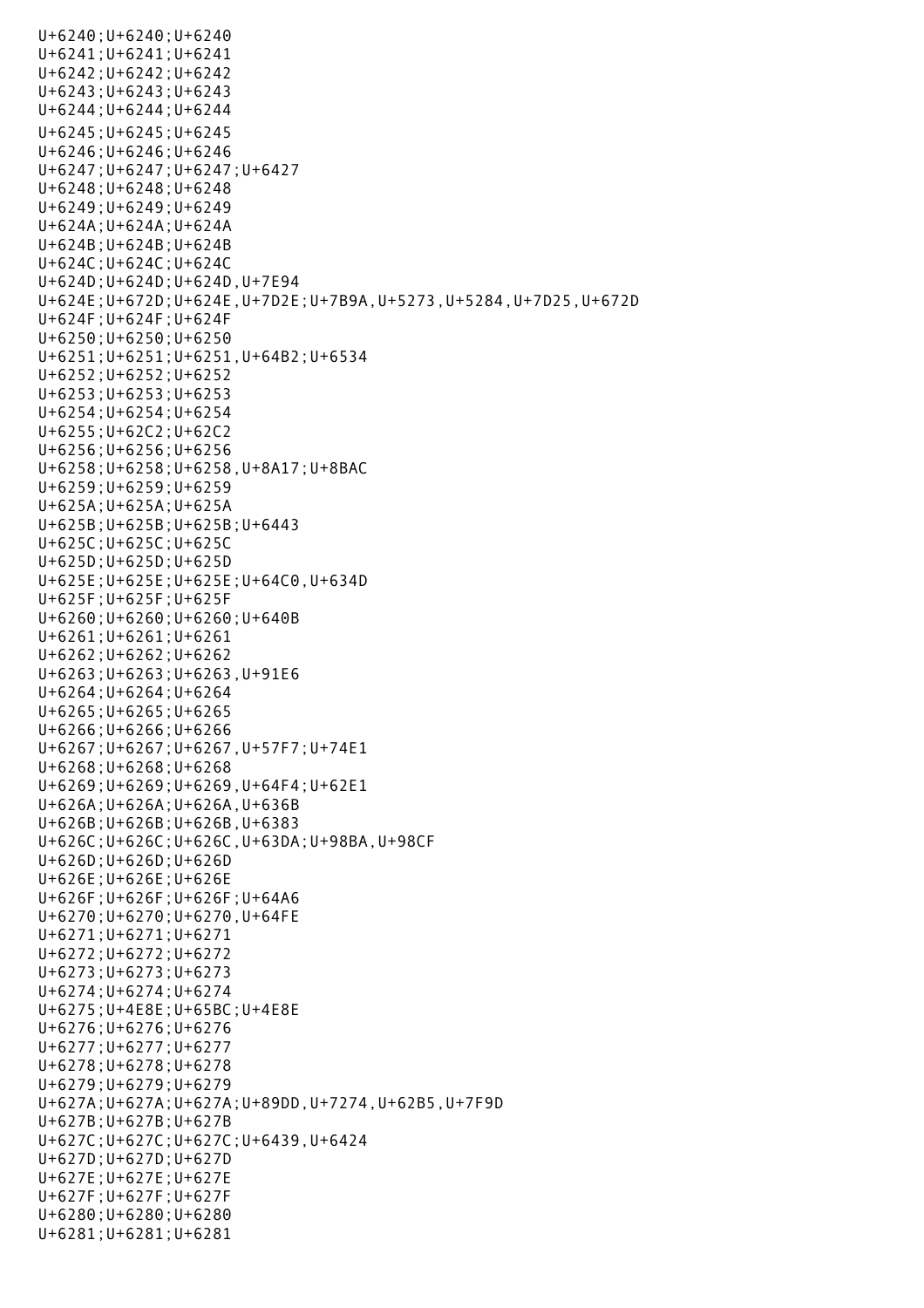U+6283;U+62DA;U+62DA,U+6283 U+6284;U+6284;U+6284 U+6285;U+6285;U+6285 U+6286;U+6286;U+6286 U+6287;U+6287;U+6287 U+6288;U+6288;U+6288 U+6289;U+6289;U+6289;U+5214 U+628A;U+628A;U+628A U+628B;U+628B;U+628B U+628C;U+628C;U+628C;U+4F14 U+628E;U+628E;U+628E U+628F;U+628F;U+628F U+6290;U+6290;U+6290 U+6291;U+6291;U+6291 U+6292;U+6292;U+6292 U+6293;U+6293;U+6293 U+6294;U+6294;U+6294 U+6295;U+6295;U+6295 U+6296;U+6296;U+6296 U+6297;U+6297;U+6297 U+6298;U+6298;U+6298,U+647A U+6299;U+6299;U+6299 U+629A;U+629A;U+629A,U+64AB;U+62CA U+629B;U+629B;U+629B,U+62CB U+629C;U+62D4;U+62D4 U+629E;U+62E9;U+62E9,U+64C7 U+629F;U+629F;U+629F,U+6476 U+62A0;U+62A0;U+62A0,U+6473 U+62A1;U+62A1;U+62A1,U+6384 U+62A2;U+62A2;U+62A2,U+6436 U+62A3;U+62A3;U+62A3 U+62A4;U+62A4;U+62A4,U+8B77 U+62A5;U+62A5;U+62A5,U+5831 U+62A7;U+62A7;U+62A7 U+62A8;U+62A8;U+62A8 U+62A9;U+62A9;U+62A9 U+62AA;U+62AA;U+62AA U+62AB;U+62AB;U+62AB U+62AC;U+62AC;U+62AC U+62AD;U+8200;U+8200,U+62AD U+62AE;U+62AE;U+62AE U+62AF;U+62AF;U+62AF U+62B0;U+62B0;U+62B0 U+62B1;U+62B1;U+62B1 U+62B2;U+62B2;U+62B2 U+62B3;U+62B3;U+62B3 U+62B4;U+62B4;U+62B4 U+62B5;U+627A;U+62B5,U+89DD;U+627A,U+7274,U+7F9D U+62B6;U+62B6;U+62B6 U+62B7;U+62B7;U+62B7 U+62B8;U+62B8;U+62B8 U+62B9;U+62B9;U+62B9 U+62BA;U+62BA;U+62BA U+62BB;U+4F38;U+62BB;U+4F38 U+62BC;U+62BC;U+62BC U+62BD;U+62BD;U+62BD U+62BE;U+62BE;U+62BE U+62BF;U+62BF;U+62BF U+62C0;U+62C0;U+62C0 U+62C1;U+62C1;U+62C1 U+62C2;U+62C2;U+62C2;U+6255 U+62C3;U+62C3;U+62C3 U+62C4;U+62C4;U+62C4 U+62C5;U+62C5;U+62C5,U+64D4 U+62C6;U+62C6;U+62C6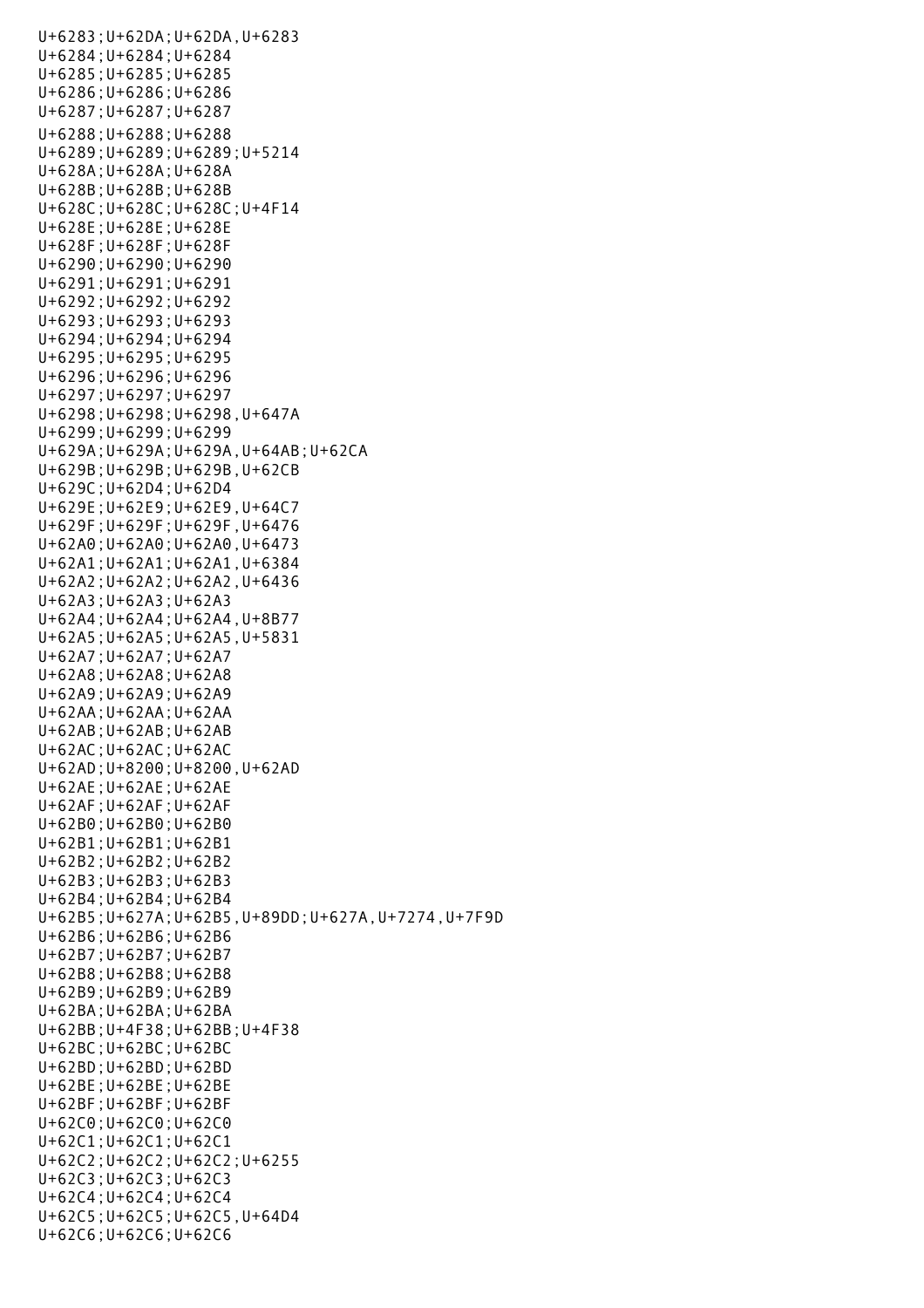U+62C7;U+62C7;U+62C7 U+62C8;U+62C8;U+62C8 U+62C9;U+62C9;U+62C9 U+62CA;U+629A;U+62CA;U+629A,U+64AB U+62CB;U+629B;U+629B,U+62CB U+62CC;U+62CC;U+62CC U+62CD;U+62CD;U+62CD U+62CE;U+62CE;U+62CE U+62CF;U+62CF;U+62CF;U+62FF U+62D0;U+62D0;U+62D0,U+67B4 U+62D1;U+94B3;U+94B3,U+62D1;U+7B9D,U+9257 U+62D2;U+62D2;U+62D2 U+62D3;U+62D3;U+62D3;U+646D U+62D4;U+62D4;U+62D4;U+629C U+62D5;U+62D6;U+62D6 U+62D6;U+62D6;U+62D6;U+62D5 U+62D7;U+62D7;U+62D7 U+62D8;U+62D8;U+62D8 U+62D9;U+62D9;U+62D9 U+62DA;U+62DA;U+62DA;U+6283 U+62DB;U+62DB;U+62DB U+62DC;U+62DC;U+62DC;U+62DD U+62DD;U+62DC;U+62DC U+62DF;U+5117;U+62DF,U+64EC;U+5117 U+62E0;U+636E;U+636E;U+64DA U+62E1;U+6269;U+6269,U+64F4 U+62E2;U+62E2;U+62E2,U+650F U+62E3;U+62E3;U+62E3,U+63C0 U+62E4;U+62E4;U+62E4 U+62E5;U+62E5;U+62E5,U+64C1 U+62E6;U+62E6;U+62E6,U+6514 U+62E7;U+62E7;U+62E7,U+64F0 U+62E8;U+62E8;U+62E8,U+64A5 U+62E9;U+62E9;U+62E9,U+64C7;U+629E U+62EB;U+62EB;U+62EB U+62EC;U+62EC;U+62EC U+62ED;U+62ED;U+62ED U+62EE;U+62EE;U+62EE U+62EF;U+62EF;U+62EF U+62F0;U+62F0;U+62F0 U+62F1;U+62F1;U+62F1 U+62F2;U+62F2;U+62F2 U+62F3;U+62F3;U+62F3 U+62F4;U+62F4;U+62F4 U+62F5;U+62F5;U+62F5 U+62F6;U+62F6;U+62F6 U+62F7;U+62F7;U+62F7 U+62F8;U+62F8;U+62F8 U+62F9;U+62F9;U+62F9 U+62FA;U+62FA;U+62FA U+62FB;U+8C57;U+8C57,U+62FB U+62FC;U+62FC;U+62FC U+62FD;U+62FD;U+62FD;U+6359 U+62FE;U+62FE;U+62FE U+62FF;U+62CF;U+62FF;U+62CF U+6300;U+6300;U+6300 U+6301;U+6301;U+6301 U+6302;U+6302;U+6302,U+639B;U+7F63 U+6303;U+6303;U+6303 U+6304;U+6304;U+6304 U+6305;U+6306;U+6306,U+6305 U+6306;U+6306;U+6306;U+6305 U+6307;U+6307;U+6307 U+6308;U+6308;U+6308 U+6309;U+6309;U+6309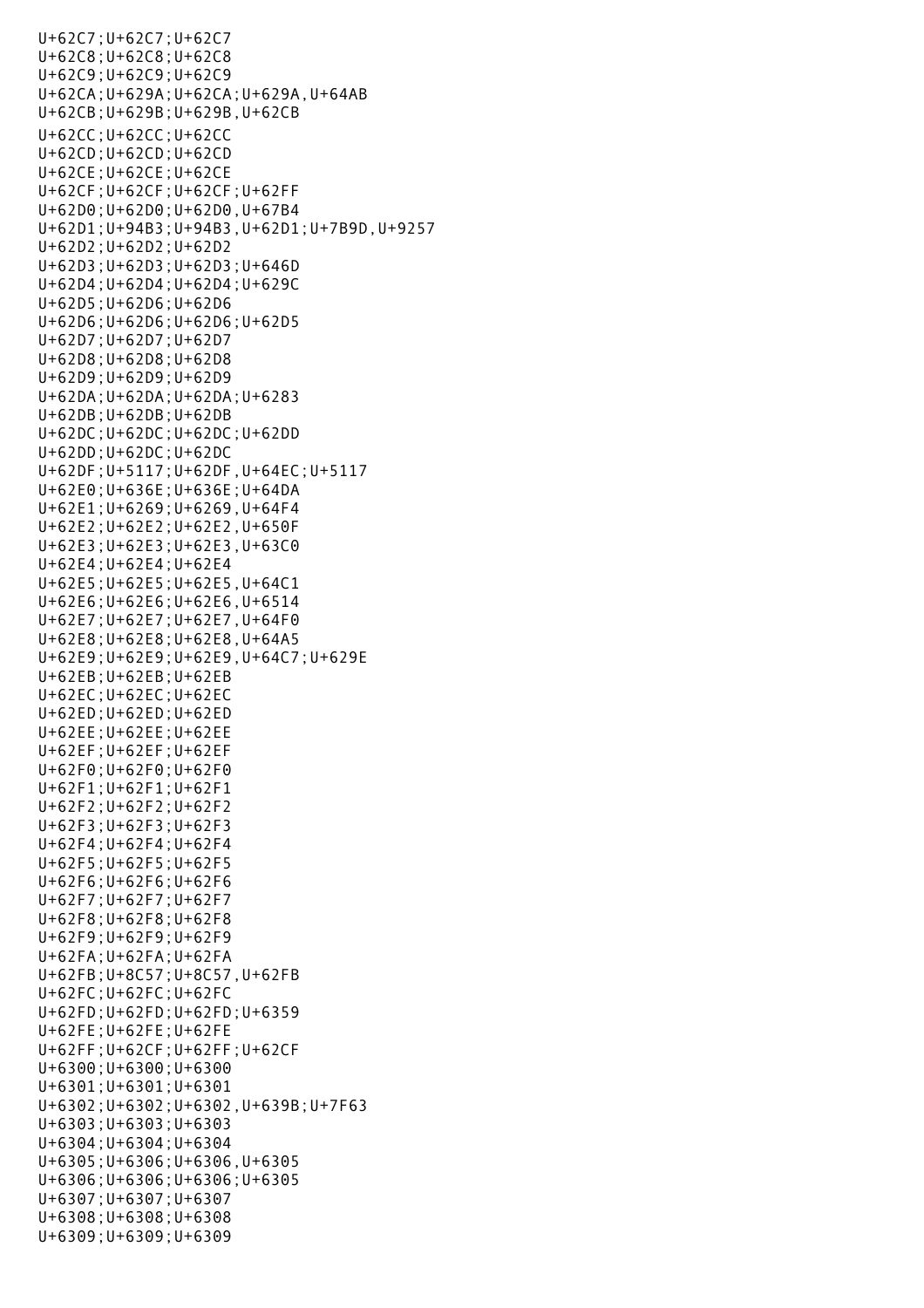U+630B;U+630B;U+630B U+630C;U+630C;U+630C U+630D;U+6821;U+6821,U+630D U+630E;U+630E;U+630E U+630F;U+630F;U+630F U+6310;U+6310;U+6310 U+6311;U+6311;U+6311 U+6312;U+6312;U+6312 U+6313;U+6313;U+6313 U+6314;U+6314;U+6314 U+6315;U+6444;U+6444,U+6315;U+651D U+6316;U+6316;U+6316;U+7A75 U+6318;U+6318;U+6318 U+6319;U+4E3E;U+4E3E,U+8209;U+64E7 U+631A;U+631A;U+631A,U+646F U+631B;U+631B;U+631B,U+6523 U+631C;U+631C;U+631C,U+6397 U+631D;U+631D;U+631D,U+64BE U+631E;U+631E;U+631E,U+64BB U+631F;U+631F;U+631F,U+633E U+6320;U+6320;U+6320,U+6493 U+6321;U+6321;U+6321,U+64CB U+6322;U+6322;U+6322,U+649F;U+8B51 U+6323;U+6323;U+6323,U+6399 U+6324;U+6324;U+6324,U+64E0 U+6325;U+6325;U+6325,U+63EE U+6326;U+6326;U+6326,U+648F U+6327;U+6327;U+6327 U+6328;U+6328;U+6328 U+6329;U+635D;U+635D,U+6329 U+632A;U+632A;U+632A U+632B;U+632B;U+632B U+632C;U+632C;U+632C U+632D;U+632D;U+632D U+632E;U+632E;U+632E U+632F;U+632F;U+632F U+6330;U+6330;U+6330 U+6332;U+6332;U+6332 U+6333;U+647C;U+647C,U+6333 U+6334;U+6334;U+6334 U+6336;U+6336;U+6336 U+6338;U+6338;U+6338 U+6339;U+6339;U+6339 U+633A;U+633A;U+633A U+633B;U+633B;U+633B U+633C;U+633C;U+633C U+633D;U+633D;U+633D,U+8F13 U+633E;U+631F;U+631F,U+633E U+6340;U+6340;U+6340 U+6341;U+6405;U+6405,U+6341;U+64B9,U+652A U+6342;U+6342;U+6342,U+6440 U+6343;U+6343;U+6343 U+6344;U+6344;U+6344 U+6345;U+6345;U+6345 U+6346;U+6346;U+6346,U+7D91 U+6347;U+6347;U+6347 U+6348;U+6445;U+6445,U+6348;U+6504 U+6349;U+6349;U+6349 U+634A;U+634A;U+634A U+634B;U+634B;U+634B U+634C;U+516B;U+634C;U+516B U+634D;U+625E;U+634D;U+64C0,U+625E U+634E;U+634E;U+634E U+634F;U+634F;U+634F U+6350;U+6350;U+6350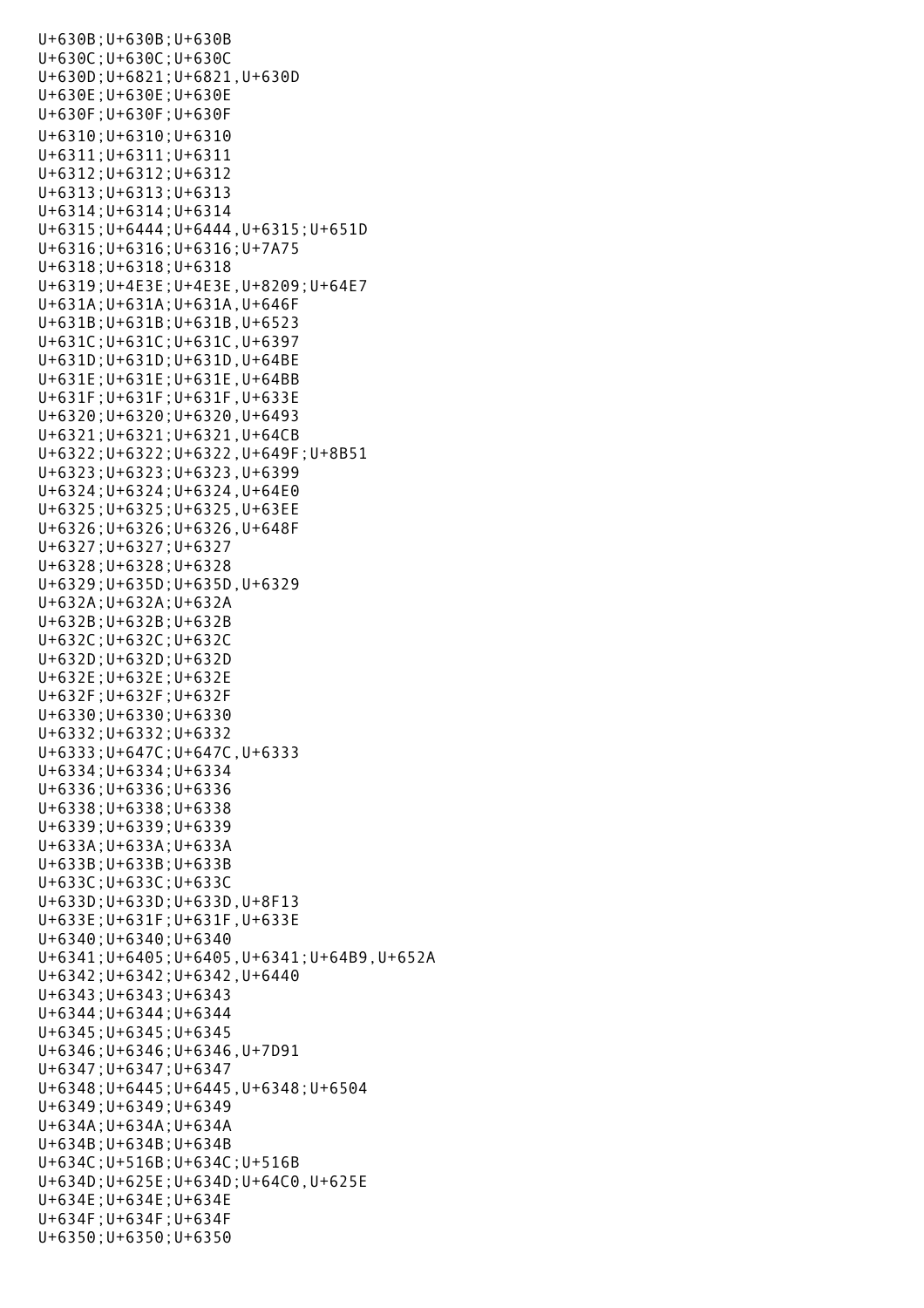U+6351;U+6351;U+6351 U+6352;U+6352;U+6352 U+6353;U+6353;U+6353 U+6354;U+6354;U+6354 U+6355;U+6355;U+6355 U+6356;U+6356;U+6356 U+6357;U+6357;U+6357 U+6358;U+6358;U+6358 U+6359;U+62FD;U+62FD,U+6359 U+635A;U+635A;U+635A U+635C;U+641C;U+641C;U+9A2A U+635D;U+635D;U+635D,U+6329 U+635E;U+635E;U+635E,U+6488 U+635F;U+635F;U+635F,U+640D U+6360;U+6360;U+6360 U+6361;U+6361;U+6361,U+64BF U+6362;U+6362;U+6362,U+63DB U+6363;U+6363;U+6363,U+6417;U+64E3 U+6364;U+6364;U+6364 U+6365;U+6365;U+6365 U+6366;U+6366;U+6366 U+6367;U+6367;U+6367 U+6368;U+820D;U+820D,U+6368;U+820E U+6369;U+6369;U+6369 U+636A;U+636A;U+636A U+636B;U+626A;U+626A,U+636B U+636C;U+636C;U+636C U+636D;U+636D;U+636D U+636E;U+636E;U+636E,U+64DA;U+62E0 U+636F;U+636F;U+636F U+6370;U+6370;U+6370 U+6371;U+6371;U+6371 U+6372;U+5377;U+5377,U+6372;U+5DFB U+6373;U+6373;U+6373 U+6374;U+603B;U+603B,U+7E3D;U+6460,U+7E02,U+6403,U+7DCF U+6375;U+6375;U+6375 U+6376;U+6376;U+6376;U+6425 U+6377;U+6377;U+6377 U+6378;U+6378;U+6378 U+6379;U+6379;U+6379 U+637A;U+637A;U+637A;U+933C U+637B;U+637B;U+637B;U+649A U+637C;U+637C;U+637C U+637D;U+637D;U+637D U+637E;U+637E;U+637E U+6380;U+6380;U+6380 U+6381;U+6381;U+6381 U+6382;U+6382;U+6382 U+6383;U+626B;U+626B,U+6383 U+6384;U+62A1;U+62A1,U+6384 U+6385;U+6385;U+6385 U+6386;U+39CF;U+39CF,U+6386 U+6387;U+6387;U+6387 U+6388;U+6388;U+6388 U+6389;U+6389;U+6389 U+638A;U+638A;U+638A U+638C;U+638C;U+638C U+638D;U+638D;U+638D U+638E;U+638E;U+638E U+638F;U+638F;U+638F;U+642F U+6390;U+6390;U+6390 U+6391;U+6391;U+6391 U+6392;U+6392;U+6392 U+6394;U+6394;U+6394 U+6395;U+6395;U+6395

U+6350;U+6350;U+6350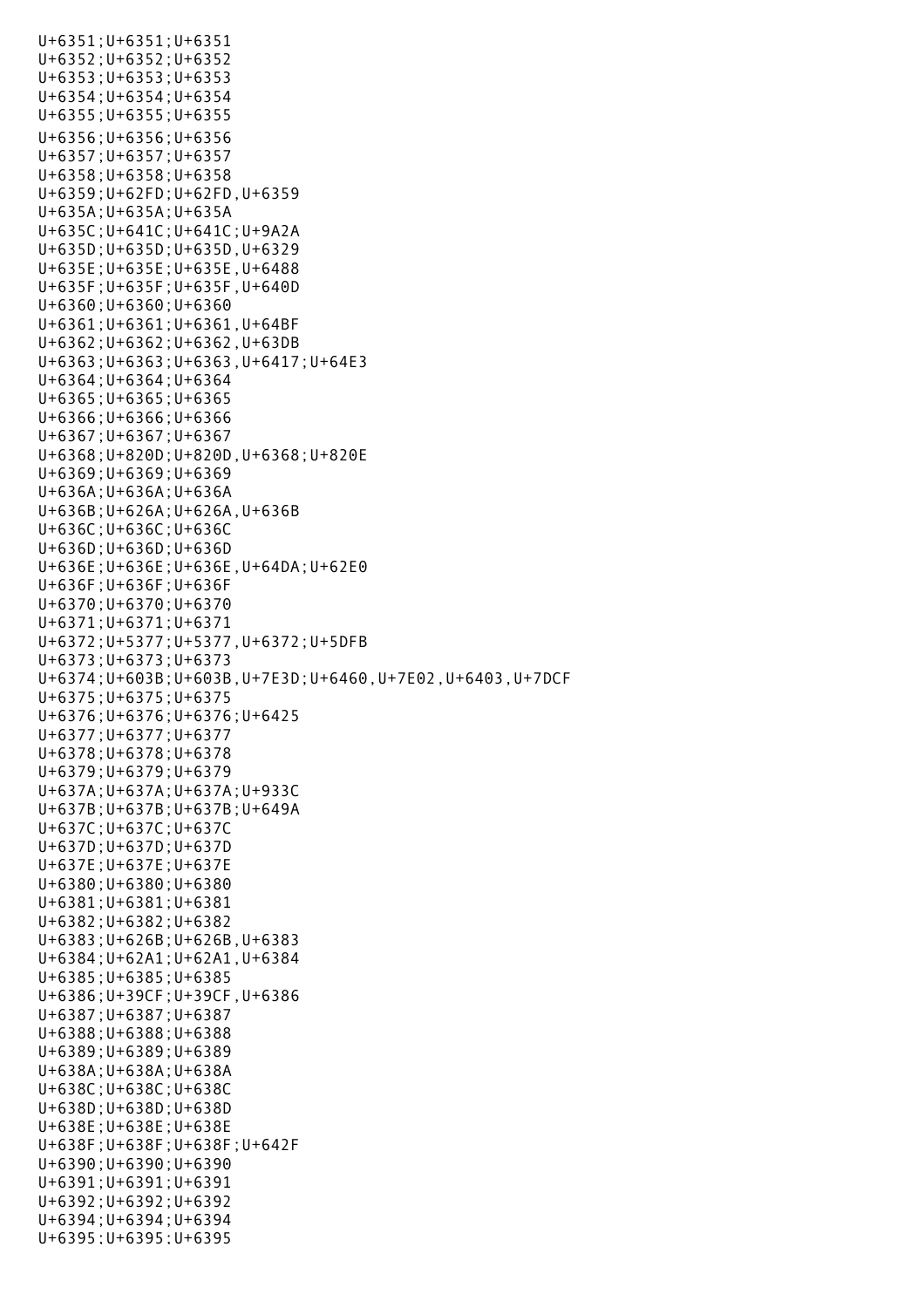U+6396;U+6396;U+6396 U+6397;U+631C;U+631C,U+6397 U+6398;U+6398;U+6398;U+6485 U+6399;U+6323;U+6323,U+6399 U+639A;U+639A;U+639A U+639B;U+6302;U+6302,U+639B;U+7F63 U+639C;U+639C;U+639C U+639D;U+639D;U+639D U+639E;U+639E;U+639E U+639F;U+639F;U+639F U+63A0;U+63A0;U+63A0 U+63A1;U+91C7;U+91C7,U+63A1 U+63A2;U+63A2;U+63A2 U+63A3;U+63A3;U+63A3 U+63A4;U+63A4;U+63A4 U+63A5;U+63A5;U+63A5 U+63A6;U+63A6;U+63A6 U+63A7;U+63A7;U+63A7 U+63A8;U+63A8;U+63A8 U+63A9;U+63A9;U+63A9  $U+63AA:U+63AA:U+63AA$ U+63AB;U+63AB;U+63AB U+63AC;U+63AC;U+63AC;U+530A U+63AD;U+63AD;U+63AD U+63AE;U+63AE;U+63AE U+63AF;U+63AF;U+63AF U+63B0;U+63B0;U+63B0 U+63B1;U+63B1;U+63B1 U+63B2;U+63ED;U+63ED U+63B3;U+63B3;U+63B3,U+64C4 U+63B4;U+63B4;U+63B4,U+6451 U+63B5;U+63B5;U+63B5 U+63B6;U+63B6;U+63B6 U+63B7;U+63B7;U+63B7,U+64F2 U+63B8;U+63B8;U+63B8,U+64A3 U+63B9;U+63B9;U+63B9 U+63BA;U+63BA;U+63BA,U+647B U+63BC;U+63BC;U+63BC,U+645C U+63BD;U+78B0;U+78B0,U+63BD;U+8E2B U+63BE;U+63BE;U+63BE U+63BF;U+63BF;U+63BF U+63C0;U+62E3;U+62E3,U+63C0 U+63C1;U+63C1;U+63C1 U+63C2;U+63C2;U+63C2 U+63C3;U+63C3;U+63C3 U+63C4;U+63C4;U+63C4 U+63C5;U+7814;U+7814,U+63C5 U+63C6;U+63C6;U+63C6;U+6951 U+63C7;U+63C7;U+63C7 U+63C8;U+63C8;U+63C8 U+63C9;U+63C9;U+63C9 U+63CA;U+63CA;U+63CA U+63CB;U+63CB;U+63CB U+63CC;U+63CC;U+63CC U+63CD;U+63CD;U+63CD U+63CE;U+63CE;U+63CE U+63CF;U+63CF;U+63CF U+63D0;U+63D0;U+63D0 U+63D2;U+63D2;U+63D2;U+63F7 U+63D3;U+63D3;U+63D3 U+63D4;U+63D4;U+63D4 U+63D5;U+63D5;U+63D5 U+63D6;U+63D6;U+63D6 U+63D7;U+63D7;U+63D7 U+63D8;U+63D8;U+63D8

u<br>Geografia de la construcción de la construcción de la construcción de la construcción de la construcción de l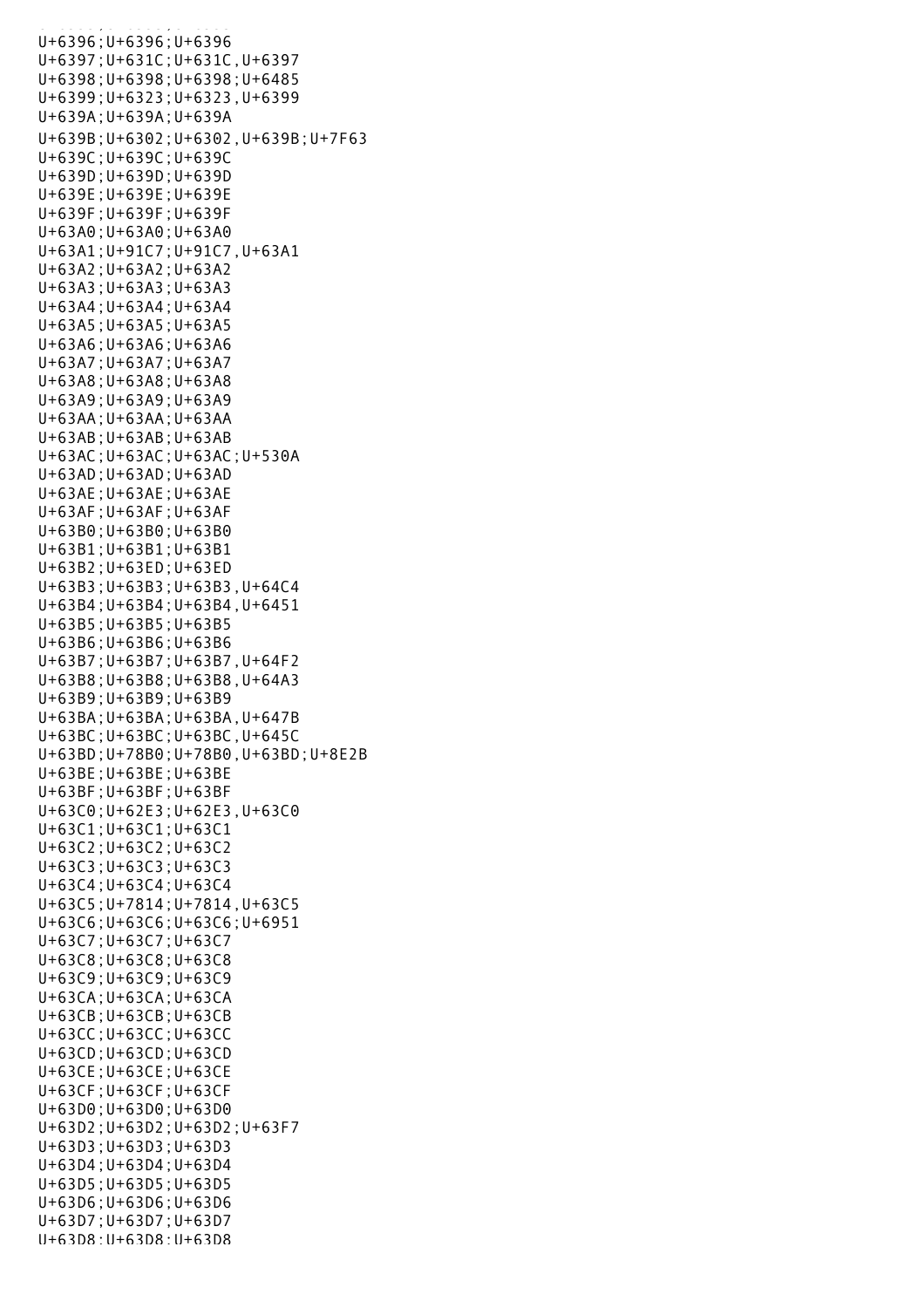$U = U + U + U + U + U + U$ U+63D9;U+63D9;U+63D9 U+63DA;U+626C;U+626C,U+63DA;U+98BA,U+98CF U+63DB;U+6362;U+6362,U+63DB U+63DC;U+63DC;U+63DC U+63DD;U+63DD;U+63DD U+63DE;U+63DE;U+63DE U+63DF;U+63DF;U+63DF U+63E0;U+63E0;U+63E0 U+63E1;U+63E1;U+63E1 U+63E2;U+63E2;U+63E2 U+63E3;U+63E3;U+63E3 U+63E4;U+63E4;U+63E4 U+63E5;U+63E5;U+63E5 U+63E6;U+63E6;U+63E6 U+63E7;U+63E7;U+63E7 U+63E8;U+63E8;U+63E8 U+63E9;U+63E9;U+63E9 U+63EA;U+63EA;U+63EA;U+63EB U+63EB;U+63EA;U+63EA,U+63EB U+63EC;U+63EC;U+63EC U+63ED;U+63ED;U+63ED;U+63B2 U+63EE;U+6325;U+6325,U+63EE U+63EF;U+6404;U+6404,U+63EF U+63F0;U+63F0;U+63F0 U+63F1;U+63F1;U+63F1 U+63F2;U+63F2;U+63F2 U+63F3;U+63F3;U+63F3 U+63F4;U+63F4;U+63F4;U+610B U+63F5;U+63F5;U+63F5 U+63F6;U+63F6;U+63F6 U+63F7;U+63D2;U+63D2 U+63F8;U+63F8;U+63F8 U+63F9;U+80CC;U+80CC,U+63F9;U+505D U+63FA;U+6447;U+6447,U+6416 U+63FB;U+63FB;U+63FB U+63FC;U+63FC;U+63FC U+63FD;U+63FD;U+63FD,U+652C U+63FE;U+63FE;U+63FE,U+6435 U+63FF;U+63FF;U+63FF,U+64B3 U+6400;U+6400;U+6400,U+6519 U+6401;U+6401;U+6401,U+64F1 U+6402;U+6402;U+6402,U+645F U+6403;U+603B;U+603B,U+7E3D;U+6460,U+7E02,U+6374,U+7DCF U+6404;U+6404;U+6404,U+63EF U+6405;U+6405;U+6405,U+652A;U+6341,U+64B9 U+6406;U+6784;U+6784,U+6406;U+5193,U+69CB U+6408;U+6408;U+6408 U+6409;U+69B7;U+69B7,U+6409 U+640A;U+640A;U+640A U+640B;U+6260;U+640B;U+6260 U+640C;U+640C;U+640C U+640D;U+635F;U+635F,U+640D U+640E;U+640E;U+640E U+640F;U+640F;U+640F U+6410;U+6410;U+6410 U+6411;U+6411;U+6411 U+6412;U+6412;U+6412 U+6413;U+6413;U+6413 U+6414;U+6414;U+6414 U+6415;U+6415;U+6415 U+6416;U+6447;U+6447,U+6416;U+63FA U+6417;U+6363;U+6363,U+6417;U+64E3 U+6418;U+652F;U+652F,U+6418 U+6419;U+6419;U+6419  $II + 641A \cdot II + 641A \cdot II + 641A$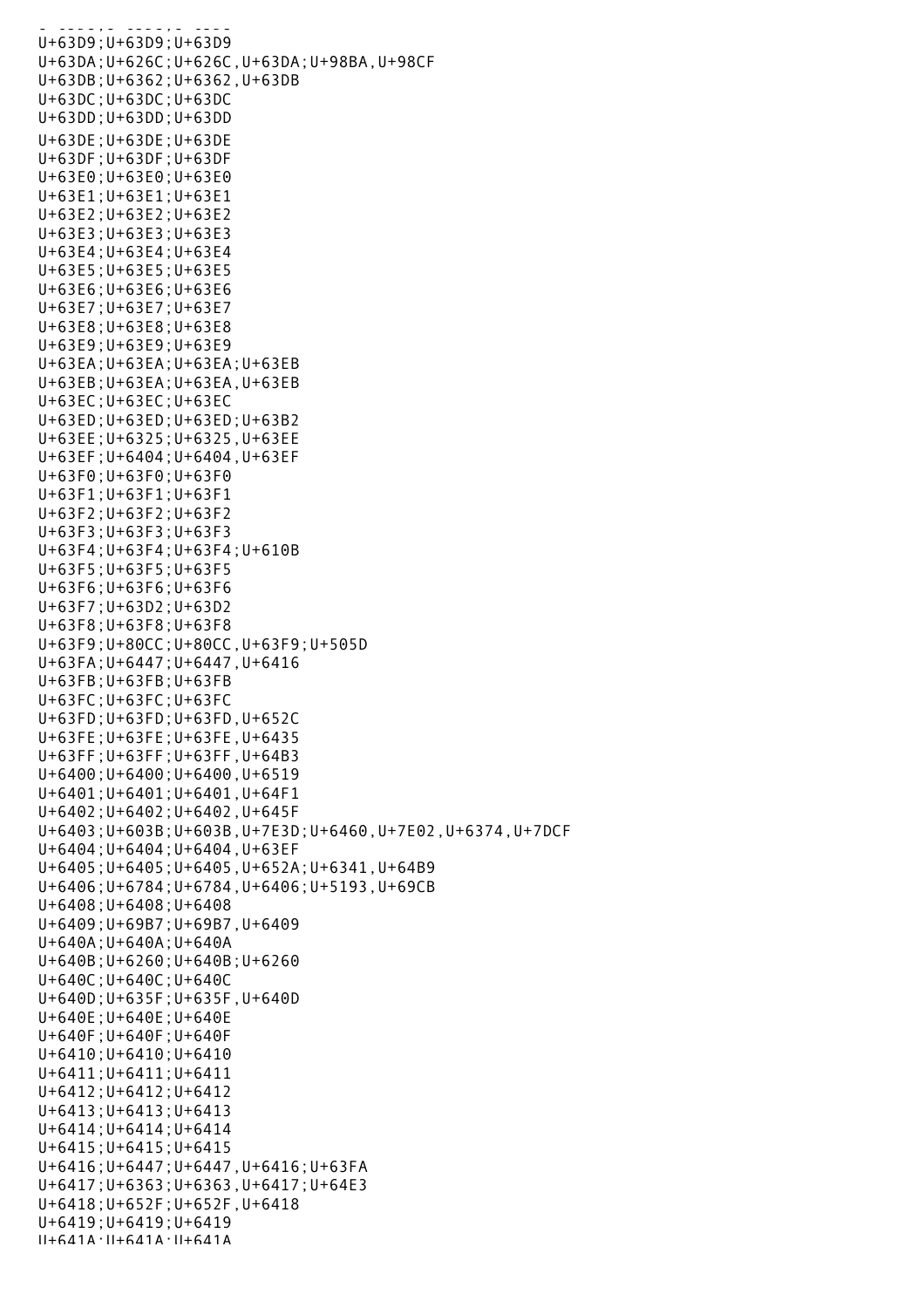U+641A;U+641A;U+641A U+641B;U+641B;U+641B U+641C;U+641C;U+641C;U+9A2A,U+635C U+641D;U+641D;U+641D U+641E;U+641E;U+641E U+641F;U+641F;U+641F U+6420;U+6420;U+6420 U+6421;U+6421;U+6421 U+6422;U+6422;U+6422 U+6423;U+6423;U+6423 U+6424;U+627C;U+627C,U+6424;U+6439 U+6425;U+6376;U+6425;U+6376 U+6426;U+6426;U+6426 U+6427;U+6247;U+6247,U+6427 U+6428;U+6428;U+6428;U+6498,U+642D U+6429;U+6429;U+6429 U+642A;U+642A;U+642A U+642B;U+642B;U+642B U+642C;U+642C;U+642C U+642D;U+6428;U+642D;U+6498,U+6428 U+642E;U+642E;U+642E U+642F;U+638F;U+642F;U+638F U+6430;U+6430;U+6430 U+6431;U+6431;U+6431 U+6432;U+6432;U+6432 U+6433;U+6433;U+6433 U+6434;U+6434;U+6434 U+6435;U+63FE;U+63FE,U+6435 U+6436;U+62A2;U+62A2,U+6436 U+6437;U+6437;U+6437 U+6438;U+6438;U+6438 U+6439;U+627C;U+627C,U+6439;U+6424 U+643A;U+643A;U+643A,U+651C U+643D;U+643D;U+643D U+643E;U+69A8;U+69A8,U+643E;U+91A1 U+643F;U+643F;U+643F U+6440;U+6342;U+6342,U+6440 U+6441;U+6441;U+6441 U+6443;U+625B;U+625B,U+6443 U+6444;U+6444;U+6444,U+651D;U+6315 U+6445;U+6445;U+6445,U+6504;U+6348 U+6446;U+6446;U+6446,U+64FA;U+896C U+6447;U+6447;U+6447,U+6416;U+63FA U+6448;U+6448;U+6448,U+64EF U+644A;U+644A;U+644A,U+6524 U+644B;U+644B;U+644B U+644C;U+644C;U+644C U+644D;U+7F29;U+7F29,U+644D;U+7E2E U+644E;U+644E;U+644E U+644F;U+644F;U+644F U+6450;U+6450;U+6450 U+6451;U+63B4;U+63B4,U+6451 U+6452;U+6452;U+6452 U+6453;U+6453;U+6453 U+6454;U+6454;U+6454 U+6455;U+6455;U+6455 U+6456;U+6456;U+6456 U+6457;U+6457;U+6457 U+6458;U+6458;U+6458 U+6459;U+6459;U+6459 U+645B;U+645B;U+645B U+645C;U+63BC;U+63BC,U+645C U+645D;U+645D;U+645D U+645E;U+645E;U+645E U+645F;U+6402;U+6402,U+645F U+6460;U+603B;U+603B,U+6460;U+7E02,U+6403,U+6374,U+7E3D,U+7DCF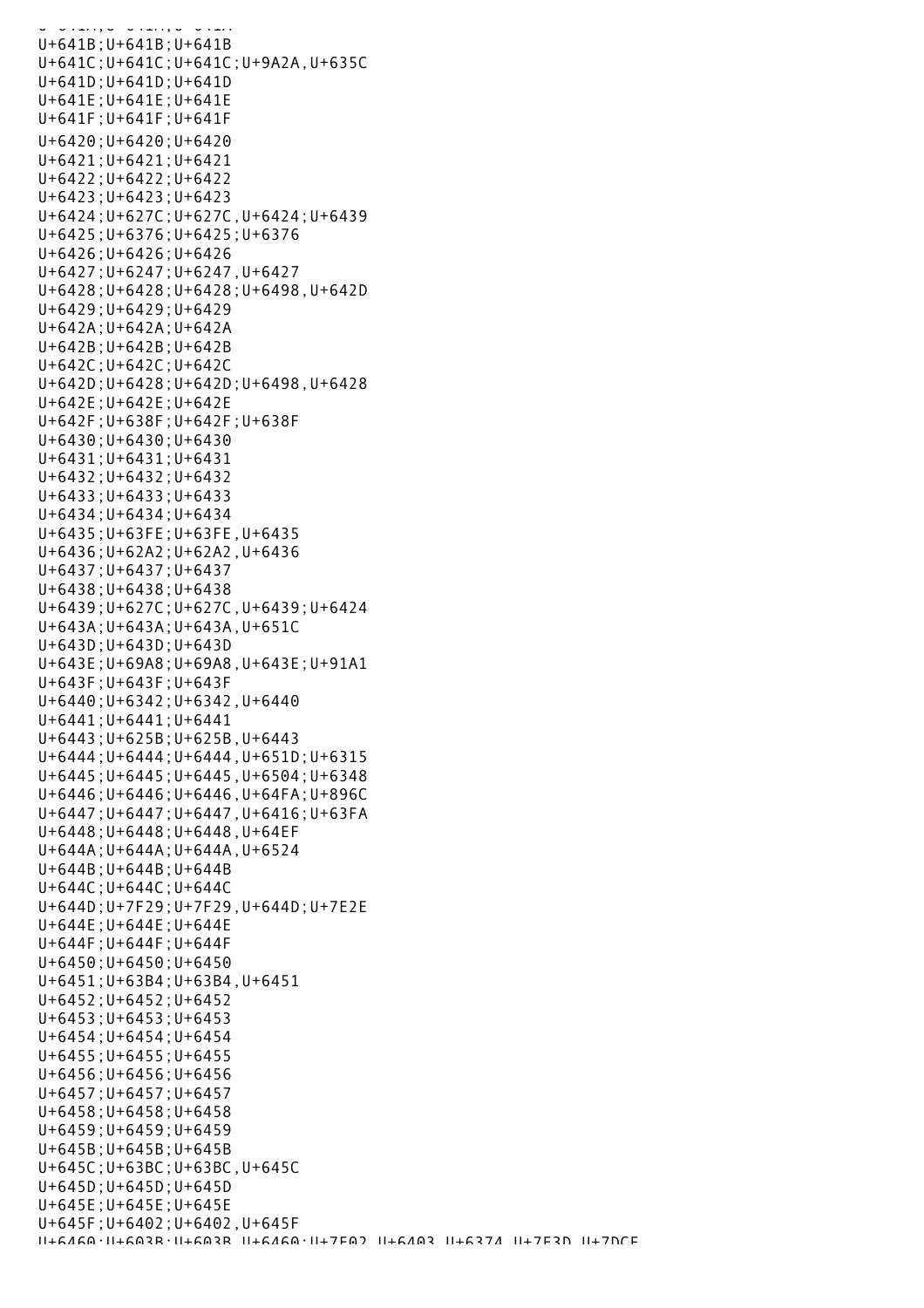U+6460;U+603B;U+603B,U+6460;U+7E02,U+6403,U+6374,U+7E3D,U+7DCF U+6461;U+6461;U+6461 U+6462;U+6462;U+6462 U+6463;U+6463;U+6463 U+6464;U+6464;U+6464 U+6465;U+6465;U+6465 U+6466;U+6466;U+6466 U+6467;U+6467;U+6467 U+6468;U+6468;U+6468 U+6469;U+6469;U+6469 U+646A;U+646A;U+646A U+646B;U+646B;U+646B U+646C;U+646C;U+646C U+646D;U+62D3;U+646D;U+62D3 U+646E;U+646E;U+646E U+646F;U+631A;U+631A,U+646F U+6470;U+6470;U+6470 U+6471;U+6471;U+6471 U+6472;U+6472;U+6472 U+6473;U+62A0;U+62A0,U+6473 U+6474;U+6474;U+6474 U+6475;U+6475;U+6475 U+6476;U+629F;U+629F,U+6476 U+6477;U+6477;U+6477 U+6478;U+6478;U+6478 U+6479;U+6479;U+6479 U+647A;U+6298;U+647A,U+6298 U+647B;U+63BA;U+63BA,U+647B U+647C;U+647C;U+647C;U+6333 U+647D;U+647D;U+647D U+647F;U+647F;U+647F U+6480;U+6480;U+6480 U+6481;U+6481;U+6481 U+6482;U+6482;U+6482 U+6483;U+51FB;U+51FB,U+64CA U+6484;U+6484;U+6484,U+6516 U+6485;U+6398;U+6485;U+6398 U+6487;U+6487;U+6487 U+6488;U+635E;U+635E,U+6488 U+6489;U+6489;U+6489 U+648A;U+648A;U+648A U+648B;U+648B;U+648B U+648C;U+648C;U+648C U+648D;U+648D;U+648D U+648E;U+648E;U+648E U+648F;U+6326;U+6326,U+648F U+6490;U+6491;U+6491,U+6490;U+725A U+6491;U+6491;U+6491,U+6490;U+725A U+6492;U+6492;U+6492 U+6493;U+6320;U+6320,U+6493 U+6494;U+6494;U+6494 U+6495;U+6495;U+6495 U+6496;U+6496;U+6496 U+6497;U+6497;U+6497 U+6498;U+6428;U+642D,U+6498;U+6428 U+6499;U+6499;U+6499 U+649A;U+637B;U+649A;U+637B U+649B;U+649B;U+649B U+649C;U+649C;U+649C U+649D;U+649D;U+649D U+649E;U+649E;U+649E U+649F;U+6322;U+6322,U+649F;U+8B51 U+64A0;U+64A0;U+64A0 U+64A2;U+64A2;U+64A2 U+64A3;U+63B8;U+63B8,U+64A3  $\begin{array}{cccccccccccccc} \text{I} & \text{I} & \text{I} & \text{I} & \text{I} & \text{I} & \text{I} & \text{I} & \text{I} & \text{I} & \text{I} & \text{I} & \text{I} & \text{I} & \text{I} & \text{I} & \text{I} & \text{I} & \text{I} & \text{I} & \text{I} & \text{I} & \text{I} & \text{I} & \text{I} & \text{I} & \text{I} & \text{I} & \text{I} & \text{I} & \text{I} & \text{I} & \text{I} & \text{I} & \text{I} &$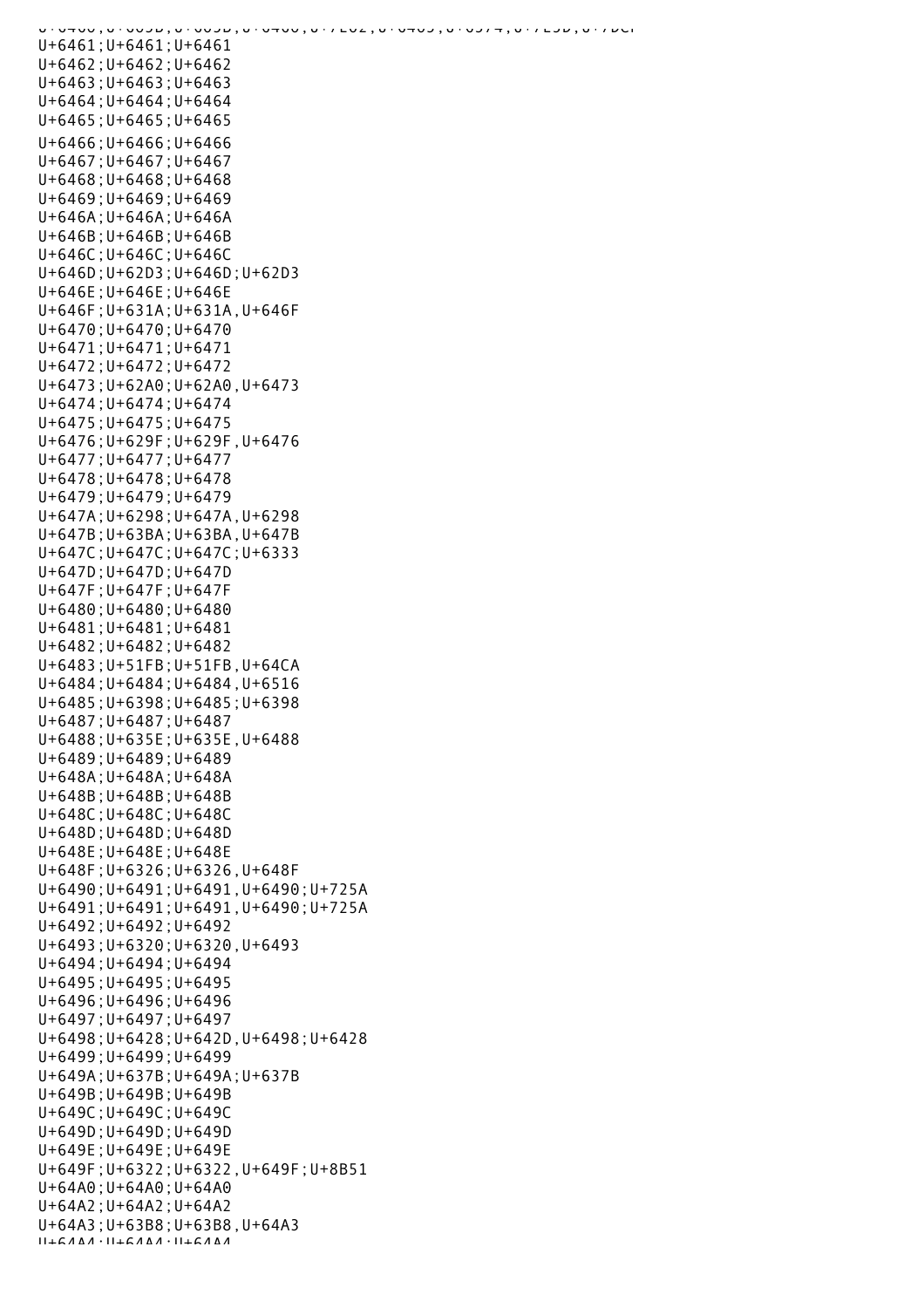U+UHA4;U+UHA4 U+64A5;U+62E8;U+62E8,U+64A5 U+64A6;U+626F;U+626F,U+64A6 U+64A7;U+64A7;U+64A7 U+64A8;U+64A8;U+64A8 U+64A9;U+64A9;U+64A9 U+64AA;U+64AA;U+64AA U+64AB;U+629A;U+629A,U+64AB;U+62CA U+64AC;U+64AC;U+64AC U+64AD;U+64AD;U+64AD U+64AE;U+64AE;U+64AE U+64B0;U+64B0;U+64B0,U+8B54 U+64B1;U+692D;U+692D,U+64B1;U+6A62,U+6955 U+64B2;U+6251;U+6251,U+64B2;U+6534 U+64B3;U+63FF;U+63FF,U+64B3 U+64B4;U+64B4;U+64B4 U+64B5;U+64B5;U+64B5,U+6506 U+64B7;U+64B7;U+64B7,U+64F7 U+64B8;U+64B8;U+64B8,U+64FC U+64B9;U+6405;U+6405,U+652A;U+6341 U+64BA;U+64BA;U+64BA,U+651B U+64BB;U+631E;U+631E,U+64BB U+64BC;U+64BC;U+64BC U+64BD;U+64BD;U+64BD U+64BE;U+631D;U+631D,U+64BE U+64BF;U+6361;U+6361,U+64BF U+64C0;U+625E;U+64C0,U+634D;U+625E U+64C1;U+62E5;U+62E5,U+64C1 U+64C2;U+64C2;U+64C2 U+64C3;U+64C3;U+64C3 U+64C4;U+63B3;U+63B3,U+64C4 U+64C5;U+64C5;U+64C5 U+64C6;U+64C6;U+64C6 U+64C7;U+62E9;U+62E9,U+64C7;U+629E U+64C9;U+64C9;U+64C9 U+64CA;U+51FB;U+51FB,U+64CA;U+6483 U+64CB;U+6321;U+6321,U+64CB U+64CC;U+64CC;U+64CC U+64CD;U+64CD;U+64CD U+64CE;U+64CE;U+64CE U+64CF;U+64CF;U+64CF U+64D0;U+64D0;U+64D0 U+64D1;U+64D1;U+64D1 U+64D2;U+64D2;U+64D2 U+64D3;U+39DF;U+39DF,U+64D3 U+64D4;U+62C5;U+62C5,U+64D4 U+64D6;U+64D6;U+64D6 U+64D7;U+64D7;U+64D7 U+64D8;U+64D8;U+64D8 U+64D9;U+64D9;U+64D9 U+64DA;U+636E;U+636E,U+64DA;U+62E0 U+64DB;U+64DB;U+64DB U+64DC;U+64DC;U+64DC U+64DD;U+64DD;U+64DD U+64DE;U+64DE;U+64DE,U+64FB U+64DF;U+64DF;U+64DF U+64E0;U+6324;U+6324,U+64E0 U+64E2;U+64E2;U+64E2 U+64E3;U+6363;U+64E3;U+6363,U+6417 U+64E4;U+64E4;U+64E4 U+64E6;U+64E6;U+64E6 U+64E7;U+4E3E;U+4E3E,U+8209;U+6319 U+64E8;U+64E8;U+64E8 U+64E9;U+64E9;U+64E9 U+64EA;U+64EA;U+64EA;U+64EB U+64EB;U+64EA;U+64EA,U+64EB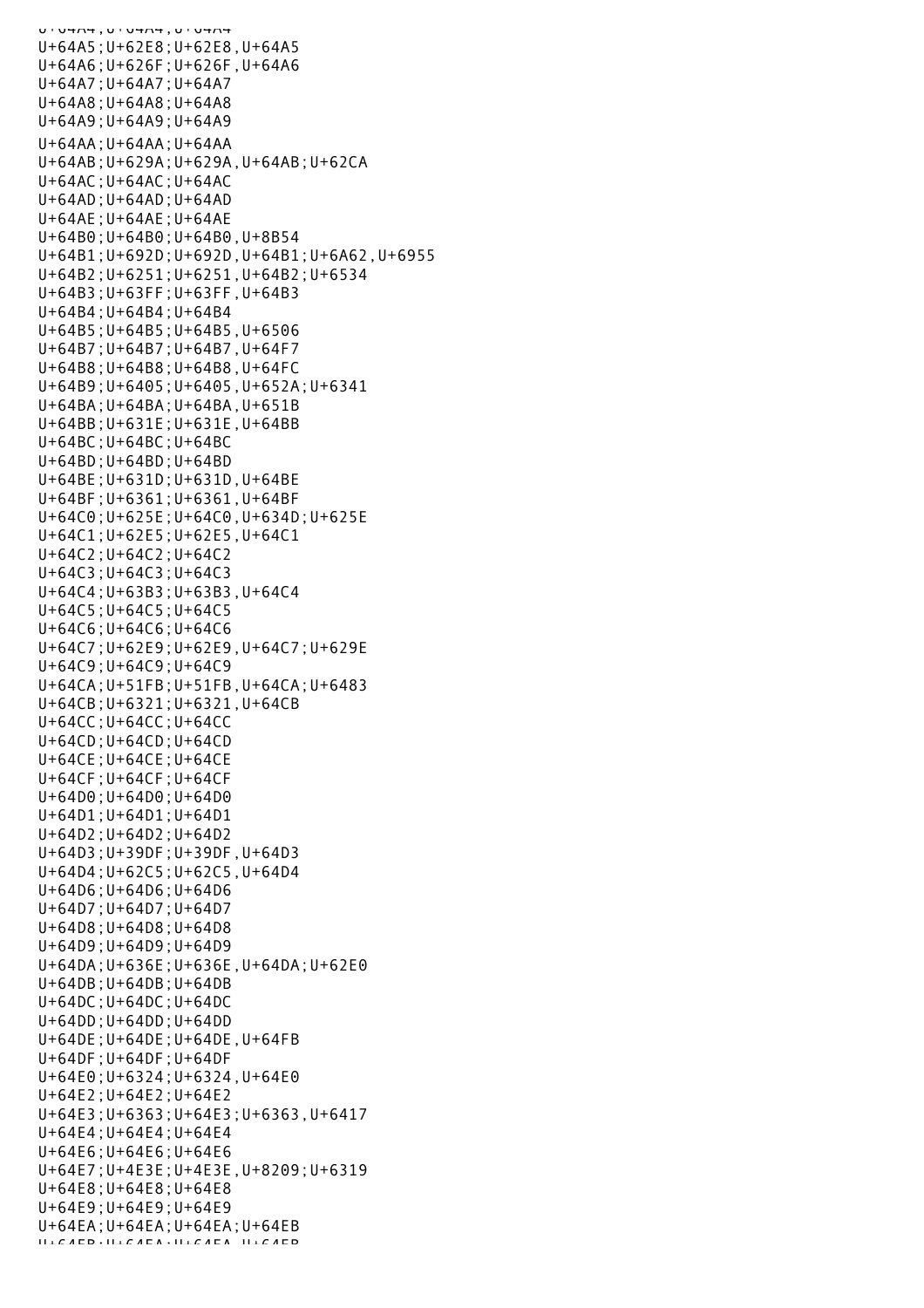U+64EB;U+64EA;U+64EA,U+64EB U+64EC;U+5117;U+62DF,U+64EC;U+5117 U+64ED;U+64ED;U+64ED U+64EF;U+6448;U+6448,U+64EF U+64F0;U+62E7;U+62E7,U+64F0 U+64F1;U+6401;U+6401,U+64F1 U+64F2;U+63B7;U+63B7,U+64F2 U+64F3;U+64F3;U+64F3 U+64F4;U+6269;U+6269,U+64F4;U+62E1 U+64F6;U+64F6;U+64F6 U+64F7;U+64B7;U+64B7,U+64F7 U+64F8;U+64F8;U+64F8 U+64FA;U+6446;U+6446,U+64FA;U+896C U+64FB;U+64DE;U+64DE,U+64FB U+64FC;U+64B8;U+64B8,U+64FC U+64FD;U+64FD;U+64FD U+64FE;U+6270;U+6270,U+64FE U+64FF;U+64FF;U+64FF U+6500;U+6500;U+6500 U+6501;U+6501;U+6501 U+6503;U+6503;U+6503 U+6504;U+6445;U+6445,U+6504;U+6348 U+6505;U+6512;U+6512,U+6522 U+6506;U+64B5;U+64B5,U+6506 U+6507;U+6507;U+6507 U+6508;U+6508;U+6508 U+6509;U+6509;U+6509 U+650B;U+650B;U+650B U+650C;U+650C;U+650C U+650D;U+650D;U+650D U+650E;U+650E;U+650E U+650F;U+62E2;U+62E2,U+650F U+6510;U+6510;U+6510 U+6511;U+6511;U+6511 U+6512;U+6512;U+6512,U+6522;U+6505 U+6513;U+6513;U+6513 U+6514;U+62E6;U+62E6,U+6514 U+6515;U+6515;U+6515 U+6516;U+6484;U+6484,U+6516 U+6517;U+6517;U+6517 U+6518;U+6518;U+6518 U+6519;U+6400;U+6400,U+6519 U+651A;U+651A;U+651A U+651B;U+64BA;U+64BA,U+651B U+651C;U+643A;U+643A,U+651C U+651D;U+6444;U+6444,U+651D;U+6315 U+651E;U+651E;U+651E U+6520;U+6520;U+6520 U+6521;U+6521;U+6521 U+6522;U+6512;U+6512,U+6522;U+6505 U+6523;U+631B;U+631B,U+6523 U+6524;U+644A;U+644A,U+6524 U+6525;U+6525;U+6525 U+6526;U+6526;U+6526 U+6527;U+6527;U+6527 U+6529;U+6529;U+6529 U+652A;U+6405;U+6405,U+652A;U+6341,U+64B9 U+652B;U+652B;U+652B U+652C;U+63FD;U+63FD,U+652C U+652D;U+652D;U+652D U+652E;U+652E;U+652E U+652F;U+652F;U+652F;U+6418 U+6530;U+6530;U+6530 U+6531;U+6531;U+6531 U+6532;U+6532;U+6532 U+6533;U+6533;U+6533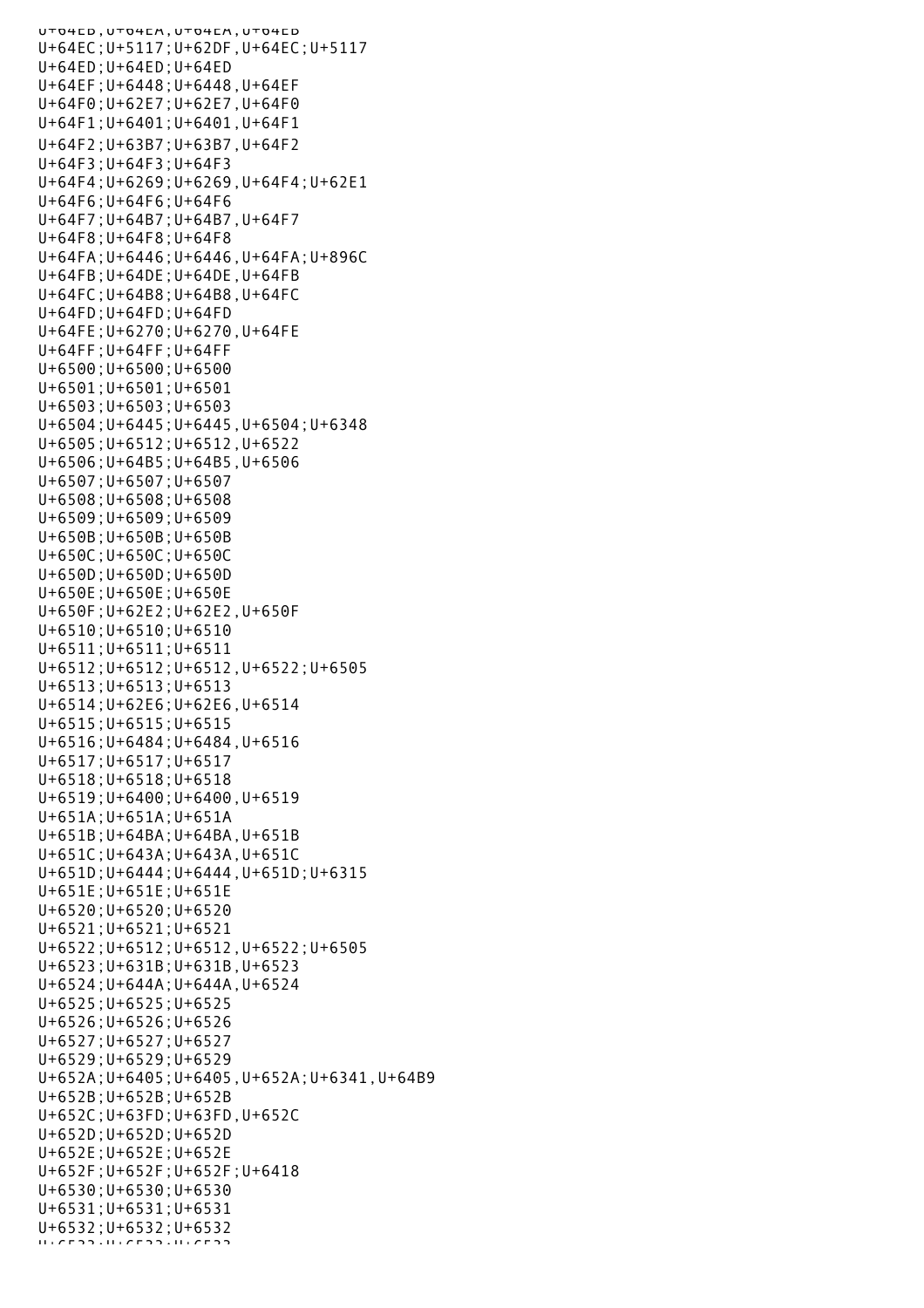$U^+0$ 333;U+6333;U+6533 U+6534;U+6251;U+6534;U+6251,U+64B2 U+6535;U+6535;U+6535 U+6536;U+6536;U+6536;U+53CE U+6537;U+8003;U+8003,U+6537 U+6538;U+6538;U+6538;U+900C U+6539;U+6539;U+6539 U+653A;U+653A;U+653A U+653B;U+653B;U+653B U+653C;U+653C;U+653C U+653D;U+653D;U+653D U+653E;U+653E;U+653E U+653F;U+653F;U+653F U+6541;U+6541;U+6541 U+6543;U+6543;U+6543 U+6544;U+6544;U+6544 U+6545;U+6545;U+6545 U+6546;U+5408;U+5408,U+6546;U+95A4 U+6547;U+6547;U+6547 U+6548;U+6548;U+6548,U+509A;U+52B9,U+4FF2 U+6549;U+6549;U+6549 U+654A;U+654A;U+654A U+654B;U+654B;U+654B U+654C;U+654C;U+654C,U+6575 U+654D;U+53D9;U+53D9,U+6558 U+654E;U+6559;U+6559 U+654F;U+654F;U+654F U+6550;U+6550;U+6550 U+6551;U+6551;U+6551 U+6552;U+6552;U+6552 U+6553;U+593A;U+593A,U+6553;U+596A U+6554;U+6554;U+6554 U+6555;U+6555;U+6555 U+6556;U+6556;U+6556;U+969E U+6557;U+8D25;U+8D25,U+6557 U+6558;U+53D9;U+53D9,U+6558;U+654D U+6559;U+6559;U+6559;U+654E U+655B;U+655B;U+655B,U+6582;U+6B5B U+655C;U+655C;U+655C U+655D;U+655D;U+655D U+655E;U+655E;U+655E U+6560;U+6560;U+6560,U+656A U+6561;U+6561;U+6561 U+6562;U+6562;U+6562 U+6563;U+6563;U+6563 U+6564;U+6564;U+6564 U+6565;U+6565;U+6565 U+6566;U+6566;U+6566 U+6567;U+6567;U+6567 U+6568;U+6568;U+6568 U+6569;U+6569;U+6569,U+6585;U+6586 U+656A;U+6560;U+6560,U+656A U+656B;U+656B;U+656B U+656C;U+656C;U+656C U+656E;U+656E;U+656E U+656F;U+610D;U+610D,U+656F U+6570;U+6570;U+6570,U+6578 U+6571;U+6571;U+6571 U+6572;U+6572;U+6572;U+6BC3 U+6573;U+6573;U+6573 U+6574;U+6574;U+6574 U+6575;U+654C;U+654C,U+6575 U+6576;U+9648;U+9648,U+6576;U+9673 U+6577;U+6577;U+6577;U+5C03 U+6578;U+6570;U+6570,U+6578 U+6579;U+6579;U+6579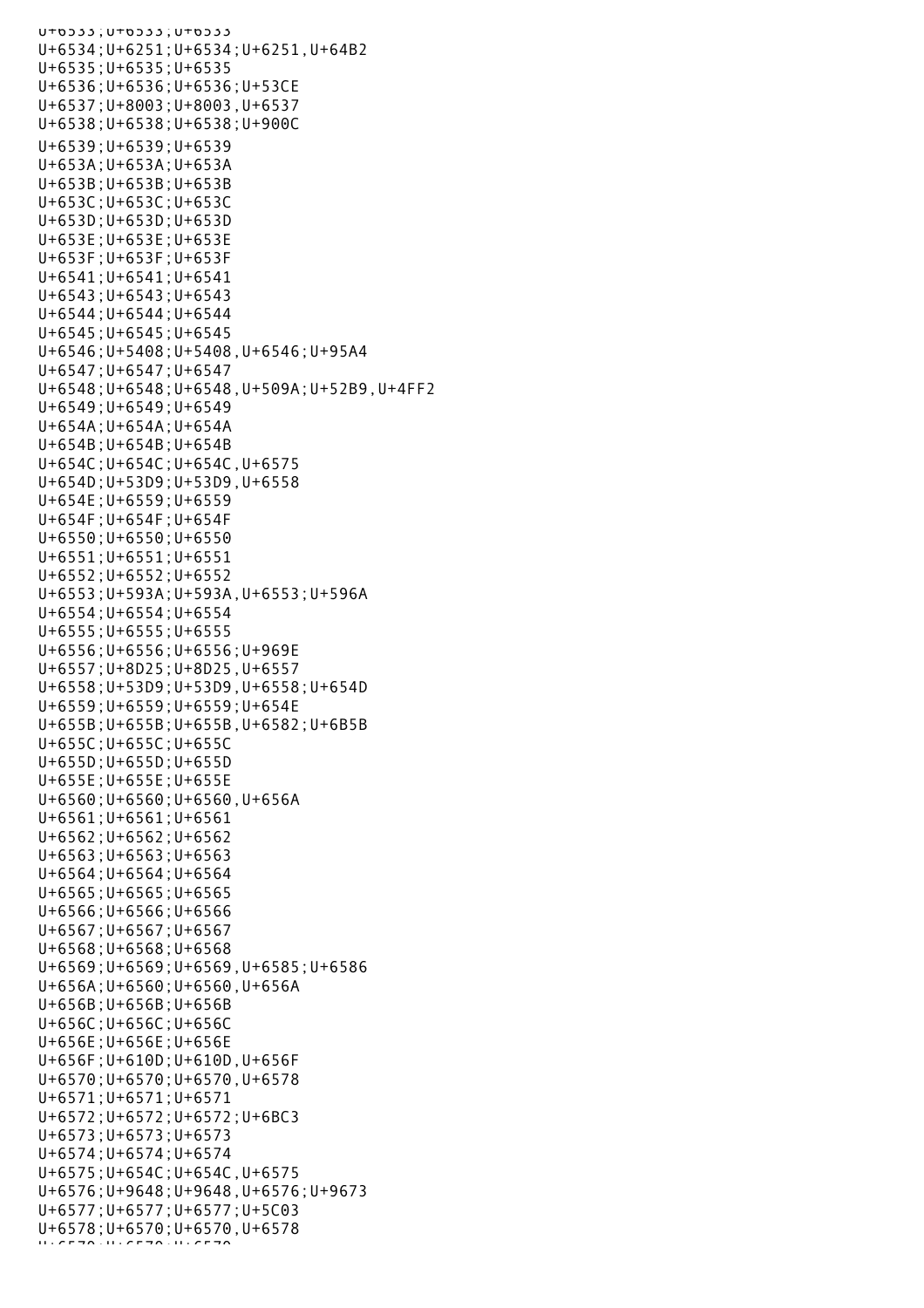U+6579;U+6579;U+6579 U+657A;U+9A71;U+9A71,U+657A;U+99C8,U+9A45,U+99C6 U+657B;U+5910;U+5910,U+657B U+657C;U+657C;U+657C U+657E;U+657E;U+657E U+657F;U+657F;U+657F U+6580;U+6580;U+6580 U+6581;U+6581;U+6581 U+6582;U+655B;U+655B,U+6582;U+6B5B U+6583;U+6BD9;U+6BD9,U+6583 U+6584;U+6584;U+6584 U+6585;U+6569;U+6569,U+6585;U+6586 U+6586;U+6569;U+6569,U+6585 U+6587;U+6587;U+6587 U+6588;U+5B66;U+5B66,U+5B78 U+6589;U+9F50;U+9F50,U+9F4A;U+4E9D U+658B;U+658B;U+658B,U+9F4B;U+658E U+658C;U+658C;U+658C U+658D;U+89C9;U+89C9,U+89BA;U+899A U+658E;U+658B;U+658B,U+9F4B U+658F;U+658F;U+658F U+6590;U+6590;U+6590 U+6591;U+6591;U+6591 U+6592;U+6592;U+6592 U+6593;U+6593;U+6593,U+6595 U+6594;U+5EBE;U+5EBE,U+6594;U+659E U+6595;U+6593;U+6593,U+6595 U+6596;U+4EB9;U+4EB9,U+6596 U+6597;U+6597;U+6597,U+9B25;U+95D8,U+9B2A,U+9B2C,U+9B2D,U+9B26 U+6598;U+6598;U+6598 U+6599;U+6599;U+6599 U+659B;U+659B;U+659B U+659C;U+659C;U+659C U+659D;U+659D;U+659D U+659E;U+5EBE;U+5EBE,U+659E;U+6594 U+659F;U+659F;U+659F U+65A0;U+65A0;U+65A0 U+65A1;U+65A1;U+65A1 U+65A2;U+65A2;U+65A2 U+65A3;U+65A3;U+65A3 U+65A4;U+65A4;U+65A4;U+7B4B,U+89D4 U+65A5;U+65A5;U+65A5 U+65A6;U+65A6;U+65A6 U+65A7;U+65A7;U+65A7 U+65A8;U+65A8;U+65A8 U+65A9;U+65A9;U+65A9,U+65AC U+65AA;U+65AA;U+65AA U+65AB;U+65AB;U+65AB U+65AC;U+65A9;U+65A9,U+65AC U+65AD;U+65AD;U+65AD,U+65B7 U+65AE;U+65AE;U+65AE U+65AF;U+65AF;U+65AF U+65B0;U+65B0;U+65B0 U+65B1;U+65B1;U+65B1 U+65B2;U+65B2;U+65B2 U+65B3;U+65B3;U+65B3 U+65B4;U+65B4;U+65B4 U+65B6;U+65B6;U+65B6 U+65B7;U+65AD;U+65AD,U+65B7 U+65B8;U+65B8;U+65B8 U+65B9;U+65B9;U+65B9 U+65BA;U+65BA;U+65BA U+65BB;U+65BB;U+65BB U+65BC;U+4E8E;U+65BC;U+6275,U+4E8E U+65BD;U+65BD;U+65BD U+65BF;U+65BF;U+65BF;<br>U+6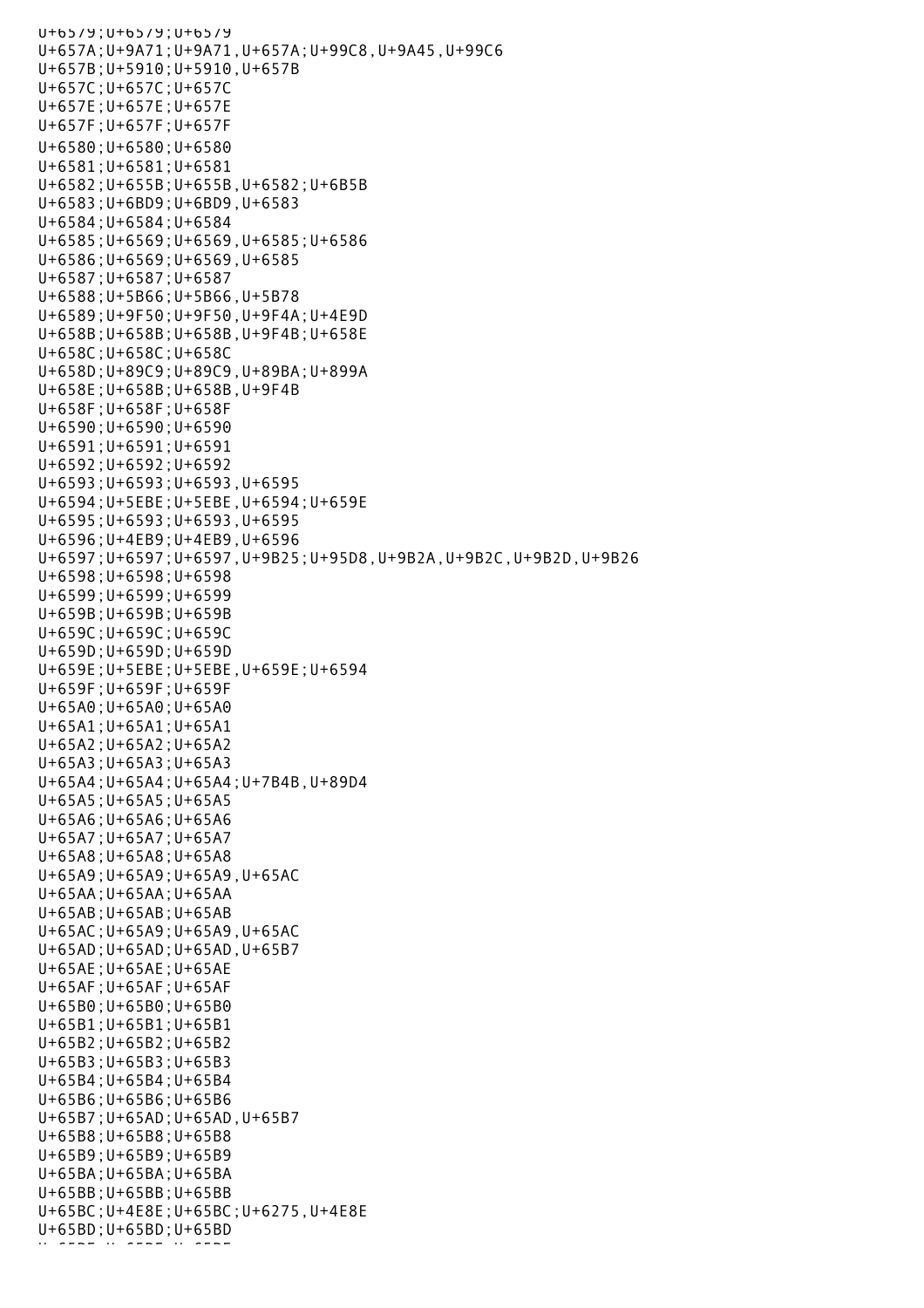U+65BF;U+65BF;U+65BF U+65C0;U+65C0;U+65C0 U+65C1;U+65C1;U+65C1 U+65C2;U+65D7;U+65D7,U+65C2 U+65C3;U+65C3;U+65C3 U+65C4;U+65C4;U+65C4 U+65C5;U+65C5;U+65C5;U+7963 U+65C6;U+65C6;U+65C6 U+65C7;U+65C7;U+65C7 U+65CA;U+65CA;U+65CA U+65CB;U+65CB;U+65CB,U+93C7;U+955F U+65CC;U+65CC;U+65CC;U+65CD U+65CD;U+65CC;U+65CC,U+65CD U+65CE;U+65CE;U+65CE U+65CF;U+65CF;U+65CF U+65D0;U+65D0;U+65D0 U+65D2;U+65D2;U+65D2 U+65D3;U+65D3;U+65D3 U+65D4;U+65D4;U+65D4 U+65D5;U+65D5;U+65D5 U+65D6;U+65D6;U+65D6 U+65D7;U+65D7;U+65D7;U+65C2 U+65DA;U+98D8;U+98D8,U+65DA;U+98C3,U+98C4 U+65DB;U+65DB;U+65DB U+65DD;U+65DD;U+65DD U+65DE;U+65DE;U+65DE U+65DF;U+65DF;U+65DF U+65E0;U+65E0;U+65E0,U+7121 U+65E1;U+65E1;U+65E1 U+65E2;U+65E2;U+65E2;U+65E3 U+65E3;U+65E2;U+65E2 U+65E5;U+65E5;U+65E5 U+65E6;U+65E6;U+65E6 U+65E7;U+65E7;U+65E7,U+820A U+65E8;U+65E8;U+65E8;U+6049 U+65E9;U+65E9;U+65E9 U+65EB;U+65EB;U+65EB U+65EC;U+65EC;U+65EC U+65ED;U+65ED;U+65ED;U+65EE U+65EE;U+65ED;U+65EE;U+65ED U+65EF;U+65EF;U+65EF U+65F0;U+65F0;U+65F0 U+65F1;U+65F1;U+65F1 U+65F2;U+65F2;U+65F2 U+65F3;U+65F3;U+65F3 U+65F4;U+65F4;U+65F4 U+65F5;U+65F5;U+65F5 U+65F6;U+65F6;U+65F6,U+6642 U+65F7;U+65F7;U+65F7,U+66E0 U+65F8;U+65F8;U+65F8,U+6698 U+65FA;U+65FA;U+65FA U+65FB;U+65FB;U+65FB U+65FC;U+65FC;U+65FC U+65FD;U+65FD;U+65FD U+6600;U+6600;U+6600 U+6601;U+6601;U+6601 U+6602;U+6602;U+6602 U+6603;U+6603;U+6603 U+6604;U+53CD;U+53CD,U+6604 U+6605;U+6605;U+6605 U+6606;U+6606;U+6606,U+5D11;U+5D10,U+665C U+6607;U+5347;U+5347,U+6607;U+965E U+6608;U+6608;U+6608 U+6609;U+6609;U+6609 U+660A;U+660A;U+660A;U+6626 ut eeste vuositas vuositas.<br>U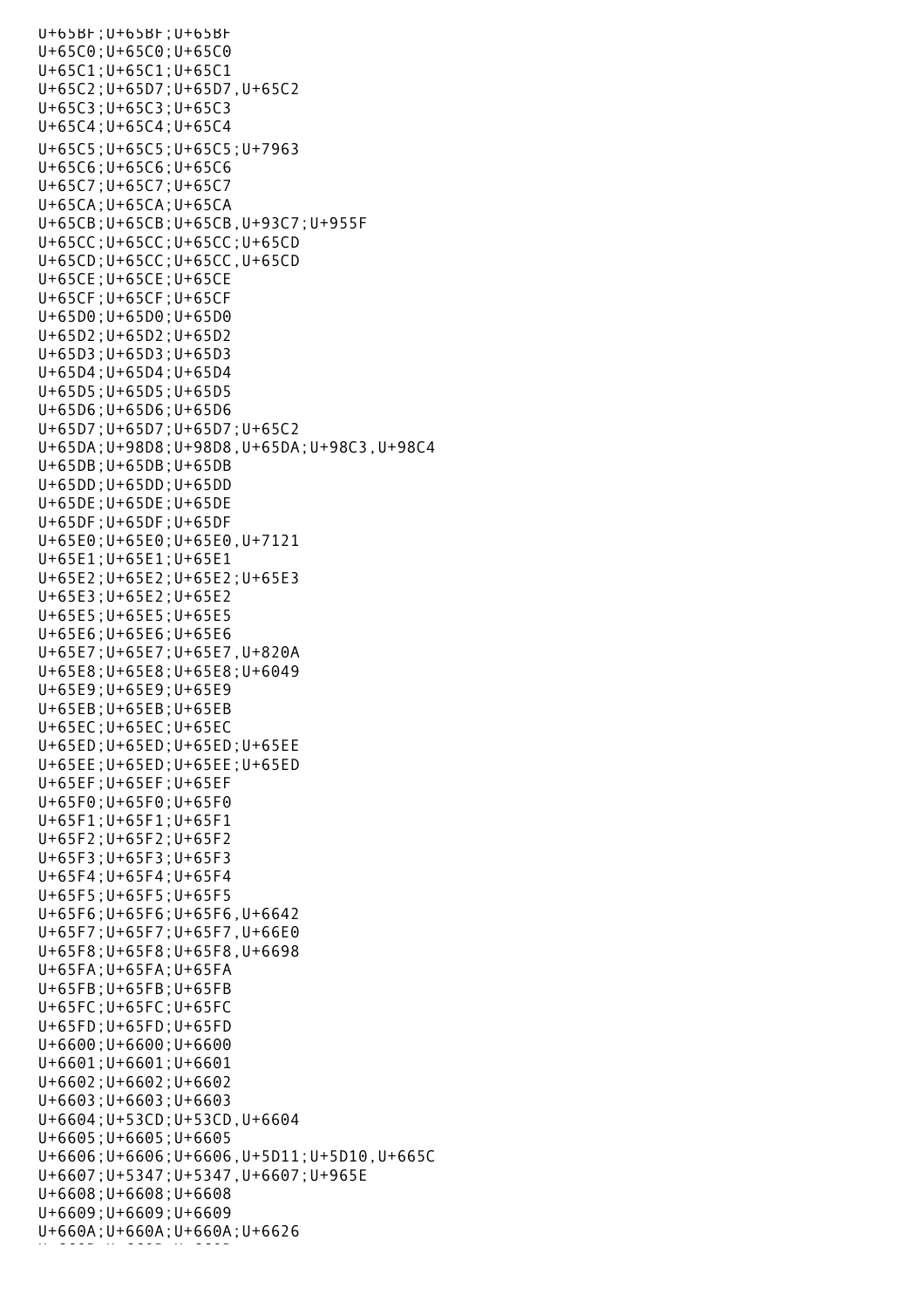U+660B;U+660B;U+660B U+660C;U+660C;U+660C U+660D;U+660D;U+660D U+660E;U+660E;U+660E U+660F;U+660F;U+660F U+6610;U+6610;U+6610 U+6611;U+6611;U+6611 U+6612;U+6612;U+6612 U+6613;U+6613;U+6613 U+6614;U+6614;U+6614 U+6615;U+6615;U+6615 U+6616;U+6616;U+6616 U+6618;U+6618;U+6618 U+6619;U+6619;U+6619,U+66C7 U+661A;U+614E;U+614E;U+7718,U+613C U+661B;U+661B;U+661B U+661C;U+9633;U+9633,U+661C;U+967D U+661D;U+661D;U+661D U+661F;U+661F;U+661F U+6620;U+6620;U+6620;U+668E U+6621;U+6621;U+6621 U+6622;U+6622;U+6622 U+6623;U+6623;U+6623 U+6624;U+6624;U+6624 U+6625;U+6625;U+6625;U+8405 U+6626;U+660A;U+660A,U+6626 U+6627;U+6627;U+6627 U+6628;U+6628;U+6628 U+6629;U+6629;U+6629 U+662A;U+662A;U+662A U+662B;U+662B;U+662B U+662D;U+662D;U+662D U+662E;U+662E;U+662E U+662F;U+662F;U+662F;U+6630 U+6630;U+662F;U+662F U+6631;U+6631;U+6631 U+6632;U+6632;U+6632;U+66CA U+6633;U+6633;U+6633 U+6634;U+6634;U+6634 U+6635;U+6635;U+6635;U+66B1 U+6636;U+6636;U+6636 U+6639;U+6639;U+6639 U+663A;U+70B3;U+70B3,U+663A U+663C;U+663C;U+663C,U+665D U+663D;U+663D;U+663D,U+66E8 U+663E;U+663E;U+663E,U+986F;U+9855 U+6640;U+6640;U+6640 U+6641;U+6641;U+6641 U+6642;U+65F6;U+65F6,U+6642 U+6643;U+6643;U+6643;U+6644 U+6644;U+6643;U+6643 U+6645;U+6645;U+6645 U+6646;U+6646;U+6646 U+6647;U+6647;U+6647 U+6649;U+664B;U+664B,U+6649 U+664A;U+664A;U+664A U+664B;U+664B;U+664B,U+6649 U+664C;U+664C;U+664C U+664E;U+664E;U+664E U+664F;U+664F;U+664F U+6650;U+6650;U+6650 U+6651;U+6651;U+6651 U+6652;U+6652;U+6652,U+66EC U+6653;U+6653;U+6653,U+66C9;U+6681 U+6654;U+6654;U+6654,U+66C4;U+66C5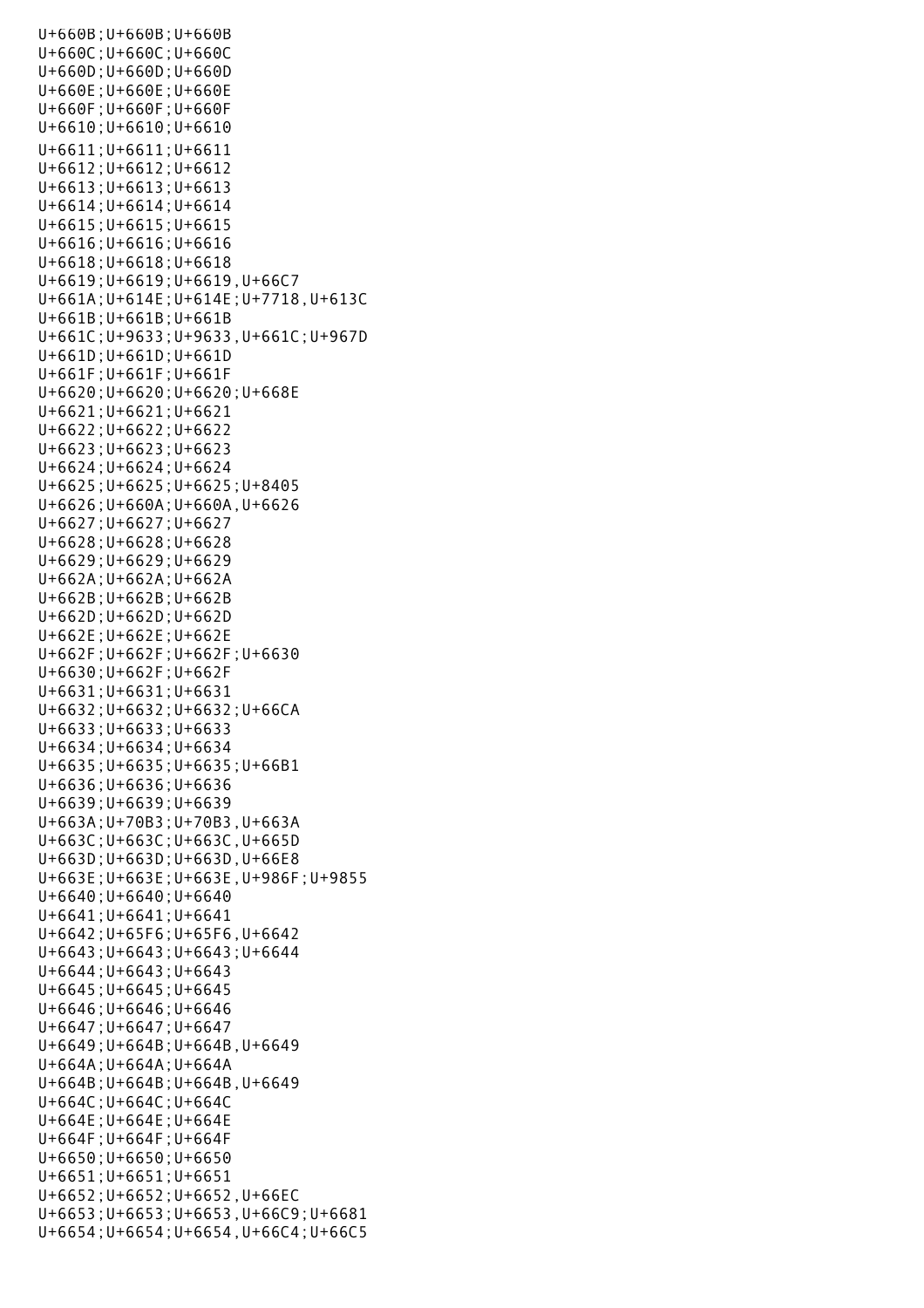|  |  | $U+6655$ ; $U+6655$ ; $U+6655$ , $U+6688$            |  |  |  |  |
|--|--|------------------------------------------------------|--|--|--|--|
|  |  | $U+6656$ ; $U+6656$ ; $U+6656$ , $U+6689$            |  |  |  |  |
|  |  | $U+6657$ ; $U+6657$ ; $U+6657$                       |  |  |  |  |
|  |  | $U+6658$ ; $U+6658$ ; $U+6658$                       |  |  |  |  |
|  |  | $U+6659; U+6659; U+6659$                             |  |  |  |  |
|  |  |                                                      |  |  |  |  |
|  |  | U+665A; U+665A; U+665A; U+6669                       |  |  |  |  |
|  |  | $U+665B$ ; $U+665B$ ; $U+665B$                       |  |  |  |  |
|  |  | U+665C; U+6606; U+6606, U+665C; U+5D10, U+5D11       |  |  |  |  |
|  |  | U+665D; U+663C; U+663C, U+665D                       |  |  |  |  |
|  |  | U+665E; U+665E; U+665E                               |  |  |  |  |
|  |  |                                                      |  |  |  |  |
|  |  | $U+665F$ ; $U+665F$ ; $U+665F$                       |  |  |  |  |
|  |  | $U+6661; U+6661; U+6661$                             |  |  |  |  |
|  |  | $U+6662; U+6662; U+6662$                             |  |  |  |  |
|  |  | $U+6664$ ; $U+6664$ ; $U+6664$                       |  |  |  |  |
|  |  | $U+6665$ ; $U+7696$ ; $U+7696$ , $U+6665$            |  |  |  |  |
|  |  | $U+6666$ ; $U+6666$ ; $U+6666$                       |  |  |  |  |
|  |  | $U+6668$ ; $U+6668$ ; $U+6668$                       |  |  |  |  |
|  |  | $U+6669; U+665A; U+665A$                             |  |  |  |  |
|  |  |                                                      |  |  |  |  |
|  |  | $U+666A; U+666A; U+666A$                             |  |  |  |  |
|  |  | $U+666B$ ; $U+666B$ ; $U+666B$                       |  |  |  |  |
|  |  | $U+666C$ ; $U+666C$ ; $U+666C$                       |  |  |  |  |
|  |  | $U+666D; U+666D; U+666D$                             |  |  |  |  |
|  |  | U+666E; U+666E; U+666E                               |  |  |  |  |
|  |  | $U+666F$ ; $U+666F$ ; $U+666F$                       |  |  |  |  |
|  |  | $U+6670$ ; $U+6670$ ; $U+6670$                       |  |  |  |  |
|  |  | $U+6671; U+6671; U+6671$                             |  |  |  |  |
|  |  | $U+6672; U+6672; U+6672$                             |  |  |  |  |
|  |  |                                                      |  |  |  |  |
|  |  | $U+6673; U+6673; U+6673$                             |  |  |  |  |
|  |  | $U+6674; U+6674; U+6674$                             |  |  |  |  |
|  |  | $U+6675$ ; $U+6675$ ; $U+6675$                       |  |  |  |  |
|  |  | $U+6676$ ; $U+6676$ ; $U+6676$                       |  |  |  |  |
|  |  | $U+6677; U+6677; U+6677$                             |  |  |  |  |
|  |  | $U+6678; U+6678; U+6678$                             |  |  |  |  |
|  |  | $U+6679; U+6679; U+6679$                             |  |  |  |  |
|  |  | $U+667A; U+667A; U+667A$                             |  |  |  |  |
|  |  | $U+667B$ ; $U+6697$ ; $U+6697$ , $U+667B$ ; $U+95C7$ |  |  |  |  |
|  |  |                                                      |  |  |  |  |
|  |  | $U+667C$ ; $U+667C$ ; $U+667C$                       |  |  |  |  |
|  |  | $U+667D$ ; $U+667D$ ; $U+667D$                       |  |  |  |  |
|  |  | $U+667E$ ; $U+667E$ ; $U+667E$                       |  |  |  |  |
|  |  | $U+667F$ ; $U+667F$ ; $U+667F$                       |  |  |  |  |
|  |  | $U+6680$ ; $U+6680$ ; $U+6680$                       |  |  |  |  |
|  |  | $U+6681; U+6653; U+6653, U+66C9$                     |  |  |  |  |
|  |  | $U+6682$ ; $U+6682$ ; $U+6682$ , $U+66AB$ ; $U+8E54$ |  |  |  |  |
|  |  | $U+6683; U+6683; U+6683$                             |  |  |  |  |
|  |  | $U+6684$ ; $U+6684$ ; $U+6684$                       |  |  |  |  |
|  |  | $U+6685$ ; $U+6685$ ; $U+6685$                       |  |  |  |  |
|  |  |                                                      |  |  |  |  |
|  |  | $U+6686$ ; $U+6686$ ; $U+6686$                       |  |  |  |  |
|  |  | $U+6687; U+6687; U+6687$                             |  |  |  |  |
|  |  | $U+6688$ ; $U+6655$ ; $U+6655$ , $U+6688$            |  |  |  |  |
|  |  | $U+6689$ ; $U+6656$ ; $U+6656$ , $U+6689$            |  |  |  |  |
|  |  | $U+668A; U+668A; U+668A$                             |  |  |  |  |
|  |  | $U+668B$ ; $U+668B$ ; $U+668B$                       |  |  |  |  |
|  |  | $U+668C$ ; $U+668C$ ; $U+668C$                       |  |  |  |  |
|  |  | $U+668D; U+668D; U+668D$                             |  |  |  |  |
|  |  | $U+668E$ ; $U+6620$ ; $U+6620$                       |  |  |  |  |
|  |  | $U+668F; U+668F; U+668F$                             |  |  |  |  |
|  |  |                                                      |  |  |  |  |
|  |  | $U+6690$ ; $U+6690$ ; $U+6690$                       |  |  |  |  |
|  |  | $U+6691; U+6691; U+6691$                             |  |  |  |  |
|  |  | $U+6693; U+6693; U+6693$                             |  |  |  |  |
|  |  | $U+6694$ ; $U+6694$ ; $U+6694$                       |  |  |  |  |
|  |  | $U+6695$ ; $U+6695$ ; $U+6695$                       |  |  |  |  |
|  |  | $U+6696$ ; $U+6696$ ; $U+6696$ , $U+7156$            |  |  |  |  |
|  |  | $U+6697$ ; $U+6697$ ; $U+6697$ ; $U+667B$ , $U+95C7$ |  |  |  |  |
|  |  | $U+6698; U+65F8; U+65F8, U+6698$                     |  |  |  |  |
|  |  | $U+6699$ ; $U+6699$ ; $U+6699$                       |  |  |  |  |
|  |  |                                                      |  |  |  |  |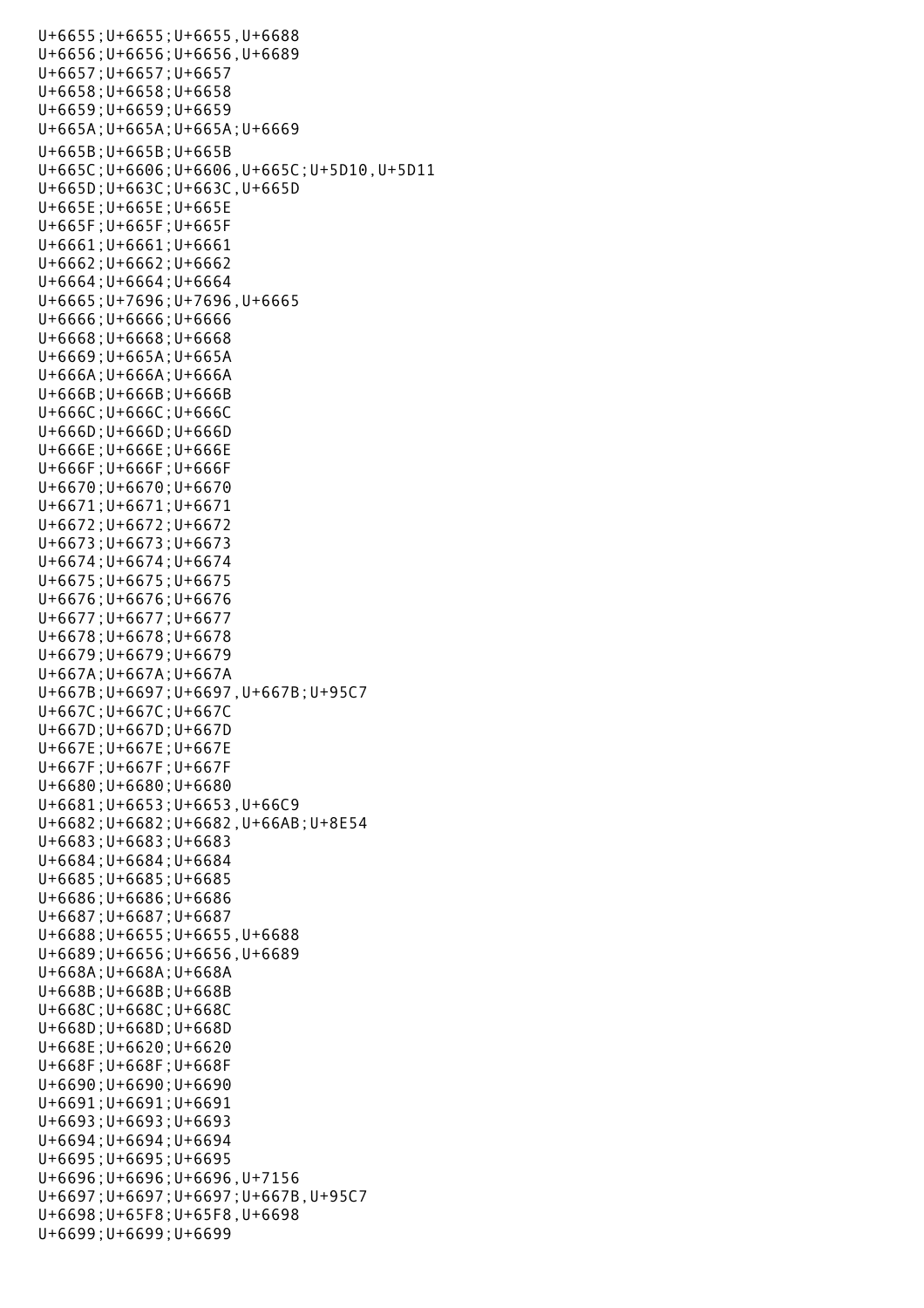U+669A;U+669A;U+669A U+669B;U+669B;U+669B U+669D;U+669D;U+669D U+669F;U+669F;U+669F U+66A0;U+7693;U+7693,U+66A0;U+769C U+66A1;U+66A1;U+66A1 U+66A2;U+7545;U+7545,U+66A2 U+66A3;U+66A3;U+66A3 U+66A4;U+66A4;U+66A4 U+66A5;U+66A5;U+66A5 U+66A6;U+5386;U+5386,U+66C6;U+6B74,U+53A4,U+6B77 U+66A7;U+66A7;U+66A7,U+66D6 U+66A8;U+66A8;U+66A8;U+66C1,U+81EE,U+8507 U+66A9;U+66A9;U+66A9 U+66AA;U+66AA;U+66AA U+66AB;U+6682;U+6682,U+66AB;U+8E54 U+66AE;U+66AE;U+66AE U+66AF;U+66AF;U+66AF U+66B0;U+66B0;U+66B0 U+66B1;U+6635;U+6635,U+66B1 U+66B2;U+66B2;U+66B2 U+66B3;U+66B3;U+66B3 U+66B4;U+66B4;U+66B4;U+8663 U+66B5;U+66B5;U+66B5 U+66B6;U+66B6;U+66B6 U+66B7;U+66B7;U+66B7 U+66B8;U+4E86;U+4E86,U+66B8;U+77AD U+66B9;U+66B9;U+66B9 U+66BA;U+66BA;U+66BA U+66BB;U+66BB;U+66BB U+66BC;U+66BC;U+66BC U+66BD;U+66BD;U+66BD U+66BE;U+66BE;U+66BE U+66BF;U+66BF;U+66BF U+66C0;U+66C0;U+66C0 U+66C1;U+66A8;U+66A8;U+81EE,U+8507 U+66C2;U+66C2;U+66C2 U+66C3;U+66C3;U+66C3 U+66C4;U+6654;U+6654,U+66C4;U+66C5 U+66C5;U+6654;U+6654,U+66C4 U+66C6;U+5386;U+5386,U+66C6;U+6B74,U+53A4,U+66A6,U+6B77 U+66C7;U+6619;U+6619,U+66C7 U+66C8;U+66C8;U+66C8 U+66C9;U+6653;U+6653,U+66C9;U+6681 U+66CA;U+6632;U+6632,U+66CA U+66CB;U+66CB;U+66CB U+66CC;U+7167;U+7167,U+66CC;U+70A4 U+66CD;U+66CD;U+66CD U+66CE;U+66CE;U+66CE U+66CF;U+5411;U+5411,U+66CF;U+56AE U+66D1;U+66D1;U+66D1 U+66D2;U+66D2;U+66D2 U+66D4;U+66D4;U+66D4 U+66D5;U+66D5;U+66D5 U+66D6;U+66A7;U+66A7,U+66D6 U+66D8;U+66D8;U+66D8 U+66D9;U+66D9;U+66D9 U+66DA;U+66DA;U+66DA U+66DB;U+66DB;U+66DB U+66DC;U+66DC;U+66DC;U+8000,U+71FF U+66DD;U+66DD;U+66DD U+66DE;U+66DE;U+66DE U+66E0;U+65F7;U+65F7,U+66E0 U+66E1;U+53E0;U+53E0,U+758A;U+7589,U+8FED U+66E2;U+66E2;U+66E2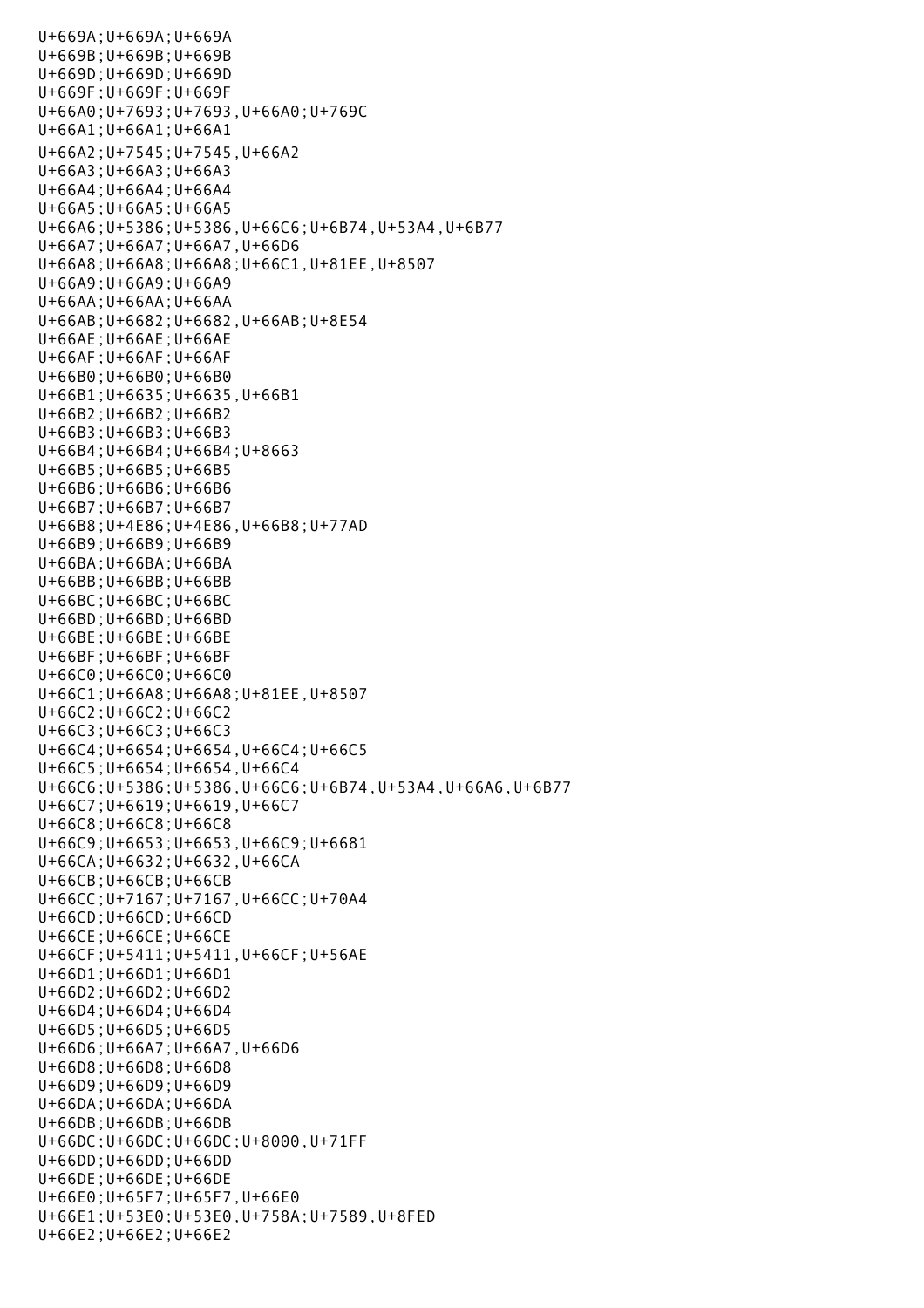U+66E3;U+66E3;U+66E3 U+66E4;U+66E4;U+66E4 U+66E5;U+66E5;U+66E5 U+66E6;U+66E6;U+66E6 U+66E7;U+66E7;U+66E7 U+66E8;U+663D;U+663D,U+66E8 U+66E9;U+66E9;U+66E9 U+66EA;U+66EA;U+66EA U+66EB;U+66EB;U+66EB U+66EC;U+6652;U+6652,U+66EC U+66ED;U+66ED;U+66ED U+66EE;U+66EE;U+66EE U+66F0;U+66F0;U+66F0 U+66F1;U+66F1;U+66F1 U+66F2;U+66F2;U+66F2,U+9EB4;U+9EAF U+66F3;U+66F3;U+66F3;U+66F5 U+66F4;U+66F4;U+66F4 U+66F5;U+66F3;U+66F3 U+66F6;U+66F6;U+66F6 U+66F7;U+66F7;U+66F7 U+66F8;U+4E66;U+4E66,U+66F8 U+66F9;U+66F9;U+66F9;U+66FA U+66FA;U+66F9;U+66F9 U+66FB;U+66FB;U+66FB U+66FC;U+66FC;U+66FC U+66FE;U+66FE;U+66FE U+66FF;U+66FF;U+66FF U+6700;U+6700;U+6700 U+6701;U+6701;U+6701 U+6703;U+4F1A;U+4F1A,U+6703 U+6704;U+6704;U+6704 U+6705;U+6705;U+6705 U+6706;U+6706;U+6706 U+6708;U+6708;U+6708 U+6709;U+6709;U+6709 U+670A;U+670A;U+670A U+670B;U+670B;U+670B U+670C;U+9881;U+9881,U+9812 U+670D;U+670D;U+670D U+670E;U+670E;U+670E U+670F;U+670F;U+670F;U+80D0 U+6710;U+6710;U+6710;U+80CA U+6711;U+6711;U+6711 U+6712;U+6712;U+6712 U+6713;U+6713;U+6713;U+8101 U+6714;U+6714;U+6714 U+6715;U+6715;U+6715 U+6716;U+6717;U+6717;U+70FA U+6717;U+6717;U+6717;U+70FA,U+6716 U+6718;U+6718;U+6718;U+8127 U+671A;U+671A;U+671A U+671B;U+671B;U+671B;U+6722 U+671C;U+671C;U+671C U+671D;U+671D;U+671D U+671E;U+671F;U+671F U+671F;U+671F;U+671F;U+671E U+6720;U+6720;U+6720 U+6721;U+6721;U+6721 U+6722;U+671B;U+671B,U+6722 U+6723;U+6723;U+6723;U+81A7 U+6725;U+6725;U+6725 U+6726;U+6726;U+6726 U+6727;U+80E7;U+80E7,U+6727 U+6728;U+6728;U+6728 U+672A;U+672A;U+672A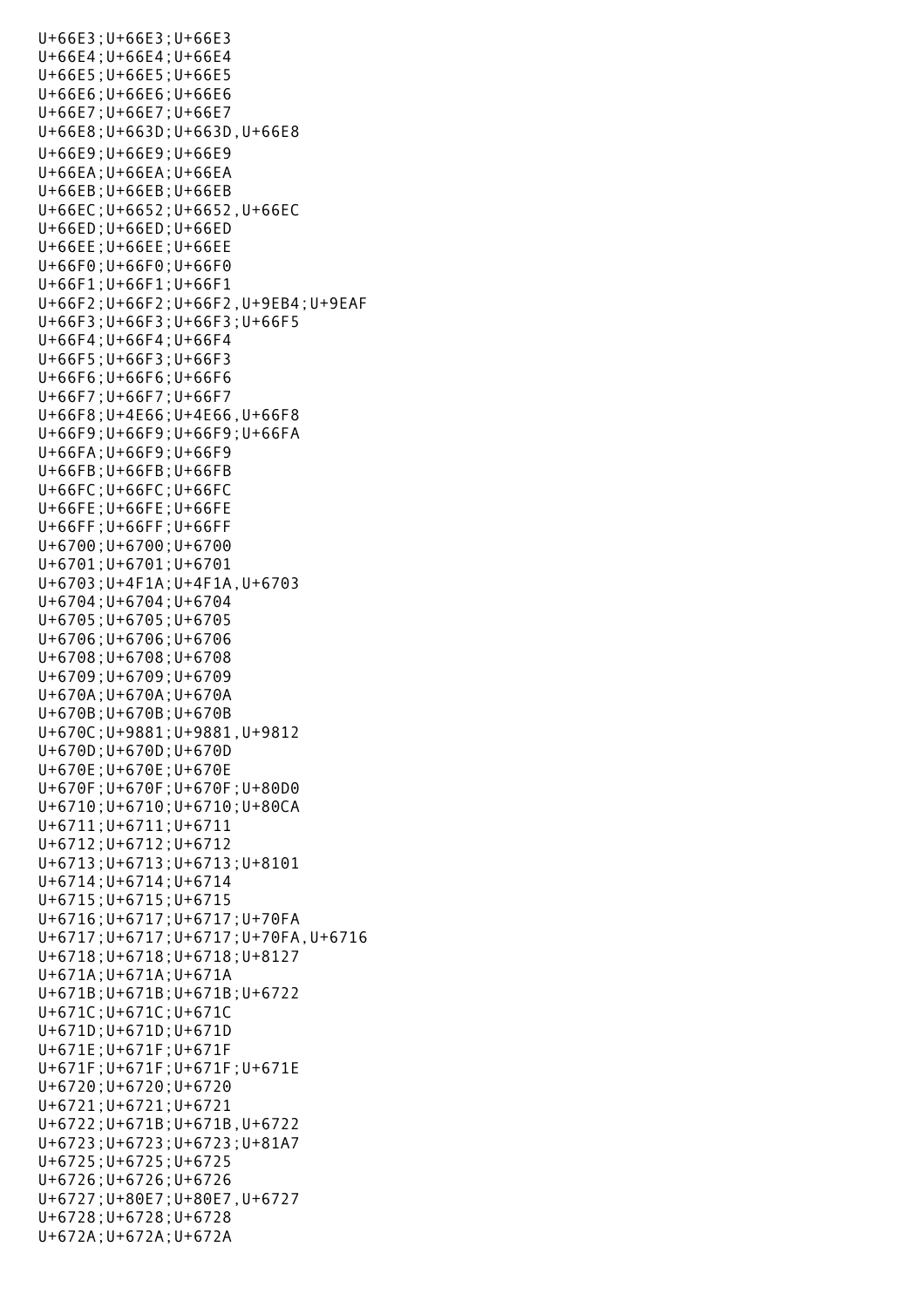U+672B;U+672B;U+672B U+672C;U+5932;U+672C;U+5932 U+672D;U+672D;U+672D;U+5273,U+5284,U+7D25,U+7B9A,U+624E,U+7D2E U+672E;U+672F;U+672F,U+672E;U+8853 U+672F;U+672F;U+672F,U+8853;U+672E U+6730;U+6730;U+6730 U+6731;U+6731;U+6731,U+7843 U+6732;U+6732;U+6732 U+6733;U+6733;U+6733 U+6734;U+6734;U+6734,U+6A38 U+6735;U+6735;U+6735;U+6736 U+6736;U+6735;U+6735 U+6737;U+6737;U+6737 U+6738;U+6738;U+6738 U+6739;U+6739;U+6739 U+673A;U+673A;U+673A,U+6A5F U+673B;U+6A1B;U+6A1B,U+673B U+673C;U+6787;U+6787,U+673C U+673D;U+673D;U+673D U+673E;U+673E;U+673E U+673F;U+523A;U+523A,U+673F;U+523E U+6740;U+6740;U+6740,U+6BBA;U+95B7 U+6741;U+6741;U+6741 U+6742;U+6742;U+6742,U+96DC;U+96D1,U+96E5 U+6743;U+6743;U+6743,U+6B0A;U+6A29 U+6744;U+6744;U+6744 U+6745;U+6745;U+6745 U+6746;U+6746;U+6746,U+687F U+6747;U+572C;U+572C,U+6747 U+6748;U+6748;U+6748 U+6749;U+6749;U+6749 U+674A;U+674A;U+674A U+674B;U+674B;U+674B U+674C;U+674C;U+674C U+674D;U+6893;U+6893,U+674D U+674E;U+674E;U+674E U+674F;U+674F;U+674F U+6750;U+6750;U+6750 U+6751;U+6751;U+6751;U+90A8 U+6752;U+6752;U+6752 U+6753;U+6753;U+6753 U+6754;U+6754;U+6754 U+6755;U+6755;U+6755 U+6756;U+6756;U+6756 U+6757;U+6757;U+6757 U+6758;U+6758;U+6758 U+6759;U+6759;U+6759 U+675A;U+675A;U+675A U+675B;U+675B;U+675B U+675C;U+675C;U+675C U+675D;U+675D;U+675D U+675E;U+675E;U+675E U+675F;U+675F;U+675F U+6760;U+6760;U+6760,U+69D3 U+6761;U+6761;U+6761,U+689D U+6762;U+6762;U+6762 U+6763;U+6763;U+6763 U+6764;U+6764;U+6764 U+6765;U+6765;U+6765,U+4F86 U+6766;U+6766;U+6766 U+6768;U+6768;U+6768,U+694A U+6769;U+6769;U+6769,U+69AA U+676A;U+676A;U+676A U+676B;U+676B;U+676B U+676C;U+676C;U+676C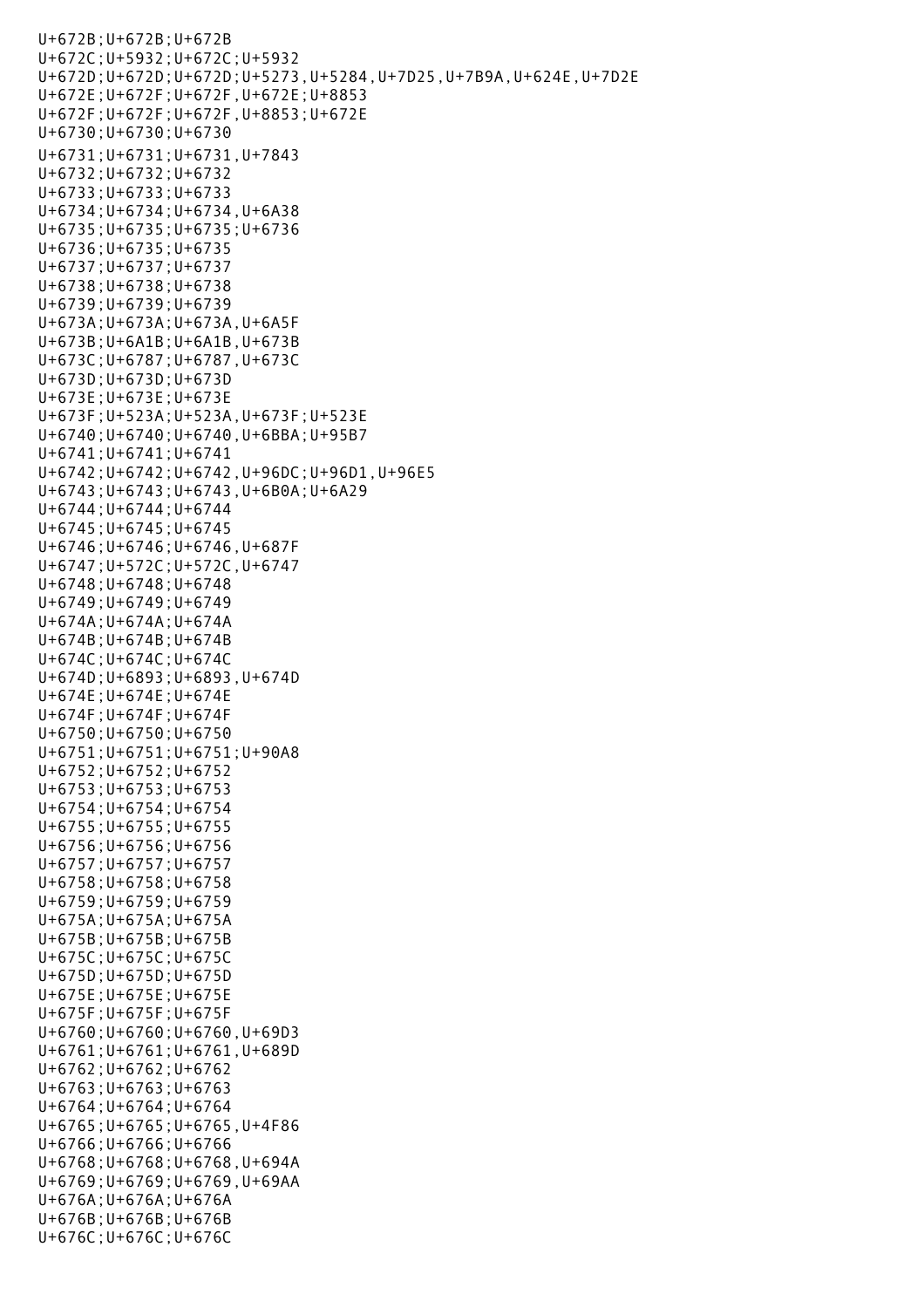U+676D;U+676D;U+676D U+676E;U+676E;U+676E U+676F;U+676F;U+676F;U+76C3,U+686E U+6770;U+6770;U+6770,U+5091 U+6771;U+4E1C;U+4E1C,U+6771 U+6772;U+6772;U+6772 U+6773;U+6773;U+6773 U+6774;U+6774;U+6774 U+6775;U+6775;U+6775 U+6776;U+6776;U+6776 U+6777;U+6777;U+6777 U+6778;U+6BB3;U+6BB3,U+6778 U+6779;U+6779;U+6779 U+677A;U+677A;U+677A U+677B;U+677B;U+677B U+677C;U+677C;U+677C U+677D;U+677D;U+677D U+677E;U+677E;U+677E,U+9B06;U+6780 U+677F;U+677F;U+677F,U+95C6 U+6780;U+677E;U+677E;U+9B06 U+6781;U+6781;U+6781,U+6975 U+6782;U+6782;U+6782 U+6783;U+6783;U+6783 U+6784;U+6784;U+6784,U+69CB;U+5193,U+6406 U+6785;U+6785;U+6785 U+6786;U+6786;U+6786 U+6787;U+6787;U+6787;U+673C U+6789;U+6789;U+6789 U+678A;U+678A;U+678A U+678B;U+678B;U+678B U+678C;U+678C;U+678C U+678D;U+678D;U+678D U+678E;U+678E;U+678E U+678F;U+6960;U+6960 U+6790;U+6790;U+6790 U+6791;U+6791;U+6791 U+6792;U+6792;U+6792 U+6793;U+6793;U+6793 U+6794;U+6794;U+6794 U+6795;U+6795;U+6795 U+6797;U+6797;U+6797 U+6798;U+6798;U+6798 U+6799;U+8F6D;U+8F6D,U+6799;U+8EDB,U+8EF6 U+679A;U+679A;U+679A U+679B;U+679B;U+679B U+679C;U+679C;U+679C;U+83D3 U+679D;U+679D;U+679D U+679E;U+679E;U+679E,U+6A05 U+679F;U+679F;U+679F U+67A0;U+67A0;U+67A0 U+67A1;U+67A1;U+67A1 U+67A2;U+67A2;U+67A2,U+6A1E U+67A3;U+67A3;U+67A3,U+6806;U+68D7 U+67A4;U+67A4;U+67A4 U+67A5;U+67A5;U+67A5,U+6AEA U+67A6;U+67A6;U+67A6 U+67A7;U+67A7;U+67A7,U+6898 U+67A8;U+67A8;U+67A8,U+68D6 U+67AA;U+67AA;U+67AA,U+69CD U+67AB;U+67AB;U+67AB,U+6953 U+67AC;U+67AC;U+67AC U+67AD;U+67AD;U+67AD,U+689F;U+9DCD U+67AE;U+6939;U+6939,U+67AE U+67AF;U+67AF;U+67AF U+67B0;U+67B0;U+67B0;U+6A98

U+676C;U+676C;U+676C;U+676C;U+676C;U+676C;U+676C;U+676C;U+676C;U+676C;U+676C;U+676C;U+676C;U+676C;U+676C;U+676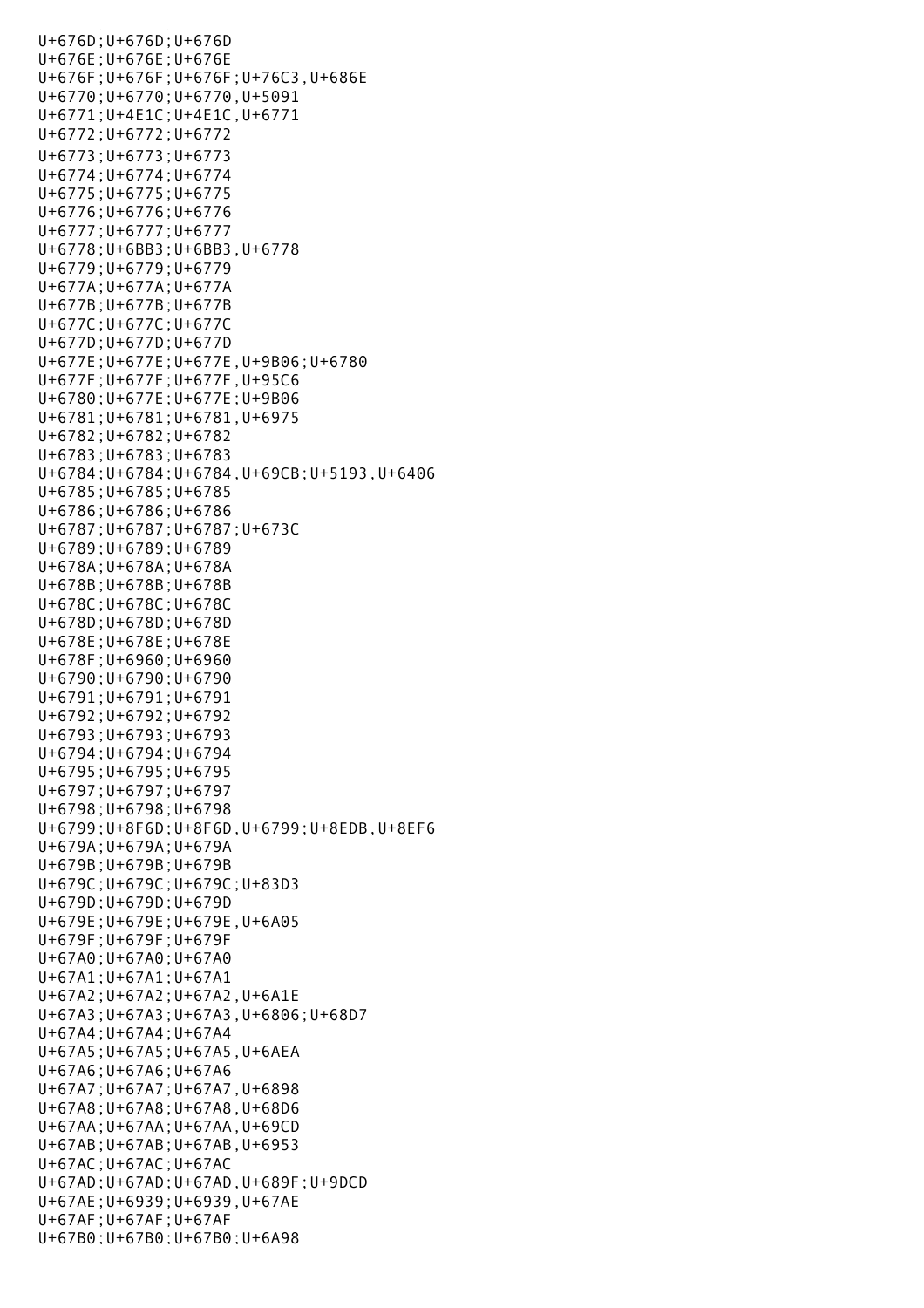U+67B0;U+67B0;U+67B0;U+67B0;U+67B0;U+68888 U+67B1;U+67B1;U+67B1 U+67B2;U+67B2;U+67B2 U+67B3;U+67B3;U+67B3 U+67B4;U+62D0;U+62D0,U+67B4 U+67B5;U+67B5;U+67B5 U+67B6;U+67B6;U+67B6 U+67B7;U+67B7;U+67B7;U+801E U+67B8;U+67B8;U+67B8 U+67B9;U+67B9;U+67B9 U+67BA;U+67BA;U+67BA U+67BB;U+67BB;U+67BB U+67BC;U+67BC;U+67BC U+67BE;U+67FF;U+67FF U+67C0;U+67C0;U+67C0 U+67C1;U+67C1;U+67C1;U+8235 U+67C2;U+67C2;U+67C2 U+67C3;U+67C3;U+67C3 U+67C4;U+67C4;U+67C4 U+67C5;U+67C5;U+67C5 U+67C6;U+67C6;U+67C6 U+67C7;U+67C7;U+67C7 U+67C8;U+67C8;U+67C8 U+67C9;U+67C9;U+67C9 U+67CA;U+67CA;U+67CA U+67CB;U+67CB;U+67CB U+67CC;U+67CC;U+67CC U+67CD;U+67CD;U+67CD U+67CE;U+67CE;U+67CE U+67CF;U+67CF;U+67CF;U+6822 U+67D0;U+67D0;U+67D0 U+67D1;U+67D1;U+67D1 U+67D2;U+67D2;U+67D2;U+687C,U+6F06 U+67D3;U+67D3;U+67D3 U+67D4;U+67D4;U+67D4 U+67D6;U+67D6;U+67D6 U+67D8;U+67D8;U+67D8 U+67D9;U+67D9;U+67D9 U+67DA;U+67DA;U+67DA U+67DB;U+67DB;U+67DB U+67DC;U+67DC;U+67DC,U+6AC3 U+67DD;U+67DD;U+67DD U+67DE;U+67DE;U+67DE U+67DF;U+67DF;U+67DF U+67E0;U+67E0;U+67E0,U+6AB8 U+67E1;U+67E1;U+67E1 U+67E2;U+67E2;U+67E2 U+67E3;U+67E3;U+67E3 U+67E4;U+67E4;U+67E4 U+67E5;U+67E5;U+67E5;U+6942,U+67FB U+67E6;U+67E6;U+67E6 U+67E7;U+67E7;U+67E7 U+67E8;U+67E8;U+67E8 U+67E9;U+67E9;U+67E9;U+67FE U+67EA;U+67EA;U+67EA U+67EB;U+67EB;U+67EB U+67EC;U+67EC;U+67EC U+67ED;U+67ED;U+67ED U+67EE;U+67EE;U+67EE U+67EF;U+67EF;U+67EF U+67F0;U+5948;U+67F0;U+5948 U+67F1;U+67F1;U+67F1;U+782B U+67F2;U+67F2;U+67F2 U+67F3;U+67F3;U+67F3 U+67F4;U+67F4;U+67F4;U+7961 U+67F5;U+6805;U+6805,U+67F5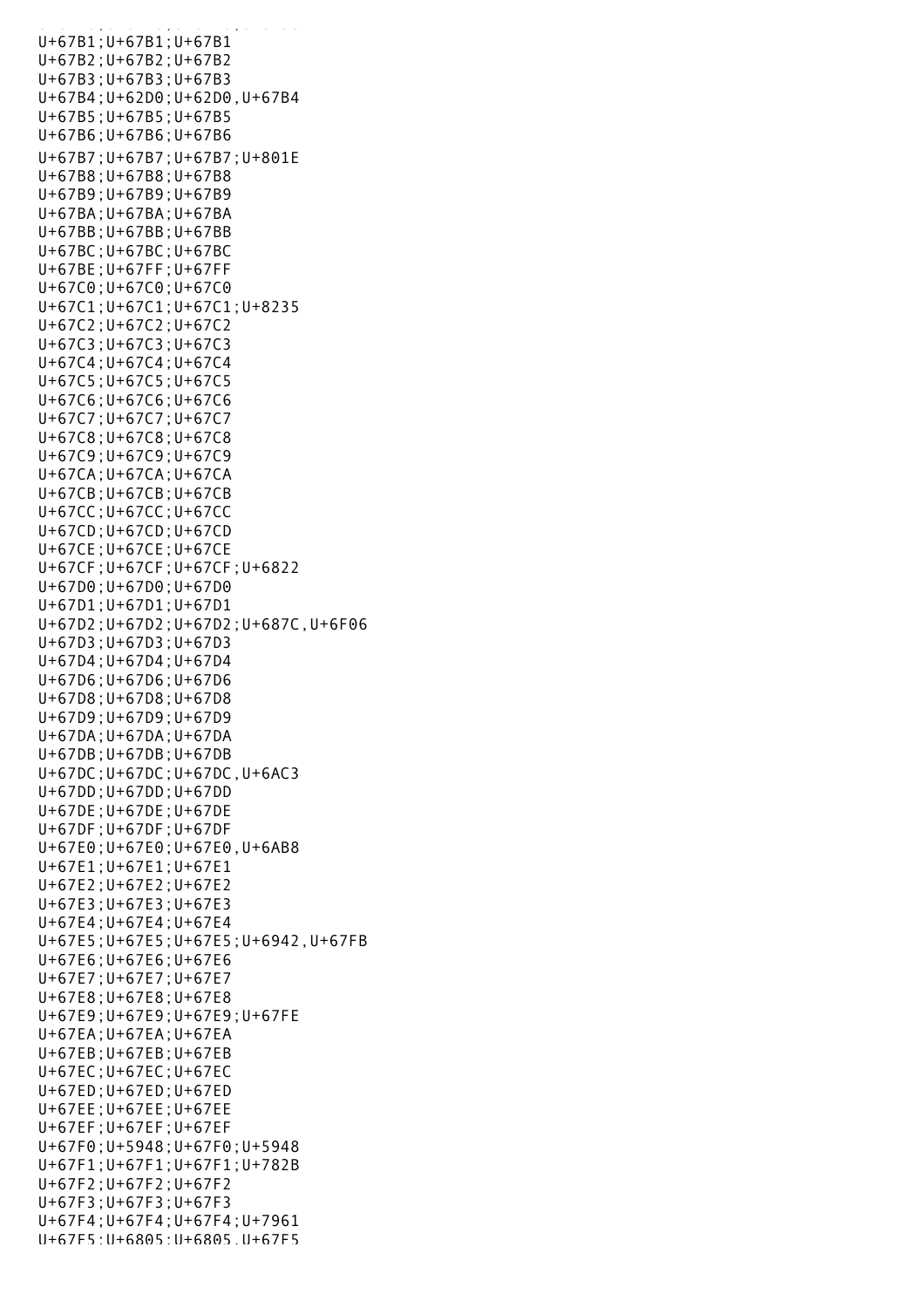U+67F5;U+6805;U+6805;U+6805;U+6805;U+6805;U+6805;U+6805;U+6805;U+6805;U+6805;U+6805;U+6805;U+6805;U+6805;U+680 U+67F6;U+67F6;U+67F6 U+67F7;U+67F7;U+67F7 U+67F8;U+67F8;U+67F8 U+67FA;U+67FA;U+67FA U+67FB;U+67E5;U+67E5;U+6942 U+67FC;U+67FC;U+67FC U+67FD;U+67FD;U+67FD,U+6A89 U+67FE;U+67E9;U+67E9 U+67FF;U+67FF;U+67FF;U+67BE U+6800;U+6800;U+6800,U+6894 U+6802;U+6802;U+6802 U+6803;U+6803;U+6803 U+6804;U+8363;U+8363,U+69AE U+6805;U+6805;U+6805,U+67F5 U+6806;U+67A3;U+67A3,U+6806;U+68D7 U+6807;U+6807;U+6807,U+6A19;U+5882 U+6808;U+6808;U+6808,U+68E7;U+8F4F U+6809;U+6809;U+6809,U+6ADB U+680A;U+680A;U+680A,U+6AF3 U+680B;U+680B;U+680B,U+68DF U+680C;U+680C;U+680C,U+6AE8 U+680D;U+680D;U+680D U+680E;U+680E;U+680E,U+6ADF U+680F;U+680F;U+680F,U+6B04;U+6B17 U+6810;U+6810;U+6810 U+6811;U+6811;U+6811,U+6A39;U+5C0C U+6812;U+6812;U+6812 U+6813;U+6813;U+6813 U+6814;U+5951;U+5951,U+6814 U+6816;U+6816;U+6816,U+68F2 U+6817;U+6817;U+6817,U+6144 U+6818;U+6818;U+6818 U+6819;U+6819;U+6819 U+681A;U+681A;U+681A U+681B;U+681B;U+681B U+681C;U+681C;U+681C U+681D;U+681D;U+681D U+681F;U+681F;U+681F U+6820;U+6820;U+6820 U+6821;U+6821;U+6821;U+630D U+6822;U+67CF;U+67CF U+6823;U+6823;U+6823 U+6824;U+6824;U+6824 U+6825;U+6825;U+6825 U+6826;U+6826;U+6826 U+6828;U+6828;U+6828 U+6829;U+6829;U+6829 U+682A;U+682A;U+682A U+682B;U+682B;U+682B U+682C;U+682C;U+682C U+682D;U+682D;U+682D U+682E;U+682E;U+682E U+682F;U+682F;U+682F U+6831;U+6831;U+6831 U+6832;U+6832;U+6832 U+6833;U+6833;U+6833 U+6834;U+6834;U+6834 U+6835;U+6835;U+6835 U+6836;U+6836;U+6836 U+6837;U+6837;U+6837,U+6A23;U+69D8 U+6838;U+6838;U+6838;U+8988,U+69C5 U+6839;U+6839;U+6839 U+683A;U+683A;U+683A U+683B;U+683B;U+683B U+683C;U+683C;U+683C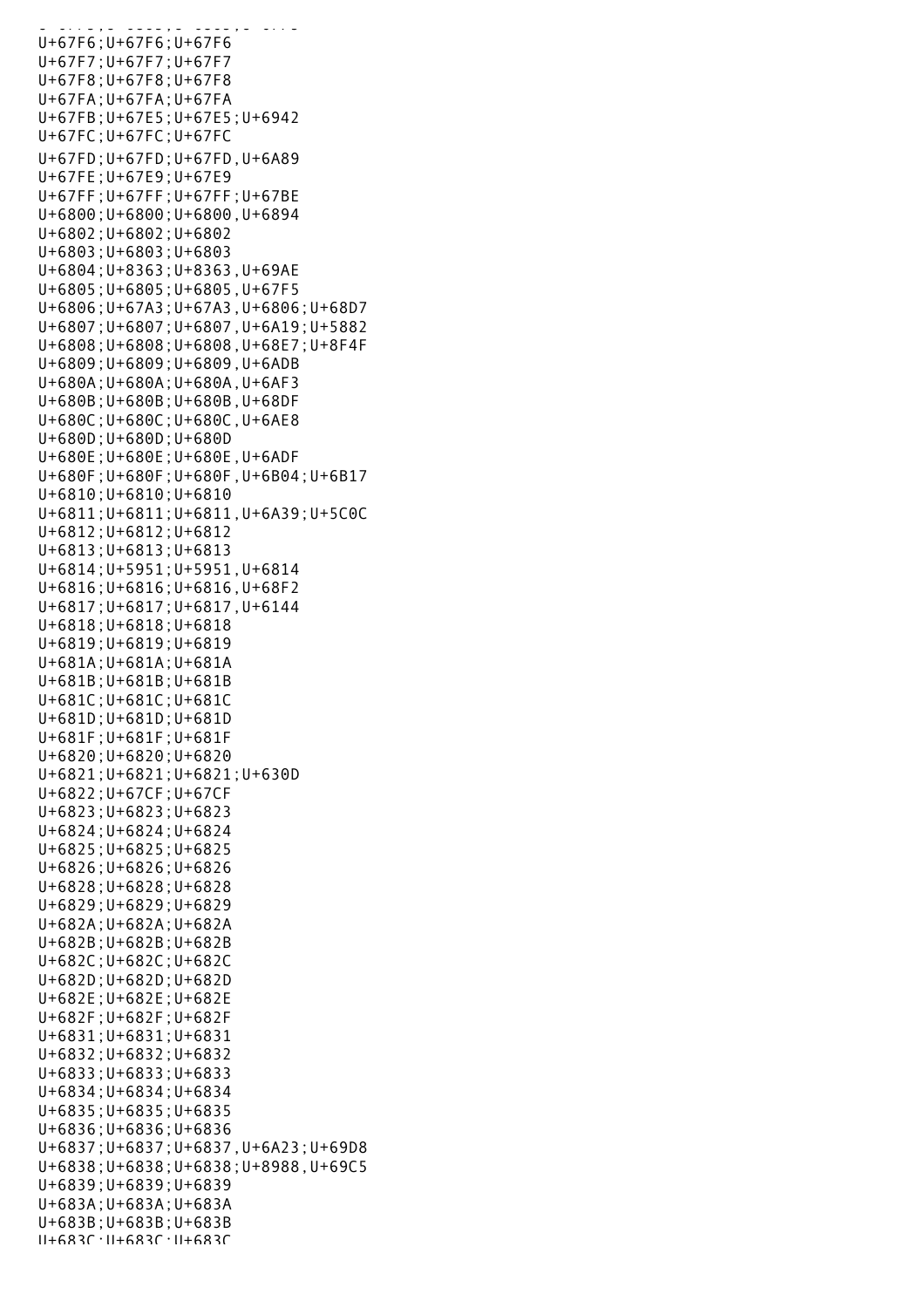U+683C;U+683C;U+683C U+683D;U+683D;U+683D U+683E;U+683E;U+683E,U+6B12 U+683F;U+683F;U+683F U+6840;U+6840;U+6840;U+69A4 U+6841;U+6841;U+6841;U+822A U+6842;U+6842;U+6842 U+6843;U+6843;U+6843 U+6844;U+6844;U+6844 U+6845;U+6845;U+6845 U+6846;U+6846;U+6846 U+6847;U+6847;U+6847 U+6848;U+6848;U+6848 U+6849;U+6849;U+6849 U+684A;U+684A;U+684A U+684B;U+684B;U+684B U+684C;U+684C;U+684C;U+68F9,U+6AC2 U+684D;U+684D;U+684D U+684E;U+684E;U+684E U+684F;U+684F;U+684F U+6850;U+6850;U+6850 U+6851;U+6851;U+6851;U+6852 U+6852;U+6851;U+6851 U+6853;U+6853;U+6853 U+6854;U+6854;U+6854 U+6855;U+6855;U+6855 U+6856;U+6856;U+6856 U+6857;U+6857;U+6857 U+685B;U+685B;U+685B U+685D;U+685D;U+685D U+6860;U+6860;U+6860,U+690F U+6861;U+6861;U+6861,U+6A48 U+6862;U+6862;U+6862,U+6968 U+6863;U+6863;U+6863,U+6A94 U+6864;U+6864;U+6864,U+69BF U+6865;U+6865;U+6865,U+6A4B;U+9792,U+97BD,U+6A47 U+6866;U+6866;U+6866,U+6A3A U+6867;U+6867;U+6867,U+6A9C U+6868;U+6868;U+6868,U+69F3 U+6869;U+6869;U+6869,U+6A01;U+8E56 U+686A;U+686A;U+686A,U+6A33 U+686B;U+686B;U+686B U+686C;U+686C;U+686C U+686D;U+686D;U+686D U+686E;U+676F;U+676F,U+686E;U+76C3 U+686F;U+686F;U+686F U+6870;U+6870;U+6870 U+6871;U+6871;U+6871 U+6872;U+6872;U+6872 U+6873;U+6873;U+6873 U+6874;U+6874;U+6874;U+6CED U+6875;U+6875;U+6875 U+6876;U+6876;U+6876 U+6877;U+6877;U+6877 U+6878;U+6878;U+6878 U+6879;U+6994;U+6994,U+6879 U+687B;U+687B;U+687B U+687C;U+67D2;U+6F06,U+687C;U+67D2 U+687D;U+687D;U+687D U+687E;U+687E;U+687E U+687F;U+6746;U+6746,U+687F U+6880;U+6880;U+6880 U+6881;U+6881;U+6881,U+6A11 U+6882;U+6882;U+6882 U+6883;U+6883;U+6883 U+6884;U+6884;U+6884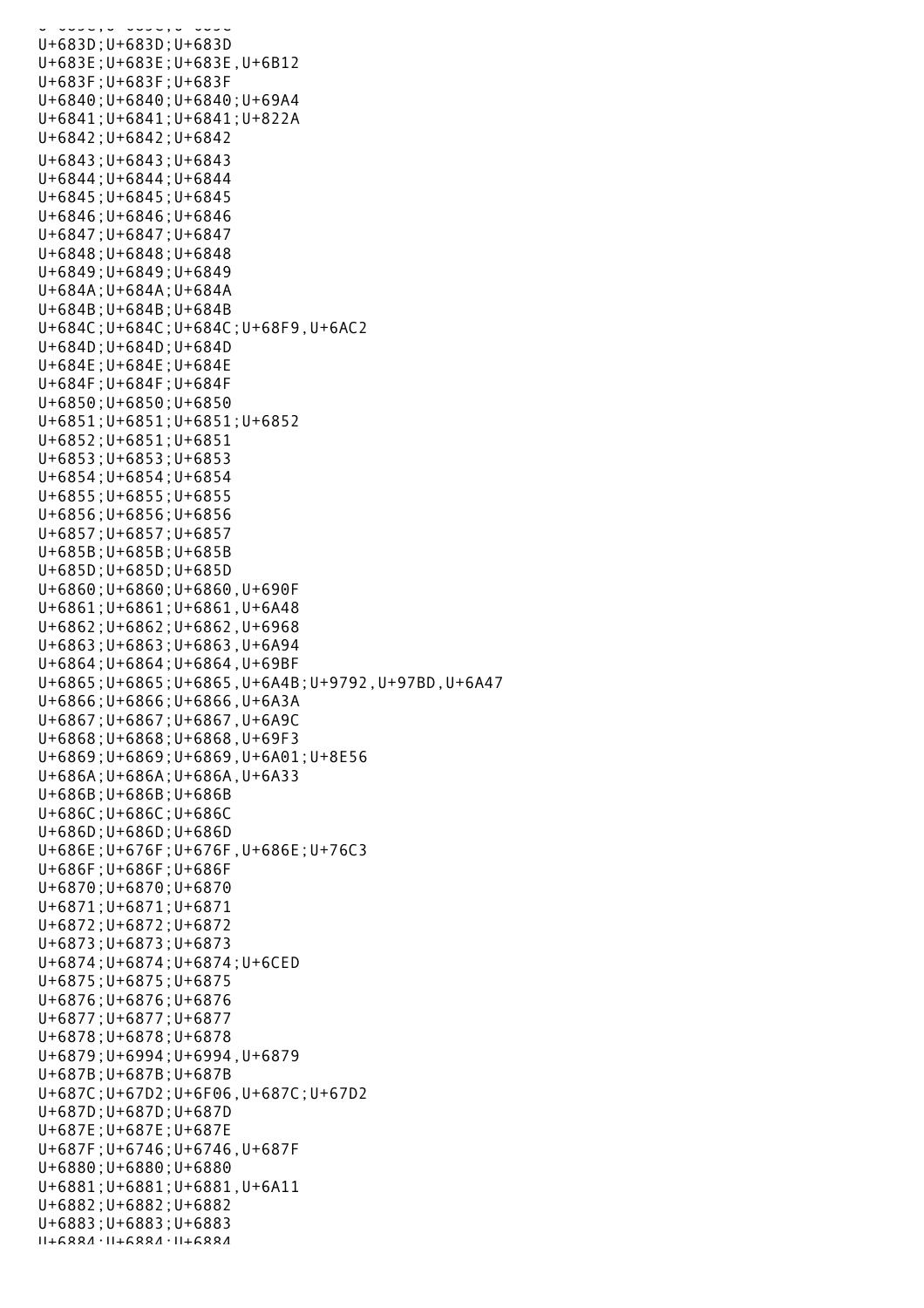U+6884;U+6884;U+6884;U+68 U+6885;U+6885;U+6885;U+6973 U+6886;U+6886;U+6886 U+6887;U+6887;U+6887 U+6888;U+6888;U+6888 U+6889;U+6889;U+6889 U+688A;U+688A;U+688A U+688B;U+688B;U+688B U+688C;U+688C;U+688C U+688D;U+688D;U+688D U+688E;U+688E;U+688E U+688F;U+688F;U+688F U+6890;U+6890;U+6890 U+6891;U+6891;U+6891 U+6892;U+6892;U+6892 U+6893;U+6893;U+6893;U+674D U+6894;U+6800;U+6800,U+6894 U+6896;U+6896;U+6896 U+6897;U+6897;U+6897 U+6898;U+67A7;U+67A7,U+6898 U+689A;U+689A;U+689A U+689B;U+689B;U+689B U+689C;U+689C;U+689C U+689D;U+6761;U+6761,U+689D U+689E;U+689E;U+689E U+689F;U+67AD;U+67AD,U+689F;U+9DCD U+68A0;U+68A0;U+68A0 U+68A1;U+68A1;U+68A1 U+68A2;U+68A2;U+68A2 U+68A3;U+68A3;U+68A3 U+68A4;U+68A4;U+68A4 U+68A6;U+68A6;U+68A6,U+5922 U+68A7;U+68A7;U+68A7 U+68A8;U+68A8;U+68A8 U+68A9;U+68A9;U+68A9 U+68AA;U+8C46;U+8C46,U+68AA;U+8373 U+68AB;U+68AB;U+68AB U+68AC;U+68AC;U+68AC U+68AD;U+68AD;U+68AD U+68AE;U+68AE;U+68AE U+68AF;U+68AF;U+68AF U+68B0;U+68B0;U+68B0 U+68B1;U+68B1;U+68B1 U+68B2;U+68C1;U+68C1,U+68B2 U+68B3;U+68B3;U+68B3 U+68B4;U+68B4;U+68B4 U+68B5;U+68B5;U+68B5 U+68B6;U+68B6;U+68B6 U+68B7;U+68B7;U+68B7 U+68B9;U+69DF;U+69DF,U+6AB3 U+68BB;U+68BB;U+68BB U+68BC;U+68BC;U+68BC,U+6AAE U+68BD;U+68BD;U+68BD U+68BE;U+68BE;U+68BE,U+68F6 U+68BF;U+68BF;U+68BF,U+69E4 U+68C0;U+68C0;U+68C0,U+6AA2;U+691C U+68C1;U+68C1;U+68C1,U+68B2 U+68C2;U+68C2;U+68C2,U+6B1E U+68C4;U+5F03;U+5F03,U+68C4 U+68C6;U+68C6;U+68C6 U+68C7;U+68C7;U+68C7 U+68C8;U+68C8;U+68C8 U+68C9;U+68C9;U+68C9 U+68CA;U+68CB;U+68CB;U+7881 U+68CB;U+68CB;U+68CB;U+7881,U+68CA  $11+68C$ C $\cdot$  $11+68C$ C $\cdot$  $11+68C$ C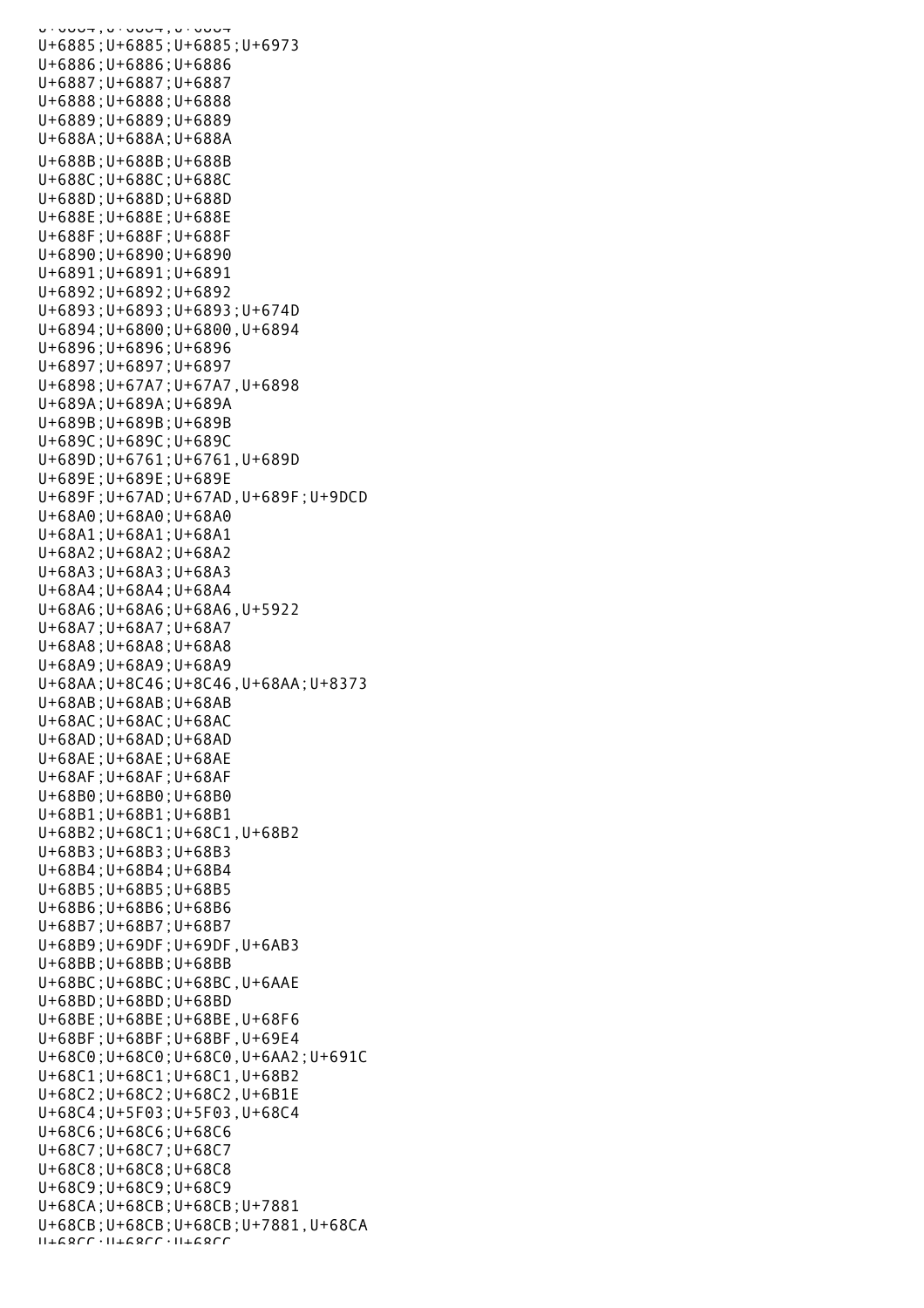U+00CC,U+00CC,U+00CC U+68CD;U+68CD;U+68CD U+68CE;U+68CE;U+68CE U+68CF;U+68CF;U+68CF U+68D0;U+68D0;U+68D0 U+68D1;U+68D1;U+68D1 U+68D2;U+68D2;U+68D2 U+68D3;U+68D3;U+68D3 U+68D4;U+68D4;U+68D4 U+68D5;U+68D5;U+68D5;U+6936 U+68D6;U+67A8;U+67A8,U+68D6 U+68D7;U+67A3;U+67A3,U+68D7;U+6806 U+68D8;U+68D8;U+68D8 U+68DA;U+68DA;U+68DA U+68DB;U+68DB;U+68DB U+68DC;U+68DC;U+68DC U+68DD;U+68DD;U+68DD U+68DE;U+68DE;U+68DE U+68DF;U+680B;U+680B,U+68DF U+68E0;U+68E0;U+68E0 U+68E1;U+3B4E;U+3B4E,U+68E1 U+68E3;U+68E3;U+68E3 U+68E4;U+68E4;U+68E4 U+68E6;U+68E6;U+68E6 U+68E7;U+6808;U+6808,U+68E7;U+8F4F U+68E8;U+7DAE;U+7DAE,U+68E8 U+68E9;U+68E9;U+68E9 U+68EA;U+68EA;U+68EA U+68EB;U+68EB;U+68EB U+68EC;U+68EC;U+68EC U+68ED;U+68ED;U+68ED U+68EE;U+68EE;U+68EE U+68EF;U+68EF;U+68EF U+68F0;U+68F0;U+68F0;U+7BA0 U+68F1;U+68F1;U+68F1,U+7A1C U+68F2;U+6816;U+6816,U+68F2 U+68F3;U+68F3;U+68F3 U+68F4;U+68F4;U+68F4 U+68F5;U+68F5;U+68F5 U+68F6;U+68BE;U+68BE,U+68F6 U+68F7;U+68F7;U+68F7 U+68F8;U+68F8;U+68F8 U+68F9;U+684C;U+68F9,U+6AC2;U+684C U+68FA;U+68FA;U+68FA U+68FB;U+68FB;U+68FB U+68FC;U+68FC;U+68FC U+68FD;U+68FD;U+68FD U+68FE;U+68FE;U+68FE U+68FF;U+68FF;U+68FF U+6901;U+6901;U+6901,U+69E8 U+6902;U+6902;U+6902 U+6903;U+6903;U+6903 U+6904;U+6904;U+6904 U+6905;U+6905;U+6905 U+6906;U+6906;U+6906 U+6907;U+6907;U+6907 U+6908;U+6908;U+6908 U+690A;U+690A;U+690A U+690B;U+690B;U+690B U+690C;U+690C;U+690C U+690D;U+690D;U+690D U+690E;U+690E;U+690E U+690F;U+6860;U+6860,U+690F U+6910;U+6910;U+6910 U+6911;U+6911;U+6911  $U + 6912 \cdot U + 6912 \cdot U + 6912$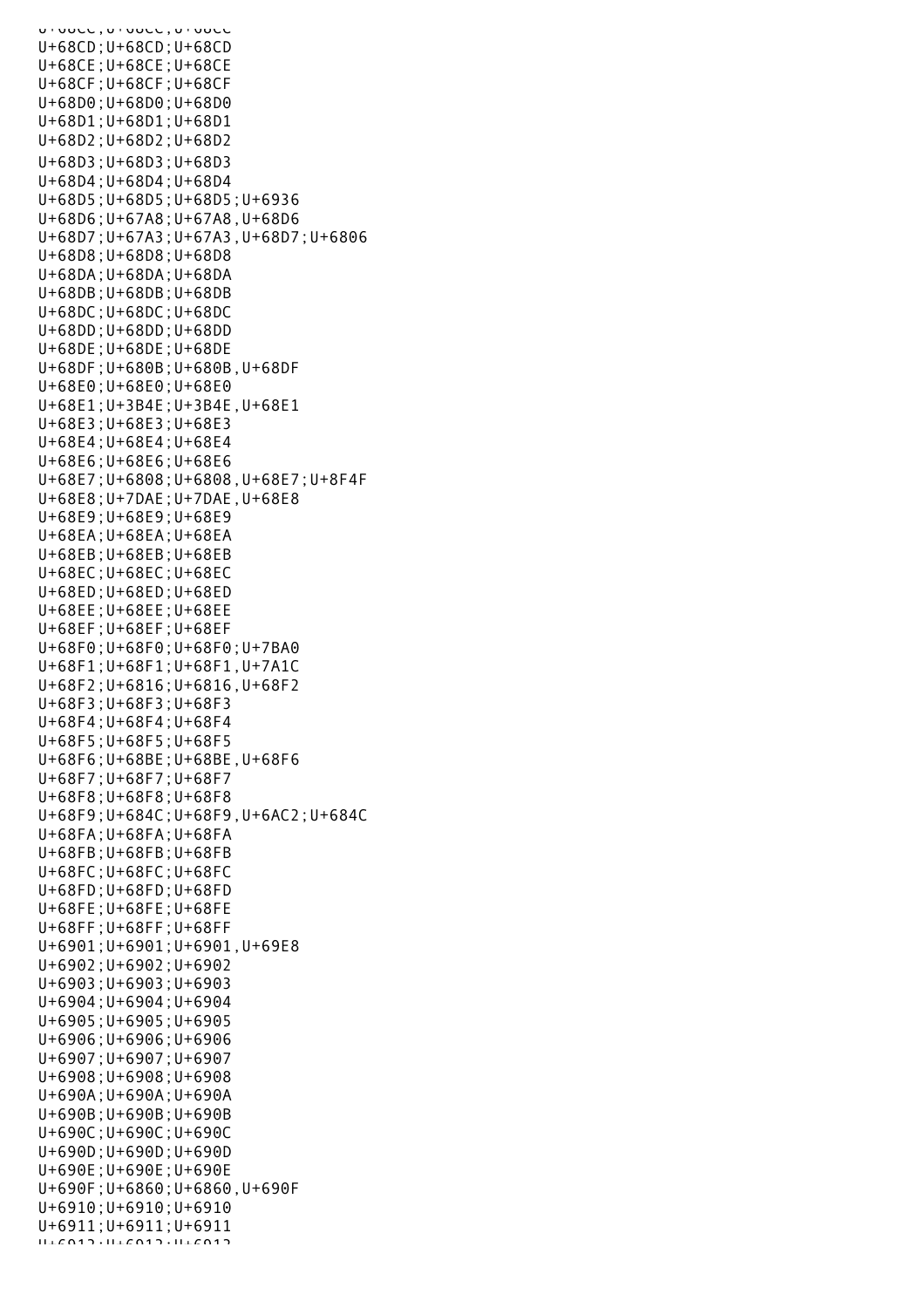UTOJIZ, UTOJIZ, UTOJIZ U+6913;U+6913;U+6913 U+6914;U+6914;U+6914 U+6915;U+6915;U+6915 U+6916;U+6916;U+6916 U+6917;U+7887;U+7887,U+6917 U+6918;U+695A;U+695A;U+6A9A U+6919;U+6919;U+6919 U+691A;U+691A;U+691A U+691B;U+691B;U+691B U+691C;U+68C0;U+68C0,U+6AA2 U+691D;U+89C4;U+89C4,U+69FC;U+898F U+691E;U+691E;U+691E U+691F;U+691F;U+691F,U+6ADD U+6920;U+6920;U+6920,U+69E7 U+6921;U+6921;U+6921 U+6922;U+6922;U+6922 U+6923;U+6923;U+6923 U+6924;U+6924;U+6924,U+6B0F U+6925;U+6925;U+6925 U+6926;U+6926;U+6926 U+6927;U+6927;U+6927 U+6928;U+6928;U+6928 U+6929;U+6929;U+6929 U+692A;U+692A;U+692A U+692B;U+692B;U+692B,U+6A3F U+692C;U+692C;U+692C U+692D;U+692D;U+692D,U+6A62;U+64B1,U+6955 U+692E;U+692E;U+692E U+692F;U+692F;U+692F U+6930;U+6930;U+6930 U+6931;U+6931;U+6931 U+6932;U+6932;U+6932 U+6933;U+6933;U+6933 U+6934;U+6934;U+6934;U+846E U+6935;U+6935;U+6935 U+6936;U+68D5;U+68D5 U+6937;U+6937;U+6937 U+6938;U+6938;U+6938 U+6939;U+6939;U+6939;U+67AE U+693A;U+693A;U+693A U+693B;U+693B;U+693B U+693C;U+693C;U+693C U+693D;U+693D;U+693D U+693F;U+693F;U+693F U+6940;U+6940;U+6940 U+6941;U+6941;U+6941 U+6942;U+67E5;U+6942;U+67FB,U+67E5 U+6943;U+6943;U+6943 U+6944;U+6944;U+6944 U+6945;U+6945;U+6945 U+6946;U+6946;U+6946 U+6947;U+6947;U+6947 U+6948;U+6948;U+6948 U+6949;U+6949;U+6949 U+694A;U+6768;U+6768,U+694A U+694B;U+694B;U+694B U+694C;U+694C;U+694C U+694E;U+694E;U+694E U+694F;U+694F;U+694F U+6950;U+6950;U+6950 U+6951;U+63C6;U+63C6,U+6951 U+6952;U+6952;U+6952 U+6953;U+67AB;U+67AB,U+6953 U+6954;U+6954;U+6954 U+6955;U+692D;U+692D,U+6A62;U+64B1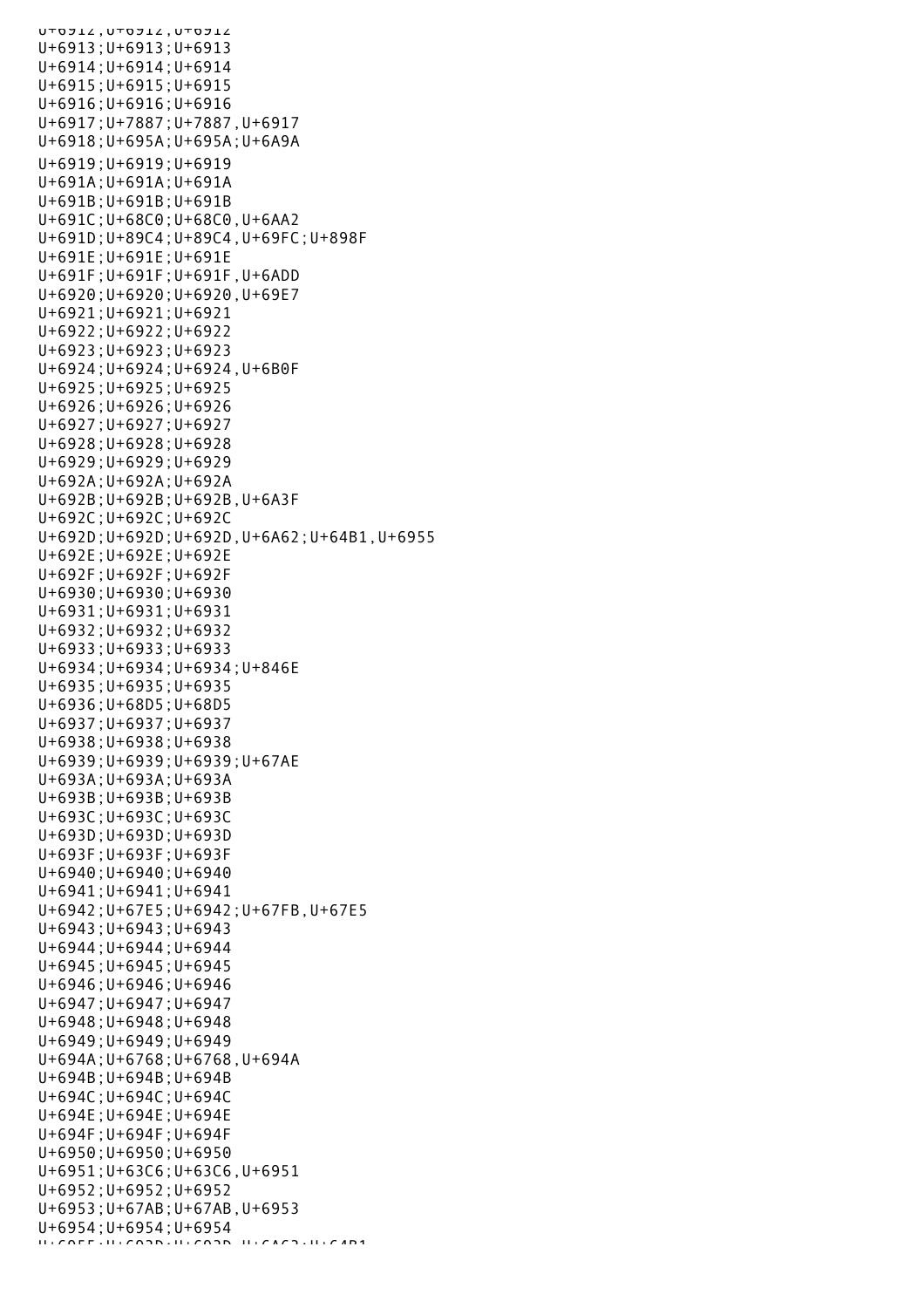U+6955;U+692D;U+692D,U+6A62;U+64B1 U+6956;U+6956;U+6956 U+6957;U+6957;U+6957 U+6958;U+6958;U+6958 U+6959;U+6959;U+6959 U+695A;U+695A;U+695A;U+6918,U+6A9A U+695B;U+695B;U+695B U+695C;U+695C;U+695C U+695D;U+695D;U+695D U+695E;U+695E;U+695E U+695F;U+695F;U+695F U+6960;U+6960;U+6960;U+678F U+6961;U+6986;U+6986 U+6962;U+6962;U+6962 U+6963;U+6963;U+6963 U+6964;U+6964;U+6964 U+6965;U+6965;U+6965 U+6966;U+6966;U+6966 U+6967;U+6967;U+6967 U+6968;U+6862;U+6862,U+6968 U+6969;U+6969;U+6969 U+696A;U+696A;U+696A U+696B;U+696B;U+696B U+696C;U+696C;U+696C U+696D;U+4E1A;U+4E1A,U+696D U+696E;U+696E;U+696E U+696F;U+696F;U+696F U+6970;U+6970;U+6970 U+6971;U+6971;U+6971 U+6972;U+6972;U+6972 U+6973;U+6885;U+6885 U+6974;U+6974;U+6974 U+6975;U+6781;U+6781,U+6975 U+6976;U+6976;U+6976 U+6977;U+6977;U+6977 U+6978;U+6978;U+6978 U+6979;U+6979;U+6979 U+697A;U+697A;U+697A U+697B;U+697B;U+697B U+697C;U+697C;U+697C,U+6A13 U+697D;U+4E50;U+4E50,U+6A02 U+697E;U+697E;U+697E U+697F;U+697F;U+697F U+6980;U+6980;U+6980 U+6981;U+6981;U+6981 U+6982;U+6982;U+6982;U+69EA U+6983;U+6983;U+6983 U+6984;U+6984;U+6984,U+6B16 U+6985;U+6985;U+6985;U+69B2 U+6986;U+6986;U+6986;U+6961 U+6987;U+6987;U+6987,U+6AEC;U+85FD U+6988;U+6988;U+6988,U+6ADA U+6989;U+6989;U+6989,U+6AF8 U+698A;U+698A;U+698A U+698B;U+698B;U+698B U+698C;U+698C;U+698C U+698D;U+698D;U+698D U+698E;U+69DA;U+69DA,U+698E;U+6A9F U+698F;U+698F;U+698F U+6990;U+6990;U+6990 U+6991;U+6991;U+6991 U+6992;U+6992;U+6992 U+6993;U+6993;U+6993 U+6994;U+6994;U+6994;U+6879 U+6995;U+6995;U+6995  $\mathbf{U}_{\pm}$ 6996;U+6996;U+6996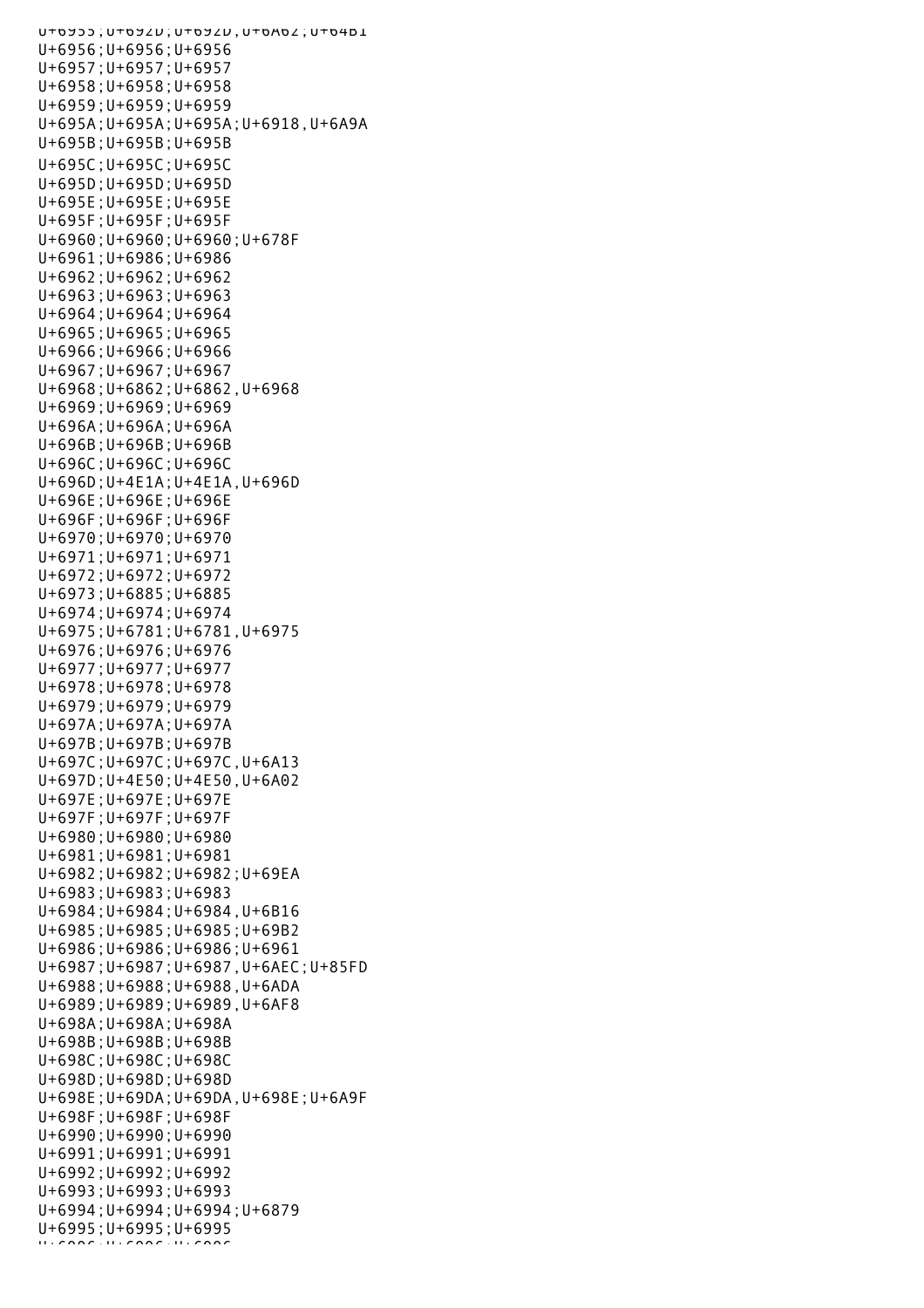U+6996;U+6996;U+6996 U+6997;U+6997;U+6997 U+6998;U+6998;U+6998,U+77E9 U+6999;U+6999;U+6999 U+699A;U+699A;U+699A U+699B;U+699B;U+699B;U+7349,U+6A3C U+699C;U+699C;U+699C;U+7253 U+699D;U+699D;U+699D,U+6A27;U+8531 U+699E;U+699E;U+699E U+69A0;U+69A0;U+69A0 U+69A1;U+7D20;U+7D20,U+69A1 U+69A3;U+69A3;U+69A3 U+69A4;U+6840;U+6840,U+69A4 U+69A5;U+69A5;U+69A5 U+69A6;U+4E7E;U+5E72,U+69A6;U+4E81,U+5E79,U+4E7E,U+6F27 U+69A7;U+69A7;U+69A7 U+69A8;U+69A8;U+69A8;U+91A1,U+643E U+69A9;U+69A9;U+69A9 U+69AA;U+6769;U+6769,U+69AA U+69AB;U+69AB;U+69AB U+69AC;U+69AC;U+69AC U+69AD;U+69AD;U+69AD U+69AE;U+8363;U+8363,U+69AE;U+6804 U+69AF;U+69AF;U+69AF U+69B0;U+69B0;U+69B0 U+69B1;U+69B1;U+69B1 U+69B2;U+6985;U+6985,U+69B2 U+69B3;U+69B3;U+69B3 U+69B4;U+69B4;U+69B4 U+69B5;U+69B5;U+69B5 U+69B6;U+69B6;U+69B6 U+69B7;U+69B7;U+69B7;U+6409 U+69B8;U+69B8;U+69B8 U+69B9;U+69B9;U+69B9 U+69BA;U+69BA;U+69BA U+69BB;U+69BB;U+69BB U+69BC;U+69BC;U+69BC U+69BD;U+69BD;U+69BD U+69BE;U+69BE;U+69BE U+69BF;U+6864;U+6864,U+69BF U+69C1;U+69C1;U+69C1 U+69C2;U+69C2;U+69C2 U+69C3;U+69C3;U+69C3 U+69C4;U+69C4;U+69C4 U+69C5;U+6838;U+69C5,U+6838;U+8988 U+69C6;U+69C6;U+69C6 U+69C7;U+69D9;U+69D9 U+69C8;U+69C8;U+69C8 U+69C9;U+69C9;U+69C9 U+69CA;U+69CA;U+69CA U+69CB;U+6784;U+6784,U+69CB;U+5193,U+6406 U+69CC;U+69CC;U+69CC U+69CD;U+67AA;U+67AA,U+69CD U+69CE;U+69CE;U+69CE U+69CF;U+69CF;U+69CF U+69D0;U+69D0;U+69D0 U+69D3;U+6760;U+6760,U+69D3 U+69D4;U+69D4;U+69D4 U+69D8;U+6837;U+6837,U+6A23 U+69D9;U+69D9;U+69D9;U+69C7 U+69DA;U+69DA;U+69DA,U+6A9F;U+698E U+69DB;U+69DB;U+69DB,U+6ABB;U+8F5E U+69DC;U+69DC;U+69DC,U+6A87 U+69DD;U+69DD;U+69DD U+69DE;U+69DE;U+69DE  $L_{\rm{max}}$  of  $L_{\rm{max}}$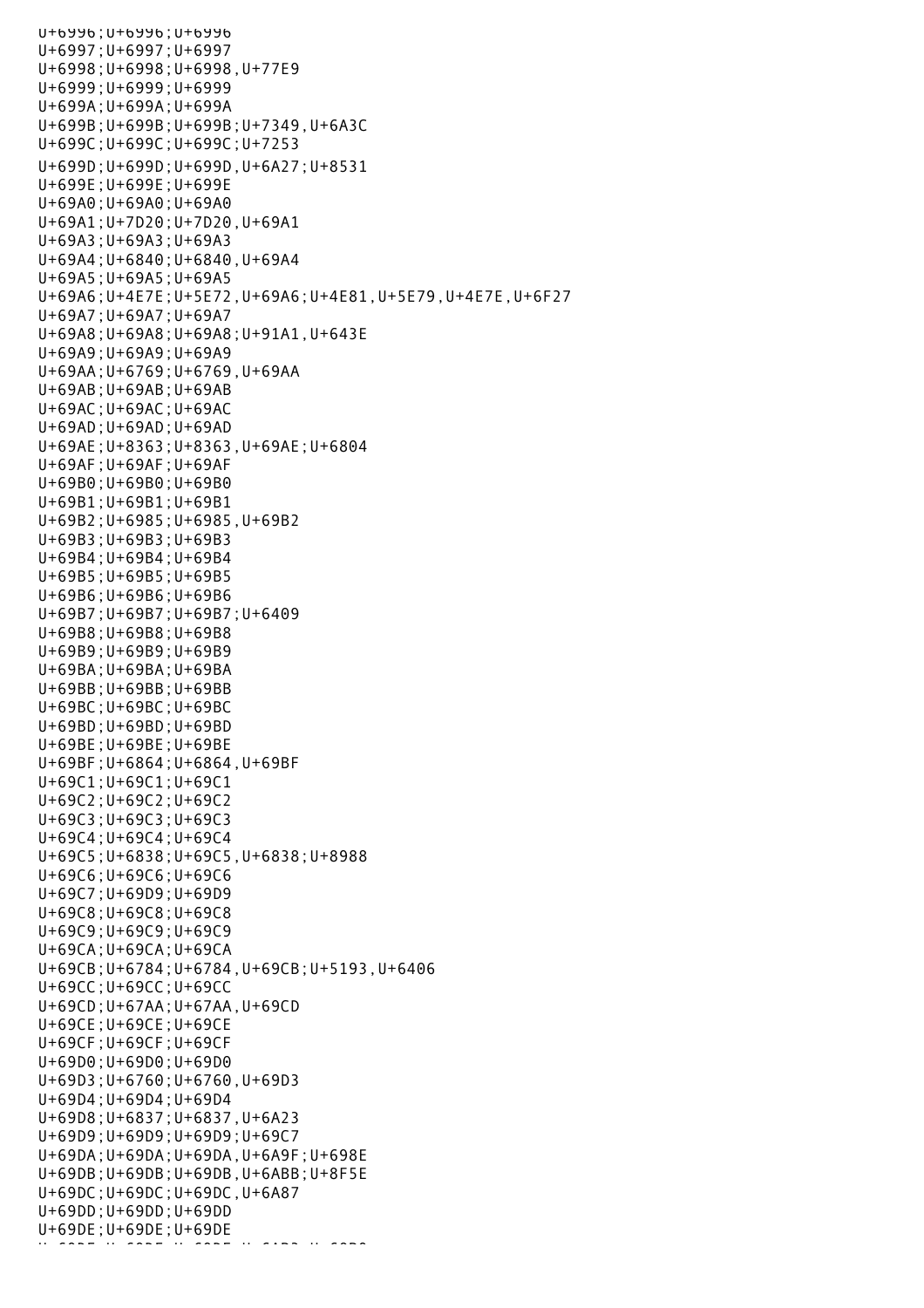U+69DF;U+69DF;U+69DF,U+6AB3;U+68B9 U+69E0;U+69E0;U+69E0,U+6AE7 U+69E1;U+69E1;U+69E1 U+69E2;U+69E2;U+69E2 U+69E3;U+69E3;U+69E3 U+69E4;U+68BF;U+68BF,U+69E4 U+69E5;U+69E5;U+69E5;U+6A85 U+69E6;U+69E6;U+69E6 U+69E7;U+6920;U+6920,U+69E7 U+69E8;U+6901;U+6901,U+69E8 U+69E9;U+69E9;U+69E9 U+69EA;U+6982;U+6982 U+69EB;U+69EB;U+69EB U+69EC;U+69EC;U+69EC U+69ED;U+69ED;U+69ED U+69EE;U+69EE;U+69EE U+69EF;U+69EF;U+69EF U+69F0;U+69F0;U+69F0 U+69F1;U+69F1;U+69F1 U+69F2;U+69F2;U+69F2 U+69F3;U+6868;U+6868,U+69F3 U+69F4;U+69F4;U+69F4 U+69F5;U+69F5;U+69F5 U+69F6;U+69F6;U+69F6 U+69F7;U+69F7;U+69F7 U+69F8;U+69F8;U+69F8 U+69FA;U+69FA;U+69FA U+69FB;U+69FB;U+69FB U+69FC;U+89C4;U+89C4,U+69FC;U+691D,U+898F U+69FD;U+69FD;U+69FD U+69FE;U+69FE;U+69FE U+69FF;U+69FF;U+69FF U+6A00;U+6A00;U+6A00 U+6A01;U+6869;U+6869,U+6A01;U+8E56 U+6A02;U+4E50;U+4E50,U+6A02;U+697D U+6A04;U+6A04;U+6A04 U+6A05;U+679E;U+679E,U+6A05 U+6A06;U+6A06;U+6A06 U+6A07;U+6A07;U+6A07 U+6A08;U+6A08;U+6A08 U+6A09;U+6A09;U+6A09 U+6A0A;U+6A0A;U+6A0A U+6A0B;U+6A0B;U+6A0B U+6A0D;U+6A0D;U+6A0D U+6A0E;U+6A0E;U+6A0E U+6A0F;U+6A0F;U+6A0F U+6A10;U+6A79;U+6A79,U+6AD3;U+826A,U+8263 U+6A11;U+6881;U+6881,U+6A11 U+6A12;U+6A12;U+6A12 U+6A13;U+697C;U+697C,U+6A13 U+6A14;U+6A14;U+6A14 U+6A15;U+6A15;U+6A15 U+6A16;U+6A16;U+6A16 U+6A17;U+6A17;U+6A17 U+6A18;U+6A18;U+6A18;U+6A55 U+6A19;U+6807;U+6807,U+6A19;U+5882 U+6A1A;U+6A1A;U+6A1A U+6A1B;U+6A1B;U+6A1B;U+673B U+6A1D;U+6A1D;U+6A1D U+6A1E;U+67A2;U+67A2,U+6A1E U+6A1F;U+6A1F;U+6A1F U+6A20;U+6A20;U+6A20 U+6A21;U+6A21;U+6A21 U+6A22;U+6A22;U+6A22 U+6A23;U+6837;U+6837,U+6A23;U+69D8 ut at final utilization at the state of the state of the state of the state of the state of the state of the s<br>State of the state of the state of the state of the state of the state of the state of the state of the state o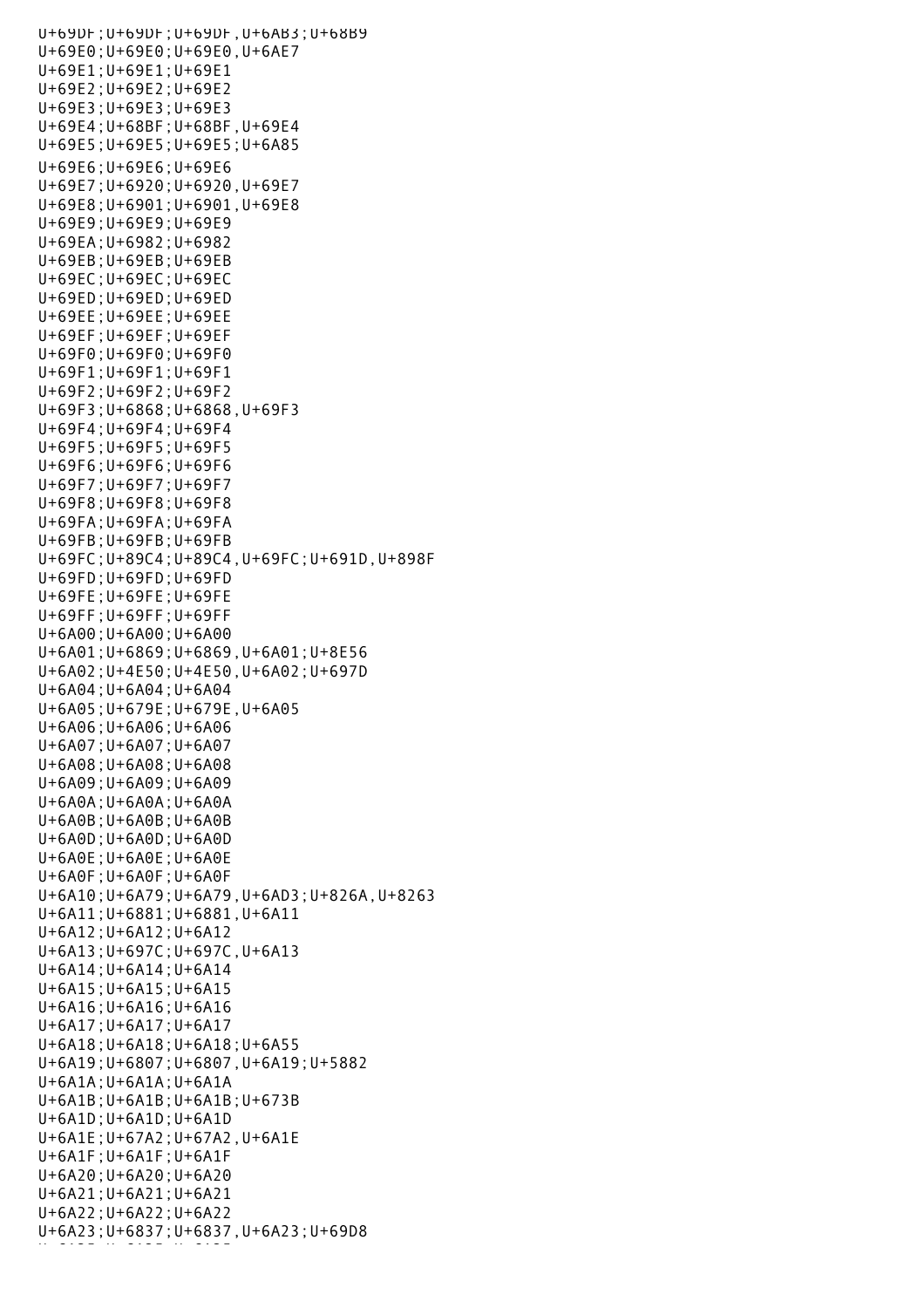U+6A25;U+6A25;U+6A25 U+6A26;U+6A26;U+6A26 U+6A27;U+699D;U+699D,U+6A27;U+8531 U+6A28;U+6A28;U+6A28 U+6A29;U+6743;U+6743,U+6B0A U+6A2A;U+6A2A;U+6A2A,U+6A6B U+6A2B;U+6A2B;U+6A2B U+6A2C;U+6A2C;U+6A2C U+6A2D;U+6A2D;U+6A2D U+6A2E;U+6A2E;U+6A2E U+6A2F;U+6A2F;U+6A2F,U+6AA3 U+6A30;U+6A30;U+6A30 U+6A31;U+6A31;U+6A31,U+6AFB U+6A32;U+6A32;U+6A32 U+6A33;U+686A;U+686A,U+6A33 U+6A34;U+6A34;U+6A34 U+6A35;U+6A35;U+6A35 U+6A36;U+6A36;U+6A36 U+6A38;U+6734;U+6734,U+6A38 U+6A39;U+6811;U+6811,U+6A39;U+5C0C U+6A3A;U+6866;U+6866,U+6A3A U+6A3B;U+6A3B;U+6A3B U+6A3C;U+699B;U+699B,U+6A3C;U+7349 U+6A3D;U+58AB;U+6A3D;U+58AB,U+7F47 U+6A3E;U+6A3E;U+6A3E U+6A3F;U+692B;U+692B,U+6A3F U+6A40;U+6A40;U+6A40 U+6A41;U+6A41;U+6A41 U+6A42;U+6A42;U+6A42 U+6A43;U+6A43;U+6A43 U+6A44;U+6A44;U+6A44 U+6A45;U+6A45;U+6A45 U+6A46;U+6A46;U+6A46 U+6A47;U+6865;U+6A47;U+9792,U+6A4B,U+6865,U+97BD U+6A48;U+6861;U+6861,U+6A48 U+6A49;U+6A49;U+6A49 U+6A4B;U+6865;U+6865,U+6A4B;U+9792,U+97BD,U+6A47  $U+6A4C:U+6A4C:U+6A4C$ U+6A4D;U+6A4D;U+6A4D U+6A4E;U+6A4E;U+6A4E U+6A4F;U+6A4F;U+6A4F U+6A50;U+6A50;U+6A50 U+6A51;U+6A51;U+6A51 U+6A52;U+6A52;U+6A52 U+6A54;U+6A54;U+6A54 U+6A55;U+6A18;U+6A18,U+6A55 U+6A56;U+6A56;U+6A56 U+6A57;U+6A57;U+6A57 U+6A58;U+6A58;U+6A58 U+6A59;U+6A59;U+6A59 U+6A5A;U+6A5A;U+6A5A U+6A5B;U+6A5B;U+6A5B U+6A5D;U+6A5D;U+6A5D U+6A5E;U+6A5E;U+6A5E U+6A5F;U+673A;U+673A,U+6A5F U+6A60;U+6A60;U+6A60 U+6A61;U+6A61;U+6A61 U+6A62;U+692D;U+692D,U+6A62;U+64B1,U+6955 U+6A63;U+6A63;U+6A63 U+6A64;U+854A;U+854A,U+6A64;U+8602,U+854B U+6A65;U+6A65;U+6A65,U+6AEB U+6A66;U+6A66;U+6A66 U+6A67;U+6A67;U+6A67 U+6A68;U+6A68;U+6A68 U+6A69;U+6A69;U+6A69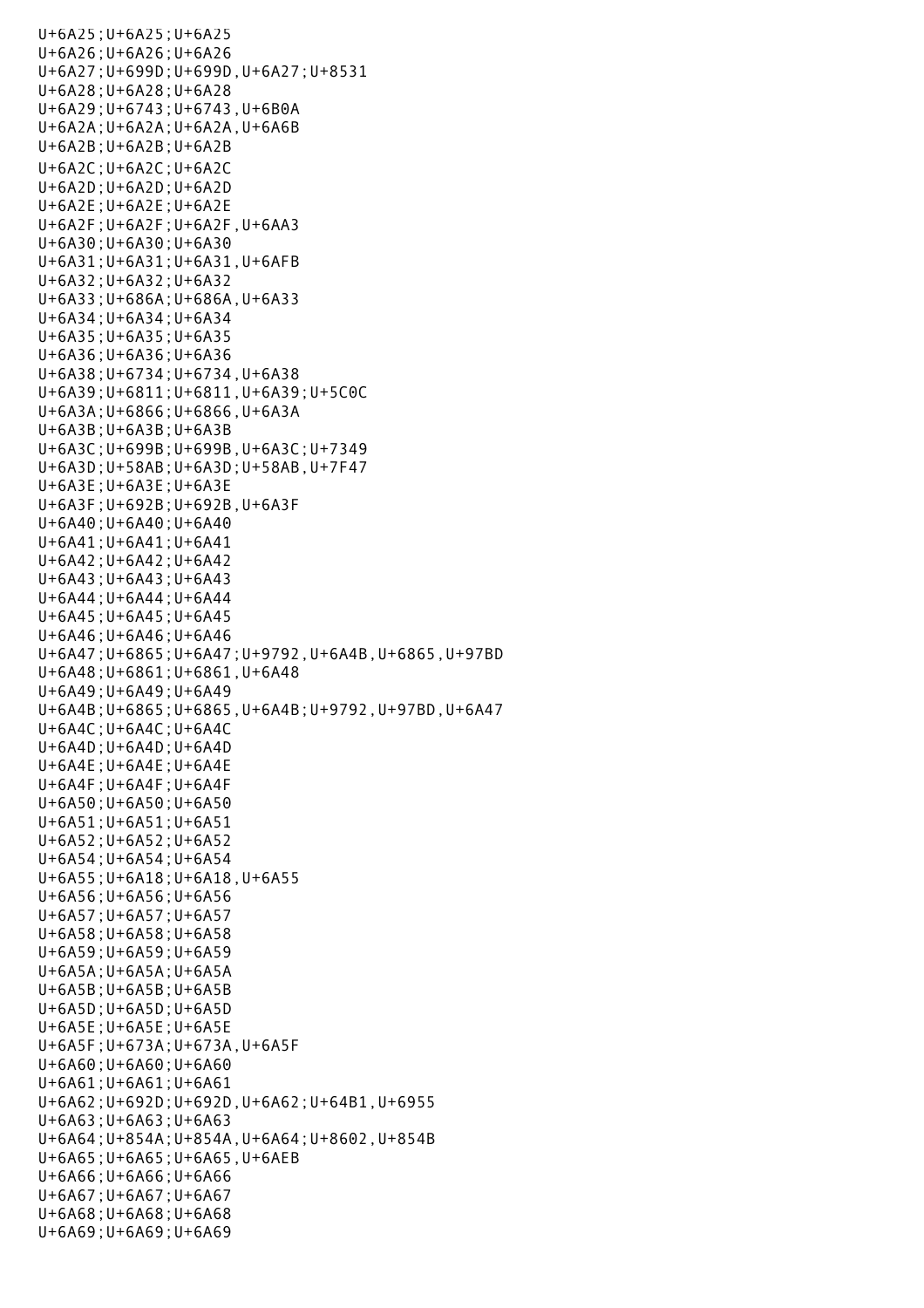U+6A6A;U+6A6A;U+6A6A U+6A6B;U+6A2A;U+6A2A,U+6A6B U+6A6C;U+6A6C;U+6A6C U+6A6D;U+6A6D;U+6A6D U+6A6F;U+6A6F;U+6A6F U+6A71;U+6A71;U+6A71,U+6AE5 U+6A72;U+6A72;U+6A72 U+6A73;U+6A73;U+6A73 U+6A74;U+6A74;U+6A74 U+6A75;U+6A75;U+6A75 U+6A76;U+6A76;U+6A76 U+6A77;U+6A77;U+6A77 U+6A78;U+6A78;U+6A78 U+6A79;U+6A79;U+6A79,U+6AD3;U+6A10,U+826A,U+8263 U+6A7A;U+6A7A;U+6A7A U+6A7B;U+6A7B;U+6A7B U+6A7C;U+6A7C;U+6A7C,U+6ADE U+6A7D;U+6A7D;U+6A7D U+6A7E;U+6A7E;U+6A7E U+6A7F;U+6A7F;U+6A7F U+6A80;U+6A80;U+6A80 U+6A81;U+6AA9;U+6AA9,U+6A81 U+6A82;U+6A82;U+6A82 U+6A83;U+6AFD;U+6AFD,U+6A83;U+6ABC U+6A84;U+6A84;U+6A84 U+6A85;U+69E5;U+69E5,U+6A85 U+6A87;U+69DC;U+69DC,U+6A87 U+6A88;U+6A88;U+6A88 U+6A89;U+67FD;U+67FD,U+6A89 U+6A8B;U+6A8B;U+6A8B U+6A8C;U+6A8C;U+6A8C U+6A8D;U+6A8D;U+6A8D U+6A8E;U+6A8E;U+6A8E U+6A90;U+6A90;U+6A90,U+7C37 U+6A91;U+6A91;U+6A91 U+6A92;U+6A92;U+6A92 U+6A93;U+6A93;U+6A93 U+6A94;U+6863;U+6863,U+6A94 U+6A95;U+6A95;U+6A95 U+6A96;U+6A96;U+6A96 U+6A97;U+6A97;U+6A97;U+8617 U+6A98;U+67B0;U+6A98;U+67B0 U+6A9A;U+695A;U+695A,U+6A9A;U+6918 U+6A9B;U+6A9B;U+6A9B U+6A9C;U+6867;U+6867,U+6A9C U+6A9E;U+6A9E;U+6A9E U+6A9F;U+69DA;U+69DA,U+6A9F;U+698E U+6AA0;U+6AA0;U+6AA0 U+6AA1;U+6AA1;U+6AA1 U+6AA2;U+68C0;U+68C0,U+6AA2;U+691C U+6AA3;U+6A2F;U+6A2F,U+6AA3 U+6AA4;U+6AA4;U+6AA4 U+6AA5;U+8223;U+8223,U+6AA5;U+8264 U+6AA6;U+6AA6;U+6AA6 U+6AA7;U+6AA7;U+6AA7 U+6AA8;U+6AA8;U+6AA8 U+6AA9;U+6AA9;U+6AA9,U+6A81 U+6AAB;U+6AAB;U+6AAB U+6AAC;U+6AAC;U+6AAC U+6AAD;U+6AAD;U+6AAD U+6AAE;U+68BC;U+68BC,U+6AAE U+6AAF;U+53F0;U+53F0,U+6AAF;U+7C49,U+81FA,U+98B1 U+6AB0;U+6AB0;U+6AB0 U+6AB2;U+6AB2;U+6AB2 U+6AB3;U+69DF;U+69DF,U+6AB3;U+68B9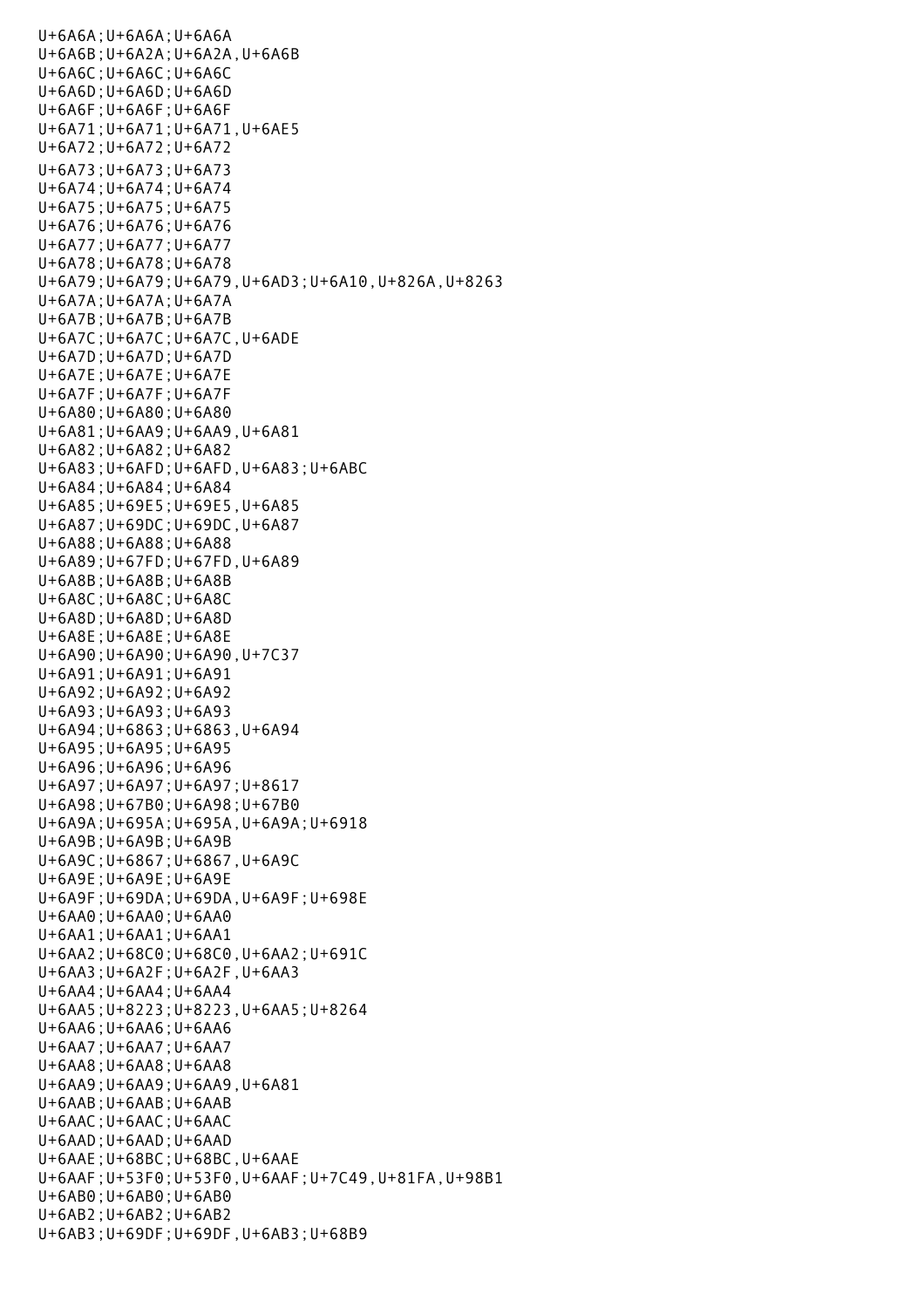U+6AB4;U+6AB4;U+6AB4 U+6AB5;U+6AB5;U+6AB5 U+6AB6;U+6AB6;U+6AB6 U+6AB7;U+6AB7;U+6AB7 U+6AB8;U+67E0;U+67E0,U+6AB8 U+6AB9;U+6AB9;U+6AB9 U+6ABA;U+6ABA;U+6ABA U+6ABB;U+69DB;U+69DB,U+6ABB;U+8F5E U+6ABC;U+6AFD;U+6ABC;U+6A83,U+6AFD U+6ABD;U+6ABD;U+6ABD U+6ABF;U+6ABF;U+6ABF U+6AC1;U+6AC1;U+6AC1 U+6AC2;U+684C;U+68F9,U+6AC2;U+684C U+6AC3;U+67DC;U+67DC,U+6AC3 U+6AC5;U+6AC5;U+6AC5 U+6AC6;U+9B41;U+9B41,U+6AC6 U+6AC7;U+6AC7;U+6AC7 U+6ACA;U+6ACA;U+6ACA U+6ACB;U+6ACB;U+6ACB U+6ACC;U+8030;U+8030,U+6ACC U+6ACD;U+6ACD;U+6ACD U+6ACE;U+6ACE;U+6ACE U+6ACF;U+6ACF;U+6ACF U+6AD0;U+863D;U+863D,U+6AD0 U+6AD1;U+6AD1;U+6AD1 U+6AD2;U+6AD2;U+6AD2 U+6AD3;U+6A79;U+6A79,U+6AD3;U+6A10,U+826A,U+8263 U+6AD4;U+6AD4;U+6AD4 U+6AD5;U+6AD5;U+6AD5 U+6AD6;U+6AD6;U+6AD6 U+6AD7;U+6AD7;U+6AD7 U+6AD9;U+6AD9;U+6AD9 U+6ADA;U+6988;U+6988,U+6ADA U+6ADB;U+6809;U+6809,U+6ADB U+6ADC;U+6ADC;U+6ADC U+6ADD;U+691F;U+691F,U+6ADD U+6ADE;U+6A7C;U+6A7C,U+6ADE U+6ADF;U+680E;U+680E,U+6ADF U+6AE0;U+6AE0;U+6AE0 U+6AE1;U+6AE1;U+6AE1 U+6AE2;U+6AE2;U+6AE2 U+6AE3;U+6AE3;U+6AE3 U+6AE4;U+6AE4;U+6AE4 U+6AE5;U+6A71;U+6A71,U+6AE5 U+6AE6;U+6AE6;U+6AE6 U+6AE7;U+69E0;U+69E0,U+6AE7 U+6AE8;U+680C;U+680C,U+6AE8 U+6AEA;U+67A5;U+67A5,U+6AEA U+6AEB;U+6A65;U+6A65,U+6AEB U+6AEC;U+6987;U+6987,U+6AEC;U+85FD U+6AED;U+6AED;U+6AED U+6AEE;U+6AEE;U+6AEE U+6AEF;U+6AEF;U+6AEF U+6AF0;U+6AF0;U+6AF0 U+6AF1;U+8616;U+8616,U+6AF1 U+6AF2;U+6AF2;U+6AF2 U+6AF3;U+680A;U+680A,U+6AF3 U+6AF4;U+6AF4;U+6AF4 U+6AF5;U+6AF5;U+6AF5 U+6AF6;U+6AF6;U+6AF6 U+6AF7;U+6AF7;U+6AF7 U+6AF8;U+6989;U+6989,U+6AF8 U+6AF9;U+6AF9;U+6AF9 U+6AFA;U+6AFA;U+6AFA U+6AFB;U+6A31;U+6A31,U+6AFB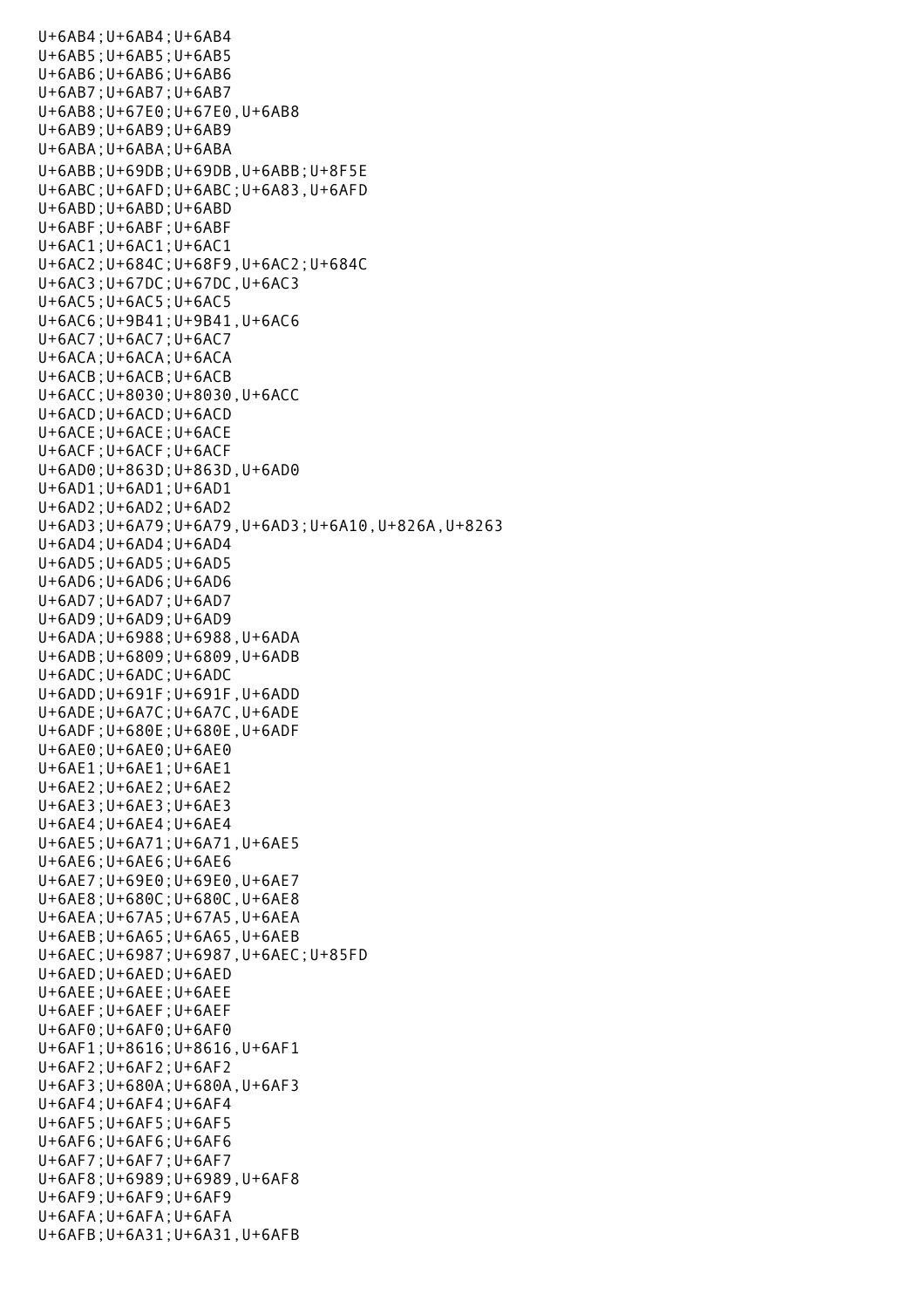U+6AFC;U+6AFC;U+6AFC U+6AFD;U+6AFD;U+6AFD,U+6A83;U+6ABC U+6AFE;U+6AFE;U+6AFE U+6AFF;U+6AFF;U+6AFF U+6B00;U+6B00;U+6B00 U+6B01;U+6B01;U+6B01 U+6B02;U+6B02;U+6B02 U+6B03;U+6B03;U+6B03 U+6B04;U+680F;U+680F,U+6B04;U+6B17 U+6B05;U+6B05;U+6B05 U+6B06;U+6B06;U+6B06 U+6B07;U+6B07;U+6B07 U+6B08;U+6B08;U+6B08 U+6B09;U+4E1B;U+4E1B,U+6B09;U+53E2,U+85C2 U+6B0A;U+6743;U+6743,U+6B0A;U+6A29 U+6B0B;U+6B0B;U+6B0B U+6B0C;U+6B0C;U+6B0C U+6B0D;U+6B0D;U+6B0D U+6B0F;U+6924;U+6924,U+6B0F U+6B10;U+6B10;U+6B10 U+6B11;U+6B11;U+6B11 U+6B12;U+683E;U+683E,U+6B12 U+6B13;U+6B13;U+6B13 U+6B14;U+6B14;U+6B14 U+6B15;U+6B15;U+6B15 U+6B16;U+6984;U+6984,U+6B16 U+6B17;U+680F;U+680F,U+6B17;U+6B04 U+6B18;U+6B18;U+6B18 U+6B19;U+6B19;U+6B19 U+6B1A;U+6B1A;U+6B1A U+6B1C;U+6B1C;U+6B1C U+6B1D;U+90C1;U+90C1,U+9B31;U+9B30 U+6B1E;U+68C2;U+68C2,U+6B1E U+6B1F;U+6B1F;U+6B1F U+6B20;U+6B20;U+6B20 U+6B21;U+6B21;U+6B21 U+6B22;U+6B22;U+6B22,U+6B61;U+8B99,U+6B53,U+61FD,U+9A69 U+6B23;U+6B23;U+6B23 U+6B24;U+6B24;U+6B24,U+6B5F U+6B25;U+6B25;U+6B25 U+6B26;U+6B26;U+6B26 U+6B27;U+6B27;U+6B27,U+6B50 U+6B28;U+6B28;U+6B28 U+6B29;U+6B29;U+6B29 U+6B2A;U+6B2A;U+6B2A U+6B2B;U+6B2B;U+6B2B U+6B2C;U+6B2C;U+6B2C U+6B2D;U+6B2D;U+6B2D U+6B2F;U+6B2F;U+6B2F U+6B30;U+6B30;U+6B30 U+6B31;U+6B31;U+6B31 U+6B32;U+6B32;U+6B32,U+617E U+6B33;U+559F;U+559F,U+6B33;U+5633 U+6B34;U+6B34;U+6B34 U+6B36;U+55FD;U+55FD,U+6B36 U+6B37;U+6B37;U+6B37 U+6B38;U+6B38;U+6B38;U+8A92,U+8BF6 U+6B39;U+6B39;U+6B39 U+6B3A;U+6B3A;U+6B3A U+6B3B;U+6B3B;U+6B3B U+6B3C;U+6B3C;U+6B3C U+6B3D;U+94A6;U+94A6,U+6B3D U+6B3E;U+6B3E;U+6B3E U+6B3F;U+6B3F;U+6B3F U+6B41;U+6B41;U+6B41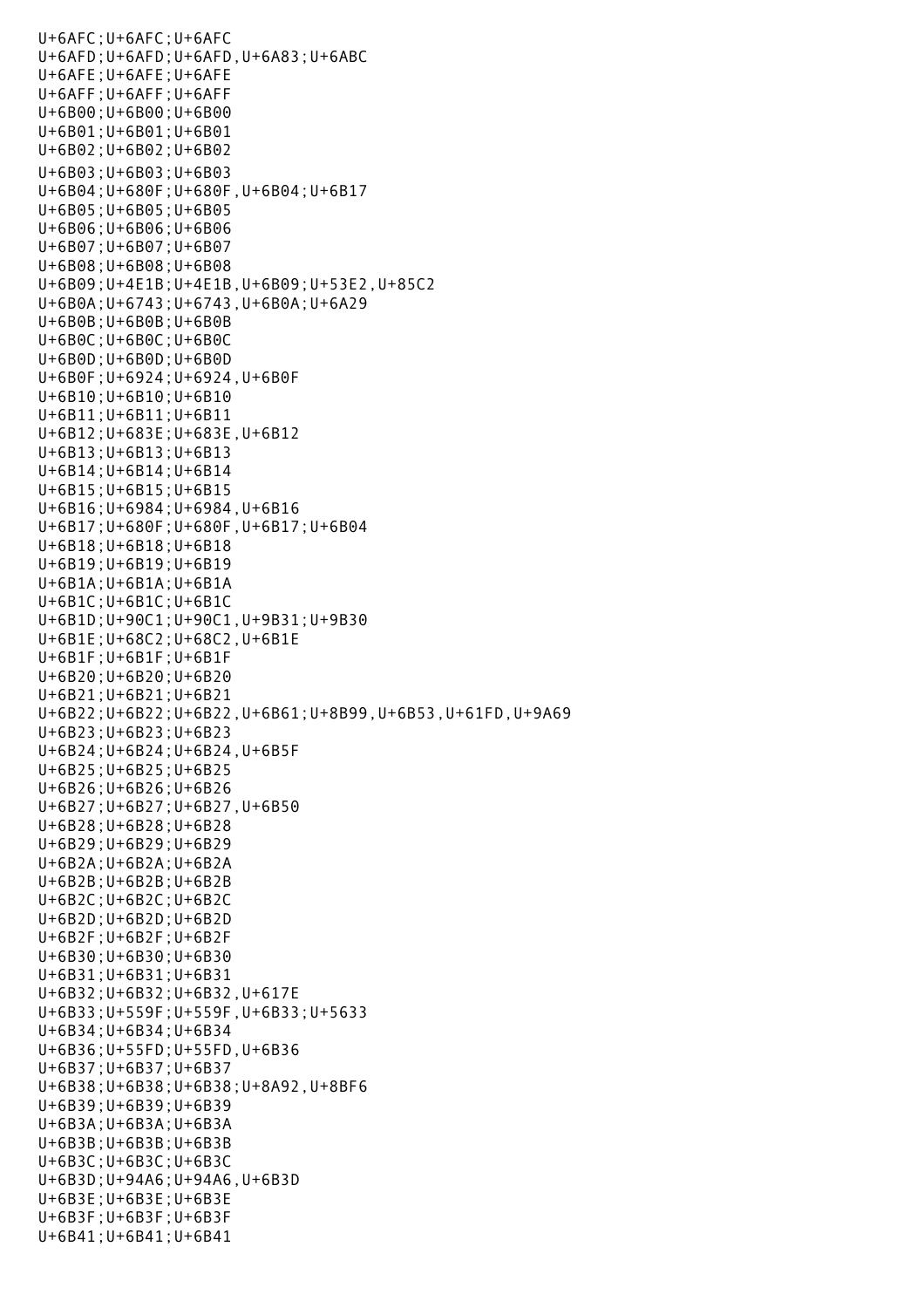U+6B42;U+6B42;U+6B42 U+6B43;U+6B43;U+6B43 U+6B44;U+6B44;U+6B44 U+6B45;U+6B45;U+6B45 U+6B46;U+6B46;U+6B46 U+6B47;U+6B47;U+6B47 U+6B48;U+6B48;U+6B48 U+6B49;U+6B49;U+6B49 U+6B4A;U+6B4A;U+6B4A U+6B4B;U+6B4B;U+6B4B U+6B4C;U+6B4C;U+6B4C U+6B4D;U+6B4D;U+6B4D U+6B4E;U+53F9;U+53F9,U+6B4E;U+5606 U+6B4F;U+6B4F;U+6B4F U+6B50;U+6B27;U+6B27,U+6B50 U+6B51;U+6B51;U+6B51 U+6B52;U+6B52;U+6B52 U+6B53;U+6B22;U+6B22,U+6B61;U+8B99,U+61FD,U+9A69 U+6B54;U+6B54;U+6B54 U+6B55;U+55B7;U+55B7,U+6B55;U+5674 U+6B56;U+6B56;U+6B56 U+6B59;U+6B59;U+6B59 U+6B5A;U+6B5A;U+6B5A U+6B5B;U+655B;U+655B,U+6B5B;U+6582 U+6B5C;U+6B5C;U+6B5C U+6B5E;U+6B5E;U+6B5E U+6B5F;U+6B24;U+6B24,U+6B5F U+6B60;U+6B60;U+6B60 U+6B61;U+6B22;U+6B22,U+6B61;U+9A69,U+6B53,U+61FD,U+8B99 U+6B62;U+6B62;U+6B62 U+6B63;U+6B63;U+6B63 U+6B64;U+6B64;U+6B64 U+6B65;U+6B65;U+6B65;U+6B69 U+6B66;U+6B66;U+6B66 U+6B67;U+5C90;U+6B67;U+5C90 U+6B69;U+6B65;U+6B65 U+6B6A;U+6B6A;U+6B6A U+6B6B;U+6B6B;U+6B6B U+6B6D;U+6B6D;U+6B6D U+6B6F;U+9F7F;U+9F7F,U+9F52 U+6B70;U+6B70;U+6B70 U+6B72;U+5C81;U+5C81,U+6B72;U+6B73,U+4E97 U+6B73;U+5C81;U+5C81,U+6B72;U+4E97 U+6B74;U+5386;U+5386,U+6B77;U+53A4,U+66C6,U+66A6 U+6B76;U+6B76;U+6B76 U+6B77;U+5386;U+5386,U+6B77;U+6B74,U+53A4,U+66C6,U+66A6 U+6B78;U+5F52;U+5F52,U+6B78;U+7688,U+5E30 U+6B79;U+6B79;U+6B79;U+6B7A U+6B7A;U+6B79;U+6B79 U+6B7B;U+6B7B;U+6B7B U+6B7C;U+6B7C;U+6B7C,U+6BB2 U+6B7E;U+6B7E;U+6B7E U+6B7F;U+6B81;U+6B81,U+6B7F U+6B80;U+592D;U+592D,U+6B80 U+6B81;U+6B81;U+6B81,U+6B7F U+6B82;U+6B82;U+6B82 U+6B83;U+6B83;U+6B83 U+6B84;U+6B84;U+6B84 U+6B85;U+6B85;U+6B85 U+6B86;U+6B86;U+6B86 U+6B87;U+6B87;U+6B87,U+6BA4 U+6B88;U+6B88;U+6B88 U+6B89;U+6B89;U+6B89 U+6B8A;U+6B8A;U+6B8A U+6B8B;U+6B8B;U+6B8B,U+6B98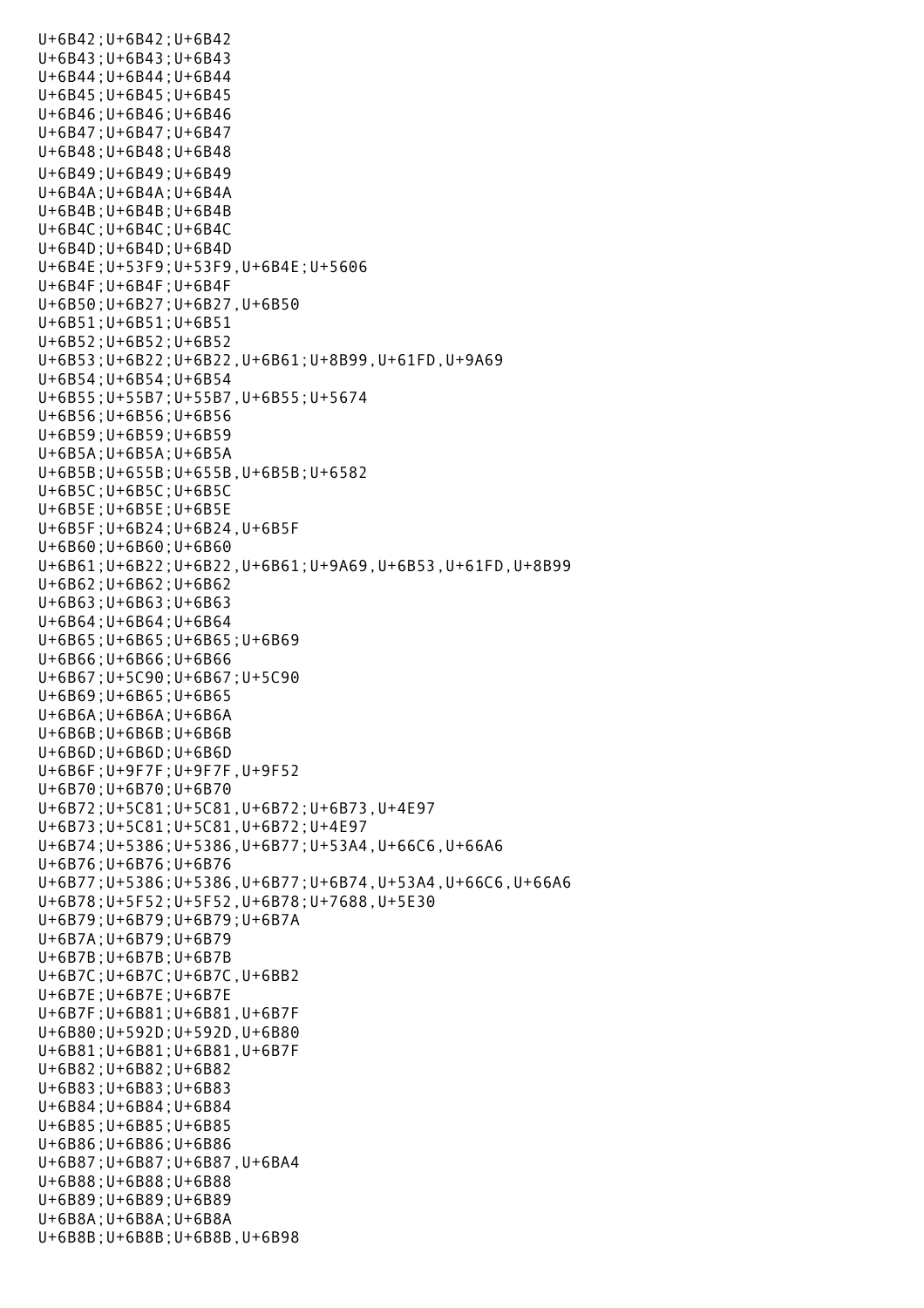U+6B8B;U+6B8B;U+6B8B;U+6B8B;U+6B8B,U+6B98B;U+6B8B;U+6B8B;U+6B8B;U+6B98B;U+6B98B;U+6B98B;U+6B98B;U+6B98B;U+6B98 U+6B8C;U+6B8C;U+6B8C U+6B8D;U+6B8D;U+6B8D U+6B8E;U+6B8E;U+6B8E U+6B8F;U+6B8F;U+6B8F U+6B90;U+6B90;U+6B90 U+6B91;U+6B91;U+6B91 U+6B92;U+6B92;U+6B92,U+6B9E U+6B93;U+6B93;U+6B93,U+6BAE U+6B94;U+6B94;U+6B94 U+6B95;U+8E23;U+8E23,U+6B95 U+6B96;U+6B96;U+6B96 U+6B97;U+6B97;U+6B97 U+6B98;U+6B8B;U+6B8B,U+6B98 U+6B99;U+6B99;U+6B99 U+6B9A;U+6B9A;U+6B9A,U+6BAB U+6B9B;U+6B9B;U+6B9B U+6B9C;U+6B9C;U+6B9C U+6B9D;U+6B9D;U+6B9D U+6B9E;U+6B92;U+6B92,U+6B9E U+6B9F;U+6B9F;U+6B9F U+6BA0;U+81ED;U+81ED,U+6BA0 U+6BA1;U+6BA1;U+6BA1,U+6BAF U+6BA2;U+6BA2;U+6BA2 U+6BA3;U+6BA3;U+6BA3 U+6BA4;U+6B87;U+6B87,U+6BA4 U+6BA5;U+6BA5;U+6BA5 U+6BA6;U+6BA6;U+6BA6 U+6BA7;U+6BA7;U+6BA7 U+6BA8;U+3C6E;U+3C6E,U+6BA8 U+6BA9;U+6BA9;U+6BA9 U+6BAA;U+6BAA;U+6BAA U+6BAB;U+6B9A;U+6B9A,U+6BAB U+6BAC;U+6BAC;U+6BAC U+6BAD;U+50F5;U+50F5,U+6BAD U+6BAE;U+6B93;U+6B93,U+6BAE U+6BAF;U+6BA1;U+6BA1,U+6BAF U+6BB0;U+6BB0;U+6BB0 U+6BB2;U+6B7C;U+6B7C,U+6BB2 U+6BB3;U+6BB3;U+6BB3;U+6778 U+6BB4;U+6BB4;U+6BB4,U+6BC6 U+6BB5;U+6BB5;U+6BB5 U+6BB6;U+6BB6;U+6BB6 U+6BB7;U+6BB7;U+6BB7,U+6147 U+6BB9;U+6BB9;U+6BB9 U+6BBA;U+6740;U+6740,U+6BBA;U+95B7 U+6BBB;U+58F3;U+58F3,U+6BBC U+6BBC;U+58F3;U+58F3,U+6BBC;U+6BBB U+6BBD;U+6BBD;U+6BBD U+6BBE;U+6BBE;U+6BBE U+6BBF;U+6BBF;U+6BBF U+6BC0;U+6BC1;U+6BC1,U+6BC0;U+8B6D U+6BC1;U+6BC1;U+6BC1,U+6BC0;U+8B6D U+6BC2;U+6BC2;U+6BC2,U+8F42;U+8F71,U+8EF2 U+6BC3;U+6572;U+6572,U+6BC3 U+6BC4;U+6BC4;U+6BC4 U+6BC5;U+6BC5;U+6BC5 U+6BC6;U+6BB4;U+6BB4,U+6BC6 U+6BC7;U+6BC7;U+6BC7 U+6BC8;U+6BC8;U+6BC8 U+6BC9;U+533B;U+533B,U+6BC9;U+91AB U+6BCA;U+6BCA;U+6BCA U+6BCB;U+6BCB;U+6BCB U+6BCC;U+6BCC;U+6BCC U+6BCD;U+6BCD;U+6BCD U+6BCE;U+6BCF;U+6BCF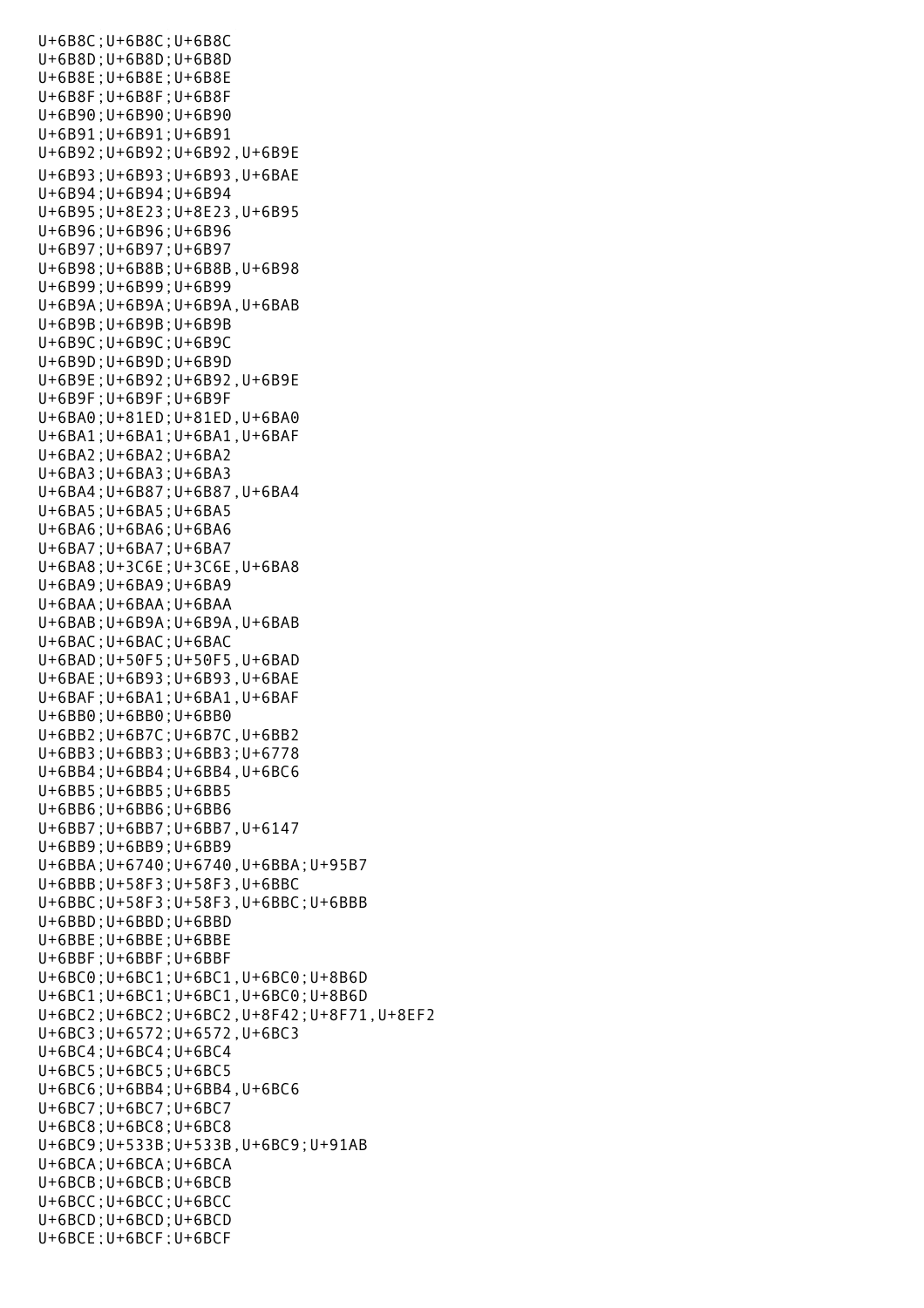U+6BCF;U+6BCF;U+6BCF;U+6BCE U+6BD0;U+6BD0;U+6BD0 U+6BD1;U+6BD1;U+6BD1 U+6BD2;U+6BD2;U+6BD2 U+6BD3;U+6BD3;U+6BD3 U+6BD4;U+6BD4;U+6BD4 U+6BD5;U+6BD5;U+6BD5,U+7562;U+7F7C,U+93CE U+6BD6;U+6BD6;U+6BD6 U+6BD7;U+6BD7;U+6BD7;U+6BD8 U+6BD8;U+6BD7;U+6BD7,U+6BD8 U+6BD9;U+6BD9;U+6BD9,U+6583 U+6BDA;U+6BDA;U+6BDA U+6BDB;U+6BDB;U+6BDB U+6BDC;U+6BDC;U+6BDC U+6BDD;U+6BDD;U+6BDD U+6BDE;U+6BDE;U+6BDE U+6BDF;U+6BDF;U+6BDF U+6BE0;U+8888;U+8888,U+6BE0 U+6BE1;U+6BE1;U+6BE1,U+6C08 U+6BE2;U+6BE2;U+6BE2 U+6BE3;U+6BE3;U+6BE3 U+6BE4;U+6BFB;U+6BFB,U+6BE4 U+6BE5;U+6BE5;U+6BE5 U+6BE6;U+6BE6;U+6BE6 U+6BE7;U+7ED2;U+7ED2,U+6BE7;U+7D68,U+7FA2 U+6BE8;U+6BE8;U+6BE8 U+6BEA;U+6BEA;U+6BEA U+6BEB;U+6BEB;U+6BEB U+6BEC;U+7403;U+7403,U+6BEC U+6BED;U+6BED;U+6BED U+6BEE;U+6BEE;U+6BEE U+6BEF;U+6BEF;U+6BEF U+6BF0;U+6BF0;U+6BF0 U+6BF2;U+6BF2;U+6BF2 U+6BF3;U+6BF3;U+6BF3 U+6BF5;U+6BF5;U+6BF5,U+6BFF U+6BF6;U+6BF6;U+6BF6 U+6BF7;U+6BF7;U+6BF7 U+6BF8;U+6BF8;U+6BF8 U+6BF9;U+6BF9;U+6BF9 U+6BFB;U+6BFB;U+6BFB;U+6BE4 U+6BFC;U+6BFC;U+6BFC U+6BFD;U+6BFD;U+6BFD U+6BFE;U+6BFE;U+6BFE U+6BFF;U+6BF5;U+6BF5,U+6BFF U+6C00;U+6C00;U+6C00 U+6C01;U+6C01;U+6C01 U+6C02;U+7266;U+7266,U+6C02;U+729B,U+9AE6 U+6C03;U+6C03;U+6C03 U+6C04;U+6C04;U+6C04 U+6C05;U+6C05;U+6C05 U+6C06;U+6C06;U+6C06 U+6C07;U+6C07;U+6C07,U+6C0C U+6C08;U+6BE1;U+6BE1,U+6C08 U+6C09;U+6C09;U+6C09 U+6C0B;U+6C0B;U+6C0B U+6C0C;U+6C07;U+6C07,U+6C0C U+6C0D;U+6C0D;U+6C0D U+6C0E;U+6C0E;U+6C0E U+6C0F;U+6C0F;U+6C0F U+6C10;U+6C10;U+6C10 U+6C11;U+6C11;U+6C11 U+6C12;U+6C12;U+6C12 U+6C13;U+6C13;U+6C13;U+753F U+6C14;U+6C14;U+6C14,U+6C23

u<br>Geografia (1966-1966), provincial (1966-1966)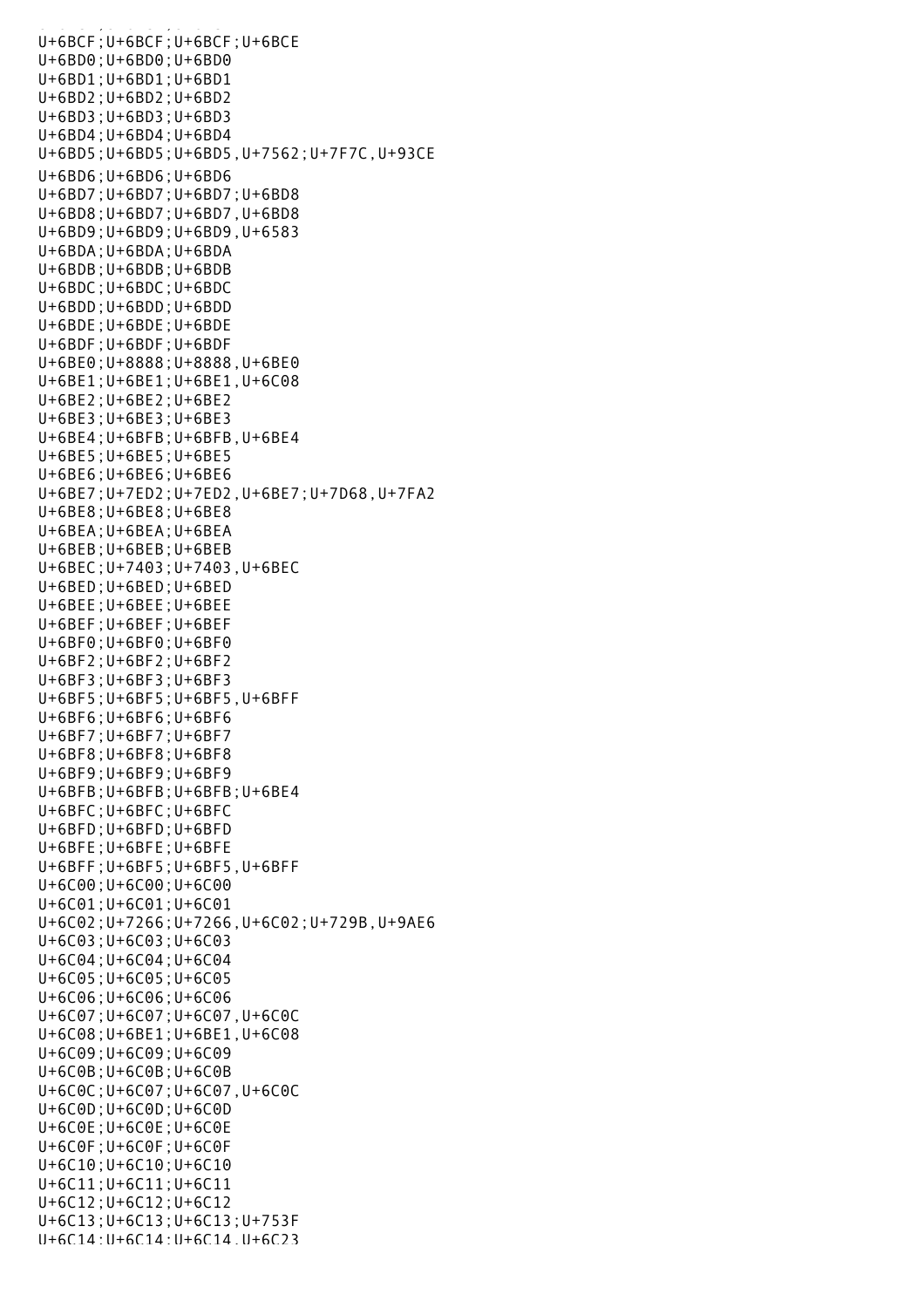U+6C14;U+6C14;U+6C14,U+6C23 U+6C15;U+6C15;U+6C15 U+6C16;U+6C16;U+6C16 U+6C18;U+6C18;U+6C18 U+6C19;U+6C19;U+6C19 U+6C1A;U+6C1A;U+6C1A U+6C1B;U+6C1B;U+6C1B;U+96F0 U+6C1D;U+6C1D;U+6C1D U+6C1E;U+6C1E;U+6C1E U+6C1F;U+6C1F;U+6C1F U+6C20;U+6C20;U+6C20 U+6C21;U+6C21;U+6C21 U+6C22;U+6C22;U+6C22,U+6C2B U+6C23;U+6C14;U+6C14,U+6C23 U+6C24;U+6C24;U+6C24 U+6C25;U+6C25;U+6C25 U+6C26;U+6C26;U+6C26 U+6C27;U+6C27;U+6C27 U+6C28;U+6C28;U+6C28 U+6C29;U+6C29;U+6C29,U+6C2C U+6C2A;U+6C2A;U+6C2A U+6C2B;U+6C22;U+6C22,U+6C2B U+6C2C;U+6C29;U+6C29,U+6C2C U+6C2E;U+6C2E;U+6C2E U+6C2F;U+6C2F;U+6C2F U+6C30;U+6C30;U+6C30 U+6C31;U+6C31;U+6C31 U+6C32;U+6C32;U+6C32,U+6C33 U+6C33;U+6C32;U+6C32,U+6C33 U+6C34;U+6C34;U+6C34 U+6C35;U+6C35;U+6C35 U+6C36;U+6C36;U+6C36 U+6C37;U+51B0;U+51B0 U+6C38;U+6C38;U+6C38 U+6C3A;U+6C3A;U+6C3A U+6C3B;U+6C3B;U+6C3B U+6C3D;U+6C3D;U+6C3D U+6C3E;U+6CDB;U+6CDB,U+6C3E;U+6C4E U+6C3F;U+6C3F;U+6C3F U+6C40;U+6C40;U+6C40 U+6C41;U+6C41;U+6C41 U+6C42;U+6C42;U+6C42 U+6C43;U+6C43;U+6C43 U+6C44;U+6C44;U+6C44 U+6C46;U+6C46;U+6C46 U+6C47;U+6C47;U+6C47,U+532F,U+5F59;U+6ED9,U+5F5A U+6C48;U+6C48;U+6C48 U+6C49;U+6C49;U+6C49,U+6F22 U+6C4A;U+6C4A;U+6C4A U+6C4B;U+6C4B;U+6C4B U+6C4C;U+6C4C;U+6C4C U+6C4D;U+6C4D;U+6C4D U+6C4E;U+6CDB;U+6CDB,U+6C4E;U+6C3E U+6C4F;U+6C70;U+6C70,U+6C4F;U+6E99 U+6C50;U+6C50;U+6C50 U+6C51;U+6C51;U+6C51 U+6C52;U+832B;U+832B,U+6C52 U+6C53;U+6C53;U+6C53 U+6C54;U+6C54;U+6C54 U+6C55;U+6C55;U+6C55 U+6C56;U+6C56;U+6C56 U+6C57;U+6C57;U+6C57 U+6C58;U+6C58;U+6C58 U+6C59;U+6C61;U+6C61,U+6C59;U+6C5A U+6C5A;U+6C61;U+6C61;U+6C59 U+6C5B;U+6C5B;U+6C5B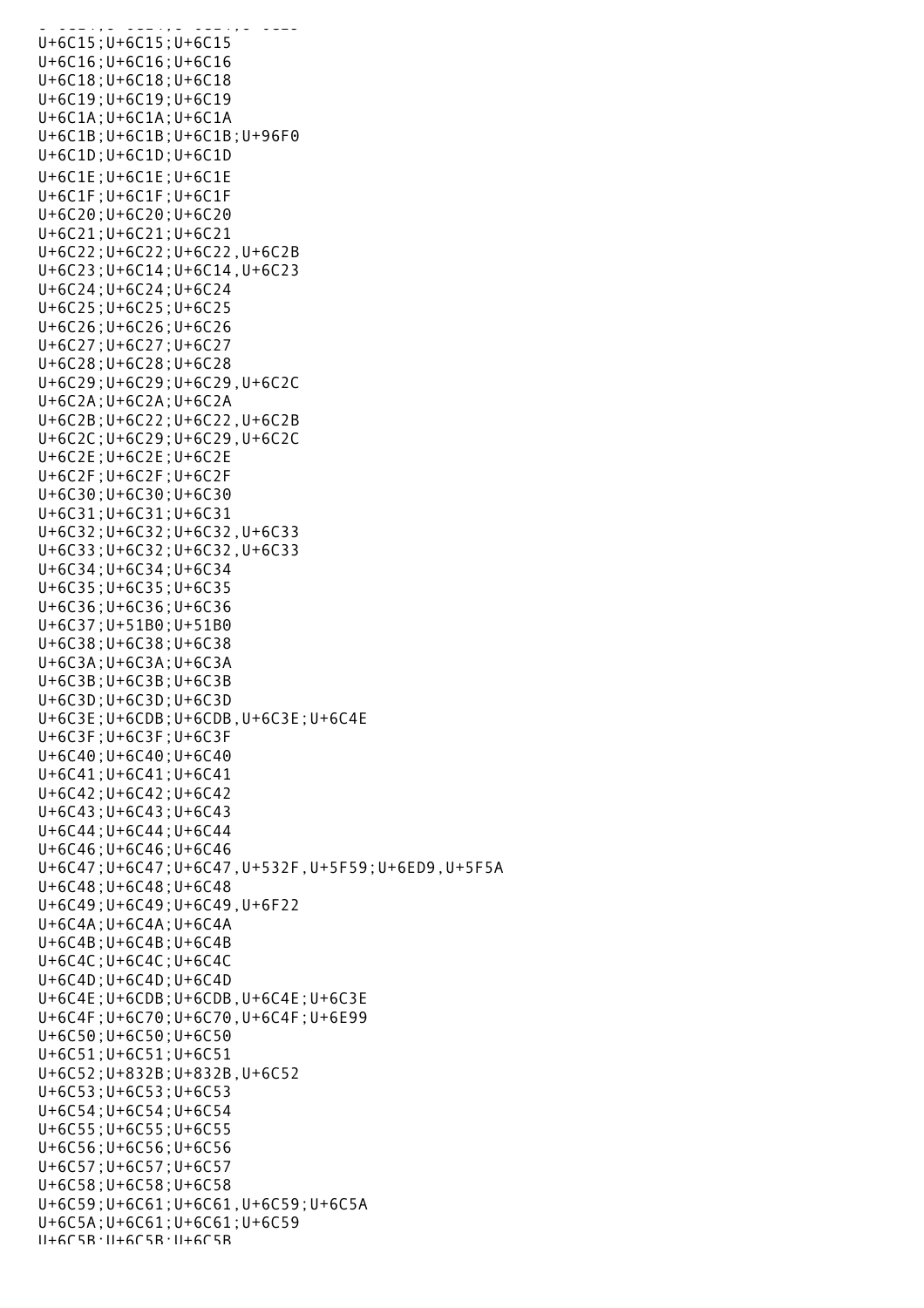U+6C5B;U+6C5B;U+6C5B U+6C5C;U+6C5C;U+6C5C;U+6D0D U+6C5D;U+6C5D;U+6C5D U+6C5E;U+6C5E;U+6C5E U+6C5F;U+6C5F;U+6C5F U+6C60;U+6C60;U+6C60 U+6C61;U+6C61;U+6C61,U+6C59;U+6C5A U+6C62;U+6C62;U+6C62 U+6C63;U+6C63;U+6C63 U+6C64;U+6C64;U+6C64,U+6E6F U+6C65;U+6C65;U+6C65 U+6C66;U+6C66;U+6C66 U+6C67;U+6C67;U+6C67 U+6C68;U+6C68;U+6C68 U+6C69;U+6C69;U+6C69 U+6C6A;U+6C6A;U+6C6A;U+7007 U+6C6B;U+6C6B;U+6C6B U+6C6D;U+6C6D;U+6C6D U+6C6F;U+6C6F;U+6C6F U+6C70;U+6C70;U+6C70;U+6E99,U+6C4F U+6C71;U+6C71;U+6C71 U+6C72;U+6C72;U+6C72 U+6C73;U+6C73;U+6C73 U+6C74;U+6C74;U+6C74 U+6C75;U+6C75;U+6C75 U+6C76;U+6C76;U+6C76 U+6C77;U+6C77;U+6C77 U+6C78;U+6C78;U+6C78;U+6DD3 U+6C79;U+6C79;U+6C79,U+6D36 U+6C7A;U+51B3;U+51B3,U+6C7A U+6C7B;U+6D52;U+6D52,U+6C7B;U+6EF8 U+6C7C;U+6C7C;U+6C7C U+6C7D;U+6C7D;U+6C7D;U+6ECA U+6C7E;U+6C7E;U+6C7E U+6C7F;U+6C7F;U+6C7F U+6C80;U+6C80;U+6C80 U+6C81;U+6C81;U+6C81 U+6C82;U+6C82;U+6C82 U+6C83;U+6C83;U+6C83 U+6C84;U+6C84;U+6C84 U+6C85;U+6C85;U+6C85 U+6C86;U+6C86;U+6C86 U+6C87;U+6C87;U+6C87 U+6C88;U+6C88;U+6C88,U+700B;U+6C89,U+6E16 U+6C89;U+6C88;U+6C89;U+6C88,U+700B,U+6E16 U+6C8A;U+6C8A;U+6C8A U+6C8B;U+6C8B;U+6C8B U+6C8C;U+6C8C;U+6C8C U+6C8D;U+51B1;U+51B1,U+6C8D U+6C8E;U+6C8E;U+6C8E U+6C8F;U+6C8F;U+6C8F U+6C90;U+6C90;U+6C90 U+6C91;U+6C91;U+6C91 U+6C92;U+6CA1;U+6CA1,U+6C92 U+6C93;U+6C93;U+6C93 U+6C94;U+6C94;U+6C94 U+6C95;U+6C95;U+6C95 U+6C96;U+51B2;U+51B2,U+6C96;U+794C,U+76C5,U+8876,U+885D U+6C97;U+6C97;U+6C97 U+6C98;U+6C98;U+6C98 U+6C99;U+6C99;U+6C99 U+6C9A;U+6C9A;U+6C9A U+6C9B;U+6C9B;U+6C9B;U+4F02 U+6C9C;U+6C9C;U+6C9C U+6C9D;U+6C9D;U+6C9D U+6C9E;U+6C9E;U+6C9E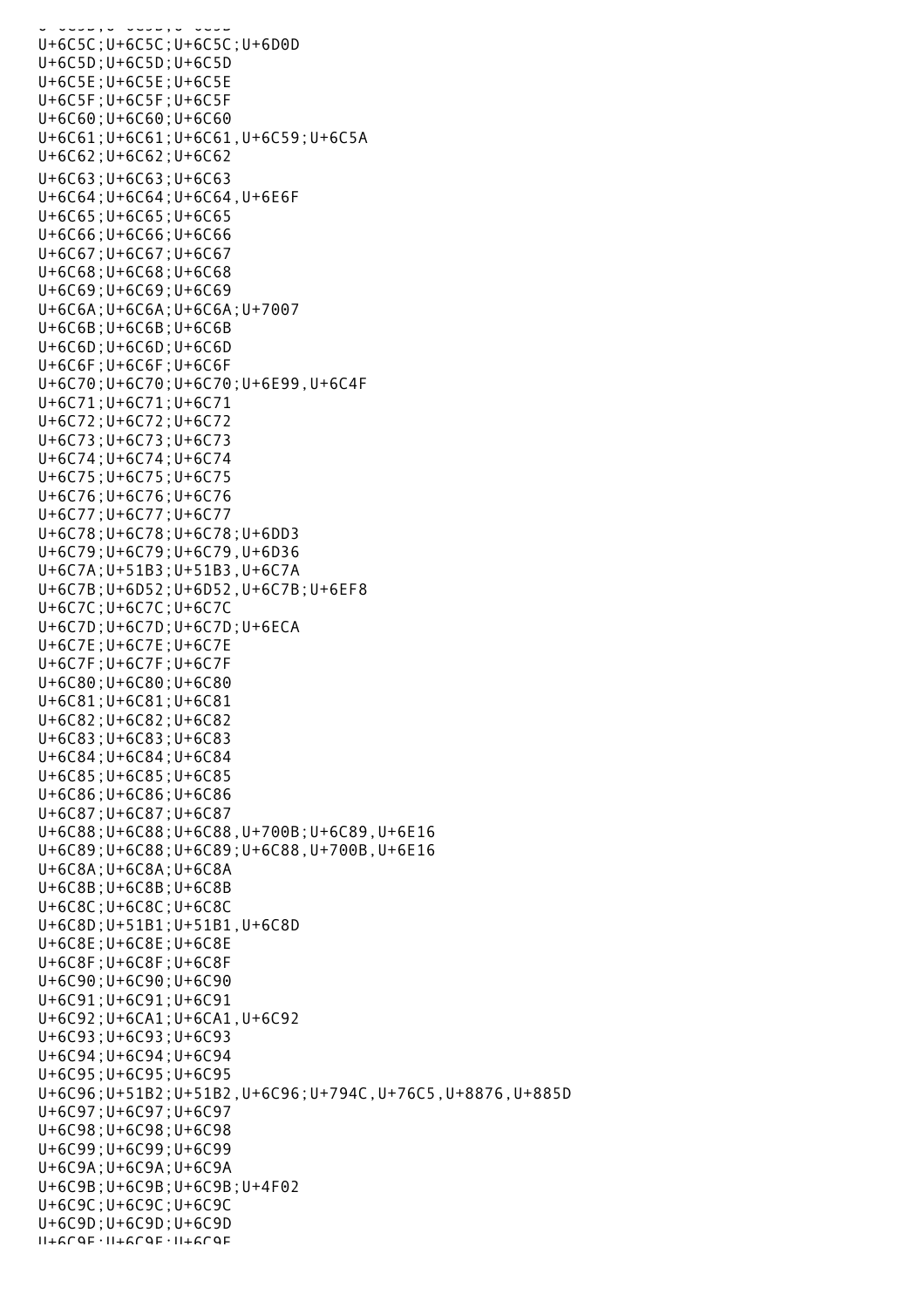U+6C9E;U+6C9E;U+6C9E U+6C9F;U+6C9F;U+6C9F,U+6E9D U+6CA1;U+6CA1;U+6CA1,U+6C92 U+6CA2;U+6CFD;U+6CFD,U+6FA4 U+6CA3;U+6CA3;U+6CA3,U+7043 U+6CA4;U+6CA4;U+6CA4,U+6F1A U+6CA5;U+6CA5;U+6CA5,U+701D U+6CA6;U+6CA6;U+6CA6,U+6DEA U+6CA7;U+6CA7;U+6CA7,U+6EC4 U+6CA8;U+6CA8;U+6CA8,U+6E22 U+6CA9;U+6CA9;U+6CA9,U+6E88;U+6F59 U+6CAA;U+6CAA;U+6CAA,U+6EEC U+6CAB;U+6CAB;U+6CAB U+6CAC;U+6CAC;U+6CAC U+6CAD;U+6CAD;U+6CAD U+6CAE;U+6CAE;U+6CAE U+6CAF;U+6CAF;U+6CAF U+6CB0;U+6CB0;U+6CB0 U+6CB1;U+6CB1;U+6CB1;U+6CB2 U+6CB2;U+6CB1;U+6CB2,U+6CB1 U+6CB3;U+6CB3;U+6CB3 U+6CB4;U+6CB4;U+6CB4 U+6CB5;U+6CB5;U+6CB5,U+6FD4 U+6CB6;U+6CB6;U+6CB6 U+6CB7;U+6CB7;U+6CB7 U+6CB8;U+6CB8;U+6CB8 U+6CB9;U+6CB9;U+6CB9 U+6CBA;U+6CBA;U+6CBA U+6CBB;U+6CBB;U+6CBB U+6CBC;U+6CBC;U+6CBC U+6CBD;U+6CBD;U+6CBD U+6CBE;U+6CBE;U+6CBE,U+9711 U+6CBF;U+6CBF;U+6CBF  $U+6CC0$ ;  $U+6CC0$ ;  $U+6CC0$ U+6CC1;U+51B5;U+51B5,U+6CC1 U+6CC2;U+6CC2;U+6CC2 U+6CC3;U+6CC3;U+6CC3 U+6CC4;U+6CC4;U+6CC4,U+6D29;U+6E2B U+6CC5;U+6CC5;U+6CC5 U+6CC6;U+6CC6;U+6CC6 U+6CC7;U+6CC7;U+6CC7 U+6CC8;U+6CC8;U+6CC8 U+6CC9;U+6CC9;U+6CC9 U+6CCA;U+6CCA;U+6CCA;U+6CFA,U+6FFC U+6CCB;U+6CCB;U+6CCB U+6CCC;U+6CCC;U+6CCC U+6CCD;U+6CCD;U+6CCD U+6CCE;U+6CCE;U+6CCE U+6CCF;U+6CCF;U+6CCF U+6CD0;U+6CD0;U+6CD0 U+6CD1;U+6CD1;U+6CD1 U+6CD2;U+6D3E;U+6D3E,U+6CD2 U+6CD3;U+6CD3;U+6CD3 U+6CD4;U+6CD4;U+6CD4 U+6CD5;U+6CD5;U+6CD5 U+6CD6;U+6CD6;U+6CD6 U+6CD7;U+6CD7;U+6CD7 U+6CD9;U+6CD9;U+6CD9 U+6CDA;U+6CDA;U+6CDA U+6CDB;U+6CDB;U+6CDB,U+6C3E,U+6C4E U+6CDC;U+6CDC;U+6CDC U+6CDD;U+6EAF;U+6EAF,U+6CDD;U+9061 U+6CDE;U+6CDE;U+6CDE,U+6FD8 U+6CDF;U+6CDF;U+6CDF U+6CE0;U+6CE0;U+6CE0;U+6FAA  $11+6CE1 \cdot 11+6CE1 \cdot 11+6CE1$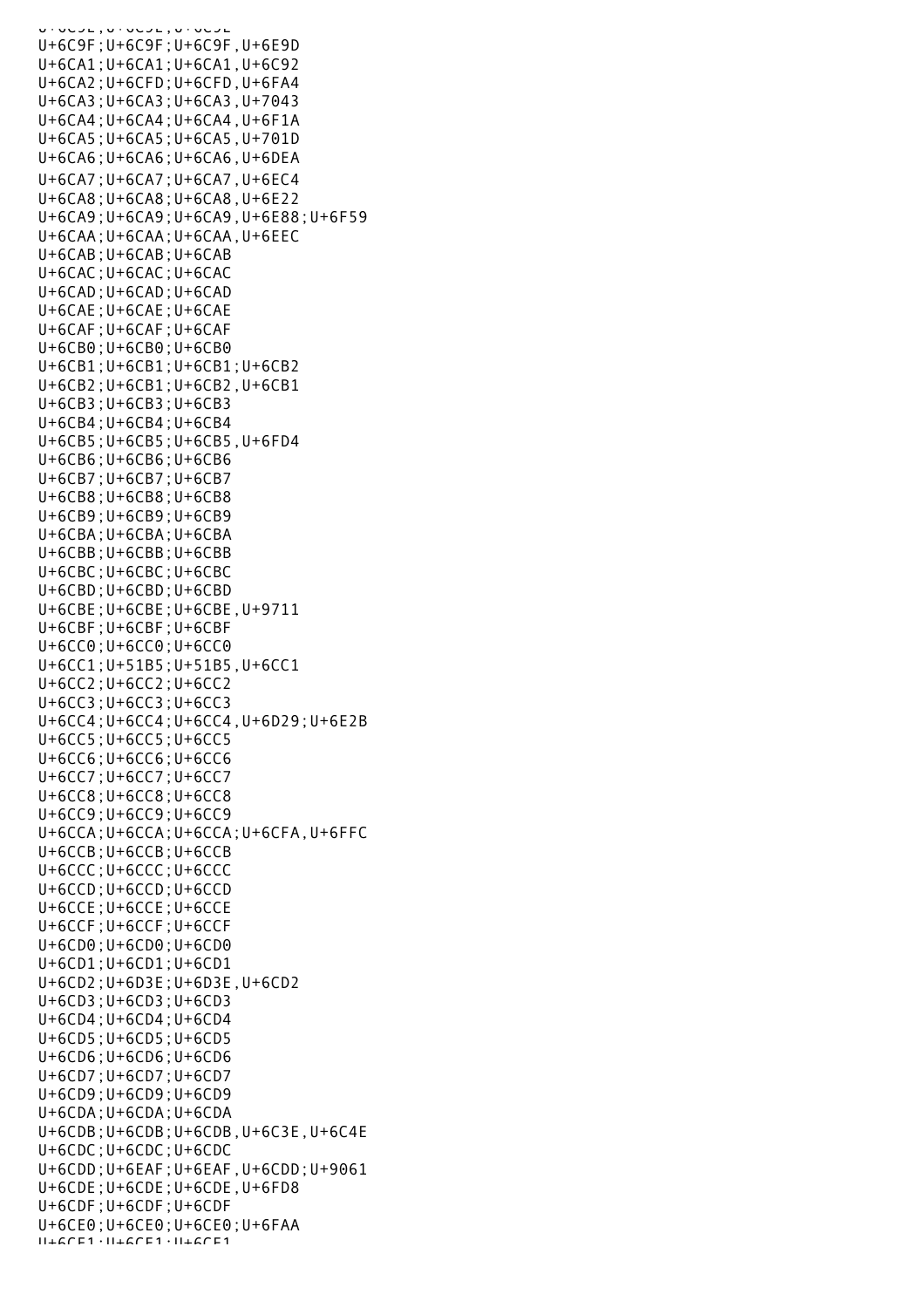U+6CE1;U+6CE1;U+6CE1 U+6CE2;U+6CE2;U+6CE2 U+6CE3;U+6CE3;U+6CE3 U+6CE4;U+6CE4;U+6CE4 U+6CE5;U+6CE5;U+6CE5 U+6CE6;U+6CE6;U+6CE6;U+6DD7 U+6CE7;U+6CE7;U+6CE7 U+6CE8;U+6CE8;U+6CE8,U+8A3B U+6CE9;U+6CE9;U+6CE9 U+6CEA;U+6CEA;U+6CEA,U+6DDA;U+6D99 U+6CEB;U+6CEB;U+6CEB U+6CEC;U+6CEC;U+6CEC U+6CED;U+6874;U+6874,U+6CED U+6CEE;U+6CEE;U+6CEE U+6CEF;U+6CEF;U+6CEF U+6CF0;U+6CF0;U+6CF0 U+6CF1;U+6CF1;U+6CF1 U+6CF2;U+6CF2;U+6CF2 U+6CF3;U+6CF3;U+6CF3 U+6CF5;U+6CF5;U+6CF5 U+6CF6;U+6CF6;U+6CF6,U+6FA9 U+6CF7;U+6CF7;U+6CF7,U+7027 U+6CF8;U+6CF8;U+6CF8,U+7018 U+6CF9;U+6CF9;U+6CF9 U+6CFA;U+6CCA;U+6CFA,U+6FFC;U+6CCA U+6CFB;U+6CFB;U+6CFB,U+7009 U+6CFC;U+6CFC;U+6CFC,U+6F51 U+6CFD;U+6CFD;U+6CFD,U+6FA4;U+6CA2 U+6CFE;U+6CFE;U+6CFE,U+6D87 U+6CFF;U+6CFF;U+6CFF U+6D00;U+76D8;U+76D8,U+6D00;U+76E4 U+6D01;U+6D01;U+6D01,U+6F54;U+6D2F U+6D03;U+6D03;U+6D03 U+6D04;U+6D04;U+6D04 U+6D05;U+6D05;U+6D05 U+6D06;U+6D06;U+6D06 U+6D07;U+6D07;U+6D07 U+6D08;U+6D08;U+6D08 U+6D09;U+6D09;U+6D09 U+6D0A;U+6D0A;U+6D0A U+6D0B;U+6D0B;U+6D0B U+6D0C;U+51BD;U+6D0C;U+51BD U+6D0D;U+6C5C;U+6C5C,U+6D0D U+6D0E;U+6D0E;U+6D0E U+6D0F;U+6D0F;U+6D0F U+6D10;U+6D10;U+6D10 U+6D11;U+6D11;U+6D11 U+6D12;U+6D12;U+6D12,U+7051 U+6D13;U+6D13;U+6D13 U+6D14;U+6D14;U+6D14 U+6D15;U+6D15;U+6D15 U+6D16;U+6D16;U+6D16 U+6D17;U+6D17;U+6D17 U+6D18;U+6D18;U+6D18 U+6D19;U+6D19;U+6D19 U+6D1A;U+6D1A;U+6D1A U+6D1B;U+6D1B;U+6D1B U+6D1D;U+6D1D;U+6D1D U+6D1E;U+6D1E;U+6D1E U+6D1F;U+6D1F;U+6D1F U+6D20;U+6D20;U+6D20 U+6D21;U+6D21;U+6D21 U+6D22;U+4F0A;U+4F0A,U+6D22 U+6D23;U+6D23;U+6D23 U+6D25;U+6D25;U+6D25  $ULF$ D<sub>26</sub>;U+6D<sub>26</sub>;U+6D<sub>26</sub>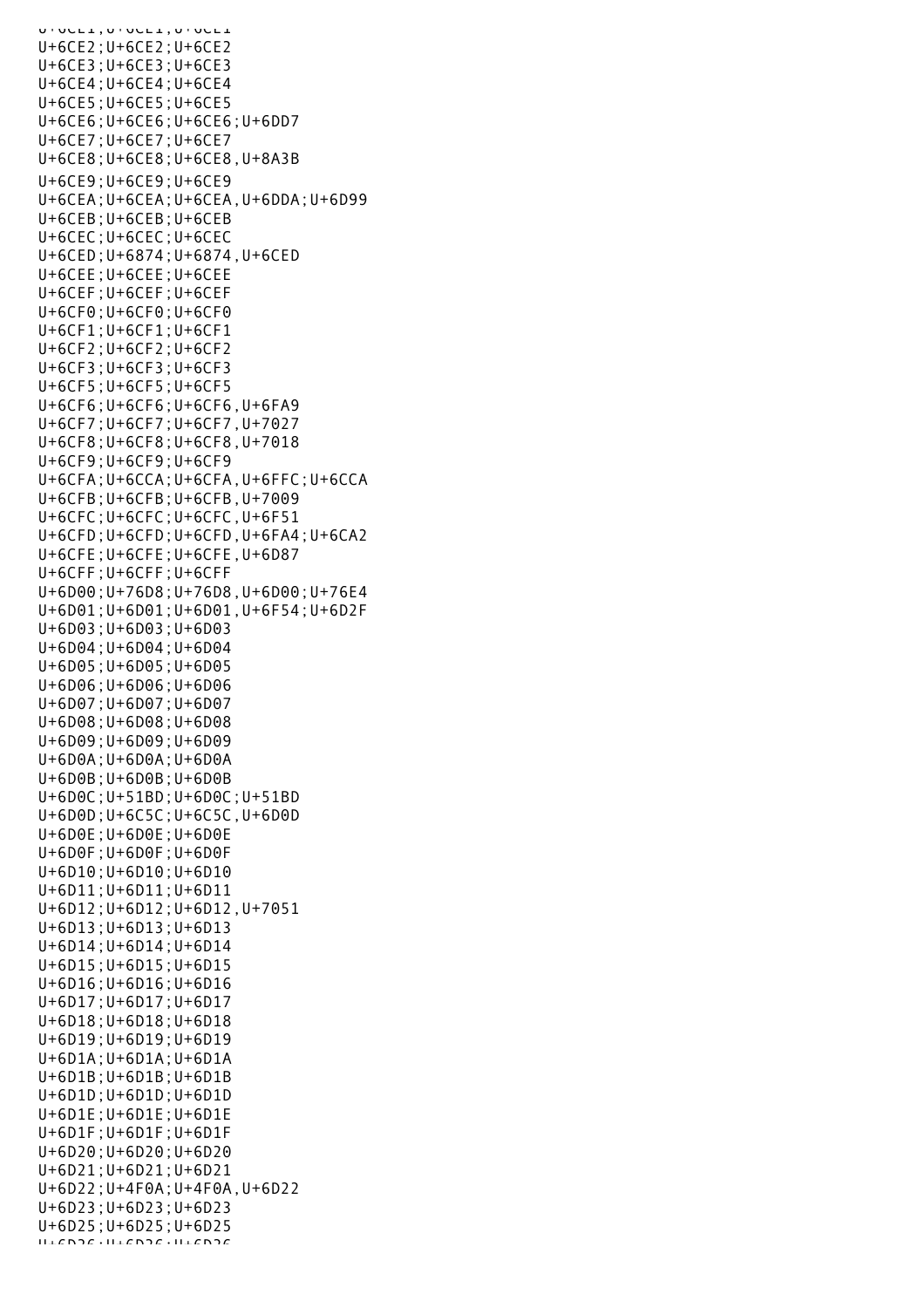UTOUZO, UTOUZO, UTOUZO U+6D27;U+6D27;U+6D27 U+6D28;U+6D28;U+6D28 U+6D29;U+6CC4;U+6CC4,U+6D29;U+6E2B U+6D2A;U+6D2A;U+6D2A U+6D2B;U+6D2B;U+6D2B U+6D2C;U+6D2C;U+6D2C U+6D2D;U+6D2D;U+6D2D U+6D2E;U+6D2E;U+6D2E U+6D2F;U+6D01;U+6D01,U+6D2F;U+6F54 U+6D30;U+6D30;U+6D30 U+6D31;U+6D31;U+6D31 U+6D32;U+6D32;U+6D32 U+6D33;U+6D33;U+6D33 U+6D34;U+6D34;U+6D34 U+6D35;U+6D35;U+6D35 U+6D36;U+6C79;U+6C79,U+6D36 U+6D37;U+6D37;U+6D37 U+6D38;U+6D38;U+6D38 U+6D39;U+6D39;U+6D39 U+6D3A;U+6D3A;U+6D3A U+6D3B;U+6D3B;U+6D3B U+6D3C;U+6D3C;U+6D3C,U+7AAA;U+6F25 U+6D3D;U+6D3D;U+6D3D;U+51BE U+6D3E;U+6D3E;U+6D3E;U+6CD2 U+6D3F;U+6D3F;U+6D3F U+6D40;U+6D40;U+6D40 U+6D41;U+6D41;U+6D41 U+6D42;U+6D42;U+6D42 U+6D43;U+6D43;U+6D43,U+6D79 U+6D44;U+51C0;U+51C0,U+6DE8;U+51C8 U+6D45;U+6D45;U+6D45,U+6DFA U+6D46;U+6D46;U+6D46,U+6F3F U+6D47;U+6D47;U+6D47,U+6F86 U+6D48;U+6D48;U+6D48,U+6E5E U+6D49;U+6D49;U+6D49,U+6EAE U+6D4A;U+6D4A;U+6D4A,U+6FC1 U+6D4B;U+6D4B;U+6D4B,U+6E2C U+6D4C;U+6D4C;U+6D4C U+6D4D;U+6D4D;U+6D4D,U+6FAE U+6D4E;U+6D4E;U+6D4E,U+6FDF;U+6E08 U+6D4F;U+6D4F;U+6D4F,U+700F;U+56A0 U+6D50;U+6D50;U+6D50,U+6EFB U+6D51;U+6D51;U+6D51,U+6E3E U+6D52;U+6D52;U+6D52,U+6EF8;U+6C7B U+6D53;U+6D53;U+6D53,U+6FC3 U+6D54;U+6D54;U+6D54,U+6F6F U+6D55;U+6D55;U+6D55,U+6FDC U+6D56;U+6D56;U+6D56 U+6D57;U+6D57;U+6D57 U+6D58;U+6D58;U+6D58 U+6D59;U+6D59;U+6D59;U+6DDB U+6D5A;U+6D5A;U+6D5A,U+6FEC U+6D5B;U+6D5B;U+6D5B U+6D5C;U+6D5C;U+6D5C,U+6FF1;U+6EE8 U+6D5D;U+6D5D;U+6D5D U+6D5E;U+6D5E;U+6D5E U+6D5F;U+6D5F;U+6D5F U+6D60;U+6D60;U+6D60 U+6D61;U+6D61;U+6D61 U+6D62;U+6D62;U+6D62 U+6D63;U+6D63;U+6D63;U+6FA3 U+6D64;U+6D64;U+6D64 U+6D65;U+6D65;U+6D65 U+6D66;U+6D66;U+6D66 U+6D67;U+6D67;U+6D67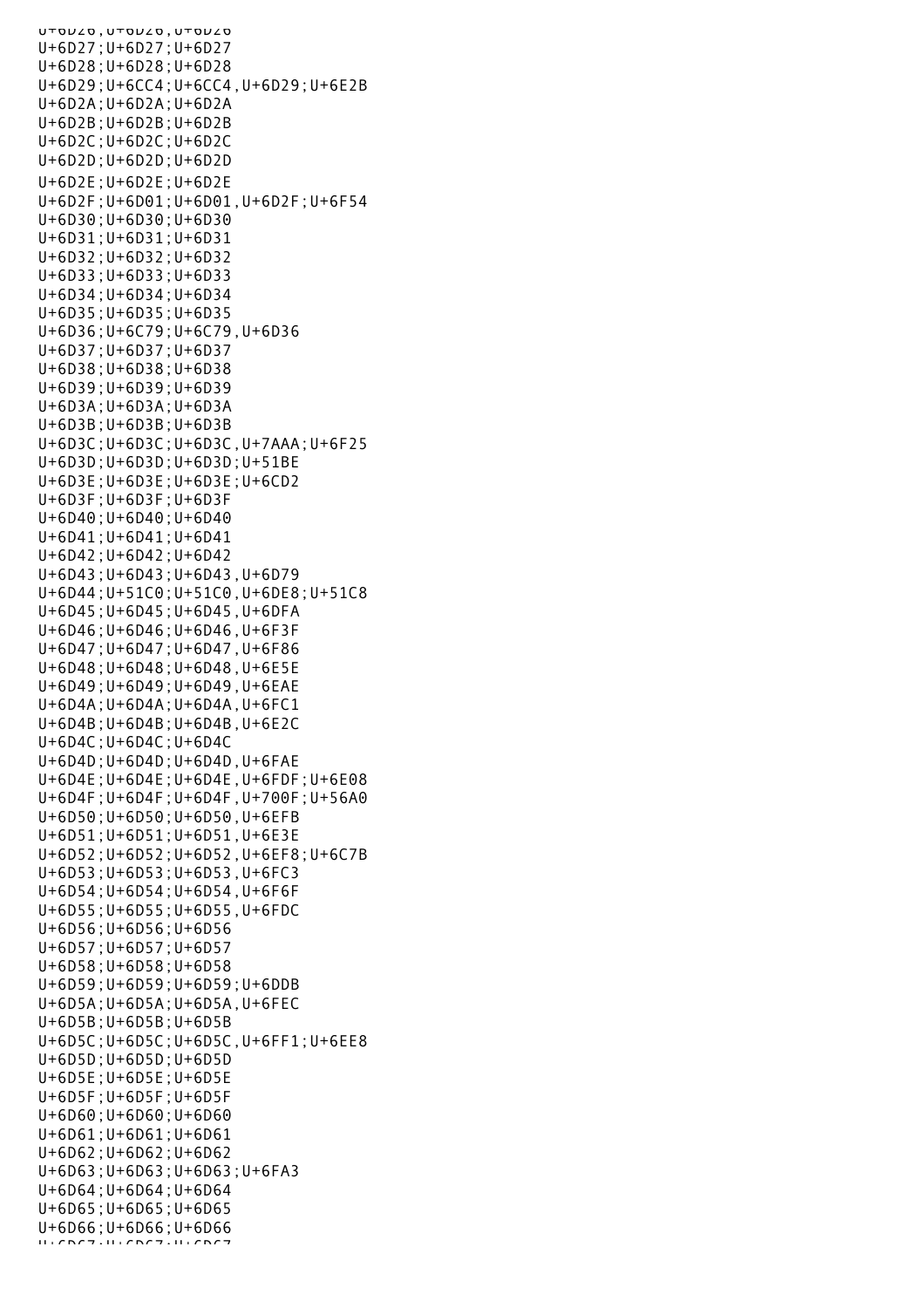U+6D67;U+6D67;U+6D67 U+6D68;U+6D68;U+6D68 U+6D69;U+6D69;U+6D69;U+6F94 U+6D6A;U+6D6A;U+6D6A U+6D6B;U+6D6B;U+6D6B U+6D6C;U+6D6C;U+6D6C U+6D6D;U+6D6D;U+6D6D U+6D6E;U+6D6E;U+6D6E U+6D6F;U+6D6F;U+6D6F U+6D70;U+6D70;U+6D70 U+6D72;U+6D72;U+6D72 U+6D73;U+6D73;U+6D73 U+6D74;U+6D74;U+6D74 U+6D75;U+6D75;U+6D75 U+6D76;U+6D76;U+6D76 U+6D77;U+6D77;U+6D77 U+6D78;U+6D78;U+6D78 U+6D79;U+6D43;U+6D43,U+6D79 U+6D7A;U+6D7A;U+6D7A U+6D7B;U+6D7B;U+6D7B U+6D7C;U+6D7C;U+6D7C U+6D7D;U+6D7D;U+6D7D U+6D7E;U+6D7E;U+6D7E U+6D7F;U+6D7F;U+6D7F U+6D80;U+6D80;U+6D80 U+6D82;U+6D82;U+6D82,U+5857;U+51C3 U+6D83;U+6D83;U+6D83 U+6D84;U+6D84;U+6D84 U+6D85;U+6D85;U+6D85 U+6D86;U+6D86;U+6D86 U+6D87;U+6CFE;U+6CFE,U+6D87 U+6D88;U+6D88;U+6D88 U+6D89;U+6D89;U+6D89;U+6E09 U+6D8A;U+6D8A;U+6D8A U+6D8B;U+6D8B;U+6D8B U+6D8C;U+6D8C;U+6D8C,U+6E67 U+6D8D;U+6D8D;U+6D8D U+6D8E;U+6D8E;U+6D8E U+6D8F;U+6D8F;U+6D8F U+6D90;U+6D90;U+6D90 U+6D91;U+6D91;U+6D91 U+6D92;U+6D92;U+6D92 U+6D93;U+6D93;U+6D93 U+6D94;U+6D94;U+6D94 U+6D95;U+6D95;U+6D95 U+6D97;U+6D9A;U+6D9A,U+6D97 U+6D98;U+6D98;U+6D98 U+6D99;U+6CEA;U+6CEA,U+6DDA U+6D9A;U+6D9A;U+6D9A,U+6D97 U+6D9B;U+6D9B;U+6D9B,U+6FE4 U+6D9D;U+6D9D;U+6D9D,U+6F87 U+6D9E;U+6D9E;U+6D9E,U+6DF6 U+6D9F;U+6D9F;U+6D9F,U+6F23 U+6DA0;U+6DA0;U+6DA0,U+6F7F U+6DA1;U+6DA1;U+6DA1,U+6E26;U+6FC4 U+6DA2;U+6DA2;U+6DA2,U+6EB3 U+6DA3;U+6DA3;U+6DA3,U+6E19 U+6DA4;U+6DA4;U+6DA4,U+6ECC U+6DA5;U+6DA5;U+6DA5 U+6DA6;U+6DA6;U+6DA6,U+6F64 U+6DA7;U+6DA7;U+6DA7,U+6F97 U+6DA8;U+6DA8;U+6DA8,U+6F32 U+6DA9;U+6DA9;U+6DA9,U+6F80;U+6F81,U+7012,U+6E0B,U+6FC7 U+6DAA;U+6DAA;U+6DAA U+6DAB;U+6DAB;U+6DAB U+6DAC;U+6DAC;U+6DAC;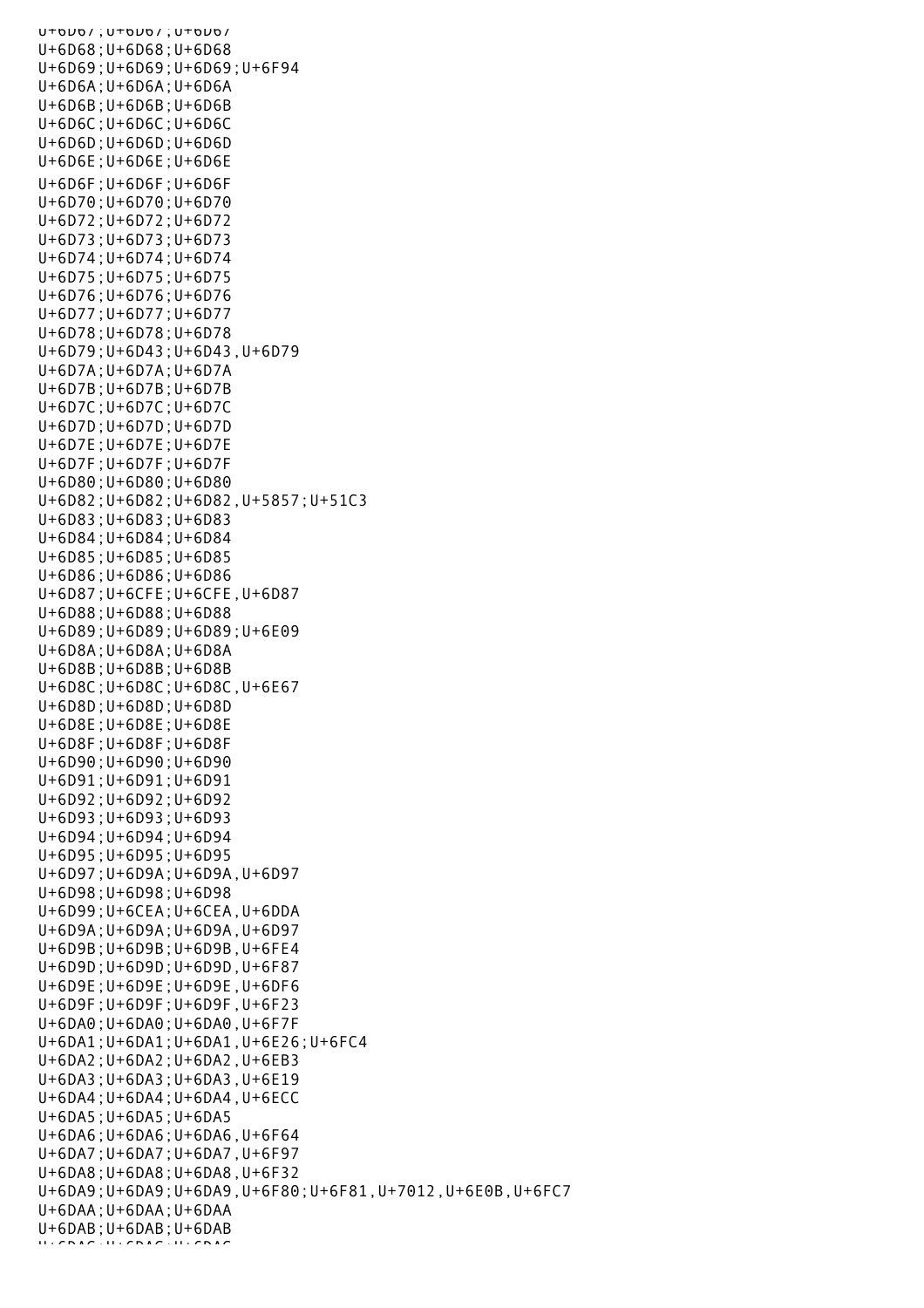U+6DAC;U+6DAC;U+6DAC U+6DAD;U+6DAD;U+6DAD U+6DAE;U+6DAE;U+6DAE U+6DAF;U+6DAF;U+6DAF U+6DB2;U+6DB2;U+6DB2 U+6DB3;U+6DB3;U+6DB3 U+6DB4;U+6DB4;U+6DB4 U+6DB5;U+6DB5;U+6DB5 U+6DB7;U+6DB7;U+6DB7 U+6DB8;U+6DB8;U+6DB8 U+6DB9;U+6DB9;U+6DB9 U+6DBA;U+6DBA;U+6DBA U+6DBB;U+6DBB;U+6DBB U+6DBC;U+51C9;U+51C9,U+6DBC U+6DBD;U+6DBD;U+6DBD U+6DBE;U+6DBE;U+6DBE U+6DBF;U+6DBF;U+6DBF U+6DC0;U+6DC0;U+6DC0,U+6FB1 U+6DC1;U+6DC1;U+6DC1 U+6DC2;U+6DC2;U+6DC2 U+6DC3;U+6DC3;U+6DC3 U+6DC4;U+6DC4;U+6DC4 U+6DC5;U+6DC5;U+6DC5 U+6DC6;U+6DC6;U+6DC6 U+6DC7;U+6DC7;U+6DC7 U+6DC8;U+6DC8;U+6DC8 U+6DC9;U+6DC9;U+6DC9 U+6DCA;U+6DCA;U+6DCA U+6DCB;U+6DCB;U+6DCB;U+75F2,U+75F3,U+8534,U+9EBB U+6DCC;U+6DCC;U+6DCC U+6DCD;U+6DCD;U+6DCD U+6DCE;U+6DCE;U+6DCE U+6DCF;U+6DCF;U+6DCF U+6DD0;U+6DD0;U+6DD0 U+6DD1;U+6DD1;U+6DD1 U+6DD2;U+51C4;U+51C4,U+6DD2;U+60BD U+6DD3;U+6C78;U+6C78,U+6DD3 U+6DD4;U+6DD4;U+6DD4 U+6DD5;U+6DD5;U+6DD5 U+6DD6;U+6DD6;U+6DD6 U+6DD7;U+6CE6;U+6CE6,U+6DD7 U+6DD8;U+6DD8;U+6DD8 U+6DD9;U+6DD9;U+6DD9 U+6DDA;U+6CEA;U+6CEA,U+6DDA;U+6D99 U+6DDB;U+6D59;U+6D59,U+6DDB U+6DDC;U+6DDC;U+6DDC U+6DDD;U+6DDD;U+6DDD U+6DDE;U+6DDE;U+6DDE U+6DDF;U+6DDF;U+6DDF U+6DE0;U+6DE0;U+6DE0 U+6DE1;U+6DE1;U+6DE1;U+6FB9 U+6DE2;U+6DE2;U+6DE2 U+6DE3;U+502A;U+502A,U+6DE3 U+6DE4;U+6DE4;U+6DE4 U+6DE5;U+6E0C;U+6E0C,U+6DE5 U+6DE6;U+6DE6;U+6DE6 U+6DE7;U+6DE7;U+6DE7 U+6DE8;U+51C0;U+51C0,U+6DE8;U+51C8,U+6D44 U+6DE9;U+51CC;U+51CC,U+6DE9 U+6DEA;U+6CA6;U+6CA6,U+6DEA U+6DEB;U+6DEB;U+6DEB;U+5A6C U+6DEC;U+6DEC;U+6DEC U+6DED;U+6DED;U+6DED U+6DEE;U+6DEE;U+6DEE U+6DEF;U+6DEF;U+6DEF U+6DF0;U+6DF0;U+6DF0;<br>U+6DF0;U+6DF0;U+6DF0;U+6DF0;U+6DF0;U+6DF0;U+6DF0;U+6DF0;U+6DF0;U+6DF0;U+6DF0;U+6DF0;U+6DF0;U+6DF0;U+6DF0;U+6DF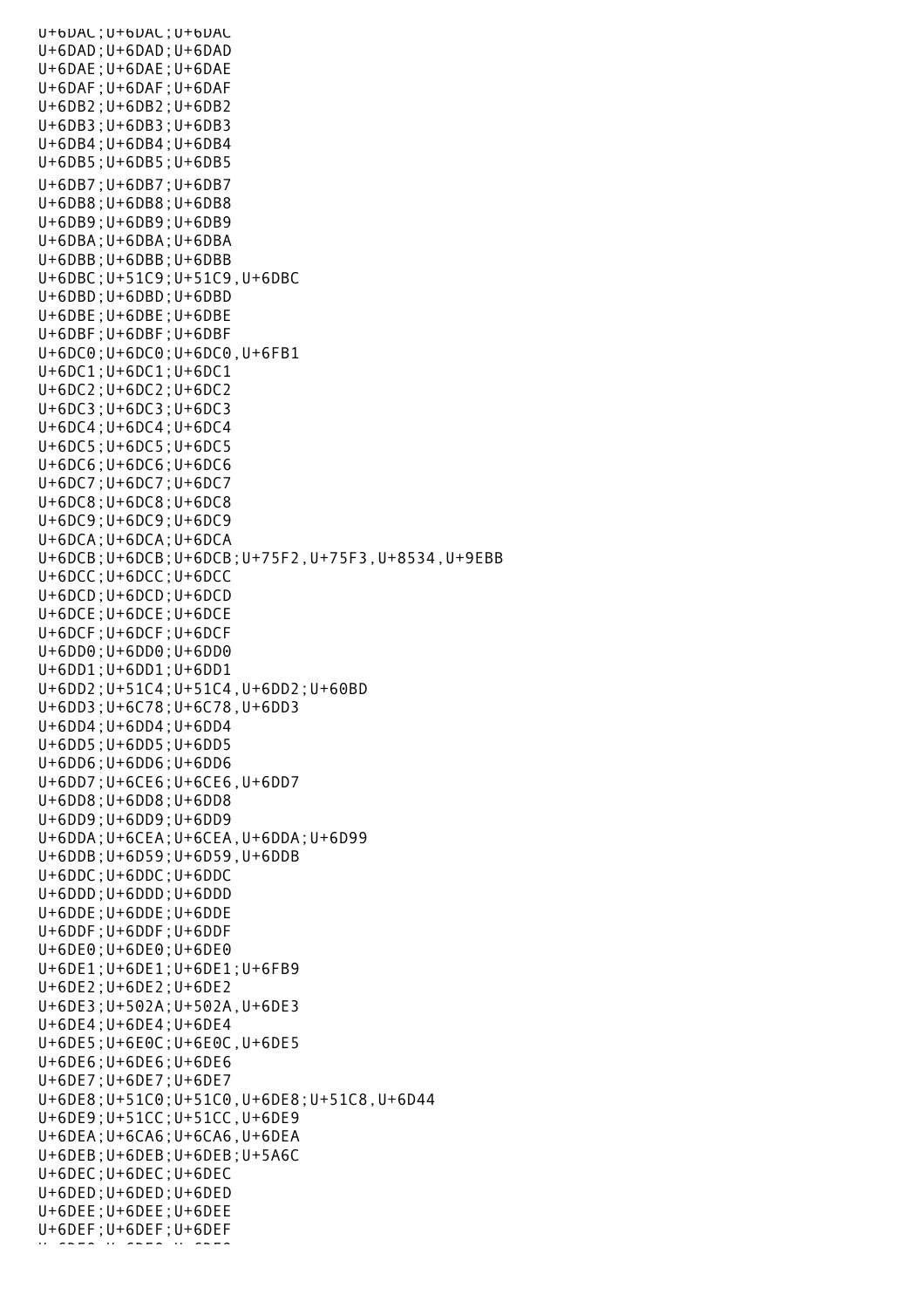U+6DF0;U+6DF0;U+6DF0 U+6DF1;U+6DF1;U+6DF1 U+6DF2;U+6DF2;U+6DF2 U+6DF3;U+6DF3;U+6DF3 U+6DF4;U+6DF4;U+6DF4 U+6DF5;U+6E0A;U+6E0A,U+6DF5;U+7041,U+6E15 U+6DF6;U+6D9E;U+6D9E,U+6DF6 U+6DF7;U+6DF7;U+6DF7 U+6DF8;U+6E05;U+6E05;U+51CA U+6DF9;U+6DF9;U+6DF9 U+6DFA;U+6D45;U+6D45,U+6DFA U+6DFB;U+6DFB;U+6DFB U+6DFC;U+6DFC;U+6DFC U+6DFD;U+6DFD;U+6DFD U+6E00;U+6E00;U+6E00 U+6E03;U+6E03;U+6E03 U+6E04;U+6E04;U+6E04 U+6E05;U+6E05;U+6E05;U+6DF8,U+51CA U+6E07;U+6E34;U+6E34 U+6E08;U+6D4E;U+6D4E,U+6FDF U+6E09;U+6D89;U+6D89 U+6E0A;U+6E0A;U+6E0A,U+6DF5;U+7041,U+6E15 U+6E0B;U+6DA9;U+6DA9,U+6F80;U+6F81,U+7012,U+6FC7 U+6E0C;U+6E0C;U+6E0C,U+6DE5 U+6E0D;U+6E0D;U+6E0D,U+6F2C U+6E0E;U+6E0E;U+6E0E,U+7006 U+6E0F;U+6E0F;U+6E0F U+6E10;U+6E10;U+6E10,U+6F38;U+5DC9 U+6E11;U+6E11;U+6E11,U+6FA0 U+6E14;U+6E14;U+6E14,U+6F01 U+6E15;U+6E0A;U+6E0A,U+6DF5;U+7041 U+6E16;U+6C88;U+6C88,U+700B;U+6C89 U+6E17;U+6E17;U+6E17,U+6EF2 U+6E19;U+6DA3;U+6DA3,U+6E19 U+6E1A;U+6E1A;U+6E1A U+6E1B;U+51CF;U+51CF,U+6E1B U+6E1C;U+6E1C;U+6E1C U+6E1D;U+6E1D;U+6E1D U+6E1E;U+6E1E;U+6E1E U+6E1F;U+6E1F;U+6E1F U+6E20;U+6E20;U+6E20 U+6E21;U+6E21;U+6E21 U+6E22;U+6CA8;U+6CA8,U+6E22 U+6E23;U+6E23;U+6E23 U+6E24;U+6E24;U+6E24;U+90E3 U+6E25;U+6E25;U+6E25 U+6E26;U+6DA1;U+6DA1,U+6E26;U+6FC4 U+6E27;U+6E27;U+6E27 U+6E28;U+6E28;U+6E28 U+6E29;U+6E29;U+6E29,U+6EAB U+6E2B;U+6CC4;U+6E2B;U+6D29,U+6CC4 U+6E2C;U+6D4B;U+6D4B,U+6E2C U+6E2D;U+6E2D;U+6E2D U+6E2E;U+83CF;U+83CF,U+6E2E U+6E2F;U+6E2F;U+6E2F U+6E30;U+6E30;U+6E30 U+6E31;U+6E31;U+6E31 U+6E32;U+6E32;U+6E32 U+6E33;U+6E33;U+6E33 U+6E34;U+6E34;U+6E34;U+6E07 U+6E35;U+6E35;U+6E35 U+6E36;U+6E36;U+6E36 U+6E37;U+6E37;U+6E37 U+6E38;U+6E38;U+6E38,U+904A;U+9030 U+6E39;U+6E39;U+6E39 u+6E3a;u+6E3A;u+6E3A;u+6E3A;<br>U+6E3A;u+6E3A;u+6E3A;u+6E3A;u+6E3A;u+6E3A;u+6E3A;u+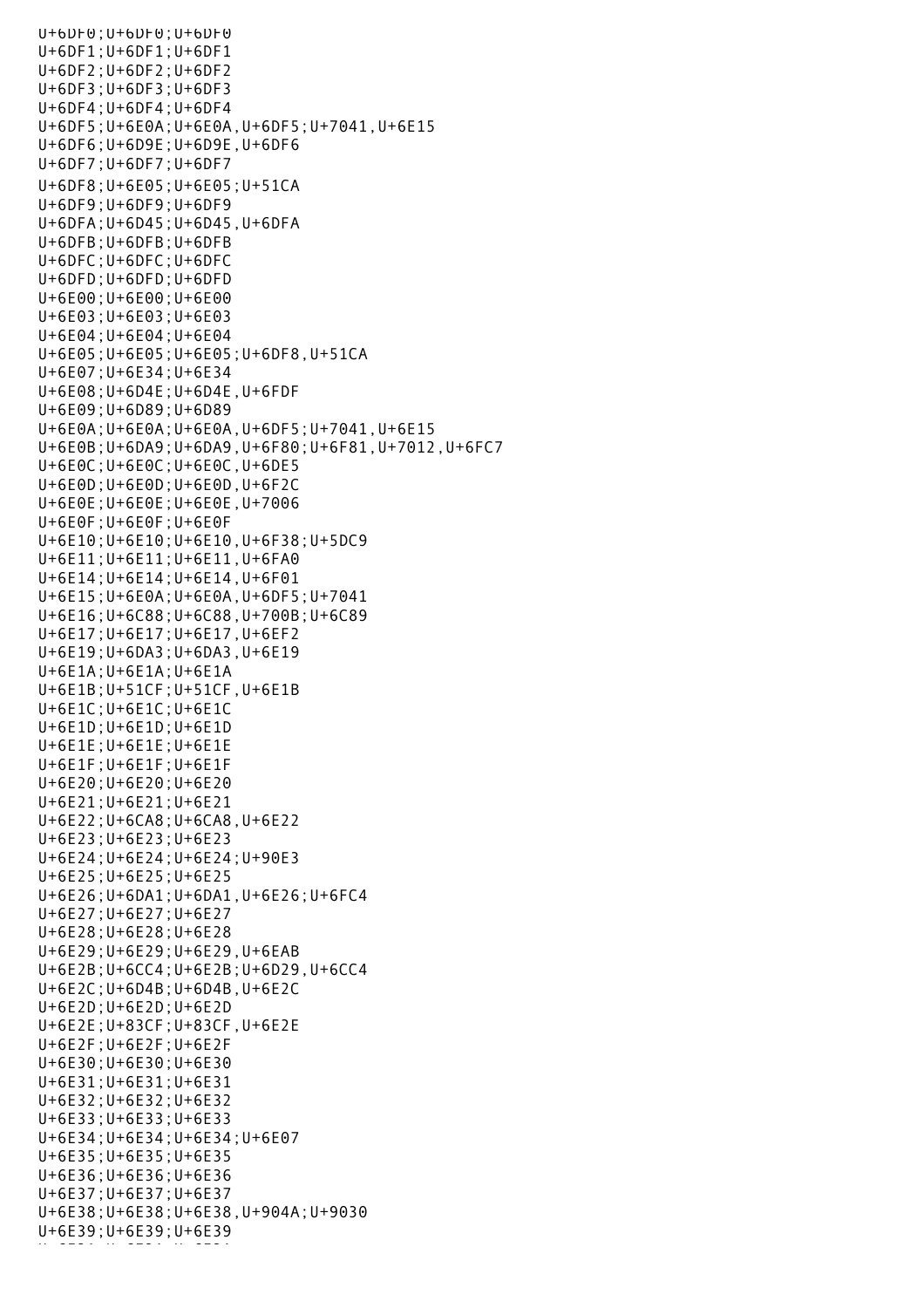U+6E3A;U+6E3A;U+6E3A U+6E3B;U+6E3B;U+6E3B U+6E3C;U+6E3C;U+6E3C U+6E3D;U+6E3D;U+6E3D U+6E3E;U+6D51;U+6D51,U+6E3E U+6E3F;U+6E3F;U+6E3F U+6E40;U+6E40;U+6E40 U+6E41;U+6E41;U+6E41 U+6E42;U+6E42;U+6E42 U+6E43;U+6E43;U+6E43 U+6E44;U+6E44;U+6E44 U+6E45;U+6E45;U+6E45 U+6E46;U+6E46;U+6E46;U+6E47 U+6E47;U+6E46;U+6E46,U+6E47 U+6E48;U+6E48;U+6E48 U+6E49;U+6E49;U+6E49 U+6E4A;U+51D1;U+51D1,U+6E4A U+6E4B;U+6E4B;U+6E4B U+6E4D;U+6E4D;U+6E4D U+6E4E;U+6E4E;U+6E4E U+6E4F;U+6E4F;U+6E4F U+6E50;U+6E50;U+6E50 U+6E51;U+6E51;U+6E51 U+6E52;U+6E52;U+6E52 U+6E53;U+6E53;U+6E53 U+6E54;U+6E54;U+6E54 U+6E55;U+6E55;U+6E55 U+6E56;U+6E56;U+6E56 U+6E57;U+6E57;U+6E57 U+6E58;U+6E58;U+6E58 U+6E59;U+6E59;U+6E59 U+6E5A;U+6E5A;U+6E5A U+6E5B;U+6E5B;U+6E5B U+6E5C;U+6E5C;U+6E5C U+6E5D;U+6E5D;U+6E5D U+6E5E;U+6D48;U+6D48,U+6E5E U+6E5F;U+6E5F;U+6E5F U+6E60;U+6E60;U+6E60 U+6E61;U+6E61;U+6E61 U+6E62;U+6E62;U+6E62 U+6E63;U+6E63;U+6E63 U+6E64;U+6E64;U+6E64 U+6E65;U+6E65;U+6E65 U+6E66;U+6E66;U+6E66 U+6E67;U+6D8C;U+6D8C,U+6E67 U+6E68;U+6E68;U+6E68 U+6E69;U+6E69;U+6E69 U+6E6A;U+6E6A;U+6E6A U+6E6B;U+6E6B;U+6E6B U+6E6D;U+6E6D;U+6E6D U+6E6E;U+6E6E;U+6E6E U+6E6F;U+6C64;U+6C64,U+6E6F U+6E70;U+6E70;U+6E70 U+6E71;U+6E71;U+6E71 U+6E72;U+6E72;U+6E72 U+6E73;U+6E73;U+6E73 U+6E74;U+6E74;U+6E74 U+6E75;U+6E75;U+6E75 U+6E77;U+6E77;U+6E77 U+6E78;U+6E78;U+6E78 U+6E79;U+6E79;U+6E79 U+6E7E;U+6E7E;U+6E7E,U+7063 U+6E7F;U+6E7F;U+6E7F,U+6FD5;U+6EBC U+6E80;U+6EE1;U+6EE1,U+6EFF U+6E81;U+6E81;U+6E81,U+6FDA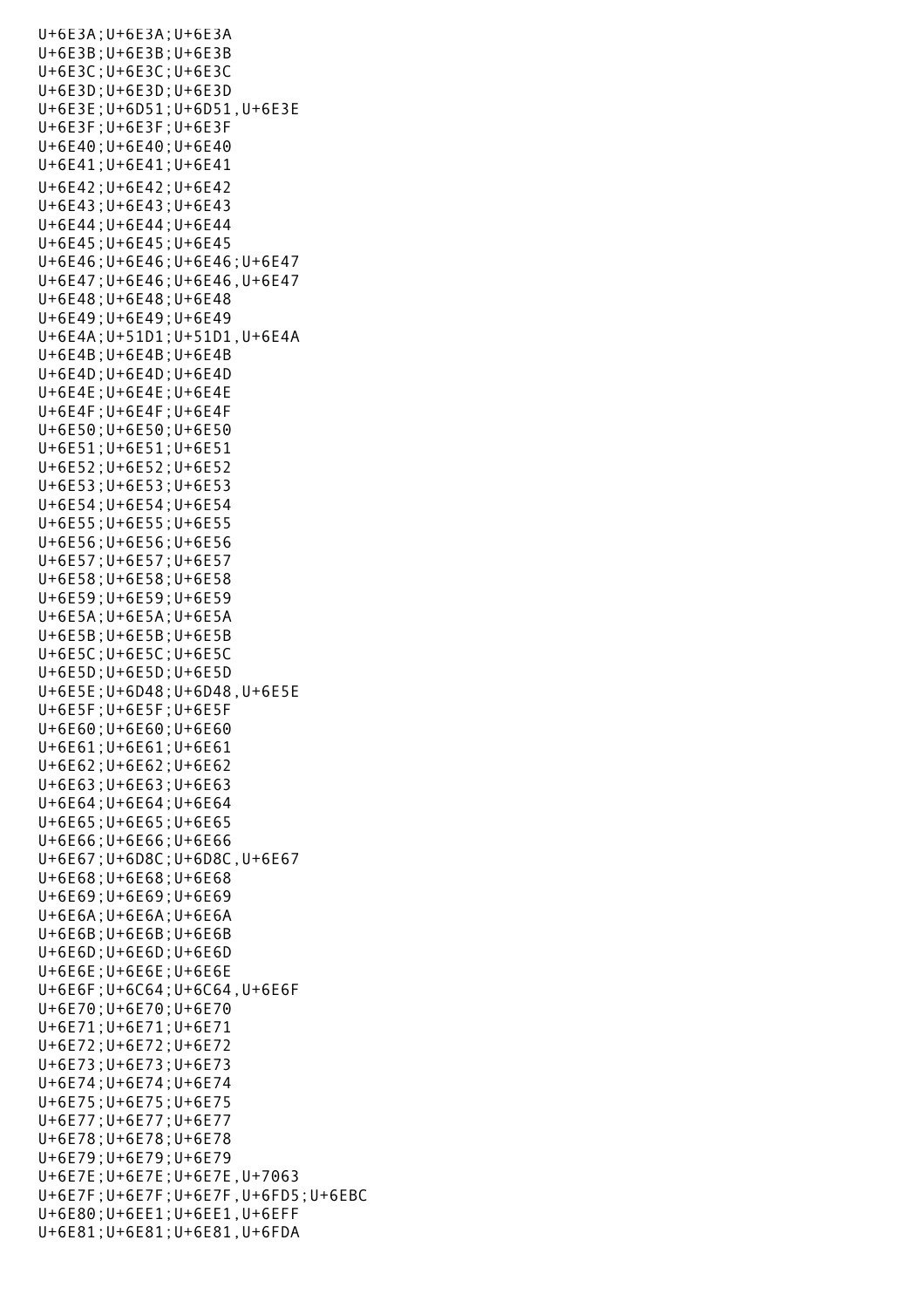U+6E82;U+6E82;U+6E82 U+6E83;U+6E83;U+6E83,U+6F70 U+6E84;U+6E84;U+6E84 U+6E85;U+6E85;U+6E85,U+6FFA U+6E86;U+6E86;U+6E86,U+6F35 U+6E87;U+6E87;U+6E87,U+6F0A U+6E88;U+6CA9;U+6CA9,U+6E88;U+6F59 U+6E89;U+6E89;U+6E89;U+6F11 U+6E8A;U+6E8A;U+6E8A U+6E8D;U+6E8D;U+6E8D U+6E8E;U+6E8E;U+6E8E U+6E8F;U+6E8F;U+6E8F U+6E90;U+6E90;U+6E90;U+53B5 U+6E91;U+6E91;U+6E91 U+6E92;U+6E92;U+6E92 U+6E93;U+6E93;U+6E93 U+6E94;U+6E94;U+6E94 U+6E96;U+51C6;U+51C6,U+6E96;U+51D6 U+6E97;U+6E97;U+6E97 U+6E98;U+6E98;U+6E98 U+6E99;U+6C70;U+6C70,U+6E99;U+6C4F U+6E9A;U+6E9A;U+6E9A U+6E9B;U+6E9B;U+6E9B U+6E9C;U+6E9C;U+6E9C;U+6F91 U+6E9D;U+6C9F;U+6C9F,U+6E9D U+6E9E;U+6E9E;U+6E9E U+6E9F;U+6E9F;U+6E9F U+6EA0;U+6EA0;U+6EA0 U+6EA1;U+6EA1;U+6EA1 U+6EA2;U+6EA2;U+6EA2 U+6EA3;U+6EA3;U+6EA3 U+6EA4;U+6EA4;U+6EA4 U+6EA5;U+6EA5;U+6EA5 U+6EA6;U+6EA6;U+6EA6;U+973A U+6EA7;U+6EA7;U+6EA7 U+6EA8;U+6EA8;U+6EA8 U+6EA9;U+6EA9;U+6EA9 U+6EAA;U+6EAA;U+6EAA;U+8C3F U+6EAB;U+6E29;U+6E29,U+6EAB U+6EAC;U+6EAC;U+6EAC U+6EAD;U+6EAD;U+6EAD U+6EAE;U+6D49;U+6D49,U+6EAE U+6EAF;U+6EAF;U+6EAF;U+9061,U+6CDD U+6EB0;U+6EB0;U+6EB0 U+6EB1;U+6EB1;U+6EB1;U+6F67 U+6EB2;U+6EB2;U+6EB2 U+6EB3;U+6DA2;U+6DA2,U+6EB3 U+6EB4;U+6EB4;U+6EB4 U+6EB5;U+6EB5;U+6EB5 U+6EB6;U+6EB6;U+6EB6 U+6EB7;U+6EB7;U+6EB7 U+6EB8;U+6EB8;U+6EB8 U+6EB9;U+6EB9;U+6EB9 U+6EBA;U+5C3F;U+6EBA;U+5C3F U+6EBB;U+6EBB;U+6EBB U+6EBC;U+6E7F;U+6E7F,U+6EBC;U+6FD5 U+6EBD;U+6EBD;U+6EBD U+6EBE;U+6EBE;U+6EBE U+6EBF;U+6EBF;U+6EBF U+6EC0;U+6EC0;U+6EC0 U+6EC1;U+6EC1;U+6EC1 U+6EC2;U+6EC2;U+6EC2 U+6EC3;U+6EC3;U+6EC3 U+6EC4;U+6CA7;U+6CA7,U+6EC4 U+6EC5;U+706D;U+706D,U+6EC5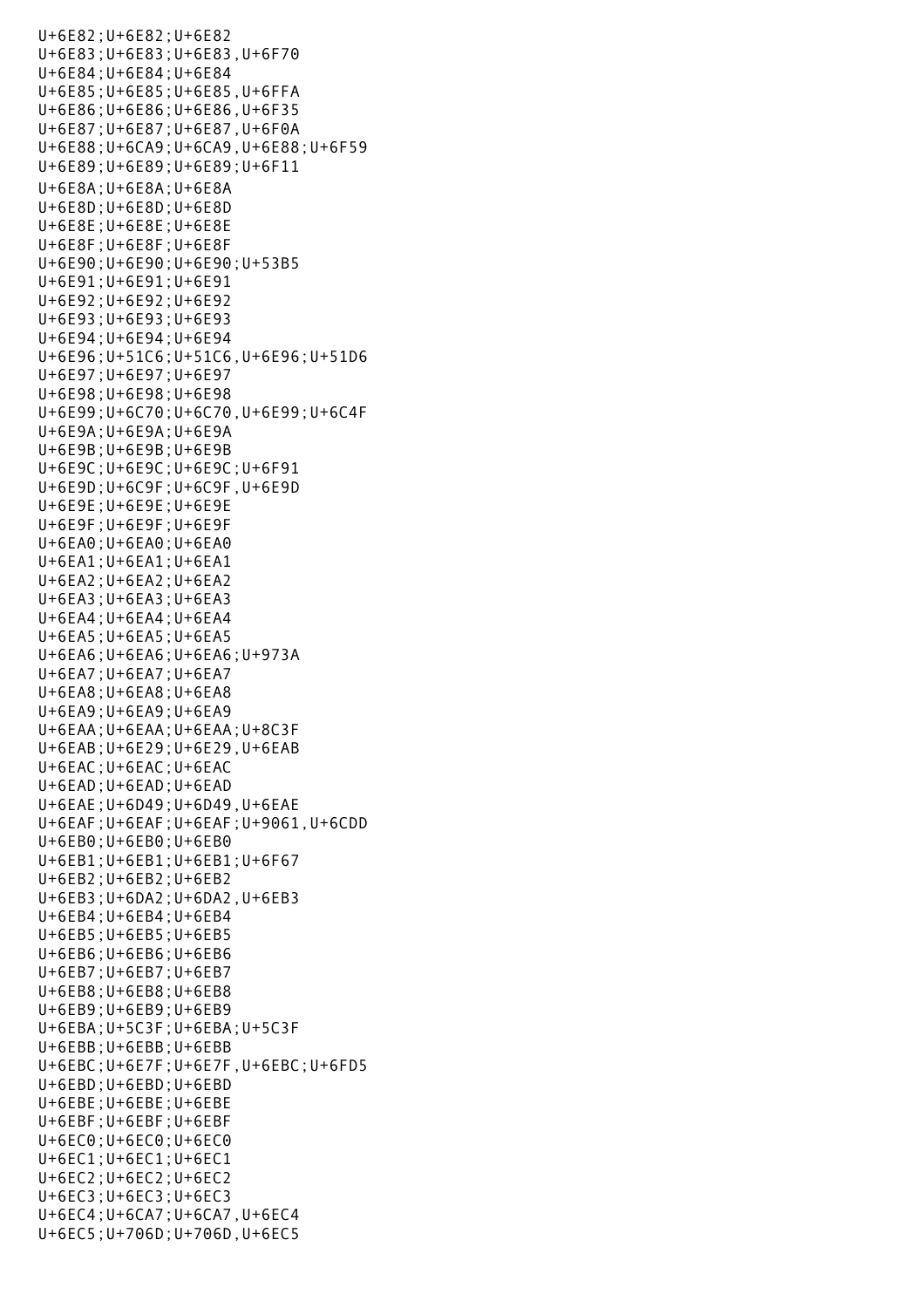U+6EC6;U+6EC6;U+6EC6 U+6EC7;U+6EC7;U+6EC7 U+6EC8;U+6EC8;U+6EC8 U+6EC9;U+6EC9;U+6EC9 U+6ECA;U+6C7D;U+6C7D,U+6ECA U+6ECB;U+6ECB;U+6ECB U+6ECC;U+6DA4;U+6DA4,U+6ECC U+6ECD;U+6ECD;U+6ECD U+6ECE;U+8365;U+8365,U+6ECE U+6ECF;U+6ECF;U+6ECF U+6ED0;U+6ED0;U+6ED0 U+6ED1;U+6ED1;U+6ED1;U+78C6 U+6ED2;U+6ED2;U+6ED2 U+6ED3;U+6ED3;U+6ED3 U+6ED4;U+6ED4;U+6ED4 U+6ED5;U+6ED5;U+6ED5 U+6ED6;U+6ED6;U+6ED6 U+6ED7;U+6ED7;U+6ED7,U+6F77 U+6ED8;U+6ED8;U+6ED8 U+6ED9;U+6C47;U+6C47,U+6ED9;U+5F59,U+5F5A,U+532F U+6EDA;U+6EDA;U+6EDA,U+6EFE U+6EDC;U+6EDC;U+6EDC U+6EDE;U+6EDE;U+6EDE,U+6EEF U+6EDF;U+6EDF;U+6EDF,U+7069;U+7054,U+7067 U+6EE0;U+6EE0;U+6EE0,U+7044 U+6EE1;U+6EE1;U+6EE1,U+6EFF;U+6E80 U+6EE2;U+6EE2;U+6EE2,U+7005 U+6EE4;U+6EE4;U+6EE4,U+6FFE U+6EE5;U+6EE5;U+6EE5,U+6FEB U+6EE6;U+6EE6;U+6EE6,U+7064 U+6EE7;U+6EE7;U+6EE7 U+6EE8;U+6D5C;U+6EE8,U+6FF1;U+6D5C U+6EE9;U+6EE9;U+6EE9,U+7058 U+6EEA;U+6EEA;U+6EEA,U+6FA6 U+6EEB;U+6EEB;U+6EEB;U+6F43 U+6EEC;U+6CAA;U+6CAA,U+6EEC U+6EED;U+6EED;U+6EED U+6EEE;U+6EEE;U+6EEE U+6EEF;U+6EDE;U+6EDE,U+6EEF U+6EF0;U+6EF0;U+6EF0 U+6EF1;U+6EF1;U+6EF1 U+6EF2;U+6E17;U+6E17,U+6EF2 U+6EF3;U+6EF3;U+6EF3 U+6EF4;U+6EF4;U+6EF4 U+6EF5;U+6EF5;U+6EF5 U+6EF6;U+6EF6;U+6EF6 U+6EF7;U+5364;U+5364,U+6EF7;U+9E75 U+6EF8;U+6D52;U+6D52,U+6EF8;U+6C7B U+6EF9;U+6EF9;U+6EF9 U+6EFA;U+6EFA;U+6EFA U+6EFB;U+6D50;U+6D50,U+6EFB U+6EFC;U+6EFC;U+6EFC U+6EFD;U+6EFD;U+6EFD U+6EFE;U+6EDA;U+6EDA,U+6EFE U+6EFF;U+6EE1;U+6EE1,U+6EFF;U+6E80 U+6F00;U+6F00;U+6F00 U+6F01;U+6E14;U+6E14,U+6F01 U+6F02;U+6F02;U+6F02 U+6F03;U+6F03;U+6F03 U+6F05;U+5DE2;U+5DE2,U+6F05;U+5DE3 U+6F06;U+67D2;U+6F06;U+67D2,U+687C U+6F07;U+6F07;U+6F07 U+6F08;U+6F08;U+6F08 U+6F09;U+6F09;U+6F09 U+6F0A;U+6E87;U+6E87,U+6F0A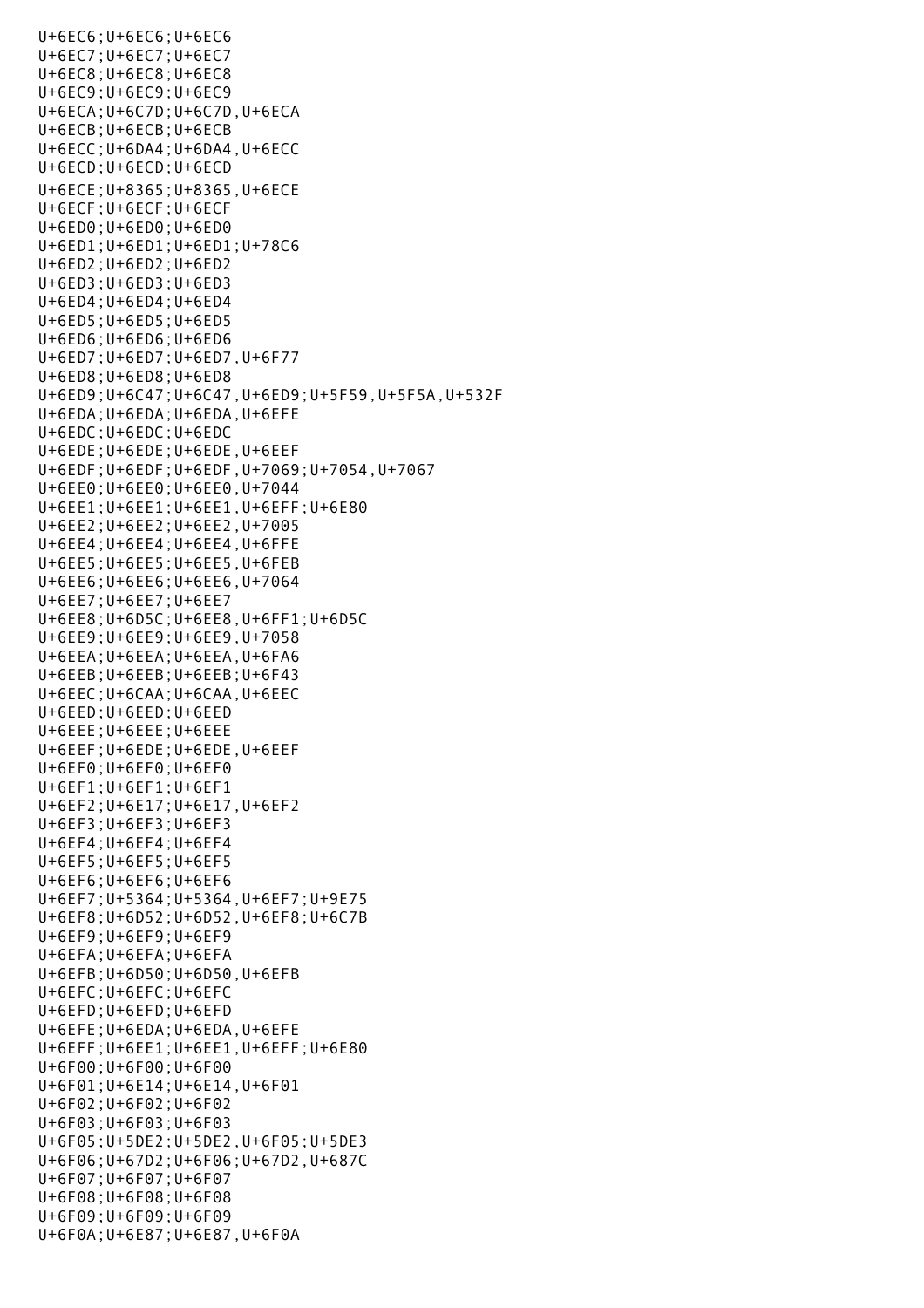U+6F0C;U+6F0C;U+6F0C U+6F0D;U+6F0D;U+6F0D U+6F0E;U+6F68;U+6F68,U+6F0E;U+6F40 U+6F0F;U+6F0F;U+6F0F U+6F10;U+6F10;U+6F10 U+6F11;U+6E89;U+6E89 U+6F12;U+6F12;U+6F12 U+6F13;U+6F13;U+6F13,U+7055 U+6F14;U+6F14;U+6F14 U+6F15;U+6F15;U+6F15 U+6F16;U+6F16;U+6F16 U+6F17;U+6F17;U+6F17 U+6F18;U+6F18;U+6F18 U+6F19;U+6F19;U+6F19 U+6F1A;U+6CA4;U+6CA4,U+6F1A U+6F1B;U+6F1B;U+6F1B U+6F1C;U+6F1C;U+6F1C U+6F1D;U+6F1D;U+6F1D U+6F1E;U+6F1E;U+6F1E U+6F1F;U+6F1F;U+6F1F U+6F20;U+6F20;U+6F20 U+6F21;U+6F21;U+6F21 U+6F22;U+6C49;U+6C49,U+6F22 U+6F23;U+6D9F;U+6D9F,U+6F23 U+6F24;U+6F24;U+6F24 U+6F25;U+6D3C;U+6D3C,U+6F25;U+7AAA U+6F26;U+6F26;U+6F26 U+6F27;U+4E7E;U+4E7E,U+6F27;U+4E81,U+5E72,U+69A6,U+5E79 U+6F28;U+6F28;U+6F28 U+6F29;U+6F29;U+6F29 U+6F2A;U+6F2A;U+6F2A U+6F2B;U+6F2B;U+6F2B;U+6FAB U+6F2C;U+6E0D;U+6E0D,U+6F2C U+6F2D;U+6F2D;U+6F2D U+6F2E;U+6F2E;U+6F2E U+6F2F;U+6F2F;U+6F2F U+6F30;U+6F30;U+6F30 U+6F31;U+6F31;U+6F31;U+6F44 U+6F32;U+6DA8;U+6DA8,U+6F32 U+6F33;U+6F33;U+6F33 U+6F34;U+6F34;U+6F34 U+6F35;U+6E86;U+6E86,U+6F35 U+6F36;U+6F36;U+6F36 U+6F37;U+6F37;U+6F37 U+6F38;U+6E10;U+6E10,U+6F38;U+5DC9 U+6F39;U+6F39;U+6F39 U+6F3A;U+6F3A;U+6F3A U+6F3B;U+6F3B;U+6F3B U+6F3C;U+6F3C;U+6F3C U+6F3D;U+6F3D;U+6F3D U+6F3E;U+6F3E;U+6F3E;U+7001 U+6F3F;U+6D46;U+6D46,U+6F3F U+6F40;U+6F68;U+6F40;U+6F68,U+6F0E U+6F41;U+988D;U+988D,U+6F41 U+6F43;U+6EEB;U+6EEB,U+6F43 U+6F44;U+6F31;U+6F31 U+6F45;U+704C;U+704C U+6F46;U+6F46;U+6F46,U+7020 U+6F47;U+6F47;U+6F47,U+701F U+6F49;U+6F49;U+6F49 U+6F4B;U+6F4B;U+6F4B,U+7032 U+6F4C;U+6F4C;U+6F4C U+6F4D;U+6F4D;U+6F4D,U+6FF0 U+6F4E;U+6F4E;U+6F4E U+6F4F;U+6F4F;U+6F4F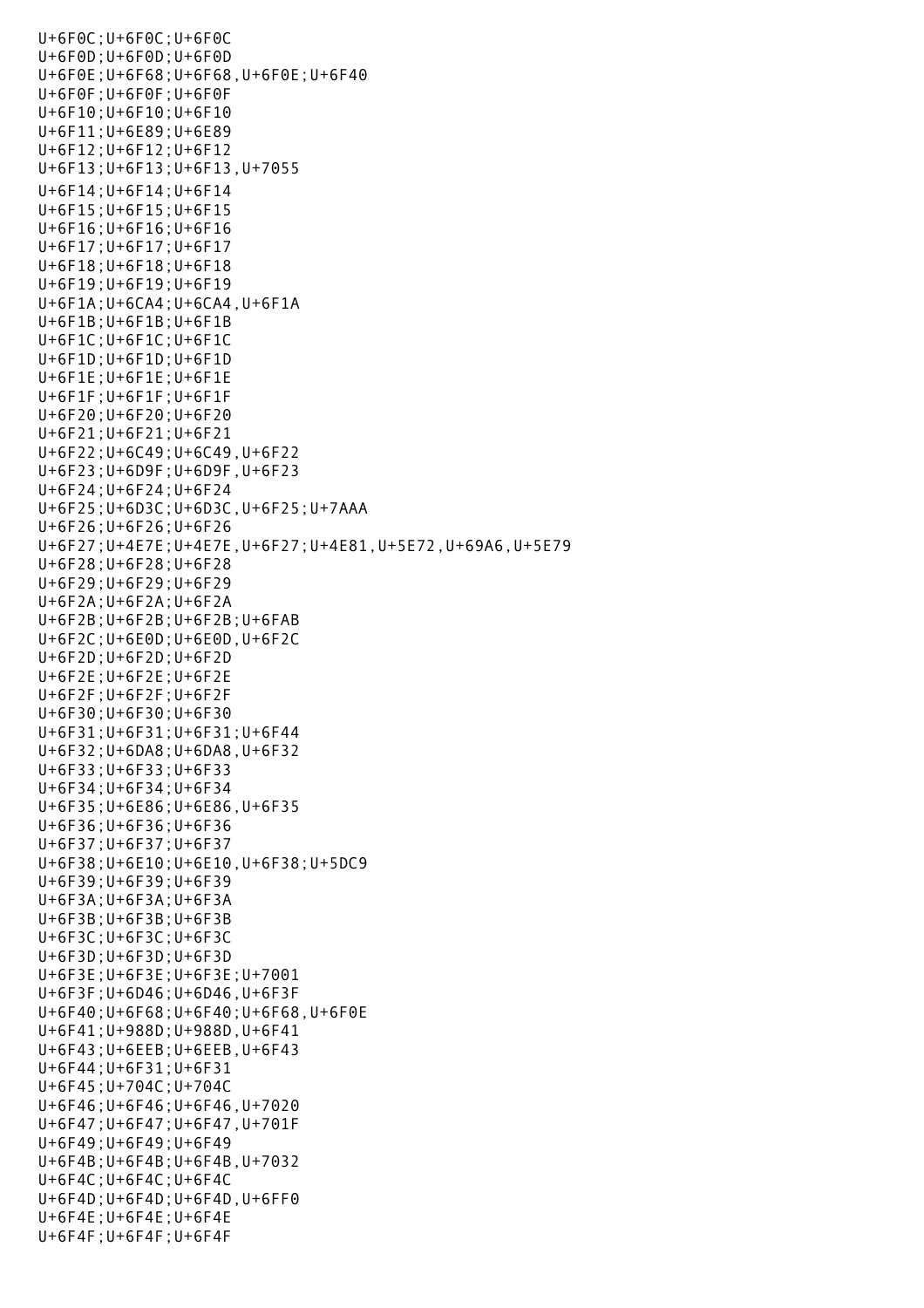U+6F50;U+6F50;U+6F50 U+6F51;U+6CFC;U+6CFC,U+6F51 U+6F52;U+8361;U+8361,U+6F52;U+8569,U+76EA,U+862F U+6F53;U+6F53;U+6F53 U+6F54;U+6D01;U+6D01,U+6F54;U+6D2F U+6F55;U+6F55;U+6F55 U+6F56;U+6F56;U+6F56 U+6F57;U+6F57;U+6F57 U+6F58;U+6F58;U+6F58 U+6F59;U+6CA9;U+6CA9,U+6E88 U+6F5A;U+6F5A;U+6F5A U+6F5B;U+6F5C;U+6F5C,U+6F5B;U+6FF3 U+6F5C;U+6F5C;U+6F5C,U+6F5B;U+6FF3 U+6F5D;U+6F5D;U+6F5D U+6F5E;U+6F5E;U+6F5E U+6F5F;U+6F5F;U+6F5F;U+6F99 U+6F60;U+6F60;U+6F60 U+6F61;U+6F61;U+6F61 U+6F62;U+6F62;U+6F62 U+6F63;U+6F63;U+6F63 U+6F64;U+6DA6;U+6DA6,U+6F64 U+6F65;U+6F65;U+6F65 U+6F66;U+6F66;U+6F66 U+6F67;U+6EB1;U+6EB1,U+6F67 U+6F68;U+6F68;U+6F68,U+6F40;U+6F0E U+6F69;U+6F69;U+6F69 U+6F6A;U+6F6A;U+6F6A U+6F6B;U+6F6B;U+6F6B U+6F6C;U+6F6C;U+6F6C U+6F6D;U+6F6D;U+6F6D U+6F6E;U+6F6E;U+6F6E U+6F6F;U+6D54;U+6D54,U+6F6F U+6F70;U+6E83;U+6E83,U+6F70 U+6F71;U+6F71;U+6F71 U+6F72;U+6F72;U+6F72 U+6F73;U+6F73;U+6F73 U+6F74;U+6F74;U+6F74,U+7026 U+6F75;U+6F75;U+6F75 U+6F76;U+6F76;U+6F76 U+6F77;U+6ED7;U+6ED7,U+6F77 U+6F78;U+6F78;U+6F78 U+6F7A;U+6F7A;U+6F7A U+6F7B;U+6F7B;U+6F7B U+6F7C;U+6F7C;U+6F7C U+6F7D;U+6F7D;U+6F7D U+6F7E;U+6F7E;U+6F7E U+6F7F;U+6DA0;U+6DA0,U+6F7F U+6F80;U+6DA9;U+6DA9,U+6F80;U+6F81,U+7012,U+6E0B,U+6FC7 U+6F81;U+6DA9;U+6DA9,U+6F80;U+7012,U+6E0B,U+6FC7 U+6F82;U+6F84;U+6F84,U+6F82 U+6F83;U+6F83;U+6F83 U+6F84;U+6F84;U+6F84;U+6F82 U+6F85;U+6F85;U+6F85 U+6F86;U+6D47;U+6D47,U+6F86 U+6F87;U+6D9D;U+6D9D,U+6F87 U+6F88;U+6F88;U+6F88 U+6F89;U+6F89;U+6F89 U+6F8A;U+6F8A;U+6F8A U+6F8B;U+6F8B;U+6F8B U+6F8C;U+6F8C;U+6F8C U+6F8D;U+6F8D;U+6F8D U+6F8E;U+6F8E;U+6F8E U+6F8F;U+6F8F;U+6F8F U+6F90;U+6F90;U+6F90 U+6F91;U+6E9C;U+6E9C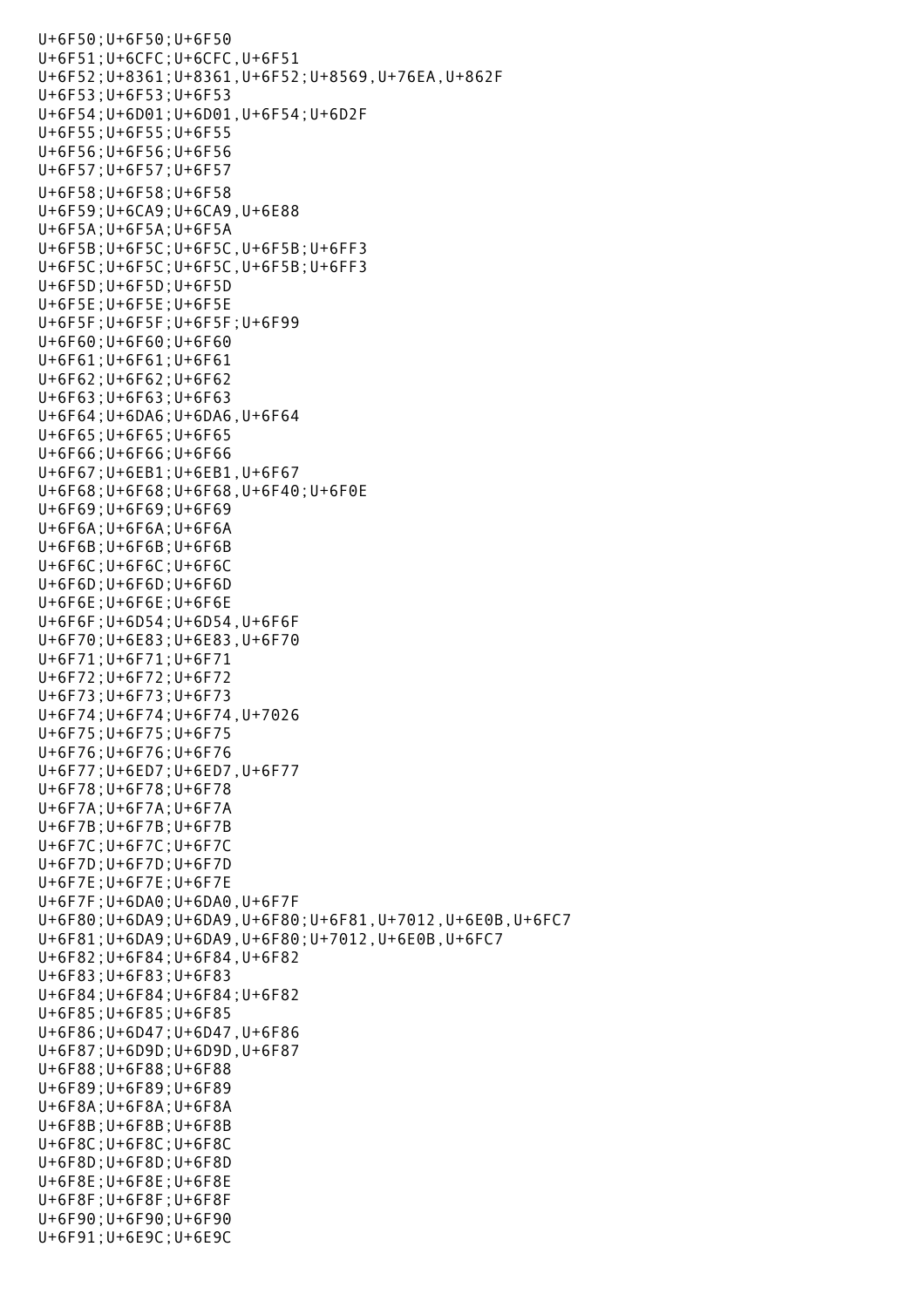U+6F92;U+6F92;U+6F92 U+6F93;U+6F93;U+6F93 U+6F94;U+6D69;U+6D69,U+6F94 U+6F95;U+6F95;U+6F95 U+6F96;U+6F96;U+6F96 U+6F97;U+6DA7;U+6DA7,U+6F97 U+6F99;U+6F5F;U+6F5F U+6F9B;U+6F9B;U+6F9B,U+7002 U+6F9C;U+6F9C;U+6F9C,U+703E U+6F9D;U+6F9D;U+6F9D U+6F9E;U+6F9E;U+6F9E U+6FA0;U+6E11;U+6E11,U+6FA0 U+6FA1;U+6FA1;U+6FA1 U+6FA2;U+6FA2;U+6FA2 U+6FA3;U+6D63;U+6D63,U+6FA3 U+6FA4;U+6CFD;U+6CFD,U+6FA4;U+6CA2 U+6FA5;U+6FA5;U+6FA5 U+6FA6;U+6EEA;U+6EEA,U+6FA6 U+6FA7;U+6FA7;U+6FA7 U+6FA8;U+6FA8;U+6FA8 U+6FA9;U+6CF6;U+6CF6,U+6FA9 U+6FAA;U+6CE0;U+6CE0,U+6FAA U+6FAB;U+6F2B;U+6F2B,U+6FAB U+6FAC;U+6FAC;U+6FAC U+6FAD;U+6FAD;U+6FAD U+6FAE;U+6D4D;U+6D4D,U+6FAE U+6FAF;U+6FAF;U+6FAF U+6FB0;U+6FB0;U+6FB0 U+6FB1;U+6DC0;U+6DC0,U+6FB1 U+6FB2;U+6FB2;U+6FB2 U+6FB3;U+6FB3;U+6FB3 U+6FB4;U+6FB4;U+6FB4 U+6FB5;U+6FB5;U+6FB5 U+6FB6;U+6FB6;U+6FB6 U+6FB8;U+6FB8;U+6FB8 U+6FB9;U+6DE1;U+6FB9;U+6DE1 U+6FBA;U+6FBA;U+6FBA U+6FBB;U+6FBB;U+6FBB U+6FBC;U+6FBC;U+6FBC U+6FBD;U+6FBD;U+6FBD U+6FBE;U+3CE0;U+3CE0,U+6FBE U+6FBF;U+6FBF;U+6FBF U+6FC0;U+6FC0;U+6FC0 U+6FC1;U+6D4A;U+6D4A,U+6FC1 U+6FC2;U+6FC2;U+6FC2 U+6FC3;U+6D53;U+6D53,U+6FC3 U+6FC4;U+6DA1;U+6DA1,U+6FC4;U+6E26 U+6FC6;U+6FC6;U+6FC6 U+6FC7;U+6DA9;U+6DA9,U+6FC7;U+6F80,U+6F81,U+7012,U+6E0B U+6FC8;U+6FC8;U+6FC8 U+6FC9;U+6FC9;U+6FC9 U+6FCA;U+6FCA;U+6FCA U+6FCB;U+6FCB;U+6FCB U+6FCC;U+6FCC;U+6FCC U+6FCD;U+6FCD;U+6FCD U+6FCE;U+6FCE;U+6FCE U+6FCF;U+6FCF;U+6FCF U+6FD1;U+6FD1;U+6FD1,U+7028;U+702C U+6FD2;U+6FD2;U+6FD2,U+7015 U+6FD4;U+6CB5;U+6CB5,U+6FD4 U+6FD5;U+6E7F;U+6E7F,U+6FD5;U+6EBC U+6FD6;U+6FD6;U+6FD6 U+6FD7;U+6FD7;U+6FD7 U+6FD8;U+6CDE;U+6CDE,U+6FD8 U+6FD9;U+6FD9;U+6FD9

U+6F91;U+6E9C;U+6E9C;U+6E9C;U+6E9C;U+6E9C;U+6E9C;U+6E9C;U+6E9C;U+6E9C;U+6E9C;U+6E9C;U+6E9C;U+6E9C;U+6E9C;U+6E9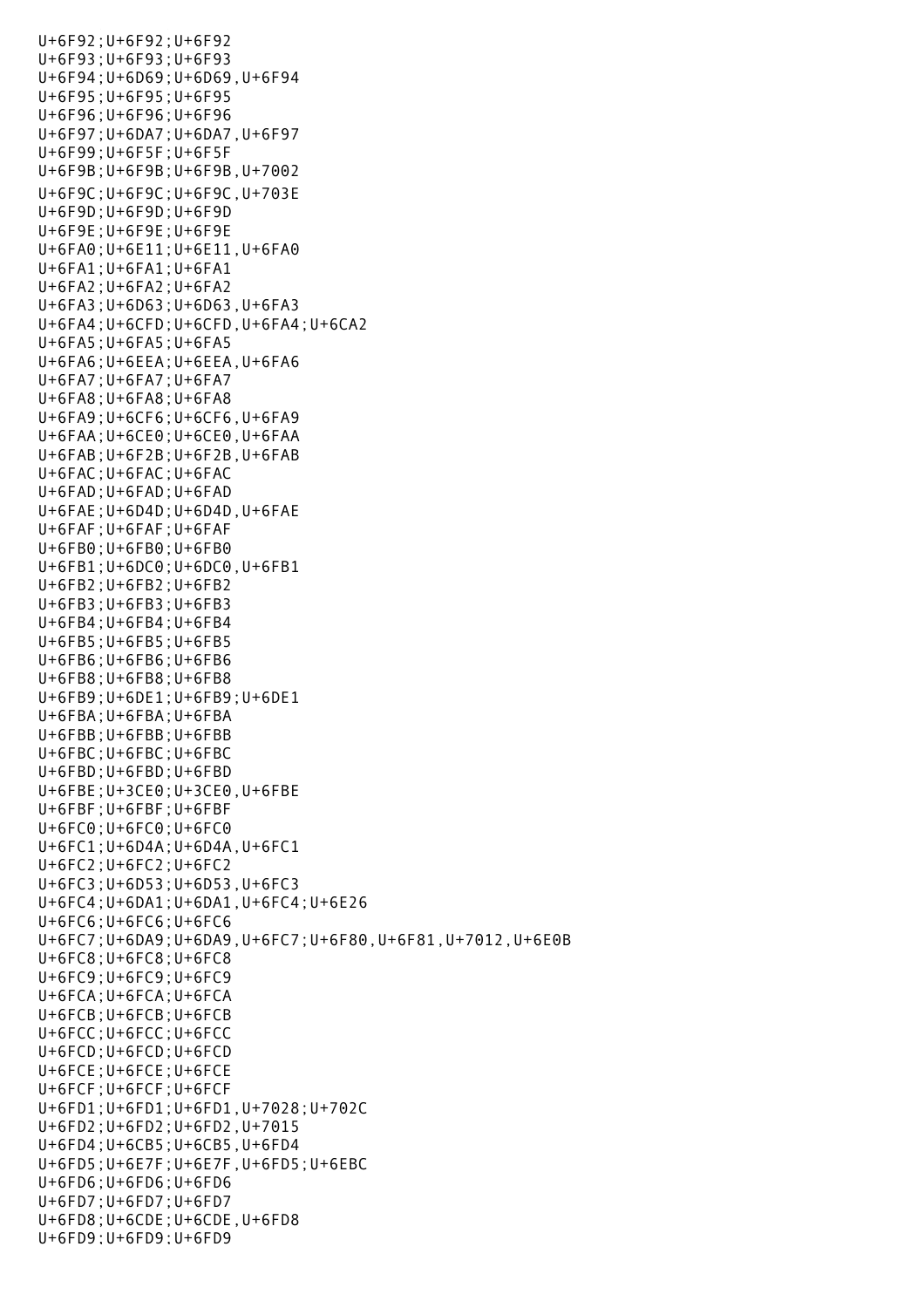u<br>Geografia (1999), utawi sebagai kecamatan di kecamatan di kecamatan di kecamatan di kecamatan di kecamatan di U+6FDA;U+6E81;U+6E81,U+6FDA U+6FDB;U+8499;U+8499,U+6FDB;U+61DE,U+77C7 U+6FDC;U+6D55;U+6D55,U+6FDC U+6FDD;U+6FDD;U+6FDD U+6FDE;U+6FDE;U+6FDE U+6FDF;U+6D4E;U+6D4E,U+6FDF;U+6E08 U+6FE0;U+6FE0;U+6FE0 U+6FE1;U+6FE1;U+6FE1 U+6FE2;U+6FE2;U+6FE2 U+6FE3;U+6FE3;U+6FE3 U+6FE4;U+6D9B;U+6D9B,U+6FE4 U+6FE5;U+6FE5;U+6FE5 U+6FE6;U+6FE6;U+6FE6 U+6FE7;U+6FE7;U+6FE7 U+6FE8;U+6FE8;U+6FE8 U+6FE9;U+6FE9;U+6FE9 U+6FEA;U+6FEA;U+6FEA U+6FEB;U+6EE5;U+6EE5,U+6FEB U+6FEC;U+6D5A;U+6D5A,U+6FEC U+6FED;U+6FED;U+6FED U+6FEE;U+6FEE;U+6FEE U+6FEF;U+6FEF;U+6FEF U+6FF0;U+6F4D;U+6F4D,U+6FF0 U+6FF1;U+6D5C;U+6EE8,U+6FF1;U+6D5C U+6FF2;U+6FF2;U+6FF2 U+6FF3;U+6F5C;U+6F5C,U+6F5B U+6FF4;U+6FF4;U+6FF4 U+6FF6;U+9614;U+9614,U+95CA U+6FF7;U+6FF7;U+6FF7 U+6FF8;U+6FF8;U+6FF8 U+6FF9;U+6FF9;U+6FF9 U+6FFA;U+6E85;U+6E85,U+6FFA U+6FFB;U+7022;U+7022,U+6FFB U+6FFC;U+6CCA;U+6CFA,U+6FFC;U+6CCA U+6FFE;U+6EE4;U+6EE4,U+6FFE U+6FFF;U+6FFF;U+6FFF U+7000;U+7000;U+7000 U+7001;U+6F3E;U+6F3E,U+7001 U+7002;U+6F9B;U+6F9B,U+7002 U+7003;U+7003;U+7003 U+7004;U+7004;U+7004 U+7005;U+6EE2;U+6EE2,U+7005 U+7006;U+6E0E;U+6E0E,U+7006 U+7007;U+6C6A;U+6C6A,U+7007 U+7008;U+7008;U+7008 U+7009;U+6CFB;U+6CFB,U+7009 U+700A;U+700A;U+700A U+700B;U+6C88;U+6C88,U+700B;U+6C89,U+6E16 U+700C;U+700C;U+700C U+700D;U+700D;U+700D U+700E;U+700E;U+700E U+700F;U+6D4F;U+6D4F,U+700F;U+56A0 U+7011;U+7011;U+7011 U+7012;U+6DA9;U+6DA9,U+6FC7;U+6F80,U+6F81,U+6E0B U+7014;U+7014;U+7014 U+7015;U+6FD2;U+6FD2,U+7015 U+7016;U+7016;U+7016 U+7017;U+7017;U+7017 U+7018;U+6CF8;U+6CF8,U+7018 U+7019;U+7019;U+7019 U+701A;U+701A;U+701A U+701B;U+701B;U+701B U+701C;U+701C;U+701C U+701D;U+6CA5;U+6CA5,U+701D U+701F;U+6F47;U+6F47,U+701F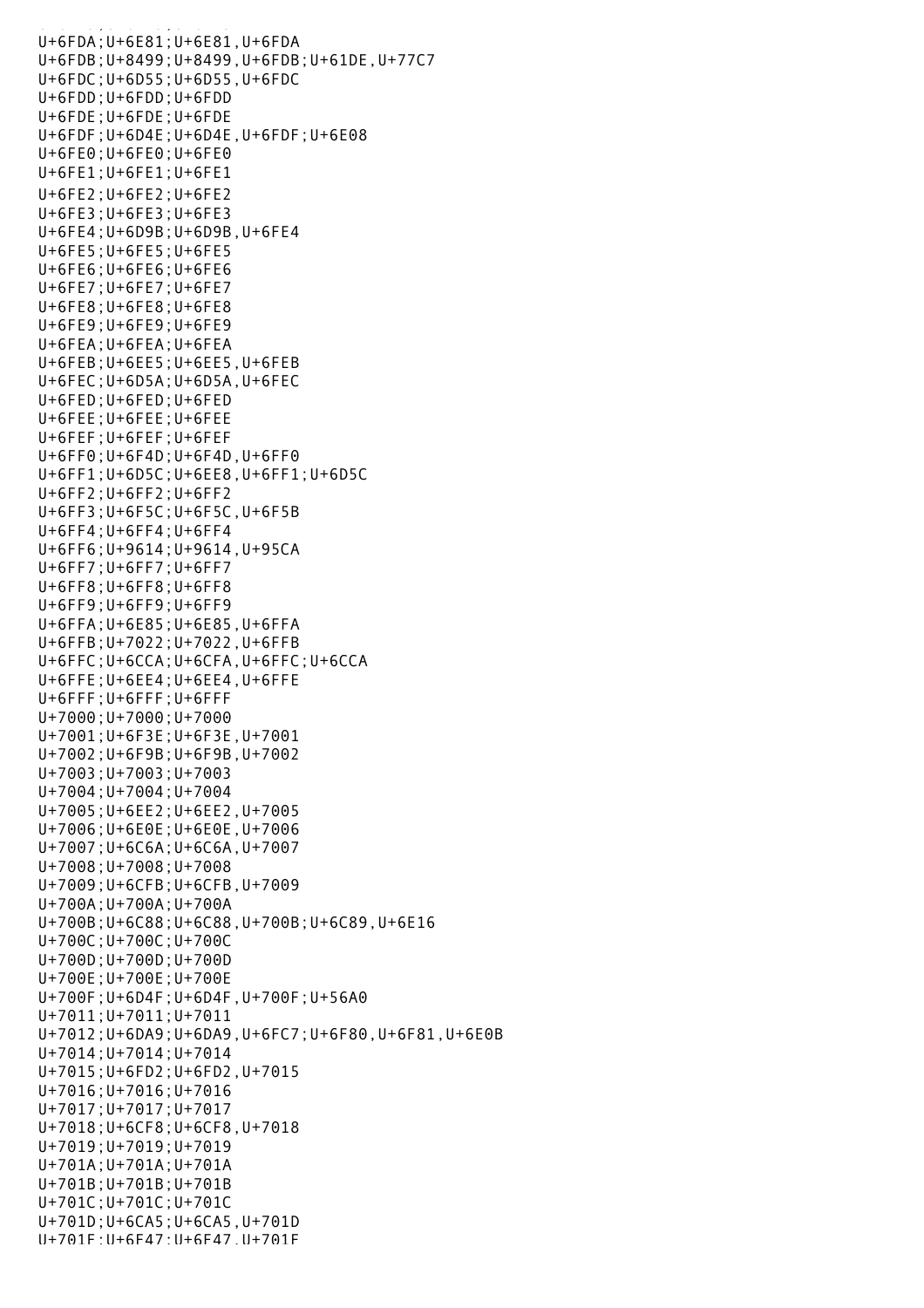U+701F;U+6F47;U+6F47,U+7O1F47,U+7O1F47,U+7O1F47,U+7O1F47,U+7O1F47,U+7O1F47,U+7O1F47,U+7O1F47,U+7O1F4 U+7020;U+6F46;U+6F46,U+7020 U+7021;U+7021;U+7021 U+7022;U+7022;U+7022;U+6FFB U+7023;U+7023;U+7023 U+7024;U+7024;U+7024 U+7025;U+7025;U+7025 U+7026;U+6F74;U+6F74,U+7026 U+7027;U+6CF7;U+6CF7,U+7027 U+7028;U+6FD1;U+6FD1,U+7028;U+702C U+7029;U+7029;U+7029 U+702A;U+702A;U+702A U+702B;U+702B;U+702B U+702C;U+6FD1;U+6FD1,U+7028 U+702D;U+702D;U+702D U+702E;U+702E;U+702E U+702F;U+702F;U+702F U+7030;U+5F25;U+5F25,U+7030;U+5F4C,U+519E U+7031;U+7031;U+7031 U+7032;U+6F4B;U+6F4B,U+7032 U+7033;U+7033;U+7033 U+7034;U+7034;U+7034 U+7035;U+7035;U+7035 U+7036;U+7036;U+7036 U+7037;U+7037;U+7037 U+7038;U+7038;U+7038 U+7039;U+7039;U+7039 U+703A;U+703A;U+703A U+703B;U+703B;U+703B U+703C;U+703C;U+703C U+703D;U+703D;U+703D U+703E;U+6F9C;U+6F9C,U+703E U+703F;U+703F;U+703F U+7040;U+7040;U+7040 U+7041;U+6E0A;U+6E0A,U+7041;U+6E15,U+6DF5 U+7042;U+7042;U+7042 U+7043;U+6CA3;U+6CA3,U+7043 U+7044;U+6EE0;U+6EE0,U+7044 U+7045;U+7045;U+7045 U+7046;U+7046;U+7046 U+7048;U+7048;U+7048 U+7049;U+7049;U+7049 U+704A;U+704A;U+704A U+704C;U+704C;U+704C;U+6F45 U+704D;U+704D;U+704D U+704F;U+704F;U+704F,U+705D U+7050;U+7050;U+7050 U+7051;U+6D12;U+6D12,U+7051 U+7052;U+7052;U+7052 U+7053;U+7053;U+7053 U+7054;U+6EDF;U+6EDF,U+7069;U+7067 U+7055;U+6F13;U+6F13,U+7055 U+7056;U+7056;U+7056 U+7057;U+7057;U+7057 U+7058;U+6EE9;U+6EE9,U+7058 U+7059;U+7059;U+7059 U+705A;U+705A;U+705A U+705B;U+9610;U+9610,U+705B;U+95E1 U+705C;U+705C;U+705C U+705D;U+704F;U+704F,U+705D U+705E;U+705E;U+705E U+705F;U+705F;U+705F U+7060;U+7060;U+7060 U+7061;U+7061;U+7061 U+7062;U+7062;U+7062 U+7063;U+6E7E;U+6E7E,U+7063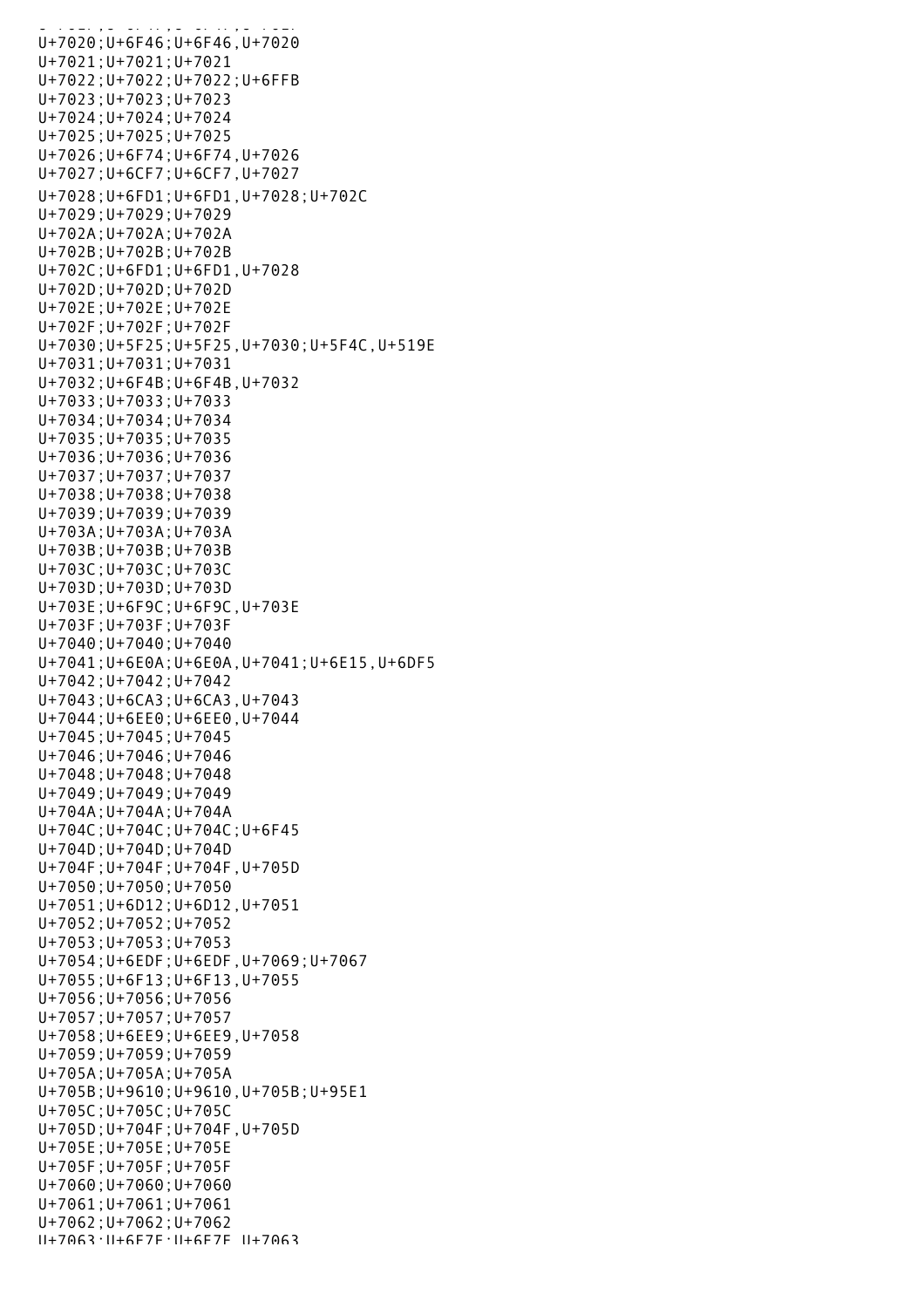U+7063;U+6E7E;U+6E7E,U+7063 U+7064;U+6EE6;U+6EE6,U+7064 U+7065;U+7065;U+7065 U+7066;U+7066;U+7066 U+7067;U+6EDF;U+6EDF,U+7069;U+7054 U+7068;U+8D63;U+8D63,U+7068;U+8D1B U+7069;U+6EDF;U+6EDF,U+7069;U+7054,U+7067 U+706A;U+706A;U+706A U+706B;U+706B;U+706B U+706C;U+706C;U+706C U+706D;U+706D;U+706D,U+6EC5 U+706E;U+5149;U+5149;U+70E1,U+709A U+706F;U+706F;U+706F,U+71C8 U+7070;U+7070;U+7070 U+7071;U+7071;U+7071 U+7074;U+70D8;U+70D8,U+7074 U+7075;U+7075;U+7075,U+9748;U+970A U+7076;U+7076;U+7076;U+7AC8 U+7077;U+7077;U+7077 U+7078;U+7078;U+7078 U+7079;U+7079;U+7079 U+707A;U+707A;U+707A U+707C;U+707C;U+707C U+707D;U+707E;U+707E,U+707D;U+70D6 U+707E;U+707E;U+707E,U+707D;U+70D6 U+707F;U+707F;U+707F,U+71E6 U+7080;U+7080;U+7080,U+716C U+7082;U+7082;U+7082 U+7083;U+711A;U+711A,U+7083 U+7084;U+7084;U+7084 U+7085;U+7085;U+7085;U+7094 U+7086;U+7086;U+7086 U+7087;U+7087;U+7087 U+7088;U+7088;U+7088 U+7089;U+7089;U+7089,U+7210;U+946A U+708A;U+708A;U+708A U+708B;U+708B;U+708B U+708C;U+708C;U+708C U+708E;U+708E;U+708E U+708F;U+708F;U+708F U+7090;U+7090;U+7090 U+7091;U+7091;U+7091 U+7092;U+7092;U+7092 U+7093;U+7093;U+7093 U+7094;U+7085;U+7094;U+7085 U+7095;U+7095;U+7095;U+531F U+7096;U+7096;U+7096,U+71C9 U+7098;U+7098;U+7098 U+7099;U+7099;U+7099 U+709A;U+5149;U+5149,U+709A;U+70E1,U+706E U+709C;U+709C;U+709C,U+7152 U+709D;U+709D;U+709D,U+7197 U+709E;U+709E;U+709E U+709F;U+709F;U+709F U+70A0;U+70A0;U+70A0 U+70A1;U+70A1;U+70A1 U+70A2;U+70A2;U+70A2 U+70A3;U+70A3;U+70A3 U+70A4;U+7167;U+7167,U+70A4;U+66CC U+70A5;U+70A5;U+70A5 U+70A6;U+70A6;U+70A6 U+70A7;U+70A7;U+70A7 U+70A8;U+70A8;U+70A8 U+70A9;U+70A9;U+70A9 U+70AB;U+70AB;U+70AB U+70AC;U+70AC;U+70AC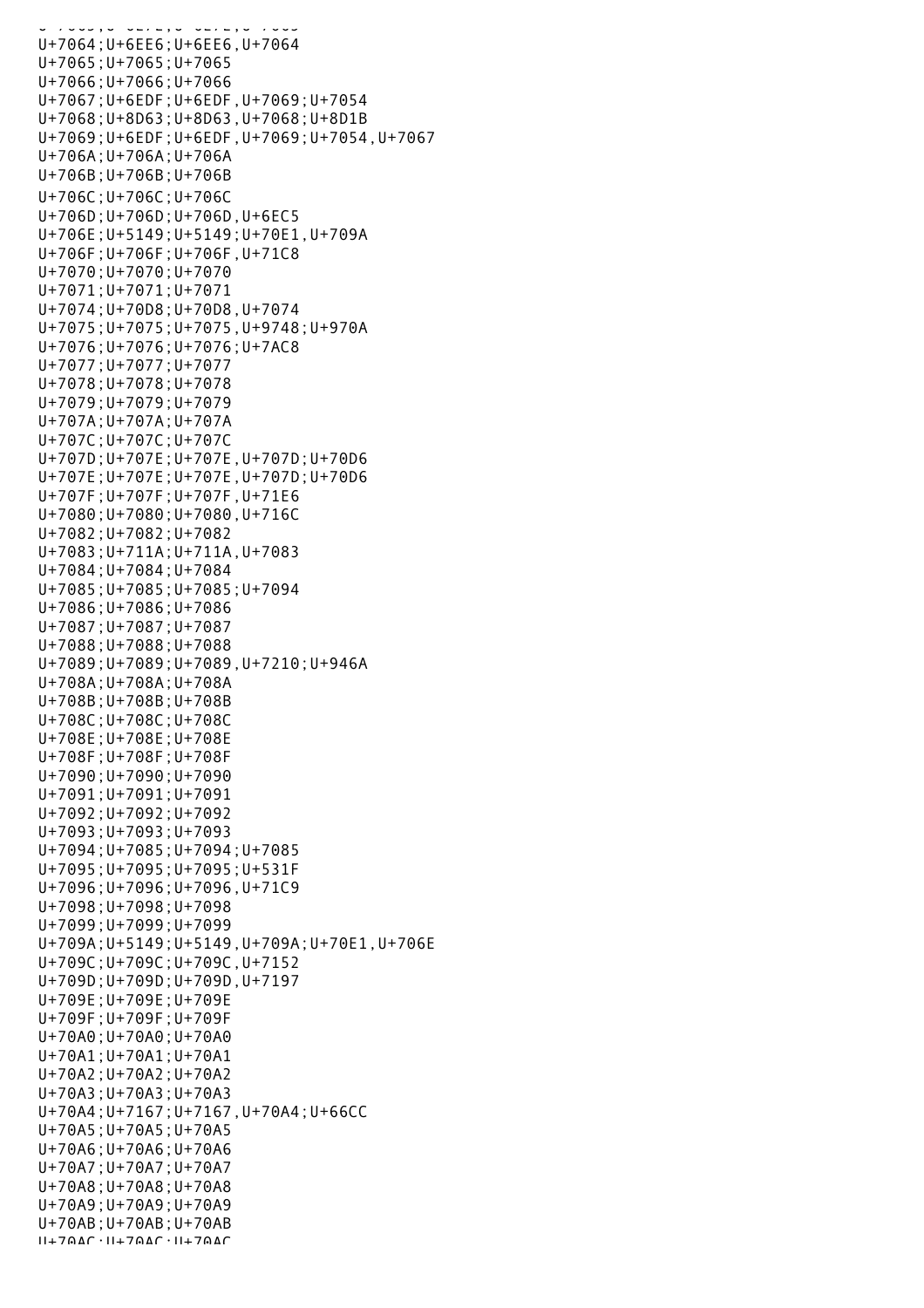U+70AC;U+70AC;U+70AC U+70AD;U+70AD;U+70AD U+70AE;U+70AE;U+70AE;U+70B0,U+7832,U+792E U+70AF;U+70AF;U+70AF;U+70F1 U+70B0;U+70AE;U+70B0;U+7832,U+70AE,U+792E U+70B1;U+70B1;U+70B1 U+70B3;U+70B3;U+70B3;U+663A U+70B4;U+70B4;U+70B4 U+70B5;U+70B5;U+70B5 U+70B7;U+70B7;U+70B7 U+70B8;U+70B8;U+70B8 U+70B9;U+70B9;U+70B9,U+9EDE;U+594C U+70BA;U+4E3A;U+4E3A,U+70BA;U+7232 U+70BB;U+70BB;U+70BB U+70BC;U+70BC;U+70BC,U+7149;U+934A U+70BD;U+70BD;U+70BD,U+71BE U+70BE;U+70BE;U+70BE U+70BF;U+70BF;U+70BF U+70C0;U+70C0;U+70C0 U+70C1;U+70C1;U+70C1,U+720D U+70C2;U+70C2;U+70C2,U+721B;U+71D7 U+70C3;U+70C3;U+70C3,U+70F4 U+70C4;U+70C4;U+70C4 U+70C5;U+70C5;U+70C5 U+70C6;U+70C6;U+70C6 U+70C7;U+70C7;U+70C7 U+70C8;U+70C8;U+70C8 U+70C9;U+7115;U+7115,U+7165 U+70CA;U+70CA;U+70CA U+70CB;U+70CB;U+70CB U+70CC;U+70CC;U+70CC U+70CD;U+70CD;U+70CD U+70CE;U+70CE;U+70CE U+70CF;U+4E4C;U+4E4C,U+70CF U+70D0;U+70D0;U+70D0 U+70D1;U+70D1;U+70D1 U+70D2;U+70D2;U+70D2 U+70D3;U+70D3;U+70D3 U+70D4;U+70D4;U+70D4 U+70D6;U+707E;U+707E,U+707D U+70D7;U+70D7;U+70D7 U+70D8;U+70D8;U+70D8;U+7074 U+70D9;U+70D9;U+70D9 U+70DA;U+70DA;U+70DA U+70DB;U+70DB;U+70DB,U+71ED U+70DC;U+70DC;U+70DC U+70DD;U+70DD;U+70DD U+70DE;U+70DE;U+70DE U+70DF;U+70DF;U+70DF,U+7159;U+83F8 U+70E0;U+70E0;U+70E0 U+70E1;U+5149;U+5149,U+70E1;U+709A,U+706E U+70E2;U+70E2;U+70E2 U+70E3;U+70E3;U+70E3 U+70E4;U+70E4;U+70E4 U+70E5;U+70E5;U+70E5 U+70E6;U+70E6;U+70E6,U+7169 U+70E7;U+70E7;U+70E7,U+71D2 U+70E8;U+70E8;U+70E8,U+71C1 U+70E9;U+70E9;U+70E9,U+71F4 U+70EA;U+70EA;U+70EA U+70EB;U+70EB;U+70EB,U+71D9 U+70EC;U+70EC;U+70EC,U+71FC;U+7161 U+70ED;U+70ED;U+70ED,U+71B1 U+70EE;U+70EE;U+70EE U+70EF;U+70EF;U+70EF  $11+70EQ \cdot 11+70EQ \cdot 11+70EQ$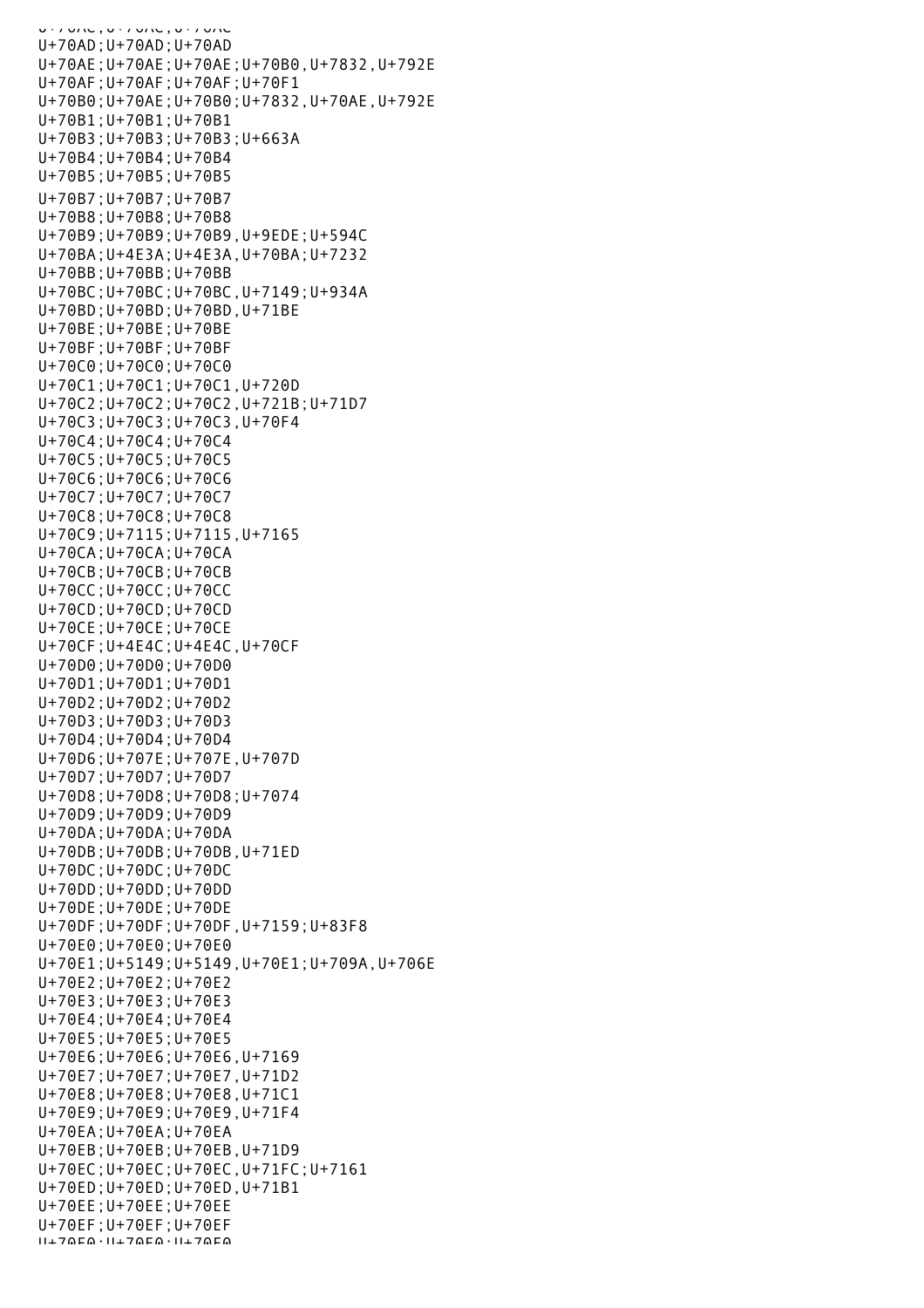U+70F0;U+70F0;U+70F0 U+70F1;U+70AF;U+70AF U+70F2;U+70F2;U+70F2 U+70F3;U+70F3;U+70F3 U+70F4;U+70C3;U+70C3,U+70F4 U+70F5;U+70F5;U+70F5 U+70F6;U+70F6;U+70F6 U+70F7;U+70F7;U+70F7 U+70F8;U+70F8;U+70F8 U+70F9;U+70F9;U+70F9 U+70FA;U+6717;U+6717,U+70FA;U+6716 U+70FB;U+70FB;U+70FB U+70FC;U+70FC;U+70FC U+70FD;U+70FD;U+70FD U+70FF;U+70FF;U+70FF U+7100;U+7100;U+7100 U+7101;U+7101;U+7101 U+7102;U+7102;U+7102 U+7103;U+7103;U+7103 U+7104;U+7104;U+7104 U+7105;U+7105;U+7105 U+7106;U+7106;U+7106 U+7107;U+7107;U+7107 U+7109;U+7109;U+7109 U+710A;U+710A;U+710A;U+92B2,U+91EC U+710B;U+710B;U+710B U+710C;U+710C;U+710C;U+71C7 U+710D;U+710D;U+710D U+710E;U+710E;U+710E U+710F;U+710F;U+710F U+7110;U+7110;U+7110 U+7111;U+7111;U+7111 U+7112;U+7112;U+7112 U+7113;U+7113;U+7113 U+7115;U+7115;U+7115,U+7165;U+70C9 U+7116;U+7116;U+7116,U+71DC U+7117;U+7117;U+7117 U+7118;U+7118;U+7118,U+71FE U+7119;U+7119;U+7119 U+711A;U+711A;U+711A;U+7083 U+711B;U+711B;U+711B U+711C;U+711C;U+711C U+711D;U+711D;U+711D U+711E;U+711E;U+711E U+711F;U+711F;U+711F U+7120;U+7120;U+7120 U+7121;U+65E0;U+65E0,U+7121 U+7122;U+7122;U+7122 U+7123;U+7123;U+7123 U+7125;U+7125;U+7125 U+7126;U+7126;U+7126 U+7127;U+7127;U+7127 U+7128;U+7128;U+7128 U+7129;U+7129;U+7129 U+712A;U+712A;U+712A U+712B;U+712B;U+712B U+712C;U+712C;U+712C U+712D;U+8315;U+712D,U+7162;U+60F8,U+8315 U+712E;U+712E;U+712E U+712F;U+712F;U+712F U+7130;U+7130;U+7130;U+71C4 U+7131;U+7131;U+7131 U+7132;U+7132;U+7132 U+7135;U+7135;U+7135 U+7136;U+7136;U+7136 U+7137;U+7137;U+7137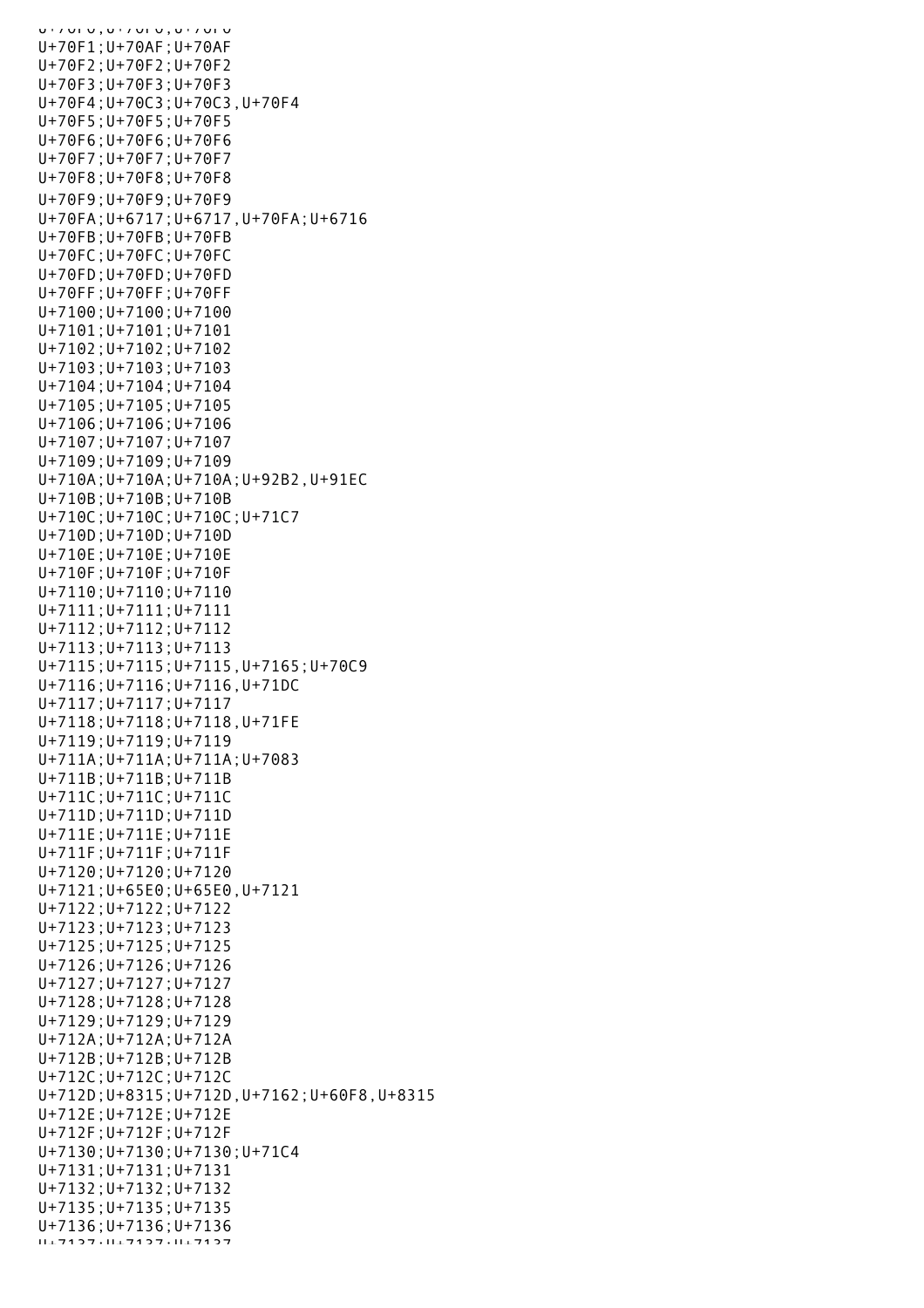$U+137, U+137, U+137$ U+7138;U+7138;U+7138 U+7139;U+7139;U+7139 U+713A;U+713A;U+713A U+713B;U+713B;U+713B U+713D;U+713D;U+713D U+713E;U+713E;U+713E U+713F;U+713F;U+713F U+7140;U+7140;U+7140 U+7141;U+7141;U+7141 U+7142;U+7142;U+7142 U+7143;U+7143;U+7143 U+7144;U+7144;U+7144 U+7145;U+7145;U+7145,U+935B;U+953B U+7146;U+7146;U+7146 U+7147;U+7147;U+7147 U+7148;U+7148;U+7148 U+7149;U+70BC;U+70BC,U+7149;U+934A U+714A;U+714A;U+714A U+714B;U+714B;U+714B U+714C;U+714C;U+714C U+714D;U+714D;U+714D U+714E;U+714E;U+714E U+714F;U+714F;U+714F U+7150;U+7150;U+7150 U+7151;U+716E;U+716E U+7152;U+709C;U+709C,U+7152 U+7153;U+7153;U+7153 U+7154;U+7154;U+7154 U+7156;U+6696;U+6696,U+7156 U+7158;U+7158;U+7158 U+7159;U+70DF;U+70DF,U+7159;U+83F8 U+715A;U+715A;U+715A;U+71DB U+715B;U+715B;U+715B U+715C;U+715C;U+715C U+715D;U+715D;U+715D U+715E;U+715E;U+715E U+715F;U+715F;U+715F U+7160;U+7160;U+7160 U+7161;U+70EC;U+70EC,U+7161;U+71FC U+7162;U+8315;U+8315,U+7162;U+60F8,U+712D U+7163;U+7163;U+7163 U+7164;U+7164;U+7164 U+7165;U+7115;U+7115,U+7165;U+70C9 U+7166;U+7166;U+7166 U+7167;U+7167;U+7167;U+66CC,U+70A4 U+7168;U+7168;U+7168;U+71F0 U+7169;U+70E6;U+70E6,U+7169 U+716A;U+716A;U+716A U+716C;U+7080;U+7080,U+716C U+716E;U+716E;U+716E;U+7151 U+716F;U+716F;U+716F U+7170;U+71E5;U+71E5,U+7170 U+7171;U+7171;U+7171 U+7172;U+7172;U+7172 U+7173;U+7173;U+7173 U+7174;U+7174;U+7174,U+7185 U+7175;U+7175;U+7175 U+7176;U+7176;U+7176 U+7177;U+7177;U+7177 U+7178;U+7178;U+7178 U+7179;U+7179;U+7179 U+717A;U+717A;U+717A U+717B;U+717B;U+717B U+717C;U+717C;U+717C U+717D;U+717D;U+717D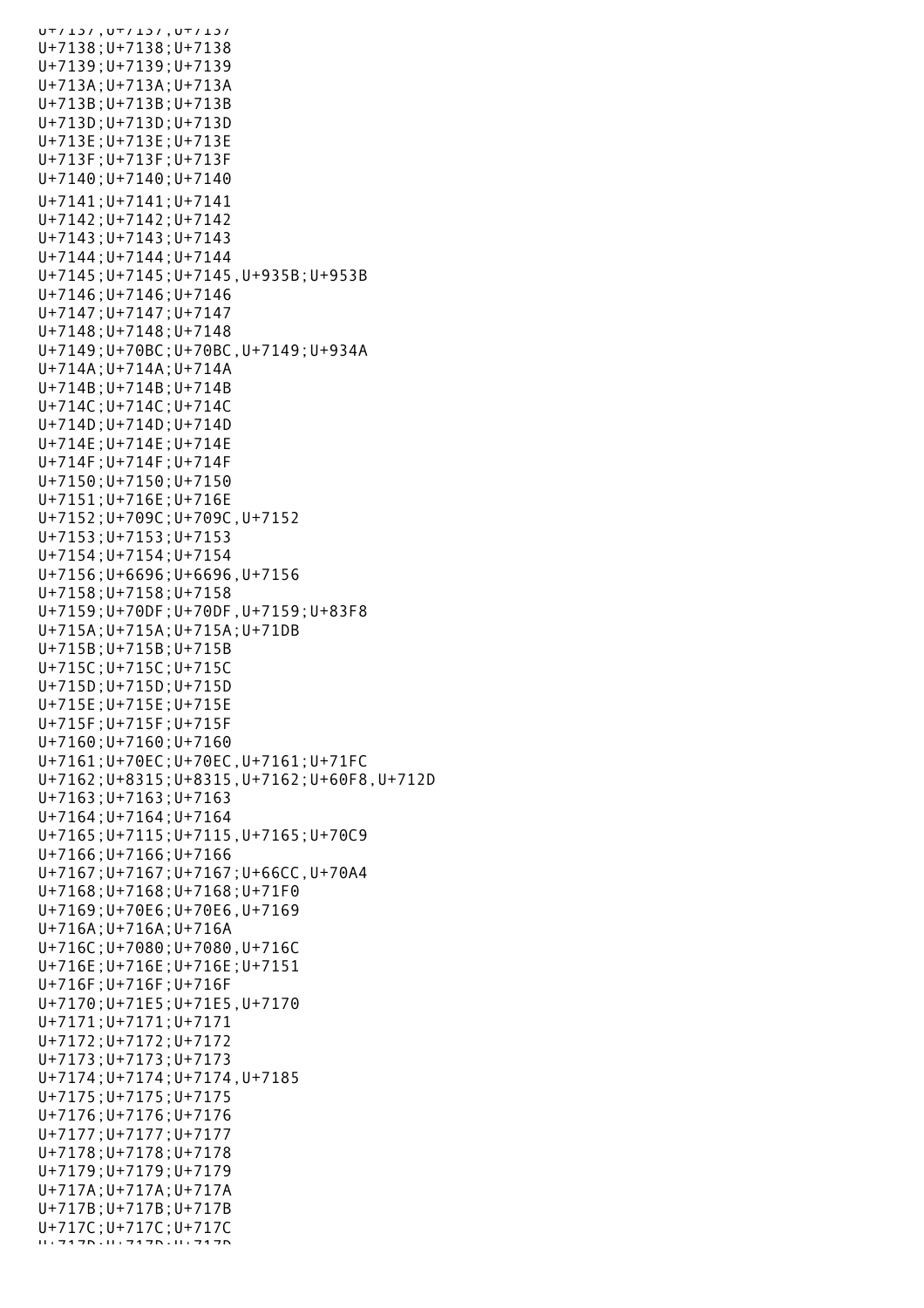U+717D;U+717D;U+717D U+717E;U+717E;U+717E U+717F;U+717F;U+717F U+7180;U+7180;U+7180 U+7181;U+7181;U+7181 U+7182;U+7182;U+7182 U+7183;U+7183;U+7183 U+7184;U+7184;U+7184 U+7185;U+7174;U+7174,U+7185 U+7186;U+7186;U+7186 U+7187;U+7187;U+7187 U+7188;U+7199;U+7199 U+7189;U+7189;U+7189 U+718A;U+718A;U+718A U+718B;U+718B;U+718B U+718C;U+718C;U+718C U+718E;U+718E;U+718E U+718F;U+718F;U+718F,U+71FB U+7190;U+7190;U+7190 U+7191;U+7191;U+7191 U+7192;U+8367;U+8367,U+7192 U+7193;U+7193;U+7193 U+7194;U+7194;U+7194;U+9394,U+9555 U+7195;U+7195;U+7195 U+7197;U+709D;U+709D,U+7197 U+7198;U+7198;U+7198 U+7199;U+7199;U+7199;U+7188 U+719A;U+719A;U+719A U+719B;U+719B;U+719B U+719C;U+719C;U+719C U+719D;U+719D;U+719D U+719E;U+719E;U+719E U+719F;U+719F;U+719F U+71A0;U+71A0;U+71A0 U+71A1;U+71A1;U+71A1 U+71A2;U+71A2;U+71A2 U+71A3;U+71A3;U+71A3 U+71A4;U+71A4;U+71A4 U+71A5;U+71A5;U+71A5 U+71A7;U+71A7;U+71A7 U+71A8;U+71A8;U+71A8 U+71A9;U+71A9;U+71A9 U+71AA;U+71AA;U+71AA U+71AC;U+71AC;U+71AC U+71AD;U+71AD;U+71AD U+71AE;U+71AE;U+71AE U+71AF;U+71AF;U+71AF U+71B0;U+71B0;U+71B0 U+71B1;U+70ED;U+70ED,U+71B1 U+71B2;U+988E;U+988E,U+71B2 U+71B3;U+71B3;U+71B3 U+71B4;U+71B4;U+71B4 U+71B5;U+71B5;U+71B5 U+71B7;U+71B7;U+71B7 U+71B8;U+71B8;U+71B8 U+71B9;U+71B9;U+71B9;U+71BA U+71BA;U+71B9;U+71B9 U+71BB;U+71BB;U+71BB U+71BC;U+71BC;U+71BC U+71BD;U+71BD;U+71BD U+71BE;U+70BD;U+70BD,U+71BE U+71BF;U+71BF;U+71BF U+71C0;U+71C0;U+71C0 U+71C1;U+70E8;U+70E8,U+71C1 U+71C2;U+71C2;U+71C2 U+71C3;U+71C3;U+71C3;U+71C3;U+71C3;U+71C3;U+71C3;U+71C3;U+71C3;U+71C3;U+71C3;U+71C3;U+71C3;U+71C3;U+71C3;U+71C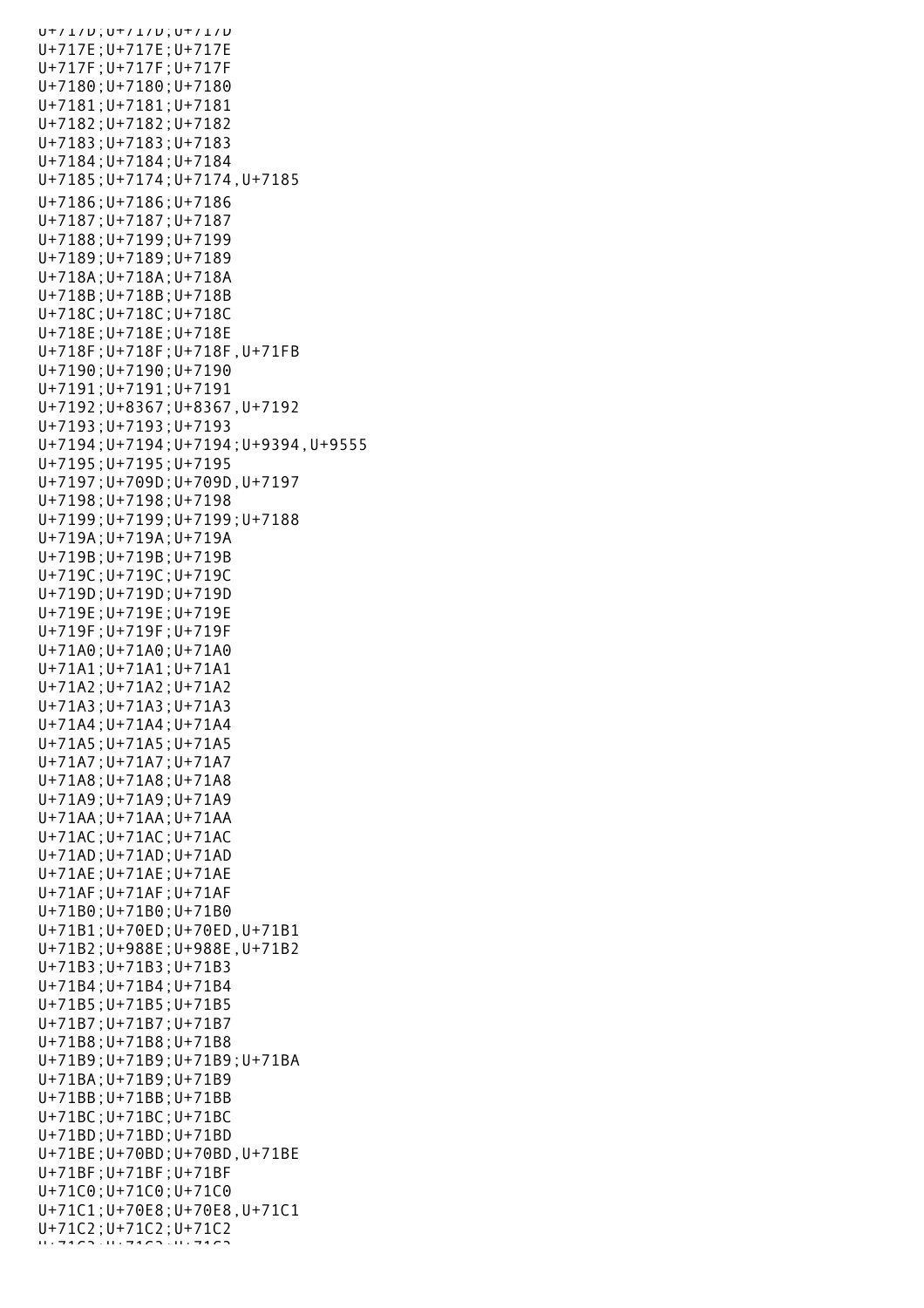U+71C3;U+71C3;U+71C3 U+71C4;U+7130;U+7130,U+71C4 U+71C5;U+71C5;U+71C5 U+71C6;U+71C6;U+71C6 U+71C7;U+710C;U+710C,U+71C7 U+71C8;U+706F;U+706F,U+71C8 U+71C9;U+7096;U+7096,U+71C9 U+71CA;U+71CA;U+71CA U+71CB;U+71CB;U+71CB U+71CD;U+71CD;U+71CD U+71CE;U+71CE;U+71CE U+71CF;U+71CF;U+71CF U+71D0;U+71D0;U+71D0;U+78F7 U+71D1;U+71D1;U+71D1 U+71D2;U+70E7;U+70E7,U+71D2 U+71D4;U+71D4;U+71D4 U+71D5;U+71D5;U+71D5;U+9DF0,U+89FE U+71D6;U+71D6;U+71D6 U+71D7;U+70C2;U+70C2,U+721B U+71D8;U+71D8;U+71D8 U+71D9;U+70EB;U+70EB,U+71D9 U+71DA;U+71DA;U+71DA U+71DB;U+715A;U+715A,U+71DB U+71DC;U+7116;U+7116,U+71DC U+71DD;U+71DD;U+71DD U+71DE;U+71DE;U+71DE U+71DF;U+8425;U+8425,U+71DF;U+55B6 U+71E0;U+71E0;U+71E0 U+71E1;U+71E1;U+71E1 U+71E2;U+71E2;U+71E2 U+71E3;U+71F7;U+71F7,U+71E3 U+71E4;U+71E4;U+71E4 U+71E5;U+71E5;U+71E5;U+7170 U+71E6;U+707F;U+707F,U+71E6 U+71E7;U+71E7;U+71E7 U+71E8;U+7214;U+7214,U+71E8 U+71E9;U+71E9;U+71E9 U+71EA;U+71EA;U+71EA U+71EB;U+71EB;U+71EB U+71EC;U+71EC;U+71EC U+71ED;U+70DB;U+70DB,U+71ED U+71EE;U+71EE;U+71EE U+71EF;U+71EF;U+71EF;U+7227 U+71F0;U+7168;U+7168,U+71F0 U+71F1;U+71F1;U+71F1 U+71F2;U+71F2;U+71F2 U+71F4;U+70E9;U+70E9,U+71F4 U+71F5;U+71F5;U+71F5 U+71F6;U+71F6;U+71F6 U+71F7;U+71F7;U+71F7,U+71E3 U+71F8;U+71F8;U+71F8 U+71F9;U+71F9;U+71F9 U+71FB;U+718F;U+718F,U+71FB U+71FC;U+70EC;U+70EC,U+71FC;U+7161 U+71FD;U+71FD;U+71FD U+71FE;U+7118;U+7118,U+71FE U+71FF;U+66DC;U+8000,U+71FF;U+66DC U+7201;U+7201;U+7201;U+7226 U+7202;U+7202;U+7202 U+7203;U+7203;U+7203 U+7204;U+7204;U+7204 U+7205;U+7205;U+7205 U+7206;U+7206;U+7206 U+7207;U+7207;U+7207 U+7208;U+7208;U+7208  $\cdots$  =220, U =220, U =220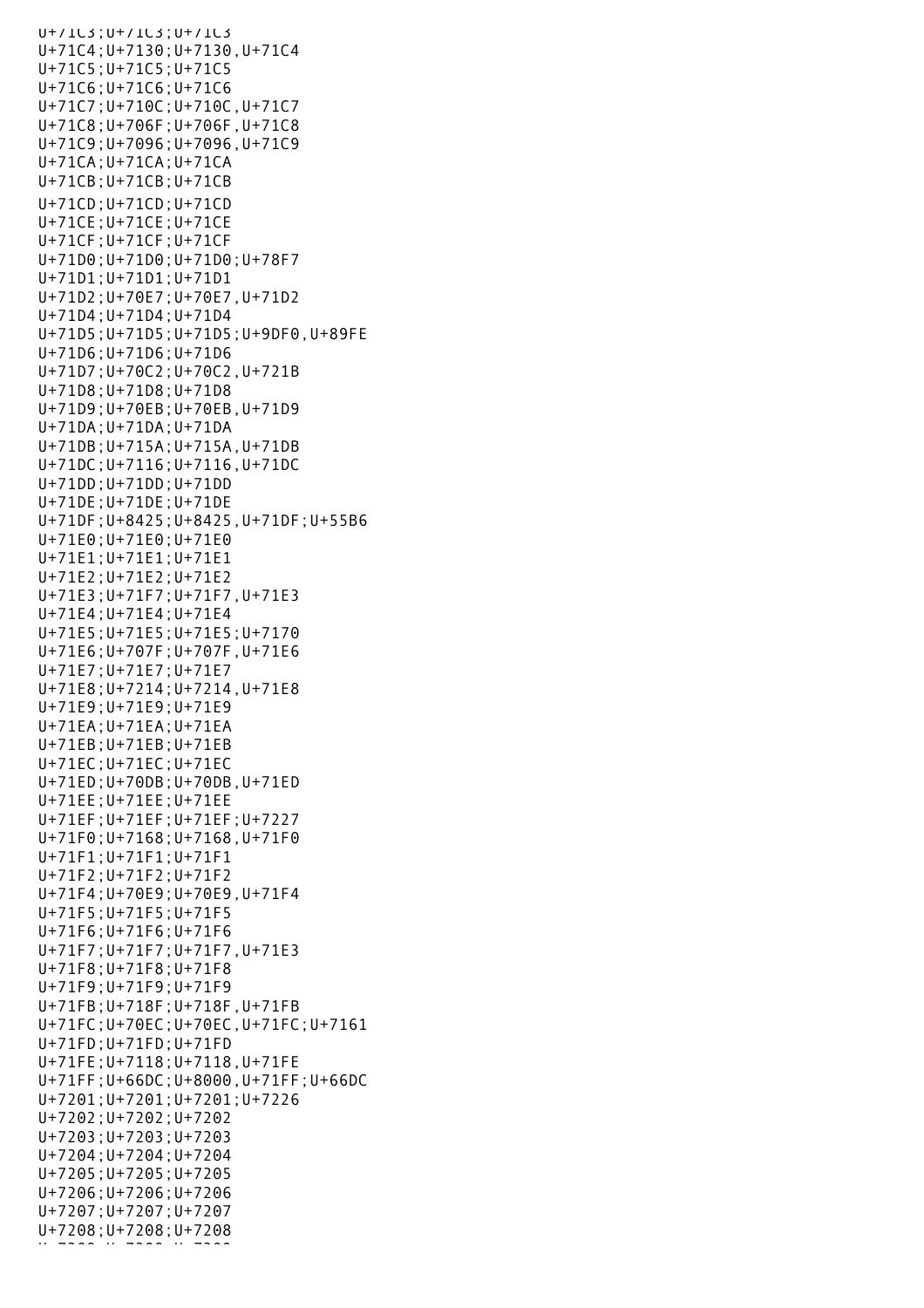U+7209;U+7209;U+7209 U+720A;U+720A;U+720A U+720C;U+720C;U+720C U+720D;U+70C1;U+70C1,U+720D U+720E;U+720E;U+720E U+720F;U+720F;U+720F U+7210;U+7089;U+7089,U+7210;U+946A U+7212;U+7212;U+7212 U+7213;U+7213;U+7213 U+7214;U+7214;U+7214;U+71E8 U+7216;U+7216;U+7216 U+7218;U+7218;U+7218 U+7219;U+7219;U+7219 U+721A;U+721A;U+721A U+721B;U+70C2;U+70C2,U+721B;U+71D7 U+721C;U+721C;U+721C U+721D;U+721D;U+721D U+721E;U+721E;U+721E U+721F;U+721F;U+721F U+7221;U+7221;U+7221 U+7222;U+7CDC;U+7CDC,U+7222 U+7223;U+7223;U+7223 U+7226;U+7201;U+7201,U+7226 U+7227;U+71EF;U+71EF,U+7227 U+7228;U+7228;U+7228 U+7229;U+7229;U+7229 U+722A;U+722A;U+722A U+722B;U+722B;U+722B U+722C;U+722C;U+722C U+722D;U+4E89;U+4E89,U+722D U+722E;U+722E;U+722E U+7230;U+7230;U+7230 U+7231;U+7231;U+7231,U+611B U+7232;U+4E3A;U+4E3A,U+70BA U+7233;U+7233;U+7233 U+7235;U+7235;U+7235 U+7236;U+7236;U+7236 U+7237;U+7237;U+7237,U+723A U+7238;U+7238;U+7238 U+7239;U+7239;U+7239 U+723A;U+7237;U+7237,U+723A U+723B;U+723B;U+723B U+723C;U+4FCE;U+4FCE U+723D;U+723D;U+723D;U+6161 U+723E;U+5C14;U+5C14,U+723E;U+5C12,U+5C13 U+723F;U+4E2C;U+723F;U+4E2C U+7240;U+5E8A;U+5E8A U+7241;U+7241;U+7241 U+7242;U+7242;U+7242 U+7243;U+7243;U+7243 U+7244;U+7244;U+7244 U+7246;U+5899;U+5899,U+7246;U+58BB U+7247;U+7247;U+7247 U+7248;U+7248;U+7248 U+7249;U+7249;U+7249 U+724A;U+724A;U+724A U+724B;U+7B3A;U+7B3A,U+724B;U+7B8B U+724C;U+724C;U+724C U+724D;U+724D;U+724D,U+7258 U+724F;U+724F;U+724F U+7251;U+7251;U+7251 U+7252;U+7252;U+7252 U+7253;U+699C;U+699C,U+7253 U+7254;U+7254;U+7254 U+7256;U+7256;U+7256  $\mathcal{U}$  , and for  $\mathcal{U}$  and  $\mathcal{U}$  are  $\mathcal{U}$  and  $\mathcal{U}$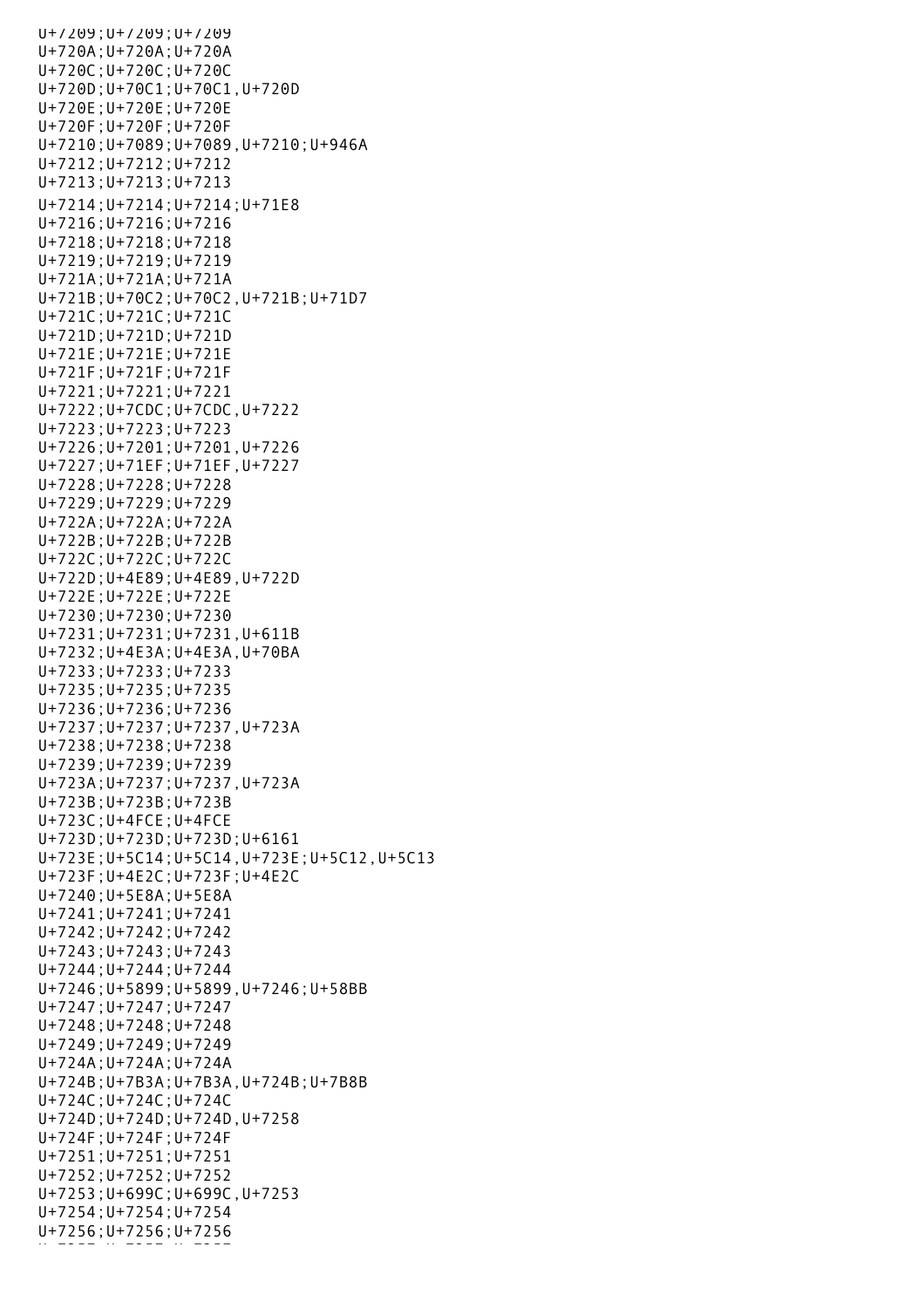U+7257;U+7257;U+7257 U+7258;U+724D;U+724D,U+7258 U+7259;U+7259;U+7259 U+725A;U+6491;U+6491,U+725A;U+6490 U+725B;U+725B;U+725B U+725C;U+725C;U+725C U+725D;U+725D;U+725D U+725E;U+725E;U+725E U+725F;U+725F;U+725F U+7260;U+5B83;U+5B83,U+7260 U+7261;U+7261;U+7261 U+7262;U+7262;U+7262 U+7263;U+7263;U+7263 U+7264;U+7264;U+7264 U+7265;U+7265;U+7265 U+7266;U+7266;U+7266,U+729B;U+6C02,U+9AE6 U+7267;U+7267;U+7267 U+7268;U+7268;U+7268 U+7269;U+7269;U+7269 U+726A;U+726A;U+726A U+726B;U+726B;U+726B U+726C;U+726C;U+726C U+726D;U+726D;U+726D U+726E;U+726E;U+726E U+726F;U+726F;U+726F U+7270;U+7270;U+7270 U+7271;U+7271;U+7271 U+7272;U+7272;U+7272 U+7273;U+7273;U+7273 U+7274;U+627A;U+7274;U+7F9D,U+627A,U+62B5,U+89DD U+7275;U+7275;U+7275,U+727D U+7276;U+7276;U+7276 U+7277;U+7277;U+7277 U+7278;U+7278;U+7278 U+7279;U+7279;U+7279 U+727A;U+727A;U+727A,U+72A7 U+727B;U+727B;U+727B U+727C;U+727C;U+727C U+727D;U+7275;U+7275,U+727D U+727E;U+727E;U+727E U+727F;U+727F;U+727F U+7280;U+7280;U+7280 U+7281;U+7281;U+7281;U+7282 U+7282;U+7281;U+7281 U+7283;U+7283;U+7283 U+7284;U+7284;U+7284 U+7285;U+7285;U+7285 U+7286;U+7286;U+7286 U+7287;U+5954;U+5954;U+9029 U+7288;U+7288;U+7288 U+7289;U+7289;U+7289 U+728A;U+728A;U+728A,U+72A2 U+728B;U+728B;U+728B U+728C;U+728C;U+728C U+728D;U+728D;U+728D U+728E;U+728E;U+728E U+728F;U+728F;U+728F U+7290;U+7290;U+7290 U+7291;U+7291;U+7291 U+7292;U+7292;U+7292 U+7293;U+7293;U+7293 U+7294;U+7294;U+7294 U+7295;U+7295;U+7295 U+7296;U+8366;U+8366,U+7296 U+7297;U+7297;U+7297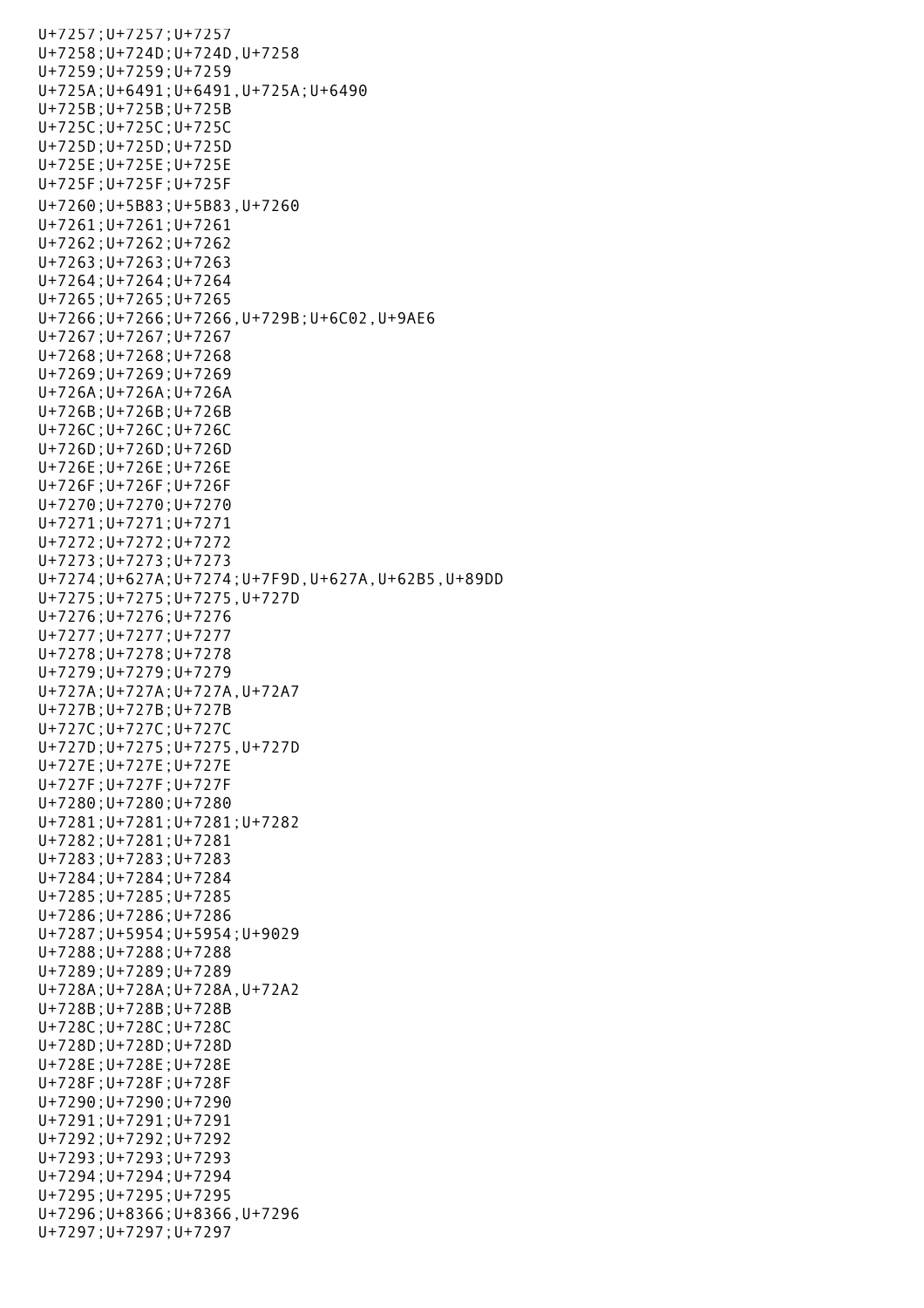U+7298;U+7298;U+7298 U+7299;U+7299;U+7299 U+729A;U+729A;U+729A U+729B;U+7266;U+7266,U+729B;U+6C02,U+9AE6 U+729C;U+729C;U+729C U+729D;U+729D;U+729D U+729E;U+729E;U+729E U+729F;U+729F;U+729F U+72A1;U+72A1;U+72A1 U+72A2;U+728A;U+728A,U+72A2 U+72A3;U+72A3;U+72A3 U+72A4;U+72A4;U+72A4 U+72A5;U+72A5;U+72A5 U+72A6;U+72A6;U+72A6 U+72A7;U+727A;U+727A,U+72A7 U+72A8;U+72A8;U+72A8 U+72A9;U+72A9;U+72A9 U+72AA;U+72AA;U+72AA U+72AC;U+72AC;U+72AC U+72AD;U+72AD;U+72AD U+72AE;U+72AE;U+72AE U+72AF;U+72AF;U+72AF U+72B0;U+72B0;U+72B0 U+72B1;U+72B1;U+72B1 U+72B2;U+8C7A;U+8C7A U+72B3;U+72B3;U+72B3 U+72B4;U+72B4;U+72B4 U+72B5;U+72B5;U+72B5 U+72B6;U+72B6;U+72B6,U+72C0 U+72B7;U+72B7;U+72B7,U+7377 U+72B8;U+72B8;U+72B8,U+7341 U+72B9;U+72B9;U+72B9,U+7336 U+72BA;U+72BA;U+72BA U+72BB;U+72BB;U+72BB U+72BC;U+72BC;U+72BC U+72BD;U+72BD;U+72BD U+72BF;U+72BF;U+72BF U+72C0;U+72B6;U+72B6,U+72C0 U+72C1;U+72C1;U+72C1 U+72C2;U+72C2;U+72C2;U+72C5 U+72C3;U+72C3;U+72C3 U+72C4;U+72C4;U+72C4 U+72C5;U+72C2;U+72C2,U+72C5 U+72C6;U+4EF2;U+4EF2,U+72C6 U+72C7;U+72C7;U+72C7 U+72C8;U+72C8;U+72C8,U+72FD U+72C9;U+72C9;U+72C9 U+72CA;U+72CA;U+72CA U+72CB;U+72CB;U+72CB U+72CC;U+72CC;U+72CC U+72CD;U+72CD;U+72CD U+72CE;U+72CE;U+72CE U+72CF;U+72CF;U+72CF U+72D0;U+72D0;U+72D0 U+72D1;U+72D1;U+72D1 U+72D2;U+72D2;U+72D2 U+72D3;U+72D3;U+72D3 U+72D4;U+72D4;U+72D4 U+72D5;U+72D5;U+72D5 U+72D6;U+72D6;U+72D6 U+72D7;U+72D7;U+72D7 U+72D8;U+72D8;U+72D8 U+72D9;U+72D9;U+72D9 U+72DA;U+72DA;U+72DA U+72DB;U+72DB;U+72DB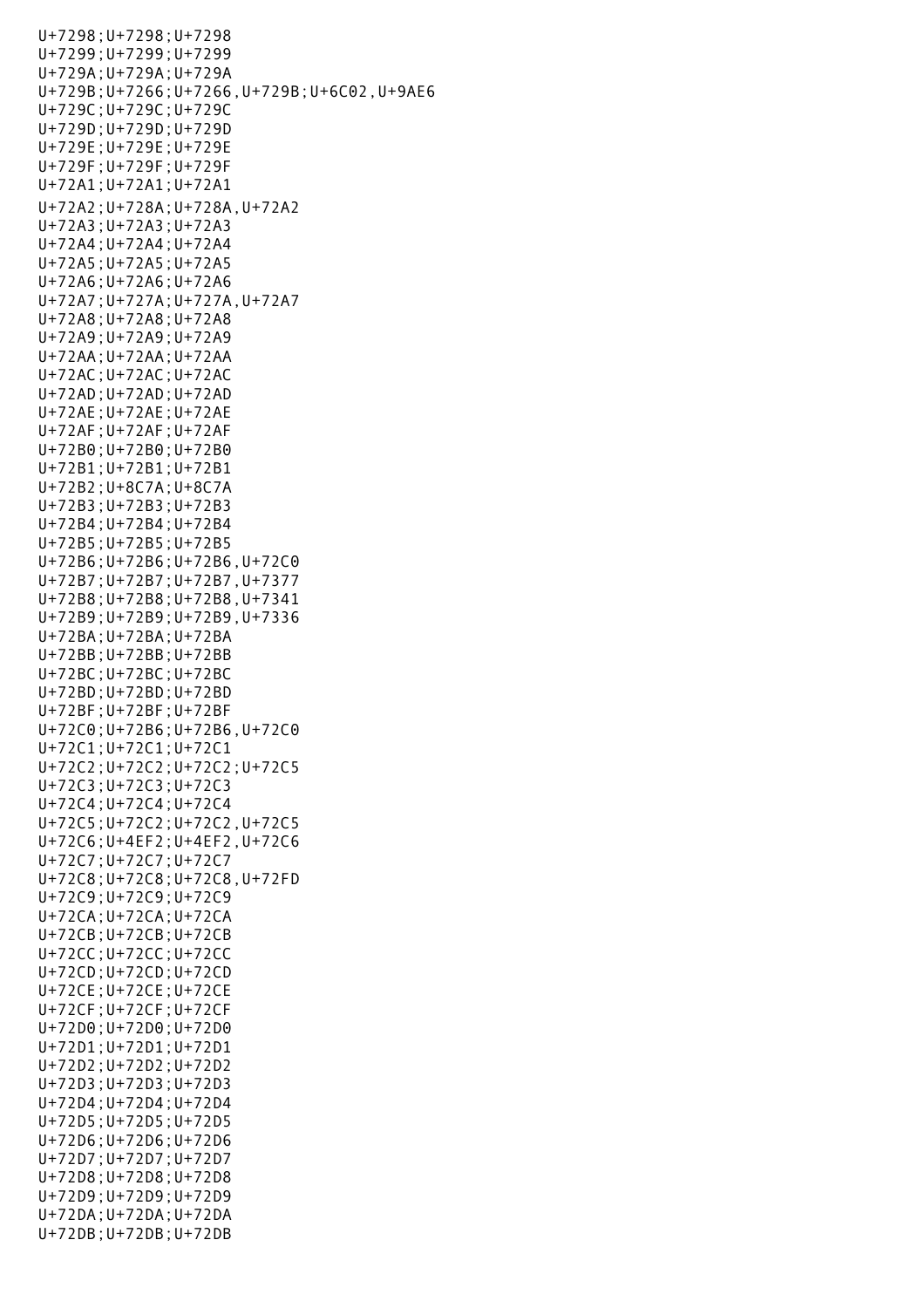U+72DC;U+72DC;U+72DC U+72DD;U+72DD;U+72DD,U+736E U+72DE;U+72DE;U+72DE,U+7370 U+72DF;U+72DF;U+72DF U+72E0;U+72E0;U+72E0 U+72E1;U+72E1;U+72E1 U+72E2;U+8C89;U+8C89 U+72E3;U+72E3;U+72E3 U+72E4;U+72E4;U+72E4 U+72E5;U+72E5;U+72E5 U+72E6;U+72E6;U+72E6 U+72E7;U+72E7;U+72E7 U+72E8;U+72E8;U+72E8 U+72E9;U+72E9;U+72E9 U+72EA;U+72EA;U+72EA U+72EB;U+4F6C;U+4F6C,U+72EB U+72EC;U+72EC;U+72EC,U+7368 U+72ED;U+72ED;U+72ED,U+72F9 U+72EE;U+72EE;U+72EE,U+7345 U+72EF;U+72EF;U+72EF,U+736A;U+733E U+72F0;U+72F0;U+72F0,U+7319 U+72F1;U+72F1;U+72F1,U+7344 U+72F2;U+72F2;U+72F2,U+733B U+72F3;U+72F3;U+72F3 U+72F4;U+72F4;U+72F4 U+72F5;U+72F5;U+72F5 U+72F6;U+72F6;U+72F6 U+72F7;U+72F7;U+72F7;U+7367 U+72F8;U+72F8;U+72F8,U+8C8D U+72F9;U+72ED;U+72ED,U+72F9 U+72FA;U+72FA;U+72FA U+72FB;U+72FB;U+72FB U+72FC;U+72FC;U+72FC U+72FD;U+72C8;U+72C8,U+72FD U+72FE;U+72FE;U+72FE U+72FF;U+72FF;U+72FF U+7300;U+7300;U+7300 U+7301;U+7301;U+7301 U+7303;U+7303;U+7303,U+736B;U+7381 U+7304;U+7304;U+7304 U+7305;U+7305;U+7305 U+7306;U+7306;U+7306 U+7307;U+7307;U+7307 U+7308;U+7308;U+7308 U+7309;U+7309;U+7309 U+730A;U+730A;U+730A U+730B;U+730B;U+730B U+730C;U+730C;U+730C U+730D;U+730D;U+730D U+730E;U+730E;U+730E,U+7375 U+730F;U+730F;U+730F U+7311;U+7311;U+7311 U+7312;U+538C;U+538C,U+7312;U+53AD U+7313;U+7313;U+7313 U+7314;U+7314;U+7314 U+7315;U+7315;U+7315,U+737C U+7316;U+7316;U+7316 U+7317;U+7317;U+7317 U+7318;U+7318;U+7318 U+7319;U+72F0;U+72F0,U+7319 U+731A;U+731A;U+731A U+731B;U+731B;U+731B U+731C;U+731C;U+731C U+731D;U+731D;U+731D U+731E;U+731E;U+731E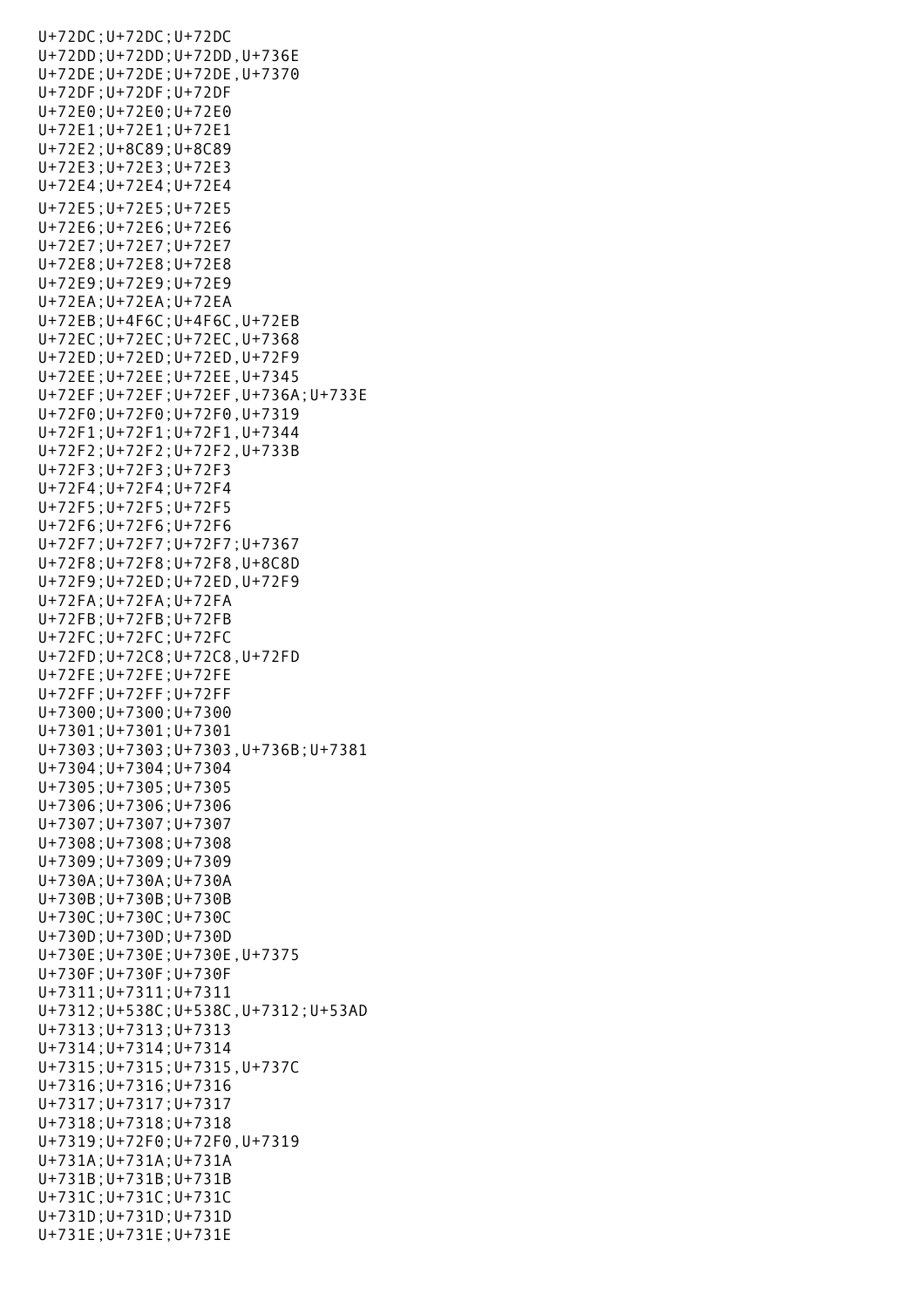U+7320;U+7320;U+7320 U+7321;U+7321;U+7321,U+7380 U+7322;U+7322;U+7322 U+7323;U+7323;U+7323 U+7324;U+7324;U+7324 U+7325;U+7325;U+7325 U+7326;U+7326;U+7326 U+7327;U+7327;U+7327 U+7329;U+7329;U+7329 U+732A;U+732A;U+732A,U+8C6C U+732B;U+732B;U+732B,U+8C93 U+732C;U+732C;U+732C;U+875F U+732D;U+732D;U+732D U+732E;U+732E;U+732E,U+737B U+7330;U+7330;U+7330 U+7331;U+7331;U+7331 U+7332;U+7332;U+7332 U+7333;U+7333;U+7333 U+7334;U+7334;U+7334 U+7335;U+7335;U+7335 U+7336;U+72B9;U+72B9,U+7336 U+7337;U+7337;U+7337 U+7338;U+7338;U+7338 U+7339;U+7339;U+7339 U+733A;U+733A;U+733A U+733B;U+72F2;U+72F2,U+733B U+733C;U+733C;U+733C U+733D;U+733D;U+733D U+733E;U+72EF;U+733E;U+736A,U+72EF U+733F;U+733F;U+733F;U+876F U+7340;U+7340;U+7340 U+7341;U+72B8;U+72B8,U+7341 U+7342;U+7342;U+7342 U+7343;U+5446;U+5446,U+7343;U+9A03 U+7344;U+72F1;U+72F1,U+7344 U+7345;U+72EE;U+72EE,U+7345 U+7346;U+7346;U+7346 U+7347;U+7347;U+7347 U+7348;U+7348;U+7348 U+7349;U+699B;U+699B,U+7349;U+6A3C U+734A;U+734A;U+734A U+734B;U+734B;U+734B U+734C;U+734C;U+734C U+734D;U+734D;U+734D U+734E;U+5956;U+5956,U+734E;U+5968,U+596C U+7350;U+7350;U+7350 U+7351;U+7351;U+7351 U+7352;U+7352;U+7352 U+7354;U+7354;U+7354 U+7355;U+7355;U+7355 U+7356;U+7356;U+7356 U+7357;U+7357;U+7357 U+7358;U+7358;U+7358 U+7359;U+7359;U+7359 U+735A;U+735A;U+735A U+735B;U+735B;U+735B U+735C;U+735C;U+735C U+735D;U+735D;U+735D U+735E;U+50EE;U+50EE,U+735E U+735F;U+735F;U+735F U+7360;U+7360;U+7360 U+7361;U+7361;U+7361 U+7362;U+7362;U+7362 U+7364;U+7364;U+7364 U+7365;U+7365;U+7365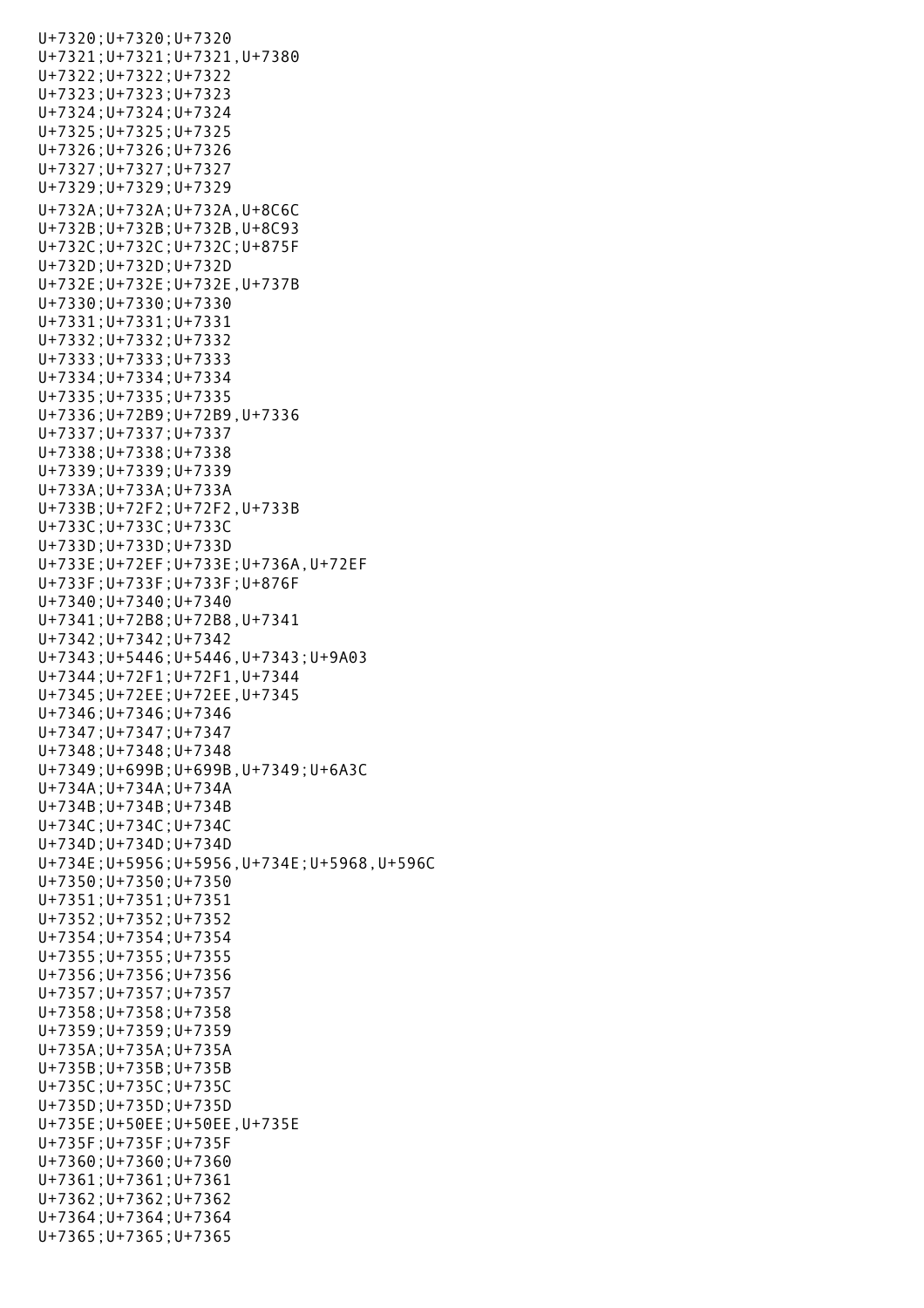U+7366;U+7366;U+7366 U+7367;U+72F7;U+72F7,U+7367 U+7368;U+72EC;U+72EC,U+7368 U+7369;U+7369;U+7369 U+736A;U+72EF;U+72EF,U+736A;U+733E U+736B;U+7303;U+7303,U+736B;U+7381 U+736C;U+736C;U+736C U+736D;U+736D;U+736D,U+737A U+736E;U+72DD;U+72DD,U+736E U+736F;U+736F;U+736F U+7370;U+72DE;U+72DE,U+7370 U+7371;U+7371;U+7371 U+7372;U+83B7;U+83B7,U+7372;U+7A6B U+7373;U+7373;U+7373 U+7374;U+7374;U+7374 U+7375;U+730E;U+730E,U+7375 U+7376;U+7376;U+7376 U+7377;U+72B7;U+72B7,U+7377 U+7378;U+517D;U+517D,U+7378 U+7379;U+7379;U+7379 U+737A;U+736D;U+736D,U+737A U+737B;U+732E;U+732E,U+737B U+737C;U+7315;U+7315,U+737C U+737D;U+737D;U+737D U+737E;U+737E;U+737E U+737F;U+737F;U+737F U+7380;U+7321;U+7321,U+7380 U+7381;U+7303;U+7303,U+7381;U+736B U+7382;U+7382;U+7382 U+7383;U+7383;U+7383;U+8C9C U+7384;U+7384;U+7384 U+7385;U+5999;U+5999,U+7385 U+7386;U+5179;U+5179,U+7386;U+8332 U+7387;U+7387;U+7387 U+7388;U+7388;U+7388 U+7389;U+7389;U+7389 U+738A;U+738A;U+738A U+738B;U+738B;U+738B U+738C;U+738C;U+738C U+738D;U+738D;U+738D U+738E;U+738E;U+738E U+738F;U+738F;U+738F U+7390;U+7390;U+7390 U+7391;U+7391;U+7391,U+74A3 U+7392;U+7392;U+7392 U+7393;U+7393;U+7393 U+7394;U+7394;U+7394 U+7395;U+7395;U+7395 U+7396;U+7396;U+7396 U+7397;U+7397;U+7397 U+7398;U+7398;U+7398 U+7399;U+7399;U+7399,U+74B5 U+739A;U+739A;U+739A,U+7452;U+7497 U+739B;U+739B;U+739B,U+746A U+739D;U+739D;U+739D U+739E;U+739E;U+739E U+739F;U+739F;U+739F;U+73C9,U+741D U+73A0;U+73A0;U+73A0 U+73A1;U+73A1;U+73A1 U+73A2;U+73A2;U+73A2 U+73A3;U+73A3;U+73A3 U+73A4;U+73A4;U+73A4 U+73A5;U+73A5;U+73A5 U+73A6;U+73A6;U+73A6 U+73A7;U+73A7;U+73A7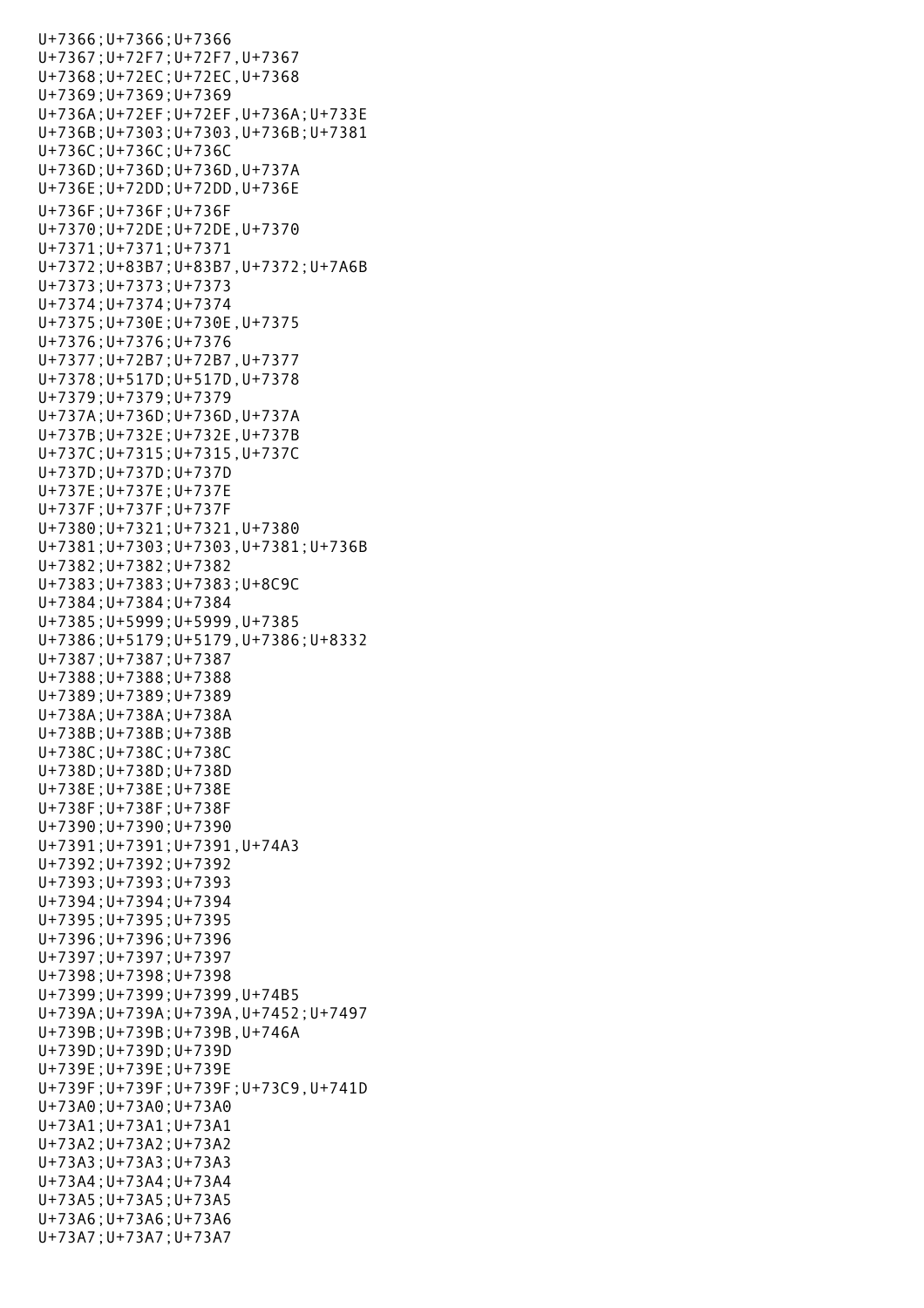U+73A8;U+73A8;U+73A8 U+73A9;U+73A9;U+73A9 U+73AA;U+73AA;U+73AA U+73AB;U+73AB;U+73AB U+73AC;U+73AC;U+73AC U+73AD;U+73AD;U+73AD U+73AE;U+73AE;U+73AE,U+744B U+73AF;U+73AF;U+73AF,U+74B0 U+73B0;U+73B0;U+73B0,U+73FE U+73B1;U+73B1;U+73B1,U+7472 U+73B2;U+73B2;U+73B2 U+73B3;U+73B3;U+73B3;U+8773 U+73B4;U+73B4;U+73B4 U+73B5;U+73B5;U+73B5 U+73B6;U+73B6;U+73B6 U+73B7;U+73B7;U+73B7 U+73B8;U+73B8;U+73B8 U+73B9;U+73B9;U+73B9 U+73BA;U+73BA;U+73BA,U+74BD U+73BB;U+73BB;U+73BB U+73BC;U+73BC;U+73BC U+73BD;U+73BD;U+73BD U+73BE;U+73BE;U+73BE U+73BF;U+73BF;U+73BF U+73C0;U+73C0;U+73C0 U+73C2;U+73C2;U+73C2 U+73C3;U+73C3;U+73C3 U+73C4;U+73C4;U+73C4 U+73C5;U+73C5;U+73C5 U+73C6;U+73C6;U+73C6 U+73C7;U+73C7;U+73C7 U+73C8;U+73C8;U+73C8 U+73C9;U+739F;U+73C9;U+741D,U+739F U+73CA;U+73CA;U+73CA U+73CB;U+73CB;U+73CB U+73CC;U+73CC;U+73CC U+73CD;U+73CD;U+73CD;U+73CE U+73CE;U+73CD;U+73CD U+73CF;U+73CF;U+73CF U+73D0;U+73D0;U+73D0 U+73D1;U+73D1;U+73D1,U+74CF U+73D2;U+73D2;U+73D2 U+73D3;U+73D3;U+73D3 U+73D4;U+73D4;U+73D4 U+73D5;U+73D5;U+73D5 U+73D6;U+73D6;U+73D6 U+73D7;U+73D7;U+73D7 U+73D8;U+73D8;U+73D8 U+73D9;U+73D9;U+73D9 U+73DA;U+73DA;U+73DA U+73DB;U+73DB;U+73DB U+73DC;U+73DC;U+73DC U+73DD;U+73DD;U+73DD U+73DE;U+73DE;U+73DE U+73DF;U+73DF;U+73DF U+73E0;U+73E0;U+73E0 U+73E2;U+73E2;U+73E2 U+73E3;U+73E3;U+73E3 U+73E5;U+73E5;U+73E5 U+73E6;U+73E6;U+73E6 U+73E7;U+73E7;U+73E7 U+73E8;U+73E8;U+73E8 U+73E9;U+73E9;U+73E9 U+73EA;U+572D;U+572D,U+73EA U+73EB;U+73EB;U+73EB

U+73A7;U+73A7;U+73A7;U+73A7;U+73A7;U+73A7;U+73A7;U+73A7;U+73A7;U+73A7;U+73A7;U+73A7;U+73A7;U+73A7;U+73A7;U+73A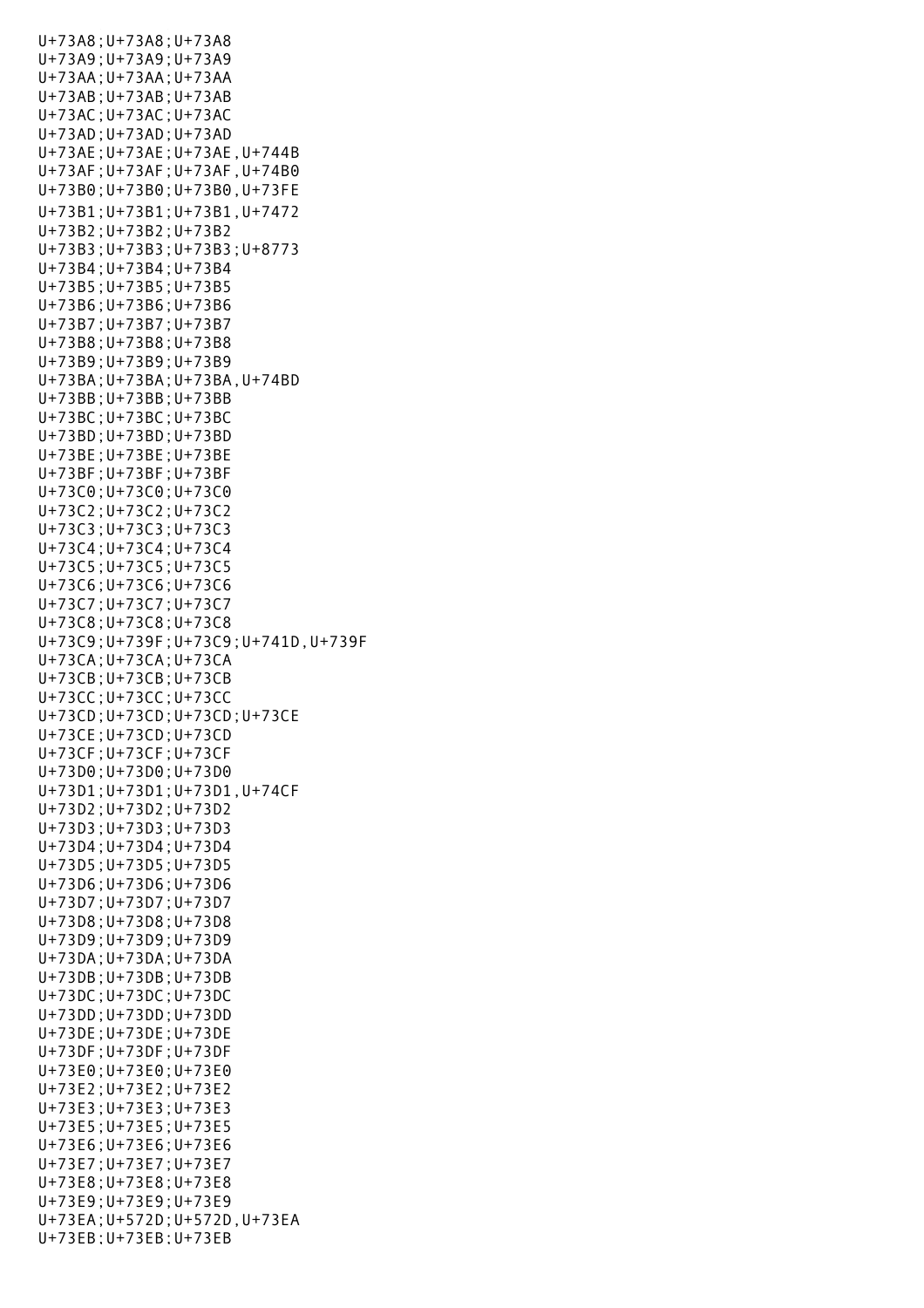U+73EB;U+73EB;U+73EB U+73EC;U+73EC;U+73EC U+73ED;U+73ED;U+73ED U+73EE;U+4F69;U+4F69,U+73EE U+73EF;U+73EF;U+73EF U+73F0;U+73F0;U+73F0,U+74AB U+73F1;U+73F1;U+73F1 U+73F2;U+73F2;U+73F2,U+743F U+73F4;U+73F4;U+73F4 U+73F5;U+73F5;U+73F5 U+73F6;U+73F6;U+73F6;U+7445 U+73F7;U+73F7;U+73F7 U+73F8;U+73F8;U+73F8 U+73F9;U+73F9;U+73F9 U+73FA;U+73FA;U+73FA U+73FC;U+73FC;U+73FC U+73FD;U+73FD;U+73FD U+73FE;U+73B0;U+73B0,U+73FE U+73FF;U+73FF;U+73FF U+7400;U+7400;U+7400 U+7401;U+7487;U+7487,U+7401;U+74BF U+7402;U+7402;U+7402 U+7403;U+7403;U+7403;U+6BEC U+7404;U+7404;U+7404 U+7405;U+7405;U+7405,U+746F U+7406;U+7406;U+7406 U+7407;U+7407;U+7407 U+7408;U+7408;U+7408 U+7409;U+7409;U+7409 U+740A;U+740A;U+740A U+740B;U+740B;U+740B U+740C;U+9675;U+9675,U+740C U+740D;U+7483;U+7483,U+740D U+740E;U+740E;U+740E,U+74A1 U+740F;U+740F;U+740F,U+7489 U+7410;U+7410;U+7410,U+7463 U+7411;U+7411;U+7411 U+7412;U+7412;U+7412 U+7413;U+7413;U+7413 U+7414;U+7414;U+7414 U+7415;U+7415;U+7415 U+7416;U+76CF;U+76CF,U+7416;U+76DE,U+9186 U+7417;U+7417;U+7417 U+7419;U+7419;U+7419 U+741A;U+741A;U+741A U+741B;U+741B;U+741B;U+8CDD U+741C;U+741C;U+741C U+741D;U+739F;U+73C9,U+741D;U+739F U+741E;U+741E;U+741E U+741F;U+741F;U+741F U+7420;U+7420;U+7420 U+7421;U+7421;U+7421 U+7422;U+7422;U+7422 U+7423;U+7423;U+7423 U+7424;U+7424;U+7424 U+7425;U+7425;U+7425 U+7426;U+7426;U+7426 U+7427;U+7427;U+7427 U+7428;U+7428;U+7428 U+7429;U+7429;U+7429 U+742A;U+742A;U+742A U+742B;U+742B;U+742B U+742C;U+742C;U+742C U+742D;U+742D;U+742D U+742E;U+742E;U+742E U+742F;U+742F;U+742F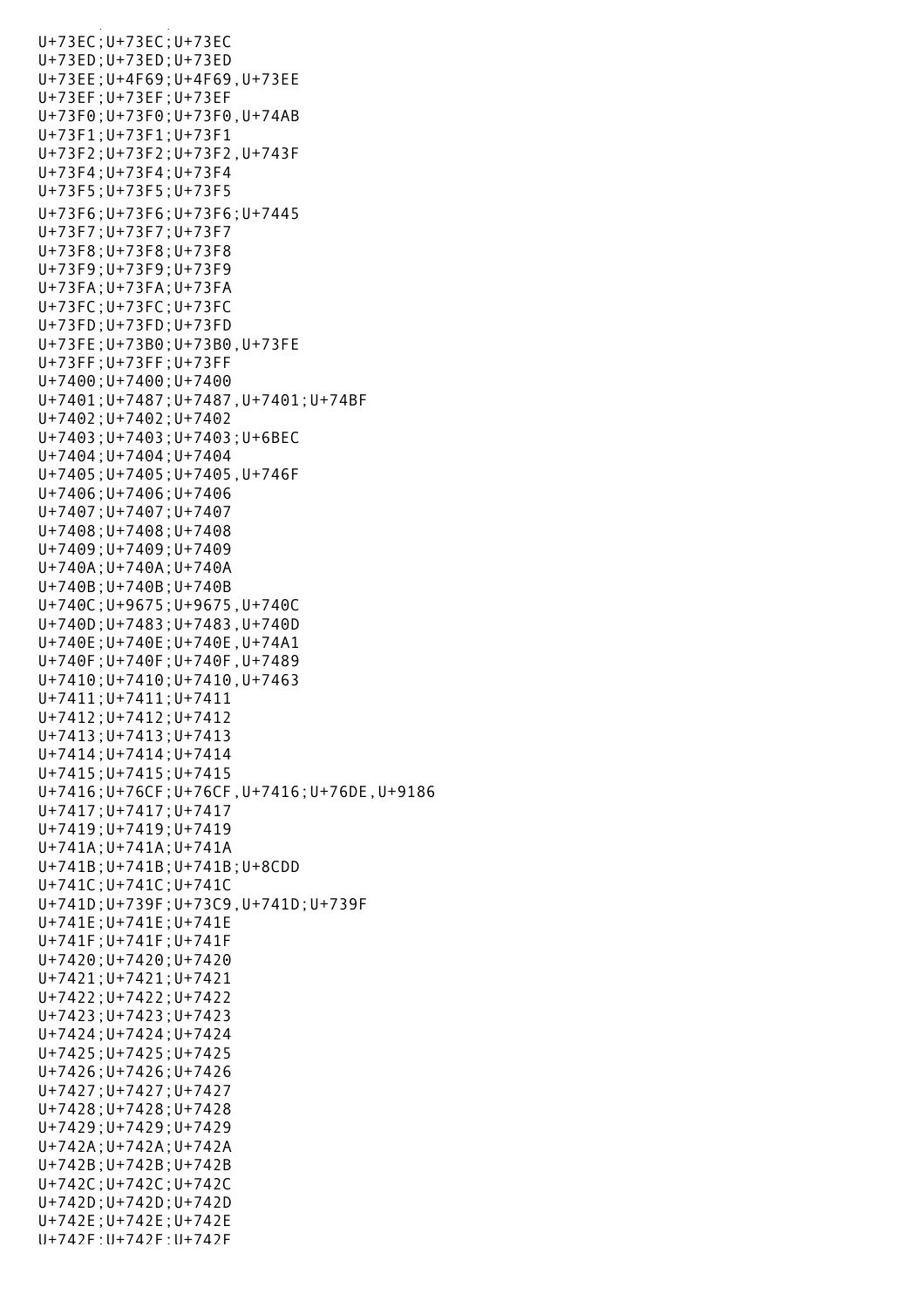U+742F;U+742F;U+742F;U+742F;U+742F;U+742F;U+742F;U+742F;U+742F;U+742F;U+742F;U+74 U+7430;U+7430;U+7430 U+7431;U+5F6B;U+96D5,U+7431;U+9D70,U+5F6B U+7432;U+7432;U+7432 U+7433;U+7433;U+7433 U+7434;U+7434;U+7434 U+7435;U+7435;U+7435 U+7436;U+7436;U+7436 U+7437;U+7437;U+7437 U+7438;U+7438;U+7438 U+743A;U+743A;U+743A U+743B;U+743B;U+743B U+743C;U+743C;U+743C,U+74CA;U+749A U+743D;U+743D;U+743D U+743F;U+73F2;U+73F2,U+743F U+7440;U+7440;U+7440 U+7441;U+7441;U+7441 U+7442;U+7442;U+7442 U+7443;U+7443;U+7443 U+7444;U+7444;U+7444 U+7445;U+73F6;U+7445,U+73F6 U+7446;U+7446;U+7446 U+7448;U+7448;U+7448 U+744A;U+744A;U+744A U+744B;U+73AE;U+73AE,U+744B U+744C;U+744C;U+744C U+744D;U+744D;U+744D U+744E;U+744E;U+744E U+744F;U+744F;U+744F U+7450;U+7450;U+7450 U+7451;U+7451;U+7451 U+7452;U+739A;U+739A,U+7452;U+7497 U+7453;U+7453;U+7453 U+7454;U+7454;U+7454 U+7455;U+7455;U+7455 U+7456;U+7456;U+7456 U+7457;U+7457;U+7457 U+7459;U+7459;U+7459;U+78AF U+745A;U+745A;U+745A U+745B;U+745B;U+745B U+745C;U+745C;U+745C U+745D;U+745D;U+745D U+745E;U+745E;U+745E U+745F;U+745F;U+745F U+7461;U+7461;U+7461 U+7462;U+7462;U+7462 U+7463;U+7410;U+7410,U+7463 U+7464;U+7476;U+7476,U+7464 U+7465;U+7465;U+7465 U+7466;U+7466;U+7466 U+7467;U+7467;U+7467 U+7468;U+7468;U+7468 U+7469;U+83B9;U+83B9,U+7469 U+746A;U+739B;U+739B,U+746A U+746B;U+746B;U+746B U+746C;U+746C;U+746C U+746D;U+746D;U+746D U+746E;U+746E;U+746E U+746F;U+7405;U+7405,U+746F U+7470;U+7470;U+7470 U+7471;U+7471;U+7471 U+7472;U+73B1;U+73B1,U+7472 U+7473;U+7473;U+7473 U+7474;U+7474;U+7474 U+7475;U+7475;U+7475 U+7476;U+7476;U+7476,U+7464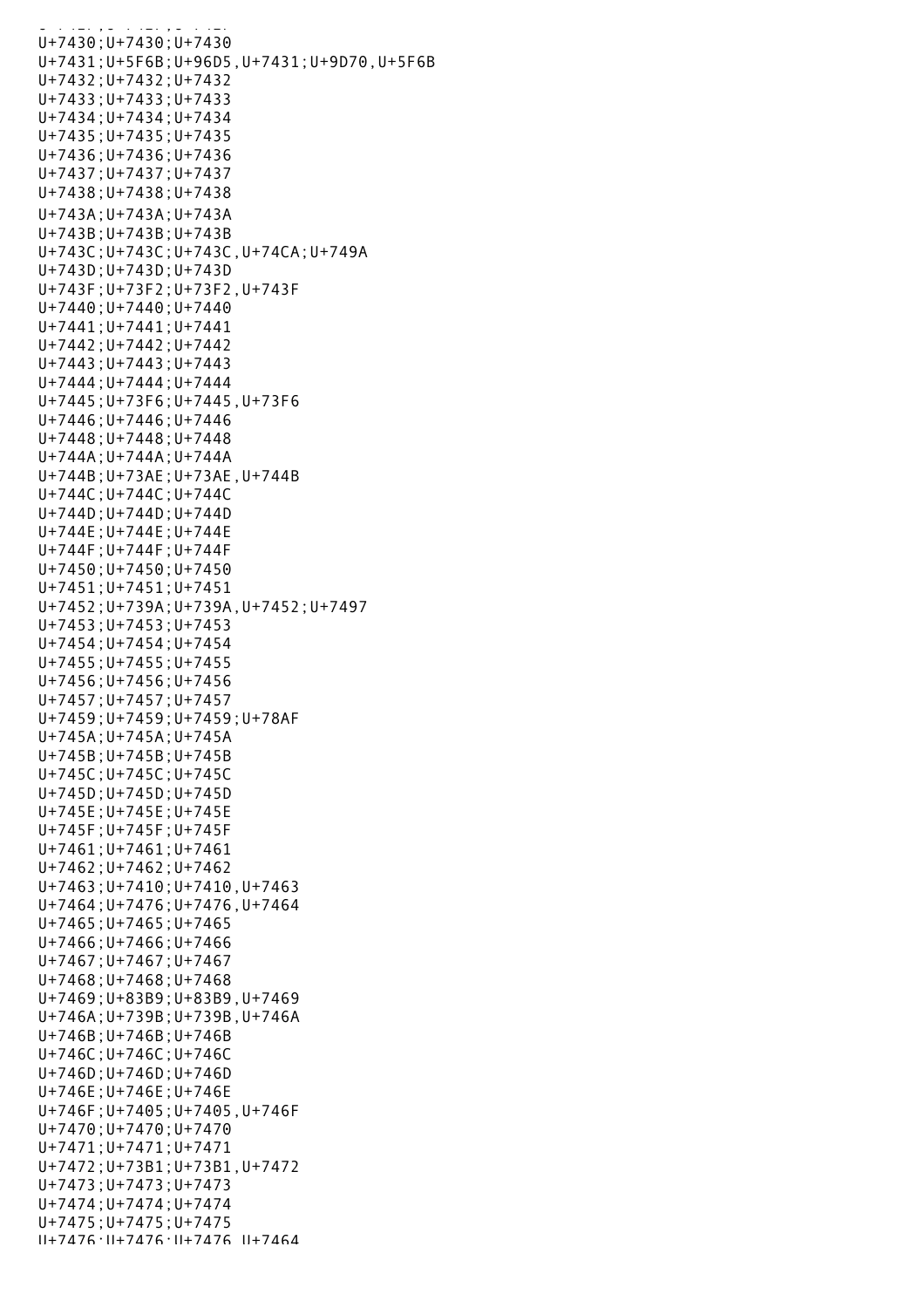a - 7476;U+7476;U+7476;U+7476;U+7476 U+7477;U+7477;U+7477,U+74A6 U+7478;U+7478;U+7478,U+74B8 U+7479;U+7479;U+7479 U+747A;U+747A;U+747A U+747C;U+747C;U+747C U+747D;U+747D;U+747D U+747E;U+747E;U+747E U+747F;U+747F;U+747F U+7480;U+7480;U+7480 U+7481;U+7481;U+7481 U+7482;U+7482;U+7482 U+7483;U+7483;U+7483;U+740D U+7485;U+7485;U+7485 U+7486;U+7486;U+7486 U+7487;U+7487;U+7487,U+74BF;U+7401 U+7488;U+7488;U+7488 U+7489;U+740F;U+740F,U+7489 U+748A;U+748A;U+748A U+748B;U+748B;U+748B U+748C;U+748C;U+748C U+748D;U+748D;U+748D U+748E;U+748E;U+748E,U+74D4 U+748F;U+748F;U+748F U+7490;U+7490;U+7490 U+7491;U+7491;U+7491 U+7492;U+7492;U+7492 U+7493;U+7493;U+7493 U+7494;U+7494;U+7494 U+7495;U+7495;U+7495 U+7497;U+739A;U+739A,U+7497;U+7452 U+7498;U+7498;U+7498 U+7499;U+7499;U+7499 U+749A;U+743C;U+743C,U+749A;U+74CA U+749B;U+749B;U+749B U+749C;U+749C;U+749C U+749E;U+749E;U+749E U+749F;U+749F;U+749F U+74A0;U+74A0;U+74A0 U+74A1;U+740E;U+740E,U+74A1 U+74A3;U+7391;U+7391,U+74A3 U+74A4;U+74A4;U+74A4 U+74A5;U+74A5;U+74A5 U+74A6;U+7477;U+7477,U+74A6 U+74A7;U+74A7;U+74A7 U+74A8;U+74A8;U+74A8 U+74A9;U+74A9;U+74A9 U+74AA;U+74AA;U+74AA U+74AB;U+73F0;U+73F0,U+74AB U+74AC;U+74AC;U+74AC U+74AD;U+74AD;U+74AD U+74AE;U+74AE;U+74AE U+74AF;U+74AF;U+74AF U+74B0;U+73AF;U+73AF,U+74B0 U+74B1;U+74B1;U+74B1 U+74B2;U+74B2;U+74B2 U+74B3;U+74B3;U+74B3 U+74B4;U+74B4;U+74B4 U+74B5;U+7399;U+7399,U+74B5 U+74B6;U+74B6;U+74B6 U+74B7;U+74B7;U+74B7 U+74B8;U+7478;U+7478,U+74B8 U+74B9;U+74B9;U+74B9 U+74BA;U+74BA;U+74BA U+74BB;U+74BB;U+74BB U+74BC;U+74BC;U+74BC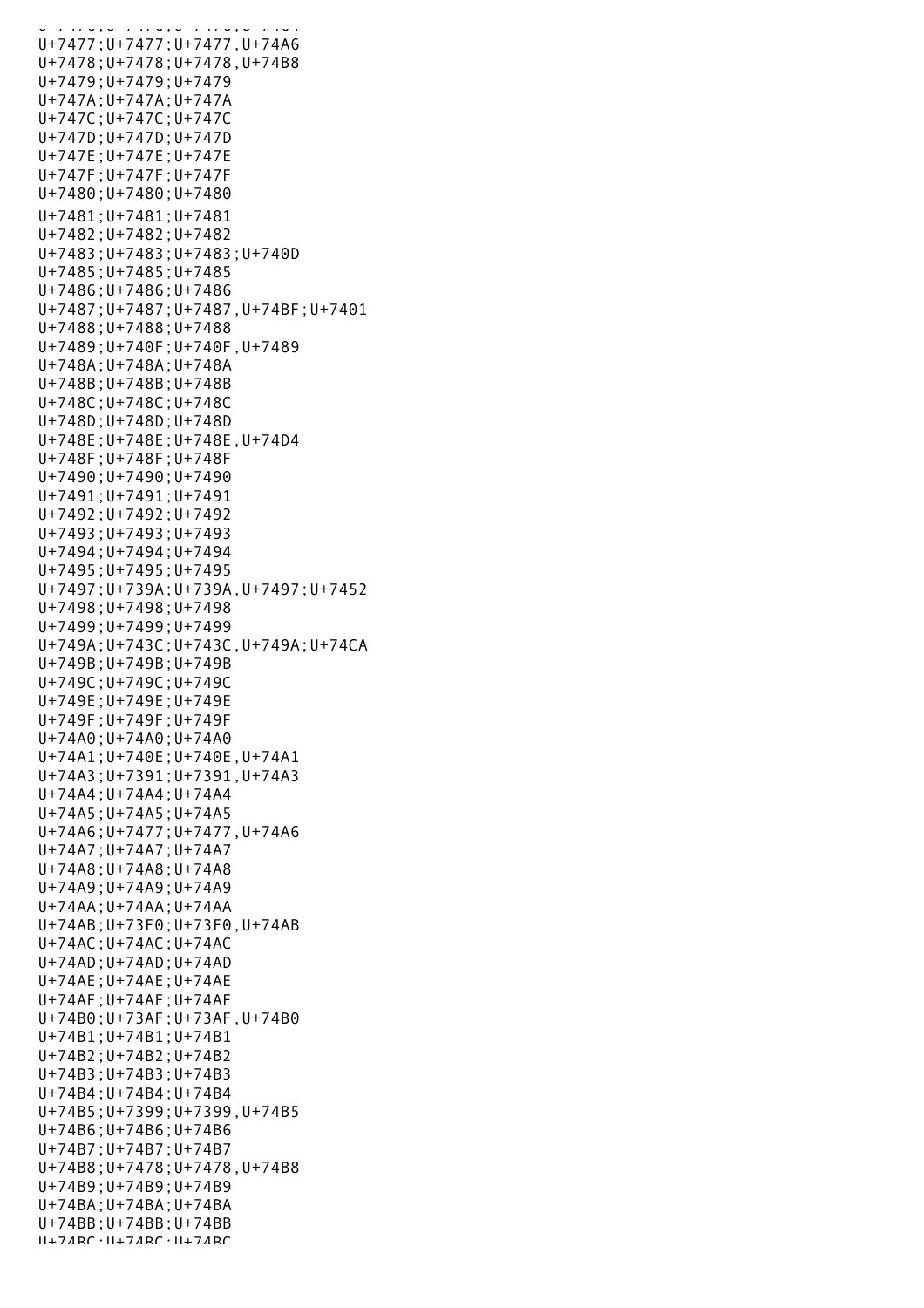U+74BC;U+74BC U+74BD;U+73BA;U+73BA,U+74BD U+74BE;U+74BE;U+74BE U+74BF;U+7487;U+7487,U+74BF;U+7401 U+74C0;U+74C0;U+74C0 U+74C1;U+74C1;U+74C1 U+74C2;U+74C2;U+74C2 U+74C3;U+74C3;U+74C3 U+74C4;U+74C4;U+74C4 U+74C5;U+74C5;U+74C5 U+74C6;U+74C6;U+74C6 U+74CA;U+743C;U+743C,U+74CA;U+749A U+74CB;U+74CB;U+74CB U+74CD;U+74CD;U+74CD U+74CE;U+74CE;U+74CE U+74CF;U+73D1;U+73D1,U+74CF U+74D0;U+74D0;U+74D0 U+74D1;U+74D1;U+74D1 U+74D2;U+74D2;U+74D2,U+74DA U+74D3;U+74D3;U+74D3 U+74D4;U+748E;U+748E,U+74D4 U+74D5;U+74D5;U+74D5 U+74D6;U+74D6;U+74D6 U+74D7;U+74D7;U+74D7 U+74D8;U+74D8;U+74D8 U+74D9;U+74D9;U+74D9 U+74DA;U+74D2;U+74D2,U+74DA U+74DB;U+74DB;U+74DB U+74DC;U+74DC;U+74DC U+74DD;U+74DD;U+74DD U+74DE;U+74DE;U+74DE U+74DF;U+74DF;U+74DF U+74E0;U+74E0;U+74E0 U+74E1;U+6267;U+6267,U+74E1;U+57F7 U+74E2;U+74E2;U+74E2 U+74E3;U+74E3;U+74E3 U+74E4;U+74E4;U+74E4 U+74E5;U+74E5;U+74E5 U+74E6;U+74E6;U+74E6 U+74E7;U+74E7;U+74E7 U+74E8;U+74E8;U+74E8 U+74E9;U+74E9;U+74E9 U+74EA;U+74EA;U+74EA U+74EC;U+74EC;U+74EC U+74ED;U+74ED;U+74ED U+74EE;U+74EE;U+74EE,U+7515;U+7F4B U+74EF;U+74EF;U+74EF,U+750C U+74F0;U+74F0;U+74F0 U+74F1;U+74F1;U+74F1 U+74F2;U+74F2;U+74F2 U+74F3;U+74F3;U+74F3 U+74F4;U+74F4;U+74F4 U+74F5;U+74F5;U+74F5 U+74F6;U+74F6;U+74F6;U+7501,U+7F3E U+74F7;U+74F7;U+74F7;U+7506 U+74F8;U+74F8;U+74F8 U+74F9;U+74F9;U+74F9 U+74FA;U+74FA;U+74FA U+74FB;U+74FB;U+74FB U+74FC;U+74FC;U+74FC U+74FD;U+74FD;U+74FD U+74FE;U+74FE;U+74FE U+74FF;U+74FF;U+74FF U+7500;U+7500;U+7500 U+7501;U+74F6;U+74F6;U+7F3E  $11+7502 \cdot 11+7502 \cdot 11+7502$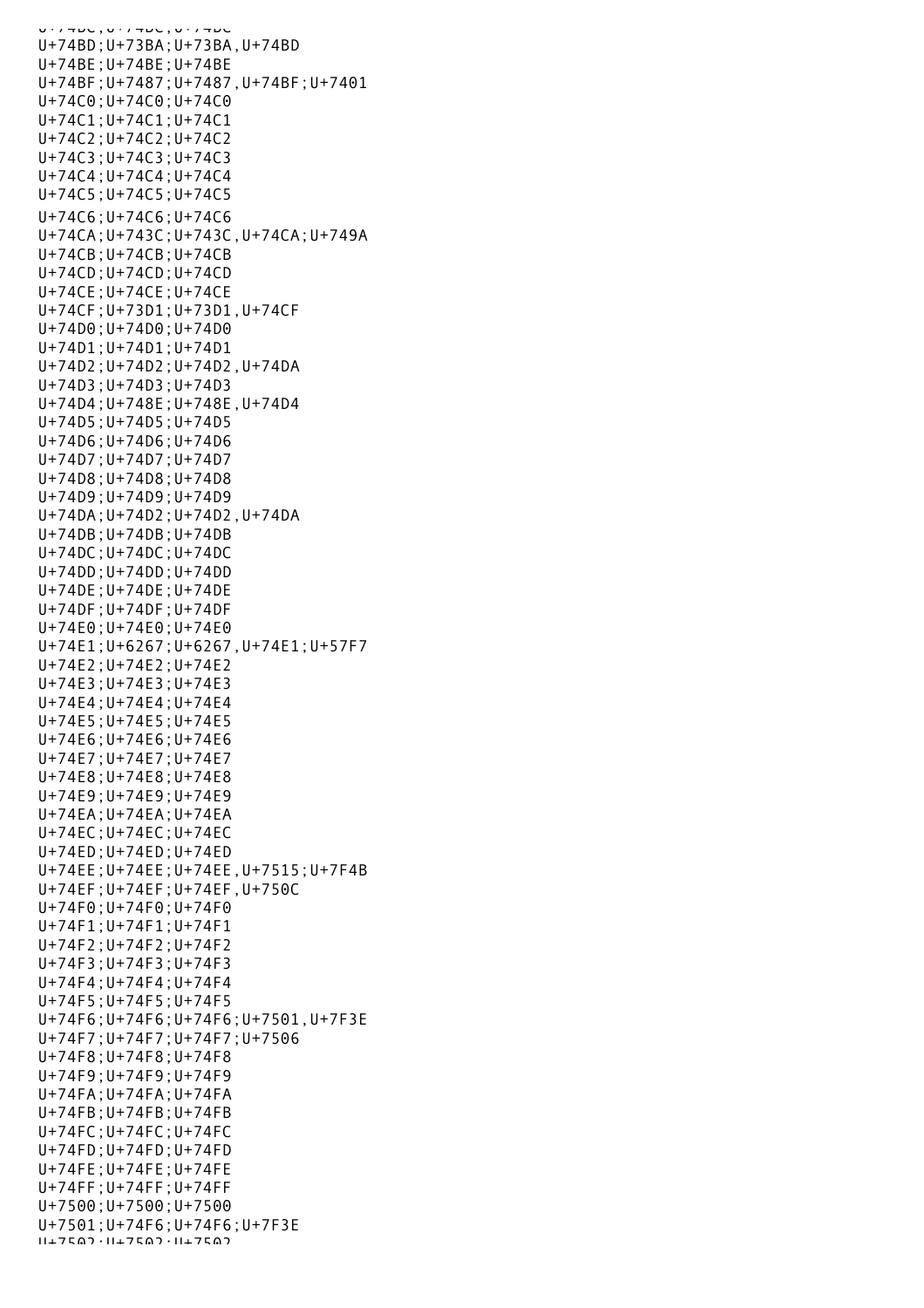U+7502;U+7502;U+7502 U+7503;U+7503;U+7503 U+7504;U+7504;U+7504 U+7505;U+7505;U+7505 U+7506;U+74F7;U+74F7 U+7507;U+7F42;U+7F42,U+7507;U+7F43,U+7F4C,U+7516 U+7508;U+7508;U+7508 U+7509;U+7509;U+7509 U+750A;U+750A;U+750A U+750B;U+750B;U+750B U+750C;U+74EF;U+74EF,U+750C U+750D;U+750D;U+750D U+750F;U+750F;U+750F U+7510;U+7510;U+7510 U+7511;U+7511;U+7511 U+7512;U+7512;U+7512 U+7513;U+7513;U+7513 U+7514;U+7514;U+7514 U+7515;U+74EE;U+74EE,U+7515;U+7F4B U+7516;U+7F42;U+7F42,U+7516;U+7F43,U+7F4C,U+7507 U+7517;U+7517;U+7517 U+7518;U+7518;U+7518 U+7519;U+7519;U+7519 U+751A;U+751A;U+751A U+751B;U+751C;U+751C U+751C;U+751C;U+751C;U+751B U+751D;U+751D;U+751D U+751E;U+5C1D;U+5C1D,U+5617;U+5690 U+751F;U+751F;U+751F U+7521;U+7521;U+7521 U+7522;U+4EA7;U+4EA7,U+7522;U+7523 U+7523;U+4EA7;U+4EA7,U+7522 U+7524;U+7524;U+7524 U+7525;U+7525;U+7525 U+7526;U+82CF;U+82CF,U+7526;U+8613,U+56CC,U+8607 U+7527;U+7527;U+7527 U+7528;U+7528;U+7528 U+7529;U+7529;U+7529 U+752A;U+752A;U+752A U+752B;U+752B;U+752B U+752C;U+752C;U+752C U+752D;U+752D;U+752D U+752E;U+752E;U+752E U+752F;U+752F;U+752F U+7530;U+7530;U+7530 U+7531;U+7531;U+7531 U+7532;U+7532;U+7532 U+7533;U+7533;U+7533 U+7535;U+7535;U+7535,U+96FB U+7536;U+7536;U+7536 U+7537;U+7537;U+7537 U+7538;U+7538;U+7538 U+7539;U+7539;U+7539 U+753A;U+753A;U+753A;U+5722 U+753B;U+753B;U+753B,U+756B;U+7575 U+753C;U+753C;U+753C U+753D;U+754E;U+754E,U+753D U+753E;U+753E;U+753E U+753F;U+6C13;U+6C13,U+753F U+7540;U+7540;U+7540 U+7542;U+7542;U+7542 U+7543;U+7543;U+7543 U+7544;U+7559;U+7559 U+7545;U+7545;U+7545,U+66A2 U+7546;U+4EA9;U+4EA9,U+755D;U+756E U+7547;U+7547;U+7547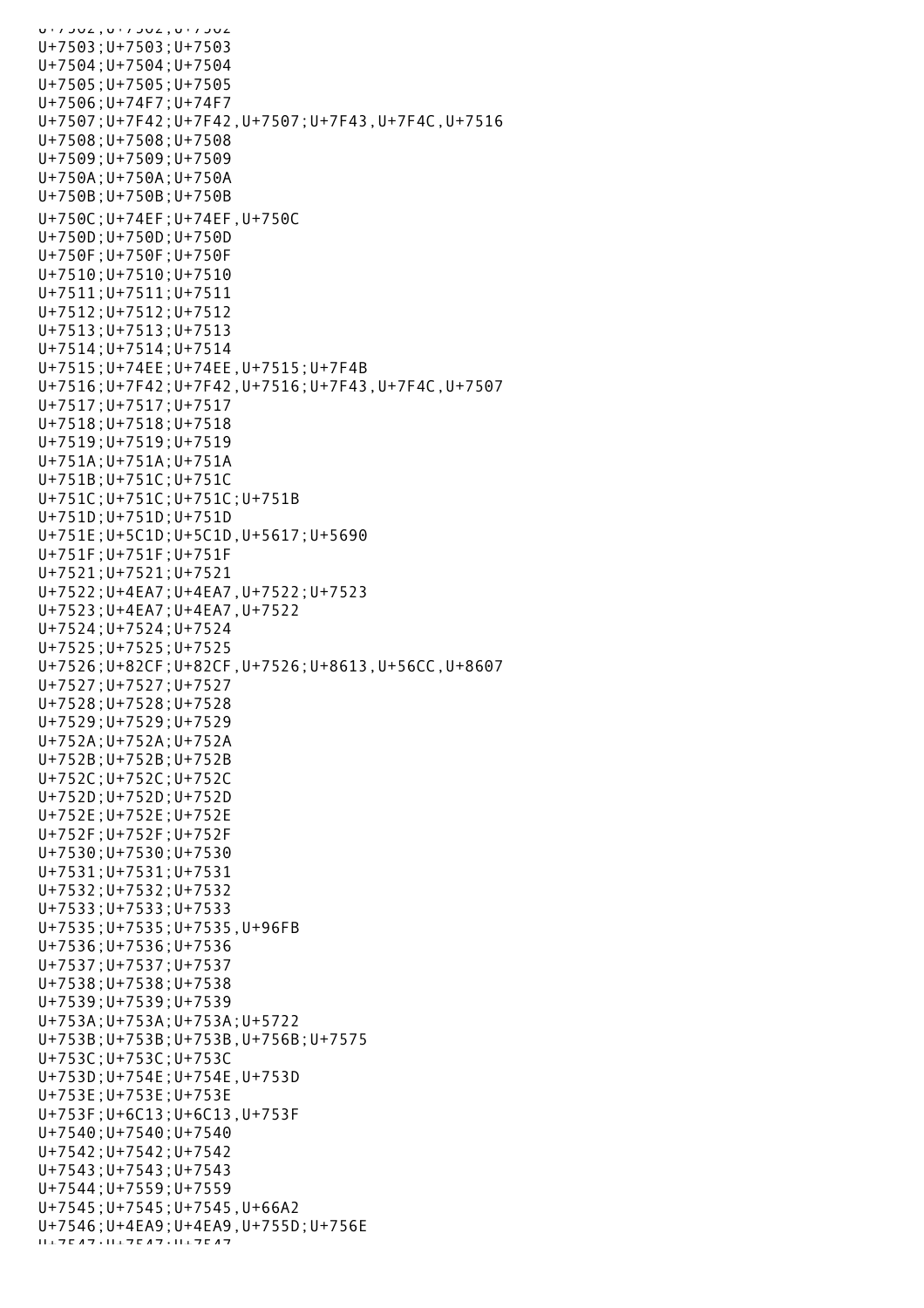$U+7547, U+7547, U+7547$ U+7548;U+7548;U+7548 U+7549;U+7549;U+7549 U+754B;U+754B;U+754B U+754C;U+754C;U+754C;U+583A,U+754D U+754D;U+754C;U+754C;U+583A U+754E;U+754E;U+754E;U+753D U+754F;U+754F;U+754F;U+6104 U+7550;U+7550;U+7550 U+7551;U+7551;U+7551 U+7553;U+7553;U+7553 U+7554;U+7554;U+7554 U+7556;U+7556;U+7556 U+7557;U+7557;U+7557 U+7558;U+7558;U+7558 U+7559;U+7559;U+7559;U+7544 U+755A;U+755A;U+755A U+755B;U+755B;U+755B U+755C;U+755C;U+755C U+755D;U+4EA9;U+4EA9,U+755D;U+756E,U+7546 U+755F;U+755F;U+755F U+7560;U+7560;U+7560 U+7562;U+6BD5;U+6BD5,U+7562;U+7F7C,U+93CE U+7563;U+7B54;U+7B54,U+7563;U+8345 U+7564;U+7564;U+7564 U+7565;U+7565;U+7565;U+7567 U+7566;U+7566;U+7566 U+7567;U+7565;U+7565 U+7568;U+7568;U+7568 U+7569;U+7569;U+7569 U+756A;U+756A;U+756A;U+7C75,U+8E6F U+756B;U+753B;U+753B,U+756B;U+7575 U+756C;U+7572;U+7572,U+756C;U+756D U+756D;U+7572;U+7572,U+756C U+756E;U+4EA9;U+4EA9,U+755D;U+7546 U+756F;U+756F;U+756F U+7570;U+5F02;U+5F02,U+7570 U+7572;U+7572;U+7572,U+756C;U+756D U+7574;U+7574;U+7574,U+7587 U+7575;U+753B;U+753B,U+756B U+7576;U+5F53;U+5F53,U+7576;U+5679 U+7577;U+7577;U+7577 U+7578;U+7578;U+7578 U+7579;U+7579;U+7579 U+757C;U+757C;U+757C U+757D;U+7583;U+7583,U+757D;U+58A5 U+757E;U+757E;U+757E U+757F;U+757F;U+757F U+7580;U+7580;U+7580 U+7581;U+7581;U+7581 U+7582;U+7582;U+7582 U+7583;U+7583;U+7583;U+58A5,U+757D U+7584;U+7584;U+7584 U+7586;U+7586;U+7586 U+7587;U+7574;U+7574,U+7587 U+7588;U+7588;U+7588 U+7589;U+53E0;U+53E0,U+758A;U+66E1,U+8FED U+758A;U+53E0;U+53E0,U+758A;U+66E1,U+8FED,U+7589 U+758B;U+5339;U+758B;U+5339 U+758C;U+758C;U+758C U+758D;U+758D;U+758D U+758F;U+758F;U+758F;U+8E08 U+7590;U+7590;U+7590 U+7591;U+7591;U+7591 U+7592;U+7592;U+7592 U+7503;U+7593;U+7593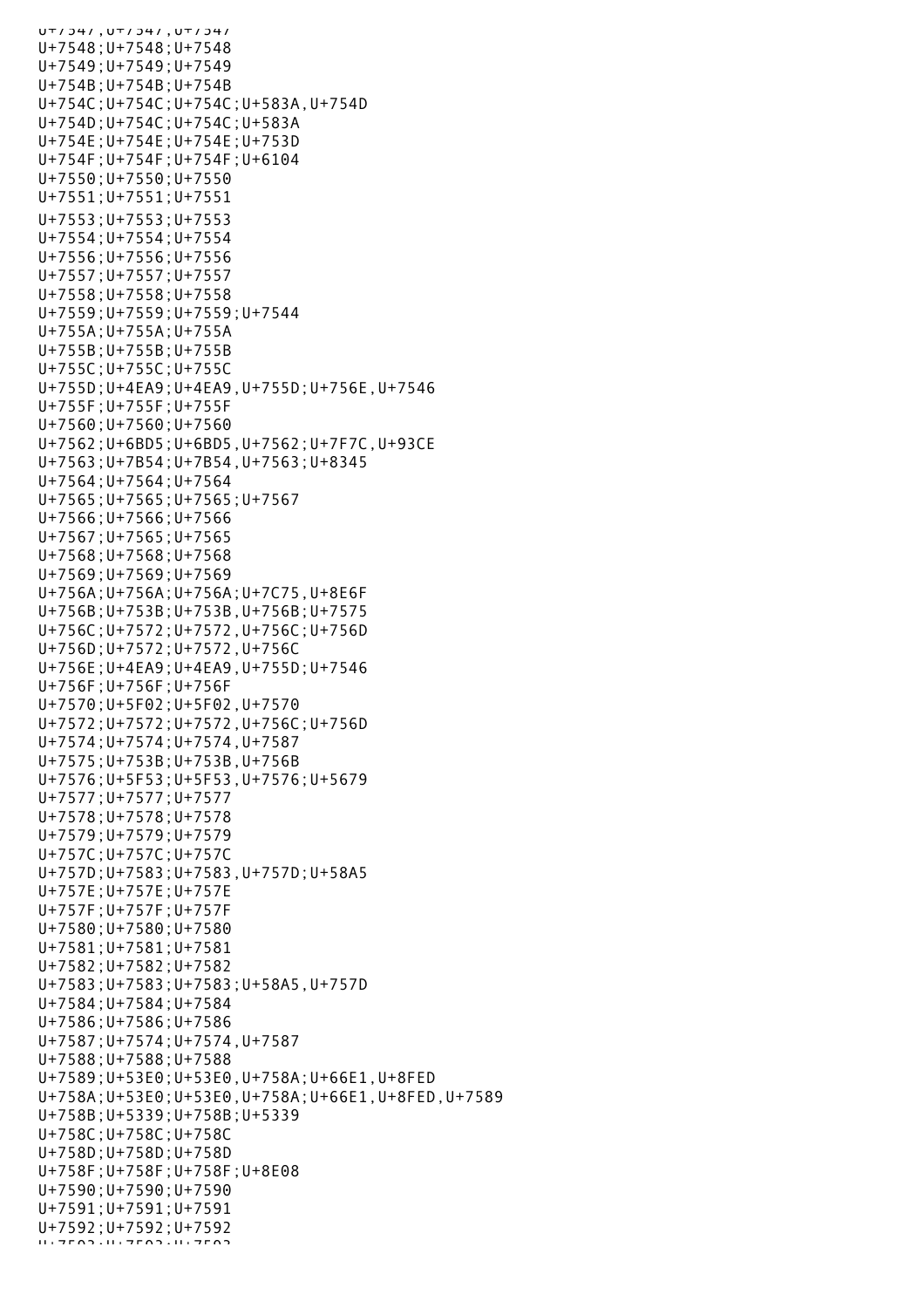U+753;U+7593 U+7594;U+7594;U+7594 U+7595;U+7595;U+7595 U+7596;U+7596;U+7596,U+7664 U+7597;U+7597;U+7597,U+7642 U+7598;U+809B;U+809B,U+7598 U+7599;U+7599;U+7599 U+759A;U+759A;U+759A U+759B;U+759B;U+759B U+759C;U+759C;U+759C U+759D;U+759D;U+759D U+759E;U+759E;U+759E U+759F;U+759F;U+759F,U+7627 U+75A0;U+75A0;U+75A0,U+7658 U+75A1;U+75A1;U+75A1,U+760D U+75A2;U+75A2;U+75A2 U+75A3;U+75A3;U+75A3 U+75A4;U+75A4;U+75A4 U+75A5;U+75A5;U+75A5 U+75A6;U+75A6;U+75A6 U+75A7;U+75A7;U+75A7 U+75A8;U+75A8;U+75A8 U+75AA;U+75F9;U+75F9,U+75AA;U+75FA U+75AB;U+75AB;U+75AB U+75AC;U+75AC;U+75AC,U+7667 U+75AD;U+75AD;U+75AD,U+7632 U+75AE;U+75AE;U+75AE,U+7621 U+75AF;U+75AF;U+75AF,U+760B U+75B0;U+75B0;U+75B0 U+75B1;U+75B1;U+75B1,U+76B0 U+75B2;U+75B2;U+75B2 U+75B3;U+75B3;U+75B3 U+75B4;U+75B4;U+75B4 U+75B5;U+75B5;U+75B5 U+75B6;U+75B6;U+75B6 U+75B8;U+75B8;U+75B8 U+75B9;U+75B9;U+75B9 U+75BA;U+75BA;U+75BA U+75BB;U+75BB;U+75BB U+75BC;U+75BC;U+75BC U+75BD;U+75BD;U+75BD U+75BE;U+75BE;U+75BE U+75BF;U+75F1;U+75F1,U+75BF U+75C0;U+75C0;U+75C0 U+75C1;U+75C1;U+75C1 U+75C2;U+75C2;U+75C2 U+75C3;U+75C3;U+75C3 U+75C4;U+75C4;U+75C4 U+75C5;U+75C5;U+75C5 U+75C6;U+75C6;U+75C6 U+75C7;U+75C7;U+75C7,U+7665 U+75C8;U+75C8;U+75C8,U+7670 U+75C9;U+75C9;U+75C9,U+75D9 U+75CA;U+75CA;U+75CA U+75CB;U+75CB;U+75CB U+75CC;U+606B;U+606B,U+75CC U+75CD;U+75CD;U+75CD U+75CE;U+75CE;U+75CE U+75CF;U+75CF;U+75CF U+75D0;U+86D4;U+86D4,U+75D0;U+8698,U+8716 U+75D1;U+75D1;U+75D1 U+75D2;U+75D2;U+75D2,U+7662 U+75D3;U+75D3;U+75D3 U+75D4;U+75D4;U+75D4 U+75D5;U+75D5;U+75D5 U+75D6;U+75AD1;U+76D2;U+5516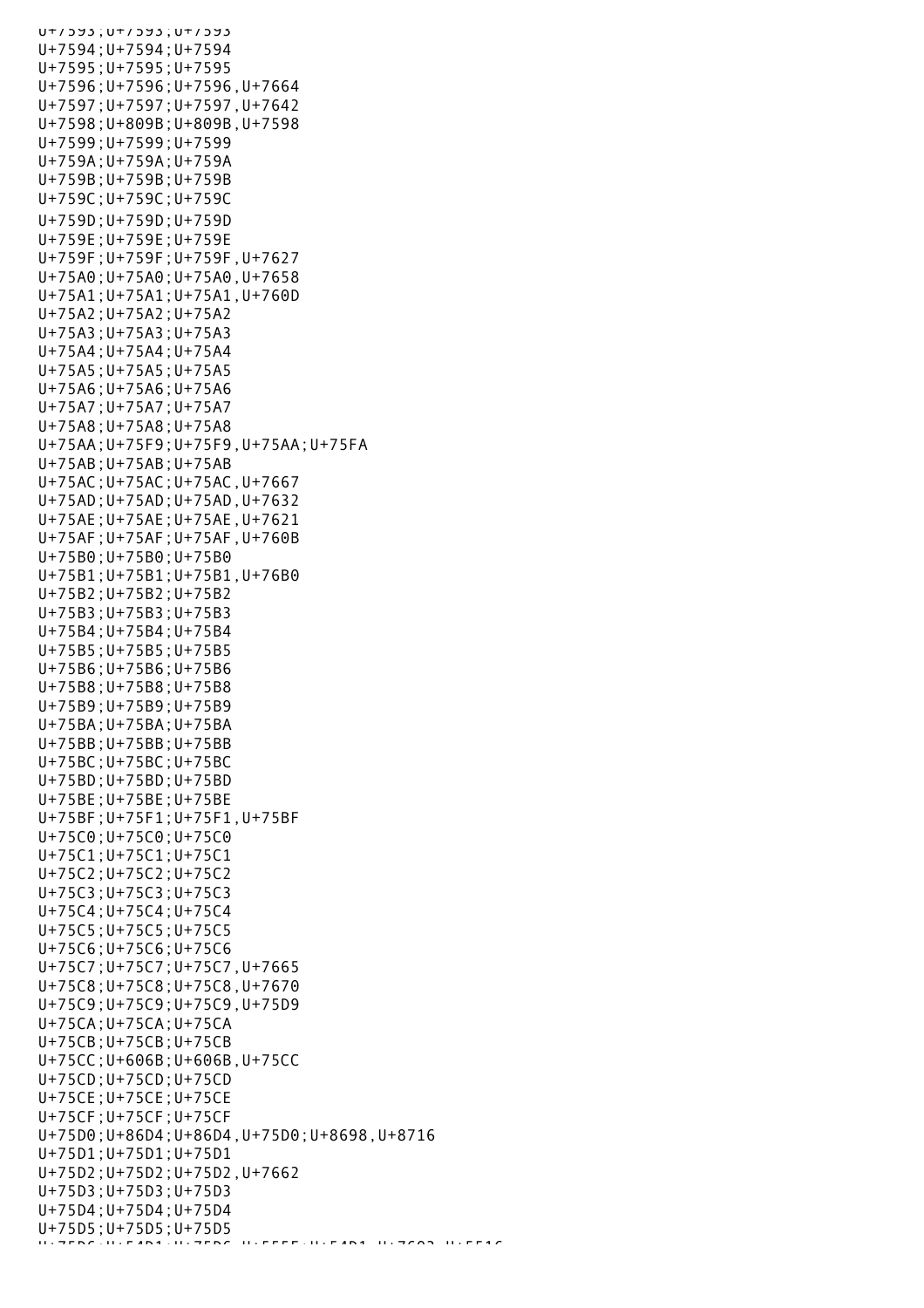U+75D6;U+54D1;U+75D6,U+555E;U+54D1,U+7602,U+5516 U+75D7;U+75D7;U+75D7 U+75D8;U+75D8;U+75D8 U+75D9;U+75C9;U+75C9,U+75D9 U+75DA;U+75DA;U+75DA U+75DB;U+75DB;U+75DB U+75DD;U+75DD;U+75DD U+75DE;U+75DE;U+75DE U+75DF;U+75DF;U+75DF U+75E0;U+75E0;U+75E0 U+75E1;U+75E1;U+75E1 U+75E2;U+75E2;U+75E2;U+9B01 U+75E3;U+75E3;U+75E3 U+75E4;U+75E4;U+75E4 U+75E5;U+75E5;U+75E5 U+75E6;U+75E6;U+75E6 U+75E7;U+75E7;U+75E7 U+75E8;U+75E8;U+75E8,U+7646 U+75EA;U+75EA;U+75EA,U+7613 U+75EB;U+75EB;U+75EB,U+7647 U+75EC;U+75EC;U+75EC U+75ED;U+75ED;U+75ED U+75EF;U+75EF;U+75EF U+75F0;U+75F0;U+75F0 U+75F1;U+75F1;U+75F1;U+75BF U+75F2;U+6DCB;U+9EBB,U+75F2;U+6DCB,U+8534,U+75F3 U+75F3;U+6DCB;U+6DCB,U+75F3;U+75F2,U+9EBB,U+8534 U+75F4;U+75F4;U+75F4,U+7661 U+75F5;U+60B8;U+60B8,U+75F5 U+75F6;U+75F6;U+75F6 U+75F7;U+75F7;U+75F7 U+75F8;U+75F8;U+75F8 U+75F9;U+75F9;U+75F9;U+75FA,U+75AA U+75FA;U+75F9;U+75F9,U+75FA;U+75AA U+75FB;U+75FB;U+75FB U+75FC;U+75FC;U+75FC U+75FD;U+75FD;U+75FD U+75FE;U+75FE;U+75FE U+75FF;U+75FF;U+75FF U+7600;U+7600;U+7600 U+7601;U+7601;U+7601 U+7602;U+54D1;U+75D6,U+555E;U+54D1,U+5516 U+7603;U+7603;U+7603 U+7604;U+7604;U+7604 U+7605;U+7605;U+7605,U+7649 U+7606;U+7606;U+7606,U+762E U+7607;U+7607;U+7607 U+7608;U+7608;U+7608 U+7609;U+6108;U+6108,U+7609;U+7652 U+760A;U+760A;U+760A U+760B;U+75AF;U+75AF,U+760B U+760C;U+760C;U+760C;U+9B0E U+760D;U+75A1;U+75A1,U+760D U+760E;U+760E;U+760E U+760F;U+760F;U+760F U+7610;U+7610;U+7610 U+7611;U+8717;U+8717,U+7611;U+8778 U+7612;U+7612;U+7612 U+7613;U+75EA;U+75EA,U+7613 U+7614;U+82E6;U+82E6,U+7614 U+7615;U+7615;U+7615 U+7616;U+5591;U+5591,U+7616;U+567E U+7617;U+7617;U+7617,U+761E U+7618;U+7618;U+7618,U+763A;U+763B U+7619;U+7619;U+7619 U+761A;U+761A;U+761A;<br>U+761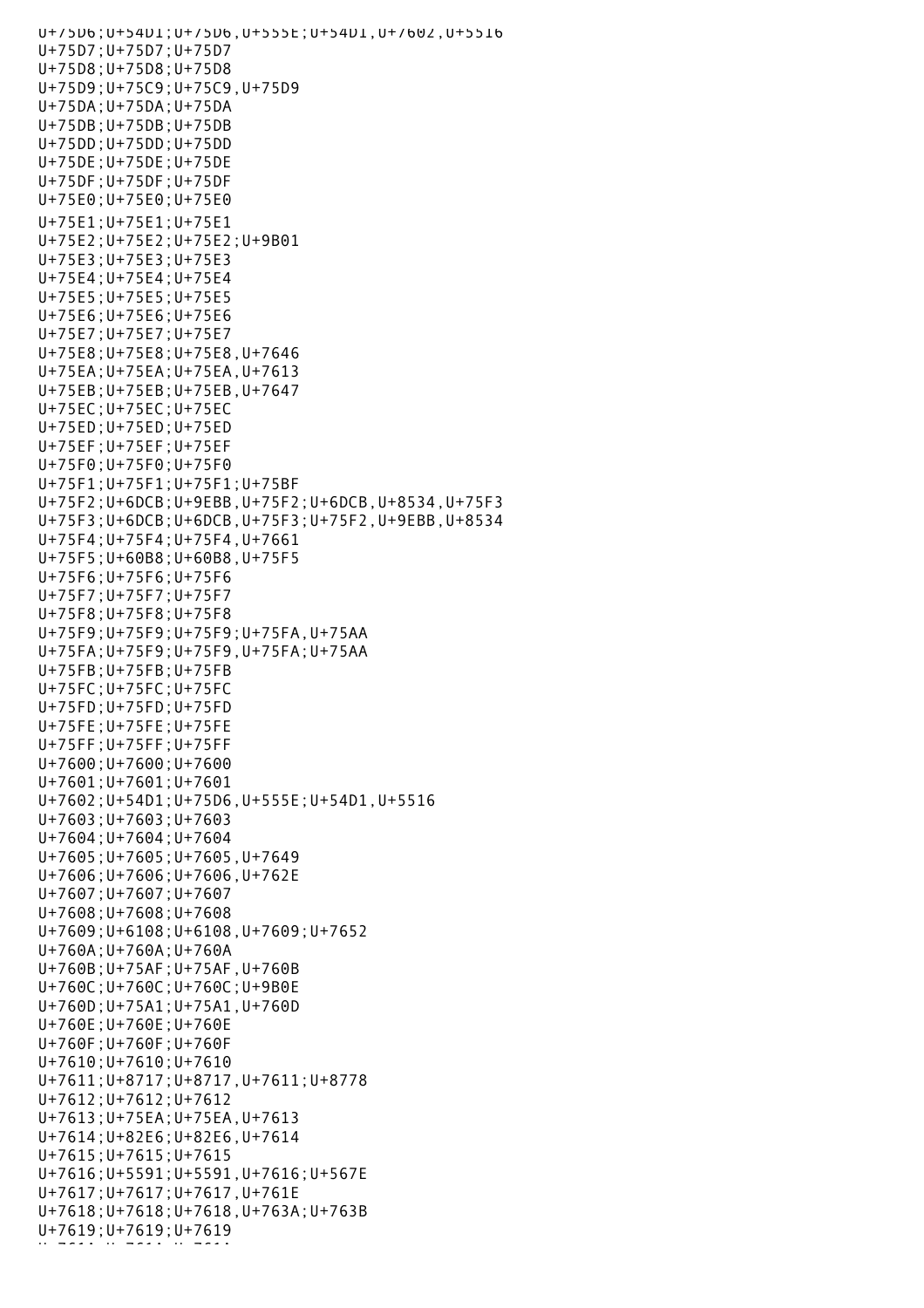U+761A;U+761A;U+761A U+761B;U+761B;U+761B U+761C;U+761C;U+761C U+761D;U+761D;U+761D U+761E;U+7617;U+7617,U+761E U+761F;U+761F;U+761F U+7620;U+7620;U+7620;U+818C U+7621;U+75AE;U+75AE,U+7621 U+7622;U+7622;U+7622 U+7623;U+574F;U+574F,U+7623;U+58CA,U+58DE,U+576F U+7624;U+7624;U+7624 U+7625;U+7625;U+7625 U+7626;U+7626;U+7626 U+7627;U+759F;U+759F,U+7627 U+7628;U+766B;U+766B,U+7628;U+7672 U+7629;U+7629;U+7629 U+762A;U+762A;U+762A,U+765F U+762B;U+762B;U+762B,U+7671 U+762D;U+762D;U+762D U+762E;U+7606;U+7606,U+762E U+762F;U+762F;U+762F U+7630;U+7630;U+7630 U+7631;U+7631;U+7631 U+7632;U+75AD;U+75AD,U+7632 U+7633;U+7633;U+7633 U+7634;U+7634;U+7634 U+7635;U+7635;U+7635 U+7636;U+7636;U+7636 U+7637;U+7637;U+7637 U+7638;U+7638;U+7638 U+7639;U+7639;U+7639 U+763A;U+7618;U+7618,U+763A;U+763B U+763B;U+7618;U+7618,U+763A U+763C;U+763C;U+763C U+763D;U+52E4;U+52E4,U+763D;U+61C3 U+763E;U+763E;U+763E,U+766E U+763F;U+763F;U+763F,U+766D U+7640;U+7640;U+7640 U+7641;U+7641;U+7641 U+7642;U+7597;U+7597,U+7642 U+7643;U+7643;U+7643 U+7646;U+75E8;U+75E8,U+7646 U+7647;U+75EB;U+75EB,U+7647 U+7648;U+5E9F;U+5E9F,U+7648;U+5EE2,U+5EC3 U+7649;U+7605;U+7605,U+7649 U+764A;U+764A;U+764A U+764B;U+764B;U+764B U+764C;U+764C;U+764C U+764D;U+764D;U+764D U+764F;U+764F;U+764F U+7650;U+7650;U+7650 U+7652;U+6108;U+6108,U+7652;U+7609 U+7653;U+7653;U+7653 U+7654;U+7654;U+7654 U+7656;U+7656;U+7656 U+7657;U+7657;U+7657 U+7658;U+75A0;U+75A0,U+7658 U+7659;U+7659;U+7659 U+765A;U+765A;U+765A U+765B;U+765D;U+765D,U+765B U+765C;U+765C;U+765C U+765D;U+765D;U+765D,U+765B U+765E;U+765E;U+765E,U+7669 U+765F;U+762A;U+762A,U+765F U+7660;U+7660;U+7660 U+7661;U+75F4;U+75F4;U+7661;U+7661;U+7661;U+7661;U+7661;U+75F4;U+7661;U+7661;U+76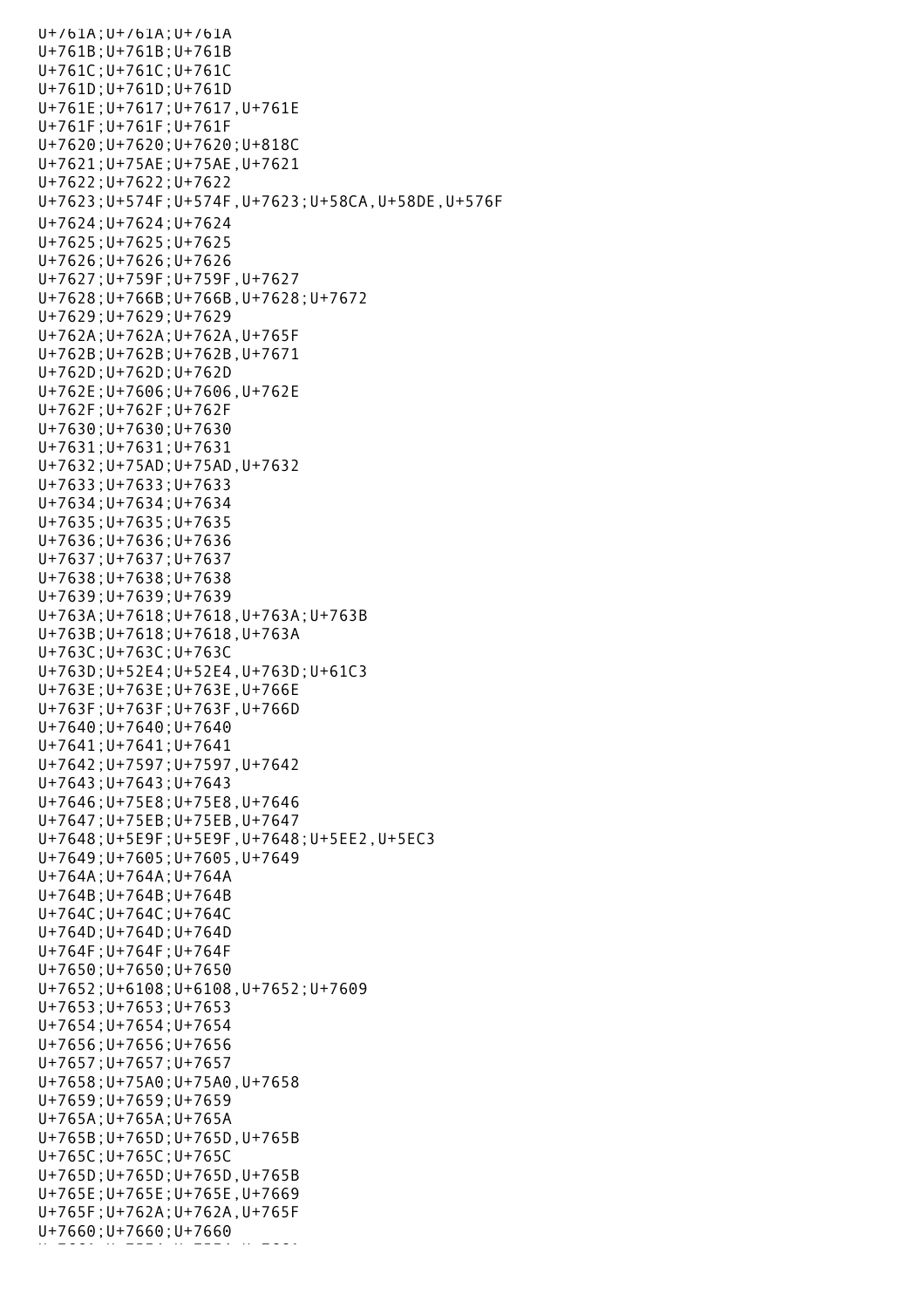U+7661;U+75F4;U+75F4,U+7661 U+7662;U+75D2;U+75D2,U+7662 U+7663;U+7663;U+7663,U+766C U+7664;U+7596;U+7596,U+7664 U+7665;U+75C7;U+75C7,U+7665 U+7666;U+7666;U+7666 U+7667;U+75AC;U+75AC,U+7667 U+7668;U+970D;U+970D U+7669;U+765E;U+765E,U+7669 U+766A;U+766A;U+766A U+766B;U+766B;U+766B,U+7672;U+7628 U+766C;U+7663;U+7663,U+766C U+766D;U+763F;U+763F,U+766D U+766E;U+763E;U+763E,U+766E U+766F;U+766F;U+766F U+7670;U+75C8;U+75C8,U+7670 U+7671;U+762B;U+762B,U+7671 U+7672;U+766B;U+766B,U+7672;U+7628 U+7674;U+7674;U+7674 U+7675;U+7675;U+7675 U+7676;U+7676;U+7676 U+7677;U+7677;U+7677 U+7678;U+7678;U+7678 U+7679;U+7679;U+7679 U+767B;U+767B;U+767B;U+8C4B U+767C;U+53D1;U+53D1,U+767C;U+5F42,U+9AEA,U+9AEE U+767D;U+767D;U+767D U+767E;U+767E;U+767E U+767F;U+767F;U+767F U+7680;U+7680;U+7680 U+7681;U+7682;U+7682,U+7681 U+7682;U+7682;U+7682;U+7681 U+7683;U+8C8C;U+8C8C U+7684;U+7684;U+7684 U+7685;U+7685;U+7685 U+7686;U+7686;U+7686 U+7687;U+7687;U+7687 U+7688;U+5F52;U+7688;U+5E30,U+6B78,U+5F52 U+7689;U+7689;U+7689 U+768A;U+768A;U+768A U+768B;U+768B;U+768B;U+7690 U+768C;U+768C;U+768C U+768E;U+768E;U+768E;U+76A6 U+768F;U+768F;U+768F U+7690;U+768B;U+768B U+7691;U+7691;U+7691,U+769A U+7692;U+7692;U+7692 U+7693;U+7693;U+7693;U+66A0,U+769C U+7694;U+7694;U+7694 U+7695;U+7695;U+7695 U+7696;U+7696;U+7696;U+6665 U+7697;U+7697;U+7697 U+7698;U+7698;U+7698 U+7699;U+7699;U+7699 U+769A;U+7691;U+7691,U+769A U+769B;U+769B;U+769B U+769C;U+7693;U+7693,U+769C;U+66A0 U+769D;U+769D;U+769D U+769E;U+769E;U+769E U+769F;U+769F;U+769F U+76A0;U+76A0;U+76A0 U+76A3;U+76A3;U+76A3 U+76A4;U+76A4;U+76A4 U+76A6;U+768E;U+768E,U+76A6 U+76A7;U+76A7;U+76A7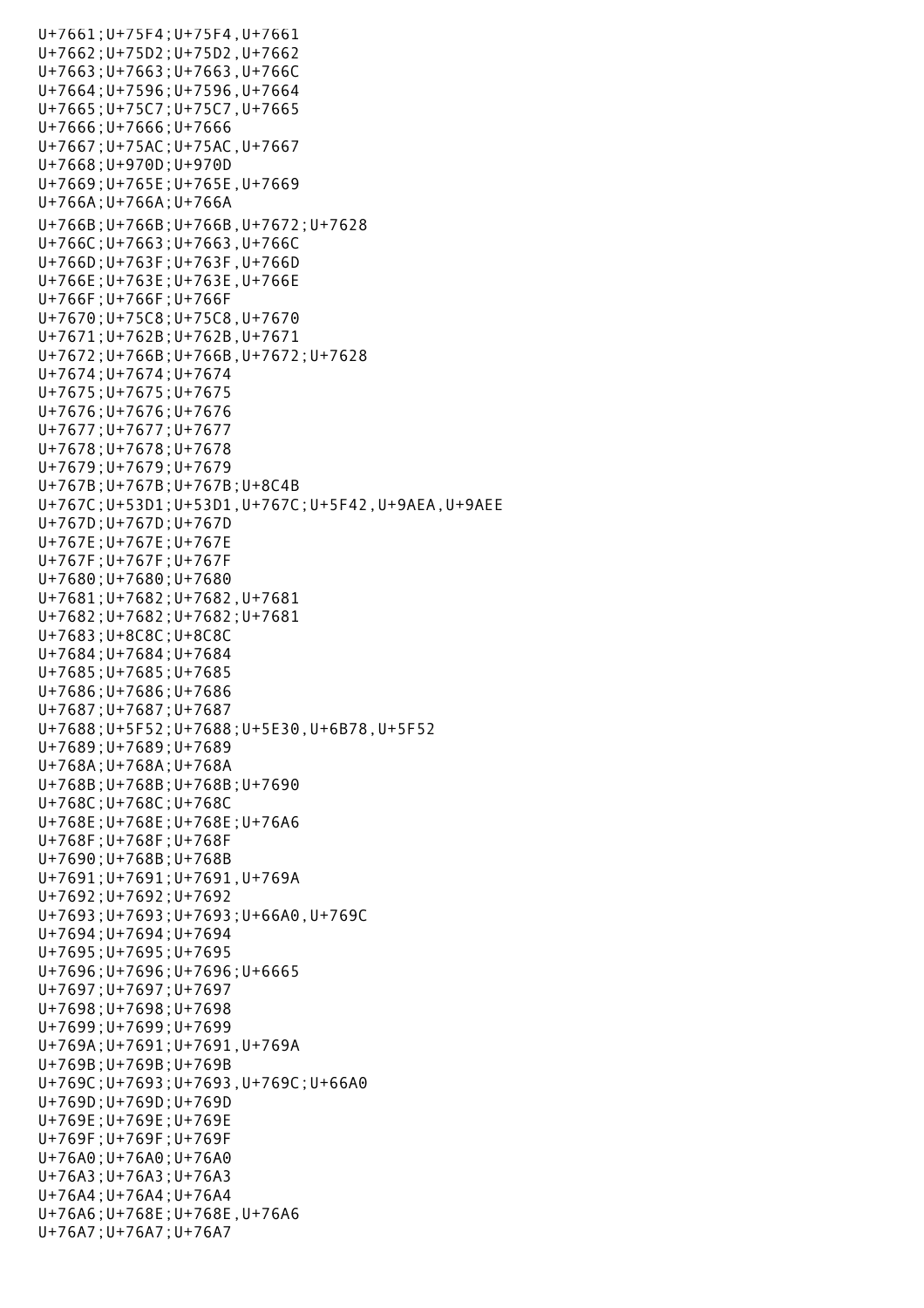U+76A9;U+76A9;U+76A9 U+76AA;U+76AA;U+76AA U+76AB;U+76AB;U+76AB U+76AC;U+76AC;U+76AC U+76AD;U+76AD;U+76AD U+76AE;U+76AE;U+76AE U+76AF;U+76AF;U+76AF U+76B0;U+75B1;U+75B1,U+76B0 U+76B1;U+76B1;U+76B1,U+76BA U+76B2;U+76B2;U+76B2,U+76B8 U+76B4;U+76B4;U+76B4 U+76B5;U+76B5;U+76B5 U+76B7;U+9F13;U+9F13;U+76BC U+76B8;U+76B2;U+76B2,U+76B8 U+76BA;U+76B1;U+76B1,U+76BA U+76BB;U+76BB;U+76BB U+76BC;U+9F13;U+9F13;U+76B7 U+76BD;U+76BD;U+76BD U+76BE;U+76BE;U+76BE U+76BF;U+76BF;U+76BF U+76C0;U+76C0;U+76C0 U+76C2;U+76C2;U+76C2 U+76C3;U+676F;U+676F,U+76C3;U+686E U+76C4;U+76C4;U+76C4 U+76C5;U+51B2;U+76C5;U+51B2,U+794C,U+885D,U+6C96,U+8876 U+76C6;U+76C6;U+76C6 U+76C7;U+76CD;U+76CD U+76C8;U+76C8;U+76C8 U+76C9;U+76C9;U+76C9 U+76CA;U+76CA;U+76CA U+76CD;U+76CD;U+76CD;U+76C7 U+76CE;U+76CE;U+76CE U+76CF;U+76CF;U+76CF,U+76DE;U+7416,U+9186 U+76D0;U+76D0;U+76D0,U+9E7D;U+5869 U+76D1;U+76D1;U+76D1,U+76E3 U+76D2;U+76D2;U+76D2 U+76D3;U+76D3;U+76D3 U+76D4;U+76D4;U+76D4 U+76D5;U+76D5;U+76D5 U+76D6;U+76D6;U+76D6,U+84CB;U+8462 U+76D7;U+76D7;U+76D7,U+76DC U+76D8;U+76D8;U+76D8,U+76E4;U+6D00 U+76DA;U+76DA;U+76DA U+76DB;U+76DB;U+76DB U+76DC;U+76D7;U+76D7,U+76DC U+76DD;U+76DD;U+76DD U+76DE;U+76CF;U+76CF,U+76DE;U+7416,U+9186 U+76DF;U+76DF;U+76DF U+76E0;U+76E0;U+76E0 U+76E1;U+5C3D;U+5C3D,U+76E1;U+5118 U+76E2;U+76E2;U+76E2 U+76E3;U+76D1;U+76D1,U+76E3 U+76E4;U+76D8;U+76D8,U+76E4;U+6D00 U+76E5;U+76E5;U+76E5 U+76E6;U+76E6;U+76E6 U+76E7;U+5362;U+5362,U+76E7 U+76E8;U+76E8;U+76E8 U+76E9;U+76E9;U+76E9 U+76EA;U+8361;U+76EA;U+8361,U+6F52,U+862F,U+8569 U+76EC;U+76EC;U+76EC U+76ED;U+623E;U+623E,U+76ED;U+623B U+76EE;U+76EE;U+76EE U+76EF;U+76EF;U+76EF U+76F0;U+76F0;U+76F0 U+76F1;U+76F1;U+76F1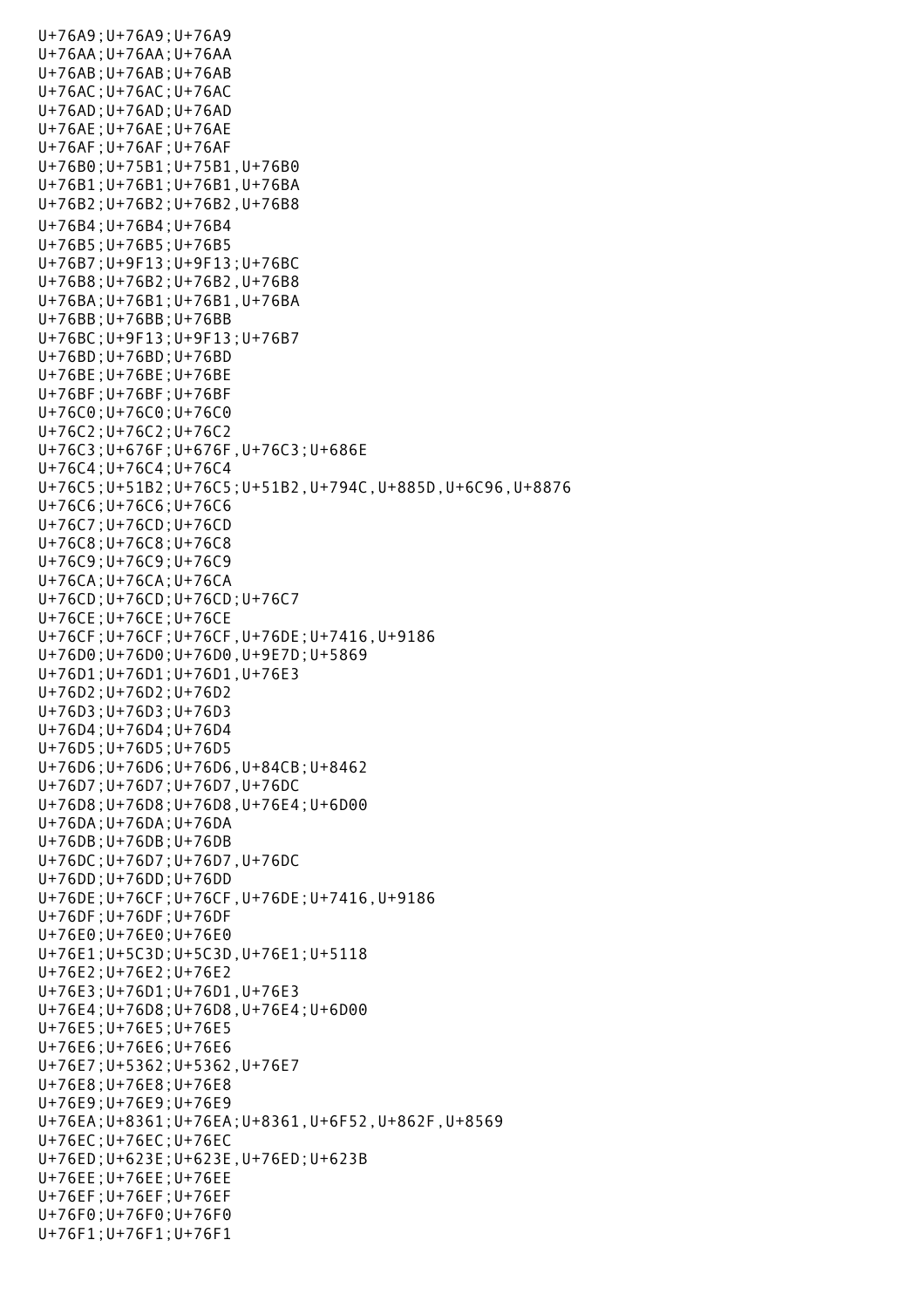U+76F2;U+76F2;U+76F2;U+76F3 U+76F3;U+76F2;U+76F2,U+76F3 U+76F4;U+76F4;U+76F4 U+76F5;U+76F5;U+76F5 U+76F6;U+76F6;U+76F6 U+76F7;U+76F7;U+76F7 U+76F8;U+76F8;U+76F8 U+76F9;U+76F9;U+76F9 U+76FA;U+76FA;U+76FA U+76FB;U+76FB;U+76FB U+76FC;U+76FC;U+76FC U+76FD;U+76FD;U+76FD U+76FE;U+76FE;U+76FE U+76FF;U+76FF;U+76FF U+7701;U+7701;U+7701 U+7703;U+7703;U+7703 U+7704;U+7704;U+7704 U+7705;U+7705;U+7705 U+7706;U+7706;U+7706 U+7707;U+7707;U+7707 U+7708;U+7708;U+7708 U+7709;U+7709;U+7709 U+770A;U+770A;U+770A U+770B;U+770B;U+770B U+770C;U+770C;U+770C U+770D;U+770D;U+770D,U+7798 U+770F;U+770F;U+770F U+7710;U+7710;U+7710 U+7711;U+7711;U+7711 U+7712;U+7712;U+7712 U+7713;U+7713;U+7713 U+7714;U+7714;U+7714 U+7715;U+7715;U+7715 U+7716;U+7716;U+7716 U+7717;U+7717;U+7717 U+7718;U+614E;U+614E;U+661A,U+613C U+7719;U+7719;U+7719 U+771A;U+771A;U+771A U+771B;U+771B;U+771B U+771C;U+771C;U+771C U+771D;U+771D;U+771D U+771E;U+771F;U+771F U+771F;U+771F;U+771F;U+771E U+7720;U+7720;U+7720 U+7722;U+7722;U+7722 U+7723;U+7723;U+7723 U+7725;U+7725;U+7725 U+7726;U+7726;U+7726 U+7727;U+7727;U+7727 U+7728;U+7728;U+7728 U+7729;U+7729;U+7729 U+772A;U+772A;U+772A U+772C;U+772C;U+772C,U+77D3 U+772D;U+772D;U+772D U+772E;U+772E;U+772E U+772F;U+772F;U+772F;U+7787 U+7730;U+7730;U+7730 U+7731;U+7731;U+7731 U+7732;U+7732;U+7732 U+7733;U+7733;U+7733 U+7734;U+7734;U+7734 U+7735;U+7735;U+7735 U+7736;U+7736;U+7736 U+7737;U+7737;U+7737;U+7760 U+7738;U+7738;U+7738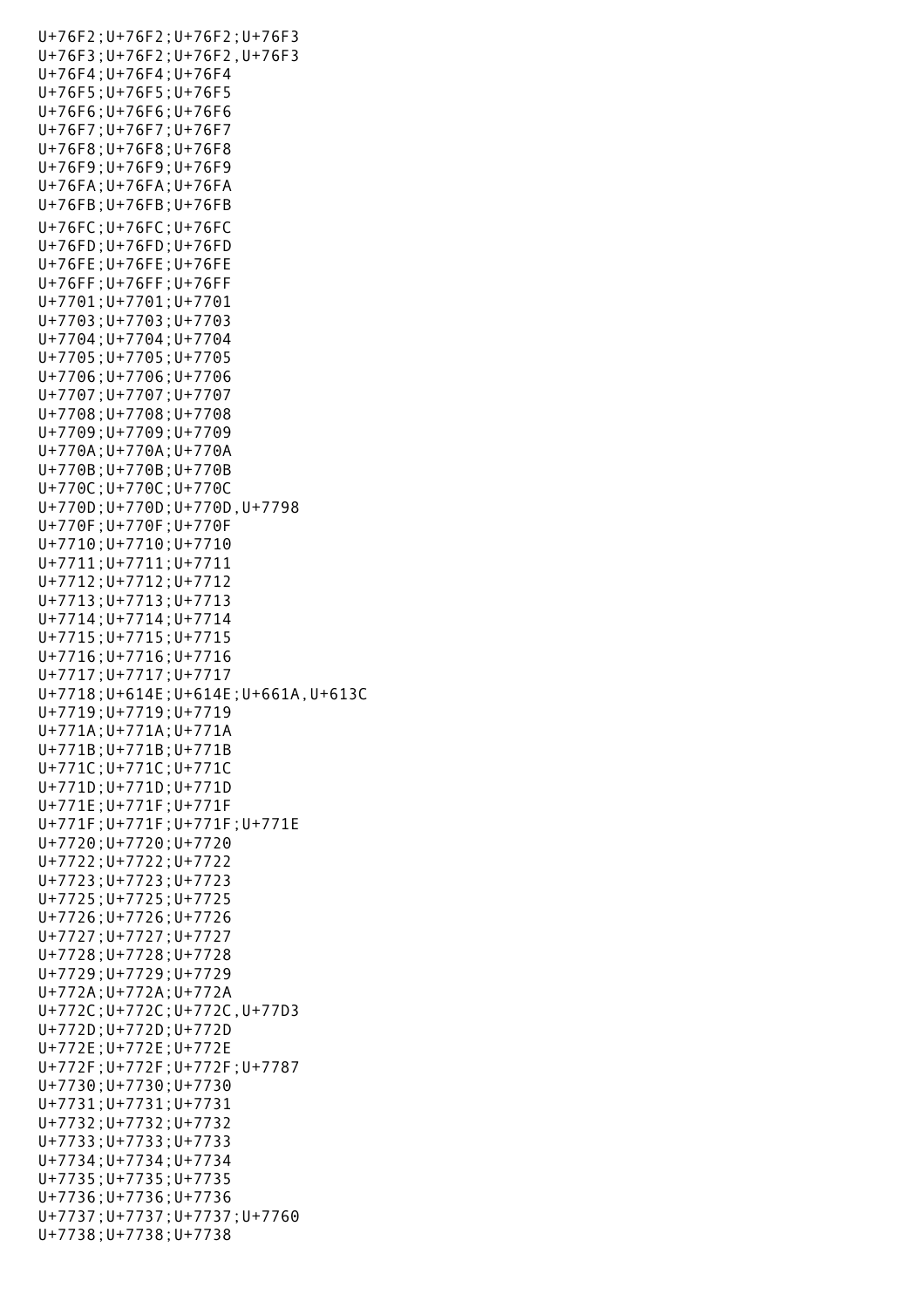U+7739;U+7739;U+7739 U+773A;U+773A;U+773A;U+899C U+773B;U+773B;U+773B U+773C;U+773C;U+773C U+773D;U+773D;U+773D U+773E;U+4F17;U+4F17,U+773E;U+8846 U+7740;U+7740;U+7740,U+8457 U+7741;U+7741;U+7741,U+775C U+7743;U+7743;U+7743 U+7744;U+7744;U+7744 U+7745;U+7745;U+7745 U+7746;U+7746;U+7746 U+7747;U+7747;U+7747 U+7748;U+7748;U+7748 U+7749;U+7749;U+7749 U+774A;U+774A;U+774A U+774B;U+774B;U+774B U+774C;U+774C;U+774C U+774D;U+774D;U+774D U+774E;U+774E;U+774E U+774F;U+56F0;U+56F0,U+774F U+7750;U+7750;U+7750,U+775E U+7751;U+7751;U+7751,U+77BC U+7752;U+7752;U+7752 U+7753;U+7753;U+7753 U+7754;U+7754;U+7754 U+7755;U+7755;U+7755 U+7756;U+7756;U+7756 U+7757;U+7757;U+7757 U+7758;U+7758;U+7758 U+7759;U+7759;U+7759 U+775A;U+775A;U+775A U+775B;U+775B;U+775B U+775C;U+7741;U+7741,U+775C U+775D;U+775D;U+775D U+775E;U+7750;U+7750,U+775E U+775F;U+775F;U+775F U+7760;U+7737;U+7737,U+7760 U+7761;U+7761;U+7761 U+7762;U+7762;U+7762 U+7763;U+7763;U+7763 U+7765;U+7765;U+7765 U+7766;U+7766;U+7766 U+7767;U+7767;U+7767 U+7768;U+7768;U+7768 U+7769;U+7769;U+7769 U+776A;U+776A;U+776A;U+777E U+776B;U+776B;U+776B U+776C;U+776C;U+776C U+776D;U+776D;U+776D U+776E;U+776E;U+776E U+776F;U+776F;U+776F U+7770;U+7770;U+7770 U+7771;U+7771;U+7771 U+7772;U+7772;U+7772 U+7773;U+7773;U+7773 U+7774;U+7774;U+7774 U+7775;U+7775;U+7775 U+7776;U+7776;U+7776 U+7777;U+7777;U+7777 U+7778;U+7778;U+7778 U+7779;U+7779;U+7779 U+777A;U+777A;U+777A U+777B;U+777B;U+777B U+777C;U+777C;U+777C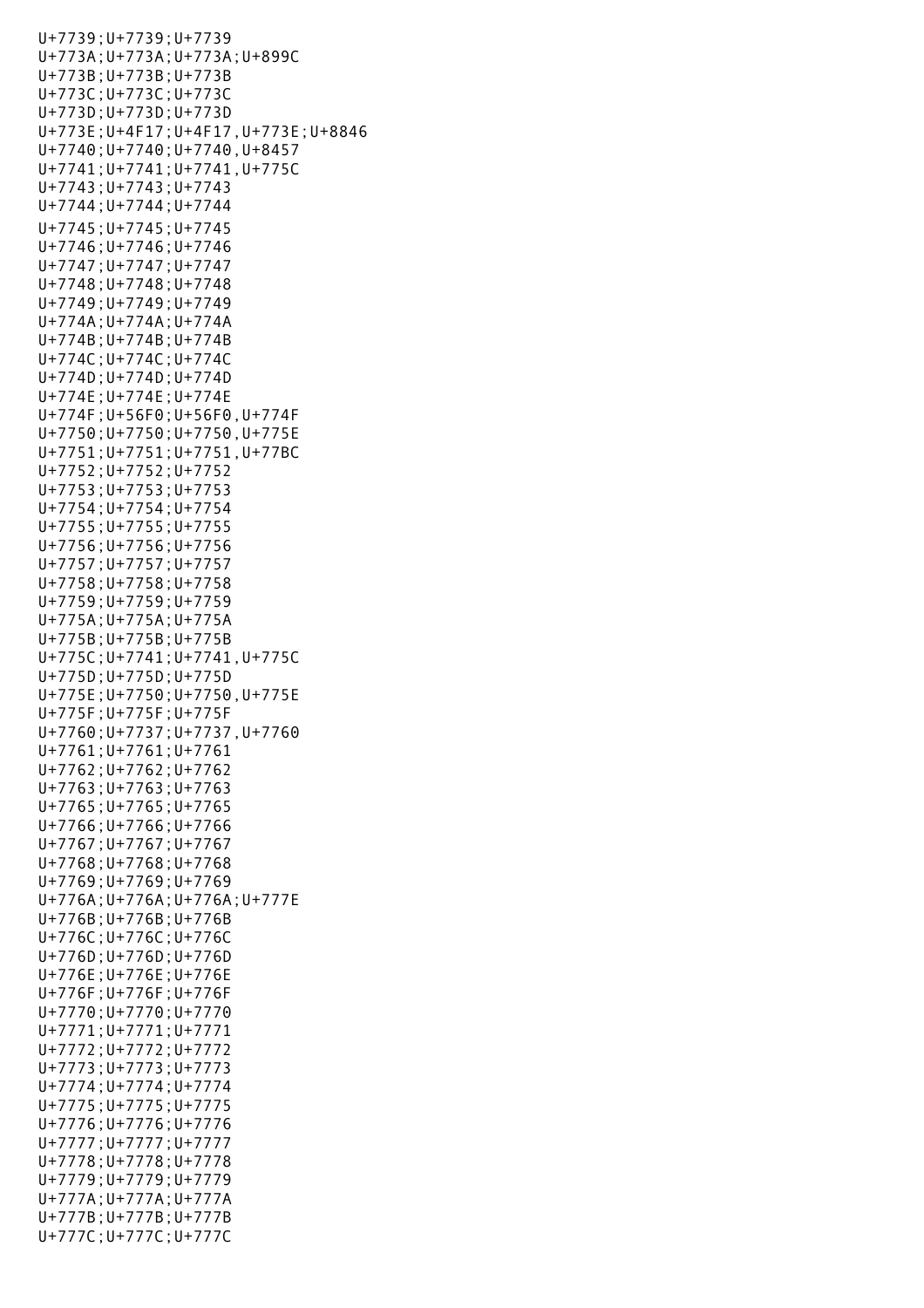U+777D;U+777D;U+777D U+777E;U+776A;U+777E;U+776A U+777F;U+777F;U+777F;U+53E1 U+7780;U+7780;U+7780 U+7781;U+7781;U+7781 U+7782;U+7782;U+7782 U+7783;U+7783;U+7783 U+7784;U+7784;U+7784 U+7785;U+7785;U+7785;U+5062 U+7786;U+7786;U+7786,U+77B6 U+7787;U+772F;U+772F,U+7787 U+7788;U+7788;U+7788 U+7789;U+7789;U+7789 U+778A;U+778A;U+778A U+778B;U+778B;U+778B U+778C;U+778C;U+778C U+778D;U+778D;U+778D U+778E;U+778E;U+778E U+778F;U+778F;U+778F U+7790;U+7790;U+7790 U+7791;U+7791;U+7791 U+7792;U+7792;U+7792,U+779E U+7793;U+7793;U+7793 U+7794;U+7794;U+7794 U+7795;U+7795;U+7795 U+7797;U+7797;U+7797 U+7798;U+770D;U+770D,U+7798 U+7799;U+7799;U+7799 U+779A;U+77AC;U+77AC,U+779A U+779B;U+779B;U+779B U+779C;U+4056;U+4056,U+779C U+779D;U+779D;U+779D U+779E;U+7792;U+7792,U+779E U+779F;U+779F;U+779F U+77A0;U+77A0;U+77A0 U+77A1;U+77A1;U+77A1 U+77A2;U+77A2;U+77A2 U+77A3;U+77A3;U+77A3 U+77A5;U+77A5;U+77A5;U+8995 U+77A6;U+77A6;U+77A6 U+77A7;U+77A7;U+77A7 U+77A8;U+77A8;U+77A8 U+77A9;U+77A9;U+77A9,U+77DA U+77AA;U+77AA;U+77AA U+77AB;U+77AB;U+77AB U+77AC;U+77AC;U+77AC;U+779A U+77AD;U+4E86;U+77AD,U+4E86;U+66B8 U+77AE;U+77AE;U+77AE U+77AF;U+77AF;U+77AF U+77B0;U+77B0;U+77B0;U+77D9 U+77B1;U+77B1;U+77B1 U+77B2;U+77B2;U+77B2 U+77B3;U+77B3;U+77B3 U+77B4;U+77B4;U+77B4 U+77B5;U+77B5;U+77B5 U+77B6;U+7786;U+7786,U+77B6 U+77B7;U+77B7;U+77B7 U+77B8;U+77B8;U+77B8 U+77B9;U+77B9;U+77B9 U+77BA;U+77BA;U+77BA U+77BB;U+77BB;U+77BB U+77BC;U+7751;U+7751,U+77BC U+77BD;U+77BD;U+77BD U+77BF;U+77BF;U+77BF U+77C0;U+77C0;U+77C0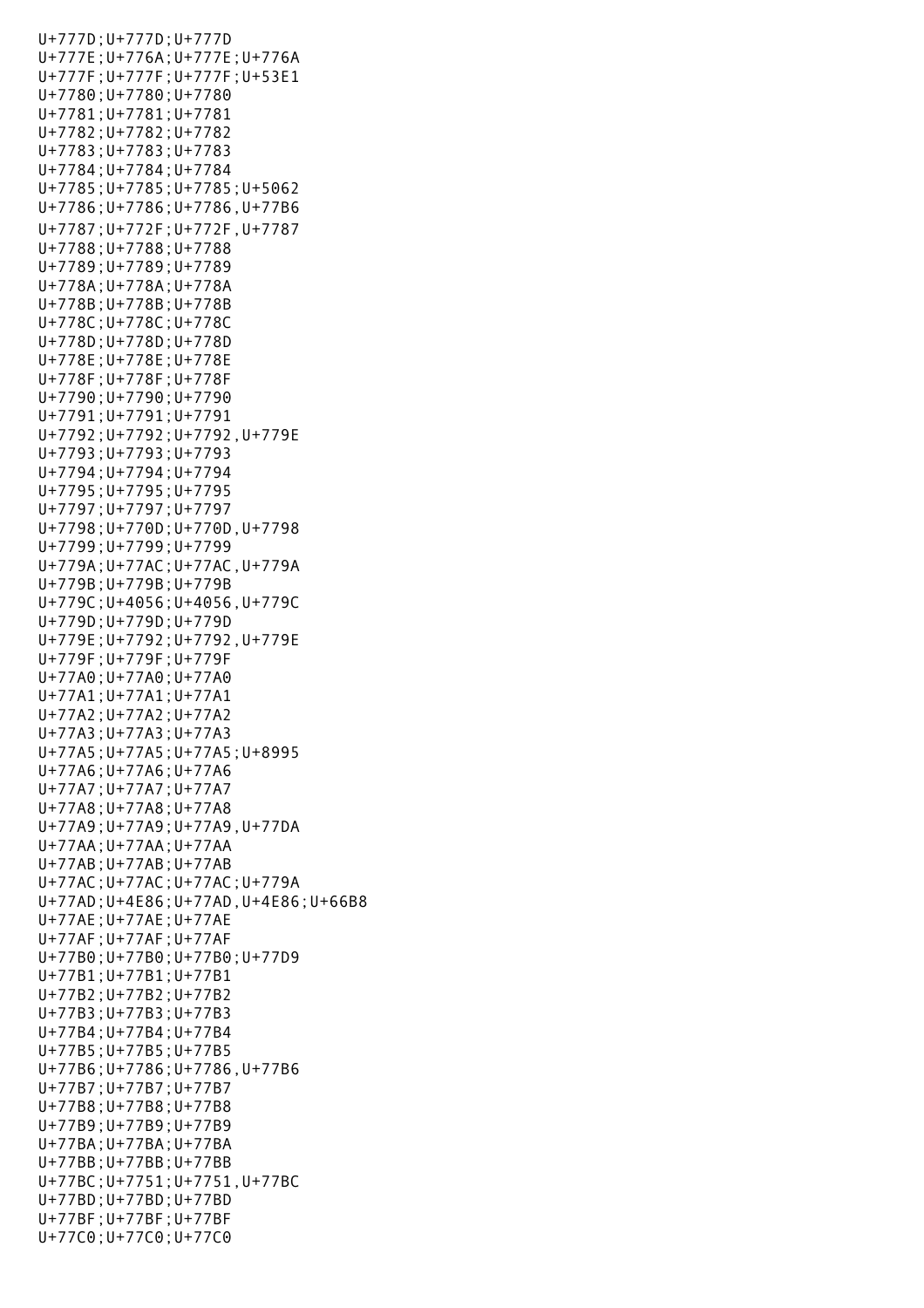U+77C2;U+77C2;U+77C2 U+77C3;U+77C3;U+77C3 U+77C4;U+77C4;U+77C4 U+77C5;U+77C5;U+77C5 U+77C6;U+77C6;U+77C6 U+77C7;U+8499;U+8499,U+77C7;U+6FDB,U+61DE U+77C8;U+77C8;U+77C8,U+77CF U+77C9;U+77C9;U+77C9 U+77CA;U+77CA;U+77CA U+77CB;U+77CB;U+77CB U+77CC;U+77CC;U+77CC U+77CD;U+77CD;U+77CD U+77CE;U+77CE;U+77CE U+77CF;U+77C8;U+77CF;U+77C8 U+77D0;U+77D0;U+77D0 U+77D1;U+77D1;U+77D1 U+77D3;U+772C;U+772C,U+77D3 U+77D4;U+77D4;U+77D4 U+77D5;U+77D5;U+77D5 U+77D6;U+77D6;U+77D6 U+77D7;U+77D7;U+77D7 U+77D8;U+77D8;U+77D8 U+77D9;U+77B0;U+77B0,U+77D9 U+77DA;U+77A9;U+77A9,U+77DA U+77DB;U+77DB;U+77DB U+77DC;U+77DC;U+77DC U+77DE;U+77DE;U+77DE U+77DF;U+77DF;U+77DF;U+9399 U+77E0;U+77E0;U+77E0 U+77E1;U+77E1;U+77E1 U+77E2;U+77E2;U+77E2;U+7B36 U+77E3;U+77E3;U+77E3 U+77E5;U+77E5;U+77E5 U+77E7;U+77E7;U+77E7 U+77E8;U+77E8;U+77E8 U+77E9;U+6998;U+77E9;U+6998 U+77EA;U+77EA;U+77EA U+77EB;U+77EB;U+77EB,U+77EF U+77EC;U+77EC;U+77EC;U+9073 U+77ED;U+77ED;U+77ED U+77EE;U+77EE;U+77EE U+77EF;U+77EB;U+77EB,U+77EF U+77F0;U+77F0;U+77F0 U+77F1;U+77F1;U+77F1 U+77F2;U+77F2;U+77F2 U+77F3;U+77F3;U+77F3 U+77F6;U+77F6;U+77F6,U+78EF U+77F7;U+77F7;U+77F7 U+77F8;U+77F8;U+77F8 U+77F9;U+77F9;U+77F9 U+77FA;U+77FA;U+77FA U+77FB;U+77FB;U+77FB U+77FC;U+77FC;U+77FC U+77FD;U+77FD;U+77FD U+77FE;U+77FE;U+77FE,U+792C U+77FF;U+77FF;U+77FF,U+7926;U+945B U+7800;U+7800;U+7800,U+78AD U+7801;U+7801;U+7801,U+78BC U+7802;U+7802;U+7802 U+7803;U+7803;U+7803 U+7804;U+7804;U+7804 U+7805;U+7805;U+7805 U+7806;U+7806;U+7806 U+7808;U+7808;U+7808 U+7809;U+7809;U+7809

U+77C0;U+77C0;U+77C0;U+77C0;U+77C0;U+77C0;U+77C0;U+77C0;U+77C0;U+77C0;U+77C0;U+77C0;U+77C0;U+77C0;U+77C0;U+77C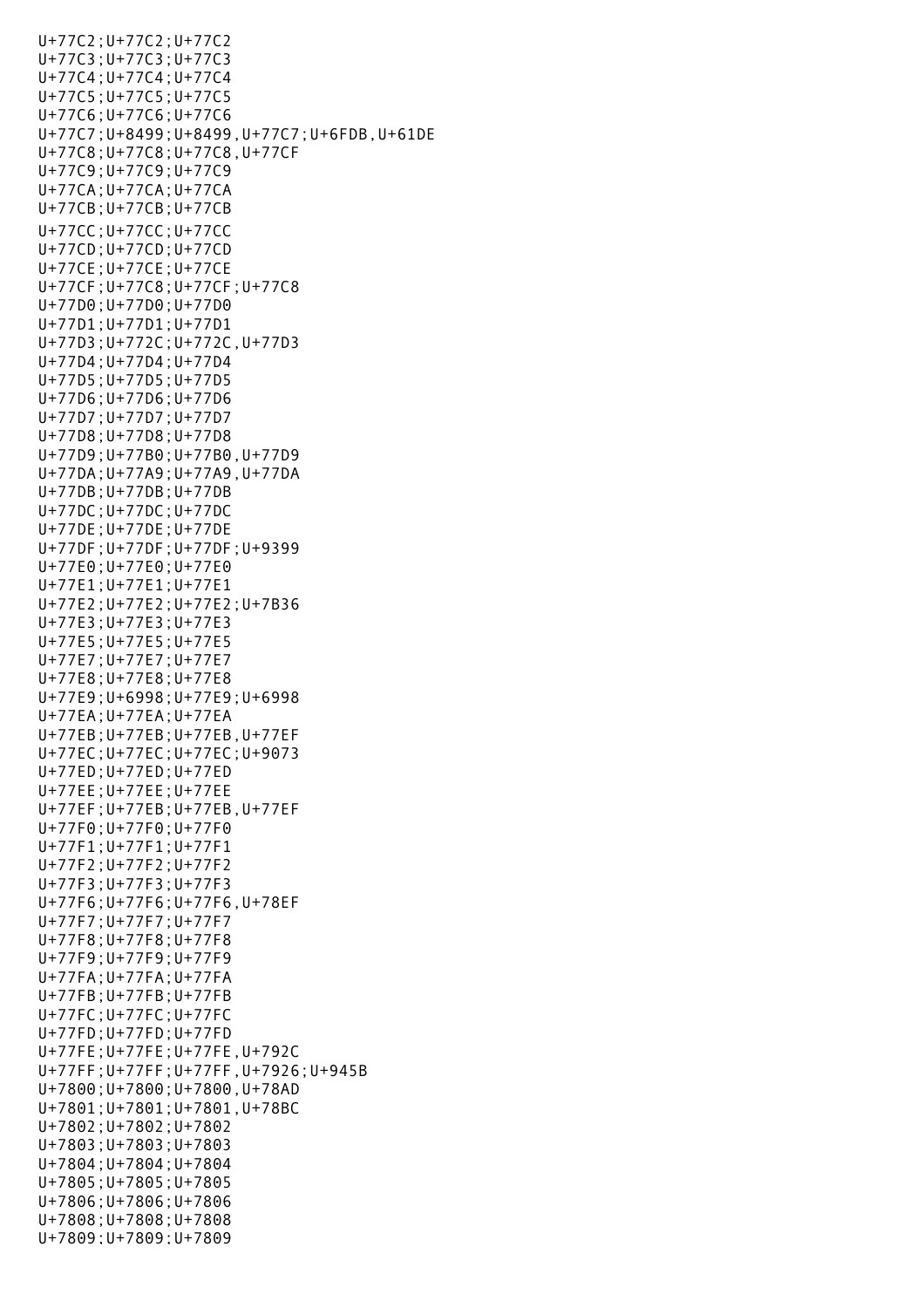U+780A;U+780A;U+780A U+780B;U+780B;U+780B U+780C;U+780C;U+780C U+780D;U+780D;U+780D U+780E;U+780E;U+780E U+780F;U+780F;U+780F U+7810;U+7810;U+7810 U+7811;U+7811;U+7811 U+7812;U+7812;U+7812 U+7813;U+7813;U+7813 U+7814;U+7814;U+7814;U+63C5 U+7815;U+788E;U+788E U+7816;U+7816;U+7816,U+78DA U+7817;U+7817;U+7817,U+7868 U+7818;U+7818;U+7818 U+7819;U+7819;U+7819 U+781A;U+781A;U+781A,U+786F U+781B;U+781B;U+781B U+781C;U+781C;U+781C,U+78B8 U+781D;U+781D;U+781D U+781E;U+781E;U+781E U+781F;U+781F;U+781F U+7820;U+7820;U+7820 U+7821;U+7821;U+7821 U+7822;U+7822;U+7822 U+7823;U+7823;U+7823;U+78A2 U+7825;U+7825;U+7825 U+7826;U+7826;U+7826 U+7827;U+7827;U+7827;U+78AA U+7828;U+7828;U+7828 U+7829;U+7829;U+7829 U+782A;U+782A;U+782A U+782B;U+67F1;U+67F1,U+782B U+782C;U+782C;U+782C U+782D;U+782D;U+782D U+782E;U+782E;U+782E U+782F;U+782F;U+782F U+7830;U+7830;U+7830 U+7831;U+7831;U+7831 U+7832;U+70AE;U+70AE,U+7832;U+70B0,U+792E U+7833;U+7833;U+7833 U+7834;U+7834;U+7834 U+7835;U+7835;U+7835 U+7837;U+7837;U+7837 U+7838;U+7838;U+7838 U+7839;U+7839;U+7839 U+783A;U+783A;U+783A,U+792A U+783B;U+783B;U+783B,U+7931;U+9468 U+783C;U+783C;U+783C U+783D;U+783D;U+783D U+783E;U+783E;U+783E,U+792B U+7840;U+7840;U+7840,U+790E U+7841;U+7841;U+7841,U+785C U+7843;U+6731;U+6731,U+7843 U+7844;U+7844;U+7844 U+7845;U+7845;U+7845 U+7847;U+7847;U+7847 U+7848;U+7848;U+7848 U+7849;U+7849;U+7849 U+784A;U+784A;U+784A U+784C;U+784C;U+784C U+784D;U+784D;U+784D U+784E;U+784E;U+784E U+7850;U+7850;U+7850 U+7851;U+7851;U+7851

u<br>Tanzania (1809);U+7809;U+7809;U+7809;U+7809;U+7809;U+7809;U+7809;U+7809;U+7809;U+7809;U+7809;U+7809;U+7809;U+7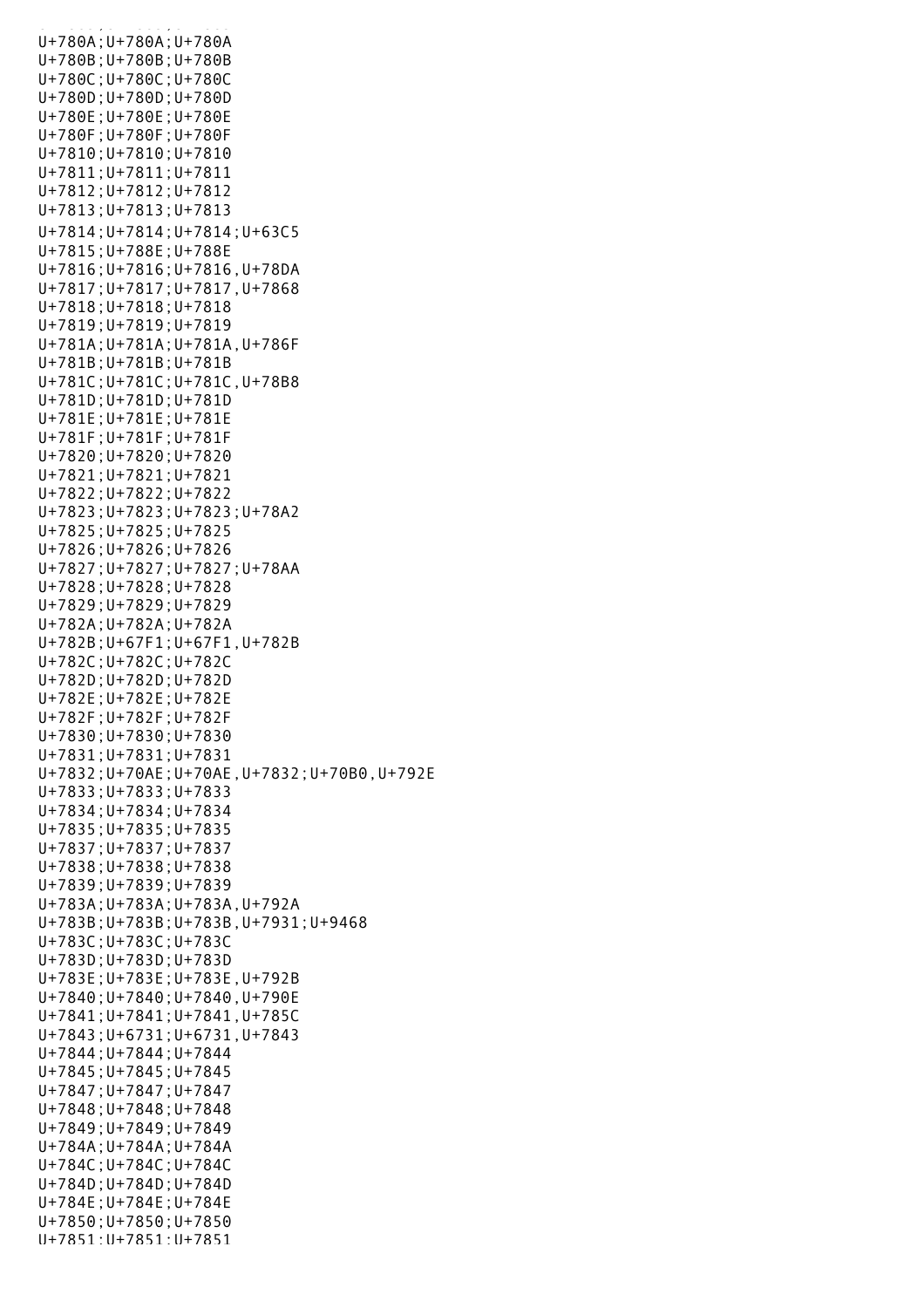$U \bullet T = T \bullet T$ U+7852;U+7852;U+7852 U+7853;U+7853;U+7853 U+7854;U+7854;U+7854 U+7855;U+7855;U+7855,U+78A9 U+7856;U+7856;U+7856,U+7864 U+7857;U+7857;U+7857,U+78FD U+7858;U+7858;U+7858 U+7859;U+7859;U+7859,U+78D1;U+78A8 U+785A;U+785A;U+785A,U+7904 U+785B;U+785B;U+785B U+785C;U+7841;U+7841,U+785C U+785D;U+785D;U+785D U+785E;U+785E;U+785E U+785F;U+785F;U+785F U+7860;U+7860;U+7860 U+7861;U+7861;U+7861 U+7862;U+7862;U+7862 U+7863;U+7863;U+7863 U+7864;U+7856;U+7856,U+7864 U+7865;U+868C;U+868C,U+7865 U+7866;U+7866;U+7866 U+7867;U+7867;U+7867 U+7868;U+7817;U+7817,U+7868 U+7869;U+7869;U+7869 U+786A;U+786A;U+786A U+786B;U+786B;U+786B U+786C;U+5CFA;U+786C;U+5CFA U+786D;U+786D;U+786D U+786E;U+786E;U+786E,U+78BA;U+5859,U+78BB,U+792D U+786F;U+781A;U+781A,U+786F U+7870;U+7870;U+7870 U+7871;U+7871;U+7871 U+7872;U+7872;U+7872 U+7873;U+7873;U+7873 U+7874;U+7874;U+7874 U+7875;U+7875;U+7875,U+78E0 U+7877;U+7877;U+7877,U+9E7C;U+9669,U+96AA,U+7906,U+78B1 U+7878;U+7878;U+7878 U+7879;U+7879;U+7879 U+787A;U+787A;U+787A U+787B;U+787B;U+787B U+787C;U+787C;U+787C U+787D;U+787D;U+787D U+787E;U+787E;U+787E U+787F;U+787F;U+787F U+7880;U+7880;U+7880 U+7881;U+68CB;U+68CB,U+7881;U+68CA U+7882;U+7882;U+7882 U+7883;U+7883;U+7883 U+7884;U+7884;U+7884 U+7885;U+7885;U+7885 U+7886;U+7886;U+7886 U+7887;U+7887;U+7887;U+6917 U+7889;U+7889;U+7889 U+788A;U+788A;U+788A U+788B;U+788B;U+788B U+788C;U+788C;U+788C;U+78DF U+788D;U+788D;U+788D,U+7919 U+788E;U+788E;U+788E;U+7815 U+788F;U+788F;U+788F U+7890;U+7890;U+7890 U+7891;U+7891;U+7891 U+7892;U+7892;U+7892 U+7893;U+7893;U+7893 U+7894;U+7894;U+7894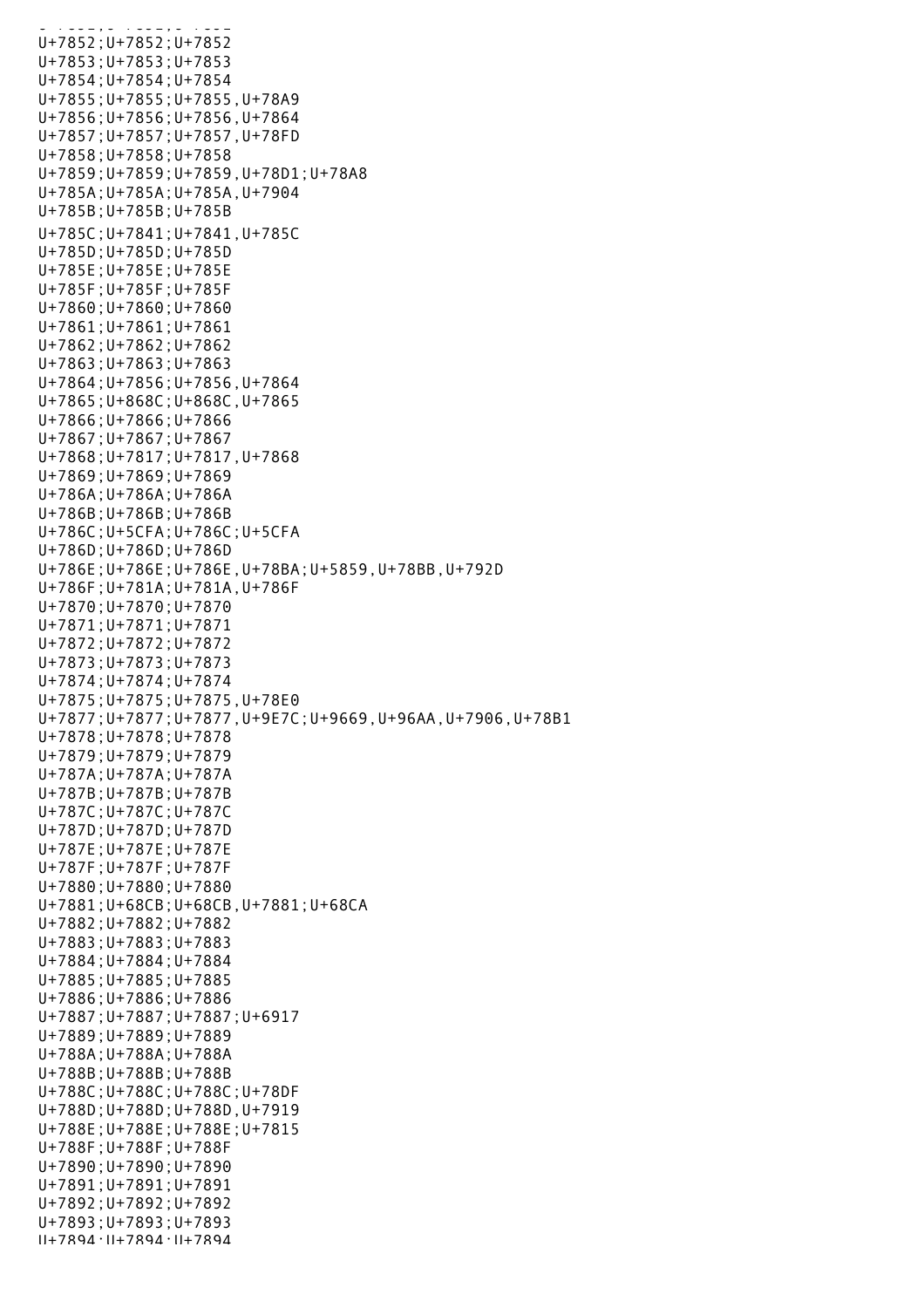U+7895;U+5D0E;U+5D0E,U+7895;U+57FC U+7896;U+7896;U+7896 U+7897;U+7897;U+7897;U+92FA U+7898;U+7898;U+7898 U+7899;U+7899;U+7899 U+789A;U+789A;U+789A U+789B;U+789B;U+789B,U+78E7 U+789C;U+789C;U+789C,U+78E3 U+789D;U+789D;U+789D;U+791D U+789E;U+5CA9;U+5CA9,U+789E;U+5D52,U+5DD6,U+55A6,U+58E7,U+7939,U+5DCC U+789F;U+789F;U+789F U+78A0;U+78A0;U+78A0 U+78A1;U+78A1;U+78A1 U+78A2;U+7823;U+7823,U+78A2 U+78A3;U+78A3;U+78A3 U+78A4;U+78A4;U+78A4 U+78A5;U+78A5;U+78A5 U+78A6;U+78A6;U+78A6 U+78A7;U+78A7;U+78A7 U+78A8;U+7859;U+7859,U+78A8;U+78D1 U+78A9;U+7855;U+7855,U+78A9 U+78AA;U+7827;U+7827,U+78AA U+78AB;U+78AB;U+78AB U+78AC;U+78AC;U+78AC U+78AD;U+7800;U+7800,U+78AD U+78AE;U+78AE;U+78AE U+78AF;U+7459;U+7459 U+78B0;U+78B0;U+78B0;U+8E2B,U+63BD U+78B1;U+7877;U+78B1,U+9E7C;U+9669,U+96AA,U+7906,U+7877 U+78B2;U+78B2;U+78B2 U+78B3;U+78B3;U+78B3 U+78B4;U+78B4;U+78B4 U+78B5;U+78B5;U+78B5 U+78B6;U+78B6;U+78B6 U+78B7;U+78B7;U+78B7 U+78B8;U+781C;U+781C,U+78B8 U+78B9;U+78B9;U+78B9 U+78BA;U+786E;U+786E,U+78BA;U+5859,U+78BB,U+792D U+78BB;U+786E;U+786E,U+78BB;U+5859,U+78BA,U+792D U+78BC;U+7801;U+7801,U+78BC U+78BD;U+78BD;U+78BD U+78BE;U+78BE;U+78BE U+78BF;U+78BF;U+78BF U+78C0;U+78C0;U+78C0 U+78C1;U+78C1;U+78C1 U+78C3;U+78C3;U+78C3 U+78C4;U+78C4;U+78C4 U+78C5;U+78C5;U+78C5 U+78C6;U+6ED1;U+78C6,U+6ED1 U+78C8;U+78C8;U+78C8 U+78C9;U+78C9;U+78C9 U+78CA;U+78CA;U+78CA;U+78E5 U+78CB;U+78CB;U+78CB U+78CC;U+78CC;U+78CC U+78CD;U+78CD;U+78CD U+78CE;U+78CE;U+78CE U+78CF;U+78CF;U+78CF U+78D0;U+78D0;U+78D0 U+78D1;U+7859;U+7859,U+78D1;U+78A8 U+78D3;U+78D3;U+78D3 U+78D4;U+78D4;U+78D4 U+78D5;U+78D5;U+78D5 U+78D6;U+78D6;U+78D6 U+78D7;U+78D7;U+78D7 U+78D8;U+78D8;U+78D8

: U+7894;U+7894;U+7894;U+7894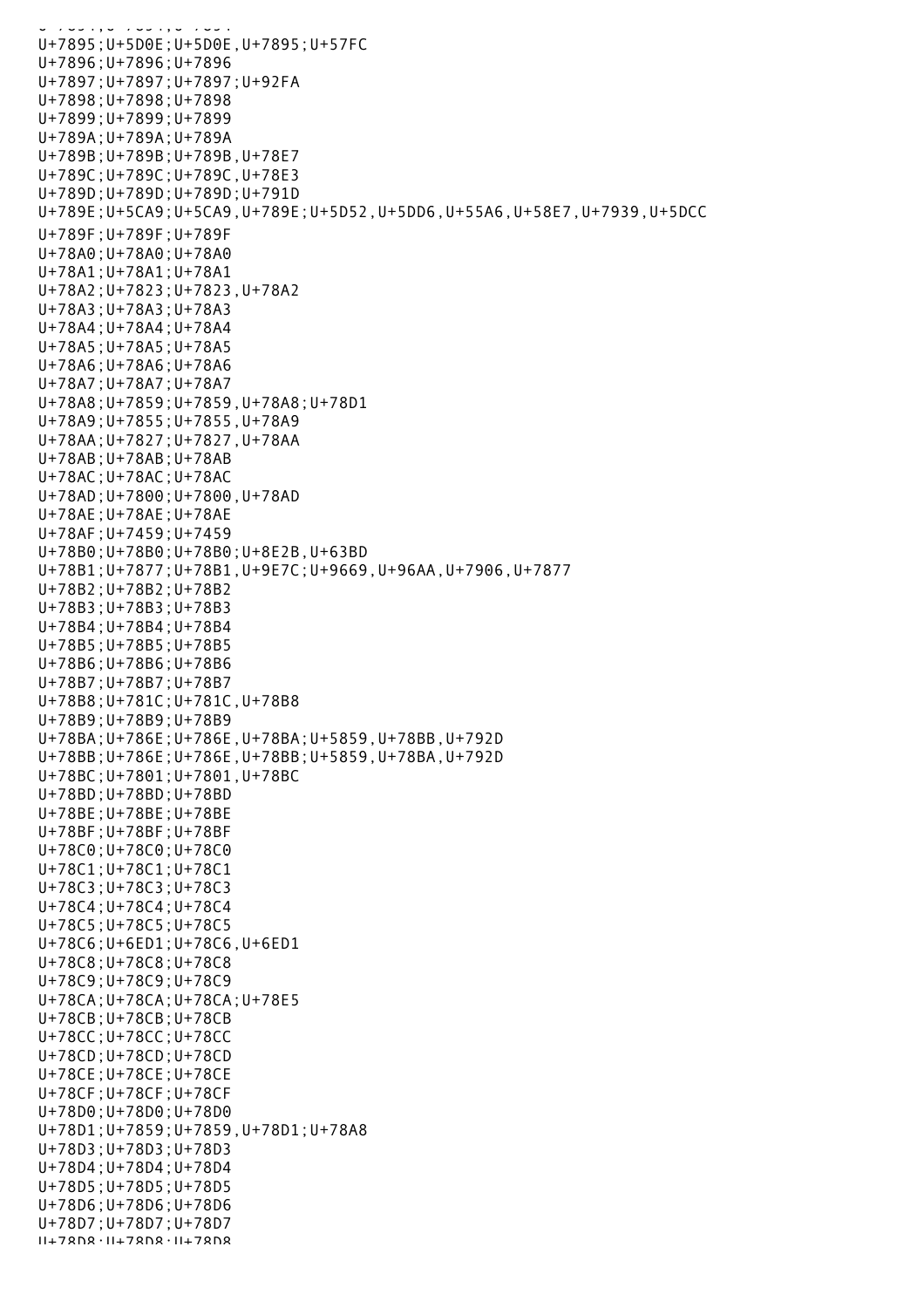U+78D8;U+78D8;U+78D8 U+78D9;U+78D9;U+78D9 U+78DA;U+7816;U+7816,U+78DA U+78DB;U+78DB;U+78DB U+78DC;U+78DC;U+78DC U+78DD;U+78DD;U+78DD U+78DE;U+78DE;U+78DE U+78DF;U+788C;U+788C,U+78DF U+78E0;U+7875;U+7875,U+78E0 U+78E1;U+78E1;U+78E1 U+78E2;U+78E2;U+78E2 U+78E3;U+789C;U+789C,U+78E3 U+78E4;U+78E4;U+78E4 U+78E5;U+78CA;U+78CA,U+78E5 U+78E6;U+78E6;U+78E6 U+78E7;U+789B;U+789B,U+78E7 U+78E8;U+78E8;U+78E8 U+78E9;U+78E9;U+78E9 U+78EA;U+78EA;U+78EA U+78EB;U+78EB;U+78EB U+78EC;U+78EC;U+78EC U+78ED;U+78ED;U+78ED U+78EE;U+78EE;U+78EE U+78EF;U+77F6;U+77F6,U+78EF U+78F1;U+78F1;U+78F1 U+78F2;U+78F2;U+78F2 U+78F3;U+78F3;U+78F3 U+78F4;U+78F4;U+78F4 U+78F5;U+78F5;U+78F5 U+78F6;U+78F6;U+78F6 U+78F7;U+71D0;U+78F7;U+71D0 U+78F9;U+78F9;U+78F9 U+78FA;U+78FA;U+78FA U+78FB;U+78FB;U+78FB U+78FC;U+78FC;U+78FC U+78FD;U+7857;U+7857,U+78FD U+78FE;U+78FE;U+78FE U+78FF;U+78FF;U+78FF U+7901;U+7901;U+7901 U+7902;U+7902;U+7902 U+7903;U+7903;U+7903 U+7904;U+785A;U+785A,U+7904 U+7905;U+7905;U+7905 U+7906;U+7877;U+7877,U+96AA;U+9669,U+9E7C,U+78B1 U+7907;U+7907;U+7907 U+7909;U+7909;U+7909 U+790A;U+790A;U+790A U+790B;U+790B;U+790B U+790C;U+790C;U+790C U+790E;U+7840;U+7840,U+790E U+790F;U+790F;U+790F U+7910;U+7910;U+7910 U+7911;U+7911;U+7911 U+7912;U+7912;U+7912 U+7913;U+7913;U+7913 U+7914;U+7914;U+7914 U+7916;U+7916;U+7916 U+7917;U+7917;U+7917 U+7918;U+7918;U+7918 U+7919;U+788D;U+788D,U+7919 U+791A;U+791A;U+791A U+791B;U+791B;U+791B U+791C;U+791C;U+791C U+791D;U+789D;U+789D,U+791D U+791E;U+791E;U+791E U+7921;U+7921;U+7921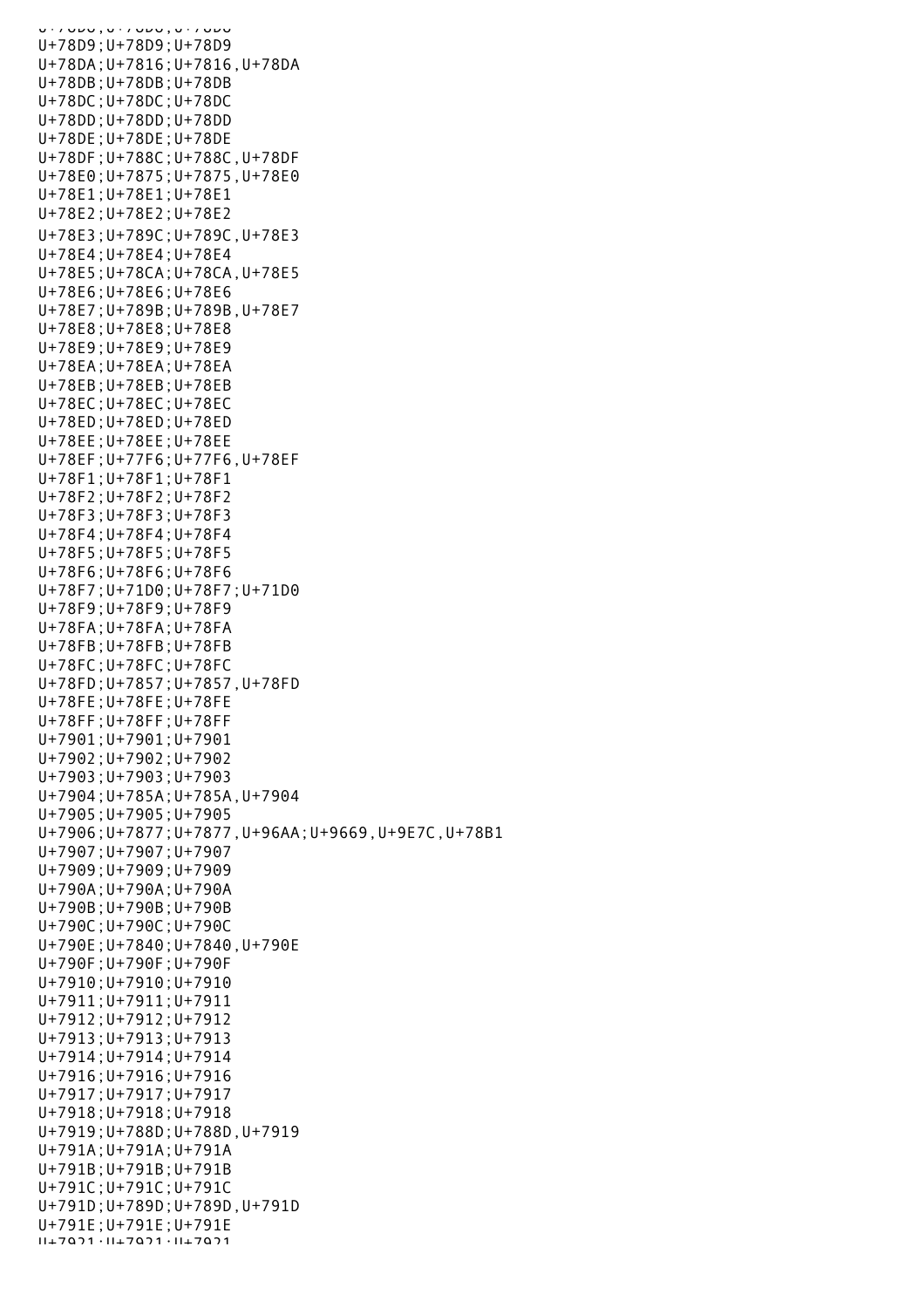U+7921;U+7921;U+7921 U+7922;U+7922;U+7922 U+7923;U+7923;U+7923 U+7924;U+7924;U+7924;U+7938 U+7925;U+7925;U+7925 U+7926;U+77FF;U+77FF,U+7926;U+945B U+7927;U+7927;U+7927 U+7928;U+7928;U+7928 U+7929;U+7929;U+7929 U+792A;U+783A;U+783A,U+792A U+792B;U+783E;U+783E,U+792B U+792C;U+77FE;U+77FE,U+792C U+792D;U+786E;U+786E,U+792D;U+5859,U+78BA,U+78BB U+792E;U+70AE;U+70AE,U+7832;U+70B0 U+792F;U+792F;U+792F U+7930;U+7930;U+7930 U+7931;U+783B;U+783B,U+7931;U+9468 U+7933;U+7933;U+7933 U+7934;U+7934;U+7934 U+7935;U+7935;U+7935 U+7937;U+7937;U+7937 U+7938;U+7924;U+7924,U+7938 U+7939;U+5CA9;U+5CA9,U+7939;U+5D52,U+5DD6,U+55A6,U+58E7,U+5DCC,U+789E U+793A;U+793A;U+793A U+793B;U+793B;U+793B U+793C;U+793C;U+793C,U+79AE U+793D;U+793D;U+793D U+793E;U+793E;U+793E U+793F;U+793F;U+793F;U+79B4 U+7940;U+7940;U+7940 U+7941;U+7941;U+7941 U+7942;U+7942;U+7942 U+7943;U+7943;U+7943,U+79A1 U+7944;U+7944;U+7944 U+7945;U+5996;U+5996,U+7945;U+8A1E U+7946;U+7946;U+7946 U+7947;U+7947;U+7947;U+79D6 U+7948;U+7948;U+7948 U+7949;U+7949;U+7949 U+794A;U+794A;U+794A U+794B;U+794B;U+794B U+794C;U+51B2;U+51B2,U+794C;U+6C96,U+76C5,U+8876,U+885D U+794D;U+794D;U+794D U+794E;U+794E;U+794E,U+7995 U+794F;U+794F;U+794F U+7950;U+7950;U+7950 U+7951;U+7951;U+7951 U+7952;U+7952;U+7952 U+7953;U+7953;U+7953 U+7954;U+7954;U+7954 U+7955;U+79D8;U+79D8,U+7955 U+7956;U+7956;U+7956 U+7957;U+7957;U+7957 U+7958;U+7B97;U+7B97;U+7B6D U+795A;U+795A;U+795A U+795B;U+795B;U+795B U+795C;U+795C;U+795C U+795D;U+795D;U+795D;U+7969 U+795E;U+795E;U+795E U+795F;U+795F;U+795F U+7960;U+7960;U+7960 U+7961;U+67F4;U+67F4,U+7961 U+7962;U+7962;U+7962,U+79B0 U+7963;U+65C5;U+65C5,U+7963 U+7964;U+7964;U+7964  $U+7065$ ; $U+7065$ ; $U+7065$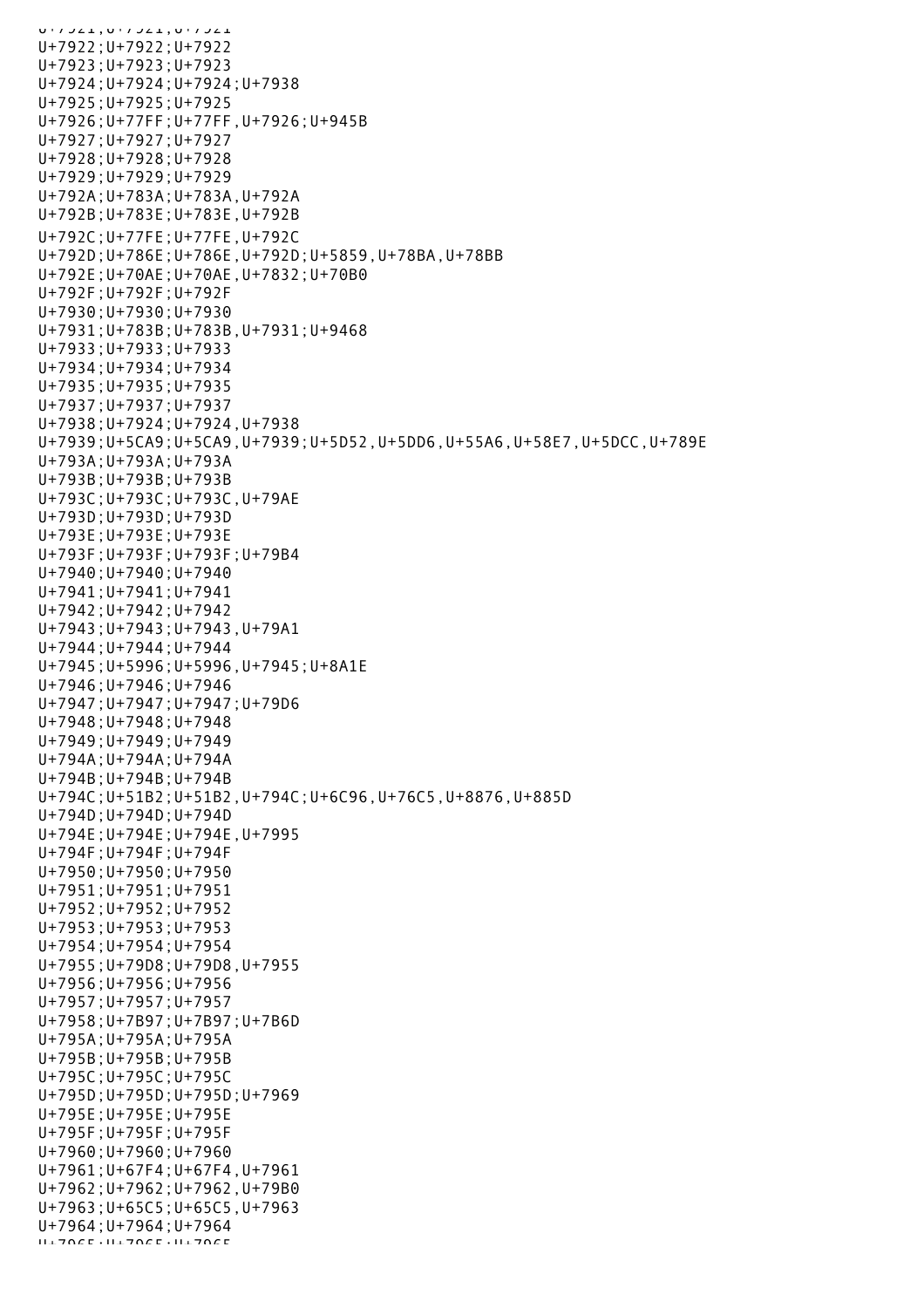$UL$ כס*כו*דט. כס*כו*דט. כסכ*ו*דט U+7966;U+7966;U+7966 U+7967;U+7967;U+7967 U+7968;U+7968;U+7968 U+7969;U+795D;U+795D,U+7969 U+796A;U+796A;U+796A U+796B;U+796B;U+796B U+796D;U+796D;U+796D U+796F;U+796F;U+796F,U+798E U+7970;U+7970;U+7970 U+7971;U+7971;U+7971 U+7972;U+7972;U+7972 U+7973;U+7973;U+7973 U+7974;U+7974;U+7974 U+7977;U+7977;U+7977,U+79B1 U+7978;U+7978;U+7978,U+798D U+7979;U+7979;U+7979 U+797A;U+797A;U+797A;U+79A5 U+797B;U+797B;U+797B U+797C;U+797C;U+797C U+797D;U+797D;U+797D U+797E;U+797E;U+797E U+797F;U+7984;U+7984,U+797F U+7980;U+5EEA;U+7980,U+7A1F;U+5EE9,U+5EEA U+7981;U+7981;U+7981 U+7982;U+7982;U+7982 U+7983;U+7983;U+7983 U+7984;U+7984;U+7984,U+797F U+7985;U+7985;U+7985,U+79AA U+7988;U+7988;U+7988 U+7989;U+7989;U+7989 U+798A;U+798A;U+798A U+798B;U+798B;U+798B U+798C;U+798C;U+798C U+798D;U+7978;U+7978,U+798D U+798E;U+796F;U+796F,U+798E U+798F;U+798F;U+798F U+7990;U+7990;U+7990 U+7991;U+7991;U+7991 U+7992;U+7992;U+7992 U+7993;U+7993;U+7993 U+7994;U+7994;U+7994 U+7995;U+794E;U+794E,U+7995 U+7996;U+7996;U+7996 U+7997;U+7997;U+7997 U+7998;U+7998;U+7998 U+7999;U+7999;U+7999 U+799A;U+799A;U+799A U+799B;U+799B;U+799B U+799C;U+799C;U+799C U+799F;U+799F;U+799F U+79A0;U+79A0;U+79A0 U+79A1;U+7943;U+7943,U+79A1 U+79A2;U+79A2;U+79A2 U+79A3;U+79A3;U+79A3 U+79A4;U+79A4;U+79A4 U+79A5;U+797A;U+797A U+79A6;U+5FA1;U+5FA1,U+79A6 U+79A7;U+79A7;U+79A7 U+79A8;U+79A8;U+79A8 U+79AA;U+7985;U+7985,U+79AA U+79AB;U+79AB;U+79AB U+79AC;U+79AC;U+79AC U+79AD;U+79AD;U+79AD U+79AE;U+793C;U+793C,U+79AE U+79AF;U+79AF;U+79AF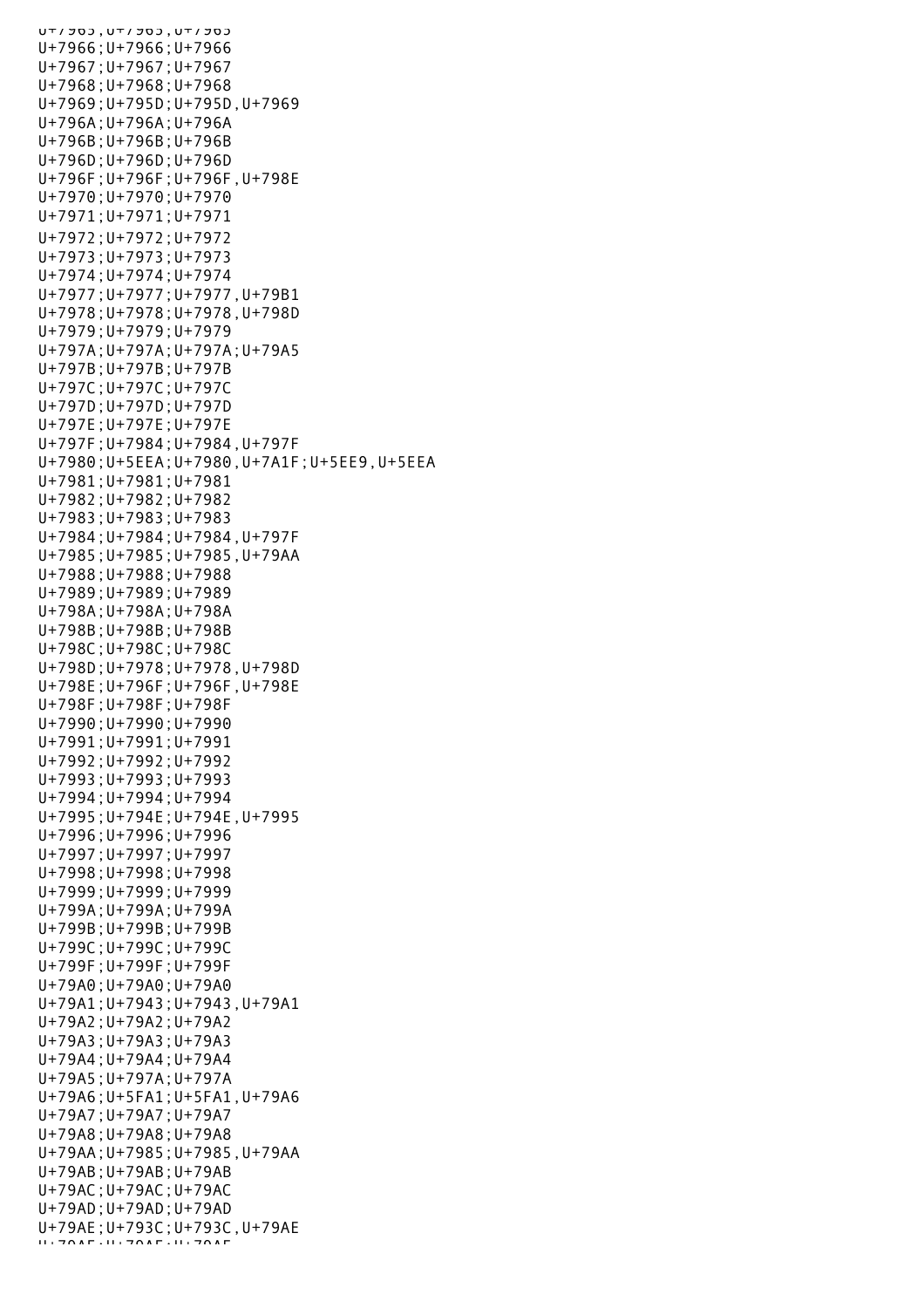U+79AF;U+79AF;U+79AF U+79B0;U+7962;U+7962,U+79B0 U+79B1;U+7977;U+7977,U+79B1 U+79B2;U+79B2;U+79B2 U+79B3;U+79B3;U+79B3 U+79B4;U+793F;U+793F,U+79B4 U+79B5;U+79B5;U+79B5 U+79B6;U+79B6;U+79B6 U+79B7;U+79B7;U+79B7 U+79B8;U+8E42;U+8E42,U+79B8 U+79B9;U+79B9;U+79B9 U+79BA;U+79BA;U+79BA U+79BB;U+79BB;U+79BB,U+96E2 U+79BD;U+79BD;U+79BD U+79BE;U+79BE;U+79BE U+79BF;U+79C3;U+79C3,U+79BF U+79C0;U+79C0;U+79C0 U+79C1;U+53B6;U+79C1;U+53B6 U+79C2;U+79C2;U+79C2 U+79C3;U+79C3;U+79C3,U+79BF U+79C5;U+79C5;U+79C5 U+79C6;U+79C6;U+79C6,U+7A08 U+79C8;U+7C7C;U+7C7C,U+79C8 U+79C9;U+79C9;U+79C9 U+79CA;U+5E74;U+5E74 U+79CB;U+79CB;U+79CB,U+97A6;U+7A50,U+9F9D U+79CD;U+79CD;U+79CD,U+7A2E U+79CE;U+79CE;U+79CE U+79CF;U+79CF;U+79CF;U+8017 U+79D0;U+8018;U+8018 U+79D1;U+79D1;U+79D1 U+79D2;U+79D2;U+79D2 U+79D3;U+79D3;U+79D3 U+79D5;U+79D5;U+79D5 U+79D6;U+7947;U+7947,U+79D6 U+79D8;U+79D8;U+79D8,U+7955 U+79D9;U+79D9;U+79D9 U+79DA;U+79DA;U+79DA U+79DB;U+79DB;U+79DB U+79DC;U+79DC;U+79DC U+79DD;U+79DD;U+79DD U+79DE;U+79DE;U+79DE U+79DF;U+79DF;U+79DF U+79E0;U+79E0;U+79E0 U+79E1;U+79E1;U+79E1 U+79E2;U+79E2;U+79E2 U+79E3;U+79E3;U+79E3 U+79E4;U+79E4;U+79E4 U+79E5;U+79E5;U+79E5 U+79E6;U+79E6;U+79E6 U+79E7;U+79E7;U+79E7 U+79E8;U+79E8;U+79E8 U+79E9;U+79E9;U+79E9 U+79EA;U+79EA;U+79EA U+79EB;U+79EB;U+79EB U+79EC;U+79EC;U+79EC U+79ED;U+79ED;U+79ED U+79EE;U+79EE;U+79EE U+79EF;U+79EF;U+79EF,U+7A4D U+79F0;U+79F0;U+79F0,U+7A31;U+5041 U+79F1;U+79F1;U+79F1 U+79F2;U+79F2;U+79F2 U+79F3;U+79F3;U+79F3 U+79F4;U+79F4;U+79F4 U+79F5;U+79F5;U+79F5  $\Box$ U+79F6; U+79AF6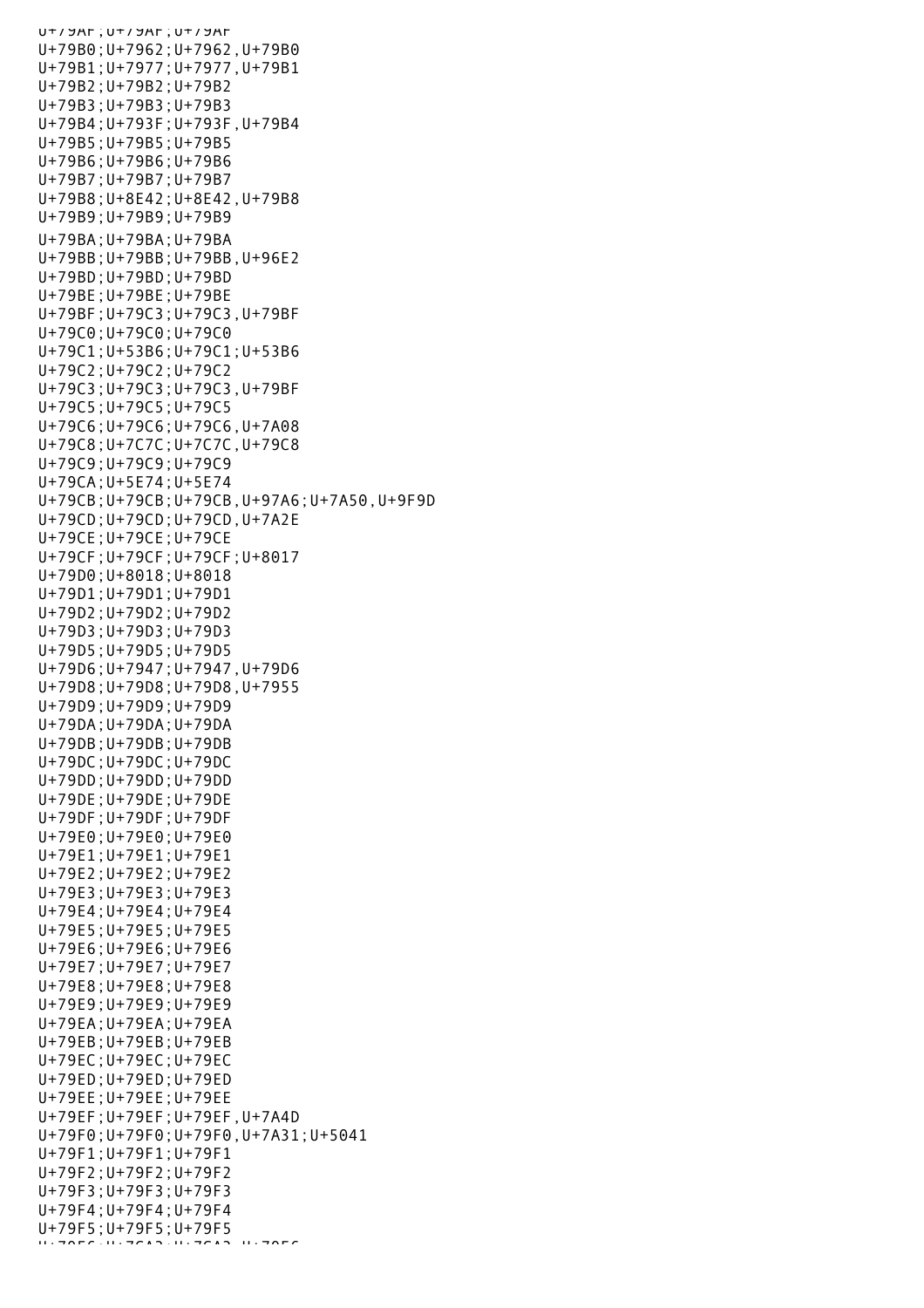U+79F6;U+7CA2;U+7CA2,U+79F6 U+79F7;U+79F7;U+79F7 U+79F8;U+79F8;U+79F8;U+9782,U+7A2D U+79F9;U+79F9;U+79F9 U+79FA;U+79FA;U+79FA U+79FB;U+79FB;U+79FB;U+8FFB U+79FC;U+79FC;U+79FC U+79FD;U+79FD;U+79FD,U+7A62;U+8589 U+79FE;U+79FE;U+79FE,U+7A60 U+79FF;U+79FF;U+79FF U+7A00;U+5E0C;U+7A00;U+5E0C U+7A02;U+7A02;U+7A02 U+7A03;U+7A03;U+7A03 U+7A04;U+7A04;U+7A04 U+7A05;U+7A0E;U+7A0E,U+7A05 U+7A06;U+7A06;U+7A06 U+7A08;U+79C6;U+79C6,U+7A08 U+7A0A;U+7A0A;U+7A0A U+7A0B;U+7A0B;U+7A0B U+7A0C;U+7A0C;U+7A0C U+7A0D;U+7A0D;U+7A0D;U+8571 U+7A0E;U+7A0E;U+7A0E,U+7A05 U+7A0F;U+7A0F;U+7A0F U+7A10;U+7A10;U+7A10 U+7A11;U+7A11;U+7A11;U+7A4B U+7A12;U+7A12;U+7A12 U+7A13;U+7A13;U+7A13 U+7A14;U+7A14;U+7A14 U+7A15;U+7A15;U+7A15 U+7A16;U+7A16;U+7A16 U+7A17;U+7A17;U+7A17;U+7CBA U+7A18;U+7A18;U+7A18 U+7A19;U+7A19;U+7A19 U+7A1A;U+7A1A;U+7A1A;U+7A49 U+7A1B;U+7A1B;U+7A1B U+7A1C;U+68F1;U+68F1,U+7A1C U+7A1D;U+7A1D;U+7A1D U+7A1E;U+7A1E;U+7A1E U+7A1F;U+5EEA;U+7980,U+7A1F;U+5EE9,U+5EEA U+7A20;U+7A20;U+7A20 U+7A21;U+7A21;U+7A21 U+7A22;U+7A22;U+7A22 U+7A23;U+7A23;U+7A23,U+7A4C U+7A24;U+7A24;U+7A24 U+7A25;U+7A25;U+7A25 U+7A26;U+7A26;U+7A26 U+7A27;U+7A27;U+7A27 U+7A28;U+7A28;U+7A28 U+7A29;U+7A29;U+7A29 U+7A2A;U+7A2A;U+7A2A U+7A2B;U+7A2B;U+7A2B U+7A2D;U+79F8;U+79F8;U+9782 U+7A2E;U+79CD;U+79CD,U+7A2E U+7A2F;U+7A2F;U+7A2F U+7A30;U+7CC8;U+7CC8,U+7A30 U+7A31;U+79F0;U+79F0,U+7A31;U+5041 U+7A32;U+7A3B;U+7A3B U+7A33;U+7A33;U+7A33,U+7A69 U+7A34;U+7A34;U+7A34 U+7A35;U+7A35;U+7A35 U+7A37;U+7A37;U+7A37 U+7A39;U+7A39;U+7A39 U+7A3B;U+7A3B;U+7A3B;U+7A32 U+7A3C;U+7A3C;U+7A3C U+7A3D;U+4E69;U+7A3D;U+4E69 U+7A2F;U+7A3F;U+7A3F<br>U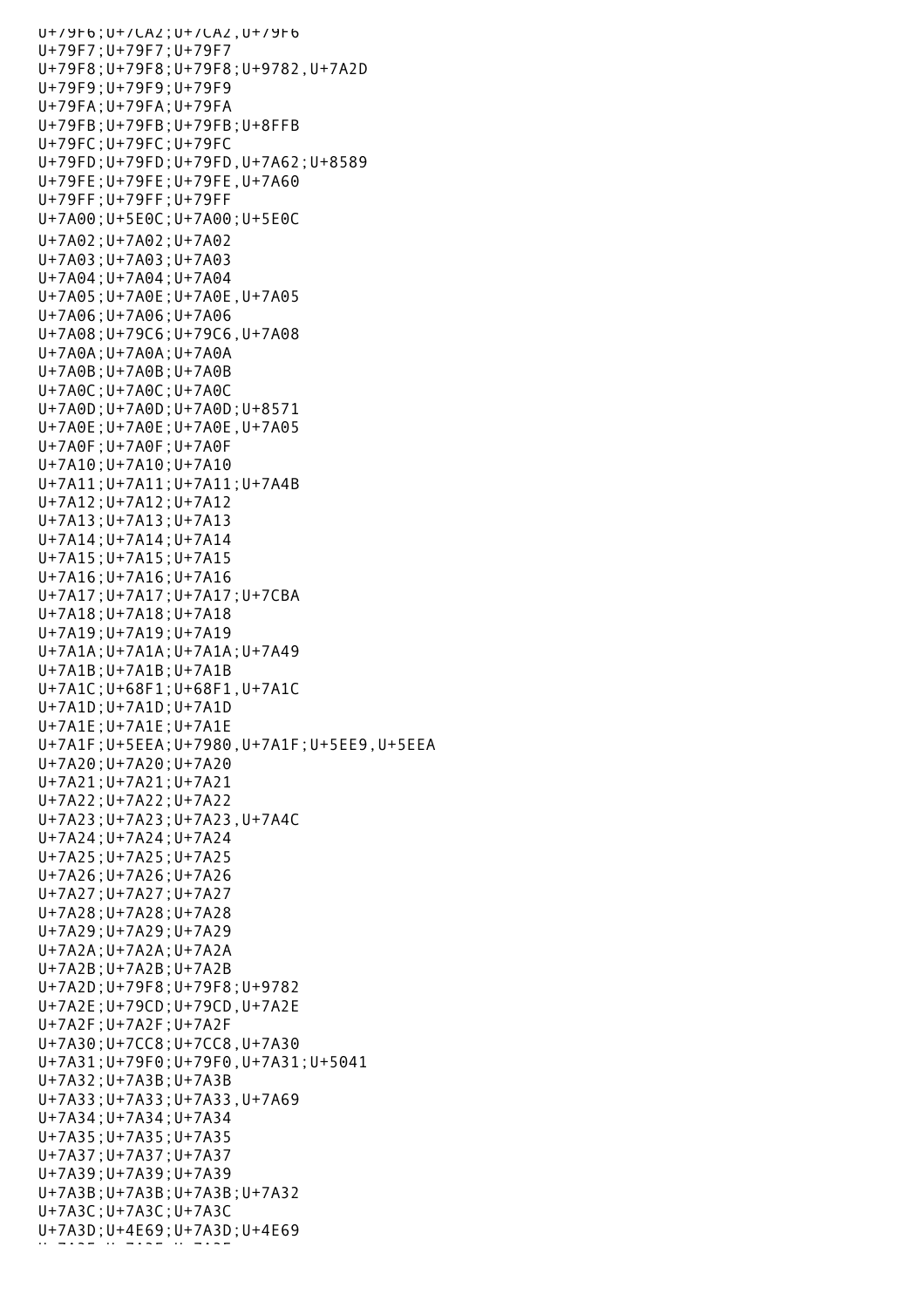U+7A3E;U+7A3F;U+7A3F U+7A3F;U+7A3F;U+7A3F;U+7A3E U+7A40;U+8C37;U+8C37,U+7A40 U+7A41;U+7A41;U+7A41 U+7A42;U+7A57;U+7A57;U+7A5F U+7A43;U+7A43;U+7A43 U+7A44;U+7A44;U+7A44 U+7A45;U+7CE0;U+7CE0 U+7A46;U+7A46;U+7A46 U+7A47;U+415F;U+415F,U+7A47 U+7A48;U+7A48;U+7A48 U+7A49;U+7A1A;U+7A1A U+7A4A;U+7A4A;U+7A4A U+7A4B;U+7A11;U+7A11,U+7A4B U+7A4C;U+7A23;U+7A23,U+7A4C U+7A4D;U+79EF;U+79EF,U+7A4D U+7A4E;U+9896;U+9896,U+7A4E;U+9834,U+9895 U+7A50;U+79CB;U+79CB;U+9F9D,U+97A6 U+7A51;U+7A51;U+7A51,U+7A61 U+7A52;U+7A52;U+7A52 U+7A53;U+7A53;U+7A53 U+7A54;U+7A54;U+7A54 U+7A55;U+7A55;U+7A55 U+7A56;U+7A56;U+7A56 U+7A57;U+7A57;U+7A57;U+7A42,U+7A5F U+7A58;U+7A58;U+7A58 U+7A59;U+7A59;U+7A59 U+7A5A;U+7A5A;U+7A5A U+7A5B;U+7A5B;U+7A5B U+7A5C;U+7A5C;U+7A5C U+7A5D;U+7A5D;U+7A5D U+7A5E;U+7A5E;U+7A5E,U+7A6D U+7A5F;U+7A57;U+7A57,U+7A5F;U+7A42 U+7A60;U+79FE;U+79FE,U+7A60 U+7A61;U+7A51;U+7A51,U+7A61 U+7A62;U+79FD;U+79FD,U+7A62;U+8589 U+7A65;U+7A65;U+7A65 U+7A66;U+7A66;U+7A66 U+7A67;U+7A67;U+7A67 U+7A68;U+9893;U+9893,U+7A68;U+9839,U+983D U+7A69;U+7A33;U+7A33,U+7A69 U+7A6B;U+83B7;U+83B7,U+7A6B;U+7372 U+7A6C;U+7A6C;U+7A6C U+7A6D;U+7A5E;U+7A5E,U+7A6D U+7A6E;U+7A6E;U+7A6E U+7A70;U+7A70;U+7A70 U+7A71;U+7A71;U+7A71 U+7A72;U+7A72;U+7A72 U+7A73;U+7A73;U+7A73 U+7A74;U+7A74;U+7A74;U+5CA4 U+7A75;U+6316;U+6316,U+7A75 U+7A76;U+7A76;U+7A76 U+7A77;U+7A77;U+7A77,U+7AAE U+7A78;U+7A78;U+7A78 U+7A79;U+7A79;U+7A79 U+7A7A;U+7A7A;U+7A7A U+7A7B;U+5B87;U+5B87,U+7A7B U+7A7C;U+7A7C;U+7A7C U+7A7D;U+9631;U+9631 U+7A7E;U+7A7E;U+7A7E U+7A7F;U+7A7F;U+7A7F U+7A80;U+7A80;U+7A80 U+7A81;U+7A81;U+7A81 U+7A83;U+7A83;U+7A83,U+7ACA U+7A84;U+7A84;U+7A84 U+7A85;U+7A85;U+7A85;U+7A85;U+7A85;U+7A85;U+7A85;U+7A85;U+7A85;U+7A85;U+7A85;U+7A85;U+7A85;U+7A85;U+7A85;U+7A8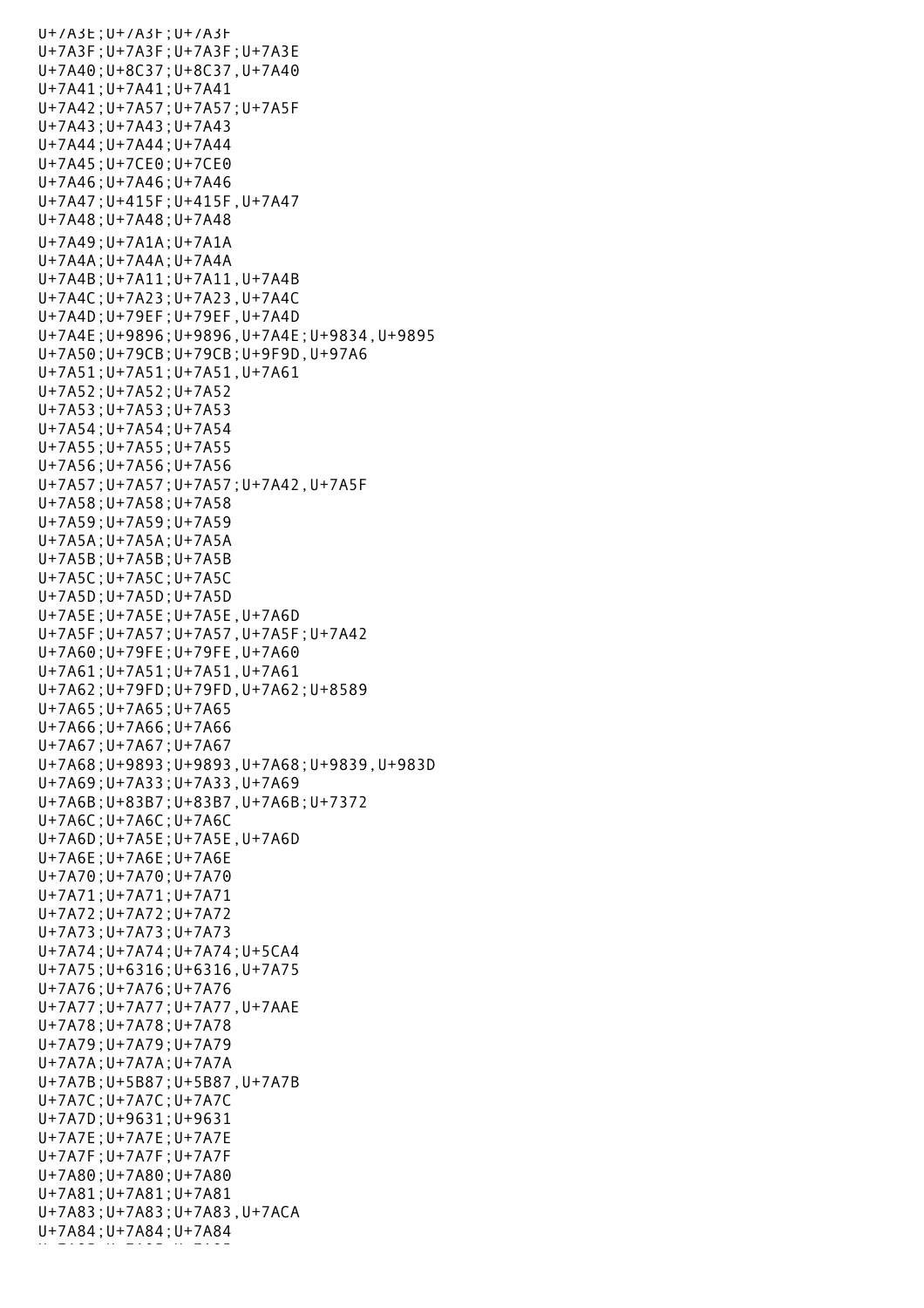U+7A85;U+7A85;U+7A85 U+7A86;U+7A86;U+7A86 U+7A87;U+7A87;U+7A87 U+7A88;U+7A88;U+7A88 U+7A89;U+7A89;U+7A89 U+7A8A;U+7A8A;U+7A8A U+7A8B;U+7A8B;U+7A8B U+7A8C;U+7A8C;U+7A8C U+7A8D;U+7A8D;U+7A8D,U+7AC5 U+7A8E;U+7A8E;U+7A8E,U+7AB5 U+7A8F;U+7A8F;U+7A8F U+7A90;U+7A90;U+7A90 U+7A91;U+7A91;U+7A91,U+7AAF;U+7AB0 U+7A92;U+7A92;U+7A92 U+7A93;U+7A97;U+7A97 U+7A94;U+7A94;U+7A94 U+7A95;U+7A95;U+7A95 U+7A96;U+7A96;U+7A96 U+7A97;U+7A97;U+7A97;U+7A93 U+7A98;U+7A98;U+7A98 U+7A99;U+7A99;U+7A99 U+7A9C;U+7A9C;U+7A9C,U+7AC4 U+7A9D;U+7A9D;U+7A9D,U+7AA9 U+7A9E;U+7A9E;U+7A9E U+7A9F;U+7A9F;U+7A9F U+7AA0;U+7AA0;U+7AA0 U+7AA1;U+7AA1;U+7AA1 U+7AA2;U+7AA2;U+7AA2 U+7AA3;U+7AA3;U+7AA3 U+7AA4;U+7AA4;U+7AA4 U+7AA5;U+7AA5;U+7AA5,U+7ABA;U+95DA U+7AA6;U+7AA6;U+7AA6,U+7AC7 U+7AA7;U+7AA7;U+7AA7 U+7AA8;U+7AA8;U+7AA8;U+5837 U+7AA9;U+7A9D;U+7A9D,U+7AA9 U+7AAA;U+6D3C;U+6D3C,U+7AAA;U+6F25 U+7AAB;U+7AAB;U+7AAB U+7AAC;U+7AAC;U+7AAC U+7AAD;U+7AAD;U+7AAD,U+7AB6;U+5BE0 U+7AAE;U+7A77;U+7A77,U+7AAE U+7AAF;U+7A91;U+7A91,U+7AAF;U+7AB0 U+7AB0;U+7A91;U+7A91,U+7AAF U+7AB1;U+7AB1;U+7AB1 U+7AB2;U+7AB2;U+7AB2 U+7AB3;U+7AB3;U+7AB3 U+7AB4;U+7AB4;U+7AB4 U+7AB5;U+7A8E;U+7A8E,U+7AB5 U+7AB6;U+7AAD;U+7AAD,U+7AB6;U+5BE0 U+7AB7;U+7AB7;U+7AB7 U+7AB8;U+7AB8;U+7AB8 U+7ABA;U+7AA5;U+7AA5,U+7ABA;U+95DA U+7ABE;U+7ABE;U+7ABE U+7ABF;U+7ABF;U+7ABF U+7AC0;U+8D6A;U+8D6A,U+7AC0;U+8D6C U+7AC1;U+7AC1;U+7AC1 U+7AC4;U+7A9C;U+7A9C,U+7AC4 U+7AC5;U+7A8D;U+7A8D,U+7AC5 U+7AC7;U+7AA6;U+7AA6,U+7AC7 U+7AC8;U+7076;U+7076 U+7AC9;U+7AC9;U+7AC9 U+7ACA;U+7A83;U+7A83,U+7ACA U+7ACB;U+7ACB;U+7ACB U+7ACC;U+7ACC;U+7ACC U+7ACD;U+7ACD;U+7ACD U+7ACE;U+7ACE;U+7ACE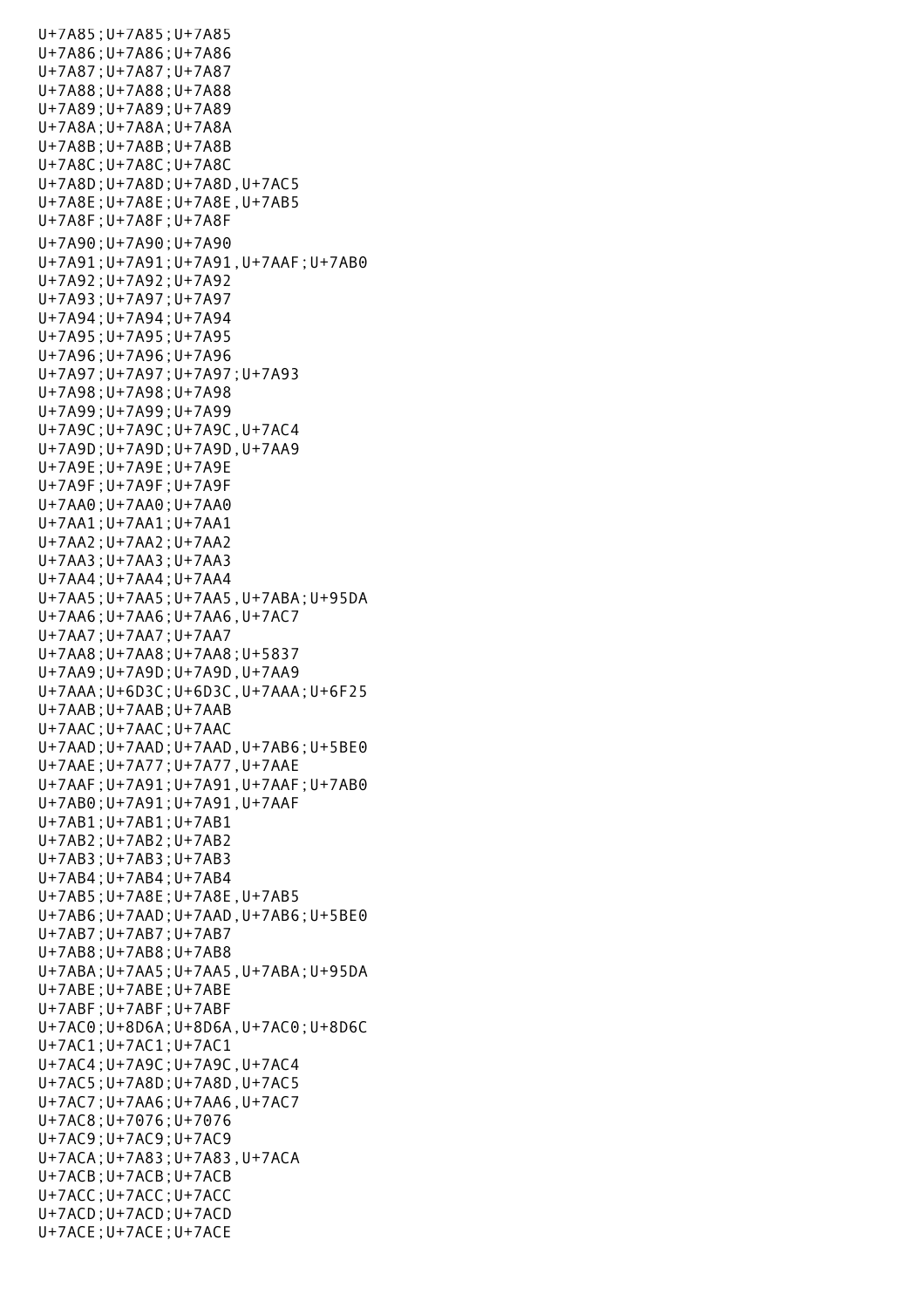U+7ACF;U+7ACF;U+7ACF U+7AD0;U+7AD0;U+7AD0 U+7AD1;U+7AD1;U+7AD1;U+7AE4 U+7AD2;U+5947;U+5947 U+7AD3;U+7AD3;U+7AD3 U+7AD4;U+7AD4;U+7AD4 U+7AD5;U+7AD5;U+7AD5 U+7AD6;U+7AD6;U+7AD6,U+8C4E;U+7AEA U+7AD8;U+7AD8;U+7AD8 U+7AD9;U+7AD9;U+7AD9 U+7ADB;U+7ADB;U+7ADB U+7ADC;U+9F99;U+9F99,U+9F8D;U+9F92 U+7ADD;U+5E76;U+5E76,U+4E26;U+5002,U+4F75,U+5E77 U+7ADE;U+7ADE;U+7ADE,U+7AF6;U+7AF8 U+7ADF;U+7ADF;U+7ADF U+7AE0;U+7AE0;U+7AE0;U+9067 U+7AE1;U+7AE1;U+7AE1 U+7AE2;U+4FDF;U+4FDF U+7AE3;U+7AE3;U+7AE3 U+7AE4;U+7AD1;U+7AD1,U+7AE4 U+7AE5;U+7AE5;U+7AE5 U+7AE6;U+7AE6;U+7AE6 U+7AE7;U+7AE7;U+7AE7 U+7AE8;U+7AE8;U+7AE8 U+7AEA;U+7AD6;U+7AD6,U+8C4E U+7AEB;U+7AEB;U+7AEB U+7AEC;U+7AEC;U+7AEC U+7AED;U+7AED;U+7AED U+7AEE;U+7AEE;U+7AEE U+7AEF;U+7AEF;U+7AEF;U+8011 U+7AF0;U+7AF0;U+7AF0 U+7AF1;U+7AF1;U+7AF1 U+7AF2;U+7AF2;U+7AF2 U+7AF3;U+7AF3;U+7AF3 U+7AF4;U+7AF4;U+7AF4 U+7AF6;U+7ADE;U+7ADE,U+7AF6;U+7AF8 U+7AF7;U+7AF7;U+7AF7 U+7AF8;U+7ADE;U+7ADE,U+7AF6 U+7AF9;U+7AF9;U+7AF9 U+7AFA;U+7AFA;U+7AFA;U+7B01 U+7AFB;U+7AFB;U+7AFB U+7AFD;U+7AFD;U+7AFD U+7AFE;U+7BEA;U+7BEA;U+7B8E U+7AFF;U+7AFF;U+7AFF U+7B00;U+8292;U+8292,U+7B00 U+7B01;U+7AFA;U+7AFA,U+7B01 U+7B02;U+7B02;U+7B02 U+7B03;U+7B03;U+7B03,U+7BE4 U+7B04;U+7B04;U+7B04 U+7B05;U+7B4A;U+7B4A,U+7B05 U+7B06;U+5DF4;U+7B06;U+5DF4 U+7B08;U+7B08;U+7B08 U+7B09;U+7B09;U+7B09 U+7B0A;U+7B0A;U+7B0A U+7B0B;U+7B0B;U+7B0B,U+7B4D U+7B0C;U+7B0C;U+7B0C U+7B0D;U+7B0D;U+7B0D U+7B0E;U+7B0E;U+7B0E U+7B0F;U+7B0F;U+7B0F U+7B10;U+7B10;U+7B10 U+7B11;U+7B11;U+7B11;U+54B2 U+7B12;U+7B12;U+7B12 U+7B13;U+7B13;U+7B13 U+7B14;U+7B14;U+7B14,U+7B46 U+7B15;U+7B15;U+7B15,U+7B67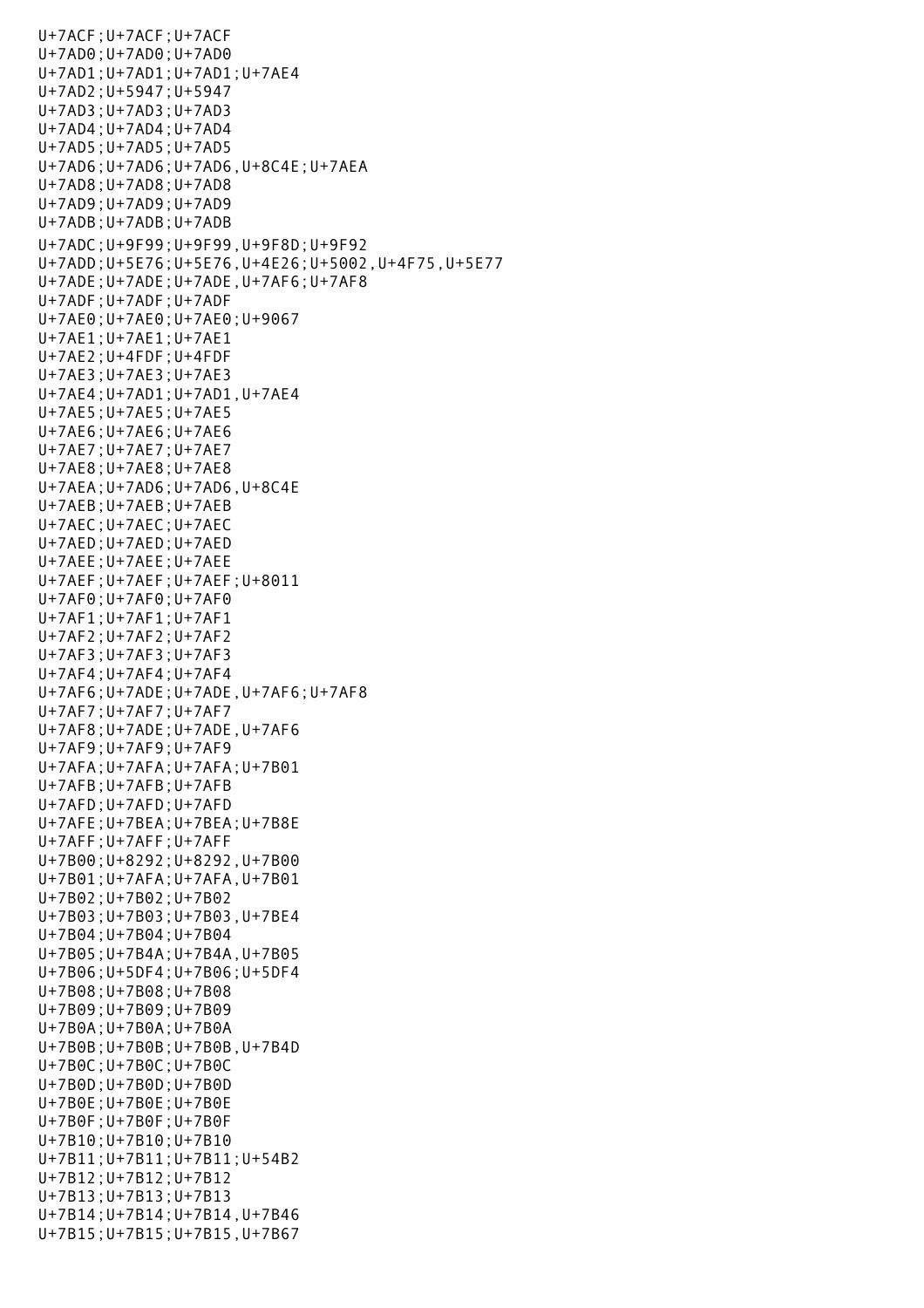U+7B16;U+7B16;U+7B16 U+7B17;U+7B17;U+7B17 U+7B18;U+7B18;U+7B18 U+7B19;U+7B19;U+7B19 U+7B1A;U+7B1A;U+7B1A U+7B1B;U+7B1B;U+7B1B;U+7BF4 U+7B1C;U+7B1C;U+7B1C U+7B1D;U+7B1D;U+7B1D U+7B1E;U+7B1E;U+7B1E U+7B20;U+7B20;U+7B20 U+7B21;U+7B21;U+7B21 U+7B22;U+7B22;U+7B22 U+7B23;U+7B23;U+7B23 U+7B24;U+7B24;U+7B24 U+7B25;U+7B25;U+7B25 U+7B26;U+7B26;U+7B26 U+7B28;U+7B28;U+7B28 U+7B2A;U+7B2A;U+7B2A U+7B2B;U+7B2B;U+7B2B U+7B2C;U+7B2C;U+7B2C U+7B2D;U+7B2D;U+7B2D U+7B2E;U+7B2E;U+7B2E;U+7B70 U+7B2F;U+7B2F;U+7B2F U+7B30;U+7B30;U+7B30 U+7B31;U+7B31;U+7B31 U+7B32;U+7B32;U+7B32 U+7B33;U+7B33;U+7B33 U+7B34;U+7B34;U+7B34 U+7B35;U+7B35;U+7B35 U+7B36;U+77E2;U+77E2 U+7B37;U+7B37;U+7B37 U+7B38;U+7B38;U+7B38 U+7B39;U+7B39;U+7B39 U+7B3A;U+7B3A;U+7B3A,U+7B8B;U+724B U+7B3B;U+7B47;U+7B47,U+7B3B U+7B3C;U+7B3C;U+7B3C,U+7C60;U+7BED U+7B3D;U+7B3D;U+7B3D U+7B3E;U+7B3E;U+7B3E,U+7C69 U+7B3F;U+7B3F;U+7B3F U+7B40;U+7B40;U+7B40 U+7B41;U+7B41;U+7B41 U+7B43;U+7B43;U+7B43 U+7B44;U+7B44;U+7B44 U+7B45;U+7B45;U+7B45 U+7B46;U+7B14;U+7B14,U+7B46 U+7B47;U+7B47;U+7B47;U+7B3B U+7B48;U+7B48;U+7B48 U+7B49;U+7B49;U+7B49 U+7B4A;U+7B4A;U+7B4A;U+7B05 U+7B4B;U+65A4;U+7B4B;U+65A4,U+89D4 U+7B4C;U+7B4C;U+7B4C U+7B4D;U+7B0B;U+7B0B,U+7B4D U+7B4E;U+7B4E;U+7B4E U+7B4F;U+7B4F;U+7B4F U+7B50;U+7B50;U+7B50 U+7B51;U+7B51;U+7B51,U+7BC9 U+7B52;U+7B52;U+7B52;U+7B69 U+7B54;U+7B54;U+7B54;U+7563,U+8345 U+7B55;U+7B55;U+7B55 U+7B56;U+7B56;U+7B56;U+7B74,U+7B5E U+7B57;U+7B57;U+7B57 U+7B58;U+7B58;U+7B58;U+7C06 U+7B59;U+7B59;U+7B59 U+7B5A;U+7B5A;U+7B5A,U+7BF3 U+7B5B;U+7B5B;U+7B5B,U+7BE9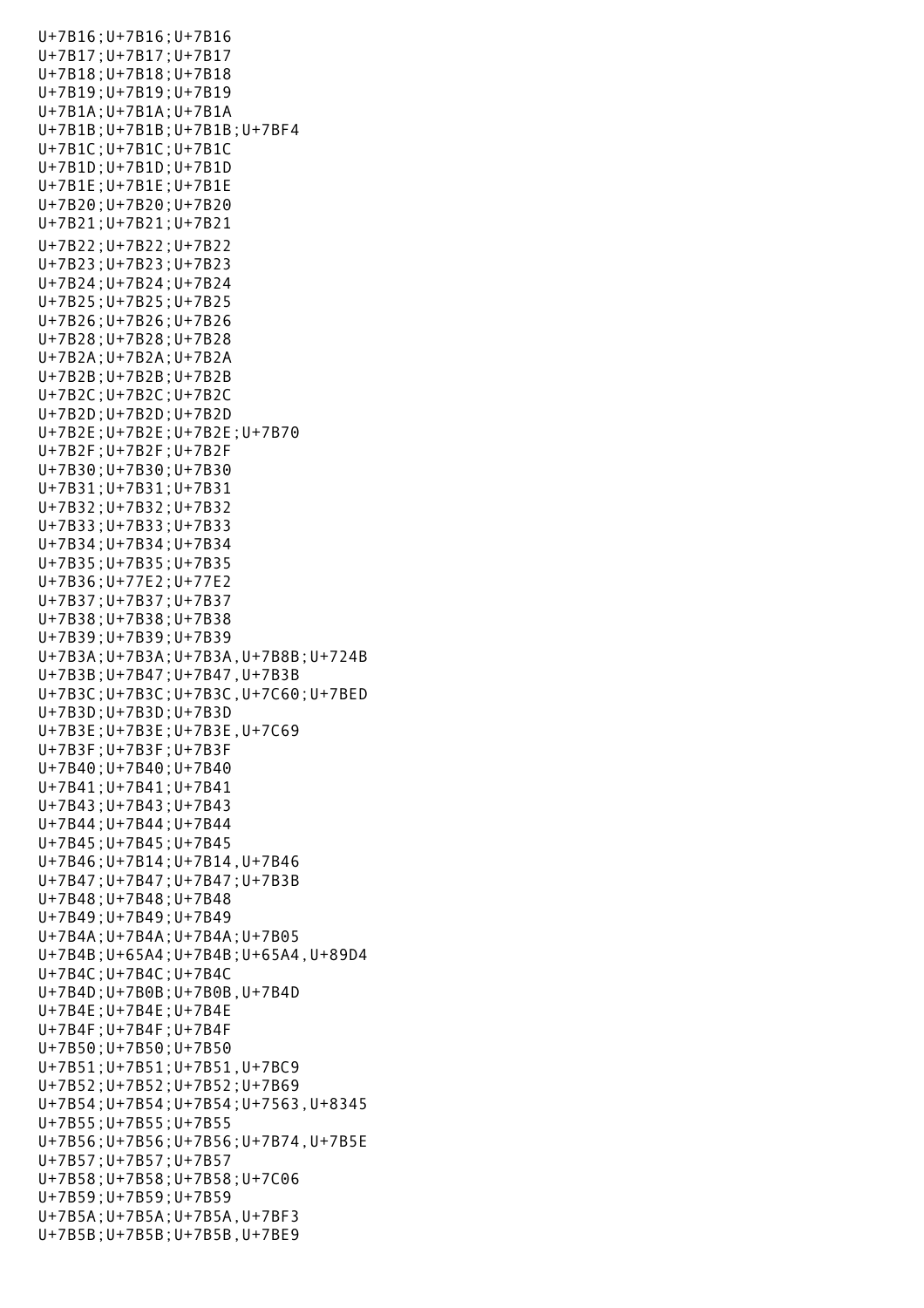U+7B5C;U+7B5C;U+7B5C,U+7C39 U+7B5D;U+7B5D;U+7B5D,U+7B8F U+7B5E;U+7B56;U+7B56;U+7B74 U+7B5F;U+7B5F;U+7B5F U+7B60;U+7B60;U+7B60 U+7B61;U+7B61;U+7B61 U+7B62;U+7B62;U+7B62 U+7B63;U+7BF1;U+7BF1,U+7B63;U+7C6C U+7B64;U+7B64;U+7B64 U+7B65;U+7B65;U+7B65 U+7B66;U+7BA1;U+7BA1,U+7B66 U+7B67;U+7B15;U+7B15,U+7B67 U+7B68;U+7B68;U+7B68 U+7B69;U+7B52;U+7B52,U+7B69 U+7B6A;U+7B6A;U+7B6A U+7B6B;U+7B6B;U+7B6B U+7B6C;U+7B6C;U+7B6C U+7B6D;U+7B97;U+7B97,U+7B6D;U+7958 U+7B6E;U+7B6E;U+7B6E U+7B70;U+7B2E;U+7B2E,U+7B70 U+7B71;U+7B71;U+7B71;U+7BE0,U+7B7F U+7B72;U+7B72;U+7B72 U+7B73;U+7B73;U+7B73 U+7B74;U+7B56;U+7B56,U+7B74;U+7B5E U+7B75;U+7B75;U+7B75 U+7B76;U+7B76;U+7B76 U+7B77;U+7B77;U+7B77 U+7B78;U+7B78;U+7B78 U+7B79;U+7B79;U+7B79,U+7C4C U+7B7B;U+7B7B;U+7B7B U+7B7C;U+7B7C;U+7B7C,U+7BD4 U+7B7D;U+7B7D;U+7B7D U+7B7E;U+7B7E;U+7B7E,U+7C3D,U+7C64;U+7C56 U+7B7F;U+7B71;U+7B7F,U+7BE0;U+7B71 U+7B80;U+7B80;U+7B80,U+7C21 U+7B81;U+7B81;U+7B81 U+7B82;U+7B82;U+7B82 U+7B83;U+7B83;U+7B83 U+7B84;U+7B84;U+7B84 U+7B85;U+7B85;U+7B85 U+7B87;U+4E2A;U+4E2A,U+7B87;U+500B U+7B88;U+7B88;U+7B88 U+7B89;U+7B89;U+7B89 U+7B8A;U+7B8A;U+7B8A U+7B8B;U+7B3A;U+7B3A,U+7B8B;U+724B U+7B8C;U+7B8C;U+7B8C U+7B8D;U+7B8D;U+7B8D U+7B8E;U+7BEA;U+7BEA,U+7B8E;U+7AFE U+7B8F;U+7B5D;U+7B5D,U+7B8F U+7B90;U+7B90;U+7B90 U+7B91;U+7B91;U+7B91 U+7B93;U+7B93;U+7B93,U+7C59 U+7B94;U+7B94;U+7B94 U+7B95;U+7B95;U+7B95 U+7B96;U+7B96;U+7B96 U+7B97;U+7B97;U+7B97;U+7958,U+7B6D U+7B98;U+7B98;U+7B98 U+7B99;U+7B99;U+7B99 U+7B9A;U+672D;U+624E,U+5284;U+5273,U+7D25,U+7D2E,U+672D U+7B9B;U+7B9B;U+7B9B U+7B9C;U+7B9C;U+7B9C U+7B9D;U+94B3;U+7B9D;U+62D1,U+94B3,U+9257 U+7B9E;U+7B9E;U+7B9E U+7B9F;U+7B9F;U+7B9F U+7BA0;U+68F0;U+68F0,U+7BA0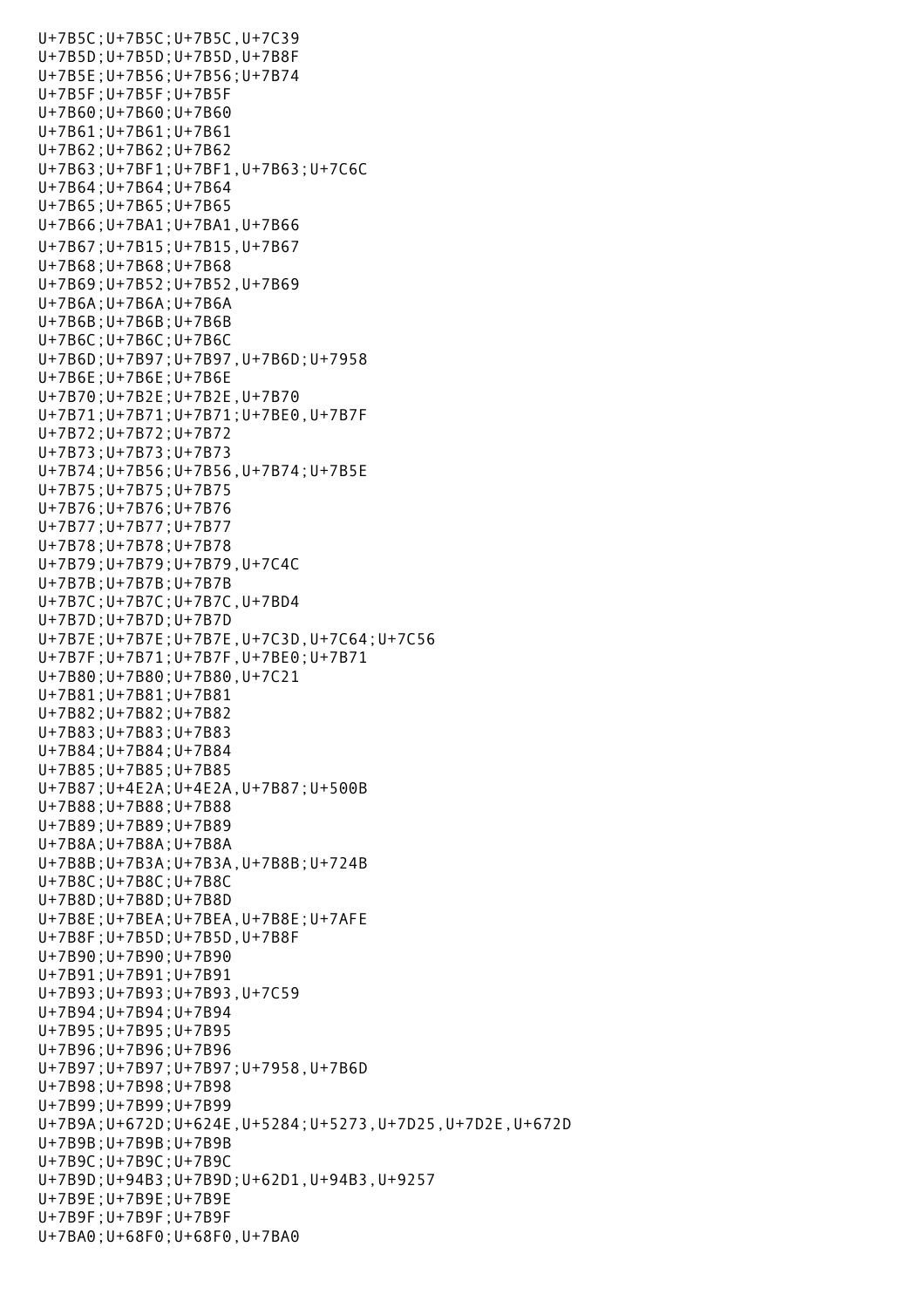U+7BA1;U+7BA1;U+7BA1;U+7B66 U+7BA2;U+7BA2;U+7BA2 U+7BA4;U+7BA4;U+7BA4 U+7BA6;U+7BA6;U+7BA6,U+7C00 U+7BA7;U+7BA7;U+7BA7,U+7BCB U+7BA8;U+7BA8;U+7BA8,U+7C5C U+7BA9;U+7BA9;U+7BA9,U+7C6E U+7BAA;U+7BAA;U+7BAA,U+7C1E U+7BAB;U+7BAB;U+7BAB,U+7C2B;U+7C18 U+7BAC;U+7BAC;U+7BAC;U+7BDB U+7BAD;U+7BAD;U+7BAD U+7BAE;U+7BAE;U+7BAE U+7BAF;U+7BAF;U+7BAF U+7BB1;U+7BB1;U+7BB1 U+7BB3;U+7BB3;U+7BB3;U+7C08 U+7BB4;U+7BB4;U+7BB4 U+7BB5;U+7BB5;U+7BB5 U+7BB6;U+7BB6;U+7BB6 U+7BB7;U+7BB7;U+7BB7 U+7BB8;U+7BB8;U+7BB8 U+7BB9;U+7BB9;U+7BB9 U+7BBA;U+7BBA;U+7BBA U+7BBB;U+7BBB;U+7BBB U+7BBC;U+7BBC;U+7BBC U+7BBD;U+7BBD;U+7BBD U+7BBE;U+7BBE;U+7BBE U+7BBF;U+7BBF;U+7BBF U+7BC0;U+8282;U+8282,U+7BC0 U+7BC1;U+7BC1;U+7BC1 U+7BC2;U+7BC2;U+7BC2 U+7BC3;U+7BC3;U+7BC3 U+7BC4;U+8303;U+8303,U+7BC4 U+7BC5;U+7BC5;U+7BC5 U+7BC6;U+7BC6;U+7BC6 U+7BC7;U+7BC7;U+7BC7 U+7BC8;U+7BC8;U+7BC8 U+7BC9;U+7B51;U+7B51,U+7BC9 U+7BCA;U+7BCA;U+7BCA U+7BCB;U+7BA7;U+7BA7,U+7BCB U+7BCC;U+7BCC;U+7BCC U+7BCD;U+7BCD;U+7BCD U+7BCE;U+7BCE;U+7BCE U+7BD0;U+7BD0;U+7BD0 U+7BD1;U+7BD1;U+7BD1,U+7C23 U+7BD2;U+7BD2;U+7BD2 U+7BD3;U+7BD3;U+7BD3,U+7C0D U+7BD4;U+7B7C;U+7B7C,U+7BD4 U+7BD5;U+7BD5;U+7BD5 U+7BD6;U+7BD6;U+7BD6 U+7BD7;U+7BD7;U+7BD7 U+7BD8;U+7BD8;U+7BD8 U+7BD9;U+7BD9;U+7BD9 U+7BDA;U+7BDA;U+7BDA U+7BDB;U+7BAC;U+7BAC,U+7BDB U+7BDC;U+7BDC;U+7BDC U+7BDD;U+7BDD;U+7BDD;U+7C3C U+7BDE;U+7BDE;U+7BDE U+7BDF;U+7BDF;U+7BDF U+7BE0;U+7B71;U+7B7F,U+7BE0;U+7B71 U+7BE1;U+7BE1;U+7BE1;U+7C12 U+7BE2;U+7BE2;U+7BE2 U+7BE3;U+7BE3;U+7BE3 U+7BE4;U+7B03;U+7B03,U+7BE4 U+7BE5;U+7BE5;U+7BE5 U+7BE6;U+7BE6;U+7BE6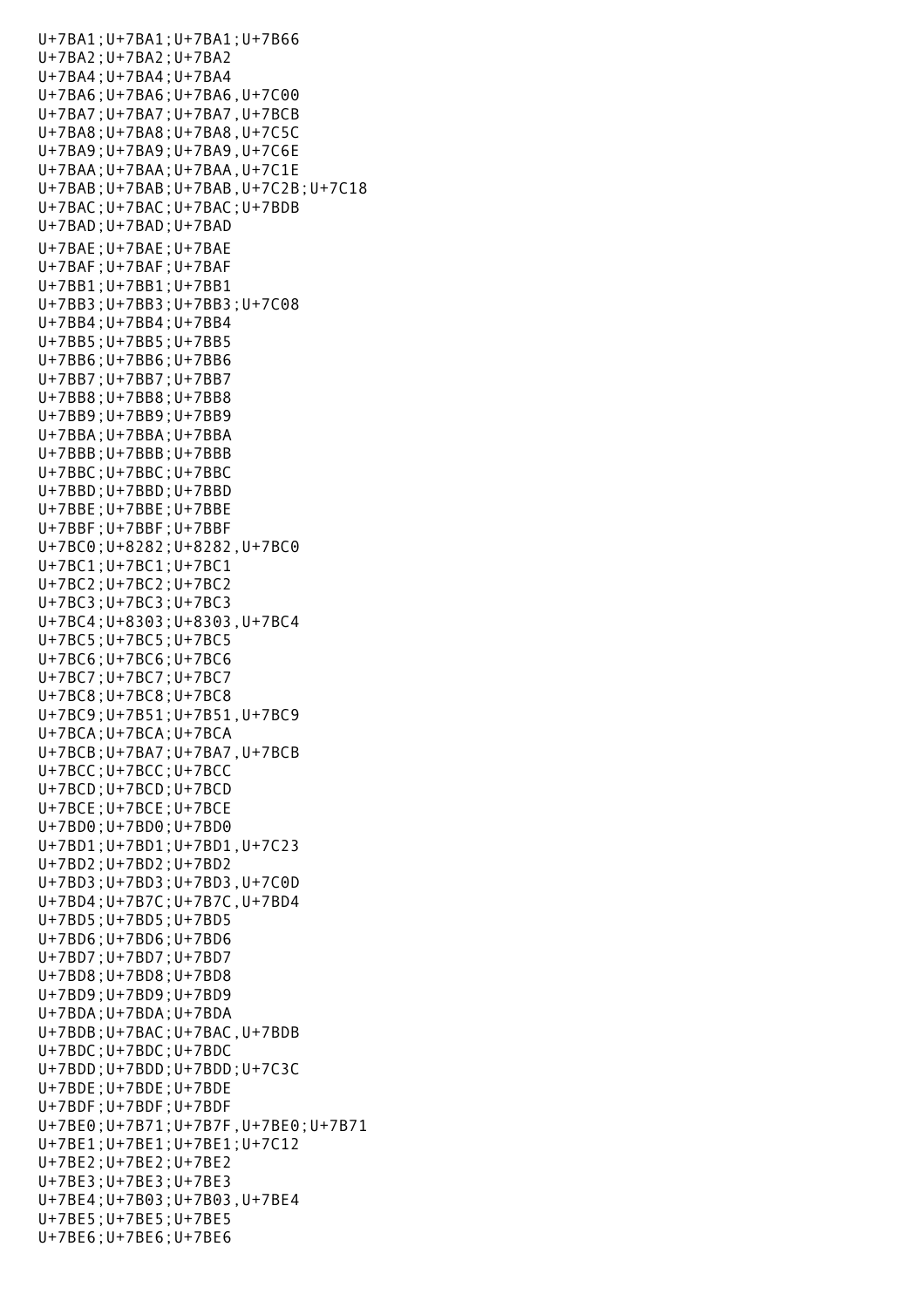U+7BE7;U+7BE7;U+7BE7 U+7BE8;U+7BE8;U+7BE8 U+7BE9;U+7B5B;U+7B5B,U+7BE9 U+7BEA;U+7BEA;U+7BEA;U+7AFE,U+7B8E U+7BEB;U+7BEB;U+7BEB U+7BEC;U+7BEC;U+7BEC U+7BED;U+7B3C;U+7B3C,U+7C60 U+7BEE;U+7BEE;U+7BEE,U+7C43 U+7BEF;U+7BEF;U+7BEF,U+7C5B U+7BF0;U+7BF0;U+7BF0 U+7BF1;U+7BF1;U+7BF1,U+7C6C;U+7B63 U+7BF2;U+5F57;U+7BF2;U+5F57 U+7BF3;U+7B5A;U+7B5A,U+7BF3 U+7BF4;U+7B1B;U+7B1B,U+7BF4 U+7BF5;U+7BF5;U+7BF5 U+7BF6;U+7BF6;U+7BF6 U+7BF7;U+7BF7;U+7BF7 U+7BF8;U+7BF8;U+7BF8 U+7BF9;U+7BF9;U+7BF9 U+7BFB;U+7BFB;U+7BFB U+7BFC;U+7BFC;U+7BFC U+7BFD;U+7C5E;U+7C5E,U+7BFD U+7BFE;U+7BFE;U+7BFE U+7BFF;U+7BFF;U+7BFF U+7C00;U+7BA6;U+7BA6,U+7C00 U+7C01;U+7C01;U+7C01 U+7C02;U+7C02;U+7C02 U+7C03;U+7C03;U+7C03 U+7C04;U+7C04;U+7C04 U+7C05;U+7C05;U+7C05 U+7C06;U+7B58;U+7B58,U+7C06 U+7C07;U+7C07;U+7C07 U+7C08;U+7BB3;U+7BB3 U+7C09;U+7C09;U+7C09 U+7C0A;U+7C0A;U+7C0A U+7C0B;U+7C0B;U+7C0B U+7C0C;U+7C0C;U+7C0C U+7C0D;U+7BD3;U+7BD3,U+7C0D U+7C0E;U+7C0E;U+7C0E U+7C0F;U+7C0F;U+7C0F U+7C10;U+7C10;U+7C10 U+7C11;U+84D1;U+84D1,U+7C11 U+7C12;U+7BE1;U+7BE1 U+7C13;U+7C13;U+7C13 U+7C15;U+7C15;U+7C15 U+7C16;U+7C16;U+7C16,U+7C6A U+7C17;U+7C17;U+7C17 U+7C18;U+7BAB;U+7BAB,U+7C2B U+7C19;U+7C19;U+7C19 U+7C1A;U+7C1A;U+7C1A U+7C1C;U+7C1C;U+7C1C U+7C1D;U+7C1D;U+7C1D U+7C1E;U+7BAA;U+7BAA,U+7C1E U+7C1F;U+7C1F;U+7C1F U+7C20;U+7C20;U+7C20 U+7C21;U+7B80;U+7B80,U+7C21 U+7C22;U+7C22;U+7C22 U+7C23;U+7BD1;U+7BD1,U+7C23 U+7C24;U+7C24;U+7C24 U+7C25;U+7C25;U+7C25 U+7C26;U+7C26;U+7C26 U+7C27;U+7C27;U+7C27 U+7C28;U+7C28;U+7C28 U+7C29;U+7C29;U+7C29 U+7C2A;U+7C2A;U+7C2A

U+7BE6;U+7BE6;U+7BE6;U+7BE6;U+7BE6;U+7BE6;U+7BE6;U+7BE6;U+7BE6;U+7BE6;U+7BE6;U+7BE6;U+7BE6;U+7BE6;U+7BE6;U+7BE6;U+7BE6;U+7BE6;U+7BE6;U+7BE6;U+7BE6;U+7BE6;U+7BE6;U+7BE6;U+7BE6;U+7BE6;U+7BE6;U+7BE6;U+7BE6;U+7BE6;U+7BE6;U+7BE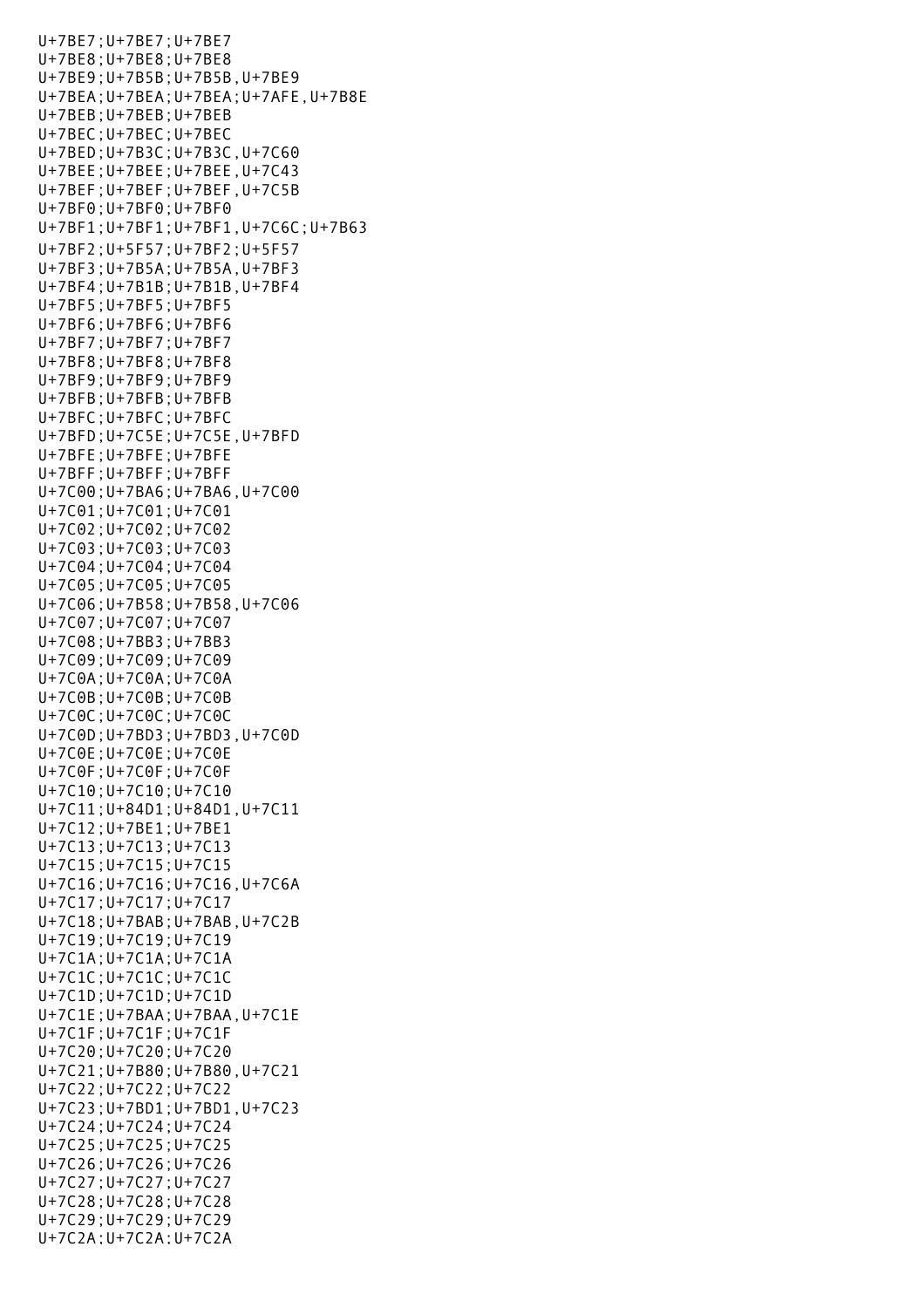U+7C2B;U+7BAB;U+7BAB,U+7C2B;U+7C18 U+7C2C;U+7C2C;U+7C2C U+7C2D;U+7C2D;U+7C2D U+7C30;U+7C30;U+7C30 U+7C31;U+7C31;U+7C31 U+7C32;U+7C32;U+7C32 U+7C33;U+7C33;U+7C33 U+7C34;U+7C34;U+7C34 U+7C35;U+7C35;U+7C35 U+7C36;U+7C36;U+7C36 U+7C37;U+6A90;U+6A90,U+7C37 U+7C38;U+7C38;U+7C38 U+7C39;U+7B5C;U+7B5C,U+7C39 U+7C3A;U+7C3A;U+7C3A U+7C3B;U+7C3B;U+7C3B U+7C3C;U+7BDD;U+7BDD,U+7C3C U+7C3D;U+7B7E;U+7B7E,U+7C3D;U+7C64,U+7C56 U+7C3E;U+5E18;U+5E18,U+7C3E U+7C3F;U+7C3F;U+7C3F U+7C40;U+7C40;U+7C40 U+7C41;U+7C41;U+7C41,U+7C5F U+7C42;U+7C42;U+7C42 U+7C43;U+7BEE;U+7BEE,U+7C43 U+7C44;U+7C44;U+7C44 U+7C45;U+7C45;U+7C45 U+7C46;U+7C46;U+7C46 U+7C47;U+7C47;U+7C47 U+7C48;U+7C48;U+7C48 U+7C49;U+53F0;U+53F0,U+7C49;U+98B1,U+81FA,U+6AAF U+7C4A;U+7C4A;U+7C4A U+7C4B;U+7C4B;U+7C4B U+7C4C;U+7B79;U+7B79,U+7C4C U+7C4D;U+7C4D;U+7C4D U+7C4E;U+7C4E;U+7C4E U+7C50;U+85E4;U+85E4,U+7C50;U+7C58 U+7C51;U+7C51;U+7C51 U+7C53;U+85E9;U+85E9,U+7C53 U+7C54;U+7C54;U+7C54;U+85EA,U+85AE U+7C56;U+7B7E;U+7B7E,U+7C64;U+7C3D U+7C57;U+7C57;U+7C57 U+7C58;U+85E4;U+85E4,U+7C50 U+7C59;U+7B93;U+7B93,U+7C59 U+7C5A;U+7C5A;U+7C5A U+7C5B;U+7BEF;U+7BEF,U+7C5B U+7C5C;U+7BA8;U+7BA8,U+7C5C U+7C5E;U+7C5E;U+7C5E;U+7BFD U+7C5F;U+7C41;U+7C41,U+7C5F U+7C60;U+7B3C;U+7B3C,U+7C60;U+7BED U+7C61;U+7C61;U+7C61 U+7C62;U+7C62;U+7C62 U+7C63;U+7C63;U+7C63 U+7C64;U+7B7E;U+7B7E,U+7C64;U+7C3D,U+7C56 U+7C65;U+7C65;U+7C65 U+7C66;U+7C66;U+7C66 U+7C67;U+7C67;U+7C67 U+7C68;U+7C68;U+7C68 U+7C69;U+7B3E;U+7B3E,U+7C69 U+7C6A;U+7C16;U+7C16,U+7C6A U+7C6B;U+7C6B;U+7C6B U+7C6C;U+7BF1;U+7BF1,U+7C6C;U+7B63 U+7C6D;U+7C6D;U+7C6D U+7C6E;U+7BA9;U+7BA9,U+7C6E U+7C6F;U+7C6F;U+7C6F U+7C70;U+7C70;U+7C70 U+7C71;U+7C71;U+7C71

u<br>Tacharta (1972) - Tacharta (1972) - Tacharta (1972) - Tacharta (1972) - Tacharta (1972) - Tacharta (1972) - Ta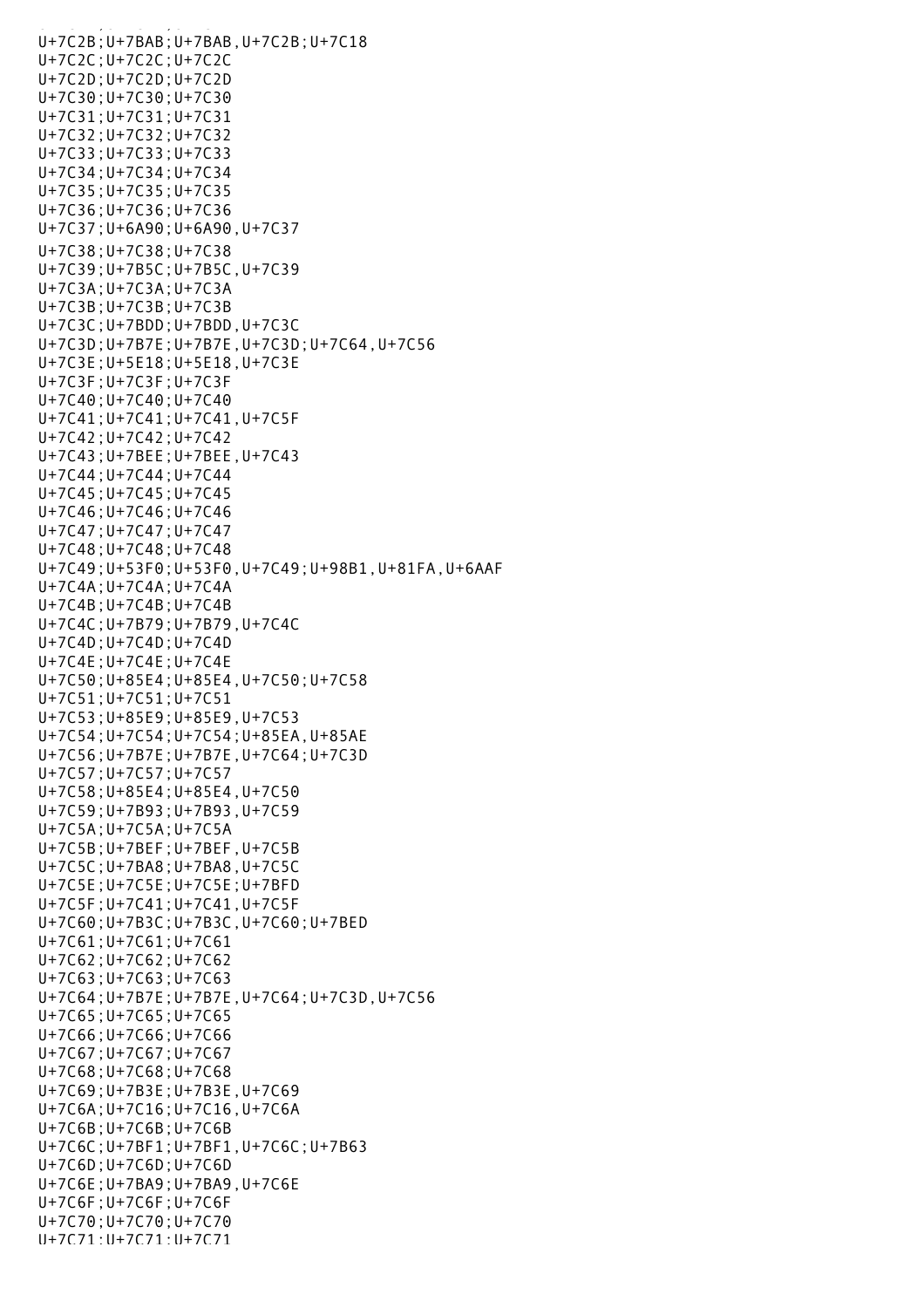U+7C71;U+7C71;U+7C71;U+7C71;U+7C71;U+7C71;U+7C71;U+7C71;U+7C71;U+7C71;U+7C71;U+7C U+7C72;U+5401;U+5401,U+7C72 U+7C73;U+7C73;U+7C73 U+7C74;U+7C74;U+7C74,U+7CF4 U+7C75;U+756A;U+8E6F,U+7C75;U+756A U+7C77;U+7C77;U+7C77 U+7C78;U+7C78;U+7C78 U+7C79;U+7C79;U+7C79 U+7C7A;U+7C7A;U+7C7A U+7C7B;U+7C7B;U+7C7B,U+985E U+7C7C;U+7C7C;U+7C7C,U+79C8 U+7C7D;U+7C7D;U+7C7D U+7C7E;U+7C7E;U+7C7E U+7C7F;U+7C7F;U+7C7F U+7C80;U+7C80;U+7C80 U+7C81;U+7C81;U+7C81 U+7C82;U+7C82;U+7C82 U+7C84;U+7C84;U+7C84 U+7C85;U+7C85;U+7C85 U+7C86;U+7C86;U+7C86 U+7C88;U+7CC5;U+7CC5,U+7C88 U+7C89;U+7C89;U+7C89 U+7C8A;U+7C8A;U+7C8A U+7C8B;U+7CB9;U+7CB9 U+7C8C;U+7C8C;U+7C8C U+7C8D;U+7C8D;U+7C8D U+7C8E;U+7C8E;U+7C8E U+7C8F;U+7C8F;U+7C8F U+7C90;U+7C90;U+7C90 U+7C91;U+7C91;U+7C91 U+7C92;U+7C92;U+7C92 U+7C94;U+7C94;U+7C94 U+7C95;U+7C95;U+7C95 U+7C96;U+7C96;U+7C96 U+7C97;U+7C97;U+7C97;U+9E81,U+9EA4,U+89D5,U+9E86,U+9E84,U+850D U+7C98;U+7C98;U+7C98 U+7C99;U+7C99;U+7C99 U+7C9B;U+8083;U+8083,U+8085 U+7C9C;U+7C9C;U+7C9C,U+7CF6 U+7C9D;U+7C9D;U+7C9D,U+7CF2 U+7C9E;U+7C9E;U+7C9E U+7C9F;U+7C9F;U+7C9F U+7CA0;U+7CA0;U+7CA0 U+7CA1;U+7CA1;U+7CA1 U+7CA2;U+7CA2;U+7CA2;U+79F6 U+7CA3;U+7CA3;U+7CA3 U+7CA4;U+7CA4;U+7CA4,U+7CB5 U+7CA5;U+7CA5;U+7CA5;U+9B3B U+7CA6;U+7CA6;U+7CA6 U+7CA7;U+7CA7;U+7CA7 U+7CA8;U+7CA8;U+7CA8 U+7CA9;U+7CA9;U+7CA9 U+7CAA;U+7CAA;U+7CAA,U+7CDE U+7CAD;U+7CAD;U+7CAD U+7CAE;U+7CAE;U+7CAE,U+7CE7 U+7CAF;U+7CAF;U+7CAF U+7CB0;U+7CB0;U+7CB0 U+7CB1;U+7CB1;U+7CB1 U+7CB2;U+7CB2;U+7CB2 U+7CB3;U+7CB3;U+7CB3 U+7CB4;U+7CB4;U+7CB4 U+7CB5;U+7CA4;U+7CA4,U+7CB5 U+7CB6;U+7CB6;U+7CB6 U+7CB7;U+7CB7;U+7CB7 U+7CB8;U+7CB8;U+7CB8 U+7CB9;U+7CB9;U+7CB9;U+7C8B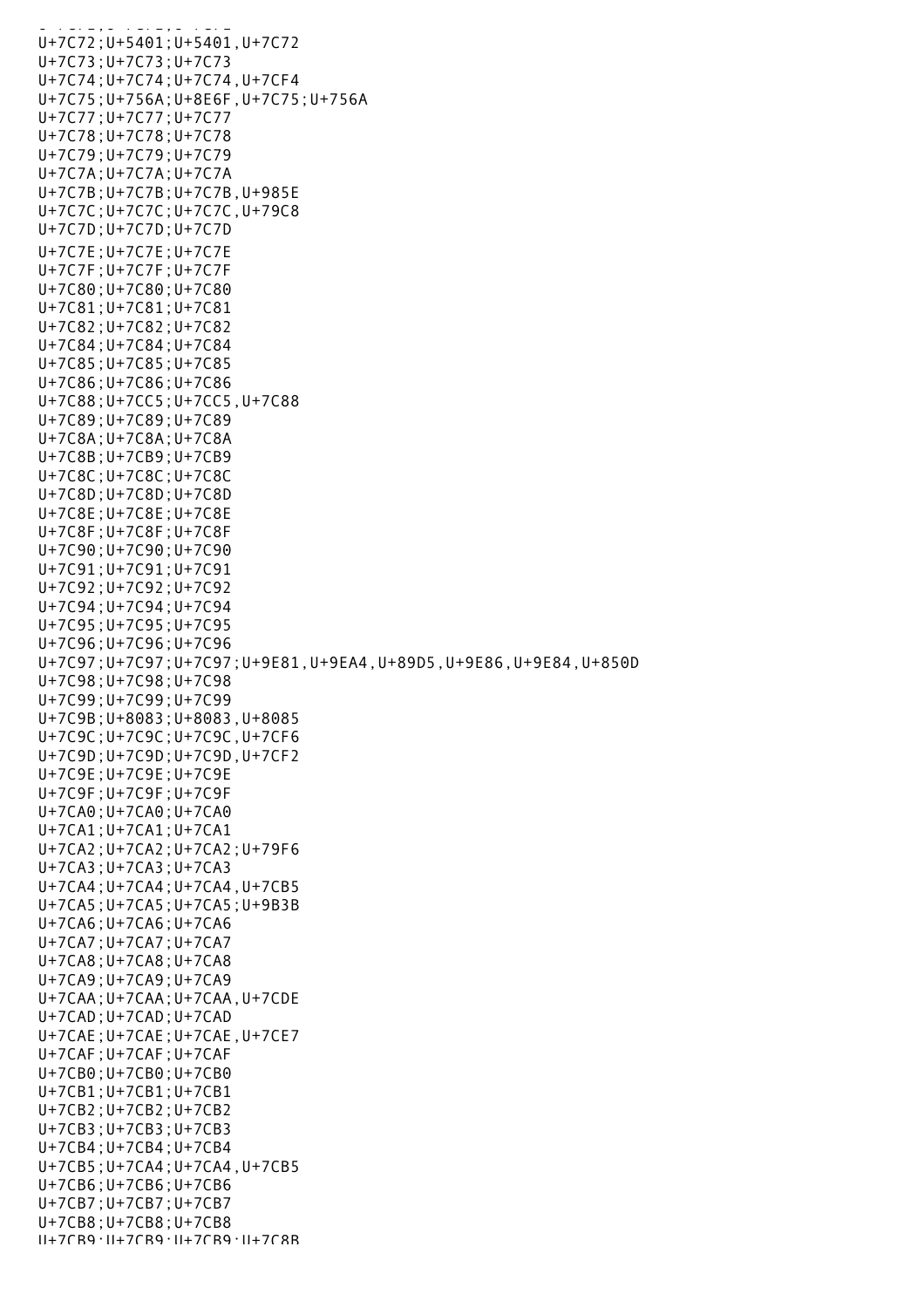U+7CB9;U+7CB9;U+7CB9;U+7C8B U+7CBA;U+7A17;U+7A17,U+7CBA U+7CBB;U+7CBB;U+7CBB U+7CBC;U+7CBC;U+7CBC U+7CBD;U+7CBD;U+7CBD;U+7CC9,U+7CED U+7CBE;U+7CBE;U+7CBE U+7CBF;U+7CBF;U+7CBF U+7CC0;U+7CC0;U+7CC0 U+7CC1;U+7CC1;U+7CC1,U+7CDD U+7CC2;U+7CC2;U+7CC2 U+7CC3;U+7CC3;U+7CC3 U+7CC4;U+7CC4;U+7CC4 U+7CC5;U+7CC5;U+7CC5;U+7C88 U+7CC6;U+7CC6;U+7CC6 U+7CC7;U+7CC7;U+7CC7;U+9931 U+7CC8;U+7CC8;U+7CC8;U+7A30 U+7CC9;U+7CBD;U+7CBD;U+7CED U+7CCA;U+7CCA;U+7CCA;U+992C U+7CCB;U+7CCB;U+7CCB U+7CCC;U+7CCC;U+7CCC U+7CCD;U+7CCD;U+7CCD;U+9908 U+7CCE;U+7CCE;U+7CCE U+7CCF;U+7CCF;U+7CCF U+7CD0;U+7CD0;U+7CD0 U+7CD1;U+7CD1;U+7CD1 U+7CD2;U+7CD2;U+7CD2 U+7CD4;U+7CD4;U+7CD4 U+7CD5;U+7CD5;U+7CD5 U+7CD6;U+7CD6;U+7CD6;U+9939 U+7CD7;U+7CD7;U+7CD7 U+7CD8;U+7CD8;U+7CD8 U+7CD9;U+7CD9;U+7CD9 U+7CDC;U+7CDC;U+7CDC;U+7222 U+7CDD;U+7CC1;U+7CC1,U+7CDD U+7CDE;U+7CAA;U+7CAA,U+7CDE U+7CDF;U+7CDF;U+7CDF;U+8E67 U+7CE0;U+7CE0;U+7CE0;U+7A45 U+7CE2;U+7CE2;U+7CE2 U+7CE4;U+9993;U+9993,U+7CE4;U+994A U+7CE7;U+7CAE;U+7CAE,U+7CE7 U+7CE8;U+7CE8;U+7CE8 U+7CE9;U+7CE9;U+7CE9 U+7CEA;U+7CEA;U+7CEA U+7CEB;U+7CEB;U+7CEB U+7CEC;U+7CEC;U+7CEC U+7CED;U+7CBD;U+7CBD;U+7CC9 U+7CEE;U+7CEE;U+7CEE U+7CEF;U+7CEF;U+7CEF U+7CF0;U+56E2;U+56E2,U+7CF0;U+5718,U+56E3 U+7CF1;U+7CF5;U+7CF5,U+7CF1 U+7CF2;U+7C9D;U+7C9D,U+7CF2 U+7CF3;U+7CF3;U+7CF3 U+7CF4;U+7C74;U+7C74,U+7CF4 U+7CF5;U+7CF5;U+7CF5;U+7CF1 U+7CF6;U+7C9C;U+7C9C,U+7CF6 U+7CF7;U+7CF7;U+7CF7 U+7CF8;U+4E1D;U+7CF8;U+7CF9,U+7D72,U+4E1D,U+7E9F U+7CF9;U+4E1D;U+7E9F,U+7CF8;U+7D72,U+4E1D U+7CFA;U+7EA0;U+7EA0,U+7CFE U+7CFB;U+7CFB;U+7CFB,U+4FC2,U+7E6B U+7CFD;U+7CFD;U+7CFD U+7CFE;U+7EA0;U+7EA0,U+7CFE;U+7CFA U+7D00;U+7EAA;U+7EAA,U+7D00 U+7D01;U+8869;U+8869,U+7D01 U+7D02;U+7EA3;U+7EA3,U+7D02 U+7D03;U+7D03;U+7D03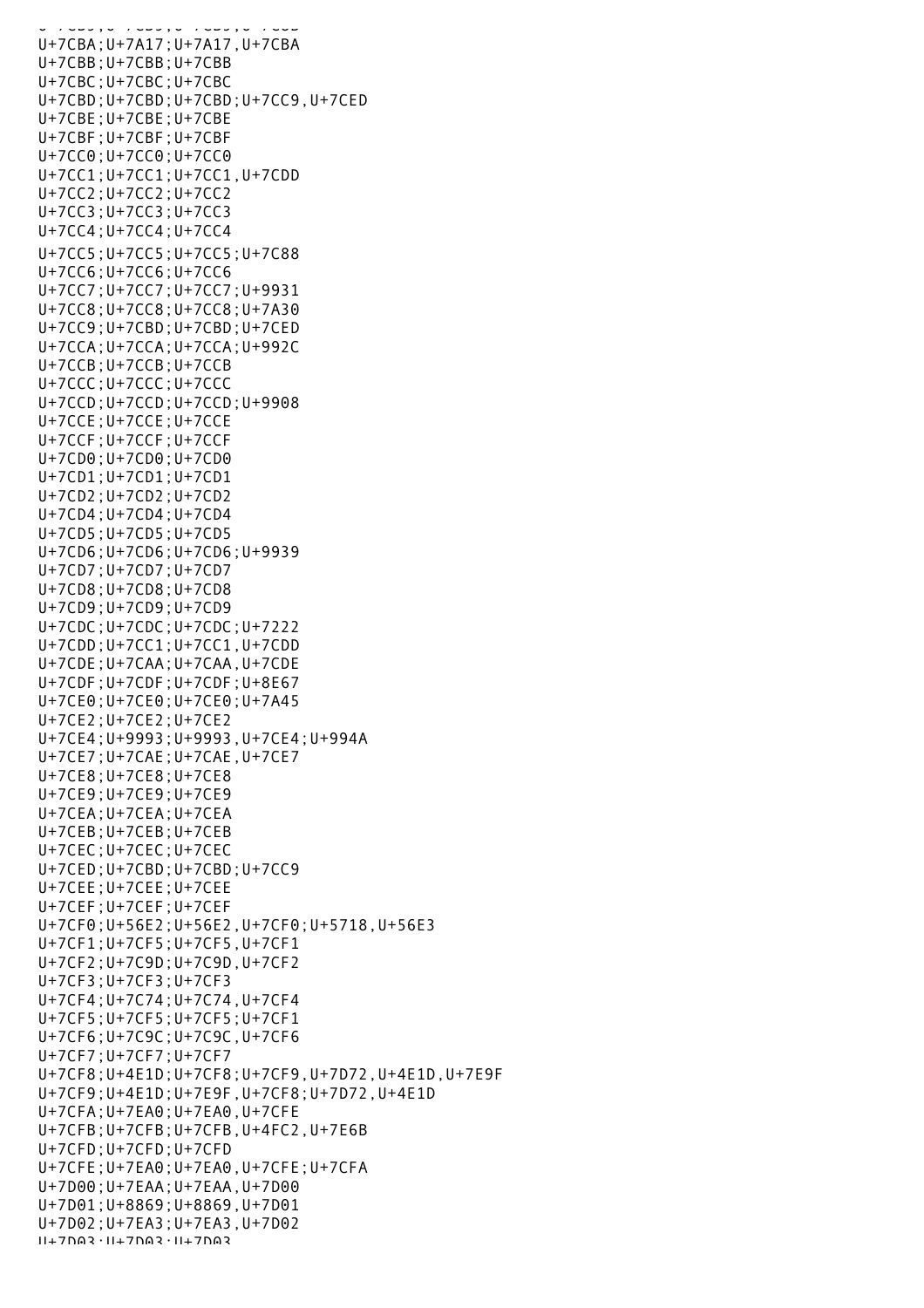U+7D03;U+7D03;U+7D03 U+7D04;U+7EA6;U+7EA6,U+7D04 U+7D05;U+7EA2;U+7EA2,U+7D05 U+7D06;U+7EA1;U+7EA1,U+7D06 U+7D07;U+7EA5;U+7EA5,U+7D07 U+7D08;U+7EA8;U+7EA8,U+7D08 U+7D09;U+7EAB;U+7EAB,U+7D09 U+7D0A;U+7D0A;U+7D0A U+7D0B;U+7EB9;U+7EB9,U+7D0B U+7D0C;U+7D0C;U+7D0C U+7D0D;U+7EB3;U+7EB3,U+7D0D U+7D0E;U+7D0E;U+7D0E U+7D0F;U+7D0F;U+7D0F U+7D10;U+7EBD;U+7EBD,U+7D10 U+7D11;U+7D11;U+7D11 U+7D12;U+7D12;U+7D12 U+7D13;U+7EBE;U+7EBE,U+7D13 U+7D14;U+7EAF;U+7EAF,U+7D14 U+7D15;U+7EB0;U+7EB0,U+7D15 U+7D16;U+7EBC;U+7EBC,U+7D16;U+7D7C U+7D17;U+7EB1;U+7EB1,U+7D17 U+7D18;U+7EAE;U+7EAE,U+7D18 U+7D19;U+7EB8;U+7EB8,U+7D19;U+5E0B U+7D1A;U+7EA7;U+7EA7,U+7D1A U+7D1B;U+7EB7;U+7EB7,U+7D1B U+7D1C;U+7EAD;U+7EAD,U+7D1C U+7D1D;U+7EB4;U+7EB4,U+7D1D U+7D1E;U+7D1E;U+7D1E U+7D1F;U+7D1F;U+7D1F U+7D20;U+7D20;U+7D20;U+69A1 U+7D21;U+7EBA;U+7EBA,U+7D21 U+7D22;U+7D22;U+7D22 U+7D24;U+7D24;U+7D24 U+7D25;U+672D;U+624E,U+7D2E;U+7B9A,U+5273,U+5284,U+672D U+7D26;U+7D26;U+7D26 U+7D27;U+7D27;U+7D27,U+7DCA U+7D28;U+7D28;U+7D28 U+7D29;U+7D29;U+7D29 U+7D2B;U+7D2B;U+7D2B U+7D2C;U+4337;U+4337,U+7D2C;U+7EF8,U+7DA2 U+7D2E;U+672D;U+624E,U+7D2E;U+7B9A,U+5273,U+5284,U+7D25,U+672D U+7D2F;U+7D2F;U+7D2F,U+7E8D;U+7D6B U+7D30;U+7EC6;U+7EC6,U+7D30 U+7D31;U+7EC2;U+7EC2,U+7D31 U+7D32;U+7EC1;U+7EC1,U+7D32;U+7D4F U+7D33;U+7EC5;U+7EC5,U+7D33 U+7D34;U+7D34;U+7D34 U+7D35;U+7EBB;U+7EBB,U+7D35 U+7D36;U+7D36;U+7D36 U+7D37;U+7D37;U+7D37 U+7D38;U+7D38;U+7D38 U+7D39;U+7ECD;U+7ECD,U+7D39 U+7D3A;U+7EC0;U+7EC0,U+7D3A U+7D3B;U+7D3B;U+7D3B U+7D3C;U+7ECB;U+7ECB,U+7D3C;U+7D8D U+7D3D;U+7D3D;U+7D3D U+7D3E;U+7D3E;U+7D3E U+7D3F;U+7ED0;U+7ED0,U+7D3F U+7D40;U+7ECC;U+7ECC,U+7D40 U+7D41;U+7D41;U+7D41 U+7D42;U+7EC8;U+7EC8,U+7D42 U+7D43;U+5F26;U+5F26,U+7D43 U+7D44;U+7EC4;U+7EC4,U+7D44 U+7D45;U+7D45;U+7D45 U+7D46;U+7ECA;U+7ECA,U+7D46 U+7D47;U+7D47;U+7D47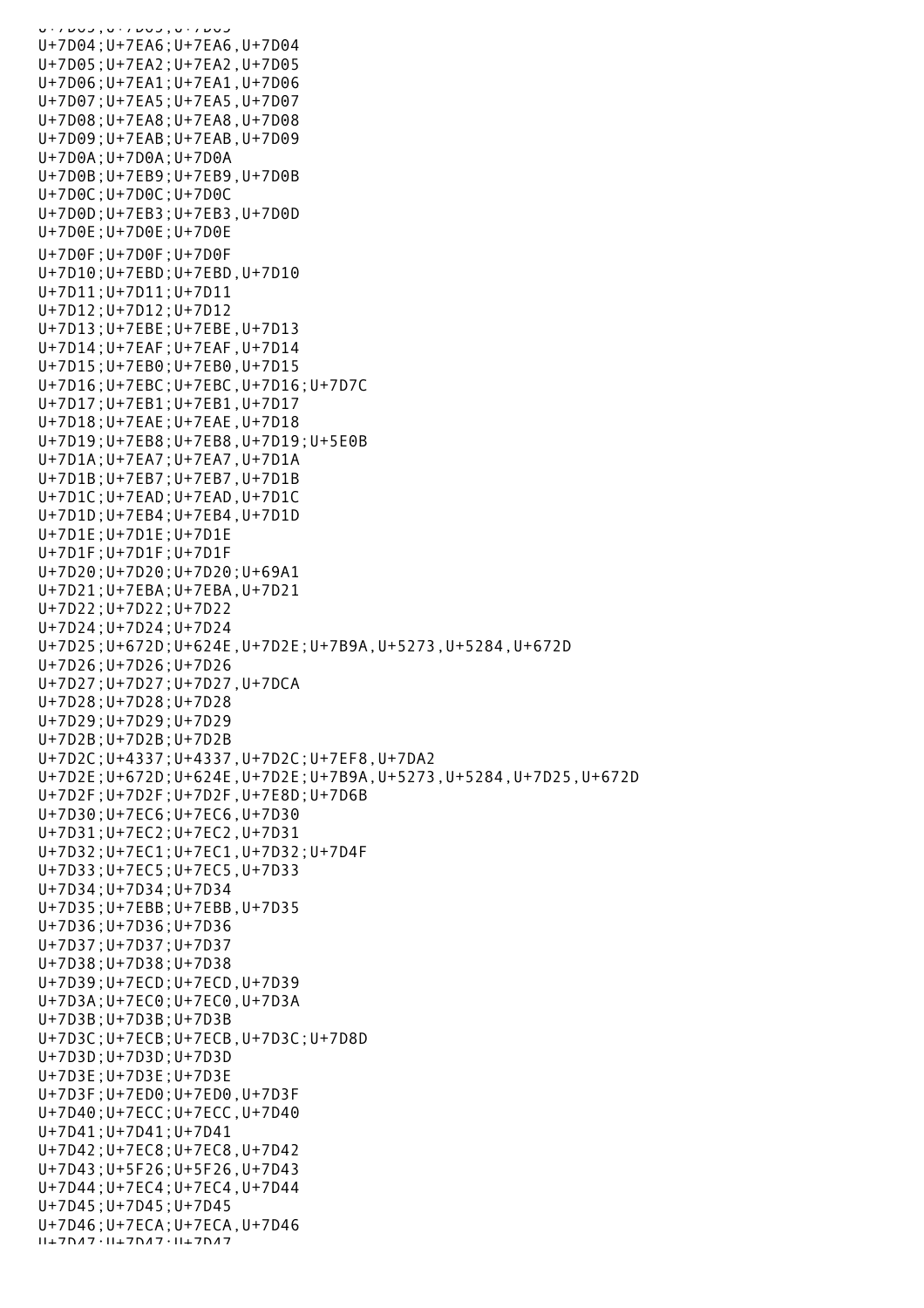U+7D47;U+7D47;U+7D47 U+7D49;U+7D49;U+7D49 U+7D4A;U+7D4A;U+7D4A U+7D4B;U+7EA9;U+7EA9,U+7E8A;U+7D56 U+7D4C;U+7ECF;U+7ECF,U+7D93 U+7D4E;U+7ED7;U+7ED7,U+7D4E U+7D4F;U+7EC1;U+7EC1,U+7D4F;U+7D32 U+7D50;U+7ED3;U+7ED3,U+7D50 U+7D51;U+7D51;U+7D51 U+7D52;U+7D52;U+7D52 U+7D53;U+7D53;U+7D53 U+7D54;U+7D54;U+7D54 U+7D55;U+7EDD;U+7EDD,U+7D55;U+7D76 U+7D56;U+7EA9;U+7EA9,U+7D56;U+7E8A,U+7D4B U+7D57;U+7D57;U+7D57 U+7D58;U+7D58;U+7D58 U+7D59;U+7D59;U+7D59 U+7D5B;U+7EE6;U+7EE6,U+7D5B;U+7E1A,U+7E27 U+7D5C;U+7D5C;U+7D5C U+7D5D;U+7ED4;U+7ED4,U+7D5D U+7D5E;U+7EDE;U+7EDE,U+7D5E U+7D5F;U+7D5F;U+7D5F U+7D60;U+7D60;U+7D60 U+7D61;U+7EDC;U+7EDC,U+7D61 U+7D62;U+7EDA;U+7EDA,U+7D62 U+7D63;U+7D63;U+7D63 U+7D65;U+7D65;U+7D65 U+7D66;U+7ED9;U+7ED9,U+7D66 U+7D67;U+7D67;U+7D67 U+7D68;U+7ED2;U+7ED2,U+7D68;U+7FA2,U+6BE7 U+7D69;U+7D69;U+7D69 U+7D6A;U+7D6A;U+7D6A U+7D6B;U+7D2F;U+7D2F,U+7D6B;U+7E8D U+7D6C;U+7D6C;U+7D6C U+7D6D;U+7D6D;U+7D6D U+7D6E;U+7D6E;U+7D6E U+7D6F;U+7D6F;U+7D6F U+7D70;U+7ED6;U+7ED6,U+7D70 U+7D71;U+7EDF;U+7EDF,U+7D71 U+7D72;U+4E1D;U+4E1D,U+7D72;U+7CF8,U+7CF9,U+7E9F U+7D73;U+7EDB;U+7EDB,U+7D73 U+7D74;U+7D74;U+7D74 U+7D75;U+7ED8;U+7ED8,U+7E6A;U+7E62,U+7F0B U+7D76;U+7EDD;U+7EDD,U+7D55 U+7D77;U+7D77;U+7D77,U+7E36;U+99BD U+7D79;U+7EE2;U+7EE2,U+7D79 U+7D7A;U+7D7A;U+7D7A U+7D7B;U+7D7B;U+7D7B U+7D7C;U+7EBC;U+7EBC,U+7D7C;U+7D16 U+7D7D;U+7D7D;U+7D7D U+7D7E;U+7D7E;U+7D7E U+7D7F;U+7D7F;U+7D7F U+7D80;U+7D80;U+7D80 U+7D81;U+7ED1;U+7ED1,U+7D81 U+7D83;U+7EE1;U+7EE1,U+7D83 U+7D84;U+7D84;U+7D84 U+7D85;U+7D85;U+7D85 U+7D86;U+7EE0;U+7EE0,U+7D86 U+7D87;U+7D87;U+7D87 U+7D88;U+7EE8;U+7EE8,U+7D88 U+7D89;U+7EE3;U+7EE3,U+7E61;U+7E4D U+7D8A;U+7D8A;U+7D8A U+7D8B;U+7D8B;U+7D8B U+7D8C;U+7EE4;U+7EE4,U+7D8C U+7D8D;U+7ECB;U+7ECB,U+7D8D;U+7D3C U+7D8E;U+7D8E;U+7D8E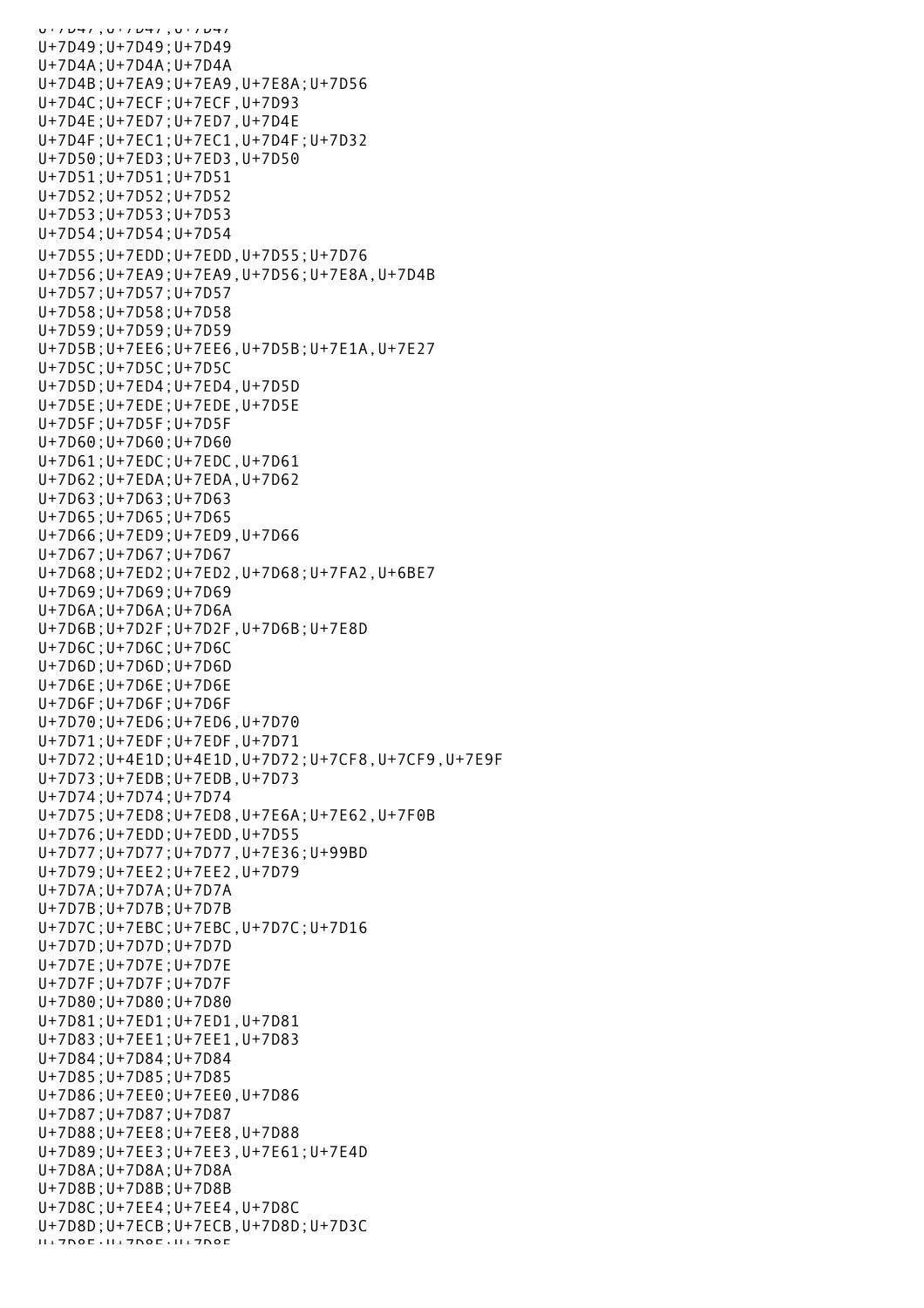UT/UOE, UT/UOE, UT/UOE U+7D8F;U+7EE5;U+7EE5,U+7D8F;U+7DCC U+7D90;U+7D90;U+7D90 U+7D91;U+6346;U+6346,U+7D91 U+7D92;U+7D92;U+7D92 U+7D93;U+7ECF;U+7ECF,U+7D93;U+7D4C U+7D94;U+7D94;U+7D94 U+7D96;U+7D96;U+7D96 U+7D97;U+7D97;U+7D97 U+7D99;U+7EE7;U+7EE7,U+7E7C U+7D9B;U+7D9B;U+7D9B U+7D9C;U+7EFC;U+7EFC,U+7D9C U+7D9D;U+7D9D;U+7D9D U+7D9E;U+7F0D;U+7F0D,U+7D9E U+7D9F;U+7D9F;U+7D9F U+7DA0;U+7EFF;U+7EFF,U+7DA0;U+7DD1 U+7DA1;U+7DA1;U+7DA1 U+7DA2;U+4337;U+7EF8,U+7DA2;U+7D2C,U+4337 U+7DA3;U+7EFB;U+7EFB,U+7DA3 U+7DA5;U+7DA5;U+7DA5 U+7DA6;U+7DA6;U+7DA6 U+7DA7;U+7DA7;U+7DA7 U+7DA9;U+7DA9;U+7DA9 U+7DAA;U+7DAA;U+7DAA U+7DAB;U+7EBF;U+7EBF,U+7DDA;U+7F10 U+7DAC;U+7EF6;U+7EF6,U+7DAC U+7DAD;U+7EF4;U+7EF4,U+7DAD U+7DAE;U+7DAE;U+7DAE;U+68E8 U+7DAF;U+7EF9;U+7EF9,U+7DAF U+7DB0;U+7EFE;U+7EFE,U+7DB0 U+7DB1;U+7EB2;U+7EB2,U+7DB1 U+7DB2;U+7F51;U+7F51,U+7DB2 U+7DB3;U+7EF7;U+7EF7,U+7E43 U+7DB4;U+7F00;U+7F00,U+7DB4 U+7DB5;U+5F69;U+5F69,U+7DB5 U+7DB6;U+7DB6;U+7DB6 U+7DB7;U+7DB7;U+7DB7 U+7DB8;U+7EB6;U+7EB6,U+7DB8 U+7DB9;U+7EFA;U+7EFA,U+7DB9 U+7DBA;U+7EEE;U+7EEE,U+7DBA U+7DBB;U+7EFD;U+7EFD,U+7DBB U+7DBC;U+7DBC;U+7DBC U+7DBD;U+7EF0;U+7EF0,U+7DBD U+7DBE;U+7EEB;U+7EEB,U+7DBE U+7DBF;U+7EF5;U+7EF5,U+7DBF U+7DC0;U+7DC0;U+7DC0 U+7DC1;U+7DC1;U+7DC1 U+7DC2;U+7DC2;U+7DC2 U+7DC3;U+7DC3;U+7DC3 U+7DC4;U+7EF2;U+7EF2,U+7DC4 U+7DC5;U+7DC5;U+7DC5 U+7DC6;U+7DC6;U+7DC6 U+7DC7;U+7F01;U+7F01,U+7DC7 U+7DC8;U+7DC8;U+7DC8 U+7DC9;U+7DC9;U+7DC9 U+7DCA;U+7D27;U+7D27,U+7DCA U+7DCB;U+7EEF;U+7EEF,U+7DCB U+7DCC;U+7EE5;U+7EE5,U+7DCC;U+7D8F U+7DCE;U+7DCE;U+7DCE U+7DCF;U+603B;U+603B,U+7E3D;U+6460,U+7E02,U+6403,U+6374 U+7DD0;U+7E41;U+7E41 U+7DD1;U+7EFF;U+7EFF,U+7DA0 U+7DD2;U+7EEA;U+7EEA,U+7DD2;U+7DD6 U+7DD4;U+7EF1;U+7EF1,U+7DD4 U+7DD5;U+7DD5;U+7DD5 U+7DDC;U+7EEA;U+7EEA,U+7DD2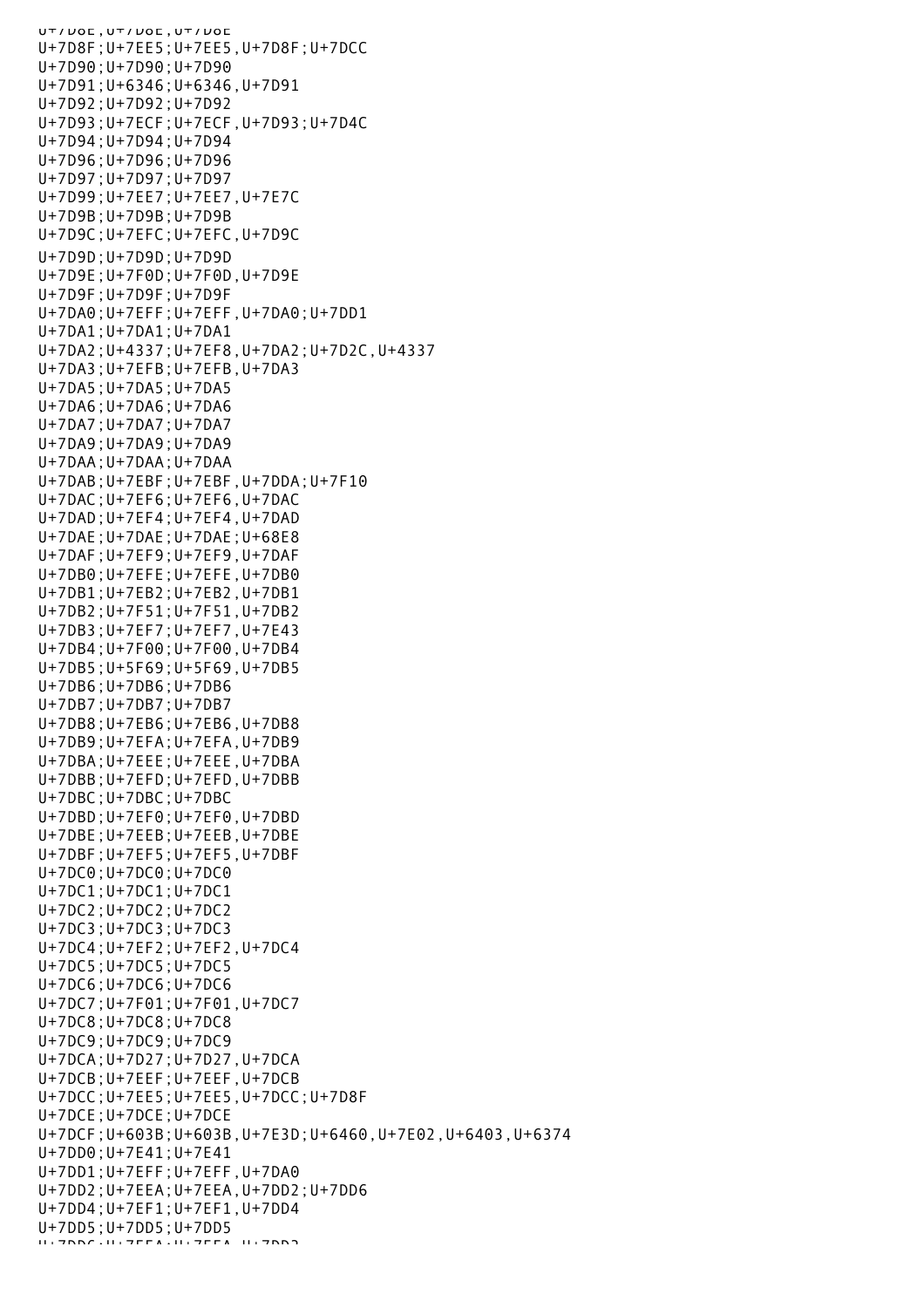U+7DD6;U+7EEA;U+7EEA,U+7DD2 U+7DD7;U+7F03;U+7F03,U+7DD7 U+7DD8;U+7F04;U+7F04,U+7DD8 U+7DD9;U+7F02;U+7F02,U+7DD9 U+7DDA;U+7EBF;U+7EBF,U+7DDA;U+7F10,U+7DAB U+7DDB;U+7DDB;U+7DDB U+7DDD;U+7F09;U+7F09,U+7DDD U+7DDE;U+7F0E;U+7F0E,U+7DDE U+7DDF;U+91CD;U+91CD,U+7DDF U+7DE0;U+7F14;U+7F14,U+7DE0 U+7DE1;U+7F17;U+7F17,U+7DE1 U+7DE2;U+7DE2;U+7DE2 U+7DE3;U+7F18;U+7F18,U+7DE3;U+7E01 U+7DE6;U+7F0C;U+7F0C,U+7DE6 U+7DE7;U+7DE7;U+7DE7 U+7DE8;U+7F16;U+7F16,U+7DE8 U+7DE9;U+7F13;U+7F13,U+7DE9 U+7DEA;U+7E06;U+7E06,U+7DEA U+7DEC;U+7F05;U+7F05,U+7DEC U+7DED;U+7DED;U+7DED U+7DEE;U+7DEE;U+7DEE U+7DEF;U+7EAC;U+7EAC,U+7DEF U+7DF0;U+7DF0;U+7DF0 U+7DF1;U+7F11;U+7F11,U+7DF1 U+7DF2;U+7F08;U+7F08,U+7DF2 U+7DF3;U+7DF3;U+7DF3 U+7DF4;U+7EC3;U+7EC3,U+7DF4 U+7DF5;U+7DF5;U+7DF5 U+7DF6;U+7F0F;U+7F0F,U+7DF6 U+7DF7;U+886E;U+886E,U+7DF7;U+889E U+7DF8;U+7DF8;U+7DF8 U+7DF9;U+7F07;U+7F07,U+7DF9 U+7DFA;U+7DFA;U+7DFA U+7DFB;U+81F4;U+81F4,U+7DFB U+7DFC;U+7F0A;U+7F0A,U+7E15;U+891E U+7E00;U+7E00;U+7E00 U+7E01;U+7F18;U+7F18,U+7DE3 U+7E02;U+603B;U+603B,U+7E3D;U+6460,U+6403,U+6374,U+7DCF U+7E03;U+80E5;U+80E5,U+7E03 U+7E04;U+7EF3;U+7EF3,U+7E69 U+7E05;U+7E05;U+7E05 U+7E06;U+7E06;U+7E06,U+7DEA U+7E07;U+7E07;U+7E07 U+7E08;U+8426;U+8426,U+7E08 U+7E09;U+7F19;U+7F19,U+7E09 U+7E0A;U+7F22;U+7F22,U+7E0A U+7E0B;U+7F12;U+7F12,U+7E0B U+7E0C;U+7E0C;U+7E0C U+7E0D;U+5E2E;U+5E2E,U+7E0D;U+5E5A,U+5E6B,U+97A4,U+5E47 U+7E0E;U+7E0E;U+7E0E U+7E0F;U+7E0F;U+7E0F U+7E10;U+7EC9;U+7EC9,U+7E10 U+7E11;U+7F23;U+7F23,U+7E11 U+7E12;U+7E12;U+7E12 U+7E13;U+7E13;U+7E13 U+7E14;U+7E14;U+7E14 U+7E15;U+7F0A;U+7F0A,U+7E15;U+7DFC,U+891E U+7E16;U+7E16;U+7E16 U+7E17;U+7F1E;U+7F1E,U+7E17 U+7E19;U+7E19;U+7E19 U+7E1A;U+7EE6;U+7EE6,U+7E1A;U+7D5B,U+7E27 U+7E1B;U+7F1A;U+7F1A,U+7E1B U+7E1C;U+7E1C;U+7E1C U+7E1D;U+7F1C;U+7F1C,U+7E1D U+7E1E;U+7F1F;U+7F1F,U+7E1E U+7F1F;U+7F1B;U+7F1B;U+7F1F<br>U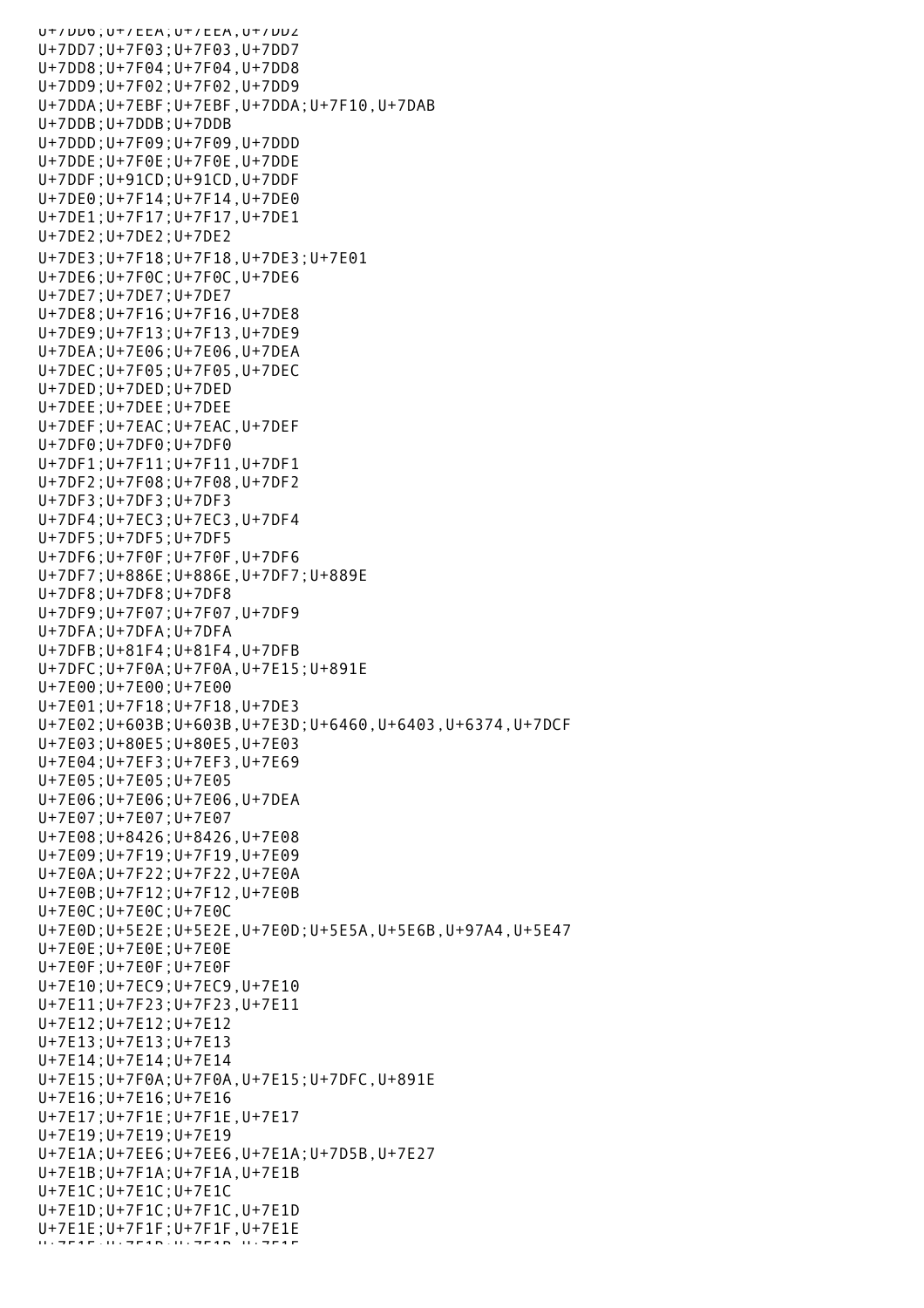U+7E1F;U+7F1B;U+7F1B,U+7E1F U+7E20;U+7E20;U+7E20 U+7E21;U+7E21;U+7E21 U+7E22;U+7E22;U+7E22 U+7E23;U+53BF;U+53BF,U+7E23 U+7E24;U+7E24;U+7E24 U+7E25;U+7E25;U+7E25 U+7E26;U+7EB5;U+7EB5,U+7E31 U+7E27;U+7EE6;U+7EE6,U+7E27;U+7E1A,U+7D5B U+7E28;U+7E28;U+7E28 U+7E29;U+7E29;U+7E29 U+7E2A;U+7E2A;U+7E2A U+7E2B;U+7F1D;U+7F1D,U+7E2B U+7E2C;U+7E2C;U+7E2C U+7E2D;U+7F21;U+7F21,U+7E2D;U+8935 U+7E2E;U+7F29;U+7F29,U+7E2E;U+644D U+7E2F;U+7E2F;U+7E2F U+7E30;U+7E30;U+7E30 U+7E31;U+7EB5;U+7EB5,U+7E31;U+7E26 U+7E32;U+7F27;U+7F27,U+7E32 U+7E33;U+7E33;U+7E33 U+7E34;U+7EA4;U+7EA4,U+7E34;U+5B45,U+7E8E,U+7E96 U+7E35;U+7F26;U+7F26,U+7E35 U+7E36;U+7D77;U+7D77,U+7E36;U+99BD U+7E37;U+7F15;U+7F15,U+7E37 U+7E38;U+7E38;U+7E38 U+7E39;U+7F25;U+7F25,U+7E39 U+7E3A;U+7E3A;U+7E3A U+7E3B;U+7E3B;U+7E3B U+7E3C;U+7E3C;U+7E3C U+7E3D;U+603B;U+603B,U+7E3D;U+6460,U+7E02,U+6403,U+6374,U+7DCF U+7E3E;U+7EE9;U+7EE9,U+7E3E;U+52E3 U+7E3F;U+7E3F;U+7E3F U+7E40;U+7E40;U+7E40 U+7E41;U+7E41;U+7E41;U+7DD0 U+7E42;U+7E42;U+7E42 U+7E43;U+7EF7;U+7EF7,U+7E43;U+7DB3 U+7E44;U+7E44;U+7E44 U+7E45;U+7F2B;U+7F2B,U+7E45 U+7E46;U+7F2A;U+7F2A,U+7E46 U+7E47;U+7E47;U+7E47 U+7E48;U+7E66;U+7E66,U+7E48 U+7E49;U+7E49;U+7E49 U+7E4C;U+7E4C;U+7E4C U+7E4D;U+7EE3;U+7EE3,U+7E61;U+7D89 U+7E4E;U+7E4E;U+7E4E U+7E4F;U+7E4F;U+7E4F U+7E50;U+7E50;U+7E50 U+7E51;U+7E51;U+7E51 U+7E52;U+7F2F;U+7F2F,U+7E52 U+7E53;U+7E53;U+7E53 U+7E54;U+7EC7;U+7EC7,U+7E54 U+7E55;U+7F2E;U+7F2E,U+7E55 U+7E56;U+4F1E;U+4F1E,U+7E56;U+5098 U+7E57;U+7E57;U+7E57 U+7E58;U+7E58;U+7E58 U+7E59;U+7FFB;U+7FFB,U+7E59;U+98DC U+7E5A;U+7F2D;U+7F2D,U+7E5A U+7E5C;U+7E5C;U+7E5C U+7E5D;U+7E5D;U+7E5D U+7E5E;U+7ED5;U+7ED5,U+7E5E;U+9076 U+7E5F;U+7E5F;U+7E5F U+7E60;U+7E60;U+7E60 U+7E61;U+7EE3;U+7EE3,U+7E61;U+7D89,U+7E4D U+7E62;U+7ED8;U+7F0B,U+7E62;U+7ED8,U+7E6A,U+7D75 U+7E63;U+7E63;U+7E63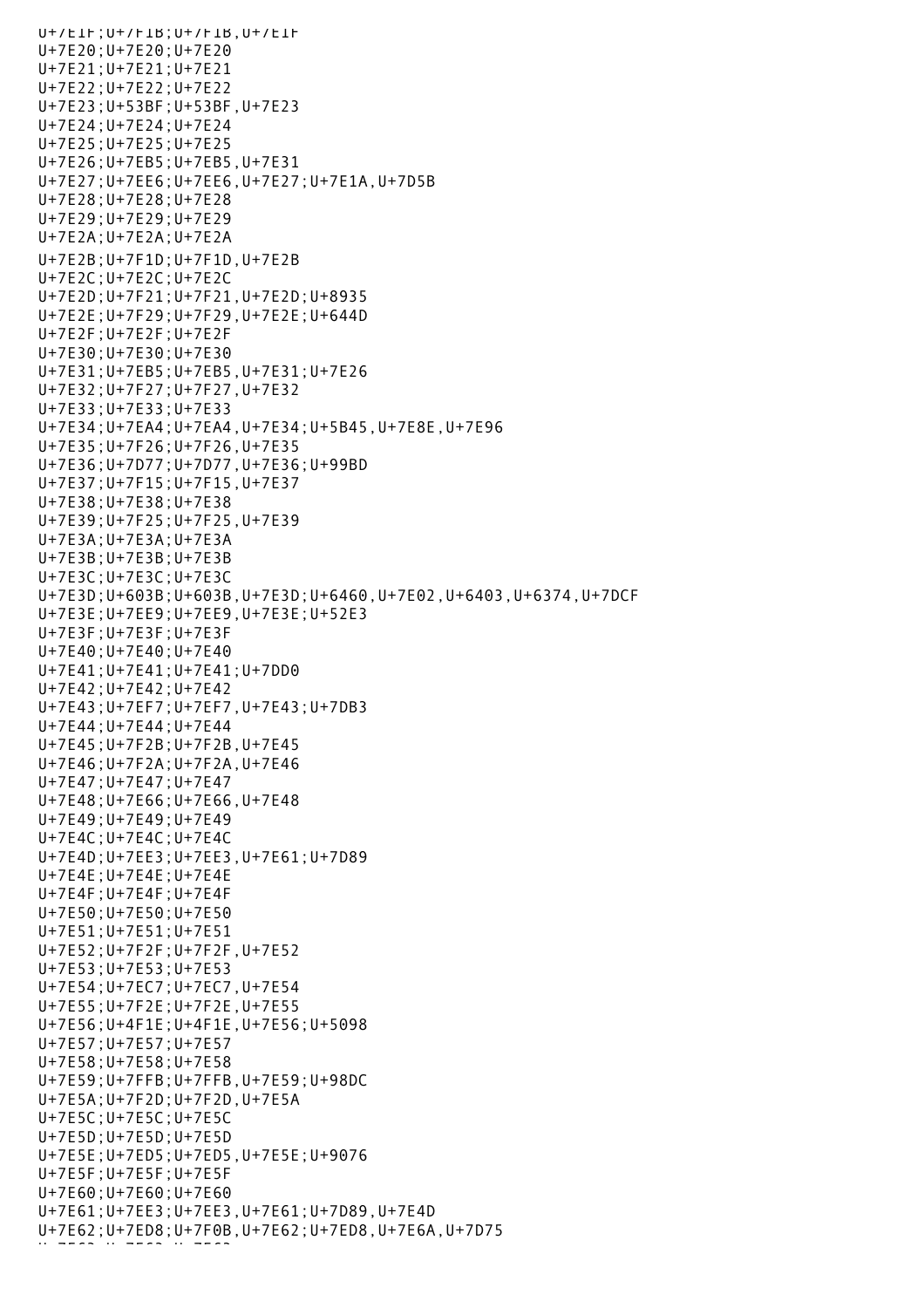U+7E63;U+7E63;U+7E63 U+7E65;U+7E65;U+7E65 U+7E66;U+7E66;U+7E66,U+7E48 U+7E67;U+7E67;U+7E67 U+7E68;U+7E68;U+7E68 U+7E69;U+7EF3;U+7EF3,U+7E69;U+7E04 U+7E6A;U+7ED8;U+7ED8,U+7E6A;U+7E62,U+7F0B,U+7D75 U+7E6B;U+7CFB;U+7CFB,U+7E6B;U+4FC2 U+7E6C;U+7E6C;U+7E6C U+7E6D;U+8327;U+8327,U+7E6D U+7E6E;U+7F30;U+7F30,U+7E6E;U+97C1 U+7E6F;U+7F33;U+7F33,U+7E6F U+7E70;U+7F32;U+7F32,U+7E70 U+7E71;U+7E71;U+7E71 U+7E72;U+7E72;U+7E72 U+7E73;U+7F34;U+7F34,U+7E73 U+7E74;U+7E74;U+7E74 U+7E75;U+7E75;U+7E75 U+7E76;U+7E76;U+7E76 U+7E77;U+7E77;U+7E77 U+7E78;U+7E78;U+7E78 U+7E79;U+7ECE;U+7ECE,U+7E79 U+7E7A;U+7E7A;U+7E7A U+7E7B;U+7E7B;U+7E7B U+7E7C;U+7EE7;U+7EE7,U+7E7C;U+7D99 U+7E7D;U+7F24;U+7F24,U+7E7D U+7E7E;U+7F31;U+7F31,U+7E7E U+7E7F;U+8934;U+8934,U+8964 U+7E80;U+7E80;U+7E80 U+7E81;U+7E81;U+7E81 U+7E82;U+7E82;U+7E82 U+7E83;U+7E83;U+7E83 U+7E84;U+7E84;U+7E84 U+7E85;U+7E85;U+7E85 U+7E86;U+7E86;U+7E86 U+7E87;U+98A3;U+98A3,U+7E87 U+7E88;U+7F2C;U+7F2C,U+7E88 U+7E89;U+7F35;U+7F35,U+7E98 U+7E8A;U+7EA9;U+7EA9,U+7E8A;U+7D4B,U+7D56 U+7E8B;U+7E8B;U+7E8B U+7E8C;U+7EED;U+7EED,U+7E8C U+7E8D;U+7D2F;U+7D2F,U+7E8D;U+7D6B U+7E8E;U+7EA4;U+7EA4,U+7E96;U+7E34,U+5B45 U+7E8F;U+7F20;U+7F20,U+7E8F;U+7E92 U+7E90;U+7E90;U+7E90 U+7E91;U+7E91;U+7E91 U+7E92;U+7F20;U+7F20,U+7E8F U+7E93;U+7F28;U+7F28,U+7E93 U+7E94;U+624D;U+624D,U+7E94 U+7E95;U+7E95;U+7E95 U+7E96;U+7EA4;U+7EA4,U+7E96;U+7E34,U+5B45,U+7E8E U+7E97;U+7E97;U+7E97 U+7E98;U+7F35;U+7F35,U+7E98;U+7E89 U+7E99;U+7E99;U+7E99 U+7E9A;U+7E9A;U+7E9A U+7E9B;U+7E9B;U+7E9B;U+7FE2 U+7E9C;U+7F06;U+7F06,U+7E9C U+7E9E;U+7E9E;U+7E9E U+7E9F;U+4E1D;U+7E9F,U+7CF8;U+7CF9,U+7D72,U+4E1D U+7EA0;U+7EA0;U+7EA0,U+7CFE;U+7CFA U+7EA1;U+7EA1;U+7EA1,U+7D06 U+7EA2;U+7EA2;U+7EA2,U+7D05 U+7EA3;U+7EA3;U+7EA3,U+7D02 U+7EA4;U+7EA4;U+7EA4,U+7E96;U+7E34,U+5B45,U+7E8E U+7EA5;U+7EA5;U+7EA5,U+7D07 U+7EA6;U+7EA6;U+7EA6;U+7EA6;U+7EA6;U+7D04;U+7D04;U+7D04;U+7D04;U+7D04;U+7D04;U+7D04;U+7D04;U+7D04;U+7D04;U+7D0<br>U+7D04;U+7D04;U+7D04;U+7D04;U+7D04;U+7D04;U+7D04;U+7D04;U+7D04;U+7D04;U+7D04;U+7D04;U+7D04;U+7D04;U+7D04;U+7D0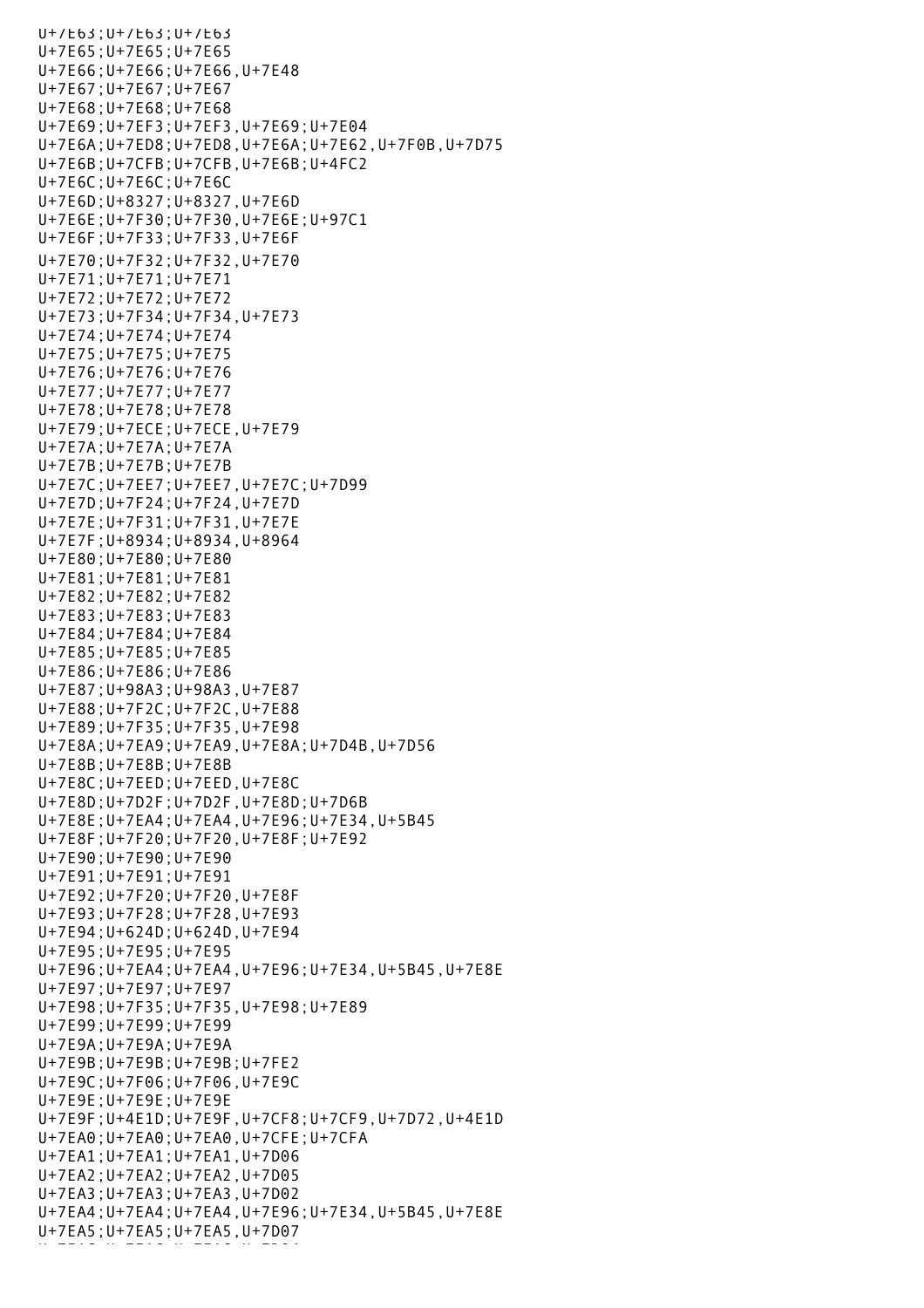U+7EA6;U+7EA6;U+7EA6,U+7D04 U+7EA7;U+7EA7;U+7EA7,U+7D1A U+7EA8;U+7EA8;U+7EA8,U+7D08 U+7EA9;U+7EA9;U+7EA9,U+7E8A;U+7D4B,U+7D56 U+7EAA;U+7EAA;U+7EAA,U+7D00 U+7EAB;U+7EAB;U+7EAB,U+7D09 U+7EAC;U+7EAC;U+7EAC,U+7DEF U+7EAD;U+7EAD;U+7EAD,U+7D1C U+7EAE;U+7EAE;U+7EAE,U+7D18 U+7EAF;U+7EAF;U+7EAF,U+7D14 U+7EB0;U+7EB0;U+7EB0,U+7D15 U+7EB1;U+7EB1;U+7EB1,U+7D17 U+7EB2;U+7EB2;U+7EB2,U+7DB1 U+7EB3;U+7EB3;U+7EB3,U+7D0D U+7EB4;U+7EB4;U+7EB4,U+7D1D U+7EB5;U+7EB5;U+7EB5,U+7E31;U+7E26 U+7EB6;U+7EB6;U+7EB6,U+7DB8 U+7EB7;U+7EB7;U+7EB7,U+7D1B U+7EB8;U+7EB8;U+7EB8,U+7D19;U+5E0B U+7EB9;U+7EB9;U+7EB9,U+7D0B U+7EBA;U+7EBA;U+7EBA,U+7D21 U+7EBB;U+7EBB;U+7EBB,U+7D35 U+7EBC;U+7EBC;U+7EBC,U+7D16;U+7D7C U+7EBD;U+7EBD;U+7EBD,U+7D10 U+7EBE;U+7EBE;U+7EBE,U+7D13 U+7EBF;U+7EBF;U+7EBF,U+7DDA;U+7F10,U+7DAB U+7EC0;U+7EC0;U+7EC0,U+7D3A U+7EC1;U+7EC1;U+7EC1,U+7D32;U+7D4F U+7EC2;U+7EC2;U+7EC2,U+7D31 U+7EC3;U+7EC3;U+7EC3,U+7DF4 U+7EC4;U+7EC4;U+7EC4,U+7D44 U+7EC5;U+7EC5;U+7EC5,U+7D33 U+7EC6;U+7EC6;U+7EC6,U+7D30 U+7EC7;U+7EC7;U+7EC7,U+7E54 U+7EC8;U+7EC8;U+7EC8,U+7D42 U+7EC9;U+7EC9;U+7EC9,U+7E10 U+7ECA;U+7ECA;U+7ECA,U+7D46 U+7ECB;U+7ECB;U+7ECB,U+7D3C;U+7D8D U+7ECC;U+7ECC;U+7ECC,U+7D40 U+7ECD;U+7ECD;U+7ECD,U+7D39 U+7ECE;U+7ECE;U+7ECE,U+7E79 U+7ECF;U+7ECF;U+7ECF,U+7D93;U+7D4C U+7ED0;U+7ED0;U+7ED0,U+7D3F U+7ED1;U+7ED1;U+7ED1,U+7D81 U+7ED2;U+7ED2;U+7ED2,U+7D68;U+7FA2,U+6BE7 U+7ED3;U+7ED3;U+7ED3,U+7D50 U+7ED4;U+7ED4;U+7ED4,U+7D5D U+7ED5;U+7ED5;U+7ED5,U+7E5E;U+9076 U+7ED6;U+7ED6;U+7ED6,U+7D70 U+7ED7;U+7ED7;U+7ED7,U+7D4E U+7ED8;U+7ED8;U+7ED8,U+7E6A;U+7E62,U+7F0B,U+7D75 U+7ED9;U+7ED9;U+7ED9,U+7D66 U+7EDA;U+7EDA;U+7EDA,U+7D62 U+7EDB;U+7EDB;U+7EDB,U+7D73 U+7EDC;U+7EDC;U+7EDC,U+7D61 U+7EDD;U+7EDD;U+7EDD,U+7D55;U+7D76 U+7EDE;U+7EDE;U+7EDE,U+7D5E U+7EDF;U+7EDF;U+7EDF,U+7D71 U+7EE0;U+7EE0;U+7EE0,U+7D86 U+7EE1;U+7EE1;U+7EE1,U+7D83 U+7EE2;U+7EE2;U+7EE2,U+7D79 U+7EE3;U+7EE3;U+7EE3,U+7E61;U+7D89,U+7E4D U+7EE4;U+7EE4;U+7EE4,U+7D8C U+7EE5;U+7EE5;U+7EE5,U+7D8F;U+7DCC U+7EE6;U+7EE6;U+7EE6,U+7E27;U+7E1A,U+7D5B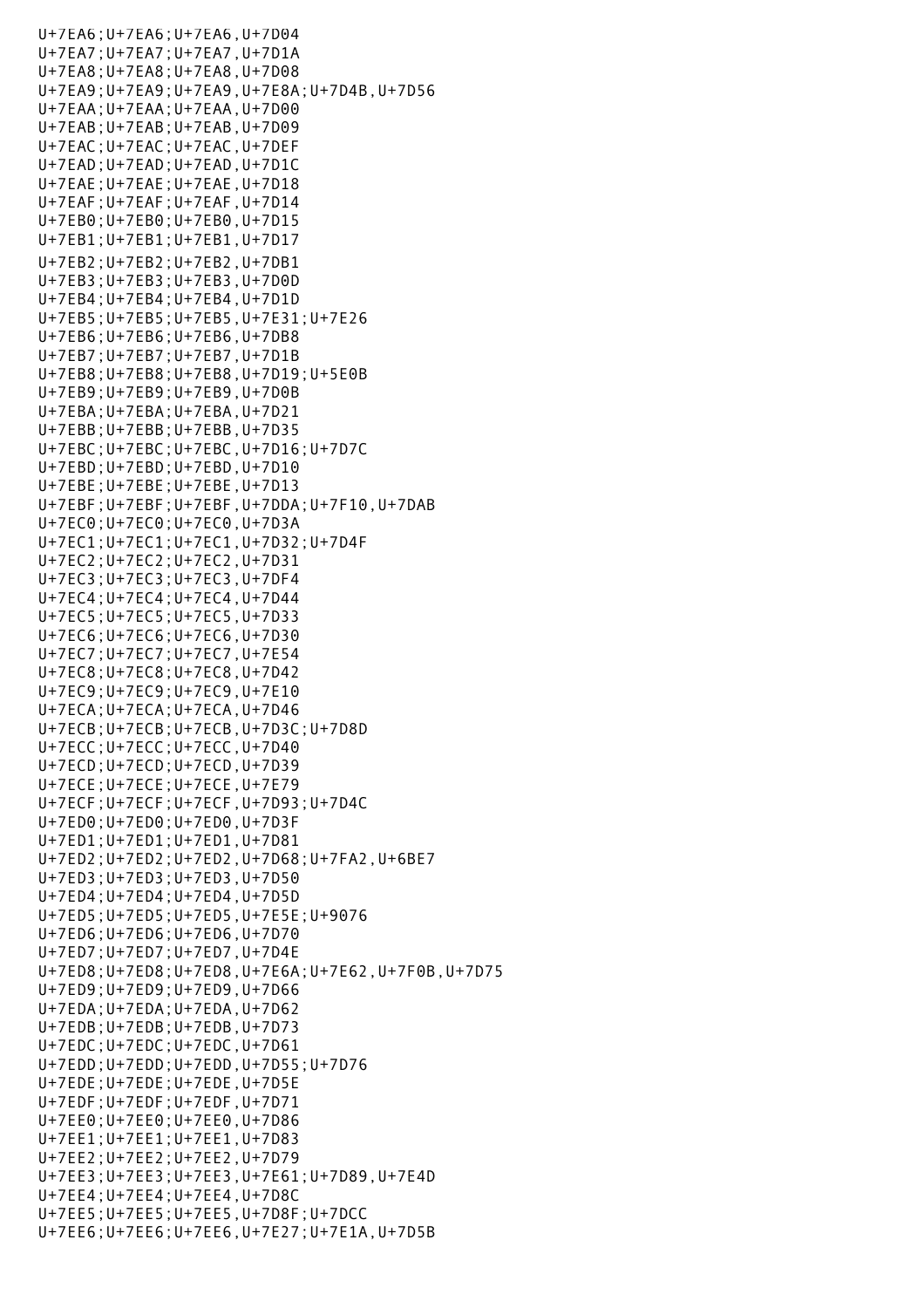U+7EE7;U+7EE7;U+7EE7,U+7E7C;U+7D99 U+7EE8;U+7EE8;U+7EE8,U+7D88 U+7EE9;U+7EE9;U+7EE9,U+7E3E;U+52E3 U+7EEA;U+7EEA;U+7EEA,U+7DD2;U+7DD6 U+7EEB;U+7EEB;U+7EEB,U+7DBE U+7EEC;U+7EEC;U+7EEC U+7EED;U+7EED;U+7EED,U+7E8C U+7EEE;U+7EEE;U+7EEE,U+7DBA U+7EEF;U+7EEF;U+7EEF,U+7DCB U+7EF0;U+7EF0;U+7EF0,U+7DBD U+7EF1;U+7EF1;U+7EF1,U+7DD4 U+7EF2;U+7EF2;U+7EF2,U+7DC4 U+7EF3;U+7EF3;U+7EF3,U+7E69;U+7E04 U+7EF4;U+7EF4;U+7EF4,U+7DAD U+7EF5;U+7EF5;U+7EF5,U+7DBF U+7EF6;U+7EF6;U+7EF6,U+7DAC U+7EF7;U+7EF7;U+7EF7,U+7E43;U+7DB3 U+7EF8;U+4337;U+7EF8,U+7DA2;U+7D2C,U+4337 U+7EF9;U+7EF9;U+7EF9,U+7DAF U+7EFA;U+7EFA;U+7EFA,U+7DB9 U+7EFB;U+7EFB;U+7EFB,U+7DA3 U+7EFC;U+7EFC;U+7EFC,U+7D9C U+7EFD;U+7EFD;U+7EFD,U+7DBB U+7EFE;U+7EFE;U+7EFE,U+7DB0 U+7EFF;U+7EFF;U+7EFF,U+7DA0;U+7DD1 U+7F00;U+7F00;U+7F00,U+7DB4 U+7F01;U+7F01;U+7F01,U+7DC7 U+7F02;U+7F02;U+7F02,U+7DD9 U+7F03;U+7F03;U+7F03,U+7DD7 U+7F04;U+7F04;U+7F04,U+7DD8 U+7F05;U+7F05;U+7F05,U+7DEC U+7F06;U+7F06;U+7F06,U+7E9C U+7F07;U+7F07;U+7F07,U+7DF9 U+7F08;U+7F08;U+7F08,U+7DF2 U+7F09;U+7F09;U+7F09,U+7DDD U+7F0A;U+7F0A;U+7F0A,U+7E15;U+7DFC,U+891E U+7F0B;U+7ED8;U+7F0B,U+7E62;U+7ED8,U+7E6A,U+7D75 U+7F0C;U+7F0C;U+7F0C,U+7DE6 U+7F0D;U+7F0D;U+7F0D,U+7D9E U+7F0E;U+7F0E;U+7F0E,U+7DDE U+7F0F;U+7F0F;U+7F0F,U+7DF6 U+7F10;U+7EBF;U+7EBF,U+7DDA;U+7DAB U+7F11;U+7F11;U+7F11,U+7DF1 U+7F12;U+7F12;U+7F12,U+7E0B U+7F13;U+7F13;U+7F13,U+7DE9 U+7F14;U+7F14;U+7F14,U+7DE0 U+7F15;U+7F15;U+7F15,U+7E37 U+7F16;U+7F16;U+7F16,U+7DE8 U+7F17;U+7F17;U+7F17,U+7DE1 U+7F18;U+7F18;U+7F18,U+7DE3;U+7E01 U+7F19;U+7F19;U+7F19,U+7E09 U+7F1A;U+7F1A;U+7F1A,U+7E1B U+7F1B;U+7F1B;U+7F1B,U+7E1F U+7F1C;U+7F1C;U+7F1C,U+7E1D U+7F1D;U+7F1D;U+7F1D,U+7E2B U+7F1E;U+7F1E;U+7F1E,U+7E17 U+7F1F;U+7F1F;U+7F1F,U+7E1E U+7F20;U+7F20;U+7F20,U+7E8F;U+7E92 U+7F21;U+7F21;U+7F21,U+7E2D;U+8935 U+7F22;U+7F22;U+7F22,U+7E0A U+7F23;U+7F23;U+7F23,U+7E11 U+7F24;U+7F24;U+7F24,U+7E7D U+7F25;U+7F25;U+7F25,U+7E39 U+7F26;U+7F26;U+7F26,U+7E35 U+7F27;U+7F27;U+7F27,U+7E32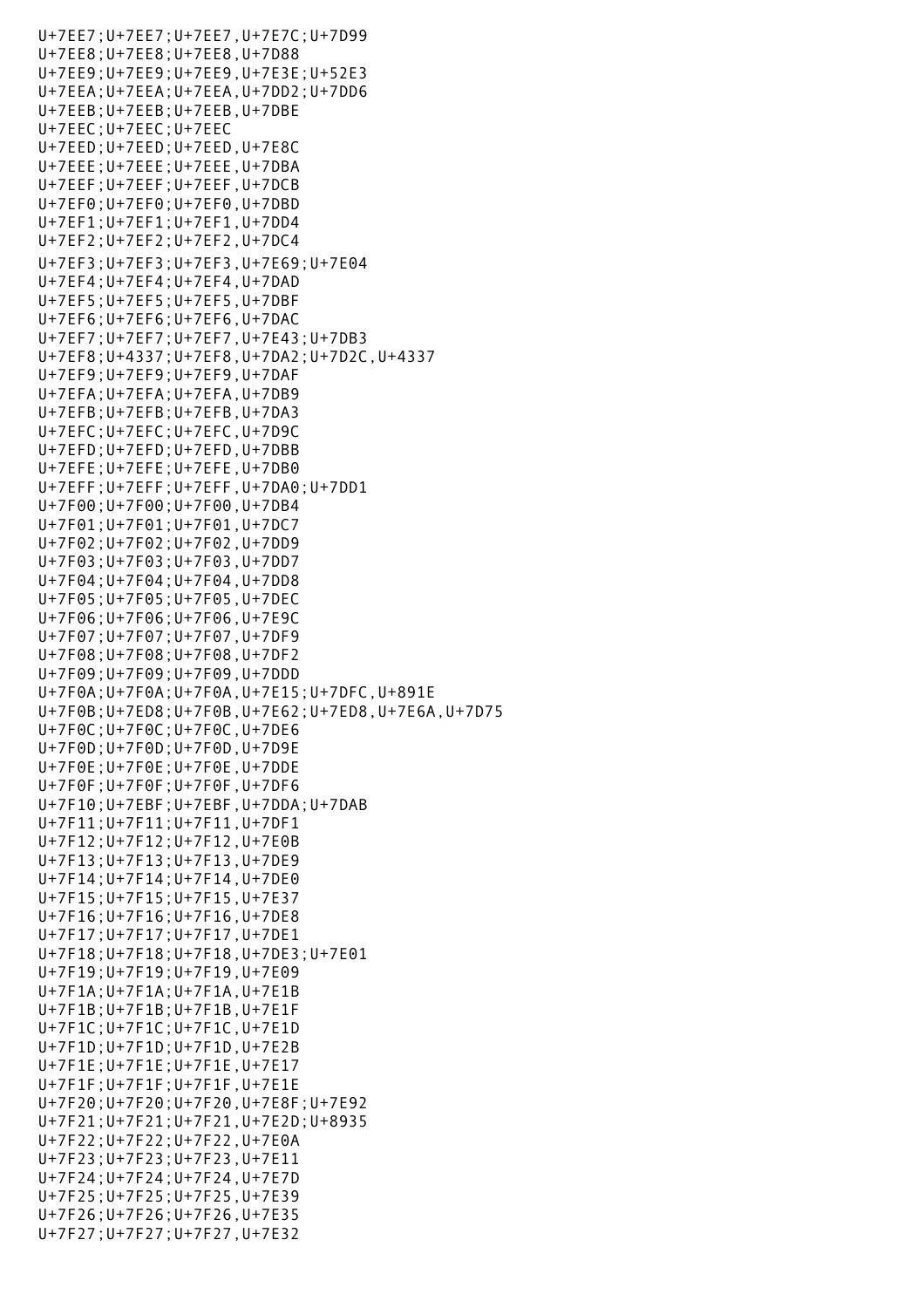U+7F28;U+7F28;U+7F28,U+7E93 U+7F29;U+7F29;U+7F29,U+7E2E;U+644D U+7F2A;U+7F2A;U+7F2A,U+7E46 U+7F2B;U+7F2B;U+7F2B,U+7E45 U+7F2C;U+7F2C;U+7F2C,U+7E88 U+7F2D;U+7F2D;U+7F2D,U+7E5A U+7F2E;U+7F2E;U+7F2E,U+7E55 U+7F2F;U+7F2F;U+7F2F,U+7E52 U+7F30;U+7F30;U+7F30,U+7E6E;U+97C1 U+7F31;U+7F31;U+7F31,U+7E7E U+7F32;U+7F32;U+7F32,U+7E70 U+7F33;U+7F33;U+7F33,U+7E6F U+7F34;U+7F34;U+7F34,U+7E73 U+7F35;U+7F35;U+7F35,U+7E98;U+7E89 U+7F36;U+7F36;U+7F36 U+7F37;U+5378;U+5378 U+7F38;U+7F38;U+7F38;U+5808 U+7F39;U+7F39;U+7F39 U+7F3A;U+7F3A;U+7F3A U+7F3D;U+94B5;U+94B5,U+7F3D;U+9262 U+7F3E;U+74F6;U+74F6,U+7F3E;U+7501 U+7F3F;U+7F3F;U+7F3F U+7F40;U+7F40;U+7F40 U+7F42;U+7F42;U+7F42,U+7F4C;U+7F43,U+7516,U+7507 U+7F43;U+7F42;U+7F42,U+7F43;U+7F4C,U+7516,U+7507 U+7F44;U+7F44;U+7F44 U+7F45;U+7F45;U+7F45;U+93EC U+7F47;U+58AB;U+6A3D,U+7F47;U+58AB U+7F48;U+575B;U+575B,U+7F48;U+7F4E,U+58C7 U+7F49;U+7F49;U+7F49 U+7F4A;U+7F4A;U+7F4A U+7F4B;U+74EE;U+74EE,U+7F4B;U+7515 U+7F4C;U+7F42;U+7F42,U+7F4C;U+7F43,U+7516,U+7507 U+7F4D;U+7F4D;U+7F4D U+7F4E;U+575B;U+575B,U+58C7;U+7F48 U+7F4F;U+5786;U+5786,U+7F4F;U+58DA U+7F50;U+7F50;U+7F50;U+9475 U+7F51;U+7F51;U+7F51,U+7DB2 U+7F52;U+7F52;U+7F52 U+7F53;U+7F53;U+7F53 U+7F54;U+7F54;U+7F54 U+7F55;U+7F55;U+7F55 U+7F56;U+7F56;U+7F56 U+7F57;U+7F57;U+7F57,U+7F85 U+7F58;U+7F58;U+7F58;U+7F66 U+7F5A;U+7F5A;U+7F5A,U+7F70;U+7F78 U+7F5B;U+7F5B;U+7F5B U+7F5C;U+7F5C;U+7F5C U+7F5D;U+7F5D;U+7F5D U+7F5E;U+7F5E;U+7F5E U+7F5F;U+7F5F;U+7F5F U+7F60;U+7F60;U+7F60 U+7F61;U+7F61;U+7F61 U+7F62;U+7F62;U+7F62,U+7F77 U+7F63;U+6302;U+6302,U+7F63;U+639B U+7F64;U+7F64;U+7F64 U+7F65;U+7F65;U+7F65;U+7F82 U+7F66;U+7F58;U+7F66;U+7F58 U+7F67;U+7F67;U+7F67 U+7F68;U+7F68;U+7F68 U+7F69;U+7F69;U+7F69 U+7F6A;U+7F6A;U+7F6A;U+8FA0 U+7F6B;U+7F6B;U+7F6B U+7F6C;U+7F6C;U+7F6C U+7F6D;U+7F6D;U+7F6D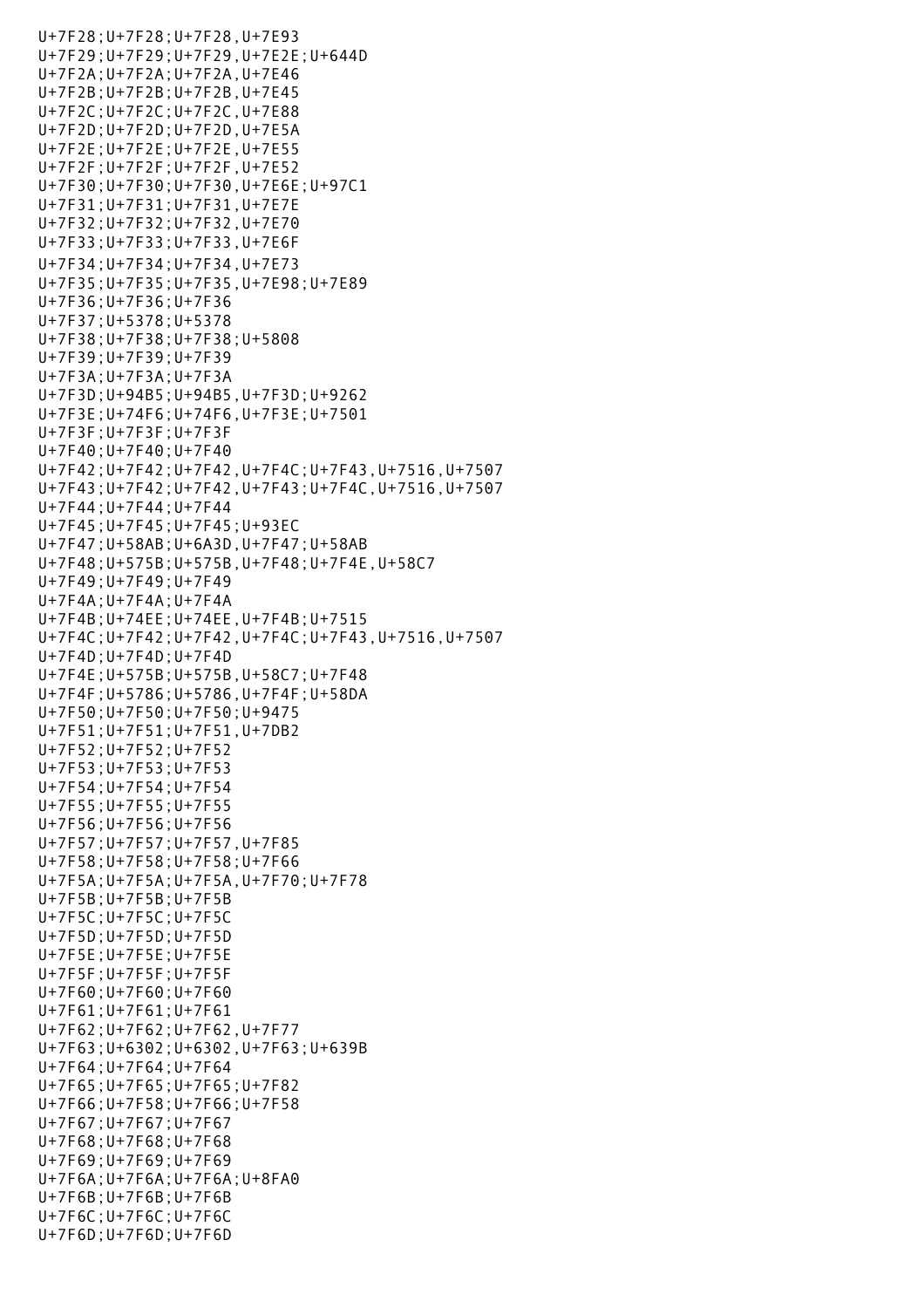U+7F6E;U+7F6E;U+7F6E;U+5BD8 U+7F6F;U+7F6F;U+7F6F U+7F70;U+7F5A;U+7F5A,U+7F70;U+7F78 U+7F71;U+7F71;U+7F71 U+7F72;U+7F72;U+7F72 U+7F73;U+7F73;U+7F73 U+7F74;U+7F74;U+7F74,U+7F86 U+7F75;U+9A82;U+9A82,U+7F75;U+99E1,U+508C U+7F76;U+7F76;U+7F76;U+7F80 U+7F77;U+7F62;U+7F62,U+7F77 U+7F78;U+7F5A;U+7F5A,U+7F70 U+7F79;U+7F79;U+7F79 U+7F7A;U+7F7A;U+7F7A U+7F7B;U+7F7B;U+7F7B U+7F7C;U+6BD5;U+6BD5,U+7F7C;U+7562,U+93CE U+7F7D;U+7F7D;U+7F7D U+7F7E;U+7F7E;U+7F7E U+7F7F;U+7F7F;U+7F7F U+7F80;U+7F76;U+7F76 U+7F81;U+7F81;U+7F81,U+7F88;U+8989,U+898A,U+7F87 U+7F82;U+7F65;U+7F65 U+7F83;U+5E42;U+5E42,U+7F83;U+51AA U+7F85;U+7F57;U+7F57,U+7F85 U+7F86;U+7F74;U+7F74,U+7F86 U+7F87;U+7F81;U+7F81,U+7F87;U+7F88,U+8989,U+898A U+7F88;U+7F81;U+7F81,U+7F88;U+8989,U+898A,U+7F87 U+7F89;U+7F89;U+7F89 U+7F8A;U+7F8A;U+7F8A U+7F8B;U+8288;U+8288,U+7F8B U+7F8C;U+7F8C;U+7F8C U+7F8D;U+7F8D;U+7F8D U+7F8E;U+7F8E;U+7F8E;U+5ABA U+7F8F;U+7F8F;U+7F8F U+7F91;U+7F91;U+7F91 U+7F92;U+7F92;U+7F92 U+7F93;U+7F93;U+7F93 U+7F94;U+7F94;U+7F94 U+7F95;U+7F95;U+7F95 U+7F96;U+7F96;U+7F96 U+7F98;U+7F98;U+7F98 U+7F9A;U+7F9A;U+7F9A U+7F9B;U+4E49;U+4E49,U+7F9B;U+7FA9 U+7F9C;U+7F9C;U+7F9C U+7F9D;U+627A;U+7F9D;U+627A,U+7274,U+62B5,U+89DD U+7F9E;U+7F9E;U+7F9E U+7F9F;U+7F9F;U+7F9F,U+7FA5 U+7FA0;U+7FA0;U+7FA0 U+7FA1;U+7FA1;U+7FA1;U+7FA8 U+7FA2;U+7ED2;U+7ED2,U+7FA2;U+7D68,U+6BE7 U+7FA3;U+7FA4;U+7FA4 U+7FA4;U+7FA4;U+7FA4;U+7FA3 U+7FA5;U+7F9F;U+7F9F,U+7FA5 U+7FA6;U+7FA6;U+7FA6 U+7FA7;U+7FA7;U+7FA7 U+7FA8;U+7FA1;U+7FA1,U+7FA8 U+7FA9;U+4E49;U+4E49,U+7FA9;U+7F9B U+7FAA;U+7FAA;U+7FAA U+7FAB;U+7FAB;U+7FAB U+7FAC;U+7FAC;U+7FAC U+7FAD;U+7FAD;U+7FAD U+7FAE;U+7FB9;U+7FB9 U+7FAF;U+7FAF;U+7FAF U+7FB0;U+7FB0;U+7FB0 U+7FB1;U+7FB1;U+7FB1 U+7FB2;U+7FB2;U+7FB2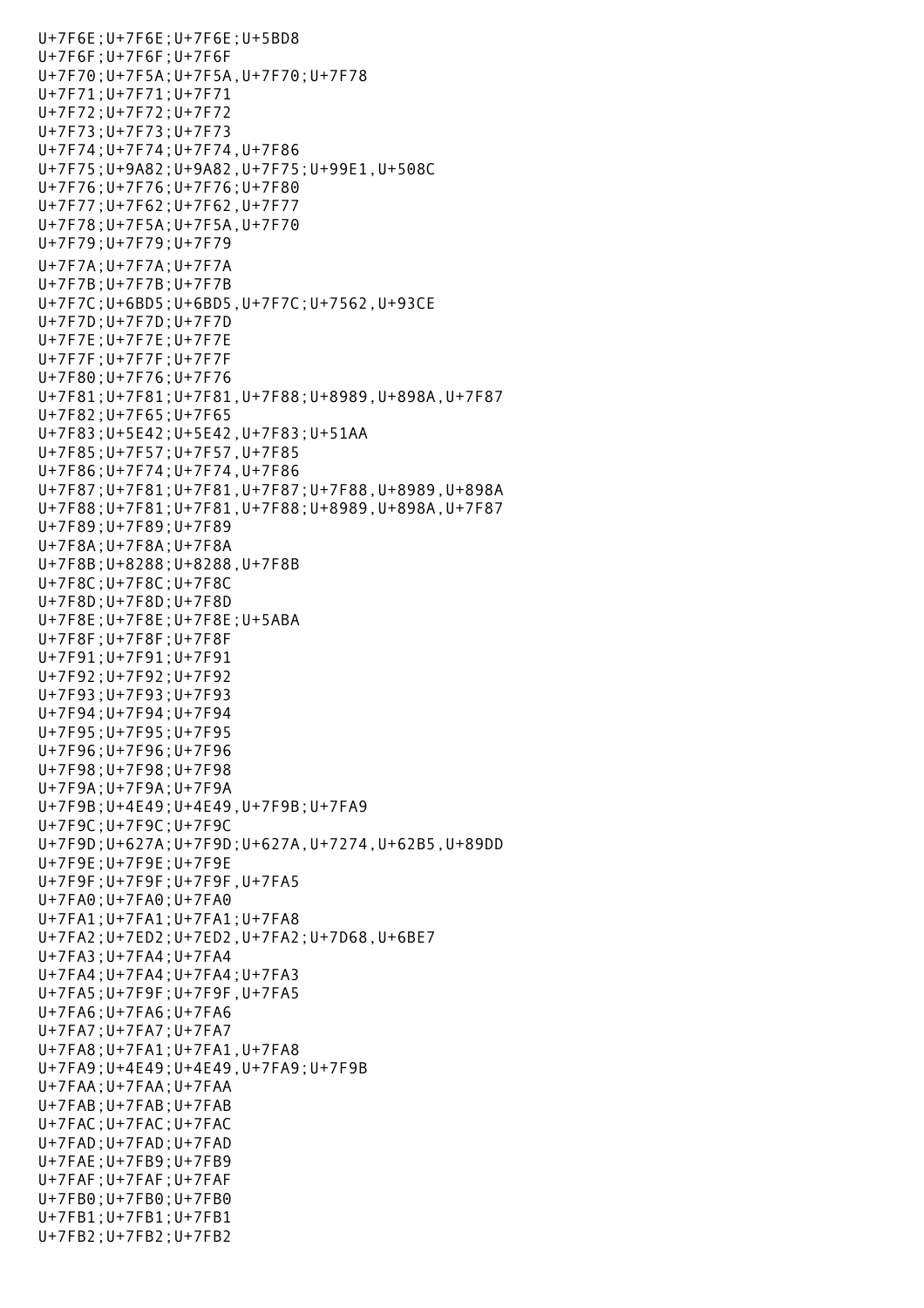U+7FB3;U+7FB3;U+7FB3 U+7FB5;U+7FB5;U+7FB5 U+7FB6;U+81BB;U+81BB,U+7FB6 U+7FB7;U+7FB7;U+7FB7 U+7FB8;U+7FB8;U+7FB8 U+7FB9;U+7FB9;U+7FB9;U+7FAE U+7FBA;U+7FBA;U+7FBA U+7FBB;U+7FBB;U+7FBB U+7FBC;U+7FBC;U+7FBC U+7FBD;U+7FBD;U+7FBD U+7FBE;U+7FBE;U+7FBE U+7FBF;U+7FBF;U+7FBF U+7FC0;U+7FC0;U+7FC0 U+7FC1;U+7FC1;U+7FC1 U+7FC2;U+7FC2;U+7FC2 U+7FC3;U+7FC3;U+7FC3 U+7FC4;U+7FC5;U+7FC5;U+7FE8 U+7FC5;U+7FC5;U+7FC5;U+7FE8,U+7FC4 U+7FC6;U+7FE0;U+7FE0 U+7FC7;U+7FC7;U+7FC7 U+7FC8;U+7FC8;U+7FC8 U+7FC9;U+7FC9;U+7FC9 U+7FCA;U+7FCA;U+7FCA U+7FCB;U+7FCB;U+7FCB U+7FCC;U+7FCC;U+7FCC U+7FCD;U+7FCD;U+7FCD U+7FCE;U+7FCE;U+7FCE U+7FCF;U+7FCF;U+7FCF U+7FD0;U+7FD0;U+7FD0 U+7FD1;U+7FD1;U+7FD1 U+7FD2;U+4E60;U+4E60,U+7FD2 U+7FD3;U+7FD3;U+7FD3 U+7FD4;U+7FD4;U+7FD4 U+7FD5;U+7FD5;U+7FD5 U+7FD7;U+7FD7;U+7FD7 U+7FD8;U+7FD8;U+7FD8,U+7FF9 U+7FD9;U+7FD9;U+7FD9,U+7FFD U+7FDA;U+7FDA;U+7FDA,U+7FEC U+7FDB;U+7FDB;U+7FDB U+7FDC;U+7FDC;U+7FDC U+7FDE;U+7FDE;U+7FDE U+7FDF;U+7FDF;U+7FDF U+7FE0;U+7FE0;U+7FE0;U+7FC6 U+7FE1;U+7FE1;U+7FE1 U+7FE2;U+7E9B;U+7E9B,U+7FE2 U+7FE3;U+7FE3;U+7FE3 U+7FE5;U+7FE5;U+7FE5 U+7FE6;U+7FE6;U+7FE6 U+7FE7;U+7FE7;U+7FE7 U+7FE8;U+7FC5;U+7FC5,U+7FE8;U+7FC4 U+7FE9;U+7FE9;U+7FE9 U+7FEA;U+7FEA;U+7FEA U+7FEB;U+7FEB;U+7FEB U+7FEC;U+7FDA;U+7FDA,U+7FEC U+7FED;U+7FED;U+7FED;U+7FF5 U+7FEE;U+7FEE;U+7FEE U+7FEF;U+7FEF;U+7FEF U+7FF0;U+7FF0;U+7FF0;U+9DBE U+7FF1;U+7FF1;U+7FF1;U+7FFA,U+7FF6 U+7FF2;U+7FF2;U+7FF2 U+7FF3;U+7FF3;U+7FF3 U+7FF4;U+7FF4;U+7FF4 U+7FF5;U+7FED;U+7FED,U+7FF5 U+7FF6;U+7FF1;U+7FF1;U+7FFA U+7FF7;U+7FF7;U+7FF7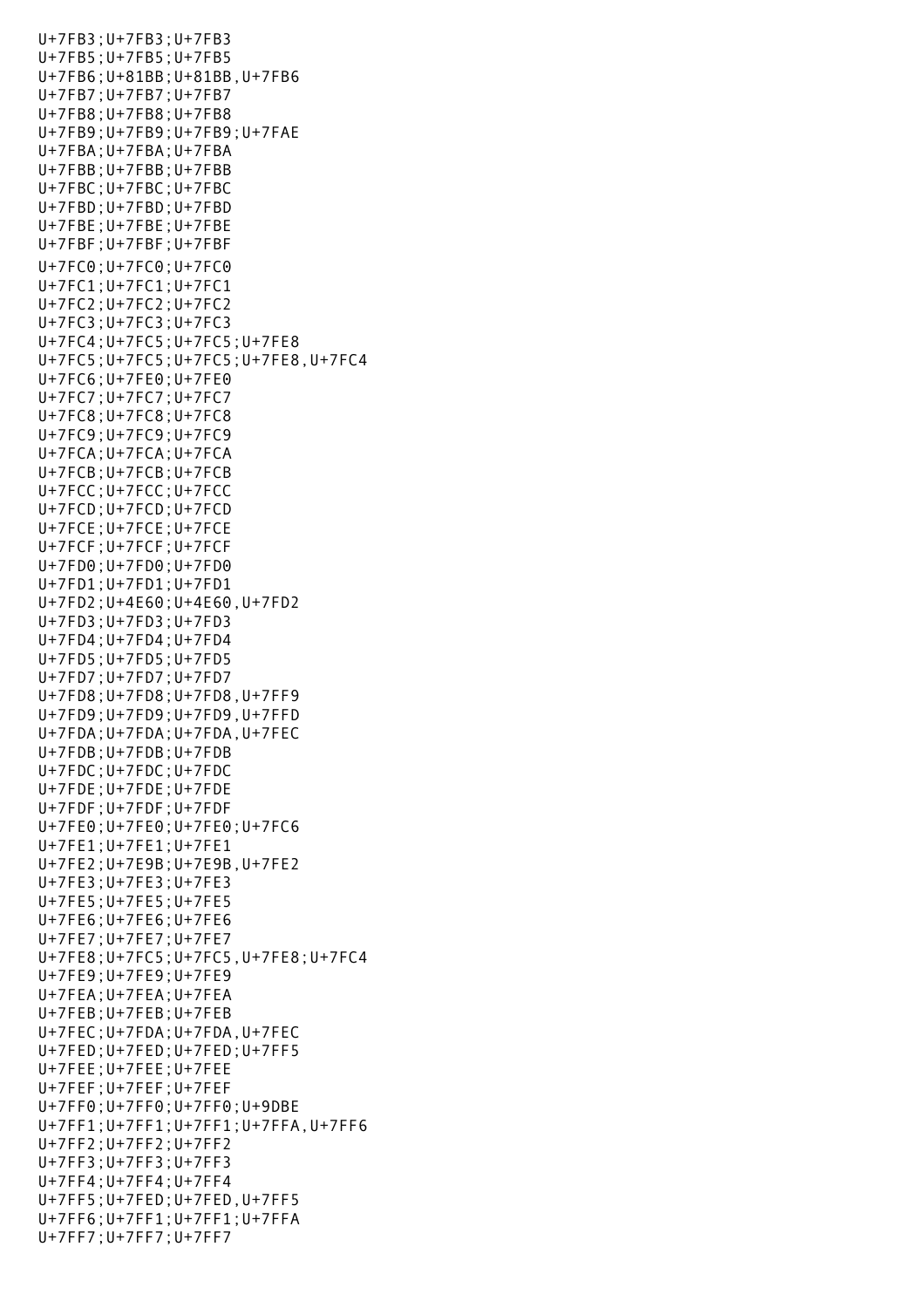U+7FF8;U+7FF8;U+7FF8 U+7FF9;U+7FD8;U+7FD8,U+7FF9 U+7FFA;U+7FF1;U+7FF1;U+7FF6 U+7FFB;U+7FFB;U+7FFB;U+7E59,U+98DC U+7FFC;U+7FFC;U+7FFC U+7FFD;U+7FD9;U+7FD9,U+7FFD U+7FFE;U+7FFE;U+7FFE U+7FFF;U+7FFF;U+7FFF U+8000;U+66DC;U+8000;U+66DC,U+71FF U+8001;U+8001;U+8001;U+8002 U+8002;U+8001;U+8002,U+8001 U+8003;U+8003;U+8003;U+6537 U+8004;U+8004;U+8004 U+8005;U+8005;U+8005 U+8006;U+8006;U+8006 U+8007;U+8007;U+8007;U+8008,U+8009 U+8008;U+8007;U+8007;U+8009 U+8009;U+8007;U+8007;U+8008 U+800B;U+800B;U+800B U+800C;U+800C;U+800C U+800D;U+800D;U+800D U+800E;U+800E;U+800E U+800F;U+800F;U+800F U+8010;U+8010;U+8010 U+8011;U+7AEF;U+8011;U+7AEF U+8012;U+8012;U+8012 U+8013;U+8013;U+8013 U+8014;U+8014;U+8014 U+8015;U+8015;U+8015 U+8016;U+8016;U+8016 U+8017;U+79CF;U+8017;U+79CF U+8018;U+8018;U+8018;U+79D0 U+8019;U+8019;U+8019 U+801A;U+801A;U+801A U+801B;U+801B;U+801B U+801C;U+801C;U+801C U+801D;U+801D;U+801D;U+521E U+801E;U+67B7;U+67B7,U+801E U+801F;U+801F;U+801F U+8020;U+8020;U+8020 U+8021;U+9504;U+9504,U+8021;U+92E4 U+8022;U+8022;U+8022,U+802E U+8023;U+8023;U+8023 U+8024;U+501F;U+501F,U+8024;U+85C9 U+8025;U+8025;U+8025 U+8026;U+8026;U+8026 U+8027;U+8027;U+8027,U+802C U+8028;U+8028;U+8028 U+8029;U+8029;U+8029 U+802A;U+802A;U+802A U+802B;U+802B;U+802B U+802C;U+8027;U+8027,U+802C U+802D;U+802D;U+802D U+802E;U+8022;U+8022,U+802E U+8030;U+8030;U+8030;U+6ACC U+8031;U+8031;U+8031 U+8032;U+8032;U+8032 U+8033;U+8033;U+8033 U+8034;U+8034;U+8034 U+8035;U+8035;U+8035 U+8036;U+8036;U+8036 U+8037;U+8037;U+8037 U+8038;U+8038;U+8038,U+8073 U+8039;U+8039;U+8039 U+803A;U+803A;U+803A

 $U_{\rm T}=\frac{1}{2}\left(\frac{1}{2}\right)^{2}$  ,  $U_{\rm T}=\frac{1}{2}\left(\frac{1}{2}\right)^{2}$  ,  $U_{\rm T}=\frac{1}{2}\left(\frac{1}{2}\right)^{2}$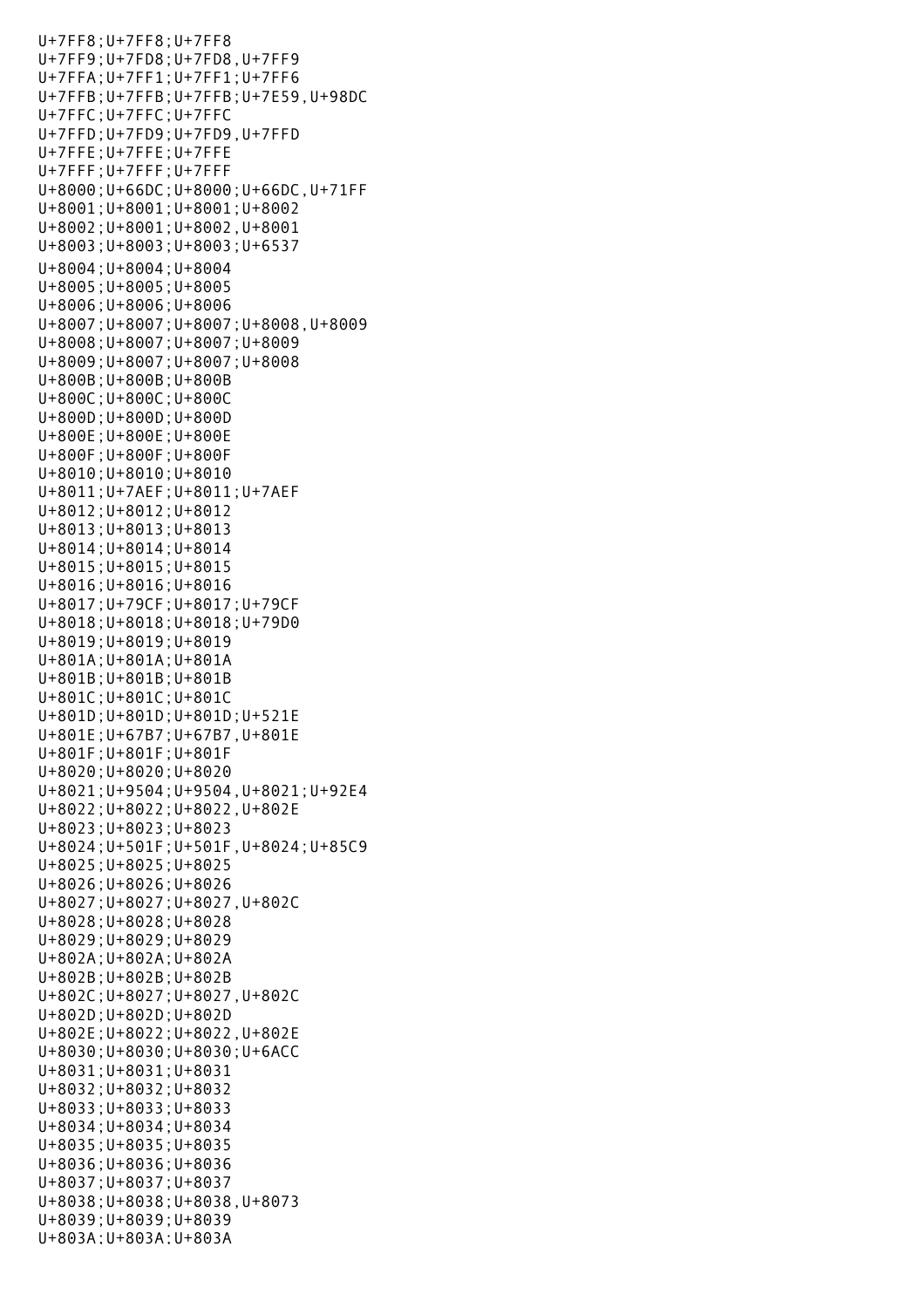.<br>الماء الماري الماء الماري الماء الماء الماء الماء الماء الماء الماء الماء الم U+803B;U+803B;U+803B,U+6065 U+803D;U+803D;U+803D;U+8EAD U+803E;U+803E;U+803E U+803F;U+803F;U+803F U+8041;U+8041;U+8041 U+8042;U+8042;U+8042,U+8076 U+8043;U+8043;U+8043 U+8044;U+8044;U+8044 U+8045;U+8045;U+8045 U+8046;U+8046;U+8046 U+8047;U+8047;U+8047 U+8048;U+8048;U+8048 U+8049;U+8049;U+8049 U+804A;U+804A;U+804A U+804B;U+804B;U+804B,U+807E U+804C;U+804C;U+804C,U+8077 U+804D;U+804D;U+804D,U+8079 U+804E;U+804E;U+804E U+804F;U+804F;U+804F U+8050;U+8050;U+8050 U+8051;U+8051;U+8051 U+8052;U+8052;U+8052 U+8053;U+8053;U+8053 U+8054;U+8054;U+8054,U+806F;U+8068,U+806B,U+806E U+8055;U+8055;U+8055 U+8056;U+5723;U+5723,U+8056;U+57A9,U+580A U+8057;U+8057;U+8057 U+8058;U+8058;U+8058 U+8059;U+8059;U+8059 U+805A;U+805A;U+805A U+805B;U+805B;U+805B U+805C;U+805C;U+805C U+805D;U+9998;U+9998,U+805D U+805E;U+95FB;U+95FB,U+805E U+805F;U+5A7F;U+5A7F U+8060;U+8060;U+8060 U+8061;U+806A;U+806A,U+8070 U+8062;U+8062;U+8062 U+8063;U+8063;U+8063 U+8064;U+8064;U+8064 U+8065;U+8065;U+8065 U+8067;U+8067;U+8067 U+8068;U+8054;U+8054,U+806F;U+806B,U+806E U+8069;U+8069;U+8069,U+8075 U+806A;U+806A;U+806A,U+8070;U+8061 U+806B;U+8054;U+8054,U+806F;U+8068,U+806E U+806C;U+806C;U+806C U+806D;U+806D;U+806D U+806E;U+8054;U+8054,U+806F;U+8068,U+806B U+806F;U+8054;U+8054,U+806F;U+8068,U+806B,U+806E U+8070;U+806A;U+806A,U+8070;U+8061 U+8071;U+8071;U+8071 U+8072;U+58F0;U+58F0,U+8072 U+8073;U+8038;U+8038,U+8073 U+8074;U+542C;U+542C,U+807D;U+807C U+8075;U+8069;U+8069,U+8075 U+8076;U+8042;U+8042,U+8076 U+8077;U+804C;U+804C,U+8077 U+8078;U+8078;U+8078 U+8079;U+804D;U+804D,U+8079 U+807A;U+807A;U+807A U+807B;U+807B;U+807B U+807C;U+542C;U+542C,U+807D;U+8074 U+807D;U+542C;U+542C,U+807D;U+8074,U+807C U+807E;U+804B;U+804B,U+807E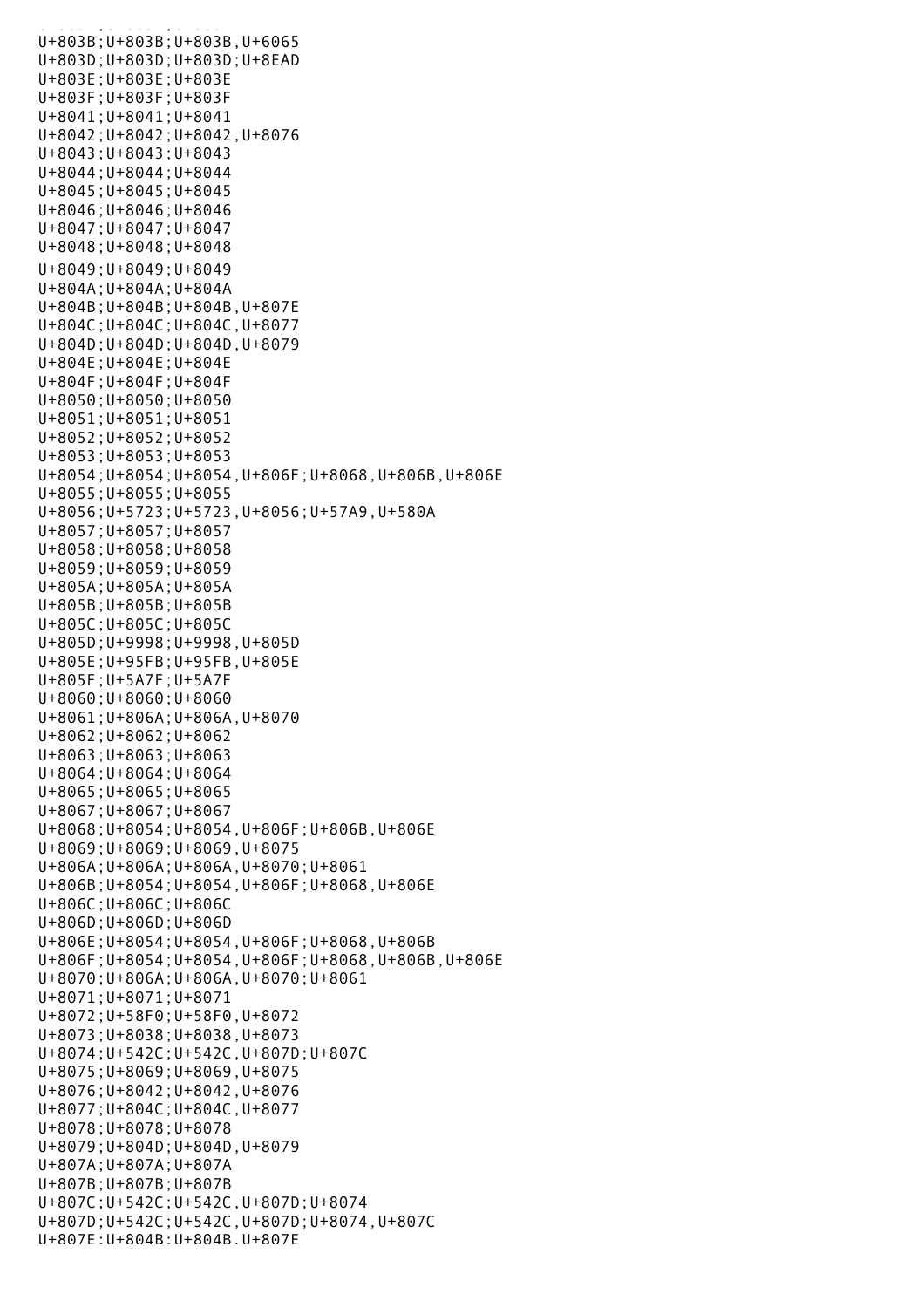U+807E;U+804B;U+804B;U+804B U+807F;U+807F;U+807F;U+8080 U+8080;U+807F;U+8080,U+807F U+8081;U+8081;U+8081 U+8082;U+8082;U+8082 U+8083;U+8083;U+8083,U+8085;U+7C9B U+8084;U+8084;U+8084 U+8085;U+8083;U+8083,U+8085;U+7C9B U+8086;U+56DB;U+8086;U+56DB U+8087;U+8087;U+8087 U+8089;U+8089;U+8089;U+5B8D U+808A;U+81C6;U+81C6,U+808A U+808B;U+808B;U+808B U+808C;U+808C;U+808C U+808D;U+808D;U+808D U+808F;U+808F;U+808F U+8090;U+80F3;U+80F3,U+8090 U+8091;U+8091;U+8091 U+8092;U+8092;U+8092 U+8093;U+8093;U+8093 U+8095;U+97E7;U+97E7,U+8095;U+97CC,U+976D U+8096;U+8096;U+8096 U+8097;U+8097;U+8097 U+8098;U+8098;U+8098 U+8099;U+8099;U+8099 U+809A;U+809A;U+809A U+809B;U+809B;U+809B;U+7598 U+809C;U+809C;U+809C U+809D;U+809D;U+809D U+809E;U+809E;U+809E U+809F;U+809F;U+809F U+80A0;U+80A0;U+80A0,U+8178;U+8193 U+80A1;U+80A1;U+80A1 U+80A2;U+80A2;U+80A2;U+80D1 U+80A3;U+51FD;U+51FD,U+80A3;U+51FE U+80A4;U+80A4;U+80A4,U+819A U+80A5;U+80A5;U+80A5 U+80A9;U+80A9;U+80A9 U+80AA;U+80AA;U+80AA U+80AB;U+80AB;U+80AB U+80AD;U+80AD;U+80AD U+80AE;U+80AE;U+80AE,U+9AAF U+80AF;U+80AF;U+80AF;U+80BB U+80B0;U+80B0;U+80B0 U+80B1;U+80B1;U+80B1 U+80B2;U+80B2;U+80B2 U+80B4;U+80B4;U+80B4,U+991A U+80B5;U+80B5;U+80B5 U+80B6;U+80B6;U+80B6 U+80B7;U+80B7;U+80B7 U+80B8;U+80B8;U+80B8 U+80BA;U+80BA;U+80BA;U+80C7 U+80BB;U+80AF;U+80AF U+80BC;U+80BC;U+80BC U+80BD;U+80BD;U+80BD U+80BE;U+80BE;U+80BE,U+814E U+80BF;U+80BF;U+80BF,U+816B U+80C0;U+80C0;U+80C0,U+8139 U+80C1;U+80C1;U+80C1,U+8105;U+8107 U+80C2;U+80C2;U+80C2 U+80C3;U+80C3;U+80C3 U+80C4;U+80C4;U+80C4;U+5191 U+80C5;U+80C5;U+80C5 U+80C6;U+80C6;U+80C6,U+81BD U+80C7;U+80BA;U+80BA,U+80C7 U+80C8;U+80C8;U+80C8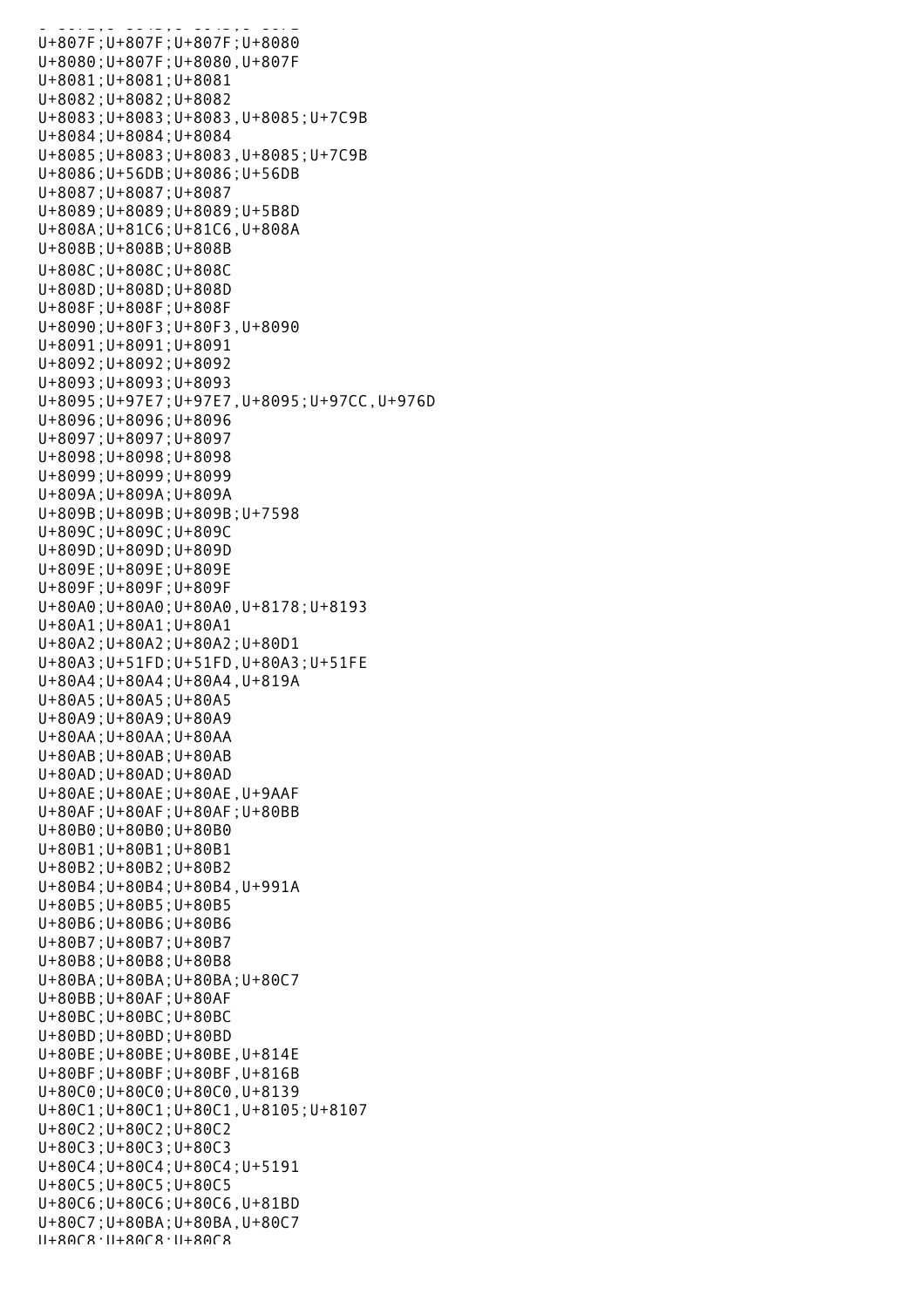U+80C8;U+80C8;U+80C8 U+80C9;U+80C9;U+80C9 U+80CA;U+6710;U+6710,U+80CA U+80CB;U+80CB;U+80CB U+80CC;U+80CC;U+80CC;U+63F9,U+505D U+80CD;U+80CD;U+80CD U+80CE;U+80CE;U+80CE U+80CF;U+80CF;U+80CF U+80D0;U+670F;U+670F,U+80D0 U+80D1;U+80A2;U+80A2,U+80D1 U+80D2;U+80D2;U+80D2 U+80D3;U+80D3;U+80D3 U+80D4;U+80D4;U+80D4 U+80D5;U+80D5;U+80D5 U+80D6;U+80D6;U+80D6 U+80D7;U+80D7;U+80D7 U+80D8;U+80D8;U+80D8 U+80D9;U+80D9;U+80D9 U+80DA;U+80DA;U+80DA U+80DB;U+80DB;U+80DB U+80DC;U+80DC;U+80DC,U+52DD U+80DD;U+80DD;U+80DD U+80DE;U+80DE;U+80DE U+80E0;U+80E0;U+80E0 U+80E1;U+80E1;U+80E1,U+9B0D;U+885A U+80E2;U+80E2;U+80E2 U+80E3;U+80E3;U+80E3 U+80E4;U+80E4;U+80E4 U+80E5;U+80E5;U+80E5;U+7E03 U+80E6;U+80E6;U+80E6 U+80E7;U+80E7;U+80E7,U+6727 U+80E8;U+80E8;U+80E8,U+8156 U+80E9;U+80E9;U+80E9 U+80EA;U+80EA;U+80EA,U+81DA U+80EB;U+80EB;U+80EB,U+811B U+80EC;U+80EC;U+80EC U+80ED;U+80ED;U+80ED;U+81D9 U+80EE;U+80EE;U+80EE U+80EF;U+80EF;U+80EF;U+9ABB U+80F0;U+80F0;U+80F0 U+80F1;U+80F1;U+80F1 U+80F2;U+80F2;U+80F2 U+80F3;U+80F3;U+80F3;U+8090 U+80F4;U+80F4;U+80F4 U+80F5;U+80F5;U+80F5 U+80F6;U+80F6;U+80F6,U+81A0 U+80F7;U+80F8;U+80F8 U+80F8;U+80F8;U+80F8;U+80F7 U+80F9;U+80F9;U+80F9 U+80FA;U+80FA;U+80FA U+80FB;U+80FB;U+80FB U+80FC;U+80FC;U+80FC;U+8141 U+80FD;U+80FD;U+80FD U+80FE;U+80FE;U+80FE U+80FF;U+80FF;U+80FF U+8100;U+8100;U+8100 U+8101;U+6713;U+6713,U+8101 U+8102;U+8102;U+8102 U+8105;U+80C1;U+80C1,U+8105;U+8107 U+8106;U+8106;U+8106;U+81AC U+8107;U+80C1;U+80C1,U+8105 U+8108;U+8109;U+8109,U+8108 U+8109;U+8109;U+8109,U+8108 U+810A;U+810A;U+810A U+810B;U+810B;U+810B  $11+810C \cdot 11+810C \cdot 11+810C$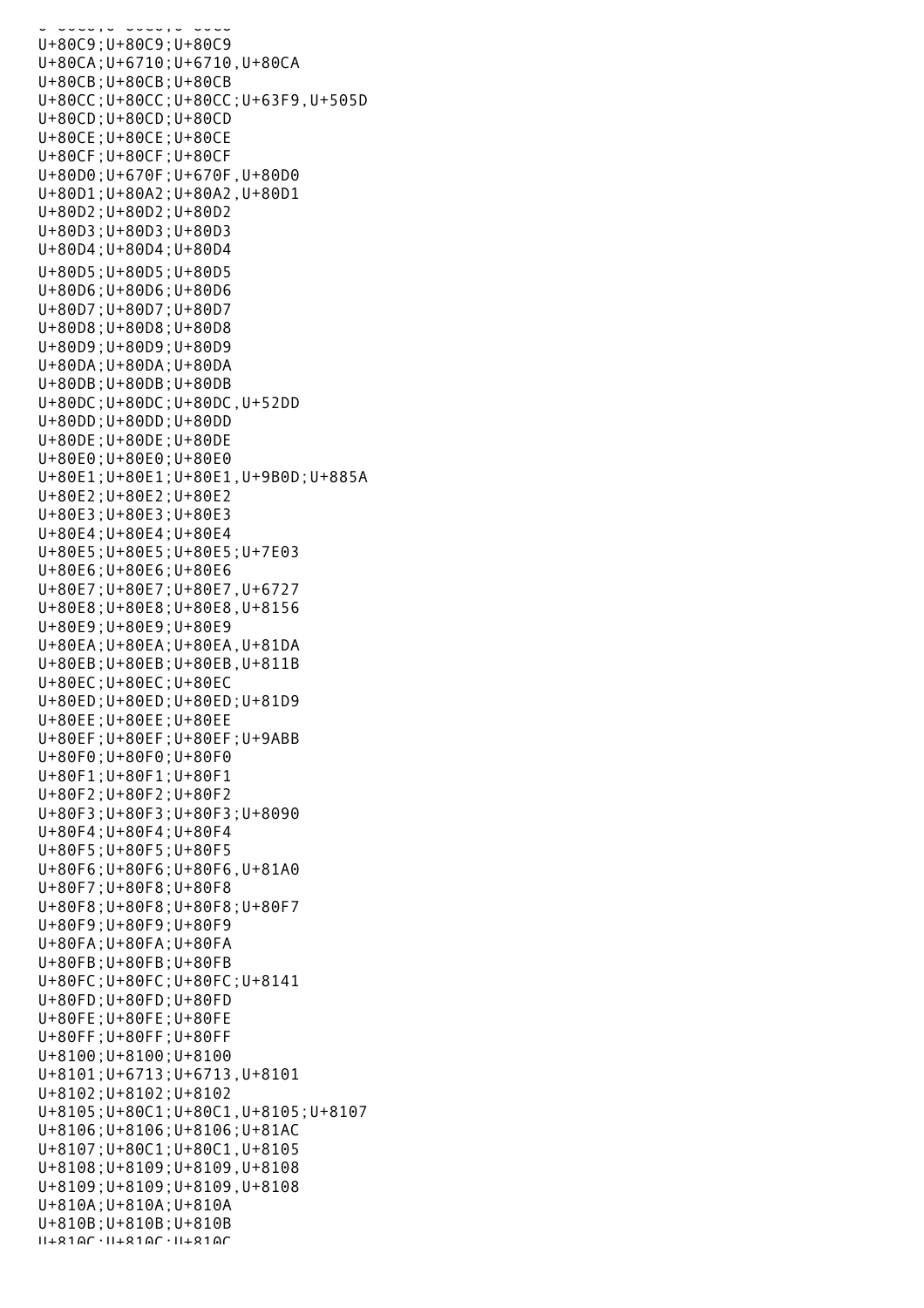U+010C;U+010C;U+010C U+810D;U+810D;U+810D,U+81BE U+810E;U+810E;U+810E U+810F;U+810F;U+810F,U+81DF,U+9AD2 U+8110;U+8110;U+8110,U+81CD U+8111;U+8111;U+8111,U+8166 U+8112;U+8112;U+8112 U+8113;U+8113;U+8113,U+81BF U+8114;U+8114;U+8114,U+81E0 U+8115;U+8115;U+8115 U+8116;U+8116;U+8116 U+8118;U+8118;U+8118 U+8119;U+8119;U+8119 U+811A;U+811A;U+811A,U+8173 U+811B;U+80EB;U+80EB,U+811B U+811C;U+811C;U+811C U+811D;U+811D;U+811D U+811E;U+811E;U+811E U+811F;U+811F;U+811F U+8120;U+8120;U+8120 U+8121;U+8121;U+8121 U+8122;U+8122;U+8122 U+8123;U+5507;U+5507,U+8123 U+8124;U+8124;U+8124 U+8125;U+8125;U+8125 U+8126;U+8126;U+8126 U+8127;U+6718;U+6718,U+8127 U+8128;U+8128;U+8128 U+8129;U+4FEE;U+8129;U+4FEE U+812A;U+812A;U+812A U+812B;U+8131;U+8131,U+812B U+812C;U+812C;U+812C U+812D;U+812D;U+812D U+812E;U+812E;U+812E U+812F;U+812F;U+812F U+8130;U+8130;U+8130 U+8131;U+8131;U+8131,U+812B U+8132;U+8132;U+8132 U+8136;U+8136;U+8136,U+8161 U+8137;U+8137;U+8137 U+8138;U+8138;U+8138,U+81C9 U+8139;U+80C0;U+80C0,U+8139 U+813A;U+813A;U+813A U+813B;U+813B;U+813B U+813C;U+813C;U+813C U+813D;U+813D;U+813D U+813E;U+813E;U+813E U+813F;U+813F;U+813F U+8140;U+8140;U+8140 U+8141;U+80FC;U+80FC U+8142;U+8142;U+8142 U+8143;U+8143;U+8143 U+8144;U+8144;U+8144 U+8145;U+8145;U+8145 U+8146;U+8146;U+8146;U+500E U+8147;U+8147;U+8147 U+8148;U+8148;U+8148 U+8149;U+8149;U+8149 U+814A;U+814A;U+814A,U+81D8;U+81C8 U+814B;U+814B;U+814B U+814C;U+814C;U+814C,U+9183 U+814D;U+814D;U+814D U+814E;U+80BE;U+80BE,U+814E U+814F;U+814F;U+814F U+8150;U+8150;U+8150 U+8151;U+8151;U+8151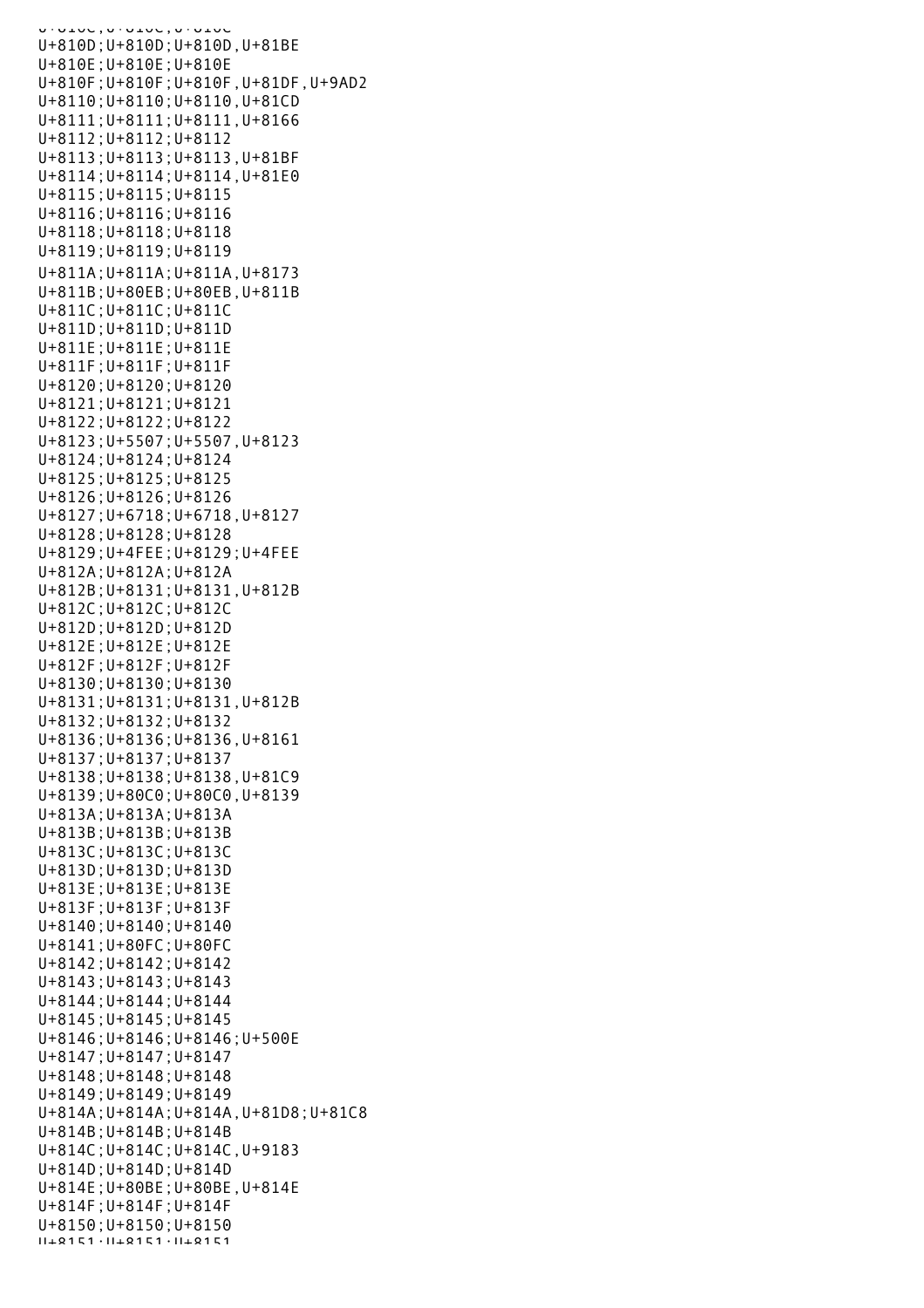U+8151;U+8151;U+B151 U+8152;U+8152;U+8152 U+8153;U+8153;U+8153 U+8154;U+8154;U+8154 U+8155;U+8155;U+8155 U+8156;U+80E8;U+80E8,U+8156 U+8157;U+8157;U+8157 U+8158;U+8158;U+8158,U+8195 U+8159;U+8159;U+8159 U+815A;U+815A;U+815A U+815B;U+815B;U+815B U+815C;U+815C;U+815C U+815D;U+815D;U+815D U+815E;U+815E;U+815E U+8160;U+8160;U+8160;U+50B6 U+8161;U+8136;U+8136,U+8161 U+8162;U+8162;U+8162 U+8163;U+8163;U+8163 U+8164;U+8164;U+8164 U+8165;U+8165;U+8165 U+8166;U+8111;U+8111,U+8166 U+8167;U+8167;U+8167 U+8168;U+8168;U+8168 U+8169;U+8169;U+8169 U+816A;U+816A;U+816A U+816B;U+80BF;U+80BF,U+816B U+816C;U+816C;U+816C U+816D;U+816D;U+816D,U+9F76 U+816E;U+816E;U+816E U+816F;U+816F;U+816F U+8170;U+8170;U+8170 U+8171;U+8171;U+8171 U+8172;U+8172;U+8172 U+8173;U+811A;U+811A,U+8173 U+8174;U+8174;U+8174 U+8175;U+8175;U+8175 U+8176;U+8176;U+8176 U+8177;U+8177;U+8177 U+8178;U+80A0;U+80A0,U+8178;U+8193 U+8179;U+8179;U+8179 U+817A;U+817A;U+817A U+817B;U+817B;U+817B,U+81A9 U+817C;U+817C;U+817C U+817D;U+817D;U+817D,U+8183 U+817E;U+817E;U+817E,U+9A30 U+817F;U+817F;U+817F U+8180;U+8180;U+8180 U+8181;U+8181;U+8181 U+8182;U+8182;U+8182 U+8183;U+817D;U+817D,U+8183 U+8185;U+8185;U+8185 U+8186;U+55C9;U+55C9,U+8186 U+8187;U+8187;U+8187 U+8188;U+8188;U+8188 U+8189;U+8189;U+8189 U+818A;U+818A;U+818A U+818B;U+818B;U+818B U+818C;U+7620;U+7620,U+818C U+818D;U+818D;U+818D U+818E;U+818E;U+818E U+818F;U+818F;U+818F U+8191;U+8191;U+8191,U+81CF;U+9ACC,U+9AD5 U+8192;U+8192;U+8192 U+8193;U+80A0;U+80A0,U+8178 U+8194;U+8194;U+8194  $U+010E$ . $U+01E0$ . $U+01E0$ <br>U+8105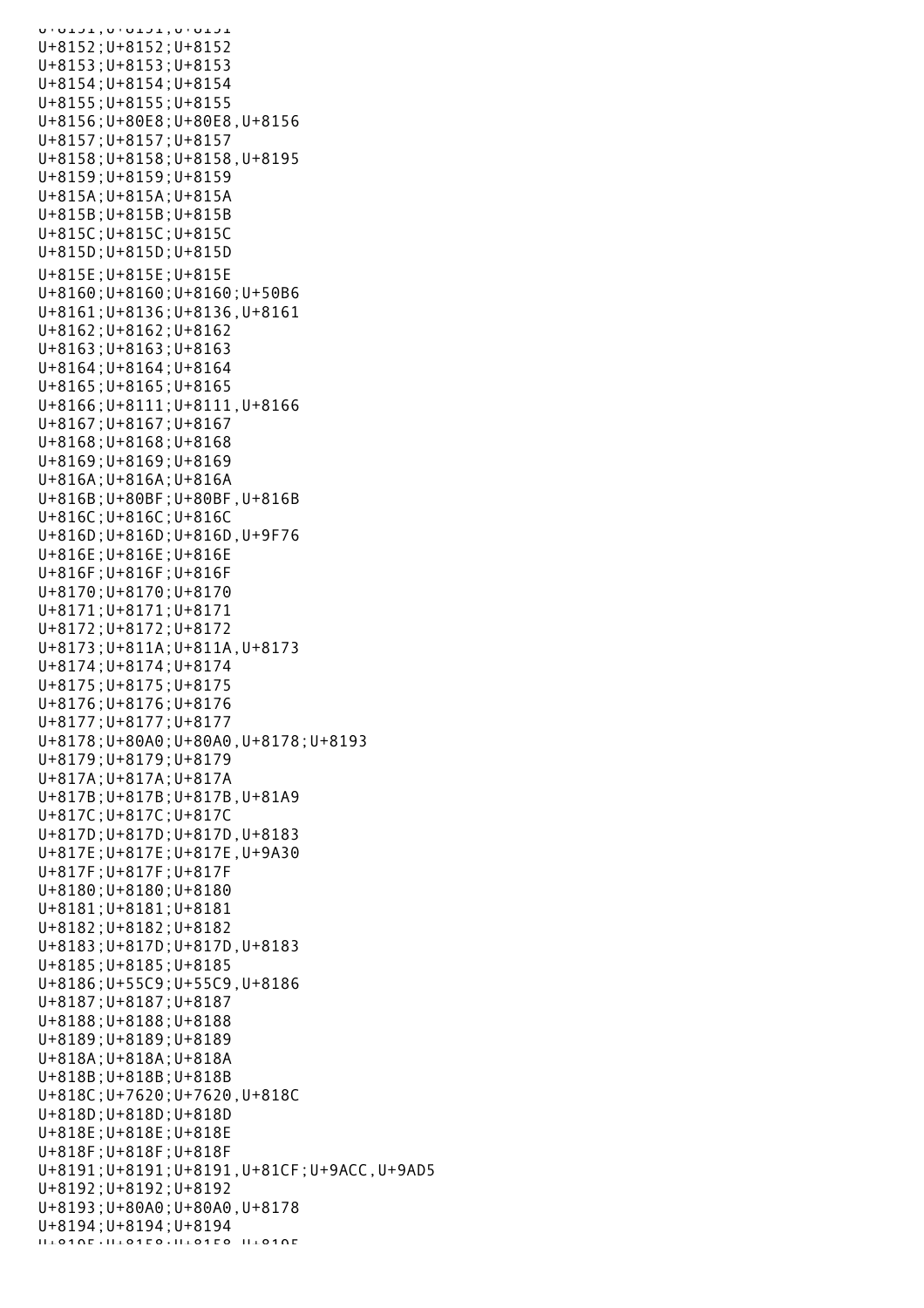UTOLJS, UTOLJO, UTOLJO, UTOLJJ U+8197;U+8197;U+8197 U+8198;U+8198;U+8198;U+81D5 U+8199;U+8199;U+8199 U+819A;U+80A4;U+80A4,U+819A U+819B;U+819B;U+819B U+819C;U+819C;U+819C U+819D;U+819D;U+819D U+819E;U+43DD;U+43DD,U+819E U+819F;U+819F;U+819F U+81A0;U+80F6;U+80F6,U+81A0 U+81A1;U+81A1;U+81A1 U+81A2;U+81A2;U+81A2 U+81A3;U+81A3;U+81A3 U+81A4;U+81A4;U+81A4 U+81A5;U+81A5;U+81A5 U+81A6;U+81A6;U+81A6 U+81A7;U+6723;U+6723,U+81A7 U+81A8;U+81A8;U+81A8 U+81A9;U+817B;U+817B,U+81A9 U+81AA;U+81AA;U+81AA U+81AB;U+81AB;U+81AB U+81AC;U+8106;U+8106,U+81AC U+81AD;U+81AD;U+81AD U+81AE;U+81AE;U+81AE U+81AF;U+81AF;U+81AF U+81B0;U+81B0;U+81B0 U+81B1;U+81B1;U+81B1 U+81B2;U+81B2;U+81B2 U+81B3;U+81B3;U+81B3 U+81B4;U+81B4;U+81B4 U+81B5;U+81B5;U+81B5 U+81B6;U+81B6;U+81B6 U+81B7;U+81B7;U+81B7 U+81B8;U+9AD3;U+9AD3;U+9AC4 U+81B9;U+81B9;U+81B9 U+81BA;U+81BA;U+81BA U+81BB;U+81BB;U+81BB,U+7FB6 U+81BC;U+81BC;U+81BC U+81BD;U+80C6;U+80C6,U+81BD U+81BE;U+810D;U+810D,U+81BE U+81BF;U+8113;U+8113,U+81BF U+81C0;U+81C0;U+81C0 U+81C1;U+81C1;U+81C1 U+81C2;U+81C2;U+81C2 U+81C3;U+81C3;U+81C3 U+81C4;U+81C4;U+81C4 U+81C5;U+81C5;U+81C5 U+81C6;U+81C6;U+81C6;U+808A U+81C7;U+81C7;U+81C7 U+81C8;U+814A;U+814A;U+81D8 U+81C9;U+8138;U+8138,U+81C9 U+81CA;U+81CA;U+81CA U+81CC;U+81CC;U+81CC U+81CD;U+8110;U+8110,U+81CD U+81CE;U+81CE;U+81CE U+81CF;U+8191;U+8191,U+81CF;U+9ACC,U+9AD5 U+81D0;U+81D0;U+81D0 U+81D1;U+81D1;U+81D1 U+81D2;U+81D2;U+81D2 U+81D4;U+81D4;U+81D4 U+81D5;U+8198;U+8198,U+81D5 U+81D6;U+81D6;U+81D6 U+81D7;U+81D7;U+81D7 U+81D8;U+814A;U+814A,U+81D8;U+81C8 U+81D9;U+80ED;U+80ED,U+81D9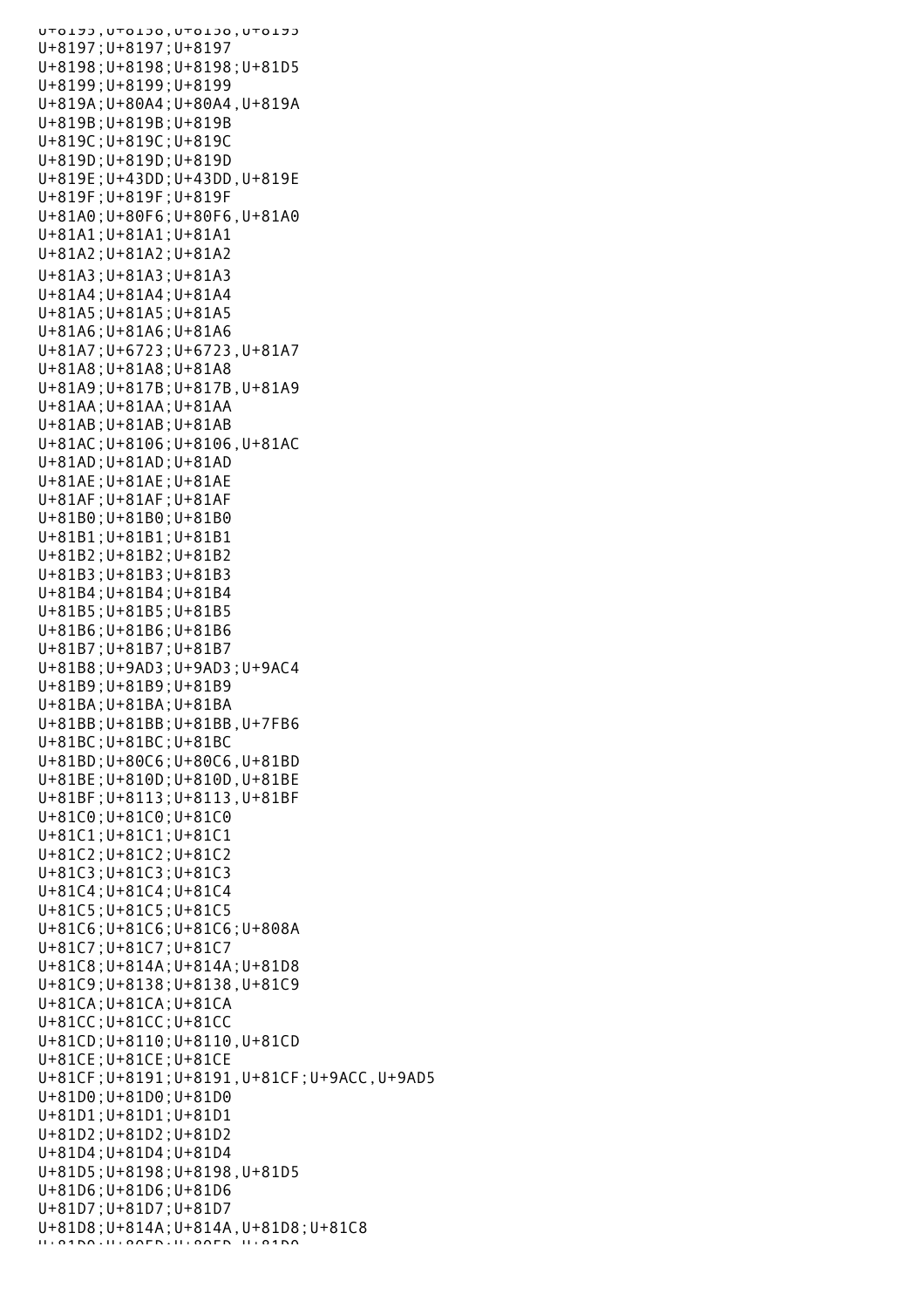U+81D9;U+80ED;U+80ED,U+81D9 U+81DA;U+80EA;U+80EA,U+81DA U+81DB;U+81DB;U+81DB U+81DC;U+81DC;U+81DC,U+81E2 U+81DD;U+88F8;U+88F8,U+81DD U+81DE;U+81DE;U+81DE U+81DF;U+810F;U+810F,U+81DF;U+9AD2 U+81E0;U+8114;U+8114,U+81E0 U+81E1;U+81E1;U+81E1 U+81E2;U+81DC;U+81DC,U+81E2 U+81E3;U+81E3;U+81E3 U+81E5;U+5367;U+5367,U+81E5 U+81E6;U+81E6;U+81E6 U+81E7;U+81E7;U+81E7 U+81E8;U+4E34;U+4E34,U+81E8 U+81E9;U+81E9;U+81E9 U+81EA;U+81EA;U+81EA U+81EB;U+81EB;U+81EB U+81EC;U+81EC;U+81EC U+81ED;U+81ED;U+81ED;U+6BA0 U+81EE;U+66A8;U+66A8,U+81EE;U+66C1,U+8507 U+81F1;U+81F1;U+81F1 U+81F2;U+81F2;U+81F2 U+81F3;U+81F3;U+81F3 U+81F4;U+81F4;U+81F4,U+7DFB U+81F5;U+81F5;U+81F5 U+81F6;U+81F6;U+81F6 U+81F7;U+81F7;U+81F7 U+81F8;U+81F8;U+81F8 U+81F9;U+81F9;U+81F9 U+81FA;U+53F0;U+53F0,U+81FA;U+7C49,U+98B1,U+6AAF U+81FB;U+81FB;U+81FB U+81FC;U+81FC;U+81FC U+81FD;U+81FD;U+81FD U+81FE;U+81FE;U+81FE U+81FF;U+9538;U+9538,U+81FF;U+9364 U+8200;U+8200;U+8200;U+62AD U+8201;U+8201;U+8201 U+8202;U+8202;U+8202 U+8203;U+8204;U+8204 U+8204;U+8204;U+8204;U+8203 U+8205;U+8205;U+8205 U+8206;U+8206;U+8206,U+8F3F;U+8F5D U+8207;U+4E0E;U+4E0E,U+8207 U+8208;U+5174;U+5174,U+8208 U+8209;U+4E3E;U+4E3E,U+8209;U+6319,U+64E7 U+820A;U+65E7;U+65E7,U+820A U+820B;U+820B;U+820B U+820C;U+820C;U+820C U+820D;U+820D;U+820D,U+6368;U+820E U+820E;U+820D;U+820D;U+6368 U+820F;U+820F;U+820F U+8210;U+8210;U+8210 U+8211;U+8211;U+8211 U+8212;U+8212;U+8212 U+8214;U+8214;U+8214 U+8215;U+8215;U+8215 U+8216;U+94FA;U+94FA,U+8216;U+92EA U+8218;U+9986;U+9986,U+9928 U+8219;U+8219;U+8219 U+821A;U+821A;U+821A U+821B;U+821B;U+821B U+821C;U+821C;U+821C U+821D;U+821D;U+821D U+821E;U+821E;U+821E  $U(8,8,8,1)$   $U(8,8,8,1)$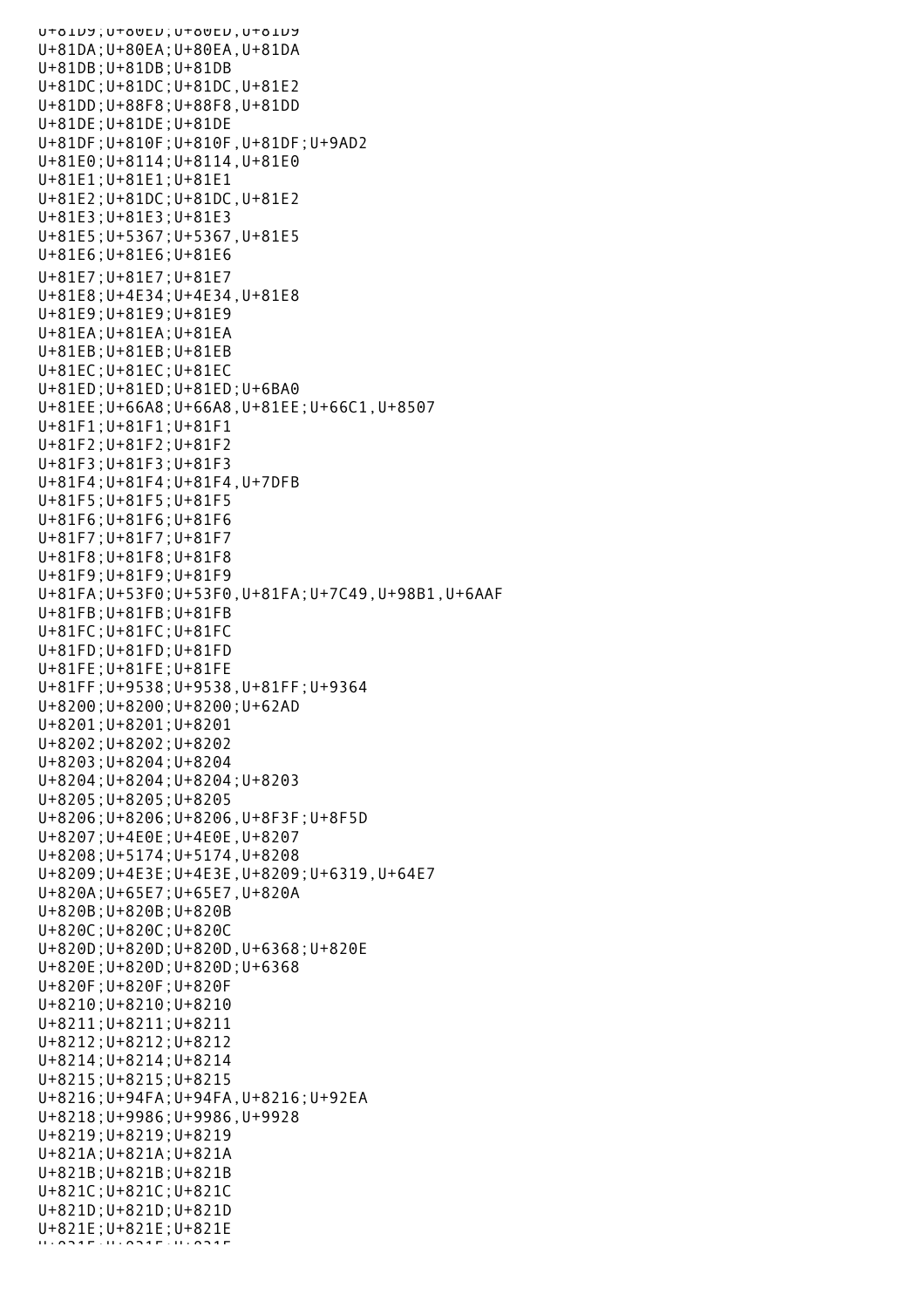U+821F;U+821F;U+821F U+8220;U+8220;U+8220 U+8221;U+8221;U+8221;U+8229,U+8239 U+8222;U+8222;U+8222 U+8223;U+8223;U+8223,U+8264;U+6AA5 U+8225;U+8225;U+8225 U+8226;U+8226;U+8226 U+8227;U+8227;U+8227 U+8228;U+8228;U+8228 U+8229;U+8221;U+8239;U+8221 U+822A;U+6841;U+822A;U+6841 U+822B;U+822B;U+822B U+822C;U+822C;U+822C U+822D;U+822D;U+822D U+822F;U+822F;U+822F U+8230;U+8230;U+8230,U+8266 U+8231;U+8231;U+8231,U+8259 U+8232;U+8232;U+8232 U+8233;U+8233;U+8233 U+8234;U+8234;U+8234 U+8235;U+67C1;U+8235;U+67C1 U+8236;U+8236;U+8236;U+824A U+8237;U+8237;U+8237 U+8238;U+8238;U+8238 U+8239;U+8221;U+8239;U+8221,U+8229 U+823A;U+823A;U+823A U+823B;U+823B;U+823B,U+826B U+823C;U+823C;U+823C U+823D;U+823D;U+823D U+823E;U+823E;U+823E U+823F;U+823F;U+823F U+8240;U+8240;U+8240 U+8242;U+8242;U+8242 U+8243;U+8243;U+8243 U+8244;U+8244;U+8244 U+8245;U+8245;U+8245 U+8246;U+8246;U+8246 U+8247;U+8247;U+8247 U+8248;U+8248;U+8248 U+8249;U+8249;U+8249 U+824A;U+8236;U+8236 U+824B;U+824B;U+824B U+824C;U+824C;U+824C U+824D;U+824D;U+824D U+824E;U+824E;U+824E U+824F;U+824F;U+824F U+8250;U+5C4A;U+5C4A,U+8250;U+5C46 U+8251;U+8251;U+8251 U+8252;U+8252;U+8252 U+8253;U+8253;U+8253 U+8254;U+8254;U+8254 U+8255;U+8255;U+8255 U+8256;U+8256;U+8256 U+8257;U+8257;U+8257 U+8258;U+8258;U+8258 U+8259;U+8231;U+8231,U+8259 U+825A;U+825A;U+825A U+825B;U+825B;U+825B U+825C;U+825C;U+825C U+825D;U+825D;U+825D U+825E;U+825E;U+825E U+825F;U+825F;U+825F U+8260;U+8260;U+8260 U+8261;U+8261;U+8261 U+8263;U+6A79;U+6A79,U+8263;U+6A10,U+826A,U+6AD3 U+8264;U+8283;U+8283;U+8233;U+8264;U+<br>U+823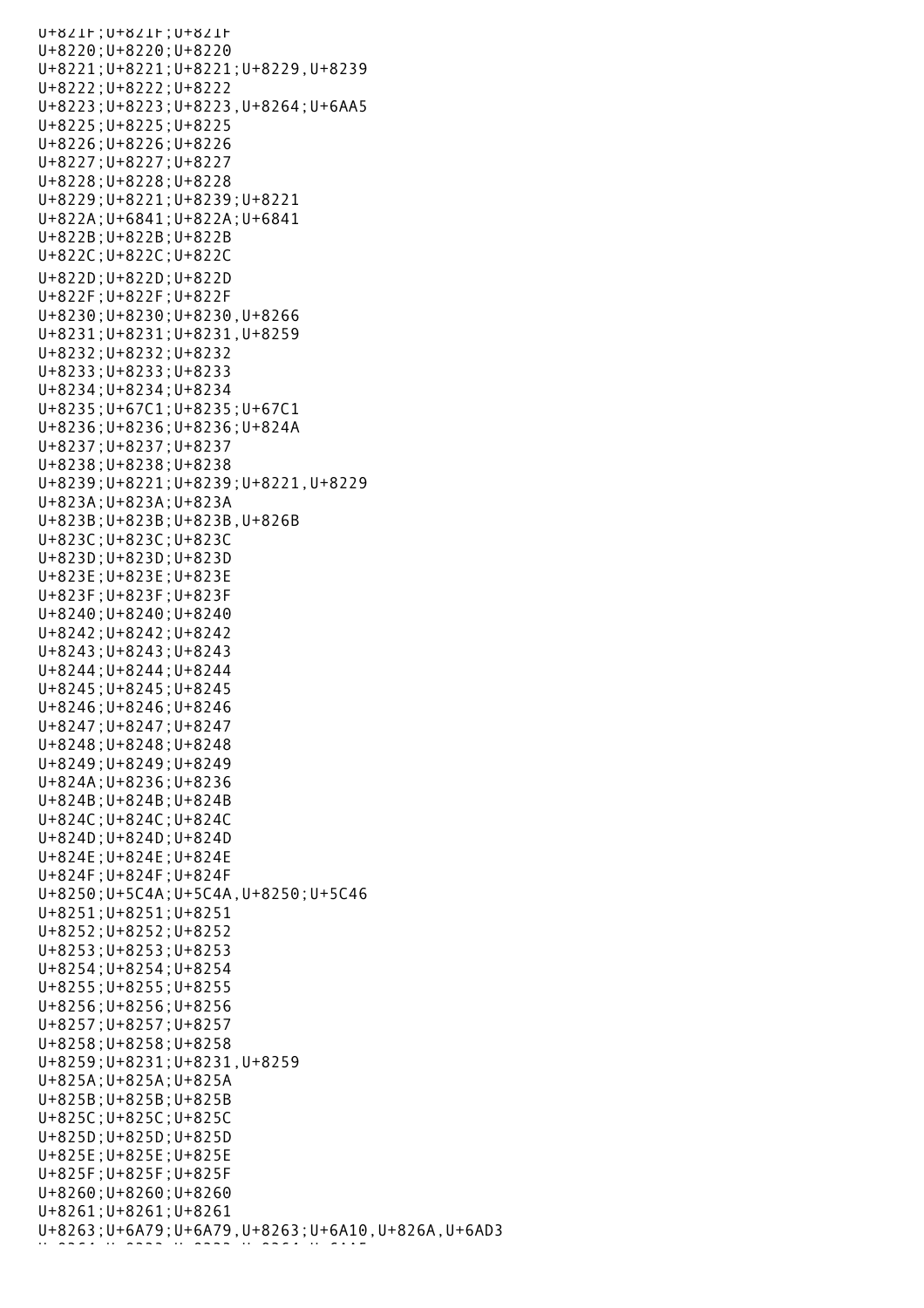U+8264;U+8223;U+8223,U+8264;U+6AA5 U+8266;U+8230;U+8230,U+8266 U+8267;U+8267;U+8267 U+8268;U+8268;U+8268 U+8269;U+8269;U+8269 U+826A;U+6A79;U+6A79,U+826A;U+6A10,U+8263,U+6AD3 U+826B;U+823B;U+823B,U+826B U+826C;U+826C;U+826C U+826D;U+826D;U+826D U+826E;U+826E;U+826E U+826F;U+826F;U+826F U+8270;U+8270;U+8270,U+8271 U+8271;U+8270;U+8270,U+8271 U+8272;U+8272;U+8272 U+8273;U+8273;U+8273,U+8277;U+8C54,U+8276 U+8274;U+8274;U+8274 U+8275;U+8275;U+8275 U+8276;U+8273;U+8273,U+8277;U+8C54 U+8277;U+8273;U+8273,U+8277;U+8C54,U+8276 U+8278;U+8349;U+8349,U+8278;U+9A32 U+8279;U+8279;U+8279 U+827A;U+827A;U+827A,U+85DD;U+84FA,U+517F U+827B;U+827B;U+827B U+827C;U+827C;U+827C U+827D;U+827D;U+827D U+827E;U+827E;U+827E U+827F;U+827F;U+827F U+8280;U+82D5;U+82D5,U+8280 U+8281;U+8281;U+8281 U+8282;U+8282;U+8282,U+7BC0 U+8283;U+8283;U+8283 U+8284;U+8284;U+8284 U+8285;U+8285;U+8285 U+8286;U+8286;U+8286 U+8287;U+8287;U+8287 U+8288;U+8288;U+8288,U+7F8B U+8289;U+8289;U+8289 U+828A;U+828A;U+828A U+828B;U+828B;U+828B U+828D;U+828D;U+828D U+828E;U+828E;U+828E U+828F;U+828F;U+828F U+8290;U+8290;U+8290 U+8291;U+8291;U+8291 U+8292;U+8292;U+8292;U+7B00 U+8293;U+8293;U+8293 U+8294;U+8294;U+8294 U+8295;U+8295;U+8295 U+8296;U+8296;U+8296 U+8297;U+8297;U+8297,U+858C U+8298;U+8298;U+8298 U+8299;U+8299;U+8299 U+829A;U+829A;U+829A U+829B;U+829B;U+829B U+829C;U+829C;U+829C,U+856A U+829D;U+829D;U+829D U+829E;U+829E;U+829E U+829F;U+829F;U+829F U+82A0;U+82A0;U+82A0 U+82A1;U+82A1;U+82A1 U+82A2;U+82A2;U+82A2 U+82A3;U+82A3;U+82A3 U+82A4;U+82A4;U+82A4 U+82A5;U+82A5;U+82A5 U+82A6;U+82A6;U+82A6,U+8606 u+a2a7;u+82A7;u+82A7;u+82A7;u+82A7;u+82A7;u+82A7;u+82A7;u+82A7;u+82A7;u+82A7;u+82A7;u+82A7;u+82A7;u+82A7;u+82A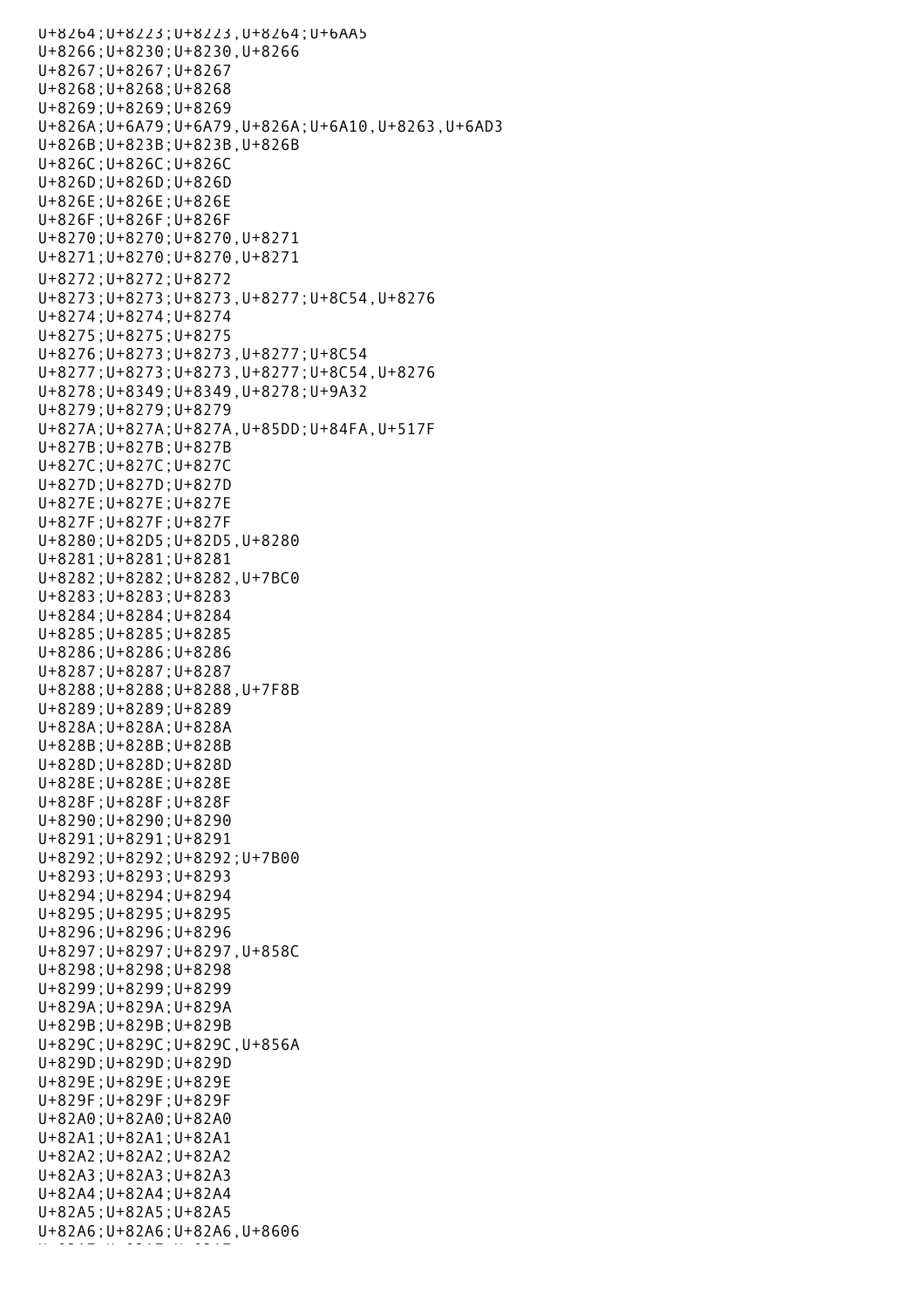U+82A7;U+82A7;U+82A7 U+82A8;U+82A8;U+82A8 U+82A9;U+82A9;U+82A9 U+82AA;U+82AA;U+82AA U+82AB;U+82AB;U+82AB U+82AC;U+82AC;U+82AC U+82AD;U+82AD;U+82AD U+82AE;U+82AE;U+82AE U+82AF;U+82AF;U+82AF U+82B0;U+82B0;U+82B0 U+82B1;U+82B1;U+82B1;U+8624 U+82B3;U+82B3;U+82B3 U+82B4;U+82B4;U+82B4 U+82B5;U+82B5;U+82B5 U+82B6;U+82DF;U+82DF,U+82B6 U+82B7;U+82B7;U+82B7 U+82B8;U+82B8;U+82B8,U+8553 U+82B9;U+82B9;U+82B9 U+82BA;U+82BA;U+82BA U+82BB;U+520D;U+520D,U+82BB U+82BC;U+82BC;U+82BC U+82BD;U+82BD;U+82BD U+82BE;U+82BE;U+82BE U+82BF;U+82BF;U+82BF U+82C0;U+82C0;U+82C0 U+82C1;U+82C1;U+82C1,U+84EF U+82C2;U+82C2;U+82C2 U+82C3;U+82C3;U+82C3 U+82C4;U+82C4;U+82C4 U+82C5;U+5208;U+5208 U+82C6;U+82C6;U+82C6 U+82C7;U+82C7;U+82C7,U+8466 U+82C8;U+82C8;U+82C8,U+85F6 U+82C9;U+82C9;U+82C9 U+82CA;U+82CA;U+82CA U+82CB;U+82CB;U+82CB,U+83A7 U+82CC;U+82CC;U+82CC,U+8407 U+82CD;U+82CD;U+82CD,U+84BC U+82CE;U+82CE;U+82CE,U+82E7 U+82CF;U+82CF;U+82CF,U+7526,U+8607;U+8613,U+56CC U+82D0;U+82D0;U+82D0 U+82D1;U+82D1;U+82D1 U+82D2;U+82D2;U+82D2 U+82D3;U+82D3;U+82D3 U+82D4;U+82D4;U+82D4 U+82D5;U+82D5;U+82D5;U+8280 U+82D6;U+82D6;U+82D6 U+82D7;U+82D7;U+82D7 U+82D8;U+82D8;U+82D8 U+82D9;U+82D9;U+82D9 U+82DA;U+82DA;U+82DA U+82DB;U+82DB;U+82DB U+82DC;U+82DC;U+82DC U+82DD;U+82DD;U+82DD U+82DE;U+82DE;U+82DE U+82DF;U+82DF;U+82DF;U+82B6 U+82E0;U+82E0;U+82E0 U+82E1;U+82E1;U+82E1 U+82E3;U+82E3;U+82E3 U+82E4;U+82E4;U+82E4 U+82E5;U+82E5;U+82E5 U+82E6;U+82E6;U+82E6;U+7614 U+82E7;U+82CE;U+82CE,U+82E7 U+82E8;U+82E8;U+82E8 U+82E9;U+82E9;U+82E9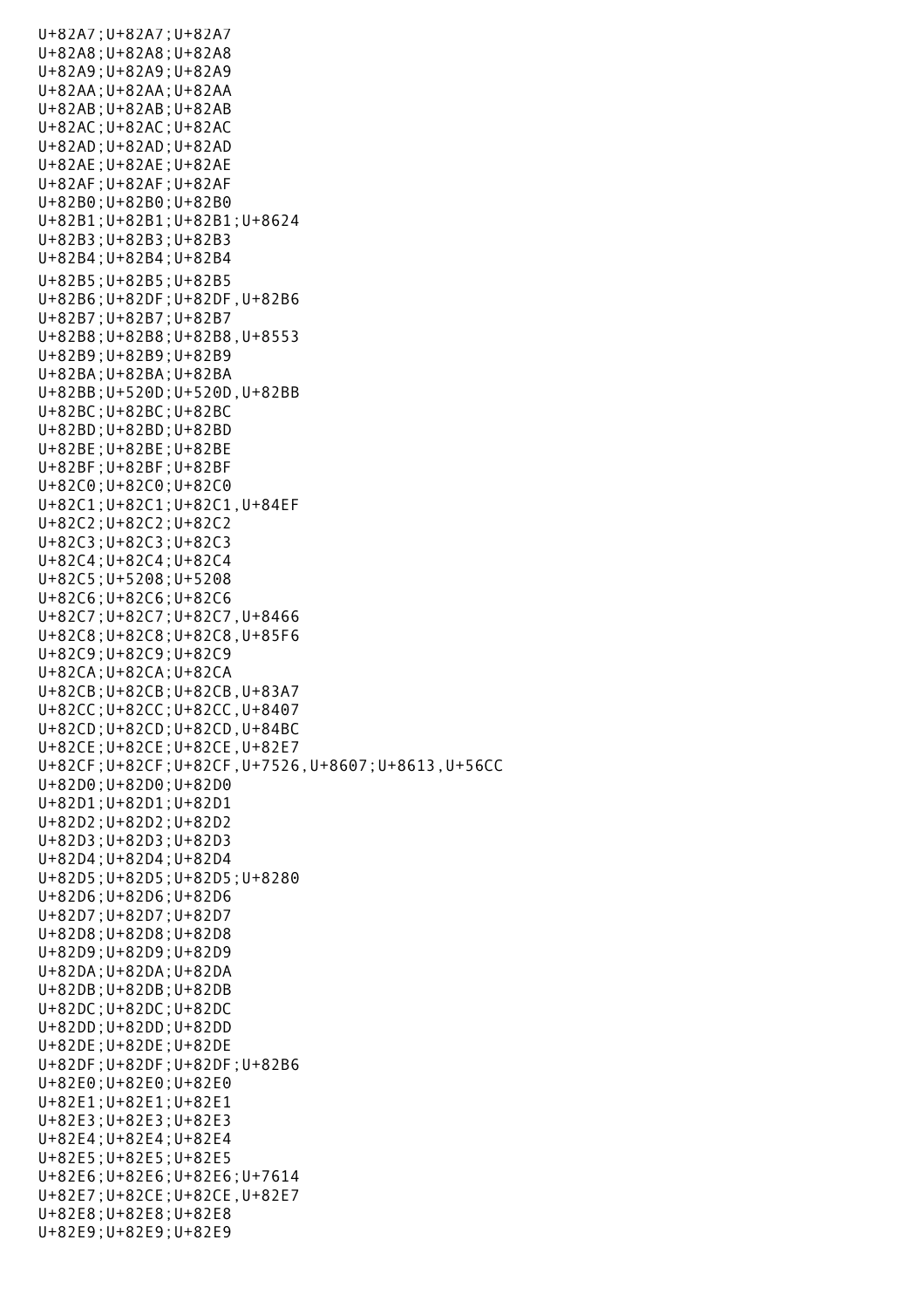U+82EA;U+82EA;U+82EA U+82EB;U+82EB;U+82EB U+82EC;U+82EC;U+82EC U+82ED;U+82ED;U+82ED U+82EE;U+82EE;U+82EE U+82EF;U+82EF;U+82EF U+82F0;U+82F0;U+82F0 U+82F1;U+82F1;U+82F1;U+5040 U+82F2;U+82F2;U+82F2 U+82F3;U+82F3;U+82F3 U+82F4;U+82F4;U+82F4 U+82F5;U+82F5;U+82F5 U+82F6;U+82F6;U+82F6 U+82F7;U+82F7;U+82F7 U+82F8;U+82F8;U+82F8 U+82F9;U+82F9;U+82F9,U+860B U+82FA;U+82FA;U+82FA U+82FB;U+82FB;U+82FB U+82FD;U+82FD;U+82FD,U+83F0;U+83C7 U+82FE;U+82FE;U+82FE U+82FF;U+83CB;U+83CB U+8300;U+8300;U+8300 U+8301;U+8301;U+8301 U+8302;U+8302;U+8302 U+8303;U+8303;U+8303,U+7BC4 U+8304;U+8304;U+8304 U+8305;U+8305;U+8305;U+8306 U+8306;U+8305;U+8306;U+8305 U+8307;U+8307;U+8307 U+8308;U+8308;U+8308 U+8309;U+8309;U+8309 U+830B;U+830B;U+830B U+830C;U+830C;U+830C U+830D;U+830D;U+830D U+830E;U+830E;U+830E,U+8396 U+830F;U+830F;U+830F,U+8622 U+8311;U+8311;U+8311,U+8526 U+8312;U+8312;U+8312 U+8313;U+8313;U+8313 U+8314;U+8314;U+8314,U+584B U+8315;U+8315;U+8315,U+7162;U+60F8,U+712D U+8316;U+8316;U+8316 U+8317;U+8317;U+8317 U+8318;U+8354;U+8354 U+8319;U+8319;U+8319 U+831A;U+831A;U+831A U+831B;U+831B;U+831B U+831C;U+831C;U+831C U+831D;U+831D;U+831D U+831E;U+831E;U+831E U+831F;U+831F;U+831F U+8320;U+8320;U+8320 U+8321;U+8321;U+8321 U+8322;U+8322;U+8322 U+8323;U+8323;U+8323 U+8324;U+8324;U+8324 U+8325;U+8325;U+8325 U+8326;U+8326;U+8326 U+8327;U+8327;U+8327,U+7E6D U+8328;U+8328;U+8328 U+8329;U+8329;U+8329 U+832A;U+832A;U+832A U+832B;U+832B;U+832B;U+6C52 U+832C;U+832C;U+832C U+832D;U+832D;U+832D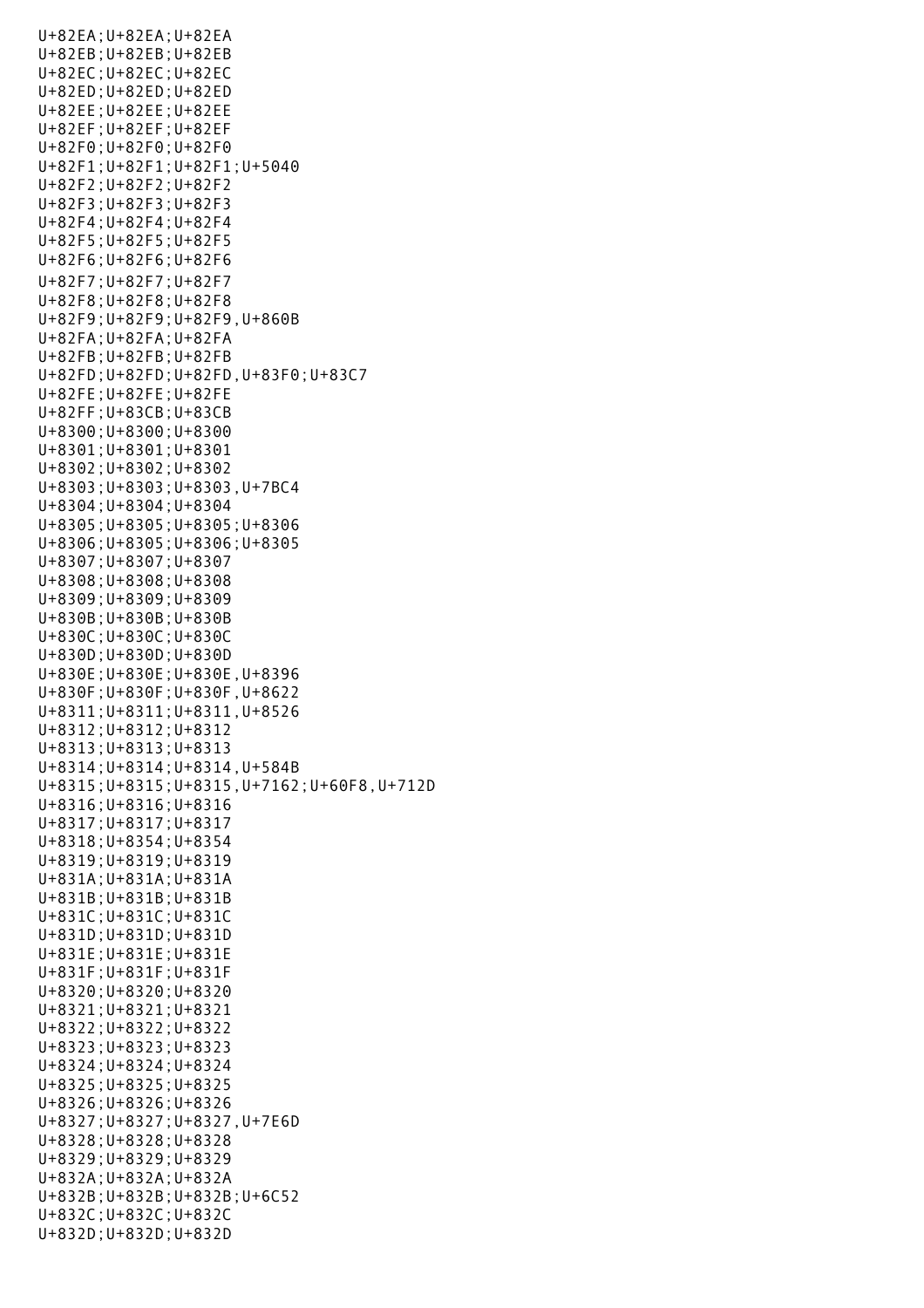U+832E;U+832E;U+832E U+832F;U+832F;U+832F U+8331;U+8331;U+8331 U+8332;U+5179;U+5179,U+8332;U+7386 U+8333;U+8333;U+8333 U+8334;U+8334;U+8334 U+8335;U+8335;U+8335 U+8336;U+8336;U+8336 U+8337;U+8337;U+8337 U+8338;U+8338;U+8338 U+8339;U+8339;U+8339 U+833A;U+833A;U+833A U+833B;U+83BD;U+83BD,U+833B U+833C;U+833C;U+833C U+833D;U+833D;U+833D U+833E;U+833E;U+833E U+833F;U+833F;U+833F U+8340;U+8340;U+8340 U+8341;U+8341;U+8341 U+8342;U+8342;U+8342 U+8343;U+8343;U+8343 U+8344;U+8344;U+8344 U+8345;U+7B54;U+7B54,U+8345;U+7563 U+8346;U+8346;U+8346,U+834A U+8347;U+8347;U+8347;U+8395 U+8348;U+8348;U+8348 U+8349;U+8349;U+8349;U+8278,U+9A32 U+834A;U+8346;U+8346,U+834A U+834B;U+834B;U+834B U+834C;U+834C;U+834C U+834D;U+834D;U+834D U+834E;U+834E;U+834E U+834F;U+834F;U+834F U+8350;U+8350;U+8350;U+85A6 U+8351;U+8351;U+8351 U+8352;U+8352;U+8352 U+8353;U+8353;U+8353 U+8354;U+8354;U+8354;U+8318 U+8356;U+8356;U+8356 U+8357;U+8357;U+8357 U+8358;U+5E84;U+5E84,U+838A U+8359;U+8359;U+8359,U+8598 U+835A;U+835A;U+835A,U+83A2 U+835B;U+835B;U+835B,U+8558 U+835C;U+835C;U+835C,U+84FD U+835D;U+835D;U+835D,U+8434 U+835E;U+835E;U+835E,U+854E U+835F;U+835F;U+835F,U+8588 U+8360;U+8360;U+8360,U+85BA;U+8415 U+8361;U+8361;U+8361,U+8569;U+76EA,U+6F52,U+862F U+8362;U+8362;U+8362 U+8363;U+8363;U+8363,U+69AE;U+6804 U+8364;U+8364;U+8364,U+8477;U+8512 U+8365;U+8365;U+8365,U+6ECE U+8366;U+8366;U+8366,U+7296 U+8367;U+8367;U+8367,U+7192 U+8368;U+8368;U+8368,U+8541 U+8369;U+8369;U+8369,U+85CE U+836A;U+836A;U+836A,U+84C0 U+836B;U+836B;U+836B,U+852D;U+5ED5 U+836C;U+836C;U+836C,U+8552 U+836D;U+836D;U+836D,U+8452 U+836E;U+836E;U+836E,U+8464 U+836F;U+836F;U+836F,U+85E5;U+85AC,U+846F U+8370;U+8370;U+8370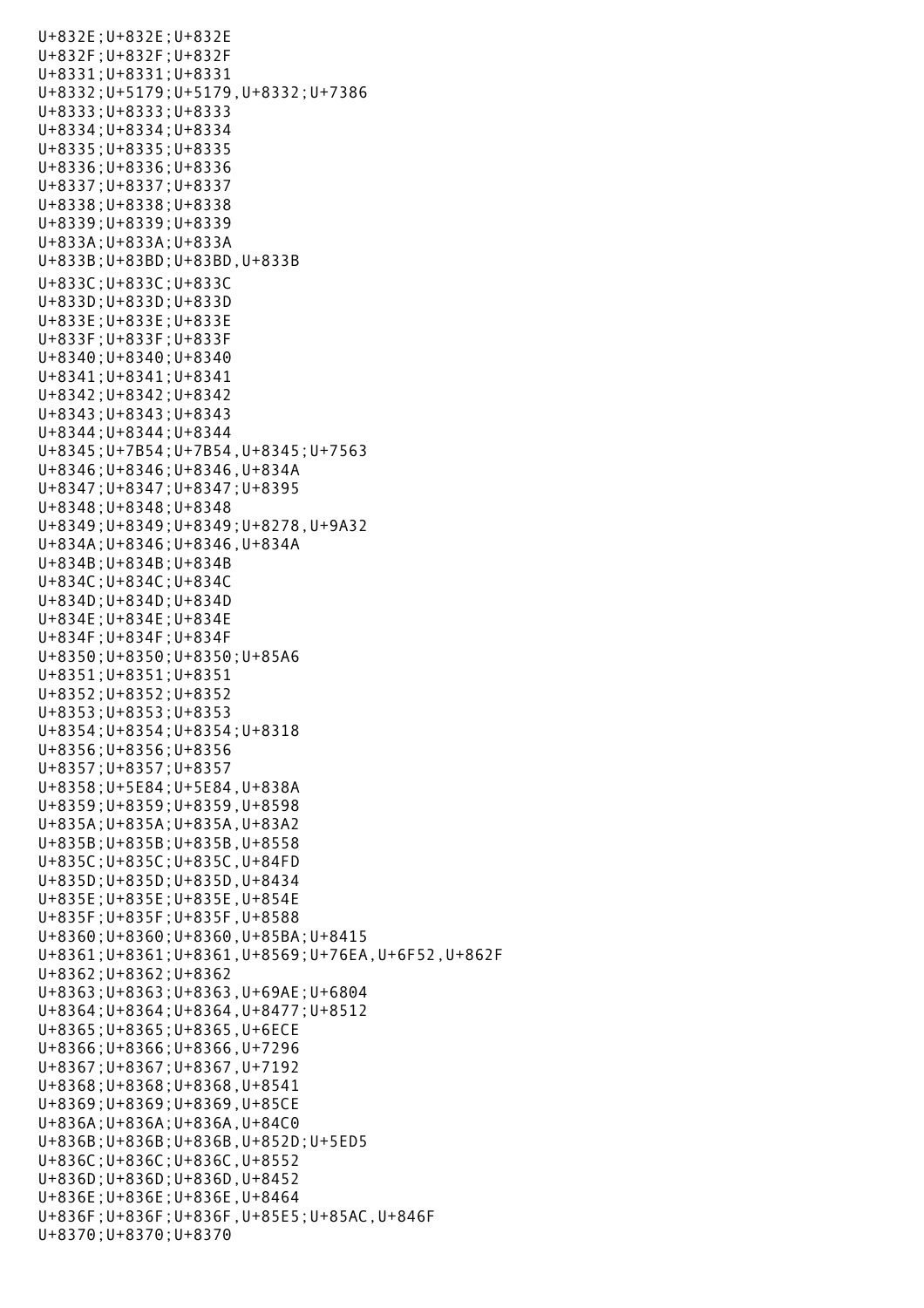U+8371;U+8371;U+8371 U+8372;U+8372;U+8372 U+8373;U+8C46;U+8C46,U+8373;U+68AA U+8374;U+8374;U+8374 U+8375;U+8375;U+8375 U+8376;U+8376;U+8376 U+8377;U+8377;U+8377 U+8378;U+8378;U+8378;U+8467 U+8379;U+8379;U+8379 U+837A;U+837A;U+837A U+837B;U+837B;U+837B;U+85E1 U+837C;U+837C;U+837C U+837D;U+837D;U+837D;U+840E U+837E;U+837E;U+837E U+837F;U+837F;U+837F U+8380;U+8380;U+8380 U+8381;U+8381;U+8381 U+8382;U+8382;U+8382 U+8383;U+8383;U+8383 U+8384;U+8384;U+8384 U+8385;U+8385;U+8385,U+849E U+8386;U+8386;U+8386 U+8387;U+8387;U+8387 U+8388;U+8388;U+8388 U+8389;U+8389;U+8389 U+838A;U+5E84;U+5E84,U+838A;U+8358 U+838B;U+838B;U+838B U+838C;U+838C;U+838C U+838D;U+838D;U+838D U+838E;U+838E;U+838E U+838F;U+838F;U+838F U+8390;U+8390;U+8390 U+8391;U+8391;U+8391 U+8392;U+8392;U+8392 U+8393;U+8393;U+8393 U+8394;U+8394;U+8394 U+8395;U+8347;U+8347,U+8395 U+8396;U+830E;U+830E,U+8396 U+8397;U+8397;U+8397 U+8398;U+8398;U+8398 U+8399;U+8399;U+8399 U+839A;U+839A;U+839A U+839B;U+839B;U+839B U+839C;U+839C;U+839C U+839D;U+839D;U+839D U+839E;U+839E;U+839E U+83A0;U+83A0;U+83A0 U+83A1;U+83A1;U+83A1 U+83A2;U+835A;U+835A,U+83A2 U+83A3;U+83A3;U+83A3 U+83A4;U+83A4;U+83A4 U+83A5;U+83A5;U+83A5 U+83A6;U+83A6;U+83A6 U+83A7;U+82CB;U+82CB,U+83A7 U+83A8;U+83A8;U+83A8 U+83A9;U+83A9;U+83A9 U+83AA;U+83AA;U+83AA U+83AB;U+83AB;U+83AB U+83AC;U+83AC;U+83AC U+83AD;U+83AD;U+83AD U+83AE;U+83AE;U+83AE U+83AF;U+83AF;U+83AF U+83B0;U+83B0;U+83B0 U+83B1;U+83B1;U+83B1,U+840A;U+90F2 U+83B2;U+83B2;U+83B2,U+84EE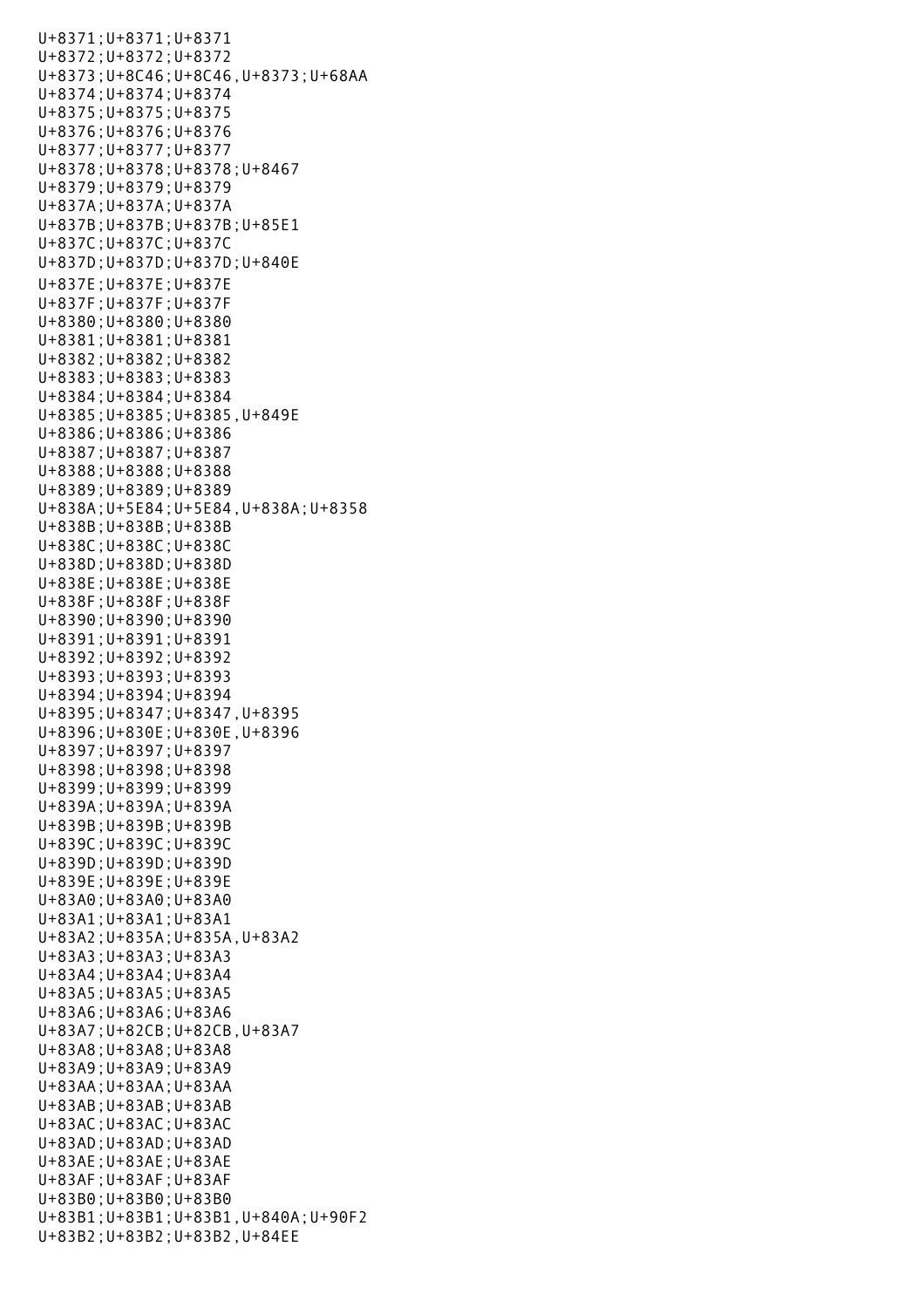U+83B3;U+83B3;U+83B3,U+8494 U+83B4;U+83B4;U+83B4,U+8435 U+83B6;U+83B6;U+83B6,U+859F U+83B7;U+83B7;U+83B7,U+7372,U+7A6B U+83B8;U+83B8;U+83B8,U+8555 U+83B9;U+83B9;U+83B9,U+7469 U+83BA;U+83BA;U+83BA,U+9DAF U+83BB;U+83BB;U+83BB U+83BC;U+83BC;U+83BC,U+84F4;U+8493 U+83BD;U+83BD;U+83BD;U+833B U+83BF;U+83BF;U+83BF U+83C0;U+83C0;U+83C0 U+83C1;U+83C1;U+83C1 U+83C2;U+83C2;U+83C2 U+83C3;U+83C3;U+83C3 U+83C4;U+83C4;U+83C4 U+83C5;U+83C5;U+83C5;U+844C U+83C6;U+83C6;U+83C6 U+83C7;U+82FD;U+83C7;U+83F0,U+82FD U+83C8;U+83C8;U+83C8 U+83C9;U+83C9;U+83C9 U+83CA;U+83CA;U+83CA;U+861C U+83CB;U+83CB;U+83CB;U+82FF U+83CC;U+83CC;U+83CC U+83CD;U+83CD;U+83CD U+83CE;U+83CE;U+83CE U+83CF;U+83CF;U+83CF;U+6E2E U+83D0;U+83D0;U+83D0 U+83D1;U+83D1;U+83D1 U+83D2;U+83D2;U+83D2 U+83D3;U+679C;U+679C,U+83D3 U+83D4;U+535C;U+83D4;U+535C,U+8514 U+83D5;U+83D5;U+83D5 U+83D6;U+83D6;U+83D6 U+83D7;U+83D7;U+83D7 U+83D8;U+83D8;U+83D8 U+83D9;U+83D9;U+83D9 U+83DA;U+83DA;U+83DA U+83DB;U+83DB;U+83DB U+83DC;U+83DC;U+83DC U+83DD;U+83DD;U+83DD U+83DE;U+9ECE;U+9ECE,U+83DE U+83DF;U+83DF;U+83DF U+83E0;U+83E0;U+83E0 U+83E1;U+83E1;U+83E1 U+83E2;U+83E2;U+83E2 U+83E3;U+83E3;U+83E3 U+83E4;U+83E4;U+83E4 U+83E5;U+83E5;U+83E5 U+83E7;U+83E7;U+83E7 U+83E8;U+83E8;U+83E8 U+83E9;U+83E9;U+83E9 U+83EA;U+83EA;U+83EA U+83EB;U+5807;U+5807,U+83EB;U+84F3 U+83EC;U+83EC;U+83EC U+83EE;U+83EE;U+83EE U+83EF;U+534E;U+534E,U+83EF;U+5D0B U+83F0;U+82FD;U+83F0;U+82FD,U+83C7 U+83F1;U+83F1;U+83F1;U+8506 U+83F2;U+83F2;U+83F2 U+83F3;U+83F3;U+83F3 U+83F4;U+5EB5;U+83F4;U+5EB5 U+83F5;U+83F5;U+83F5 U+83F6;U+83F6;U+83F6 U+83F7;U+5E1A;U+5E1A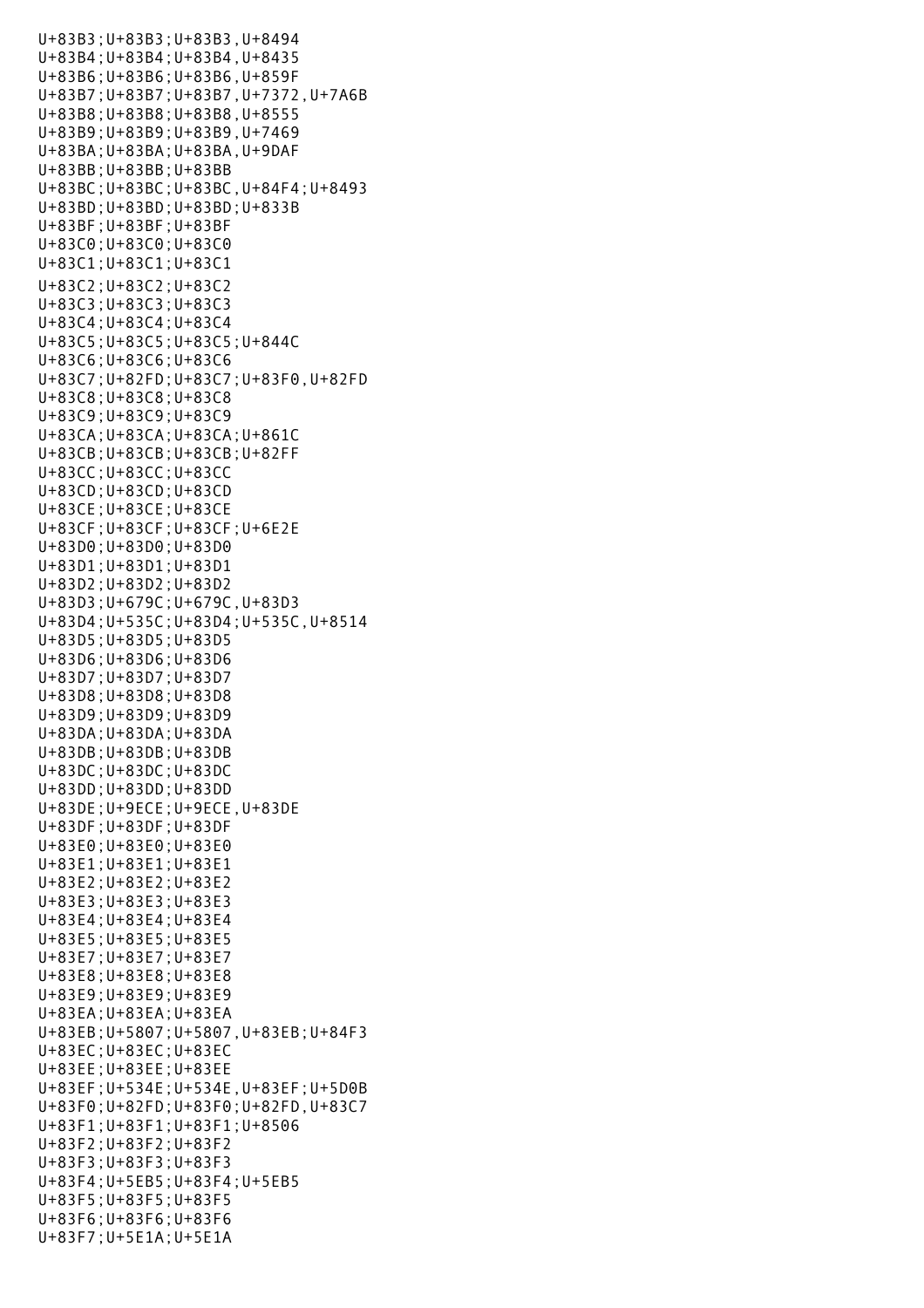U+83F8;U+70DF;U+83F8;U+7159,U+70DF U+83F9;U+83F9;U+83F9;U+8445 U+83FA;U+83FA;U+83FA U+83FB;U+83FB;U+83FB U+83FC;U+83FC;U+83FC U+83FD;U+83FD;U+83FD U+83FE;U+83FE;U+83FE U+83FF;U+83FF;U+83FF U+8400;U+8400;U+8400 U+8401;U+8401;U+8401 U+8402;U+8402;U+8402 U+8403;U+8403;U+8403 U+8404;U+8404;U+8404 U+8405;U+6625;U+6625 U+8406;U+8406;U+8406 U+8407;U+82CC;U+82CC,U+8407 U+8408;U+8408;U+8408 U+8409;U+8409;U+8409 U+840A;U+83B1;U+83B1,U+840A;U+90F2 U+840B;U+840B;U+840B U+840C;U+840C;U+840C;U+8544 U+840D;U+840D;U+840D U+840E;U+837D;U+840E;U+837D U+840F;U+840F;U+840F U+8410;U+8410;U+8410 U+8411;U+8411;U+8411 U+8412;U+8412;U+8412 U+8413;U+8413;U+8413 U+8415;U+8360;U+8360,U+85BA U+8418;U+8418;U+8418 U+8419;U+8419;U+8419 U+841A;U+841A;U+841A,U+8600 U+841B;U+841B;U+841B U+841C;U+841C;U+841C U+841D;U+841D;U+841D,U+863F U+841E;U+841E;U+841E U+8421;U+8421;U+8421 U+8422;U+8422;U+8422 U+8423;U+8423;U+8423 U+8424;U+8424;U+8424,U+87A2 U+8425;U+8425;U+8425,U+71DF;U+55B6 U+8426;U+8426;U+8426,U+7E08 U+8427;U+8427;U+8427,U+856D U+8428;U+8428;U+8428,U+85A9 U+8429;U+8429;U+8429 U+842A;U+842A;U+842A U+842B;U+842B;U+842B U+842C;U+4E07;U+4E07,U+842C U+842D;U+842D;U+842D U+842E;U+842E;U+842E U+842F;U+842F;U+842F U+8430;U+8430;U+8430 U+8431;U+8431;U+8431;U+8432 U+8432;U+8431;U+8431,U+8432 U+8433;U+8433;U+8433 U+8434;U+835D;U+835D,U+8434 U+8435;U+83B4;U+83B4,U+8435 U+8436;U+8436;U+8436 U+8437;U+8437;U+8437 U+8438;U+8438;U+8438 U+8439;U+8439;U+8439 U+843A;U+843A;U+843A U+843B;U+843B;U+843B U+843C;U+843C;U+843C;U+855A U+843D;U+843D;U+843D

U+83F7;U+5E1A;U+5E1A;U+5E1A;U+5E1A;U+5E1A;U+5E1A;U+5E1A;U+5E1A;U+5E1A;U+5E1A;U+5E1A;U+5E1A;U+5E1A;U+5E1A;U+5E1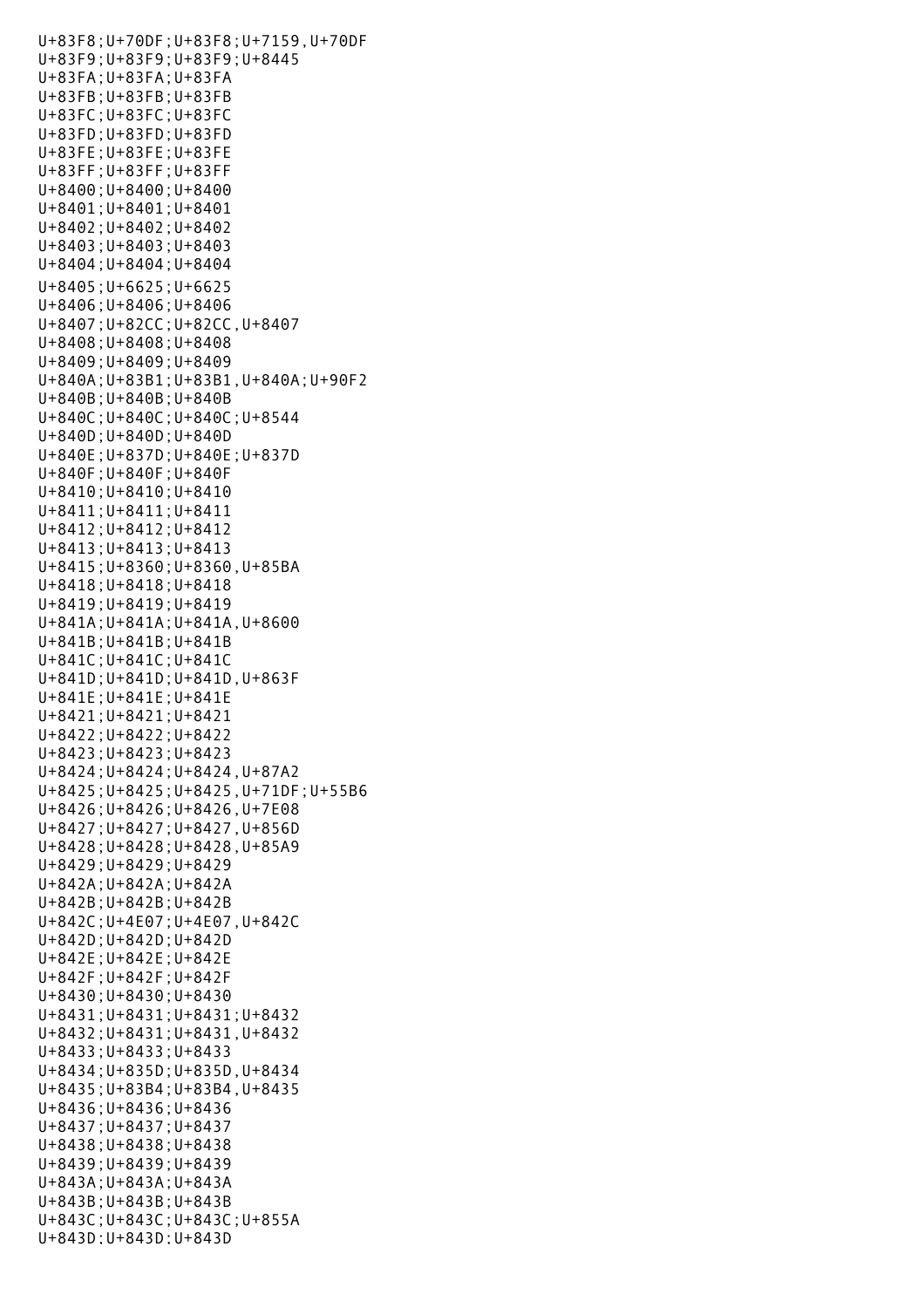U+843E;U+843E;U+843E U+843F;U+843F;U+843F U+8440;U+8440;U+8440 U+8441;U+8441;U+8441 U+8442;U+8442;U+8442 U+8443;U+8443;U+8443 U+8444;U+8444;U+8444 U+8445;U+83F9;U+83F9,U+8445 U+8446;U+8446;U+8446 U+8447;U+8447;U+8447 U+8448;U+8448;U+8448 U+8449;U+53F6;U+53F6,U+8449 U+844A;U+844A;U+844A U+844B;U+844B;U+844B U+844C;U+83C5;U+83C5,U+844C U+844D;U+844D;U+844D U+844E;U+844E;U+844E U+844F;U+844F;U+844F U+8450;U+8450;U+8450 U+8451;U+8451;U+8451 U+8452;U+836D;U+836D,U+8452 U+8453;U+8453;U+8453 U+8454;U+8454;U+8454 U+8455;U+8455;U+8455 U+8456;U+8456;U+8456 U+8457;U+7740;U+8457,U+7740 U+8459;U+8459;U+8459 U+845A;U+845A;U+845A U+845B;U+845B;U+845B U+845C;U+845C;U+845C U+845D;U+845D;U+845D U+845E;U+845E;U+845E U+845F;U+845F;U+845F U+8460;U+53C1;U+53C2,U+8460;U+84E1,U+53C3,U+53C4,U+53C1 U+8461;U+8461;U+8461 U+8462;U+76D6;U+76D6,U+84CB U+8463;U+8463;U+8463;U+856B U+8464;U+836E;U+836E,U+8464 U+8465;U+8465;U+8465 U+8466;U+82C7;U+82C7,U+8466 U+8467;U+8378;U+8378,U+8467 U+8468;U+8468;U+8468 U+8469;U+8469;U+8469 U+846A;U+846A;U+846A U+846B;U+846B;U+846B U+846C;U+846C;U+846C;U+585F U+846D;U+846D;U+846D U+846E;U+6934;U+6934,U+846E U+846F;U+836F;U+836F,U+846F;U+85AC,U+85E5 U+8470;U+8470;U+8470 U+8471;U+8471;U+8471,U+8525 U+8472;U+8472;U+8472 U+8473;U+8473;U+8473 U+8474;U+8474;U+8474 U+8475;U+8475;U+8475 U+8476;U+8476;U+8476 U+8477;U+8364;U+8364,U+8477;U+8512 U+8478;U+8478;U+8478 U+8479;U+8479;U+8479 U+847A;U+847A;U+847A U+847B;U+847B;U+847B U+847C;U+847C;U+847C U+847D;U+847D;U+847D U+847E;U+847E;U+847E U+847F;U+847F;U+847F

u<br>Barat di gara di sebagai di sebagai di sebagai di sebagai di sebagai di sebagai di sebagai di sebagai di sebag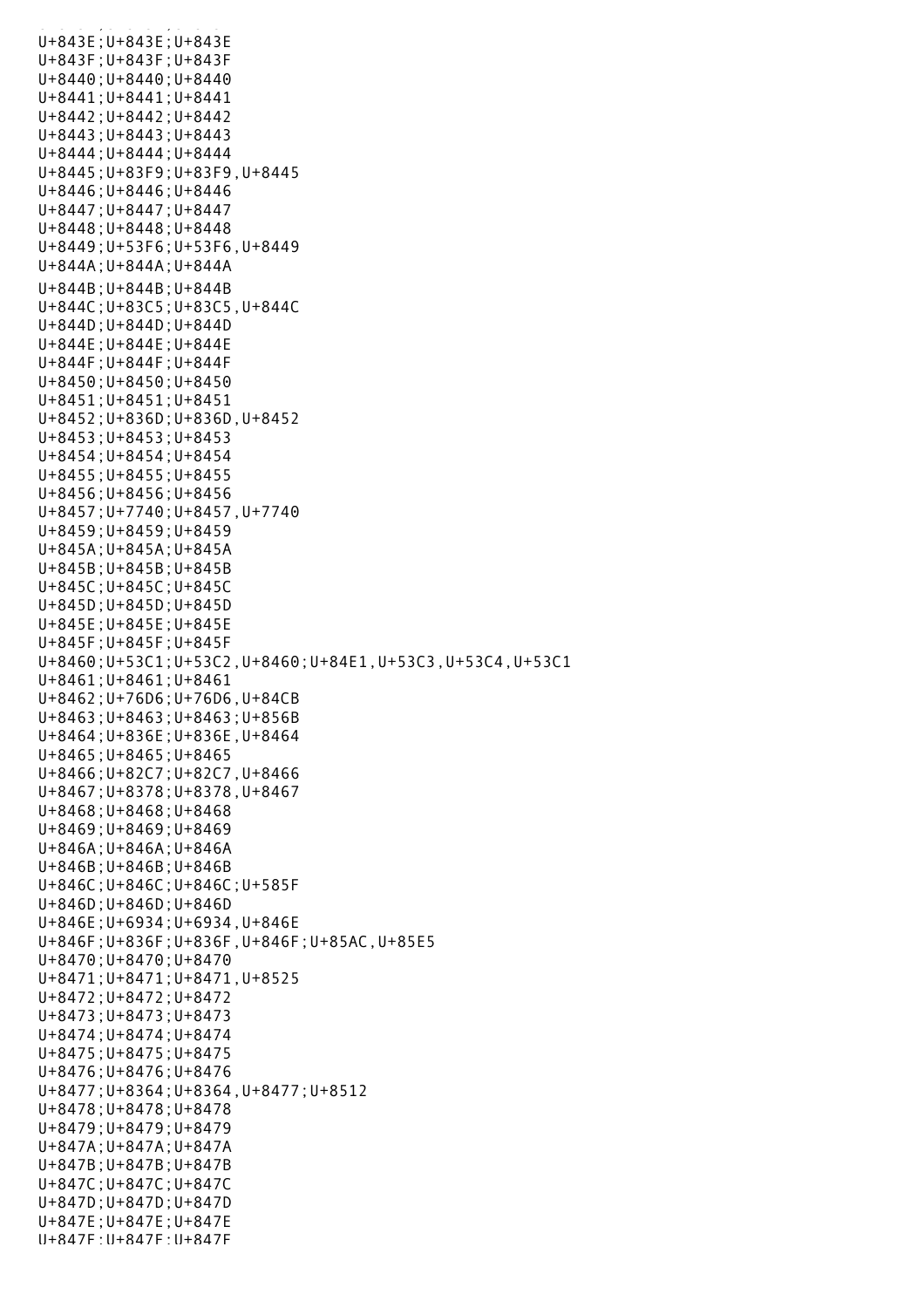$U\cup\ldots$  ,  $U\cup\ldots$   $U\cup\ldots$ U+8480;U+8480;U+8480 U+8481;U+8481;U+8481 U+8482;U+8482;U+8482 U+8484;U+8484;U+8484 U+8485;U+8485;U+8485 U+8486;U+8486;U+8486 U+8487;U+8487;U+8487,U+8546 U+8488;U+8488;U+8488 U+8489;U+8489;U+8489,U+8562 U+848A;U+848A;U+848A U+848B;U+848B;U+848B,U+8523 U+848C;U+848C;U+848C,U+851E U+848D;U+853F;U+853F,U+848D U+848E;U+848E;U+848E U+848F;U+848F;U+848F U+8490;U+8490;U+8490 U+8491;U+8491;U+8491 U+8492;U+8492;U+8492 U+8493;U+83BC;U+83BC,U+84F4 U+8494;U+83B3;U+83B3,U+8494 U+8496;U+8496;U+8496 U+8497;U+8497;U+8497 U+8498;U+8498;U+8498 U+8499;U+8499;U+8499,U+61DE,U+6FDB,U+77C7 U+849A;U+849A;U+849A U+849B;U+849B;U+849B U+849C;U+849C;U+849C U+849D;U+849D;U+849D U+849E;U+8385;U+8385,U+849E U+849F;U+849F;U+849F U+84A0;U+84A0;U+84A0 U+84A1;U+84A1;U+84A1 U+84A2;U+84A2;U+84A2 U+84A3;U+84A3;U+84A3 U+84A4;U+84A4;U+84A4 U+84A5;U+84A5;U+84A5 U+84A6;U+84A6;U+84A6 U+84A7;U+84A7;U+84A7 U+84A8;U+84A8;U+84A8 U+84A9;U+84A9;U+84A9 U+84AA;U+84AA;U+84AA U+84AB;U+84AB;U+84AB U+84AC;U+84AC;U+84AC U+84AE;U+84AE;U+84AE U+84AF;U+84AF;U+84AF U+84B0;U+84B0;U+84B0 U+84B1;U+84B1;U+84B1 U+84B2;U+84B2;U+84B2 U+84B3;U+84B3;U+84B3 U+84B4;U+84B4;U+84B4 U+84B5;U+84B5;U+84B5 U+84B6;U+84B6;U+84B6 U+84B8;U+84B8;U+84B8 U+84B9;U+84B9;U+84B9 U+84BA;U+84BA;U+84BA U+84BB;U+84BB;U+84BB U+84BC;U+82CD;U+82CD,U+84BC U+84BD;U+84BD;U+84BD U+84BE;U+84BE;U+84BE U+84BF;U+84BF;U+84BF U+84C0;U+836A;U+836A,U+84C0 U+84C1;U+84C1;U+84C1 U+84C2;U+84C2;U+84C2 U+84C4;U+84C4;U+84C4 U+84C5;U+84C5;U+84C5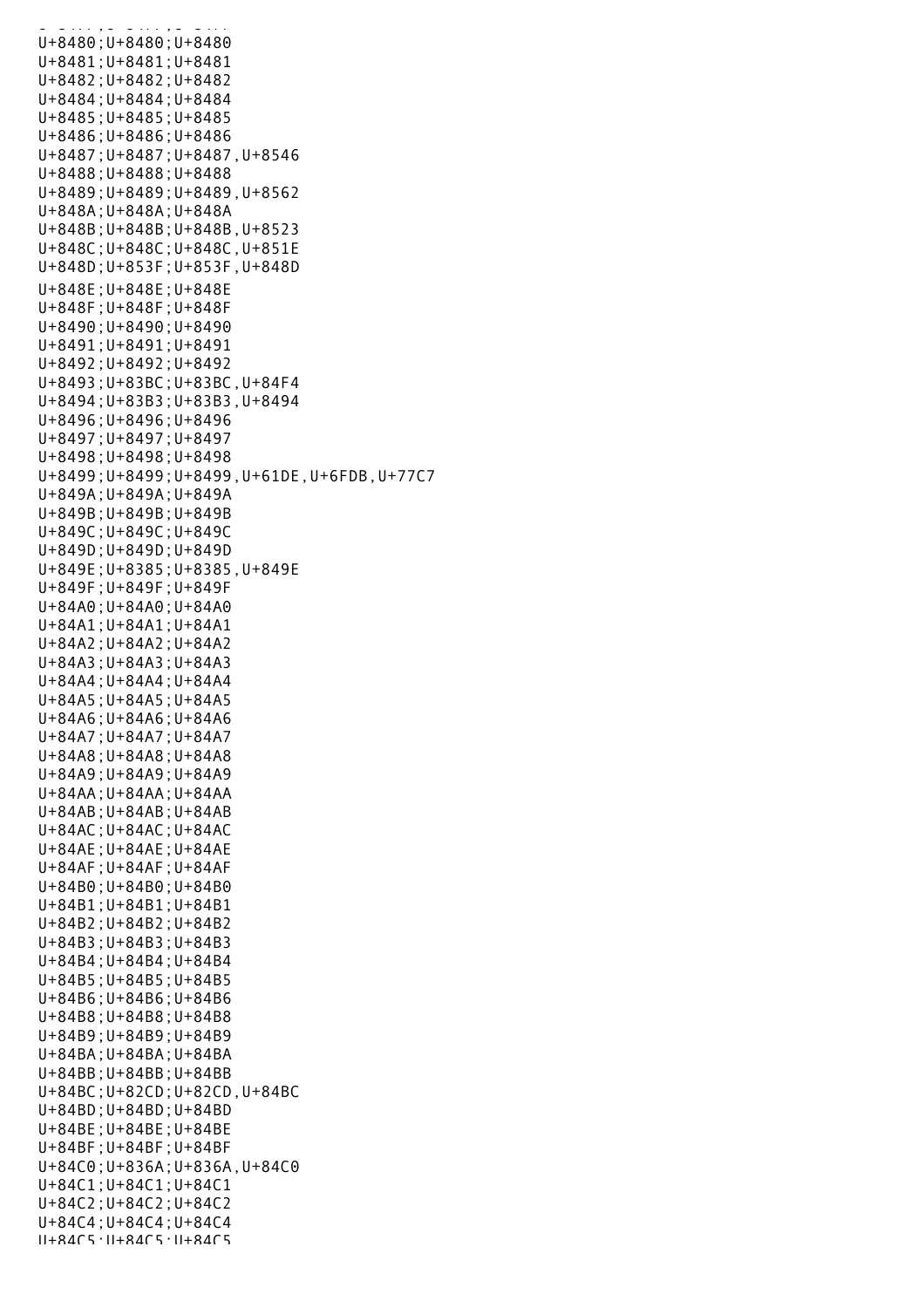U+84C5;U+84C5;U+84C5 U+84C6;U+5E2D;U+5E2D,U+84C6;U+5ED7 U+84C7;U+84C7;U+84C7 U+84C8;U+84C8;U+84C8 U+84C9;U+84C9;U+84C9 U+84CA;U+84CA;U+84CA U+84CB;U+76D6;U+76D6,U+84CB;U+8462 U+84CC;U+84CC;U+84CC U+84CD;U+84CD;U+84CD U+84CE;U+84CE;U+84CE U+84CF;U+84CF;U+84CF U+84D0;U+84D0;U+84D0 U+84D1;U+84D1;U+84D1,U+7C11 U+84D2;U+84D2;U+84D2 U+84D3;U+84D3;U+84D3 U+84D4;U+84D4;U+84D4 U+84D5;U+84D5;U+84D5 U+84D6;U+84D6;U+84D6 U+84D7;U+84D7;U+84D7 U+84D8;U+84D8;U+84D8,U+8509 U+84D9;U+84D9;U+84D9 U+84DB;U+84DB;U+84DB U+84DC;U+84DC;U+84DC U+84DD;U+84DD;U+84DD,U+85CD U+84DE;U+84DE;U+84DE U+84DF;U+84DF;U+84DF,U+858A U+84E0;U+84E0;U+84E0,U+863A U+84E1;U+53C1;U+53C2,U+53C3;U+8460,U+53C1,U+53C4 U+84E2;U+84E2;U+84E2 U+84E3;U+84E3;U+84E3,U+8577 U+84E4;U+84E4;U+84E4 U+84E5;U+84E5;U+84E5,U+93A3 U+84E6;U+84E6;U+84E6,U+9A40 U+84E7;U+84E7;U+84E7 U+84E8;U+84E8;U+84E8 U+84E9;U+84E9;U+84E9 U+84EA;U+84EA;U+84EA U+84EB;U+84EB;U+84EB U+84EC;U+84EC;U+84EC U+84EE;U+83B2;U+83B2,U+84EE U+84EF;U+82C1;U+82C1,U+84EF U+84F0;U+84F0;U+84F0 U+84F1;U+84F1;U+84F1 U+84F2;U+84F2;U+84F2 U+84F3;U+5807;U+5807,U+84F3;U+83EB U+84F4;U+83BC;U+83BC,U+84F4;U+8493 U+84F5;U+84F5;U+84F5 U+84F6;U+84F6;U+84F6 U+84F7;U+84F7;U+84F7 U+84F8;U+84F8;U+84F8 U+84F9;U+84F9;U+84F9 U+84FA;U+827A;U+827A,U+84FA;U+85DD,U+517F U+84FB;U+84FB;U+84FB U+84FC;U+84FC;U+84FC U+84FD;U+835C;U+835C,U+84FD U+84FE;U+84FE;U+84FE U+84FF;U+84FF;U+84FF U+8500;U+8500;U+8500 U+8501;U+8501;U+8501 U+8502;U+8502;U+8502 U+8503;U+8503;U+8503 U+8504;U+8504;U+8504 U+8506;U+83F1;U+83F1,U+8506 U+8507;U+66A8;U+66A8,U+8507;U+66C1,U+81EE U+8508;U+8508;U+8508 U+8509;U+84D8;U+84D8,U+8509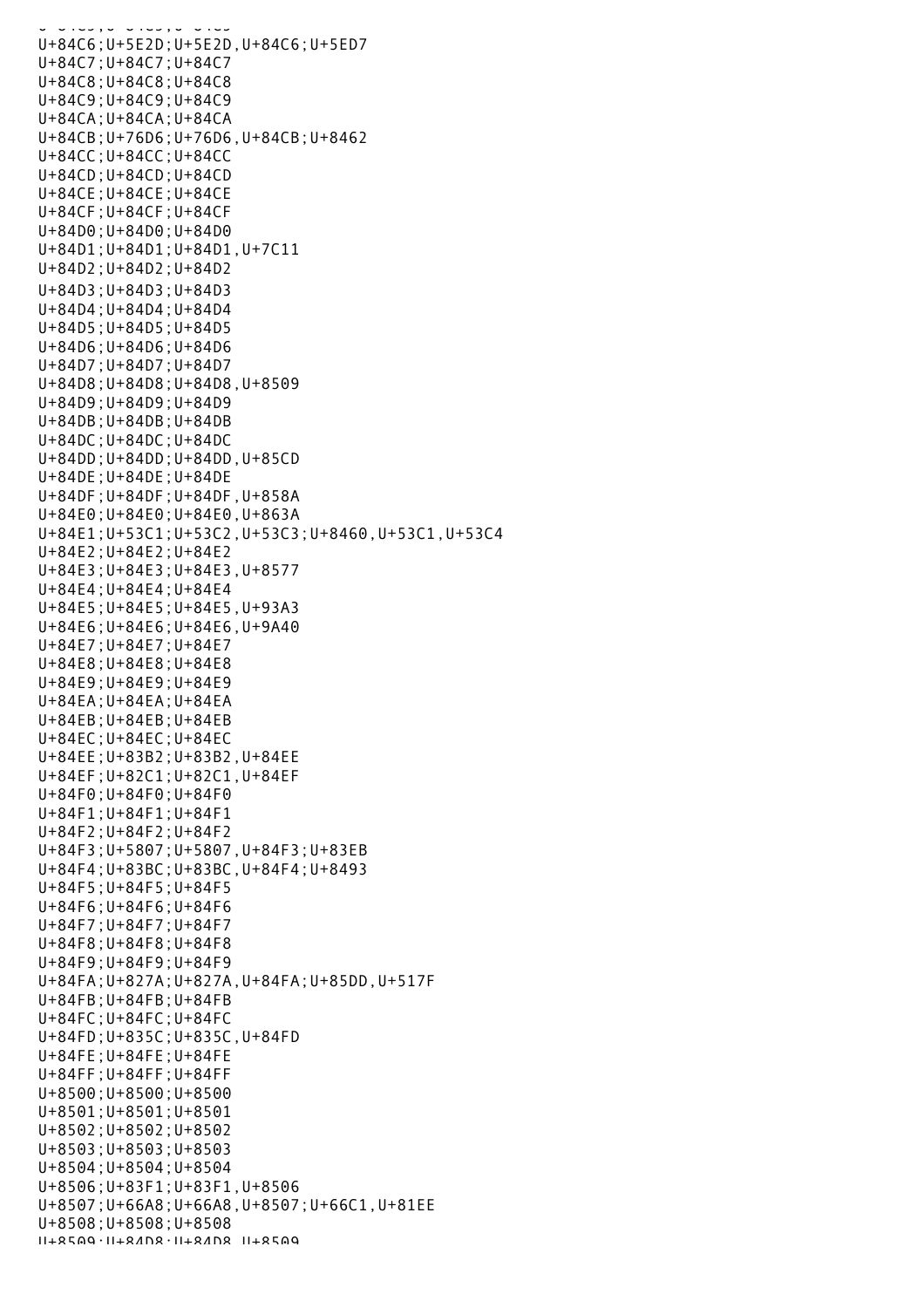U+0509;U+Dasidential U+850A;U+850A;U+850A U+850B;U+850B;U+850B U+850C;U+850C;U+850C U+850D;U+7C97;U+7C97,U+850D;U+9E81,U+9E84,U+9EA4,U+89D5,U+9E86 U+850E;U+850E;U+850E U+850F;U+850F;U+850F U+8511;U+8511;U+8511;U+884A,U+858E U+8512;U+8364;U+8364,U+8512;U+8477 U+8513;U+8513;U+8513 U+8514;U+535C;U+535C,U+8514;U+83D4 U+8515;U+8515;U+8515 U+8516;U+8516;U+8516 U+8517;U+8517;U+8517 U+8518;U+8518;U+8518 U+8519;U+8519;U+8519 U+851A;U+851A;U+851A U+851B;U+851B;U+851B U+851C;U+851C;U+851C U+851D;U+851D;U+851D U+851E;U+848C;U+848C,U+851E U+851F;U+851F;U+851F U+8520;U+8520;U+8520 U+8521;U+8521;U+8521 U+8522;U+8522;U+8522 U+8523;U+848B;U+848B,U+8523 U+8524;U+8524;U+8524 U+8525;U+8471;U+8471,U+8525 U+8526;U+8311;U+8311,U+8526 U+8527;U+8527;U+8527 U+8528;U+8528;U+8528 U+8529;U+8529;U+8529 U+852A;U+852A;U+852A U+852B;U+852B;U+852B U+852C;U+852C;U+852C U+852D;U+836B;U+836B,U+852D;U+5ED5 U+852E;U+5E3C;U+5E3C,U+852E;U+5E57 U+852F;U+852F;U+852F U+8530;U+8530;U+8530 U+8531;U+699D;U+699D,U+8531;U+6A27 U+8534;U+6DCB;U+9EBB;U+75F2,U+6DCB,U+75F3 U+8535;U+85CF;U+85CF U+8536;U+8536;U+8536 U+8537;U+8537;U+8537,U+8594 U+8538;U+8538;U+8538 U+8539;U+8539;U+8539,U+861E U+853A;U+853A;U+853A,U+85FA U+853B;U+853B;U+853B U+853C;U+853C;U+853C,U+85F9;U+8B6A U+853D;U+853D;U+853D U+853E;U+85DC;U+85DC,U+853E U+853F;U+853F;U+853F,U+848D U+8540;U+8540;U+8540 U+8541;U+8368;U+8368,U+8541 U+8542;U+8542;U+8542 U+8543;U+8543;U+8543 U+8544;U+840C;U+840C,U+8544 U+8545;U+85D5;U+85D5,U+8545 U+8546;U+8487;U+8487,U+8546 U+8547;U+8547;U+8547 U+8548;U+8548;U+8548 U+8549;U+8549;U+8549 U+854A;U+854A;U+854A;U+8602,U+854B,U+6A64 U+854B;U+854A;U+854A;U+8602,U+6A64 U+854D;U+854D;U+854D U+854E;U+835E;U+835E,U+854E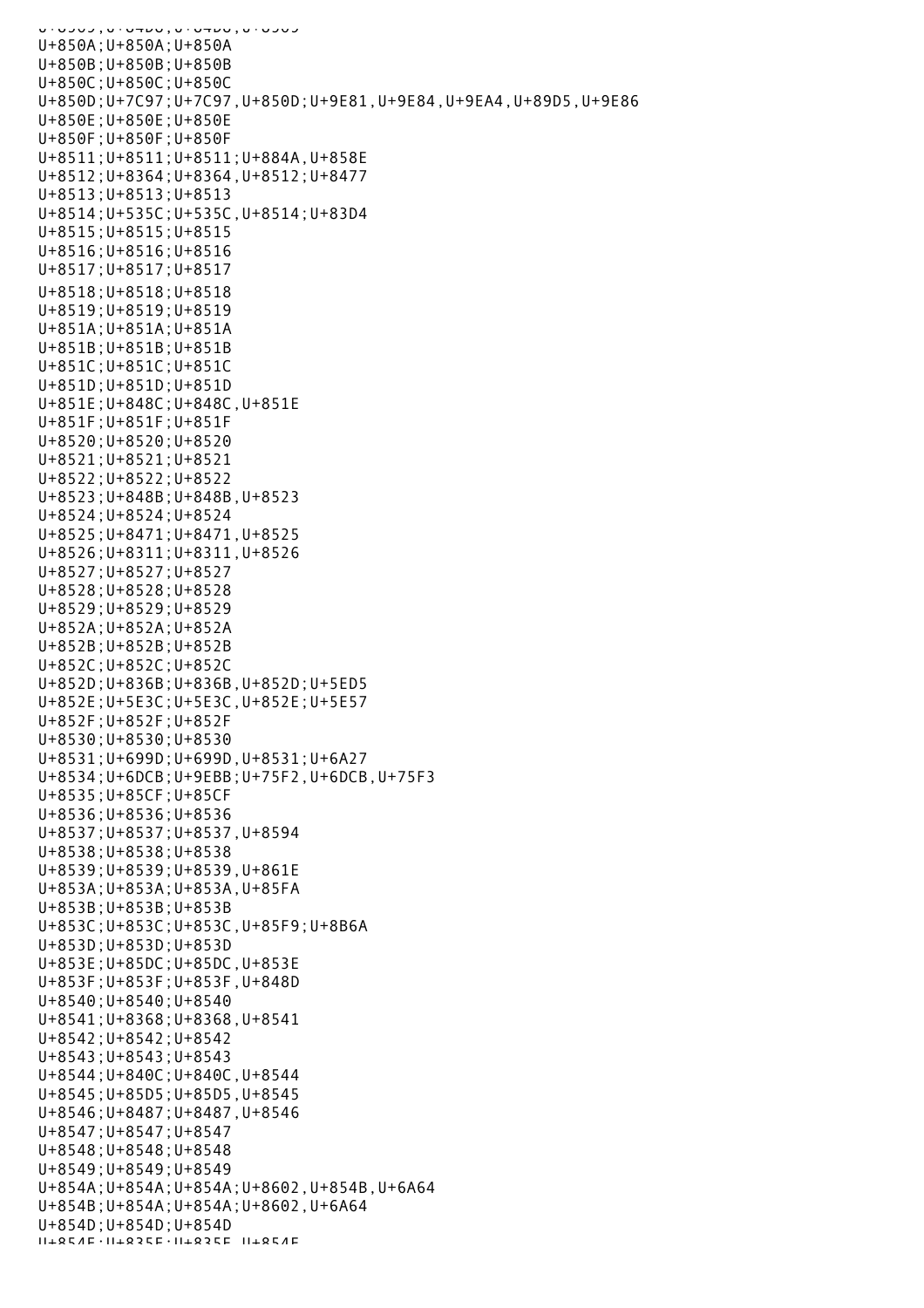U+0J4L,U+0JJL,U+0J3E,U+0J4L U+854F;U+854F;U+854F,U+85F8 U+8551;U+8551;U+8551 U+8552;U+836C;U+836C,U+8552 U+8553;U+82B8;U+82B8,U+8553 U+8554;U+8554;U+8554 U+8555;U+83B8;U+83B8,U+8555 U+8556;U+8556;U+8556 U+8557;U+8557;U+8557 U+8558;U+835B;U+835B,U+8558 U+8559;U+8559;U+8559 U+855A;U+843C;U+843C U+855B;U+855B;U+855B U+855C;U+855C;U+855C U+855D;U+855D;U+855D U+855E;U+855E;U+855E U+855F;U+855F;U+855F U+8560;U+8560;U+8560 U+8561;U+8561;U+8561 U+8562;U+8489;U+8489,U+8562 U+8563;U+8563;U+8563 U+8564;U+8564;U+8564 U+8565;U+8565;U+8565 U+8566;U+8566;U+8566 U+8567;U+8567;U+8567 U+8568;U+8568;U+8568 U+8569;U+8361;U+8361,U+8569;U+76EA,U+6F52,U+862F U+856A;U+829C;U+829C,U+856A U+856B;U+8463;U+8463,U+856B U+856C;U+856C;U+856C U+856D;U+8427;U+8427,U+856D U+856E;U+856E;U+856E U+856F;U+856F;U+856F U+8570;U+8570;U+8570,U+8580 U+8571;U+7A0D;U+7A0D,U+8571 U+8572;U+8572;U+8572,U+8604 U+8573;U+8573;U+8573 U+8574;U+8574;U+8574,U+860A;U+85F4 U+8575;U+8575;U+8575;U+859E U+8576;U+8576;U+8576 U+8577;U+84E3;U+84E3,U+8577 U+8578;U+8578;U+8578 U+8579;U+8579;U+8579 U+857A;U+857A;U+857A U+857B;U+857B;U+857B U+857C;U+857C;U+857C U+857D;U+857D;U+857D U+857E;U+857E;U+857E U+8580;U+8570;U+8570,U+8580 U+8581;U+8581;U+8581 U+8582;U+8582;U+8582 U+8583;U+8583;U+8583 U+8584;U+8584;U+8584 U+8585;U+8585;U+8585 U+8586;U+8586;U+8586 U+8587;U+8587;U+8587 U+8588;U+835F;U+835F,U+8588 U+8589;U+79FD;U+79FD,U+8589;U+7A62 U+858A;U+84DF;U+84DF,U+858A U+858B;U+858B;U+858B U+858C;U+8297;U+8297,U+858C U+858D;U+858D;U+858D U+858E;U+8511;U+8511,U+858E;U+884A U+858F;U+858F;U+858F U+8590;U+8590;U+8590 U+8591;U+59DC;U+59DC,U+8591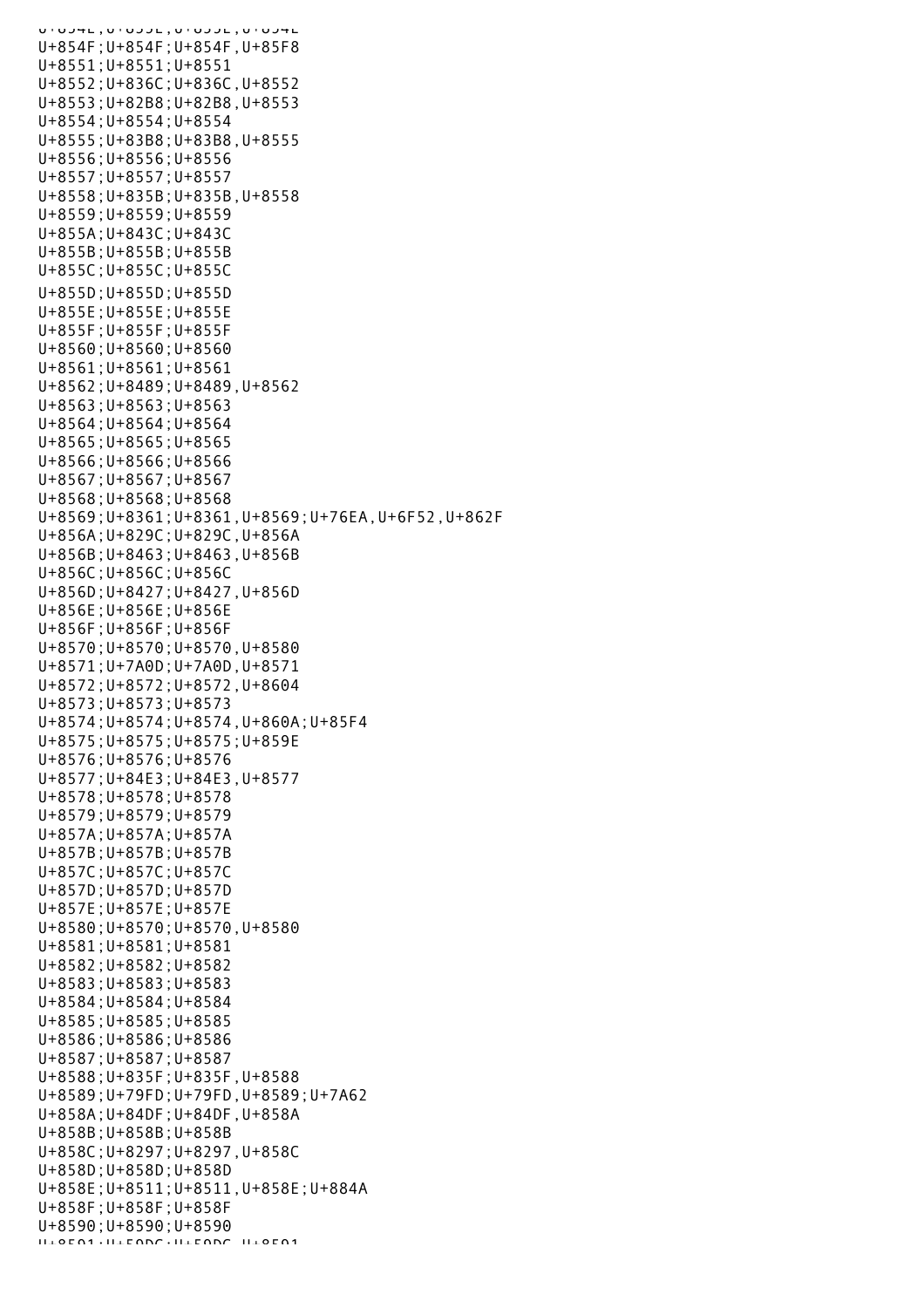UTOJJL,UTJJUL,UTJJUL,UTOJJL U+8592;U+8592;U+8592 U+8594;U+8537;U+8537,U+8594 U+8595;U+8595;U+8595 U+8596;U+8596;U+8596 U+8598;U+8359;U+8359,U+8598 U+8599;U+5243;U+5243,U+8599 U+859A;U+859A;U+859A U+859B;U+859B;U+859B U+859C;U+859C;U+859C U+859D;U+859D;U+859D U+859E;U+8575;U+8575,U+859E U+859F;U+83B6;U+83B6,U+859F U+85A0;U+85A0;U+85A0 U+85A1;U+85A1;U+85A1 U+85A2;U+85A2;U+85A2 U+85A3;U+85A3;U+85A3 U+85A4;U+85A4;U+85A4 U+85A5;U+85A5;U+85A5 U+85A6;U+8350;U+8350,U+85A6 U+85A7;U+85A7;U+85A7 U+85A8;U+85A8;U+85A8 U+85A9;U+8428;U+8428,U+85A9 U+85AA;U+85AA;U+85AA U+85AB;U+85B0;U+85B0 U+85AC;U+836F;U+836F,U+85E5;U+846F U+85AD;U+85AD;U+85AD U+85AE;U+7C54;U+85AE,U+85EA;U+7C54 U+85AF;U+85AF;U+85AF;U+85F7 U+85B0;U+85B0;U+85B0;U+85AB U+85B1;U+85B1;U+85B1 U+85B3;U+85B3;U+85B3 U+85B4;U+85B4;U+85B4 U+85B5;U+85B5;U+85B5 U+85B6;U+85B6;U+85B6 U+85B7;U+85B7;U+85B7 U+85B8;U+85B8;U+85B8 U+85B9;U+85B9;U+85B9 U+85BA;U+8360;U+8360,U+85BA;U+8415 U+85BC;U+85BC;U+85BC U+85BD;U+85BD;U+85BD U+85BE;U+85BE;U+85BE U+85BF;U+85BF;U+85BF U+85C0;U+85C0;U+85C0 U+85C1;U+85C1;U+85C1 U+85C2;U+4E1B;U+4E1B,U+85C2;U+6B09,U+53E2 U+85C3;U+85C3;U+85C3 U+85C4;U+85C4;U+85C4 U+85C5;U+85C5;U+85C5 U+85C6;U+85C6;U+85C6 U+85C7;U+85C7;U+85C7 U+85C8;U+85C8;U+85C8 U+85C9;U+501F;U+85C9,U+501F;U+8024 U+85CA;U+85CA;U+85CA U+85CB;U+85CB;U+85CB U+85CD;U+84DD;U+84DD,U+85CD U+85CE;U+8369;U+8369,U+85CE U+85CF;U+85CF;U+85CF;U+8535 U+85D0;U+85D0;U+85D0 U+85D1;U+85D1;U+85D1 U+85D2;U+85D2;U+85D2 U+85D3;U+85D3;U+85D3,U+861A U+85D4;U+85D4;U+85D4 U+85D5;U+85D5;U+85D5;U+8545 U+85D6;U+85D6;U+85D6 U+85D7;U+85D7;U+85D7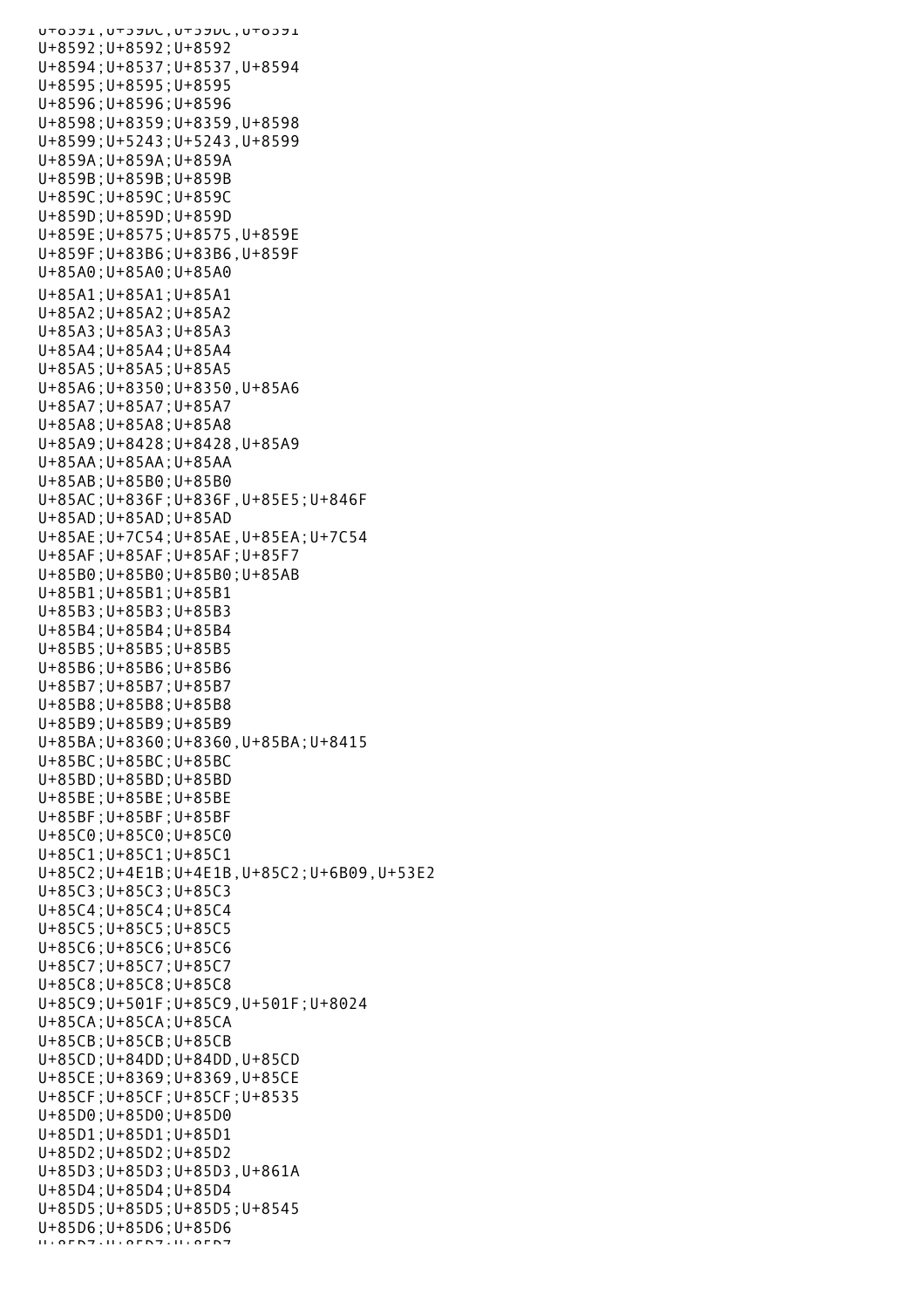U+85D7;U+85D7;U+85D7 U+85D8;U+85D8;U+85D8 U+85D9;U+85D9;U+85D9 U+85DA;U+85DA;U+85DA U+85DB;U+85DB;U+85DB U+85DC;U+85DC;U+85DC;U+853E U+85DD;U+827A;U+827A,U+85DD;U+84FA,U+517F U+85DE;U+85DE;U+85DE U+85DF;U+85DF;U+85DF U+85E0;U+85E0;U+85E0 U+85E1;U+837B;U+837B,U+85E1 U+85E2;U+85E2;U+85E2 U+85E3;U+85E3;U+85E3 U+85E4;U+85E4;U+85E4,U+7C50;U+7C58 U+85E5;U+836F;U+836F,U+85E5;U+85AC,U+846F U+85E6;U+85E6;U+85E6 U+85E7;U+85E7;U+85E7 U+85E8;U+85E8;U+85E8 U+85E9;U+85E9;U+85E9;U+7C53 U+85EA;U+7C54;U+85AE,U+85EA;U+7C54 U+85EB;U+85EB;U+85EB U+85EC;U+85EC;U+85EC U+85ED;U+44D6;U+44D6,U+85ED U+85EF;U+85EF;U+85EF U+85F0;U+85F0;U+85F0 U+85F1;U+85F1;U+85F1 U+85F2;U+85F2;U+85F2 U+85F4;U+8574;U+8574,U+860A U+85F5;U+85F5;U+85F5 U+85F6;U+82C8;U+82C8,U+85F6 U+85F7;U+85AF;U+85AF,U+85F7 U+85F8;U+854F;U+854F,U+85F8 U+85F9;U+853C;U+853C,U+85F9;U+8B6A U+85FA;U+853A;U+853A,U+85FA U+85FB;U+85FB;U+85FB U+85FD;U+6987;U+6987,U+85FD;U+6AEC U+85FE;U+85FE;U+85FE U+85FF;U+85FF;U+85FF U+8600;U+841A;U+841A,U+8600 U+8601;U+8601;U+8601 U+8602;U+854A;U+854A;U+854B,U+6A64 U+8604;U+8572;U+8572,U+8604 U+8605;U+8605;U+8605 U+8606;U+82A6;U+82A6,U+8606 U+8607;U+82CF;U+82CF,U+8607;U+8613,U+56CC,U+7526 U+8608;U+8608;U+8608 U+8609;U+8609;U+8609 U+860A;U+8574;U+8574,U+860A;U+85F4 U+860B;U+82F9;U+82F9,U+860B U+860C;U+860C;U+860C U+860F;U+8614;U+8614,U+860F U+8611;U+8611;U+8611 U+8612;U+8612;U+8612 U+8613;U+82CF;U+82CF,U+8607;U+56CC,U+7526 U+8614;U+8614;U+8614,U+860F U+8616;U+8616;U+8616;U+6AF1 U+8617;U+6A97;U+6A97,U+8617 U+8618;U+8618;U+8618 U+8619;U+8619;U+8619 U+861A;U+85D3;U+85D3,U+861A U+861B;U+861B;U+861B U+861C;U+83CA;U+83CA,U+861C U+861E;U+8539;U+8539,U+861E U+861F;U+861F;U+861F U+8620;U+8620;U+8620 U+8621;U+8621;U+8621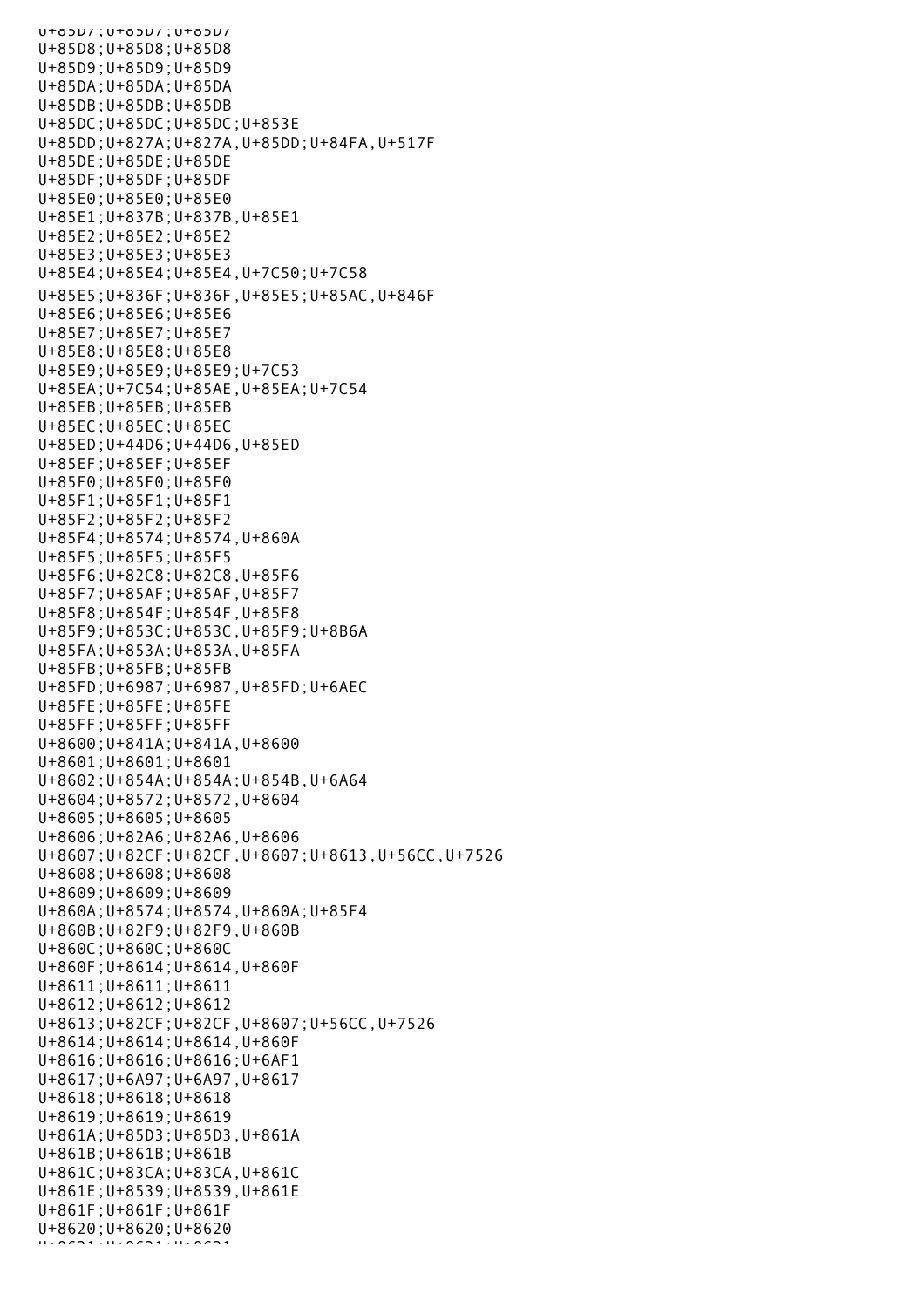U+8621;U+8621;U+8621 U+8622;U+830F;U+830F,U+8622 U+8623;U+8623;U+8623 U+8624;U+82B1;U+82B1,U+8624 U+8625;U+8625;U+8625 U+8626;U+8626;U+8626 U+8627;U+8627;U+8627 U+8628;U+8628;U+8628 U+8629;U+8629;U+8629 U+862A;U+862A;U+862A U+862B;U+862B;U+862B U+862C;U+867A;U+867A,U+862C U+862D;U+5170;U+5170,U+862D U+862E;U+862E;U+862E U+862F;U+8361;U+8361,U+8569;U+76EA,U+6F52 U+8630;U+8630;U+8630 U+8631;U+8631;U+8631 U+8632;U+8632;U+8632 U+8633;U+8633;U+8633 U+8634;U+8634;U+8634 U+8635;U+8635;U+8635 U+8636;U+8636;U+8636 U+8638;U+8638;U+8638 U+8639;U+8639;U+8639 U+863A;U+84E0;U+84E0,U+863A U+863B;U+863B;U+863B U+863C;U+863C;U+863C U+863D;U+863D;U+863D;U+6AD0 U+863E;U+863E;U+863E U+863F;U+841D;U+841D,U+863F U+8640;U+9F51;U+9F51,U+8640;U+97F2,U+9F4F U+8641;U+8641;U+8641 U+8642;U+8642;U+8642 U+8643;U+8643;U+8643 U+8644;U+8644;U+8644 U+8645;U+8645;U+8645 U+8646;U+8646;U+8646 U+8647;U+8647;U+8647 U+8648;U+8648;U+8648 U+8649;U+8649;U+8649 U+864A;U+864A;U+864A U+864B;U+864B;U+864B U+864C;U+864C;U+864C U+864D;U+864D;U+864D U+864E;U+864E;U+864E U+864F;U+864F;U+864F,U+865C U+8650;U+8650;U+8650 U+8651;U+8651;U+8651,U+616E U+8652;U+8652;U+8652 U+8653;U+8653;U+8653 U+8654;U+8654;U+8654 U+8655;U+5904;U+5904,U+8655 U+8656;U+547C;U+8656;U+5611,U+547C,U+8B3C U+8658;U+8658;U+8658 U+8659;U+8659;U+8659 U+865A;U+865A;U+865A,U+865B U+865B;U+865A;U+865A,U+865B U+865C;U+864F;U+864F,U+865C U+865D;U+865D;U+865D U+865E;U+865E;U+865E U+865F;U+53F7;U+53F7,U+865F;U+8B79 U+8660;U+8660;U+8660 U+8661;U+8661;U+8661 U+8662;U+8662;U+8662 U+8663;U+66B4;U+66B4,U+8663 U+8664;U+8664;U+8664;<br>U+866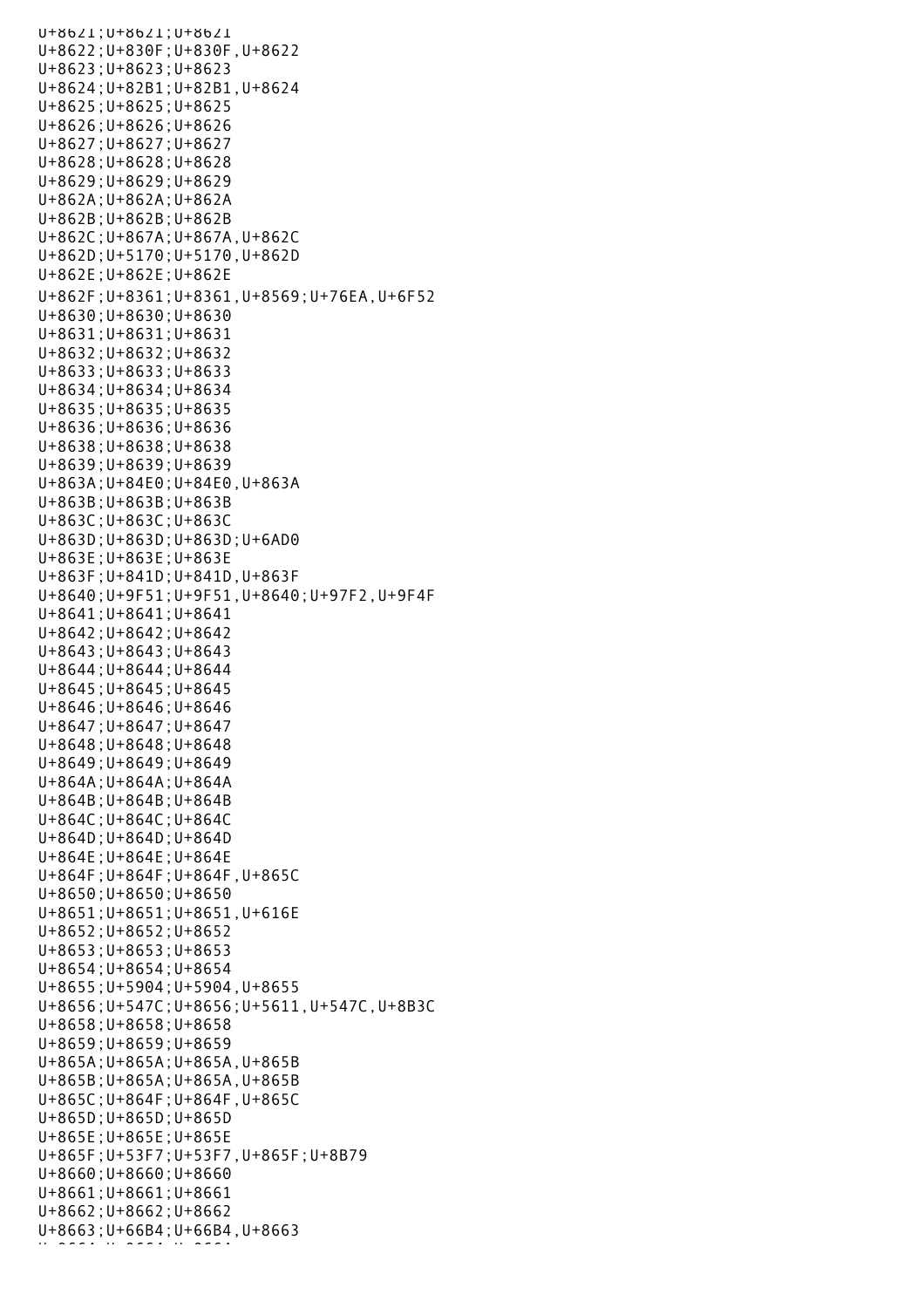U+8664;U+8664;U+8664 U+8665;U+8665;U+8665 U+8666;U+8666;U+8666 U+8667;U+4E8F;U+4E8F,U+8667 U+8668;U+8668;U+8668 U+8669;U+8669;U+8669 U+866A;U+866A;U+866A U+866B;U+866B;U+866B,U+87F2 U+866C;U+866C;U+866C;U+866F U+866D;U+866D;U+866D U+866E;U+866E;U+866E;U+87E3 U+866F;U+866C;U+866C,U+866F U+8670;U+8670;U+8670 U+8671;U+8671;U+8671,U+8768 U+8672;U+8672;U+8672 U+8673;U+8673;U+8673 U+8674;U+8674;U+8674 U+8676;U+8676;U+8676 U+8677;U+8677;U+8677 U+8678;U+8678;U+8678 U+8679;U+8679;U+8679 U+867A;U+867A;U+867A;U+862C U+867B;U+867B;U+867B U+867C;U+867C;U+867C U+867D;U+867D;U+867D,U+96D6 U+867E;U+867E;U+867E,U+8766 U+867F;U+867F;U+867F,U+8806 U+8680;U+8680;U+8680,U+8755 U+8681;U+8681;U+8681,U+87FB;U+8798 U+8682;U+8682;U+8682,U+879E U+8683;U+8683;U+8683,U+8801 U+8684;U+8684;U+8684 U+8685;U+8685;U+8685 U+8686;U+8686;U+8686 U+8687;U+8687;U+8687 U+8688;U+8688;U+8688 U+868A;U+868A;U+868A;U+87A1,U+87C1 U+868B;U+868B;U+868B;U+8739 U+868C;U+868C;U+868C;U+7865 U+868D;U+868D;U+868D U+868E;U+868E;U+868E U+868F;U+868F;U+868F U+8690;U+8690;U+8690 U+8691;U+8691;U+8691 U+8693;U+8693;U+8693 U+8694;U+86B3;U+86B3,U+8694 U+8695;U+8695;U+8695,U+8836 U+8696;U+8696;U+8696 U+8697;U+8697;U+8697 U+8698;U+86D4;U+86D4,U+8698;U+75D0,U+8716 U+8699;U+8699;U+8699 U+869A;U+869A;U+869A U+869B;U+869B;U+869B U+869C;U+869C;U+869C U+869D;U+869D;U+869D,U+8814 U+869E;U+869E;U+869E U+869F;U+869F;U+869F U+86A1;U+86A1;U+86A1 U+86A2;U+86A2;U+86A2 U+86A3;U+86A3;U+86A3;U+8719 U+86A4;U+86A4;U+86A4 U+86A5;U+86A5;U+86A5 U+86A7;U+86A7;U+86A7 U+86A8;U+86A8;U+86A8 U+86A9;U+86A9;U+86A9 u+aa;u+86aa;u+86aa;u+86A<br>U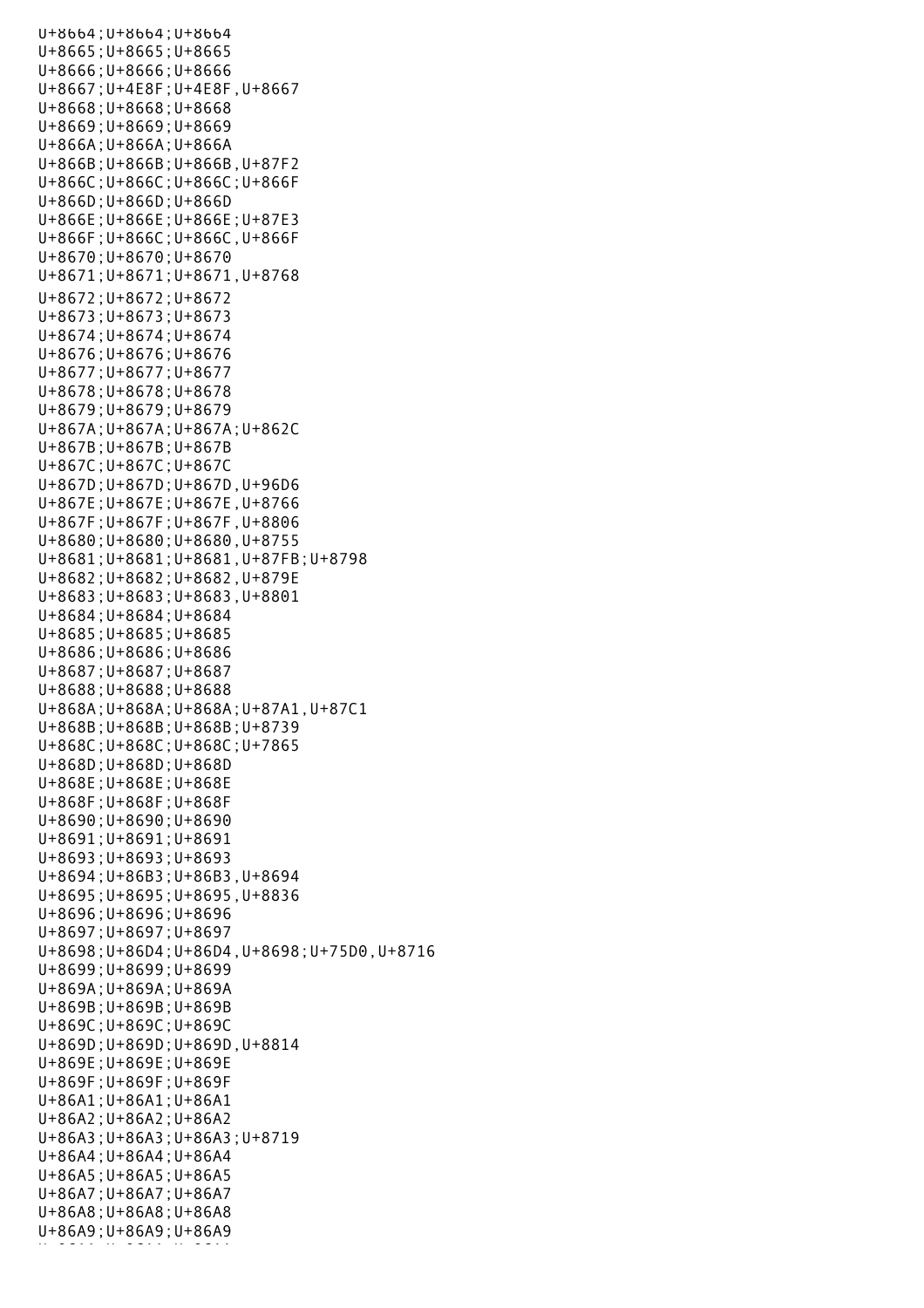U+86AA;U+86AA;U+86AA U+86AB;U+86AB;U+86AB U+86AC;U+86AC;U+86AC,U+8706 U+86AD;U+86AD;U+86AD U+86AE;U+86AE;U+86AE U+86AF;U+86AF;U+86AF U+86B0;U+86B0;U+86B0 U+86B1;U+86B1;U+86B1 U+86B2;U+86B2;U+86B2 U+86B3;U+86B3;U+86B3;U+8694 U+86B4;U+86B4;U+86B4 U+86B5;U+86B5;U+86B5 U+86B6;U+86B6;U+86B6;U+9B7D U+86B7;U+86B7;U+86B7 U+86B8;U+86B8;U+86B8 U+86B9;U+86B9;U+86B9 U+86BA;U+86BA;U+86BA U+86BB;U+86BB;U+86BB U+86BC;U+86BC;U+86BC U+86BD;U+86BD;U+86BD U+86BE;U+86BE;U+86BE U+86BF;U+86BF;U+86BF U+86C0;U+86C0;U+86C0 U+86C1;U+86C1;U+86C1 U+86C2;U+86C2;U+86C2 U+86C3;U+86C3;U+86C3 U+86C4;U+86C4;U+86C4;U+86CC U+86C5;U+86C5;U+86C5 U+86C6;U+86C6;U+86C6 U+86C7;U+86C7;U+86C7 U+86C8;U+86C8;U+86C8 U+86C9;U+86C9;U+86C9 U+86CA;U+86CA;U+86CA,U+8831 U+86CB;U+86CB;U+86CB U+86CC;U+86C4;U+86C4,U+86CC U+86CE;U+86CE;U+86CE,U+8823 U+86CF;U+86CF;U+86CF,U+87F6 U+86D0;U+86D0;U+86D0 U+86D1;U+86D1;U+86D1 U+86D2;U+86D2;U+86D2 U+86D3;U+86D3;U+86D3 U+86D4;U+86D4;U+86D4;U+75D0,U+8698,U+8716 U+86D6;U+86D6;U+86D6 U+86D7;U+86D7;U+86D7 U+86D8;U+86D8;U+86D8 U+86D9;U+86D9;U+86D9 U+86DA;U+86DA;U+86DA U+86DB;U+86DB;U+86DB;U+9F04 U+86DC;U+86DC;U+86DC U+86DD;U+86DD;U+86DD U+86DE;U+86DE;U+86DE U+86DF;U+86DF;U+86DF U+86E1;U+86E1;U+86E1 U+86E2;U+86E2;U+86E2 U+86E3;U+86E3;U+86E3 U+86E4;U+86E4;U+86E4 U+86E5;U+86E5;U+86E5 U+86E6;U+86E6;U+86E6 U+86E8;U+86E8;U+86E8 U+86E9;U+86E9;U+86E9;U+86EC U+86EA;U+9713;U+9713,U+86EA;U+873A U+86EB;U+86EB;U+86EB U+86EC;U+86E9;U+86E9,U+86EC U+86ED;U+86ED;U+86ED U+86EE;U+86EE;U+86EE,U+883B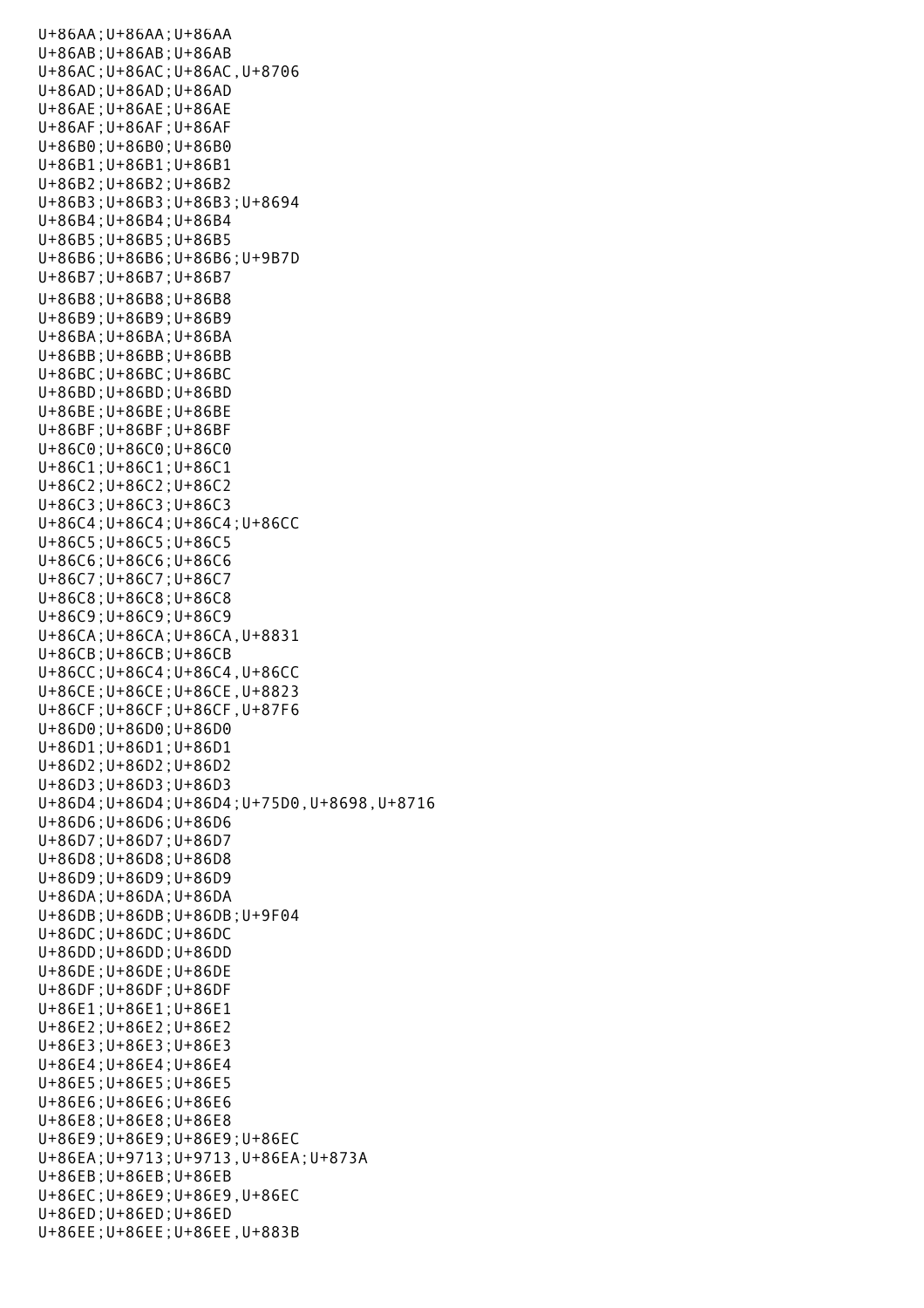U+86EF;U+86EF;U+86EF U+86F0;U+86F0;U+86F0,U+87C4 U+86F1;U+86F1;U+86F1,U+86FA U+86F2;U+86F2;U+86F2,U+87EF U+86F3;U+86F3;U+86F3,U+8784 U+86F4;U+86F4;U+86F4,U+8810 U+86F5;U+86F5;U+86F5 U+86F6;U+86F6;U+86F6 U+86F7;U+86F7;U+86F7 U+86F8;U+86F8;U+86F8 U+86F9;U+86F9;U+86F9 U+86FA;U+86F1;U+86F1,U+86FA U+86FB;U+8715;U+8715,U+86FB U+86FC;U+86FC;U+86FC U+86FE;U+86FE;U+86FE U+86FF;U+86FF;U+86FF U+8700;U+8700;U+8700 U+8701;U+8701;U+8701 U+8702;U+8702;U+8702 U+8703;U+8703;U+8703;U+8704 U+8704;U+8703;U+8703,U+8704 U+8705;U+8705;U+8705 U+8706;U+86AC;U+86AC,U+8706 U+8707;U+8707;U+8707 U+8708;U+8708;U+8708 U+8709;U+8709;U+8709 U+870A;U+870A;U+870A U+870B;U+8782;U+8782,U+870B U+870C;U+870C;U+870C U+870D;U+870D;U+870D U+870E;U+870E;U+870E U+870F;U+870F;U+870F U+8710;U+8710;U+8710 U+8711;U+8712;U+8712,U+8711 U+8712;U+8712;U+8712;U+8711 U+8713;U+8713;U+8713 U+8714;U+8714;U+8714 U+8715;U+8715;U+8715,U+86FB U+8716;U+86D4;U+86D4;U+75D0,U+8698 U+8717;U+8717;U+8717,U+8778;U+7611 U+8718;U+8718;U+8718;U+9F05 U+8719;U+86A3;U+86A3,U+8719 U+871A;U+871A;U+871A U+871B;U+871B;U+871B U+871C;U+871C;U+871C U+871E;U+871E;U+871E U+871F;U+871F;U+871F U+8720;U+8720;U+8720 U+8721;U+8721;U+8721,U+881F U+8722;U+8722;U+8722 U+8723;U+8723;U+8723 U+8724;U+8724;U+8724 U+8725;U+8725;U+8725 U+8726;U+8726;U+8726 U+8727;U+8727;U+8727 U+8728;U+8776;U+8776,U+8728 U+8729;U+8729;U+8729 U+872A;U+872A;U+872A U+872B;U+872B;U+872B U+872C;U+872C;U+872C U+872D;U+872D;U+872D U+872E;U+872E;U+872E;U+9B4A U+8730;U+8730;U+8730 U+8731;U+8731;U+8731 U+8732;U+8732;U+8732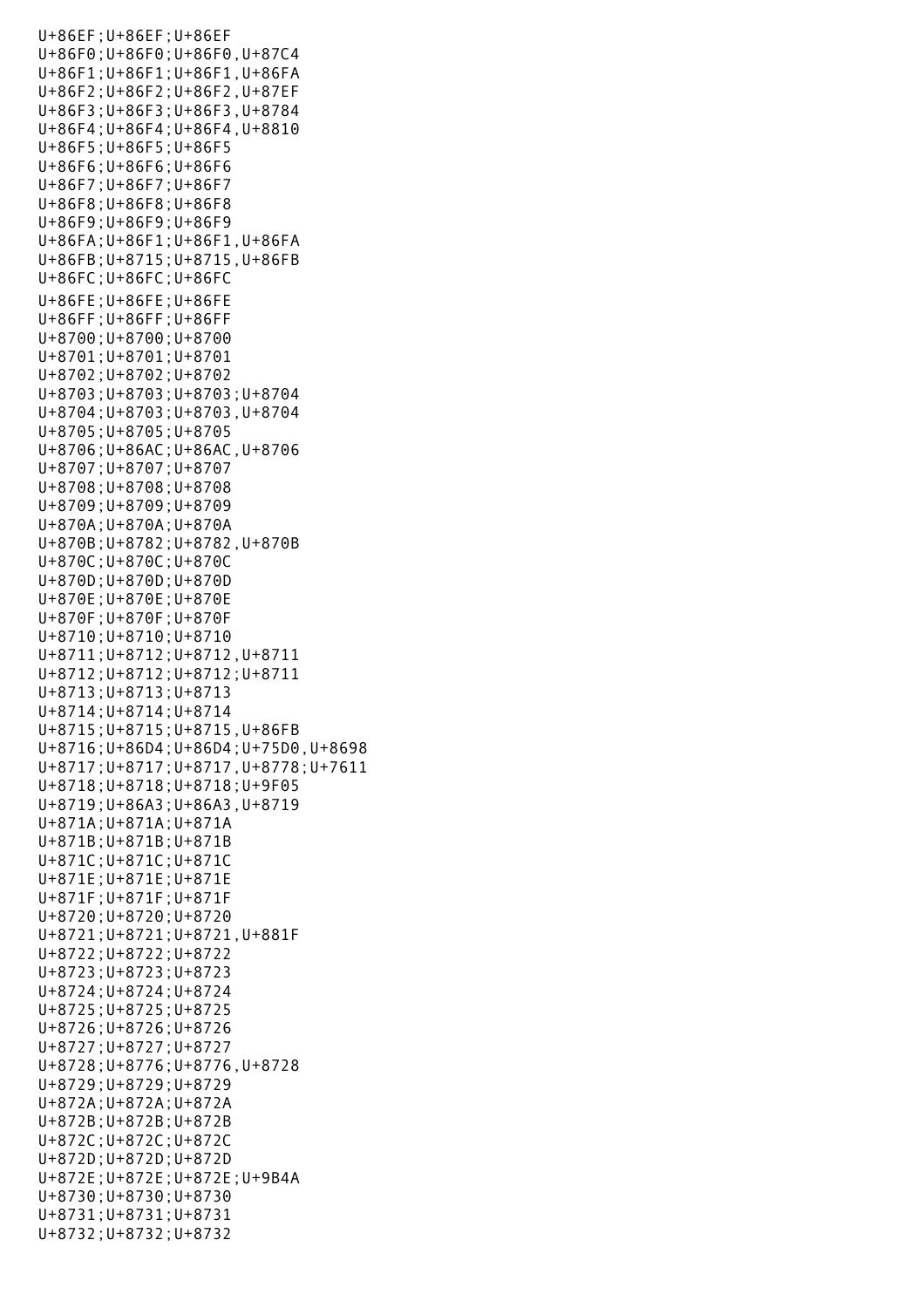U+8733;U+8733;U+8733 U+8734;U+8734;U+8734 U+8735;U+8735;U+8735 U+8736;U+8736;U+8736 U+8737;U+8737;U+8737;U+8E21 U+8738;U+8738;U+8738 U+8739;U+868B;U+868B U+873A;U+9713;U+9713,U+873A;U+86EA U+873B;U+873B;U+873B U+873C;U+873C;U+873C U+873E;U+873E;U+873E U+873F;U+873F;U+873F U+8740;U+8740;U+8740 U+8741;U+8741;U+8741 U+8742;U+8742;U+8742 U+8743;U+8743;U+8743 U+8744;U+8744;U+8744 U+8746;U+8746;U+8746 U+8747;U+8747;U+8747,U+8805 U+8748;U+8748;U+8748,U+87C8 U+8749;U+8749;U+8749,U+87EC U+874A;U+874A;U+874A U+874C;U+874C;U+874C U+874D;U+874D;U+874D U+874E;U+874E;U+874E,U+880D U+874F;U+874F;U+874F U+8750;U+8750;U+8750 U+8751;U+8751;U+8751 U+8752;U+8752;U+8752 U+8753;U+8753;U+8753 U+8754;U+8754;U+8754 U+8755;U+8680;U+8680,U+8755 U+8756;U+8756;U+8756 U+8757;U+8757;U+8757 U+8758;U+8758;U+8758 U+8759;U+8759;U+8759 U+875A;U+875A;U+875A U+875B;U+875B;U+875B U+875C;U+875C;U+875C U+875D;U+875D;U+875D U+875E;U+875E;U+875E U+875F;U+732C;U+732C,U+875F U+8760;U+8760;U+8760 U+8761;U+8815;U+8815,U+8761 U+8762;U+8762;U+8762 U+8763;U+8763;U+8763 U+8764;U+8764;U+8764 U+8765;U+8765;U+8765 U+8766;U+867E;U+867E,U+8766 U+8767;U+8767;U+8767 U+8768;U+8671;U+8671,U+8768 U+8769;U+8769;U+8769 U+876A;U+876A;U+876A U+876B;U+8829;U+8829,U+876B U+876C;U+876C;U+876C U+876D;U+876D;U+876D U+876E;U+876E;U+876E U+876F;U+733F;U+733F,U+876F U+8770;U+8770;U+8770 U+8772;U+8772;U+8772 U+8773;U+73B3;U+73B3,U+8773 U+8774;U+8774;U+8774 U+8775;U+8775;U+8775 U+8776;U+8776;U+8776;U+8728 U+8777;U+8777;U+8777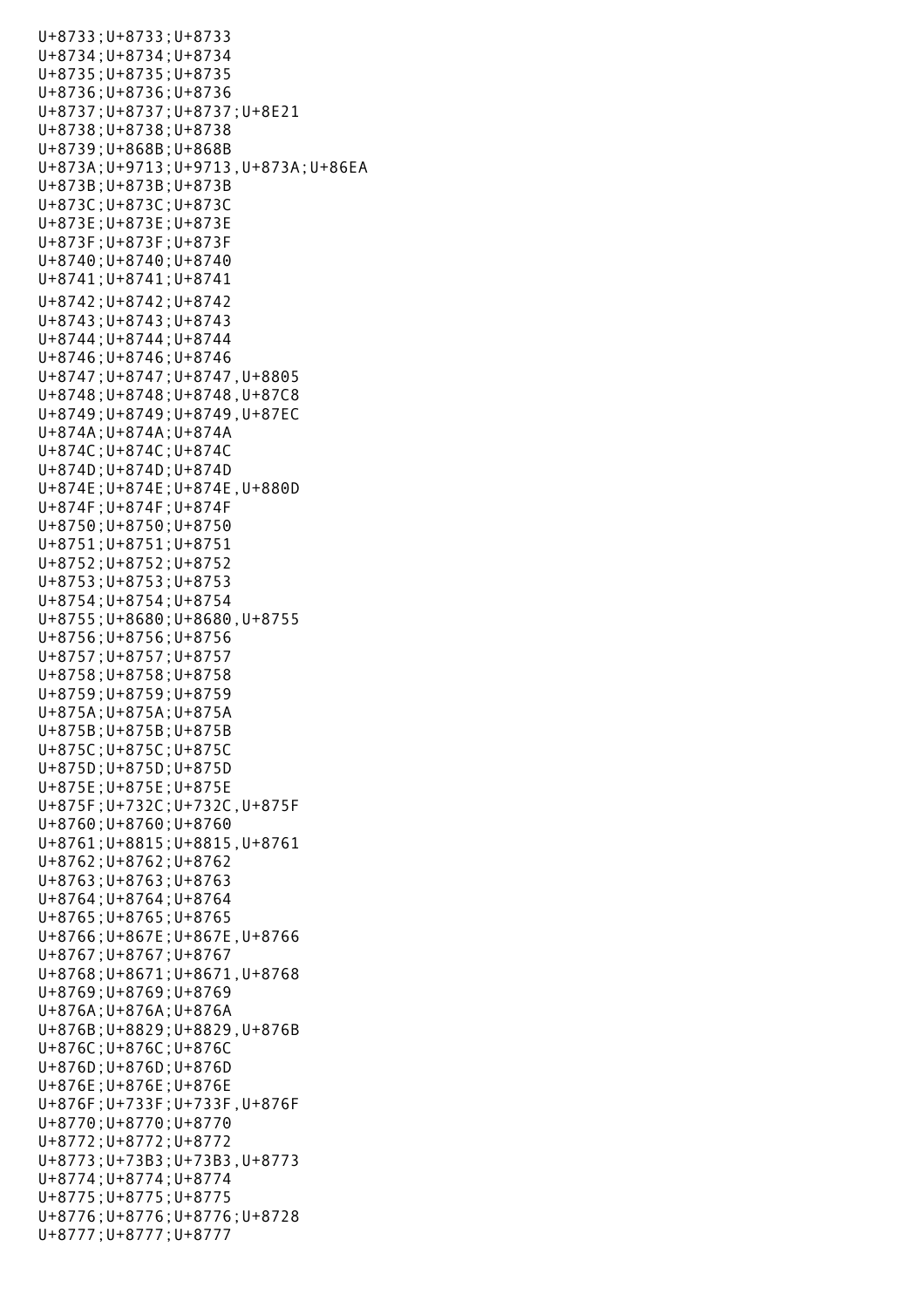U+8778;U+8717;U+8717,U+8778;U+7611 U+8779;U+8779;U+8779 U+877A;U+877A;U+877A U+877B;U+877B;U+877B U+877C;U+877C;U+877C,U+87BB U+877D;U+877D;U+877D U+877E;U+877E;U+877E,U+8811 U+8780;U+8780;U+8780,U+87BF U+8781;U+8781;U+8781 U+8782;U+8782;U+8782;U+870B U+8783;U+8783;U+8783 U+8784;U+86F3;U+86F3,U+8784 U+8785;U+8785;U+8785 U+8786;U+8786;U+8786 U+8787;U+8787;U+8787 U+8788;U+8788;U+8788 U+8789;U+8789;U+8789 U+878A;U+878A;U+878A U+878B;U+878B;U+878B U+878C;U+878C;U+878C U+878D;U+878D;U+878D U+878F;U+878F;U+878F U+8790;U+8790;U+8790 U+8791;U+8791;U+8791 U+8792;U+8792;U+8792 U+8793;U+8793;U+8793 U+8794;U+8794;U+8794 U+8795;U+8795;U+8795 U+8796;U+8796;U+8796 U+8797;U+8797;U+8797;U+87B3 U+8798;U+8681;U+8681,U+8798;U+87FB U+879A;U+879A;U+879A U+879B;U+879B;U+879B U+879C;U+879C;U+879C U+879D;U+879D;U+879D U+879E;U+8682;U+8682,U+879E U+879F;U+879F;U+879F U+87A0;U+87A0;U+87A0 U+87A1;U+868A;U+868A;U+87C1 U+87A2;U+8424;U+8424,U+87A2 U+87A3;U+87A3;U+87A3 U+87A4;U+949F;U+949F,U+87A4;U+9418,U+9221,U+953A,U+937E U+87A5;U+87A5;U+87A5 U+87A6;U+87A6;U+87A6 U+87A7;U+87A7;U+87A7 U+87A8;U+87A8;U+87A8,U+87CE U+87A9;U+87A9;U+87A9 U+87AA;U+87AA;U+87AA U+87AB;U+87AB;U+87AB U+87AC;U+87AC;U+87AC U+87AD;U+87AD;U+87AD U+87AE;U+87AE;U+87AE U+87AF;U+87AF;U+87AF U+87B0;U+87B0;U+87B0 U+87B1;U+87B1;U+87B1 U+87B2;U+87B2;U+87B2 U+87B3;U+8797;U+87B3;U+8797 U+87B4;U+87B4;U+87B4 U+87B5;U+87B5;U+87B5 U+87B6;U+87B6;U+87B6 U+87B7;U+87B7;U+87B7 U+87B8;U+87B8;U+87B8 U+87B9;U+87B9;U+87B9 U+87BA;U+87BA;U+87BA U+87BB;U+877C;U+877C,U+87BB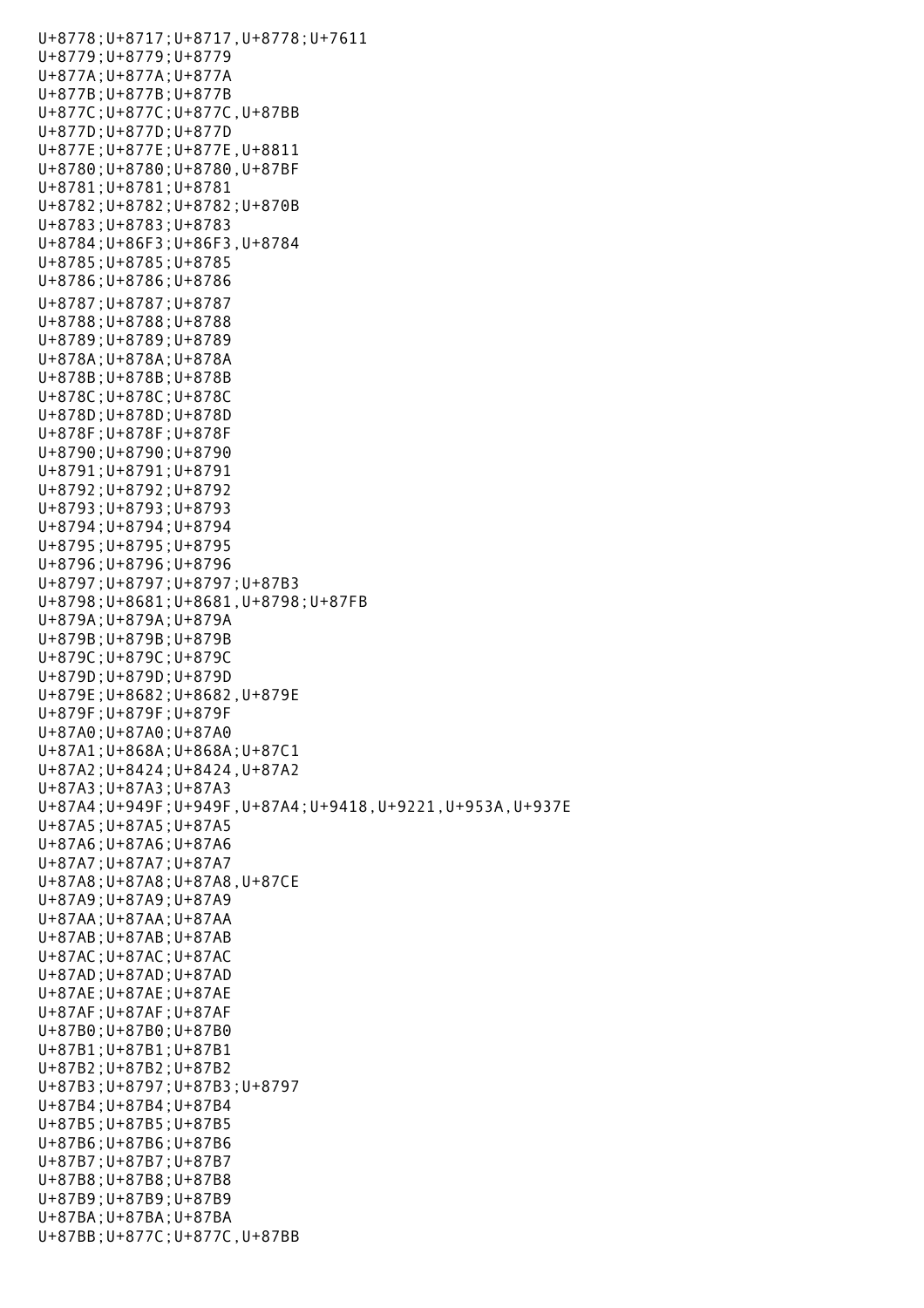U+87BC;U+87BC;U+87BC U+87BD;U+87BD;U+87BD U+87BE;U+87BE;U+87BE U+87BF;U+8780;U+8780,U+87BF U+87C0;U+87C0;U+87C0 U+87C1;U+868A;U+868A;U+87A1 U+87C2;U+87C2;U+87C2 U+87C3;U+87C3;U+87C3 U+87C4;U+86F0;U+86F0,U+87C4 U+87C5;U+87C5;U+87C5 U+87C6;U+87C6;U+87C6;U+87C7 U+87C7;U+87C6;U+87C6 U+87C8;U+8748;U+8748,U+87C8 U+87C9;U+87C9;U+87C9 U+87CA;U+87CA;U+87CA U+87CB;U+87CB;U+87CB U+87CC;U+87CC;U+87CC U+87CD;U+87CD;U+87CD U+87CE;U+87A8;U+87A8,U+87CE U+87CF;U+87CF;U+87CF,U+8828 U+87D0;U+87D0;U+87D0 U+87D1;U+87D1;U+87D1 U+87D2;U+87D2;U+87D2;U+880E U+87D3;U+87D3;U+87D3 U+87D4;U+87D4;U+87D4 U+87D5;U+87D5;U+87D5 U+87D6;U+87D6;U+87D6 U+87D7;U+87D7;U+87D7 U+87D8;U+87D8;U+87D8 U+87D9;U+87D9;U+87D9 U+87DB;U+87DB;U+87DB U+87DC;U+87DC;U+87DC U+87DD;U+87DD;U+87DD U+87DE;U+87DE;U+87DE U+87DF;U+87DF;U+87DF U+87E0;U+87E0;U+87E0 U+87E1;U+87E1;U+87E1 U+87E2;U+87E2;U+87E2 U+87E3;U+866E;U+866E,U+87E3 U+87E4;U+87E4;U+87E4 U+87E5;U+87E5;U+87E5 U+87E6;U+87E6;U+87E6 U+87E7;U+87E7;U+87E7 U+87E8;U+87E8;U+87E8 U+87E9;U+87E9;U+87E9 U+87EA;U+87EA;U+87EA U+87EB;U+87EB;U+87EB U+87EC;U+8749;U+8749,U+87EC U+87ED;U+87ED;U+87ED U+87EE;U+87EE;U+87EE U+87EF;U+86F2;U+86F2,U+87EF U+87F1;U+87F1;U+87F1 U+87F2;U+866B;U+866B,U+87F2 U+87F3;U+87F3;U+87F3 U+87F4;U+87F4;U+87F4 U+87F5;U+87F5;U+87F5 U+87F6;U+86CF;U+86CF,U+87F6 U+87F7;U+87F7;U+87F7 U+87F8;U+87F8;U+87F8 U+87F9;U+87F9;U+87F9;U+880F U+87FA;U+87FA;U+87FA U+87FB;U+8681;U+8681,U+87FB;U+8798 U+87FC;U+87FC;U+87FC U+87FD;U+87FD;U+87FD U+87FE;U+87FE;U+87FE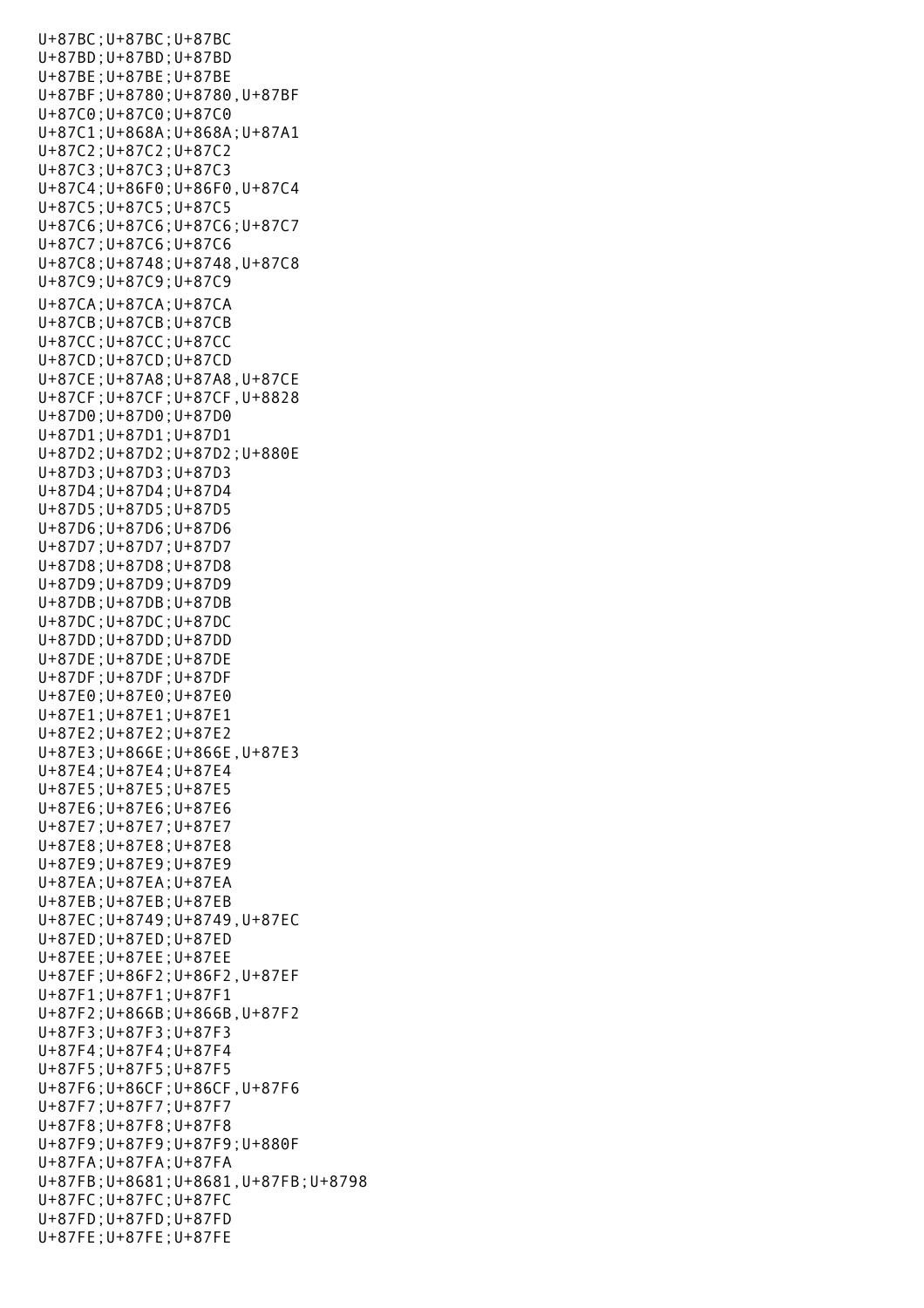U+87FF;U+87FF;U+87FF U+8800;U+8800;U+8800 U+8801;U+8683;U+8683,U+8801 U+8802;U+8802;U+8802 U+8803;U+8803;U+8803 U+8804;U+8804;U+8804 U+8805;U+8747;U+8747,U+8805 U+8806;U+867F;U+867F,U+8806 U+8808;U+8808;U+8808 U+8809;U+8809;U+8809 U+880A;U+880A;U+880A U+880B;U+880B;U+880B U+880C;U+880C;U+880C U+880D;U+874E;U+874E,U+880D U+880E;U+87D2;U+87D2 U+880F;U+87F9;U+87F9 U+8810;U+86F4;U+86F4,U+8810 U+8811;U+877E;U+877E,U+8811 U+8813;U+8813;U+8813 U+8814;U+869D;U+869D,U+8814 U+8815;U+8815;U+8815;U+8761 U+8816;U+8816;U+8816 U+8817;U+8817;U+8817 U+8818;U+8818;U+8818 U+8819;U+8819;U+8819 U+881A;U+881A;U+881A U+881B;U+881B;U+881B U+881C;U+881C;U+881C U+881D;U+881D;U+881D U+881E;U+881E;U+881E U+881F;U+8721;U+8721,U+881F U+8820;U+8820;U+8820 U+8821;U+8821;U+8821 U+8822;U+8822;U+8822;U+60F7 U+8823;U+86CE;U+86CE,U+8823 U+8824;U+8824;U+8824 U+8825;U+8825;U+8825 U+8826;U+8826;U+8826 U+8827;U+8839;U+8839 U+8828;U+87CF;U+87CF,U+8828 U+8829;U+8829;U+8829;U+876B U+882A;U+882A;U+882A U+882B;U+5299;U+5299,U+882B U+882C;U+882C;U+882C U+882E;U+882E;U+882E U+882F;U+882F;U+882F U+8830;U+8830;U+8830 U+8831;U+86CA;U+86CA,U+8831 U+8832;U+8832;U+8832 U+8833;U+8833;U+8833 U+8834;U+8834;U+8834 U+8835;U+8835;U+8835 U+8836;U+8695;U+8695,U+8836 U+8837;U+883C;U+883C,U+8837 U+8838;U+8838;U+8838 U+8839;U+8839;U+8839;U+8827 U+883B;U+86EE;U+86EE,U+883B U+883C;U+883C;U+883C;U+8837 U+883D;U+883D;U+883D U+883E;U+883E;U+883E U+883F;U+883F;U+883F U+8840;U+8840;U+8840 U+8841;U+8841;U+8841 U+8842;U+8844;U+8844 U+8843;U+8843;U+8843

 $U_{\rm B}=\frac{1}{2\pi}\left(\frac{1}{2\pi}\right)^{2}$  , where  $U_{\rm B}=\frac{1}{2\pi}\left(\frac{1}{2\pi}\right)^{2}$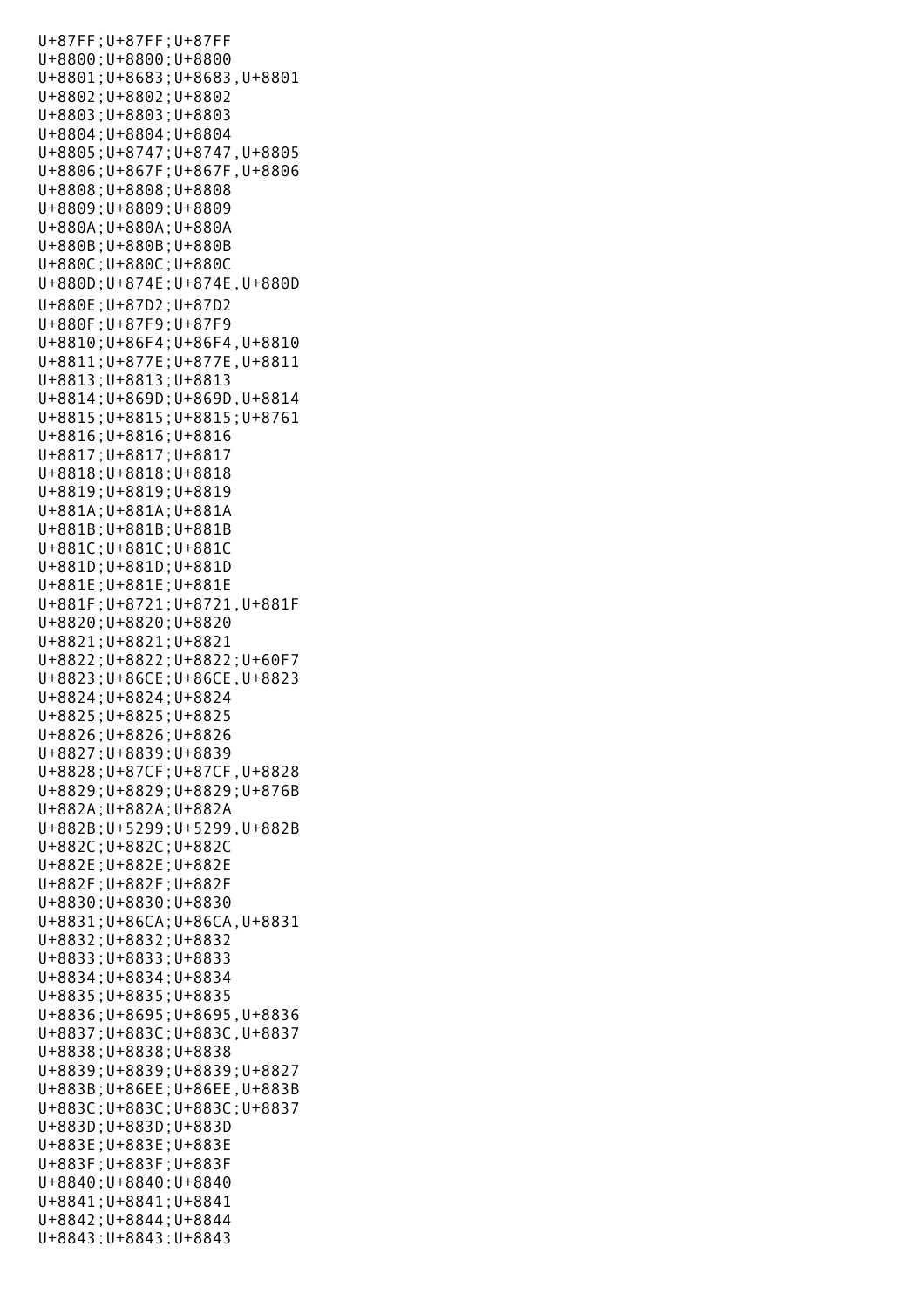u<br>8843;U+8843;U+8843;U+8843;U+8843;U+8843;U+8843;U+8843;U+8843;U+8843;U+8843;U+8843;U+8843;U+8843;U+8843;U+8843; U+8844;U+8844;U+8844;U+8842 U+8845;U+8845;U+8845,U+91C1 U+8846;U+4F17;U+4F17,U+773E U+8848;U+8848;U+8848 U+8849;U+8849;U+8849 U+884A;U+8511;U+8511,U+884A;U+858E U+884B;U+884B;U+884B U+884C;U+884C;U+884C U+884D;U+884D;U+884D U+884E;U+884E;U+884E U+884F;U+884F;U+884F U+8850;U+8850;U+8850 U+8851;U+8851;U+8851 U+8852;U+8852;U+8852 U+8853;U+672F;U+672F,U+8853;U+672E U+8854;U+8854;U+8854,U+929C;U+5563 U+8855;U+4EDD;U+540C,U+8855;U+4EDD U+8856;U+5F04;U+5F04,U+8856 U+8857;U+8857;U+8857 U+8859;U+8859;U+8859 U+885A;U+80E1;U+80E1,U+885A;U+9B0D U+885B;U+536B;U+536B,U+885B;U+885E U+885D;U+51B2;U+51B2,U+885D;U+794C,U+76C5,U+6C96,U+8876 U+885E;U+536B;U+536B,U+885B U+8860;U+8860;U+8860 U+8861;U+8861;U+8861 U+8862;U+8862;U+8862 U+8863;U+8863;U+8863 U+8864;U+8864;U+8864 U+8865;U+8865;U+8865,U+88DC U+8866;U+8866;U+8866 U+8867;U+8867;U+8867 U+8868;U+8868;U+8868,U+9336 U+8869;U+8869;U+8869;U+7D01 U+886A;U+8898;U+8898,U+886A U+886B;U+886B;U+886B U+886C;U+886C;U+886C,U+896F U+886D;U+886D;U+886D U+886E;U+886E;U+886E,U+889E;U+7DF7 U+886F;U+886F;U+886F U+8870;U+8870;U+8870 U+8871;U+8871;U+8871 U+8872;U+8872;U+8872 U+8873;U+8873;U+8873 U+8874;U+8874;U+8874 U+8875;U+8875;U+8875 U+8876;U+51B2;U+51B2,U+8876;U+794C,U+76C5,U+6C96,U+885D U+8877;U+8877;U+8877 U+8878;U+8878;U+8878 U+8879;U+53EA;U+53EA,U+8879;U+96BB U+887B;U+887B;U+887B U+887C;U+887C;U+887C U+887D;U+887D;U+887D U+887E;U+887E;U+887E U+887F;U+887F;U+887F U+8880;U+8880;U+8880 U+8881;U+8881;U+8881 U+8882;U+8882;U+8882 U+8883;U+8883;U+8883 U+8884;U+8884;U+8884,U+8956 U+8885;U+8885;U+8885,U+88CA;U+5ACB,U+892D,U+5B1D U+8886;U+8886;U+8886,U+8918 U+8887;U+8887;U+8887 U+8888;U+8888;U+8888;U+6BE0 U+8889;U+8889;U+8889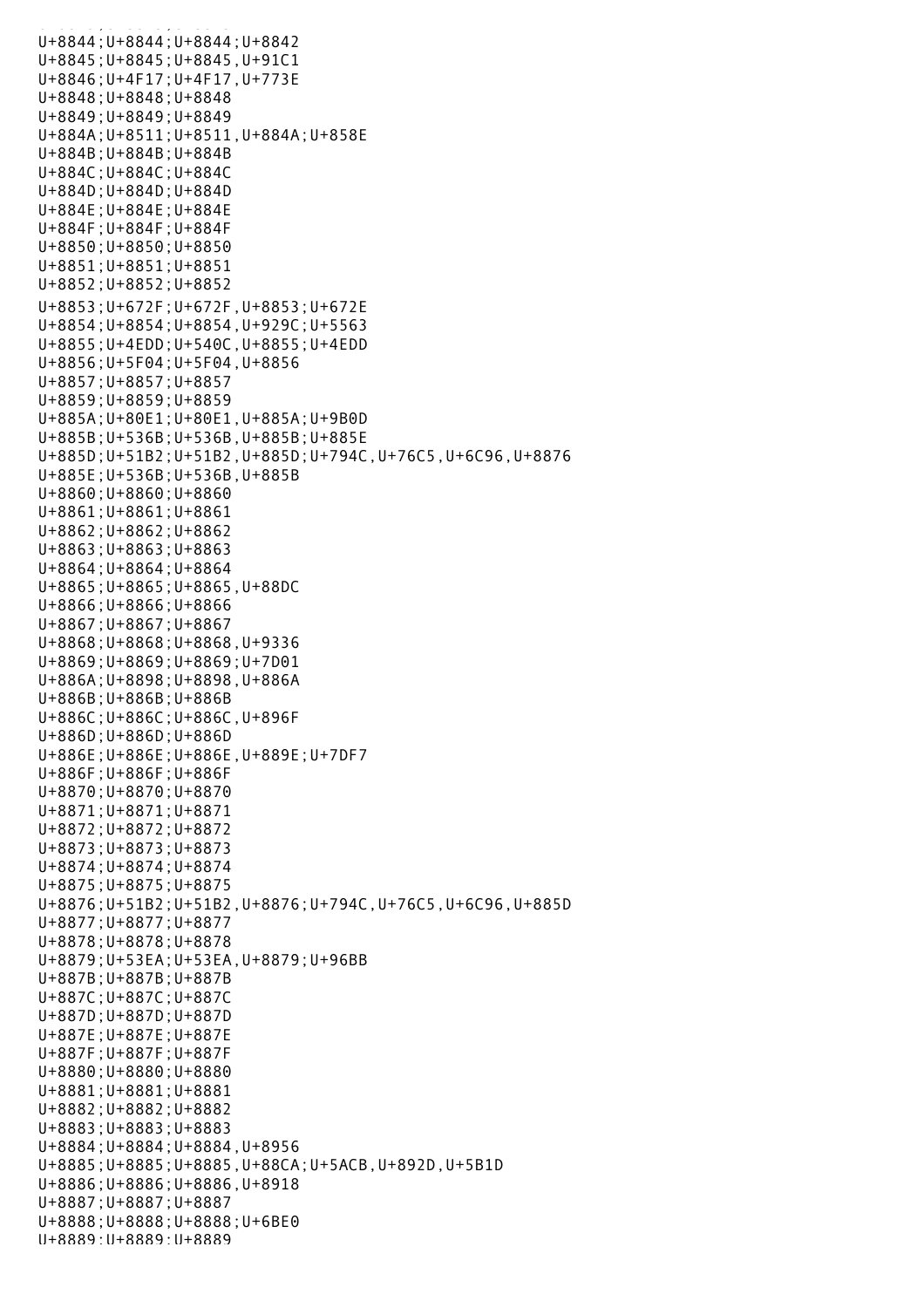$U = 8888$ U+888A;U+888A;U+888A U+888B;U+888B;U+888B U+888C;U+888D;U+888D,U+888C U+888D;U+888D;U+888D;U+888C U+888E;U+888E;U+888E U+888F;U+888F;U+888F U+8890;U+8890;U+8890 U+8891;U+8891;U+8891 U+8892;U+8892;U+8892;U+8962 U+8893;U+8893;U+8893 U+8894;U+8894;U+8894 U+8895;U+8895;U+8895 U+8896;U+8896;U+8896;U+890E U+8897;U+8897;U+8897 U+8898;U+8898;U+8898;U+886A U+8899;U+8899;U+8899 U+889A;U+889A;U+889A U+889B;U+889B;U+889B U+889C;U+889C;U+889C,U+896A;U+97C8,U+97E4 U+889D;U+889D;U+889D U+889E;U+886E;U+886E,U+889E;U+7DF7 U+889F;U+5E19;U+5E19,U+889F U+88A0;U+88A0;U+88A0 U+88A1;U+88A1;U+88A1 U+88A2;U+88A2;U+88A2 U+88A3;U+88A3;U+88A3 U+88A4;U+88A4;U+88A4 U+88A5;U+88A5;U+88A5 U+88A6;U+88A6;U+88A6 U+88A7;U+88A7;U+88A7 U+88A8;U+88A8;U+88A8 U+88A9;U+88A9;U+88A9 U+88AA;U+88AA;U+88AA U+88AB;U+88AB;U+88AB U+88AC;U+88D5;U+88D5,U+88AC U+88AD;U+88AD;U+88AD,U+8972 U+88AE;U+88AE;U+88AE U+88AF;U+88AF;U+88AF,U+894F U+88B0;U+88B0;U+88B0 U+88B1;U+88B1;U+88B1 U+88B2;U+88B2;U+88B2 U+88B3;U+88B3;U+88B3 U+88B4;U+88E4;U+88E4,U+88B4;U+8932 U+88B6;U+88B6;U+88B6 U+88B7;U+88B7;U+88B7 U+88B8;U+88B8;U+88B8 U+88B9;U+88B9;U+88B9 U+88BA;U+88BA;U+88BA U+88BB;U+88BB;U+88BB U+88BC;U+88BC;U+88BC U+88BD;U+88BD;U+88BD U+88BE;U+88BE;U+88BE U+88BF;U+88BF;U+88BF U+88C0;U+88C0;U+88C0 U+88C1;U+88C1;U+88C1 U+88C2;U+88C2;U+88C2 U+88C3;U+88C3;U+88C3 U+88C4;U+88C4;U+88C4 U+88C5;U+88C5;U+88C5,U+88DD U+88C6;U+88C6;U+88C6,U+8960 U+88C7;U+88C7;U+88C7 U+88C8;U+88C8;U+88C8,U+890C U+88C9;U+88C9;U+88C9 U+88CA;U+8885;U+8885,U+88CA;U+5ACB,U+5B1D,U+892D U+88CB;U+88CB;U+88CB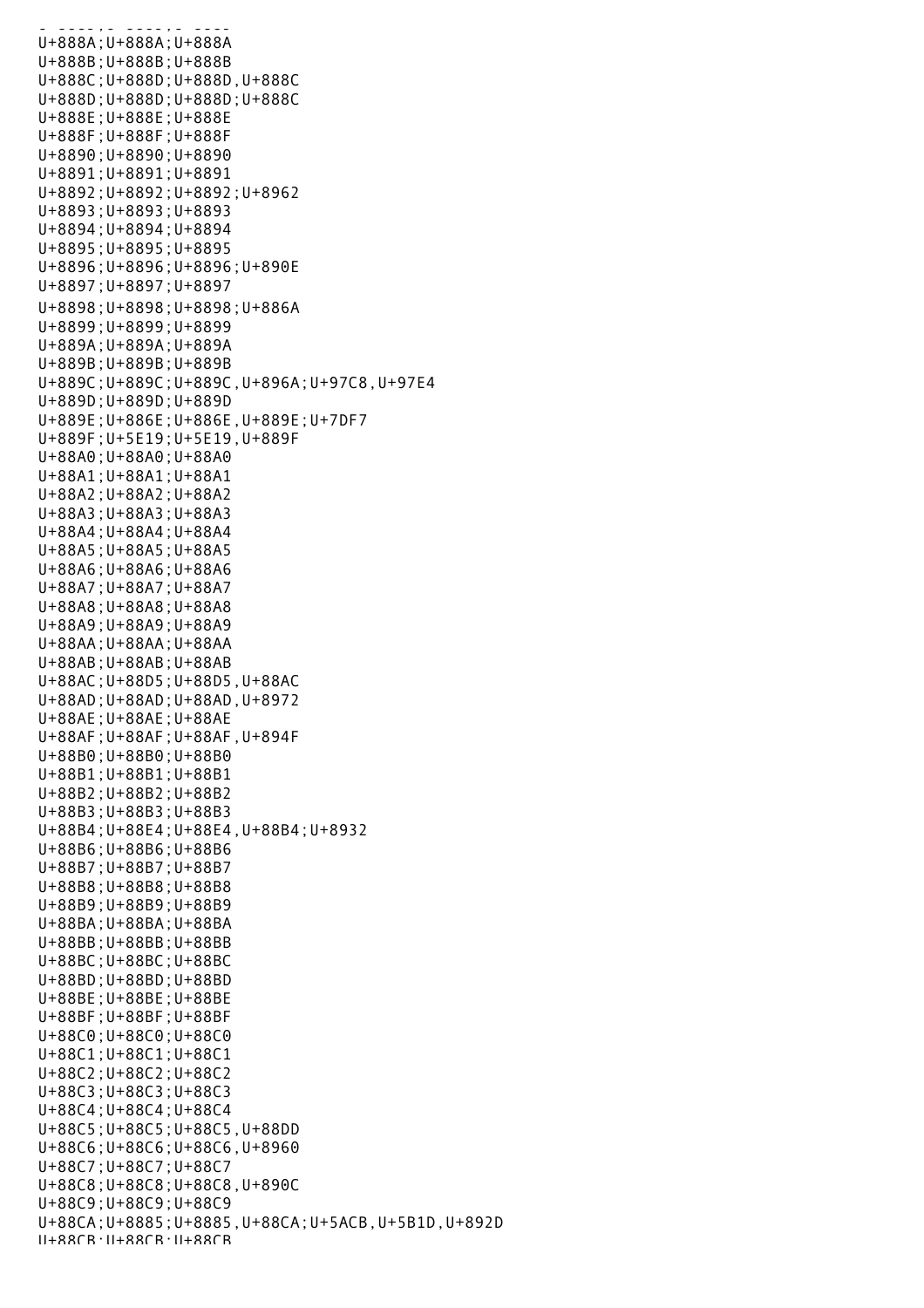U+88CB;U+88CB;U+88CB U+88CC;U+5939;U+5939,U+88CC;U+593E U+88CD;U+88CD;U+88CD U+88CE;U+88CE;U+88CE U+88CF;U+91CC;U+91CC,U+88CF;U+88E1 U+88D0;U+88D0;U+88D0 U+88D1;U+88D1;U+88D1 U+88D2;U+88D2;U+88D2 U+88D3;U+88D3;U+88D3 U+88D4;U+88D4;U+88D4 U+88D5;U+88D5;U+88D5;U+88AC U+88D6;U+88D6;U+88D6 U+88D7;U+88D7;U+88D7 U+88D8;U+88D8;U+88D8 U+88D9;U+88D9;U+88D9;U+88E0,U+5E2C U+88DA;U+88DA;U+88DA U+88DB;U+88DB;U+88DB U+88DC;U+8865;U+8865,U+88DC U+88DD;U+88C5;U+88C5,U+88DD U+88DE;U+88DE;U+88DE U+88DF;U+88DF;U+88DF U+88E0;U+88D9;U+88D9;U+5E2C U+88E1;U+91CC;U+91CC,U+88E1;U+88CF U+88E2;U+88E2;U+88E2,U+8933 U+88E3;U+88E3;U+88E3,U+895D U+88E4;U+88E4;U+88E4,U+8932;U+88B4 U+88E5;U+88E5;U+88E5,U+8947;U+8949 U+88E7;U+88E7;U+88E7 U+88E8;U+88E8;U+88E8 U+88EA;U+88EA;U+88EA U+88EB;U+88EB;U+88EB U+88EC;U+88EC;U+88EC U+88EE;U+88EE;U+88EE U+88EF;U+88EF;U+88EF U+88F0;U+88F0;U+88F0 U+88F1;U+88F1;U+88F1 U+88F2;U+88F2;U+88F2 U+88F3;U+88F3;U+88F3 U+88F4;U+88F4;U+88F4;U+88F5 U+88F5;U+88F4;U+88F4 U+88F6;U+88F6;U+88F6 U+88F7;U+88F7;U+88F7 U+88F8;U+88F8;U+88F8;U+81DD U+88F9;U+88F9;U+88F9;U+8901 U+88FA;U+88FA;U+88FA U+88FB;U+88FB;U+88FB U+88FC;U+88FC;U+88FC U+88FD;U+5236;U+5236,U+88FD U+88FE;U+88FE;U+88FE U+88FF;U+88FF;U+88FF U+8900;U+5E3A;U+5E3A,U+8900 U+8901;U+88F9;U+88F9,U+8901 U+8902;U+8902;U+8902 U+8904;U+8904;U+8904 U+8905;U+8905;U+8905 U+8906;U+8906;U+8906 U+8907;U+590D;U+590D,U+8907;U+5FA9,U+8986 U+8908;U+8908;U+8908 U+8909;U+8909;U+8909 U+890A;U+890A;U+890A;U+60FC U+890B;U+890B;U+890B U+890C;U+88C8;U+88C8,U+890C U+890D;U+890D;U+890D U+890E;U+8896;U+8896,U+890E U+8910;U+8910;U+8910 U+8911;U+8911;U+8911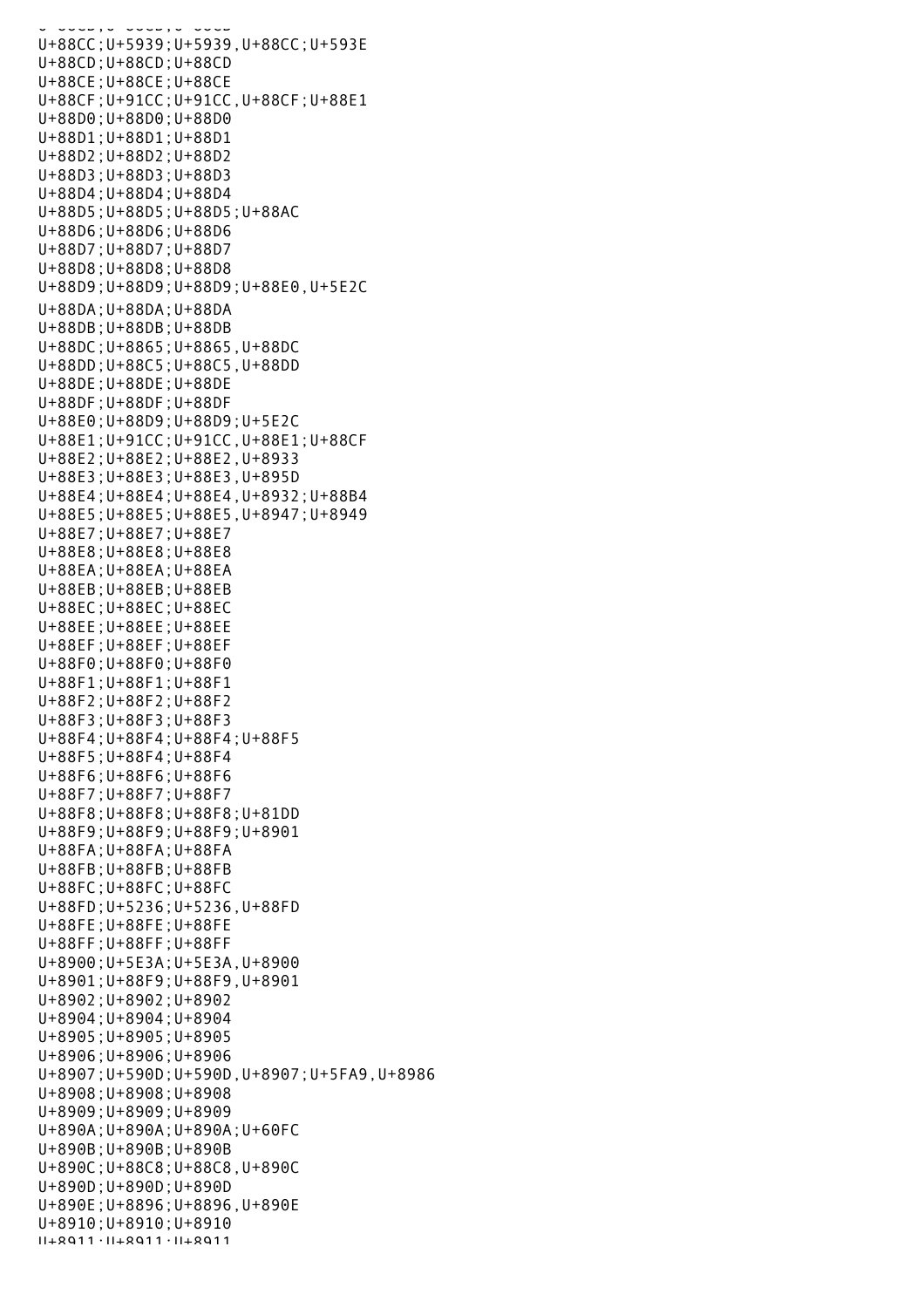U+9911;U+9911;U+9911 U+8912;U+8912;U+8912;U+8943 U+8913;U+8913;U+8913 U+8914;U+526F;U+526F,U+8914 U+8915;U+8915;U+8915 U+8916;U+8916;U+8916 U+8917;U+8917;U+8917 U+8918;U+8886;U+8886,U+8918 U+8919;U+8919;U+8919 U+891A;U+891A;U+891A U+891B;U+891B;U+891B,U+8938 U+891C;U+891C;U+891C U+891D;U+891D;U+891D U+891E;U+7F0A;U+7F0A,U+891E;U+7DFC,U+7E15 U+891F;U+891F;U+891F U+8920;U+8920;U+8920 U+8921;U+8921;U+8921 U+8922;U+6000;U+6000,U+8922;U+61D0,U+8931,U+61F7 U+8923;U+8923;U+8923 U+8925;U+8925;U+8925 U+8926;U+8926;U+8926 U+8927;U+8927;U+8927 U+8928;U+8928;U+8928 U+8929;U+8929;U+8929 U+892A;U+892A;U+892A U+892B;U+892B;U+892B U+892C;U+892C;U+892C U+892D;U+8885;U+8885,U+892D;U+88CA,U+5ACB,U+5B1D U+892E;U+892E;U+892E U+892F;U+892F;U+892F U+8930;U+8930;U+8930 U+8931;U+6000;U+6000,U+8931;U+61D0,U+8922,U+61F7 U+8932;U+88E4;U+88E4,U+8932;U+88B4 U+8933;U+88E2;U+88E2,U+8933 U+8934;U+8934;U+8934,U+8964;U+7E7F U+8935;U+7F21;U+7F21,U+8935;U+7E2D U+8936;U+8936;U+8936 U+8937;U+8937;U+8937 U+8938;U+891B;U+891B,U+8938 U+8939;U+8939;U+8939 U+893A;U+893A;U+893A U+893B;U+4EB5;U+4EB5,U+893B U+893C;U+893C;U+893C U+893D;U+893D;U+893D U+893E;U+893E;U+893E U+893F;U+893F;U+893F U+8940;U+8940;U+8940 U+8941;U+8941;U+8941 U+8942;U+8942;U+8942 U+8943;U+8912;U+8912 U+8944;U+8944;U+8944 U+8945;U+8945;U+8945 U+8946;U+8946;U+8946 U+8947;U+88E5;U+88E5,U+8947;U+8949 U+8948;U+8948;U+8948 U+8949;U+88E5;U+88E5,U+8949;U+8947 U+894A;U+894A;U+894A U+894B;U+894B;U+894B U+894C;U+894C;U+894C U+894E;U+894E;U+894E U+894F;U+88AF;U+88AF,U+894F U+8950;U+8950;U+8950 U+8951;U+8951;U+8951 U+8952;U+8952;U+8952 U+8953;U+8953;U+8953 U+8954;U+8954;U+8954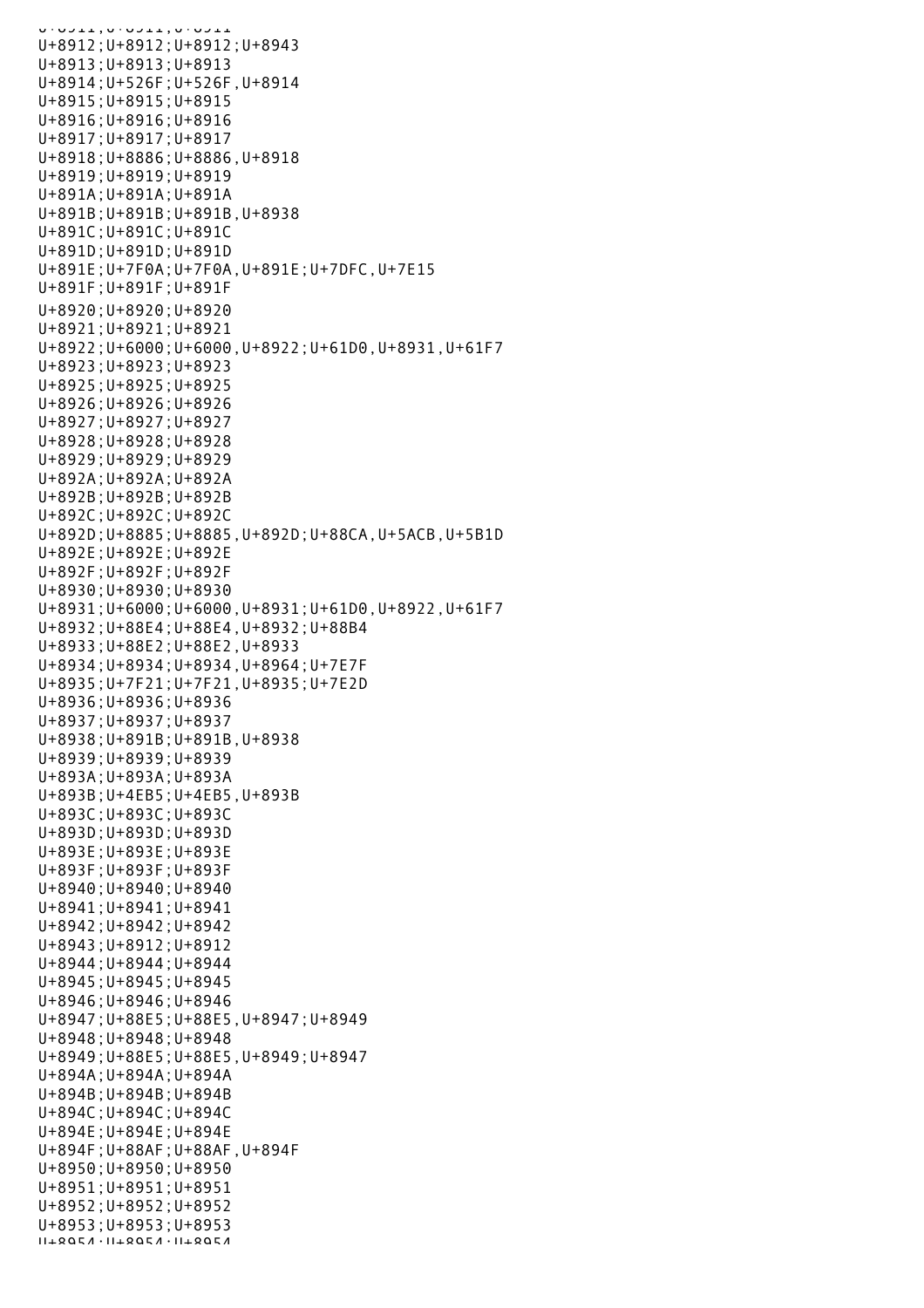U+8954;U+8954;U+8954 U+8955;U+8955;U+8955,U+8974;U+5E71 U+8956;U+8884;U+8884,U+8956 U+8957;U+8957;U+8957 U+8958;U+8958;U+8958 U+8959;U+8959;U+8959 U+895A;U+895A;U+895A U+895B;U+895B;U+895B U+895C;U+895C;U+895C U+895D;U+88E3;U+88E3,U+895D U+895E;U+895E;U+895E U+895F;U+895F;U+895F U+8960;U+88C6;U+88C6,U+8960 U+8961;U+8961;U+8961 U+8962;U+8892;U+8892,U+8962 U+8963;U+8963;U+8963 U+8964;U+8934;U+8934,U+8964;U+7E7F U+8966;U+8966;U+8966 U+8967;U+8967;U+8967 U+8968;U+8968;U+8968 U+8969;U+8969;U+8969 U+896A;U+889C;U+889C,U+896A;U+97C8,U+97E4 U+896B;U+896B;U+896B U+896C;U+6446;U+6446,U+896C;U+64FA U+896D;U+896D;U+896D U+896E;U+896E;U+896E U+896F;U+886C;U+886C,U+896F U+8970;U+8970;U+8970 U+8971;U+8971;U+8971 U+8972;U+88AD;U+88AD,U+8972 U+8973;U+8973;U+8973 U+8974;U+8955;U+8955,U+8974;U+5E71 U+8976;U+8976;U+8976 U+8977;U+8977;U+8977 U+8978;U+8978;U+8978 U+8979;U+8979;U+8979 U+897A;U+897A;U+897A U+897B;U+897B;U+897B U+897C;U+897C;U+897C U+897E;U+897E;U+897E;U+8980 U+897F;U+897F;U+897F U+8980;U+897E;U+8980,U+897E U+8981;U+8981;U+8981 U+8982;U+8982;U+8982 U+8983;U+8983;U+8983 U+8984;U+8984;U+8984 U+8985;U+8985;U+8985 U+8986;U+590D;U+8986;U+5FA9,U+590D,U+8907 U+8987;U+9738;U+9738 U+8988;U+6838;U+6838,U+8988;U+69C5 U+8989;U+7F81;U+7F81,U+7F87;U+7F88,U+898A U+898A;U+7F81;U+7F81,U+7F88;U+8989,U+7F87 U+898B;U+89C1;U+89C1,U+898B U+898C;U+89C2;U+89C2,U+89C0;U+89B3 U+898E;U+89C3;U+89C3,U+898E U+898F;U+89C4;U+89C4,U+898F;U+69FC,U+691D U+8991;U+8991;U+8991 U+8992;U+8992;U+8992 U+8993;U+89C5;U+89C5,U+8993 U+8995;U+77A5;U+77A5,U+8995 U+8996;U+89C6;U+89C6,U+8996 U+8997;U+8997;U+8997 U+8998;U+89C7;U+89C7,U+8998 U+899A;U+89C9;U+89C9,U+89BA;U+658D U+899B;U+899B;U+899B  $U+8000C$ ; $U+773A$ ; $U+773A$ , $U+8000C$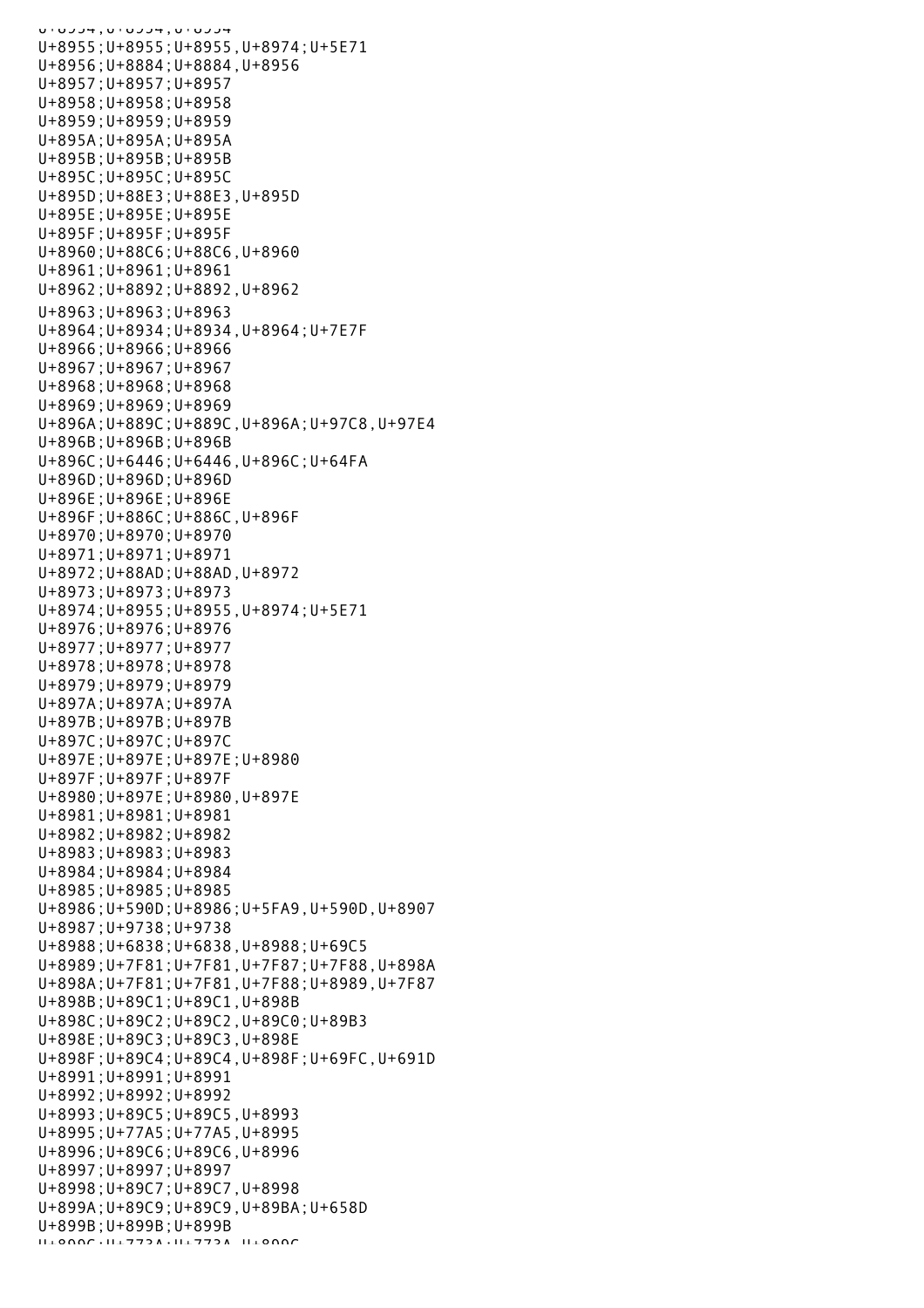UTOJJL, UT//JA, UT//JA, UTOJJL U+899D;U+5EC9;U+5EC9,U+899D;U+4EB7 U+899E;U+899E;U+899E U+899F;U+899F;U+899F U+89A0;U+89A0;U+89A0 U+89A1;U+89CB;U+89CB,U+89A1 U+89A2;U+89A2;U+89A2 U+89A3;U+89A3;U+89A3 U+89A4;U+89A4;U+89A4 U+89A5;U+89CD;U+89CD,U+89A5 U+89A6;U+89CE;U+89CE,U+89A6 U+89A7;U+89C8;U+89C8,U+89BD U+89A8;U+89A8;U+89A8 U+89AA;U+4EB2;U+4EB2,U+89AA U+89AB;U+89AB;U+89AB U+89AC;U+89CA;U+89CA,U+89AC U+89AD;U+89AD;U+89AD U+89AE;U+89AE;U+89AE U+89AF;U+89CF;U+89CF,U+89AF U+89B1;U+89B1;U+89B1 U+89B2;U+89D0;U+89D0,U+89B2 U+89B3;U+89C2;U+89C2,U+89C0;U+898C U+89B5;U+89B5;U+89B5;U+89B8 U+89B6;U+89B6;U+89B6 U+89B7;U+89D1;U+89D1,U+89B7 U+89B8;U+89B5;U+89B8;U+89B5 U+89B9;U+89B9;U+89B9 U+89BA;U+89C9;U+89C9,U+89BA;U+899A,U+658D U+89BD;U+89C8;U+89C8,U+89BD;U+89A7 U+89BE;U+89BE;U+89BE U+89BF;U+89CC;U+89CC,U+89BF U+89C0;U+89C2;U+89C2,U+89C0;U+89B3,U+898C U+89C1;U+89C1;U+89C1,U+898B U+89C2;U+89C2;U+89C2,U+89C0;U+89B3,U+898C U+89C3;U+89C3;U+89C3,U+898E U+89C4;U+89C4;U+89C4,U+898F;U+69FC,U+691D U+89C5;U+89C5;U+89C5,U+8993 U+89C6;U+89C6;U+89C6,U+8996 U+89C7;U+89C7;U+89C7,U+8998 U+89C8;U+89C8;U+89C8,U+89BD;U+89A7 U+89C9;U+89C9;U+89C9,U+89BA;U+899A,U+658D U+89CA;U+89CA;U+89CA,U+89AC U+89CB;U+89CB;U+89CB,U+89A1 U+89CC;U+89CC;U+89CC,U+89BF U+89CD;U+89CD;U+89CD,U+89A5 U+89CE;U+89CE;U+89CE,U+89A6 U+89CF;U+89CF;U+89CF,U+89AF U+89D0;U+89D0;U+89D0,U+89B2 U+89D1;U+89D1;U+89D1,U+89B7 U+89D2;U+89D2;U+89D2 U+89D3;U+89D3;U+89D3 U+89D4;U+65A4;U+65A4,U+89D4;U+7B4B U+89D5;U+7C97;U+7C97,U+89D5;U+9E81,U+9E84,U+9EA4,U+850D,U+9E86 U+89D6;U+89D6;U+89D6 U+89D7;U+89D7;U+89D7 U+89D8;U+89D8;U+89D8 U+89D9;U+4F0B;U+4F0B,U+89D9 U+89DA;U+89DA;U+89DA U+89DB;U+89DB;U+89DB U+89DC;U+89DC;U+89DC U+89DD;U+627A;U+62B5,U+89DD;U+627A,U+7274,U+7F9D U+89DE;U+89DE;U+89DE,U+89F4 U+89DF;U+9C91;U+9C91,U+89DF;U+9BAD U+89E0;U+89E0;U+89E0 U+89E1;U+89E1;U+89E1 U+89E2;U+89E2;U+89E2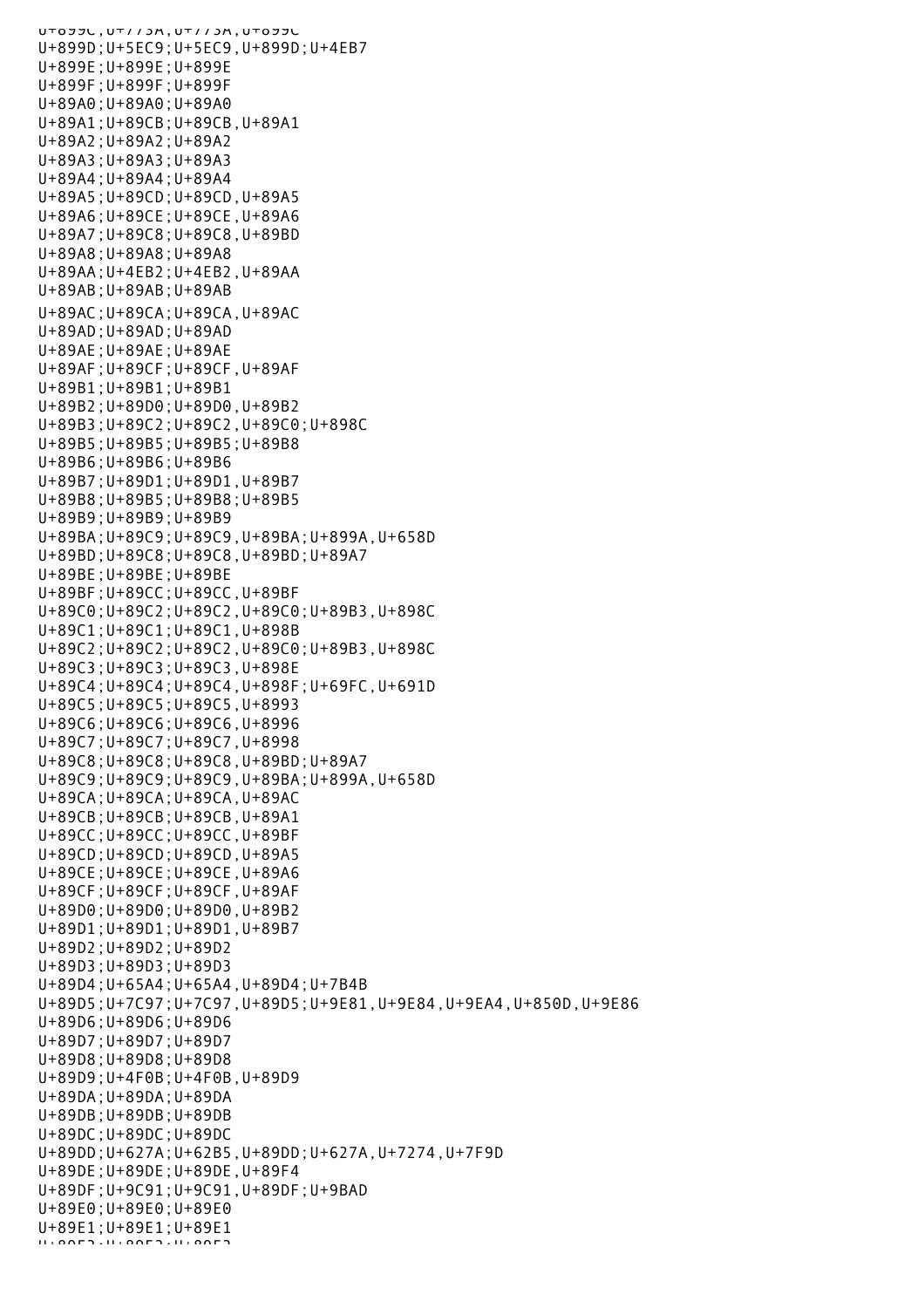U+89E2;U+89E2;U+89E2 U+89E3;U+89E3;U+89E3;U+89E7 U+89E4;U+89E4;U+89E4 U+89E5;U+89E5;U+89E5 U+89E6;U+89E6;U+89E6,U+89F8 U+89E7;U+89E3;U+89E3 U+89E8;U+89E8;U+89E8 U+89E9;U+89E9;U+89E9 U+89EA;U+89EA;U+89EA;U+89F2 U+89EB;U+89EB;U+89EB U+89EC;U+89EC;U+89EC U+89ED;U+89ED;U+89ED U+89EF;U+89EF;U+89EF,U+89F6 U+89F0;U+89F0;U+89F0 U+89F1;U+89F1;U+89F1 U+89F2;U+89EA;U+89EA,U+89F2 U+89F3;U+89F3;U+89F3 U+89F4;U+89DE;U+89DE,U+89F4 U+89F6;U+89EF;U+89EF,U+89F6 U+89F7;U+89F7;U+89F7 U+89F8;U+89E6;U+89E6,U+89F8 U+89FA;U+89FA;U+89FA U+89FB;U+89FB;U+89FB U+89FC;U+89FC;U+89FC U+89FE;U+71D5;U+71D5,U+89FE;U+9DF0 U+89FF;U+89FF;U+89FF U+8A00;U+8A00;U+8A00;U+8BA0,U+8A01 U+8A01;U+8A00;U+8BA0,U+8A00 U+8A02;U+8BA2;U+8BA2,U+8A02 U+8A03;U+8BA3;U+8BA3,U+8A03 U+8A04;U+8A04;U+8A04 U+8A07;U+8A07;U+8A07 U+8A08;U+8BA1;U+8BA1,U+8A08 U+8A09;U+8A09;U+8A09 U+8A0A;U+8BAF;U+8BAF,U+8A0A U+8A0B;U+8A0B;U+8A0B U+8A0C;U+8BA7;U+8BA7,U+8A0C U+8A0D;U+8A0D;U+8A0D U+8A0E;U+8BA8;U+8BA8,U+8A0E U+8A0F;U+8A0F;U+8A0F U+8A10;U+8BA6;U+8BA6,U+8A10 U+8A11;U+8A11;U+8A11 U+8A12;U+8BB1;U+8BB1,U+8A12 U+8A13;U+8BAD;U+8BAD,U+8A13 U+8A15;U+8BAA;U+8BAA,U+8A15 U+8A16;U+8BAB;U+8BAB,U+8A16 U+8A17;U+6258;U+6258,U+8A17;U+8BAC U+8A18;U+8BB0;U+8BB0,U+8A18 U+8A1A;U+8A1A;U+8A1A,U+8ABE U+8A1B;U+8BB9;U+8BB9,U+8A1B;U+8B4C U+8A1C;U+8A1C;U+8A1C U+8A1D;U+8BB6;U+8BB6,U+8A1D U+8A1E;U+5996;U+5996,U+8A1E;U+7945 U+8A1F;U+8BBC;U+8BBC,U+8A1F U+8A22;U+4723;U+4723,U+8A22 U+8A23;U+8BC0;U+8BC0,U+8A23 U+8A24;U+8A24;U+8A24 U+8A25;U+8BB7;U+8BB7,U+8A25 U+8A26;U+8A26;U+8A26 U+8A27;U+5C24;U+5C24,U+8A27 U+8A28;U+8A28;U+8A28 U+8A29;U+8BBB;U+8BBB,U+8A29;U+54C5 U+8A2A;U+8BBF;U+8BBF,U+8A2A U+8A2C;U+8A2C;U+8A2C U+8A2D;U+8BBE;U+8BBE,U+8A2D U+8A2E;U+8A2E;U+8A2E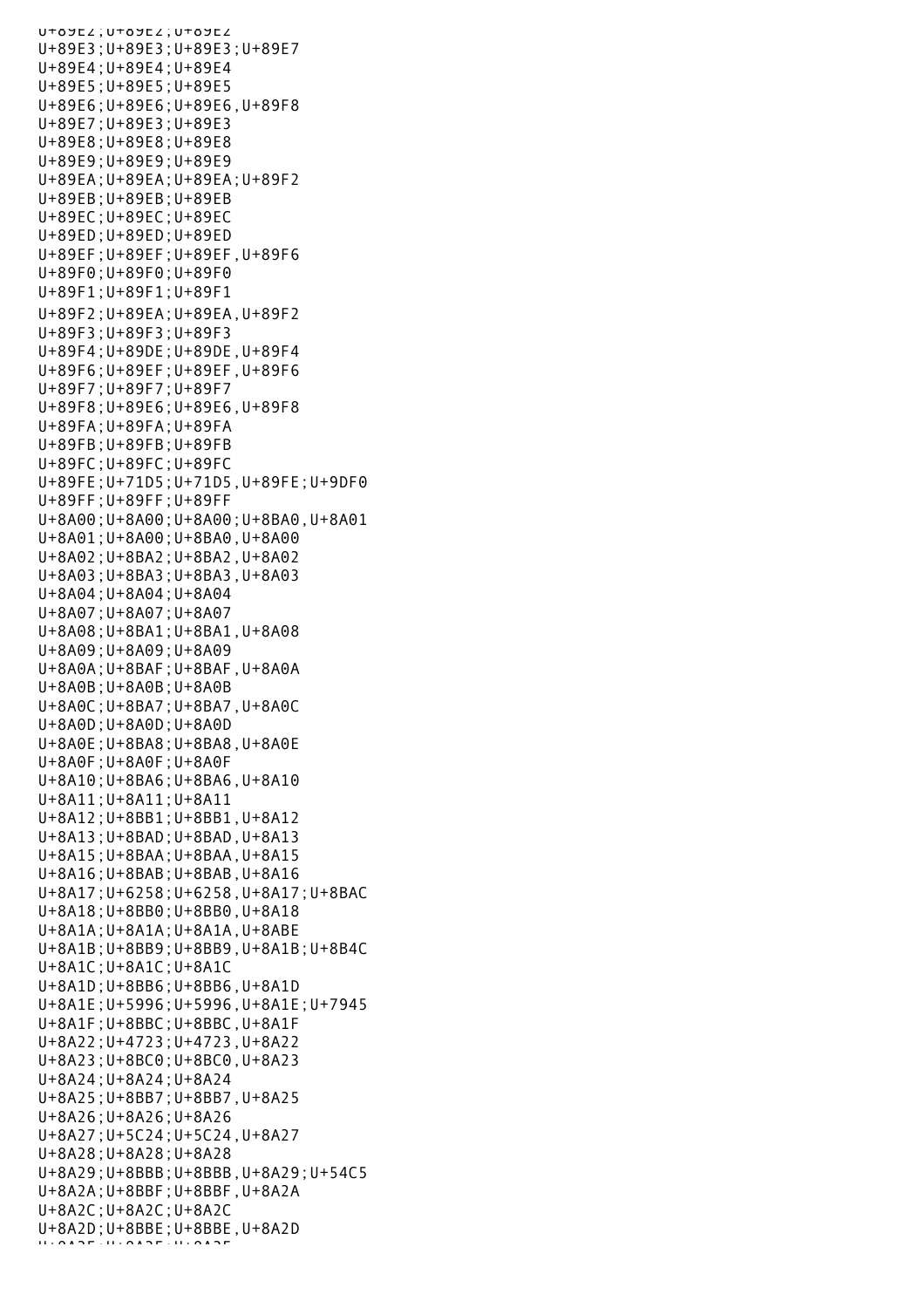U+8A2E;U+8A2E;U+8A2E U+8A2F;U+8A2F;U+8A2F U+8A30;U+8C06;U+8C06,U+8A30;U+8AC4 U+8A31;U+8BB8;U+8BB8,U+8A31;U+9126 U+8A32;U+8A32;U+8A32 U+8A34;U+8BC9;U+8BC9,U+8A34;U+612C U+8A35;U+8A35;U+8A35 U+8A36;U+5475;U+8BC3,U+8A36;U+55EC,U+5475 U+8A37;U+8A37;U+8A37 U+8A38;U+8A38;U+8A38 U+8A39;U+8A39;U+8A39 U+8A3A;U+8BCA;U+8BCA,U+8A3A U+8A3B;U+6CE8;U+6CE8,U+8A3B U+8A3C;U+8BC1;U+8BC1,U+8A3C;U+8B49 U+8A3E;U+8A3E;U+8A3E;U+8A3F U+8A3F;U+8A3E;U+8A3E,U+8A3F U+8A40;U+8A40;U+8A40 U+8A41;U+8BC2;U+8BC2,U+8A41 U+8A42;U+8A42;U+8A42 U+8A43;U+8A43;U+8A43 U+8A44;U+8A44;U+8A44 U+8A45;U+8A45;U+8A45 U+8A46;U+8BCB;U+8BCB,U+8A46;U+5467 U+8A47;U+8A47;U+8A47 U+8A48;U+8A48;U+8A48 U+8A49;U+8A49;U+8A49 U+8A4A;U+8A4A;U+8A4A U+8A4C;U+8A4C;U+8A4C U+8A4D;U+8A4D;U+8A4D U+8A4E;U+8BB5;U+8BB5,U+8A4E U+8A4F;U+8A4F;U+8A4F U+8A50;U+8BC8;U+8BC8,U+8A50 U+8A51;U+8A51;U+8A51 U+8A52;U+8BD2;U+8BD2,U+8A52 U+8A53;U+8A53;U+8A53 U+8A54;U+8BCF;U+8BCF,U+8A54 U+8A55;U+8BC4;U+8BC4,U+8A55 U+8A56;U+8BD0;U+8BD0,U+8A56 U+8A57;U+8BC7;U+8BC7,U+8A57 U+8A58;U+8BCE;U+8BCE,U+8A58 U+8A59;U+8A59;U+8A59 U+8A5A;U+8A5A;U+8A5A U+8A5B;U+8BC5;U+8BC5,U+8A5B;U+8B2F U+8A5C;U+8A5C;U+8A5C U+8A5D;U+8A5D;U+8A5D U+8A5E;U+8BCD;U+8BCD,U+8A5E U+8A5F;U+8A5F;U+8A5F,U+8B8B U+8A60;U+548F;U+548F,U+8A60 U+8A61;U+8BE9;U+8BE9,U+8A61 U+8A62;U+8BE2;U+8BE2,U+8A62 U+8A63;U+8BE3;U+8BE3,U+8A63 U+8A65;U+8A65;U+8A65 U+8A66;U+8BD5;U+8BD5,U+8A66 U+8A67;U+5BDF;U+5BDF U+8A68;U+8A68;U+8A68 U+8A69;U+8BD7;U+8BD7,U+8A69 U+8A6A;U+8A6A;U+8A6A U+8A6B;U+8BE7;U+8BE7,U+8A6B;U+4F98 U+8A6C;U+8BDF;U+8BDF,U+8A6C U+8A6D;U+8BE1;U+8BE1,U+8A6D U+8A6E;U+8BE0;U+8BE0,U+8A6E U+8A6F;U+8A6F;U+8A6F U+8A70;U+8BD8;U+8BD8,U+8A70 U+8A71;U+8BDD;U+8BDD,U+8A71;U+8AD9 U+8A72;U+8BE5;U+8BE5,U+8A72 U+8A73;U+8BE6;U+8A73;U+8A73<br>U+8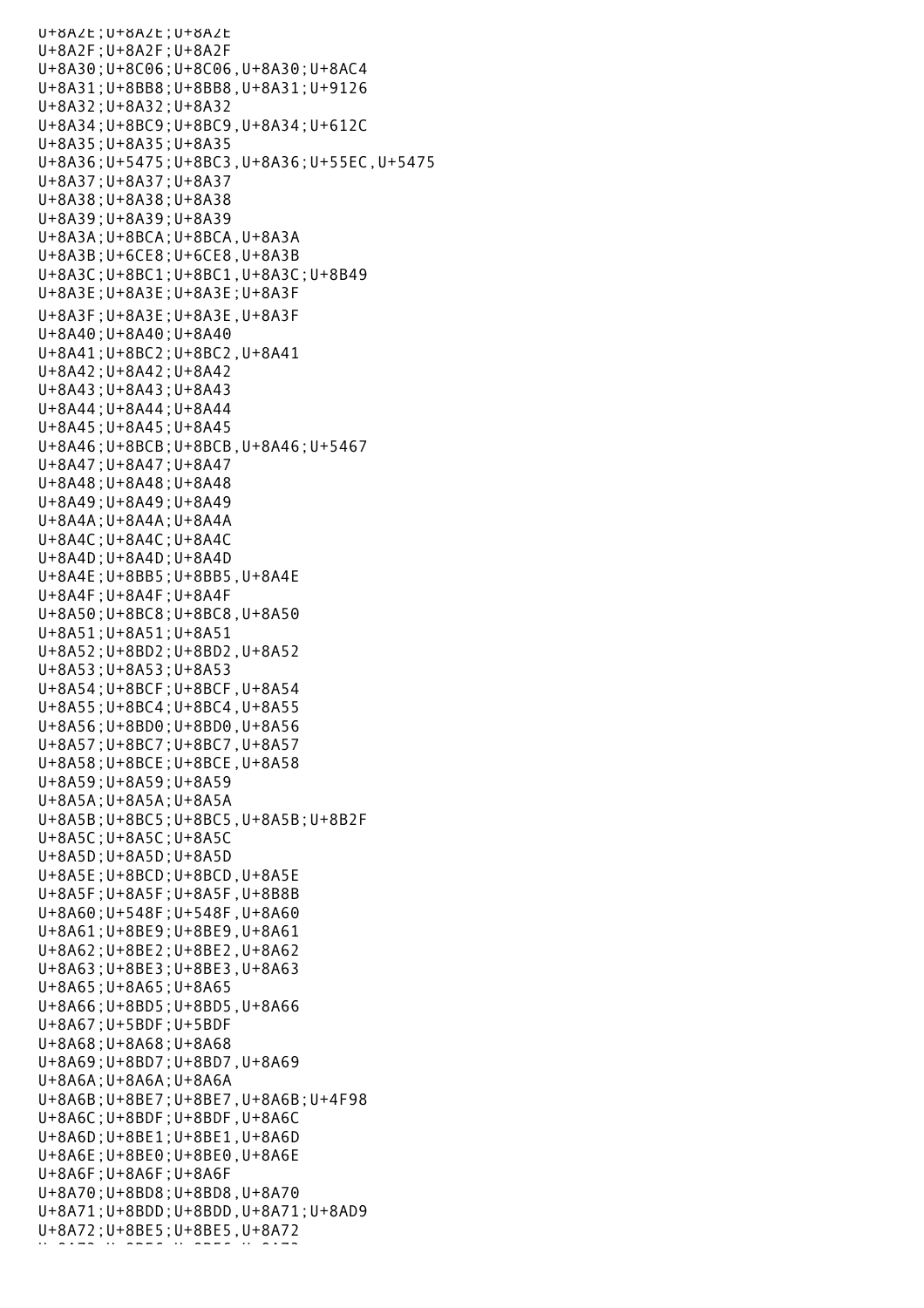U+8A73;U+8BE6;U+8BE6,U+8A73 U+8A74;U+8A74;U+8A74 U+8A75;U+8BDC;U+8BDC,U+8A75 U+8A76;U+916C;U+916C,U+8A76;U+91BB,U+9167 U+8A77;U+8A77;U+8A77 U+8A79;U+8A79;U+8A79 U+8A7A;U+8A7A;U+8A7A U+8A7B;U+54AF;U+8A7B;U+54AF U+8A7C;U+8BD9;U+8BD9,U+8A7C U+8A7E;U+8A7E;U+8A7E U+8A7F;U+8BD6;U+8BD6,U+8A7F U+8A80;U+8A80;U+8A80 U+8A81;U+8A81;U+8A81 U+8A82;U+8A82;U+8A82 U+8A83;U+8A83;U+8A83 U+8A84;U+8BD4;U+8BD4,U+8A84 U+8A85;U+8BDB;U+8BDB,U+8A85 U+8A86;U+8BD3;U+8BD3,U+8A86 U+8A87;U+5938;U+5938,U+8A87 U+8A89;U+8A89;U+8A89,U+8B7D U+8A8A;U+8A8A;U+8A8A,U+8B04 U+8A8B;U+5FCC;U+5FCC,U+8A8B;U+8AC5 U+8A8C;U+5FD7;U+5FD7,U+8A8C U+8A8D;U+8BA4;U+8BA4,U+8A8D U+8A8E;U+8A8E;U+8A8E U+8A8F;U+8A8F;U+8A8F U+8A90;U+8A90;U+8A90 U+8A91;U+8BF3;U+8BF3,U+8A91 U+8A92;U+6B38;U+8BF6,U+8A92;U+6B38 U+8A93;U+8A93;U+8A93 U+8A94;U+8A94;U+8A94 U+8A95;U+8BDE;U+8BDE,U+8A95 U+8A96;U+6096;U+6096,U+8A96 U+8A97;U+8A97;U+8A97 U+8A98;U+8BF1;U+8BF1,U+8A98 U+8A99;U+8A99;U+8A99 U+8A9A;U+8BEE;U+8BEE,U+8A9A U+8A9B;U+8A9B;U+8A9B U+8A9C;U+8A9C;U+8A9C U+8A9D;U+8A9D;U+8A9D U+8A9E;U+8BED;U+8BED,U+8A9E U+8AA0;U+8BDA;U+8BDA,U+8AA0 U+8AA1;U+8BEB;U+8BEB,U+8AA1 U+8AA2;U+8AA2;U+8AA2 U+8AA3;U+8BEC;U+8BEC,U+8AA3 U+8AA4;U+8BEF;U+8BEF,U+8AA4;U+609E,U+60AE U+8AA5;U+8BF0;U+8BF0,U+8AA5 U+8AA6;U+8BF5;U+8BF5,U+8AA6 U+8AA7;U+8AA7;U+8AA7 U+8AA8;U+8BF2;U+8BF2,U+8AA8 U+8AA9;U+8AA9;U+8AA9 U+8AAA;U+8BF4;U+8BF4,U+8AAA;U+8AAC U+8AAB;U+9707;U+9707,U+8AAB U+8AAC;U+8BF4;U+8BF4,U+8AAA U+8AAE;U+8AAE;U+8AAE U+8AB0;U+8C01;U+8C01,U+8AB0 U+8AB1;U+8AB1;U+8AB1 U+8AB2;U+8BFE;U+8BFE,U+8AB2 U+8AB3;U+8AB3;U+8AB3 U+8AB4;U+8AB4;U+8AB4 U+8AB5;U+8AB5;U+8AB5 U+8AB6;U+8C07;U+8C07,U+8AB6 U+8AB8;U+8AB8;U+8AB8 U+8AB9;U+8BFD;U+8BFD,U+8AB9 U+8ABA;U+8ABA;U+8ABA U+8ABB;U+8ABB;U+8ABB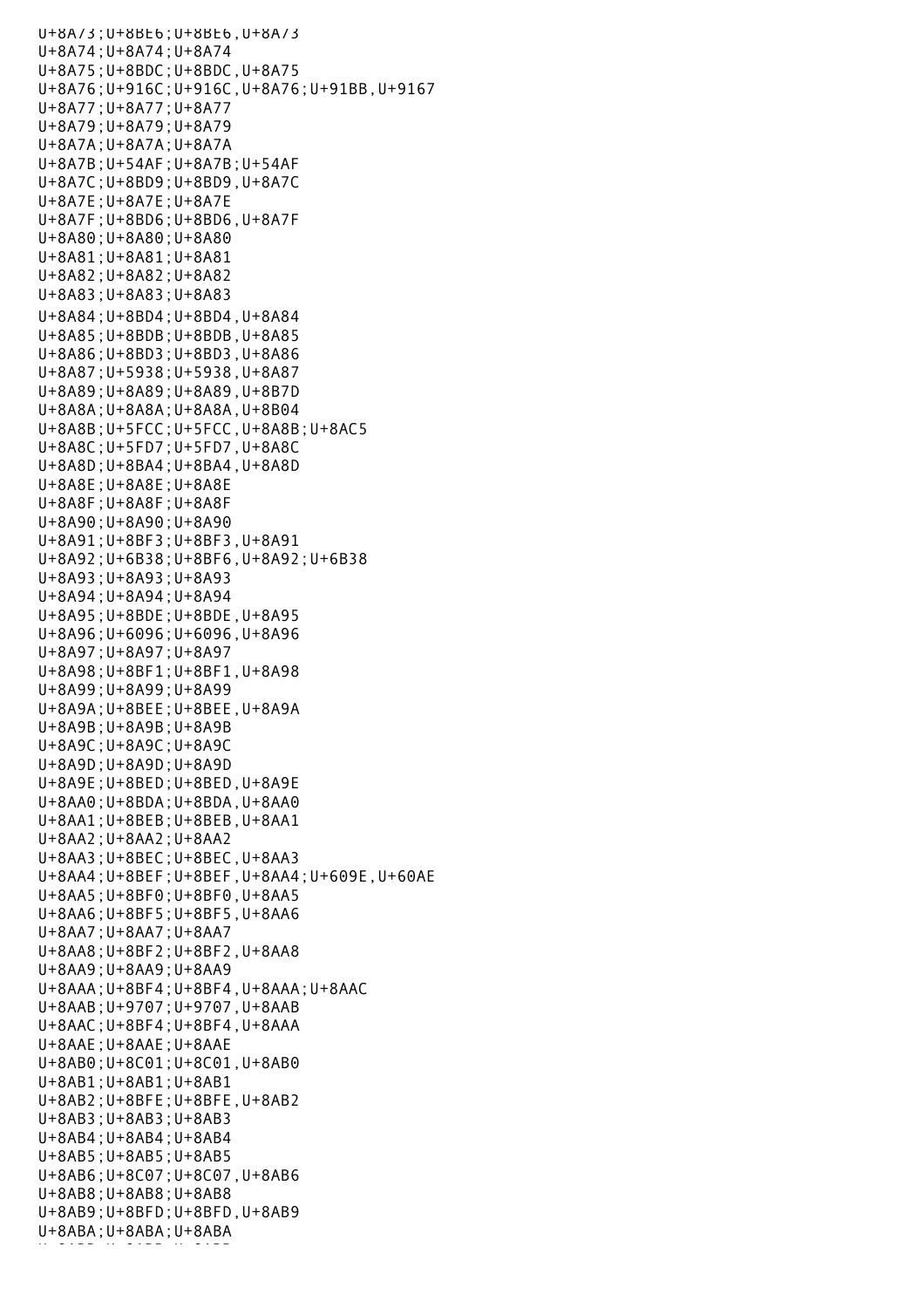U+8ABB;U+8ABB;U+8ABB U+8ABC;U+8C0A;U+8C0A,U+8ABC U+8ABD;U+8ABD;U+8ABD U+8ABE;U+8A1A;U+8A1A,U+8ABE U+8ABF;U+8C03;U+8C03,U+8ABF U+8AC0;U+8AC0;U+8AC0 U+8AC1;U+8AC1;U+8AC1 U+8AC2;U+8C04;U+8C04,U+8AC2 U+8AC3;U+8AC3;U+8AC3 U+8AC4;U+8C06;U+8C06,U+8AC4;U+8A30 U+8AC5;U+5FCC;U+5FCC,U+8AC5;U+8A8B U+8AC6;U+8AC6;U+8AC6 U+8AC7;U+8C08;U+8C08,U+8AC7 U+8AC8;U+8AC8;U+8AC8 U+8AC9;U+8BFF;U+8BFF,U+8AC9 U+8ACA;U+8ACA;U+8ACA U+8ACB;U+8BF7;U+8BF7,U+8ACB U+8ACC;U+8C0F;U+8C0F,U+8AEB U+8ACD;U+8BE4;U+8BE4,U+8ACD U+8ACE;U+8ACE;U+8ACE U+8ACF;U+8BF9;U+8BF9,U+8ACF U+8AD1;U+8BFC;U+8BFC,U+8AD1 U+8AD2;U+8C05;U+8C05,U+8AD2 U+8AD3;U+8AD3;U+8AD3 U+8AD4;U+8AD4;U+8AD4 U+8AD5;U+8AD5;U+8AD5 U+8AD6;U+8BBA;U+8BBA,U+8AD6 U+8AD7;U+8C02;U+8C02,U+8AD7 U+8AD8;U+8AD8;U+8AD8 U+8AD9;U+8BDD;U+8BDD,U+8AD9;U+8A71 U+8ADA;U+8ADA;U+8ADA U+8ADB;U+8C00;U+8C00,U+8ADB U+8ADC;U+8C0D;U+8C0D,U+8ADC U+8ADD;U+8C1E;U+8C1E,U+8ADD U+8ADE;U+8C1D;U+8C1D,U+8ADE U+8ADF;U+8ADF;U+8ADF U+8AE0;U+5405;U+55A7,U+8AE0;U+5405 U+8AE1;U+8C25;U+8C25,U+8AE1;U+8B1A U+8AE2;U+8BE8;U+8BE8,U+8AE2;U+9850 U+8AE3;U+8AE3;U+8AE3 U+8AE4;U+8C14;U+8C14,U+8AE4 U+8AE5;U+8AE5;U+8AE5 U+8AE6;U+8C1B;U+8C1B,U+8AE6 U+8AE7;U+8C10;U+8C10,U+8AE7 U+8AE8;U+8AE8;U+8AE8 U+8AE9;U+8C31;U+8C31,U+8B5C U+8AEA;U+8AEA;U+8AEA U+8AEB;U+8C0F;U+8C0F,U+8AEB;U+8ACC U+8AED;U+8C15;U+8C15,U+8AED U+8AEE;U+54A8;U+8C18,U+8AEE;U+54A8 U+8AEF;U+8AEF;U+8AEF U+8AF0;U+8AF0;U+8AF0 U+8AF1;U+8BB3;U+8BB3,U+8AF1 U+8AF2;U+8AF2;U+8AF2 U+8AF3;U+8C19;U+8C19,U+8AF3 U+8AF4;U+8AF4;U+8AF4 U+8AF5;U+5583;U+5583,U+8AF5;U+5A1A U+8AF6;U+8C0C;U+8C0C,U+8AF6 U+8AF7;U+8BBD;U+8BBD,U+8AF7 U+8AF8;U+8BF8;U+8BF8,U+8AF8 U+8AF9;U+8AF9;U+8AF9 U+8AFA;U+8C1A;U+8C1A,U+8AFA U+8AFB;U+8AFB;U+8AFB U+8AFC;U+8C16;U+8C16,U+8AFC U+8AFD;U+8AFD;U+8AFD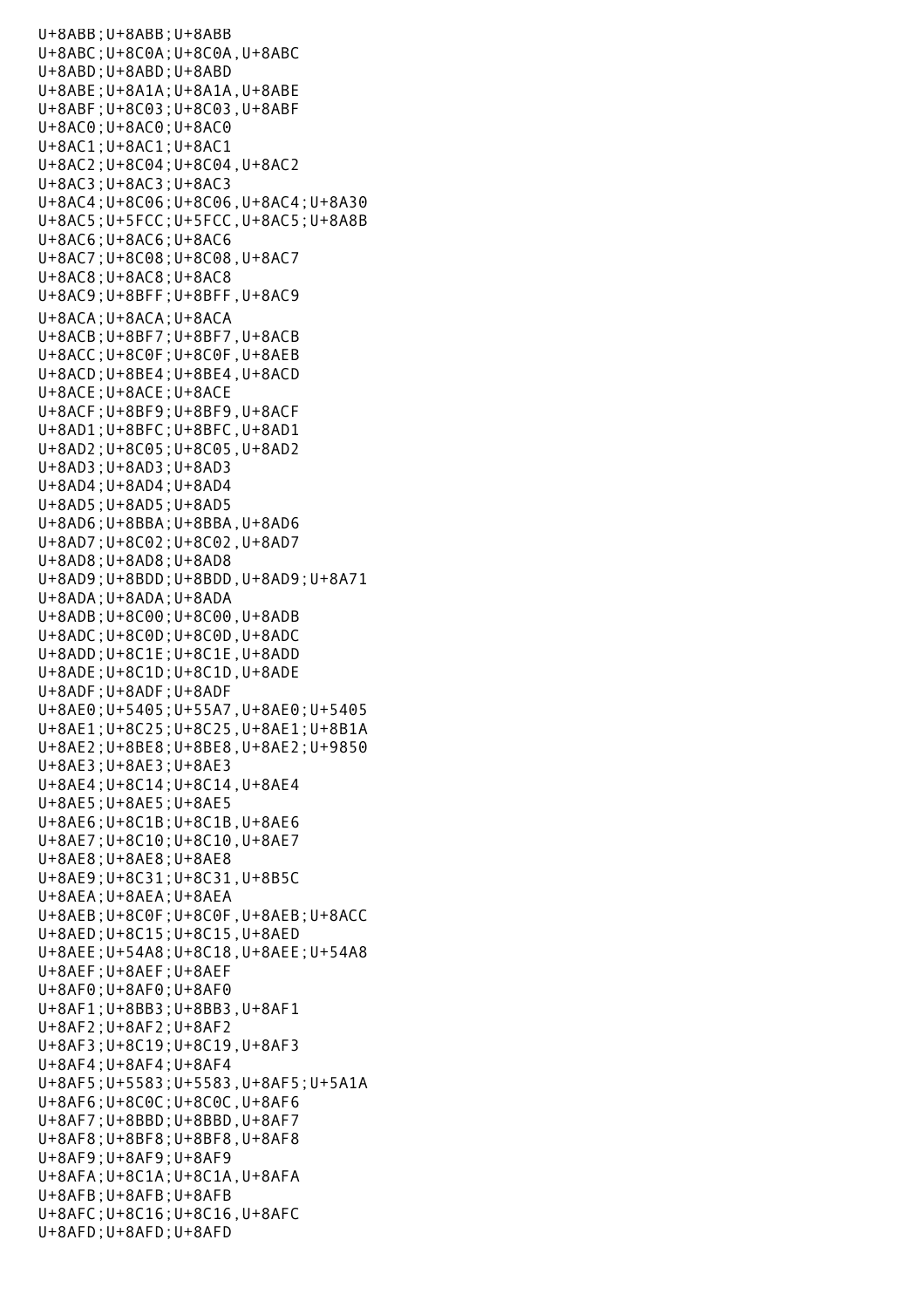U+8AFE;U+8BFA;U+8BFA,U+8AFE U+8AFF;U+8AFF;U+8AFF U+8B00;U+8C0B;U+8C0B,U+8B00 U+8B01;U+8C12;U+8C12,U+8B01 U+8B02;U+8C13;U+8C13,U+8B02 U+8B03;U+8B03;U+8B03 U+8B04;U+8A8A;U+8A8A,U+8B04 U+8B05;U+8BCC;U+8BCC,U+8B05 U+8B06;U+8B06;U+8B06 U+8B07;U+8B07;U+8B07 U+8B08;U+8B08;U+8B08 U+8B09;U+8B09;U+8B09 U+8B0A;U+8C0E;U+8C0E,U+8B0A U+8B0B;U+8B0B;U+8B0B U+8B0D;U+8B0D;U+8B0D U+8B0E;U+8C1C;U+8C1C,U+8B0E U+8B0F;U+8B0F;U+8B0F U+8B10;U+8C27;U+8C27,U+8B10 U+8B11;U+8B11;U+8B11 U+8B12;U+8B12;U+8B12 U+8B13;U+8B13;U+8B13 U+8B14;U+8C11;U+8C11,U+8B14 U+8B15;U+557C;U+557C,U+8B15 U+8B16;U+8C21;U+8C21,U+8B16 U+8B17;U+8C24;U+8C24,U+8B17 U+8B18;U+8B18;U+8B18 U+8B19;U+8C26;U+8C26,U+8B19 U+8B1A;U+8C25;U+8C25,U+8B1A;U+8AE1 U+8B1B;U+8BB2;U+8BB2,U+8B1B U+8B1C;U+8B1C;U+8B1C U+8B1D;U+8C22;U+8C22,U+8B1D U+8B1E;U+8B1E;U+8B1E U+8B1F;U+8B1F;U+8B1F U+8B20;U+8C23;U+8C23,U+8B20;U+8B21 U+8B21;U+8C23;U+8C23,U+8B20 U+8B22;U+8B22;U+8B22 U+8B23;U+8B23;U+8B23 U+8B24;U+8B24;U+8B24 U+8B25;U+8B25;U+8B25 U+8B26;U+8B26;U+8B26 U+8B27;U+8B27;U+8B27 U+8B28;U+8C1F;U+8C1F,U+8B28;U+8B55 U+8B2A;U+5546;U+5546,U+8B2A U+8B2B;U+8C2A;U+8C2A,U+8B2B U+8B2C;U+8C2C;U+8C2C,U+8B2C U+8B2D;U+8C2B;U+8C2B,U+8B7E U+8B2E;U+8B2E;U+8B2E U+8B2F;U+8BC5;U+8BC5,U+8B2F;U+8A5B U+8B30;U+8B30;U+8B30 U+8B31;U+8B31;U+8B31 U+8B33;U+8BB4;U+8BB4,U+8B33 U+8B34;U+8B34;U+8B34 U+8B35;U+8B35;U+8B35 U+8B36;U+5EB6;U+5EB6,U+8B36;U+5EBB U+8B37;U+8B37;U+8B37 U+8B39;U+8C28;U+8C28,U+8B39 U+8B3A;U+8B3A;U+8B3A U+8B3B;U+8B3B;U+8B3B U+8B3C;U+547C;U+547C,U+8B3C;U+5611,U+8656 U+8B3D;U+8B3D;U+8B3D U+8B3E;U+8C29;U+8C29,U+8B3E U+8B40;U+8B40;U+8B40 U+8B41;U+54D7;U+54D7,U+8B41;U+5629 U+8B42;U+8B42;U+8B42 U+8B43;U+8B43;U+8B43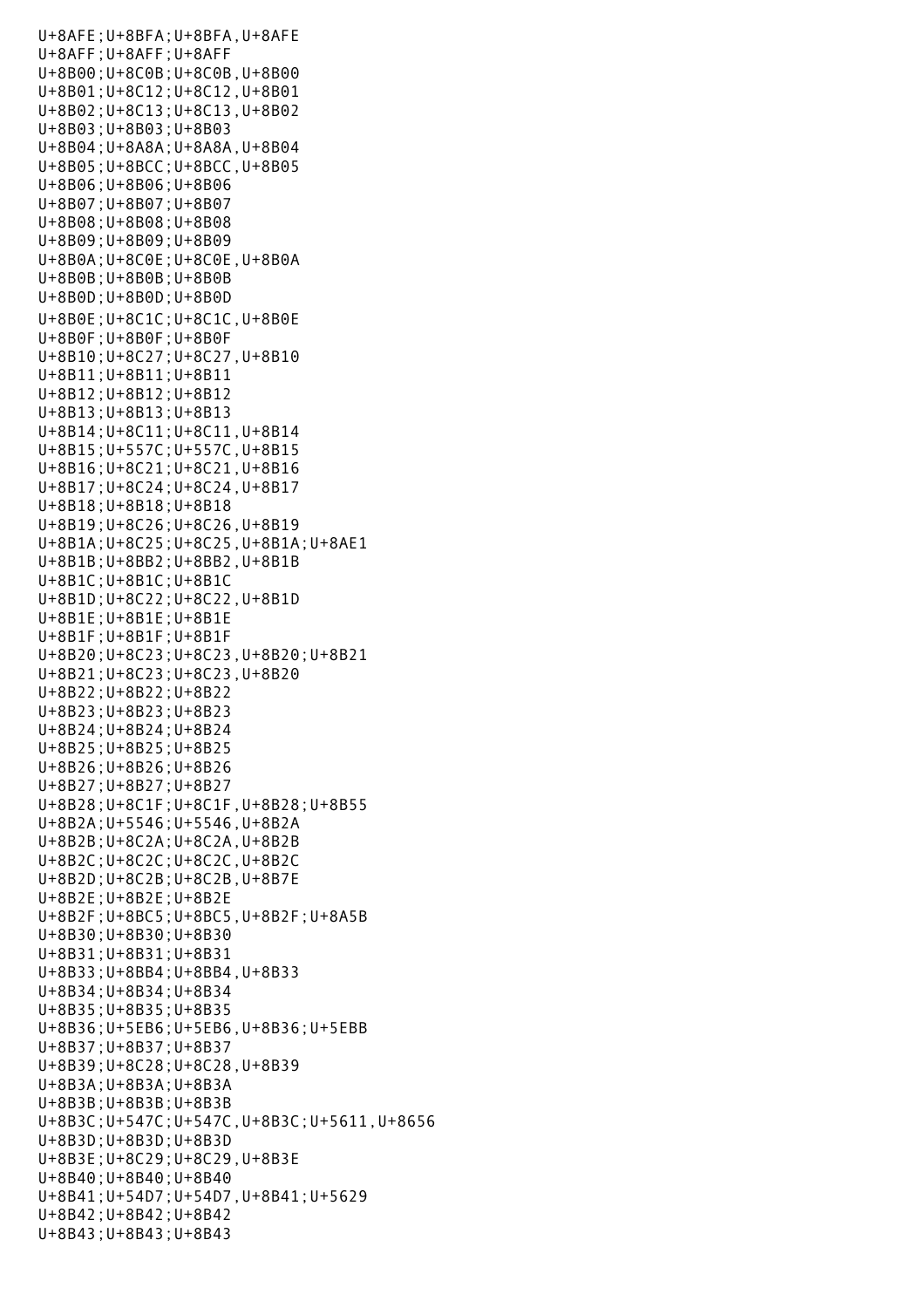U+8B44;U+8B44;U+8B44 U+8B45;U+8B45;U+8B45 U+8B46;U+563B;U+563B,U+8B46 U+8B47;U+8B47;U+8B47 U+8B48;U+619D;U+619D,U+8B48 U+8B49;U+8BC1;U+8BC1,U+8B49;U+8A3C U+8B4A;U+8B4A;U+8B4A U+8B4B;U+8C30;U+8C30,U+8B4B;U+8B95 U+8B4C;U+8BB9;U+8BB9,U+8A1B U+8B4D;U+5E94;U+5E94,U+8B4D;U+61C9,U+5FDC U+8B4E;U+8C32;U+8C32,U+8B4E;U+564A U+8B4F;U+8BA5;U+8BA5,U+8B4F U+8B50;U+5642;U+5642,U+8B50 U+8B51;U+6322;U+6322,U+8B51;U+649F U+8B52;U+8B52;U+8B52 U+8B53;U+8B53;U+8B53 U+8B54;U+64B0;U+64B0,U+8B54 U+8B55;U+8C1F;U+8C1F,U+8B55;U+8B28 U+8B56;U+8C2E;U+8C2E,U+8B56 U+8B57;U+8B57;U+8B57 U+8B58;U+8BC6;U+8BC6,U+8B58 U+8B59;U+8C2F;U+8C2F,U+8B59 U+8B5A;U+8C2D;U+8C2D,U+8B5A U+8B5B;U+8B5B;U+8B5B U+8B5C;U+8C31;U+8C31,U+8B5C;U+8AE9 U+8B5D;U+8B5D;U+8B5D U+8B5E;U+8B5E;U+8B5E U+8B5F;U+566A;U+566A,U+8B5F U+8B60;U+8B60;U+8B60 U+8B63;U+8B63;U+8B63 U+8B64;U+8B64;U+8B64 U+8B65;U+8B65;U+8B65 U+8B66;U+8B66;U+8B66 U+8B67;U+8B67;U+8B67 U+8B68;U+8B68;U+8B68 U+8B6A;U+853C;U+853C,U+8B6A;U+85F9 U+8B6B;U+8C35;U+8C35,U+8B6B U+8B6C;U+8B6C;U+8B6C U+8B6D;U+6BC1;U+6BC1,U+8B6D;U+6BC0 U+8B6E;U+8B6E;U+8B6E U+8B6F;U+8BD1;U+8BD1,U+8B6F U+8B70;U+8BAE;U+8BAE,U+8B70 U+8B71;U+5584;U+5584 U+8B73;U+8B73;U+8B73 U+8B74;U+8C34;U+8C34,U+8B74 U+8B76;U+8B76;U+8B76 U+8B77;U+62A4;U+62A4,U+8B77 U+8B78;U+8BEA;U+8BEA,U+8B78 U+8B79;U+53F7;U+53F7,U+8B79;U+865F U+8B7A;U+8B7A;U+8B7A U+8B7B;U+5624;U+5624,U+8B7B;U+56B6 U+8B7D;U+8A89;U+8A89,U+8B7D U+8B7E;U+8C2B;U+8C2B,U+8B7E;U+8B2D U+8B7F;U+6167;U+6167,U+8B7F U+8B80;U+8BFB;U+8BFB,U+8B80 U+8B82;U+8B82;U+8B82 U+8B83;U+8D5E;U+8D5E,U+8B9A;U+8D0A,U+8CDB U+8B84;U+8B84;U+8B84 U+8B85;U+8C09;U+8C09,U+8B85 U+8B86;U+8B86;U+8B86 U+8B88;U+8B88;U+8B88 U+8B89;U+8B89;U+8B89 U+8B8A;U+53D8;U+53D8,U+8B8A;U+5909 U+8B8B;U+8A5F;U+8A5F,U+8B8B U+8B8C;U+4729;U+4729,U+8B8C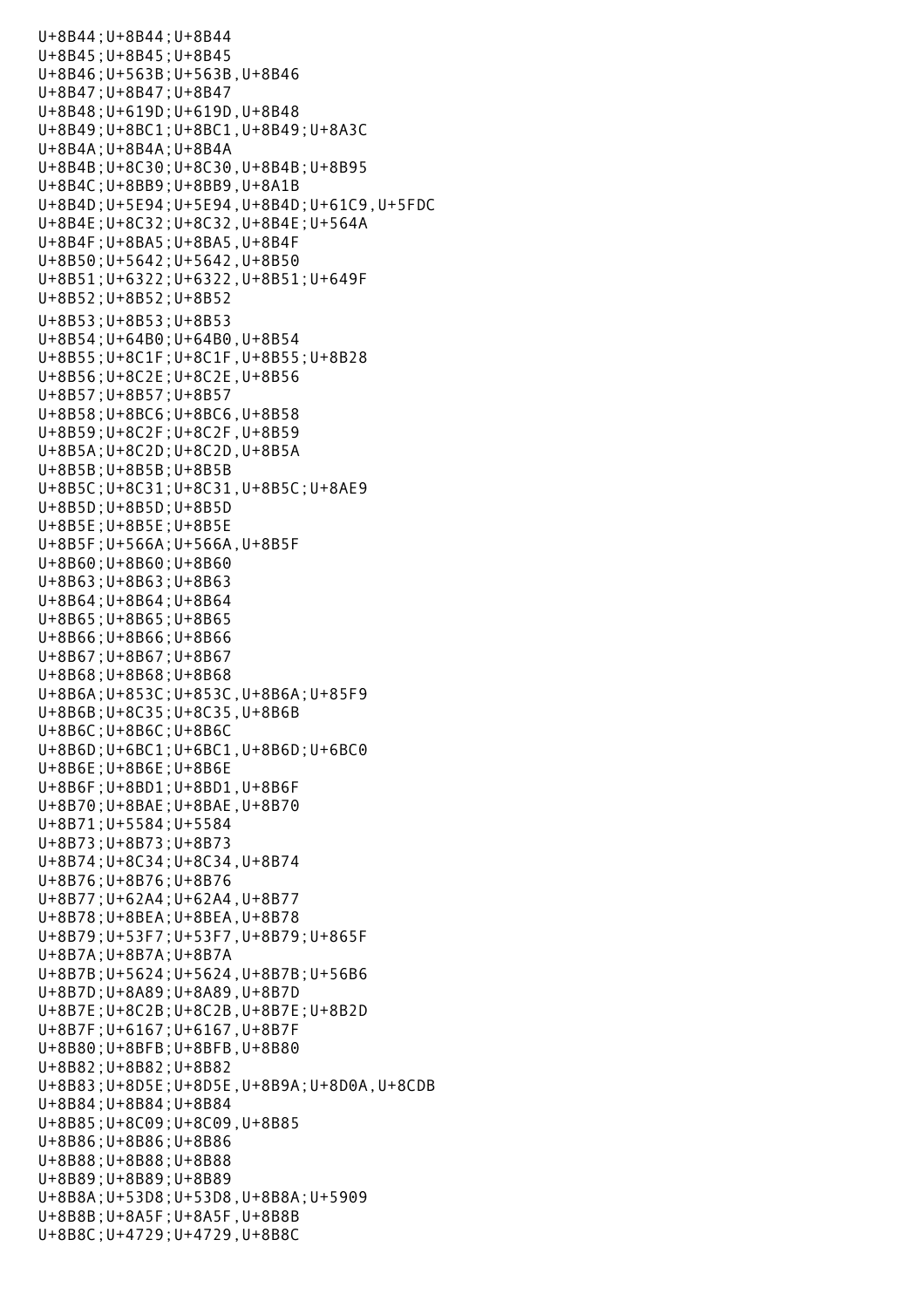U+8B8E;U+4EC7;U+96E0,U+4EC7,U+8B8E;U+8B90 U+8B90;U+4EC7;U+96E0,U+8B8E;U+4EC7 U+8B91;U+8B91;U+8B91 U+8B92;U+8C17;U+8C17,U+8B92 U+8B93;U+8BA9;U+8BA9,U+8B93 U+8B94;U+8B94;U+8B94 U+8B95;U+8C30;U+8C30,U+8B95;U+8B4B U+8B96;U+8C36;U+8C36,U+8B96 U+8B97;U+8B97;U+8B97 U+8B98;U+8B98;U+8B98 U+8B99;U+6B22;U+6B22,U+8B99;U+6B61,U+6B53,U+61FD,U+9A69 U+8B9A;U+8D5E;U+8D5E,U+8B9A;U+8D0A,U+8B83,U+8CDB U+8B9C;U+8C20;U+8C20,U+8B9C U+8B9D;U+8B9D;U+8B9D U+8B9E;U+8C33;U+8C33,U+8B9E U+8B9F;U+8B9F;U+8B9F U+8BA0;U+8A00;U+8BA0,U+8A00;U+8A01 U+8BA1;U+8BA1;U+8BA1,U+8A08 U+8BA2;U+8BA2;U+8BA2,U+8A02 U+8BA3;U+8BA3;U+8BA3,U+8A03 U+8BA4;U+8BA4;U+8BA4,U+8A8D U+8BA5;U+8BA5;U+8BA5,U+8B4F U+8BA6;U+8BA6;U+8BA6,U+8A10 U+8BA7;U+8BA7;U+8BA7,U+8A0C U+8BA8;U+8BA8;U+8BA8,U+8A0E U+8BA9;U+8BA9;U+8BA9,U+8B93 U+8BAA;U+8BAA;U+8BAA,U+8A15 U+8BAB;U+8BAB;U+8BAB,U+8A16 U+8BAC;U+6258;U+6258,U+8A17 U+8BAD;U+8BAD;U+8BAD,U+8A13 U+8BAE;U+8BAE;U+8BAE,U+8B70 U+8BAF;U+8BAF;U+8BAF,U+8A0A U+8BB0;U+8BB0;U+8BB0,U+8A18 U+8BB1;U+8BB1;U+8BB1,U+8A12 U+8BB2;U+8BB2;U+8BB2,U+8B1B U+8BB3;U+8BB3;U+8BB3,U+8AF1 U+8BB4;U+8BB4;U+8BB4,U+8B33 U+8BB5;U+8BB5;U+8BB5,U+8A4E U+8BB6;U+8BB6;U+8BB6,U+8A1D U+8BB7;U+8BB7;U+8BB7,U+8A25 U+8BB8;U+8BB8;U+8BB8,U+8A31;U+9126 U+8BB9;U+8BB9;U+8BB9,U+8A1B;U+8B4C U+8BBA;U+8BBA;U+8BBA,U+8AD6 U+8BBB;U+8BBB;U+8BBB,U+8A29;U+54C5 U+8BBC;U+8BBC;U+8BBC,U+8A1F U+8BBD;U+8BBD;U+8BBD,U+8AF7 U+8BBE;U+8BBE;U+8BBE,U+8A2D U+8BBF;U+8BBF;U+8BBF,U+8A2A U+8BC0;U+8BC0;U+8BC0,U+8A23 U+8BC1;U+8BC1;U+8BC1,U+8B49;U+8A3C U+8BC2;U+8BC2;U+8BC2,U+8A41 U+8BC3;U+5475;U+8BC3,U+8A36;U+55EC,U+5475 U+8BC4;U+8BC4;U+8BC4,U+8A55 U+8BC5;U+8BC5;U+8BC5,U+8A5B;U+8B2F U+8BC6;U+8BC6;U+8BC6,U+8B58 U+8BC7;U+8BC7;U+8BC7,U+8A57 U+8BC8;U+8BC8;U+8BC8,U+8A50 U+8BC9;U+8BC9;U+8BC9,U+8A34;U+612C U+8BCA;U+8BCA;U+8BCA,U+8A3A U+8BCB;U+8BCB;U+8BCB,U+8A46;U+5467 U+8BCC;U+8BCC;U+8BCC,U+8B05 U+8BCD;U+8BCD;U+8BCD,U+8A5E U+8BCE;U+8BCE;U+8BCE,U+8A58 U+8BCF;U+8BCF;U+8BCF,U+8A54 U+8BD0;U+8BD0;U+8BD0,U+8A56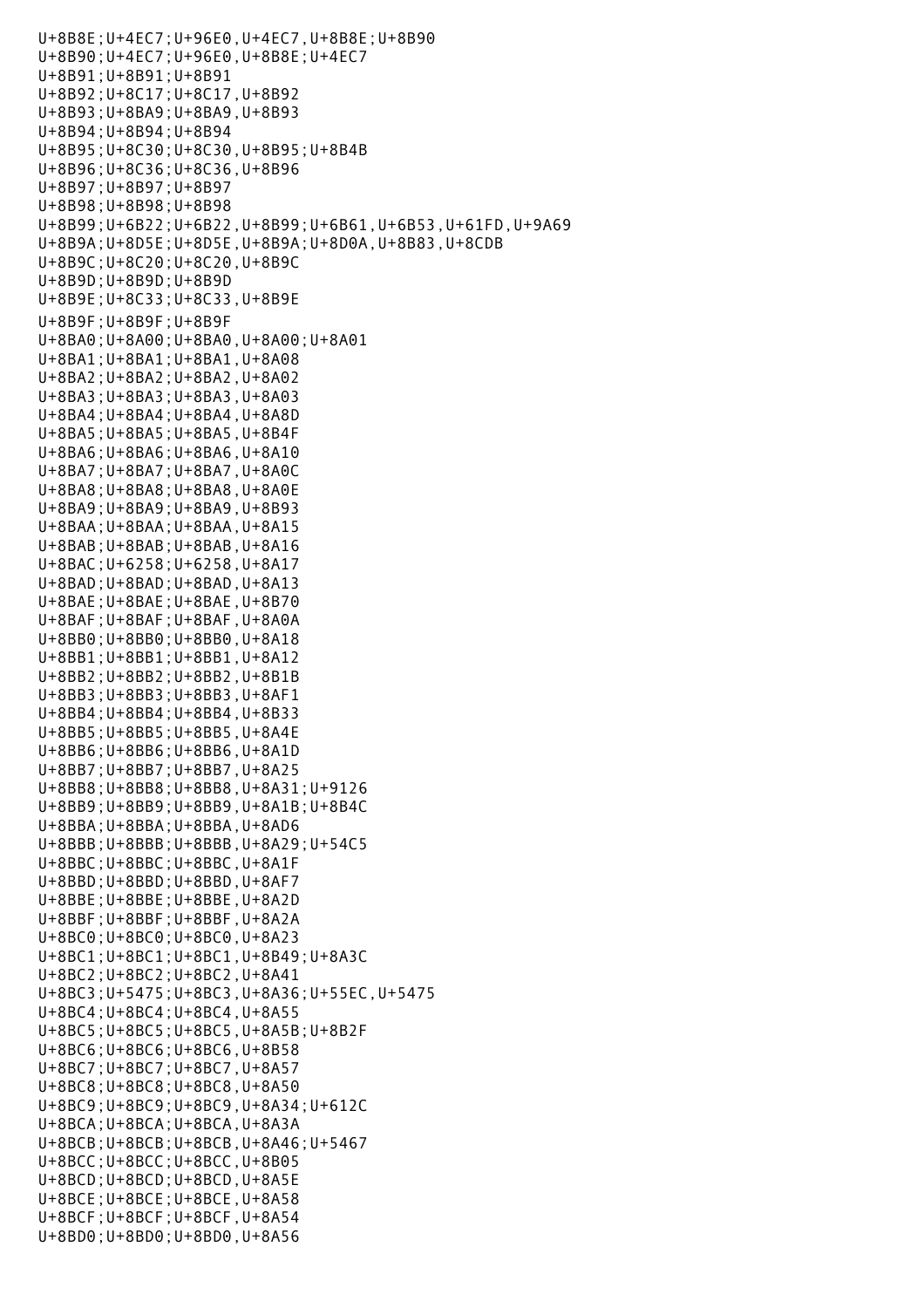|  |  |  |  |  | U+8BD1; U+8BD1; U+8BD1, U+8B6F                              |                                                      |                                                |
|--|--|--|--|--|-------------------------------------------------------------|------------------------------------------------------|------------------------------------------------|
|  |  |  |  |  | U+8BD2; U+8BD2; U+8BD2, U+8A52                              |                                                      |                                                |
|  |  |  |  |  | U+8BD3; U+8BD3; U+8BD3, U+8A86                              |                                                      |                                                |
|  |  |  |  |  | U+8BD4; U+8BD4; U+8BD4, U+8A84                              |                                                      |                                                |
|  |  |  |  |  | U+8BD5; U+8BD5; U+8BD5, U+8A66                              |                                                      |                                                |
|  |  |  |  |  | U+8BD6; U+8BD6; U+8BD6, U+8A7F                              |                                                      |                                                |
|  |  |  |  |  | U+8BD7; U+8BD7; U+8BD7, U+8A69                              |                                                      |                                                |
|  |  |  |  |  | U+8BD8; U+8BD8; U+8BD8, U+8A70                              |                                                      |                                                |
|  |  |  |  |  | U+8BD9; U+8BD9; U+8BD9, U+8A7C                              |                                                      |                                                |
|  |  |  |  |  | U+8BDA; U+8BDA; U+8BDA, U+8AA0                              |                                                      |                                                |
|  |  |  |  |  | U+8BDB; U+8BDB; U+8BDB, U+8A85                              |                                                      |                                                |
|  |  |  |  |  | U+8BDC; U+8BDC; U+8BDC, U+8A75                              |                                                      |                                                |
|  |  |  |  |  |                                                             | U+8BDD; U+8BDD; U+8BDD, U+8A71; U+8AD9               |                                                |
|  |  |  |  |  | U+8BDE; U+8BDE; U+8BDE, U+8A95                              |                                                      |                                                |
|  |  |  |  |  |                                                             |                                                      |                                                |
|  |  |  |  |  | U+8BDF; U+8BDF; U+8BDF, U+8A6C                              |                                                      |                                                |
|  |  |  |  |  | U+8BE0; U+8BE0; U+8BE0, U+8A6E                              |                                                      |                                                |
|  |  |  |  |  | U+8BE1; U+8BE1; U+8BE1, U+8A6D                              |                                                      |                                                |
|  |  |  |  |  | U+8BE2; U+8BE2; U+8BE2, U+8A62                              |                                                      |                                                |
|  |  |  |  |  | U+8BE3; U+8BE3; U+8BE3, U+8A63                              |                                                      |                                                |
|  |  |  |  |  | U+8BE4; U+8BE4; U+8BE4, U+8ACD                              |                                                      |                                                |
|  |  |  |  |  | U+8BE5; U+8BE5; U+8BE5, U+8A72                              |                                                      |                                                |
|  |  |  |  |  | U+8BE6; U+8BE6; U+8BE6, U+8A73                              |                                                      |                                                |
|  |  |  |  |  |                                                             | U+8BE7; U+8BE7; U+8BE7, U+8A6B; U+4F98               |                                                |
|  |  |  |  |  |                                                             | U+8BE8; U+8BE8; U+8BE8, U+8AE2; U+9850               |                                                |
|  |  |  |  |  | U+8BE9; U+8BE9; U+8BE9, U+8A61                              |                                                      |                                                |
|  |  |  |  |  | $U+8BEA$ ; $U+8BEA$ ; $U+8BEA$ , $U+8B78$                   |                                                      |                                                |
|  |  |  |  |  | U+8BEB; U+8BEB; U+8BEB, U+8AA1                              |                                                      |                                                |
|  |  |  |  |  | U+8BEC; U+8BEC; U+8BEC, U+8AA3                              |                                                      |                                                |
|  |  |  |  |  | U+8BED; U+8BED; U+8BED, U+8A9E                              |                                                      |                                                |
|  |  |  |  |  | $U+8BEE$ ; $U+8BEE$ ; $U+8BEE$ , $U+8A9A$                   |                                                      |                                                |
|  |  |  |  |  |                                                             |                                                      | U+8BEF; U+8BEF; U+8BEF, U+8AA4; U+609E, U+60AE |
|  |  |  |  |  |                                                             |                                                      |                                                |
|  |  |  |  |  | U+8BF0; U+8BF0; U+8BF0, U+8AA5                              |                                                      |                                                |
|  |  |  |  |  | U+8BF1; U+8BF1; U+8BF1, U+8A98                              |                                                      |                                                |
|  |  |  |  |  | U+8BF2; U+8BF2; U+8BF2, U+8AA8                              |                                                      |                                                |
|  |  |  |  |  | U+8BF3; U+8BF3; U+8BF3, U+8A91                              |                                                      |                                                |
|  |  |  |  |  |                                                             | U+8BF4; U+8BF4; U+8BF4, U+8AAA; U+8AAC               |                                                |
|  |  |  |  |  | U+8BF5; U+8BF5; U+8BF5, U+8AA6                              |                                                      |                                                |
|  |  |  |  |  |                                                             | U+8BF6; U+6B38; U+8BF6, U+8A92; U+6B38               |                                                |
|  |  |  |  |  | $U+8BF7$ ; $U+8BF7$ ; $U+8BF7$ , $U+8ACB$                   |                                                      |                                                |
|  |  |  |  |  |                                                             |                                                      |                                                |
|  |  |  |  |  | U+8BF8; U+8BF8; U+8BF8, U+8AF8                              |                                                      |                                                |
|  |  |  |  |  | U+8BF9; U+8BF9; U+8BF9, U+8ACF                              |                                                      |                                                |
|  |  |  |  |  | U+8BFA; U+8BFA; U+8BFA, U+8AFE                              |                                                      |                                                |
|  |  |  |  |  | $U+8BFB$ ; $U+8BFB$ ; $U+8BFB$ , $U+8B80$                   |                                                      |                                                |
|  |  |  |  |  | $U+8BFC$ ; $U+8BFC$ ; $U+8BFC$ , $U+8AD1$                   |                                                      |                                                |
|  |  |  |  |  | $U+8BFD$ ; $U+8BFD$ ; $U+8BFD$ , $U+8AB9$                   |                                                      |                                                |
|  |  |  |  |  |                                                             |                                                      |                                                |
|  |  |  |  |  | U+8BFE; U+8BFE; U+8BFE, U+8AB2                              |                                                      |                                                |
|  |  |  |  |  | U+8BFF; U+8BFF; U+8BFF, U+8AC9                              |                                                      |                                                |
|  |  |  |  |  | $U+8C00$ ; $U+8C00$ ; $U+8C00$ , $U+8ADB$                   |                                                      |                                                |
|  |  |  |  |  | $U+8C01; U+8C01; U+8C01, U+8AB0$                            |                                                      |                                                |
|  |  |  |  |  | $U+8C02$ ; $U+8C02$ ; $U+8C02$ , $U+8AD7$                   |                                                      |                                                |
|  |  |  |  |  | U+8C03; U+8C03; U+8C03, U+8ABF                              |                                                      |                                                |
|  |  |  |  |  | U+8C04; U+8C04; U+8C04, U+8AC2                              |                                                      |                                                |
|  |  |  |  |  | U+8C05; U+8C05; U+8C05, U+8AD2                              |                                                      |                                                |
|  |  |  |  |  |                                                             | $U+8C06$ ; $U+8C06$ ; $U+8C06$ , $U+8AC4$ ; $U+8A30$ |                                                |
|  |  |  |  |  | U+8C07; U+8C07; U+8C07, U+8AB6                              |                                                      |                                                |
|  |  |  |  |  | $U+8C08$ ; $U+8C08$ ; $U+8C08$ , $U+8AC7$                   |                                                      |                                                |
|  |  |  |  |  | $U+8C09$ ; $U+8C09$ ; $U+8C09$ , $U+8B85$                   |                                                      |                                                |
|  |  |  |  |  | $U+8C\Theta A$ ; $U+8C\Theta A$ ; $U+8C\Theta A$ , $U+8ABC$ |                                                      |                                                |
|  |  |  |  |  | $U+8C0B$ ; $U+8C0B$ ; $U+8C0B$ , $U+8B00$                   |                                                      |                                                |
|  |  |  |  |  | U+8C0C; U+8C0C; U+8C0C, U+8AF6                              |                                                      |                                                |
|  |  |  |  |  | $U+8C0D$ ; $U+8C0D$ ; $U+8C0D$ , $U+8ADC$                   |                                                      |                                                |
|  |  |  |  |  | $U+8C0E$ ; $U+8C0E$ ; $U+8C0E$ , $U+8B0A$                   |                                                      |                                                |
|  |  |  |  |  |                                                             | $U+8C0F$ ; $U+8C0F$ ; $U+8C0F$ , $U+8AEB$ ; $U+8ACC$ |                                                |
|  |  |  |  |  | $U+8C10$ ; $U+8C10$ ; $U+8C10$ , $U+8AE7$                   |                                                      |                                                |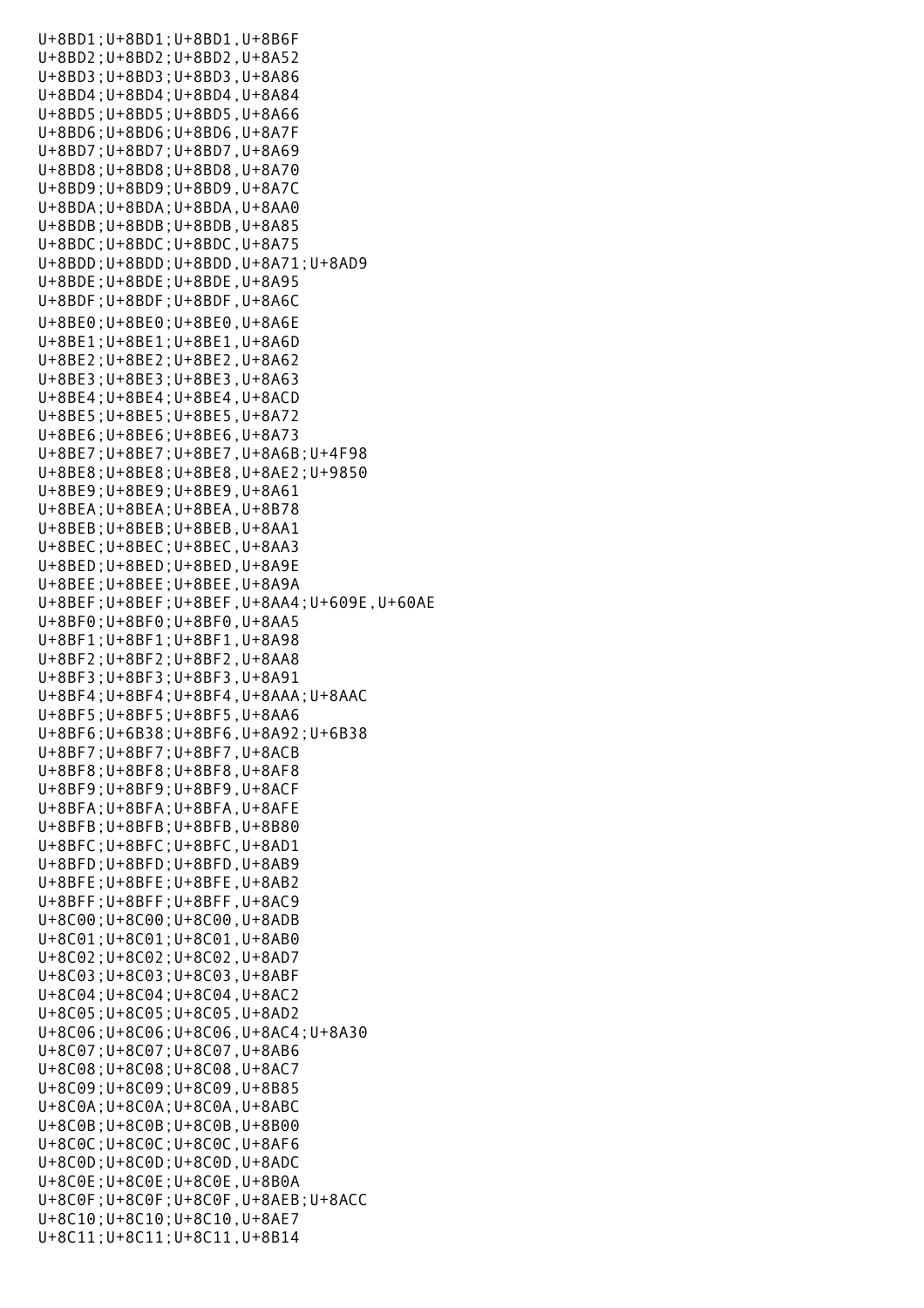$U_{\rm B}=\frac{1}{2}C_1\left(\frac{1}{2}\right)$  ,  $U_{\rm B}=\frac{1}{2}C_1\left(\frac{1}{2}\right)$  ,  $U_{\rm B}=\frac{1}{2}C_1\left(\frac{1}{2}\right)$ U+8C12;U+8C12;U+8C12,U+8B01 U+8C13;U+8C13;U+8C13,U+8B02 U+8C14;U+8C14;U+8C14,U+8AE4 U+8C15;U+8C15;U+8C15,U+8AED U+8C16;U+8C16;U+8C16,U+8AFC U+8C17;U+8C17;U+8C17,U+8B92 U+8C18;U+54A8;U+8C18,U+8AEE;U+54A8 U+8C19;U+8C19;U+8C19,U+8AF3 U+8C1A;U+8C1A;U+8C1A,U+8AFA U+8C1B;U+8C1B;U+8C1B,U+8AE6 U+8C1C;U+8C1C;U+8C1C,U+8B0E U+8C1D;U+8C1D;U+8C1D,U+8ADE U+8C1E;U+8C1E;U+8C1E,U+8ADD U+8C1F;U+8C1F;U+8C1F,U+8B28;U+8B55 U+8C20;U+8C20;U+8C20,U+8B9C U+8C21;U+8C21;U+8C21,U+8B16 U+8C22;U+8C22;U+8C22,U+8B1D U+8C23;U+8C23;U+8C23,U+8B20;U+8B21 U+8C24;U+8C24;U+8C24,U+8B17 U+8C25;U+8C25;U+8C25,U+8B1A;U+8AE1 U+8C26;U+8C26;U+8C26,U+8B19 U+8C27;U+8C27;U+8C27,U+8B10 U+8C28;U+8C28;U+8C28,U+8B39 U+8C29;U+8C29;U+8C29,U+8B3E U+8C2A;U+8C2A;U+8C2A,U+8B2B U+8C2B;U+8C2B;U+8C2B,U+8B7E;U+8B2D U+8C2C;U+8C2C;U+8C2C,U+8B2C U+8C2D;U+8C2D;U+8C2D,U+8B5A U+8C2E;U+8C2E;U+8C2E,U+8B56 U+8C2F;U+8C2F;U+8C2F,U+8B59 U+8C30;U+8C30;U+8C30,U+8B95;U+8B4B U+8C31;U+8C31;U+8C31,U+8B5C;U+8AE9 U+8C32;U+8C32;U+8C32,U+8B4E;U+564A U+8C33;U+8C33;U+8C33,U+8B9E U+8C34;U+8C34;U+8C34,U+8B74 U+8C35;U+8C35;U+8C35,U+8B6B U+8C36;U+8C36;U+8C36,U+8B96 U+8C37;U+8C37;U+8C37,U+7A40 U+8C39;U+8C39;U+8C39 U+8C3A;U+8C3A;U+8C3A U+8C3B;U+8C3B;U+8C3B U+8C3C;U+8C3C;U+8C3C U+8C3D;U+8C3D;U+8C3D U+8C3E;U+8C3E;U+8C3E U+8C3F;U+6EAA;U+6EAA,U+8C3F U+8C41;U+8C41;U+8C41 U+8C42;U+8C42;U+8C42 U+8C43;U+8C43;U+8C43 U+8C45;U+8C45;U+8C45 U+8C46;U+8C46;U+8C46,U+8373;U+68AA U+8C47;U+8C47;U+8C47 U+8C48;U+5C82;U+5C82,U+8C48 U+8C49;U+8C49;U+8C49 U+8C4A;U+4E30;U+8C4A;U+8C50,U+4E30 U+8C4B;U+767B;U+767B,U+8C4B U+8C4C;U+8C4C;U+8C4C U+8C4D;U+8C4D;U+8C4D U+8C4E;U+7AD6;U+7AD6,U+8C4E;U+7AEA U+8C4F;U+8C4F;U+8C4F U+8C50;U+4E30;U+4E30,U+8C50;U+8C4A U+8C54;U+8273;U+8273,U+8C54;U+8276,U+8277 U+8C55;U+8C55;U+8C55 U+8C56;U+8C56;U+8C56 U+8C57;U+8C57;U+8C57;U+62FB U+8C59;U+8C59;U+8C59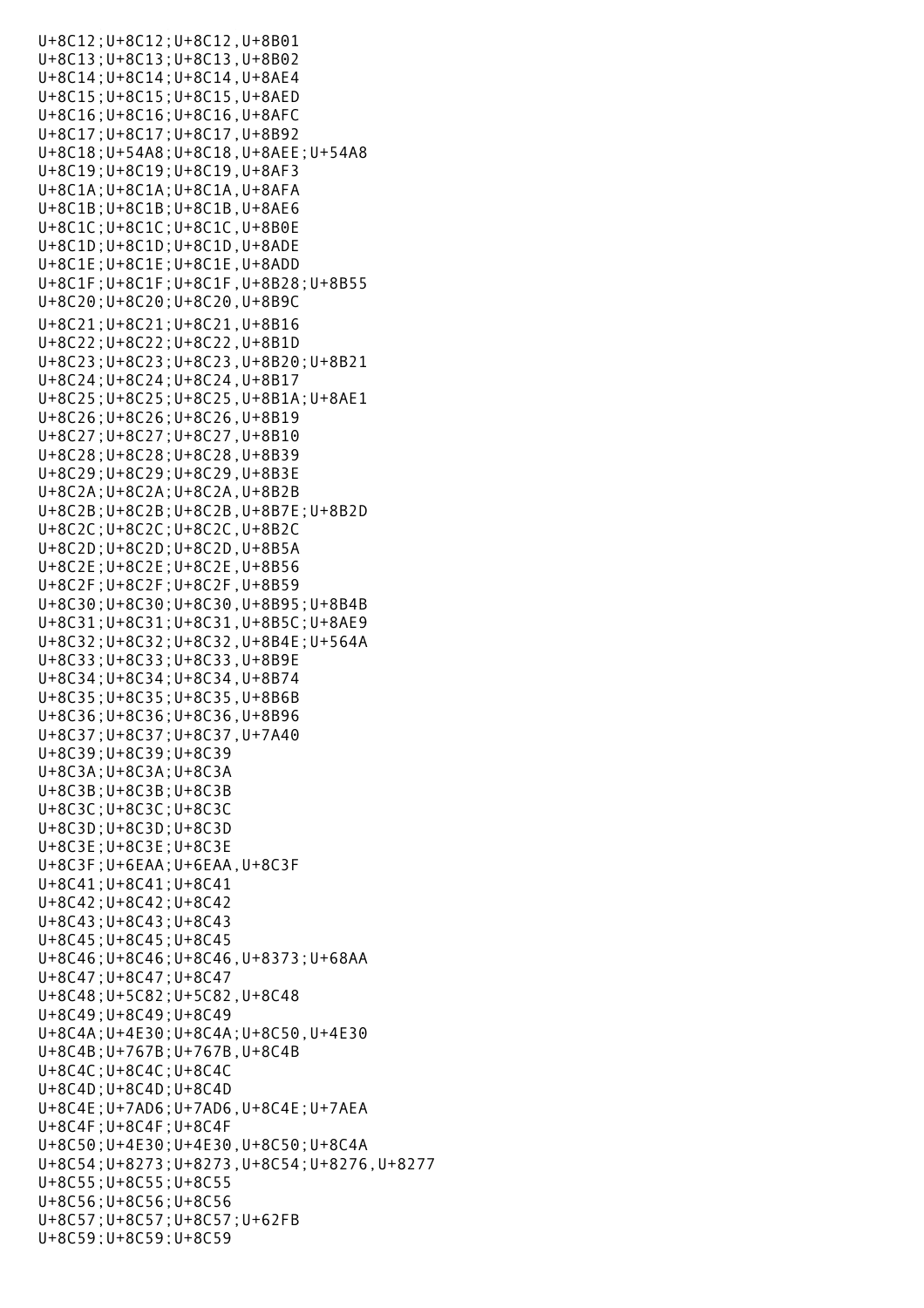u<br>Basan di aktivitas di aktivitas di aktivitas di aktivitas di aktivitas di aktivitas di aktivitas di aktivitas U+8C5A;U+8C5A;U+8C5A U+8C5B;U+8C5B;U+8C5B U+8C5C;U+8C5C;U+8C5C;U+8C63 U+8C5D;U+8C5D;U+8C5D U+8C5E;U+8C5E;U+8C5E U+8C5F;U+8C5F;U+8C5F U+8C60;U+8C60;U+8C60 U+8C61;U+50CF;U+8C61;U+50CF U+8C62;U+8C62;U+8C62 U+8C63;U+8C5C;U+8C63,U+8C5C U+8C64;U+8C64;U+8C64 U+8C65;U+8C65;U+8C65 U+8C66;U+8C66;U+8C66 U+8C67;U+8C67;U+8C67 U+8C68;U+8C68;U+8C68 U+8C69;U+8C69;U+8C69 U+8C6A;U+8C6A;U+8C6A U+8C6B;U+8C6B;U+8C6B U+8C6C;U+732A;U+732A,U+8C6C U+8C6D;U+8C6D;U+8C6D U+8C6E;U+8C6E;U+8C6E,U+8C76 U+8C6F;U+8C6F;U+8C6F U+8C70;U+8C70;U+8C70 U+8C71;U+8C71;U+8C71 U+8C72;U+8C72;U+8C72 U+8C73;U+8C73;U+8C73 U+8C75;U+8C75;U+8C75 U+8C76;U+8C6E;U+8C6E,U+8C76 U+8C77;U+8C77;U+8C77 U+8C78;U+8C78;U+8C78 U+8C79;U+8C79;U+8C79 U+8C7A;U+8C7A;U+8C7A;U+72B2 U+8C7B;U+8C7B;U+8C7B U+8C7D;U+8C7D;U+8C7D U+8C7E;U+8C7E;U+8C7E U+8C80;U+8C80;U+8C80 U+8C81;U+8C81;U+8C81 U+8C82;U+8C82;U+8C82 U+8C84;U+8C84;U+8C84 U+8C85;U+8C85;U+8C85 U+8C86;U+8C86;U+8C86 U+8C88;U+8C88;U+8C88 U+8C89;U+8C89;U+8C89;U+72E2 U+8C8A;U+8C8A;U+8C8A U+8C8C;U+8C8C;U+8C8C;U+7683 U+8C8D;U+72F8;U+72F8,U+8C8D U+8C8F;U+8C8F;U+8C8F U+8C90;U+8C90;U+8C90 U+8C91;U+8C91;U+8C91 U+8C92;U+8C92;U+8C92 U+8C93;U+732B;U+732B,U+8C93 U+8C94;U+8C94;U+8C94 U+8C95;U+8C95;U+8C95 U+8C96;U+8C96;U+8C96 U+8C97;U+8C97;U+8C97 U+8C98;U+8C98;U+8C98 U+8C99;U+8C99;U+8C99 U+8C9A;U+8C9A;U+8C9A U+8C9C;U+7383;U+7383,U+8C9C U+8C9D;U+8D1D;U+8D1D,U+8C9D U+8C9E;U+8D1E;U+8D1E,U+8C9E U+8C9F;U+8D20;U+8D20,U+8C9F U+8CA0;U+8D1F;U+8D1F,U+8CA0 U+8CA1;U+8D22;U+8D22,U+8CA1 U+8CA2;U+8D21;U+8D21,U+8CA2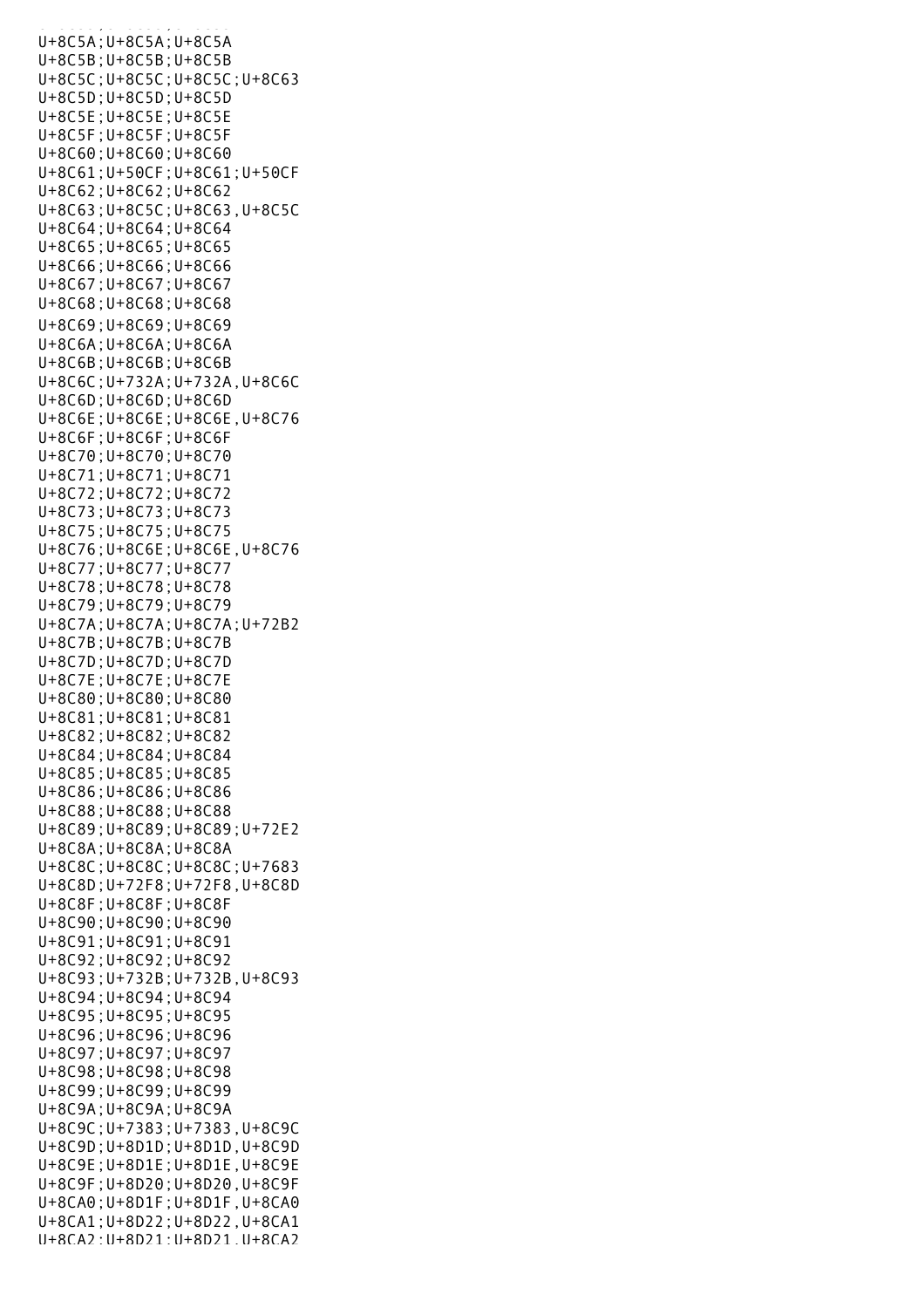$U = 0.12, U = 0.12, U = 0.12, U = 0.12, U = 0.12, U = 0.12, U = 0.12, U = 0.12, U = 0.12, U = 0.12, U = 0.12, U = 0.12, U = 0.12, U = 0.12, U = 0.12, U = 0.12, U = 0.12, U = 0.12, U = 0.12, U = 0.12, U = 0.12, U = 0.12, U = 0.12, U = 0.12, U = 0.12, U = 0.12, U = 0.12, U = 0$ U+8CA3;U+8CA3;U+8CA3 U+8CA4;U+8CA4;U+8CA4 U+8CA5;U+8CA5;U+8CA5 U+8CA7;U+8D2B;U+8D2B,U+8CA7 U+8CA8;U+8D27;U+8D27,U+8CA8 U+8CA9;U+8D29;U+8D29,U+8CA9 U+8CAA;U+8D2A;U+8D2A,U+8CAA U+8CAB;U+8D2F;U+8D2F,U+8CAB U+8CAC;U+8D23;U+8D23,U+8CAC U+8CAD;U+8D28;U+8D28,U+8CEA U+8CAE;U+4E8C;U+8D30,U+8CB3;U+4E8C,U+5F0D U+8CAF;U+8D2E;U+8D2E,U+8CAF U+8CB0;U+8D33;U+8D33,U+8CB0 U+8CB1;U+8CB1;U+8CB1 U+8CB2;U+8D40;U+8D40,U+8CB2 U+8CB3;U+4E8C;U+8D30,U+8CB3;U+4E8C,U+5F0D,U+8CAE U+8CB4;U+8D35;U+8D35,U+8CB4 U+8CB5;U+8CB5;U+8CB5 U+8CB6;U+8D2C;U+8D2C,U+8CB6 U+8CB7;U+4E70;U+4E70,U+8CB7 U+8CB8;U+8D37;U+8D37,U+8CB8 U+8CB9;U+8CB9;U+8CB9 U+8CBA;U+8D36;U+8D36,U+8CBA U+8CBB;U+8D39;U+8D39,U+8CBB U+8CBC;U+8D34;U+8D34,U+8CBC U+8CBD;U+8D3B;U+8D3B,U+8CBD U+8CBE;U+8CBE;U+8CBE U+8CBF;U+8D38;U+8D38,U+8CBF U+8CC0;U+8D3A;U+8D3A,U+8CC0 U+8CC1;U+8D32;U+8D32,U+8CC1 U+8CC2;U+8D42;U+8D42,U+8CC2 U+8CC3;U+8D41;U+8D41,U+8CC3 U+8CC4;U+8D3F;U+8D3F,U+8CC4 U+8CC5;U+8D45;U+8D45,U+8CC5;U+8CCC U+8CC6;U+8CC6;U+8CC6 U+8CC7;U+8D44;U+8D44,U+8CC7 U+8CC8;U+8D3E;U+8D3E,U+8CC8 U+8CC9;U+6064;U+6064;U+5379 U+8CCA;U+8D3C;U+8D3C,U+8CCA;U+621D U+8CCC;U+8D45;U+8D45,U+8CCC;U+8CC5 U+8CCE;U+8CCE;U+8CCE U+8CCF;U+8CCF;U+8CCF U+8CD0;U+8CD0;U+8CD0 U+8CD1;U+8D48;U+8D48,U+8CD1 U+8CD2;U+8D4A;U+8D4A,U+8CD2 U+8CD3;U+5BBE;U+5BBE,U+8CD3;U+8CD4 U+8CD4;U+5BBE;U+5BBE,U+8CD3 U+8CD5;U+8D47;U+8D47,U+8CD5 U+8CD7;U+4E32;U+4E32,U+8CD7 U+8CD9;U+8D52;U+8D52,U+8CD9 U+8CDA;U+8D49;U+8D49,U+8CDA U+8CDB;U+8D5E;U+8D5E,U+8D0A;U+8B9A,U+8B83 U+8CDC;U+8D50;U+8D50,U+8CDC U+8CDD;U+741B;U+741B,U+8CDD U+8CDE;U+8D4F;U+8D4F,U+8CDE U+8CDF;U+8CDF;U+8CDF U+8CE0;U+8D54;U+8D54,U+8CE0 U+8CE1;U+8D53;U+8D53,U+8CE1 U+8CE2;U+8D24;U+8D24,U+8CE2 U+8CE3;U+5356;U+5356,U+8CE3;U+58F2 U+8CE4;U+8D31;U+8D31,U+8CE4 U+8CE5;U+8CE5;U+8CE5 U+8CE6;U+8D4B;U+8D4B,U+8CE6 U+8CE7;U+8D55;U+8D55,U+8CE7 U+8CE8;U+8CE8;U+8CE8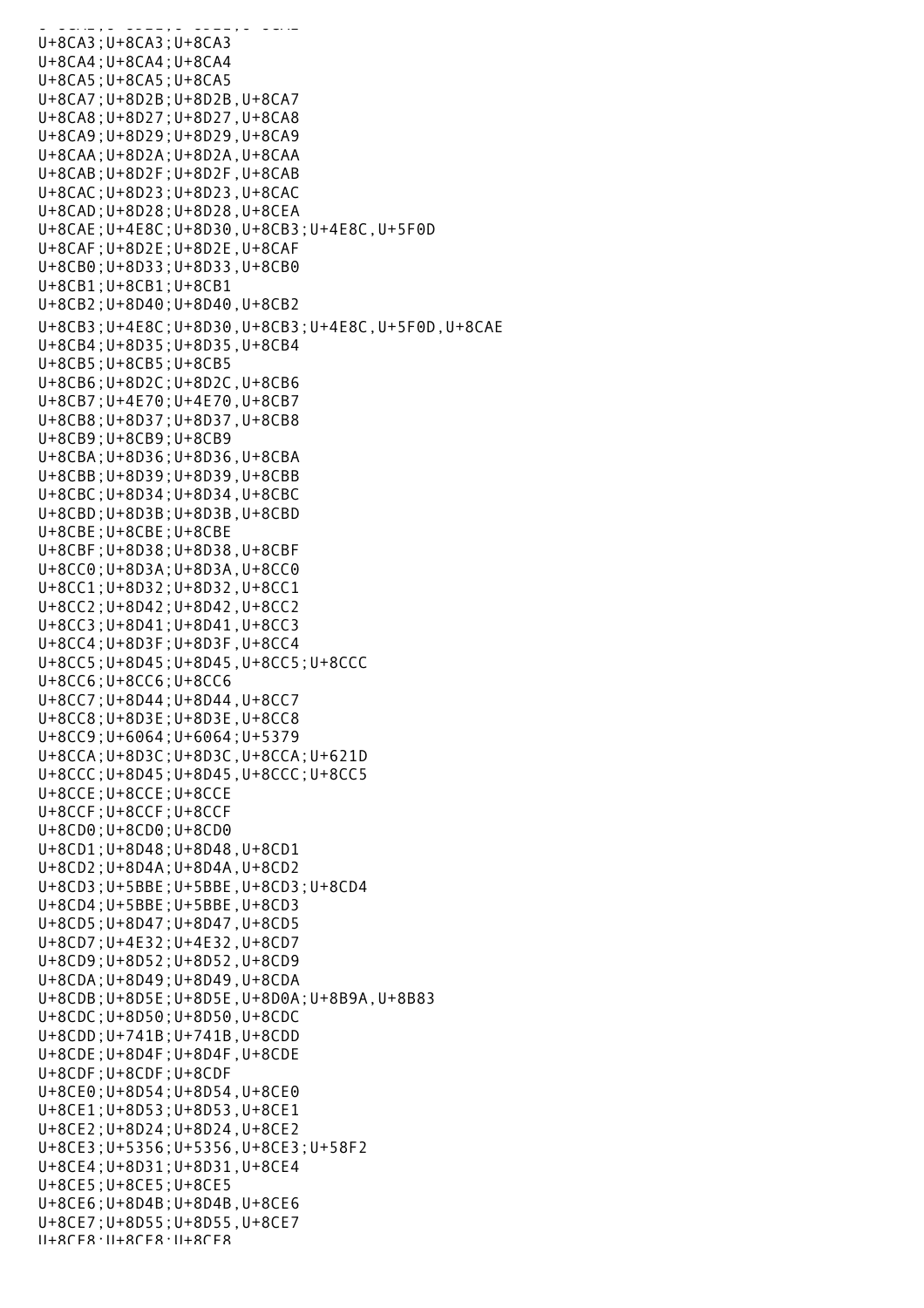U+8CE8;U+8CE8;U+8CE8 U+8CEA;U+8D28;U+8D28,U+8CEA;U+8CAD U+8CEB;U+8D4D;U+8D4D,U+8CEB;U+9F4E U+8CEC;U+5E10;U+8D26,U+8CEC;U+5E10,U+5E33 U+8CED;U+8D4C;U+8D4C,U+8CED U+8CEE;U+8D46;U+8D46,U+8CEE;U+8D10 U+8CEF;U+8CEF;U+8CEF U+8CF0;U+8CF0;U+8CF0 U+8CF1;U+8CF1;U+8CF1 U+8CF2;U+8CF2;U+8CF2 U+8CF3;U+8CF3;U+8CF3 U+8CF4;U+8D56;U+8D56,U+8CF4;U+983C U+8CF5;U+8D57;U+8D57,U+8CF5 U+8CF6;U+8CF6;U+8CF6 U+8CF8;U+5269;U+5269,U+8CF8;U+5270 U+8CF9;U+9552;U+9552,U+8CF9;U+93B0 U+8CFA;U+8D5A;U+8D5A,U+8CFA U+8CFB;U+8D59;U+8D59,U+8CFB U+8CFC;U+8D2D;U+8D2D,U+8CFC U+8CFD;U+8D5B;U+8D5B,U+8CFD U+8CFE;U+8D5C;U+8D5C,U+8CFE U+8CFF;U+8CFF;U+8CFF U+8D00;U+8D00;U+8D00 U+8D02;U+8D02;U+8D02 U+8D03;U+8D03;U+8D03 U+8D04;U+8D3D;U+8D3D,U+8D04 U+8D05;U+8D58;U+8D58,U+8D05 U+8D06;U+8D06;U+8D06 U+8D07;U+8D5F;U+8D5F,U+8D07 U+8D08;U+8D60;U+8D60,U+8D08 U+8D09;U+8D09;U+8D09 U+8D0A;U+8D5E;U+8D5E,U+8D0A;U+8B9A,U+8B83,U+8CDB U+8D0B;U+8D5D;U+8D5D,U+8D17 U+8D0C;U+8D0C;U+8D0C U+8D0D;U+8D61;U+8D61,U+8D0D U+8D0E;U+8D0E;U+8D0E U+8D0F;U+8D62;U+8D62,U+8D0F U+8D10;U+8D46;U+8D46,U+8D10;U+8CEE U+8D13;U+8D43;U+8D43,U+8D13;U+8D1C U+8D14;U+8D51;U+8D51,U+8D14 U+8D15;U+8D15;U+8D15 U+8D16;U+8D4E;U+8D4E,U+8D16 U+8D17;U+8D5D;U+8D5D,U+8D17;U+8D0B U+8D18;U+8D18;U+8D18 U+8D19;U+8D19;U+8D19 U+8D1A;U+8D1A;U+8D1A U+8D1B;U+8D63;U+8D63,U+8D1B;U+7068 U+8D1C;U+8D43;U+8D43,U+8D13 U+8D1D;U+8D1D;U+8D1D,U+8C9D U+8D1E;U+8D1E;U+8D1E,U+8C9E U+8D1F;U+8D1F;U+8D1F,U+8CA0 U+8D20;U+8D20;U+8D20,U+8C9F U+8D21;U+8D21;U+8D21,U+8CA2 U+8D22;U+8D22;U+8D22,U+8CA1 U+8D23;U+8D23;U+8D23,U+8CAC U+8D24;U+8D24;U+8D24,U+8CE2 U+8D25;U+8D25;U+8D25,U+6557 U+8D26;U+5E10;U+8D26,U+8CEC;U+5E10,U+5E33 U+8D27;U+8D27;U+8D27,U+8CA8 U+8D28;U+8D28;U+8D28,U+8CEA;U+8CAD U+8D29;U+8D29;U+8D29,U+8CA9 U+8D2A;U+8D2A;U+8D2A,U+8CAA U+8D2B;U+8D2B;U+8D2B,U+8CA7 U+8D2C;U+8D2C;U+8D2C,U+8CB6 U+8D2D;U+8D2D;U+8D2D,U+8CFC U+8D2E;U+8D2E;U+8D2E,U+8CAF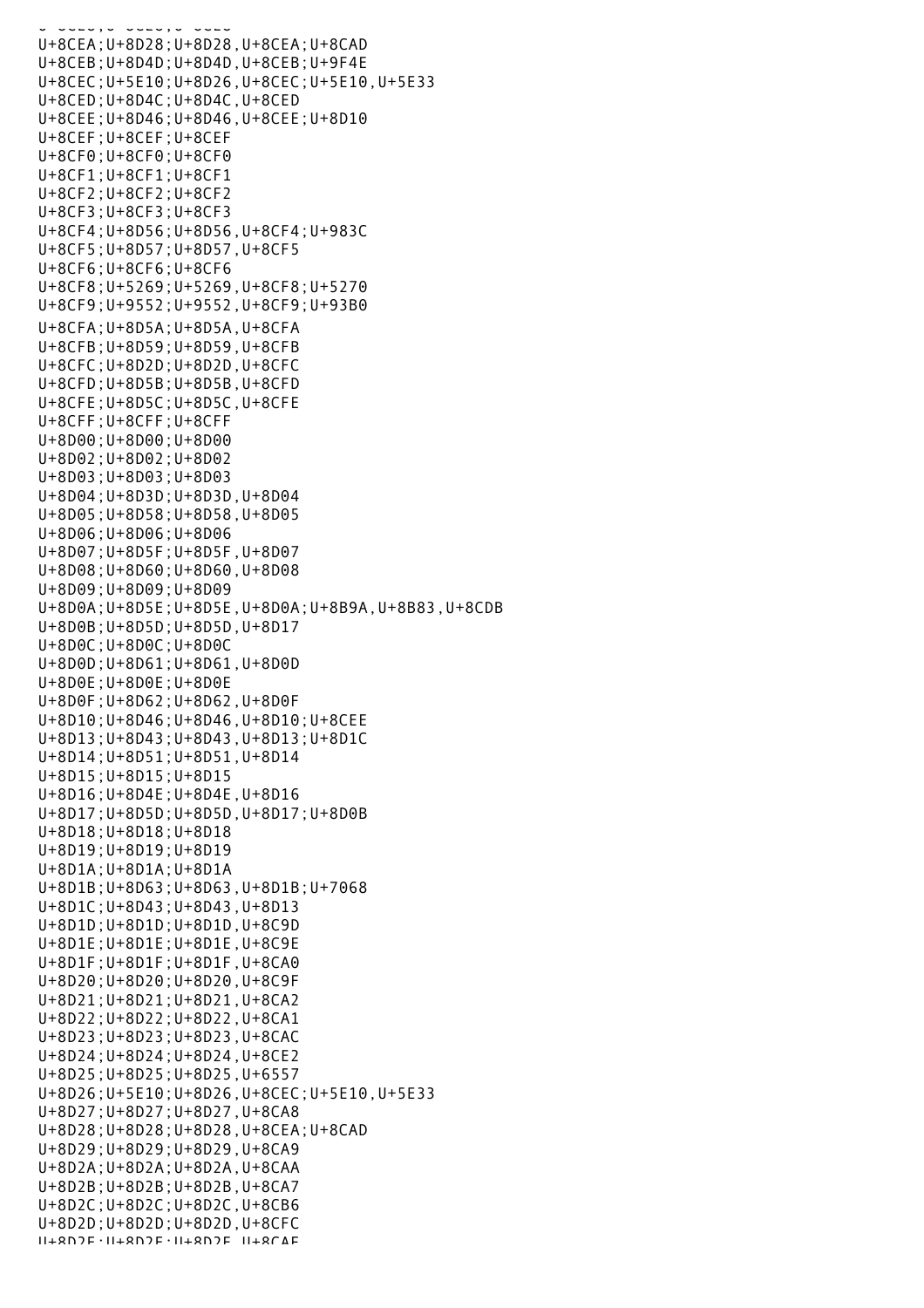U+0D2E;U+0D2E;U+0D2E;U+0CAT U+8D2F;U+8D2F;U+8D2F,U+8CAB U+8D30;U+4E8C;U+8D30,U+8CB3;U+4E8C,U+5F0D,U+8CAE U+8D31;U+8D31;U+8D31,U+8CE4 U+8D32;U+8D32;U+8D32,U+8CC1 U+8D33;U+8D33;U+8D33,U+8CB0 U+8D34;U+8D34;U+8D34,U+8CBC U+8D35;U+8D35;U+8D35,U+8CB4 U+8D36;U+8D36;U+8D36,U+8CBA U+8D37;U+8D37;U+8D37,U+8CB8 U+8D38;U+8D38;U+8D38,U+8CBF U+8D39;U+8D39;U+8D39,U+8CBB U+8D3A;U+8D3A;U+8D3A,U+8CC0 U+8D3B;U+8D3B;U+8D3B,U+8CBD U+8D3C;U+8D3C;U+8D3C,U+8CCA;U+621D U+8D3D;U+8D3D;U+8D3D,U+8D04 U+8D3E;U+8D3E;U+8D3E,U+8CC8 U+8D3F;U+8D3F;U+8D3F,U+8CC4 U+8D40;U+8D40;U+8D40,U+8CB2 U+8D41;U+8D41;U+8D41,U+8CC3 U+8D42;U+8D42;U+8D42,U+8CC2 U+8D43;U+8D43;U+8D43,U+8D13;U+8D1C U+8D44;U+8D44;U+8D44,U+8CC7 U+8D45;U+8D45;U+8D45,U+8CC5;U+8CCC U+8D46;U+8D46;U+8D46,U+8D10;U+8CEE U+8D47;U+8D47;U+8D47,U+8CD5 U+8D48;U+8D48;U+8D48,U+8CD1 U+8D49;U+8D49;U+8D49,U+8CDA U+8D4A;U+8D4A;U+8D4A,U+8CD2 U+8D4B;U+8D4B;U+8D4B,U+8CE6 U+8D4C;U+8D4C;U+8D4C,U+8CED U+8D4D;U+8D4D;U+8D4D,U+8CEB;U+9F4E U+8D4E;U+8D4E;U+8D4E,U+8D16 U+8D4F;U+8D4F;U+8D4F,U+8CDE U+8D50;U+8D50;U+8D50,U+8CDC U+8D51;U+8D51;U+8D51,U+8D14 U+8D52;U+8D52;U+8D52,U+8CD9 U+8D53;U+8D53;U+8D53,U+8CE1 U+8D54;U+8D54;U+8D54,U+8CE0 U+8D55;U+8D55;U+8D55,U+8CE7 U+8D56;U+8D56;U+8D56,U+8CF4;U+983C U+8D57;U+8D57;U+8D57,U+8CF5 U+8D58;U+8D58;U+8D58,U+8D05 U+8D59;U+8D59;U+8D59,U+8CFB U+8D5A;U+8D5A;U+8D5A,U+8CFA U+8D5B;U+8D5B;U+8D5B,U+8CFD U+8D5C;U+8D5C;U+8D5C,U+8CFE U+8D5D;U+8D5D;U+8D5D,U+8D17;U+8D0B U+8D5E;U+8D5E;U+8D5E,U+8D0A,U+8B9A;U+8B83,U+8CDB U+8D5F;U+8D5F;U+8D5F,U+8D07 U+8D60;U+8D60;U+8D60,U+8D08 U+8D61;U+8D61;U+8D61,U+8D0D U+8D62;U+8D62;U+8D62,U+8D0F U+8D63;U+8D63;U+8D63,U+8D1B;U+7068 U+8D64;U+8D64;U+8D64 U+8D65;U+8D65;U+8D65 U+8D66;U+8D66;U+8D66 U+8D67;U+8D67;U+8D67 U+8D68;U+8D68;U+8D68 U+8D69;U+8D69;U+8D69 U+8D6A;U+8D6A;U+8D6A,U+8D6C;U+7AC0 U+8D6B;U+8D6B;U+8D6B U+8D6C;U+8D6A;U+8D6A,U+8D6C;U+7AC0 U+8D6D;U+8D6D;U+8D6D U+8D6E;U+971E;U+971E,U+8D6E U+8D6F;U+8D6F;U+8D6F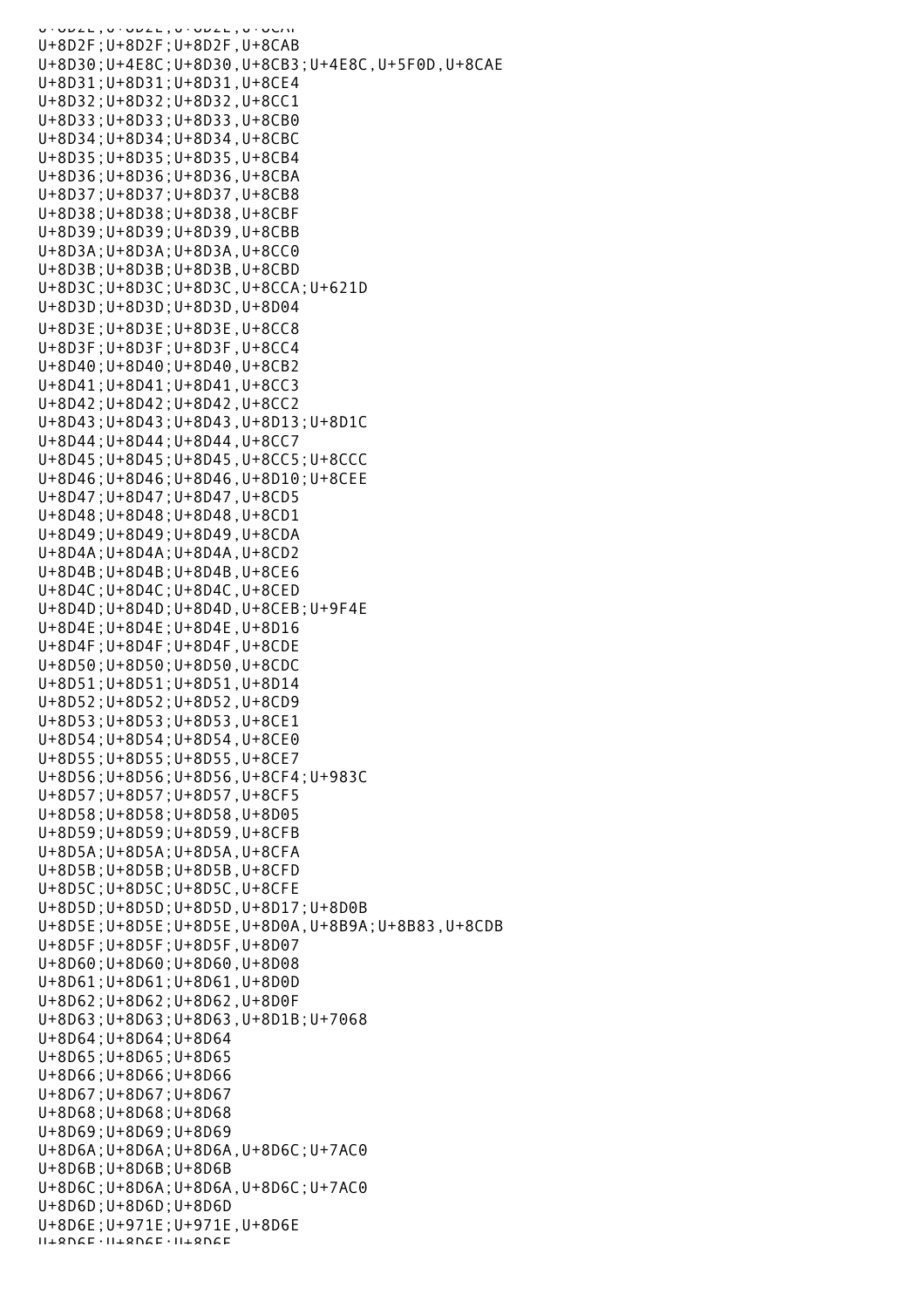U+0DUF,U+0DUF,U+0DUF U+8D70;U+8D70;U+8D70;U+8D71 U+8D71;U+8D70;U+8D70 U+8D72;U+8D72;U+8D72 U+8D73;U+8D73;U+8D73 U+8D74;U+8D74;U+8D74 U+8D75;U+8D75;U+8D75,U+8D99 U+8D76;U+8D76;U+8D76,U+8D95 U+8D77;U+8D77;U+8D77 U+8D78;U+8D78;U+8D78 U+8D79;U+8D79;U+8D79 U+8D7A;U+8D7A;U+8D7A U+8D7B;U+8D7B;U+8D7B U+8D7D;U+8D7D;U+8D7D U+8D7E;U+8D7E;U+8D7E U+8D7F;U+8D7F;U+8D7F U+8D80;U+8D80;U+8D80 U+8D81;U+8D81;U+8D81;U+8D82 U+8D82;U+8D81;U+8D81 U+8D83;U+8D83;U+8D83 U+8D84;U+8D84;U+8D84 U+8D85;U+8D85;U+8D85 U+8D86;U+8D86;U+8D86 U+8D87;U+8D87;U+8D87 U+8D88;U+8D88;U+8D88 U+8D89;U+8D89;U+8D89 U+8D8A;U+8D8A;U+8D8A U+8D8B;U+8D8B;U+8D8B,U+8DA8;U+8D8D U+8D8C;U+8D8C;U+8D8C U+8D8D;U+8D8B;U+8D8B,U+8D8D;U+8DA8 U+8D8E;U+8D8E;U+8D8E U+8D8F;U+8D8F;U+8D8F U+8D90;U+8D90;U+8D90 U+8D91;U+8D91;U+8D91 U+8D92;U+8DF3;U+8DF3,U+8D92 U+8D93;U+8D93;U+8D93 U+8D94;U+8D94;U+8D94 U+8D95;U+8D76;U+8D76,U+8D95 U+8D96;U+8D96;U+8D96 U+8D97;U+8D97;U+8D97 U+8D98;U+8D98;U+8D98 U+8D99;U+8D75;U+8D75,U+8D99 U+8D9A;U+8D9A;U+8D9A U+8D9B;U+8D9B;U+8D9B U+8D9C;U+8D9C;U+8D9C U+8D9D;U+8D9D;U+8D9D U+8D9E;U+8D9E;U+8D9E U+8D9F;U+8D9F;U+8D9F;U+8E5A U+8DA0;U+8DA0;U+8DA0 U+8DA1;U+8DA1;U+8DA1 U+8DA2;U+8DA2;U+8DA2 U+8DA3;U+8DA3;U+8DA3 U+8DA4;U+8DA4;U+8DA4 U+8DA5;U+8DA5;U+8DA5 U+8DA7;U+8DA7;U+8DA7 U+8DA8;U+8D8B;U+8D8B,U+8DA8;U+8D8D U+8DA9;U+8DA9;U+8DA9 U+8DAA;U+8DAA;U+8DAA U+8DAB;U+8DAB;U+8DAB U+8DAC;U+8DAC;U+8DAC U+8DAD;U+8DAD;U+8DAD U+8DAE;U+8E81;U+8E81,U+8DAE U+8DAF;U+8DAF;U+8DAF U+8DB0;U+8DB0;U+8DB0 U+8DB1;U+8DB1;U+8DB1,U+8DB2 U+8DB2;U+8DB1;U+8DB1,U+8DB2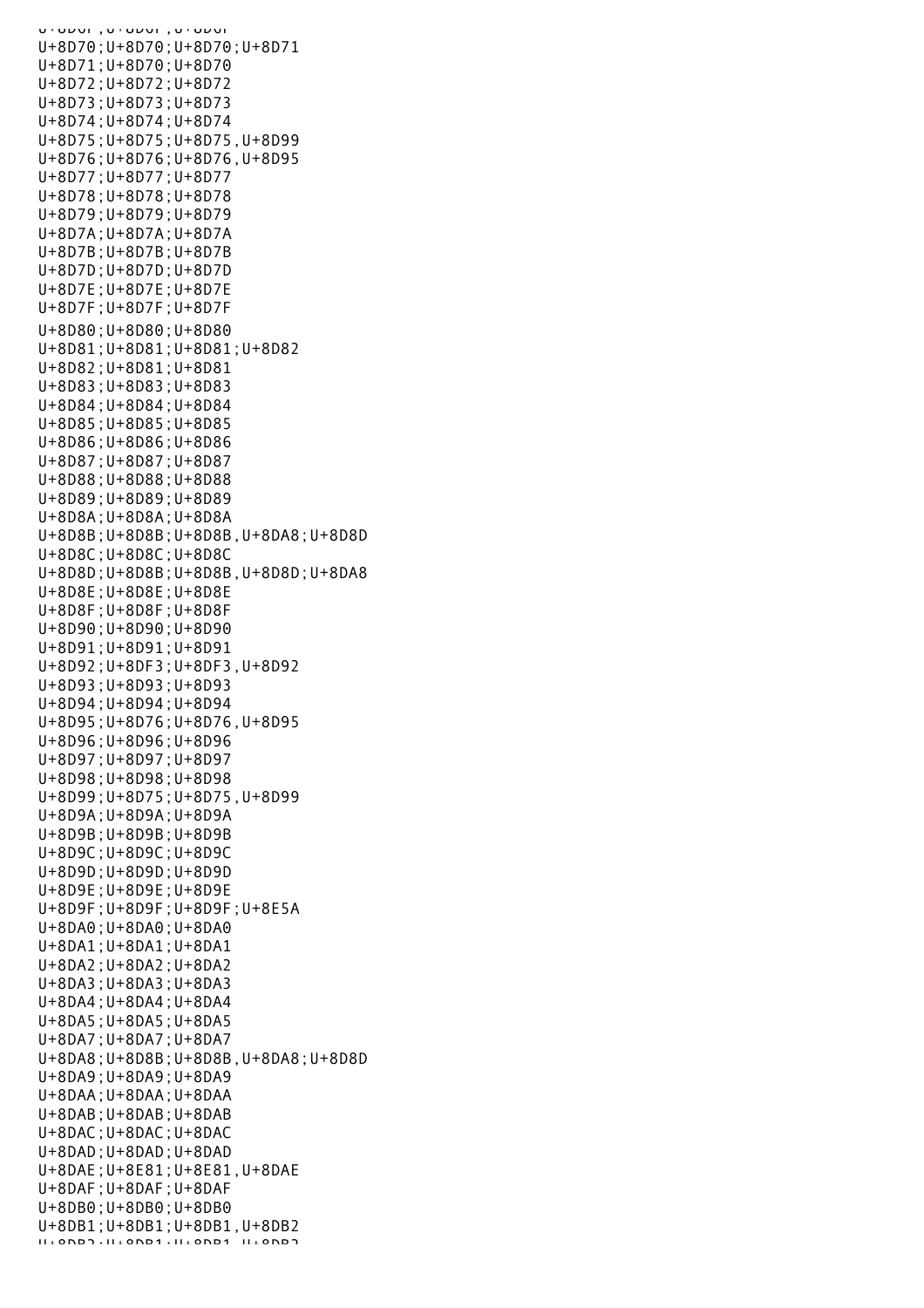UTOUDZ, UTOUDI, UTOUDI, UTOUDZ U+8DB3;U+8DB3;U+8DB3 U+8DB4;U+8DB4;U+8DB4 U+8DB5;U+8DB5;U+8DB5 U+8DB6;U+8DB6;U+8DB6 U+8DB7;U+8DB7;U+8DB7 U+8DB8;U+8DB8;U+8DB8,U+8E89 U+8DB9;U+8DB9;U+8DB9 U+8DBA;U+8DBA;U+8DBA U+8DBB;U+8DBB;U+8DBB U+8DBC;U+8DBC;U+8DBC U+8DBD;U+8DBD;U+8DBD U+8DBE;U+8DBE;U+8DBE U+8DBF;U+8DBF;U+8DBF U+8DC1;U+8DC1;U+8DC1 U+8DC2;U+8DC2;U+8DC2 U+8DC3;U+8DC3;U+8DC3,U+8E8D U+8DC4;U+8DC4;U+8DC4,U+8E4C U+8DC5;U+8DC5;U+8DC5 U+8DC6;U+8DC6;U+8DC6 U+8DC7;U+8DC7;U+8DC7 U+8DC8;U+8DC8;U+8DC8 U+8DC9;U+8DC9;U+8DC9 U+8DCA;U+8DCA;U+8DCA U+8DCB;U+8DCB;U+8DCB U+8DCC;U+8DCC;U+8DCC U+8DCD;U+8DCD;U+8DCD U+8DCE;U+8DCE;U+8DCE U+8DCF;U+8DCF;U+8DCF U+8DD0;U+8DD0;U+8DD0 U+8DD1;U+8DD1;U+8DD1 U+8DD2;U+8DD2;U+8DD2 U+8DD3;U+8DD3;U+8DD3 U+8DD4;U+8DD4;U+8DD4 U+8DD5;U+8DD5;U+8DD5 U+8DD6;U+8DD6;U+8DD6;U+8E60 U+8DD7;U+8DD7;U+8DD7 U+8DD8;U+8DD8;U+8DD8 U+8DD9;U+8DD9;U+8DD9 U+8DDA;U+8DDA;U+8DDA U+8DDB;U+8DDB;U+8DDB U+8DDC;U+8DDC;U+8DDC U+8DDD;U+8DDD;U+8DDD U+8DDE;U+8DDE;U+8DDE,U+8E92 U+8DDF;U+8DDF;U+8DDF U+8DE0;U+8DE0;U+8DE0 U+8DE1;U+8FF9;U+8FF9,U+8DE1;U+8E5F U+8DE2;U+8DE2;U+8DE2 U+8DE3;U+8DE3;U+8DE3 U+8DE4;U+8DE4;U+8DE4 U+8DE6;U+8DE6;U+8DE6 U+8DE7;U+8DE7;U+8DE7 U+8DE8;U+8DE8;U+8DE8 U+8DE9;U+8DE9;U+8DE9 U+8DEA;U+8DEA;U+8DEA U+8DEB;U+8DEB;U+8DEB U+8DEC;U+8DEC;U+8DEC;U+8E5E U+8DED;U+8DED;U+8DED U+8DEE;U+8DEE;U+8DEE U+8DEF;U+8DEF;U+8DEF U+8DF0;U+8DF0;U+8DF0 U+8DF1;U+8DF1;U+8DF1 U+8DF2;U+8DF2;U+8DF2 U+8DF3;U+8DF3;U+8DF3;U+8D92 U+8DF4;U+8E29;U+8E29,U+8DF4 U+8DF5;U+8DF5;U+8DF5,U+8E10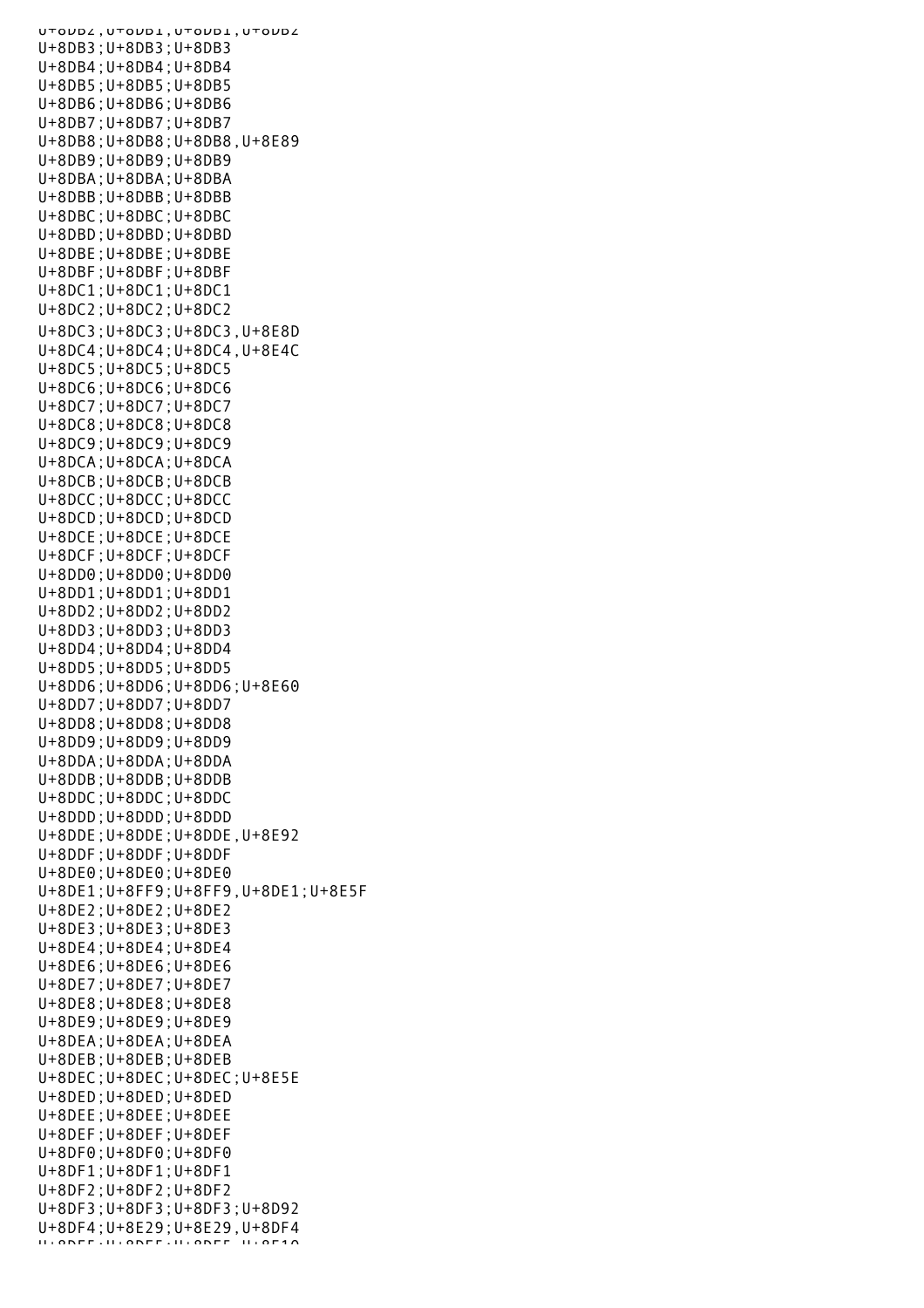U+8DF5;U+8DF5;U+8DF5,U+8E10 U+8DF6;U+8DF6;U+8DF6,U+8E82 U+8DF7;U+8DF7;U+8DF7,U+8E7A;U+8E7B U+8DF8;U+8DF8;U+8DF8,U+8E55;U+9A46 U+8DF9;U+8DF9;U+8DF9,U+8E9A U+8DFA;U+8DFA;U+8DFA U+8DFB;U+8DFB;U+8DFB,U+8E8B U+8DFC;U+5C40;U+5C40,U+8DFC;U+4FB7 U+8DFD;U+8DFD;U+8DFD U+8DFE;U+8DFE;U+8DFE U+8DFF;U+8DFF;U+8DFF U+8E00;U+9F8A;U+9F8A,U+8E00;U+9F6A U+8E02;U+8E02;U+8E02;U+8E19 U+8E03;U+8E03;U+8E03 U+8E04;U+8E04;U+8E04 U+8E05;U+8E05;U+8E05 U+8E06;U+8E06;U+8E06 U+8E07;U+8E07;U+8E07 U+8E08;U+758F;U+758F U+8E09;U+8E09;U+8E09 U+8E0A;U+8E0A;U+8E0A,U+8E34 U+8E0C;U+8E0C;U+8E0C,U+8E8A U+8E0D;U+9AB9;U+9AB9,U+8E0D U+8E0E;U+8E0E;U+8E0E U+8E0F;U+8E0F;U+8E0F U+8E10;U+8DF5;U+8DF5,U+8E10 U+8E11;U+8E11;U+8E11 U+8E12;U+8E12;U+8E12 U+8E13;U+8E13;U+8E13 U+8E14;U+8E14;U+8E14 U+8E15;U+8E15;U+8E15 U+8E16;U+8E16;U+8E16 U+8E17;U+8E17;U+8E17 U+8E18;U+8E18;U+8E18 U+8E19;U+8E02;U+8E02,U+8E19 U+8E1A;U+8E1A;U+8E1A U+8E1B;U+8E1B;U+8E1B U+8E1C;U+8E1C;U+8E1C U+8E1D;U+8E1D;U+8E1D U+8E1E;U+8E1E;U+8E1E U+8E1F;U+8E1F;U+8E1F U+8E20;U+8E20;U+8E20 U+8E21;U+8737;U+8737,U+8E21 U+8E22;U+8E22;U+8E22 U+8E23;U+8E23;U+8E23;U+6B95 U+8E24;U+8E24;U+8E24 U+8E25;U+8E25;U+8E25 U+8E26;U+8E26;U+8E26 U+8E27;U+8E27;U+8E27 U+8E28;U+8E2A;U+8E2A,U+8E64 U+8E29;U+8E29;U+8E29;U+8DF4 U+8E2A;U+8E2A;U+8E2A,U+8E64;U+8E28 U+8E2B;U+78B0;U+78B0,U+8E2B;U+63BD U+8E2C;U+8E2C;U+8E2C,U+8E93 U+8E2D;U+8E2D;U+8E2D U+8E2E;U+8E2E;U+8E2E U+8E2F;U+8E2F;U+8E2F,U+8E91 U+8E30;U+903E;U+903E,U+8E30 U+8E31;U+8E31;U+8E31 U+8E33;U+8E33;U+8E33 U+8E34;U+8E0A;U+8E0A,U+8E34 U+8E35;U+8E35;U+8E35 U+8E36;U+8E36;U+8E36 U+8E37;U+8E37;U+8E37 U+8E38;U+8E38;U+8E38 U+8E39;U+8E39;U+8E39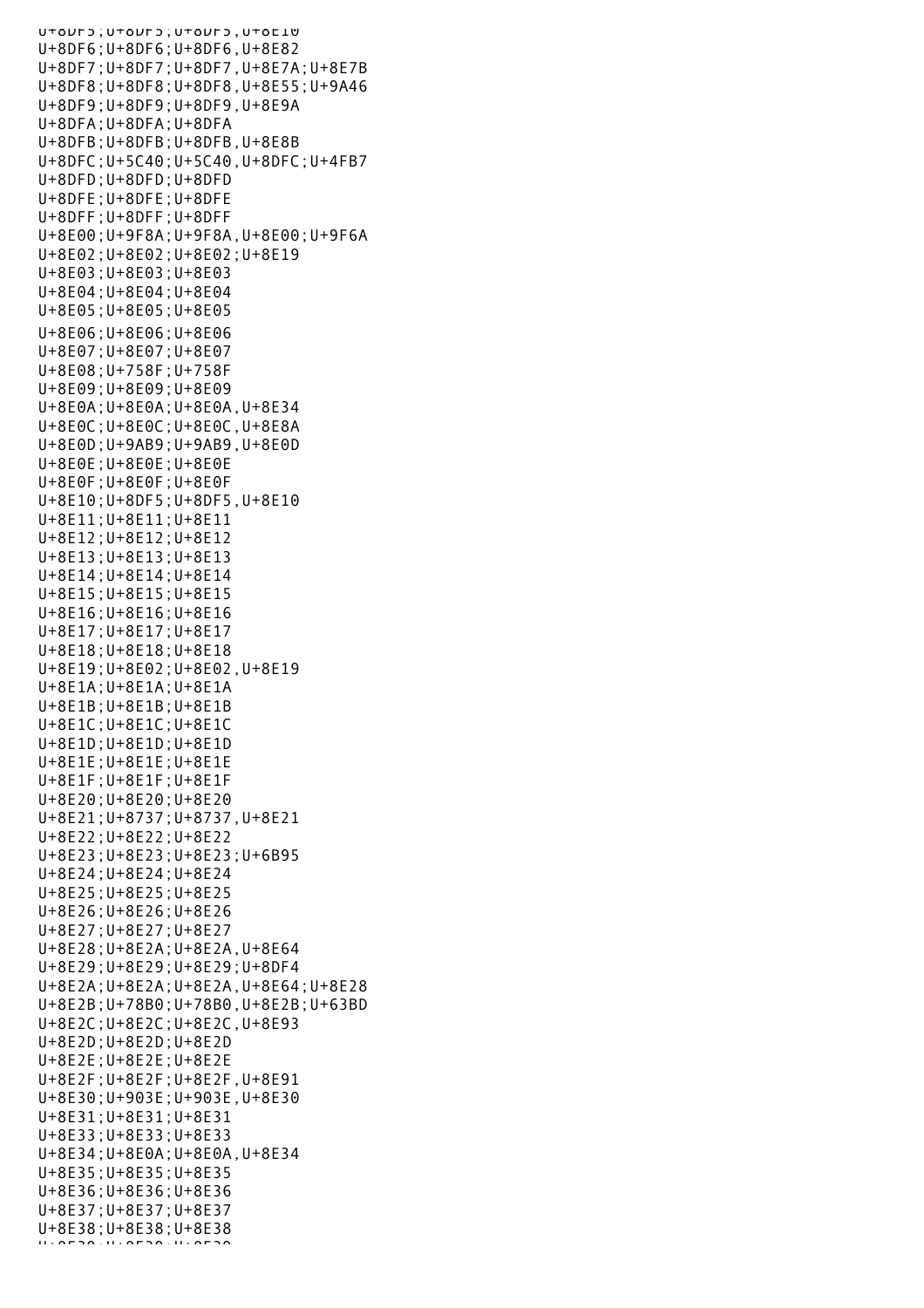U+8E39;U+8E39;U+8E39 U+8E3A;U+8E3A;U+8E3A U+8E3B;U+8E3B;U+8E3B U+8E3C;U+8E3C;U+8E3C U+8E3D;U+8E3D;U+8E3D U+8E3E;U+8E3E;U+8E3E U+8E3F;U+8E3F;U+8E3F U+8E40;U+8E40;U+8E40 U+8E41;U+8E41;U+8E41 U+8E42;U+8E42;U+8E42;U+79B8 U+8E43;U+8E43;U+8E43 U+8E44;U+8E44;U+8E44 U+8E45;U+8E45;U+8E45 U+8E47;U+8E47;U+8E47 U+8E48;U+8E48;U+8E48 U+8E49;U+8E49;U+8E49 U+8E4A;U+8E4A;U+8E4A U+8E4B;U+8E4B;U+8E4B U+8E4C;U+8DC4;U+8DC4,U+8E4C U+8E4D;U+8E4D;U+8E4D U+8E4E;U+8E4E;U+8E4E U+8E50;U+8E50;U+8E50 U+8E51;U+8E51;U+8E51,U+8EA1 U+8E52;U+8E52;U+8E52,U+8E63 U+8E53;U+8E53;U+8E53 U+8E54;U+6682;U+6682,U+8E54;U+66AB U+8E55;U+8DF8;U+8DF8,U+8E55;U+9A46 U+8E56;U+6869;U+6869,U+8E56;U+6A01 U+8E57;U+8E57;U+8E57 U+8E58;U+8E58;U+8E58 U+8E59;U+8E59;U+8E59;U+9863 U+8E5A;U+8D9F;U+8D9F,U+8E5A U+8E5B;U+8E5B;U+8E5B U+8E5C;U+8E5C;U+8E5C U+8E5D;U+8E5D;U+8E5D U+8E5E;U+8DEC;U+8DEC,U+8E5E U+8E5F;U+8FF9;U+8FF9,U+8E5F;U+8DE1 U+8E60;U+8DD6;U+8DD6,U+8E60 U+8E61;U+8E61;U+8E61 U+8E62;U+8E62;U+8E62 U+8E63;U+8E52;U+8E52,U+8E63 U+8E64;U+8E2A;U+8E2A,U+8E64;U+8E28 U+8E65;U+8E65;U+8E65 U+8E66;U+8E66;U+8E66 U+8E67;U+7CDF;U+7CDF,U+8E67 U+8E68;U+8E68;U+8E68 U+8E69;U+8E69;U+8E69 U+8E6A;U+8E6A;U+8E6A U+8E6B;U+8E6B;U+8E6B U+8E6C;U+8E6C;U+8E6C U+8E6D;U+8E6D;U+8E6D U+8E6F;U+756A;U+8E6F;U+756A,U+7C75 U+8E70;U+8E70;U+8E70,U+8E95 U+8E71;U+8E71;U+8E71 U+8E72;U+8E72;U+8E72;U+58FF U+8E73;U+8E73;U+8E73 U+8E74;U+8E74;U+8E74 U+8E76;U+8E76;U+8E76 U+8E78;U+8E78;U+8E78 U+8E7A;U+8DF7;U+8DF7,U+8E7A;U+8E7B U+8E7B;U+8DF7;U+8E7B;U+8E7A,U+8DF7 U+8E7C;U+8E7C;U+8E7C U+8E7D;U+8E7D;U+8E7D U+8E7E;U+8E7E;U+8E7E U+8E7F;U+8E7F;U+8E7F,U+8EA5 U+8E88 U+8E80;U+8E80;<br>U+8E80;U+8E80;U+8E80;U+8E80;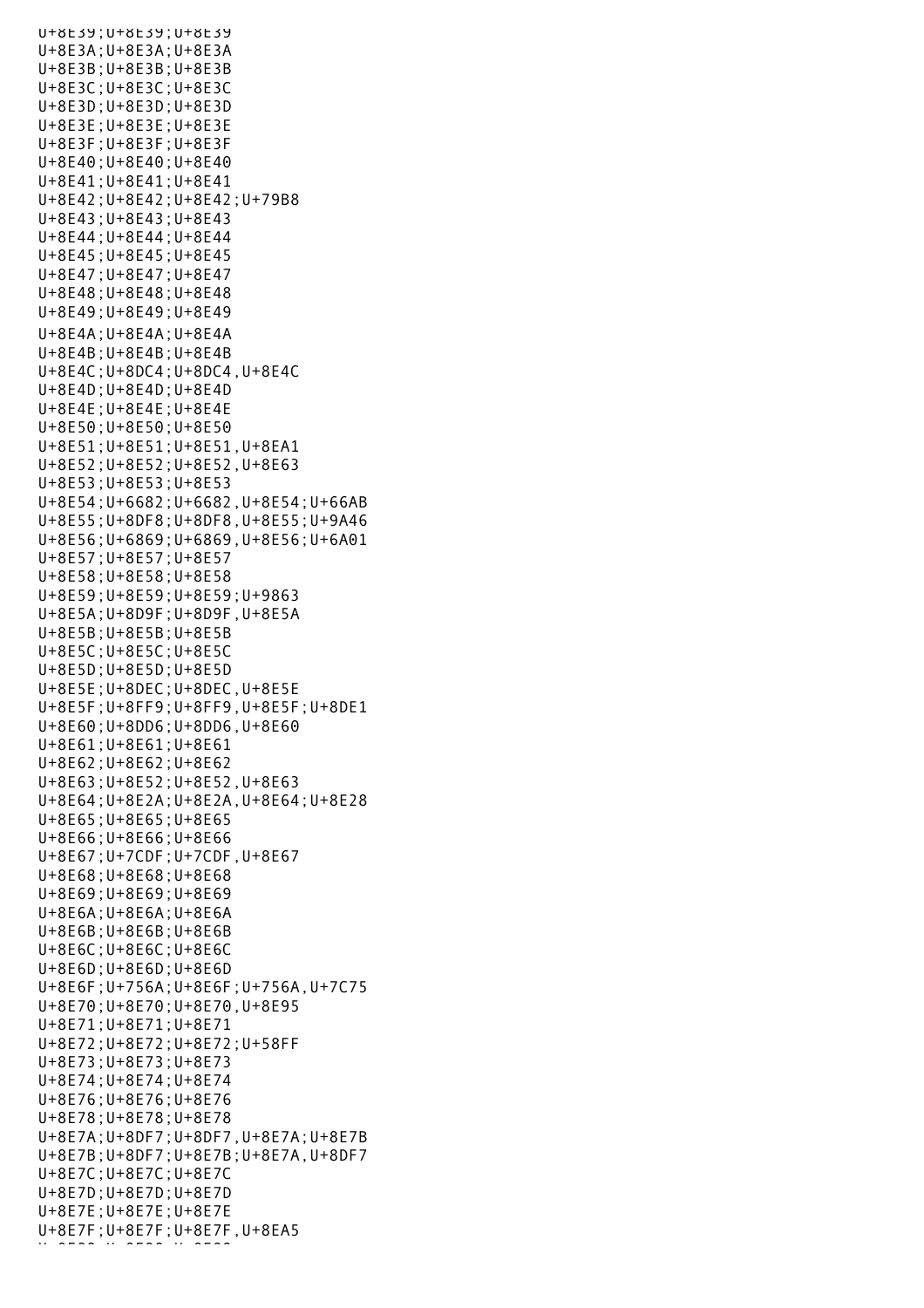U+8E80;U+8E80;U+8E80 U+8E81;U+8E81;U+8E81;U+8DAE U+8E82;U+8DF6;U+8DF6,U+8E82 U+8E83;U+8E83;U+8E83 U+8E84;U+8E84;U+8E84 U+8E85;U+8E85;U+8E85 U+8E86;U+8E86;U+8E86 U+8E87;U+8E87;U+8E87 U+8E88;U+8E88;U+8E88 U+8E89;U+8DB8;U+8DB8,U+8E89 U+8E8A;U+8E0C;U+8E0C,U+8E8A U+8E8B;U+8DFB;U+8DFB,U+8E8B U+8E8C;U+8E8C;U+8E8C U+8E8D;U+8DC3;U+8DC3,U+8E8D U+8E8E;U+8E8E;U+8E8E U+8E8F;U+8E8F;U+8E8F,U+8EAA U+8E90;U+8E90;U+8E90 U+8E91;U+8E2F;U+8E2F,U+8E91 U+8E92;U+8DDE;U+8DDE,U+8E92 U+8E93;U+8E2C;U+8E2C,U+8E93 U+8E94;U+8E94;U+8E94 U+8E95;U+8E70;U+8E70,U+8E95 U+8E96;U+8E96;U+8E96 U+8E97;U+8E97;U+8E97 U+8E98;U+8E98;U+8E98 U+8E9A;U+8DF9;U+8DF9,U+8E9A U+8E9C;U+8E9C;U+8E9C,U+8EA6 U+8E9D;U+8E9D;U+8E9D U+8E9E;U+8E9E;U+8E9E U+8E9F;U+8E9F;U+8E9F U+8EA0;U+8EA0;U+8EA0 U+8EA1;U+8E51;U+8E51,U+8EA1 U+8EA3;U+8EA3;U+8EA3 U+8EA4;U+8EA4;U+8EA4 U+8EA5;U+8E7F;U+8E7F,U+8EA5 U+8EA6;U+8E9C;U+8E9C,U+8EA6 U+8EA7;U+8EA7;U+8EA7 U+8EA8;U+8EA8;U+8EA8 U+8EA9;U+8EA9;U+8EA9 U+8EAA;U+8E8F;U+8E8F,U+8EAA U+8EAB;U+8EAB;U+8EAB U+8EAC;U+8EAC;U+8EAC U+8EAD;U+803D;U+803D U+8EAE;U+8EAE;U+8EAE U+8EAF;U+8EAF;U+8EAF,U+8EC0 U+8EB0;U+4F53;U+4F53,U+9AD4;U+9AB5,U+8EC6 U+8EB1;U+8EB1;U+8EB1,U+8EB2 U+8EB2;U+8EB1;U+8EB2;U+8EB1 U+8EB4;U+8EB4;U+8EB4 U+8EB5;U+8EB5;U+8EB5 U+8EB8;U+8EB8;U+8EB8 U+8EB9;U+8EB9;U+8EB9 U+8EBA;U+8EBA;U+8EBA U+8EBB;U+8EBB;U+8EBB U+8EBC;U+8EBC;U+8EBC U+8EBD;U+8EBD;U+8EBD U+8EBE;U+8EBE;U+8EBE U+8EBF;U+8EBF;U+8EBF U+8EC0;U+8EAF;U+8EAF,U+8EC0 U+8EC2;U+8EC2;U+8EC2 U+8EC3;U+8EC3;U+8EC3 U+8EC5;U+8EC5;U+8EC5 U+8EC6;U+4F53;U+4F53,U+9AD4;U+8EB0,U+9AB5 U+8EC7;U+8EC7;U+8EC7 U+8EC8;U+8EC8;U+8EC8 u+aec9;u+aec9;u+8Ec9;u+8Ec9;<br>U+8Ec9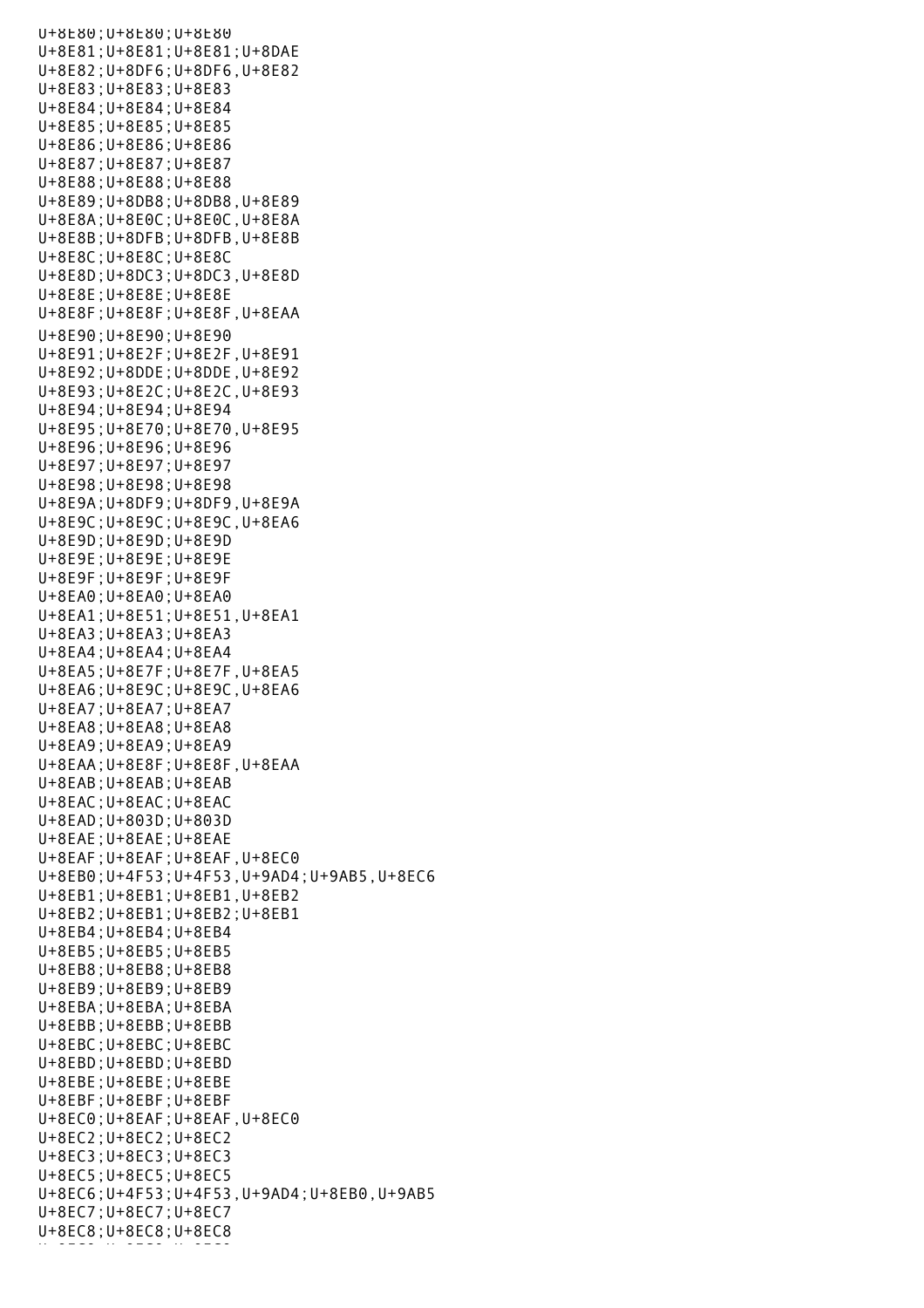U+8EC9;U+8EC9;U+8EC9 U+8ECA;U+8F66;U+8F66,U+8ECA U+8ECB;U+8F67;U+8F67,U+8ECB U+8ECC;U+8F68;U+8F68,U+8ECC U+8ECD;U+519B;U+519B,U+8ECD U+8ECE;U+8ECE;U+8ECE U+8ECF;U+8ECF;U+8ECF U+8ED0;U+8ED0;U+8ED0 U+8ED1;U+8F6A;U+8F6A,U+8ED1 U+8ED2;U+8F69;U+8F69,U+8ED2 U+8ED3;U+8ED3;U+8ED3 U+8ED4;U+8F6B;U+8F6B,U+8ED4 U+8ED5;U+8ED5;U+8ED5 U+8ED6;U+8ED6;U+8ED6;U+8EE0 U+8ED7;U+8ED7;U+8ED7 U+8ED8;U+8ED8;U+8ED8 U+8EDA;U+8EDA;U+8EDA U+8EDB;U+8F6D;U+8F6D,U+8EDB;U+6799,U+8EF6 U+8EDC;U+8EDC;U+8EDC U+8EDD;U+8EDD;U+8EDD U+8EDE;U+8EDE;U+8EDE U+8EDF;U+8F6F;U+8F6F,U+8EDF U+8EE0;U+8ED6;U+8ED6,U+8EE0 U+8EE1;U+9ED4;U+9ED4,U+8EE1 U+8EE4;U+8F77;U+8F77,U+8EE4 U+8EE5;U+8EE5;U+8EE5 U+8EE6;U+8EE6;U+8EE6 U+8EE7;U+8EE7;U+8EE7 U+8EE8;U+8EE8;U+8EE8 U+8EE9;U+8EE9;U+8EE9 U+8EEA;U+8EEA;U+8EEA U+8EEB;U+8F78;U+8F78,U+8EEB U+8EEC;U+8EEC;U+8EEC U+8EED;U+8EED;U+8EED U+8EEE;U+8EEE;U+8EEE U+8EEF;U+8EEF;U+8EEF U+8EF1;U+8EF1;U+8EF1 U+8EF2;U+6BC2;U+8F71,U+8F42;U+6BC2 U+8EF3;U+8EF3;U+8EF3 U+8EF4;U+8EF4;U+8EF4 U+8EF5;U+8EF5;U+8EF5 U+8EF6;U+8F6D;U+8F6D,U+8EF6;U+6799,U+8EDB U+8EF7;U+8EF7;U+8EF7 U+8EF8;U+8F74;U+8F74,U+8EF8 U+8EF9;U+8F75;U+8F75,U+8EF9 U+8EFA;U+8F7A;U+8F7A,U+8EFA U+8EFB;U+8F72;U+8F72,U+8EFB U+8EFC;U+8F76;U+8F76,U+8EFC U+8EFD;U+8F7B;U+8F7B,U+8F15 U+8EFE;U+8F7C;U+8F7C,U+8EFE U+8EFF;U+8EFF;U+8EFF;U+8F27 U+8F00;U+8F00;U+8F00 U+8F01;U+8F01;U+8F01 U+8F02;U+8F02;U+8F02 U+8F03;U+8F83;U+8F83,U+8F03 U+8F04;U+8F04;U+8F04 U+8F05;U+8F82;U+8F82,U+8F05 U+8F06;U+8F06;U+8F06 U+8F07;U+8F81;U+8F81,U+8F07 U+8F08;U+8F80;U+8F80,U+8F08 U+8F09;U+8F7D;U+8F7D,U+8F09 U+8F0A;U+8F7E;U+8F7E,U+8F0A U+8F0B;U+8F0B;U+8F0B U+8F0D;U+8F0D;U+8F0D U+8F0E;U+8F0E;U+8F0E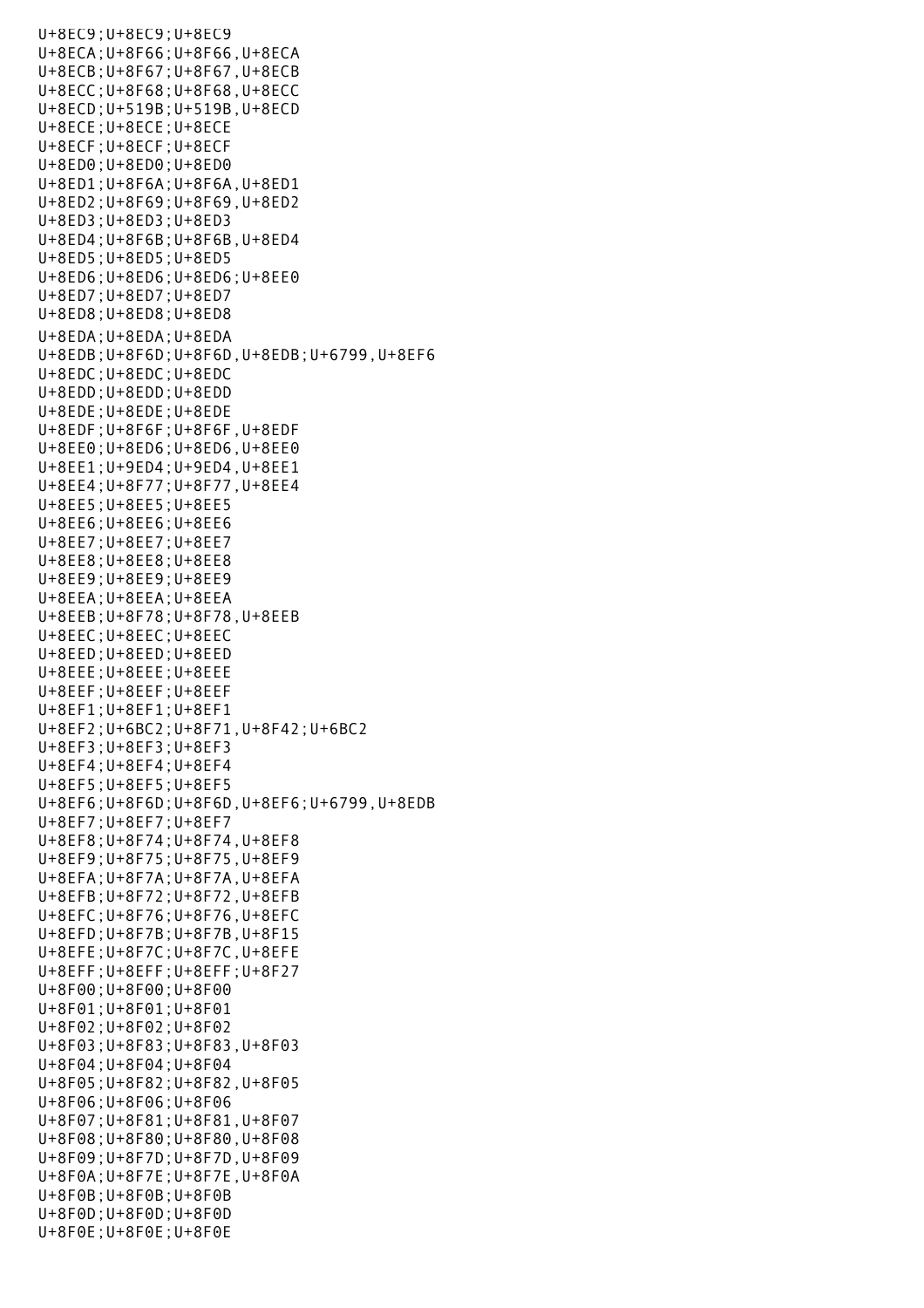U+8F10;U+8F10;U+8F10 U+8F11;U+8F11;U+8F11 U+8F12;U+8F84;U+8F84,U+8F12 U+8F13;U+633D;U+633D,U+8F13 U+8F14;U+8F85;U+8F85,U+8F14 U+8F15;U+8F7B;U+8F7B,U+8F15;U+8EFD U+8F16;U+8F16;U+8F16 U+8F17;U+8F17;U+8F17 U+8F18;U+8F18;U+8F18 U+8F1A;U+8F1A;U+8F1A U+8F1B;U+8F86;U+8F86,U+8F1B U+8F1C;U+8F8E;U+8F8E,U+8F1C U+8F1D;U+8F89;U+8F89,U+8F1D U+8F1E;U+8F8B;U+8F8B,U+8F1E U+8F1F;U+8F8D;U+8F8D,U+8F1F U+8F20;U+8F20;U+8F20 U+8F21;U+8F21;U+8F21 U+8F22;U+8F22;U+8F22 U+8F23;U+8F23;U+8F23 U+8F24;U+8F24;U+8F24 U+8F25;U+8F8A;U+8F8A,U+8F25 U+8F26;U+8F87;U+8F87,U+8F26 U+8F27;U+8EFF;U+8EFF U+8F28;U+8F28;U+8F28 U+8F29;U+8F88;U+8F88,U+8F29 U+8F2A;U+8F6E;U+8F6E,U+8F2A U+8F2B;U+8F2B;U+8F2B U+8F2C;U+8F8C;U+8F8C,U+8F2C U+8F2E;U+8F2E;U+8F2E U+8F2F;U+8F91;U+8F91,U+8F2F U+8F30;U+8F30;U+8F30 U+8F31;U+8F31;U+8F31 U+8F32;U+8F32;U+8F32 U+8F33;U+8F8F;U+8F8F,U+8F33 U+8F34;U+8F34;U+8F34 U+8F35;U+8F35;U+8F35 U+8F36;U+8F36;U+8F36 U+8F37;U+8F37;U+8F37 U+8F38;U+8F93;U+8F93,U+8F38 U+8F39;U+8F39;U+8F39 U+8F3B;U+8F90;U+8F90,U+8F3B U+8F3C;U+8F92;U+8F92,U+8F40 U+8F3D;U+8F3D;U+8F3D U+8F3E;U+8F97;U+8F97,U+8F3E U+8F3F;U+8206;U+8206,U+8F3F;U+8F5D U+8F40;U+8F92;U+8F92,U+8F40;U+8F3C U+8F42;U+6BC2;U+6BC2,U+8F42;U+8F71,U+8EF2 U+8F43;U+8F43;U+8F43 U+8F44;U+8F96;U+8F96,U+8F44 U+8F45;U+8F95;U+8F95,U+8F45 U+8F46;U+8F98;U+8F98,U+8F46 U+8F47;U+8F47;U+8F47 U+8F48;U+8F48;U+8F48 U+8F49;U+8F6C;U+8F6C,U+8F49 U+8F4A;U+8F4A;U+8F4A U+8F4B;U+8F4B;U+8F4B U+8F4C;U+8F4C;U+8F4C U+8F4D;U+8F99;U+8F99,U+8F4D U+8F4E;U+8F7F;U+8F7F,U+8F4E U+8F4F;U+6808;U+6808,U+8F4F;U+68E7 U+8F50;U+8F50;U+8F50 U+8F51;U+8F51;U+8F51 U+8F52;U+8F52;U+8F52 U+8F53;U+8F53;U+8F53 U+8F54;U+8F9A;U+8F9A,U+8F54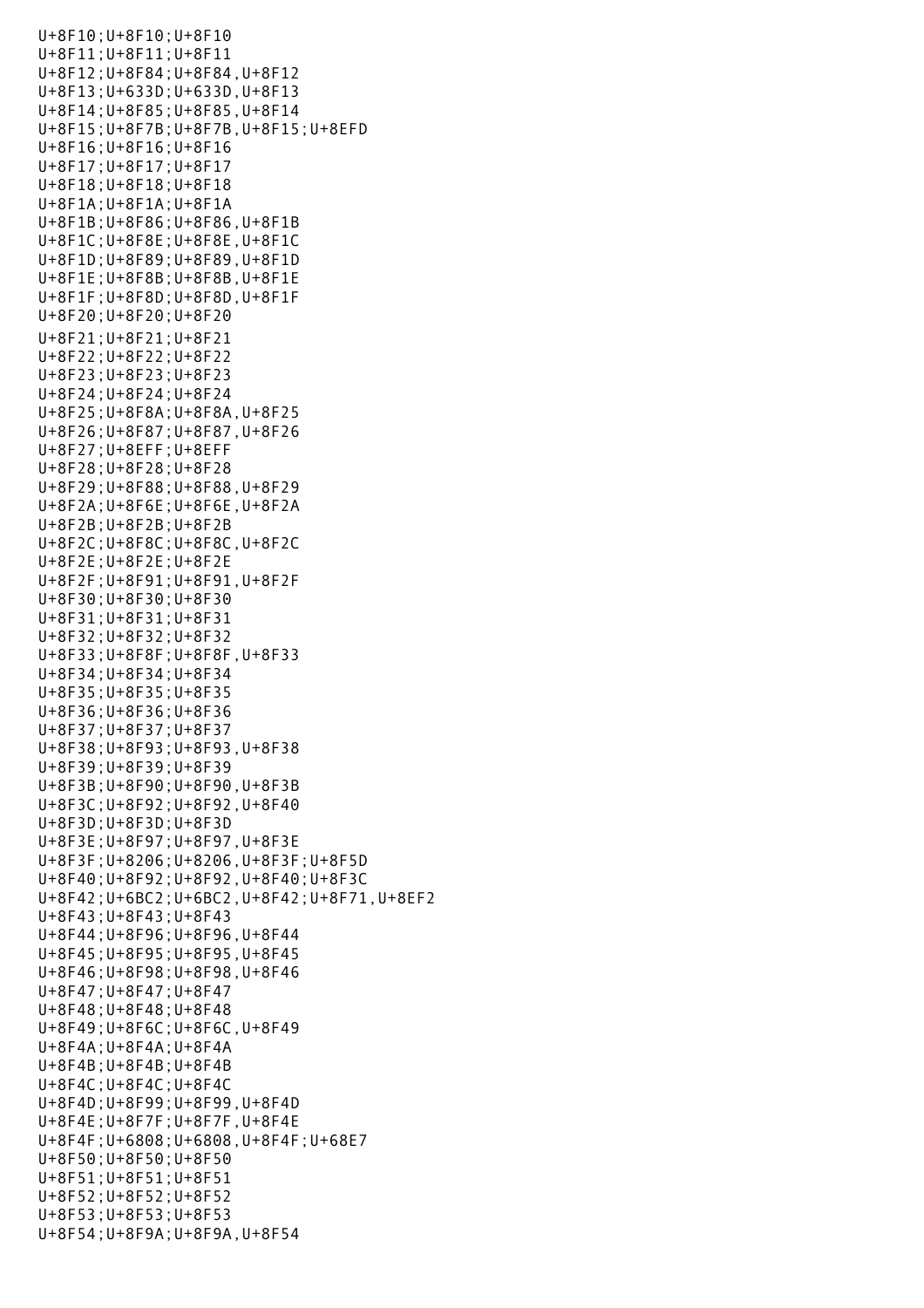U+8F55;U+8F55;U+8F55 U+8F56;U+8F56;U+8F56 U+8F57;U+8F57;U+8F57 U+8F58;U+8F58;U+8F58 U+8F59;U+8F59;U+8F59 U+8F5A;U+8F5A;U+8F5A U+8F5B;U+8F5B;U+8F5B U+8F5D;U+8206;U+8206,U+8F5D;U+8F3F U+8F5E;U+69DB;U+69DB,U+8F5E;U+6ABB U+8F5F;U+8F70;U+8F70,U+8F5F U+8F60;U+8F60;U+8F60 U+8F61;U+8F94;U+8F94,U+8F61 U+8F62;U+8F79;U+8F79,U+8F62 U+8F63;U+8F63;U+8F63 U+8F64;U+8F73;U+8F73,U+8F64 U+8F65;U+8F65;U+8F65 U+8F66;U+8F66;U+8F66,U+8ECA U+8F67;U+8F67;U+8F67,U+8ECB U+8F68;U+8F68;U+8F68,U+8ECC U+8F69;U+8F69;U+8F69,U+8ED2 U+8F6A;U+8F6A;U+8F6A,U+8ED1 U+8F6B;U+8F6B;U+8F6B,U+8ED4 U+8F6C;U+8F6C;U+8F6C,U+8F49 U+8F6D;U+8F6D;U+8F6D,U+8EDB;U+6799,U+8EF6 U+8F6E;U+8F6E;U+8F6E,U+8F2A U+8F6F;U+8F6F;U+8F6F,U+8EDF U+8F70;U+8F70;U+8F70,U+8F5F U+8F71;U+6BC2;U+8F71,U+8F42;U+8EF2,U+6BC2 U+8F72;U+8F72;U+8F72,U+8EFB U+8F73;U+8F73;U+8F73,U+8F64 U+8F74;U+8F74;U+8F74,U+8EF8 U+8F75;U+8F75;U+8F75,U+8EF9 U+8F76;U+8F76;U+8F76,U+8EFC U+8F77;U+8F77;U+8F77,U+8EE4 U+8F78;U+8F78;U+8F78,U+8EEB U+8F79;U+8F79;U+8F79,U+8F62 U+8F7A;U+8F7A;U+8F7A,U+8EFA U+8F7B;U+8F7B;U+8F7B,U+8F15;U+8EFD U+8F7C;U+8F7C;U+8F7C,U+8EFE U+8F7D;U+8F7D;U+8F7D,U+8F09 U+8F7E;U+8F7E;U+8F7E,U+8F0A U+8F7F;U+8F7F;U+8F7F,U+8F4E U+8F80;U+8F80;U+8F80,U+8F08 U+8F81;U+8F81;U+8F81,U+8F07 U+8F82;U+8F82;U+8F82,U+8F05 U+8F83;U+8F83;U+8F83,U+8F03 U+8F84;U+8F84;U+8F84,U+8F12 U+8F85;U+8F85;U+8F85,U+8F14 U+8F86;U+8F86;U+8F86,U+8F1B U+8F87;U+8F87;U+8F87,U+8F26 U+8F88;U+8F88;U+8F88,U+8F29 U+8F89;U+8F89;U+8F89,U+8F1D U+8F8A;U+8F8A;U+8F8A,U+8F25 U+8F8B;U+8F8B;U+8F8B,U+8F1E U+8F8C;U+8F8C;U+8F8C,U+8F2C U+8F8D;U+8F8D;U+8F8D,U+8F1F U+8F8E;U+8F8E;U+8F8E,U+8F1C U+8F8F;U+8F8F;U+8F8F,U+8F33 U+8F90;U+8F90;U+8F90,U+8F3B U+8F91;U+8F91;U+8F91,U+8F2F U+8F92;U+8F92;U+8F92,U+8F40;U+8F3C U+8F93;U+8F93;U+8F93,U+8F38 U+8F94;U+8F94;U+8F94,U+8F61 U+8F95;U+8F95;U+8F95,U+8F45 U+8F96;U+8F96;U+8F96,U+8F44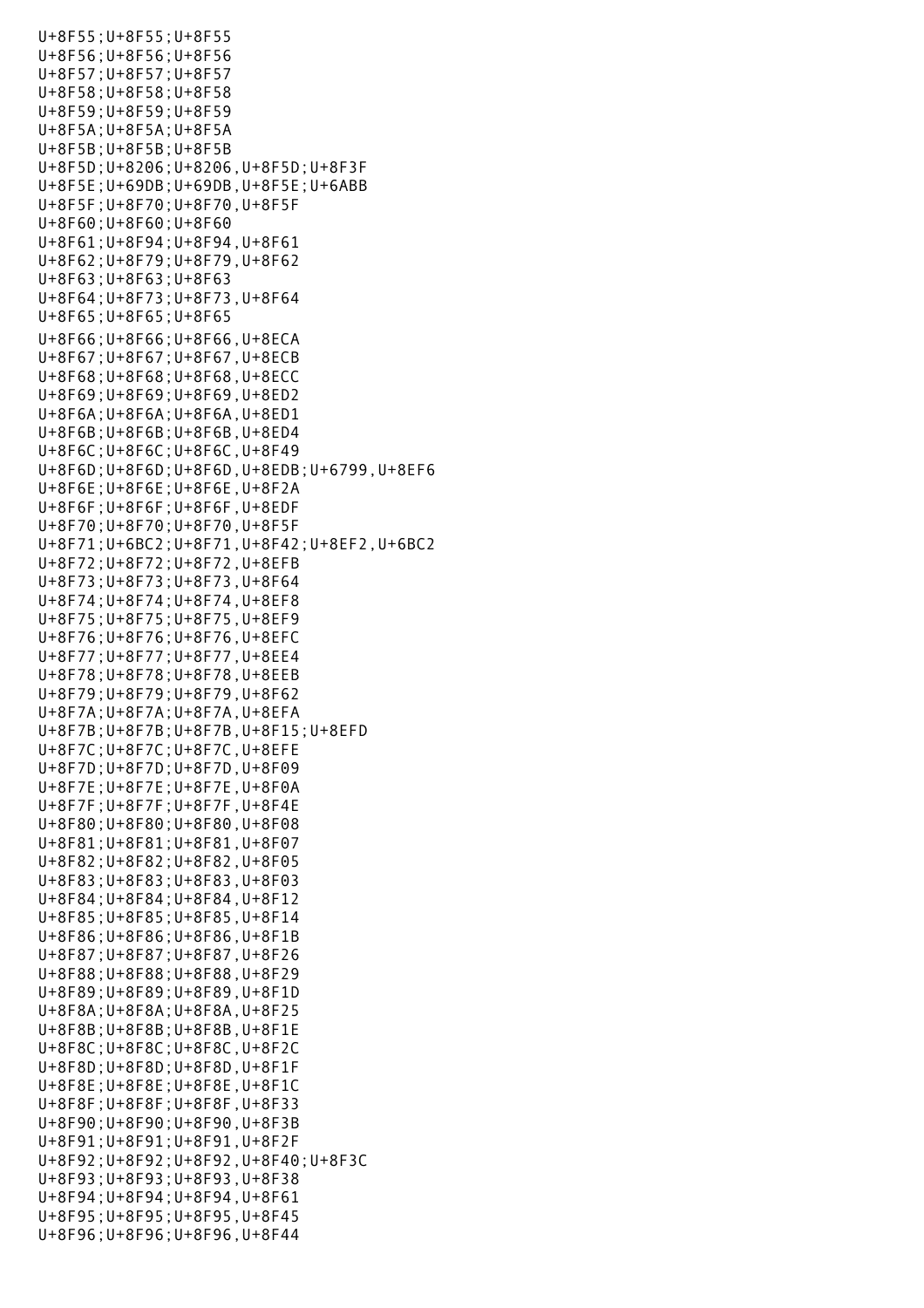U+8F97;U+8F97;U+8F97,U+8F3E U+8F98;U+8F98;U+8F98,U+8F46 U+8F99;U+8F99;U+8F99,U+8F4D U+8F9A;U+8F9A;U+8F9A,U+8F54 U+8F9B;U+8F9B;U+8F9B U+8F9C;U+8F9C;U+8F9C U+8F9E;U+8F9E;U+8F9E,U+8FAD U+8F9F;U+8F9F;U+8F9F,U+95E2;U+907F U+8FA0;U+7F6A;U+7F6A U+8FA1;U+8FA1;U+8FA1 U+8FA2;U+8FA3;U+8FA3 U+8FA3;U+8FA3;U+8FA3;U+8FA2 U+8FA5;U+8FA5;U+8FA5 U+8FA6;U+529E;U+529E,U+8FA6;U+8FA8,U+91C6,U+8FA7 U+8FA7;U+529E;U+8FA8;U+529E,U+8FA6,U+91C6 U+8FA8;U+529E;U+8FA8;U+529E,U+8FA6,U+91C6,U+8FA7 U+8FA9;U+8FA9;U+8FA9,U+8FAF U+8FAA;U+8FAA;U+8FAA U+8FAB;U+8FAB;U+8FAB,U+8FAE U+8FAC;U+8FAC;U+8FAC U+8FAD;U+8F9E;U+8F9E,U+8FAD U+8FAE;U+8FAB;U+8FAB,U+8FAE U+8FAF;U+8FA9;U+8FA9,U+8FAF  $U+8FB0:U+8FB0:U+8FB0$ U+8FB1;U+8FB1;U+8FB1 U+8FB2;U+519C;U+519C,U+8FB2 U+8FB4;U+8FB4;U+8FB4 U+8FB5;U+8FB5;U+8FB5 U+8FB6;U+8FB6;U+8FB6 U+8FB7;U+8FB7;U+8FB7 U+8FB8;U+8FB8;U+8FB8 U+8FB9;U+8FB9;U+8FB9,U+908A;U+9089 U+8FBB;U+8FBB;U+8FBB U+8FBC;U+8FBC;U+8FBC U+8FBD;U+8FBD;U+8FBD,U+907C U+8FBE;U+8FBE;U+8FBE,U+9054;U+8FD6 U+8FBF;U+8FBF;U+8FBF U+8FC0;U+8FC0;U+8FC0 U+8FC1;U+8FC1;U+8FC1,U+9077 U+8FC2;U+8FC2;U+8FC2 U+8FC4;U+8FC4;U+8FC4 U+8FC5;U+8FC5;U+8FC5 U+8FC6;U+8FE4;U+8FE4,U+8FC6 U+8FC7;U+8FC7;U+8FC7,U+904E U+8FC8;U+8FC8;U+8FC8,U+9081 U+8FC9;U+8FC9;U+8FC9 U+8FCB;U+8FCB;U+8FCB U+8FCC;U+8FCC;U+8FCC U+8FCD;U+8FCD;U+8FCD U+8FCE;U+8FCE;U+8FCE U+8FCF;U+8FCF;U+8FCF U+8FD0;U+8FD0;U+8FD0,U+904B U+8FD1;U+8FD1;U+8FD1 U+8FD2;U+8FD2;U+8FD2 U+8FD3;U+8FD3;U+8FD3 U+8FD4;U+8FD4;U+8FD4 U+8FD5;U+8FD5;U+8FD5 U+8FD6;U+8FBE;U+8FBE,U+8FD6;U+9054 U+8FD7;U+8FD7;U+8FD7 U+8FD8;U+8FD8;U+8FD8,U+9084 U+8FD9;U+8FD9;U+8FD9,U+9019 U+8FDA;U+8FDA;U+8FDA U+8FDB;U+8FDB;U+8FDB,U+9032 U+8FDC;U+8FDC;U+8FDC,U+9060;U+903A U+8FDD;U+8FDD;U+8FDD,U+9055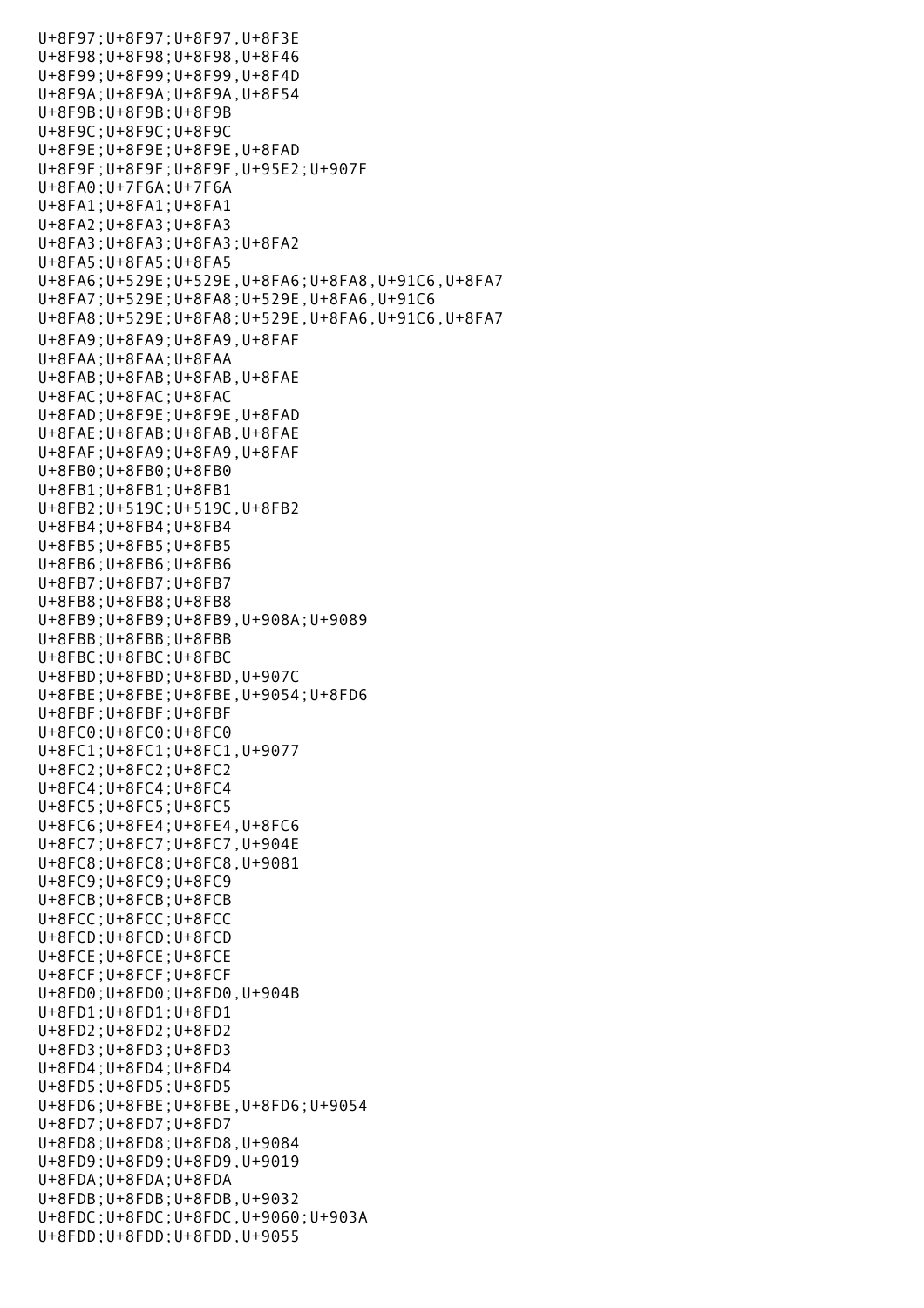U+8FDE;U+8FDE;U+8FDE,U+9023 U+8FDF;U+8FDF;U+8FDF,U+9072;U+8FE1,U+9045,U+905F U+8FE0;U+8FE0;U+8FE0 U+8FE1;U+8FDF;U+8FDF,U+8FE1;U+9072,U+9045,U+905F U+8FE2;U+8FE2;U+8FE2 U+8FE3;U+8FE3;U+8FE3 U+8FE4;U+8FE4;U+8FE4;U+8FC6 U+8FE5;U+8FE5;U+8FE5;U+9008 U+8FE6;U+8FE6;U+8FE6 U+8FE8;U+8FE8;U+8FE8;U+902E U+8FE9;U+8FE9;U+8FE9,U+9087 U+8FEA;U+8FEA;U+8FEA;U+5EF8 U+8FEB;U+8FEB;U+8FEB U+8FEC;U+5F80;U+8FEC,U+5F80;U+5F83 U+8FED;U+53E0;U+8FED;U+53E0,U+66E1,U+758A,U+7589 U+8FEE;U+8FEE;U+8FEE U+8FEF;U+9003;U+9003 U+8FF0;U+8FF0;U+8FF0 U+8FF1;U+8FF1;U+8FF1 U+8FF2;U+8FF2;U+8FF2 U+8FF3;U+5F84;U+8FF3,U+9015;U+5F91,U+5F84 U+8FF4;U+56DE;U+56DE,U+8FF4;U+56D8,U+5EFB,U+56EC,U+9025,U+5EFD U+8FF5;U+8FF5;U+8FF5 U+8FF6;U+8FF6;U+8FF6 U+8FF7;U+8FF7;U+8FF7 U+8FF8;U+8FF8;U+8FF8 U+8FF9;U+8FF9;U+8FF9,U+8DE1,U+8E5F U+8FFA;U+4E43;U+4E43,U+8FFA;U+5EFC U+8FFB;U+79FB;U+79FB,U+8FFB U+8FFC;U+8FFC;U+8FFC U+8FFD;U+8FFD;U+8FFD U+8FFE;U+8FFE;U+8FFE U+8FFF;U+8FFF;U+8FFF U+9000;U+9000;U+9000 U+9001;U+9001;U+9001 U+9002;U+9002;U+9002,U+9069 U+9003;U+9003;U+9003;U+8FEF U+9004;U+9004;U+9004 U+9005;U+9005;U+9005 U+9006;U+9006;U+9006 U+9007;U+9007;U+9007 U+9008;U+8FE5;U+8FE5 U+9009;U+9009;U+9009,U+9078 U+900A;U+900A;U+900A,U+905C;U+613B U+900B;U+900B;U+900B U+900C;U+6538;U+6538,U+900C U+900D;U+900D;U+900D U+900F;U+900F;U+900F U+9010;U+9010;U+9010 U+9011;U+9011;U+9011 U+9012;U+9012;U+9012,U+905E;U+9013 U+9013;U+9012;U+9012,U+905E U+9014;U+9014;U+9014 U+9015;U+5F84;U+8FF3,U+9015;U+5F91,U+5F84 U+9016;U+9016;U+9016 U+9017;U+9017;U+9017 U+9018;U+9018;U+9018 U+9019;U+8FD9;U+8FD9,U+9019 U+901A;U+901A;U+901A U+901B;U+901B;U+901B U+901C;U+901C;U+901C U+901D;U+901D;U+901D U+901E;U+901E;U+901E U+901F;U+901F;U+901F U+9020;U+9020;U+9020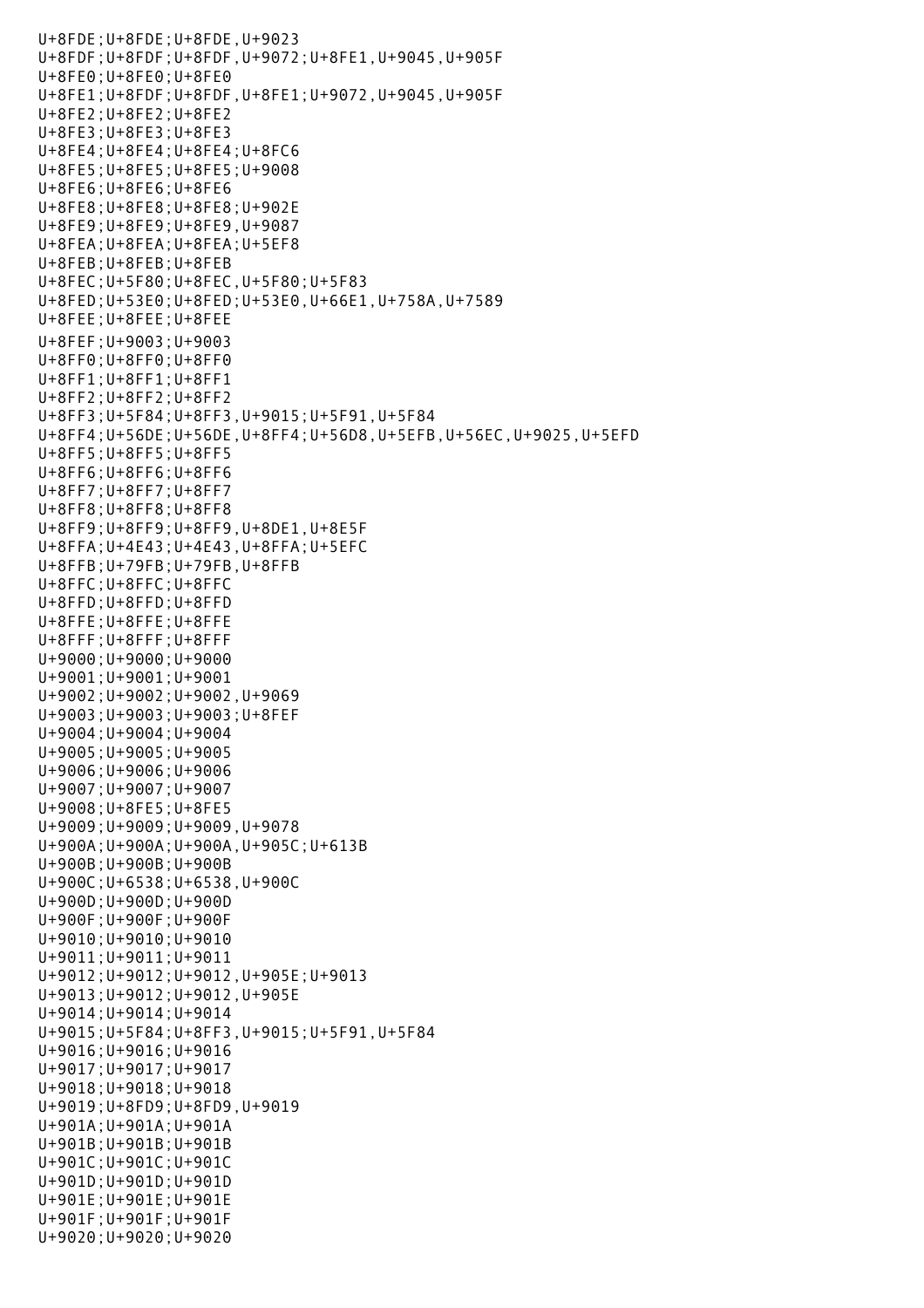U+9021;U+9021;U+9021 U+9022;U+9022;U+9022 U+9023;U+8FDE;U+8FDE,U+9023 U+9024;U+9024;U+9024 U+9025;U+56DE;U+56DE,U+8FF4;U+56D8,U+5EFB,U+56EC,U+5EFD U+9026;U+9026;U+9026,U+9090 U+9027;U+9027;U+9027 U+9028;U+9028;U+9028 U+9029;U+5954;U+5954;U+7287 U+902B;U+902B;U+902B U+902D;U+902D;U+902D U+902E;U+8FE8;U+902E;U+8FE8 U+902F;U+902F;U+902F U+9030;U+6E38;U+6E38,U+904A U+9031;U+5468;U+5468,U+9031 U+9032;U+8FDB;U+8FDB,U+9032 U+9033;U+9033;U+9033 U+9034;U+9034;U+9034 U+9035;U+9035;U+9035 U+9036;U+9036;U+9036 U+9038;U+9038;U+9038;U+52AE U+903A;U+8FDC;U+8FDC,U+9060 U+903B;U+903B;U+903B,U+908F U+903C;U+903C;U+903C U+903D;U+903D;U+903D U+903E;U+903E;U+903E;U+8E30 U+903F;U+903F;U+903F U+9041;U+9041;U+9041;U+906F U+9042;U+9042;U+9042 U+9043;U+9043;U+9043 U+9044;U+9044;U+9044 U+9045;U+8FDF;U+8FDF,U+9072;U+8FE1,U+905F U+9047;U+9047;U+9047 U+9048;U+9048;U+9048 U+9049;U+4FA6;U+4FA6,U+9049;U+5075 U+904A;U+6E38;U+6E38,U+904A;U+9030 U+904B;U+8FD0;U+8FD0,U+904B U+904C;U+904C;U+904C U+904D;U+904D;U+904D;U+5FA7 U+904E;U+8FC7;U+8FC7,U+904E U+904F;U+904F;U+904F U+9050;U+9050;U+9050 U+9051;U+5FA8;U+9051;U+5FA8 U+9052;U+9052;U+9052 U+9053;U+9053;U+9053 U+9054;U+8FBE;U+8FBE,U+9054;U+8FD6 U+9055;U+8FDD;U+8FDD,U+9055 U+9056;U+9056;U+9056 U+9057;U+9057;U+9057,U+907A U+9058;U+9058;U+9058 U+9059;U+9065;U+9065,U+9059 U+905A;U+905A;U+905A U+905B;U+905B;U+905B U+905C;U+900A;U+900A,U+905C;U+613B U+905D;U+905D;U+905D U+905E;U+9012;U+9012,U+905E;U+9013 U+905F;U+8FDF;U+8FDF,U+9072;U+8FE1,U+9045 U+9060;U+8FDC;U+8FDC,U+9060;U+903A U+9061;U+6EAF;U+6EAF;U+6CDD U+9062;U+9062;U+9062 U+9063;U+9063;U+9063 U+9064;U+9064;U+9064 U+9065;U+9065;U+9065,U+9059 U+9066;U+9066;U+9066 U+9067;U+7AE0;U+7AE0,U+9067

U+9020;U+9020;U+9020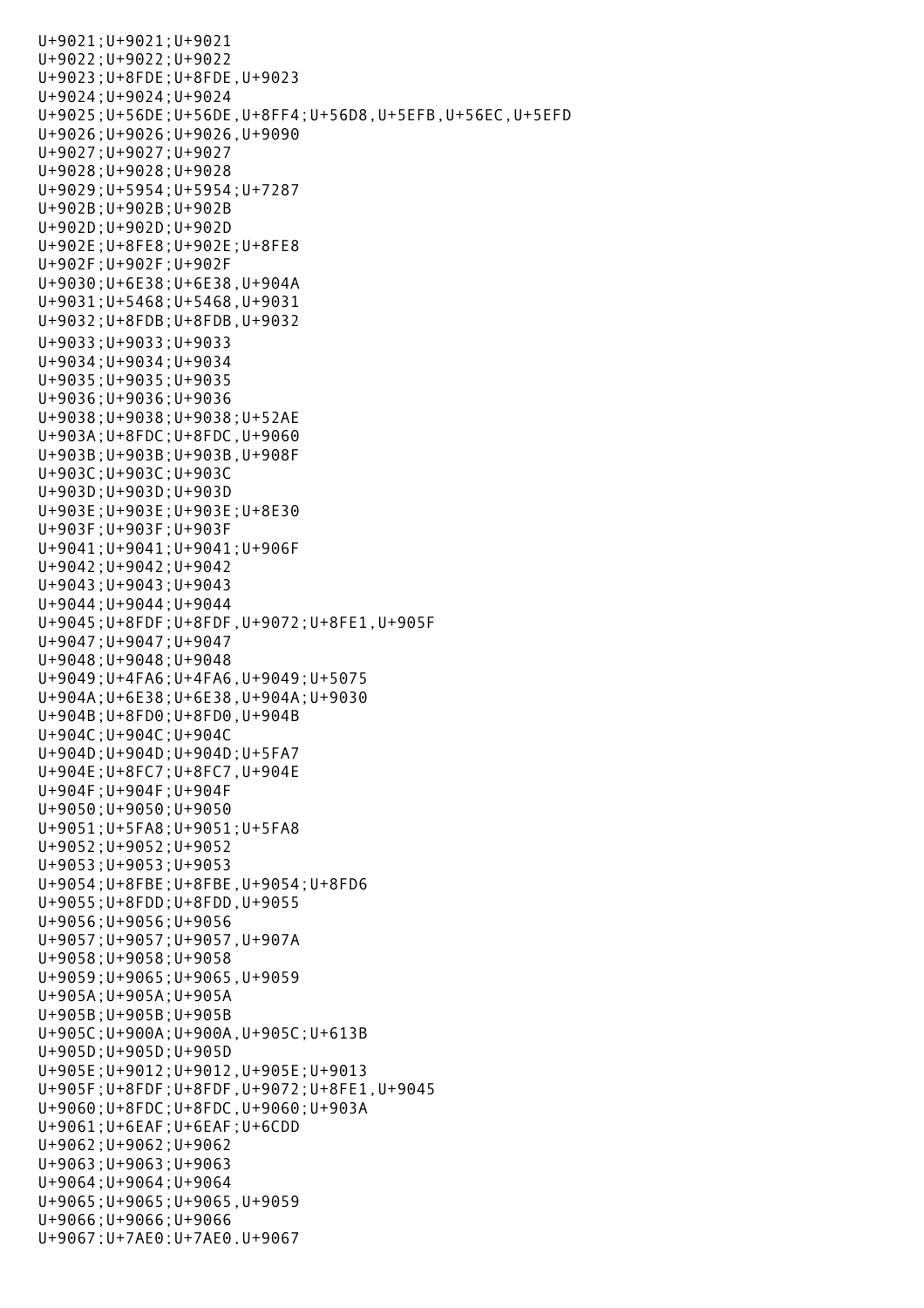U+9068;U+9068;U+9068 U+9069;U+9002;U+9002,U+9069 U+906A;U+906A;U+906A U+906B;U+906B;U+906B U+906C;U+906C;U+906C U+906D;U+906D;U+906D U+906E;U+906E;U+906E U+906F;U+9041;U+9041,U+906F U+9070;U+9070;U+9070 U+9071;U+9071;U+9071 U+9072;U+8FDF;U+8FDF,U+9072;U+8FE1,U+9045,U+905F U+9073;U+77EC;U+77EC,U+9073 U+9074;U+9074;U+9074 U+9075;U+9075;U+9075 U+9076;U+7ED5;U+7ED5,U+9076;U+7E5E U+9077;U+8FC1;U+8FC1,U+9077 U+9078;U+9009;U+9009,U+9078 U+9079;U+9079;U+9079 U+907A;U+9057;U+9057,U+907A U+907B;U+907B;U+907B U+907C;U+8FBD;U+8FBD,U+907C U+907D;U+907D;U+907D U+907E;U+907E;U+907E U+907F;U+8F9F;U+907F;U+95E2,U+8F9F U+9080;U+9080;U+9080 U+9081;U+8FC8;U+8FC8,U+9081 U+9082;U+9082;U+9082 U+9083;U+9083;U+9083 U+9084;U+8FD8;U+8FD8,U+9084 U+9085;U+9085;U+9085 U+9086;U+9086;U+9086 U+9087;U+8FE9;U+8FE9,U+9087 U+9088;U+9088;U+9088 U+9089;U+8FB9;U+8FB9,U+908A U+908A;U+8FB9;U+8FB9,U+908A;U+9089 U+908B;U+908B;U+908B U+908C;U+908C;U+908C U+908D;U+539F;U+539F,U+908D U+908E;U+908E;U+908E U+908F;U+903B;U+903B,U+908F U+9090;U+9026;U+9026,U+9090 U+9091;U+9091;U+9091 U+9092;U+9092;U+9092 U+9093;U+9093;U+9093,U+9127 U+9094;U+9094;U+9094 U+9095;U+9095;U+9095 U+9096;U+9096;U+9096 U+9097;U+9097;U+9097 U+9098;U+9098;U+9098 U+9099;U+9099;U+9099 U+909A;U+909A;U+909A U+909B;U+909B;U+909B U+909C;U+909C;U+909C U+909D;U+909D;U+909D,U+913A U+909E;U+909E;U+909E U+909F;U+909F;U+909F U+90A0;U+90A0;U+90A0 U+90A1;U+90A1;U+90A1 U+90A2;U+90A2;U+90A2;U+90C9 U+90A3;U+90A3;U+90A3 U+90A4;U+90A4;U+90A4 U+90A5;U+90A5;U+90A5 U+90A6;U+90A6;U+90A6 U+90A7;U+90A7;U+90A7 U+90A8;U+6751;U+6751

u<br>Politika je povezavanje političara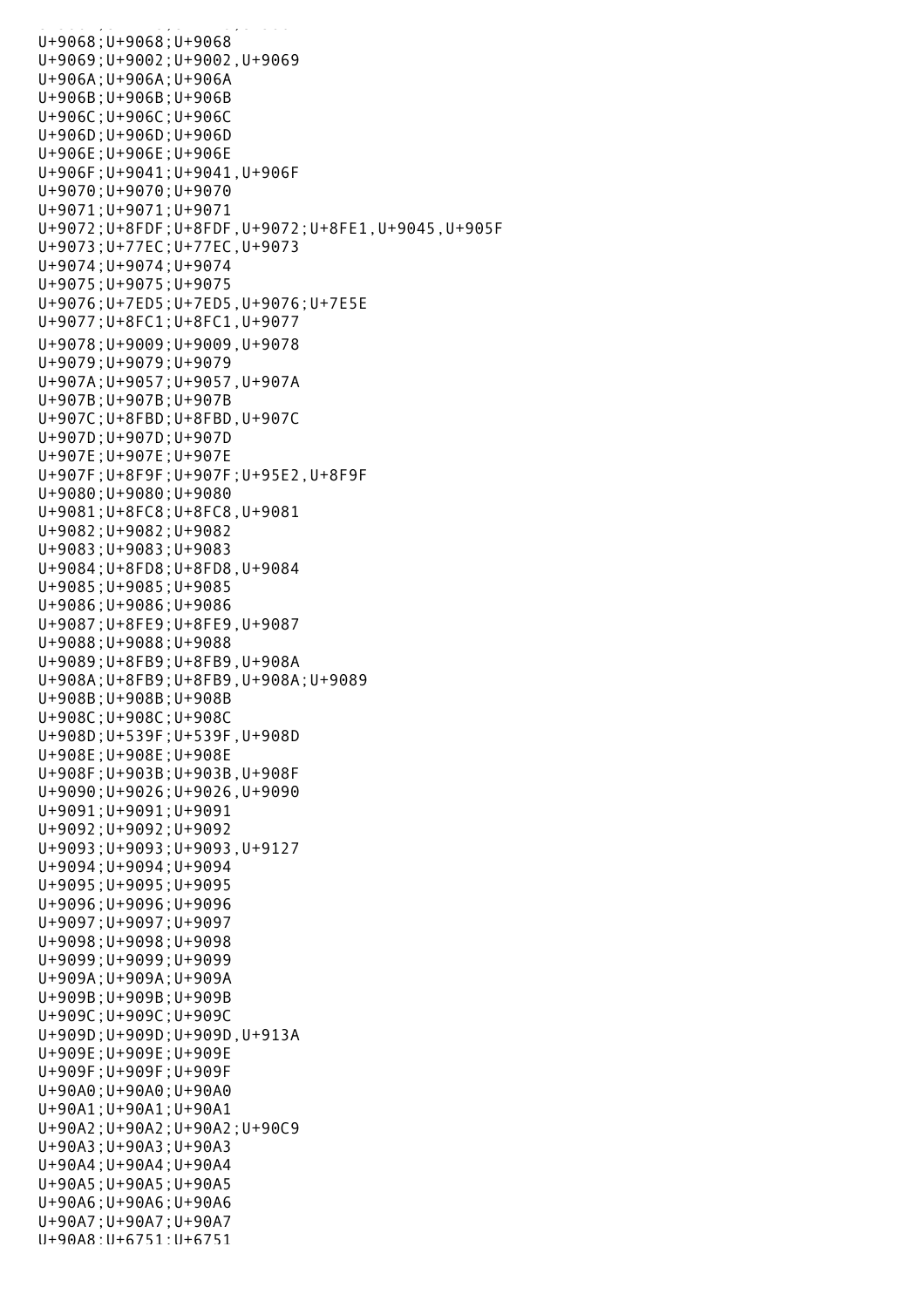$U_1, U_2, U_3, U_5, U_6, U_7, U_8, U_9$ U+90A9;U+90A9;U+90A9 U+90AA;U+90AA;U+90AA U+90AC;U+90AC;U+90AC,U+9114 U+90AD;U+90AD;U+90AD U+90AE;U+90AE;U+90AE,U+90F5 U+90AF;U+90AF;U+90AF U+90B0;U+90B0;U+90B0 U+90B1;U+90B1;U+90B1 U+90B2;U+90B2;U+90B2 U+90B3;U+90B3;U+90B3 U+90B4;U+90B4;U+90B4 U+90B5;U+90B5;U+90B5 U+90B6;U+90B6;U+90B6;U+9101 U+90B7;U+90B7;U+90B7 U+90B8;U+90B8;U+90B8 U+90B9;U+90B9;U+90B9,U+9112 U+90BA;U+90BA;U+90BA,U+9134 U+90BB;U+90BB;U+90BB,U+9130;U+96A3 U+90BC;U+90BC;U+90BC U+90BD;U+90BD;U+90BD U+90BE;U+90BE;U+90BE U+90BF;U+90BF;U+90BF U+90C0;U+90C0;U+90C0 U+90C1;U+90C1;U+90C1,U+9B31;U+9B30,U+6B1D U+90C2;U+90C2;U+90C2 U+90C3;U+90C3;U+90C3 U+90C4;U+90C4;U+90C4,U+9699 U+90C5;U+90C5;U+90C5 U+90C6;U+90C6;U+90C6 U+90C7;U+90C7;U+90C7 U+90C8;U+90C8;U+90C8 U+90C9;U+90A2;U+90A2 U+90CA;U+90CA;U+90CA U+90CB;U+90CB;U+90CB U+90CE;U+90CE;U+90CE;U+90DE U+90CF;U+90CF;U+90CF,U+90DF U+90D0;U+90D0;U+90D0,U+9136 U+90D1;U+90D1;U+90D1,U+912D U+90D3;U+90D3;U+90D3,U+9106 U+90D4;U+90D4;U+90D4 U+90D5;U+90D5;U+90D5 U+90D6;U+90D6;U+90D6 U+90D7;U+90D7;U+90D7 U+90D8;U+5415;U+5415,U+90D8;U+5442 U+90D9;U+90D9;U+90D9 U+90DA;U+90DA;U+90DA U+90DB;U+90DB;U+90DB U+90DC;U+90DC;U+90DC U+90DD;U+90DD;U+90DD U+90DE;U+90CE;U+90CE U+90DF;U+90CF;U+90CF,U+90DF U+90E0;U+90E0;U+90E0 U+90E1;U+90E1;U+90E1 U+90E2;U+90E2;U+90E2 U+90E3;U+6E24;U+6E24,U+90E3 U+90E4;U+90E4;U+90E4 U+90E5;U+90E5;U+90E5 U+90E6;U+90E6;U+90E6,U+9148 U+90E7;U+90E7;U+90E7,U+9116 U+90E8;U+90E8;U+90E8 U+90E9;U+90E9;U+90E9 U+90EA;U+90EA;U+90EA U+90EB;U+90EB;U+90EB U+90EC;U+90EC;U+90EC U+90ED;U+90ED;U+90ED;U+588E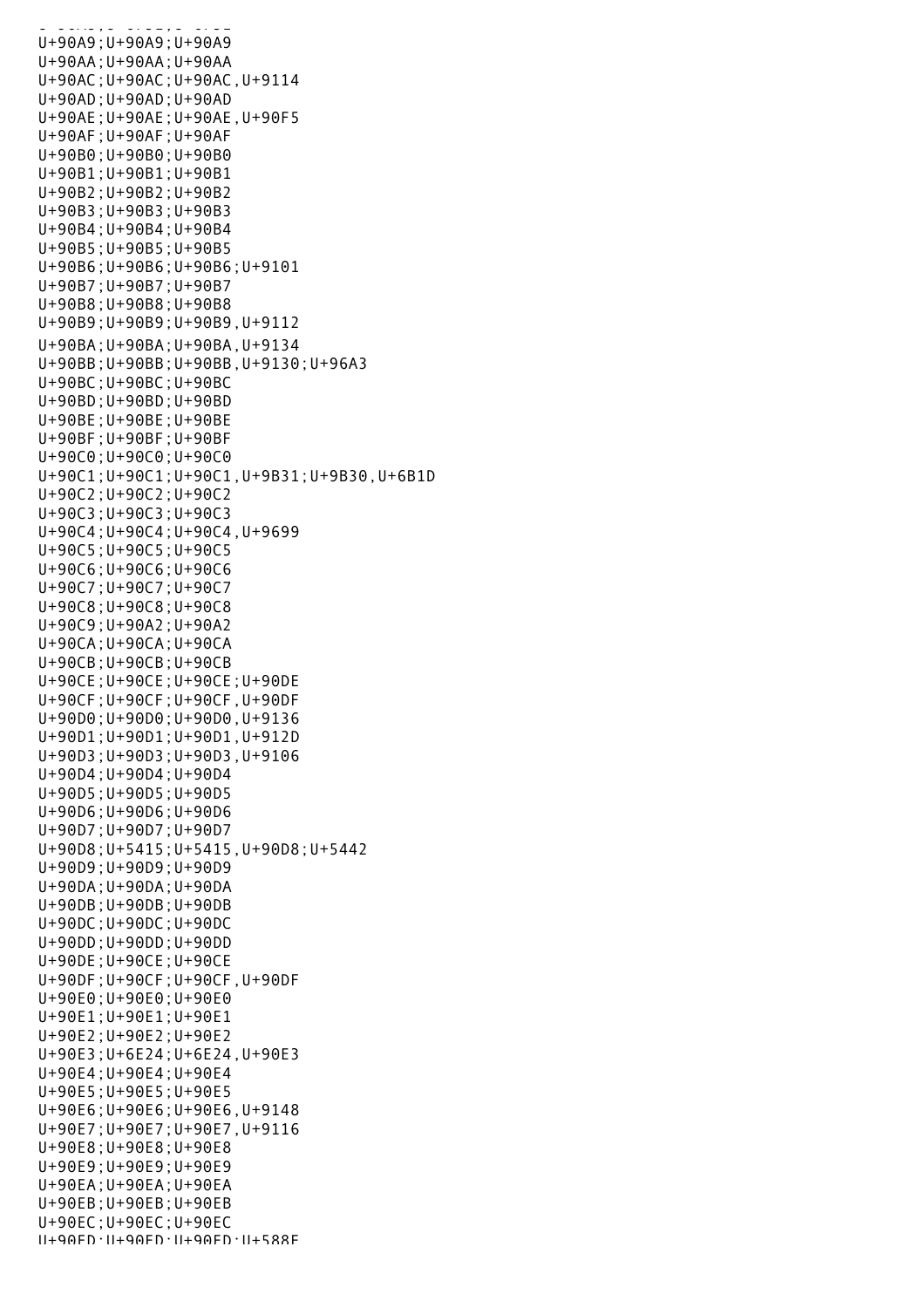U+90ED;U+90ED;U+90ED;U+588E U+90EE;U+90EE;U+90EE U+90EF;U+90EF;U+90EF U+90F0;U+9139;U+9139,U+90F0 U+90F1;U+90F1;U+90F1 U+90F2;U+83B1;U+83B1,U+90F2;U+840A U+90F3;U+90F3;U+90F3 U+90F4;U+90F4;U+90F4 U+90F5;U+90AE;U+90AE,U+90F5 U+90F7;U+4E61;U+4E61,U+9109;U+9115 U+90F8;U+90F8;U+90F8,U+9132 U+90F9;U+90F9;U+90F9 U+90FA;U+90FA;U+90FA U+90FB;U+90FB;U+90FB U+90FC;U+90FC;U+90FC U+90FD;U+90FD;U+90FD U+90FE;U+90FE;U+90FE U+90FF;U+90FF;U+90FF U+9100;U+9100;U+9100 U+9101;U+90B6;U+90B6,U+9101 U+9102;U+9102;U+9102 U+9103;U+4FDE;U+4FDE,U+9103;U+516A U+9104;U+9104;U+9104 U+9105;U+9105;U+9105 U+9106;U+90D3;U+90D3,U+9106 U+9107;U+9107;U+9107 U+9108;U+9108;U+9108 U+9109;U+4E61;U+4E61,U+9109;U+9115,U+90F7 U+910B;U+910B;U+910B U+910C;U+910C;U+910C U+910D;U+910D;U+910D U+910E;U+910E;U+910E U+910F;U+910F;U+910F U+9110;U+9110;U+9110 U+9111;U+9111;U+9111 U+9112;U+90B9;U+90B9,U+9112 U+9113;U+9113;U+9113 U+9114;U+90AC;U+90AC,U+9114 U+9115;U+4E61;U+4E61,U+9109;U+90F7 U+9116;U+90E7;U+90E7,U+9116 U+9117;U+9117;U+9117 U+9118;U+9118;U+9118 U+9119;U+9119;U+9119 U+911A;U+911A;U+911A U+911B;U+911B;U+911B U+911C;U+911C;U+911C U+911D;U+911D;U+911D U+911E;U+911E;U+911E U+911F;U+911F;U+911F U+9120;U+9120;U+9120 U+9121;U+9121;U+9121 U+9122;U+9122;U+9122 U+9123;U+9123;U+9123 U+9124;U+9124;U+9124 U+9125;U+9125;U+9125 U+9126;U+8BB8;U+8BB8,U+9126;U+8A31 U+9127;U+9093;U+9093,U+9127 U+9128;U+9128;U+9128 U+9129;U+9129;U+9129 U+912A;U+912A;U+912A U+912B;U+912B;U+912B U+912C;U+912C;U+912C U+912D;U+90D1;U+90D1,U+912D U+912E;U+912E;U+912E U+912F;U+912F;U+912F U+9130;U+90BB;U+90BB,U+9130;U+96A3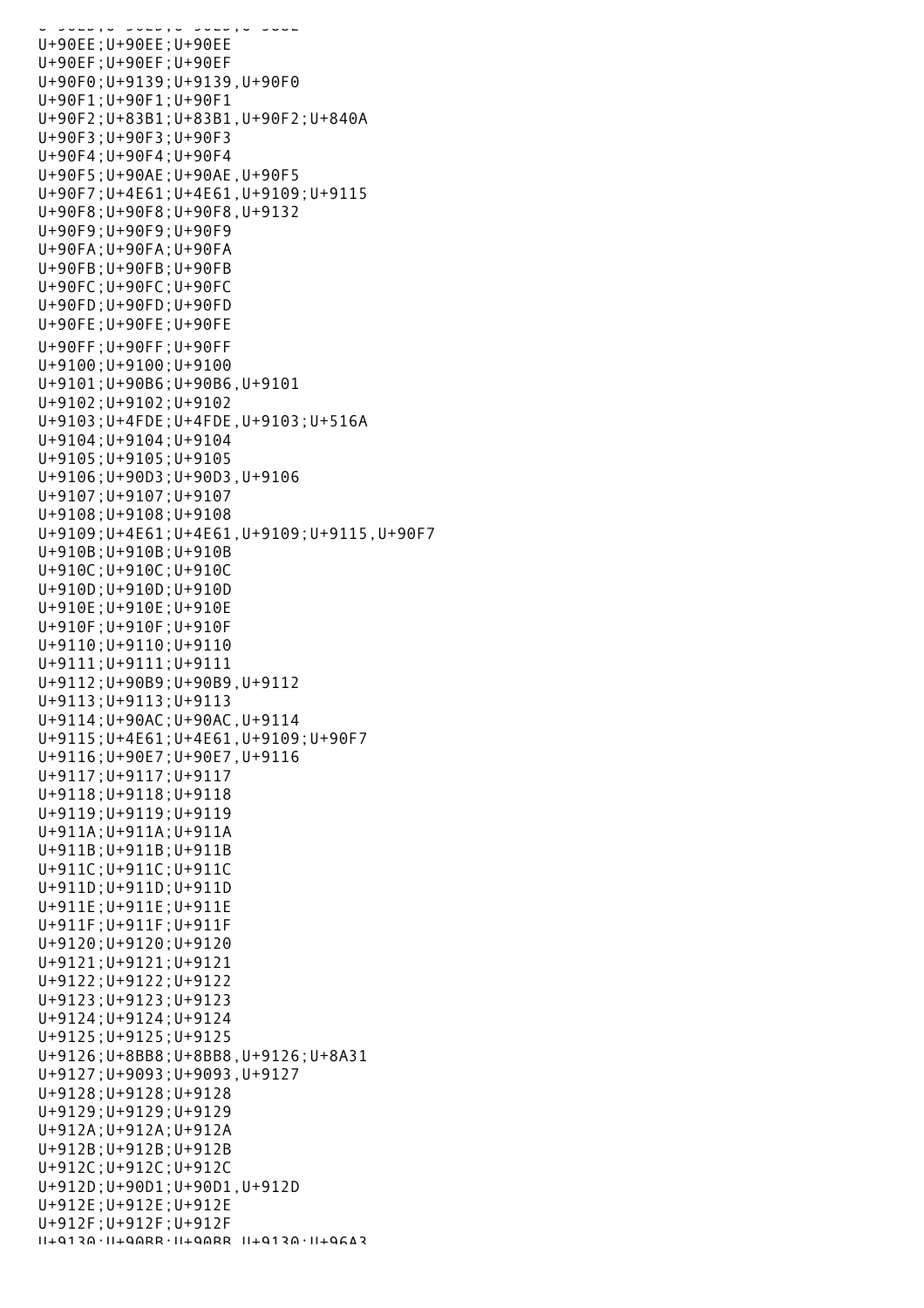U+9130;U+90BB;U+90BB,U+9130;U+96A3 U+9131;U+9131;U+9131 U+9132;U+90F8;U+90F8,U+9132 U+9133;U+9133;U+9133 U+9134;U+90BA;U+90BA,U+9134 U+9135;U+9135;U+9135 U+9136;U+90D0;U+90D0,U+9136 U+9137;U+9146;U+9146 U+9138;U+9138;U+9138 U+9139;U+9139;U+9139;U+90F0 U+913A;U+909D;U+909D,U+913A U+913B;U+913B;U+913B U+913E;U+913E;U+913E U+913F;U+913F;U+913F U+9140;U+9140;U+9140 U+9141;U+9141;U+9141 U+9142;U+9142;U+9142,U+9147 U+9143;U+9143;U+9143 U+9144;U+9144;U+9144 U+9145;U+9145;U+9145 U+9146;U+9146;U+9146;U+9137 U+9147;U+9142;U+9142,U+9147 U+9148;U+90E6;U+90E6,U+9148 U+9149;U+9149;U+9149;U+4E23 U+914A;U+914A;U+914A U+914B;U+914B;U+914B U+914C;U+914C;U+914C U+914D;U+914D;U+914D U+914E;U+914E;U+914E U+914F;U+914F;U+914F U+9150;U+9150;U+9150 U+9151;U+9151;U+9151 U+9152;U+9152;U+9152 U+9153;U+9153;U+9153 U+9154;U+9189;U+9189 U+9155;U+9155;U+9155 U+9156;U+9156;U+9156 U+9157;U+9157;U+9157 U+9158;U+9158;U+9158 U+915A;U+915A;U+915A U+915B;U+915B;U+915B U+915C;U+915C;U+915C U+915D;U+915D;U+915D,U+919E;U+9196 U+915E;U+915E;U+915E U+915F;U+915F;U+915F U+9160;U+9160;U+9160 U+9161;U+9161;U+9161 U+9162;U+9162;U+9162;U+918B U+9163;U+9163;U+9163 U+9164;U+9164;U+9164 U+9165;U+9165;U+9165 U+9166;U+9166;U+9166,U+91B1 U+9167;U+916C;U+916C;U+91BB,U+8A76 U+9168;U+9168;U+9168 U+9169;U+9169;U+9169 U+916A;U+916A;U+916A U+916B;U+916B;U+916B U+916C;U+916C;U+916C;U+91BB,U+8A76,U+9167 U+916D;U+916D;U+916D U+916E;U+916E;U+916E U+916F;U+916F;U+916F U+9170;U+9170;U+9170 U+9171;U+9171;U+9171,U+91AC U+9172;U+9172;U+9172 U+9173;U+9173;U+9173 U+9174;U+9174;U+9174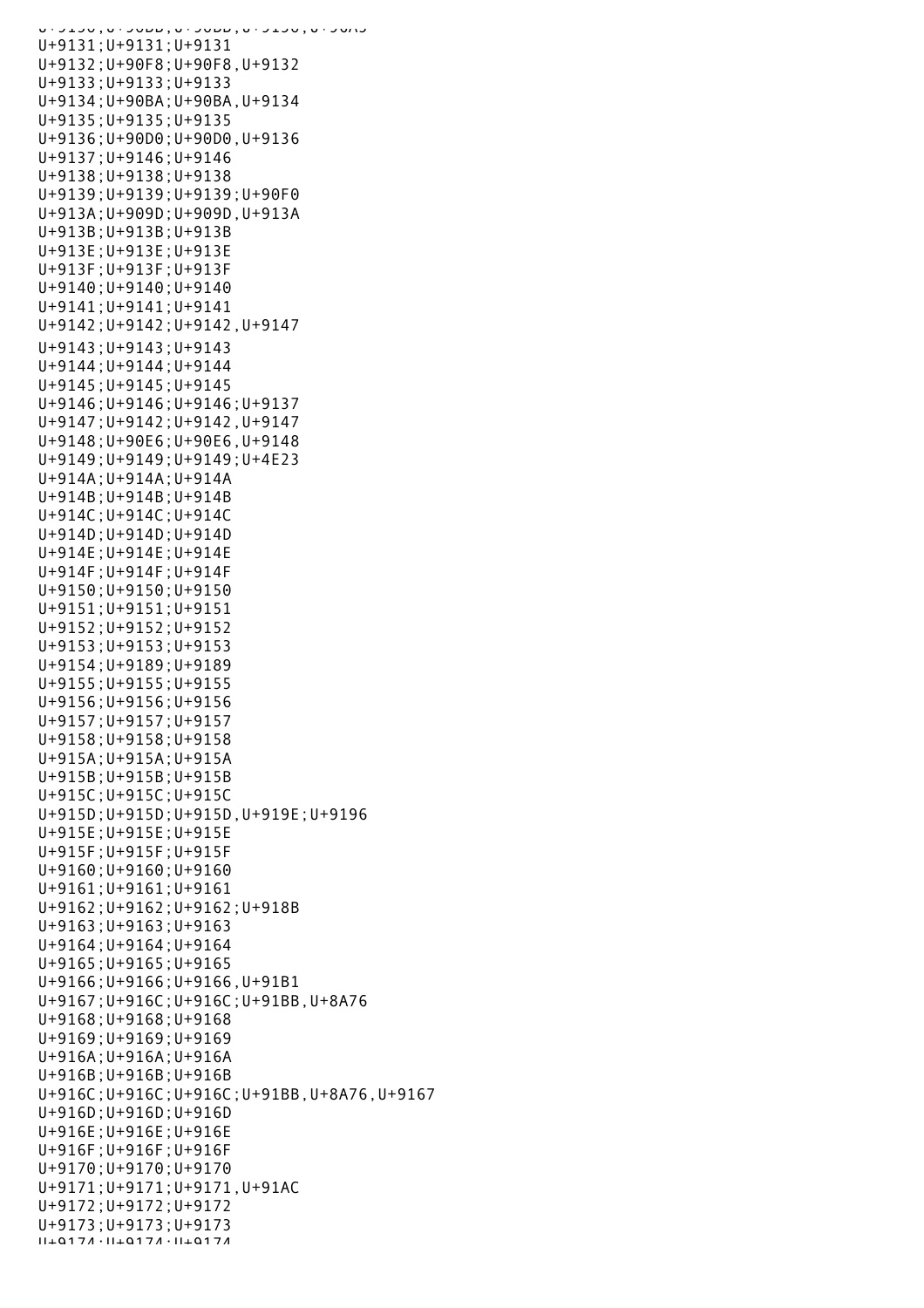U+9174;U+9174;U+9174 U+9175;U+9175;U+9175 U+9176;U+9176;U+9176 U+9177;U+9177;U+9177 U+9178;U+9178;U+9178 U+9179;U+9179;U+9179 U+917A;U+917A;U+917A U+917C;U+917C;U+917C U+917D;U+917D;U+917D,U+91C5 U+917E;U+917E;U+917E,U+91C3 U+917F;U+917F;U+917F,U+91C0 U+9180;U+9180;U+9180 U+9181;U+9181;U+9181 U+9182;U+9182;U+9182 U+9183;U+814C;U+814C,U+9183 U+9184;U+9184;U+9184 U+9185;U+9185;U+9185 U+9186;U+76CF;U+76CF,U+9186;U+76DE,U+7416 U+9187;U+9187;U+9187 U+9188;U+9188;U+9188 U+9189;U+9189;U+9189;U+9154 U+918A;U+918A;U+918A U+918B;U+9162;U+918B;U+9162 U+918C;U+918C;U+918C U+918D;U+918D;U+918D U+918E;U+918E;U+918E U+918F;U+918F;U+918F U+9190;U+9190;U+9190 U+9191;U+9191;U+9191 U+9192;U+9192;U+9192 U+9193;U+9193;U+9193 U+9194;U+9194;U+9194 U+9196;U+915D;U+915D,U+919E U+9199;U+9199;U+9199 U+919A;U+919A;U+919A U+919B;U+919B;U+919B U+919C;U+4E11;U+4E11,U+919C U+919D;U+919D;U+919D U+919E;U+915D;U+915D,U+919E;U+9196 U+919F;U+919F;U+919F U+91A0;U+91A0;U+91A0 U+91A1;U+69A8;U+69A8,U+91A1;U+643E U+91A2;U+91A2;U+91A2 U+91A3;U+91A3;U+91A3 U+91A5;U+91A5;U+91A5 U+91A6;U+91A6;U+91A6 U+91A7;U+91A7;U+91A7 U+91A8;U+91A8;U+91A8 U+91AA;U+91AA;U+91AA U+91AB;U+533B;U+533B,U+91AB;U+6BC9 U+91AC;U+9171;U+9171,U+91AC U+91AD;U+91AD;U+91AD U+91AE;U+91AE;U+91AE U+91AF;U+91AF;U+91AF U+91B0;U+91B0;U+91B0 U+91B1;U+9166;U+9166,U+91B1 U+91B2;U+91B2;U+91B2 U+91B3;U+91B3;U+91B3 U+91B4;U+91B4;U+91B4 U+91B5;U+91B5;U+91B5 U+91B6;U+91B6;U+91B6 U+91B7;U+91B7;U+91B7 U+91B9;U+91B9;U+91B9 U+91BA;U+91BA;U+91BA U+91BB;U+916C;U+916C;U+8A76,U+9167 U+91BC;U+5BB4;U+5BB4,U+91BC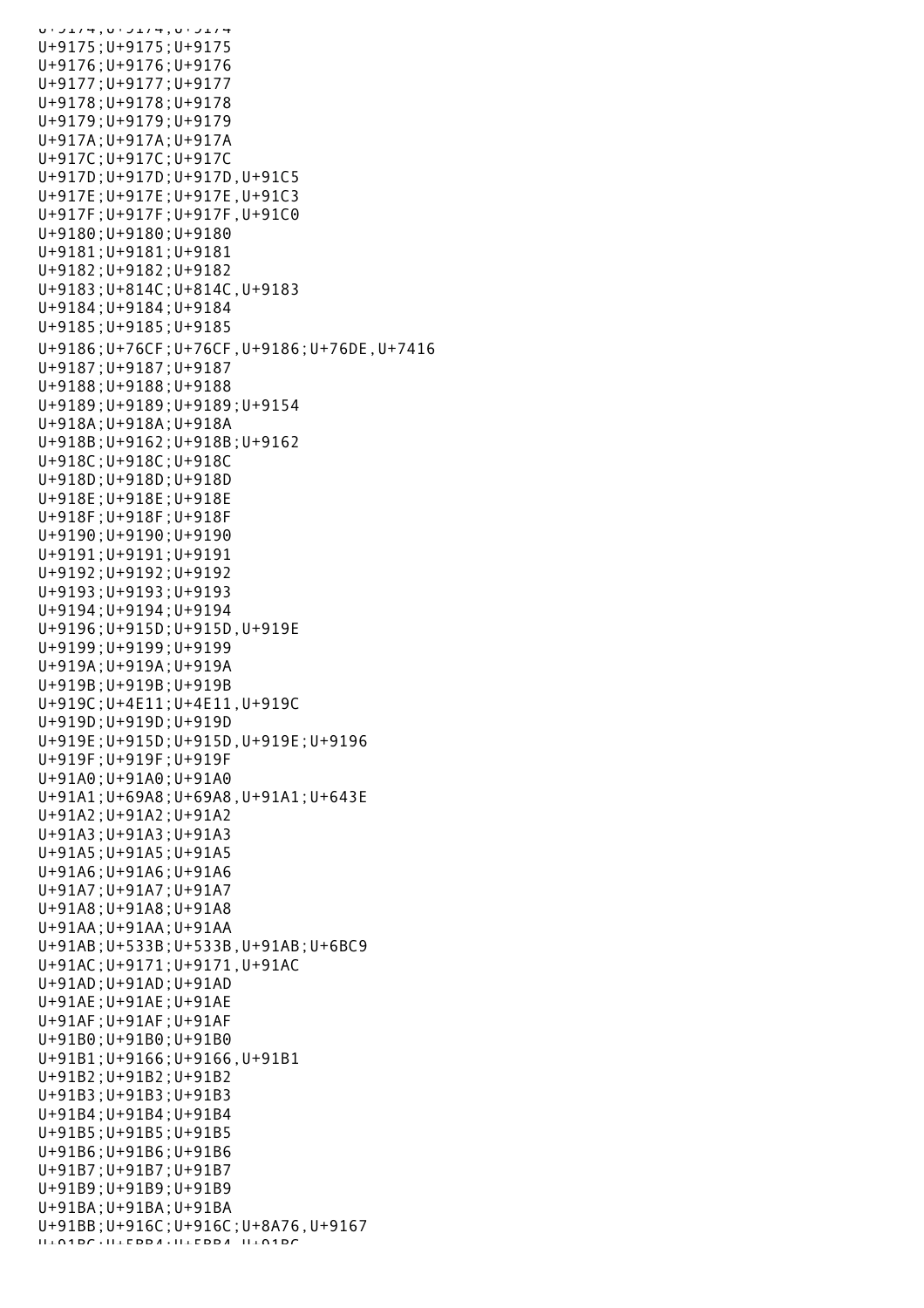U+91BC;U+5BB4;U+5BB4,U+91BC U+91BD;U+91BD;U+91BD U+91BE;U+91BE;U+91BE U+91C0;U+917F;U+917F,U+91C0 U+91C1;U+8845;U+8845,U+91C1 U+91C2;U+91C2;U+91C2 U+91C3;U+917E;U+917E,U+91C3 U+91C5;U+917D;U+917D,U+91C5 U+91C6;U+529E;U+8FA8,U+91C6;U+529E,U+8FA6,U+8FA7 U+91C7;U+91C7;U+91C7,U+63A1 U+91C9;U+91C9;U+91C9 U+91CA;U+91CA;U+91CA,U+91CB U+91CB;U+91CA;U+91CA,U+91CB U+91CC;U+91CC;U+91CC,U+88CF,U+88E1 U+91CD;U+91CD;U+91CD;U+7DDF U+91CE;U+91CE;U+91CE;U+57DC U+91CF;U+91CF;U+91CF U+91D0;U+5398;U+5398,U+91D0 U+91D1;U+91D1;U+91D1;U+91D2,U+9485 U+91D2;U+91D1;U+9485,U+91D1 U+91D3;U+9486;U+9486,U+91D3 U+91D4;U+9487;U+9487,U+91D4 U+91D5;U+948C;U+948C,U+91D5 U+91D7;U+948A;U+948A,U+91D7 U+91D8;U+9489;U+9489,U+91D8 U+91D9;U+948B;U+948B,U+91D9 U+91DA;U+91DA;U+91DA U+91DB;U+91DB;U+91DB U+91DC;U+91DC;U+91DC U+91DD;U+9488;U+9488,U+91DD U+91DE;U+91DE;U+91DE U+91DF;U+91DF;U+91DF U+91E2;U+91E2;U+91E2 U+91E3;U+9493;U+9493,U+91E3;U+9B61 U+91E4;U+9490;U+9490,U+91E4 U+91E5;U+91E5;U+91E5 U+91E6;U+6263;U+6263,U+91E6 U+91E7;U+948F;U+948F,U+91E7 U+91E8;U+91E8;U+91E8 U+91E9;U+9492;U+9492,U+91E9 U+91EA;U+91EA;U+91EA  $U+91EB:U+91EB:U+91EB$ U+91EC;U+710A;U+710A,U+91EC;U+92B2 U+91ED;U+91ED;U+91ED U+91EE;U+91EE;U+91EE U+91F0;U+91F0;U+91F0 U+91F1;U+91F1;U+91F1 U+91F2;U+91F2;U+91F2 U+91F3;U+91F3;U+91F3 U+91F4;U+91F4;U+91F4 U+91F5;U+9497;U+9497,U+91F5 U+91F7;U+948D;U+948D,U+91F7 U+91F8;U+91F8;U+91F8 U+91F9;U+9495;U+9495,U+91F9 U+91FA;U+948E;U+948E,U+91FA U+91FB;U+91FB;U+91FB U+91FD;U+91FD;U+91FD U+91FE;U+497A;U+497A,U+91FE U+91FF;U+91FF;U+91FF U+9200;U+94AF;U+94AF,U+9200 U+9201;U+94AB;U+94AB,U+9201 U+9202;U+9202;U+9202 U+9203;U+9498;U+9498,U+9203 U+9204;U+94AD;U+94AD,U+9204 U+9205;U+94A5;U+94A5,U+9205;U+9470 U+9206;U+94C5;U+94C5,U+9206;U+925B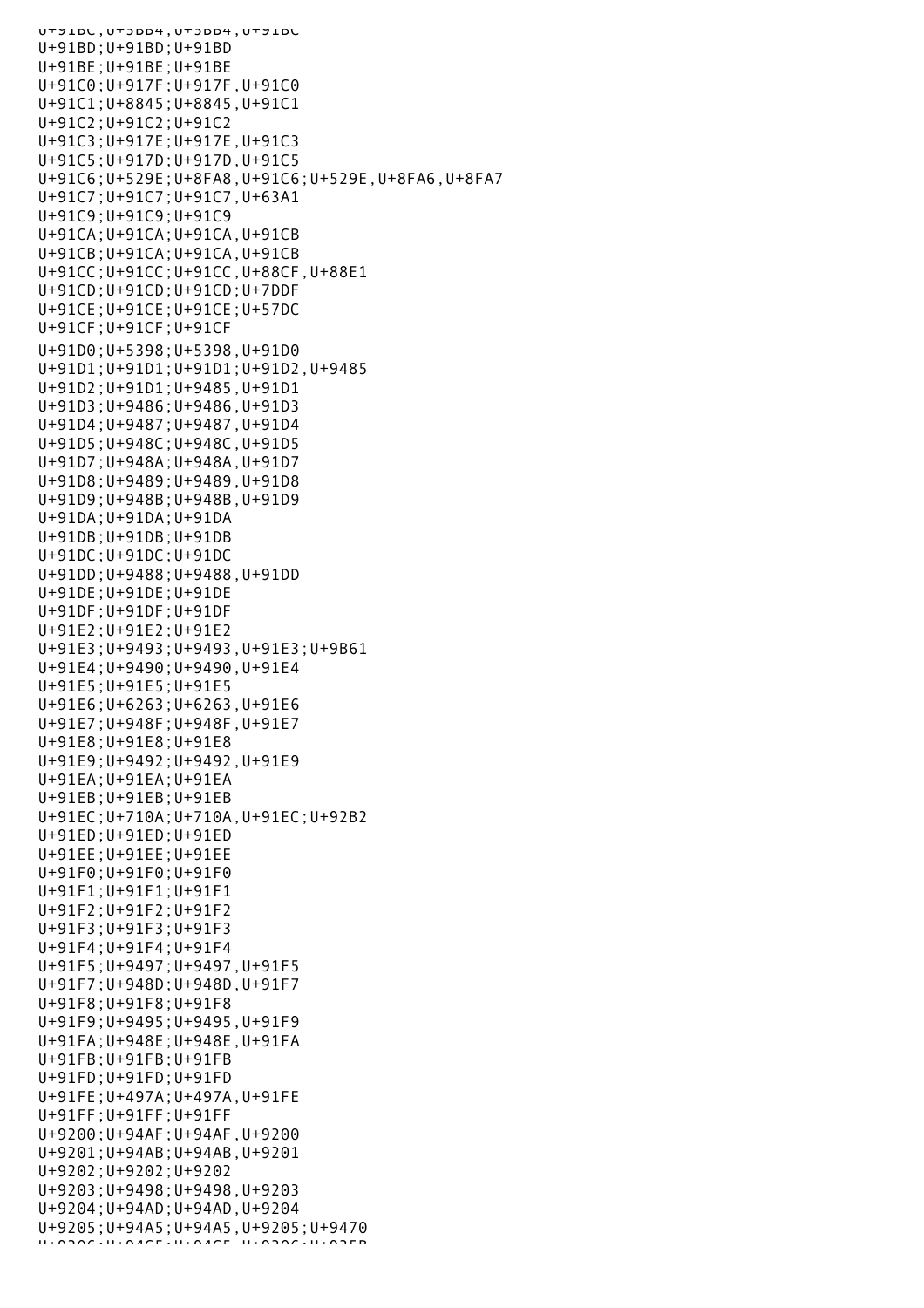U+9206;U+94C5;U+94C5,U+9206;U+925B U+9207;U+9207;U+9207 U+9208;U+949A;U+949A,U+9208 U+9209;U+94A0;U+94A0,U+9209 U+920A;U+920A;U+920A U+920B;U+920B;U+920B U+920C;U+920C;U+920C U+920D;U+949D;U+949D,U+920D U+920E;U+94A9;U+94A9,U+9264 U+920F;U+920F;U+920F U+9210;U+94A4;U+94A4,U+9210 U+9211;U+94A3;U+94A3,U+9211 U+9212;U+9491;U+9491,U+9212 U+9214;U+949E;U+949E,U+9214 U+9215;U+94AE;U+94AE,U+9215 U+9216;U+9216;U+9216 U+9217;U+9217;U+9217 U+9218;U+9218;U+9218 U+9219;U+9219;U+9219 U+921A;U+921A;U+921A U+921B;U+921B;U+921B U+921C;U+921C;U+921C U+921D;U+921D;U+921D U+921E;U+94A7;U+94A7,U+921E U+9220;U+9220;U+9220 U+9221;U+949F;U+949F,U+9418;U+953A,U+87A4,U+937E U+9223;U+9499;U+9499,U+9223 U+9224;U+9224;U+9224 U+9225;U+94AC;U+94AC,U+9225 U+9226;U+949B;U+949B,U+9226 U+9227;U+94AA;U+94AA,U+9227 U+9228;U+9228;U+9228 U+9229;U+9229;U+9229 U+922A;U+922A;U+922A U+922B;U+922B;U+922B U+922D;U+922D;U+922D U+922E;U+94CC;U+94CC,U+922E U+922F;U+922F;U+922F U+9230;U+94C8;U+94C8,U+9230 U+9231;U+9231;U+9231 U+9232;U+9232;U+9232 U+9233;U+94B6;U+94B6,U+9233 U+9234;U+94C3;U+94C3,U+9234 U+9235;U+9235;U+9235 U+9236;U+9236;U+9236 U+9237;U+94B4;U+94B4,U+9237 U+9238;U+94B9;U+94B9,U+9238 U+9239;U+94CD;U+94CD,U+9239 U+923A;U+94B0;U+94B0,U+923A U+923B;U+923B;U+923B U+923C;U+923C;U+923C U+923D;U+94B8;U+94B8,U+923D U+923E;U+94C0;U+94C0,U+923E U+923F;U+94BF;U+94BF,U+923F U+9240;U+94BE;U+94BE,U+9240 U+9241;U+9241;U+9241 U+9242;U+9242;U+9242 U+9245;U+5DE8;U+5DE8,U+9245;U+949C U+9246;U+94BB;U+94BB,U+9246;U+9409,U+947D U+9247;U+9247;U+9247 U+9248;U+94CA;U+94CA,U+9248 U+9249;U+94C9;U+94C9,U+9249 U+924A;U+924A;U+924A U+924B;U+94C7;U+94C7,U+924B U+924C;U+548C;U+548C,U+924C;U+9FA2 U+924D;U+94CB;U+94CB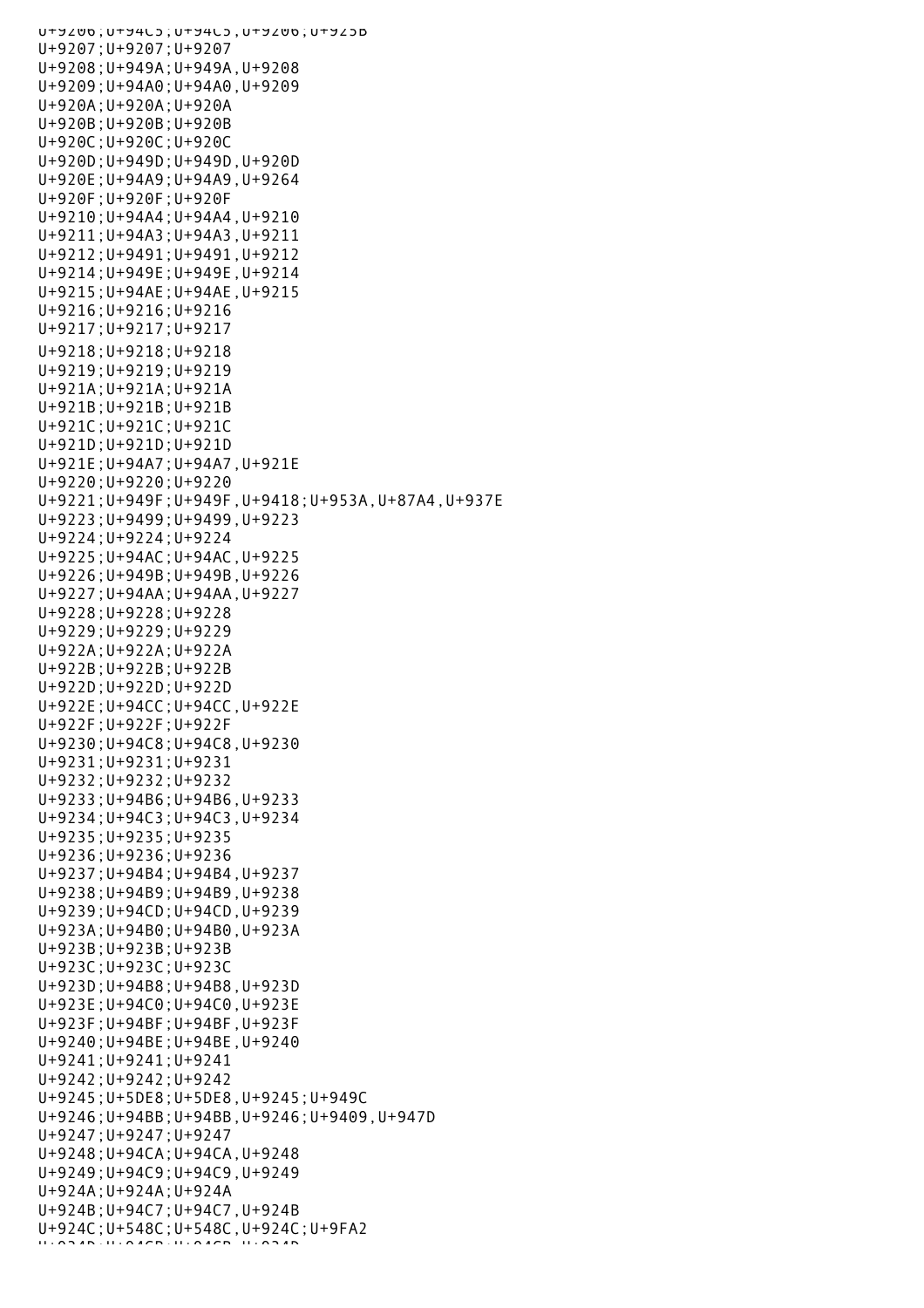U+924D;U+94CB;U+94CB,U+924D U+924E;U+924E;U+924E U+924F;U+924F;U+924F U+9250;U+9250;U+9250 U+9251;U+94C2;U+94C2,U+9251 U+9252;U+9252;U+9252 U+9253;U+9253;U+9253 U+9254;U+9254;U+9254 U+9255;U+94B7;U+94B7,U+9255 U+9256;U+9256;U+9256 U+9257;U+94B3;U+94B3,U+9257;U+62D1,U+7B9D U+9258;U+9258;U+9258 U+9259;U+9259;U+9259 U+925A;U+94C6;U+94C6,U+925A U+925B;U+94C5;U+94C5,U+925B;U+9206 U+925C;U+925C;U+925C U+925D;U+925D;U+925D U+925E;U+94BA;U+94BA,U+925E U+925F;U+925F;U+925F U+9260;U+9260;U+9260 U+9261;U+9261;U+9261 U+9262;U+94B5;U+94B5,U+7F3D U+9263;U+9263;U+9263 U+9264;U+94A9;U+94A9,U+9264;U+920E U+9265;U+9265;U+9265 U+9266;U+94B2;U+94B2,U+9266 U+9267;U+9267;U+9267 U+9268;U+9268;U+9268 U+926B;U+926B;U+926B U+926C;U+94BC;U+94BC,U+926C U+926D;U+94BD;U+94BD,U+926D U+926E;U+926E;U+926E U+926F;U+926F;U+926F U+9270;U+9270;U+9270 U+9272;U+9272;U+9272 U+9273;U+9273;U+9273 U+9274;U+9274;U+9274,U+9452;U+9451 U+9275;U+9275;U+9275 U+9276;U+94CF;U+94CF,U+9276 U+9277;U+9277;U+9277 U+9278;U+94F0;U+94F0,U+9278 U+9279;U+9279;U+9279 U+927A;U+94D2;U+94D2,U+927A U+927B;U+94EC;U+94EC,U+927B U+927C;U+927C;U+927C U+927D;U+927D;U+927D U+927E;U+927E;U+927E U+927F;U+94EA;U+94EA,U+927F U+9280;U+94F6;U+94F6,U+9280 U+9282;U+9282;U+9282 U+9283;U+94F3;U+94F3,U+9283 U+9285;U+94DC;U+94DC,U+9285 U+9286;U+9286;U+9286 U+9287;U+9287;U+9287 U+9288;U+9288;U+9288 U+9289;U+9289;U+9289 U+928A;U+928A;U+928A U+928B;U+928B;U+928B U+928C;U+928C;U+928C U+928D;U+94DA;U+94DA,U+928D U+928E;U+928E;U+928E U+928F;U+928F;U+928F U+9290;U+9290;U+9290 U+9291;U+94E3;U+94E3,U+9291 U+9292;U+9292;U+9292 U+9283;U+94E8;U+94E8;U+9293<br>U+9293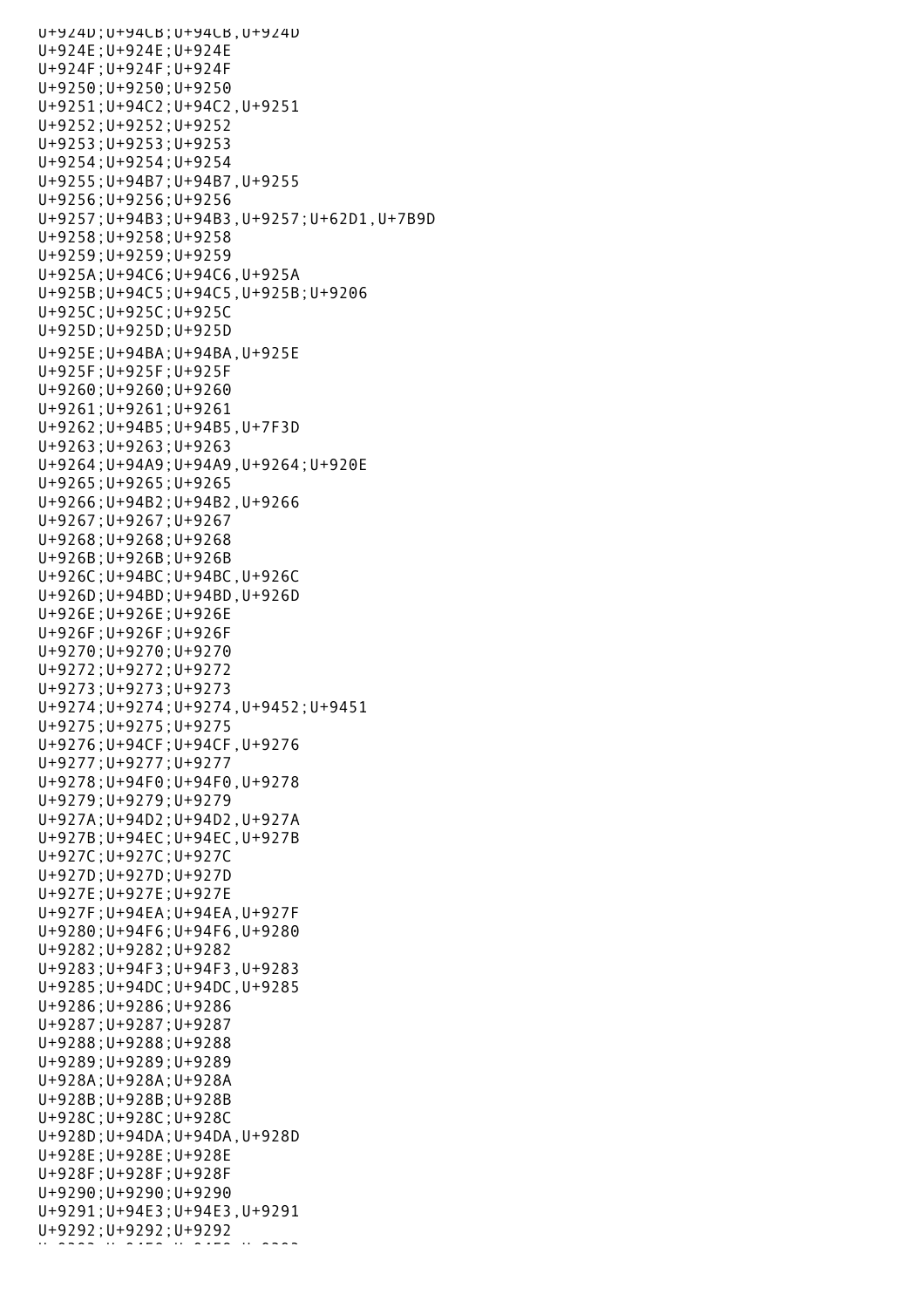U+9293;U+94E8;U+94E8,U+9293 U+9294;U+9294;U+9294 U+9295;U+94C1;U+94C1,U+9295;U+9435 U+9296;U+94E2;U+94E2,U+9296 U+9297;U+9297;U+9297 U+9298;U+94ED;U+94ED,U+9298 U+9299;U+9299;U+9299 U+929A;U+94EB;U+94EB,U+929A U+929B;U+94E6;U+94E6,U+929B U+929C;U+8854;U+8854,U+929C;U+5563 U+929D;U+929D;U+929D U+929F;U+929F;U+929F U+92A0;U+94D1;U+94D1,U+92A0 U+92A1;U+92A1;U+92A1 U+92A2;U+92A2;U+92A2 U+92A3;U+94F7;U+94F7,U+92A3 U+92A4;U+92A4;U+92A4 U+92A5;U+94F1;U+94F1,U+92A5 U+92A6;U+94DF;U+94DF,U+92A6 U+92A7;U+92A7;U+92A7 U+92A8;U+94F5;U+94F5,U+92A8 U+92A9;U+94E5;U+94E5,U+92A9 U+92AA;U+94D5;U+94D5,U+92AA U+92AB;U+94EF;U+94EF,U+92AB U+92AC;U+94D0;U+94D0,U+92AC U+92AD;U+94B1;U+94B1,U+9322 U+92AE;U+92AE;U+92AE,U+947E U+92AF;U+92AF;U+92AF U+92B0;U+92B0;U+92B0 U+92B1;U+94DE;U+94DE,U+92B1 U+92B2;U+710A;U+710A,U+92B2;U+91EC U+92B3;U+9510;U+9510,U+92B3;U+92ED U+92B4;U+92B4;U+92B4 U+92B5;U+92B5;U+92B5 U+92B6;U+92B6;U+92B6 U+92B7;U+9500;U+9500,U+92B7 U+92B8;U+92B8;U+92B8 U+92B9;U+9508;U+9508,U+92B9;U+93FD U+92BA;U+92BA;U+92BA U+92BB;U+9511;U+9511,U+92BB U+92BC;U+9509;U+9509,U+92BC U+92BE;U+92BE;U+92BE U+92BF;U+92BF;U+92BF U+92C0;U+92C0;U+92C0 U+92C1;U+94DD;U+94DD,U+92C1 U+92C2;U+92C2;U+92C2 U+92C3;U+9512;U+9512,U+92C3 U+92C4;U+933D;U+933D,U+92C4 U+92C5;U+950C;U+950C,U+92C5 U+92C6;U+92C6;U+92C6 U+92C7;U+94A1;U+94A1,U+92C7 U+92C8;U+92C8;U+92C8 U+92C9;U+92C9;U+92C9 U+92CA;U+92CA;U+92CA U+92CB;U+92CB;U+92CB U+92CC;U+94E4;U+94E4,U+92CC U+92CD;U+92CD;U+92CD U+92CE;U+92CE;U+92CE U+92CF;U+94D7;U+94D7,U+92CF U+92D0;U+92D0;U+92D0 U+92D1;U+92D1;U+92D1 U+92D2;U+950B;U+950B,U+92D2 U+92D3;U+92D3;U+92D3 U+92D5;U+92D5;U+92D5 U+92D6;U+92D6;U+92D6 U+92D7;U+92D7;U+92D7;U+92D7;U+92D7;U+92D7;U+92D7;U+92D7;U+92D7;U+92D7;U+92D7;U+92D7;U+92D7;U+92D7;U+92D7;U+92D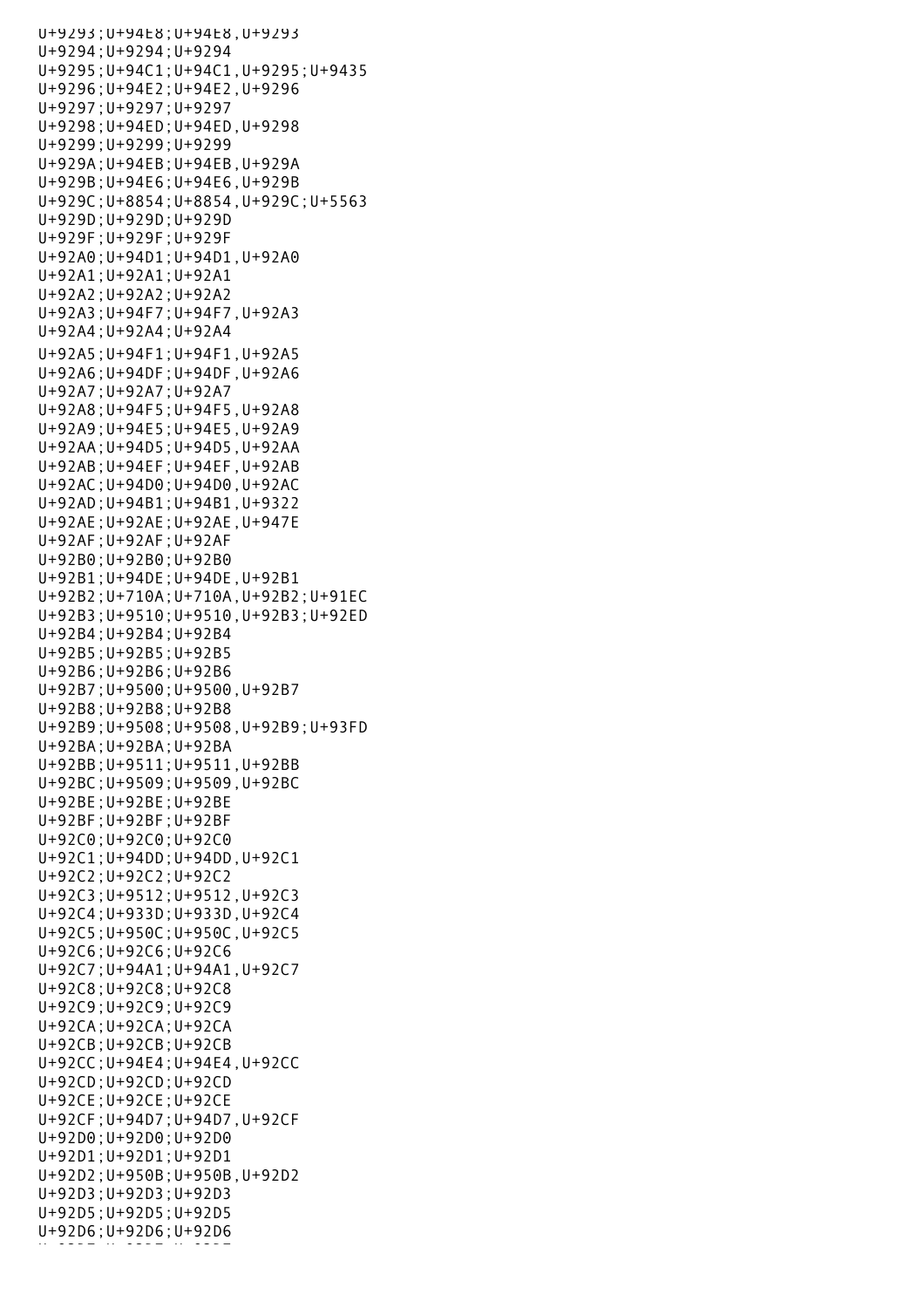U+92D7;U+92D7;U+92D7 U+92D8;U+92D8;U+92D8 U+92D9;U+94FB;U+94FB,U+92D9 U+92DA;U+92DA;U+92DA U+92DC;U+92DC;U+92DC U+92DD;U+950A;U+950A,U+92DD U+92DE;U+92DE;U+92DE U+92DF;U+9513;U+9513,U+92DF U+92E0;U+92E0;U+92E0 U+92E1;U+92E1;U+92E1 U+92E3;U+94D8;U+94D8,U+92E3 U+92E4;U+9504;U+9504,U+92E4;U+8021 U+92E5;U+9503;U+9503,U+92E5 U+92E6;U+9514;U+9514,U+92E6 U+92E7;U+92E7;U+92E7 U+92E8;U+9507;U+9507,U+92E8 U+92E9;U+94D3;U+94D3,U+92E9 U+92EA;U+94FA;U+94FA,U+92EA;U+8216 U+92EB;U+92EB;U+92EB U+92EC;U+92EC;U+92EC U+92ED;U+9510;U+9510,U+92B3 U+92EE;U+94D6;U+94D6,U+92EE U+92EF;U+9506;U+9506,U+92EF U+92F0;U+9502;U+9502,U+92F0 U+92F1;U+94FD;U+94FD,U+92F1 U+92F2;U+92F2;U+92F2 U+92F3;U+94F8;U+94F8,U+9444 U+92F4;U+92F4;U+92F4 U+92F5;U+92F5;U+92F5 U+92F6;U+950D;U+950D,U+92F6 U+92F7;U+92F7;U+92F7 U+92F8;U+952F;U+952F,U+92F8 U+92F9;U+92F9;U+92F9 U+92FA;U+7897;U+7897,U+92FA U+92FB;U+92FB;U+92FB U+92FC;U+94A2;U+94A2,U+92FC U+92FD;U+92FD;U+92FD U+92FE;U+92FE;U+92FE U+92FF;U+92FF;U+92FF U+9300;U+9300;U+9300 U+9301;U+951E;U+951E,U+9301 U+9302;U+9302;U+9302 U+9303;U+9303;U+9303 U+9304;U+5F55;U+5F55,U+9304;U+9332,U+5F54 U+9305;U+9305;U+9305 U+9306;U+9516;U+9516,U+9306 U+9307;U+952B;U+952B,U+9307 U+9308;U+9529;U+9529,U+9308 U+9309;U+9309;U+9309 U+930A;U+930A;U+930A U+930B;U+955A;U+955A,U+930B;U+93F0 U+930C;U+930C;U+930C U+930D;U+930D;U+930D U+930E;U+930E;U+930E U+930F;U+94D4;U+94D4,U+930F U+9310;U+9525;U+9525,U+9310 U+9311;U+9311;U+9311 U+9312;U+9515;U+9515,U+9312 U+9313;U+9313;U+9313 U+9314;U+9314;U+9314 U+9315;U+951F;U+951F,U+9315 U+9316;U+9316;U+9316 U+9317;U+9317;U+9317 U+9318;U+9524;U+9524,U+9318;U+939A U+9319;U+9531;U+9531,U+9319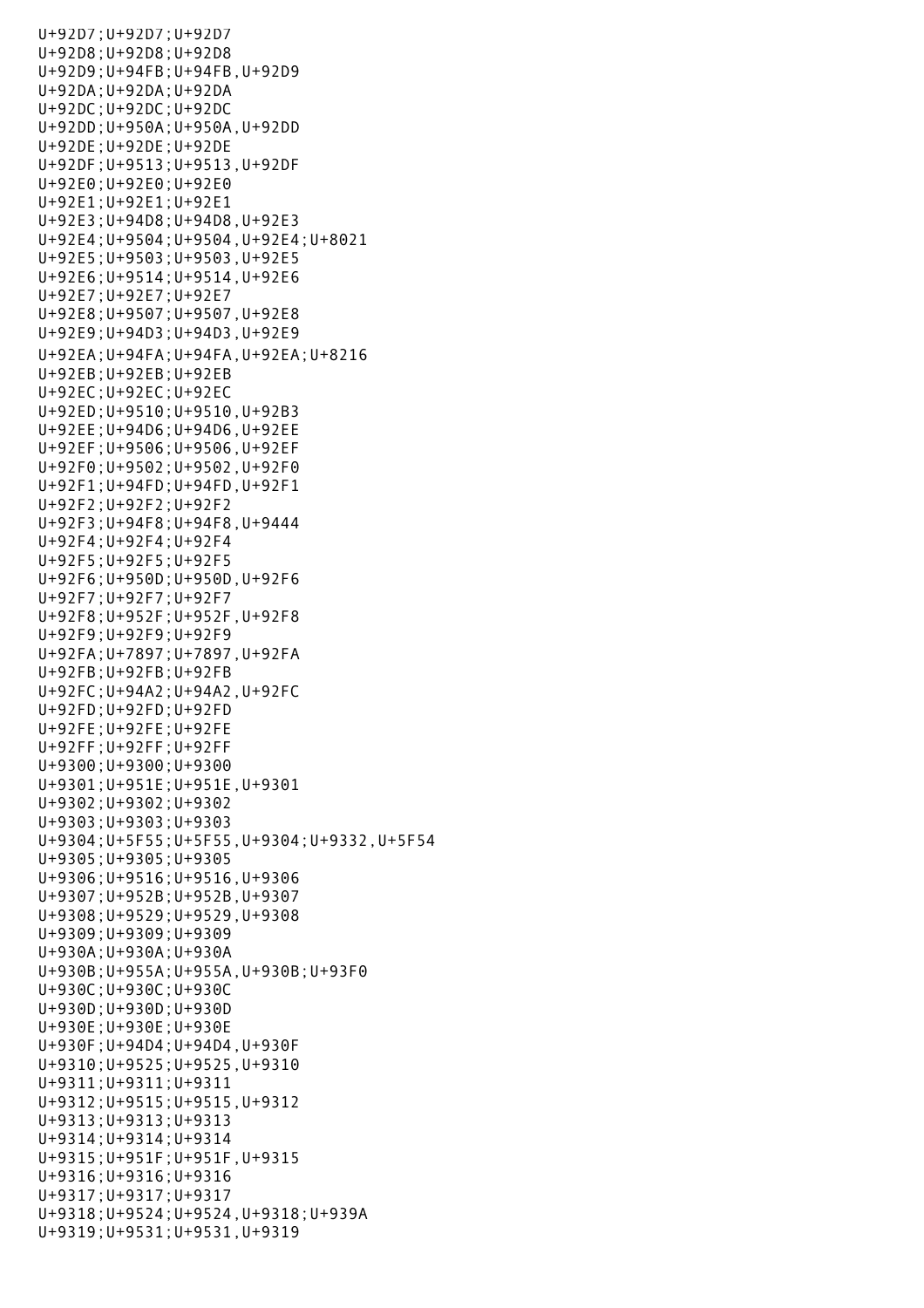U+931A;U+94EE;U+94EE,U+931A U+931B;U+951B;U+951B,U+931B U+931D;U+931D;U+931D U+931E;U+931E;U+931E U+931F;U+952C;U+952C,U+931F U+9320;U+952D;U+952D,U+9320 U+9321;U+951C;U+951C,U+9321 U+9322;U+94B1;U+94B1,U+9322;U+92AD U+9323;U+9323;U+9323 U+9324;U+9324;U+9324 U+9325;U+9325;U+9325 U+9326;U+9526;U+9526,U+9326 U+9327;U+9327;U+9327 U+9328;U+951A;U+951A,U+9328 U+9329;U+9520;U+9520,U+9329 U+932A;U+932A;U+932A U+932B;U+9521;U+9521,U+932B U+932D;U+932D;U+932D U+932E;U+9522;U+9522,U+932E U+932F;U+9519;U+9519,U+932F U+9332;U+5F55;U+5F55,U+9304;U+5F54 U+9333;U+9530;U+9530,U+9333 U+9334;U+9334;U+9334 U+9335;U+9335;U+9335 U+9336;U+8868;U+8868,U+9336 U+9337;U+9337;U+9337 U+9338;U+94FC;U+94FC,U+9338 U+9339;U+9339;U+9339 U+933A;U+933A;U+933A U+933B;U+933B;U+933B U+933C;U+637A;U+637A,U+933C U+933D;U+933D;U+933D,U+92C4 U+933E;U+933E;U+933E,U+93E8 U+933F;U+933F;U+933F U+9340;U+951D;U+951D,U+9340 U+9341;U+9528;U+9528,U+9341 U+9342;U+9342;U+9342 U+9343;U+952A;U+952A,U+9343 U+9344;U+9344;U+9344 U+9345;U+9345;U+9345 U+9346;U+9494;U+9494,U+9346 U+9347;U+9534;U+9534,U+9347 U+9348;U+9533;U+9533,U+9348 U+9349;U+9349;U+9349 U+934A;U+70BC;U+70BC,U+934A;U+7149 U+934B;U+9505;U+9505,U+934B U+934C;U+934C;U+934C U+934D;U+9540;U+9540,U+934D U+934E;U+934E;U+934E U+934F;U+934F;U+934F U+9350;U+9350;U+9350 U+9351;U+9351;U+9351 U+9352;U+9352;U+9352 U+9353;U+9353;U+9353 U+9354;U+9537;U+9537,U+9354 U+9355;U+9355;U+9355 U+9356;U+9356;U+9356 U+9357;U+9357;U+9357 U+9358;U+94E1;U+94E1,U+9358 U+9359;U+9359;U+9359 U+935A;U+9496;U+9496,U+935A;U+940A U+935B;U+7145;U+953B,U+935B;U+7145 U+935C;U+935C;U+935C U+935D;U+935D;U+935D U+935E;U+94FF;U+94FF,U+935E;U+93D7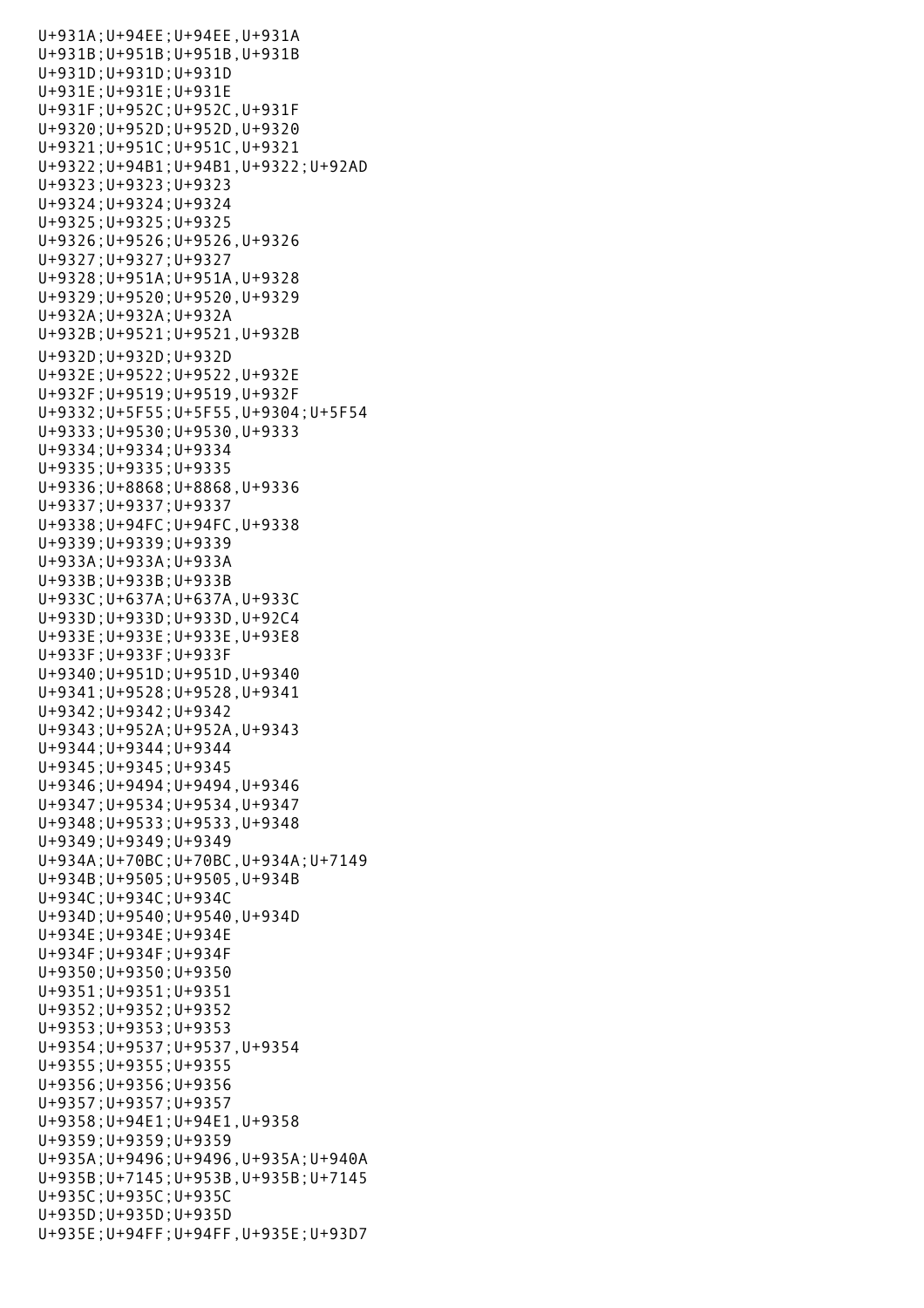U+935F;U+935F;U+935F U+9360;U+953D;U+953D,U+9360 U+9361;U+9361;U+9361 U+9363;U+9363;U+9363 U+9364;U+9538;U+9538,U+9364;U+81FF U+9365;U+9532;U+9532,U+9365;U+9411 U+9366;U+9366;U+9366 U+9367;U+9367;U+9367 U+9369;U+9518;U+9518,U+9369 U+936A;U+936A;U+936A U+936C;U+9539;U+9539,U+936C U+936D;U+936D;U+936D U+936E;U+936E;U+936E U+9370;U+953E;U+953E,U+9370 U+9371;U+9371;U+9371;U+9437 U+9372;U+9372;U+9372 U+9374;U+9374;U+9374 U+9375;U+952E;U+952E,U+9375;U+9473 U+9376;U+9536;U+9536,U+9376 U+9377;U+9377;U+9377 U+9379;U+9379;U+9379 U+937A;U+9517;U+9517,U+937A U+937B;U+937B;U+937B U+937C;U+937C;U+937C U+937D;U+937D;U+937D U+937E;U+949F;U+949F,U+937E;U+9418,U+9221,U+953A,U+87A4 U+9380;U+9380;U+9380 U+9382;U+9541;U+9541,U+9382 U+9383;U+9383;U+9383 U+9384;U+953F;U+953F,U+9384 U+9385;U+9385;U+9385 U+9386;U+9386;U+9386 U+9387;U+9545;U+9545,U+9387 U+9388;U+9388;U+9388 U+9389;U+9389;U+9389 U+938A;U+9551;U+9551,U+938A U+938C;U+5286;U+9570,U+938C;U+942E,U+5286 U+938D;U+938D;U+938D U+938E;U+938E;U+938E U+938F;U+938F;U+938F U+9390;U+9390;U+9390 U+9391;U+9391;U+9391 U+9392;U+9392;U+9392 U+9393;U+9393;U+9393 U+9394;U+7194;U+9555,U+9394;U+7194 U+9395;U+9395;U+9395 U+9396;U+9501;U+9501,U+9396;U+93C1 U+9397;U+9397;U+9397 U+9398;U+9549;U+9549,U+9398 U+9399;U+77DF;U+77DF,U+9399 U+939A;U+9524;U+9524,U+939A;U+9318 U+939B;U+9548;U+9548,U+939B;U+93C4,U+946E U+939D;U+939D;U+939D U+939E;U+939E;U+939E U+939F;U+939F;U+939F U+93A1;U+9543;U+9543,U+93A1 U+93A2;U+94A8;U+94A8,U+93A2 U+93A3;U+84E5;U+84E5,U+93A3 U+93A4;U+93A4;U+93A4 U+93A5;U+93A5;U+93A5 U+93A6;U+954F;U+954F,U+93A6 U+93A7;U+94E0;U+94E0,U+93A7 U+93A8;U+93A8;U+93A8 U+93A9;U+94E9;U+94E9,U+93A9 U+93AA;U+953C;U+953C,U+93AA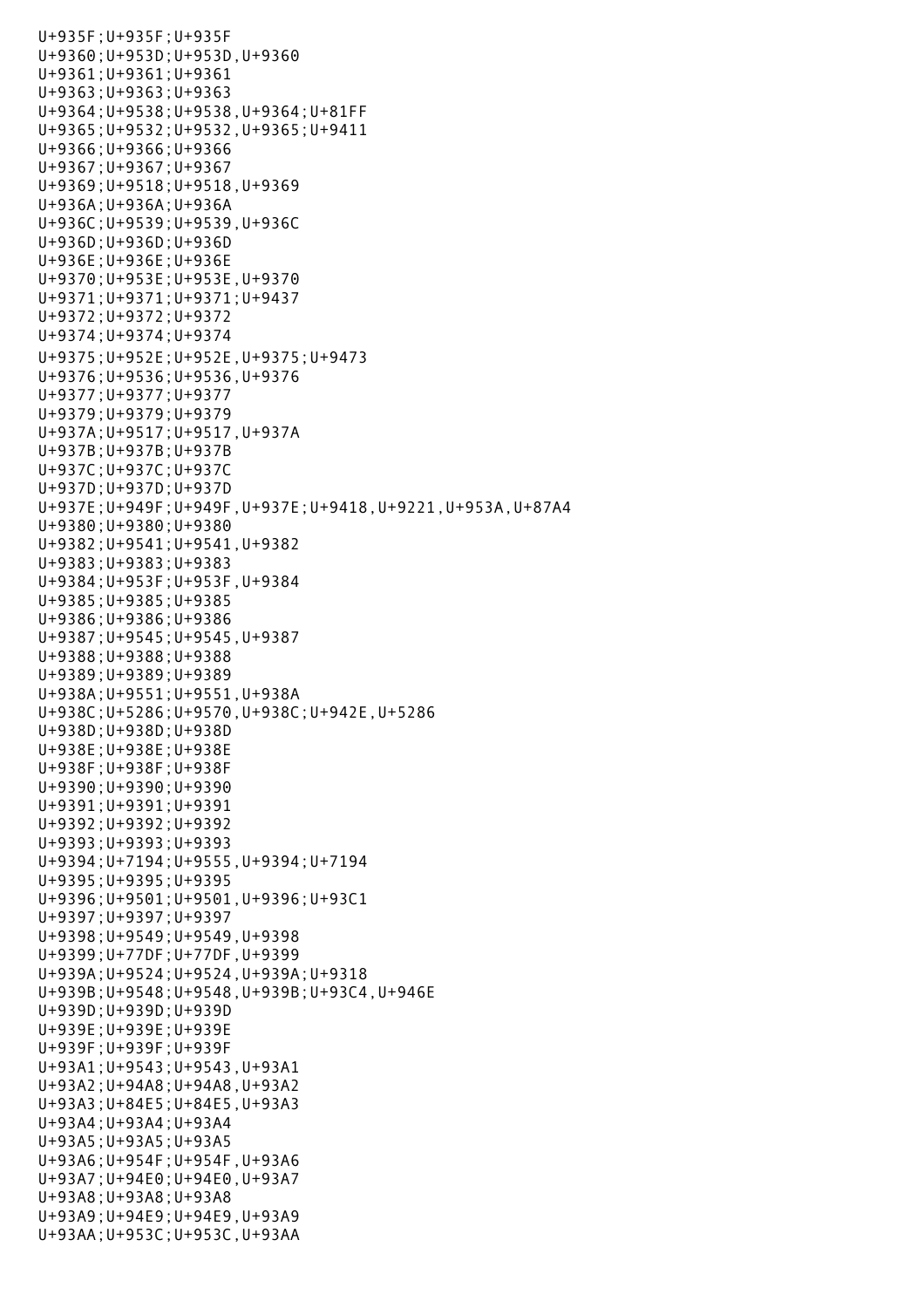U+93AC;U+9550;U+9550,U+93AC U+93AD;U+9547;U+9547,U+93AE U+93AE;U+9547;U+9547,U+93AE;U+93AD U+93AF;U+93AF;U+93AF U+93B0;U+9552;U+9552,U+93B0;U+8CF9 U+93B1;U+93B1;U+93B1 U+93B2;U+954B;U+954B,U+93B2;U+9482 U+93B3;U+954D;U+954D,U+93B3 U+93B4;U+93B4;U+93B4 U+93B5;U+9553;U+9553,U+93B5 U+93B6;U+93B6;U+93B6 U+93B7;U+93B7;U+93B7 U+93B8;U+954C;U+954C,U+93B8;U+942B U+93B9;U+93B9;U+93B9 U+93BA;U+93BA;U+93BA U+93BC;U+93BC;U+93BC U+93BD;U+93BD;U+93BD U+93BE;U+93BE;U+93BE U+93BF;U+954E;U+954E,U+93BF U+93C0;U+942A;U+942A,U+93C0 U+93C1;U+9501;U+9501,U+9396 U+93C2;U+93C2;U+93C2 U+93C3;U+955E;U+955E,U+93C3 U+93C4;U+9548;U+9548,U+93C4;U+939B,U+946E U+93C5;U+93C5;U+93C5 U+93C6;U+93C6;U+93C6 U+93C7;U+65CB;U+65CB,U+93C7;U+955F U+93C8;U+94FE;U+94FE,U+93C8 U+93C9;U+93C9;U+93C9 U+93CA;U+93CA;U+93CA U+93CB;U+93CB;U+93CB U+93CC;U+9546;U+9546,U+93CC U+93CD;U+9559;U+9559,U+93CD U+93CE;U+6BD5;U+6BD5,U+93CE;U+7562,U+7F7C U+93CF;U+93CF;U+93CF U+93D0;U+9560;U+9560,U+93D0 U+93D1;U+955D;U+955D,U+93D1 U+93D2;U+93D2;U+93D2 U+93D3;U+93D3;U+93D3 U+93D4;U+93D4;U+93D4 U+93D5;U+93D5;U+93D5 U+93D6;U+93D6;U+93D6 U+93D7;U+94FF;U+94FF,U+93D7;U+935E U+93D8;U+9535;U+9535,U+93D8 U+93D9;U+93D9;U+93D9 U+93DA;U+93DA;U+93DA U+93DB;U+93DB;U+93DB U+93DC;U+9557;U+9557,U+93DC U+93DD;U+9558;U+9558,U+93DD U+93DE;U+955B;U+955B,U+93DE U+93DF;U+522C;U+94F2,U+93DF;U+5257,U+522C,U+5277 U+93E1;U+955C;U+955C,U+93E1 U+93E2;U+9556;U+9556,U+93E2 U+93E3;U+93E3;U+93E3 U+93E4;U+9542;U+9542,U+93E4 U+93E6;U+93E6;U+93E6 U+93E7;U+93E7;U+93E7 U+93E8;U+933E;U+933E,U+93E8 U+93E9;U+93E9;U+93E9 U+93EA;U+93EA;U+93EA U+93EB;U+93EB;U+93EB U+93EC;U+7F45;U+7F45,U+93EC U+93ED;U+93ED;U+93ED U+93EE;U+93EE;U+93EE U+93EF;U+93EF;U+93EF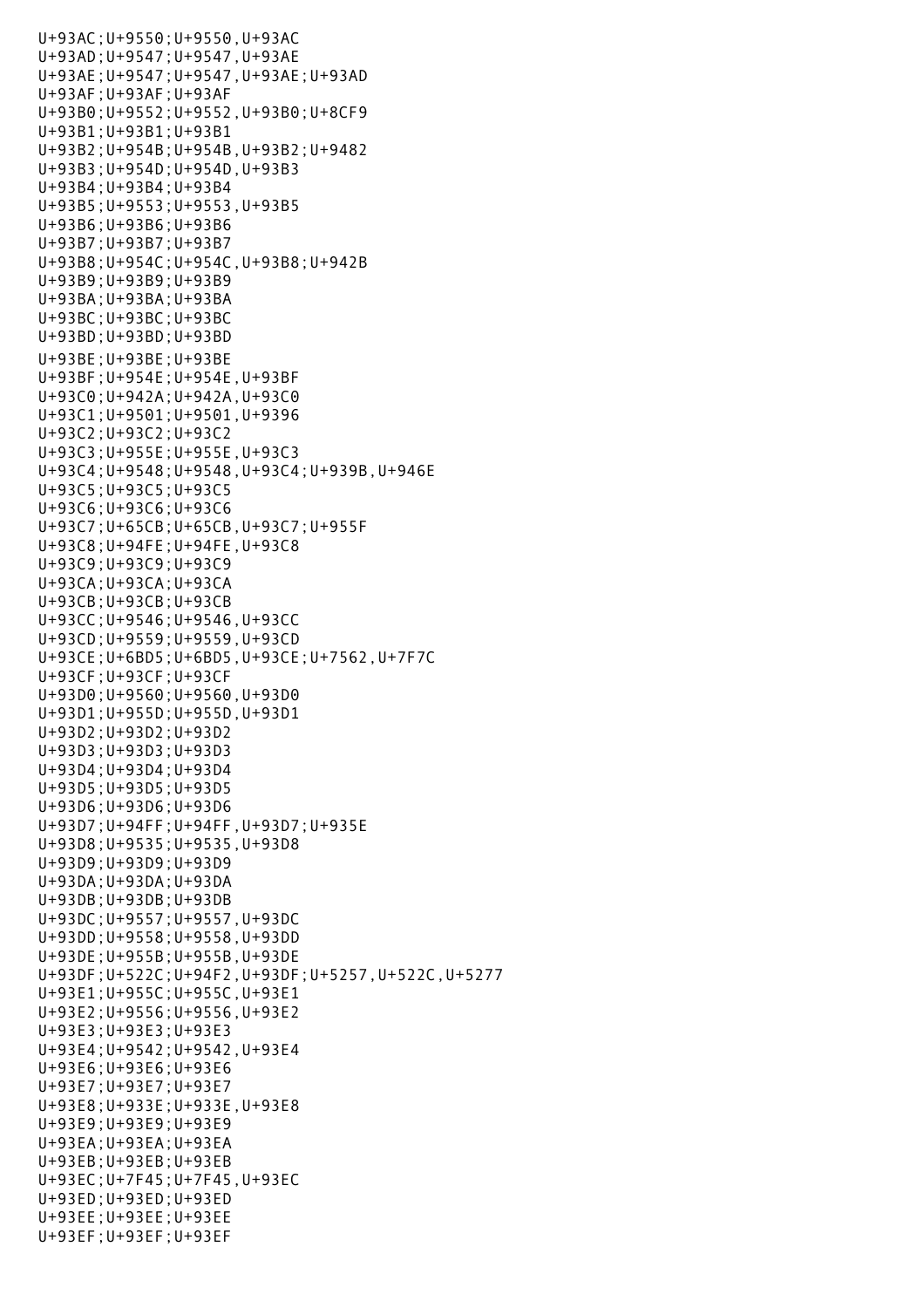U+93F0;U+955A;U+955A,U+930B U+93F1;U+93F1;U+93F1 U+93F2;U+93F2;U+93F2 U+93F4;U+93F4;U+93F4 U+93F5;U+94E7;U+94E7,U+93F5 U+93F6;U+93F6;U+93F6 U+93F7;U+9564;U+9564,U+93F7 U+93F8;U+93F8;U+93F8 U+93F9;U+956A;U+956A,U+93F9 U+93FA;U+497D;U+497D,U+93FA U+93FB;U+93FB;U+93FB U+93FC;U+93FC;U+93FC U+93FD;U+9508;U+9508,U+93FD;U+92B9 U+93FE;U+93FE;U+93FE U+93FF;U+93FF;U+93FF U+9400;U+532E;U+532E,U+9400;U+5331 U+9401;U+9401;U+9401 U+9403;U+94D9;U+94D9,U+9403 U+9404;U+9404;U+9404 U+9405;U+9405;U+9405 U+9406;U+9406;U+9406 U+9407;U+9407;U+9407 U+9408;U+9408;U+9408 U+9409;U+94BB;U+94BB,U+9409;U+947D,U+9246 U+940A;U+9496;U+9496,U+940A;U+935A U+940B;U+94F4;U+94F4,U+940B U+940C;U+940C;U+940C U+940D;U+940D;U+940D U+940E;U+940E;U+940E U+940F;U+940F;U+940F U+9410;U+9563;U+9563,U+9410 U+9411;U+9532;U+9532,U+9411;U+9365 U+9412;U+94F9;U+94F9,U+9412 U+9413;U+9566;U+9566,U+9413 U+9414;U+9561;U+9561,U+9414 U+9415;U+9415;U+9415 U+9416;U+9416;U+9416 U+9418;U+949F;U+949F,U+9418;U+9221,U+953A,U+87A4,U+937E U+9419;U+956B;U+956B,U+9419 U+941B;U+941B;U+941B U+941D;U+9562;U+9562,U+941D U+9420;U+9568;U+9568,U+9420 U+9422;U+9422;U+9422 U+9423;U+9423;U+9423 U+9425;U+4985;U+4985,U+9425 U+9426;U+950E;U+950E,U+9426 U+9427;U+950F;U+950F,U+9427 U+9428;U+9544;U+9544,U+9428 U+9429;U+9429;U+9429 U+942A;U+942A;U+942A;U+93C0 U+942B;U+954C;U+954C,U+942B;U+93B8 U+942C;U+942C;U+942C U+942D;U+942D;U+942D U+942E;U+5286;U+9570,U+942E;U+938C,U+5286 U+942F;U+4983;U+4983,U+942F U+9430;U+9430;U+9430 U+9431;U+5251;U+5251,U+9431;U+5292,U+5263,U+5294,U+528D U+9432;U+956F;U+956F,U+9432 U+9433;U+956D;U+956D,U+9433 U+9434;U+9434;U+9434 U+9435;U+94C1;U+94C1,U+9435;U+9295 U+9436;U+956E;U+956E,U+9436 U+9437;U+9371;U+9371,U+9437 U+9438;U+94CE;U+94CE,U+9438 U+9439;U+9439;U+9439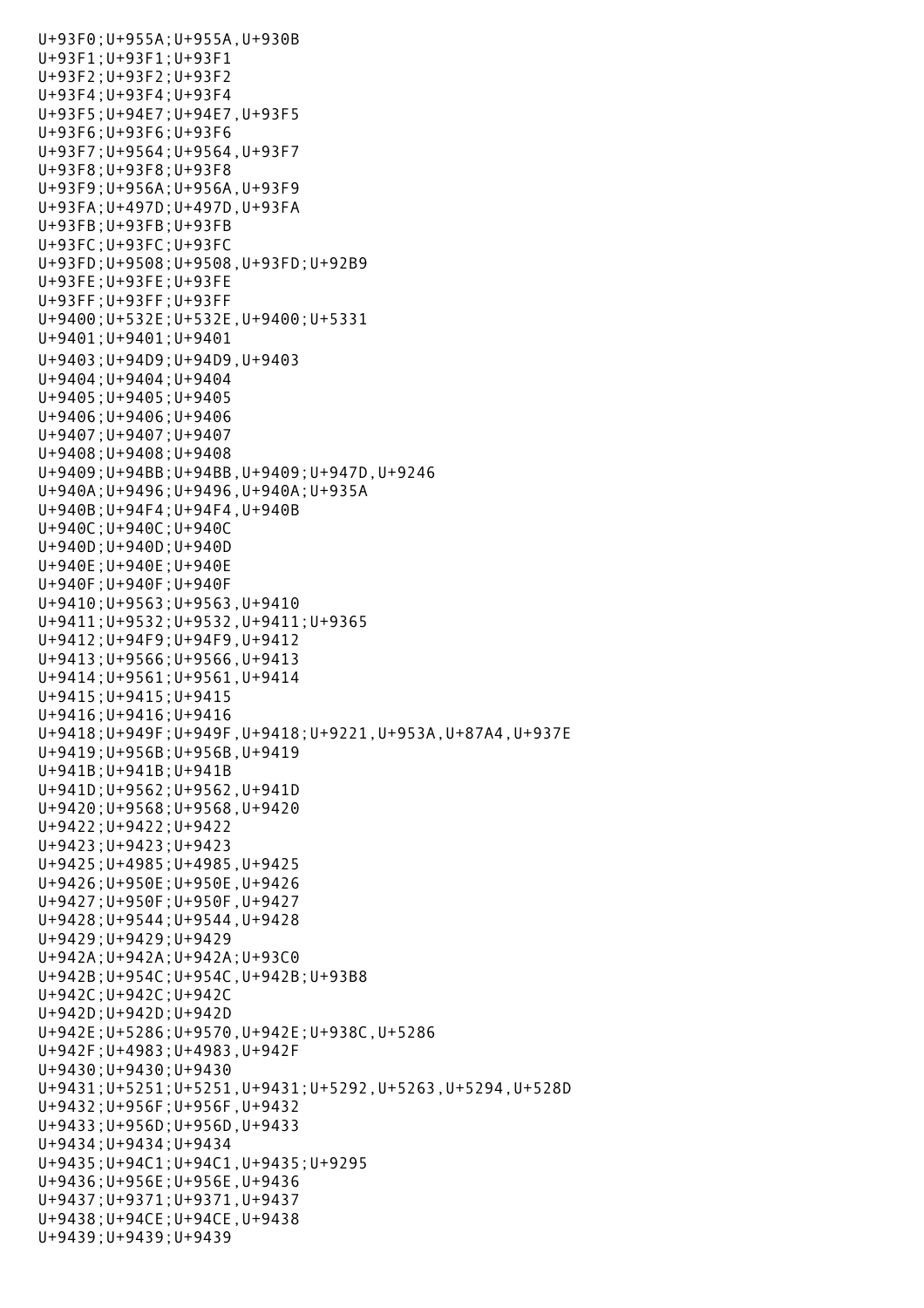U+943A;U+94DB;U+94DB,U+943A U+943B;U+943B;U+943B U+943C;U+943C;U+943C U+943D;U+943D;U+943D U+943E;U+943E;U+943E U+943F;U+9571;U+9571,U+943F U+9440;U+9440;U+9440 U+9441;U+9441;U+9441 U+9442;U+9442;U+9442 U+9444;U+94F8;U+94F8,U+9444;U+92F3 U+9445;U+9445;U+9445 U+9446;U+9446;U+9446 U+9447;U+9447;U+9447 U+9448;U+9448;U+9448 U+9449;U+9449;U+9449 U+944A;U+956C;U+956C,U+944A U+944B;U+944B;U+944B U+944C;U+9554;U+9554,U+944C U+944D;U+944D;U+944D U+944F;U+944F;U+944F U+9450;U+9450;U+9450 U+9451;U+9274;U+9274,U+9451;U+9452 U+9452;U+9274;U+9274,U+9452;U+9451 U+9453;U+9453;U+9453 U+9454;U+9572;U+9572,U+9454 U+9455;U+9527;U+9527,U+9455 U+9456;U+9456;U+9456 U+9457;U+9457;U+9457 U+9458;U+9458;U+9458 U+9459;U+9459;U+9459 U+945B;U+77FF;U+77FF,U+7926 U+945C;U+945C;U+945C U+945D;U+945D;U+945D U+945E;U+9574;U+9574,U+945E U+945F;U+945F;U+945F U+9460;U+94C4;U+94C4,U+9460 U+9461;U+9461;U+9461 U+9462;U+9462;U+9462 U+9463;U+9573;U+9573,U+9463 U+9464;U+5228;U+5228,U+9464 U+9465;U+9565;U+9565,U+9465 U+9466;U+9466;U+9466 U+9467;U+9467;U+9467 U+9468;U+783B;U+783B,U+9468;U+7931 U+9469;U+9469;U+9469 U+946A;U+7089;U+7089,U+946A;U+7210 U+946B;U+946B;U+946B U+946D;U+9567;U+9567,U+946D U+946E;U+9548;U+9548,U+946E;U+939B,U+93C4 U+946F;U+5C16;U+5C16,U+946F U+9470;U+94A5;U+94A5,U+9470;U+9205 U+9471;U+9575;U+9575,U+9471 U+9472;U+9576;U+9576,U+9472 U+9473;U+952E;U+952E,U+9473;U+9375 U+9474;U+9474;U+9474 U+9475;U+7F50;U+7F50,U+9475 U+9476;U+9476;U+9476 U+9477;U+954A;U+954A,U+9477 U+9478;U+9478;U+9478 U+9479;U+9569;U+9569,U+9479 U+947A;U+947A;U+947A U+947C;U+9523;U+9523,U+947C U+947D;U+94BB;U+94BB,U+947D;U+9409,U+9246 U+947E;U+92AE;U+92AE,U+947E U+947F;U+51FF;U+51FF,U+947F

U+9439;U+9439;U+9439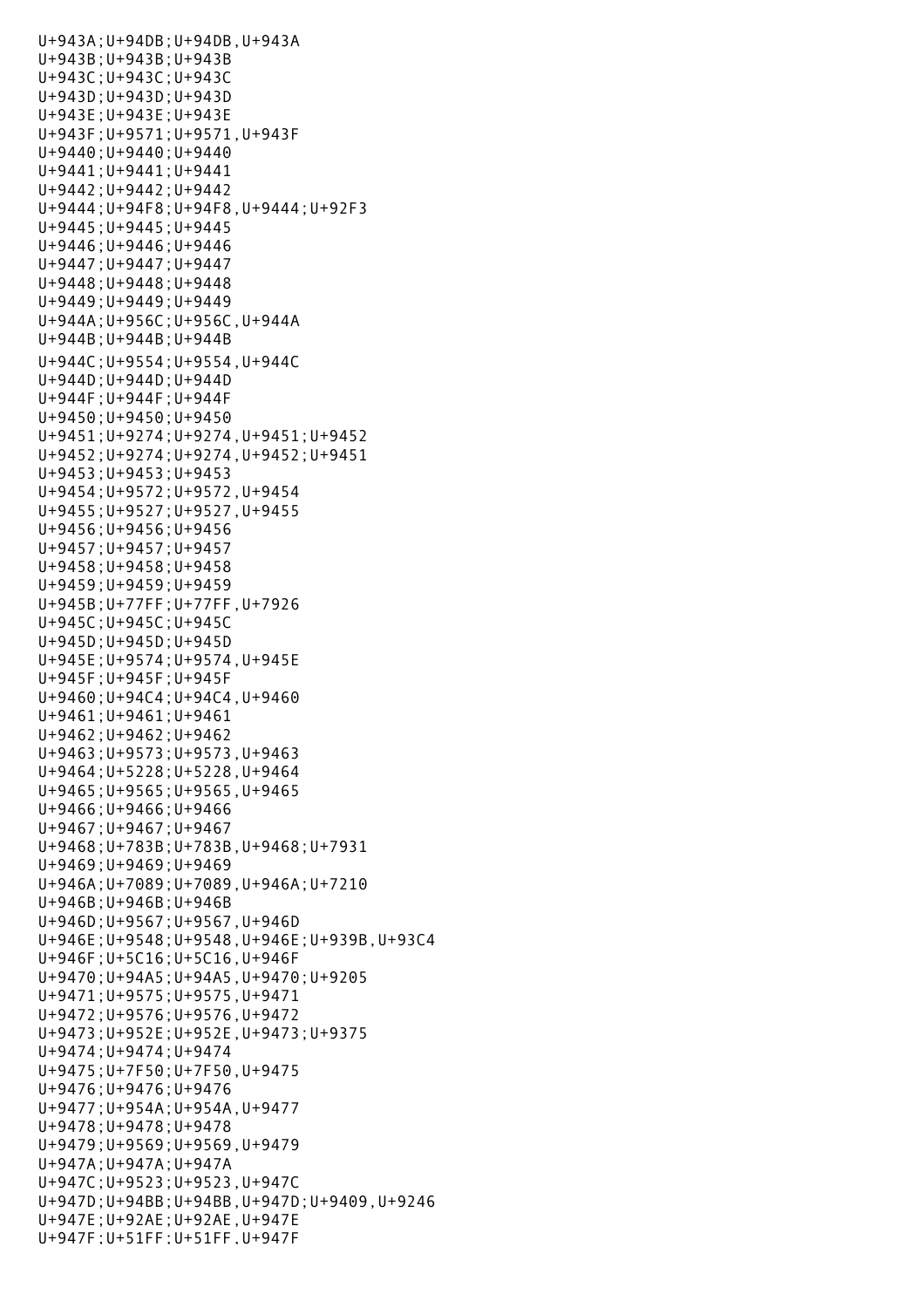$U_{\rm{eff}}$  =  $U_{\rm{eff}}$   $\sim$   $U_{\rm{eff}}$   $\sim$   $U_{\rm{eff}}$   $\sim$   $U_{\rm{eff}}$ U+9480;U+9480;U+9480 U+9481;U+4986;U+4986,U+9481 U+9482;U+954B;U+954B,U+9482;U+93B2 U+9483;U+9483;U+9483 U+9484;U+9484;U+9484 U+9485;U+91D1;U+9485,U+91D1;U+91D2 U+9486;U+9486;U+9486,U+91D3 U+9487;U+9487;U+9487,U+91D4 U+9488;U+9488;U+9488,U+91DD U+9489;U+9489;U+9489,U+91D8 U+948A;U+948A;U+948A,U+91D7 U+948B;U+948B;U+948B,U+91D9 U+948C;U+948C;U+948C,U+91D5 U+948D;U+948D;U+948D,U+91F7 U+948E;U+948E;U+948E,U+91FA U+948F;U+948F;U+948F,U+91E7 U+9490;U+9490;U+9490,U+91E4 U+9491;U+9491;U+9491,U+9212 U+9492;U+9492;U+9492,U+91E9 U+9493;U+9493;U+9493,U+91E3;U+9B61 U+9494;U+9494;U+9494,U+9346 U+9495;U+9495;U+9495,U+91F9 U+9496;U+9496;U+9496,U+935A;U+940A U+9497;U+9497;U+9497,U+91F5 U+9498;U+9498;U+9498,U+9203 U+9499;U+9499;U+9499,U+9223 U+949A;U+949A;U+949A,U+9208 U+949B;U+949B;U+949B,U+9226 U+949C;U+5DE8;U+949C,U+9245;U+5DE8 U+949D;U+949D;U+949D,U+920D U+949E;U+949E;U+949E,U+9214 U+949F;U+949F;U+949F,U+937E,U+9418;U+9221,U+953A,U+87A4 U+94A0;U+94A0;U+94A0,U+9209 U+94A1;U+94A1;U+94A1,U+92C7 U+94A2;U+94A2;U+94A2,U+92FC U+94A3;U+94A3;U+94A3,U+9211 U+94A4;U+94A4;U+94A4,U+9210 U+94A5;U+94A5;U+94A5,U+9470;U+9205 U+94A6;U+94A6;U+94A6,U+6B3D U+94A7;U+94A7;U+94A7,U+921E U+94A8;U+94A8;U+94A8,U+93A2 U+94A9;U+94A9;U+94A9,U+9264;U+920E U+94AA;U+94AA;U+94AA,U+9227 U+94AB;U+94AB;U+94AB,U+9201 U+94AC;U+94AC;U+94AC,U+9225 U+94AD;U+94AD;U+94AD,U+9204 U+94AE;U+94AE;U+94AE,U+9215 U+94AF;U+94AF;U+94AF,U+9200 U+94B0;U+94B0;U+94B0,U+923A U+94B1;U+94B1;U+94B1,U+9322;U+92AD U+94B2;U+94B2;U+94B2,U+9266 U+94B3;U+94B3;U+94B3,U+9257;U+62D1,U+7B9D U+94B4;U+94B4;U+94B4,U+9237 U+94B5;U+94B5;U+94B5,U+7F3D;U+9262 U+94B6;U+94B6;U+94B6,U+9233 U+94B7;U+94B7;U+94B7,U+9255 U+94B8;U+94B8;U+94B8,U+923D U+94B9;U+94B9;U+94B9,U+9238 U+94BA;U+94BA;U+94BA,U+925E U+94BB;U+94BB;U+94BB,U+947D;U+9409,U+9246 U+94BC;U+94BC;U+94BC,U+926C U+94BD;U+94BD;U+94BD,U+926D U+94BE;U+94BE;U+94BE,U+9240 U+94BF;U+94BF;U+94BF,U+923F U+94C0;U+94C0;U+94C0,U+923E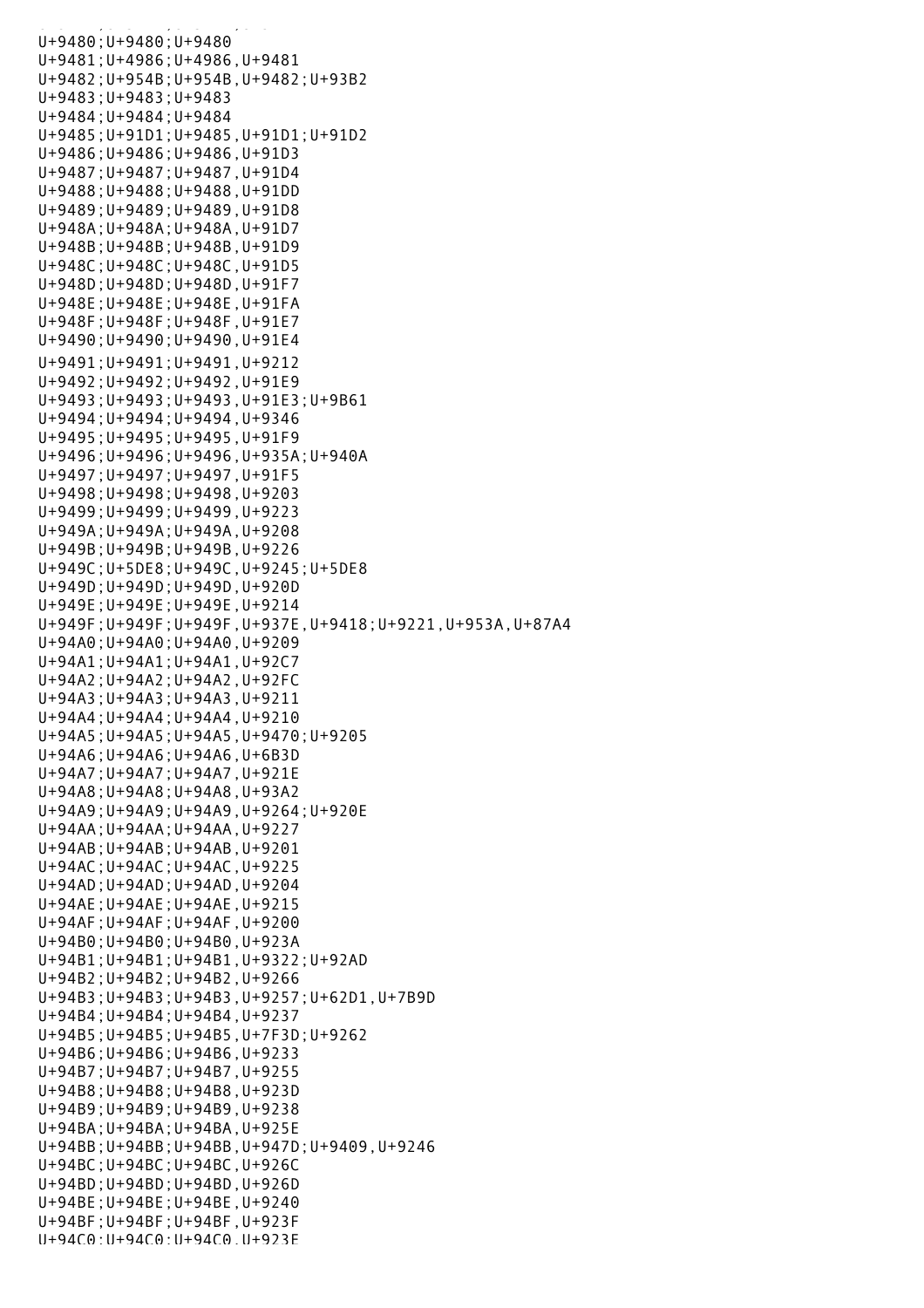U+94C0;U+94C0;U+94C0,U+923E U+94C1;U+94C1;U+94C1,U+9435;U+9295 U+94C2;U+94C2;U+94C2,U+9251 U+94C3;U+94C3;U+94C3,U+9234 U+94C4;U+94C4;U+94C4,U+9460 U+94C5;U+94C5;U+94C5,U+925B;U+9206 U+94C6;U+94C6;U+94C6,U+925A U+94C7;U+94C7;U+94C7,U+924B U+94C8;U+94C8;U+94C8,U+9230 U+94C9;U+94C9;U+94C9,U+9249 U+94CA;U+94CA;U+94CA,U+9248 U+94CB;U+94CB;U+94CB,U+924D U+94CC;U+94CC;U+94CC,U+922E U+94CD;U+94CD;U+94CD,U+9239 U+94CE;U+94CE;U+94CE,U+9438 U+94CF;U+94CF;U+94CF,U+9276 U+94D0;U+94D0;U+94D0,U+92AC U+94D1;U+94D1;U+94D1,U+92A0 U+94D2;U+94D2;U+94D2,U+927A U+94D3;U+94D3;U+94D3,U+92E9 U+94D4;U+94D4;U+94D4,U+930F U+94D5;U+94D5;U+94D5,U+92AA U+94D6;U+94D6;U+94D6,U+92EE U+94D7;U+94D7;U+94D7,U+92CF U+94D8;U+94D8;U+94D8,U+92E3 U+94D9;U+94D9;U+94D9,U+9403 U+94DA;U+94DA;U+94DA,U+928D U+94DB;U+94DB;U+94DB,U+943A U+94DC;U+94DC;U+94DC,U+9285 U+94DD;U+94DD;U+94DD,U+92C1 U+94DE;U+94DE;U+94DE,U+92B1 U+94DF;U+94DF;U+94DF,U+92A6 U+94E0;U+94E0;U+94E0,U+93A7 U+94E1;U+94E1;U+94E1,U+9358 U+94E2;U+94E2;U+94E2,U+9296 U+94E3;U+94E3;U+94E3,U+9291 U+94E4;U+94E4;U+94E4,U+92CC U+94E5;U+94E5;U+94E5,U+92A9 U+94E6;U+94E6;U+94E6,U+929B U+94E7;U+94E7;U+94E7,U+93F5 U+94E8;U+94E8;U+94E8,U+9293 U+94E9;U+94E9;U+94E9,U+93A9 U+94EA;U+94EA;U+94EA,U+927F U+94EB;U+94EB;U+94EB,U+929A U+94EC;U+94EC;U+94EC,U+927B U+94ED;U+94ED;U+94ED,U+9298 U+94EE;U+94EE;U+94EE,U+931A U+94EF;U+94EF;U+94EF,U+92AB U+94F0;U+94F0;U+94F0,U+9278 U+94F1;U+94F1;U+94F1,U+92A5 U+94F2;U+522C;U+94F2,U+93DF;U+5257,U+522C,U+5277 U+94F3;U+94F3;U+94F3,U+9283 U+94F4;U+94F4;U+94F4,U+940B U+94F5;U+94F5;U+94F5,U+92A8 U+94F6;U+94F6;U+94F6,U+9280 U+94F7;U+94F7;U+94F7,U+92A3 U+94F8;U+94F8;U+94F8,U+9444;U+92F3 U+94F9;U+94F9;U+94F9,U+9412 U+94FA;U+94FA;U+94FA,U+92EA,U+8216 U+94FB;U+94FB;U+94FB,U+92D9 U+94FC;U+94FC;U+94FC,U+9338 U+94FD;U+94FD;U+94FD,U+92F1 U+94FE;U+94FE;U+94FE,U+93C8 U+94FF;U+94FF;U+94FF,U+93D7;U+935E U+9500;U+9500;U+9500,U+92B7 U+9501;U+9501;U+9501,U+9396;U+93C1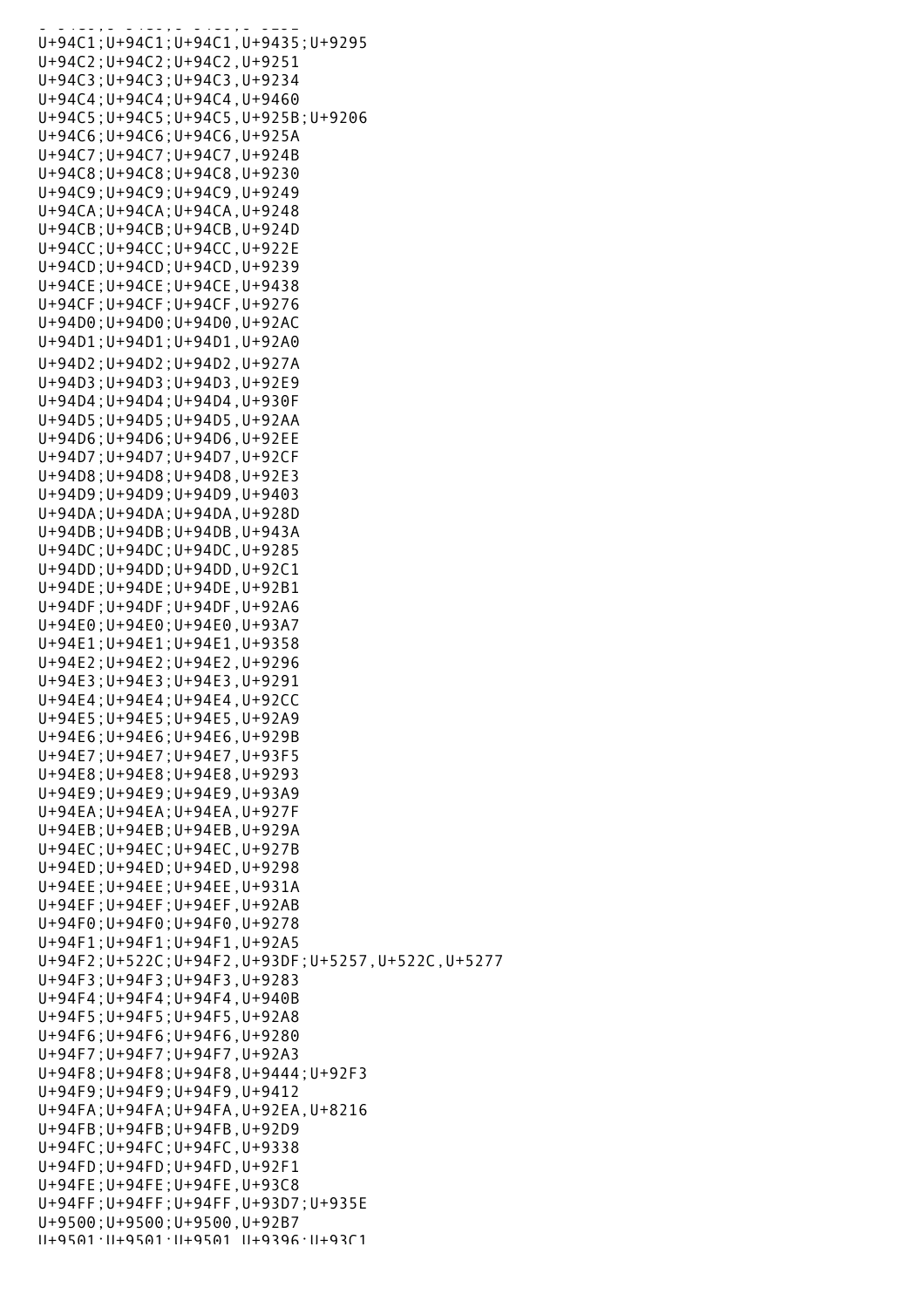| a - podaju - podaju - podaju - podaju - poda                   |
|----------------------------------------------------------------|
| U+9502; U+9502; U+9502, U+92F0                                 |
| $U+9503; U+9503; U+9503; U+92E5$                               |
| U+9504; U+9504; U+9504, U+92E4; U+8021                         |
| $U+9505$ ; $U+9505$ ; $U+9505$ , $U+934B$                      |
| U+9506; U+9506; U+9506, U+92EF                                 |
|                                                                |
| U+9507; U+9507; U+9507, U+92E8                                 |
| U+9508; U+9508; U+9508, U+93FD; U+92B9                         |
| $U+9509; U+9509; U+9509, U+92BC$                               |
| U+950A; U+950A; U+950A, U+92DD                                 |
|                                                                |
| U+950B; U+950B; U+950B, U+92D2                                 |
| U+950C; U+950C; U+950C, U+92C5                                 |
| $U+950D$ ; $U+950D$ ; $U+950D$ , $U+92F6$                      |
| U+950E; U+950E; U+950E, U+9426                                 |
|                                                                |
| U+950F; U+950F; U+950F, U+9427                                 |
| U+9510; U+9510; U+9510, U+92B3; U+92ED                         |
| U+9511; U+9511; U+9511, U+92BB                                 |
| U+9512; U+9512; U+9512, U+92C3                                 |
|                                                                |
| U+9513; U+9513; U+9513, U+92DF                                 |
| U+9514; U+9514; U+9514, U+92E6                                 |
| U+9515; U+9515; U+9515, U+9312                                 |
| $U+9516$ ; $U+9516$ ; $U+9516$ , $U+9306$                      |
| U+9517; U+9517; U+9517, U+937A                                 |
|                                                                |
| U+9518; U+9518; U+9518, U+9369                                 |
| U+9519; U+9519; U+9519, U+932F                                 |
| U+951A; U+951A; U+951A, U+9328                                 |
| U+951B; U+951B; U+951B, U+931B                                 |
| U+951C; U+951C; U+951C, U+9321                                 |
| $U+951D; U+951D; U+951D; U+9340$                               |
|                                                                |
| U+951E; U+951E; U+951E, U+9301                                 |
| U+951F; U+951F; U+951F, U+9315                                 |
| U+9520; U+9520; U+9520, U+9329                                 |
| U+9521; U+9521; U+9521, U+932B                                 |
| U+9522; U+9522; U+9522, U+932E                                 |
| $U+9523; U+9523; U+9523; U+947C$                               |
| U+9524; U+9524; U+9524, U+9318; U+939A                         |
|                                                                |
| U+9525; U+9525; U+9525, U+9310                                 |
| U+9526;U+9526;U+9526,U+9326                                    |
| $U+9527; U+9527; U+9527, U+9455$                               |
| $U+9528$ ; $U+9528$ ; $U+9528$ , $U+9341$                      |
| U+9529; U+9529; U+9529, U+9308                                 |
|                                                                |
| U+952A; U+952A; U+952A, U+9343                                 |
| U+952B; U+952B; U+952B, U+9307                                 |
| U+952C; U+952C; U+952C, U+931F                                 |
| $U+952D; U+952D; U+952D; U+9320$                               |
| U+952E; U+952E; U+952E, U+9375; U+9473                         |
| U+952F; U+952F; U+952F, U+92F8                                 |
|                                                                |
| $U+9530$ ; $U+9530$ ; $U+9530$ , $U+9333$                      |
| $U+9531; U+9531; U+9531; U+9319$                               |
| U+9532; U+9532; U+9532, U+9365; U+9411                         |
| $U+9533; U+9533; U+9533; U+9348$                               |
| U+9534; U+9534; U+9534, U+9347                                 |
| $U+9535$ ; $U+9535$ ; $U+9535$ , $U+93D8$                      |
|                                                                |
| $U+9536$ ; $U+9536$ ; $U+9536$ , $U+9376$                      |
| U+9537; U+9537; U+9537, U+9354                                 |
| U+9538; U+9538; U+9538, U+9364; U+81FF                         |
| $U+9539; U+9539; U+9539, U+936C$                               |
| U+953A; U+949F; U+953A, U+937E; U+9418, U+9221, U+87A4, U+949F |
| U+953B; U+7145; U+953B, U+935B; U+7145                         |
|                                                                |
| U+953C; U+953C; U+953C, U+93AA                                 |
| $U+953D; U+953D; U+953D; U+9360$                               |
| U+953E; U+953E; U+953E, U+9370                                 |
| U+953F; U+953F; U+953F, U+9384                                 |
| $U+9540$ ; $U+9540$ ; $U+9540$ , $U+934D$                      |
| $U+9541; U+9541; U+9541; U+9382$                               |
| 11+9547.11+9547.11+9547.11+93F4                                |
|                                                                |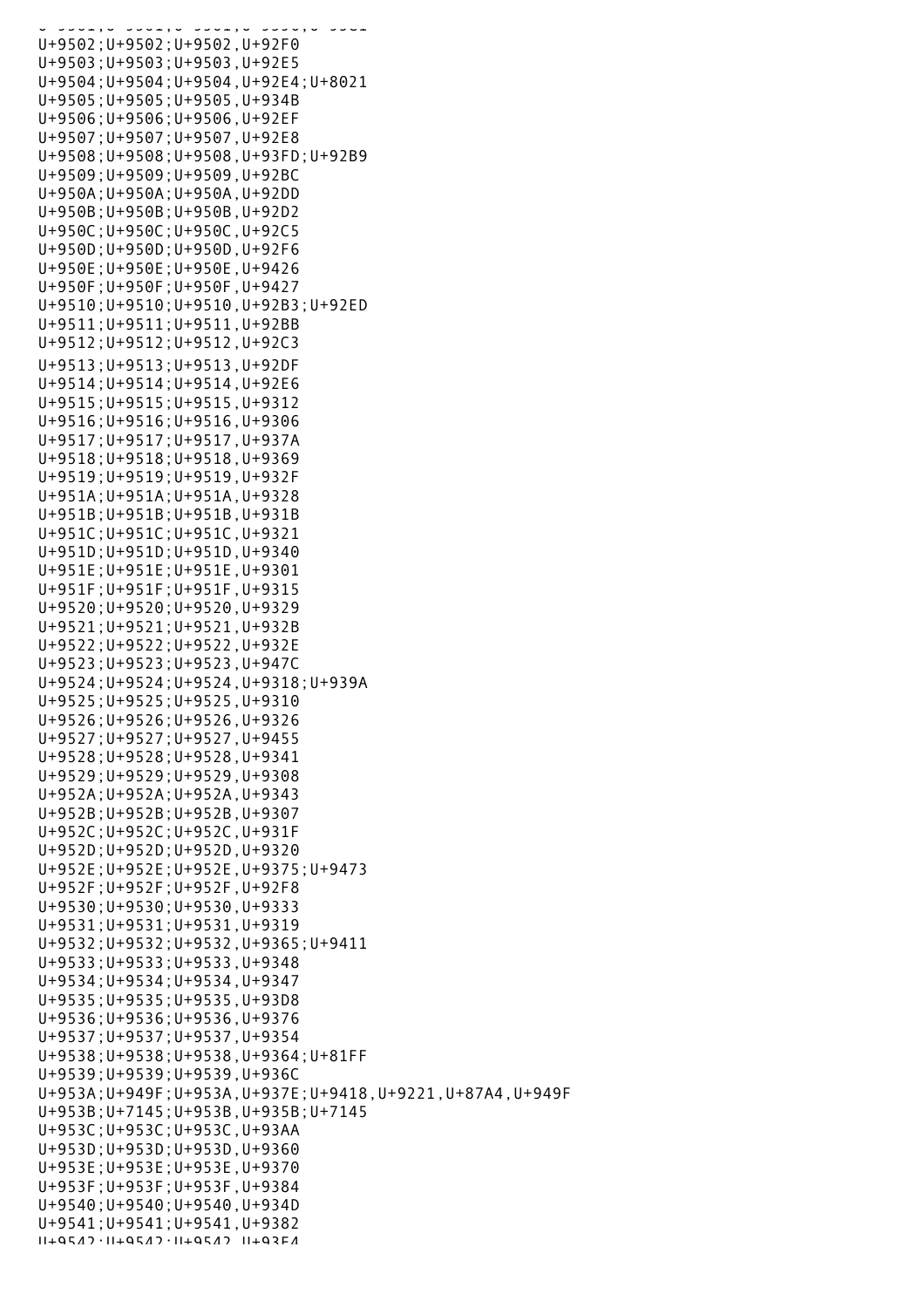| u · Junz , u · Junz , u · Junz , u · Julin |                                                |
|--------------------------------------------|------------------------------------------------|
| U+9543; U+9543; U+9543, U+93A1             |                                                |
| $U+9544; U+9544; U+9544, U+9428$           |                                                |
| U+9545; U+9545; U+9545, U+9387             |                                                |
| U+9546; U+9546; U+9546, U+93CC             |                                                |
|                                            | U+9547; U+9547; U+9547, U+93AE; U+93AD         |
|                                            |                                                |
|                                            | U+9548; U+9548; U+9548, U+939B; U+93C4, U+946E |
| U+9549; U+9549; U+9549, U+9398             |                                                |
| U+954A; U+954A; U+954A, U+9477             |                                                |
|                                            | U+954B; U+954B; U+954B, U+9482; U+93B2         |
|                                            | U+954C; U+954C; U+954C, U+93B8; U+942B         |
| U+954D; U+954D; U+954D, U+93B3             |                                                |
| U+954E; U+954E; U+954E, U+93BF             |                                                |
| U+954F; U+954F; U+954F, U+93A6             |                                                |
|                                            |                                                |
| U+9550; U+9550; U+9550, U+93AC             |                                                |
| U+9551; U+9551; U+9551, U+938A             |                                                |
|                                            | U+9552; U+9552; U+9552, U+93B0; U+8CF9         |
| $U+9553; U+9553; U+9553; U+93B5$           |                                                |
| U+9554; U+9554; U+9554, U+944C             |                                                |
|                                            | U+9555; U+7194; U+9555, U+9394; U+7194         |
| U+9556; U+9556; U+9556, U+93E2             |                                                |
| U+9557; U+9557; U+9557, U+93DC             |                                                |
|                                            |                                                |
| U+9558; U+9558; U+9558, U+93DD             |                                                |
| U+9559; U+9559; U+9559, U+93CD             |                                                |
|                                            | U+955A; U+955A; U+955A, U+930B; U+93F0         |
| U+955B; U+955B; U+955B, U+93DE             |                                                |
| U+955C; U+955C; U+955C, U+93E1             |                                                |
| U+955D; U+955D; U+955D, U+93D1             |                                                |
| U+955E; U+955E; U+955E, U+93C3             |                                                |
|                                            | U+955F; U+65CB; U+955F, U+93C7; U+65CB         |
| U+9560; U+9560; U+9560, U+93D0             |                                                |
|                                            |                                                |
| U+9561; U+9561; U+9561, U+9414             |                                                |
| U+9562; U+9562; U+9562, U+941D             |                                                |
| $U+9563; U+9563; U+9563, U+9410$           |                                                |
| U+9564; U+9564; U+9564, U+93F7             |                                                |
| U+9565; U+9565; U+9565, U+9465             |                                                |
| $U+9566$ ; $U+9566$ ; $U+9566$ , $U+9413$  |                                                |
| U+9567; U+9567; U+9567, U+946D             |                                                |
| $U+9568; U+9568; U+9568, U+9420$           |                                                |
| $U+9569; U+9569; U+9569, U+9479$           |                                                |
| $U+956A; U+956A; U+956A; U+93F9$           |                                                |
| $U+956B$ ; $U+956B$ ; $U+956B$ , $U+9419$  |                                                |
| U+956C; U+956C; U+956C, U+944A             |                                                |
|                                            |                                                |
| U+956D; U+956D; U+956D, U+9433             |                                                |
| U+956E; U+956E; U+956E, U+9436             |                                                |
| U+956F; U+956F; U+956F, U+9432             |                                                |
|                                            | U+9570;U+5286;U+9570,U+942E;U+938C,U+5286      |
| U+9571; U+9571; U+9571, U+943F             |                                                |
| $U+9572; U+9572; U+9572; U+9454$           |                                                |
| $U+9573; U+9573; U+9573; U+9463$           |                                                |
| U+9574; U+9574; U+9574, U+945E             |                                                |
| $U+9575$ ; $U+9575$ ; $U+9575$ , $U+9471$  |                                                |
| U+9576; U+9576; U+9576, U+9472             |                                                |
|                                            |                                                |
| U+9577; U+957F; U+957F, U+9577             |                                                |
| $U+957A; U+957A; U+957A$                   |                                                |
| $U+957B$ ; $U+957B$ ; $U+957B$             |                                                |
| $U+957C$ ; $U+957C$ ; $U+957C$             |                                                |
| $U+957D; U+957D; U+957D$                   |                                                |
| U+957F; U+957F; U+957F, U+9577             |                                                |
| $U+9580$ ; $U+95E8$ ; $U+95E8$ , $U+9580$  |                                                |
| $U+9581; U+9581; U+9581$                   |                                                |
| U+9582; U+95E9; U+95E9, U+9582             |                                                |
| U+9583; U+95EA; U+95EA, U+9583             |                                                |
| $U+9584; U+9584; U+9584$                   |                                                |
|                                            | U+9586; U+95EB; U+95EB, U+9586; U+95BB, U+960E |
| 11+0527.11+05FN.11+05FN 11+0520            |                                                |
|                                            |                                                |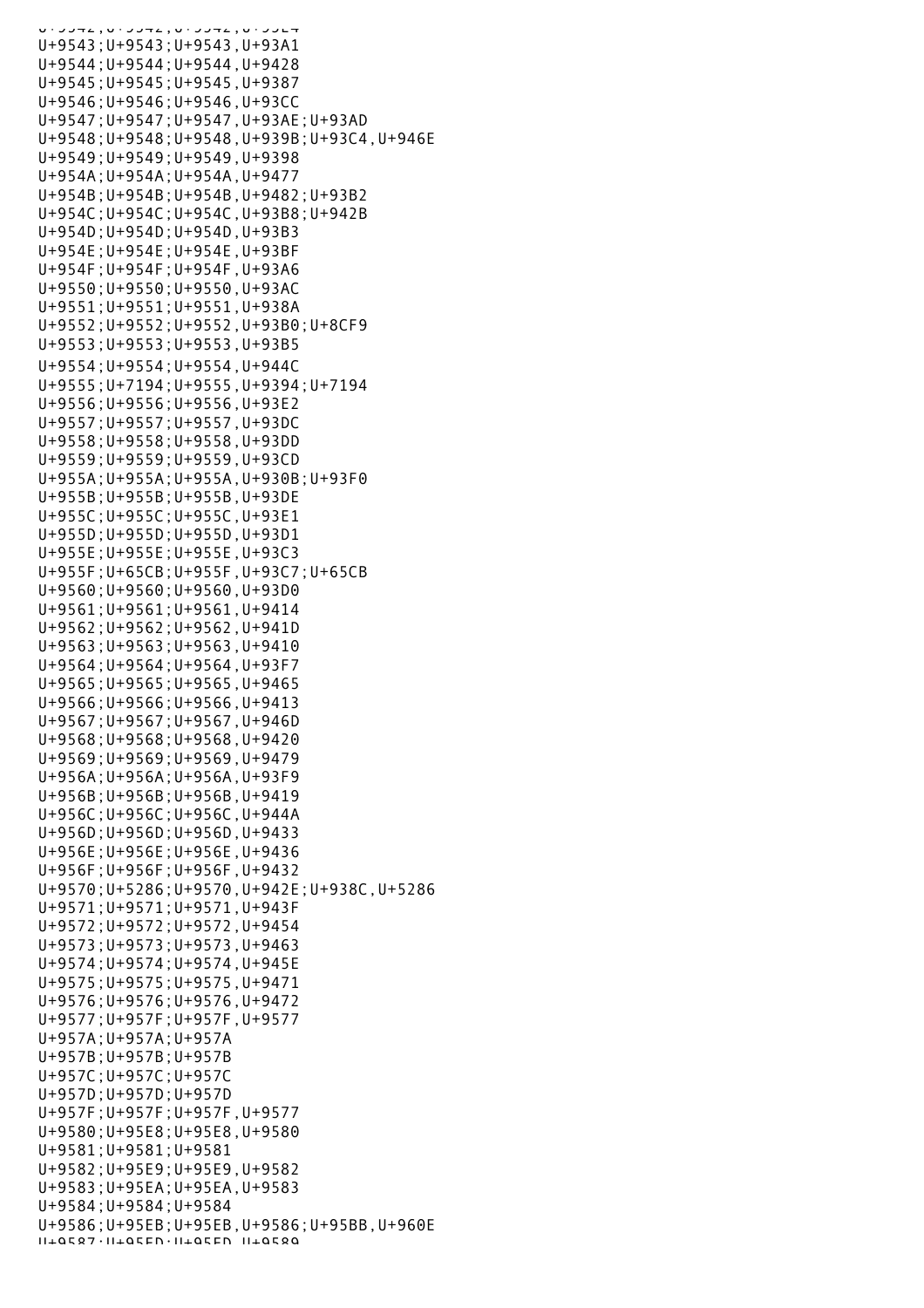U+9507;U+55ED;U+95ED;U+9505 U+9588;U+95EC;U+95EC,U+9588 U+9589;U+95ED;U+95ED,U+9589;U+9587 U+958A;U+958A;U+958A U+958B;U+5F00;U+5F00,U+958B U+958C;U+95F6;U+95F6,U+958C U+958D;U+958D;U+958D U+958E;U+95F3;U+95F3,U+958E U+958F;U+95F0;U+95F0,U+958F U+9590;U+9590;U+9590 U+9591;U+95F2;U+95F2,U+9591 U+9592;U+9592;U+9592 U+9593;U+95F4;U+95F4,U+9593 U+9594;U+95F5;U+95F5,U+9594 U+9595;U+9595;U+9595 U+9596;U+9596;U+9596 U+9598;U+95F8;U+95F8,U+9598 U+9599;U+95F9;U+95F9,U+9B27 U+959A;U+959A;U+959A U+959B;U+959B;U+959B U+959C;U+959C;U+959C U+959D;U+959D;U+959D U+959E;U+5173;U+5173,U+959E;U+95A2,U+95DC,U+95D7 U+959F;U+959F;U+959F U+95A1;U+9602;U+9602,U+95A1 U+95A2;U+5173;U+5173,U+95DC;U+959E,U+95D7 U+95A3;U+9601;U+9601,U+95A3 U+95A4;U+5408;U+5408,U+95A4;U+6546 U+95A5;U+9600;U+9600,U+95A5 U+95A6;U+95A6;U+95A6 U+95A7;U+54C4;U+54C4,U+9B28 U+95A8;U+95FA;U+95FA,U+95A8 U+95A9;U+95FD;U+95FD,U+95A9 U+95AA;U+95AA;U+95AA U+95AB;U+9603;U+9603,U+95AB U+95AC;U+9606;U+9606,U+95AC U+95AD;U+95FE;U+95FE,U+95AD U+95AE;U+95AE;U+95AE U+95AF;U+95AF;U+95AF U+95B0;U+95B0;U+95B0 U+95B1;U+9605;U+9605,U+95B1;U+95B2 U+95B2;U+9605;U+9605,U+95B1 U+95B5;U+95B5;U+95B5 U+95B6;U+960A;U+960A,U+95B6 U+95B7;U+6740;U+6740,U+95B7;U+6BBA U+95B9;U+9609;U+9609,U+95B9 U+95BA;U+95BA;U+95BA U+95BB;U+95EB;U+960E,U+95BB;U+95EB,U+9586 U+95BC;U+960F;U+960F,U+95BC U+95BD;U+960D;U+960D,U+95BD U+95BE;U+9608;U+9608,U+95BE U+95BF;U+960C;U+960C,U+95BF U+95C0;U+95C0;U+95C0 U+95C2;U+95C2;U+95C2 U+95C3;U+9612;U+9612,U+95C3 U+95C4;U+95C4;U+95C4 U+95C5;U+95C5;U+95C5 U+95C6;U+677F;U+677F,U+95C6 U+95C7;U+6697;U+6697,U+95C7;U+667B U+95C8;U+95F1;U+95F1,U+95C8 U+95C9;U+95C9;U+95C9 U+95CA;U+9614;U+9614,U+95CA;U+6FF6 U+95CB;U+9615;U+9615,U+95CB U+95CC;U+9611;U+9611,U+95CC U+95CD;U+9607;U+9607,U+95CD U+95CE;U+95CE;U+95CE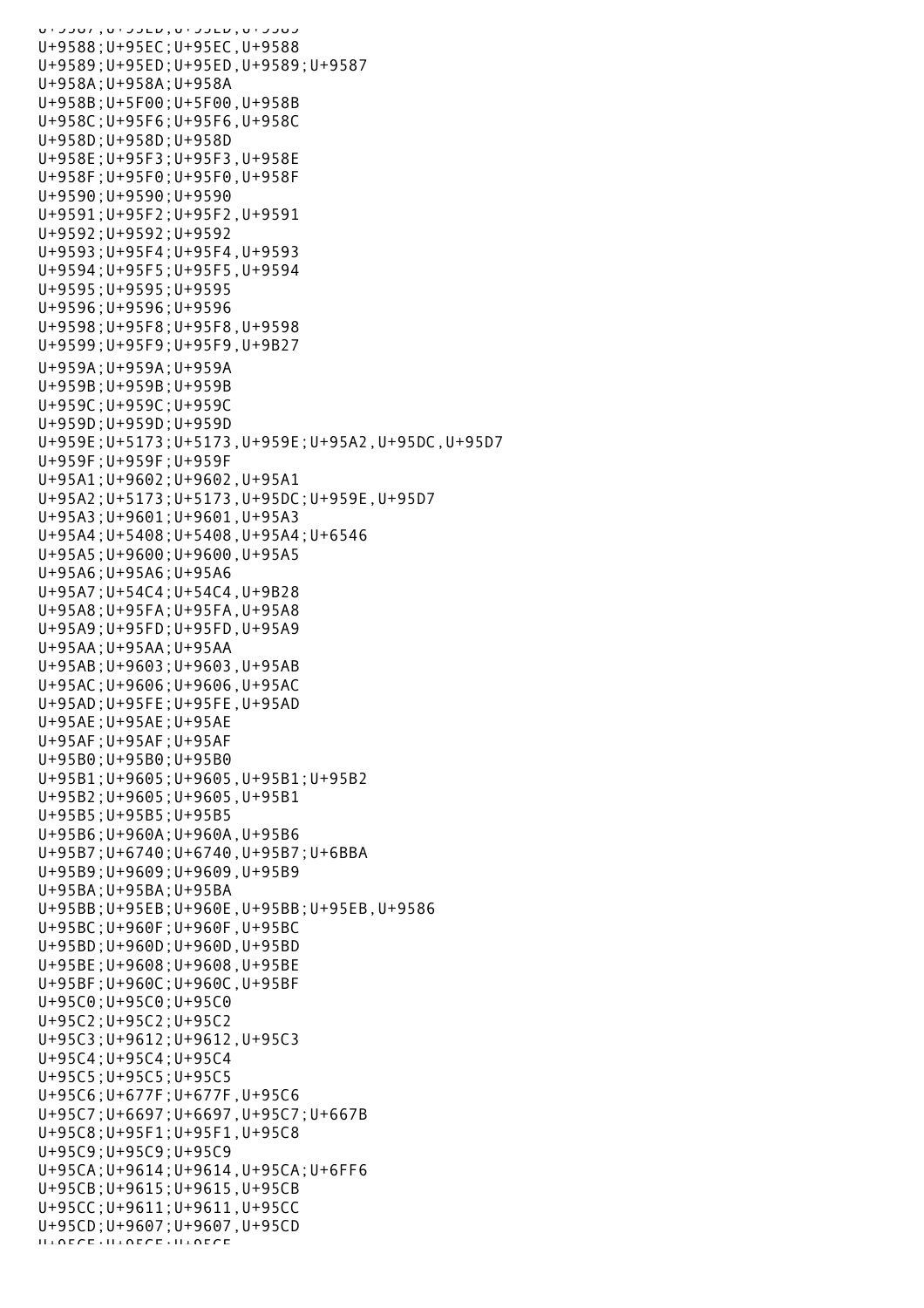U+95CE;U+95CE;U+95CE U+95CF;U+95CF;U+95CF U+95D0;U+9617;U+9617,U+95D0 U+95D1;U+95D1;U+95D1 U+95D2;U+9618;U+9618,U+95D2 U+95D3;U+95FF;U+95FF,U+95D3 U+95D4;U+9616;U+9616,U+95D4 U+95D5;U+9619;U+9619,U+95D5 U+95D6;U+95EF;U+95EF,U+95D6 U+95D7;U+5173;U+5173,U+95DC;U+95A2,U+959E U+95D8;U+6597;U+6597,U+9B25;U+9B2A,U+9B2C,U+9B2D,U+9B26 U+95DA;U+7AA5;U+7AA5,U+95DA;U+7ABA  $U+95DB:U+95DB:U+95DB$ U+95DC;U+5173;U+5173,U+95DC;U+95A2,U+959E,U+95D7 U+95DE;U+961A;U+961A,U+95DE;U+9B2B U+95DF;U+95DF;U+95DF U+95E0;U+9613;U+9613,U+95E0 U+95E1;U+9610;U+9610,U+95E1;U+705B U+95E2;U+8F9F;U+8F9F,U+95E2;U+907F U+95E3;U+95E3;U+95E3 U+95E4;U+961B;U+961B,U+95E4 U+95E5;U+95FC;U+95FC,U+95E5 U+95E6;U+95E6;U+95E6 U+95E7;U+95E7;U+95E7 U+95E8;U+95E8;U+95E8,U+9580 U+95E9;U+95E9;U+95E9,U+9582 U+95EA;U+95EA;U+95EA,U+9583 U+95EB;U+95EB;U+95EB,U+9586;U+95BB,U+960E U+95EC;U+95EC;U+95EC,U+9588 U+95ED;U+95ED;U+95ED,U+9589;U+9587 U+95EE;U+95EE;U+95EE,U+554F U+95EF;U+95EF;U+95EF,U+95D6 U+95F0;U+95F0;U+95F0,U+958F U+95F1;U+95F1;U+95F1,U+95C8 U+95F2;U+95F2;U+95F2,U+9591 U+95F3;U+95F3;U+95F3,U+958E U+95F4;U+95F4;U+95F4,U+9593 U+95F5;U+95F5;U+95F5,U+9594 U+95F6;U+95F6;U+95F6,U+958C U+95F7;U+95F7;U+95F7,U+60B6 U+95F8;U+95F8;U+95F8,U+9598 U+95F9;U+95F9;U+95F9,U+9B27;U+9599 U+95FA;U+95FA;U+95FA,U+95A8 U+95FB;U+95FB;U+95FB,U+805E U+95FC;U+95FC;U+95FC,U+95E5 U+95FD;U+95FD;U+95FD,U+95A9 U+95FE;U+95FE;U+95FE,U+95AD U+95FF;U+95FF;U+95FF,U+95D3 U+9600;U+9600;U+9600,U+95A5 U+9601;U+9601;U+9601,U+95A3 U+9602;U+9602;U+9602,U+95A1 U+9603;U+9603;U+9603,U+95AB U+9604;U+9604;U+9604,U+9B2E U+9605;U+9605;U+9605,U+95B1;U+95B2 U+9606;U+9606;U+9606,U+95AC U+9607;U+9607;U+9607,U+95CD U+9608;U+9608;U+9608,U+95BE U+9609;U+9609;U+9609,U+95B9 U+960A;U+960A;U+960A,U+95B6 U+960B;U+960B;U+960B,U+9B29 U+960C;U+960C;U+960C,U+95BF U+960D;U+960D;U+960D,U+95BD U+960E;U+95EB;U+960E,U+95BB;U+95EB,U+9586 U+960F;U+960F;U+960F,U+95BC U+9610;U+9610;U+9610,U+95E1;U+705B U+9611;U+9611;U+9611,U+95CC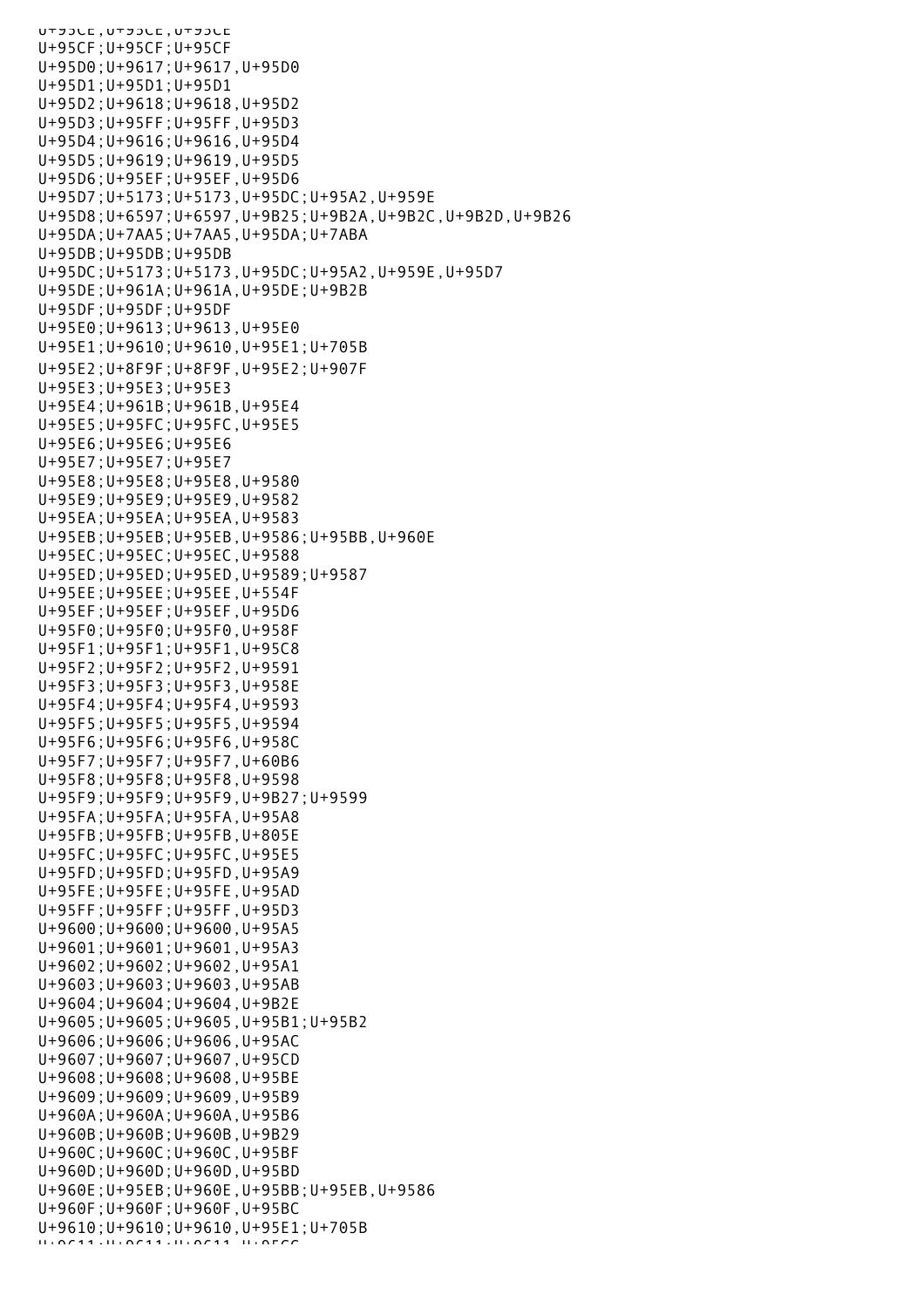U+9611;U+9611;U+9611,U+95CC U+9612;U+9612;U+9612,U+95C3 U+9613;U+9613;U+9613,U+95E0 U+9614;U+9614;U+9614,U+95CA;U+6FF6 U+9615;U+9615;U+9615,U+95CB U+9616;U+9616;U+9616,U+95D4 U+9617;U+9617;U+9617,U+95D0 U+9618;U+9618;U+9618,U+95D2 U+9619;U+9619;U+9619,U+95D5 U+961A;U+961A;U+961A,U+95DE;U+9B2B U+961B;U+961B;U+961B,U+95E4 U+961C;U+961C;U+961C;U+5CCA,U+961D U+961D;U+961C;U+961D;U+5CCA,U+961C U+961E;U+961E;U+961E U+961F;U+961F;U+961F,U+968A U+9620;U+9620;U+9620 U+9621;U+9621;U+9621 U+9622;U+9622;U+9622 U+9623;U+5C79;U+5C79,U+9623 U+9624;U+9624;U+9624 U+9627;U+9627;U+9627 U+9628;U+5384;U+5384,U+9628 U+962A;U+5742;U+962A;U+5742 U+962B;U+962B;U+962B U+962C;U+5751;U+5751,U+962C U+962D;U+962D;U+962D U+962E;U+962E;U+962E U+962F;U+5740;U+5740,U+962F U+9630;U+9630;U+9630 U+9631;U+9631;U+9631;U+7A7D U+9632;U+9632;U+9632 U+9633;U+9633;U+9633,U+967D;U+661C U+9634;U+9634;U+9634,U+9670;U+9720,U+9712 U+9635;U+9635;U+9635,U+9663 U+9636;U+9636;U+9636,U+968E;U+5826 U+9637;U+9637;U+9637 U+9638;U+9638;U+9638 U+9639;U+9639;U+9639 U+963A;U+963A;U+963A U+963B;U+963B;U+963B U+963C;U+963C;U+963C U+963D;U+963D;U+963D U+963F;U+963F;U+963F U+9640;U+9640;U+9640 U+9641;U+9641;U+9641 U+9642;U+9642;U+9642 U+9643;U+9643;U+9643 U+9644;U+9644;U+9644;U+577F U+9645;U+9645;U+9645,U+969B U+9646;U+9646;U+9646,U+9678;U+5774 U+9647;U+9647;U+9647,U+96B4 U+9648;U+9648;U+9648,U+9673;U+6576 U+9649;U+9649;U+9649,U+9658 U+964A;U+964A;U+964A U+964B;U+964B;U+964B U+964C;U+964C;U+964C U+964D;U+964D;U+964D U+964E;U+964E;U+964E U+964F;U+964F;U+964F U+9650;U+9650;U+9650 U+9651;U+9651;U+9651 U+9652;U+9652;U+9652 U+9653;U+9653;U+9653 U+9654;U+5793;U+9654;U+5793 U+9655;U+9655;U+9655,U+965D;U+965C  $U_{\rm H}$  and  $\sigma$  and  $\sigma$  and  $\sigma$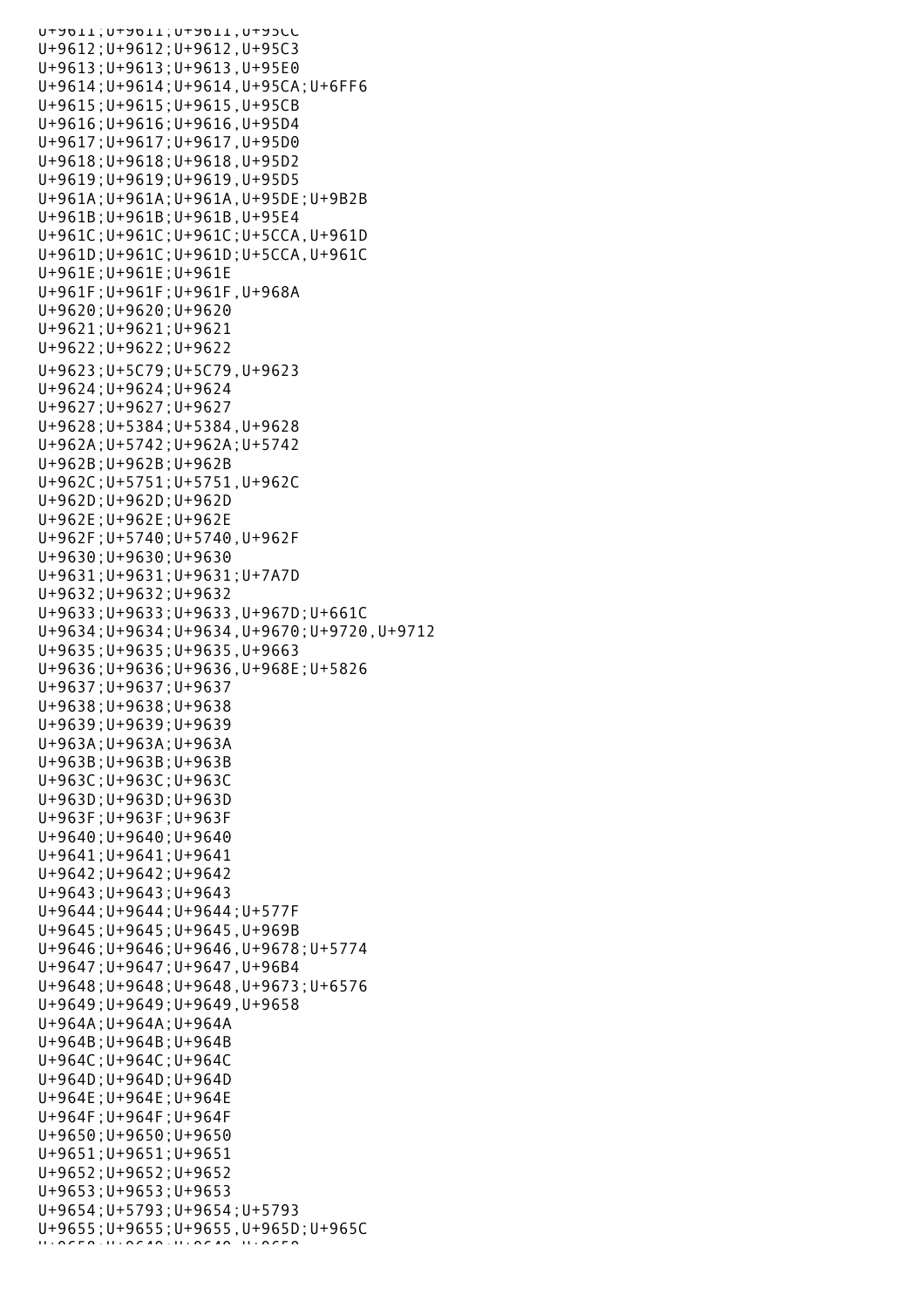U+9658;U+9649;U+9649,U+9658 U+9659;U+9659;U+9659 U+965A;U+965A;U+965A U+965B;U+965B;U+965B U+965C;U+9655;U+9655,U+965C;U+965D U+965D;U+9655;U+9655,U+965D;U+965C U+965E;U+5347;U+5347,U+965E;U+6607 U+965F;U+965F;U+965F U+9660;U+9660;U+9660 U+9661;U+9661;U+9661 U+9662;U+9662;U+9662 U+9663;U+9635;U+9635,U+9663 U+9664;U+9664;U+9664 U+9666;U+9666;U+9666 U+9667;U+9667;U+9667,U+9689 U+9668;U+9668;U+9668,U+9695 U+9669;U+7877;U+9669,U+96AA;U+78B1,U+9E7C,U+7906,U+7877 U+966A;U+966A;U+966A U+966B;U+966B;U+966B U+966C;U+966C;U+966C U+966D;U+966D;U+966D U+966E;U+966E;U+966E U+966F;U+966F;U+966F U+9670;U+9634;U+9634,U+9670;U+9720,U+9712 U+9671;U+97A0;U+97A0,U+9671 U+9672;U+9672;U+9672 U+9673;U+9648;U+9648,U+9673;U+6576 U+9674;U+9674;U+9674 U+9675;U+9675;U+9675;U+740C U+9676;U+9676;U+9676;U+530B U+9677;U+9677;U+9677 U+9678;U+9646;U+9646,U+9678;U+5774 U+967C;U+967C;U+967C U+967D;U+9633;U+9633,U+967D;U+661C U+967E;U+967E;U+967E U+9680;U+9680;U+9680 U+9683;U+9683;U+9683 U+9684;U+5824;U+5824,U+9684 U+9685;U+9685;U+9685 U+9686;U+9686;U+9686 U+9687;U+9687;U+9687 U+9688;U+9688;U+9688 U+9689;U+9667;U+9667,U+9689 U+968A;U+961F;U+961F,U+968A U+968B;U+968B;U+968B U+968D;U+968D;U+968D U+968E;U+9636;U+9636,U+968E;U+5826 U+968F;U+968F;U+968F,U+96A8 U+9690;U+9690;U+9690,U+96B1;U+96A0 U+9691;U+9691;U+9691 U+9692;U+9692;U+9692 U+9693;U+96B3;U+96B3,U+9693 U+9694;U+9694;U+9694 U+9695;U+9668;U+9668,U+9695 U+9697;U+9697;U+9697 U+9698;U+9698;U+9698 U+9699;U+90C4;U+9699;U+90C4 U+969B;U+9645;U+9645,U+969B U+969C;U+969C;U+969C;U+5887 U+969E;U+6556;U+6556,U+969E U+96A0;U+9690;U+9690,U+96B1 U+96A1;U+96A1;U+96A1 U+96A2;U+96A2;U+96A2 U+96A3;U+90BB;U+90BB,U+9130 U+96A4;U+96A4;U+96A4 U+96A5;U+96A5;U+96A5;U+96A5;U+96A5;U+96A5;U+9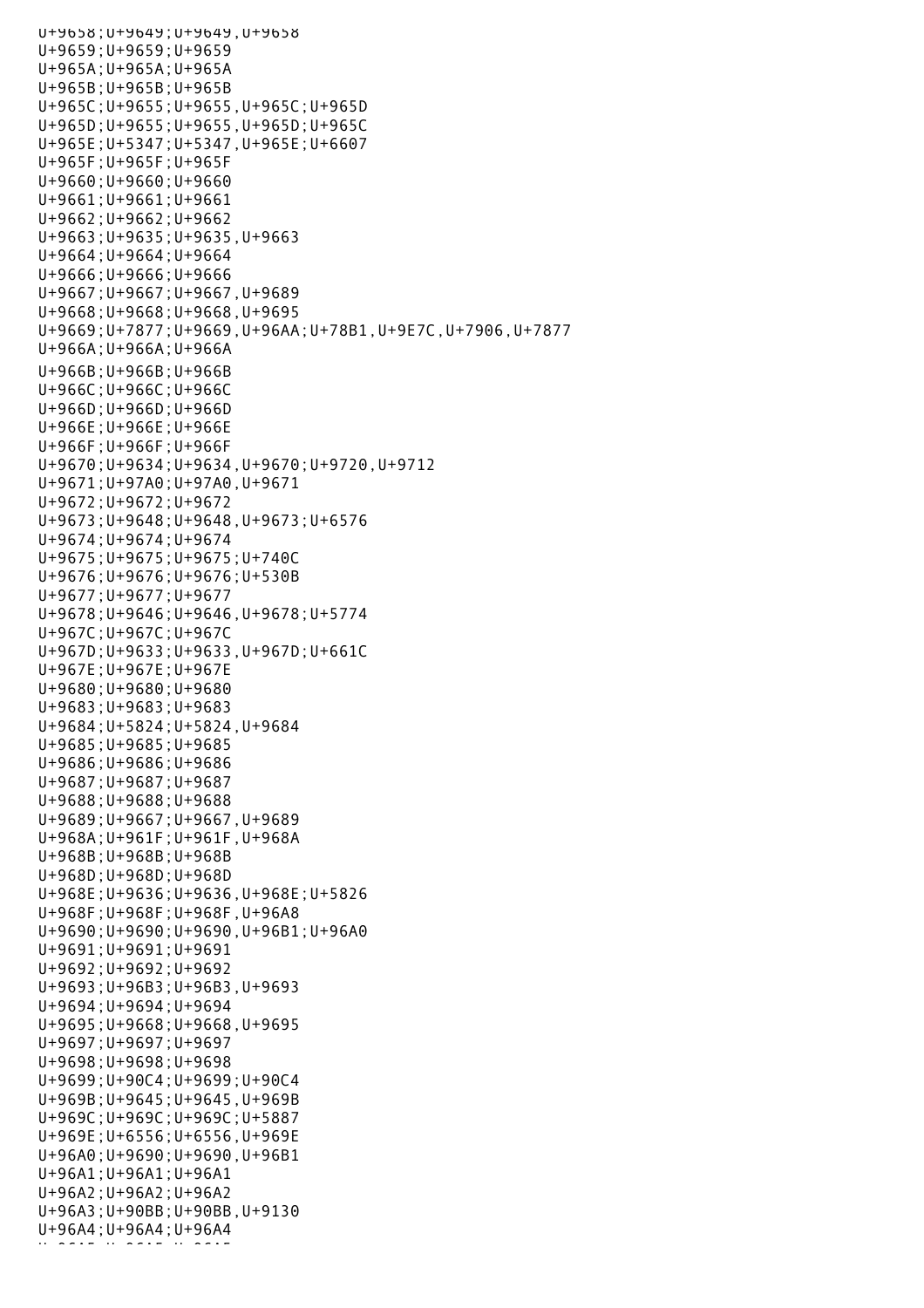U+96A5;U+96A5;U+96A5 U+96A6;U+96A6;U+96A6 U+96A7;U+96A7;U+96A7 U+96A8;U+968F;U+968F,U+96A8 U+96A9;U+96A9;U+96A9 U+96AA;U+7877;U+9669,U+96AA;U+78B1,U+9E7C,U+7906,U+7877 U+96AC;U+96AC;U+96AC U+96AD;U+96AD;U+96AD U+96AE;U+96AE;U+96AE U+96B0;U+96B0;U+96B0 U+96B1;U+9690;U+9690,U+96B1;U+96A0 U+96B3;U+96B3;U+96B3;U+9693 U+96B4;U+9647;U+9647,U+96B4 U+96B6;U+96B6;U+96B6,U+96B8;U+96B7 U+96B7;U+96B6;U+96B6,U+96B8 U+96B8;U+96B6;U+96B6,U+96B8;U+96B7 U+96B9;U+96B9;U+96B9 U+96BA;U+96BA;U+96BA U+96BB;U+53EA;U+53EA,U+96BB;U+8879 U+96BC;U+96BC;U+96BC U+96BD;U+96BD;U+96BD,U+96CB U+96BE;U+96BE;U+96BE,U+96E3 U+96BF;U+5F0B;U+5F0B,U+96BF U+96C0;U+96C0;U+96C0 U+96C1;U+96C1;U+96C1;U+9D08,U+9CEB U+96C2;U+96C2;U+96C2 U+96C3;U+96C3;U+96C3 U+96C4;U+96C4;U+96C4 U+96C5;U+96C5;U+96C5 U+96C6;U+96C6;U+96C6 U+96C7;U+96C7;U+96C7,U+50F1 U+96C8;U+96C8;U+96C8 U+96C9;U+96C9;U+96C9;U+9D19 U+96CA;U+96CA;U+96CA U+96CB;U+96BD;U+96BD,U+96CB U+96CC;U+96CC;U+96CC U+96CD;U+96CD;U+96CD;U+96DD U+96CE;U+96CE;U+96CE U+96CF;U+96CF;U+96CF,U+96DB;U+9DB5 U+96D0;U+96D0;U+96D0 U+96D1;U+6742;U+6742,U+96DC;U+96E5 U+96D2;U+96D2;U+96D2 U+96D3;U+96D3;U+96D3 U+96D4;U+96D4;U+96D4 U+96D5;U+5F6B;U+96D5;U+9D70,U+7431,U+5F6B U+96D6;U+867D;U+867D,U+96D6 U+96D7;U+96D7;U+96D7 U+96D8;U+96D8;U+96D8 U+96D9;U+53CC;U+53CC,U+96D9 U+96DA;U+96DA;U+96DA U+96DB;U+96CF;U+96CF,U+96DB;U+9DB5 U+96DC;U+6742;U+6742,U+96DC;U+96D1,U+96E5 U+96DD;U+96CD;U+96CD,U+96DD U+96DE;U+9E21;U+9E21,U+96DE;U+9DC4,U+9CEE U+96DF;U+96DF;U+96DF U+96E0;U+4EC7;U+96E0,U+8B8E;U+8B90,U+4EC7 U+96E1;U+96E1;U+96E1 U+96E2;U+79BB;U+79BB,U+96E2 U+96E3;U+96BE;U+96BE,U+96E3 U+96E5;U+6742;U+6742,U+96E5;U+96D1,U+96DC U+96E8;U+96E8;U+96E8 U+96E9;U+96E9;U+96E9 U+96EA;U+96EA;U+96EA U+96EB;U+96EB;U+96EB U+96EC;U+96EC;U+96EC U+96ED;U+96ED;U+96ED;U+96ED;<br>U+96ED;U+96ED;U+96ED;U+96ED;U+96ED;U+96ED;U+96ED;U+96ED;U+96ED;U+96ED;U+96ED;U+96ED;U+96ED;U+96ED;U+96ED;U+96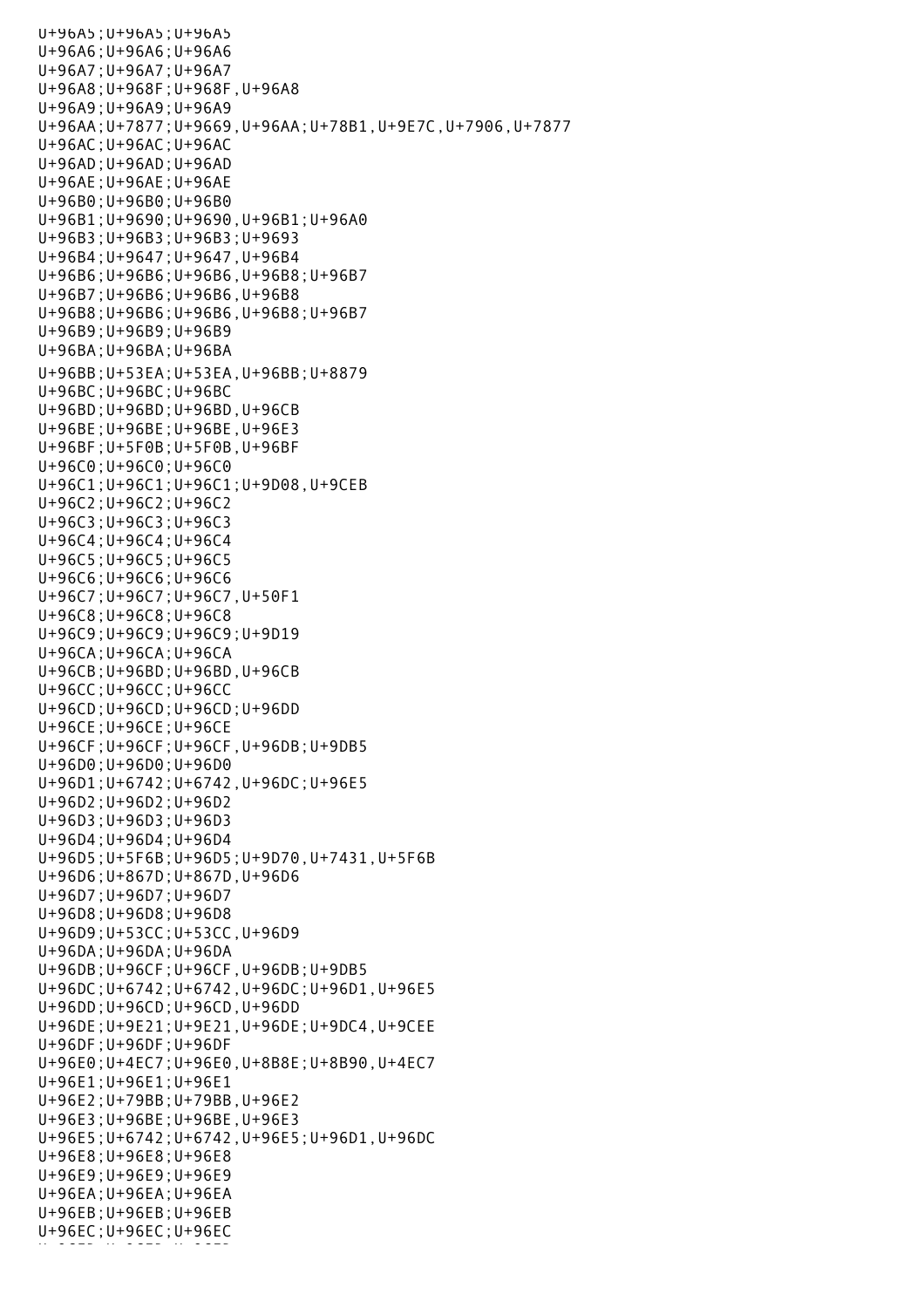U+96ED;U+96ED;U+96ED U+96EE;U+96EE;U+96EE U+96EF;U+96EF;U+96EF U+96F0;U+6C1B;U+6C1B,U+96F0 U+96F1;U+96F1;U+96F1 U+96F2;U+4E91;U+4E91,U+96F2 U+96F3;U+96F3;U+96F3,U+9742 U+96F4;U+96F4;U+96F4 U+96F5;U+96F5;U+96F5 U+96F6;U+96F6;U+96F6 U+96F7;U+96F7;U+96F7 U+96F8;U+96F8;U+96F8 U+96F9;U+96F9;U+96F9 U+96FA;U+96FA;U+96FA U+96FB;U+7535;U+7535,U+96FB U+96FD;U+96FD;U+96FD U+96FE;U+96FE;U+96FE,U+9727 U+96FF;U+96FF;U+96FF U+9700;U+9700;U+9700 U+9701;U+9701;U+9701,U+973D U+9702;U+9702;U+9702 U+9703;U+9703;U+9703 U+9704;U+9704;U+9704 U+9705;U+9705;U+9705 U+9706;U+9706;U+9706 U+9707;U+9707;U+9707;U+8AAB U+9708;U+9708;U+9708 U+9709;U+9709;U+9709,U+9EF4 U+970A;U+7075;U+7075,U+9748 U+970B;U+970B;U+970B U+970C;U+970C;U+970C U+970D;U+970D;U+970D;U+7668 U+970E;U+970E;U+970E U+970F;U+970F;U+970F U+9710;U+9710;U+9710 U+9711;U+6CBE;U+6CBE,U+9711 U+9712;U+9634;U+9634,U+9712;U+9720,U+9670 U+9713;U+9713;U+9713;U+873A,U+86EA U+9715;U+9715;U+9715 U+9716;U+9716;U+9716 U+9718;U+9718;U+9718 U+9719;U+9719;U+9719 U+971C;U+971C;U+971C U+971D;U+971D;U+971D U+971E;U+971E;U+971E;U+8D6E U+971F;U+971F;U+971F U+9720;U+9634;U+9634,U+9720;U+9670,U+9712 U+9721;U+9721;U+9721 U+9722;U+9722;U+9722 U+9723;U+9723;U+9723 U+9724;U+9724;U+9724 U+9725;U+9725;U+9725 U+9726;U+9726;U+9726 U+9727;U+96FE;U+96FE,U+9727 U+9728;U+9728;U+9728 U+9729;U+5ED3;U+5ED3,U+9729 U+972A;U+972A;U+972A U+972B;U+972B;U+972B U+972C;U+972C;U+972C U+972D;U+972D;U+972D,U+9744 U+972E;U+972E;U+972E U+972F;U+972F;U+972F U+9730;U+9730;U+9730 U+9731;U+9731;U+9731 U+9732;U+9732;U+9732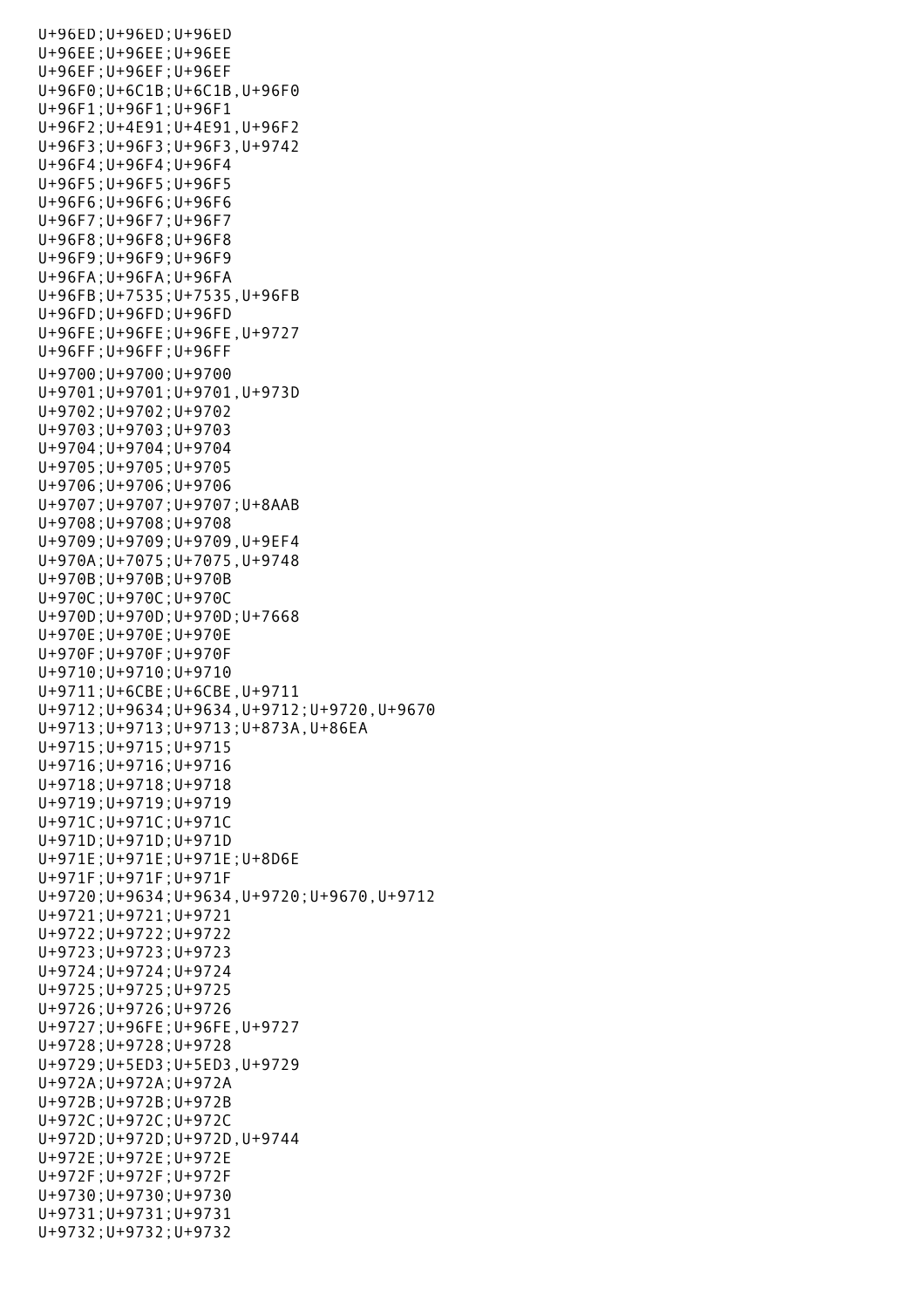U+9735;U+9735;U+9735 U+9736;U+9736;U+9736 U+9738;U+9738;U+9738;U+8987 U+9739;U+9739;U+9739 U+973A;U+6EA6;U+6EA6,U+973A U+973B;U+973B;U+973B U+973C;U+973C;U+973C U+973D;U+9701;U+9701,U+973D U+973E;U+973E;U+973E U+973F;U+973F;U+973F U+9742;U+96F3;U+96F3,U+9742 U+9743;U+9743;U+9743 U+9744;U+972D;U+972D,U+9744 U+9745;U+9745;U+9745 U+9746;U+53C7;U+53C7,U+9746 U+9747;U+9747;U+9747 U+9748;U+7075;U+7075,U+9748;U+970A U+9749;U+53C6;U+53C6,U+9749 U+974A;U+974A;U+974A U+974B;U+974B;U+974B U+974C;U+974C;U+974C U+974E;U+974E;U+974E U+974F;U+974F;U+974F U+9750;U+9750;U+9750 U+9751;U+9752;U+9752 U+9752;U+9752;U+9752;U+9751 U+9753;U+9753;U+9753,U+975A U+9754;U+9754;U+9754,U+975D U+9755;U+9755;U+9755 U+9756;U+9756;U+9756 U+9758;U+9758;U+9758 U+9759;U+9759;U+9759,U+975C U+975A;U+9753;U+9753,U+975A U+975B;U+975B;U+975B U+975C;U+9759;U+9759,U+975C U+975D;U+9754;U+9754,U+975D U+975E;U+975E;U+975E U+975F;U+975F;U+975F U+9760;U+9760;U+9760 U+9761;U+9761;U+9761 U+9762;U+9762;U+9762,U+9EB5;U+9EAA U+9765;U+9765;U+9765,U+9768 U+9766;U+9766;U+9766 U+9767;U+9767;U+9767 U+9768;U+9765;U+9765,U+9768 U+9769;U+9769;U+9769 U+976A;U+976A;U+976A U+976B;U+976B;U+976B U+976C;U+976C;U+976C U+976D;U+97E7;U+97E7,U+97CC;U+8095 U+976E;U+976E;U+976E U+976F;U+976F;U+976F U+9770;U+9770;U+9770 U+9772;U+9772;U+9772 U+9773;U+9773;U+9773 U+9774;U+9774;U+9774 U+9776;U+9776;U+9776 U+9777;U+9777;U+9777 U+9778;U+9778;U+9778 U+9779;U+9779;U+9779 U+977A;U+977A;U+977A U+977B;U+977C;U+977C,U+977B U+977C;U+977C;U+977C;U+977B U+977D;U+977D;U+977D U+977E;U+977E;U+977E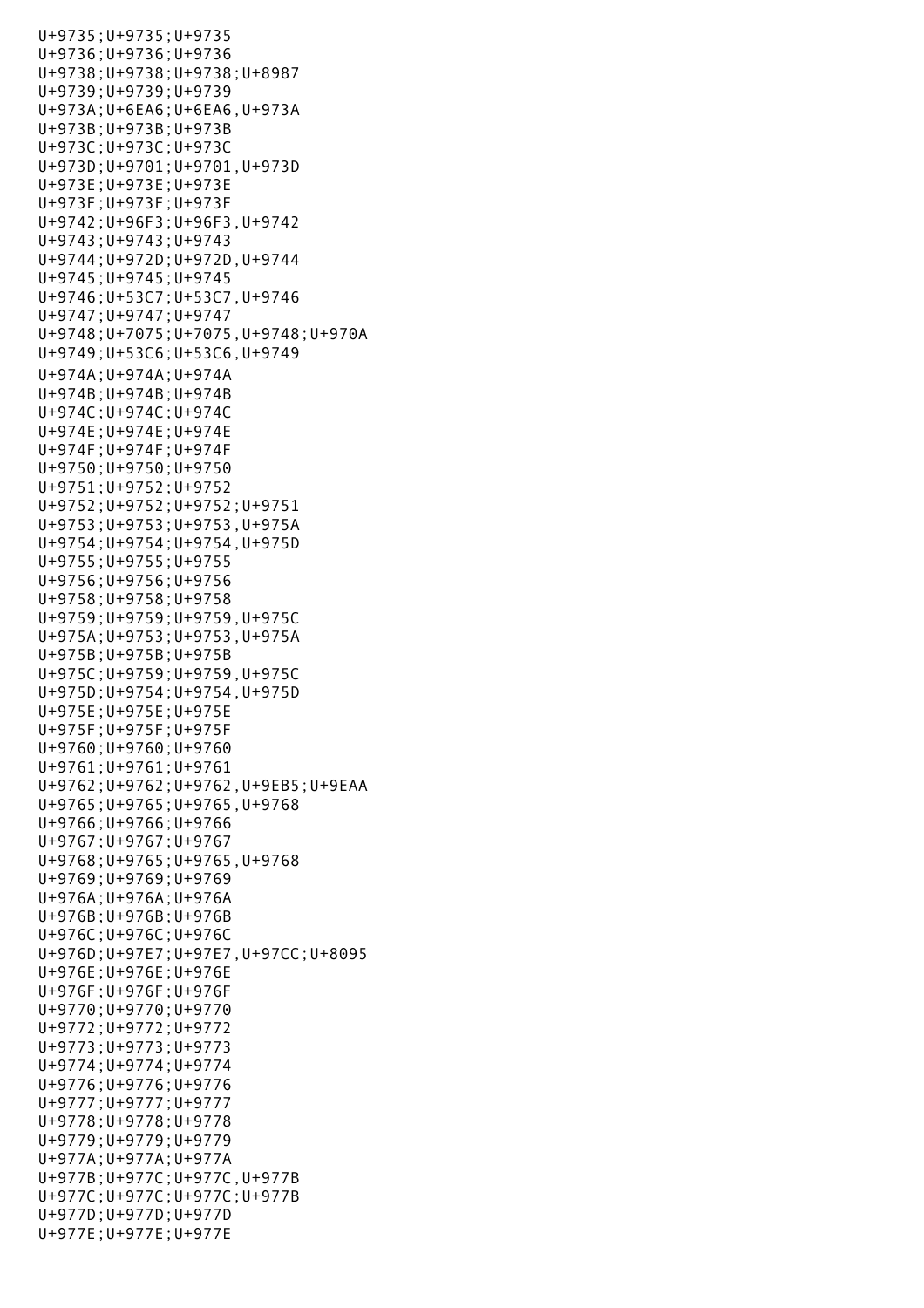U+977F;U+977F;U+977F U+9780;U+9F17;U+9F17,U+9780 U+9781;U+9781;U+9781 U+9782;U+79F8;U+79F8,U+9782;U+7A2D U+9783;U+9783;U+9783 U+9784;U+9784;U+9784 U+9785;U+9785;U+9785 U+9786;U+9786;U+9786 U+9788;U+9788;U+9788 U+978A;U+978A;U+978A U+978B;U+978B;U+978B U+978C;U+978D;U+978D U+978D;U+978D;U+978D;U+978C U+978E;U+978E;U+978E U+978F;U+5DE9;U+5DE9,U+978F U+9790;U+9790;U+9790 U+9791;U+9791;U+9791,U+97C3 U+9792;U+6865;U+9792,U+97BD;U+6A4B,U+6865,U+6A47 U+9793;U+9793;U+9793 U+9794;U+9794;U+9794 U+9795;U+9795;U+9795 U+9796;U+9796;U+9796 U+9797;U+9797;U+9797 U+9798;U+9798;U+9798 U+9799;U+9799;U+9799 U+979A;U+979A;U+979A U+979C;U+979C;U+979C U+979D;U+979D;U+979D U+979E;U+979E;U+979E U+979F;U+979F;U+979F U+97A0;U+97A0;U+97A0;U+9671 U+97A1;U+97A1;U+97A1 U+97A2;U+97A2;U+97A2 U+97A3;U+97A3;U+97A3 U+97A4;U+5E2E;U+5E2E,U+97A4;U+5E5A,U+5E6B,U+7E0D,U+5E47 U+97A5;U+97A5;U+97A5 U+97A6;U+79CB;U+79CB,U+97A6;U+7A50,U+9F9D U+97A7;U+97A7;U+97A7 U+97A8;U+97A8;U+97A8 U+97AA;U+97AA;U+97AA U+97AB;U+97AB;U+97AB U+97AC;U+97AC;U+97AC U+97AD;U+97AD;U+97AD U+97AE;U+97AE;U+97AE U+97AF;U+97AF;U+97AF,U+97C9 U+97B2;U+97B2;U+97B2 U+97B3;U+97B3;U+97B3 U+97B4;U+97B4;U+97B4 U+97B6;U+97B6;U+97B6 U+97B7;U+97B7;U+97B7 U+97B8;U+97B8;U+97B8 U+97B9;U+97B9;U+97B9 U+97BA;U+97BA;U+97BA U+97BB;U+97BB;U+97BB U+97BC;U+97BC;U+97BC U+97BD;U+6865;U+9792,U+97BD;U+6A4B,U+6865,U+6A47 U+97BF;U+97BF;U+97BF U+97C1;U+7F30;U+7F30,U+97C1;U+7E6E U+97C2;U+97C2;U+97C2 U+97C3;U+9791;U+9791,U+97C3 U+97C4;U+97C4;U+97C4 U+97C5;U+97C5;U+97C5 U+97C6;U+4EDF;U+5343,U+97C6;U+4EDF U+97C7;U+97C7;U+97C7 U+97C8;U+889C;U+889C,U+896A;U+97E4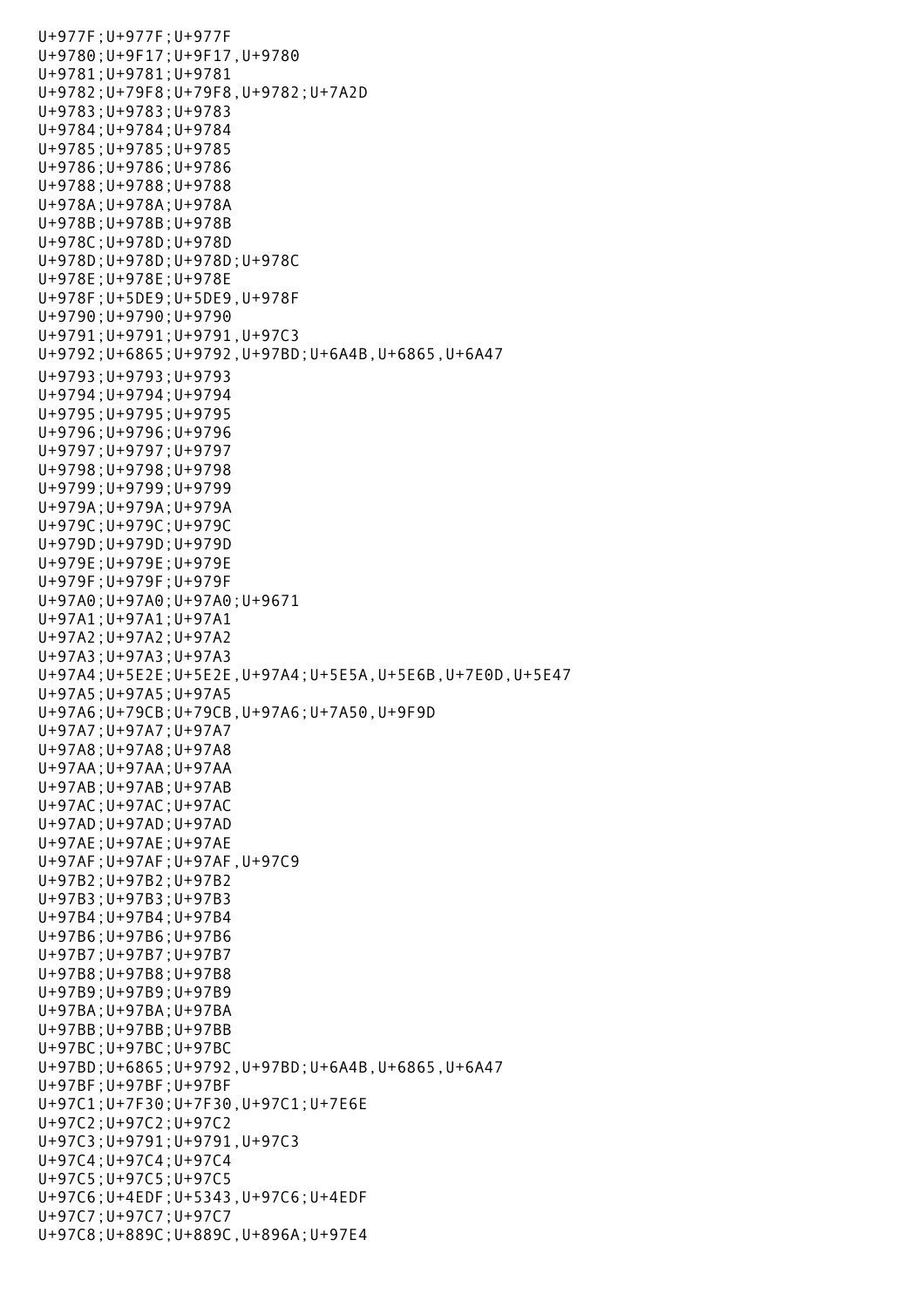U+97C9;U+97AF;U+97AF,U+97C9 U+97CA;U+97CA;U+97CA U+97CB;U+97E6;U+97E6,U+97CB U+97CC;U+97E7;U+97E7,U+97CC;U+8095,U+976D U+97CD;U+97E8;U+97E8,U+97CD U+97CE;U+97CE;U+97CE U+97CF;U+97CF;U+97CF U+97D0;U+97D0;U+97D0 U+97D1;U+97D1;U+97D1 U+97D3;U+97E9;U+97E9,U+97D3 U+97D4;U+97D4;U+97D4 U+97D5;U+97D5;U+97D5 U+97D6;U+97D6;U+97D6 U+97D7;U+97D7;U+97D7 U+97D8;U+97D8;U+97D8 U+97D9;U+97EA;U+97EA,U+97D9 U+97DA;U+97DA;U+97DA U+97DB;U+97DB;U+97DB U+97DC;U+97EC;U+97EC,U+97DC U+97DD;U+97DD;U+97DD U+97DE;U+97EB;U+97EB,U+97DE U+97DF;U+97DF;U+97DF U+97E0;U+97E0;U+97E0 U+97E1;U+97E1;U+97E1 U+97E2;U+97E2;U+97E2 U+97E3;U+97E3;U+97E3;U+97E5 U+97E4;U+889C;U+889C,U+896A;U+97C8 U+97E5;U+97E3;U+97E3,U+97E5 U+97E6;U+97E6;U+97E6,U+97CB U+97E7;U+97E7;U+97E7,U+97CC;U+976D,U+8095 U+97E8;U+97E8;U+97E8,U+97CD U+97E9;U+97E9;U+97E9,U+97D3 U+97EA;U+97EA;U+97EA,U+97D9 U+97EB;U+97EB;U+97EB,U+97DE U+97EC;U+97EC;U+97EC,U+97DC U+97ED;U+97ED;U+97ED;U+97EE U+97EE;U+97ED;U+97ED U+97EF;U+97EF;U+97EF U+97F0;U+97F0;U+97F0 U+97F1;U+97F1;U+97F1 U+97F2;U+9F51;U+9F51,U+9F4F;U+8640 U+97F3;U+97F3;U+97F3 U+97F4;U+97F4;U+97F4 U+97F5;U+97F5;U+97F5,U+97FB U+97F6;U+97F6;U+97F6 U+97F7;U+97F7;U+97F7 U+97F8;U+97F8;U+97F8 U+97F9;U+97F9;U+97F9 U+97FA;U+97FA;U+97FA U+97FB;U+97F5;U+97F5,U+97FB U+97FD;U+97FD;U+97FD U+97FE;U+97FE;U+97FE U+97FF;U+54CD;U+54CD,U+97FF U+9800;U+9800;U+9800 U+9801;U+9875;U+9875,U+9801 U+9802;U+9876;U+9876,U+9802 U+9803;U+9877;U+9877,U+9803 U+9804;U+9804;U+9804 U+9805;U+9879;U+9879,U+9805 U+9806;U+987A;U+987A,U+9806 U+9807;U+9878;U+9878,U+9807 U+9808;U+987B;U+987B,U+9808;U+9B1A U+9809;U+9890;U+9890,U+9824;U+984A U+980A;U+987C;U+987C,U+980A U+980B;U+987E;U+987E,U+9867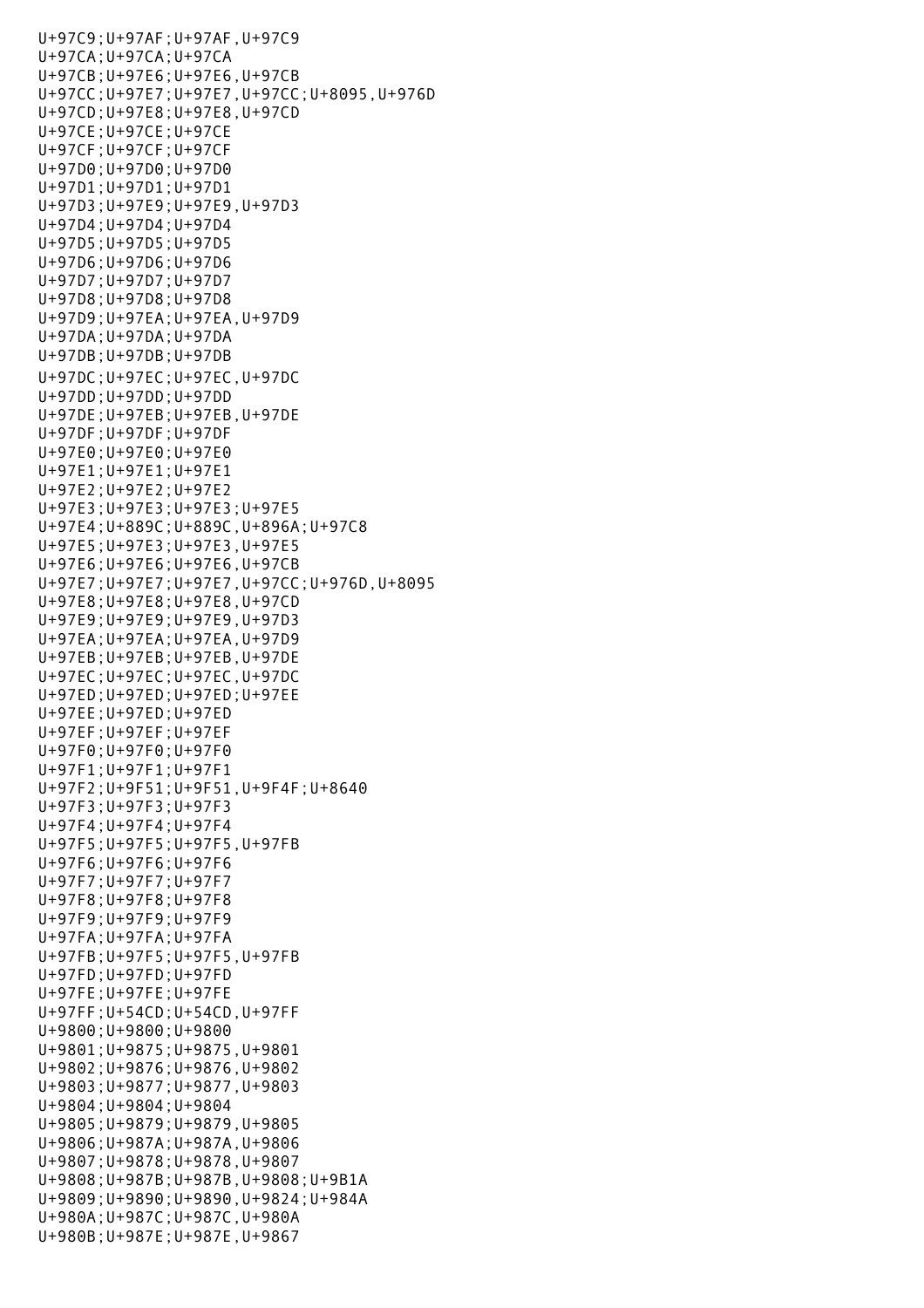U+980C;U+9882;U+9882,U+980C U+980D;U+980D;U+980D U+980E;U+9880;U+9880,U+980E U+980F;U+9883;U+9883,U+980F U+9810;U+9884;U+9884,U+9810 U+9811;U+987D;U+987D,U+9811 U+9812;U+9881;U+9881,U+9812;U+670C U+9813;U+987F;U+987F,U+9813 U+9814;U+9814;U+9814 U+9815;U+9815;U+9815 U+9816;U+9816;U+9816 U+9817;U+9887;U+9887,U+9817 U+9818;U+9886;U+9886,U+9818 U+9819;U+9819;U+9819 U+981A;U+9888;U+9888,U+9838;U+9D5B U+981B;U+981B;U+981B U+981C;U+988C;U+988C,U+981C U+981D;U+981D;U+981D U+981E;U+981E;U+981E;U+9F43 U+9820;U+9820;U+9820 U+9821;U+9889;U+9889,U+9821 U+9822;U+9822;U+9822 U+9823;U+9823;U+9823 U+9824;U+9890;U+9890,U+9824;U+9809,U+984A U+9826;U+988F;U+988F,U+9826 U+9827;U+9827;U+9827 U+9828;U+9828;U+9828 U+9829;U+9829;U+9829 U+982B;U+4FEF;U+4FEF,U+982B;U+4FDB U+982D;U+5934;U+5934,U+982D U+982E;U+9892;U+9892,U+982E U+982F;U+982F;U+982F U+9830;U+988A;U+988A,U+9830 U+9831;U+9831;U+9831 U+9832;U+988B;U+988B,U+9832 U+9834;U+9896;U+9896,U+7A4E;U+9895 U+9835;U+9835;U+9835 U+9836;U+9836;U+9836 U+9837;U+9894;U+9894,U+9837 U+9838;U+9888;U+9888,U+9838;U+981A,U+9D5B U+9839;U+9893;U+9893,U+9839;U+7A68,U+983D U+983B;U+9891;U+9891,U+983B U+983C;U+8D56;U+8D56,U+8CF4 U+983D;U+9893;U+9893,U+9839;U+7A68 U+983F;U+983F;U+983F U+9840;U+9840;U+9840 U+9841;U+9841;U+9841 U+9843;U+9843;U+9843 U+9844;U+9844;U+9844 U+9845;U+9845;U+9845 U+9846;U+9897;U+9897,U+9846 U+9848;U+9848;U+9848 U+9849;U+9849;U+9849 U+984A;U+9890;U+9890,U+984A;U+9809,U+9824 U+984C;U+9898;U+9898,U+984C U+984D;U+989D;U+989D,U+984D U+984E;U+989A;U+989A,U+984E U+984F;U+989C;U+989C,U+984F;U+9854 U+9850;U+8BE8;U+8BE8,U+9850;U+8AE2 U+9851;U+9851;U+9851 U+9852;U+9899;U+9899,U+9852 U+9853;U+989B;U+989B,U+9853 U+9854;U+989C;U+989C,U+984F U+9855;U+663E;U+663E,U+986F U+9857;U+9857;U+9857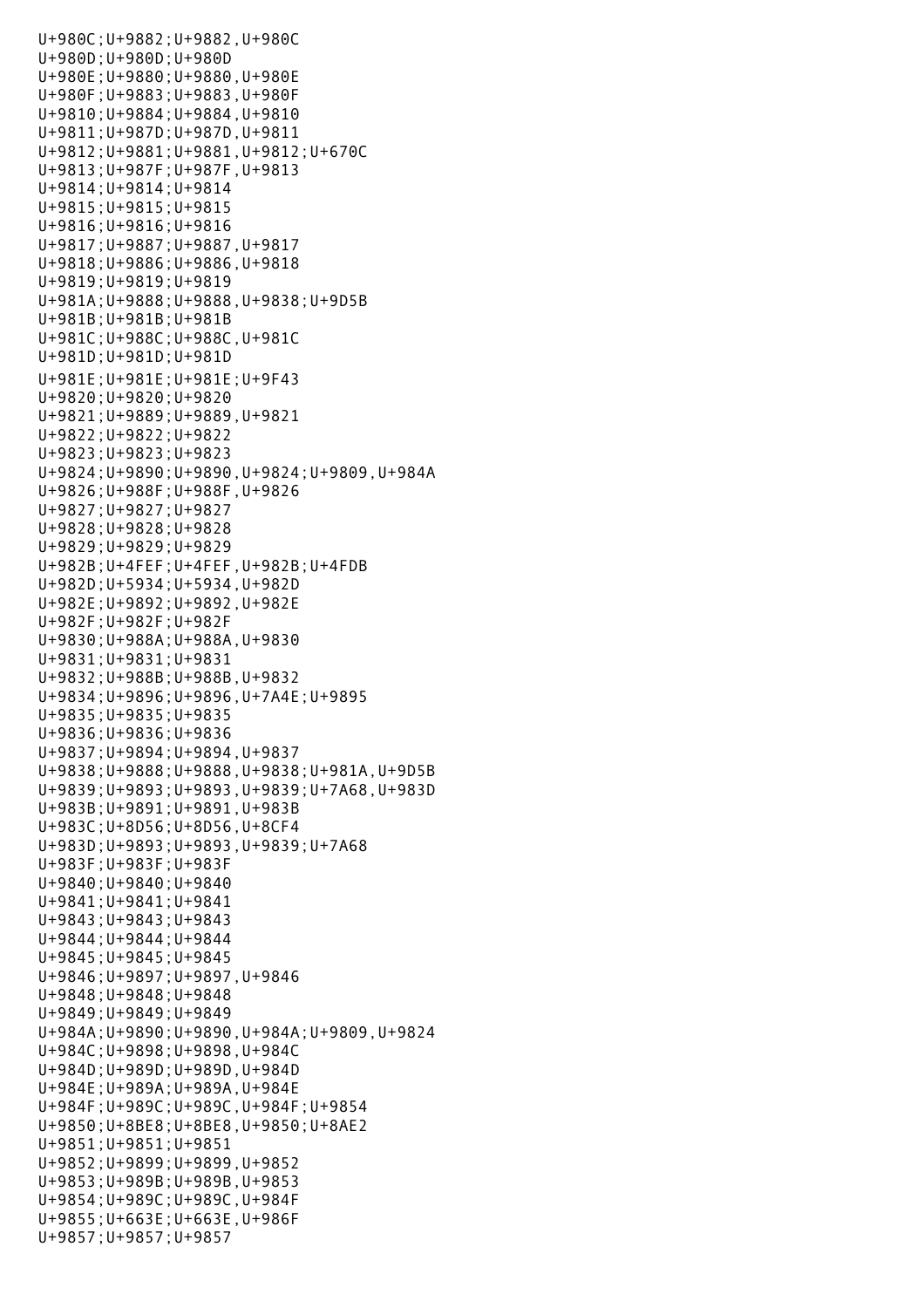U+9857;U+9857;U+9857;U+9857;U+9857;U+9857;U+9857;U+9857;U+9857;U+9857;U+9857;U+9857;U+9857;U+9857;U+9857;U+985 U+9858;U+613F;U+613F,U+9858 U+9859;U+98A1;U+98A1,U+9859 U+985A;U+98A0;U+98A0,U+985B;U+508E U+985B;U+98A0;U+98A0,U+985B;U+985A,U+508E U+985C;U+985C;U+985C U+985D;U+985D;U+985D U+985E;U+7C7B;U+7C7B,U+985E U+985F;U+985F;U+985F U+9860;U+9860;U+9860 U+9861;U+9861;U+9861 U+9862;U+989F;U+989F,U+9862 U+9863;U+8E59;U+8E59,U+9863 U+9864;U+9864;U+9864 U+9865;U+98A2;U+98A2,U+9865 U+9867;U+987E;U+987E,U+9867;U+980B U+9869;U+9869;U+9869 U+986A;U+986A;U+986A U+986B;U+98A4;U+98A4,U+986B U+986C;U+98A5;U+98A5,U+986C U+986D;U+986D;U+986D U+986E;U+986E;U+986E U+986F;U+663E;U+663E,U+986F;U+9855 U+9870;U+98A6;U+98A6,U+9870 U+9871;U+9885;U+9885,U+9871 U+9872;U+9872;U+9872 U+9873;U+989E;U+989E,U+9873 U+9874;U+98A7;U+98A7,U+9874 U+9875;U+9875;U+9875,U+9801 U+9876;U+9876;U+9876,U+9802 U+9877;U+9877;U+9877,U+9803 U+9878;U+9878;U+9878,U+9807 U+9879;U+9879;U+9879,U+9805 U+987A;U+987A;U+987A,U+9806 U+987B;U+987B;U+987B,U+9808,U+9B1A U+987C;U+987C;U+987C,U+980A U+987D;U+987D;U+987D,U+9811 U+987E;U+987E;U+987E,U+9867;U+980B U+987F;U+987F;U+987F,U+9813 U+9880;U+9880;U+9880,U+980E U+9881;U+9881;U+9881,U+9812;U+670C U+9882;U+9882;U+9882,U+980C U+9883;U+9883;U+9883,U+980F U+9884;U+9884;U+9884,U+9810 U+9885;U+9885;U+9885,U+9871 U+9886;U+9886;U+9886,U+9818 U+9887;U+9887;U+9887,U+9817 U+9888;U+9888;U+9888,U+9838;U+981A,U+9D5B U+9889;U+9889;U+9889,U+9821 U+988A;U+988A;U+988A,U+9830 U+988B;U+988B;U+988B,U+9832 U+988C;U+988C;U+988C,U+981C U+988D;U+988D;U+988D,U+6F41 U+988E;U+988E;U+988E,U+71B2 U+988F;U+988F;U+988F,U+9826 U+9890;U+9890;U+9890,U+9824;U+9809,U+984A U+9891;U+9891;U+9891,U+983B U+9892;U+9892;U+9892,U+982E U+9893;U+9893;U+9893,U+9839;U+7A68,U+983D U+9894;U+9894;U+9894,U+9837 U+9895;U+9896;U+9896,U+7A4E;U+9834 U+9896;U+9896;U+9896,U+7A4E;U+9834,U+9895 U+9897;U+9897;U+9897,U+9846 U+9898;U+9898;U+9898,U+984C U+9899;U+9899;U+9899,U+9852 U+989A;U+989A;U+989A,U+984E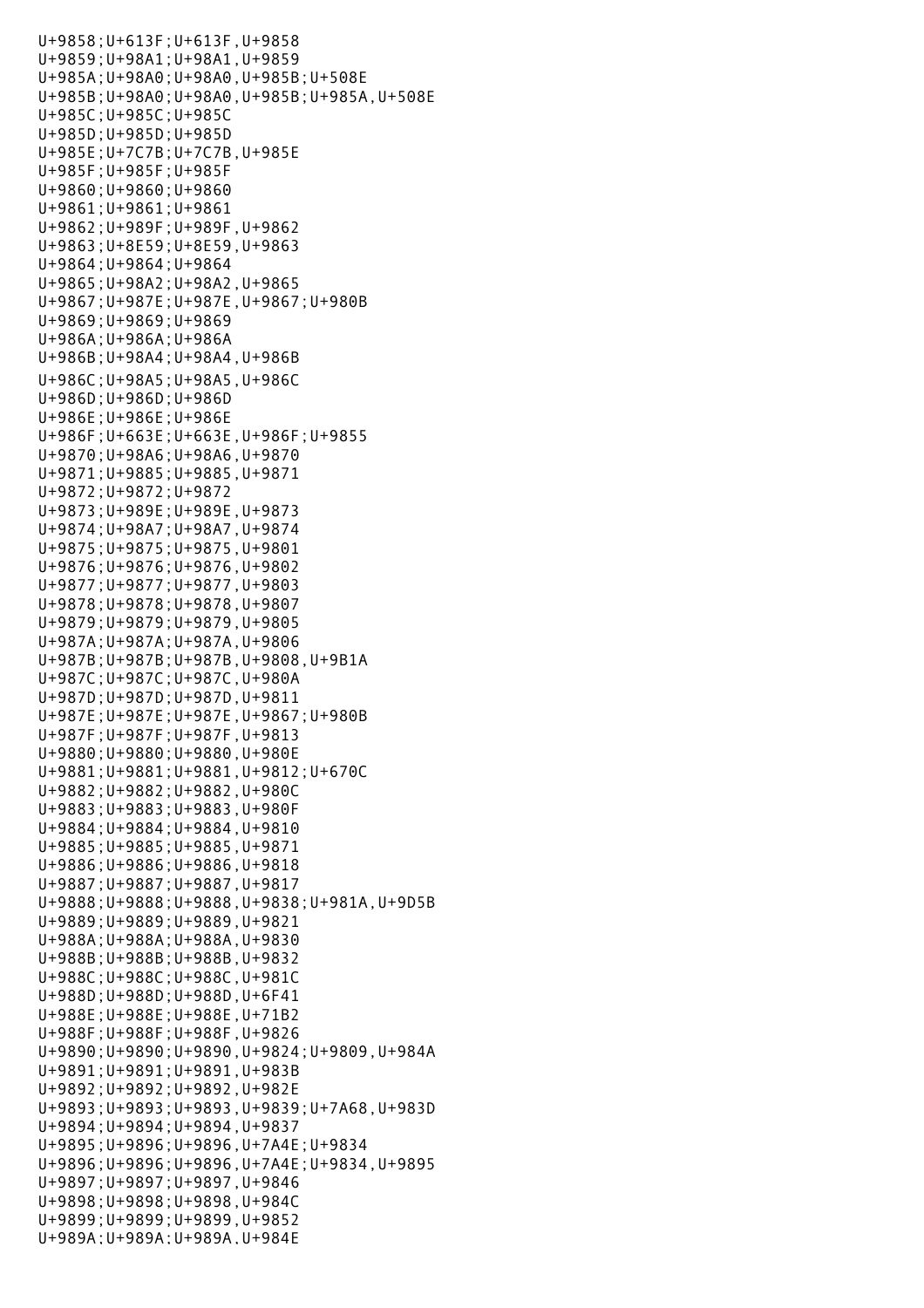U+989B;U+989B;U+989B,U+9853 U+989C;U+989C;U+989C,U+984F;U+9854 U+989D;U+989D;U+989D,U+984D U+989E;U+989E;U+989E,U+9873 U+989F;U+989F;U+989F,U+9862 U+98A0;U+98A0;U+98A0,U+985B;U+985A,U+508E U+98A1;U+98A1;U+98A1,U+9859 U+98A2;U+98A2;U+98A2,U+9865 U+98A3;U+98A3;U+98A3,U+7E87 U+98A4;U+98A4;U+98A4,U+986B U+98A5;U+98A5;U+98A5,U+986C U+98A6;U+98A6;U+98A6,U+9870 U+98A7;U+98A7;U+98A7,U+9874 U+98A8;U+98CE;U+98CE,U+98A8;U+51E8,U+98CC U+98A9;U+98A9;U+98A9 U+98AA;U+98AA;U+98AA U+98AB;U+98AB;U+98AB U+98AC;U+98AC;U+98AC U+98AD;U+98D0;U+98D0,U+98AD U+98AE;U+98D1;U+98D1,U+98AE U+98AF;U+98D2;U+98D2,U+98AF U+98B0;U+98B0;U+98B0 U+98B1;U+53F0;U+53F0,U+98B1;U+7C49,U+81FA,U+6AAF U+98B2;U+98B2;U+98B2 U+98B3;U+522E;U+522E,U+98B3;U+5280 U+98B4;U+98B4;U+98B4 U+98B5;U+98B5;U+98B5 U+98B6;U+98D3;U+98D3,U+98B6 U+98B8;U+98D4;U+98D4,U+98B8 U+98B9;U+98B9;U+98B9 U+98BA;U+626C;U+98CF,U+98BA;U+63DA,U+626C U+98BB;U+98D6;U+98D6,U+98BB U+98BC;U+98D5;U+98D5,U+98BC U+98BD;U+98BD;U+98BD U+98BE;U+98BE;U+98BE U+98BF;U+98BF;U+98BF U+98C0;U+98D7;U+98D7,U+98C0 U+98C1;U+98C1;U+98C1 U+98C2;U+98C2;U+98C2 U+98C3;U+98D8;U+98D8,U+98C4;U+65DA U+98C4;U+98D8;U+98D8,U+98C4;U+65DA,U+98C3 U+98C5;U+98C5;U+98C5 U+98C6;U+98D9;U+98D9,U+98C6;U+98C8,U+98DA U+98C8;U+98D9;U+98DA,U+98C6;U+98D9 U+98C9;U+98C9;U+98C9 U+98CB;U+98CB;U+98CB U+98CC;U+98CE;U+98CE,U+98CC;U+51E8,U+98A8 U+98CD;U+98CD;U+98CD U+98CE;U+98CE;U+98CE,U+98A8;U+51E8,U+98CC U+98CF;U+626C;U+98CF,U+98BA;U+63DA,U+626C U+98D0;U+98D0;U+98D0,U+98AD U+98D1;U+98D1;U+98D1,U+98AE U+98D2;U+98D2;U+98D2,U+98AF U+98D3;U+98D3;U+98D3,U+98B6 U+98D4;U+98D4;U+98D4,U+98B8 U+98D5;U+98D5;U+98D5,U+98BC U+98D6;U+98D6;U+98D6,U+98BB U+98D7;U+98D7;U+98D7,U+98C0 U+98D8;U+98D8;U+98D8,U+98C4;U+65DA,U+98C3 U+98D9;U+98D9;U+98D9,U+98C6;U+98C8,U+98DA U+98DA;U+98D9;U+98DA,U+98C6;U+98C8,U+98D9 U+98DB;U+98DE;U+98DE,U+98DB U+98DC;U+7FFB;U+7FFB;U+7E59 U+98DD;U+98DD;U+98DD U+98DE;U+98DE;U+98DE,U+98DB

u+989A;U+989A;U+989A;U+989A;U+989A;U+989A;U+989A;U+989A;U+989A;U+989A;U+984E;U+984E;U+984E;U+984E;U+984E;U+984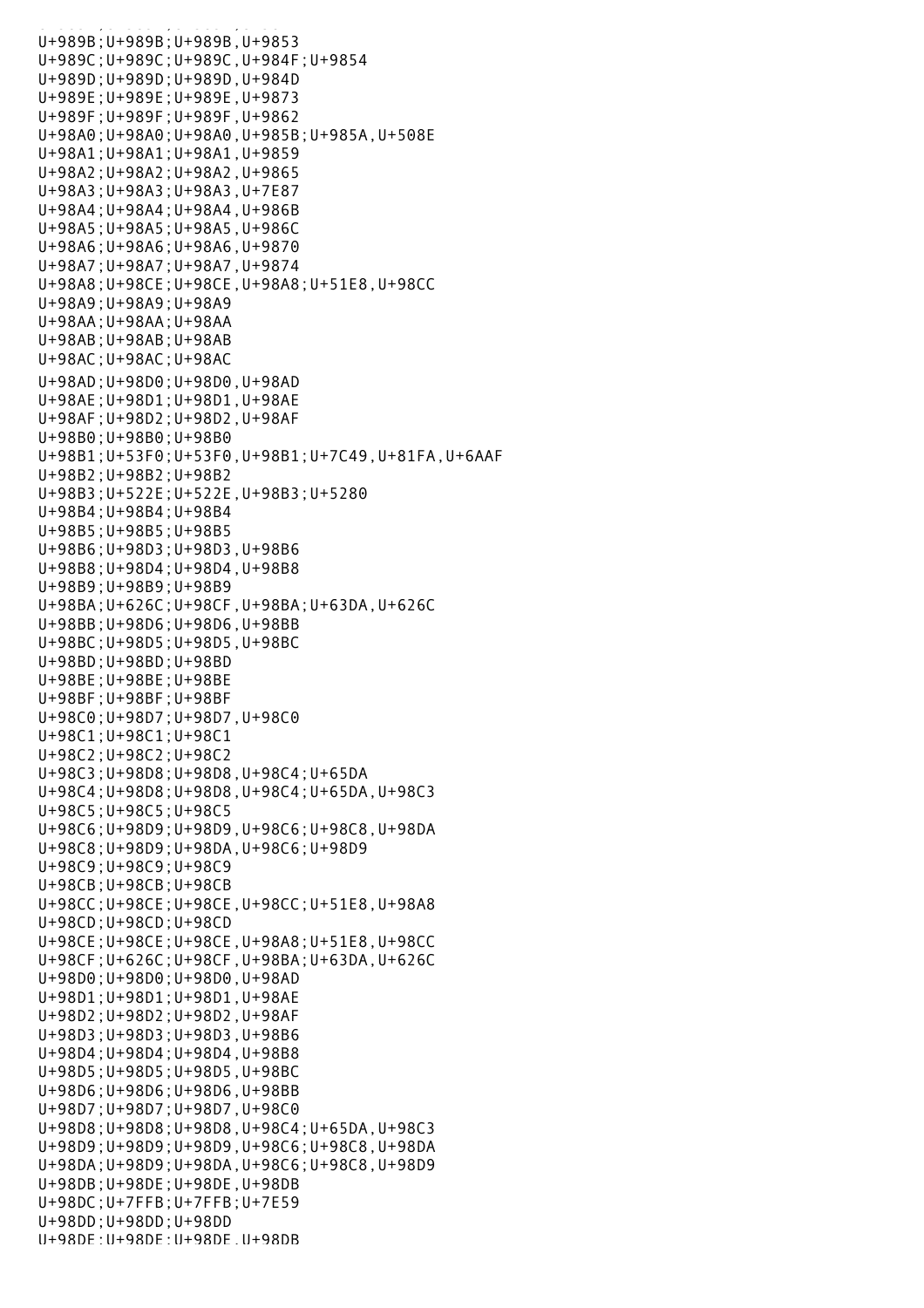U+98DE;U+98DE;U+98DE,U+98DB U+98DF;U+98DF;U+98DF;U+98E0,U+9963 U+98E0;U+98DF;U+9963,U+98DF U+98E2;U+9965;U+9965,U+98E2;U+9951 U+98E3;U+9964;U+9964,U+98E3 U+98E5;U+9966;U+9966,U+98E5 U+98E6;U+98E6;U+98E6 U+98E7;U+98E7;U+98E7 U+98E8;U+98E8;U+98E8,U+9957 U+98E9;U+9968;U+9968,U+98E9 U+98EA;U+996A;U+996A,U+98EA;U+9901 U+98EB;U+996B;U+996B,U+98EB;U+9947 U+98ED;U+996C;U+996C,U+98ED U+98EF;U+996D;U+996D,U+98EF;U+98F0 U+98F0;U+996D;U+996D,U+98EF U+98F2;U+996E;U+996E,U+98F2 U+98F3;U+98F3;U+98F3 U+98F4;U+9974;U+9974,U+98F4 U+98F5;U+98F5;U+98F5 U+98F6;U+98F6;U+98F6 U+98F7;U+98F7;U+98F7 U+98F9;U+9971;U+9971,U+98F9;U+98FD U+98FA;U+98FA;U+98FA U+98FC;U+9972;U+9972,U+98FC U+98FD;U+9971;U+9971,U+98FD;U+98F9 U+98FE;U+9970;U+9970,U+98FE;U+991D U+98FF;U+9973;U+9973,U+98FF U+9900;U+9900;U+9900 U+9901;U+996A;U+996A,U+98EA U+9902;U+9902;U+9902 U+9903;U+997A;U+997A,U+9903 U+9904;U+9978;U+9978,U+9904 U+9905;U+997C;U+997C,U+9905;U+9920 U+9906;U+9906;U+9906 U+9907;U+9907;U+9907 U+9908;U+7CCD;U+7CCD,U+9908 U+9909;U+9977;U+9977,U+9909;U+995F U+990A;U+517B;U+517B,U+990A U+990B;U+990B;U+990B U+990C;U+9975;U+9975,U+990C U+990D;U+990D;U+990D,U+995C U+990E;U+9979;U+9979,U+990E U+990F;U+997B;U+997B,U+990F U+9910;U+9910;U+9910;U+55B0 U+9911;U+997D;U+997D,U+9911 U+9912;U+9981;U+9981,U+9912 U+9913;U+997F;U+997F,U+9913 U+9914;U+9914;U+9914 U+9915;U+9982;U+9982,U+9915 U+9916;U+997E;U+997E,U+9916 U+9917;U+9917;U+9917 U+9918;U+4F59;U+9980,U+4F59,U+9918 U+991A;U+80B4;U+80B4,U+991A U+991B;U+9984;U+9984,U+991B U+991C;U+9983;U+9983,U+991C U+991D;U+9970;U+9970,U+98FE U+991E;U+996F;U+996F,U+991E U+991F;U+991F;U+991F U+9920;U+997C;U+997C,U+9905 U+9921;U+9985;U+9985,U+9921 U+9922;U+9922;U+9922 U+9923;U+9923;U+9923 U+9924;U+9924;U+9924 U+9925;U+9925;U+9925 U+9926;U+9926;U+9926 U+9927;U+9927;U+9927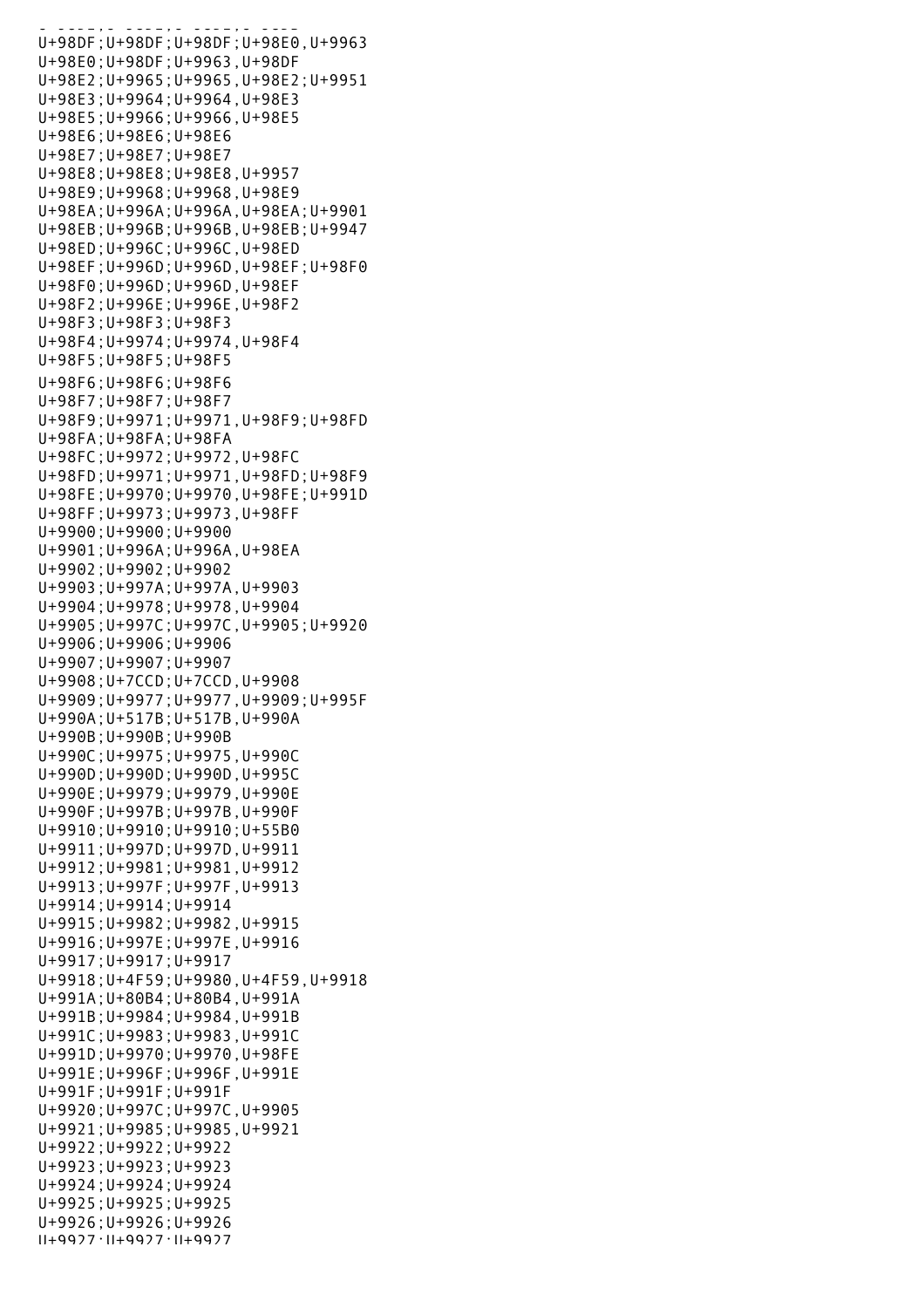*U+9927;*U+9927;U+9927;U+9927;U+9 U+9928;U+9986;U+9986,U+9928;U+8218 U+9929;U+9929;U+9929 U+992A;U+992A;U+992A U+992B;U+992B;U+992B U+992C;U+7CCA;U+7CCA,U+992C U+992D;U+992D;U+992D U+992E;U+992E;U+992E U+992F;U+992F;U+992F U+9930;U+9930;U+9930 U+9931;U+7CC7;U+7CC7,U+9931 U+9932;U+9932;U+9932 U+9933;U+9967;U+9967,U+9933 U+9934;U+9934;U+9934 U+9935;U+5582;U+5582,U+9935 U+9936;U+9989;U+9989,U+9936 U+9937;U+9987;U+9987,U+9937 U+9938;U+9938;U+9938 U+9939;U+7CD6;U+7CD6 U+993A;U+998E;U+998E,U+993A U+993C;U+9969;U+9969,U+993C U+993D;U+9988;U+9988,U+993D;U+994B U+993E;U+998F;U+998F,U+993E U+993F;U+998A;U+998A,U+993F U+9940;U+9940;U+9940 U+9941;U+998C;U+998C,U+9941 U+9942;U+9942;U+9942 U+9943;U+998D;U+998D,U+9943 U+9945;U+9992;U+9992,U+9945 U+9946;U+9946;U+9946 U+9947;U+996B;U+996B,U+9947;U+98EB U+9948;U+9990;U+9990,U+9948 U+9949;U+9991;U+9991,U+9949 U+994A;U+9993;U+9993,U+994A;U+7CE4 U+994B;U+9988;U+9988,U+994B;U+993D U+994C;U+9994;U+9994,U+994C U+994E;U+994E;U+994E U+994F;U+994F;U+994F U+9950;U+9950;U+9950 U+9951;U+9965;U+9965,U+9951;U+98E2 U+9952;U+9976;U+9976,U+9952 U+9953;U+9953;U+9953 U+9954;U+9954;U+9954 U+9955;U+9955;U+9955 U+9956;U+9956;U+9956 U+9957;U+98E8;U+98E8,U+9957 U+9958;U+9958;U+9958 U+9959;U+9959;U+9959 U+995B;U+995B;U+995B U+995C;U+990D;U+990D,U+995C U+995E;U+998B;U+998B,U+995E U+995F;U+9977;U+9977,U+995F;U+9909 U+9960;U+9960;U+9960 U+9961;U+9961;U+9961 U+9962;U+9995;U+9995,U+9962 U+9963;U+98DF;U+9963,U+98DF;U+98E0 U+9964;U+9964;U+9964,U+98E3 U+9965;U+9965;U+9965,U+9951;U+98E2 U+9966;U+9966;U+9966,U+98E5 U+9967;U+9967;U+9967,U+9933 U+9968;U+9968;U+9968,U+98E9 U+9969;U+9969;U+9969,U+993C U+996A;U+996A;U+996A,U+98EA;U+9901 U+996B;U+996B;U+996B,U+98EB;U+9947 U+996C;U+996C;U+996C,U+98ED U+996D;U+996D;U+996D,U+98EF;U+98F0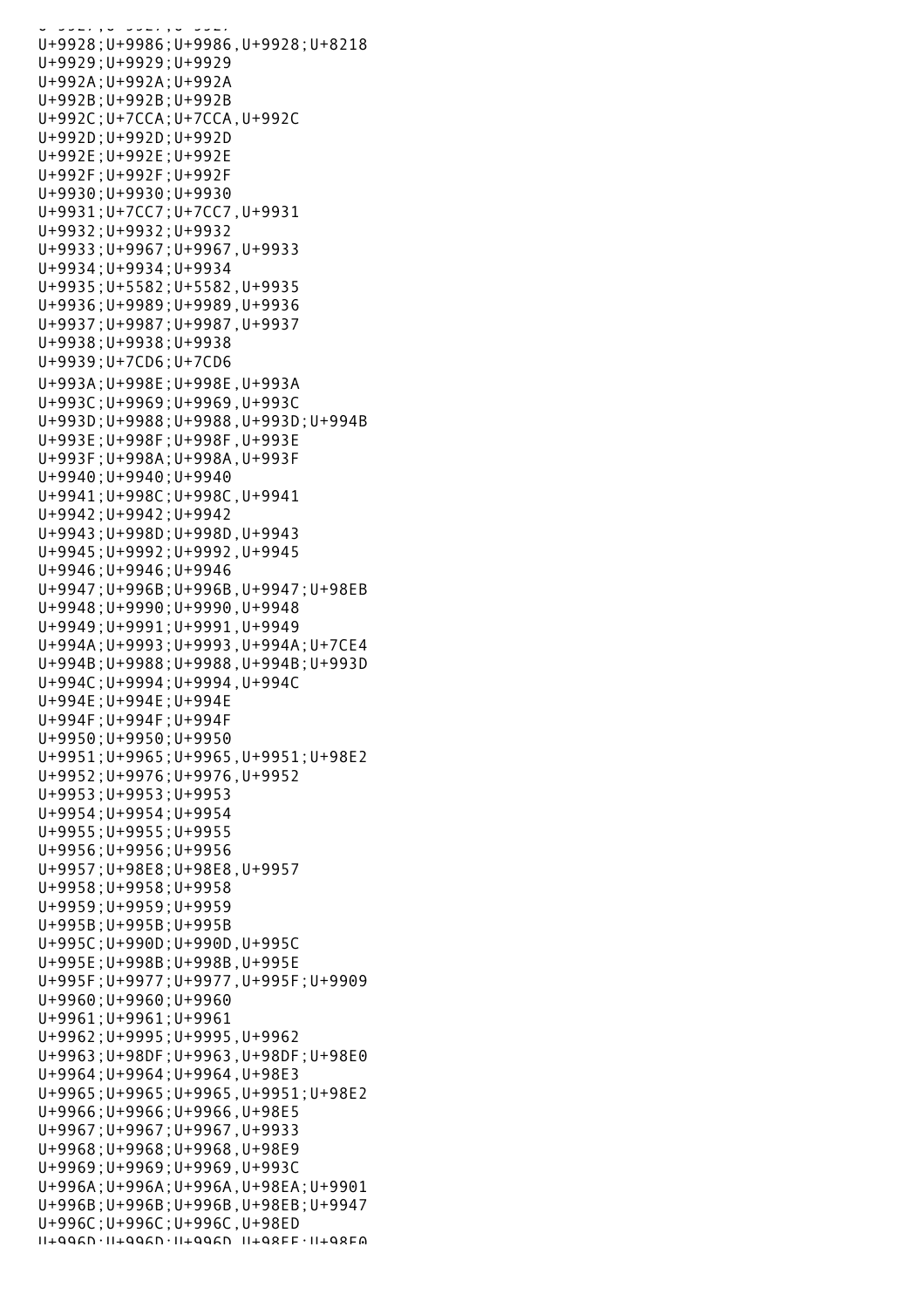U+996D;U+996D;U+996D,U+98EF;U+98F0 U+996E;U+996E;U+996E,U+98F2 U+996F;U+996F;U+996F,U+991E U+9970;U+9970;U+9970,U+98FE;U+991D U+9971;U+9971;U+9971,U+98FD;U+98F9 U+9972;U+9972;U+9972,U+98FC U+9973;U+9973;U+9973,U+98FF U+9974;U+9974;U+9974,U+98F4 U+9975;U+9975;U+9975,U+990C U+9976;U+9976;U+9976,U+9952 U+9977;U+9977;U+9977,U+9909;U+995F U+9978;U+9978;U+9978,U+9904 U+9979;U+9979;U+9979,U+990E U+997A;U+997A;U+997A,U+9903 U+997B;U+997B;U+997B,U+990F U+997C;U+997C;U+997C,U+9905;U+9920 U+997D;U+997D;U+997D,U+9911 U+997E;U+997E;U+997E,U+9916 U+997F;U+997F;U+997F,U+9913 U+9980;U+4F59;U+9980,U+9918;U+4F59 U+9981;U+9981;U+9981,U+9912 U+9982;U+9982;U+9982,U+9915 U+9983;U+9983;U+9983,U+991C U+9984;U+9984;U+9984,U+991B U+9985;U+9985;U+9985,U+9921 U+9986;U+9986;U+9986,U+9928;U+8218 U+9987;U+9987;U+9987,U+9937 U+9988;U+9988;U+9988,U+994B,U+993D U+9989;U+9989;U+9989,U+9936 U+998A;U+998A;U+998A,U+993F U+998B;U+998B;U+998B,U+995E U+998C;U+998C;U+998C,U+9941 U+998D;U+998D;U+998D,U+9943 U+998E;U+998E;U+998E,U+993A U+998F;U+998F;U+998F,U+993E U+9990;U+9990;U+9990,U+9948 U+9991;U+9991;U+9991,U+9949 U+9992;U+9992;U+9992,U+9945 U+9993;U+9993;U+9993,U+994A;U+7CE4 U+9994;U+9994;U+9994,U+994C U+9995;U+9995;U+9995,U+9962 U+9996;U+9996;U+9996 U+9997;U+9997;U+9997 U+9998;U+9998;U+9998;U+805D U+9999;U+9999;U+9999 U+999A;U+999A;U+999A U+999B;U+999B;U+999B U+999C;U+999C;U+999C U+999D;U+999D;U+999D U+999E;U+999E;U+999E U+999F;U+999F;U+999F U+99A0;U+99A0;U+99A0 U+99A1;U+99A1;U+99A1 U+99A2;U+99A2;U+99A2 U+99A3;U+99A3;U+99A3 U+99A4;U+99A4;U+99A4 U+99A5;U+99A5;U+99A5 U+99A6;U+99A6;U+99A6 U+99A7;U+99A7;U+99A7 U+99A8;U+99A8;U+99A8;U+99AB U+99A9;U+99A9;U+99A9 U+99AA;U+99AA;U+99AA U+99AB;U+99A8;U+99A8,U+99AB U+99AC;U+9A6C;U+9A6C,U+99AC U+99AD;U+9A6D;U+9A6D,U+99AD U+99AE;U+51AF;U+51AF,U+99AE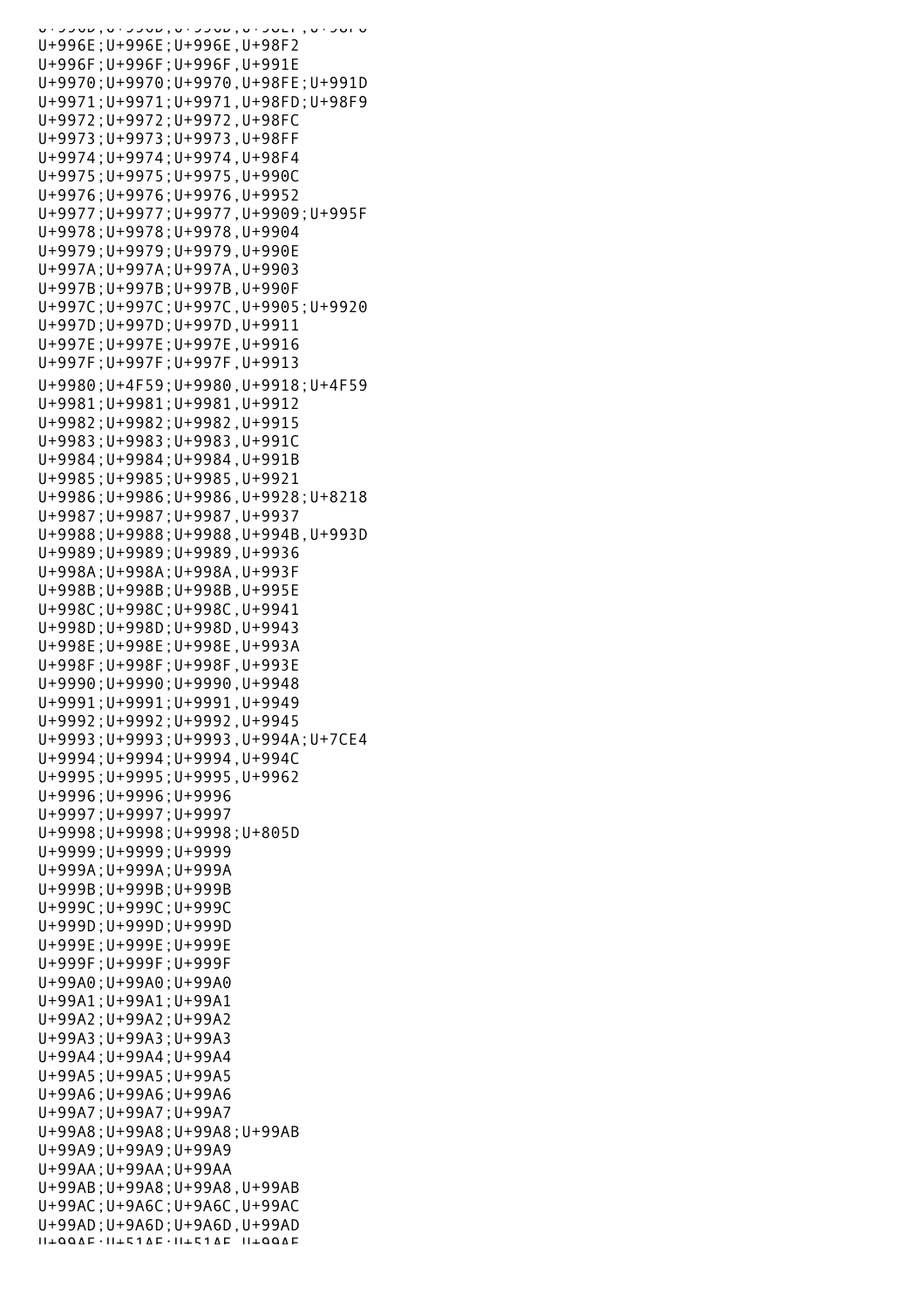U+99AE;U+51AF;U+51AF,U+99AE U+99AF;U+99AF;U+99AF U+99B0;U+99B0;U+99B0 U+99B1;U+9A6E;U+9A6E,U+99B1;U+99C4 U+99B2;U+99B2;U+99B2 U+99B3;U+9A70;U+9A70,U+99B3 U+99B4;U+9A6F;U+9A6F,U+99B4 U+99B5;U+99B5;U+99B5 U+99B6;U+99B6;U+99B6 U+99B7;U+99B7;U+99B7 U+99B8;U+99B8;U+99B8 U+99B9;U+9A72;U+9A72,U+99B9 U+99BA;U+99BA;U+99BA U+99BB;U+99BB;U+99BB U+99BC;U+99BC;U+99BC U+99BD;U+7D77;U+7D77,U+99BD;U+7E36 U+99BE;U+99BE;U+99BE U+99C0;U+99C0;U+99C0 U+99C1;U+9A73;U+9A73,U+99C1;U+99EE U+99C2;U+99C2;U+99C2 U+99C3;U+99C3;U+99C3 U+99C4;U+9A6E;U+9A6E,U+99B1 U+99C6;U+9A71;U+9A71,U+9A45;U+99C8,U+657A U+99C7;U+99C7;U+99C7 U+99C8;U+9A71;U+9A71,U+9A45;U+657A,U+99C6 U+99C9;U+99C9;U+99C9 U+99CA;U+99CA;U+99CA U+99CB;U+99CB;U+99CB U+99CC;U+99CC;U+99CC U+99CD;U+99CD;U+99CD U+99CE;U+99CE;U+99CE U+99CF;U+99CF;U+99CF U+99D0;U+9A7B;U+9A7B,U+99D0 U+99D1;U+9A7D;U+9A7D,U+99D1 U+99D2;U+9A79;U+9A79,U+99D2 U+99D3;U+99D3;U+99D3 U+99D4;U+9A75;U+9A75,U+99D4 U+99D5;U+9A7E;U+9A7E,U+99D5 U+99D6;U+99D6;U+99D6 U+99D7;U+99D7;U+99D7 U+99D8;U+9A80;U+9A80,U+99D8 U+99D9;U+9A78;U+9A78,U+99D9 U+99DA;U+99DA;U+99DA U+99DB;U+9A76;U+9A76,U+99DB U+99DC;U+99DC;U+99DC U+99DD;U+9A7C;U+9A7C,U+99DD;U+99DE U+99DE;U+9A7C;U+9A7C,U+99DD U+99DF;U+9A77;U+9A77,U+99DF U+99E1;U+9A82;U+9A82,U+7F75;U+508C U+99E2;U+9A88;U+9A88,U+99E2;U+9A08 U+99E3;U+99E3;U+99E3 U+99E4;U+99E4;U+99E4 U+99E5;U+99E5;U+99E5 U+99E7;U+99E7;U+99E7 U+99E8;U+99E8;U+99E8 U+99E9;U+99E9;U+99E9 U+99EA;U+99EA;U+99EA U+99EC;U+99EC;U+99EC U+99ED;U+9A87;U+9A87,U+99ED;U+99F4 U+99EE;U+9A73;U+9A73,U+99EE;U+99C1 U+99EF;U+99EF;U+99EF U+99F0;U+9A83;U+9A83,U+99F0 U+99F1;U+9A86;U+9A86,U+99F1 U+99F2;U+99F2;U+99F2 U+99F3;U+99F3;U+99F3 U+99F4;U+9A87;U+9A87,U+99F4;U+99ED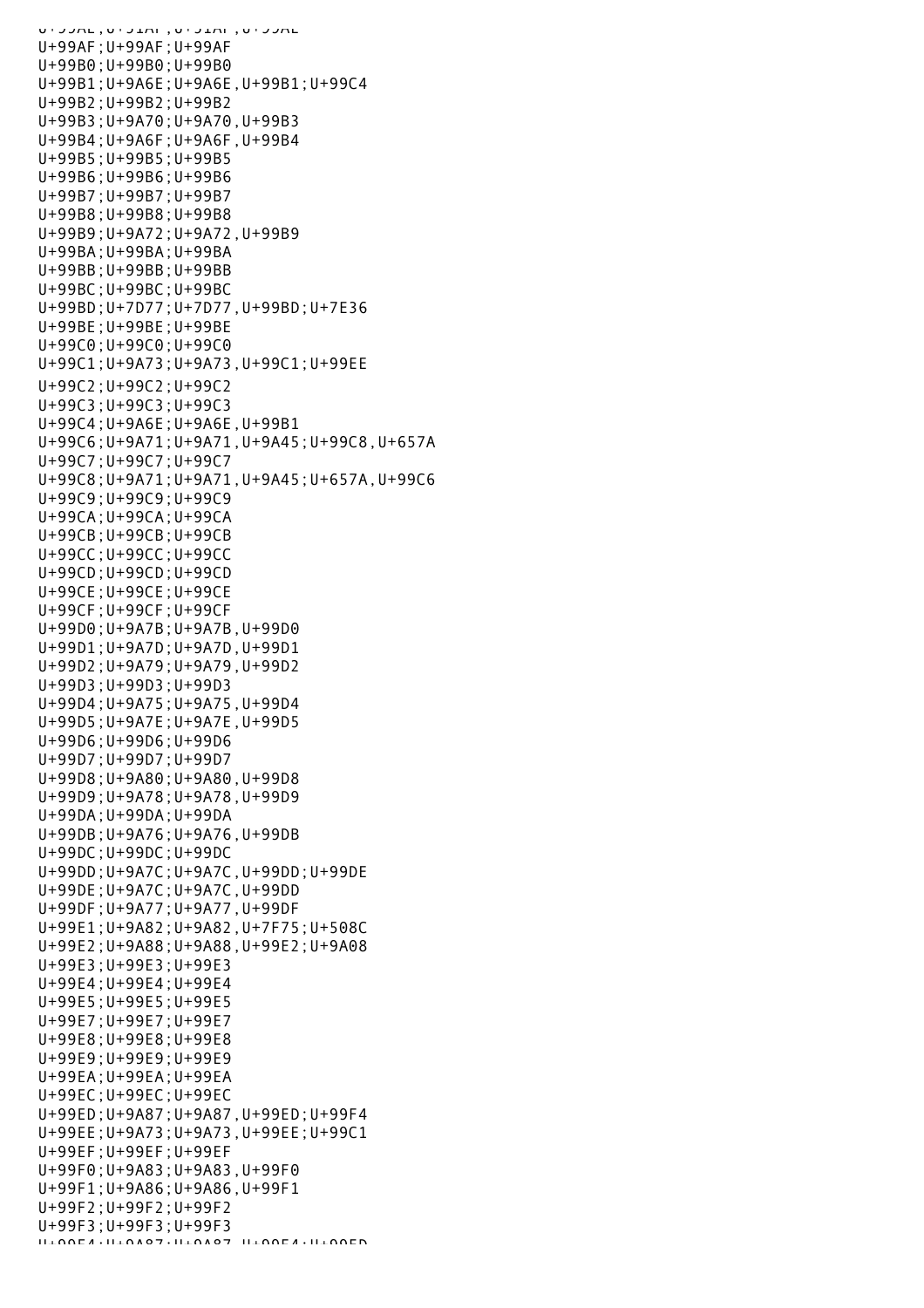$U^{\pm}$ פע $U^{\pm}$ דע,  $U^{\pm}$ סמכ $U$ ,  $U^{\pm}$ סאכ $U$ U+99F6;U+99F6;U+99F6 U+99F7;U+99F7;U+99F7 U+99F8;U+9A8E;U+9A8E,U+99F8 U+99F9;U+99F9;U+99F9 U+99FA;U+99FA;U+99FA U+99FB;U+99FB;U+99FB U+99FC;U+99FC;U+99FC U+99FD;U+99FD;U+99FD U+99FE;U+99FE;U+99FE U+99FF;U+9A8F;U+9A8F,U+99FF U+9A00;U+9A00;U+9A00 U+9A01;U+9A8B;U+9A8B,U+9A01 U+9A02;U+9A8D;U+9A8D,U+9A02 U+9A03;U+5446;U+9A03;U+7343,U+5446 U+9A04;U+9A04;U+9A04 U+9A05;U+9A93;U+9A93,U+9A05 U+9A06;U+9A06;U+9A06 U+9A07;U+9A07;U+9A07 U+9A08;U+9A88;U+9A88,U+99E2 U+9A09;U+9A09;U+9A09 U+9A0A;U+9A0A;U+9A0A U+9A0B;U+9A0B;U+9A0B U+9A0C;U+9A94;U+9A94,U+9A0C;U+9A23,U+9B03 U+9A0D;U+9A92;U+9A92,U+9A0D U+9A0E;U+9A91;U+9A91,U+9A0E U+9A0F;U+9A90;U+9A90,U+9A0F;U+9A39 U+9A11;U+9A11;U+9A11 U+9A14;U+9A14;U+9A14 U+9A15;U+9A15;U+9A15 U+9A16;U+9A9B;U+9A9B,U+9A16 U+9A19;U+9A97;U+9A97,U+9A19 U+9A1A;U+9A1A;U+9A1A U+9A1B;U+9A1B;U+9A1B U+9A1C;U+9A1C;U+9A1C U+9A1D;U+9A1D;U+9A1D U+9A1E;U+9A1E;U+9A1E U+9A1F;U+9A1F;U+9A1F U+9A20;U+9A20;U+9A20 U+9A21;U+9A21;U+9A21 U+9A22;U+9A22;U+9A22 U+9A23;U+9A94;U+9B03,U+9A23;U+9A94,U+9A0C U+9A24;U+9A99;U+9A99,U+9A24 U+9A25;U+9A25;U+9A25 U+9A26;U+9A26;U+9A26 U+9A27;U+9A27;U+9A27 U+9A29;U+9A29;U+9A29 U+9A2A;U+641C;U+641C,U+9A2A;U+635C U+9A2B;U+9A9E;U+9A9E,U+9A2B U+9A2C;U+9A2C;U+9A2C U+9A2D;U+9A98;U+9A98,U+9A2D U+9A2E;U+9A9D;U+9A9D,U+9A2E U+9A2F;U+9A2F;U+9A2F U+9A30;U+817E;U+817E,U+9A30 U+9A31;U+9A31;U+9A31 U+9A32;U+8349;U+8349,U+9A32;U+8278 U+9A33;U+9A33;U+9A33 U+9A34;U+9A34;U+9A34 U+9A35;U+9A35;U+9A35 U+9A36;U+9A7A;U+9A7A,U+9A36 U+9A37;U+9A9A;U+9A9A,U+9A37 U+9A38;U+9A9F;U+9A9F,U+9A38 U+9A39;U+9A90;U+9A90,U+9A39;U+9A0F U+9A3A;U+9A3A;U+9A3A;U+9A47 U+9A3C;U+9A3C;U+9A3C U+9A3D;U+9A3D;U+9A3D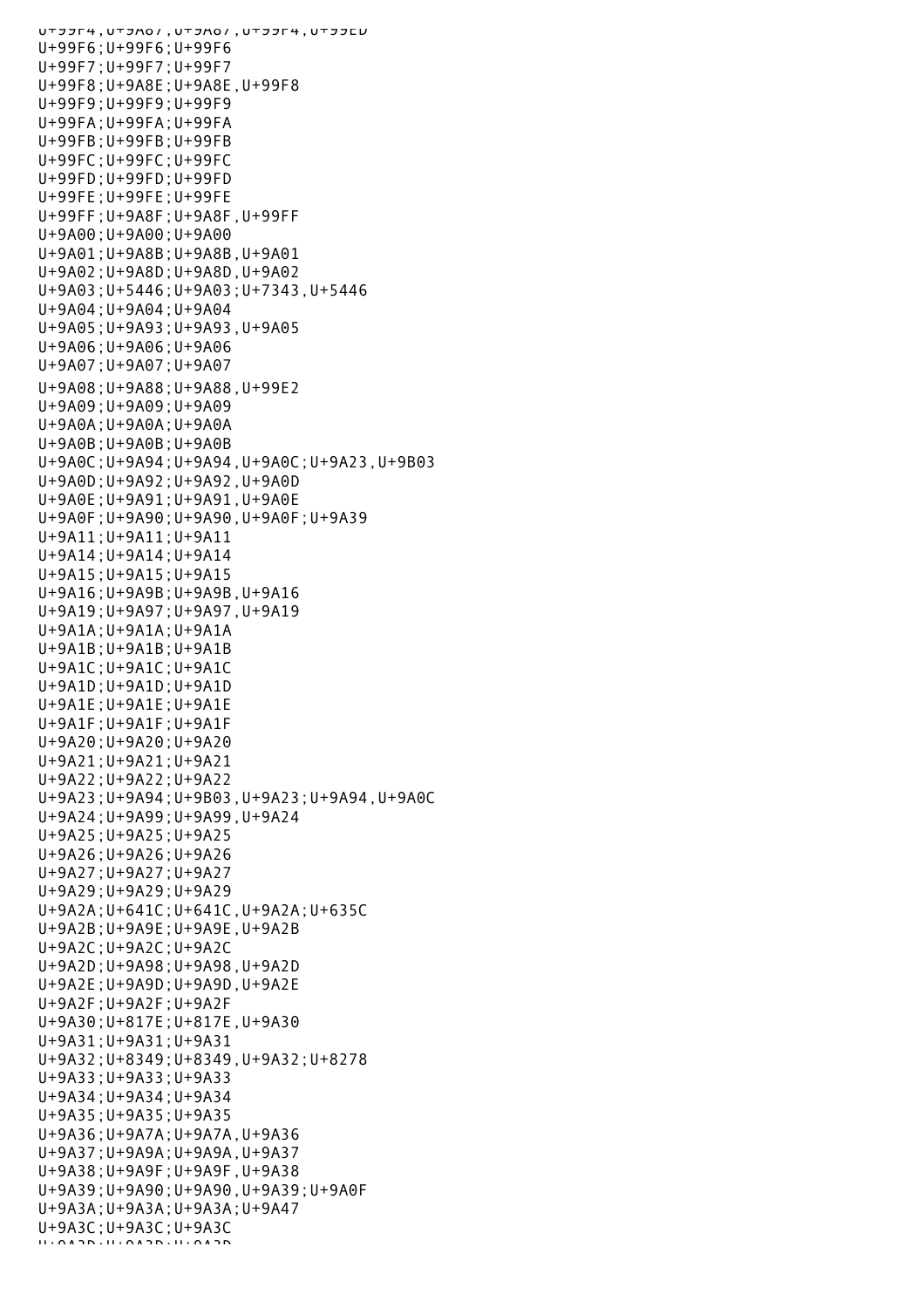U+9A3D;U+9A3D;U+9A3D U+9A3E;U+9AA1;U+9AA1,U+9A3E U+9A3F;U+9A3F;U+9A3F U+9A40;U+84E6;U+84E6,U+9A40 U+9A41;U+9A9C;U+9A9C,U+9A41 U+9A42;U+9A96;U+9A96,U+9A42 U+9A43;U+9AA0;U+9AA0,U+9A43 U+9A44;U+9AA2;U+9AA2,U+9A44 U+9A45;U+9A71;U+9A71,U+9A45;U+99C8,U+657A,U+99C6 U+9A46;U+8DF8;U+8DF8,U+9A46;U+8E55 U+9A47;U+9A3A;U+9A3A U+9A48;U+9A48;U+9A48 U+9A49;U+9A49;U+9A49 U+9A4A;U+9A85;U+9A85,U+9A4A U+9A4B;U+9A4B;U+9A4B U+9A4C;U+9A95;U+9A95,U+9A4C U+9A4D;U+9A81;U+9A81,U+9A4D U+9A4E;U+9A4E;U+9A4E U+9A4F;U+9AA3;U+9AA3,U+9A4F U+9A50;U+9A50;U+9A50 U+9A52;U+9A52;U+9A52 U+9A53;U+9A53;U+9A53 U+9A54;U+9A54;U+9A54 U+9A55;U+9A84;U+9A84,U+9A55;U+618D U+9A56;U+9A56;U+9A56 U+9A57;U+9A8C;U+9A8C,U+9A57 U+9A59;U+9A59;U+9A59 U+9A5A;U+60CA;U+60CA,U+9A5A U+9A5B;U+9A7F;U+9A7F,U+9A5B U+9A5C;U+9A5C;U+9A5C U+9A5E;U+9A5E;U+9A5E U+9A5F;U+9AA4;U+9AA4,U+9A5F U+9A60;U+9A60;U+9A60 U+9A61;U+9A61;U+9A61 U+9A62;U+9A74;U+9A74,U+9A62 U+9A64;U+9AA7;U+9AA7,U+9A64 U+9A65;U+9AA5;U+9AA5,U+9A65 U+9A66;U+9AA6;U+9AA6,U+9A66 U+9A67;U+9A67;U+9A67 U+9A68;U+9A68;U+9A68 U+9A69;U+6B22;U+6B22,U+9A69;U+6B61,U+6B53,U+61FD,U+8B99 U+9A6A;U+9A8A;U+9A8A,U+9A6A U+9A6B;U+9A89;U+9A89,U+9A6B U+9A6C;U+9A6C;U+9A6C,U+99AC U+9A6D;U+9A6D;U+9A6D,U+99AD U+9A6E;U+9A6E;U+9A6E,U+99B1;U+99C4 U+9A6F;U+9A6F;U+9A6F,U+99B4 U+9A70;U+9A70;U+9A70,U+99B3 U+9A71;U+9A71;U+9A71,U+9A45;U+99C8,U+657A,U+99C6 U+9A72;U+9A72;U+9A72,U+99B9 U+9A73;U+9A73;U+9A73,U+99C1;U+99EE U+9A74;U+9A74;U+9A74,U+9A62 U+9A75;U+9A75;U+9A75,U+99D4 U+9A76;U+9A76;U+9A76,U+99DB U+9A77;U+9A77;U+9A77,U+99DF U+9A78;U+9A78;U+9A78,U+99D9 U+9A79;U+9A79;U+9A79,U+99D2 U+9A7A;U+9A7A;U+9A7A,U+9A36 U+9A7B;U+9A7B;U+9A7B,U+99D0 U+9A7C;U+9A7C;U+9A7C,U+99DD;U+99DE U+9A7D;U+9A7D;U+9A7D,U+99D1 U+9A7E;U+9A7E;U+9A7E,U+99D5 U+9A7F;U+9A7F;U+9A7F,U+9A5B U+9A80;U+9A80;U+9A80,U+99D8 U+9A81;U+9A81;U+9A81,U+9A4D U+9A23;U+9A82;U+9A82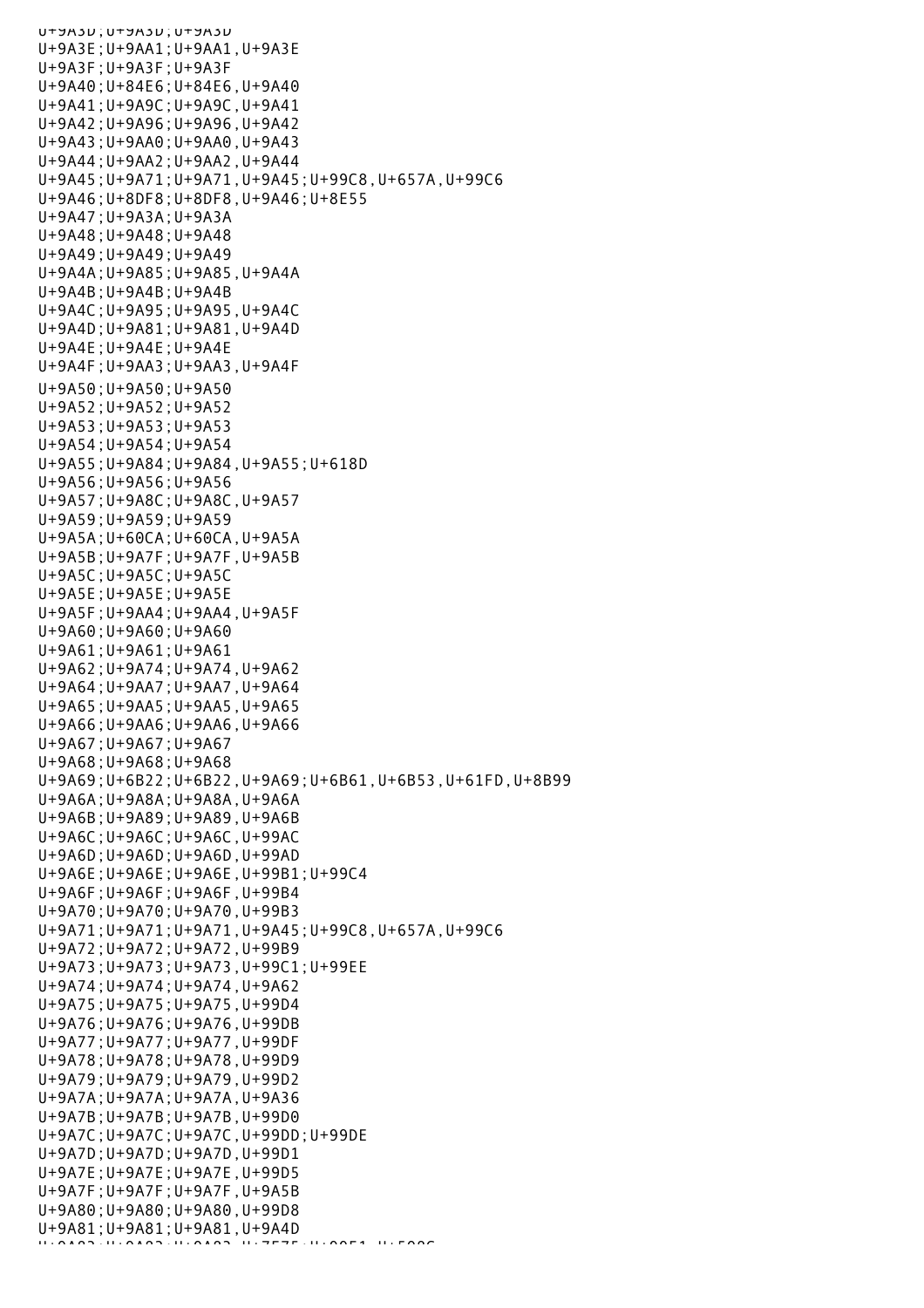U+9A82;U+9A82;U+9A82,U+7F75;U+99E1,U+508C U+9A83;U+9A83;U+9A83,U+99F0 U+9A84;U+9A84;U+9A84,U+9A55;U+618D U+9A85;U+9A85;U+9A85,U+9A4A U+9A86;U+9A86;U+9A86,U+99F1 U+9A87;U+9A87;U+9A87,U+99ED;U+99F4 U+9A88;U+9A88;U+9A88,U+99E2;U+9A08 U+9A89;U+9A89;U+9A89,U+9A6B U+9A8A;U+9A8A;U+9A8A,U+9A6A U+9A8B;U+9A8B;U+9A8B,U+9A01 U+9A8C;U+9A8C;U+9A8C,U+9A57 U+9A8D;U+9A8D;U+9A8D,U+9A02 U+9A8E;U+9A8E;U+9A8E,U+99F8 U+9A8F;U+9A8F;U+9A8F,U+99FF U+9A90;U+9A90;U+9A90,U+9A0F;U+9A39 U+9A91;U+9A91;U+9A91,U+9A0E U+9A92;U+9A92;U+9A92,U+9A0D U+9A93;U+9A93;U+9A93,U+9A05 U+9A94;U+9A94;U+9A94,U+9A0C;U+9A23,U+9B03 U+9A95;U+9A95;U+9A95,U+9A4C U+9A96;U+9A96;U+9A96,U+9A42 U+9A97;U+9A97;U+9A97,U+9A19 U+9A98;U+9A98;U+9A98,U+9A2D U+9A99;U+9A99;U+9A99,U+9A24 U+9A9A;U+9A9A;U+9A9A,U+9A37 U+9A9B;U+9A9B;U+9A9B,U+9A16 U+9A9C;U+9A9C;U+9A9C,U+9A41 U+9A9D;U+9A9D;U+9A9D,U+9A2E U+9A9E;U+9A9E;U+9A9E,U+9A2B U+9A9F;U+9A9F;U+9A9F,U+9A38 U+9AA0;U+9AA0;U+9AA0,U+9A43 U+9AA1;U+9AA1;U+9AA1,U+9A3E U+9AA2;U+9AA2;U+9AA2,U+9A44 U+9AA3;U+9AA3;U+9AA3,U+9A4F U+9AA4;U+9AA4;U+9AA4,U+9A5F U+9AA5;U+9AA5;U+9AA5,U+9A65 U+9AA6;U+9AA6;U+9AA6,U+9A66 U+9AA7;U+9AA7;U+9AA7,U+9A64 U+9AA8;U+9AA8;U+9AA8 U+9AAA;U+9AAB;U+9AAB U+9AAB;U+9AAB;U+9AAB;U+9AAA U+9AAC;U+9AAC;U+9AAC U+9AAD;U+9AAD;U+9AAD U+9AAE;U+9AAE;U+9AAE U+9AAF;U+80AE;U+80AE,U+9AAF U+9AB0;U+9AB0;U+9AB0 U+9AB1;U+9AB1;U+9AB1 U+9AB2;U+9AB2;U+9AB2 U+9AB3;U+9AB3;U+9AB3 U+9AB4;U+9AB4;U+9AB4;U+9ACA U+9AB5;U+4F53;U+4F53,U+9AD4;U+8EB0,U+8EC6 U+9AB6;U+9AB6;U+9AB6 U+9AB7;U+9AB7;U+9AB7 U+9AB8;U+9AB8;U+9AB8 U+9AB9;U+9AB9;U+9AB9;U+8E0D U+9ABA;U+9ABA;U+9ABA U+9ABB;U+80EF;U+80EF,U+9ABB U+9ABC;U+9ABC;U+9ABC U+9ABE;U+9CA0;U+9CA0,U+9ABE;U+9BC1 U+9ABF;U+9ABF;U+9ABF U+9AC0;U+9AC0;U+9AC0 U+9AC1;U+9AC1;U+9AC1 U+9AC2;U+9AC2;U+9AC2 U+9AC3;U+9AC3;U+9AC3 U+9AC4;U+9AD3;U+9AD3;U+81B8 U+9ac5;U+9ac5;U+9ac5;U+9ac5<br>;U+9AC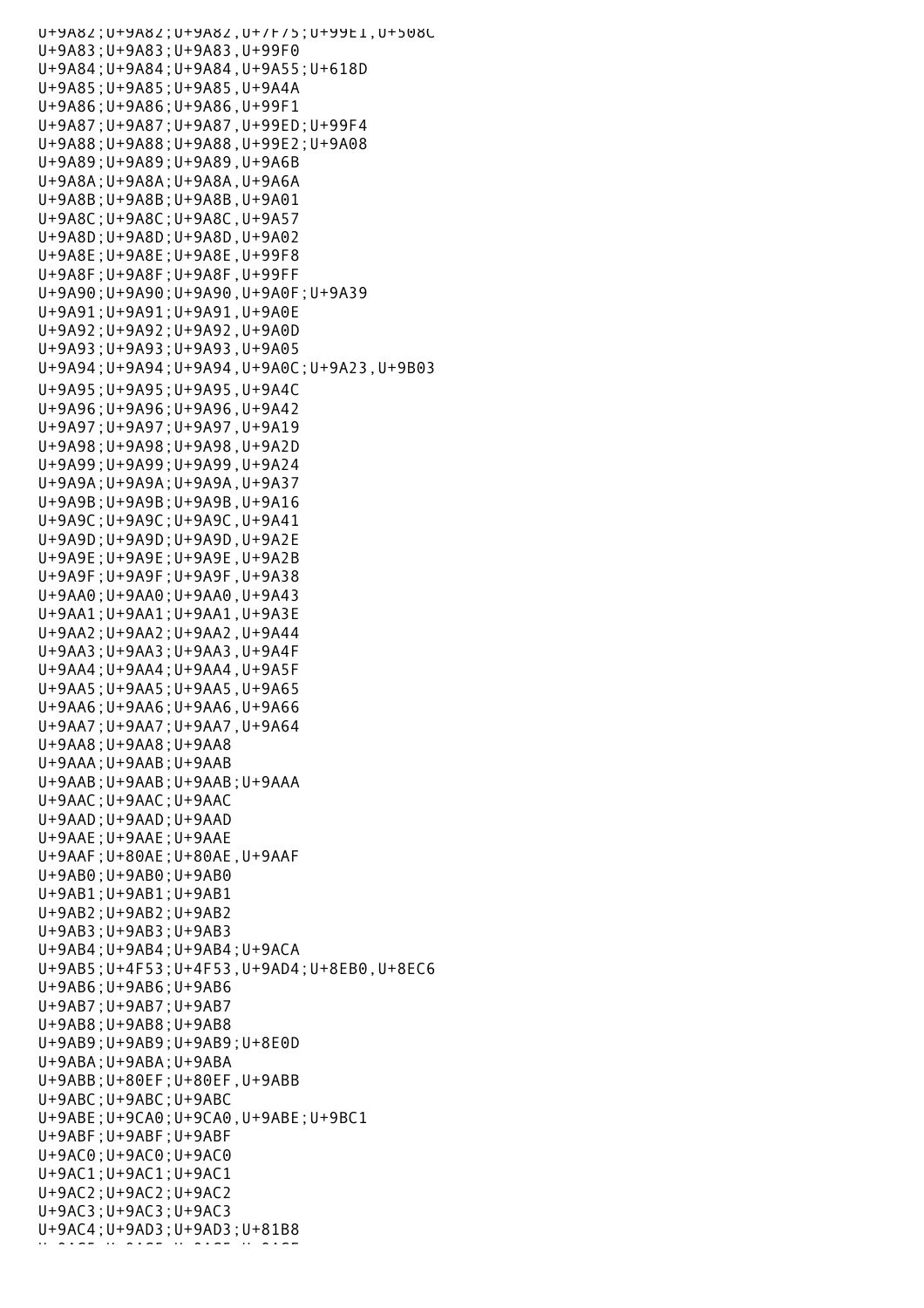U+9AC5;U+9AC5;U+9AC5,U+9ACF U+9AC6;U+9AC6;U+9AC6 U+9AC7;U+9AC7;U+9AC7 U+9AC9;U+9AC9;U+9AC9 U+9ACA;U+9AB4;U+9AB4,U+9ACA U+9ACB;U+9ACB;U+9ACB,U+9AD6 U+9ACC;U+8191;U+9ACC,U+9AD5;U+8191,U+81CF U+9ACD;U+9ACD;U+9ACD U+9ACE;U+9ACE;U+9ACE U+9ACF;U+9AC5;U+9AC5,U+9ACF U+9AD0;U+9AD0;U+9AD0 U+9AD1;U+9AD1;U+9AD1 U+9AD2;U+810F;U+810F,U+9AD2;U+81DF U+9AD3;U+9AD3;U+9AD3;U+81B8,U+9AC4 U+9AD4;U+4F53;U+4F53,U+9AD4;U+8EB0,U+9AB5,U+8EC6 U+9AD5;U+8191;U+9ACC,U+9AD5;U+8191,U+81CF U+9AD6;U+9ACB;U+9ACB,U+9AD6 U+9AD8;U+9AD8;U+9AD8;U+9AD9 U+9AD9;U+9AD8;U+9AD8 U+9ADA;U+9ADA;U+9ADA U+9ADB;U+9ADB;U+9ADB U+9ADC;U+9ADC;U+9ADC U+9ADD;U+9ADD;U+9ADD U+9ADE;U+9ADE;U+9ADE U+9ADF;U+9ADF;U+9ADF U+9AE1;U+9AE1;U+9AE1 U+9AE2;U+9AE2;U+9AE2 U+9AE3;U+4EFF;U+4EFF,U+9AE3;U+5023,U+5F77 U+9AE5;U+9AEF;U+9AEF U+9AE6;U+7266;U+9AE6;U+6C02,U+729B,U+7266 U+9AE7;U+9AE7;U+9AE7 U+9AEA;U+53D1;U+53D1,U+9AEE;U+5F42,U+767C U+9AEB;U+9AEB;U+9AEB U+9AEC;U+9AEC;U+9AEC U+9AED;U+9AED;U+9AED U+9AEE;U+53D1;U+53D1,U+9AEE;U+5F42,U+767C,U+9AEA U+9AEF;U+9AEF;U+9AEF;U+9AE5 U+9AF1;U+9AF1;U+9AF1 U+9AF2;U+9AF2;U+9AF2 U+9AF3;U+9AF3;U+9AF3 U+9AF4;U+4F5B;U+4F5B,U+5F7F;U+4ECF U+9AF5;U+9AF5;U+9AF5 U+9AF6;U+9AF6;U+9AF6 U+9AF7;U+9AF7;U+9AF7 U+9AF8;U+9AF8;U+9AF8 U+9AF9;U+9AF9;U+9AF9 U+9AFA;U+9AFA;U+9AFA;U+9B20 U+9AFB;U+9AFB;U+9AFB U+9AFC;U+9AFC;U+9AFC U+9AFD;U+9AFD;U+9AFD U+9AFE;U+9AFE;U+9AFE U+9AFF;U+9AFF;U+9AFF U+9B01;U+75E2;U+75E2,U+9B01 U+9B03;U+9A94;U+9B03;U+9A94,U+9A23,U+9A0C U+9B04;U+9B04;U+9B04 U+9B05;U+9B05;U+9B05 U+9B06;U+677E;U+677E,U+9B06;U+6780 U+9B07;U+9B07;U+9B07 U+9B08;U+9B08;U+9B08 U+9B0A;U+9B0A;U+9B0A U+9B0B;U+9B0B;U+9B0B U+9B0C;U+9B0C;U+9B0C U+9B0D;U+80E1;U+80E1,U+9B0D;U+885A U+9B0E;U+760C;U+760C,U+9B0E U+9B0F;U+9B0F;U+9B0F U+9B10;U+9B10;U+9B10;U+9B10;U+9B10;U+9B10;U+9B10;U+9B10;U+9B10;U+9B10;U+9B10;U+9B10;U+9B10;U+9B10;U+9B10;U+9B1<br>U+9B10;U+9B10;U+9B10;U+9B10;U+9B10;U+9B10;U+9B10;U+9B10;U+9B10;U+9B10;U+9B10;U+9B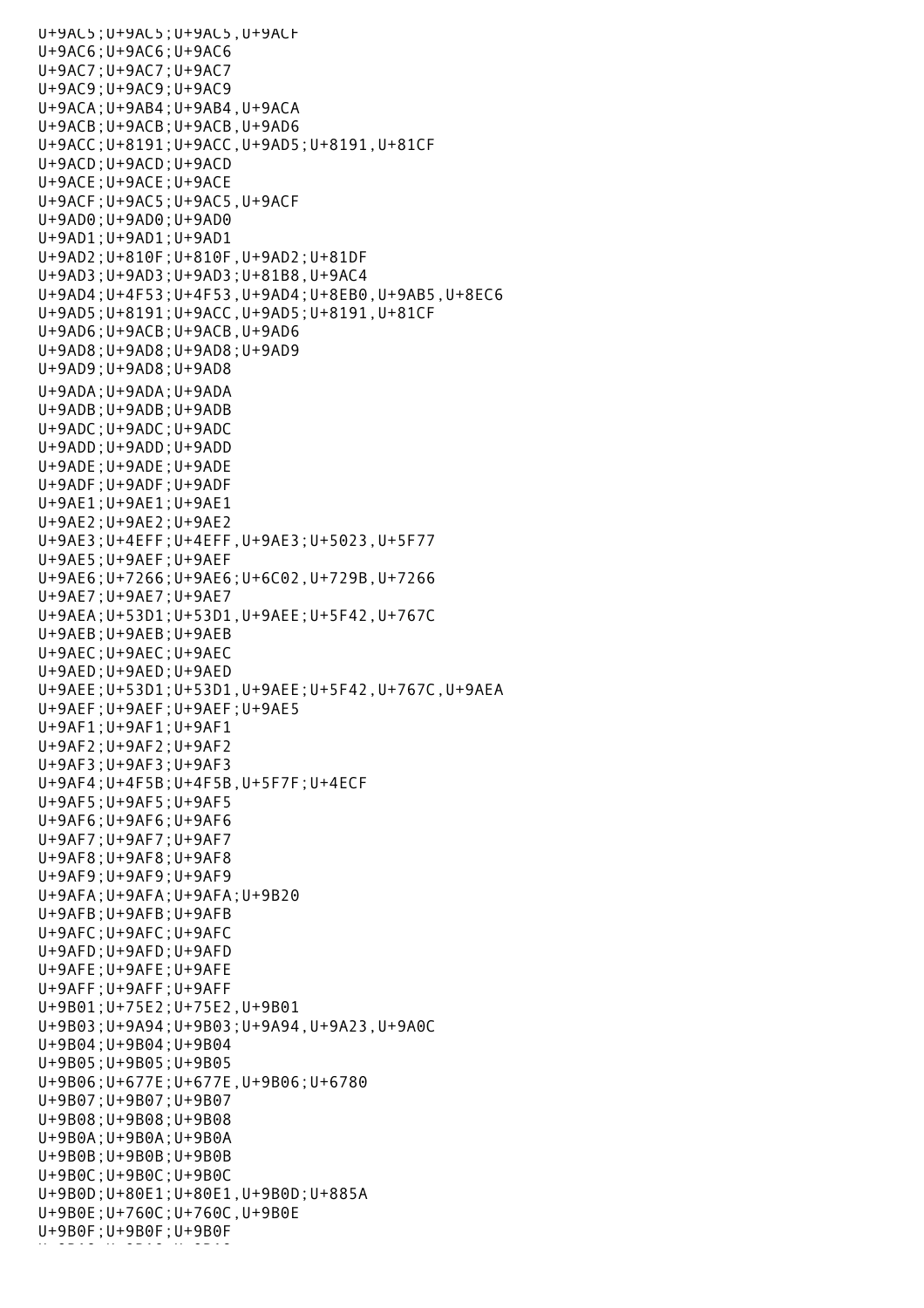U+9B10;U+9B10;U+9B10 U+9B11;U+9B11;U+9B11 U+9B12;U+9B12;U+9B12 U+9B13;U+9B13;U+9B13,U+9B22 U+9B15;U+9B15;U+9B15 U+9B16;U+9B16;U+9B16 U+9B17;U+9B17;U+9B17 U+9B18;U+9B18;U+9B18 U+9B19;U+9B19;U+9B19 U+9B1A;U+987B;U+987B,U+9B1A;U+9808 U+9B1C;U+9B1C;U+9B1C U+9B1D;U+9B1D;U+9B1D U+9B1E;U+9B1E;U+9B1E U+9B1F;U+9B1F;U+9B1F U+9B20;U+9AFA;U+9AFA,U+9B20 U+9B21;U+9B21;U+9B21 U+9B22;U+9B13;U+9B13,U+9B22 U+9B23;U+9B23;U+9B23 U+9B24;U+9B24;U+9B24 U+9B25;U+6597;U+6597,U+9B25;U+95D8,U+9B2A,U+9B2C,U+9B2D,U+9B26 U+9B26;U+6597;U+6597,U+9B25;U+95D8,U+9B2A,U+9B2C,U+9B2D U+9B27;U+95F9;U+95F9,U+9B27;U+9599 U+9B28;U+54C4;U+54C4,U+9B28;U+95A7 U+9B29;U+960B;U+960B,U+9B29 U+9B2A;U+6597;U+6597,U+9B25;U+95D8,U+9B2C,U+9B2D,U+9B26 U+9B2B;U+961A;U+961A,U+9B2B;U+95DE U+9B2C;U+6597;U+6597,U+9B25;U+95D8,U+9B2A,U+9B2D,U+9B26 U+9B2D;U+6597;U+6597,U+9B25;U+95D8,U+9B2A,U+9B2C,U+9B26 U+9B2E;U+9604;U+9604,U+9B2E U+9B2F;U+9B2F;U+9B2F U+9B30;U+90C1;U+90C1,U+9B31;U+6B1D U+9B31;U+90C1;U+90C1,U+9B31;U+9B30,U+6B1D U+9B32;U+9B32;U+9B32 U+9B33;U+9B33;U+9B33 U+9B35;U+9B35;U+9B35 U+9B36;U+9B36;U+9B36,U+9B39 U+9B37;U+9B37;U+9B37 U+9B38;U+9B38;U+9B38 U+9B39;U+9B36;U+9B36,U+9B39 U+9B3A;U+9B3A;U+9B3A U+9B3B;U+7CA5;U+9B3B;U+7CA5 U+9B3C;U+9B3C;U+9B3C U+9B3E;U+9B3E;U+9B3E U+9B3F;U+9B3F;U+9B3F U+9B41;U+9B41;U+9B41;U+6AC6 U+9B42;U+9B42;U+9B42 U+9B43;U+9B43;U+9B43 U+9B44;U+9B44;U+9B44 U+9B45;U+9B45;U+9B45 U+9B46;U+9B46;U+9B46 U+9B47;U+9B47;U+9B47,U+9B58 U+9B48;U+9B48;U+9B48 U+9B49;U+9B49;U+9B49,U+9B4E U+9B4A;U+872E;U+872E,U+9B4A U+9B4B;U+9B4B;U+9B4B U+9B4C;U+9B4C;U+9B4C U+9B4D;U+9B4D;U+9B4D U+9B4E;U+9B49;U+9B49,U+9B4E U+9B4F;U+9B4F;U+9B4F U+9B51;U+9B51;U+9B51 U+9B52;U+9B52;U+9B52 U+9B53;U+9B53;U+9B53 U+9B54;U+9B54;U+9B54 U+9B55;U+9B55;U+9B55 U+9B56;U+9B56;U+9B56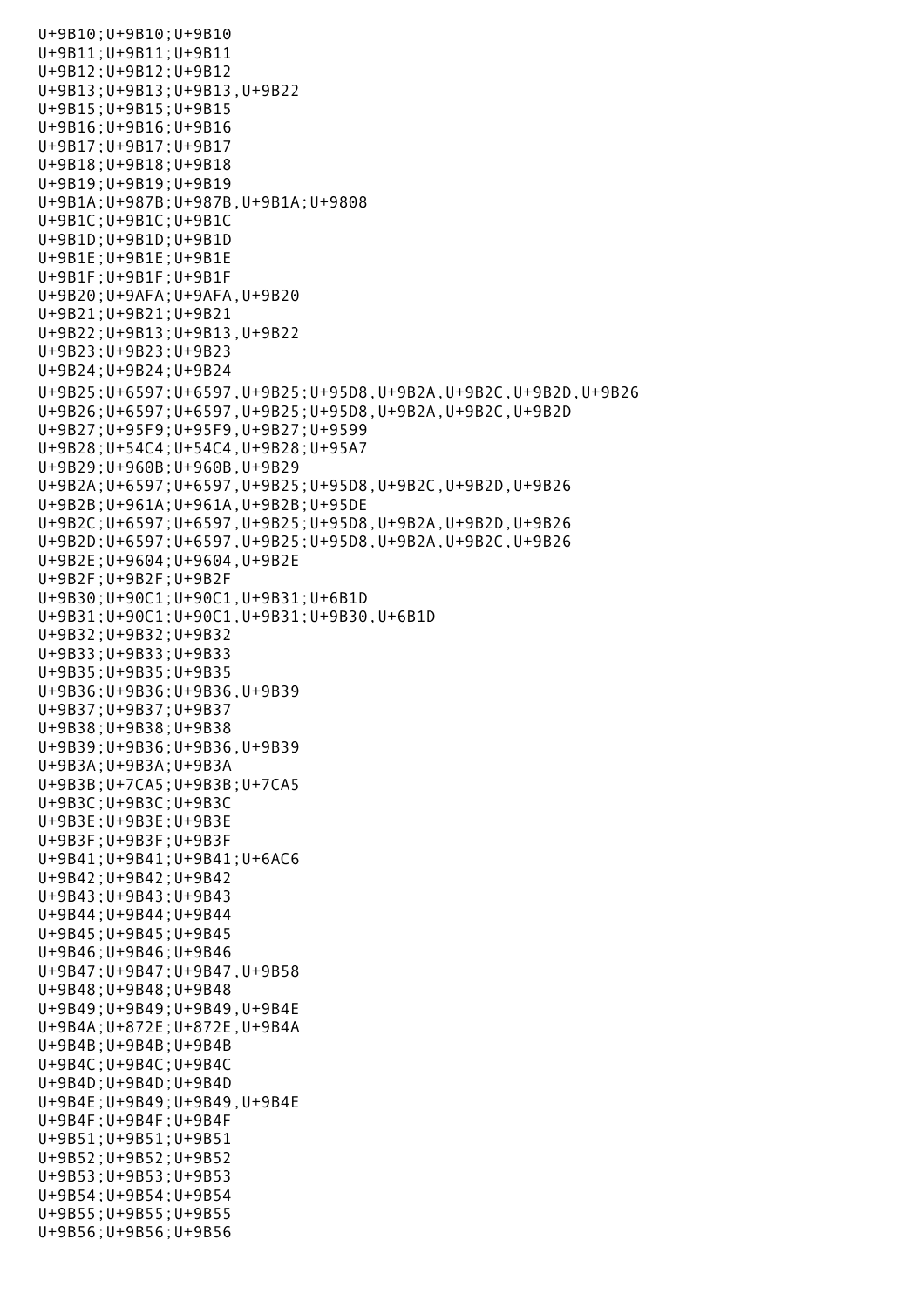U+9B58;U+9B47;U+9B47,U+9B58 U+9B59;U+9B59;U+9B59 U+9B5A;U+9C7C;U+9C7C,U+9B5A U+9B5B;U+9C7D;U+9C7D,U+9B5B U+9B5C;U+9B5C;U+9B5C U+9B5D;U+9B5D;U+9B5D U+9B5E;U+9B5E;U+9B5E U+9B5F;U+9B5F;U+9B5F U+9B60;U+9B60;U+9B60 U+9B61;U+9493;U+9493,U+9B61;U+91E3 U+9B63;U+9B63;U+9B63 U+9B64;U+9B64;U+9B64 U+9B65;U+9B65;U+9B65 U+9B66;U+9CA8;U+9CA8,U+9B66;U+9BCA,U+9BCB U+9B67;U+9B67;U+9B67 U+9B68;U+9C80;U+9C80,U+9B68 U+9B69;U+9B69;U+9B69 U+9B6A;U+9B6A;U+9B6A U+9B6B;U+9B6B;U+9B6B U+9B6C;U+9B6C;U+9B6C U+9B6D;U+9B6D;U+9B6D U+9B6E;U+9B6E;U+9B6E U+9B6F;U+9C81;U+9C81,U+9B6F U+9B70;U+9B70;U+9B70 U+9B71;U+9B71;U+9B71 U+9B73;U+9B73;U+9B73 U+9B74;U+9C82;U+9C82,U+9B74 U+9B75;U+9B75;U+9B75 U+9B76;U+9B76;U+9B76 U+9B77;U+9C7F;U+9C7F,U+9B77 U+9B78;U+9B78;U+9B78 U+9B79;U+9B79;U+9B79 U+9B7A;U+9C84;U+9C84,U+9B7A U+9B7B;U+9B7B;U+9B7B U+9B7C;U+9B7C;U+9B7C;U+9C4B U+9B7D;U+86B6;U+86B6,U+9B7D U+9B7E;U+9B7E;U+9B7E U+9B7F;U+9B7F;U+9B7F U+9B80;U+9B80;U+9B80 U+9B81;U+9C85;U+9C85,U+9B81 U+9B82;U+9B82;U+9B82 U+9B83;U+9C86;U+9C86,U+9B83 U+9B84;U+9B84;U+9B84 U+9B85;U+9B85;U+9B85 U+9B86;U+9B86;U+9B86 U+9B87;U+9B87;U+9B87 U+9B88;U+9B88;U+9B88 U+9B8A;U+9C8C;U+9C8C,U+9B8A U+9B8B;U+9C89;U+9C89,U+9B8B U+9B8D;U+9C8F;U+9C8F,U+9B8D U+9B8E;U+9C87;U+9C87,U+9B8E U+9B8F;U+9B8F;U+9B8F U+9B90;U+9C90;U+9C90,U+9B90 U+9B91;U+9C8D;U+9C8D,U+9B91 U+9B92;U+9C8B;U+9C8B,U+9B92 U+9B93;U+9C8A;U+9C8A,U+9B93 U+9B94;U+9B94;U+9B94 U+9B95;U+9B95;U+9B95 U+9B96;U+9B96;U+9B96 U+9B97;U+9B97;U+9B97 U+9B98;U+9B98;U+9B98 U+9B9A;U+9C92;U+9C92,U+9B9A U+9B9B;U+9B9B;U+9B9B U+9B9C;U+9C98;U+9C98,U+9B9C U+9B9D;U+9C9E;U+9C9E,U+9B9D;U+9BD7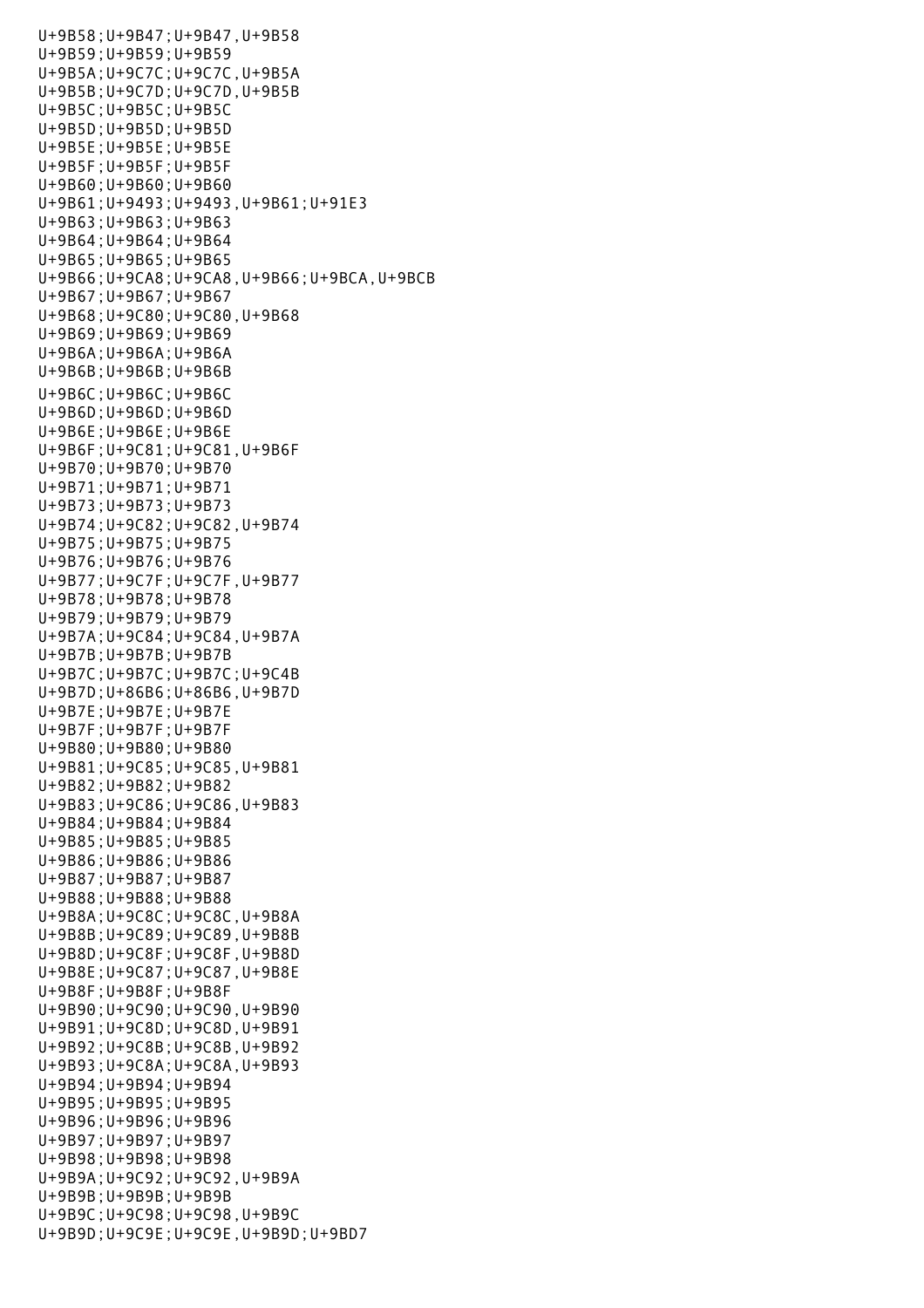U+9B9E;U+9C95;U+9C95,U+9B9E U+9B9F;U+9B9F;U+9B9F U+9BA0;U+9BA0;U+9BA0 U+9BA1;U+9BA1;U+9BA1 U+9BA2;U+9BA2;U+9BA2 U+9BA3;U+4C9F;U+4C9F,U+9BA3 U+9BA4;U+9BA4;U+9BA4 U+9BA5;U+9BA5;U+9BA5 U+9BA6;U+9C96;U+9C96,U+9BA6 U+9BA7;U+9BA7;U+9BA7 U+9BA8;U+9BA8;U+9BA8 U+9BA9;U+9BA9;U+9BA9 U+9BAA;U+9C94;U+9C94,U+9BAA U+9BAB;U+9C9B;U+9C9B,U+9BAB U+9BAC;U+9BAC;U+9BAC U+9BAD;U+9C91;U+9C91,U+9BAD;U+89DF U+9BAE;U+9C9C;U+9C9C,U+9BAE;U+5C20,U+5C1F U+9BAF;U+9BAF;U+9BAF U+9BB0;U+9BB0;U+9BB0 U+9BB1;U+9BB1;U+9BB1 U+9BB2;U+9BB2;U+9BB2 U+9BB3;U+9C93;U+9C93,U+9BB3 U+9BB4;U+9BB4;U+9BB4 U+9BB5;U+9BB5;U+9BB5 U+9BB6;U+9CAA;U+9CAA,U+9BB6 U+9BB7;U+9BB7;U+9BB7 U+9BB8;U+9BB8;U+9BB8 U+9BB9;U+9BB9;U+9BB9 U+9BBA;U+9C9D;U+9C9D,U+9BBA U+9BBB;U+9BBB;U+9BBB U+9BBC;U+9BBC;U+9BBC U+9BBD;U+9BBD;U+9BBD U+9BBE;U+9BBE;U+9BBE U+9BBF;U+9BBF;U+9BBF U+9BC0;U+9CA7;U+9CA7,U+9BC0 U+9BC1;U+9CA0;U+9CA0,U+9BC1;U+9ABE U+9BC3;U+9BC3;U+9BC3 U+9BC4;U+9BC4;U+9BC4 U+9BC5;U+9BC5;U+9BC5 U+9BC6;U+9BC6;U+9BC6 U+9BC7;U+9CA9;U+9CA9,U+9BC7 U+9BC8;U+9BC8;U+9BC8 U+9BC9;U+9CA4;U+9CA4,U+9BC9 U+9BCA;U+9CA8;U+9CA8,U+9BCA;U+9BCB,U+9B66 U+9BCB;U+9CA8;U+9CA8,U+9BCA;U+9B66 U+9BCC;U+9BCC;U+9BCC U+9BCD;U+9BCD;U+9BCD U+9BCE;U+9BCE;U+9BCE U+9BCF;U+9BCF;U+9BCF U+9BD0;U+9BD0;U+9BD0 U+9BD1;U+9BD1;U+9BD1 U+9BD2;U+9CAC;U+9CAC,U+9BD2 U+9BD3;U+9BD3;U+9BD3 U+9BD4;U+9CBB;U+9CBB,U+9BD4 U+9BD5;U+9CAF;U+9CAF,U+9BD5 U+9BD6;U+9CAD;U+9CAD,U+9BD6 U+9BD7;U+9C9E;U+9C9E,U+9BD7;U+9B9D U+9BD8;U+9BD8;U+9BD8 U+9BD9;U+9BD9;U+9BD9 U+9BDA;U+9BDA;U+9BDA U+9BDB;U+9CB7;U+9CB7,U+9BDB U+9BDC;U+9BDC;U+9BDC U+9BDD;U+9CB4;U+9CB4,U+9BDD U+9BDE;U+9BDE;U+9BDE U+9BDF;U+9BDF;U+9BDF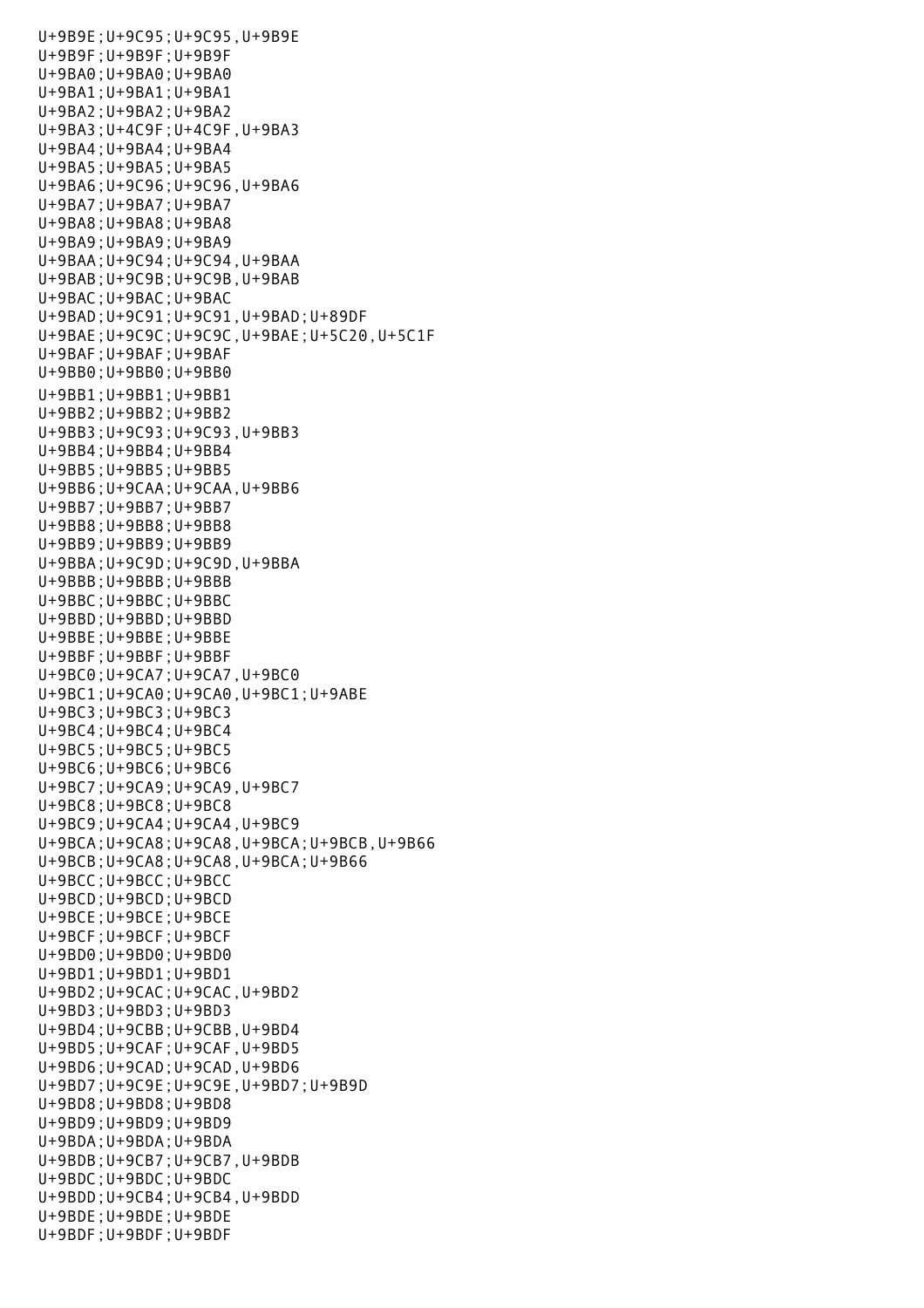U+9BE0;U+9BE0;U+9BE0 U+9BE1;U+9CB1;U+9CB1,U+9BE1 U+9BE2;U+9CB5;U+9CB5,U+9BE2 U+9BE3;U+9BE3;U+9BE3 U+9BE4;U+9CB2;U+9CB2,U+9BE4 U+9BE5;U+9BE5;U+9BE5 U+9BE6;U+9BE6;U+9BE6 U+9BE7;U+9CB3;U+9CB3,U+9BE7 U+9BE8;U+9CB8;U+9CB8,U+9BE8 U+9BE9;U+9BE9;U+9BE9 U+9BEA;U+9CAE;U+9CAE,U+9BEA U+9BEB;U+9CB0;U+9CB0,U+9BEB U+9BEC;U+9BEC;U+9BEC U+9BED;U+9BED;U+9BED U+9BEE;U+9BEE;U+9BEE U+9BEF;U+9BEF;U+9BEF U+9BF0;U+9CB6;U+9CB6,U+9BF0 U+9BF1;U+9BF1;U+9BF1 U+9BF2;U+9BF2;U+9BF2 U+9BF3;U+9BF3;U+9BF3 U+9BF4;U+9CBA;U+9CBA,U+9BF4 U+9BF5;U+9BF5;U+9BF5 U+9BF7;U+9CC0;U+9CC0,U+9BF7 U+9BF8;U+9BF8;U+9BF8 U+9BF9;U+9BF9;U+9BF9 U+9BFA;U+9BFA;U+9BFA U+9BFB;U+9BFB;U+9BFB U+9BFC;U+9BFC;U+9BFC U+9BFD;U+9CAB;U+9CAB,U+9BFD;U+9C3F U+9BFE;U+9BFE;U+9BFE U+9BFF;U+9CCA;U+9CCA,U+9BFF U+9C02;U+9C97;U+9C97,U+9C02 U+9C05;U+9C05;U+9C05 U+9C06;U+4CA0;U+4CA0,U+9C06 U+9C07;U+9C07;U+9C07 U+9C08;U+9CBD;U+9CBD,U+9C08 U+9C09;U+9CC7;U+9CC7,U+9C09 U+9C0A;U+9C0A;U+9C0A U+9C0B;U+9C0B;U+9C0B U+9C0C;U+4CA1;U+4CA1,U+9C0D;U+9CC5 U+9C0D;U+4CA1;U+9CC5,U+9C0D;U+4CA1,U+9C0C U+9C0E;U+9C0E;U+9C0E U+9C0F;U+9CBE;U+9CBE,U+9C0F U+9C10;U+9CC4;U+9CC4,U+9C10;U+9C77 U+9C11;U+9C11;U+9C11 U+9C12;U+9CC6;U+9CC6,U+9C12 U+9C13;U+9CC3;U+9CC3,U+9C13 U+9C14;U+9C14;U+9C14 U+9C15;U+9C15;U+9C15 U+9C16;U+9C16;U+9C16 U+9C17;U+9C17;U+9C17 U+9C18;U+9C18;U+9C18 U+9C19;U+9C19;U+9C19 U+9C1A;U+9C1A;U+9C1A U+9C1B;U+9CC1;U+9CC1,U+9C1B U+9C1C;U+9CD2;U+9CD2,U+9C1C U+9C1D;U+9C1D;U+9C1D U+9C1E;U+9C1E;U+9C1E U+9C1F;U+9CD1;U+9CD1,U+9C1F U+9C20;U+9CCB;U+9CCB,U+9C20 U+9C21;U+9C21;U+9C21 U+9C22;U+9C22;U+9C22 U+9C23;U+9CA5;U+9CA5,U+9C23 U+9C24;U+9C24;U+9C24 U+9C25;U+9CCF;U+9CCF,U+9C25;U+9C5E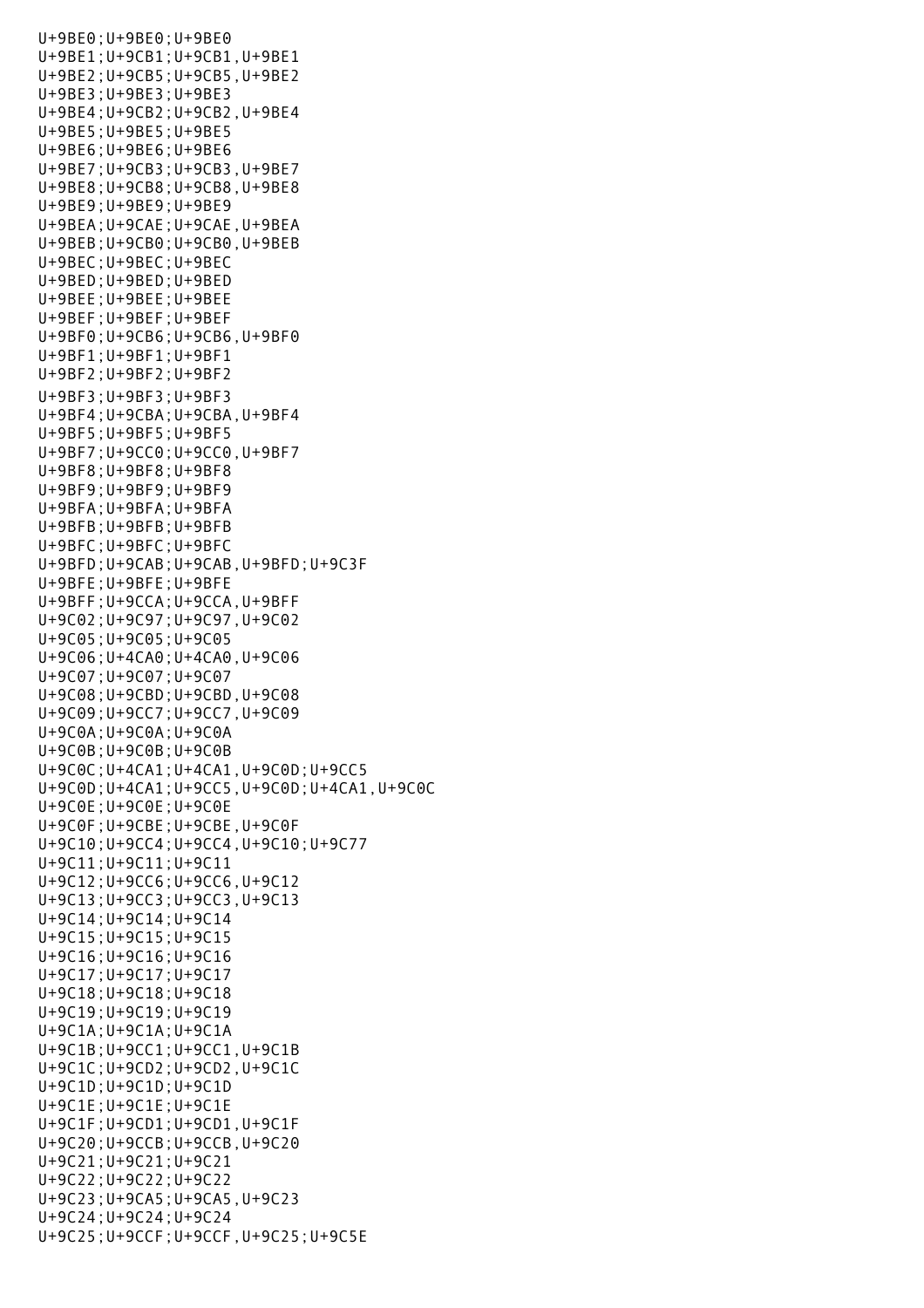U+9C26;U+9C26;U+9C26 U+9C27;U+4CA2;U+4CA2,U+9C27 U+9C28;U+9CCE;U+9CCE,U+9C28 U+9C29;U+9CD0;U+9CD0,U+9C29 U+9C2A;U+9C2A;U+9C2A U+9C2B;U+9CD9;U+9CD9,U+9C2B;U+9C45 U+9C2C;U+9C2C;U+9C2C U+9C2D;U+9CCD;U+9CCD,U+9C2D U+9C2F;U+9C2F;U+9C2F U+9C30;U+9C30;U+9C30 U+9C31;U+9CA2;U+9CA2,U+9C31 U+9C32;U+9CCC;U+9CCC,U+9C32;U+9F07 U+9C33;U+9CD3;U+9CD3,U+9C33 U+9C34;U+9C34;U+9C34 U+9C35;U+9CD8;U+9CD8,U+9C35 U+9C36;U+9C36;U+9C36 U+9C37;U+9CA6;U+9CA6,U+9C37 U+9C38;U+9C38;U+9C38 U+9C39;U+9CA3;U+9CA3,U+9C39 U+9C3A;U+9CB9;U+9CB9,U+9C3A U+9C3B;U+9CD7;U+9CD7,U+9C3B U+9C3C;U+9CDB;U+9CDB,U+9C3C U+9C3D;U+9C3D;U+9C3D U+9C3E;U+9CD4;U+9CD4,U+9C3E U+9C3F;U+9CAB;U+9CAB,U+9C3F;U+9BFD U+9C40;U+9C40;U+9C40 U+9C41;U+9C41;U+9C41 U+9C43;U+9C43;U+9C43 U+9C44;U+9C44;U+9C44 U+9C45;U+9CD9;U+9CD9,U+9C45;U+9C2B U+9C46;U+9C46;U+9C46 U+9C47;U+9C47;U+9C47 U+9C48;U+9CD5;U+9CD5,U+9C48 U+9C49;U+9CD6;U+9CD6,U+9C49;U+9F08,U+9F9E U+9C4A;U+9C4A;U+9C4A U+9C4B;U+9B7C;U+9B7C,U+9C4B U+9C4C;U+9C4C;U+9C4C U+9C4D;U+9C4D;U+9C4D U+9C4E;U+9C4E;U+9C4E U+9C50;U+9C50;U+9C50 U+9C52;U+9CDF;U+9CDF,U+9C52 U+9C53;U+9CDD;U+9CDD,U+9C54 U+9C54;U+9CDD;U+9CDD,U+9C54;U+9C53 U+9C55;U+9C55;U+9C55 U+9C56;U+9CDC;U+9CDC,U+9C56 U+9C57;U+9CDE;U+9CDE,U+9C57 U+9C58;U+9C9F;U+9C9F,U+9C58 U+9C59;U+9C59;U+9C59 U+9C5A;U+9C5A;U+9C5A U+9C5B;U+9C5B;U+9C5B U+9C5C;U+9C5C;U+9C5C U+9C5D;U+9CBC;U+9CBC,U+9C5D U+9C5E;U+9CCF;U+9CCF,U+9C5E;U+9C25 U+9C5F;U+9C8E;U+9C8E,U+9C5F U+9C60;U+9C99;U+9C99,U+9C60 U+9C62;U+9C62;U+9C62 U+9C63;U+9CE3;U+9CE3,U+9C63 U+9C65;U+9C65;U+9C65 U+9C66;U+9C66;U+9C66 U+9C67;U+9CE2;U+9CE2,U+9C67 U+9C68;U+9CBF;U+9CBF,U+9C68 U+9C69;U+9C69;U+9C69 U+9C6A;U+9C6A;U+9C6A U+9C6B;U+9C6B;U+9C6B U+9C6C;U+9C6C;U+9C6C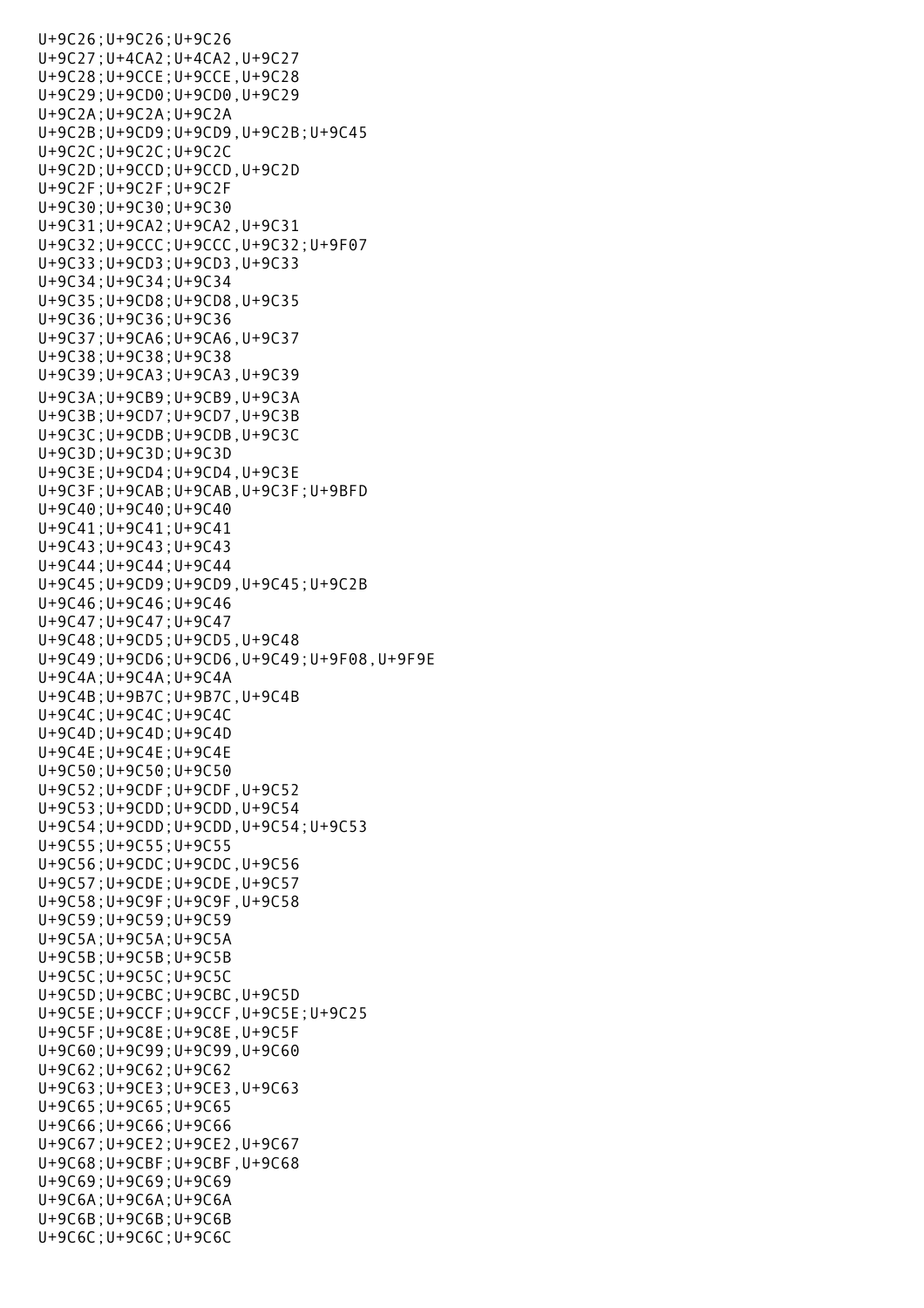U+9C6C;U+9C6C;U+9C6C;U+9C6C;U+9C6C;U+9C6C;U+9C6C;U+9C6C;U+9C6C;U+9C6C;U+9C6C;U+9C6C;U+9C6C;U+9C6C;U+9C6C;U+9C6 U+9C6D;U+9C9A;U+9C9A,U+9C6D U+9C6E;U+9C6E;U+9C6E U+9C6F;U+9CE0;U+9CE0,U+9C6F U+9C70;U+9C70;U+9C70 U+9C71;U+9C71;U+9C71 U+9C72;U+9C72;U+9C72 U+9C73;U+9C73;U+9C73 U+9C74;U+9C74;U+9C74 U+9C75;U+9C75;U+9C75 U+9C77;U+9CC4;U+9CC4,U+9C77;U+9C10 U+9C78;U+9C88;U+9C88,U+9C78 U+9C79;U+9C79;U+9C79 U+9C7A;U+9CA1;U+9CA1,U+9C7A U+9C7C;U+9C7C;U+9C7C,U+9B5A U+9C7D;U+9C7D;U+9C7D,U+9B5B U+9C7E;U+9C7E;U+9C7E U+9C7F;U+9C7F;U+9C7F,U+9B77 U+9C80;U+9C80;U+9C80,U+9B68 U+9C81;U+9C81;U+9C81,U+9B6F U+9C82;U+9C82;U+9C82,U+9B74 U+9C83;U+9C83;U+9C83 U+9C84;U+9C84;U+9C84,U+9B7A U+9C85;U+9C85;U+9C85,U+9B81 U+9C86;U+9C86;U+9C86,U+9B83 U+9C87;U+9C87;U+9C87,U+9B8E U+9C88;U+9C88;U+9C88,U+9C78 U+9C89;U+9C89;U+9C89,U+9B8B U+9C8A;U+9C8A;U+9C8A,U+9B93 U+9C8B;U+9C8B;U+9C8B,U+9B92 U+9C8C;U+9C8C;U+9C8C,U+9B8A U+9C8D;U+9C8D;U+9C8D,U+9B91 U+9C8E;U+9C8E;U+9C8E,U+9C5F U+9C8F;U+9C8F;U+9C8F,U+9B8D U+9C90;U+9C90;U+9C90,U+9B90 U+9C91;U+9C91;U+9C91,U+9BAD;U+89DF U+9C92;U+9C92;U+9C92,U+9B9A U+9C93;U+9C93;U+9C93,U+9BB3 U+9C94;U+9C94;U+9C94,U+9BAA U+9C95;U+9C95;U+9C95,U+9B9E U+9C96;U+9C96;U+9C96,U+9BA6 U+9C97;U+9C97;U+9C97,U+9C02 U+9C98;U+9C98;U+9C98,U+9B9C U+9C99;U+9C99;U+9C99,U+9C60 U+9C9A;U+9C9A;U+9C9A,U+9C6D U+9C9B;U+9C9B;U+9C9B,U+9BAB U+9C9C;U+9C9C;U+9C9C,U+9BAE;U+5C20,U+5C1F U+9C9D;U+9C9D;U+9C9D,U+9BBA U+9C9E;U+9C9E;U+9C9E,U+9B9D;U+9BD7 U+9C9F;U+9C9F;U+9C9F,U+9C58 U+9CA0;U+9CA0;U+9CA0,U+9BC1;U+9ABE U+9CA1;U+9CA1;U+9CA1,U+9C7A U+9CA2;U+9CA2;U+9CA2,U+9C31 U+9CA3;U+9CA3;U+9CA3,U+9C39 U+9CA4;U+9CA4;U+9CA4,U+9BC9 U+9CA5;U+9CA5;U+9CA5,U+9C23 U+9CA6;U+9CA6;U+9CA6,U+9C37 U+9CA7;U+9CA7;U+9CA7,U+9BC0 U+9CA8;U+9CA8;U+9CA8,U+9BCA;U+9BCB,U+9B66 U+9CA9;U+9CA9;U+9CA9,U+9BC7 U+9CAA;U+9CAA;U+9CAA,U+9BB6 U+9CAB;U+9CAB;U+9CAB,U+9BFD;U+9C3F U+9CAC;U+9CAC;U+9CAC,U+9BD2 U+9CAD;U+9CAD;U+9CAD,U+9BD6 U+9CAE;U+9CAE;U+9CAE,U+9BEA U+9CAF;U+9CAF;U+9CAF,U+9BD5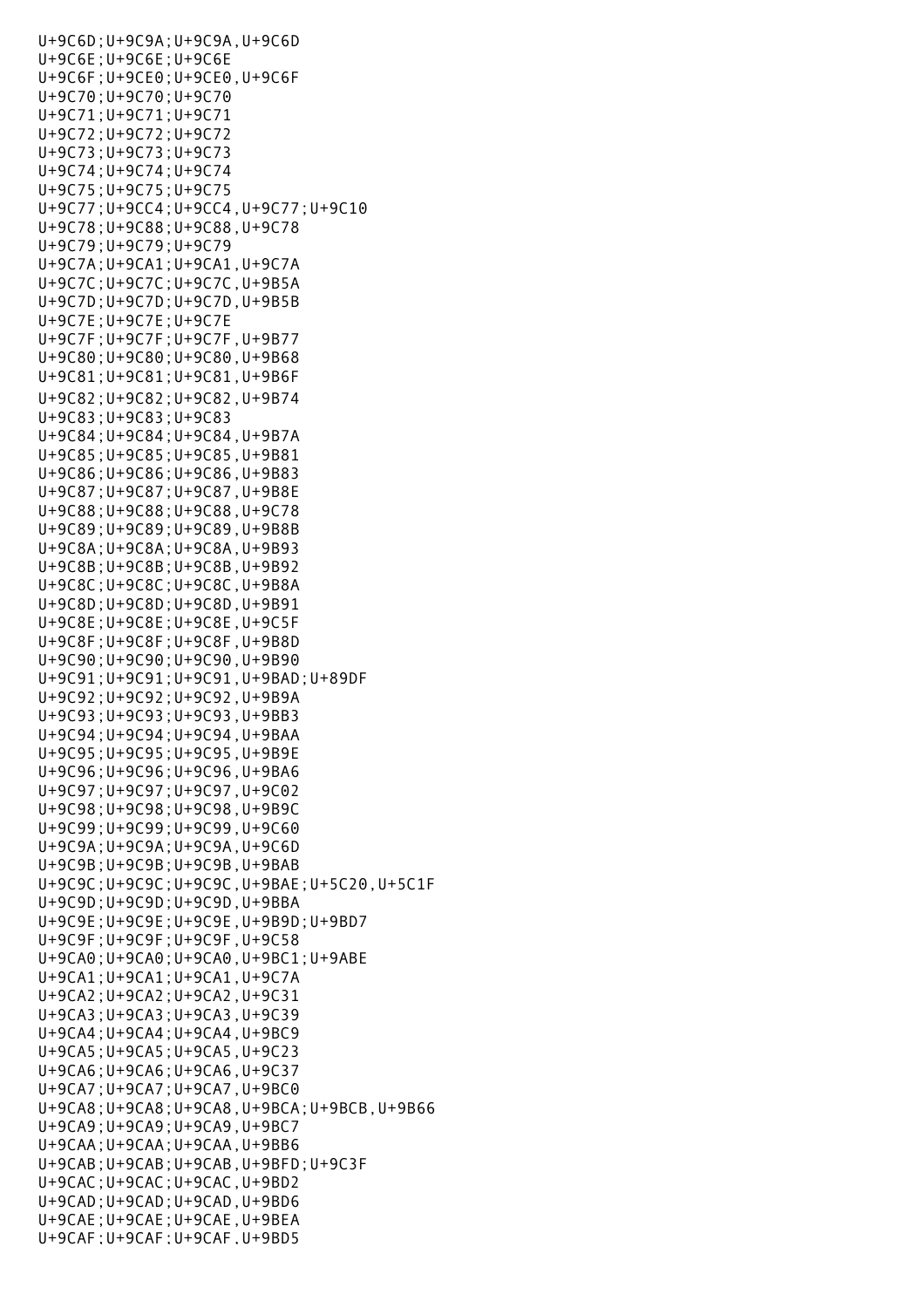U+9CB0;U+9CB0;U+9CB0,U+9BEB U+9CB1;U+9CB1;U+9CB1,U+9BE1 U+9CB2;U+9CB2;U+9CB2,U+9BE4 U+9CB3;U+9CB3;U+9CB3,U+9BE7 U+9CB4;U+9CB4;U+9CB4,U+9BDD U+9CB5;U+9CB5;U+9CB5,U+9BE2 U+9CB6;U+9CB6;U+9CB6,U+9BF0 U+9CB7;U+9CB7;U+9CB7,U+9BDB U+9CB8;U+9CB8;U+9CB8,U+9BE8 U+9CB9;U+9CB9;U+9CB9,U+9C3A U+9CBA;U+9CBA;U+9CBA,U+9BF4 U+9CBB;U+9CBB;U+9CBB,U+9BD4 U+9CBC;U+9CBC;U+9CBC,U+9C5D U+9CBD;U+9CBD;U+9CBD,U+9C08 U+9CBE;U+9CBE;U+9CBE,U+9C0F U+9CBF;U+9CBF;U+9CBF,U+9C68 U+9CC0;U+9CC0;U+9CC0,U+9BF7 U+9CC1;U+9CC1;U+9CC1,U+9C1B U+9CC2;U+9CC2;U+9CC2 U+9CC3;U+9CC3;U+9CC3,U+9C13 U+9CC4;U+9CC4;U+9CC4,U+9C77;U+9C10 U+9CC5;U+4CA1;U+9CC5,U+9C0D;U+4CA1,U+9C0C U+9CC6;U+9CC6;U+9CC6,U+9C12 U+9CC7;U+9CC7;U+9CC7,U+9C09 U+9CC8;U+9CC8;U+9CC8 U+9CC9;U+9CC9;U+9CC9 U+9CCA;U+9CCA;U+9CCA,U+9BFF U+9CCB;U+9CCB;U+9CCB,U+9C20 U+9CCC;U+9CCC;U+9CCC,U+9C32;U+9F07 U+9CCD;U+9CCD;U+9CCD,U+9C2D U+9CCE;U+9CCE;U+9CCE,U+9C28 U+9CCF;U+9CCF;U+9CCF,U+9C25;U+9C5E U+9CD0;U+9CD0;U+9CD0,U+9C29 U+9CD1;U+9CD1;U+9CD1,U+9C1F U+9CD2;U+9CD2;U+9CD2,U+9C1C U+9CD3;U+9CD3;U+9CD3,U+9C33 U+9CD4;U+9CD4;U+9CD4,U+9C3E U+9CD5;U+9CD5;U+9CD5,U+9C48 U+9CD6;U+9CD6;U+9CD6,U+9C49;U+9F08,U+9F9E U+9CD7;U+9CD7;U+9CD7,U+9C3B U+9CD8;U+9CD8;U+9CD8,U+9C35 U+9CD9;U+9CD9;U+9CD9,U+9C45;U+9C2B U+9CDA;U+9CDA;U+9CDA U+9CDB;U+9CDB;U+9CDB,U+9C3C U+9CDC;U+9CDC;U+9CDC,U+9C56 U+9CDD;U+9CDD;U+9CDD,U+9C54;U+9C53 U+9CDE;U+9CDE;U+9CDE,U+9C57 U+9CDF;U+9CDF;U+9CDF,U+9C52 U+9CE0;U+9CE0;U+9CE0,U+9C6F U+9CE1;U+9CE1;U+9CE1 U+9CE2;U+9CE2;U+9CE2,U+9C67 U+9CE3;U+9CE3;U+9CE3,U+9C63 U+9CE4;U+9CE4;U+9CE4 U+9CE5;U+9E1F;U+9E1F,U+9CE5 U+9CE6;U+9CE6;U+9CE6 U+9CE7;U+51EB;U+51EB,U+9CE7;U+9CEC U+9CE8;U+9CE8;U+9CE8 U+9CE9;U+9E20;U+9E20,U+9CE9 U+9CEA;U+9CEA;U+9CEA U+9CEB;U+96C1;U+96C1,U+9D08 U+9CEC;U+51EB;U+51EB,U+9CEC;U+9CE7 U+9CED;U+9CED;U+9CED U+9CEE;U+9E21;U+9E21,U+96DE;U+9DC4 U+9CEF;U+51E4;U+51E4,U+9CF3 U+9CF0;U+9CF0;U+9CF0

u<br>Subali ya sali ya sali ya shekara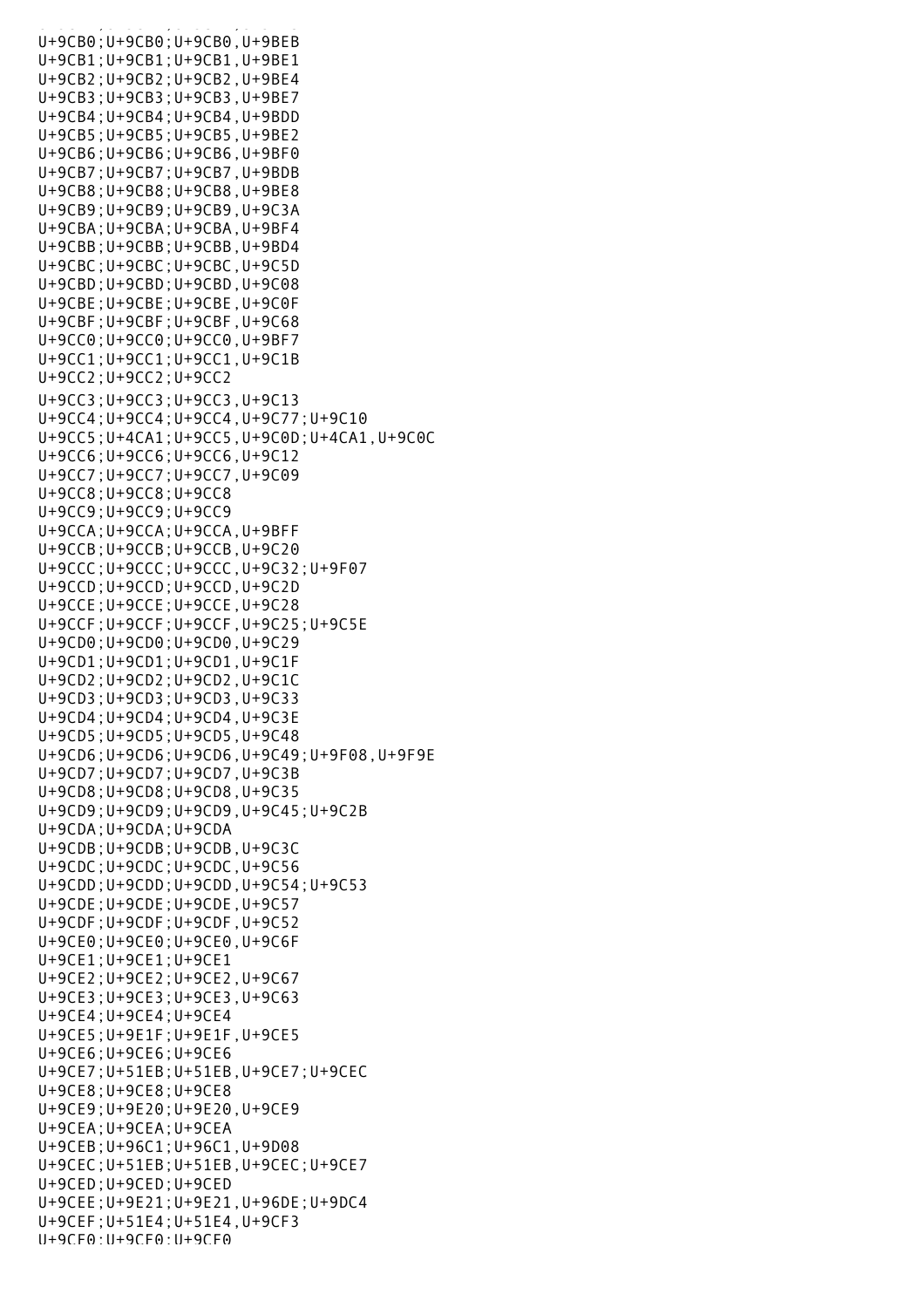$U = 90$  and  $U = 90$  and  $U = 90$ U+9CF1;U+9CF1;U+9CF1 U+9CF2;U+9E24;U+9E24,U+9CF2 U+9CF3;U+51E4;U+51E4,U+9CF3;U+9CEF U+9CF4;U+9E23;U+9E23,U+9CF4 U+9CF5;U+9E28;U+9E28,U+9CF5;U+9D07 U+9CF6;U+9E22;U+9E22,U+9CF6 U+9CF7;U+9CF7;U+9CF7 U+9CF8;U+9CF8;U+9CF8 U+9CF9;U+9CF9;U+9CF9 U+9CFA;U+9CFA;U+9CFA U+9CFB;U+9CFB;U+9CFB U+9CFC;U+9CFC;U+9CFC U+9CFD;U+9CFD;U+9CFD U+9CFE;U+4D13;U+4D13,U+9CFE U+9CFF;U+9CFF;U+9CFF U+9D00;U+9D00;U+9D00 U+9D01;U+9D01;U+9D01 U+9D02;U+9D02;U+9D02;U+9D03 U+9D03;U+9D02;U+9D02,U+9D03 U+9D04;U+9D04;U+9D04 U+9D05;U+9D05;U+9D05 U+9D06;U+9E29;U+9E29,U+9D06 U+9D07;U+9E28;U+9E28,U+9D07;U+9CF5 U+9D08;U+96C1;U+96C1,U+9D08;U+9CEB U+9D09;U+9E26;U+9E26,U+9D09;U+9D76 U+9D0A;U+9D0A;U+9D0A U+9D0B;U+9D0B;U+9D0B U+9D0F;U+9D0F;U+9D0F U+9D10;U+9D10;U+9D10 U+9D12;U+9E30;U+9E30,U+9D12 U+9D13;U+9D13;U+9D13 U+9D14;U+9D14;U+9D14 U+9D15;U+9E35;U+9E35,U+9D15 U+9D16;U+9D16;U+9D16 U+9D17;U+9D17;U+9D17 U+9D18;U+9D18;U+9D18 U+9D19;U+96C9;U+96C9,U+9D19 U+9D1A;U+9D1A;U+9D1A U+9D1B;U+9E33;U+9E33,U+9D1B U+9D1C;U+9D1C;U+9D1C U+9D1D;U+9E32;U+9E32,U+9D1D U+9D1E;U+9E2E;U+9E2E,U+9D1E U+9D1F;U+9E31;U+9E31,U+9D1F U+9D20;U+9D20;U+9D20 U+9D21;U+9D21;U+9D21 U+9D22;U+9D22;U+9D22 U+9D23;U+9E2A;U+9E2A,U+9D23 U+9D24;U+9D24;U+9D24 U+9D25;U+9D25;U+9D25 U+9D26;U+9E2F;U+9E2F,U+9D26 U+9D28;U+9E2D;U+9E2D,U+9D28 U+9D29;U+9D29;U+9D29 U+9D2B;U+9D2B;U+9D2B U+9D2D;U+9D2D;U+9D2D U+9D2E;U+9D2E;U+9D2E U+9D2F;U+9E38;U+9E38,U+9D2F U+9D30;U+9E39;U+9E39,U+9D30 U+9D31;U+9D31;U+9D31 U+9D32;U+9D32;U+9D32 U+9D33;U+9D33;U+9D33 U+9D34;U+9E3B;U+9E3B,U+9D34 U+9D36;U+9D36;U+9D36 U+9D37;U+4D15;U+4D15,U+9D37 U+9D38;U+9D38;U+9D38 U+9D39;U+9D39;U+9D39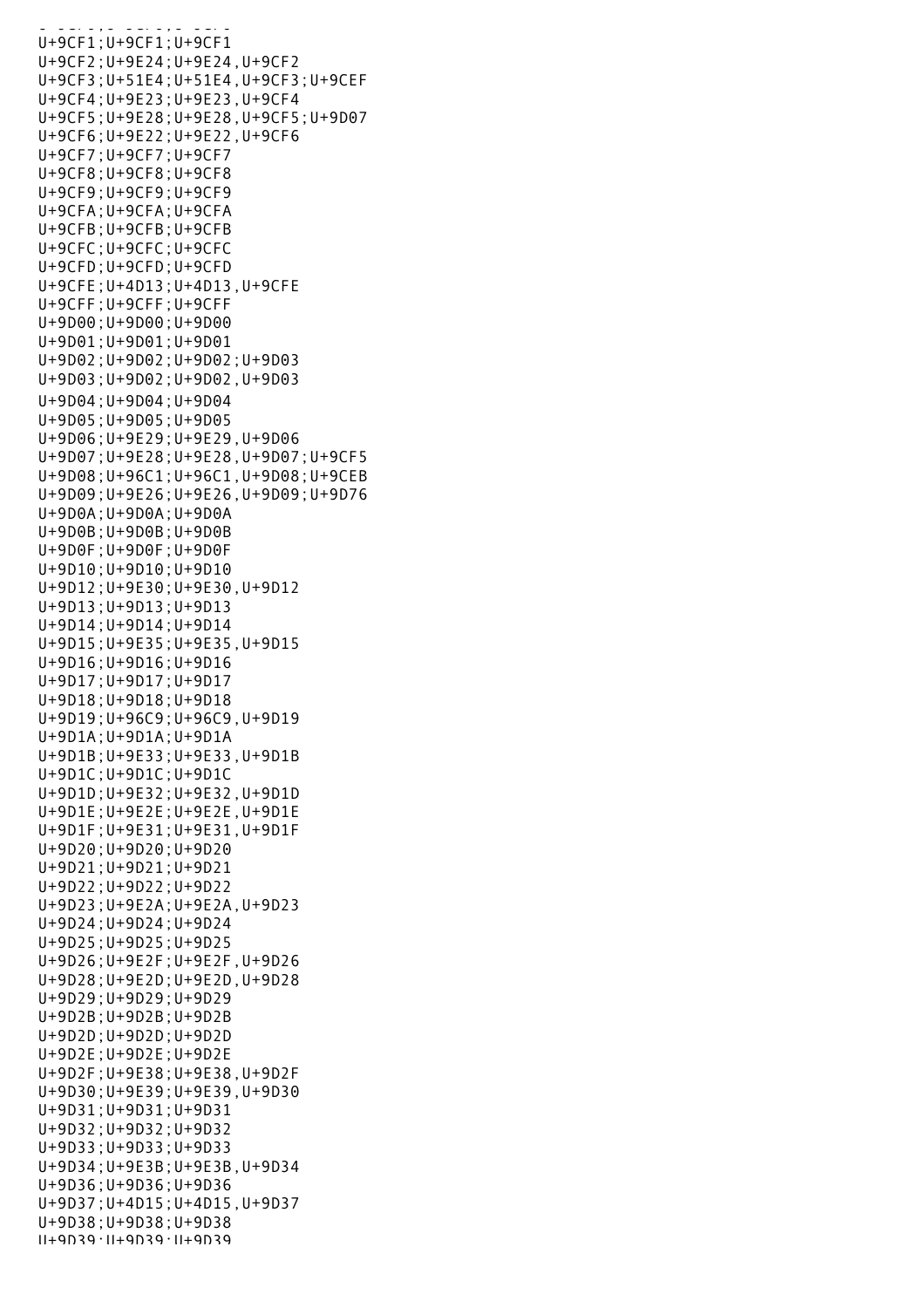U+9D39;U+9D39;U+9D39 U+9D3A;U+9D3A;U+9D3A U+9D3B;U+9E3F;U+9E3F,U+9D3B U+9D3D;U+9D3D;U+9D3D U+9D3E;U+9D3E;U+9D3E U+9D3F;U+9E3D;U+9E3D,U+9D3F U+9D40;U+9D40;U+9D40 U+9D41;U+4D14;U+4D14,U+9D41 U+9D42;U+9E3A;U+9E3A,U+9D42 U+9D43;U+9E3C;U+9E3C,U+9D43 U+9D45;U+9D45;U+9D45 U+9D46;U+9D46;U+9D46 U+9D47;U+9D47;U+9D47 U+9D48;U+9D48;U+9D48 U+9D49;U+9E3E;U+9E3E,U+9E1E U+9D4A;U+9D4A;U+9D4A U+9D4B;U+9D4B;U+9D4B U+9D4C;U+9D4C;U+9D4C U+9D4D;U+9D4D;U+9D4D U+9D4E;U+9D4E;U+9D4E U+9D4F;U+9D4F;U+9D4F U+9D50;U+9E40;U+9E40,U+9D50 U+9D51;U+9E43;U+9E43,U+9D51 U+9D52;U+9E46;U+9E46,U+9D52 U+9D53;U+9E41;U+9E41,U+9D53 U+9D54;U+9D54;U+9D54 U+9D55;U+9D55;U+9D55 U+9D56;U+9D56;U+9D56 U+9D57;U+9D57;U+9D57 U+9D58;U+9D58;U+9D58 U+9D59;U+9D59;U+9D59 U+9D5A;U+9D5A;U+9D5A U+9D5B;U+9888;U+9888,U+9D5B;U+9838,U+981A U+9D5C;U+9E48;U+9E48,U+9D5C U+9D5D;U+9E45;U+9E45,U+9D5D;U+9D5E U+9D5E;U+9E45;U+9E45,U+9D5D U+9D5F;U+9D5F;U+9D5F U+9D60;U+9E44;U+9E44,U+9D60 U+9D61;U+9E49;U+9E49,U+9D61 U+9D62;U+9D62;U+9D62 U+9D63;U+9D63;U+9D63 U+9D64;U+9D64;U+9D64 U+9D65;U+9D65;U+9D65 U+9D66;U+9D66;U+9D66 U+9D67;U+9D67;U+9D67 U+9D68;U+9D68;U+9D68 U+9D69;U+9D69;U+9D69 U+9D6A;U+9E4C;U+9E4C,U+9D6A U+9D6B;U+9D6B;U+9D6B U+9D6C;U+9E4F;U+9E4F,U+9D6C U+9D6E;U+9E50;U+9E50,U+9D6E U+9D6F;U+9E4E;U+9E4E,U+9D6F U+9D70;U+5F6B;U+96D5,U+9D70;U+7431,U+5F6B U+9D71;U+9D71;U+9D71 U+9D72;U+9E4A;U+9E4A,U+9D72 U+9D73;U+9D73;U+9D73 U+9D74;U+9D74;U+9D74 U+9D75;U+9D75;U+9D75 U+9D76;U+9E26;U+9E26,U+9D09 U+9D77;U+9E53;U+9E53,U+9D77 U+9D78;U+9D78;U+9D78 U+9D79;U+9D79;U+9D79 U+9D7A;U+9D7A;U+9D7A U+9D7B;U+9D7B;U+9D7B U+9D7C;U+9D7C;U+9D7C U+9D7D;U+9D7D;U+9D7D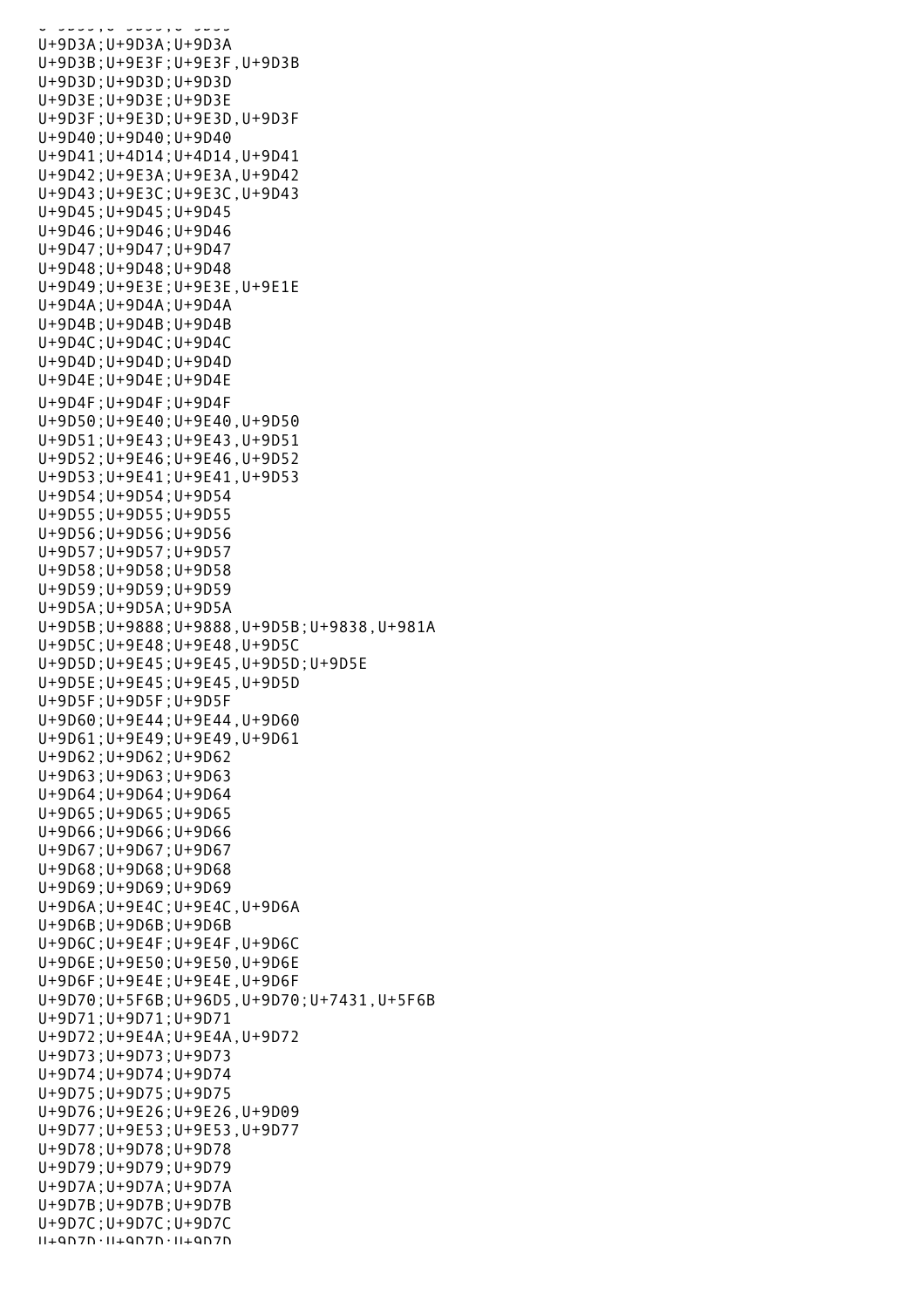U+9D7D;U+9D7D;U+9D7D U+9D7E;U+9E4D;U+9E4D,U+9D7E;U+9DA4 U+9D7F;U+9D7F;U+9D7F U+9D80;U+9D80;U+9D80 U+9D81;U+9D81;U+9D81 U+9D82;U+9D82;U+9D82 U+9D83;U+9D83;U+9D83 U+9D84;U+4D16;U+4D16,U+9D84 U+9D85;U+9D85;U+9D85 U+9D86;U+9D86;U+9D86 U+9D87;U+9E2B;U+9E2B,U+9D87 U+9D88;U+9D88;U+9D88 U+9D89;U+9E51;U+9E51,U+9D89 U+9D8A;U+9E52;U+9E52,U+9D8A U+9D8B;U+9D8B;U+9D8B U+9D8C;U+9D8C;U+9D8C U+9D8D;U+9D8D;U+9D8D U+9D8E;U+9D8E;U+9D8E U+9D90;U+9D90;U+9D90 U+9D91;U+9D91;U+9D91 U+9D92;U+9D92;U+9D92;U+9DD8 U+9D93;U+9E4B;U+9E4B,U+9D93 U+9D94;U+9D94;U+9D94 U+9D96;U+9E59;U+9E59,U+9D96 U+9D97;U+9D97;U+9D97 U+9D98;U+9E55;U+9E55,U+9D98 U+9D99;U+9D99;U+9D99 U+9D9A;U+9E57;U+9E57,U+9D9A U+9D9B;U+9D9B;U+9D9B U+9D9C;U+9D9C;U+9D9C U+9D9D;U+9D9D;U+9D9D U+9D9E;U+9D9E;U+9D9E U+9D9F;U+9D9F;U+9D9F U+9DA0;U+9DA0;U+9DA0 U+9DA1;U+9E56;U+9E56,U+9DA1 U+9DA2;U+9DA2;U+9DA2 U+9DA3;U+9DA3;U+9DA3 U+9DA4;U+9E4D;U+9E4D,U+9DA4;U+9D7E U+9DA5;U+9E5B;U+9E5B,U+9DA5 U+9DA6;U+9DA6;U+9DA6 U+9DA7;U+9DA7;U+9DA7 U+9DA8;U+9DA8;U+9DA8 U+9DA9;U+9E5C;U+9E5C,U+9DA9 U+9DAA;U+4D17;U+4D17,U+9DAA U+9DAB;U+9DAB;U+9DAB U+9DAC;U+9E27;U+9E27,U+9DAC U+9DAD;U+9DAD;U+9DAD U+9DAF;U+83BA;U+83BA,U+9DAF U+9DB0;U+9DB0;U+9DB0 U+9DB1;U+9DB1;U+9DB1 U+9DB2;U+9E5F;U+9E5F,U+9DB2 U+9DB3;U+9DB3;U+9DB3 U+9DB4;U+9E64;U+9E64,U+9DB4 U+9DB5;U+96CF;U+96CF,U+9DB5;U+96DB U+9DB6;U+9DB6;U+9DB6 U+9DB7;U+9DB7;U+9DB7 U+9DB8;U+9DB8;U+9DB8 U+9DB9;U+9E60;U+9E60,U+9DB9 U+9DBA;U+9E61;U+9E61,U+9DBA U+9DBB;U+9E58;U+9E58,U+9DBB U+9DBC;U+9E63;U+9E63,U+9DBC U+9DBE;U+7FF0;U+7FF0,U+9DBE U+9DBF;U+9E5A;U+9E5A,U+9DBF U+9DC1;U+9E62;U+9E62,U+9DC1 U+9DC2;U+9E5E;U+9E5E,U+9DC2 U+9DC3;U+9DC3;U+9DC3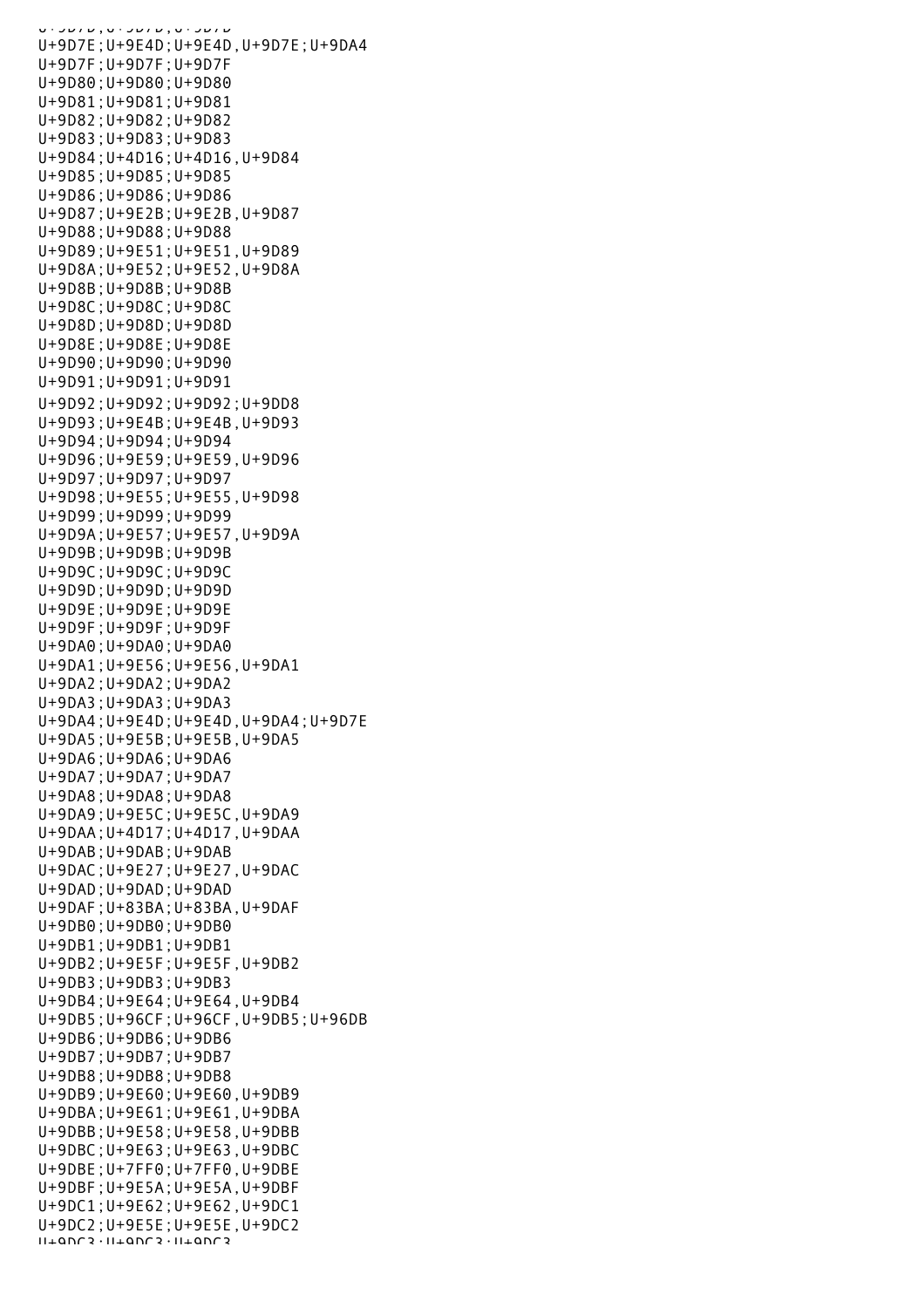U+9DC3;U+9DC3;U+9DC3 U+9DC4;U+9E21;U+9E21,U+96DE;U+9CEE U+9DC5;U+9DC5;U+9DC5 U+9DC7;U+9DC7;U+9DC7 U+9DC8;U+4D18;U+4D18,U+9DC8;U+9DC9 U+9DC9;U+4D18;U+4D18,U+9DC9;U+9DC8 U+9DCA;U+9E5D;U+9E5D,U+9DCA U+9DCB;U+9DCB;U+9DCB U+9DCC;U+9DCC;U+9DCC U+9DCD;U+67AD;U+67AD,U+9DCD;U+689F U+9DCE;U+9DCE;U+9DCE U+9DCF;U+9DCF;U+9DCF U+9DD0;U+9DD0;U+9DD0 U+9DD1;U+9DD1;U+9DD1 U+9DD2;U+9DD2;U+9DD2 U+9DD3;U+9E67;U+9E67,U+9DD3 U+9DD4;U+9DD4;U+9DD4 U+9DD5;U+9DD5;U+9DD5 U+9DD6;U+9E65;U+9E65,U+9DD6 U+9DD7;U+9E25;U+9E25,U+9DD7 U+9DD8;U+9D92;U+9D92,U+9DD8 U+9DD9;U+9E37;U+9E37,U+9DD9 U+9DDA;U+9E68;U+9E68,U+9DDA U+9DDB;U+9DDB;U+9DDB U+9DDC;U+9DDC;U+9DDC U+9DDD;U+9DDD;U+9DDD U+9DDE;U+9DDE;U+9DDE U+9DDF;U+9DDF;U+9DDF U+9DE0;U+9DE0;U+9DE0 U+9DE1;U+9DE1;U+9DE1 U+9DE2;U+9DE2;U+9DE2 U+9DE3;U+9DE3;U+9DE3 U+9DE4;U+9DE4;U+9DE4 U+9DE5;U+9E36;U+9E36,U+9DE5 U+9DE6;U+9E6A;U+9E6A,U+9DE6 U+9DE7;U+9DE7;U+9DE7 U+9DE8;U+9DE8;U+9DE8 U+9DE9;U+9DE9;U+9DE9 U+9DEB;U+9E54;U+9E54,U+9DEB U+9DEC;U+9DEC;U+9DEC U+9DED;U+9DED;U+9DED U+9DEE;U+9DEE;U+9DEE U+9DEF;U+9E69;U+9E69,U+9DEF U+9DF0;U+71D5;U+71D5,U+9DF0;U+89FE U+9DF1;U+9DF1;U+9DF1 U+9DF2;U+9E6B;U+9E6B,U+9DF2 U+9DF3;U+9E47;U+9E47,U+9DF3;U+9DF4 U+9DF4;U+9E47;U+9E47,U+9DF4;U+9DF3 U+9DF5;U+9DF5;U+9DF5 U+9DF6;U+9DF6;U+9DF6 U+9DF7;U+9DF7;U+9DF7 U+9DF8;U+9E6C;U+9E6C,U+9DF8 U+9DF9;U+9E70;U+9E70,U+9DF9 U+9DFA;U+9E6D;U+9E6D,U+9DFA U+9DFB;U+9DFB;U+9DFB U+9DFD;U+9E34;U+9E34,U+9DFD U+9DFE;U+9DFE;U+9DFE U+9DFF;U+4D19;U+4D19,U+9DFF;U+9E0A U+9E00;U+9E00;U+9E00 U+9E01;U+9E01;U+9E01 U+9E02;U+9E02;U+9E02 U+9E03;U+9E03;U+9E03 U+9E04;U+9E04;U+9E04 U+9E05;U+9E05;U+9E05 U+9E06;U+9E06;U+9E06 U+9E07;U+9E6F;U+9E6F,U+9E07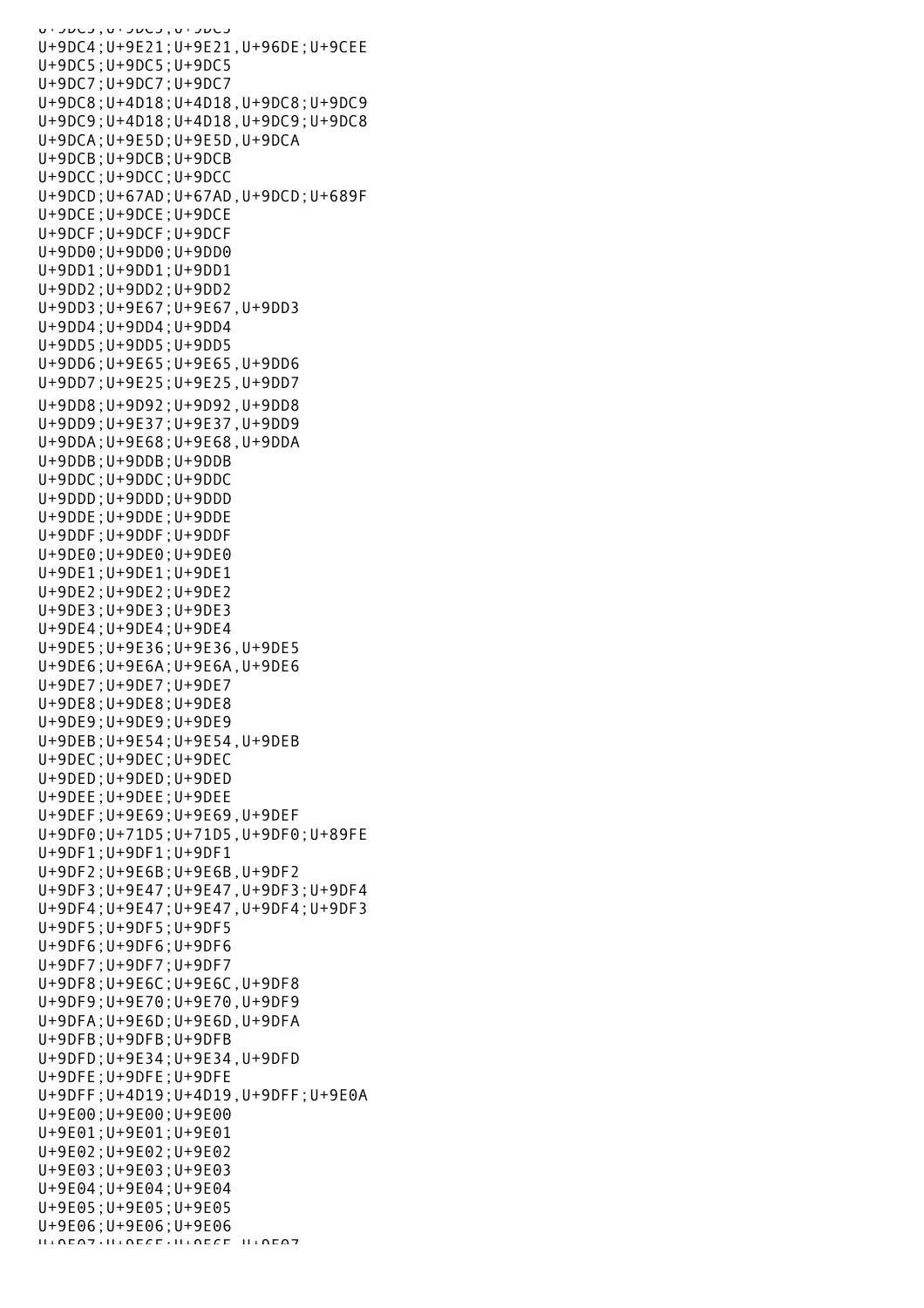UTJEV/, UTJEOF, UTJEV/ U+9E08;U+9E08;U+9E08 U+9E09;U+9E09;U+9E09 U+9E0A;U+4D19;U+4D19,U+9E0A;U+9DFF U+9E0B;U+9E0B;U+9E0B U+9E0C;U+9E71;U+9E71,U+9E0C U+9E0D;U+9E0D;U+9E0D U+9E0F;U+9E72;U+9E72,U+9E0F U+9E10;U+9E10;U+9E10 U+9E11;U+9E11;U+9E11 U+9E12;U+9E12;U+9E12 U+9E13;U+9E13;U+9E13 U+9E14;U+9E14;U+9E14 U+9E15;U+9E2C;U+9E2C,U+9E15 U+9E17;U+9E17;U+9E17 U+9E18;U+9E74;U+9E74,U+9E18 U+9E19;U+9E19;U+9E19 U+9E1A;U+9E66;U+9E66,U+9E1A U+9E1B;U+9E73;U+9E73,U+9E1B U+9E1D;U+9E42;U+9E42,U+9E1D U+9E1E;U+9E3E;U+9E3E,U+9E1E;U+9D49 U+9E1F;U+9E1F;U+9E1F,U+9CE5 U+9E20;U+9E20;U+9E20,U+9CE9 U+9E21;U+9E21;U+9E21,U+96DE;U+9DC4,U+9CEE U+9E22;U+9E22;U+9E22,U+9CF6 U+9E23;U+9E23;U+9E23,U+9CF4 U+9E24;U+9E24;U+9E24,U+9CF2 U+9E25;U+9E25;U+9E25,U+9DD7 U+9E26;U+9E26;U+9E26,U+9D09;U+9D76 U+9E27;U+9E27;U+9E27,U+9DAC U+9E28;U+9E28;U+9E28,U+9D07;U+9CF5 U+9E29;U+9E29;U+9E29,U+9D06 U+9E2A;U+9E2A;U+9E2A,U+9D23 U+9E2B;U+9E2B;U+9E2B,U+9D87 U+9E2C;U+9E2C;U+9E2C,U+9E15 U+9E2D;U+9E2D;U+9E2D,U+9D28 U+9E2E;U+9E2E;U+9E2E,U+9D1E U+9E2F;U+9E2F;U+9E2F,U+9D26 U+9E30;U+9E30;U+9E30,U+9D12 U+9E31;U+9E31;U+9E31,U+9D1F U+9E32;U+9E32;U+9E32,U+9D1D U+9E33;U+9E33;U+9E33,U+9D1B U+9E34;U+9E34;U+9E34,U+9DFD U+9E35;U+9E35;U+9E35,U+9D15 U+9E36;U+9E36;U+9E36,U+9DE5 U+9E37;U+9E37;U+9E37,U+9DD9 U+9E38;U+9E38;U+9E38,U+9D2F U+9E39;U+9E39;U+9E39,U+9D30 U+9E3A;U+9E3A;U+9E3A,U+9D42 U+9E3B;U+9E3B;U+9E3B,U+9D34 U+9E3C;U+9E3C;U+9E3C,U+9D43 U+9E3D;U+9E3D;U+9E3D,U+9D3F U+9E3E;U+9E3E;U+9E3E,U+9E1E;U+9D49 U+9E3F;U+9E3F;U+9E3F,U+9D3B U+9E40;U+9E40;U+9E40,U+9D50 U+9E41;U+9E41;U+9E41,U+9D53 U+9E42;U+9E42;U+9E42,U+9E1D U+9E43;U+9E43;U+9E43,U+9D51 U+9E44;U+9E44;U+9E44,U+9D60 U+9E45;U+9E45;U+9E45,U+9D5D;U+9D5E U+9E46;U+9E46;U+9E46,U+9D52 U+9E47;U+9E47;U+9E47,U+9DF4;U+9DF3 U+9E48;U+9E48;U+9E48,U+9D5C U+9E49;U+9E49;U+9E49,U+9D61 U+9E4A;U+9E4A;U+9E4A,U+9D72 U+9E4B;U+9E4B;U+9E4B,U+9D93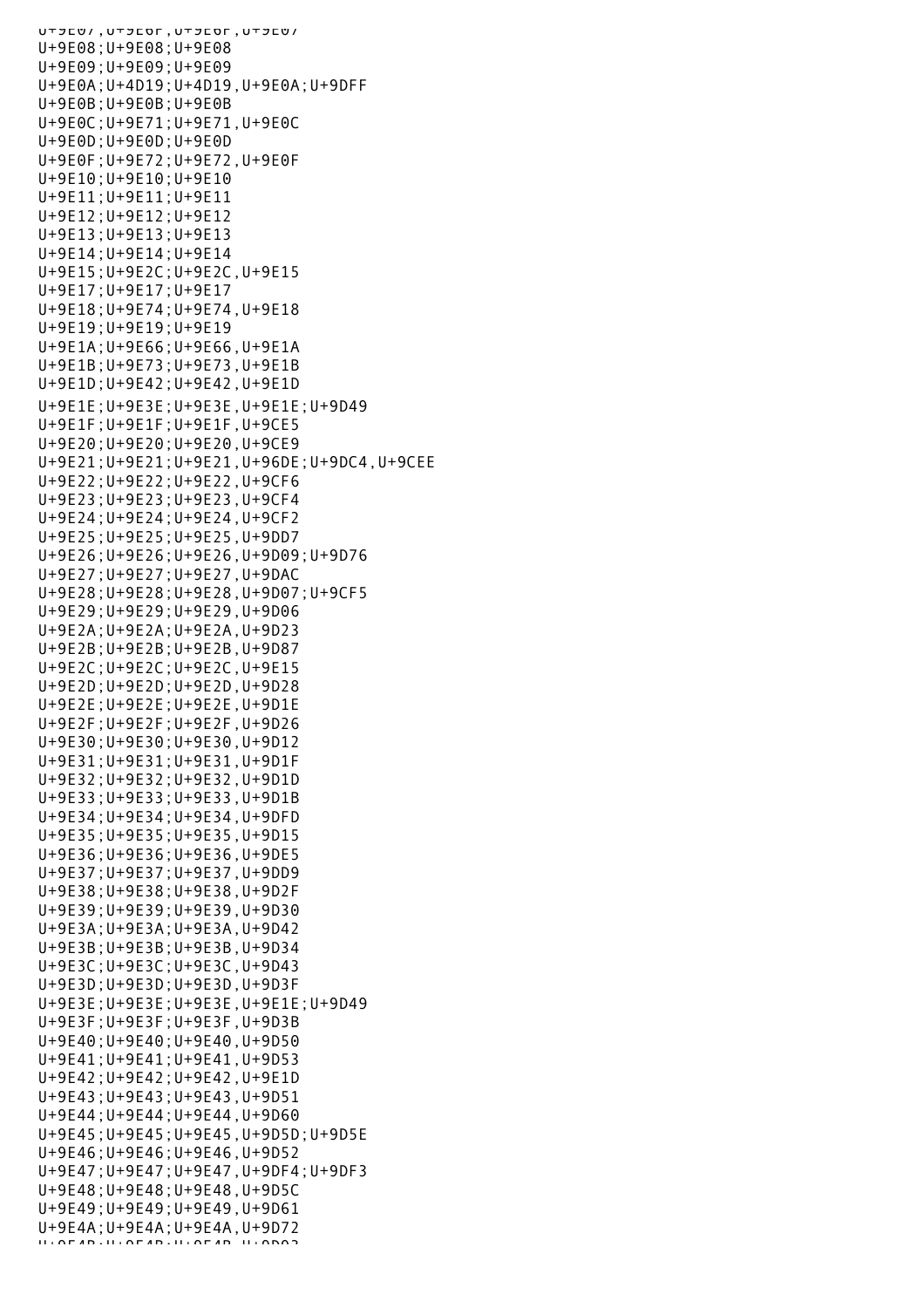U+9E4B;U+9E4B;U+9E4B,U+9D93 U+9E4C;U+9E4C;U+9E4C,U+9D6A U+9E4D;U+9E4D;U+9E4D,U+9D7E;U+9DA4 U+9E4E;U+9E4E;U+9E4E,U+9D6F U+9E4F;U+9E4F;U+9E4F,U+9D6C U+9E50;U+9E50;U+9E50,U+9D6E U+9E51;U+9E51;U+9E51,U+9D89 U+9E52;U+9E52;U+9E52,U+9D8A U+9E53;U+9E53;U+9E53,U+9D77 U+9E54;U+9E54;U+9E54,U+9DEB U+9E55;U+9E55;U+9E55,U+9D98 U+9E56;U+9E56;U+9E56,U+9DA1 U+9E57;U+9E57;U+9E57,U+9D9A U+9E58;U+9E58;U+9E58,U+9DBB U+9E59;U+9E59;U+9E59,U+9D96 U+9E5A;U+9E5A;U+9E5A,U+9DBF U+9E5B;U+9E5B;U+9E5B,U+9DA5 U+9E5C;U+9E5C;U+9E5C,U+9DA9 U+9E5D;U+9E5D;U+9E5D,U+9DCA U+9E5E;U+9E5E;U+9E5E,U+9DC2 U+9E5F;U+9E5F;U+9E5F,U+9DB2 U+9E60;U+9E60;U+9E60,U+9DB9 U+9E61;U+9E61;U+9E61,U+9DBA U+9E62;U+9E62;U+9E62,U+9DC1 U+9E63;U+9E63;U+9E63,U+9DBC U+9E64;U+9E64;U+9E64,U+9DB4 U+9E65;U+9E65;U+9E65,U+9DD6 U+9E66;U+9E66;U+9E66,U+9E1A U+9E67;U+9E67;U+9E67,U+9DD3 U+9E68;U+9E68;U+9E68,U+9DDA U+9E69;U+9E69;U+9E69,U+9DEF U+9E6A;U+9E6A;U+9E6A,U+9DE6 U+9E6B;U+9E6B;U+9E6B,U+9DF2 U+9E6C;U+9E6C;U+9E6C,U+9DF8 U+9E6D;U+9E6D;U+9E6D,U+9DFA U+9E6E;U+9E6E;U+9E6E U+9E6F;U+9E6F;U+9E6F,U+9E07 U+9E70;U+9E70;U+9E70,U+9DF9 U+9E71;U+9E71;U+9E71,U+9E0C U+9E72;U+9E72;U+9E72,U+9E0F U+9E73;U+9E73;U+9E73,U+9E1B U+9E74;U+9E74;U+9E74,U+9E18 U+9E75;U+5364;U+5364,U+9E75;U+6EF7 U+9E76;U+9E76;U+9E76 U+9E77;U+9E77;U+9E77 U+9E79;U+54B8;U+54B8,U+9E79 U+9E7A;U+9E7E;U+9E7E,U+9E7A U+9E7C;U+7877;U+7877,U+9E7C;U+9669,U+96AA,U+7906,U+78B1 U+9E7D;U+76D0;U+76D0,U+9E7D;U+5869 U+9E7E;U+9E7E;U+9E7E,U+9E7A U+9E7F;U+9E7F;U+9E7F U+9E80;U+9E80;U+9E80 U+9E81;U+7C97;U+7C97;U+9E84,U+9EA4,U+850D,U+9E86,U+89D5 U+9E82;U+9E82;U+9E82 U+9E83;U+9E83;U+9E83 U+9E84;U+7C97;U+7C97;U+9E81,U+9EA4,U+850D,U+9E86,U+89D5 U+9E85;U+9E85;U+9E85 U+9E86;U+7C97;U+7C97,U+9E86;U+9E81,U+9E84,U+9EA4,U+850D,U+89D5 U+9E87;U+9E87;U+9E87 U+9E88;U+9E88;U+9E88 U+9E89;U+9E89;U+9E89 U+9E8A;U+9E8B;U+9E8B,U+9E8A U+9E8B;U+9E8B;U+9E8B;U+9E8A U+9E8C;U+9E8C;U+9E8C U+9E8D;U+9E8D;U+9E8D U+9E8E;U+9E8E;U+9E8E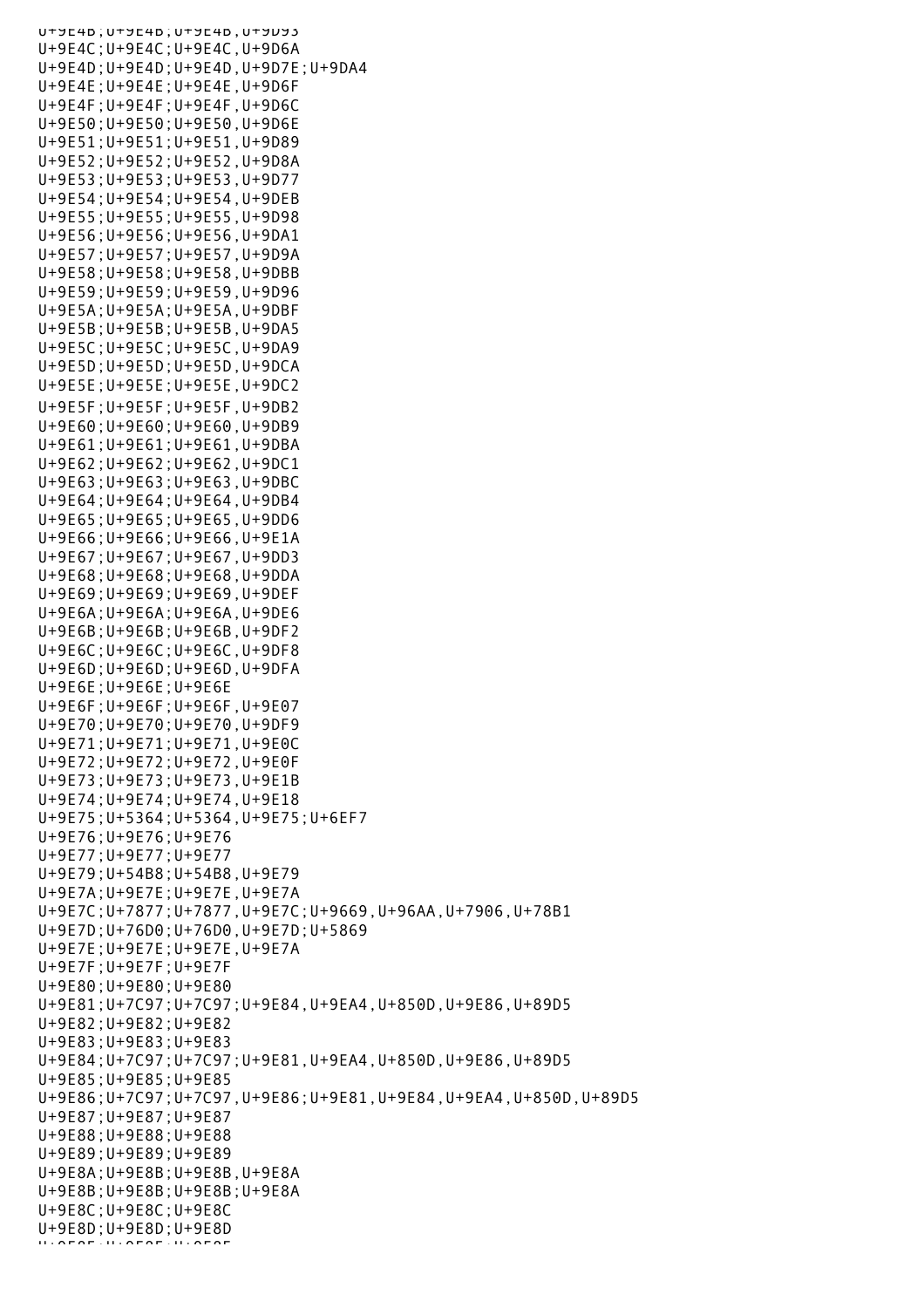U+9E8E;U+9E8E;U+9E8E U+9E91;U+9E91;U+9E91 U+9E92;U+9E92;U+9E92 U+9E93;U+9E93;U+9E93 U+9E94;U+9E94;U+9E94 U+9E96;U+9E96;U+9E96;U+9EA0 U+9E97;U+4E3D;U+4E3D,U+9E97 U+9E99;U+9E99;U+9E99 U+9E9A;U+9E9A;U+9E9A U+9E9B;U+9E9B;U+9E9B U+9E9C;U+9E9C;U+9E9C U+9E9D;U+9E9D;U+9E9D U+9E9F;U+9E9F;U+9E9F U+9EA0;U+9E96;U+9E96,U+9EA0 U+9EA1;U+9EA1;U+9EA1 U+9EA3;U+9EA3;U+9EA3 U+9EA4;U+7C97;U+7C97,U+9EA4;U+9E81,U+9E84,U+850D,U+9E86,U+89D5 U+9EA5;U+9EA6;U+9EA6,U+9EA5 U+9EA6;U+9EA6;U+9EA6,U+9EA5 U+9EA7;U+9EA7;U+9EA7 U+9EA8;U+9EA8;U+9EA8 U+9EA9;U+9EB8;U+9EB8,U+9EA9 U+9EAA;U+9762;U+9762,U+9EB5 U+9EAD;U+9EAD;U+9EAD U+9EAE;U+9EAE;U+9EAE U+9EAF;U+66F2;U+66F2;U+9EB4 U+9EB0;U+9EB0;U+9EB0 U+9EB2;U+9EB2;U+9EB2 U+9EB3;U+9EB3;U+9EB3 U+9EB4;U+66F2;U+66F2,U+9EB4;U+9EAF U+9EB5;U+9762;U+9762,U+9EB5;U+9EAA U+9EB6;U+9EB6;U+9EB6 U+9EB7;U+9EB7;U+9EB7 U+9EB8;U+9EB8;U+9EB8,U+9EA9 U+9EBB;U+6DCB;U+9EBB;U+75F2,U+6DCB,U+8534,U+75F3 U+9EBC;U+4E48;U+4E48,U+9EBC;U+5E7A,U+5E85,U+9EBD U+9EBD;U+4E48;U+9EBD,U+4E48,U+9EBC;U+5E7A,U+5E85 U+9EBE;U+9EBE;U+9EBE U+9EBF;U+9EBF;U+9EBF U+9EC0;U+9EC0;U+9EC0 U+9EC1;U+9EC1;U+9EC1 U+9EC2;U+9EC2;U+9EC2 U+9EC3;U+9EC4;U+9EC4,U+9EC3 U+9EC4;U+9EC4;U+9EC4,U+9EC3 U+9EC5;U+9EC5;U+9EC5 U+9EC6;U+9EC6;U+9EC6 U+9EC7;U+9EC7;U+9EC7 U+9EC8;U+9EC8;U+9EC8 U+9EC9;U+9EC9;U+9EC9,U+9ECC U+9ECA;U+9ECA;U+9ECA U+9ECB;U+9ECB;U+9ECB U+9ECC;U+9EC9;U+9EC9,U+9ECC U+9ECD;U+9ECD;U+9ECD U+9ECE;U+9ECE;U+9ECE;U+83DE U+9ECF;U+9ECF;U+9ECF U+9ED0;U+9ED0;U+9ED0 U+9ED1;U+9ED1;U+9ED1;U+9ED2 U+9ED2;U+9ED1;U+9ED1 U+9ED3;U+9ED3;U+9ED3 U+9ED4;U+9ED4;U+9ED4;U+8EE1 U+9ED5;U+9ED5;U+9ED5 U+9ED6;U+9ED6;U+9ED6 U+9ED7;U+9ED7;U+9ED7 U+9ED8;U+9ED8;U+9ED8;U+9ED9 U+9ED9;U+9ED8;U+9ED8 U+9EDA;U+9EDA;U+9EDA;<br>U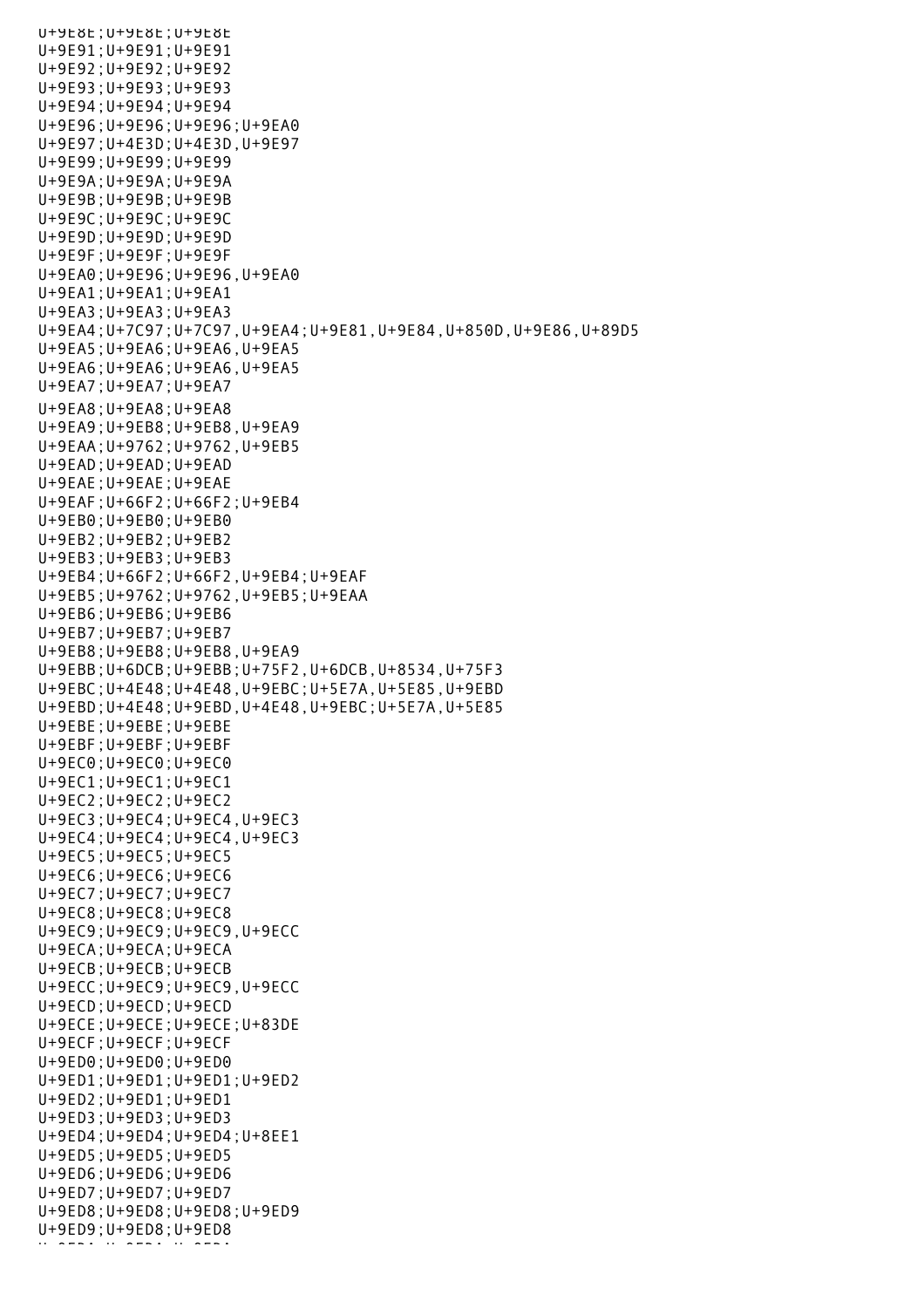U+9EDA;U+9EDA;U+9EDA U+9EDB;U+9EDB;U+9EDB U+9EDC;U+9EDC;U+9EDC U+9EDD;U+9EDD;U+9EDD U+9EDE;U+70B9;U+70B9,U+9EDE;U+594C U+9EDF;U+9EDF;U+9EDF U+9EE0;U+9EE0;U+9EE0 U+9EE1;U+9EE1;U+9EE1,U+9EF6 U+9EE2;U+9EE2;U+9EE2 U+9EE3;U+9EE3;U+9EE3 U+9EE4;U+9EE4;U+9EE4 U+9EE5;U+9EE5;U+9EE5 U+9EE6;U+9EE6;U+9EE6 U+9EE7;U+9EE7;U+9EE7 U+9EE8;U+515A;U+515A,U+9EE8 U+9EE9;U+9EE9;U+9EE9,U+9EF7 U+9EEA;U+9EEA;U+9EEA,U+9EF2 U+9EEB;U+9EEB;U+9EEB U+9EED;U+9EED;U+9EED U+9EEE;U+9EEE;U+9EEE U+9EEF;U+9EEF;U+9EEF U+9EF0;U+9EF0;U+9EF0 U+9EF2;U+9EEA;U+9EEA,U+9EF2 U+9EF3;U+9EF3;U+9EF3 U+9EF4;U+9709;U+9709,U+9EF4 U+9EF5;U+9EF5;U+9EF5 U+9EF6;U+9EE1;U+9EE1,U+9EF6 U+9EF7;U+9EE9;U+9EE9,U+9EF7 U+9EF8;U+9EF8;U+9EF8 U+9EF9;U+9EF9;U+9EF9 U+9EFA;U+9EFA;U+9EFA U+9EFB;U+9EFB;U+9EFB U+9EFC;U+9EFC;U+9EFC U+9EFD;U+9EFE;U+9EFE,U+9EFD U+9EFE;U+9EFE;U+9EFE,U+9EFD U+9EFF;U+9F0B;U+9F0B,U+9EFF U+9F00;U+9F00;U+9F00 U+9F01;U+9F01;U+9F01 U+9F02;U+9F0C;U+9F0C,U+9F02 U+9F04;U+86DB;U+86DB U+9F05;U+8718;U+8718 U+9F06;U+9F06;U+9F06 U+9F07;U+9CCC;U+9CCC,U+9F07;U+9C32 U+9F08;U+9CD6;U+9F08,U+9C49;U+9F9E,U+9CD6 U+9F09;U+9F0D;U+9F0D,U+9F09 U+9F0A;U+9F0A;U+9F0A U+9F0B;U+9F0B;U+9F0B,U+9EFF U+9F0C;U+9F0C;U+9F0C,U+9F02 U+9F0D;U+9F0D;U+9F0D,U+9F09 U+9F0E;U+9F0E;U+9F0E U+9F0F;U+9F0F;U+9F0F U+9F10;U+9F10;U+9F10 U+9F12;U+9F12;U+9F12 U+9F13;U+9F13;U+9F13;U+76BC,U+76B7 U+9F15;U+51AC;U+51AC,U+9F15 U+9F16;U+9F16;U+9F16 U+9F17;U+9F17;U+9F17;U+9780 U+9F18;U+9F18;U+9F18 U+9F19;U+9F19;U+9F19 U+9F1A;U+9F1A;U+9F1A U+9F1B;U+9F1B;U+9F1B U+9F1C;U+9F1C;U+9F1C U+9F1D;U+9F1D;U+9F1D U+9F1E;U+9F1E;U+9F1E U+9F1F;U+9F1F;U+9F1F U+9F20;U+9F20;U+9F20;U+9F20;U+9F20;U+9F20;U+9F20;U+9F20;U+9F20;U+9F20;U+9F20;U+9F20;U+9F20;U+9F20;U+9F20;U+9F2<br>U+9F20;U+9F20;U+9F20;U+9F20;U+9F20;U+9F20;U+9F20;U+9F20;U+9F20;U+9F20;U+9F20;U+9F20;U+9F20;U+9F20;U+9F20;U+9F2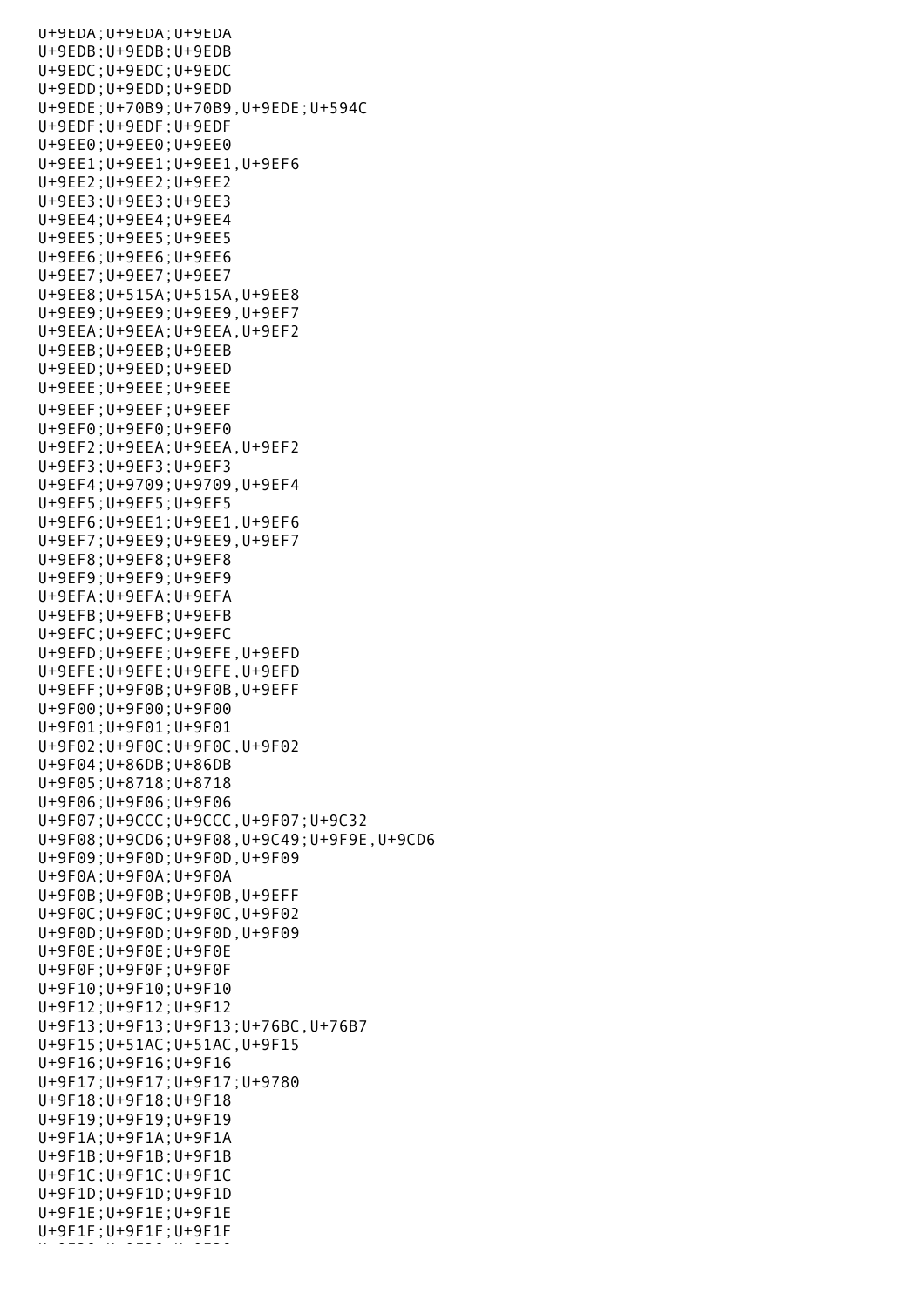U+9F20;U+9F20;U+9F20 U+9F22;U+9F22;U+9F22 U+9F23;U+9F23;U+9F23 U+9F24;U+9F24;U+9F24 U+9F25;U+9F25;U+9F25 U+9F27;U+9F27;U+9F27 U+9F28;U+9F28;U+9F28 U+9F29;U+9F29;U+9F29 U+9F2A;U+9F2A;U+9F2A U+9F2B;U+9F2B;U+9F2B U+9F2C;U+9F2C;U+9F2C U+9F2D;U+9F2D;U+9F2D U+9F2E;U+9F2E;U+9F2E U+9F2F;U+9F2F;U+9F2F U+9F30;U+9F33;U+9F33,U+9F30 U+9F31;U+9F31;U+9F31 U+9F32;U+9F32;U+9F32 U+9F33;U+9F33;U+9F33;U+9F30 U+9F34;U+9F39;U+9F39,U+9F34 U+9F35;U+9F35;U+9F35 U+9F36;U+9F36;U+9F36 U+9F37;U+9F37;U+9F37 U+9F38;U+9F38;U+9F38 U+9F39;U+9F39;U+9F39;U+9F34 U+9F3A;U+9F3A;U+9F3A U+9F3B;U+9F3B;U+9F3B U+9F3C;U+9F3C;U+9F3C U+9F3D;U+9F3D;U+9F3D U+9F3E;U+9F3E;U+9F3E;U+54FB U+9F3F;U+9F3F;U+9F3F;U+9F40 U+9F40;U+9F3F;U+9F3F,U+9F40 U+9F41;U+9F41;U+9F41 U+9F42;U+9F42;U+9F42 U+9F43;U+981E;U+981E,U+9F43 U+9F44;U+9F44;U+9F44 U+9F46;U+9F46;U+9F46 U+9F47;U+9F47;U+9F47 U+9F48;U+9F48;U+9F48 U+9F49;U+9F49;U+9F49 U+9F4A;U+9F50;U+9F50,U+9F4A;U+6589,U+4E9D U+9F4B;U+658B;U+658B,U+9F4B;U+658E U+9F4C;U+9F4C;U+9F4C U+9F4D;U+9F4D;U+9F4D U+9F4E;U+8D4D;U+8D4D,U+9F4E;U+8CEB U+9F4F;U+9F51;U+9F51,U+9F4F;U+8640,U+97F2 U+9F50;U+9F50;U+9F50,U+9F4A;U+6589,U+4E9D U+9F51;U+9F51;U+9F51,U+9F4F;U+8640,U+97F2 U+9F52;U+9F7F;U+9F7F,U+9F52;U+6B6F U+9F54;U+9F80;U+9F80,U+9F54 U+9F55;U+9F81;U+9F81,U+9F55 U+9F56;U+9F56;U+9F56 U+9F57;U+9F82;U+9F82,U+9F57 U+9F58;U+9F58;U+9F58 U+9F59;U+9F85;U+9F85,U+9F59 U+9F5A;U+9F5A;U+9F5A U+9F5B;U+9F5B;U+9F5B;U+9F65 U+9F5C;U+9F87;U+9F87,U+9F5C U+9F5D;U+9F5D;U+9F5D U+9F5E;U+9F5E;U+9F5E U+9F5F;U+9F83;U+9F83,U+9F5F U+9F60;U+9F86;U+9F86,U+9F60 U+9F61;U+9F84;U+9F84,U+9F61 U+9F63;U+51FA;U+51FA,U+9F63;U+5C80 U+9F64;U+9F64;U+9F64 U+9F65;U+9F5B;U+9F5B,U+9F65